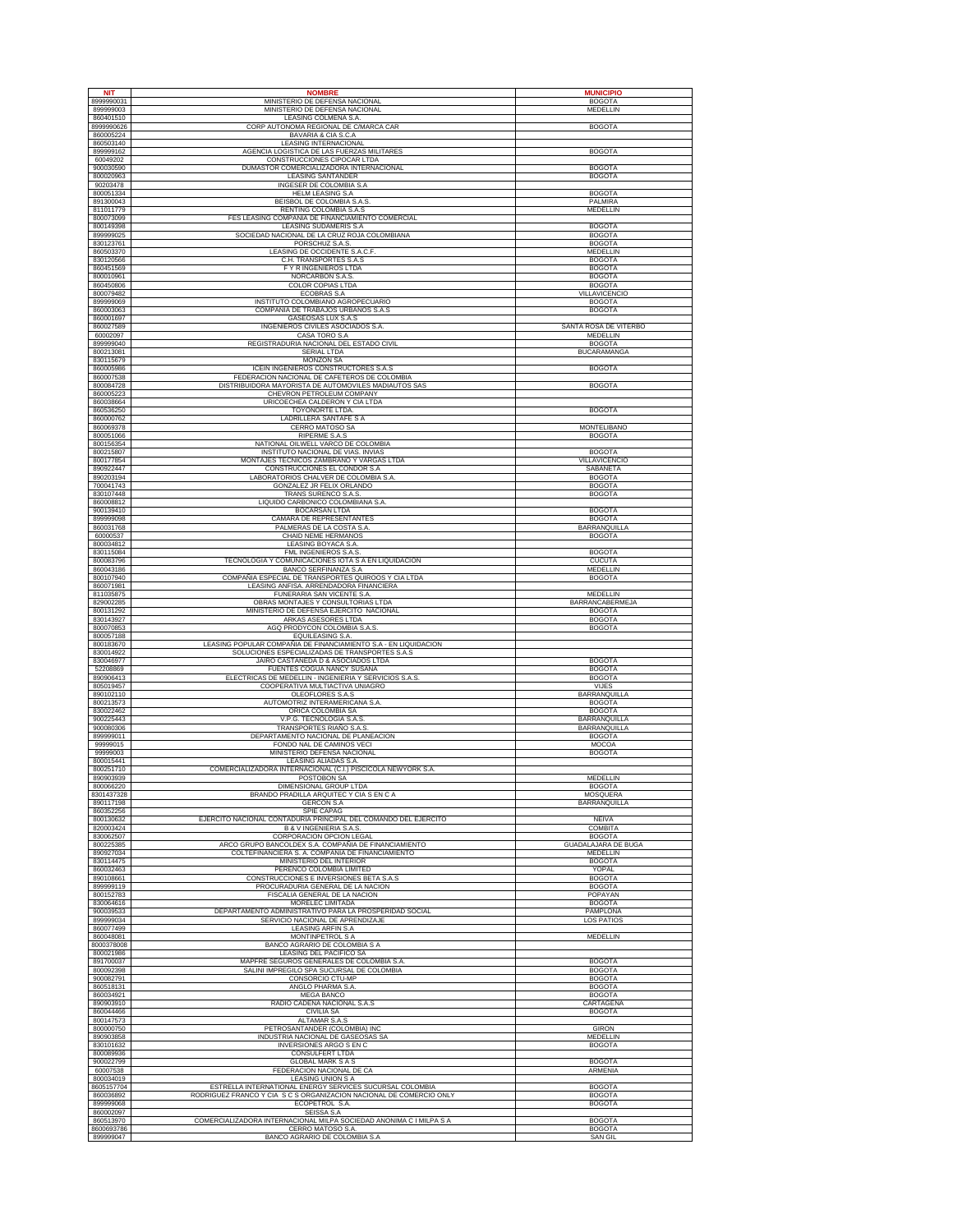| 899999044               | <b>INDUSTRIA MILITAR</b>                                                                                              | <b>BOGOTA</b>                      |
|-------------------------|-----------------------------------------------------------------------------------------------------------------------|------------------------------------|
| 814000064<br>890901110  | S&J FULL SERVICES S.A.S<br>CONSTRUCTORA CONCONCRETO S.A                                                               | <b>BOGOTA</b><br>MEDELLIN          |
| 900202428               | LEASING COLPATRIA S.A. COMPAÑIA DE FINANCIAMIENTO COMERCIAL                                                           |                                    |
| 860516889<br>820004380  | ORDOÑEZ Y CIA LTDA ORDOCOL<br>ORGANIZACION SAN FRANCISCO S.A.S                                                        | <b>COMBITA</b>                     |
| 830029703               | RCN TELEVISION S.A.                                                                                                   | SOLEDAD                            |
| 860065913<br>860354507  | INTERNACIONAL COMPAÑIA DE FINANCIAMIENTO S.A.<br><b>D ENTREPREISES SAE</b>                                            |                                    |
| 830137433               | <b>INVERSIONES MAKA S.A</b>                                                                                           |                                    |
| 899999039<br>830111366  | DEP. ADM. DE SEGURIDAD DAS<br>UAZ CAMPEROS DE COLOMBIA SA                                                             | <b>BOGOTA</b><br><b>BOGOTA</b>     |
| 890904224               | C.I. UNION DE BANANEROS DE URABA, S.A. - UNIBAN                                                                       |                                    |
| 890921129<br>891856718  | BANCO ALIADAS S. A.<br>DUFLO SERVICIOS INTEGRALES S.A.S                                                               | <b>BOGOTA</b>                      |
| 860403380               | <b>IMDICOL LTDA</b>                                                                                                   | <b>BOGOTA</b>                      |
| 900022648               | SERVI RINES LTDA                                                                                                      | <b>BOGOTA</b>                      |
| 830008439<br>899999083  | SERVICIOS SANITARIOS PORTATILES BAÑOMOVIL SOCIEDAD POR ACCIONES SIMPLIFICADA<br>DEP ADMIN DE LA PRESIDENCIA DE LA REP | <b>BOGOTA</b><br><b>BOGOTA</b>     |
| 890927705               | LEASING SURAMERICANA CIA DE FINANCIERA                                                                                | MEDELLIN                           |
| 860005114<br>800182992  | MESSER COLOMBIA S.A<br>CEMEX CONCRETOS DE COLOMBIA S.A.                                                               | <b>BOGOTA</b>                      |
| 830099238               | CEMENTOS TEQUENDAMA S.A.S                                                                                             | <b>VILLAVICENCIO</b>               |
| 800089522<br>805028087  | DIATECO SAS<br>RB CONSTRUCTORES ASOCIADOS S A S                                                                       | <b>BOGOTA</b><br>LORICA            |
| 900160905               | PIONEER DE COLOMBIA SDAD LTDA                                                                                         | <b>BOGOTA</b>                      |
| 800186061<br>800093816  | DEFENSORIA DEL PUEBLO<br>CONSEJO SUPERIOR DE LA JUDICATURA                                                            | <b>BOGOTA</b><br><b>BOGOTA</b>     |
| 860005265               | GASEOSAS COLOMBIANAS S.A.S                                                                                            | <b>BOGOTA</b>                      |
| 860008784<br>860003628  | <b>PRACO S A</b><br>HACIENDA LA CABAÑA S.A.                                                                           | <b>BOGOTA</b><br><b>BOGOTA</b>     |
| 890110188               | INDEPENDENCE DRILLING S A                                                                                             | <b>BOGOTA</b>                      |
| 860526499<br>60047657   | FONDO DE VIGILANCIA Y SEGURIDAD DE BOGOTA DC, EN LIQUIDACION<br>DIDA COLOMBIANA S.A.                                  | <b>BOGOTA</b>                      |
| 860350312               | <b>MACOLSA LTDA</b>                                                                                                   | <b>BOGOTA</b>                      |
| 860501774<br>860001300  | LEASING MUNDIAL S.A<br><b>IGNACIO GOMEZ IHM SAS</b>                                                                   | <b>BOGOTA</b>                      |
| 890900291               | <b>SOLLA SA</b>                                                                                                       | <b>ITAGUI</b>                      |
| 860002585<br>8002161252 | <b>GRANITOS Y MARMOLES S.A.S</b><br><b>RAMONERRE S A</b>                                                              | <b>BOGOTA</b><br><b>FUNZA</b>      |
| 860600021               | SELFIN LEASING SACF-C                                                                                                 |                                    |
| 830092694<br>800253667  | ANDYMAR LTDA.<br>GANADERIA Y PORCICULTURA EL CASTILLO S. A. S.                                                        | <b>BOGOTA</b><br>YUMBO             |
| 860350697               | CONCRETOS ARGOS S.A.S                                                                                                 | <b>BOGOTA</b>                      |
| 830099839<br>800075816  | MAQUINARIAS Y CONCRETOS SA<br>BUSTOS CONTRAMAQ Z B S EN C                                                             | PLATO<br><b>BOGOTA</b>             |
| 830024221               | CORTES CAÑON INGENIEROS CIVILES SAS                                                                                   | <b>BOGOTA</b>                      |
| 860502186<br>807004759  | LEASING FENIX S.A.<br>RETROMAQUINAS S.A.                                                                              |                                    |
| 800099805               | COMPAÑIA ENERGETICA DE TRANSPORTES S.A.S. CENTRAL S.A.S.                                                              | <b>BOGOTA</b>                      |
| 800090823<br>813013721  | EMBAJADA DE LOS ESTADOS UNIDOS DE AMERICA<br>DELTA CONSTRUCCIONES LTDA                                                | <b>BOGOTA</b><br><b>BOGOTA</b>     |
| 830036351               | RH INGENIERIA Y CONSTRUCCIÓN S A                                                                                      |                                    |
| 800089623<br>800051319  | CORROSION Y SERVICIOS S.A.S<br>ENERGIA Y POTENCIA S.A.S.                                                              | VILLAVICENCIO                      |
| 830502272               | LONDEX S.A.S                                                                                                          |                                    |
| 800112031<br>860068486  | INVERSIONES NYC SAS<br>MONTEJO CASTILLO Y CIA S EN C                                                                  | <b>BOGOTA</b>                      |
| 800141644               | COMANDO ARMADA NACIONAL                                                                                               |                                    |
| 60518472<br>890932424   | FONDO NACIONAL DE CAMINOS<br>SP INGENIEROS S.A.S                                                                      | CALI<br>SABANETA                   |
| 890937574               | VIAS S.A.S                                                                                                            | MEDELLIN                           |
| 890932730<br>890900286  | CONSTRUCCIONES Y TRACTORES S.A.<br>GOBERNACION DE ANTIOQUIA                                                           | <b>INDEFINIDO</b><br>MEDELLIN      |
| 890914525               | MINEROS S.A                                                                                                           | MEDELLIN                           |
| 890901156<br>811026695  | CONSTRUCTORA PRECOMPRIMIDOS SA<br>JORGE ALBERTO PALACIO POSADA SAS                                                    |                                    |
| 811023657               | AGROPECUARIA LA LEYENDA S.A                                                                                           |                                    |
| 811003011<br>90922943   | MALCOR LTDA<br><b>EQUIPAR LTDA</b>                                                                                    | MEDELLIN<br>MEDELLIN               |
| 60522477                | TOPCO CONSTRUCCIONES S.A                                                                                              |                                    |
| 890904713<br>890926870  | COORDINADORA MERCANTIL S.A.<br><b>INCIVILES S.A.</b>                                                                  | MEDELLIN<br><b>MEDELLIN</b>        |
| 60502681                | PROVEER S.A                                                                                                           | <b>BOGOTA</b>                      |
| 900117142<br>811014849  | TOYAMA MEDELLIN S.A<br>MONTACARGAS A.M & M. S.A.S                                                                     | MEDELLIN<br><b>MEDELLIN</b>        |
| 800093117               | ARQUITECTURA Y CONCRETO S.A.S                                                                                         | COTA                               |
| 811000608<br>890901672  | COMERCIALIZADORA INTERNACIONAL C.I. S.A.S.<br>CRYSTAL S.A.S                                                           | SABANETA<br>SABANETA               |
| 899999049               | <b>ALMAGRARIO SA</b>                                                                                                  | <b>BOGOTA</b>                      |
| 60009413<br>90900428    | MORA MORA Y CIA<br>ALMACENES ANGEL S.A                                                                                | <b>AGUACHICA</b>                   |
| 90900286                | DEPARTAMENTO DE ANTIOQUI                                                                                              | MEDELLIN                           |
| 890923233<br>900261404  | OBRAS CIVILES S.A<br>C.I BANARICA S.A.                                                                                | MEDELLIN<br><b>MEDELLIN</b>        |
| 890934807               | A.R. LOS RESTREPOS S.A.S                                                                                              | MEDELLIN                           |
| 830071459<br>860013704  | BERNAL ARQUITECTOS S A S<br>GASES INDUSTRIALES DE COLOMBIA S.A                                                        | <b>BOGOTA</b><br>MEDELLIN          |
| 890928186               | SANEAR S.A.                                                                                                           |                                    |
| 819000939<br>811001172  | INTERASEO S.A.S E.S.P<br>MAQUINARIA INDUSTRIAL MAQUINAL S.A.S                                                         | <b>BELLO</b><br>MEDELLIN           |
| 811006779               | INGETIERRAS DE COLOMBIA S.A EN REORGANIZACION                                                                         | <b>BOGOTA</b>                      |
| 900039524<br>890931083  | INVERJOTA S.A.S.<br>CEMENTOS RIOCLARO S.A.                                                                            | <b>ITAGUI</b>                      |
| 890904996               | EMPRESAS PUBLICAS DE MEDELLIN E.S.P                                                                                   |                                    |
| 811034837<br>70567088   | CI MAGEXIM LTDA<br>JUAN RAFAEL CORTES MEJIA                                                                           | MEDELLIN<br>MEDELLIN               |
| 890926257               | INMEL INGENIERIA SAS                                                                                                  | <b>MEDELLIN</b>                    |
| 860044871<br>890900100  | CONCRETOS PREMEZCLADOS S.A.<br>MACODYN                                                                                | <b>ENVIGADO</b>                    |
| 800014246               | ESTYMA ESTUDIOS Y MANEJOS SOCIEDAD ANONIMA                                                                            | SABANETA                           |
| 800119427<br>90910591   | <b>FAISMON S.A.S</b><br><b>EXPLAN LTDA</b>                                                                            | SABANETA<br>MEDELLIN               |
| 890900161               | PRODUCTOS FAMILIA S.A.                                                                                                | <b>MEDELLIN</b>                    |
| 811046789<br>800011651  | PUNTO LOGISTICO S.A<br>INGENIERIA Y CONTRATOS S.A.S                                                                   | MEDELLIN<br><b>INDEFINIDO</b>      |
| 890942206               | MAGMA S.A.S.                                                                                                          | MEDELLIN                           |
| 800055930<br>805008894  | INGENIERIA TOTAL SAS<br>ARISMENDY ANDRADE SAS                                                                         | MEDELLIN                           |
| 890900844               | CALCAREOS INDUSTRIALES Y AGRICOLAS LTDA                                                                               | MEDELLIN                           |
| 890902674<br>890903035  | TRAINCO S.A.S.<br>TERMOTECNICA COINDUSTRIAL S.A.S                                                                     | <b>BOGOTA</b>                      |
| 890905211               | MUNICIPIO DE MEDELLIN                                                                                                 | MEDELLIN                           |
| 830095213<br>830508693  | ORGANIZACION TERPEL S.A<br>MONTACARGAS Y TRANSPORTES S.A.S                                                            | <b>BOGOTA</b><br>MEDELLIN          |
| 890904478               | COOPERATIVA COLANTA                                                                                                   | MEDELLIN                           |
| 860004828<br>800224828  | ALIMENTOS FINCA S.A.S<br>MAPECOL S.A                                                                                  | <b>INDEFINIDO</b><br><b>BOGOTA</b> |
| 890933326               | PROMOTORA BANANERA S.A                                                                                                |                                    |
| 890908901<br>860020227  | INDUSTRIAL CONCONCRETO S.A.S<br>FONDO ROTATORIO DE LA POLICIA                                                         | MEDELLIN<br><b>BOGOTA</b>          |
| 900090673               | 3S INGENIERIA ESPECIALIZADA S.A.S                                                                                     | MEDELLIN                           |
| 811016670<br>890931636  | C.J. AUTOMOVILES S.A.S<br>CANTERA SANTA RITA S.A.                                                                     | MEDELLIN                           |
| 90922447                | CONSTRUCCIONES ELCONDOR                                                                                               |                                    |
| 800109363               | AGRICOLA LAS ANTILLAS                                                                                                 | APARTADO                           |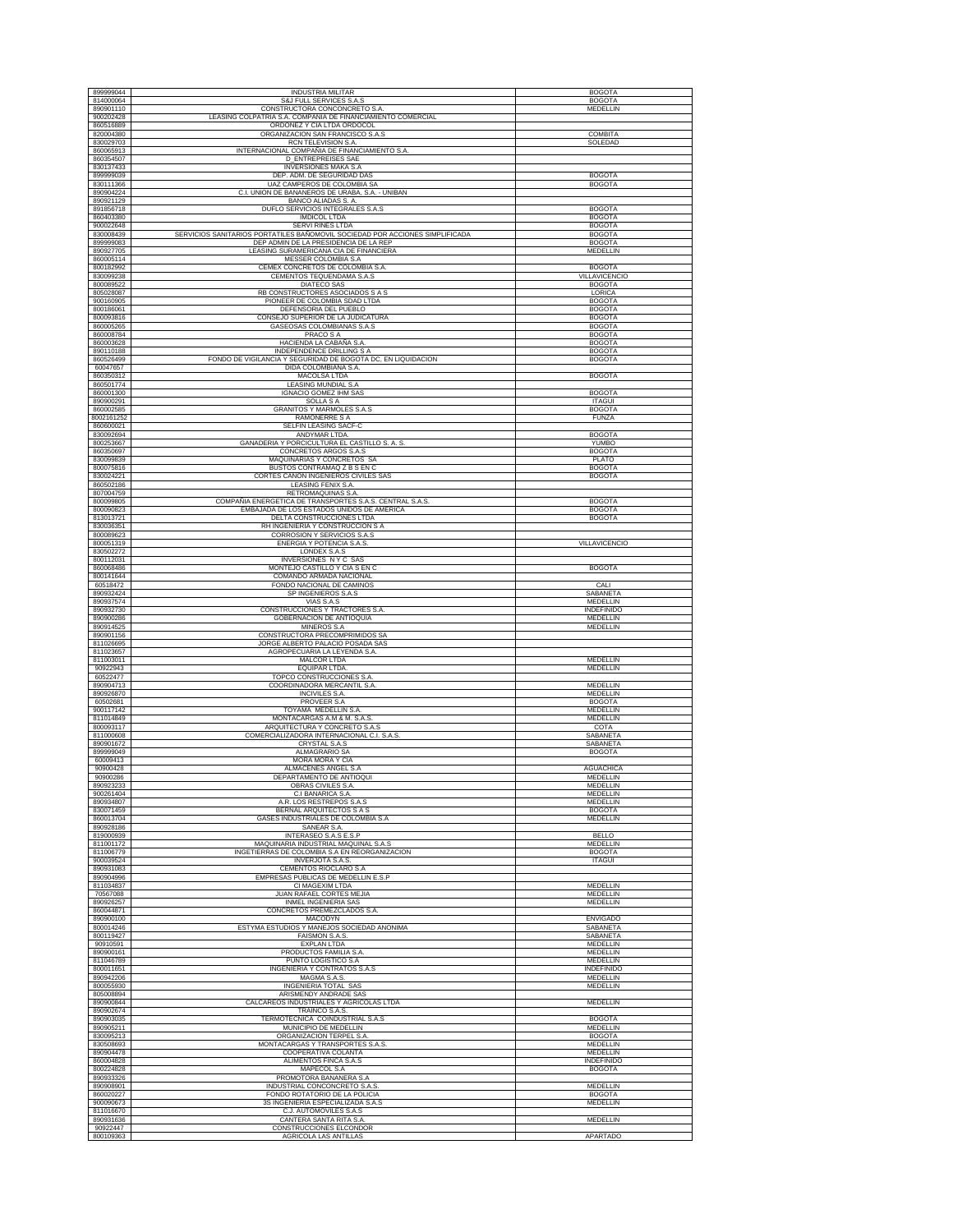| 860401643                | R G J V SOLORZANO SAS                                                                        | <b>BOGOTA</b>                       |
|--------------------------|----------------------------------------------------------------------------------------------|-------------------------------------|
| 860025639                | MITSUBISHI ELECTRIC DE COLOMBIA LIMITADA                                                     | <b>BOGOTA</b>                       |
| 890930060<br>890923668   | AGRICOLA SANTAMARIA S.A.S<br>EMPRESA DE TRANSPORTE MASIVO DEL VALLE DE ABURRA LTDA           | MEDELLIN<br><b>BELLO</b>            |
| 830053994                | PATRIMONIOS AUTONOMOS FIDUCIARIA COLPATRIA                                                   |                                     |
| 900070996                | C.I LADRILLERA URABA S.A.                                                                    | APARTADO                            |
| 800013617                | ELECTROINGENIERIAS UPEGUI SAS                                                                | <b>ITAGUI</b>                       |
| 90927242<br>800016281    | AGUDELO Y VELEZ LTDA<br>CONSTRUCCIONES CIVILES Y PAVIMENTOS S.A.S                            | MEDELLIN<br>MEDELLIN                |
| 811005163                | FILTROS DE EQUIPO S.A.S. EN LIQUIDACION                                                      | SABANETA                            |
| 830084219                | TRANSPORTES RAIRAN GACHARNA E.U                                                              |                                     |
| 890100251<br>800047031   | CEMENTOS ARGOS S.A.<br>DURATEX S.A.                                                          | MEDELLIN                            |
| 890900769                | AUTOMATIZACION S.A.                                                                          |                                     |
| 800215509                | DISTRIBUIDORA JORGE MARIO URIBE G S.A.                                                       | MEDELLIN                            |
| 900143480<br>900178347   | XTREME ACCESORIES C. I. LTDA.<br><b>INVERSIONES EL EURO S.A</b>                              | MEDELLIN<br>MEDELLIN                |
| 890926015                | I.A. S.A. INGENIEROS ASOCIADOS                                                               |                                     |
| 890911431                | CONINSA RAMON H. S.A.                                                                        | <b>ENVIGADO</b>                     |
| 811011429                | TRANSPORTES RECUA LTDA                                                                       | <b>ITAGUI</b>                       |
| 800026833<br>2885672     | METALICOS JOTAVEL LTDA<br>INFANTE SALAZAR JORGE ELI                                          | <b>ITAGUI</b><br>CAUCASIA           |
| 860051814                | TECNO INGENIERIA LTDA                                                                        | <b>BOGOTA</b>                       |
| 890926803                | ESTUDIO DE MODA S.A.S.                                                                       | MEDELLIN                            |
| 890913389<br>830512166   | RAMIREZ & CIA S.A<br>CONYCO S.A.S                                                            | MEDELLIN<br><b>BOGOTA</b>           |
| 890920304                | PEPSICO ALIMENTOS COLOMBIA LTDA                                                              | <b>MIRANDA</b>                      |
| 70252245                 | JORGE MARIO                                                                                  | MEDELLIN                            |
| 800243310<br>800215347   | URBANIZADORA TERUEL S.A.S<br>TRANSPORTADORA DE METANO E.S.P. S.A                             | MEDELLIN<br><b>ENVIGADO</b>         |
| 811006940                | <b>BORDATODO LTDA</b>                                                                        | MEDELLIN                            |
| 826001974                | TOPOCAD INGENIERIA S.A.S.                                                                    | <b>BOGOTA</b>                       |
| 860515802                | PLEXA SAS ESP                                                                                | <b>BOGOTA</b>                       |
| 890805031<br>800249174   | FINANCIERA LEASING DE CAL<br>EMPRESA METROPOLITANA DE ASEO S.A.E.S.P                         | MANIZALES                           |
| 890801451                | RIDUCO S. A.                                                                                 | <b>BOGOTA</b>                       |
| 810005737                | INGENIERIA Y EQUIPOS INGEQUIPOS Y CIA. S.C.A.                                                | <b>BOGOTA</b>                       |
| 800226827<br>810006670   | OCIVILES S.A.S.<br>ARENA Y GRAVAS SAS                                                        | <b>BUCARAMANGA</b><br>MANIZALES     |
| 800194600                | LA CORPORACION COLOMBIANA DE INVESTIGACION AGROPECUARIA - AGROSAVIA                          | <b>MONTERIA</b>                     |
| 800042175                | PRODUCTOS QUIMICOS ANDINOS S.A.S                                                             | <b>BOGOTA</b>                       |
| 8000799314<br>890000464  | CONSTRUCCIONES MARIO SERNA EMPRESA UNIPERSONAL<br>MUNICIPIO DE ARMENIA                       | ARMENIA<br><b>ARMENIA</b>           |
| 846000599                | JYP SERVICIOS S.A.S                                                                          | ORITO                               |
| 60046859                 | <b>MOVITEC LTDA</b>                                                                          | <b>GUATEOUE</b>                     |
| 804003941                | PAVIMENTOS ANDINOS S.A                                                                       | <b>BOGOTA</b>                       |
| 800047192<br>800100960   | CONSTRUCTORA J.C. S.A.S.<br>COLREGISTROS S.A.S                                               | <b>MONTERIA</b><br>LA CALERA        |
| 60007229                 | UNIMAQ LTDA                                                                                  | MOSQUERA                            |
| 19298316                 | VIDAL PEÑUELA LEONARDO                                                                       | <b>BOGOTA</b>                       |
| 800222648<br>800008201   | <b>INVERPRIMOS S.A.</b><br>DISTRIBUIDORA ARIES LTDA                                          | <b>MEDELLIN</b><br>CALI             |
| 891900129                | CARLOS SARMIENTO L. & CIA. INGENIO SANCARLOS S.A.                                            | CALI                                |
| 890302567                | RIOPAILA AGRICOLA S.A.                                                                       | ZARZAL                              |
| 890300406                | CARTON DE COLOMBIA S.A                                                                       | CALI                                |
| 8001914581<br>8001694642 | INDUSQUIM SAS<br>PALMAS SANTA FE S.A.                                                        | <b>IPIALES</b>                      |
| 890309617                | BENEMERITO CUERPO DE BOMBEROS VOLUNTARIOS YUMBO                                              | YUMBO                               |
| 90324484                 | DRENAJE AGRICOLA DE COLO                                                                     | CALI                                |
| 890312765<br>890300440   | MORELCO SAS<br>CASTILLA AGRICOLA S.A.                                                        | FLORIDABLANCA<br>CALI               |
| 860002152                | ALMACENAR S. A.                                                                              |                                     |
| 91300237                 | INGENIO DEL CAUCA S.A.                                                                       | PUERTO TEJADA                       |
| 90301420<br>8000015441   | AGROCOL S.A.<br>LEASING ALIADAS S, A                                                         | CALI<br>MOSQUERA                    |
| 891900196                | INGENIO CARMELITA S.A.                                                                       |                                     |
| 860504056                | LEASING CAPITAL S. A.                                                                        |                                     |
| 890323700                | ALMANGEL DEL OCCIDENTE S                                                                     | MOSQUERA                            |
| 90309716<br>890907456    | DE CARBON DE OCCIDENTE S<br>ALMACENES GENERALES DE DEPOSITOS BIC S.A                         | CALI<br>MEDELLIN                    |
| 860500996                | LEASING BOGOTA S.A.                                                                          | <b>BOGOTA</b>                       |
| 800093320                | PROYECTOS DE INGENIERIA S.A PROING S.A                                                       | CALI                                |
| 90001639<br>890312368    | DEPARTAMENTO DEL QUI ND<br>EPOCA S.A. SA                                                     | CIRCASIA<br>CALI                    |
| 805031126                | EXPANSIONES Y MANTENIMIENTOS ELECTRICOS S.A.S (E.M.E.S.A.S)                                  | CALI                                |
| 890300554                | C.I. DE AZUCARES Y MIELES S.A                                                                |                                     |
| 890306476<br>891902805   | IMPORTADORA CARBOR S.A<br>MAZKO S.A.S                                                        | CALI<br>CALI                        |
| 90301668                 | URIBE AZCARATE HNOS LTDA                                                                     | CALI                                |
| 800125352                | C.I. PACIFIC TRADING GROU                                                                    | YUMBO                               |
| 800113677<br>800225769   | PETROLABIN S.A.S<br>INDUSTRIAS AVM S.A.                                                      | <b>BUCARAMANGA</b><br>BUCARAMANGA   |
| 900096609                | INGENIERIA Y ALQUILERES MD S.A.S.                                                            | BARRANCABERMEJA                     |
| 860502417                | VIAS Y ESTRUCTURAS LTDA                                                                      | CHIA                                |
| 890207037<br>890212830   | AGROPECUARIA ALIAR S.A<br>CONSTRUCCIONES MORENO S.A.S. COMOR S.A.S.                          | <b>BUCARAMANGA</b>                  |
| 800003675                | DISEÑOS Y CONSTRUCCIONES S.A.S                                                               | TUNJA                               |
| 804000927                | INVERSIONES Y SERVICIOS DE COLOMBIA S.A.                                                     | <b>BUCARAMANGA</b>                  |
| 800222937<br>900117305   | FENIX CONSTRUCCIONES S.A.<br>INVERSIONES ASOCIADAS GLOBAL INC LIMITADA                       | <b>BUCARAMANGA</b><br><b>BOGOTA</b> |
| 800103090                | CONSORCIO MINERO UNIDO S A CMU                                                               | <b>BARRANQUILLA</b>                 |
| 19296388                 | ACADEMIA AUTOMVOILIARIA DEL VENECIA                                                          | <b>BOGOTA</b>                       |
| 800197463<br>90301680    | POLLOS EL BUCANERO S.A.<br>MOTORES DEL VALLE MOTOVAL                                         | CANDELARIA<br>CALI                  |
| 891501809                | CUERPO DE BOMBEROS VOLUNTARIOS DE TUNIA                                                      | PIENDAMO                            |
| 800093483                | TECNICA INGENIERIA S.A.S                                                                     | CALI                                |
| 805018897                | RECONSTRUCTORA DE MAQUINARIA DIESEL LTDA<br>INDUSTRIA COLOMBIANA DE PLASTICOS S.A.-IMEC S.A. | CALI<br><b>YUMBO</b>                |
| 890304611<br>8002290687  | CIA LTDA CONSTRUCIONES EL                                                                    | ANDALUCIA                           |
| 890311251                | AGECOLDA S.A.                                                                                | <b>BOGOTA</b>                       |
| 800034586<br>844004162   | CENTRO INTERNACIONAL DE AGRICULTURA TROPICAL<br><b>SERMONTEC LTDA</b>                        | PALMIRA<br><b>TAURAMENA</b>         |
| 846002522                | SERVICIOS PARA LA INDUSTRIA DEL PETROLEO- SERVIPETROL S.A.S                                  | ORITO                               |
| 805015076                | AGROGANADERIA LA ESPERANZA LTDA                                                              | CALI                                |
| 90931826                 | Sociedad Transportad Del                                                                     | <b>CHIGORODO</b>                    |
| 800012888<br>800138311   | SOFAN INGENIERIA S.A.S<br>E S E HOSPITAL NUESTRA SRA DEL CARMEN                              | <b>MONTERIA</b>                     |
| 812001153                | E.L.E.C. S.A.                                                                                | <b>BOGOTA</b>                       |
| 800031797                | <b>BLASTINGMAR S.A.S</b>                                                                     | PUERTO COLOMBIA                     |
| 806016611<br>800167910   | TRANEXCO S.A<br>AUTOEXPO CONCESIONARIO LTDA                                                  | CARTAGENA<br><b>BOGOTA</b>          |
| 900148251                | CONTRUCCIONES VIYA S.A                                                                       | BARRANQUILLA                        |
| 890100248                | CASTRO TCHERASSI S.A.                                                                        |                                     |
| 802009797                | SRG CIVIL ELECTRICO TELECOMUNICACIONES E INVERSIONES S.A.S                                   | <b>BARRANQUILLA</b>                 |
| 890116998<br>802022198   | J.A.& ASOCIADOS S.A.S.<br>MUNDIAL DE LUBRICANTES SAS                                         | BARRANQUILLA<br>BARRANQUILLA        |
| 830501338                | BUSSERVI DEL CARIBE SAS                                                                      | BARRANQUILLA                        |
| 90401948                 | COLCLINKER                                                                                   | CARTAGENA                           |
| 890105966<br>800043769   | MONTACARGAS GOMEZ LTDA.<br>SERVICIOS DE DRAGADOS Y CONSTRUCCIONES S.A.                       | BARRANQUILLA<br>BARRANQUILLA        |
| 8020196291               | LOGISTICA E INVERSIONES MC S.A.S                                                             |                                     |
| 800219678                | KANGUPOR S.A.S.                                                                              | CARTAGENA                           |
| 800025379<br>890110985   | LADRILLERA LA CLAY S.A.S<br>SATOR S.A.S                                                      | CARTAGENA<br>MEDELLIN               |
| 802002895                | GASEXPRESS VEHICULAR S.A.S                                                                   | INDEFINIDO                          |
| 802019463                | S. FERNANDEZ C. & CIA S. EN C. COMANDITA SIMPLE                                              | <b>BARRANQUILLA</b>                 |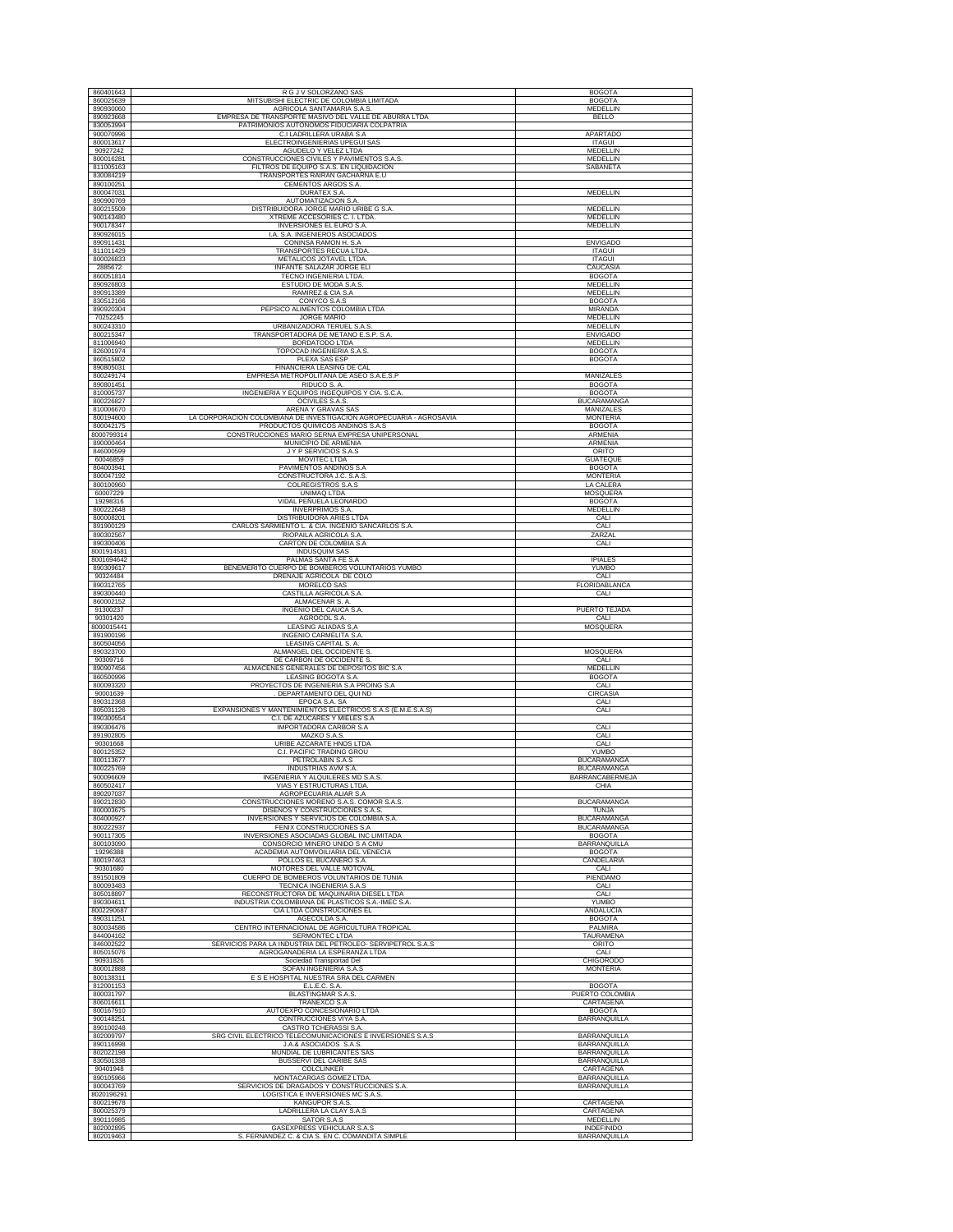| 890503667                           | CERAMICA ANDINA                                                                                          | BARRANQUILLA                                       |
|-------------------------------------|----------------------------------------------------------------------------------------------------------|----------------------------------------------------|
| 802010364<br>830132347              | DESARROLLO ELECTRICO DE COLOMBIA S.A. DELELCO S.A<br>INVERSIONES GARCES GUZMAN SAS                       | <b>BOGOTA</b>                                      |
| 830033457                           | STEWART & STEVENSON DE LAS AMERICAS COLOMBIA LTDA                                                        | <b>BARRANQUILLA</b>                                |
| 890117522                           | TRANSPORTES ACEVEDO LTDA                                                                                 | BARRANQUILLA                                       |
| 800182330<br>802008390              | VALORES Y CONTRATOS S.A.<br>INGENIEROS CIVILES ESPECIALISTAS LTDA                                        | SOLEDAD<br><b>BARRANQUILLA</b>                     |
| 890105324                           | PRODUCTOS QUIMICOS DE COLOMBIA PROQUIMICOS S. EN C.                                                      | BARRANQUILLA                                       |
| 800151054<br>802005112              | CONSTRUCTORA DE OBRAS DE VIVIENDA E INGENIERIA S.A.S<br>CONSTRUSUELOS S.A.S                              | BARRANQUILLA<br>INDEFINIDO                         |
| 890116275                           | E. DANIES Y COMPAÑIA LIMITADA                                                                            | BARRANQUILLA                                       |
| 802015379<br>860041632              | INVERSIONES OSORIO GONZALEZ S.A.S.<br>EQUIMON S.A.                                                       | BARRANQUILLA<br><b>BOGOTA</b>                      |
| 900067962                           | FERRETERIA FERRESERVICE 93 LTDA                                                                          | SOLEDAD                                            |
| 830037203                           | FM INGENIERIA S.A.                                                                                       | <b>BOGOTA</b>                                      |
| 890112475<br>802008190              | C I ENERGIA SOLAR SA E S WINDOWS<br>SERVICIOS DE ENERGIA Y TELECOMUNICACIONES S.A.S. - SENTEL S.A.S.     | BARRANQUILLA<br><b>BOGOTA</b>                      |
| 890112959                           | AMERICAN POLLO S.A - AMERICAN BROASTED CHICKEN S.A                                                       | BARRANQUILLA                                       |
| 900032302<br>860020439              | COMERCIALIZADORA INTERNACIONAL AUTOS DEL MILENIO LTDA<br>MONOMEROS COLOMBO VENEZOLANOS S.A               | <b>BOGOTA</b><br><b>JAMUNDI</b>                    |
| 72155661                            | VASILEFF SOTTO RADI ALBERTO                                                                              | <b>INDEFINIDO</b>                                  |
| 800186891<br>802020603              | SOCIEDAD PORTUARIA REGIONAL DE BARRANQUILLA S.A<br>OPERADORA DE SERVICIOS INTEGRALES TRADEMAR S.A.       | <b>BARRANOUILLA</b>                                |
| 800215206                           | INTEGRAL LATINOAMERICANA DE TRANSPORTES S.C.A. PROTRANS LTDA.                                            | CALI                                               |
| 900081310                           | L.F.B. CONSTRUCCIONES LTD                                                                                | <b>BARRANQUILLA</b>                                |
| 890103075<br>900066008              | <b>AGRO-COSTA SAS</b><br><b>GRANPUERTO LTDA</b>                                                          | <b>BARRANQUILLA</b><br><b>BOGOTA</b>               |
| 800225803                           | SERVIMET S.A S.                                                                                          | BARRANQUILLA                                       |
| 800071333<br>802017800              | INVERSIONES CURREA PEREIRA & CIA S EN C<br><b>TROPIPALMERAS S.A.S</b>                                    | <b>BOGOTA</b><br><b>BARRANQUILLA</b>               |
| 802019291                           | SISPRO S.A                                                                                               | BARRANQUILLA                                       |
| 890115003                           | TARELECTRIC INGENIERIA LT                                                                                |                                                    |
| 800165708<br>890107645              | CONSULTORES DEL DESARROLLO S.A SIGLA CONDESA<br>TRANSPORTES MAX PAEZ S.A                                 | <b>BARRANQUILLA</b><br>BARRANQUILLA                |
| 802014111                           | D&C CAPITAL S.A.S                                                                                        | BARRANQUILLA                                       |
| 802006295<br>890111275              | BUITRAGO MONTOYA Y CIA S. EN C.<br>DONADO ARCE & COMPAÑIA S.A.S                                          | <b>BARRANQUILLA</b>                                |
| 900155992                           | <b>DUKOL S.A.S</b>                                                                                       | CARTAGENA                                          |
| 890400869                           | SURTIDORA DE GAS DEL CÁRIBE S.A.                                                                         | CARTAGENA                                          |
| 890402801<br>890404359              | ALVAREZ Y COLLINS<br>MOVIMIENTO DE TIERRA, VIAS Y CONSTRUCCIONES S.A. MOVICON S.A.                       | <b>BOGOTA</b><br><b>BOGOTA</b>                     |
| 806000387                           | COMERCIALIZADORA EXCEDENTES Y METALES S.A.                                                               | CARTAGENA                                          |
| 890117563<br>890403235              | C.H.M. DEL CARIBE S.A.<br><b>CICON SAS</b>                                                               | BARRANQUILLA                                       |
| 806009172                           | <b>SERCONTEC S.A.S</b>                                                                                   | <b>HATONUEVO</b>                                   |
| 830510918                           | PORT LOGISTIC SERVICES S.A.S                                                                             | CARTAGENA                                          |
| 900074102<br>800186313              | PACARIBE S.A. E.S.P.<br>AGM DESARROLLOS S.A.S.                                                           | CARTAGENA<br>TURBACO                               |
| 890406494                           | PROYECTOS S.A.                                                                                           | CARTAGENA                                          |
| 800183661<br>806011698              | GRANPORTUARIA S.A.S<br>MUELLES EL BOSQUE OPERADORES PORTUARIOS SA                                        | CARTAGENA                                          |
| 890402893                           | ASESORIAS Y CONSTRUCCIONES S.A.                                                                          | CARTAGENA                                          |
| 800021308<br>830011540              | DRUMMOND LTD<br>AGENCIA DE ADUANAS R & R KRONOS LTDA NIVEL 1                                             | <b>BOGOTA</b><br><b>BOGOTA</b>                     |
| 860072134                           | HOCOL S.A                                                                                                | <b>NEIVA</b>                                       |
| 890100164                           | AUTOMERCANTIL DEL CARIBE S.A.S                                                                           | <b>BOGOTA</b>                                      |
| 806001941<br>830510136              | ORCO S.A.<br>AGRO MARINOS J. MORENO Y CIA. LTDA                                                          | CARTAGENA<br>CARTAGENA                             |
| 806000735                           | SERVICIOS INDUSTRIALES Y PORTUARIOS S.A.S SIPOR S.A.S                                                    | CARTAGENA                                          |
| 900193604<br>806013688              | BBVA LEASING S.A. C.F.<br>OPERADORA VIAL DE COLOMBIA S.A.                                                | <b>RESTREPOA</b><br>CARTAGENA                      |
| 800116164                           | TERMINAL DE CONTENEDORES DE CATAGENA S.A                                                                 | CARTAGENA                                          |
|                                     |                                                                                                          |                                                    |
| 860529373                           | MALAVER GUTIERREZ LTDA                                                                                   | <b>BOGOTA</b>                                      |
| 830049916<br>860054862              | <b>COMPUTEL SYSTEM SAS</b><br>INGEMOL S.A.                                                               | <b>BOGOTA</b><br>CARTAGENA                         |
| 900026265                           | COMEXTUN LIMITADA                                                                                        | CARTAGENA                                          |
| 806013308                           | MVC S.A.S.                                                                                               | CARTAGENA                                          |
| 800137353<br>890480184              | <b>INSER LTDA</b><br>DISTRITO TURISTICO Y CULTURAL DE CARTAGENA DE INDIAS                                | <b>BARRANQUILLA</b><br>CARTAGENA                   |
| 800092242                           | CABALLERO ACEVEDO S.A.S                                                                                  | CARTAGENA                                          |
| 890404029<br>800090980              | HERRERA Y DURAN LTDA<br>EMBAJADA BRITANICA                                                               | <b>BUCARAMANGA</b><br>LA CALERA                    |
| 860034604                           | <b>AUTOMAYOR S A</b>                                                                                     | <b>BOGOTA</b>                                      |
| 800249313<br>800052380              | MANSAROVAR ENERGY COLOMBIA LTD                                                                           | PUERTO BOYACA<br><b>HATONUEVO</b>                  |
| 900185866                           | SOCIEDAD ARRENDADORA DE VEHICULOS AUTOMOTORES S.A.S ARRENDAUTOS S.A.S<br>INVERSIONES JIMENEZ AVILA S.A.S | <b>MEDELLIN</b>                                    |
| 860040094<br>860007884              | OXIGENOS DE COLOMBIA LTDA<br>AUTOMOTORA NACIONAL S.A.S                                                   | <b>BOGOTA</b><br><b>BOGOTA</b>                     |
| 860000962                           | TRANSPORTES ESPECIALES DE CARGA S.A. EN REORGANIZACION                                                   | <b>BOGOTA</b>                                      |
| 860026070                           | GAS ZIPA S.A.S E.S.P                                                                                     | ZIPAQUIRÁ - LA GRANJA                              |
| 860034551<br>830039773              | GAICO INGENIEROS CONSTRUCTORES S.A.<br><b>BENEMOTORS S.A.</b>                                            | <b>BOGOTA</b>                                      |
| 860038023                           | HELMERICH & PAYNE ( COLOMBIA ) DRILLING CO.                                                              | <b>BOGOTA</b>                                      |
| 830001726<br>900021436              | ULTRA LEASING SA COMPAÑIA DE FINANCIAMIENTO COMERCIAL<br>ZABALA INGENIEROS S.A.S.                        | CARTAGENA<br><b>BOGOTA</b>                         |
| 860037914                           | <b>COSCUEZ SA</b>                                                                                        | <b>BOGOTA</b>                                      |
| 800231929<br>830017215              | CONSTRUCTORA BAITY SAS<br>SORZA S.A.S.                                                                   | <b>BOGOTA</b><br><b>BOGOTA</b>                     |
| 891300241                           | MANUELITA S.A                                                                                            |                                                    |
| 860506688<br>830008524              | C I GRODCO INGENIEROS CIVILES SAS - EN REORGANIZACIÓN<br>BLU LOGISTICS COLOMBIA S.A.S.                   | <b>BOGOTA</b><br><b>BOGOTA</b>                     |
| 800185056                           | TAESMET S.A.S                                                                                            | <b>BOGOTA</b>                                      |
| 830024104                           | URBASER COLOMBIA SA E.S.P                                                                                | ARMENIA                                            |
| 830107139<br>830078000              | SOLUCIONES INTEGRALES DE TRANSITO Y TRANSPORTE SA<br>CEMEX TRANSPORTES DE COLOMBIA S.A.                  | <b>BOGOTA</b><br><b>BOGOTA</b>                     |
| 860507229                           | ANDILEASING                                                                                              |                                                    |
| 890108527<br>830147441              | PROPIEDADES Z.F. S.A.S.<br>CAMPEROS Y CAMIONETAS S.A.S.                                                  | BARRANQUILLA<br><b>BOGOTA</b>                      |
| 800172544                           | MONTAJES DE INGENIERIA DE COLOMBIA MICOL S.A.                                                            | <b>BOGOTA</b>                                      |
| 891300233<br>830050283              | HACIENDA SAN JOSE S.A.<br>INVERSIONES TRANSTURISMO SAS                                                   | <b>BOGOTA</b>                                      |
| 830015687                           | DISTRIBUIDORA DE PRODUCTOS QUIMICOS S.A.S.                                                               | <b>BOGOTA</b>                                      |
| 860010007<br>60034551               | HACIENDA SANTA ANA S A S<br><b>GERMAN ALVARADO Y CIA LTDA</b>                                            | CHIA                                               |
| 830070636                           | TRONCALES DE COLOMBIA SAS                                                                                | <b>BOGOTA</b>                                      |
| 860350940                           | OPERACIONES NACIONALES DE MERCADEO LTDA                                                                  | <b>BOGOTA</b>                                      |
| 860008068<br>860069986              | FEDERACION COLOMBIANA DE GANADEROS<br>CORPORACION INMOBILIARIA EL CEDRO S.A                              | <b>BOGOTA</b><br><b>BOGOTA</b>                     |
| 800228003                           | ZARRATE INDUSTRIES DE COLOMBIA LTDA                                                                      | <b>BOGOTA</b>                                      |
| 900570964<br>800229964              | ULTRACEM S.A.S.<br>QUIMONSA LTDA INGENIEROS CONTRATISTAS                                                 | BARRANQUILLA<br><b>NEIVA</b>                       |
| 900058841                           | L Y L INGINERIA CIVIL Y MAQUINARIA LTDA                                                                  | <b>NEIVA</b>                                       |
| 813001376<br>813002152              | CONSTRUCTORA SANTA LUCIA S.A.S<br>MENESES RAMIREZ S.A.S                                                  | <b>NEIVA</b><br><b>NEIVA</b>                       |
| 891102076                           | CUERPO DE BOMBEROS VOLUNTARIOS DE PITALITO                                                               | PUERTO TEJADA                                      |
| 819004712<br>800021137              | C. I. TEQUENDAMA S.A.S                                                                                   | <b>BOGOTA</b>                                      |
| 819001162                           | AGRICOLA SARA PALMA S.A.<br>INVERSIONES AGRICOLAS Y COMERCIALES S.A.S.                                   | MEDELLIN<br><b>SANTA MARTA</b>                     |
| 860041312                           | C.I PRODECO S.A                                                                                          | <b>SANTA MARTA</b>                                 |
| 890918965<br>819003591              | C.I. TECNICAS BALTIME DE COLOMBIA S.A C.I TECBACO SA<br>OPERADORA LOGISTICA DE SANTA MARTA S.A.S.        | <b>SANTA MARTA</b>                                 |
| 819006542                           | EXTRACTORA FRUPALMA S.A.                                                                                 | ARACATACA - BUENOS AIRES                           |
| 830038057                           | TALLERES MAMUTT LTDA                                                                                     | <b>BOGOTA</b>                                      |
| 800221749<br>800182641<br>819003792 | SEDICO S.A.S<br>SOCIEDAD DE INVERSIONES VIVES Y CIA S.A<br>C.I LA SAMARIA S.A.S                          | SANTA MARTA<br><b>SANTA MARTA</b><br><b>BOGOTA</b> |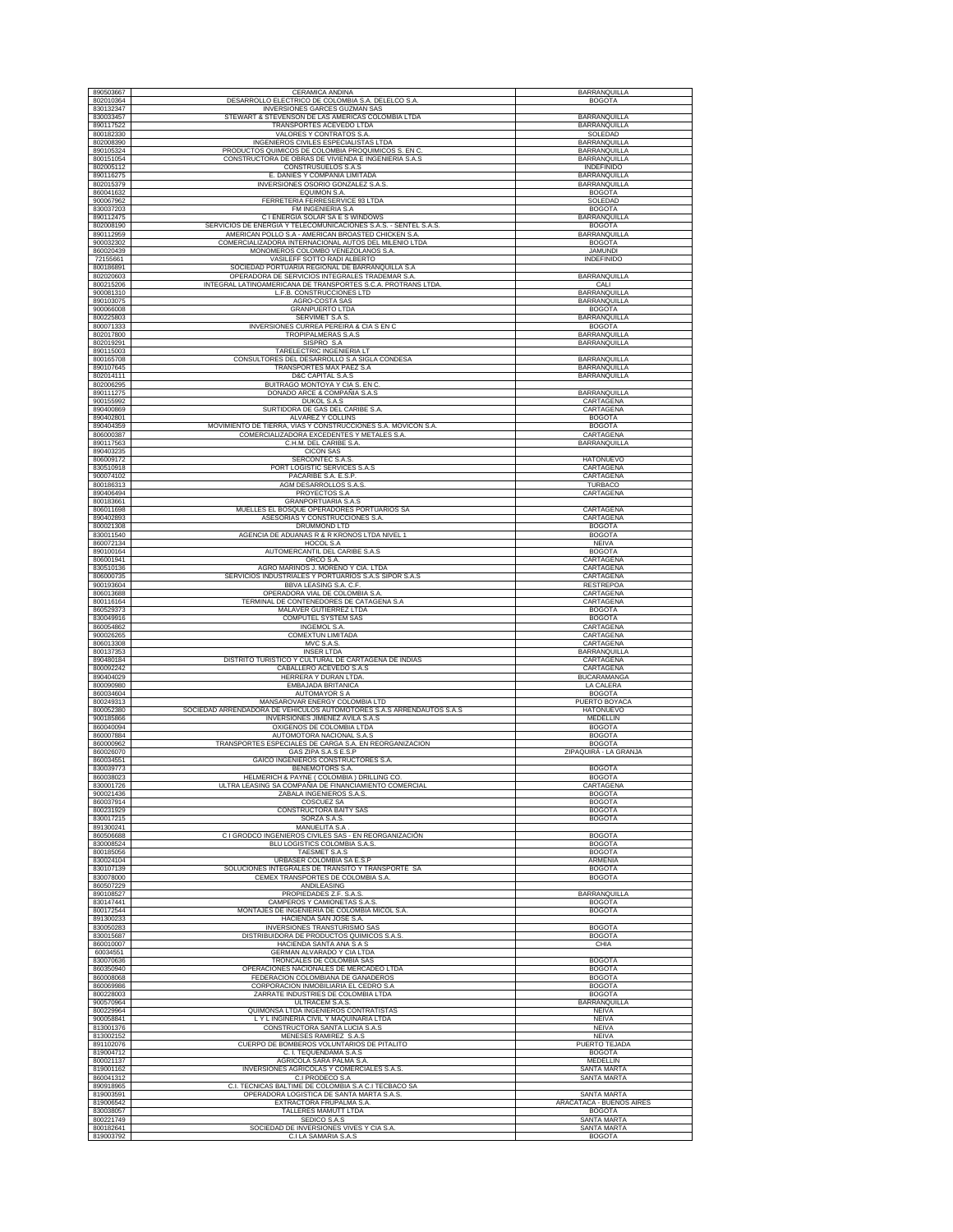| 891200642               | CORPORACION DE TRANSPORTADORES NARIÑENSES S.A                                                       |                                          |
|-------------------------|-----------------------------------------------------------------------------------------------------|------------------------------------------|
| 800025692               | SINCO S.A                                                                                           | <b>BUCARAMANGA</b>                       |
| 90402801<br>890201520   | ALVAREZ Y COLLINS Y CIA<br>PARROQUIA NUESTRA SEÑORA DE LA PAZ                                       | LA PAZ                                   |
| 890200928               | COPETRAN                                                                                            | BUCARAMANGA                              |
| 900027872<br>804000152  | SOCIEDAD INVERSIONES LUJO POR ACCIONES SIMPLIFICADA S.A.S<br><b>COINOBRAS S.A.S</b>                 | <b>SANTA MARTA</b><br><b>BOGOTA</b>      |
| 804016566               | CAHE LTDA.                                                                                          | <b>BOGOTA</b>                            |
| 830063087<br>800133581  | <b>INCOPAV S.A</b><br>SISTEMAS DE TRANSPORTE LT                                                     | <b>BOGOTA</b><br><b>IBAGUE</b>           |
| 804003084               | <b>INEMEC S.A.S</b>                                                                                 | FLORIDABLANCA                            |
| 900176412<br>804015242  | TRANSPORTES Y SERVICIOS DE COLOMBIA LTDA<br>CONSTRUSUELOS DE COLOMBIA SAS                           | <b>BOGOTA</b><br>FLORIDABLANCA           |
| 890205820               | SERVICIOS PETROLEROS SERPEL S.A.S                                                                   | BUCARAMANGA                              |
| 804000752               | CONSTRUVIAS DE COLOMBIA S.A.S<br>GALVIS RAMIREZ Y COMPAÑIA S.A                                      | <b>BOGOTA</b>                            |
| 890201798<br>900010332  | <b>IRON CONSTRUCTORES S.A.S.</b>                                                                    | <b>BUCARAMANGA</b><br>BUCARAMANGA        |
| 819001523               | TRANSPORTES APN S EN C                                                                              | FLORIDABLANCA                            |
| 800019654<br>800049934  | ESGAMO INGENIEROS CONSTRUCTORES SAS<br>COMPAÑIA COLOMBIANA DE CARGA CONCARGA S.A                    | MOSQUERA                                 |
| 900233700               | PETROMOVIL DE COLOMBIA S.A.S                                                                        | <b>BUCARAMANGA</b>                       |
| 830507118<br>890928717  | ALPA CONSTRUCCIONES SAS<br>JOSE A. Y GERARDO E. ZULUAGA S.A.S.                                      | <b>BUCARAMANGA</b><br><b>ENVIGADO</b>    |
| 800165262               | DROSAN LIMITADA                                                                                     | <b>BUCARAMANGA</b>                       |
| 890200474<br>890203279  | INCUBADORA SANTANDER S.A<br>ALEJANDRO GALVIS RAMIREZ E HIJOS S.A.S.                                 | <b>GIRON</b><br><b>BUCARAMANGA</b>       |
| 804016671               | CAMPOLLO S.A.                                                                                       | <b>BOGOTA</b>                            |
| 890212738<br>804003974  | CUERPO DE BOMBEROS VOLUNT<br>INDUSTRIA DE MINERALES NACIONALES S.A.S                                | <b>SAN GIL</b><br><b>GIRON</b>           |
| 800042972               | <b>INSURCOL LTDA</b>                                                                                | FLORIDABLANCA                            |
| 804008885<br>900062979  | <b>EICON LTDA</b><br>PREVESA S.A.S                                                                  | <b>BUCARAMANGA</b><br><b>BUCARAMANGA</b> |
| 900152828               | INVERSIONES ARIZA QUINTERO S EN C                                                                   | <b>BOGOTA</b>                            |
| 800041642<br>811009788  | PALMAS OLEAGINOSAS DE SANTANDER S.A<br>DISTRACOM S.A.                                               | <b>BUCARAMANGA</b><br>MEDELLIN           |
| 830045637               | <b>INVERANGEL S.A.S</b>                                                                             | <b>BOGOTA</b>                            |
| 809000555<br>890500571  | DIANA AGRICOLA SAS<br>COAGRONORTE LTDA                                                              | <b>ESPINAL</b><br><b>CUCUTA</b>          |
| 805000977               | TRANSCARGA RG SAS                                                                                   | YUMBO                                    |
| 890331533<br>890307200  | DISEÑOS Y CONSTRUCCIONES ELECTROMECANICAS S.A.S<br>CENTRO MÉDICO IMBANACO DE CALI S A               | CALI                                     |
| 800166199               | DELTEC S.A.                                                                                         | ANDALUCIA<br><b>BOGOTA</b>               |
| 900029520<br>805013338  | <b>TEXSAL S.A.S</b><br>GRUAS DE OCCIDENTE SA                                                        | INDEFINIDO<br>CALI                       |
| 800234792               | FERRO S. A. S.                                                                                      | YUMBO                                    |
| 900036283<br>805003626  | CARGUEMOS S.A.S<br>STF GROUP S.A.                                                                   | YUMBO<br>CALI                            |
| 860030458               | LEASING CITIBANK S.A                                                                                |                                          |
| 860053930<br>844000755  | OCCIDENTAL DE COLOMBIA LLC<br>EMPRESA DE ACUEDUCTO, ALCANTARILLADO Y ASEO DE YOPAL                  | ARAUCA<br>YOPAL                          |
| 890919352               | CARGAR S.A                                                                                          | <b>ITAGUI</b>                            |
| 890910110               | LADRILLERA EL DIAMANTE                                                                              | MEDELLIN                                 |
| 890926766<br>800121327  | C.I. BANACOL. S.A.<br>TECNIEMPAQUES S.A.S                                                           | <b>ENVIGADO</b><br>MEDELLIN              |
| 806016241               | C.V.R. PROSERVIS S.A.                                                                               | MEDELLIN                                 |
| 900147806<br>900072657  | DISTRIBUCIONES COBERCOL<br>COMERCIALIZADORA INTERNACIONAL HENSACA E.U.                              | CALI<br><b>CUCUTA</b>                    |
| 830103074               | AGV TRANSPORTES S A S                                                                               | ZIPAQUIRA                                |
| 802024439<br>830085449  | CARBONES DE LA JAGUA S.A<br>AMP INTERNATIONAL TRADING E. U                                          | <b>BOGOTA</b><br><b>BUCARAMANGA</b>      |
| 900136556               | INVERSIONES Y CONSTRUCCIONES TOP FLIGHT S.A                                                         | <b>BOGOTA</b>                            |
| 995772<br>890115427     | MUÑOZ PARRA JORGE ABEL<br>ESTACIONAMOS S.A.S                                                        | TUNJA<br>CHIA                            |
| 900135484               | BISSONS S.A.S.                                                                                      | <b>BOGOTA</b>                            |
| 830023542<br>830008803  | CONSTRUCOES E COMERCIO CAMARGO CORREA S.A. SUCURSAL COLOMBIA<br>UNIKIA S.A                          | MEDELLIN<br><b>BOGOTA</b>                |
| 830506674<br>14227037   | CI BUSINESS SUPPORT CENTER LTDA<br>TRUJILLO MAZO CLIMACO ALBERTO "MPO CONCRETOS"                    | <b>BOGOTA</b><br><b>BOGOTA</b>           |
| 800035276               | TRANSPORTES MONTEJO S.A.S.                                                                          | <b>BOGOTA</b>                            |
| 70193241<br>806014433   | JUAN BYRON LONDOÑO GONZALEZ<br>C.H. PEREIRA & CIA S.A.S.                                            | <b>SAN PEDRO</b>                         |
| 800107800               | PAVIMENTOS EL DORADO S.A.S                                                                          | <b>BOGOTA</b>                            |
| 900205380<br>900093384  | <b>INGEDRAAL LTDA</b><br>TRANSOLUCIONES LIMITADA                                                    | <b>BOGOTA</b><br><b>BARRANQUILLA</b>     |
| 900147270               | AHT ALL HEAVY TRANSPORT COLOMBIA SAS                                                                | <b>NEIVA</b>                             |
| 890504655<br>900077074  | INTEGRAL DE SERVICIOS TECNICOS S A S<br>VIGITRANS S EN C.S.                                         | SANTA MARTA<br><b>DUITAMA</b>            |
| 814002211               | COMERCIALIZADORA LUHOMAR S.A.S.                                                                     | PASTO                                    |
| 900216566<br>811020847  | SOLUCIONES AMBIENTALES INTEGRADAS DE COLOMBIA S A "SOLAMCO S A"<br>ALTA INGENIERIA URBANA E         | <b>BOGOTA</b>                            |
| 800145767               | INVERSIONES DEL RIÓ PASOS Y COMPAÑÍA S ENC S                                                        | MEDELLIN                                 |
| 890920510               | MORENO MOLINA INGENIEROS S.A.S                                                                      | <b>MEDELLIN</b><br>MEDELLIN              |
| 900007416<br>9001128058 | JIANSHE COLOMBIA SOCIEDAD LIMITADA EN LIQUIDACION<br><b>IMPORT CARIBE LTDA</b>                      | MEDELLIN                                 |
| 830066440               | DOTACIONES Y DISTRIBUCIONES JOPSI LIMITADA                                                          | <b>BOGOTA</b>                            |
| 900072843<br>830107007  | OPCIONES FINANCIERAS DE COLOMBIA S.A.S<br>T & R TRANSPORTE Y REPRESENTACIONES LTDA                  | <b>BOGOTA</b><br><b>BOGOTA</b>           |
| 8440016195<br>60008784  | FERRETRONIC LTDA<br><b>PRACO SA</b>                                                                 | VILLETA<br><b>VILLAVICENCIO</b>          |
| 830075862               | MUNDIAL DE MONTACARGAS S A S                                                                        | <b>BOGOTA</b>                            |
| 830122907<br>900012890  | ENTREPARQUES CONSTRUCTORES S.A.S<br>EQUIPOS DE SOLDADURA JT Y CIA LTDA                              | <b>BOGOTA</b><br><b>BOGOTA</b>           |
| 800145379               | INVERSIONES DIANA MILENA & CIA LTDA                                                                 | <b>BOGOTA</b>                            |
| 800088443<br>813006836  | <b>ITAC CONSTRUCCCIONES LTDA.</b><br>INVERSIONES ETERNAS Y CIA S EN C                               | <b>BUCARAMANGA</b><br><b>NEIVA</b>       |
| 830077675               | FONDO NACIONAL PARA LA DEFENSA DE LA LIBERTAD PERSONAL FONDELIBERTAD                                | <b>BOGOTA</b>                            |
| 800078011<br>830128610  | <b>ICMO LIMITADA</b>                                                                                | <b>BOGOTA</b>                            |
| 900016274               | E-MOTION GLOBAL S.A.S<br><b>GANAPALMAS S.A</b>                                                      | <b>BOGOTA</b><br><b>BOGOTA</b>           |
| 860058536<br>830120099  | <b>MARAN SAS</b><br><b>GOMOTORS E.U</b>                                                             | <b>BOGOTA</b><br><b>BOGOTA</b>           |
| 830090708               | WR CONSTRUCCIONES Y CIA LTDA                                                                        | <b>BOGOTA</b>                            |
| 830052861<br>800153588  | IMPORTACIONES Y REPRESENTACIONES INDUSTRIALES DE COLOMBIA S.A.<br>CONSORCIO MINERO EL CORTIJO LTDA. | <b>GACHANCIPA</b><br><b>BOGOTA</b>       |
| 860511309               | CHANEME S.A.                                                                                        | <b>BOGOTA</b>                            |
| 860526598<br>900031253  | DRAGADOS HIDRAULICOS S.A.<br>CONSTRUCTORA CARLOS COLLINS S A                                        | <b>BOGOTA</b>                            |
| 892115437               | CRUZ ROJA COLOMBIANA SECCIONAL GUAJIRA                                                              | <b>BOGOTA</b>                            |
| 830504592<br>900024942  | INGENIERIA Y GESTION VIAL SOCIEDAD POR ACCIONES SIMPLIFICADA S A S<br>SERVI CARS S.A.S              | <b>BOGOTA</b><br><b>BOGOTA</b>           |
| 860535512               | RICAYER CIA LTDA                                                                                    | <b>BOGOTA</b>                            |
| 890406136<br>830061677  | ANTONIO SPATH Y CIA SA<br>VALENTINA AUXILIAR CARROCERA S.A                                          | CARTAGENA<br><b>BOGOTA</b>               |
| 860520243               | COMERCIALIZADORA BALDINI S.A. BALDINI                                                               | <b>BOGOTA</b>                            |
| 830055392<br>830135863  | LAMAOS S.A.<br>CARLOS MEDINA CONCRETOS S.A.S                                                        | <b>BOGOTA</b><br><b>BOGOTA</b>           |
| 844005094               | CONSTRUCCIONES DE INGENIERIA Y SERVICIOS DE ARQUITECTURA S.A.S                                      | <b>BOGOTA</b>                            |
| 830117833<br>830007555  | BRACKLEY CONSULTING Y FINANCE SERVIC LTD<br>EXPROALIM COLOMBIA S.A.S.                               | <b>BOGOTA</b><br><b>BOGOTA</b>           |
| 90800127                | CEMENTOS DE CALDAS S.A.                                                                             |                                          |
| 800144959<br>900193457  | AGROPECUARIA SAN FELIPE L<br>ADVANCE MOTORS GROUP S.A                                               | MANIZALES<br>MANIZALES                   |
| 830021513               | A L CAPITAL SAS                                                                                     | <b>BOGOTA</b>                            |
| 890208194<br>804003382  | CONTRATISTA<br>GARCIA PEÑARANDA Y CIA. S.A.S                                                        | <b>BOGOTA</b>                            |
|                         | <b>INFERCAL S A S</b>                                                                               | <b>BOGOTA</b>                            |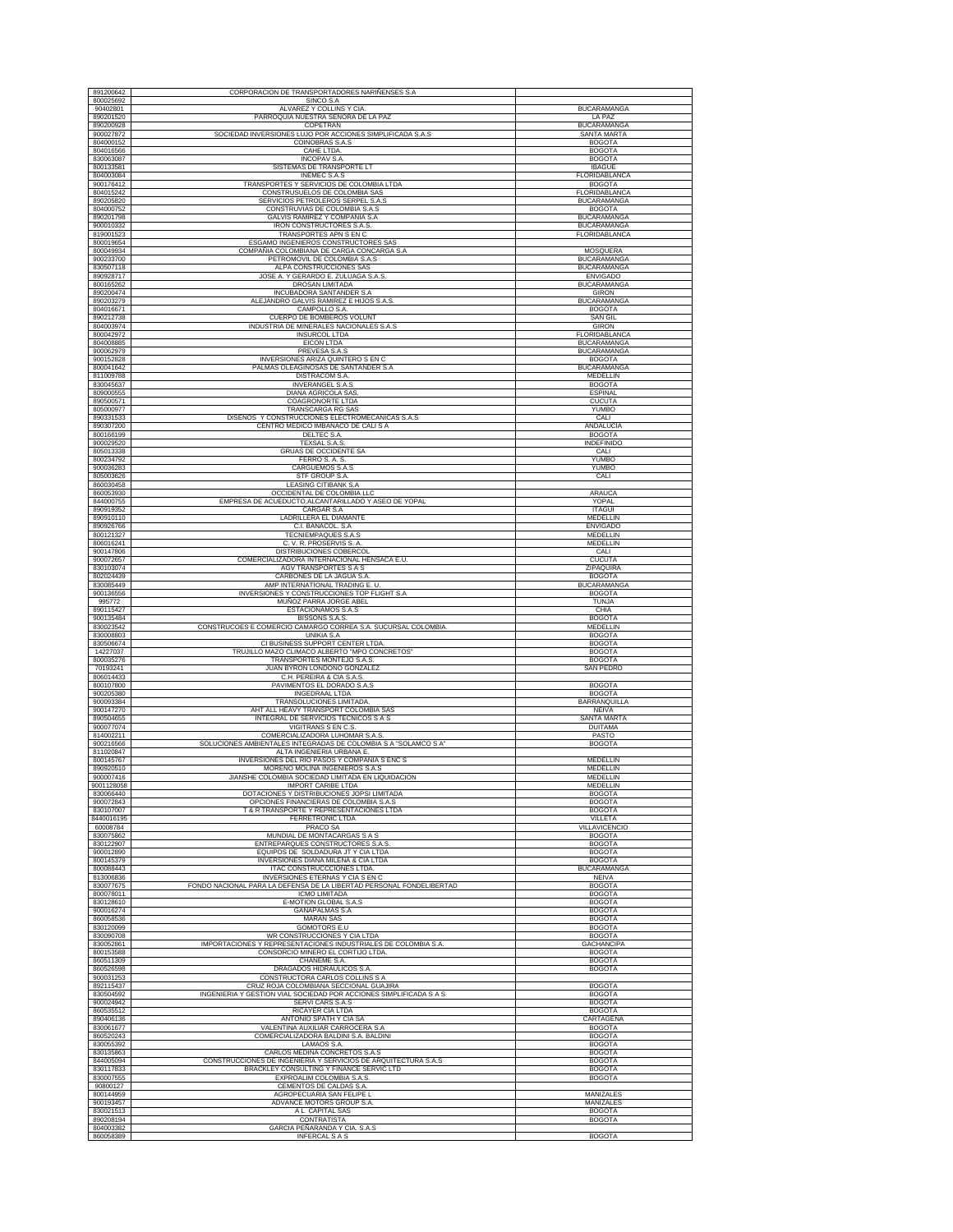| 800127156              | INGENIEROS CIVILES CONTRATISTAS SOCIEDAD ANONIMA SIMPLIFICADA                      | <b>BUCARAMANGA</b>                       |
|------------------------|------------------------------------------------------------------------------------|------------------------------------------|
| 804016406              | ARMOING SOCIEDAD POR ACCIONES SIMPLIFICADA                                         | <b>GIRON</b>                             |
| 800021639              | LEASING GANADERO S.A.                                                              |                                          |
| 800232197              | D. INGENIERIA S.A.S                                                                | BARRANCABERMEJA                          |
| 804015178<br>830007073 | <b>SUPER</b><br><b>OBCIPOL SAS</b>                                                 | <b>BUCARAMANGA</b>                       |
|                        |                                                                                    |                                          |
| 90205820<br>90205584   | SERPEL<br>I.C. PREFABRICADOS LTDA                                                  | <b>BUCARAMANGA</b><br><b>BUCARAMANGA</b> |
| 800051721              | CONSTRUCTORA                                                                       | <b>BUCARAMANGA</b>                       |
| 890201881              |                                                                                    | <b>BUCARAMANGA</b>                       |
| 830001730              | AVIDESA MAC POLLO S A<br>CARLOS ROPERO AUTOMOVILES LTDA                            | <b>BOGOTA</b>                            |
| 900219504              | CONCRETOS DEL SINU S.A                                                             | <b>MONTERIA</b>                          |
| 900092155              | EQUIPOS CORDOBA S.A.S                                                              | <b>MONTERIA</b>                          |
|                        | SOCAR INGENIERIA S.A.S                                                             |                                          |
| 830071191<br>890110582 |                                                                                    | CONVENCION                               |
|                        | VIÑAS RUSSI SAS                                                                    | BARRANQUILLA                             |
| 800100277              | LAGUNA MORANTE SA                                                                  | CARTAGENA                                |
| 860009808              | HOLCIM (COLOMBIA) S.A                                                              | <b>BOGOTA</b>                            |
| 70382157<br>811015169  | BERNARDO ENRIQUE                                                                   | MEDELLIN<br><b>MONTERIA</b>              |
| 900187601              | INVERSIONES BELLA SOFIA S.A.S<br>AGRO SERVICIOS SAN SIMON S.A.S                    | <b>ENVIGADO</b>                          |
| 811008426              | ACUEDUCTOS Y ALCANTARILLADOS SOSTENIBLES A.A.S. S.A. E.S.P. "A.A.S. S.A. E.S.P.    | <b>ENVIGADO</b>                          |
| 836000548              | AGROINSUMOS S.A.S.                                                                 | CARTAGO                                  |
| 830515183              | FRUTALES LAS LAJAS S.A                                                             | PEREIRA                                  |
| 816008859              | COCOM S.A.S                                                                        | PEREIRA                                  |
| 891480014              | AEROPUERTO INTERN. MATECA                                                          | PEREIRA                                  |
| 800095465              | <b>INELMA SAS</b>                                                                  | PEREIRA                                  |
| 860040584              | <b>GUAICARAMO S.A.S</b>                                                            | <b>BOGOTA</b>                            |
| 900050779              | PLAZA AUTOMOTRIZ LTDA                                                              | CALI                                     |
| 830508057              | <b>GEOSUB S.A.S.</b>                                                               | PEREIRA                                  |
| 891401705              | <b>INGENIO RISARALDA S.A</b>                                                       | <b>BOGOTA</b>                            |
| 890931202              | CORFILEASING                                                                       |                                          |
| 800210133              | INTERNACIONAL DE EMBARQUES LIMITADA                                                | <b>MIRANDA</b>                           |
| 900192704              | INDUSTRIAL MINERA DE COLOMBIA S.A.                                                 | <b>BOGOTA</b>                            |
| 801002644              | MATERIALES EMO SOCIEDAD POR ACCIONES SIMPLIFICADA S.A.S                            | MEDELLIN                                 |
| 816003514              | <b>EQUIMAT LTDA</b>                                                                | PEREIRA                                  |
| 802016543              | M.V.AUTOMOVILES & CIA.LTD                                                          | <b>INDEFINIDO</b>                        |
| 890317986              | CALDERON INGENIEROS S.A                                                            | CALI                                     |
| 891480030              | MUNICIPIO DE PEREIRA                                                               | PEREIRA                                  |
| 860030828              | FERRETERIA INDUSTRIAL SAS                                                          | <b>BOGOTA</b>                            |
| 860003563              | ABB LTDA                                                                           | <b>BOGOTA</b>                            |
| 835000787              | TERMINAL ESPECIALIZADO DE CONTENEDORES DE BUENAVENTURA S.A                         | <b>MIRANDA</b>                           |
| 814004175              | PSI PRODUCTOS Y SERVICIOS DE INGENIERIA SAS                                        | <b>INDEFINIDO</b>                        |
| 890900741              | ASFALTADORA COLOMBIA S.A.S.                                                        | MEDELLIN                                 |
| 900026199              | MATERIALES EQUIPOS Y SUMINITROS R Y R COMPAÑÍA LIMITADA                            | <b>ENVIGADO</b>                          |
| 890917464              | GISAICO S.A                                                                        | <b>ENVIGADO</b>                          |
| 90900184               | CEMENTOS DEL NARE S.A                                                              |                                          |
| 800032846              | AGROPECUARIA LA GIRA S.A.S                                                         | <b>APARTADO</b>                          |
| 802019247              | SOCIEDAD PORTUARIA DEL NORTE S.A.                                                  | BARRANQUILLA                             |
| 800081740              | E PROQ MECANICA S.A.S                                                              | PUERTO COLOMBIA                          |
| 800209530              | CONSTRUCTORA FG S.A.                                                               | <b>BOGOTA</b>                            |
| 890100783              | INDUSTRIAS CANNON DE COLOMBIA S.A                                                  | BARRANQUILLA                             |
| 802023430              | COMERCIALIZADORA ICER DE LA COSTA S.A.S                                            | BARRANQUILLA                             |
| 860511561              | GARRIMOTOR S.A.S.                                                                  | <b>BOGOTA</b>                            |
| 900036347              | KAL TIRE MINING S.A DE C.V SUCURSAL COLOMBIA                                       | <b>BARRANQUILLA</b>                      |
| 802003363              | GRUAS MANIOBRAS Y MONTAJES S.A.S.                                                  |                                          |
| 800243058              | DISTRIBUCION Y CONSTRUCCION DE REDES ELECTRICAS LIMITADA. DICOREL LTDA             | <b>BARRANQUILLA</b>                      |
| 802010209              | SISCO S.A.S SERVICIOS INTEGRALES DE LA CONSTRUCCION                                | BARRANQUILLA                             |
| 800229035              | <b>TECNOGLASS S.A.</b>                                                             | LA CALERA                                |
| 800216198              | ASOINCON S.A.S                                                                     | BARRANQUILLA                             |
| 890102006              | <b>GOBERNACION DEL ATLANTICO</b>                                                   | BARRANQUILLA                             |
| 900226292              | LAGUADO RINCON S. EN C                                                             | <b>BARRANQUILLA</b>                      |
|                        |                                                                                    |                                          |
| 812008156              | SERVIENERGIA LTDA                                                                  | CERETE                                   |
| 802005147              | CONSTRUCTORA YACAMAN VIVERO S.A.S                                                  | <b>BARRANQUILLA</b>                      |
| 802012717              | INDUSTRIAS METALICAS VISBAL SAS                                                    | BARRANQUILLA                             |
| 802014471              | <b>INVESAKK LIMITADA</b>                                                           |                                          |
| 890115139              | SOCIEDAD PANAMERICANA DE INVERSIONES S.A.S. EN REORGANIZACION                      | <b>BOGOTA</b>                            |
| 800022008              | CAMIONES Y REMOLQUES S.A.S                                                         | BARRANQUILLA                             |
| 802019834              | EMPRESA TRANSPORTADORA DE CARGA YILOMAR S.A                                        | BARRANQUILLA                             |
| 80200077               | CLINICA ALTOS DE SAN VICENTE                                                       | BARRANQUILLA                             |
| 802020884              | AGROPECUARIA CAMPO VERDE S.A.S                                                     | <b>BARRANQUILLA</b>                      |
| 802014694              | SEPPSA FUMIESPECIAL S.A.S                                                          | PUERTO COLOMBIA                          |
| 802014084              | FIJACIONES DEL CARIBE LTD                                                          | BARRANQUILLA                             |
| 800038391              | HOLDING MINERO S.A.S EN REORGANIZACIÓN                                             | <b>BARRANQUILLA</b>                      |
| 802014862<br>890100026 | MAKEN S.A.S<br>CAMAGUEY S.A                                                        | BARRANQUILLA<br><b>GALAPA</b>            |
| 890117496              | CONSTRUCCIONES NAMUS S.A.                                                          |                                          |
| 92120127               | LTDA                                                                               | BARRANQUILLA<br><b>BARRANQUILLA</b>      |
| 802012179              | DOLMEN S.A. E.S.P                                                                  | BARRANQUILLA                             |
| 802023576              | CONSTRUCCIONES Y LOGISTICAS S.A.S                                                  | <b>BARRANQUILLA</b>                      |
| 860518472              | FONDO NAL DE CAMINOS VECI                                                          | TUNJA                                    |
| 811001152              | INVERSIONES GOMEZ UPEGUI LTDA                                                      | <b>ITAGUI</b>                            |
| 830079283              | TRANSPORTES NORUEGA LTDA                                                           | <b>BOGOTA</b>                            |
| 800105213              | TRACTOCARGA LTDA                                                                   | PEREIRA                                  |
| 830021417              | CARBONES COLOMBIANOS DEL                                                           |                                          |
| 830051028              | INVERSIONES VILLANUEVA Y SARMIENTO Y COMPAÑIA S. EN C                              |                                          |
| 830064579              | MERCANTIL DE PROYECTOS S.A.                                                        | <b>BOGOTA</b>                            |
| 900109610              | ALL CARGO TRANSPORTE DE CARGA S A S                                                | VILLAVICENCIO                            |
| 900035807              | <b>BLUE SERVICES S.A.S</b>                                                         | COTA                                     |
| 800003211              | COLOMBIANA DISTRIBUIDORA DE RESPUESTOS                                             | <b>BOGOTA</b>                            |
| 860527389              | MOTOS EL CONDOR SAS                                                                | <b>BOGOTA</b>                            |
| 813004950              | OCCIPETROL S.A.S                                                                   | CIENAGA                                  |
| 860062121              | <b>INCOEQUIPOS S.A</b>                                                             | <b>BOGOTA</b>                            |
| 822005333<br>800014968 | MAQUICONSTRUCCIONES SAS<br>RUBIANO LOPEZ Y CIA S EN C                              | <b>VILLAVICENCIO</b><br>ZIPAQUIRA        |
| 800231021              | ICM INGENIEROS S.A.S                                                               | <b>VILLAVICENCIO</b>                     |
| 860026744              | <b>AGIL CARGO SAS</b>                                                              | <b>BOGOTA</b>                            |
| 832002803              | FORESTAL CIMITARRA_S A                                                             | TOCANCIPA                                |
| 900089961              | TRANSPORTE LOGISTICO CON CALIDAD S.A                                               | <b>FUNZA</b>                             |
| 900176407              | TRANSPORTES RENTABLES S EN C S                                                     | <b>BOGOTA</b>                            |
| 860069716              | CMG CONSTRUCCIONES Y MONTAJES GENERALES SAS                                        | <b>BOGOTA</b>                            |
| 860071684              | <b>MURCIA MURCIA S.A.S</b>                                                         | <b>BOGOTA</b>                            |
| 830017552              | COMPAÑIA TRANSPORTADORA Y COMERCIALIZADORA DE PRODUCTOS DERIVADOS DEL PETROLEO SAS | <b>BOGOTA</b>                            |
| 800112061              | BOTERO INGENIEROS S.A.S                                                            | <b>BOGOTA</b>                            |
| 830073841              | REX INGENIERIA S A                                                                 | <b>BOGOTA</b>                            |
| 860522477              | <b>TOPCO SA</b>                                                                    | CHIA                                     |
| 860006333              | YARA COLOMBIA S.A                                                                  | CARTAGENA                                |
| 860517438              | BANDAS Y ELASTICOS LIMITADA BANDEL LTDA                                            | COTA                                     |
| 860069804              | CARBONES DEL CERREJON LIMITED                                                      | RIOHACHA                                 |
| 830056854              | ANGULO VANEGAS HENOS LTDA                                                          | <b>BOGOTA</b>                            |
| 800224148              | IRRIGACION E INDUSTRIA DE COLOMBIA S.A.S                                           | <b>BOGOTA</b>                            |
| 830502833              | <b>MG AUTOMOVILES SAS</b>                                                          | <b>BOGOTA</b>                            |
| 800089040              | <b>ICARO DIECISIETE S A S</b>                                                      | <b>BOGOTA</b>                            |
| 890309454              | DIEGO & COMPAÑIA FILMS S.A.S                                                       | <b>BOGOTA</b>                            |
| 860350170              | PROMOTORA INTERNACIONAL DE PARTES S A S PROPARTES                                  | <b>BOGOTA</b>                            |
| 860516881              | CENTRAL COOPERATIVA DE SERVICIOS FUNERARIOS                                        | <b>BOGOTA</b>                            |
| 800061948              | PARKER DRILLING COMPANY I                                                          | <b>BOGOTA</b>                            |
| 900020750              | SAXON SERVICES DE PANAMA                                                           | <b>BOGOTA</b>                            |
| 860045764              | ORGANIZACION PUBLICIDAD EXTERIOR SAOPE                                             | <b>BOGOTA</b>                            |
| 832009108              | SANEC EQUIPOS LTDA                                                                 | COTA                                     |
| 801001686              | INGENIERIA Y TRANSPORTE BOGOTA S.A.S                                               | <b>BOGOTA</b>                            |
| 800180808              | SUMMUM ENERGY S.A.S                                                                | <b>BOGOTA</b>                            |
| 800159187              | DISTRIBUIDORA INTERNACIONAL ANDINA S.A.S                                           | <b>BOGOTA</b>                            |
| 830021846              | LUIS ANCELMO RODRIGUEZ Y CIA LTDA                                                  | CHIA                                     |
| 860503982<br>860025188 | CONSTRUCTORES ASOCIADOS DE COLOMBIA S.A.<br>NIKE COLOMBIANA S.A                    | <b>BOGOTA</b><br><b>BOGOTA</b>           |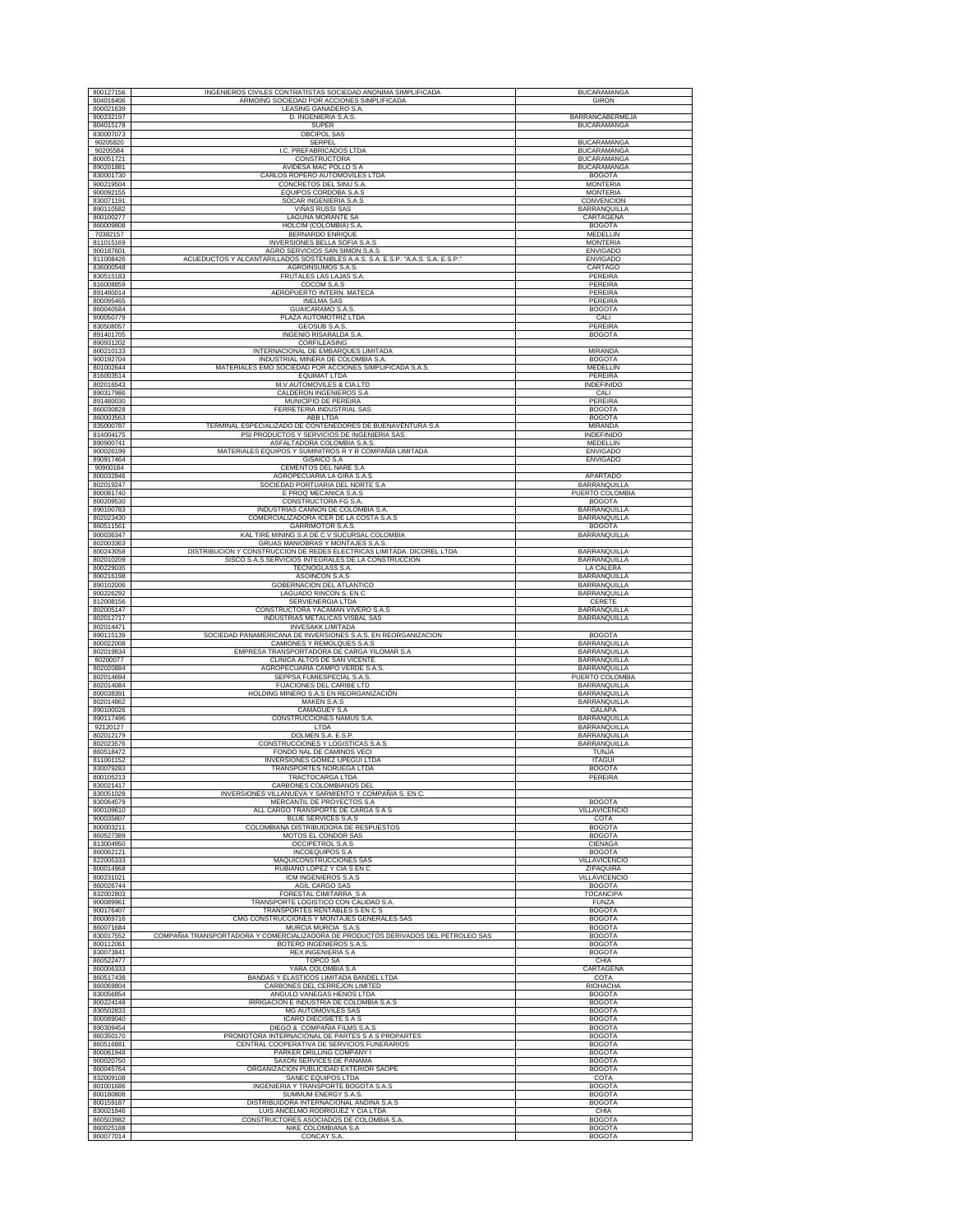| 860007738              | <b>BANCO POPULAR S.A</b>                                                           | <b>BOGOTA</b>                    |
|------------------------|------------------------------------------------------------------------------------|----------------------------------|
| 860505983              | MONTECZ S.A                                                                        | <b>BUCARAMANGA</b>               |
| 900030373              | <b>INVERSORA FURATENA S.A.S</b>                                                    | <b>BOGOTA</b>                    |
| 860508819              | <b>INDUMEZCLAS LTDA</b>                                                            |                                  |
| 800202918              | INTEGRAL DE CARGA LTDA                                                             | <b>BOGOTA</b>                    |
| 900018298              | TRANSPORTES ANFER S.A.S                                                            | SOACHA                           |
| 800210313<br>860531693 | TRANSPORTES PREMMIER SAS<br>TRANSPORTES MAQUIPETROL S.A.S                          | <b>BOGOTA</b><br><b>MOSQUERA</b> |
| 800223679              | TRANSPORTE LOGISTICO INTEGRADO S.A.S.                                              | RICAURTE - MANUEL SUR            |
| 60001281               | <b>GRANDICON</b>                                                                   | <b>BOGOTA</b>                    |
| 800089032              | ANDINA POZOS LTDA                                                                  | INDEFINIDO                       |
| 860402185              | <b>INSCO LTDA</b>                                                                  | GUADALAJARA DE BUGA              |
| 830092425              | <b>INVERSIONES BRIGURA Y CIA S EN S</b>                                            | <b>BOGOTA</b>                    |
| 800180216              | SOCIEDAD DE INGENIERA CAICEDO SDIC SAS                                             | <b>BOGOTA</b>                    |
| 830048718              | PLASTEMPACK DE COLOMBIA SAS                                                        | <b>BOGOTA</b>                    |
| 830133191              | CONSTRUCTORA SUBA S.A.                                                             | <b>BOGOTA</b>                    |
| 860527701              | TRIANGULO POLLORICO S.A.S                                                          | <b>BOGOTA</b>                    |
| 899999342              | MUNICIPIO DE MOSQUERA                                                              | <b>INDEFINIDO</b>                |
| 800207791              | CARGO HANDLING S.A.S                                                               |                                  |
| 832006767              | ESTACION DE SERVICIO ORO NEGRO LTDA                                                | <b>BOGOTA</b>                    |
| 60019063               | MOTORES Y MAQUINAS S A                                                             | EL GUAMO                         |
| 830030509              | AGAMA S.A.S                                                                        | <b>BOGOTA</b>                    |
| 860039903              | AGUILAR CONSTRUCCIONES S.A.S                                                       | <b>BOGOTA</b>                    |
| 800120356              | EMPRESA CHIVOREA DE MINAS                                                          | LA CALERA                        |
| 860015576              | SUBSUELOS S.A.S                                                                    | COTA                             |
| 800165423              | CONSERMAQ LTDA                                                                     | FACATATIVA                       |
| 830096532              | TRANSPORTES ORO SOL S.A.S                                                          | FLORIDABLANCA                    |
| 860008161<br>830023853 | <b>DISTRAL SA</b><br><b>SURPETROIL S.A.S</b>                                       | <b>BOGOTA</b><br><b>BOGOTA</b>   |
| 800048663              | DOTAESCOL S.A.S                                                                    | <b>BOGOTA</b>                    |
| 830000005              | AGENCIA DE CARGA M&J S.A                                                           | LA CALERA                        |
| 899999059              | UNIDAD ADMINISTRATIVA ESPECIAL DE AERONAUTICA CIVIL                                | <b>BOGOTA</b>                    |
| 860511098              | TDA SUPPLY Y SERVICE S.A. EN REORGANIZACION                                        | <b>BOGOTA</b>                    |
| 830000213              | HORMIGON ANDINO S.A.                                                               | PUERTO TEJADA                    |
| 830006021              | CONCESIONES CCFC S A S                                                             | <b>BOGOTA</b>                    |
| 830085933              | LOGISTICA COLOMBIANA TRANSPORTADORA DE CARGA LTDA                                  | <b>BOGOTA</b>                    |
| 800136847              | <b>INOBRAS LTDA</b>                                                                | <b>IPIALES</b>                   |
| 900149203              | PETROJOTAS TRANSPORT LTDA                                                          | <b>NEIVA</b>                     |
| 890300005              | CARVAJAL PROPIEDADES E INVERSIONES S.A                                             | CALI                             |
| 830019020              | <b>GRUAS TITAN SA</b>                                                              |                                  |
| 860080144              | COMPAÑIA DE LUBRICANTES S A                                                        | <b>BOGOTA</b>                    |
| 806009698              | LOGISTICA DE COMERCIO EXTERIOR DE COLOMBIA & COMPAÑIA LIMITADA                     | CARTAGENA                        |
| 860048143              | <b>FERTECNICA S.A</b>                                                              | <b>BOGOTA</b>                    |
| 860036974              | <b>INCONAL LTDA</b>                                                                | <b>BOGOTA</b>                    |
| 860534900              | M.G. INGENIERIA SA                                                                 | <b>BOGOTA</b>                    |
| 860019260              | PROGAS S.A E.S.P                                                                   | <b>BOGOTA</b>                    |
| 800126285              | SENALTUR S.A                                                                       | <b>BOGOTA</b>                    |
| 60075378<br>832010656  | DESARROLLO DE OPERACIONES<br><b>RIBELL SAS</b>                                     | <b>BOGOTA</b>                    |
|                        | EMPRESA DE DISTRIBUCIONES INDUSTRIALES S.A.S.                                      | <b>UTICA</b><br>MEDELLIN         |
| 890909001<br>890903069 | ROLDAN Y COMPAÑIA S.A.S                                                            | <b>SANTA MARTA</b>               |
| 800072524              | MONTACARGAS MONTEVIDEO S EN C                                                      | PUERTO TEJADA                    |
| 900076133              | NEMA INGENIERIA SOCIEDAD POR ACCIONES SIMPLIFICADA                                 | <b>BOGOTA</b>                    |
| 860045671              | BENFOR SOCIEDAD POR ACCIONES SIMPLIFICADA                                          | <b>BOGOTA</b>                    |
| 860008275              | MURILLO LOBOGUERRERO INGE                                                          | <b>BOGOTA</b>                    |
| 800021657              | AUTO SERVICIO JAM S.A.S                                                            | <b>BOGOTA</b>                    |
| 860502965              | BERNAL Y MEJIA INGENIEROS ASOCIADOS LTDA                                           | <b>BOGOTA</b>                    |
| 60052912               | CONTRATISTAS SURAMERICANO                                                          |                                  |
| 800037047              | TRANSPORTES AUTO ALFAN SAS                                                         | <b>BOGOTA</b>                    |
| 830082560              | CONSTRUCEMA S.A.S.                                                                 | <b>BOGOTA</b>                    |
| 830117364              | PROYMAT S.A.S.                                                                     | <b>BOGOTA</b>                    |
| 860353724              | CONSTRUCCIONES G.B.G. UNI                                                          | <b>BOGOTA</b>                    |
|                        |                                                                                    |                                  |
| 800042119              | VICPAR S.A                                                                         | <b>BOGOTA</b>                    |
| 802010211              | FUNDACION ABRAHAM SERAFIN CASTILLO J                                               | <b>BOGOTA</b>                    |
| 860036081              | SCHRADER CAMARGO INGENIEROS ASOCIADOS S. A                                         |                                  |
| 800133749              | PRODUCTOS MORGAN S A S                                                             | <b>BOGOTA</b>                    |
| 830130648              | COMPAÑIA DE SERVICIOS PUBLICOS S.A E.S.P                                           | <b>BOGOTA</b>                    |
| 830003733              | REDES Y EDIFICACIONES S.A.                                                         | <b>BOGOTA</b>                    |
| 900099942<br>800152379 | DISTRIBUIDORA DE SUMINISTROS LA HACIENDA S.A.S                                     | MADRID                           |
|                        | MAVIL LTDA MAQUINARIA PARA VIAS Y LOCACIONES LIMITADA                              | <b>BOGOTA</b>                    |
| 826002051<br>830107286 | CONSTRUCCIONES Y PAVIMENTOS BOYACA LIMITADA PAVIBOY LTDA<br>LAVMAN INGENIEROS LTDA | BELEN<br><b>BOGOTA</b>           |
| 800236550              | TRANSMECOR S.A.S                                                                   | SANTA MARTA                      |
| 890315639              | INTERNACIONAL DE TANQUES                                                           | <b>BOGOTA</b>                    |
| 800178816              | TRITURADOS DEL TOLIMA LIMITADA                                                     | <b>BOGOTA</b>                    |
| 800102008              | ANDRADE GUTIERREZ ENGENHARIA SA                                                    | MEDELLIN                         |
| 800210501              | INVERSIONES UNIDAS PAEZ SAS                                                        | <b>BOGOTA</b>                    |
| 900030307              | TOYO RACING S.A.S                                                                  | <b>BOGOTA</b>                    |
| 804002660              | ADMINISTRAMOS Y TRANSPORTAMOS A.T. S.A.S.                                          | <b>TOCANCIPA</b>                 |
| 830097080              | <b>TILICOL LTDA</b>                                                                | <b>BOGOTA</b>                    |
| 860046859              | MOVITEC S.A.S                                                                      | <b>BOGOTA</b>                    |
| 800153208              | INGENIEROS CIVILES ASOCIADOS MEXICO S A S                                          | <b>BOGOTA</b>                    |
| 800055393<br>830013101 | <b>INTRICON S.A.</b><br>AUTOGRUAS PRONTA SAS                                       | <b>BOGOTA</b><br><b>BOGOTA</b>   |
| 832004175              | SERVICIOS PROYECTOS Y CONSTRUCCIONES S.A.S.                                        | CHIA                             |
| 899999102              | FUERZA AEREA COLOMBIANA COMANDO FAC                                                | <b>BOGOTA</b>                    |
| 800026864              | CARRETERAS Y PAVIMENTOS M.G. CAYPA S.A. EN LIQUIDACION                             | <b>BOGOTA</b>                    |
| 826001525              | HORIZONTE COMPAÑIA AGROGANADERA S.A.S                                              | <b>BOGOTA</b>                    |
| 900192570              | COMPAÑIA DE SERVICIOS E INVERSIONES ALPES S.A.S                                    |                                  |
| 860513568              | <b>CROMAS SA</b>                                                                   | <b>BOGOTA</b>                    |
| 899999465              | ALCALDIA MUNICIPAL CAJICA                                                          | CAJICA                           |
| 860005050<br>830507278 | MEXICHEM COLOMBIA S.A.S<br>GLORIA COLOMBIA S.A.S.                                  | ZIPAQUIRA                        |
| 900139906              | MAQUICONSTRUC LIMITADA                                                             | <b>BOGOTA</b>                    |
| 891701551              | PALMAS OLEAGINOSAS DEL MAGDALENA LTDA. PADELMA                                     |                                  |
| 900132942              | INVERSIONES TURISTICAS COLCARIBE S.A.                                              | MEDELLIN                         |
| 829000107              | CONYSER S.A.S.                                                                     | <b>BUCARAMANGA</b>               |
| 800053204              | SOCIEDAD CARREÑO MORA SAS                                                          | <b>BARRANCABERMEJA</b>           |
| 900014223              | CONSTRUCTORA BILBAO S.A.S                                                          | <b>BARRANCABERMEJA</b>           |
| 829002331              | INGENIERIA Y SUMINISTROS BROCA S.A.S.                                              | <b>BARRANCABERMEJA</b>           |
| 807000213              | OSPALCO LTDA                                                                       | BARRANCABERMEJA                  |
| 90205530               | VILES ASOCIADOS LTDA                                                               | BUCARAMANGA                      |
| 900045408              | AGUAS DE BARRANCABERMEJA                                                           | <b>BARRANCABERMEJA</b>           |
| 830506751              | FERROTODO S.A.S                                                                    | SAN SEBASTIAN DE BUENAV          |
| 890700256              | FONDO GANADERO DEL TOLIMA S A                                                      | <b>IBAGUE</b>                    |
| 800209445              | COASOPIJAOS LTDA                                                                   | SALDAÑA                          |
| 834000030              | LTDA                                                                               | ARAUCA                           |
| 832000231              | HS INGENIERIA LTDA                                                                 | YOPAL<br>MEDELLIN                |
| 800188228<br>819001549 | OPTIMAQ RETROS Y EXCAVACIONES S.A<br>PALMARES H. D. B. Y CIA. S EN C. A.           | <b>SANTA MARTA</b>               |
| 817002585              | ZAFRAS S.A.                                                                        | EL CERRITO                       |
| 891409156              | <b>TECNODIESEL S.A.S</b>                                                           | CALI                             |
| 860521986              | ARMOR INTERNATIONAL S.A                                                            | <b>BOGOTA</b>                    |
| 900081586              | BLINCARIBE INTERNACIONAL COLOMBIA LIMITADA                                         | BARRANQUILLA                     |
| 811041654              | AREAS FLEXIBLES S.A.S                                                              | MEDELLIN                         |
| 890981554              | MUNICIPIO DE SANTA ROSA D                                                          | SANTA ROSA DE OSOS               |
| 802012869              | MYM CONSTRUSOLUCIONES S.A.S                                                        |                                  |
| 890406491              | MEJIA VILLEGAS CONSTRUCTORES S.A                                                   | TURBACO                          |
| 804004100              | M.R. INGENIEROS S.A.S.                                                             |                                  |
| 860005101              | <b>GERLEINCO S.A.</b>                                                              | CARTAGENA                        |
| 806009551              | EQUITERRA S.A.S                                                                    |                                  |
| 890401842              | FERROCEM-ALQUIMAR SA                                                               | EL SANTUARIO                     |
| 900167854              | AUTOPISTAS DEL SOL SAS                                                             | CARTAGENA                        |
| 900113309<br>806015522 | C.V.P. INGENIERIA SAS<br>UNIELECTRICOS ARP LTDA                                    | CARTAGENA<br>ARJONA              |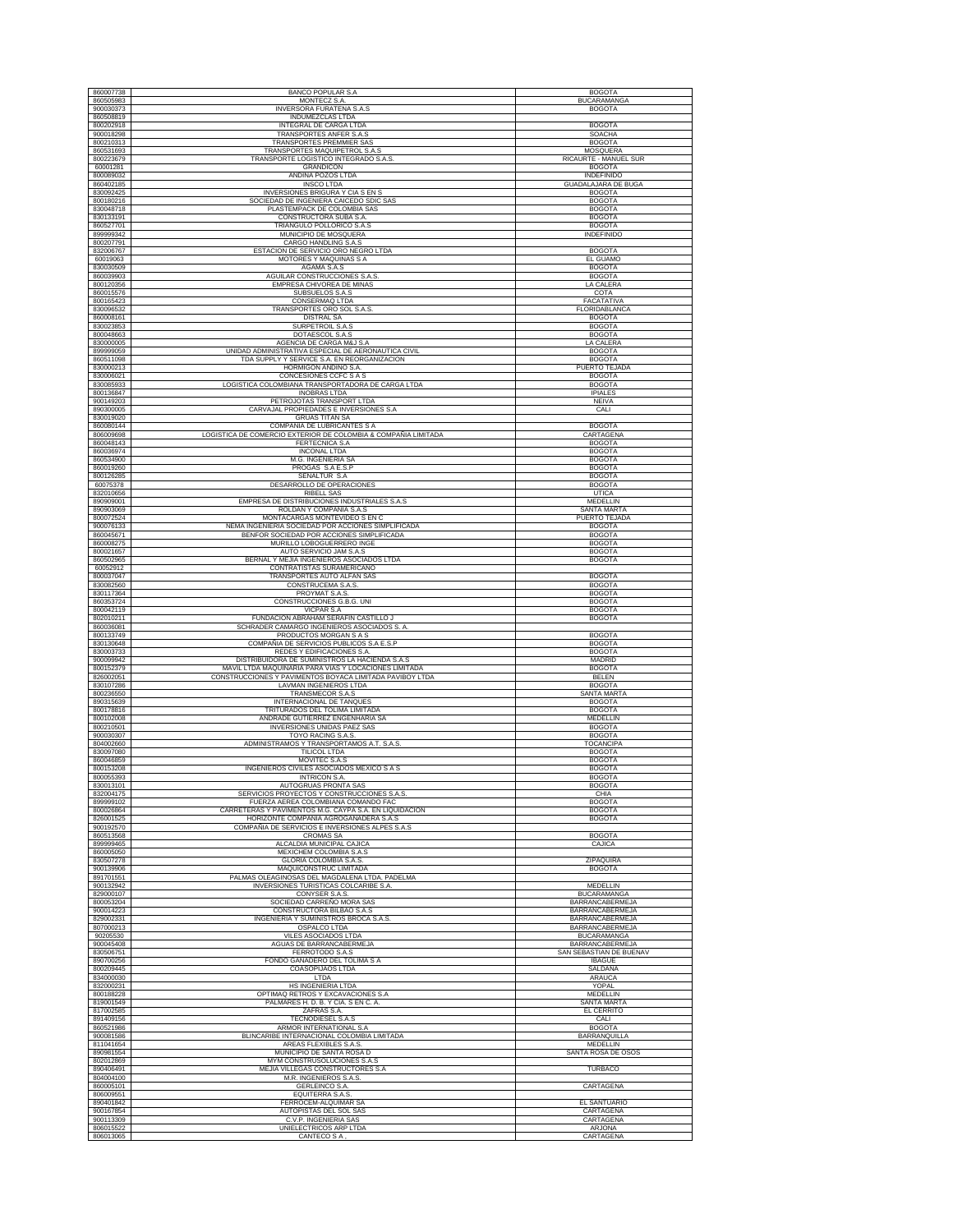| 890406946              | EQUIPOS & TRANSPORTES SAS                                                                               | CARTAGENA                         |
|------------------------|---------------------------------------------------------------------------------------------------------|-----------------------------------|
| 860002153              | ALEJANDRO MUÑOZ S.A.S<br>ALMACENES GENERALES DE DEPOSITO ALMAVIVA S A                                   | CARTAGENA<br>PALMIRA              |
| 900060742              | G.M.P. INGENIEROS SAS                                                                                   | CERETE                            |
| 800147102              | SOLO REDES INGENIERIA S.A.S                                                                             | <b>BOGOTA</b>                     |
| 891200372<br>12965447  | CRUZ ROJA COLOMBIANA SECCIONAL NARIÑO<br>MATERIALES PUERTO IMBILI                                       | PASTO<br><b>TUMACO</b>            |
| 830092965              | ENERGETICOS S.A.S. E.S.P. DISTRIBUIDORA, COMERCIALIZADORA DE ENERGIA, GAS E HIDROCARBUROS               | CALI                              |
| 890304902<br>91501133  | FERREMOLQUES S.A.<br>MOISES SEINJET INGENIO LA                                                          | YUMBO<br>CALI                     |
| 900215895              | CENTRO DE DIAGNOSTICO AUTOMOTRIZ BAJO CAUCA LTDA                                                        | CAUCASIA                          |
| 800022450<br>900096678 | CENTRAL DE HIERROS LTDA<br>TRANSPORTES DIAZ VEGA S.A.S.                                                 | BARRANQUILLA<br>YOPAL             |
| 8300647906             | INVERSIONES CASTAÑEDA CELY LTDA ICC                                                                     |                                   |
| 9529885                | ANDRES HERNAN AVELLA NOSSA                                                                              |                                   |
| 800208659<br>830065552 | LT. GEOPERFORACIONES Y MINERIA S.A.S.<br>TECNI REPUESTOS INDUSTRIALES LTDA                              | <b>BOGOTA</b>                     |
| 800001845              | SERPET JR Y CIA S.A.S                                                                                   | YOPAL                             |
| 800093661<br>800204388 | GEOAMBIENTAL S.A.S<br>LABQUIFAR LTDA                                                                    | GARZON<br><b>BOGOTA</b>           |
| 800186228              | INGENIERIA DE VIAS S.A.S                                                                                | <b>BOGOTA</b>                     |
| 860036314<br>860058070 | ELECTROFUMIGACION TORO Y CIA LTDA<br>CONSTRUCTORA COLPATRIA S.A.S                                       | <b>BOGOTA</b><br><b>BOGOTA</b>    |
| 800049737              | FRUTAS TROPICALES DE COLO                                                                               | <b>BOGOTA</b>                     |
| 830011401<br>830067750 | COMERCIALIZADORA MUÑOZ HERMANOS S.A.S.<br>CONSORCIO FERRO ATLANTICO                                     | <b>BOGOTA</b><br><b>SOACHA</b>    |
| 860523285              | AUTOMOTORA DORAUTOS S.A.S                                                                               | <b>BOGOTA</b>                     |
| 800223828<br>826002881 | SOCIEDAD DE COMERCIALIZACION INTERNACIONAL K M LTDA<br>TRANSPORTES BENAVIDES S.A.S. EN REESTRUCTURACION | <b>BOGOTA</b><br>YOPAL            |
| 900024376              | RESTREPO OBRAS CIVILES Y ACABADOS S.A.S                                                                 | <b>BOGOTA</b>                     |
| 900075379<br>830139570 | AGREGADOS EL RODEO SAS - EN REORGANIZACIÓN<br>MAQUIPARTES LIMITADA                                      | ZIPAQUIRA<br><b>BOGOTA</b>        |
| 830073076              | COMPAÑIAS PRODUCTORAS DE CONCRETO S.A.S                                                                 | ZIPAQUIRA                         |
| 860054886              | <b>INCOLBEST S.A</b><br>PAVIMENTOS VIAS Y CONSTRUCCIONES LTDA                                           | INDEFINIDO                        |
| 860526439<br>900163286 | GRUPO INDUSTRIAL IDEAGRO                                                                                | <b>BOGOTA</b><br><b>BOGOTA</b>    |
| 813007077<br>860404791 | TWM S.A.S.                                                                                              | <b>BOGOTA</b>                     |
| 860090486              | MUEBLES Y PLASTICOS S.A.S.<br>HORMIGON REFORZADO S.A.S                                                  | <b>FUNZA</b><br><b>BOGOTA</b>     |
| 830118785              | COMBUSTIBLES Y TRANSPORTES HERNANDEZ S.A                                                                | <b>BOGOTA</b>                     |
| 860079217<br>890404602 | <b>EXTURISCOL SAS</b><br>AGUIRRE ROZZO Y CIA S. EN                                                      | <b>BOGOTA</b><br><b>BOGOTA</b>    |
| 900029834              | CH4 S.A.                                                                                                | <b>BOGOTA</b>                     |
| 830074276<br>830505387 | SMMAL S.A<br>LA PEDRERA S.A.S                                                                           | YOPAL<br><b>BOGOTA</b>            |
| 832000803              | CONCRETOS PREFABRICAR Y CONSTRUIR SAS                                                                   | <b>BOGOTA</b>                     |
| 860068729<br>800215065 | ASSIMPEX & CIA. LTDA.<br>COORDINADORA DE SERVICIOS DE PARQUE CEMENTERIO S.A.S                           | <b>BOGOTA</b><br><b>BOGOTA</b>    |
| 800046713              | ESTACION DE SERVICIO EL P                                                                               | <b>BOGOTA</b>                     |
| 860534627<br>860025772 | MATERIALES DE SOACHA LTDA<br>REFORESTADORA MADETEC S.A. EN LIQUIDACION                                  | <b>LA CALERA</b><br><b>BOGOTA</b> |
| 800063815              | INGENIEROS G F S.A.S                                                                                    | <b>BOGOTA</b>                     |
| 860077406<br>860005462 | AGRO DIESEL DE COLOMBIA S.A<br>CONTRUCCIONES SIGMA S.A.                                                 | <b>BOGOTA</b><br><b>BOGOTA</b>    |
| 830006334              | <b>INSEPET S.A.S.</b>                                                                                   | <b>BOGOTA</b>                     |
| 830145061              | MAREN FOX S.A.<br>SERVICIOS DE INGENIERIA CIVIL S.A.                                                    | <b>BOGOTA</b><br>EL ROSAL         |
| 860350277              |                                                                                                         |                                   |
| 860000797              | <b>INGENIESA SA</b>                                                                                     |                                   |
| 830137612<br>830011337 | R.E.M. INTERNATIONAL C.I.<br>CLARIANT (COLOMBIA) S.A.                                                   | <b>BOGOTA</b><br>COTA             |
| 800216125              | RAMONERRE S.A.                                                                                          | <b>FUNZA</b>                      |
| 830006821<br>805008631 | OBRAS ESPECIALES OBRESCA C.A.<br>INVERSIONES NUEVO SIGLO                                                | <b>FUNZA</b><br>COTA              |
| 802005771              | <b>INELMEC SA</b>                                                                                       | <b>BARRANQUILLA</b>               |
| 900018484<br>860353804 | MICROTUNEL SOCIEDAD ANONIMA DE CAPITAL VARIABLE<br>AGRICOLA EL REDIL S.A.S                              | <b>BOGOTA</b><br><b>BOGOTA</b>    |
| 800067353              | FUNDACIÓN ESCUELA DE FORMACIÓN AVANZADA "FUNDEFA"                                                       | <b>BOGOTA</b>                     |
| 830109314<br>900178700 | CORAL GABLES INTERNACIONA<br>AGUAS KAPITAL BOGOTA SA E                                                  | <b>BOGOTA</b><br><b>BOGOTA</b>    |
| 860000254              | CIMEX S.A                                                                                               | ZIPAQUIRA                         |
| 800214054<br>800140542 | AUTO MONTACARGAS GILCAR SAS<br>INMOBILIARIA INVERSIONES INFANTE GARCIA Y CIA S EN C                     | <b>BOGOTA</b><br><b>BOGOTA</b>    |
| 830119080<br>830071114 | FEME INGENIERIA S.A.S<br>CONCRETOS ASFALTICOS DE COLOMBIA S A CONCRESCOL S A                            | <b>BOGOTA</b><br><b>BOGOTA</b>    |
| 844000670              | MONTAJES JM S.A                                                                                         | <b>BOGOTA</b>                     |
| 892099421<br>900006321 | COOTRANSTAME LTDA<br>RECTIFICIADORA DE MOTORES TECNIRECT LIMITADA                                       | <b>TAME</b><br><b>BOGOTA</b>      |
| 800223867              | FIGURAZIONE S.A.S                                                                                       | <b>BOGOTA</b>                     |
| 860450205              | KOL REPUESTOS DIESEL & MAQUINARIA                                                                       | <b>BOGOTA</b>                     |
| 860061624<br>830145160 | DRAGADOS Y CONSTRUCCIONES<br>AUTOS BOUTIQUE S.A.S                                                       | <b>BOGOTA</b><br><b>BOGOTA</b>    |
| 860062514              | AGENCIA DE ADUANAS DINAMICA S A NIVEL 1<br>MEDITERRANEAN MARBLE COMPANY SAS                             | <b>BOGOTA</b><br><b>BOGOTA</b>    |
| 830511599<br>860536371 | AGROPECUARIA ALFA SAS                                                                                   | <b>BOGOTA</b>                     |
| 860072279<br>830070241 | DOBLE A INGENIERIA S.A.S<br><b>VIAS Y CANALES SAS</b>                                                   | <b>MELGAR</b>                     |
| 860511828              | EQUIPOS TALLERES Y MONTAJE SA                                                                           | <b>BOGOTA</b>                     |
| 860030917<br>800163234 | VICON S.A<br>INGENIERIA Y MANTENIMIENTO S A S SIGLA IMSACOL                                             | <b>BOGOTA</b>                     |
| 830125075              | BLINSECURITY DE COLOMBIA LTDA                                                                           | <b>BOGOTA</b>                     |
| 816005084<br>830074163 | CANTERA DE COMBIA S.A.S<br>UNIMAQ AGRICOLA SAS                                                          | PEREIRA<br><b>BOGOTA</b>          |
| 830092876              | SETIP INGENIERIA S.A                                                                                    | <b>BOGOTA</b>                     |
| 860077659<br>860050684 | OBRAS CIVILES Y EQUIPOS S.A.S<br>CARBONES DE COLOMBIA S.A.                                              | <b>BOGOTA</b><br><b>BOGOTA</b>    |
| 800142293              | POZOS Y SERVICIOS LTDA                                                                                  | <b>BOGOTA</b>                     |
| 830058067<br>890941357 | INMOBILIARIA FLOREXCOL LTDA<br><b>NUCAP LTDA</b>                                                        | CAJICA<br>MEDELLIN                |
| 800032069              | PLANTIDIESELES S.A.S                                                                                    | <b>BOGOTA</b>                     |
| 830016191<br>900144765 | INVERSIONES Y DESARROLLOS LOS ALISOS S.A.S.<br>MEGAVIAL LIMITADA                                        | <b>BOGOTA</b><br><b>BOGOTA</b>    |
| 801004314              | AGREGADOS TETUAN S.A.S                                                                                  | <b>BOGOTA</b>                     |
| 830005494<br>860516178 | BEPAR Y CIA LTDA<br>TUCKER ENERGY SERVICES S.A                                                          | <b>BOGOTA</b><br><b>BOGOTA</b>    |
| 899999278              | CORPORACION DE LA INDUSTRIA AERONAUTICA COLOMBIANA S.A                                                  | <b>BOGOTA</b>                     |
| 830043252<br>900151760 | SIDERURGICA NACIONAL SIDENAL S.A<br>V&M CONSTRUCCIONES LTDA                                             | <b>BOGOTA</b><br><b>BOGOTA</b>    |
| 11515682               | <b>MASTER BIKERS</b>                                                                                    | <b>BOGOTA</b>                     |
| 800036458<br>890903295 | SUMINE LTDA<br>SUPPLA S.A.                                                                              | COTA<br><b>BOGOTA</b>             |
| 800220087              | TURFLOR S.A.S                                                                                           | <b>BOGOTA</b>                     |
| 830023585<br>800245312 | AGENCIA DE ADUANAS SIACOMEX SAS NIVEL 1<br>MODERN ENERGY SUPPLY S EN C                                  | <b>CARTAGENA</b><br><b>BOGOTA</b> |
| 800149923              | <b>BANCOLDEX</b>                                                                                        | <b>BOGOTA</b>                     |
| 800189176<br>79901210  | MASTERPRINT SAS<br>JHON ALEXANDER MENDOZA RE                                                            | <b>BOGOTA</b><br><b>BOGOTA</b>    |
| 900015628<br>860077126 | UNILLANTAS BOGOTA SAS                                                                                   | <b>BOGOTA</b>                     |
| 900172016              | <b>TELEVIDEO S.A.S</b><br>SIA & CARGA S A                                                               | <b>BOGOTA</b><br><b>BOGOTA</b>    |
| 800202809              | <b>GRUAS LTDA</b>                                                                                       | <b>BOGOTA</b>                     |
| 830048284<br>860056971 | ALJOENJUGA S.A.S<br>LA CAMPANA SERVICIOS DE ACERO SA                                                    | <b>BOGOTA</b><br><b>BOGOTA</b>    |
| 860534244<br>800233035 | ATLAS COPCO COLOMBIA LTDA<br>ZIPASABANA S A S                                                           | <b>BOGOTA</b><br>ZIPAQUIRA        |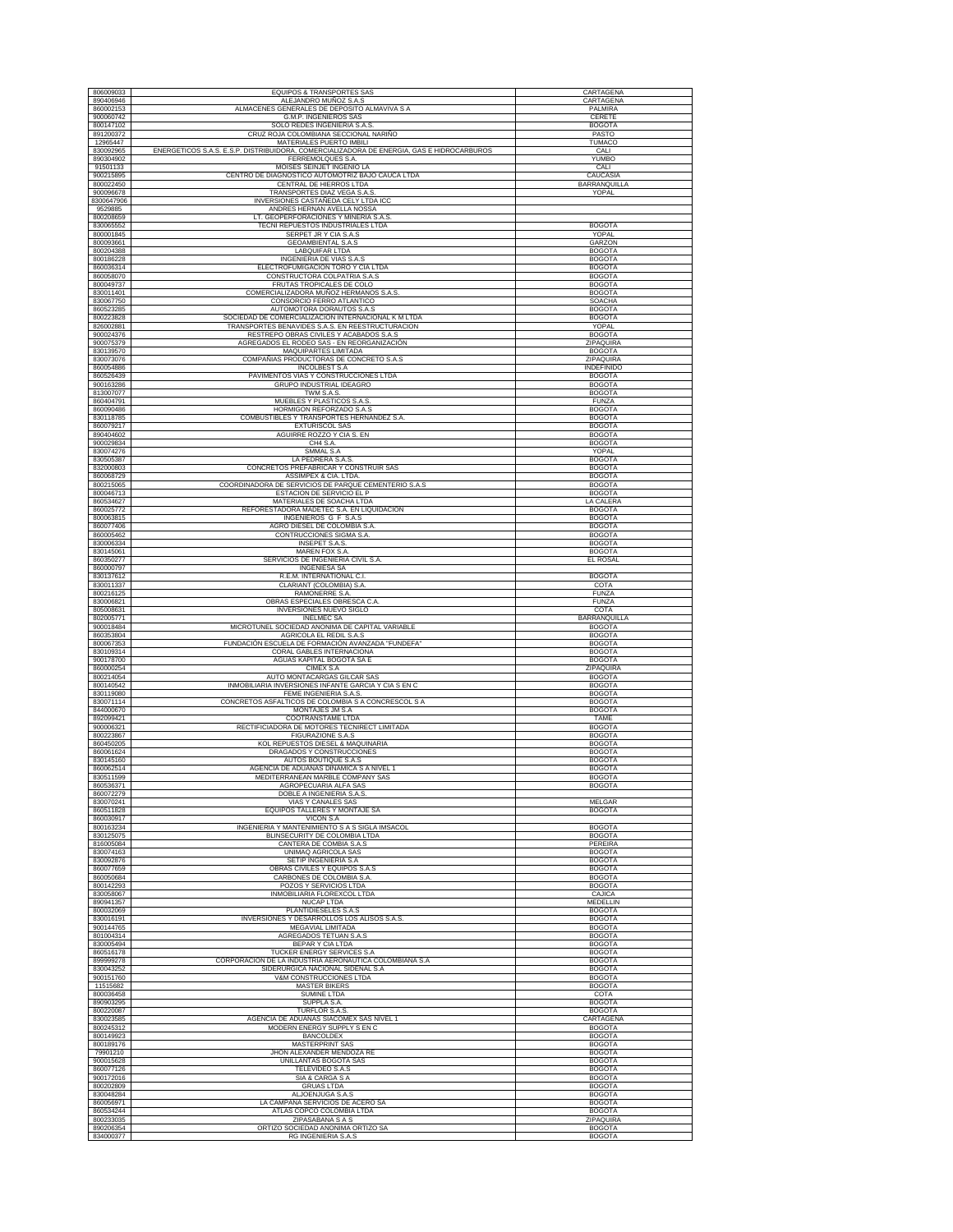| 900129344              |                                                                                          | <b>BOGOTA</b>                            |
|------------------------|------------------------------------------------------------------------------------------|------------------------------------------|
|                        | CARGO ZONE ETC S.A.S.                                                                    |                                          |
| 860037232              | INGENIERIA CONSTRUCCIONES Y EQUIPOS CONEQUIPOS ING S.A.S                                 | <b>BOGOTA</b>                            |
| 830007691              | SOLETANCHE BACHY COLOMBIA SAS                                                            | <b>BOGOTA</b>                            |
| 830141065              | INVERSIONES COLCO S.A                                                                    | <b>BOGOTA</b>                            |
| 830141739              | AUTO ASIA S A S                                                                          | <b>BOGOTA</b>                            |
| 860052601              | EXRO S.A.S                                                                               | <b>BOGOTA</b>                            |
| 900137950              | INVERSIONES LOVELTA S.A.S                                                                | <b>INDEFINIDO</b>                        |
| 900027907              | GRUPO SACHIEL S.A.S                                                                      | <b>BOGOTA</b>                            |
| 830069386              | FORMAX GRUPO EMPRESARIAL                                                                 | <b>BOGOTA</b>                            |
| 830041080              | CONCREARMADO LTDA                                                                        | <b>BOGOTA</b>                            |
| 830038886              | <b>JAKO IMPORTACIONES SAS</b>                                                            | <b>BOGOTA</b>                            |
| 830071121              | CIPRECON S.A.S.                                                                          | <b>BOGOTA</b>                            |
| 800115557              | SANCHEZ CONSTRUCCIONES LTDA                                                              | PIEDECUESTA                              |
| 860010029              | SOCIEDAD COLOMBIANA DE CONSTRUCCIONES SOCOCO LTDA                                        |                                          |
| 860007421              | ACOPLASTICOS                                                                             | <b>BOGOTA</b>                            |
| 890104487              | CHEMICAL TRANSPORTES S.A                                                                 | BARRANQUILLA                             |
| 830022149              | MULTIFLORA COMERCIALIZADORA INTERNACIONAL S.A C.I                                        | <b>BOGOTA</b>                            |
| 800070018              | CONSORCIO ICA TERMOTECNIC                                                                | <b>BOGOTA</b>                            |
|                        |                                                                                          |                                          |
| 860033419<br>860051688 | FAMOC DEPANEL SA<br>PRODESEG S.A                                                         | <b>BOGOTA</b><br><b>BOGOTA</b>           |
|                        |                                                                                          |                                          |
| 830012771              | SDV COLOMBIA S.A.S                                                                       | <b>BOGOTA</b>                            |
| 830059566              | OPTIMA TM S.A.S                                                                          | <b>BOGOTA</b>                            |
| 830089175              | INGECONAS LTDA                                                                           | <b>BOGOTA</b>                            |
| 830076162              | SERVIPESADOS S.A.S                                                                       | TAURAMENA                                |
| 830061971              | COMERCIALIZADORA DE SUELAS Y LLANTAS S.A.S                                               | <b>BOGOTA</b>                            |
| 830135190              | MONTACARGAS ATM LTDA                                                                     | <b>BOGOTA</b>                            |
| 800095951              | <b>JMV INGENIEROS S A S</b>                                                              | <b>JAMUNDI</b>                           |
| 832005289              | SANEC LTDA                                                                               | <b>BOGOTA</b>                            |
| 860510817              | ASSETS BANK BENVENISTE LONDOÑO S.A.                                                      | COTA                                     |
| 830100593              | CA-TEKOM SAS                                                                             | <b>BOGOTA</b>                            |
| 890900428              | ALMANGEL S.A.                                                                            | MEDELLIN                                 |
| 800143586              | MEYAN S.A.                                                                               | PAMPLONA                                 |
| 860524482              | INTERNACIONAL DE PERFUMERIA Y ESPECIALIDADES FARMACEUTICAS SAS, POR CONTRACCION IPEF SAS | <b>BOGOTA</b>                            |
| 800120135              | LINEA NAUTICA LTDA                                                                       | <b>BOGOTA</b>                            |
| 840000082              | ROMERO Y BURGOS & CIA. S.EN C.                                                           | <b>JAMUNDI</b>                           |
| 900068853              | LOGINET CADENA LOGISTICA INTERNACIONAL LIMITADA                                          | <b>BOGOTA</b>                            |
| 900017963              | IMPORTADORA GLOBAL MOTORS S.A.                                                           | <b>BOGOTA</b>                            |
| 800251485              | OBRAS CIVILES DEL CASANARE LTDA "O.C.C.LTDA"                                             | YOPAL                                    |
| 830106474              | CONCRETERA TREMIX SOCIEDAD POR ACCIONES SIMPLIFICADAS SAS                                | <b>BOGOTA</b>                            |
| 817000639              | METALICAS E INGENIERIA S.A.S                                                             | POPAYAN                                  |
| 60020420               | DISTRIBUIDORA TECNO AGRAR                                                                | SOACHA                                   |
| 830093572              | MINTRACOL S.A.S                                                                          | <b>BOGOTA</b>                            |
| 800052069              | MANSER SAS                                                                               | <b>BOGOTA</b>                            |
| 816007300              | CONSTRUCCIONES EL CAIRO SAS                                                              | <b>BOGOTA</b>                            |
| 900223283              | VIA LIBRE SIGLO 21 S.A.S                                                                 | <b>BOGOTA</b>                            |
| 830086035              | TORRES VELASCO Y CIA S EN                                                                | <b>BOGOTA</b>                            |
| 860532188              | DIESELES Y ELECTROGENOS SAS DIESELECTROS SAS                                             | CHOCONTA                                 |
| 830126652              | INMOBILIARIA GADU LIMITAD                                                                | <b>BOGOTA</b>                            |
| 860001552              | MOTOBORDA SAS                                                                            | MEDELLIN                                 |
| 800120873              | DISONEX S. A.                                                                            | <b>BOGOTA</b>                            |
| 830021793              | ARVISFETEC LTDA                                                                          | <b>BOGOTA</b>                            |
| 900173623              | VILLARREAL INVERSIONES Y TRANSPORTES S.A.S.                                              | <b>BOGOTA</b>                            |
| 900219746              |                                                                                          |                                          |
| 860029002              | C I MINERANDES LTDA<br>CIRCULO DE VIAJES UNIVERSAL S.A                                   | <b>BOGOTA</b><br>EL CARMEN DE BOLIVAR    |
| 800241598              | PRODUCTOS ALIMENTICIOS FROZEN EXPRESS S.A.S.                                             | <b>BOGOTA</b>                            |
| 900088202              | NEGOCIOS JLR E.U                                                                         | TABIO                                    |
|                        |                                                                                          |                                          |
| 813006150<br>800046286 | RUIZ FAJARDO INGENIEROS ASOCIADOS S.A.S<br><b>INVERSIONES PORVENIR S.A.S</b>             | <b>NEIVA</b><br><b>VILLAVICENCIO</b>     |
| 900119399              | ADMINISTRANDO ESPACIOS S A S                                                             |                                          |
| 830131773              | EQUIPOS URREGO EU                                                                        | <b>BOGOTA</b><br><b>BOGOTA</b>           |
| 830505419              | DICONOR S.A                                                                              | <b>BOGOTA</b>                            |
| 830024796              | PROMOTORA PUGA LTDA                                                                      | <b>BOGOTA</b>                            |
| 830132614              | CEL UNION LTDA                                                                           | <b>BOGOTA</b>                            |
| 832011375              | CARBONES Y TRANSPORTES DE SUTATAUSA S.A.S                                                | SUTATAUSA                                |
| 900008021              | GRUAS Y TRASPORTES PESADOS SAS                                                           | <b>BOGOTA</b>                            |
| 824006407              | INVERSIONES MORON PEÑA S.A.S.                                                            | VALLEDUPAR                               |
| 830003273              | TECA TRANSPORTES S.A.                                                                    | <b>BOGOTA</b>                            |
| 900042741              | CONSTRUCTORA LHS S.A.S                                                                   | <b>BOGOTA</b>                            |
| 830060953              | PETROCOMBUSTION S.A.S                                                                    | <b>BOGOTA</b>                            |
| 800059485              | KMC S.A.S                                                                                | CARTAGENA                                |
| 830129289              | SOLARTE NACIONAL DE CONSTRUCCIONES S.A.S.                                                | <b>BOGOTA</b>                            |
| 832006795              | VIDRIOS DE LA SABANA S.A.S                                                               | <b>SOACHA</b>                            |
| 891100881              | MORENO VARGAS SOCIEDAD ANONIMA                                                           |                                          |
| 800235872              | CONCESIONARIA VIAL DE LOS ANDES S A                                                      | <b>BOGOTA</b>                            |
| 900030929              | MINERA LA MINGA SOCIEDAD POR ACCIONES SIMPLIFICADA S.A.S                                 | <b>BOGOTA</b>                            |
| 832005076              | GEOCONSTRUCCIONES LIMITAD                                                                | <b>GUADUAS</b>                           |
| 900132029              | CONSTRUCCIONES AVALUOS Y TRANSPORTES S.A.S                                               | <b>BOGOTA</b>                            |
| 815003165              | VELA Y GOMEZ INGENIERIA L                                                                | GUADALAJARA DE BUGA                      |
| 844001008              | SERVICIOS DE SOLDADURA DE CASANARE LTDA                                                  | <b>BOGOTA</b>                            |
| 860051227              | <b>INCOLDEXT LTDA</b>                                                                    | <b>BOGOTA</b>                            |
| 860514604              | ERAZO VALENCIA S.A.S                                                                     |                                          |
| 900135396              | COMERCIALIZADORA EL KONDHOR E.U.                                                         | <b>BOGOTA</b>                            |
| 800169427              | EFICARGA SERVICIO EFICIENTES A LA CARGA S.A.S                                            |                                          |
| 802001870              | MONTAJES Y SERVICIOS DE INGENIERIA S.A.S                                                 | INDEFINIDO                               |
| 830013463              | TRASPORT SERVICES L L C                                                                  | <b>INDEFINIDO</b>                        |
| 10076742               | SANTACOLOMA VILLEGAS RUFINO                                                              | COTA                                     |
| 890800675              | CARGILL CAFETERA DE MANIZALES S.A.                                                       |                                          |
| 900113487              |                                                                                          | <b>BOGOTA</b>                            |
|                        | INMERCO S.A.                                                                             | PEREIRA                                  |
| 890701338              | CRUZ ROJA COLOMBIANA SECCIONAL TOLIMA                                                    | <b>IBAGUE</b>                            |
| 860020382              | ALPOPULAR ALMACEN GENERAL DE DEPOSITOS S.A                                               | CARTAGENA                                |
|                        |                                                                                          | CALI                                     |
| 830515163<br>891301549 | MONTACARGAS AM & CIA LTD<br>NUTRIENTES AVICOLAS S.A.                                     | CALI                                     |
| 815000863              |                                                                                          |                                          |
| 800093215              | AVIDESA DE OCCIDENTE S.A<br>INTERAMERICANA DE COMERCIO LIMITADA                          | GUADALAJARA DE BUGA<br><b>INDEFINIDO</b> |
| 891300513              | INGENIO PICHICHI S.A                                                                     | <b>GUACARI</b>                           |
| 900104107              | IMPORTADORA COLOMBIANA DE MAQUINARIA LTDA                                                | <b>BOGOTA</b>                            |
| 800110976              | DRAGON OIL SERVICES S A S                                                                | <b>BOGOTA</b>                            |
| 825001691              | <b>ESECO LTDA</b>                                                                        | <b>BOGOTA</b>                            |
| 800111618              | MAQUINARIAS PARA AREAS VERDES S A MAQUIVER S A                                           | <b>BOGOTA</b>                            |
| 830080608              | EQUIPOS MAQUINARIA Y PERSONAL S.A.S                                                      | <b>INDEFINIDO</b>                        |
| 860076646              | OPT S.A.                                                                                 | <b>BOGOTA</b>                            |
| 806005817              | PINTO HERNANDEZ S.A.S.                                                                   | CARTAGENA                                |
| 804015528              | POLO CONSTRUCCIONES S.A.S.                                                               | <b>BUCARAMANGA</b>                       |
| 860034944              | PRODUCTORA DE CABLES PROCABLES S.A.S C.I                                                 | <b>BOGOTA</b>                            |
| 830014510              | HAMENA Y CIA S EN C                                                                      | <b>BOGOTA</b>                            |
| 830125771              | EQUIPOS PARTES Y ACCESORIOS DE COLOMBIA LTDA                                             | <b>BOGOTA</b>                            |
| 860070301              | CRUZ ROJA COLOMBIANA SECCIONAL CUNDINAMARCA Y BOGOTA D.C.                                | <b>BOGOTA</b>                            |
| 800041829              | YOKOMOTOR S.A.                                                                           | <b>BOGOTA</b>                            |
| 900115994              | CONSORCIO RIO TUNJUELO                                                                   | <b>BOGOTA</b>                            |
| 830137029              | DISTRIBUIDORA COLOMBIANA DE COMBUSTIBLES S. A.S.                                         | <b>BOGOTA</b>                            |
| 860503645              | SALSAMENTARIA SABORE S.A.S                                                               | <b>BOGOTA</b>                            |
| 830117406              | CONCRETOS EL RUBI SAS                                                                    | <b>BOGOTA</b>                            |
| 830011743              | EL ARROZAL Y CIA S C A                                                                   | <b>BOGOTA</b>                            |
| 800244021              | XXXX                                                                                     | <b>BOGOTA</b>                            |
| 860024586              | PAVIMENTOS COLOMBIA S.A.S                                                                | <b>BOGOTA</b>                            |
| 860056785              | DEPOSITO ADUANERO AVIATUR S A                                                            | <b>BOGOTA</b>                            |
| 800123196              | WTC INTERNACIONAL SAS                                                                    | <b>BOGOTA</b>                            |
| 800209360              | <b>INCREDITOS S.A.S</b>                                                                  | <b>BOGOTA</b>                            |
| 890906388              | PROCOPAL S.A                                                                             | MEDELLIN                                 |
| 860008547              | <b>GILPA IMPRESORES SA</b>                                                               |                                          |
| 860505407              | <b>FIJACIONES TORRES S.A</b>                                                             | <b>BOGOTA</b>                            |
| 830043332              | INGENIERIA Y PROYECTOS DE COLOMBIA LTDA INPRELCO LTDA                                    | <b>BOGOTA</b>                            |
| 900138566              | PETRO GO CARRIER SAS                                                                     | <b>NEIVA</b>                             |
| 891300237<br>808002135 | INGENIO DEL CAUCA S.A.S<br>DISMAFUSA Y COMPAÑIA S.A.S                                    | CALI<br><b>FUSAGASUGA</b>                |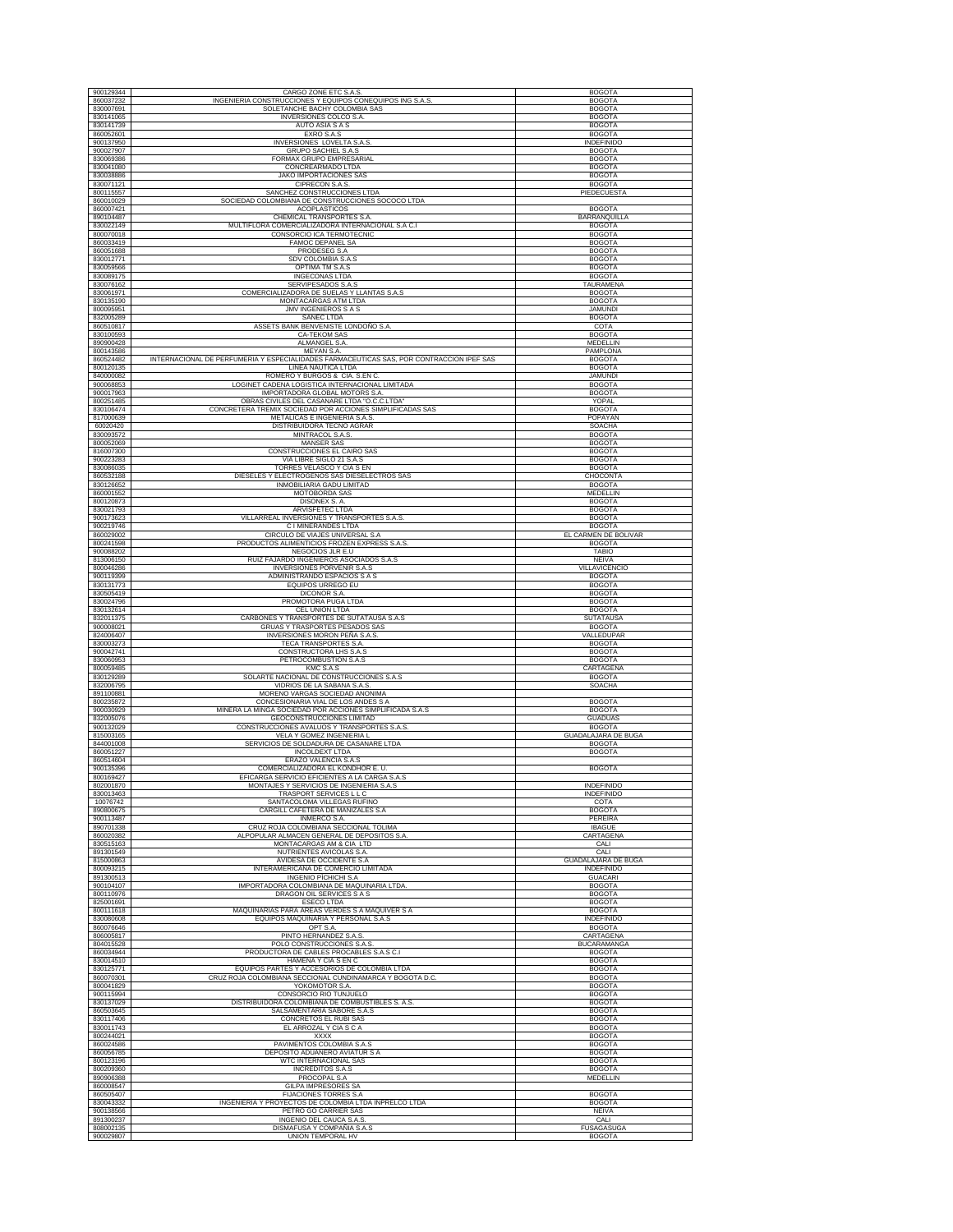| 800204652                           | AGP REPRESENTACIONES SAS                                                                              | COTA                                            |
|-------------------------------------|-------------------------------------------------------------------------------------------------------|-------------------------------------------------|
| 860027917                           | INDUSTRIA COLOMBIANA DE TAPAS S A INCOLTAPAS S A                                                      | <b>BOGOTA</b>                                   |
| 800129966                           | INGENIERIA INTEGRAL AVANZADA S.A                                                                      | COTA                                            |
| 800000296                           | ZR INGENIERIA S A                                                                                     | <b>BOGOTA</b>                                   |
| 860072367                           | PUBLISEÑALES SOCIEDAD POR ACCIONES SIMPLIFICADA                                                       | ZARZAL                                          |
| 79294093                            | JHON EMILIANO SUAREZ POVEDA                                                                           | <b>BOGOTA</b>                                   |
| 860042603                           | TREVIGALANTE S.A                                                                                      | <b>BOGOTA</b>                                   |
| 830039871<br>860052498              | PRODUCTORA ESTELAR DE TEXTILES S. A                                                                   | <b>BOGOTA</b><br><b>BOGOTA</b>                  |
| 860002151                           | INVERSIONES MARTINEZ TRILLOS Y CIA S EN C<br>ALMADELCO S.A                                            | <b>SAN ANDRE</b>                                |
| 802000755                           | ESTRUCTURAS METALICAS ALUMAC LTDA                                                                     | <b>BOGOTA</b>                                   |
| 891000435                           | E.J. PACHECO & CIA LTDA                                                                               | SOLEDAD                                         |
| 830012863                           | GODDARD CATERING GROUP BOGOTA S.A.S                                                                   | <b>BOGOTA</b>                                   |
| 800095036                           | DLK S.A.                                                                                              | <b>BOGOTA</b>                                   |
| 800243991                           | GRAVILLERA ALBANIA SA                                                                                 |                                                 |
| 860528304                           | D Y D SOFTWARE S.A.S                                                                                  | <b>BOGOTA</b>                                   |
| 800119135                           | CUERPO DE BOMBEROS VOLUNTARIOS DE CHIA                                                                | COTA                                            |
| 860030200<br>800147021              | GENERAL EQUIPOS DE COLOMBIA<br>LLANOPOZOS S A                                                         | ZIPAQUIRA<br><b>BOGOTA</b>                      |
| 819005251                           | INVERSIONES C.B.C SAS                                                                                 | SANTA MARTA                                     |
| 800150223                           | PRIMATELA S.A.S                                                                                       | <b>JAMUNDI</b>                                  |
| 860003201                           | MOTORES S.A.                                                                                          | <b>BOGOTA</b>                                   |
| 891855774                           | INVERSIONES BOYACA LTDA                                                                               | <b>INDEFINIDO</b>                               |
| 800132533                           | PETROMICOL INGENIEROS LTDA                                                                            | <b>BOGOTA</b>                                   |
| 830094295<br>829000288              | XXXX<br><b>LOS SOCIOS DEL LLANITO SAS</b>                                                             | <b>BOGOTA</b>                                   |
| 900048455                           | GRUPO CONCRESA S.A                                                                                    | CARTAGENA<br>FLORIDABLANCA                      |
| 800140486                           | ROCAS DEL LLANO LTDA                                                                                  | TAME                                            |
| 900095522                           | <b>ADALID CORP S A S</b>                                                                              | <b>BOGOTA</b>                                   |
| 804012720                           | LAZO DE COLOMBIA S.A                                                                                  | BUCARAMANGA                                     |
| 800177046                           | LADRILLERA                                                                                            | <b>BUCARAMANGA</b>                              |
| 900088580                           | HORMIGON COLOMBIA S.A                                                                                 | <b>BUCARAMANGA</b>                              |
| 800164580                           | ASFALTART S.A.S.                                                                                      | <b>GIRON</b>                                    |
| 890403284                           | MONTACAR LOGISTIC SOCIEDAD POR ACCIONES SIMPLIFICADAS                                                 | <b>BOGOTA</b>                                   |
| 890406589<br>900103339              | ETEC S.A.<br>CONSTRUCCIONES Y VIAS STEVHENAV Y COMPAÑIA LIMITADA                                      | SOACHA<br>CARTAGENA                             |
| 890101983                           | METALIZACION LTDA                                                                                     | <b>BOGOTA</b>                                   |
| 860068218                           | PROTECCION CATODICA DE COLOMBIA S.A.S                                                                 | <b>BOGOTA</b>                                   |
| 892115345                           | <b>AVILA SAS</b>                                                                                      | RIOHACHA                                        |
| 890106697                           | SERVICIOS ELECTROHIDRAULICOS S.A.S                                                                    | <b>BARRANQUILLA</b>                             |
| 830504499                           | JULIAN SAADE Y CIA LTDA                                                                               | BARRANQUILLA                                    |
| 800181669                           | <b>IMPORTACIONES DIESEL Y ACCESORIOS LTDA</b>                                                         | <b>MEDELLIN</b>                                 |
| 900061672                           | <b>JOJAI LTDA</b>                                                                                     | CARTAGENA                                       |
| 800070942                           | TRANSPORTES FORMACK S.A.S                                                                             | CARTAGENA                                       |
| 800075337<br>827000108              | SUELOS INGENIERIA S.A.S<br>SOCIEDAD PRODUCTORA DE ENERGIA DE SAN ANDRES Y PROVIDENCIA S.A. ESP SOPESA | <b>BARRANQUILLA</b><br>SAN ANDRES               |
| 890112662                           | MAVIG S.A                                                                                             | <b>BARRANQUILLA</b>                             |
| 802010733                           | CONSTRUCCIONES SIERRA PEREZ SAS                                                                       | <b>BARRANQUILLA</b>                             |
| 811018078                           | INVERSIONES DAMAR LTDA Y                                                                              | MEDELLIN                                        |
| 890302594                           | MAYAGUEZ S.A.                                                                                         | CALI                                            |
| 811044674                           | CONALMAQ S.A.S.                                                                                       | <b>INDEFINIDO</b>                               |
| 811007434                           | TRANSPORTES URIMAR S.A.S                                                                              | <b>ITAGUI</b>                                   |
| 890936071                           | AGROPECUARIA SAN FERNANDO S.A.S                                                                       | AMAGA                                           |
| 860006282<br>800128245              | H B ESTRUCTURAS METALICAS S.A.S.<br>TRANSPORTES SARVI LTDA                                            | SABANETA<br><b>BOGOTA</b>                       |
| 79379538                            | MULTISOAT CONTA                                                                                       | <b>BOGOTA</b>                                   |
| 860004285                           | EQUITEC S.A.                                                                                          | <b>BOGOTA</b>                                   |
| 830106557                           | CONSTRUIRTE S.A.S                                                                                     | <b>FUNZA</b>                                    |
| 860061284                           | <b>GRUPO AR SAS</b>                                                                                   | <b>BOGOTA</b>                                   |
| 830501709                           | <b>CARMAGNUN LTDA</b>                                                                                 | <b>BOGOTA</b>                                   |
| 830099423                           | ABECOL DEMOLICIONES Y CONSTRUCCIONES SAS                                                              | <b>BOGOTA</b>                                   |
| 830144413                           | <b>INGENIERIA ROVILL S.A.S</b>                                                                        | <b>BOGOTA</b><br>ZIPAQUIRÁ - LA GRANJA          |
| 807005020                           | ASEO URBANO S.A.S. E.S.P.                                                                             |                                                 |
|                                     |                                                                                                       |                                                 |
| 830136414                           | REPRESENTACIONES E INVERSIONES ANDINAS S EN C                                                         | <b>INDEFINIDO</b>                               |
| 900035380<br>830142662              | TUNELES DE COLOMBIA S.A.S                                                                             | <b>BOGOTA</b>                                   |
| 826002190                           | CONSTRUALMANZA S.A<br>FERNANDO MONTAÑA Y CIA S.A.S                                                    | <b>BOGOTA</b><br>SOGAMOSO                       |
| 860517608                           | METAZA S.A.                                                                                           | <b>BOGOTA</b>                                   |
| 900204510                           | LOEXA S.A.S.                                                                                          | <b>BOGOTA</b>                                   |
| 900068018                           | NYRAUTOS SAS                                                                                          | <b>BOGOTA</b>                                   |
| 900018975                           | CASS CONSTRUCTORES S.A.S                                                                              | <b>FUNZA</b>                                    |
| 860075946                           | ARTURO LIZARAZO & COMPAÑIA S.A.S                                                                      | <b>BOGOTA</b><br><b>BOGOTA</b>                  |
| 860044556<br>900212062              | ANIBAL LOPEZ TRUJILLO Y CIA S EN C<br>INVERSIONES LOALJO S.A.S.                                       | <b>BOGOTA</b>                                   |
| 830136197                           | ABASTECER DEMOLICIONES S.A.S.                                                                         | <b>BOGOTA</b>                                   |
| 900026190                           | <b>INGIMAQ SAS</b>                                                                                    | <b>BOGOTA</b>                                   |
| 890506376                           | PROTECNICA LTDA                                                                                       | SANTA ROSA DE VITERBO                           |
| 860530492                           | EMPAQUES DE COLOMBIA EMPACANDO S.A.S                                                                  | <b>BOGOTA</b>                                   |
| 891104932                           | MULTISERVICIOS PROFESIONALES S.A.S.                                                                   | NEIVA                                           |
| 800003896<br>890304403              | <b>TOBAR Y TOBAR S.A.S</b><br><b>EMA HOLDINGS S.A.S</b>                                               | <b>BOGOTA</b><br>CALI                           |
| 800086892                           | M.S. SUMINISTRAR LTDA                                                                                 | CHOCONTA                                        |
| 890109279                           | EQUIPO UNIVERSAL S.A                                                                                  | BARRANQUILLA                                    |
| 860502327                           | JAIME TORRES C Y CIA S A                                                                              | <b>BOGOTA</b>                                   |
| 860075461                           | <b>ISIS LTDA</b>                                                                                      | <b>BOGOTA</b>                                   |
| 800193459                           | CENTRAL DE COMPRESORES Y                                                                              | <b>BOGOTA</b>                                   |
| 860038063<br>860002296              | <b>FLOR CARGA S A</b><br><b>EQUIPOS E INGENIERIA S.A</b>                                              | <b>BOGOTA</b><br><b>BOGOTA</b>                  |
| 800241431                           | MADERAS DE BARRANCA LTDA                                                                              | <b>BOGOTA</b>                                   |
| 802020223                           | IMPORTADORA DEL LITORAL S A S                                                                         | BARRANQUILLA                                    |
| 813010186                           | PETROL SERVICES Y CIA S EN C                                                                          | <b>IBAGUE</b>                                   |
| 830063536                           | TRANSMIFORD Y CIA LTDA                                                                                | <b>BOGOTA</b>                                   |
| 860023024                           | AGRICOLA AUTOMOTRIZ S.A.S                                                                             | CALI                                            |
| 830066916                           | RIAÑO CONSTRUCCIONES S.A.S                                                                            | <b>BOGOTA</b><br>RICAURTE - MANUEL SUR          |
| 860400199<br>800170104              | TRANSPORTES UNITRANS S.A.S.<br>CONCRETOS Y MORTEROS MOVILES CPR S.A.                                  | <b>BOGOTA</b>                                   |
| 860010263                           | AMERICANA SERVICIOS AMBIENTALES Y PETROLEROS S A ASAP S A                                             | <b>BOGOTA</b>                                   |
| 800160005                           | ASTROREPUESTOS S.A.S                                                                                  | COTA                                            |
| 830063376                           | CONSORCIO EXEQUIAL S.A.S                                                                              | <b>BOGOTA</b>                                   |
| 900306762                           | PRODUCCIONES RTI SAS                                                                                  | <b>BOGOTA</b>                                   |
| 800252912                           | COSA COLOMBIA S.A. COSACO                                                                             |                                                 |
| 830011290                           | FUNDECO INGENIERIA S.A.S                                                                              | <b>BOGOTA</b>                                   |
| 830135919<br>830093991              | ORGANIZACION APPLY S.A.S                                                                              | <b>BOGOTA</b><br><b>BOGOTA</b>                  |
| 900174067                           | COMERCIALIZADORA G & M S A S<br><b>INTERCONTINENTAL DE CARGA S.A.S</b>                                | <b>BOGOTA</b>                                   |
| 830137238                           | <b>IMPORMASTER LTDA</b>                                                                               | <b>BOGOTA</b>                                   |
| 820003957                           | TRANSPORTES DANNY SAS                                                                                 | <b>TUNJA</b>                                    |
| 830023291                           | TRITURADOS Y TRITURADOS S.A.S                                                                         | <b>BOGOTA</b>                                   |
| 830102323                           | <b>INLOG LOGISTIC S.A</b>                                                                             | SAMACA                                          |
| 800151236                           | L.T. TRANSPORTES E INMOBI                                                                             | EL ROSAL                                        |
| 900164958                           | TRANSPORTE DE MAQUINAS S.A.S                                                                          | <b>HATONUEVO</b>                                |
| 800235316                           | CONSORCIO RECCHI GRANDI L                                                                             | VILLAVICENCIO                                   |
| 60041538<br>900050079               | COLOMBIANA DEL CARIBE S.A<br><b>VECO RENTAL S A S</b>                                                 | NEIVA<br><b>BOGOTA</b>                          |
| 830044279                           | CONAGRE S A S                                                                                         | <b>BOGOTA</b>                                   |
| 860015555                           | PROCARBON                                                                                             | ZIPAQUIRA                                       |
| 800079223                           | REMAC LTDA                                                                                            | MOSQUERA                                        |
| 830037248                           | <b>CODENSA S A ESP</b>                                                                                | <b>BOGOTA</b>                                   |
| 860049100                           | SUASUQUE S.A.S                                                                                        | <b>BOGOTA</b>                                   |
| 800095612                           | IMPORTADORA NESTOR JAIME CIA LTDA                                                                     | <b>BOGOTA</b>                                   |
| 860001281                           | GRANDICON LTDA.                                                                                       | <b>BOGOTA</b>                                   |
| 900195548<br>830030540              | TRITURADOS PENALISA S.A                                                                               | <b>INDEFINIDO</b><br><b>BOGOTA</b>              |
|                                     | CONSORSIO PETROEQUIPOS LT                                                                             |                                                 |
| 800071050<br>860002994<br>800244467 | INVERSIONES PAZ MU?OZ LTD<br>TRACEY Y COMPANIA S.A.<br>CLSAN JOSE FARMS LTDA                          | <b>BOGOTA</b><br><b>BOGOTA</b><br><b>BOGOTA</b> |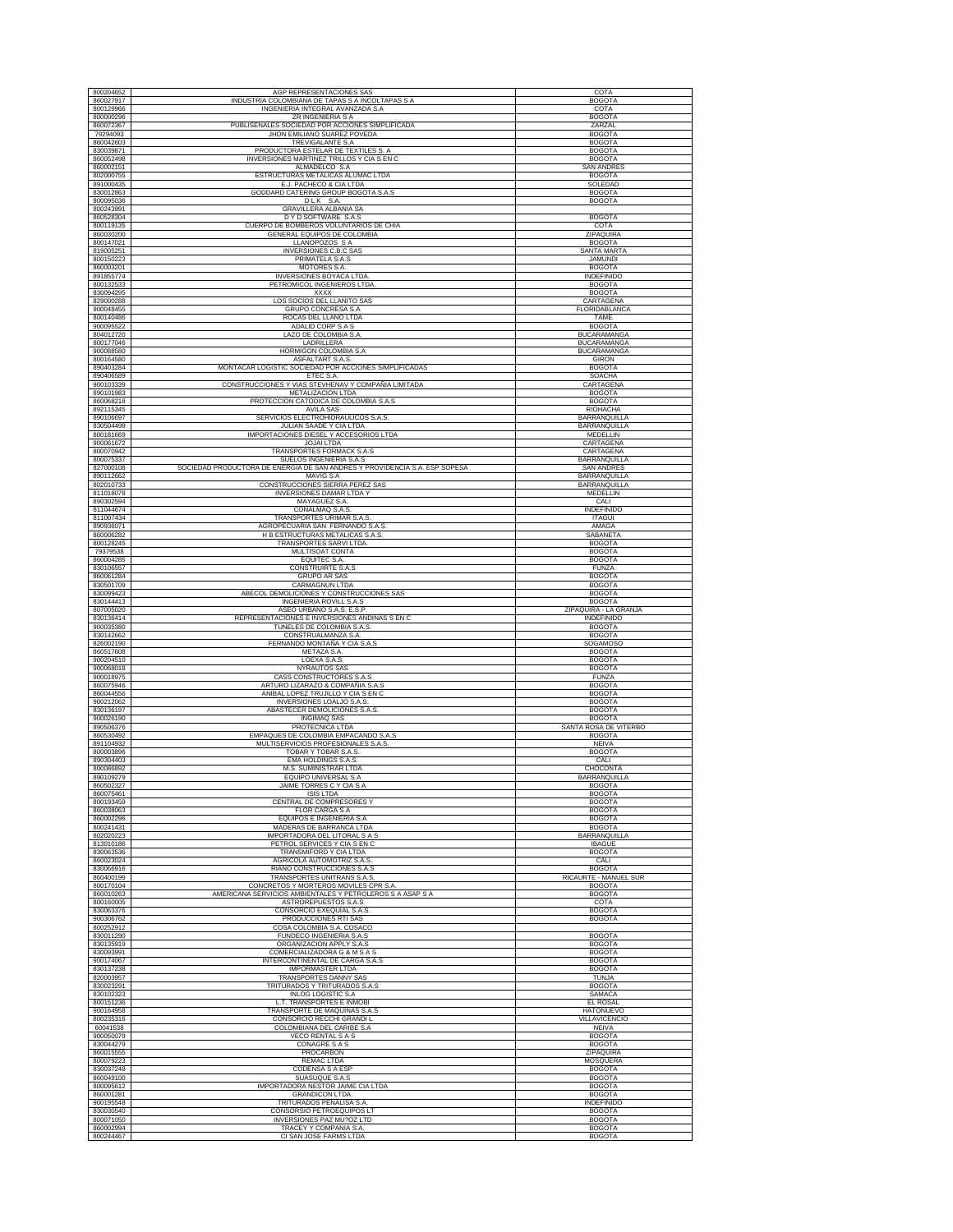| 811001005              | <b>GLOBAL SHIPPING AGENCIES S.A.S</b>                              | <b>BOGOTA</b>             |
|------------------------|--------------------------------------------------------------------|---------------------------|
|                        | TECNIMOTOR REPUESTOS Y RECTIFICADORA S.A.S                         |                           |
| 800057113              |                                                                    | <b>BOGOTA</b>             |
| 800012873              | MUNICIPIO DE TAURAMENA                                             | TAURAMENA                 |
| 860003102              | CONTRUCCIONES INDUSTRIALES LTDA                                    | <b>BOGOTA</b>             |
| 60025054               | INDUGRAVAS LTDA                                                    | <b>BOGOTA</b>             |
| 800164351              | PULPAFRUIT S.A.S                                                   |                           |
| 830069171              | GRUAS 1 DE MAYO S A S                                              | <b>BOGOTA</b>             |
| 900217976              | CONSORCIO GRUPO CONSTRUCTOR CORDOBA - SUCRE                        | <b>BOGOTA</b>             |
| 860016819              | SERCARGA S.A.S.                                                    | <b>BOGOTA</b>             |
| 900182657              | CONSORCIO CONSTRUCTORES VIALES DE NARIÑO                           | <b>BOGOTA</b>             |
| 900049274              | <b>VNF SAS</b>                                                     | <b>PUERTO TEJADA</b>      |
| 800133796              | GRISALES PARRA Y CIA SAS                                           | <b>BOGOTA</b>             |
| 900220737              | CONSORCIO GRUPO CONSTRUCTOR RUTA CARIBE                            | <b>BOGOTA</b>             |
|                        |                                                                    |                           |
| 830094920              | KMA CONSTRUCCIONES S.A.S                                           | VELEZ                     |
| 830136863              | O P CONSTRUVIAS S A S                                              | <b>BOGOTA</b>             |
| 830045801              | STEVA S.A.S                                                        | <b>BOGOTA</b>             |
| 60058859               | <b>DERVIPROIN LTDA</b>                                             | <b>BOGOTA</b>             |
| 800178310              | INDUSTRIA AGRICOLA METALMECANICA INAMEC S.A.S                      | <b>BOGOTA</b>             |
| 830023296              | RUVE & CIA S.A.S.                                                  | MOSQUERA                  |
| 900010499              | CISCO Y CARBONES EU - CISCAR EU                                    | <b>BOGOTA</b>             |
| 18199                  | GUSTAVO ALFONSO PRADILLA                                           | <b>MOSQUERA</b>           |
| 860067827              | <b>HIMASA LTDA</b>                                                 | MOSQUERA                  |
| 860002017              | CHAIM PEISACH Y CIA HILANDERIA FONTIBON S.A                        | <b>BOGOTA</b>             |
|                        |                                                                    |                           |
| 830021095              | CONSTRUCCIONES FORERO Y M S.A.S.                                   | PAUNA                     |
| 900095335              | OUTSOURSING KARGO LTDA                                             | <b>BOGOTA</b>             |
| 830058272              | CAM COLOMBIA MULTISERVICIOS S.A.S                                  | <b>BOGOTA</b>             |
| 830089377              | CONSTRITURAR S.A.S.                                                | <b>BOGOTA</b>             |
| 800041221              | CONDIAL S.A.S                                                      | <b>MOSQUERA</b>           |
| 830073308              | INGENIERIA HERNANDEZ BERNAL SAS                                    | MOSQUERA                  |
| 860516500              | TRANSPORTES CONTRUCCIONES Y SERVICIOS S.A.S                        |                           |
| 830088020              | IRIARTE DE FRANCISCO Y CIA S EN C S                                | <b>BOGOTA</b>             |
| 900200903              | OCCIDENTAL DE GRUAS S.A.S.                                         | <b>NEIVA</b>              |
| 860008822              | FEDERACION NAL DE ARROCER                                          | <b>BOGOTA</b>             |
| 860045623              | INVERSIONES PINZON MARTINEZ S.A.                                   | ZIPAQUIRA                 |
| 900294315              | A C CARGA ESPECIALIZADA S A S                                      | <b>BOGOTA</b>             |
|                        |                                                                    |                           |
| 60034865               | PEDRO ENRIQUE GUTIERREZ Y                                          | <b>BOGOTA</b>             |
| 60008275               | MURILLO LOBO GUERRERO Y C                                          |                           |
| 830065444              | PARQUE DE MAQUINARIA S.A.S                                         | <b>BOGOTA</b>             |
| 800092019              | A Y C LIMITADA                                                     | FLORIDABLANCA             |
| 800176584              | CONTROL AMBIENTAL SERVICIOS Y APROVECHAMIENTOS FORESTALES LIMITADA | <b>BOGOTA</b>             |
| 830113525              | RAHS INGENIERIA S. A                                               | <b>BOGOTA</b>             |
| 844000205              | TECNITRANSPORTES SOCIEDAD POR ACCIONES SIMPLIFICADA                | YOPAL                     |
| 800042222              | A.R.T INVERSIONES LTDA                                             | <b>RICAURTE</b>           |
| 860080220              | <b>INDEC LTDA</b>                                                  | <b>BOGOTA</b>             |
|                        |                                                                    |                           |
| 860514910<br>800211049 | <b>TARCO LTDA</b><br>EQUIPOS Y CIMENTACIONES S.A.S                 | RICAURTE<br><b>SOACHA</b> |
|                        |                                                                    |                           |
| 60039192               | MAQUINARIA DEL CARIBE                                              | <b>LA CALERA</b>          |
| 60003201               | MOTORES S.A.                                                       | SOACHA                    |
| 860009413              | MORA MORA Y CIA LTDA                                               | <b>IBAGUE</b>             |
| 900272403              | SERVICIOS INTEGRADOS AUTOMOTRIZ SAS                                | <b>BOGOTA</b>             |
| 830023452              | <b>COMPANIA FERRETERA ASTURI</b>                                   | <b>SOACHA</b>             |
| 60023250               | CONSTRUCTORA SANZ Y CIA C                                          | SEVILLA                   |
| 19054377               | TGRAD Y CIA                                                        | <b>BOGOTA</b>             |
| 800066243              | <b>GAMATECNICA INGENIERIA S.A.S</b>                                | <b>SOACHA</b>             |
| 891856576              | TIGOF Y CIA LTDA INGENIEROS CONTRATISTAS                           | <b>BOGOTA</b>             |
|                        |                                                                    |                           |
| 800091016              | EMBAJADA DE LA REPUBLICA DE COREA                                  | <b>BOGOTA</b>             |
| 900039587              | INGEAMBIENTE DEL CARIBE S.A. E.S.P.                                | CARTAGENA                 |
| 860511812              | EMSAMBLADORA COLOMBIANA DE MAQUINARIA Y EQUIPO DE CONSTRUCCIÓN     | <b>BOGOTA</b>             |
| 830066394              | AUTOPARTES MUNDIAL G Y B LIMITADA                                  | <b>BOGOTA</b>             |
| 890907724              | <b>GEOMINAS S.A.</b>                                               | <b>BOGOTA</b>             |
| 800180249              | ASOCIACION DE MUNICIPIOS                                           | <b>BOGOTA</b>             |
|                        |                                                                    |                           |
|                        |                                                                    |                           |
| 860401810              | LEASING COLMENA S A                                                | <b>BOGOTA</b>             |
| 800212084              | <b>INCIVIELMEC LTDA</b>                                            | <b>BOGOTA</b>             |
| 800028751              | COLEXCA LTDA                                                       | LA CALERA                 |
| 800032546              | HIDROGEOLOGIA COLOMBIANA, HIDROGEOCOL S.A.S                        | <b>BOGOTA</b>             |
| 800132357              | LASSCO INGENIERIA LTDA                                             | <b>BOGOTA</b>             |
| 890270952              | COINCA LTDA                                                        | ZIPAQUIRA                 |
| 800032830              | A H S MINSER LTDA                                                  | <b>BOGOTA</b>             |
| 830088602              | INGENIERIA COLOMBIANA Y ALQUILER DE MAQUINARIA INGECOLMAQ S.A.S.   | <b>BOGOTA</b>             |
| 60028388               | BIENES E INVERSUIONES HEN                                          | CARTAGO                   |
| 860525353              | PISERRA S.A.S                                                      | CHIA                      |
| 800148526              | MUÑOZ MERIZALDE Y CIA S EN C                                       | <b>BOGOTA</b>             |
| 830044628              | <b>INVERSIONES VILLA GLORIA</b>                                    | <b>BOGOTA</b>             |
| 804010701              | <b>GASMOVIL LTDA</b>                                               |                           |
|                        | C.I COMERCIALIZADORA CASIARI LTDA                                  |                           |
| 830087252              |                                                                    | CALI                      |
| 890333023              | SIDERURGICA DEL OCCIDENTE S.A.S SIDOC S.A.S.                       | CALI                      |
| 900129011              | GRUPO EMPRESARIAL DE AUTOPARTES SAS                                | CALI                      |
| 900130762              | ADVANCED TRANSPORT S.A                                             | CALI                      |
| 890318231              | FERPLASTICOS S.A S                                                 | YUMBC                     |
| 800219808              | VIDRIO Y CRISTAL DEL PACI                                          | CALI                      |
| 800100531              | MUNICIPIO DE YOTOCO                                                | YOTOCO                    |
| 891300238              | <b>INGENIO PROVIDENCIA S. A.</b>                                   | CALI                      |
| 860353772              | CONSTRUCCIONES MONTAJES E INGENIERIA LTDA                          | <b>BOGOTA</b>             |
| 800100280              | COMBUSTIBLES JUANCHITO S A S                                       | CANDELARIA                |
| 890319290              | COMPAÑIA DE INGENIERIA SANITARIA CODINSA SAS                       | PUERTO TEJADA             |
| 800167162              | ALVAREZ SANCHEZ COMPAÑIA                                           | MIRANDA                   |
| 805007050              | REQUIP S.A.S.                                                      | <b>BOGOTA</b>             |
| 830500775              | REBUJIA S.A.S.                                                     | CALI                      |
| 830110454              | <b>BRICCON S A S</b>                                               | <b>BOGOTA</b>             |
|                        |                                                                    |                           |
| 830052821              | EMPRESA NACIONAL MINERA L                                          | <b>BOGOTA</b>             |
| 800128601              | CODELAMINA LTDA.                                                   | <b>BOGOTA</b>             |
| 900069712              | MONTEJO HEAVY LIFT S.A                                             | <b>TOCANCIPA</b>          |
| 900047904              | THEKCA INGENIERIA S.A.                                             | <b>BOGOTA</b>             |
| 900202184              | WORLD MARKET IMPORTER COL                                          | <b>BOGOTA</b>             |
| 900037572              | <b>GLOBO PETROL S.A.S</b>                                          | <b>BOGOTA</b>             |
| 900158575              | RODAEQUIPOS CONSTRUCCIONES Y SERVICIOS LTDA                        | YOPAL                     |
| 830016217              | <b>INVERSIONES MANTILLA S.A.S</b>                                  | <b>BOGOTA</b>             |
| 800080886              | PRIMONT LTDA                                                       | <b>BOGOTA</b>             |
| 830078165              | <b>TITANIC ELECTRONICS SAS</b>                                     | <b>BOGOTA</b>             |
| 804000292              | CORPORACION AUTONOMA REGI                                          | SAN GIL                   |
| 800200145              | CERAMICA INTERNACIONAL S.                                          | <b>BOGOTA</b>             |
| 900127830              | CONSTRUCCIONES CIRO CHIPA                                          | <b>BOGOTA</b>             |
| 900104203              | PETROSOLUTION LTDA                                                 | PUERTO BOYACA             |
|                        | PORT OPERATIONS LOGISTICS & TRANSPORT EU                           |                           |
| 805028431              |                                                                    | CALI                      |
| 824003943              | F.M.J. E HIJOS & CIA S. EN C.                                      |                           |
| 825000164              | LA MACUIRA INVERSIONES Y CONSTRUCCIONES SA                         | <b>RIOHACHA</b>           |
| 830514557              | TRANSNEVADA S.A.S.                                                 | <b>BOGOTA</b>             |
|                        | GAME S.A.S                                                         | CALI                      |
| 810000533<br>860052649 | COMERCIALIZADORA DEL LLANO S.A                                     | VILLAVICENCIO             |
| 830100952              | CONSTRUCCIONES BENAVIDES INGENIEROS CONTRATISTAS SAS               |                           |
| 800030667              | INTERHOSPITALARIA S A S                                            | <b>BOGOTA</b>             |
| 835001984              |                                                                    | <b>BUENAVENTURA</b>       |
|                        | TRANSCONSUL S.A.S.                                                 |                           |
| 816006987              | AYA LTDA                                                           | <b>PEREIRA</b>            |
| 900040837              | COMERCIALIZADORA TODO FULLER S.A.S                                 | <b>BOGOTA</b>             |
| 900150406              | <b>GRUAS PEREIRA S.A.</b>                                          | DOSQUEBRADAS              |
| 900020712              | HCH INGENIERIA LTDA.                                               | <b>BOGOTA</b>             |
| 900195132              | A Y A MULTISERVICIOS S.A.S                                         | CARTAGENA                 |
| 860001033              | CENTRAL DE PAVIMENTOS LTDA                                         |                           |
| 900271648              | KAR AM AUTOMOVILES LTDA                                            | <b>BOGOTA</b>             |
| 800097956              | ANDAMIOS Y ENCOFRADOS S.A.S.                                       | MEDELLIN                  |
| 800051572              | RIO AMARILLO S.A.S                                                 |                           |
| 800040014              | PAVIMENTAR S.A.                                                    | MEDELLIN                  |
| 890985432              | CUERPO DE BOMBEROS VOLUNT                                          | <b>JARDIN</b>             |
| 800116325              | JAIME PARRA Y CIA S.A.S                                            | <b>DUITAMA</b>            |
| 800136310              | <b>INVERTRAC S.A.</b>                                              | <b>DUITAMA</b>            |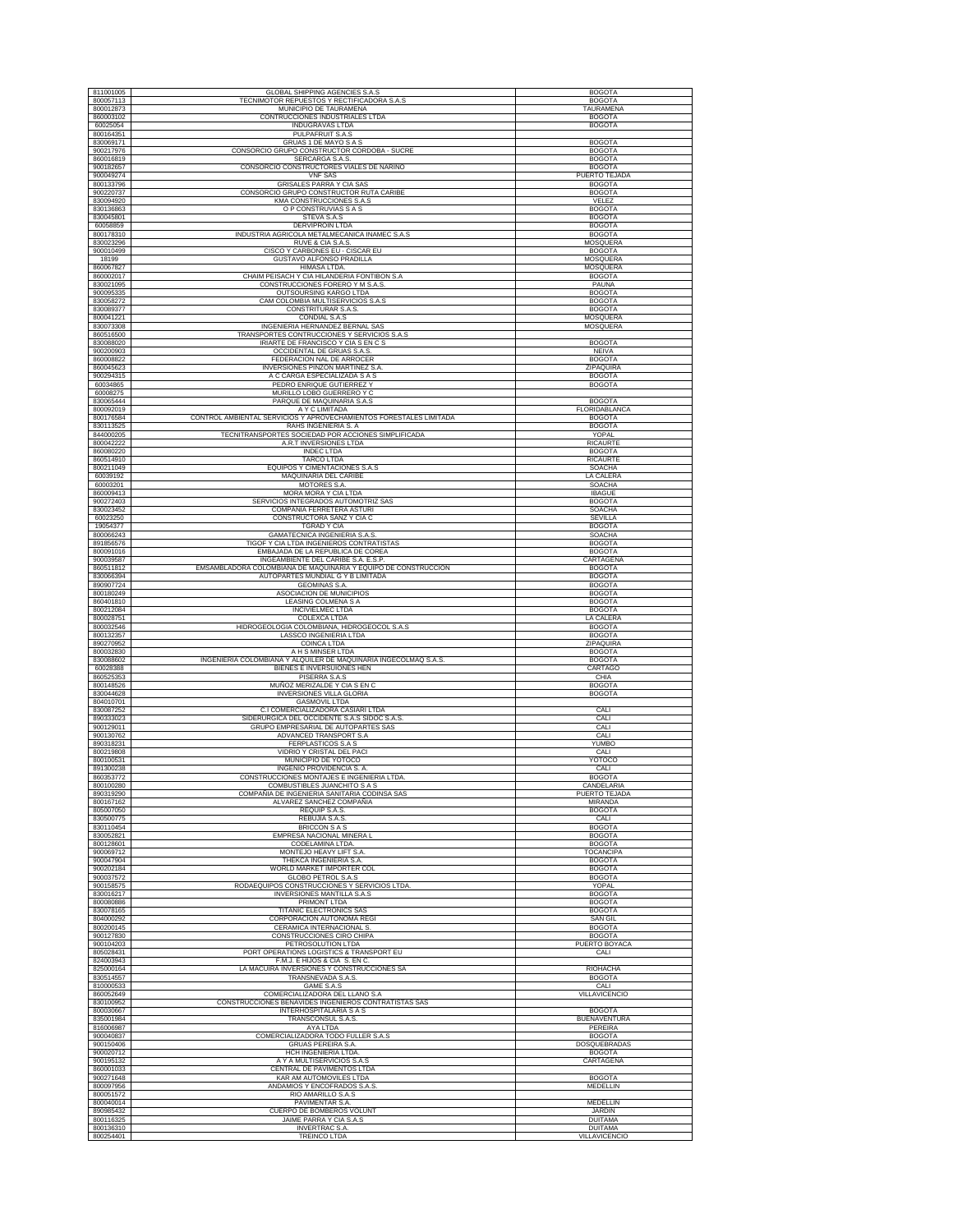| 800096913              | <b>ARINSERVI LTDA</b>                                                                                                | CAQUEZA                             |
|------------------------|----------------------------------------------------------------------------------------------------------------------|-------------------------------------|
| 7424599                | COLREAUTOS                                                                                                           | CAQUEZA                             |
| 800251267<br>832001655 | LR CONSTRUCTORES S.A.S.                                                                                              | <b>BOGOTA</b>                       |
| 830118547              | DIESEL ELECTRONIC LTDA<br>CEMAPO LTDA COMERCIALIZADORA INTERNACIONAL CI                                              | <b>BOGOTA</b><br><b>BOGOTA</b>      |
| 830144506              | ENERMEC ANDINA LTDA                                                                                                  | <b>BOGOTA</b>                       |
| 844002568              | CAMEL INGENIERIA & SERVICIOS LIMITADA                                                                                | CHIA                                |
| 830015670<br>900048727 | ELASTIKA SOCIEDAD POR ACCIONES SIMPLIFICADA                                                                          | <b>BOGOTA</b><br><b>BOGOTA</b>      |
| 830061684              | AVEPAL S.A.S.<br>XIE S.A                                                                                             | <b>BOGOTA</b>                       |
| 890930038              | AUTOMERCANTIL DE LA MONTAÑA                                                                                          | LA CALERA                           |
| 860524143              | <b>SELDA LTDA</b>                                                                                                    | <b>BOGOTA</b>                       |
| 890941108<br>800229512 | CONSTRUCTORA GUIGO S.A.S.<br>DISMET S.A.S                                                                            | MEDELLIN<br><b>BOGOTA</b>           |
| 830032688              | DISSER INGENIERIA S.A.S                                                                                              | LA CALERA                           |
| 860027927              | MITSUI DE COLOMBIA SA                                                                                                | LA CALERA                           |
| 800190631              | <b>ENTRE OBRAS SAS</b>                                                                                               | PASTO                               |
| 830034343<br>860059317 | RENTEK S.A.S.                                                                                                        | <b>BOGOTA</b><br><b>BOGOTA</b>      |
| 800084858              | AYALA ROJAS Y CIA LTDA INGENIEROS CIVILES AYARCO LTDA<br>IMPORTACIONES DIESEL S.A.S                                  | <b>BOGOTA</b>                       |
| 800206583              | OSCAR ZULUAGA CIFUENTES & CIA S EN C S                                                                               | CALI                                |
| 900072014              | TC EQUIPOS Y MAQUINARIAS                                                                                             | <b>BOGOTA</b>                       |
| 800019295              | <b>ICIC LTDA</b><br>SERVICIO AEREO DE CAPURGANA S.A                                                                  | <b>BOGOTA</b>                       |
| 800180943<br>900154736 | BGM INGENIERIA Y CONSTRUCCIONES S.A.S.                                                                               | <b>BOGOTA</b><br>CHIA               |
| 830061287              | INVERSIONES DIAZ POSADA S.A.S                                                                                        | <b>BOGOTA</b>                       |
| 900071465              | TRANSPORTES TECNICOS PETROLEROS SAS                                                                                  | YOPAL                               |
| 890910591              | EXPLANAN S.A.S.                                                                                                      | MEDELLIN                            |
| 830129827<br>800016765 | <b>GMW SECURITY RENT A CAR LTDA</b><br>SBING LTDA                                                                    | <b>BOGOTA</b><br><b>BOGOTA</b>      |
| 800153374              | COMERCIALIZADORA LA FLORIDA LTDA                                                                                     | <b>BOGOTA</b>                       |
| 900131493              | EQUIPOS PETROLEROS & DE LA CONSTRUCCION S.A.S                                                                        | <b>BOGOTA</b>                       |
| 830048808              | PT CORPORATION S.A.S.                                                                                                | <b>BOGOTA</b>                       |
| 830022433<br>830022338 | <b>COLVISTA SAS</b><br>SURTIPARTES LATINA LTDA                                                                       | LA CALERA<br><b>BOGOTA</b>          |
| 60450639               | COLMEGAN                                                                                                             | <b>MOSQUERA</b>                     |
| 800108330              | SERVIPERFILES S.A.S                                                                                                  | <b>BOGOTA</b>                       |
| 830038805              | REPRESENTACIONES OIL FILTERS SA                                                                                      | <b>BOGOTA</b>                       |
| 90318658<br>830108573  | COLOMBIANA DE TRACTORES S<br>ALLIANZ GROUP INTERNATIONAL S.A.S                                                       | CALI<br><b>BOGOTA</b>               |
| 830087275              | POLIMERICA S.A.S.                                                                                                    | <b>BOGOTA</b>                       |
| 860536388              | PETROLEOS DEL NORTE S.A                                                                                              | <b>BUCARAMANGA</b>                  |
| 807006961              | JORGE LUIS CARDONA URREA E U                                                                                         | <b>CUCUTA</b>                       |
| 800250763<br>800235888 | SEABOARD DE COLOMBIA S A<br><b>CORDITRAFICOS LTDA</b>                                                                | BARRANQUILLA<br><b>MEDELLIN</b>     |
| 860041383              | ELEQUIP S.A.                                                                                                         | <b>JAMUNDI</b>                      |
| 830508834              | TRANSPORTES COUNTRY S.A                                                                                              | <b>BOGOTA</b>                       |
| 800134118              | <b>MARQUIATOS LTDA</b>                                                                                               | <b>SOACHA</b>                       |
| 890922211<br>900162142 | DISTRIBUIDORA VOLVO DE AN                                                                                            | MEDELLIN                            |
| 830050125              | AMCARO MINERAL LTDA<br>AKI SEGUROS LTDA                                                                              | <b>BOGOTA</b><br><b>BOGOTA</b>      |
| 900235509              | BEST DEALS DEL CARIBE S.A.                                                                                           | <b>BOGOTA</b>                       |
| 800242107              | FERNANDO RAMIREZ S.A.S                                                                                               | <b>BOGOTA</b>                       |
| 899999015              | FONDO NAL DE CAMINOS VECI                                                                                            | <b>BOGOTA</b>                       |
| 830012032<br>800167076 | COURIER NACIONAL E INTERNACIONAL SERVINSA LTDA<br>INDUSTRIAS CALRAM S A S                                            | <b>BOGOTA</b><br><b>BOGOTA</b>      |
| 800023432              | HUGO A WILCHES Y CIA LTDA                                                                                            | <b>BOGOTA</b>                       |
| 860000596              | <b>ESPUMLATEX S A</b>                                                                                                | LA CALERA                           |
| 800221720              | AGRICOLA LOS SALADOS SA                                                                                              | <b>BOGOTA</b>                       |
| 811013065<br>890914388 | GENERAL ELECTRIC INTERNATIONAL INC SUCURSAL COLOMBIA<br>ASOCIACION DE INDUSTRIAS FARMACEUTICAS COLOMBIANAS - ASINFAR | <b>BOGOTA</b><br>ZIPAQUIRA          |
| 802003306              | QUINTERAUTOS LTDA                                                                                                    | BARRANQUILLA                        |
| 890108398              | JUAN RUIZ Y CIA LTDA                                                                                                 | <b>BOGOTA</b>                       |
| 816003468              | RENOVAMOTOR S.A.S                                                                                                    | PEREIRA                             |
| 900270083              | GRUPO AGROINDUSTRIAL HACIENDA LA GLORIA S A SUCURSAL COLOMBIA                                                        | <b>BOGOTA</b>                       |
| 805002256<br>891180179 | ABRIENDO PUERTAS SAS<br>MUNICIPIO OPORAPA                                                                            | CALI<br>OPORAPA                     |
| 813002666              | ALFONSO CASAS SAS                                                                                                    | <b>BOGOTA</b>                       |
| 846004230              | TRANSDEPET Y CARGA LTDA                                                                                              | ORITO                               |
| 891501133              | INGENIO LA CABAÑA S.A.                                                                                               | <b>BOGOTA</b>                       |
| 890317402<br>890300604 | AGREGADOS Y MEZCLAS CACHIBI S A<br>CONSTRUCCIONES CIVILES S.A EN REORGANIZACION                                      | <b>GUACARI</b>                      |
| 890910131              | S.M. TRANSPORTES S.A.S                                                                                               | MEDELLIN                            |
| 890936126              | MOTOFRENOS S.A.S.                                                                                                    | MEDELLIN                            |
| 800035969<br>17168     | CONTRATOS INGENIERIA Y MAQUINARIA PESADA S.A.S.<br>BELISARIO VARGAS ESPINOSA                                         | MEDELLIN<br>QUIBDO                  |
| 890904815              | ARQUITECTOS E INGENIEROS ASOCIADOS S.A                                                                               | <b>ENVIGADO</b>                     |
| 800082458              | POSTEQUIPOS S.A                                                                                                      | MEDELLIN                            |
| 890900120              | SUMINISTROS DE COLOMBIA S.A.S.                                                                                       | SABANETA                            |
| 811025446<br>70125766  | TRONEX S.A.S.<br>PIZARRO RUIZ GEOVANNI ERNESTO                                                                       | MEDELLIN<br>BARRANQUILLA            |
| 900195006              | AUTOMOTORES ELECTRO DIESEL S.A.S                                                                                     | <b>BARRANQUILLA</b>                 |
| 900022100              | OPERACION MINERA SIGLO XXI S.A.                                                                                      | <b>BARRANQUILLA</b>                 |
| 800112904              | TEMPLADO S.A.S                                                                                                       | BARRANQUILLA                        |
| 900234231              | AE INGENIEROS CIVILES SAS                                                                                            | BARRANQUILLA                        |
| 890116011<br>802013508 | INMOBILIARIA POSADA RAMIR<br>GESTION Y CONSULTORIA INTEGRAL S.A.S.                                                   | CARTAGENA<br>BARRANQUILLA           |
| 802021733              | YALE GROUP S.A.                                                                                                      | BARRANQUILLA                        |
| 7456295                | CARLOS                                                                                                               | BARRANQUILLA                        |
| 802017093<br>802024011 | ASTILLEROS UNIDOS S.A<br>C.I. INTERNATIONAL FUELS                                                                    | BARRANQUILLA<br>BARRANQUILLA        |
| 800100058              | MUNICIPIO DE HONDA                                                                                                   | <b>HONDA</b>                        |
| 830140214              | STAP S.A.S.                                                                                                          | <b>BOGOTA</b>                       |
| 860528324<br>800196467 | <b>ICOVICON LTDA.</b>                                                                                                |                                     |
| 891105138              | INGENIERIA JOULES M.E.C. S.A.S.<br>VARISUR S.A.S                                                                     | <b>NEIVA</b><br>PALERMO             |
| 813008777              | SEGURIDAD AMBIENTE CALIDAD Y SALUD CONSULTORES S.A.S                                                                 | FUNZA                               |
| 830000027              | DICHCOL S.A.S                                                                                                        | <b>BOGOTA</b>                       |
| 900144752              | INGENIELECTRIC HIDRAULICS EU                                                                                         | <b>MEDELLIN</b>                     |
| 802013464<br>900125216 | MUNDIAL DE SERVICIOS S.A.S.<br>CONSORCIO                                                                             | BARRANQUILLA<br><b>BOGOTA</b>       |
| 892200231              | TURISMO DEL MORROSOUILLO LIMITADA                                                                                    | <b>SINCELEJO</b>                    |
| 891900235              | CUERPO DE BOMBEROS VOLUNTARIOS DE TULUA                                                                              |                                     |
| 800201591              | LONDOÑO LEMA Y COMPAÑIA LIMITADA INGENIEROS CONTRATISTAS                                                             | CALI                                |
| 800080917<br>890201990 | DIMEL INGENIERIA S.A.<br>CUERPO DE BOMBEROS VOLUNTARIOS DE BARRANCABERMEJA                                           | CANDELARIA<br>BARRANCABERMEJA       |
| 811011715              | <b>INDEQUIPOS S.A.S</b>                                                                                              | <b>BOGOTA</b>                       |
| 860514764              | AGENCIA DE VIAJES Y TURISMO JN FLAMINGO LTDA                                                                         | <b>BOGOTA</b>                       |
| 900149606              | EXCAVACIONES Y PROYECTOS DE COLOMBIA S A S                                                                           | <b>BOGOTA</b>                       |
| 9002981027             | FL COLOMBIA S.A.S                                                                                                    |                                     |
| 900086950<br>813000144 | <b>FECRA S LTDA</b><br>CONSTRUCCIONES LAGO S.A.S.                                                                    | <b>BOGOTA</b><br><b>NEIVA</b>       |
| 891303760              | MAQUINARIAS S.A.                                                                                                     |                                     |
| 890904488              | TDM TRANSPORTES S.A.S                                                                                                | <b>ITAGUI</b>                       |
| 890900375              | TEJAR SAN JOSE SOCIEDAD POR ACCIONES SIMPLIFICADA                                                                    | <b>ITAGUI</b>                       |
| 90204496<br>860350685  | BELTRAN LEON Y CIA LTDA<br>JAIRO PEREZ AVELLA Y CIA                                                                  | <b>BUCARAMANGA</b><br><b>BOGOTA</b> |
| 800025921              | MONTACARGAS ITAGUI S.A                                                                                               | <b>BOGOTA</b>                       |
| 900122824              | CASTRO FLOREZ S.A.S                                                                                                  | MANIZALES                           |
| 811032530              | ECOVIAS S.A.                                                                                                         | <b>INDEFINIDO</b>                   |
| 802004174              | COMERCIALIZADORA ZONA LIBRE                                                                                          | COTA                                |
| 844002514<br>900070479 | SERTRAC INGENIERIA S.A.S.<br>ALIANZA INGENIERA S.A.S                                                                 | AGUAZUL<br>YOPAL                    |
| 800108196              | PROYECTOS HANS S.A                                                                                                   | <b>BOGOTA</b>                       |
| 890270773              | RUEDAS Y COMPAÑIA S.A.S                                                                                              | <b>BOGOTA</b>                       |
| 836000072              | CARTAGUENA DE ASEO TOTAL                                                                                             | <b>BOGOTA</b>                       |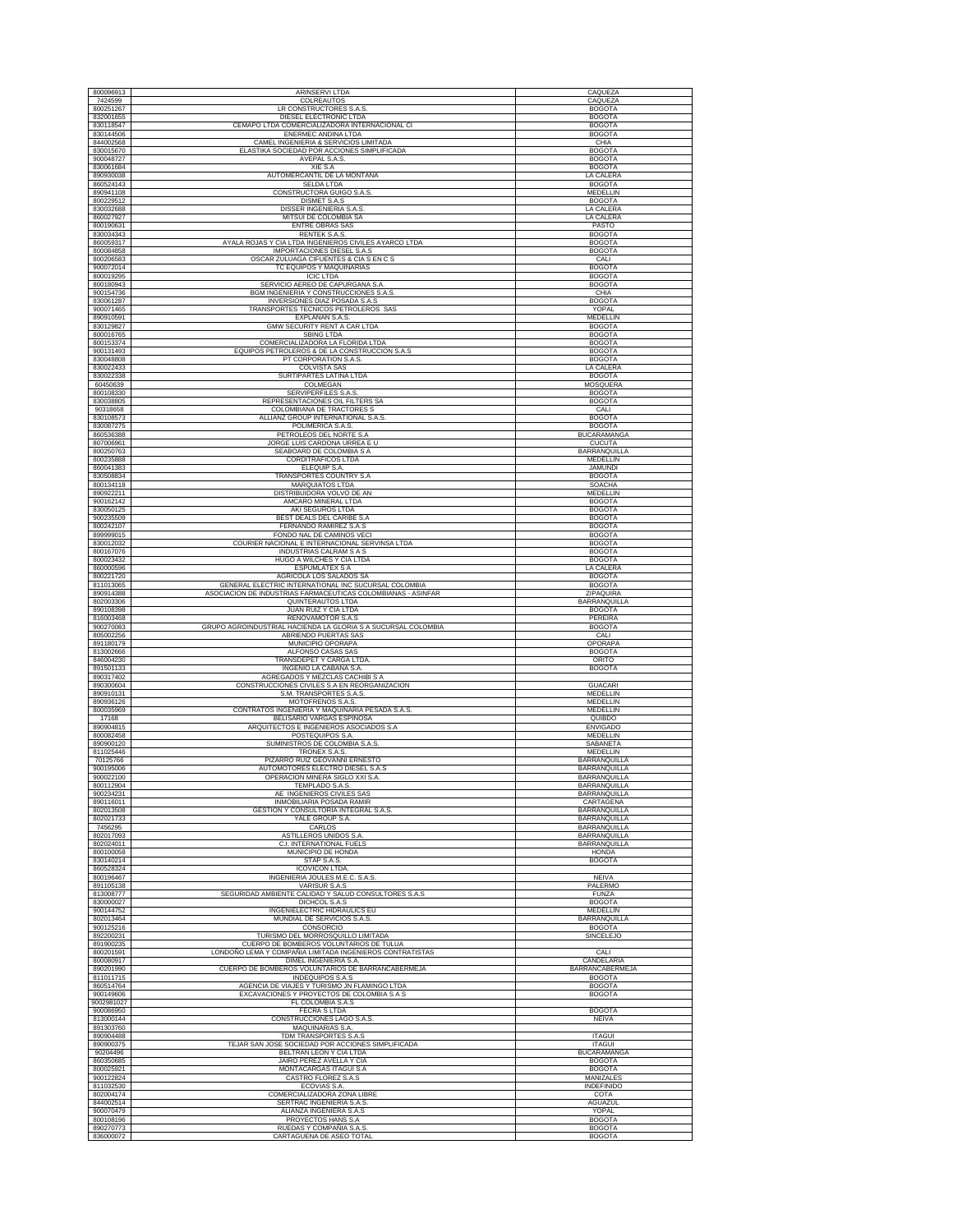| 90103541                             | S.A.<br>CIMECEL S.A.S                                                                                                             | <b>BARRANQUILLA</b>              |
|--------------------------------------|-----------------------------------------------------------------------------------------------------------------------------------|----------------------------------|
| 860501601                            |                                                                                                                                   | <b>BOGOTA</b>                    |
| 811006186<br>860074298               | I.A.M COLOMBIA E.U<br>GENSOL DE COLOMBIA S.A.                                                                                     | INDEFINIDO                       |
| 804004574                            | <b>INCELCON LTDA</b>                                                                                                              | BUCARAMANGA                      |
| 90800128                             | CENTRAL HIDROELECTRICA DE                                                                                                         | <b>MANIZALES</b>                 |
| 830025967                            | C.I GLOBAL CONNECTOR S.A.S                                                                                                        | <b>BOGOTA</b>                    |
| 890104480                            | COMPACAR CONSTRUCCION DE PAVIMENTOS Y CARRETERAS SOCIEDAD POR ACCIONES SIMPLIFICADAS                                              | INDEFINIDO                       |
| 890114642                            | CALDAS GOLD MARMATO S.A.S.                                                                                                        | MEDELLIN                         |
| 800249444                            | GONAREZ Y CIA S EN C                                                                                                              | TULUA                            |
| 804017151                            | <b>CONSTRUSANTANDER S.A.S</b>                                                                                                     | <b>BUCARAMANGA</b>               |
| 900307292                            | SOLIGHT COLOMBIA S.A.S                                                                                                            | BARRANQUILLA                     |
| 890929951                            | CONCRETOS Y ASFALTOS S.A                                                                                                          | <b>ENVIGADO</b>                  |
| 900190867                            | G Y G PETRO SERVICE LTDA                                                                                                          | <b>NEIVA</b>                     |
| 900034101                            | <b>LGI CARGA SAS</b>                                                                                                              | <b>BOGOTA</b>                    |
| 830122429                            | SEÑAL DIGITAL LTDA                                                                                                                | <b>BOGOTA</b>                    |
| 800093913                            | FACOMAT Y CIA LTDA                                                                                                                | <b>BOGOTA</b>                    |
| 830122680                            | EXCEDENTES Y SUMINISTROS INDUSTRIALES S.A.                                                                                        | <b>BOGOTA</b>                    |
| 807005005                            | VEOLIA ASEO CUCUTA S.A. E.S.P                                                                                                     | <b>CUCUTA</b>                    |
| 860025103                            | OBRAS CIVILES LTDA OCIL LTDA                                                                                                      | <b>BOGOTA</b>                    |
| 800160837                            | PRODIAMCO LTDA                                                                                                                    | <b>BOGOTA</b>                    |
| 890105310                            | TRANSPORTADORA DEL ATLANTICO S.A.S                                                                                                | BARRANQUILLA                     |
| 860039458                            | SIFAP LTDA.                                                                                                                       | <b>BOGOTA</b>                    |
| 860530353                            | POWER TOOLS LTDA                                                                                                                  | <b>BOGOTA</b>                    |
| 900303345                            | CONCRETOS DEL NORTE S.A.S                                                                                                         | SINCELEJO                        |
| 830143066<br>832000495               | CHOHO COLOMBIA S.A.S                                                                                                              | <b>BOGOTA</b>                    |
| 900202239                            | DINARCO INGENIEROS LTDA<br>SERVICIO DE TRANSPORTES Y MAQUINAS LTDA                                                                | AGUAZUL<br><b>NEIVA</b>          |
| 830041841                            | VOLMAQUINAS SOCIEDAD POR ACCIONES SIMPLIFICADA                                                                                    | <b>BOGOTA</b>                    |
| 800247418                            | PERFOAGUAS S.A.S                                                                                                                  | <b>BOGOTA</b>                    |
| 890403628                            | CIMACO S.A.S                                                                                                                      | TURBACO                          |
| 890001639                            | GOBERNACION DEL QUINDIO                                                                                                           | ARMENIA                          |
| 830144426                            | DUARTECNICOS S.A.S                                                                                                                |                                  |
| 830086249                            | FLEXIARTE LIMITADA                                                                                                                | <b>BOGOTA</b>                    |
| 804004470                            | TRANSTECOL S.A.S.                                                                                                                 | FLORIDABLANCA                    |
| 890101583                            | FERNANDO A. GARCIA & CIA SCA                                                                                                      | BARRANQUILLA                     |
| 900031088                            | COMERCIALIZADORA INTERNACIONAL BANANEROS UNIDOS DE SANTA MARTA                                                                    | SANTA MARTA                      |
| 900189804                            | J & L EQUIPOS S.A.S                                                                                                               | DOSQUEBRADAS                     |
| 800090935                            | EMBAJADA DE MEXICO                                                                                                                | <b>BOGOTA</b>                    |
| 8000359308                           | ENTREPOZOS LTDA "ING CONTRATISTAS"                                                                                                | <b>BOGOTA</b>                    |
| 3707869                              | SERGIO TORRES REATI                                                                                                               | SOLEDAD                          |
| 830097926                            | KOLOMBIA S.A.S                                                                                                                    | <b>BOGOTA</b>                    |
| 900268766                            | SERVI PETROL B.P. S.A.S                                                                                                           | <b>BOGOTA</b>                    |
| 807003902                            | C.I. IMPOEXPORT DE COLOMBIA S.A.S                                                                                                 | <b>BOGOTA</b>                    |
| 900070445                            | INVERSIONES MONTOYA & MUÑOZ SAS                                                                                                   | <b>BUCARAMANGA</b>               |
| 830128286                            | AGUAS DE BOGOTA S.A ESP                                                                                                           | <b>BOGOTA</b>                    |
| 806003144<br>806005821               | TODOMAR CHL S.A.S                                                                                                                 | CARTAGENA<br>CARTAGENA           |
|                                      | ALQUIMAR S.A                                                                                                                      |                                  |
| 890301070<br>890302646               | TRANSPORTES ATLAS LTDA. TRANSATLAS<br>PLANTACIONES UNIPALMA DE LOS LLANOS SA                                                      | YUMBO<br><b>BOGOTA</b>           |
| 844000002                            | INTEGRAL DE TRANSPORTES Y SERVICIOS SOCIEDAD POR ACCIONES SIMPLIFICADO INTES SAS                                                  | YOPAL                            |
| 822006587                            | EMPRESA DE SERVICIOS PUBLICOS DEL META S.A. E.S.P.                                                                                | VILLAVICENCIO                    |
| 822007497                            | CONSULTORES INGENIEROS Y ARQUITECTOS LTDA                                                                                         | VILLAVICENCIO                    |
| 800124104                            | AGRICOLA ALCATRAZ S.A.S                                                                                                           | <b>MEDELLIN</b>                  |
| 8303274                              | CARLOS LUIS DUQUE GOMEZ                                                                                                           | SABANETA                         |
| 890929877                            | COMPASS GROUP SERVICES COLOMBIA S A                                                                                               | <b>BOGOTA</b>                    |
| 900081451                            | <b>GO INTERNATIONAL S A S</b>                                                                                                     | <b>BOGOTA</b>                    |
| 811038658                            | CONSTRUCCIONES Y MONTAJES MAY SAS                                                                                                 | PUERTO BOYACA                    |
| 830078038                            | CERREJON ZONA NORTE S A - C Z N S A                                                                                               | <b>BOGOTA</b>                    |
| 860051306                            | INDUSTRIAS ASFALTICAS S.A.S                                                                                                       | <b>BOGOTA</b>                    |
| 807008304                            | COMERCIALIZADORA GRAND PRIX LTDA.                                                                                                 |                                  |
| 830096834                            | EUROFUTURO S.A.S                                                                                                                  | <b>BOGOTA</b>                    |
| 830500670                            | COLMINTECH S.A.                                                                                                                   |                                  |
| 830028696                            | QUALITY COURIERS INTERNATIONAL S E A SUCURSAL COLOMBIA                                                                            | <b>BOGOTA</b>                    |
| 800254317                            | IMMI INGENIEROS LTDA.                                                                                                             | CALI                             |
| 800144467                            | FIDUCIARIA COLPATRIA S A.                                                                                                         | <b>BOGOTA</b>                    |
| 900031537                            | TRANSPORTE INDUSTRIAL SAS                                                                                                         | <b>BOGOTA</b>                    |
| 807009013                            | C I INTELMERC S A                                                                                                                 | <b>BOGOTA</b>                    |
| 600055719<br>860050501               | NELSON FERNANDO BERMEO ACOSTA "INDUSTRIAS BERMEO"                                                                                 | <b>BOGOTA</b>                    |
| 31881203                             | INCA FRUEHAUF - INCA S.A.<br>CASAÑAS COBO ITALIA                                                                                  | <b>BOGOTA</b><br><b>BOGOTA</b>   |
| 900127350                            | GRUPO AGROVID SAS                                                                                                                 | SANTA MARTA                      |
| 900232125                            | RIVERA OSORIO Y CIA S EN C.POR A                                                                                                  | <b>INDEFINIDO</b>                |
| 827000870                            | SERVICIOS PRACTICOS LIMIT                                                                                                         | <b>SAN ANDRES</b>                |
| 900047321                            | COMPAÑIA DE INGENIERIA NEGOCIOS Y SERVICIOS S.A                                                                                   | <b>BARRANQUILLA</b>              |
| 900108011                            | TRANS ELECTROASOCIADOS SAS TRAEL SAS                                                                                              | LA CALERA                        |
| 900305168                            | C2R ENGINEERING S.A.S                                                                                                             | MEDELLIN                         |
| 830109034                            | INATECH S.A.S.                                                                                                                    | <b>BOGOTA</b>                    |
| 79104975                             | ORJUELA ZARATE MIGUEL ANTONIO                                                                                                     | <b>BOGOTA</b>                    |
| 860025054                            | INDUGRAVAS INGENIEROS CONSTRUCTORES S.A.S.                                                                                        | <b>BOGOTA</b>                    |
| 830094294                            | PETRO TRADE & LOGISTCS SAS - PTL                                                                                                  | <b>BOGOTA</b>                    |
| 806012484                            | RAUL JAVIER LOPEZ Y CIA LTDA                                                                                                      | CARTAGENA                        |
| 802025193                            | <b>DISEÑOS Y MUEBLES S.A</b>                                                                                                      | <b>BARRANQUILLA</b>              |
| 900248534<br>900309701               | EUROBIKES GROUP COLOMBIA LTDA<br>RED BULL COLOMBIA SAS                                                                            | <b>ENVIGADO</b><br><b>BOGOTA</b> |
| 900244892                            | <b>FORTUNPALMA SA</b>                                                                                                             | <b>BOGOTA</b>                    |
| 830140475                            | ANCLAJES & CIMENTACIONES LTDA                                                                                                     | <b>BOGOTA</b>                    |
| 811000761                            | MINERA EL ROBLE S.A                                                                                                               | MEDELLIN                         |
| 900194511                            | PETROGRUAS LTDA                                                                                                                   | <b>BOGOTA</b>                    |
| 800190665                            | COMERCIALIZADORA S, Y E, Y CIA, S,A                                                                                               | MEDELLIN                         |
| 830122940                            | MONTACARGAS SERVICIOS Y REPUESTOS S.A.S.                                                                                          | <b>BOGOTA</b>                    |
| 830010640                            | ACORBE S.A.S.                                                                                                                     | <b>BOGOTA</b>                    |
| 98588512                             | JOHN FREDY MONTOYA AGUDELO Y/0 KAYAK MOTOR DE COLOMBIA                                                                            | MEDELLIN                         |
| 860526214                            | AIREFLEX DE COLOMBIA S.A.S                                                                                                        | <b>BOGOTA</b>                    |
| 900324568                            | TRANSPORTES LOGISTICOS DEL SUR S A S                                                                                              | <b>BOGOTA</b>                    |
| 900040045<br>900318604               | TTP WELL SERVICES S.A.                                                                                                            | PALERMO                          |
|                                      | TRANSPORTES Y SERVICIOS NACIONALES S.A.S                                                                                          | YOPAL                            |
| 805003019<br>900320181               | RAMIREZ TRUJILLO Y CIA SAS<br>SOAR AUTOMOTORES SAS                                                                                | CALI<br><b>BOGOTA</b>            |
| 900080480                            | J Y R INGENIERÍA Y TRANSPORTE S.A.S                                                                                               | CARTAGENA                        |
| 806005943                            | SUCCION & CARGA S.A.S.                                                                                                            | CARTAGENA                        |
| 900074364                            | COMPAÑIA COMERCIAL UNIVERSAL S.A.S.                                                                                               | <b>MEDELLIN</b>                  |
| 830141438                            | COMERCIALIZADORA POLANCOM S A S                                                                                                   | <b>BOGOTA</b>                    |
| 900316516                            | CLINICA ANTOLIN ARAUJO SAS                                                                                                        | <b>AGUSTIN CODAZZI</b>           |
| 900290982                            | GRUPO EMPRESARIAL HERNANDEZ MARTINEZ GEHEMA S.A.S                                                                                 | <b>BOGOTA</b>                    |
| 900243848                            | HR INGENIEROS S A S                                                                                                               | <b>BOGOTA</b>                    |
| 830071124                            | CONZA SA                                                                                                                          | BARRANQUILLA                     |
| 830142235                            | GRUPO EMPRESARIAL ARDILA & ASOCIADOS SAS                                                                                          | <b>BOGOTA</b>                    |
| 805007674                            | <b>ESTRUMETAL S.A</b>                                                                                                             | <b>INDEFINIDO</b>                |
| 900208761                            | CONSORCIO ANILLO CRESPO CARTAGENA                                                                                                 | <b>INDEFINIDO</b>                |
| 900230012                            | TOYOTA DE COLOMBIA S.A.                                                                                                           |                                  |
| 800101493                            | SANTA JUANA INMOBILIARIA S.A.                                                                                                     | MEDELLIN                         |
| 804016838                            | CIAMEX DE COLOMBIA S.A.S                                                                                                          | <b>BUCARAMANGA</b>               |
| 830509276                            | TRANSPORTE INGENIERIA CONSTRUCCIONES Y MAQUINARIA S.A<br>EMPRESA DE SERVICIOS INTEGRALES DE INGENIERIA Y CONSTRUCCION EMSIC S.A.S | SOLEDAD                          |
| 900277518                            |                                                                                                                                   | ARJONA                           |
|                                      |                                                                                                                                   |                                  |
| 860002944                            | BANCO DE BOGOTA                                                                                                                   |                                  |
| 800204028                            | LOVALL REPRESENTACIONES S.A.S.                                                                                                    | <b>BOGOTA</b>                    |
| 900128734                            | PROCESOS Y SERVICIOS INTEGRADOS S.A.                                                                                              | PEREIRA                          |
| 900209455                            | SINOTRACTOR S.A                                                                                                                   | MEDELLIN                         |
| 900214670                            | D. Y.A. INGENIERIA LTDA                                                                                                           | <b>BOGOTA</b>                    |
| 900088799                            | CONSTRUCTORA CONFUTURO LTDA                                                                                                       | <b>MONTERIA</b>                  |
| 800022051<br>900300969               | AGROPECUARIA LOS CUNAS S.A.S<br>HDS INDUSTRIAS LTDA                                                                               | MEDELLIN<br><b>INDEFINIDO</b>    |
|                                      | EQUIPO PARA PROCESOS INDUSTRIALES S.A.                                                                                            | <b>ITAGUI</b>                    |
| 890931509<br>900313578<br>9001400109 | INVERSIONES & TRANSPORTES RR S.A.S<br>EL MICO INTERVENTOR S A                                                                     | VILLETA<br><b>BOGOTA</b>         |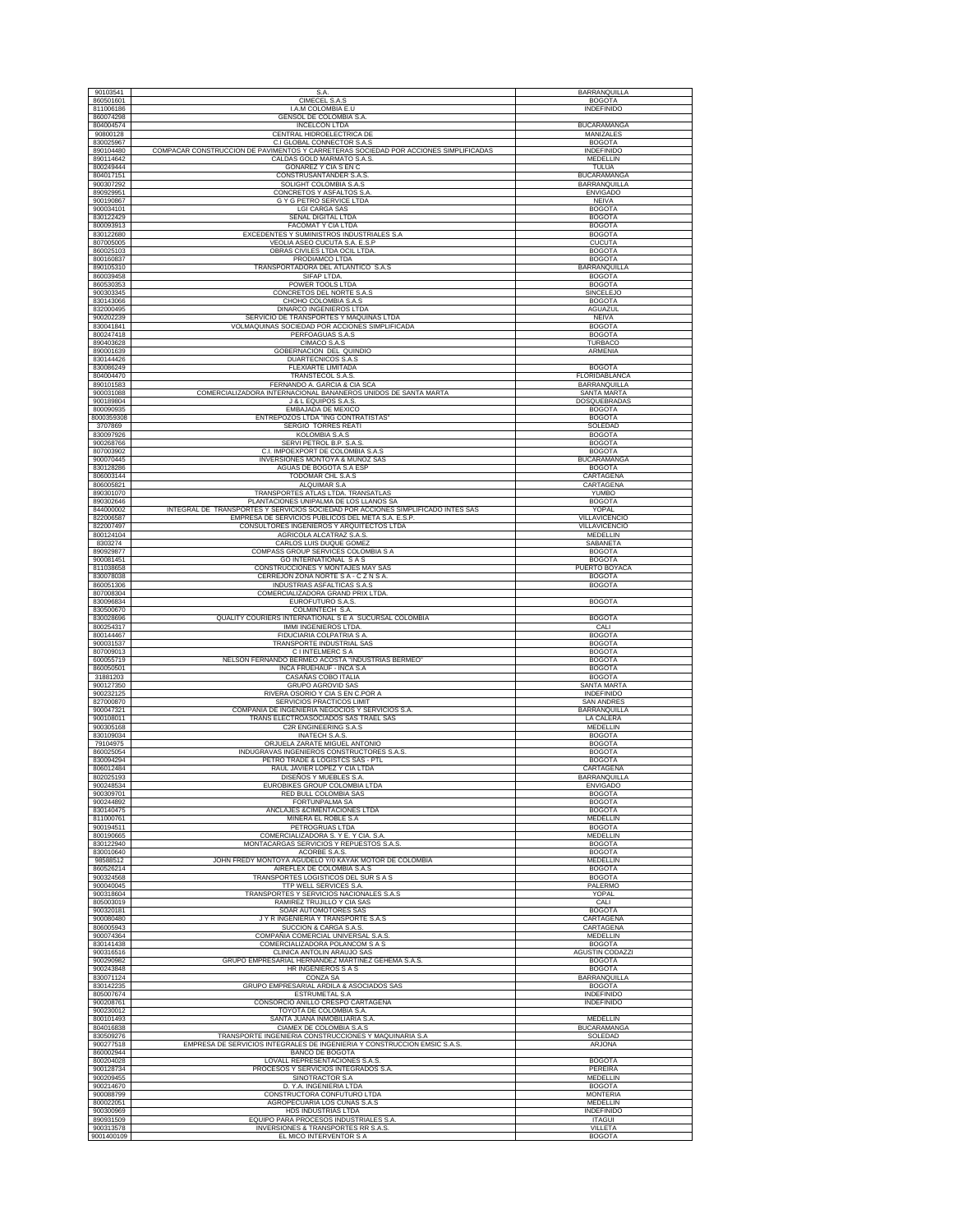| 890924840<br>800210414              | INVERSIONES FERBIENES S.A.S.                                                                          | SABANETA                                              |
|-------------------------------------|-------------------------------------------------------------------------------------------------------|-------------------------------------------------------|
| 10026071                            | COMERCIALIZADORA ANDON MONTOYA Y COMPAÑIA S. EN C<br>GRISALES RAMIREZ JOSE MAURICIO                   | BARRANQUILLA<br><b>PEREIRA</b>                        |
| 830009818                           | GAS AMERICA E INGENIERIA LTDA                                                                         | <b>BOGOTA</b>                                         |
| 181252253<br>70103436               | JAIRO LEON CHAVEZ CADENA<br>RUBEN JAIRO ESTRADA BOTERO                                                | <b>FLORENCIA</b><br><b>MEDELLIN</b>                   |
| 804009443                           | LEGO CONSTRUCCIONES S.A.S.                                                                            | <b>BUCARAMANGA</b>                                    |
| 29180041<br>900173490               | COMERCIALIZADORA NITRO"S<br>CPVEN SUCURSAL COLOMBIA                                                   | INDEFINIDO<br><b>BOGOTA</b>                           |
| 900309655                           | TRIMECA TRINELCA S.A.S                                                                                | <b>BARRANQUILLA</b>                                   |
| 8001770460<br>830509036             | LADRILLERA BAUTISTA CACERES LTDA<br>DISTRIBUIDORA NACIONAL DE PRODUCTOS LTDA                          | <b>GIRON</b><br>CALI                                  |
| 8110111656                          | CONHYDRA S.A.E.S.P.                                                                                   | MEDELLIN                                              |
| 890500580                           | CUERPO DE BOMBEROS VOLUNTARIOS DE CUCUTA                                                              | <b>CUCUTA</b>                                         |
| 830042976<br>805022607              | MECM PROFESIONALES CONTRATISTAS SAS<br>DESARROLLOS ELECTRICOS Y CIVILES S.A.S                         | <b>BOGOTA</b><br>CALI                                 |
| 8301473513                          | RC IMPORTACIONES Y EQUIPOS LTDA                                                                       | <b>BOGOTA</b>                                         |
| 900040051<br>900333090              | AGREMOVIL S.A.S<br>DISTRIBUCIONES Y CARGAS S.A.S                                                      | INDEFINIDO<br><b>BUENAVENTURA</b>                     |
| 900219006                           | <b>INVERSIONES KARIBANA S A</b>                                                                       | INDEFINIDO                                            |
| 900206563<br>891855859              | SOCIEDAD TECNICA DE LA INDUSTRIA PETROLERA S.A.S<br>INVERSIONES Y PROMOCIONES S.A.S.                  | <b>BOGOTA</b><br><b>BOGOTA</b>                        |
| 900129181                           | MAJOLICA TRADING C.I. S.A                                                                             | <b>BOGOTA</b>                                         |
| 890331426<br>826001185              | ADIELA DE LOMBANA S.A.<br>ICM INGENIERIA CONSTRUCCIONES Y MONTAJES SOCIEDAD POR ACCIONES SIMPLIFICADA | <b>INDEFINIDO</b><br><b>DUITAMA</b>                   |
| 900167827                           | <b>BRILLANCE AUTOCOLOMBIA S.A</b>                                                                     | <b>BOGOTA</b>                                         |
| 900190599<br>800171328              | FACE S.A.S                                                                                            | YOPAL<br><b>BOGOTA</b>                                |
| 900166730                           | SERVICUSIANA SAS<br>MOTORES Y PETROLEOS MS LTDA                                                       | <b>BOGOTA</b>                                         |
| 800194567                           | s b suministros                                                                                       |                                                       |
| 900274058<br>13715462               | GRUAS TRANSPORTES Y OPERACIONES LTDA<br>FABRICA C.G.C                                                 | <b>BOGOTA</b><br>SANTA MARTA                          |
| 800108095                           | comercializadora nave limitada                                                                        | <b>INDEFINIDO</b>                                     |
| 900314952<br>9003009851             | EMPAQUETADOS EL TRECE S.A.S<br>GRUPO I C T SAS                                                        | <b>BOGOTA</b>                                         |
| 8010025400                          | IMPORTACIONES GUSTAVO MARIN                                                                           | <b>BOGOTA</b>                                         |
| 830513220<br>800136972              | INVERSIONES Y NEGOCIOS EL MANA S.A.S<br>SERVICIOS TECNICOS E INGENIERIA SETINGE LTDA                  | <b>SAN ANDRES</b><br><b>BOGOTA</b>                    |
| 827001040                           | TRANSPORTES EL MANA LTDA.                                                                             | <b>SAN ANDRES</b>                                     |
| 900327624<br>860438067              | PANTHERS MACHINERY COLOMBIA SAS<br>SANTACRUZ AREVALO JOSE IGNACIO TALLER NAFER TANQUES                | PASTO                                                 |
| 900283780                           | COMERCIAL FECONES LTDA                                                                                | <b>BARRANOUILLA</b>                                   |
| 804014276<br>844003489              | INDUSTRIAS RICAURTE LIMITADA<br>SERVICIOS Y CONSTRUCCIONES DEL ORIENTE                                | <b>BUCARAMANGA</b><br>YOPAL                           |
| 900313429                           | MONTACARGAS EL CORONEL LTDA                                                                           | <b>BUCARAMANGA</b>                                    |
| 900134037<br>827000149              | MOVILIZADORA EXPRESS DE COLOMBIA S.A.S. "MOVIEXPRESS S.A.S."<br>PROVIGAS S.A. E.S.P.                  | <b>DUITAMA</b>                                        |
| 804015113                           | COMPACTAR S.A.S.                                                                                      | <b>BOGOTA</b>                                         |
| 830133470                           | <b>ALFA AM SAS</b>                                                                                    | <b>BOGOTA</b>                                         |
| 891901497<br>900163755              | CUERPO DE BOMBEROS VOLUNTARIOS DE CAICEDONIA<br>JR CARS INTERNACIONAL LTDA.                           | CAICEDONIA<br><b>CUCUTA</b>                           |
| 900297693                           | DRAGOCON S.A.S.                                                                                       | BARRANQUILLA                                          |
| 800247851<br>900271515              | TUYOMOTOR S.A.S<br>INGENIERIA Y CONSTRUCCIONES ELECTRICAS Y CIVILES S.A.S.                            | MEDELLIN<br>CALI                                      |
| 800011316                           | NOARCO S.A. " EN LIQUIDACION POR ADJUDICACIÓN"                                                        | CARTAGENA                                             |
| 890903541<br>806013642              | CIPRESES DE COLOMBIA S.A.<br>CUERPO DE BOMBEROS VOLUNTARIOS MAGANGUE BOLIVAR                          | MEDELLIN<br>MAGANGUE                                  |
| 900236068                           | PETROCO S.A.                                                                                          | <b>BUCARAMANGA</b>                                    |
| 900281102<br>900180654              | <b>GEOESPECTRO S A S</b><br>MAQUISERVICES S.A.S                                                       | <b>BOGOTA</b><br><b>BOGOTA</b>                        |
| 79568931                            | OSMA CHINCHILLA CESAR ANDRES                                                                          |                                                       |
| 900324503<br>900134305              | <b>INVERSIONES HUZA SAS</b><br>COMERCIALIZADORA YIWU LTDA                                             | <b>BOGOTA</b><br>MEDELLIN                             |
| 900133041                           | CONCREHUILA LTDA                                                                                      | <b>NEIVA</b>                                          |
| 800201641<br>830065063              | INGENIERIA Y CONSTRUCCIONES INDUSTRIALES SAS<br>LG ELECTRONICS COLOMBIA LTDA                          | <b>BOGOTA</b><br>CHIA                                 |
| 900113114                           | YACIMIENTOS JORWIL S.A.S.                                                                             | <b>GUACHETA</b>                                       |
| 830049786<br>900056814              | MUNDO VIDEO CORPORATION S.A.S<br>IBEROAMERICANA DE PARTES Y MAQUINARIA S A                            |                                                       |
| 830070631                           | ACD INGENIERIA S.A.S.                                                                                 | <b>BOGOTA</b>                                         |
| 830117896<br>900061499              | CONSTRUCCIONES AR & S SAS<br>INVERSIONES FAVIL SOCIEDAD ANONIMA                                       | <b>BOGOTA</b><br><b>BOGOTA</b>                        |
| 12345                               | <b>INDETERMINADA</b>                                                                                  |                                                       |
| 900028111<br>900299602              | TURGAS SA ES P<br>OPL TRAILERS S.A.S                                                                  | <b>BOGOTA</b><br>BARRANQUILLA                         |
| 830113408                           | A Y G LOGISTICA INTERNACIONAL S.A.S.                                                                  | <b>BOGOTA</b>                                         |
| 900171798<br>14239322               | MEGAMOVIMIENTOS LIMITADA<br>murra yacaman javier e.                                                   | <b>FUNZA</b>                                          |
| 900327204                           | VERTICE 2009 S.A.S.                                                                                   | <b>BOGOTA</b>                                         |
| 890900841<br>900026013              | <b>COMFAMA</b><br>PASSAGIO MOTORS COMPANY LTDA EN LIQUIDACIÓN                                         | MANIZALES                                             |
| 900221372                           | SONEN INTERNACIONAL S.A.S.                                                                            | BARRANQUILLA                                          |
| 900228509<br>890328847              | LATINOAMERICA DRILLING COLOMBIA SAS                                                                   | <b>BOGOTA</b><br><b>BOGOTA</b>                        |
| 900109671                           | JUAN BEDOYA OSPINA E HIJOS & CIA SC<br>EQUIPO PESADO S A                                              | <b>BOGOTA</b>                                         |
| 900188265<br>800240794              | HR IMPORTACIONES E.U.<br>SIATO LIMITADA                                                               | LA TEBAIDA<br><b>SAN ANDRES</b>                       |
| 900030756                           | AMEZQUITA NARANJO INGENIERIA Y CIA S. C. A.                                                           | CALI                                                  |
| 811038520<br>900077256              | VELPA SOLUCIONES INTEGRALES S.A.<br>CONSORCIO AVOID HEIRFMAN S.A.S.                                   | <b>ENVIGADO</b><br><b>BOGOTA</b>                      |
| 900248813                           | ZAMQUI TRADING LTDA                                                                                   | <b>BOGOTA</b>                                         |
| 900299815                           | DISTRIBUIDORA PRIMAR S A S                                                                            | <b>BOGOTA</b>                                         |
| 900096047<br>800016636              | RODRIGUEZ CARBALLO & CIA S.C.A<br>CONSTRUCCIONES PREFABRICADAS EN ACERO S.A.                          | <b>BOGOTA</b><br>MEDELLIN                             |
| 912490524                           | PRADA PARADA WILLIAM                                                                                  | <b>BUCARAMANGA</b>                                    |
| 805002733<br>13834090               | COMERCIALIZADORA INTER-TRACTOR S.A.S<br>ALIRIO MEJIA MEJIA                                            | CALI                                                  |
| 830085399                           | ECOBAÑO S.A.S                                                                                         | <b>BOGOTA</b>                                         |
| 900154227<br>900338647              | <b>TTIMEX SAS</b><br><b>INGEMAAC LTDA</b>                                                             | <b>BOGOTA</b>                                         |
| 900154180                           | FIRST COLOMBIA LTDA                                                                                   | <b>BOGOTA</b>                                         |
| 900240892<br>900160472              | INGENIERIA E INVERSIONES COLOMBIA<br>DAYUN MOTOR DE COLOMBIA INC LIMITADA                             | CARTAGENA<br>VILLAVICENCIO                            |
| 900107227                           | COMERCIALIZADORA AGREGADOS DEL CARIBE S.A                                                             | CARTAGENA                                             |
| 830141138<br>800256059              | SLS LTDA SLICK LINE SERVICES AND SUPPLY LTDA<br>CONSTRUIMOS Y SEÑALIZAMOS S.A                         | <b>BOGOTA</b><br>BARRANQUILLA                         |
| 9002046405                          | GRUPO EMPRESARIAL DEL ORIENTE                                                                         |                                                       |
| 900343063<br>800067647              | FELUCA Y CIA S A S<br>COLSERPETROL S.A.S                                                              | <b>BOGOTA</b><br><b>BOGOTA</b>                        |
| 799137051                           | ANDRES AMIR PEÑA PEÑA                                                                                 | <b>BOGOTA</b>                                         |
| 900275425<br>805009601              | CONSORCIO OBRASS Y BUSTILLO<br>BAÑO MOVIL DE COLOMBIA SA BAMOCOL SA                                   | <b>MONTELIBANO</b><br><b>CUCUTA</b>                   |
| 900228855                           | OG MAQUITRANS SAS                                                                                     | <b>IBAGUE</b>                                         |
| 817001039<br>860513857              | AIM LTDA<br>COHERPA INGENIERO CONSTRUCTORES S.A.S.                                                    | <b>BOGOTA</b>                                         |
|                                     |                                                                                                       |                                                       |
| 900060547                           | CENTRO MOTOS MONTELIBANO S.A.                                                                         | <b>MONTELIBANO</b>                                    |
| 900340610                           | WB INGENIERIA DE PROYECTOS S.A.S                                                                      | BARRANQUILLA                                          |
| 830145099<br>892400538              | TRANSPORTES NOVOTECH SAS<br>IGLESIA BAUTISTA LYNVAL & COVE BAPTIST CHURCH                             | <b>TENJO</b><br><b>SAN ANDRES</b>                     |
| 900111929                           | WCR COLOMBIA S.A                                                                                      | CALI                                                  |
| 800232854<br>900145855              | OLEOHITEC LTDA<br>INVERSIONES USUPA Y CIA LTDA                                                        | <b>BOGOTA</b><br>YUMBO                                |
| 830074672                           | SYTECSA SYSTEMS & TECHNOLOGIES S.A.S                                                                  | <b>MEDELLIN</b>                                       |
| 900347406<br>890935763<br>900336153 | NCP CONTRATISTA S.A.S<br>ARRENDAEQUIPOS S.A.S<br>COMPAÑIA PRODUCTORA DE CONCRETOS Y AGREGADOS SAS     | <b>IBAGUE</b><br><b>BOGOTA</b><br><b>BUENAVENTURA</b> |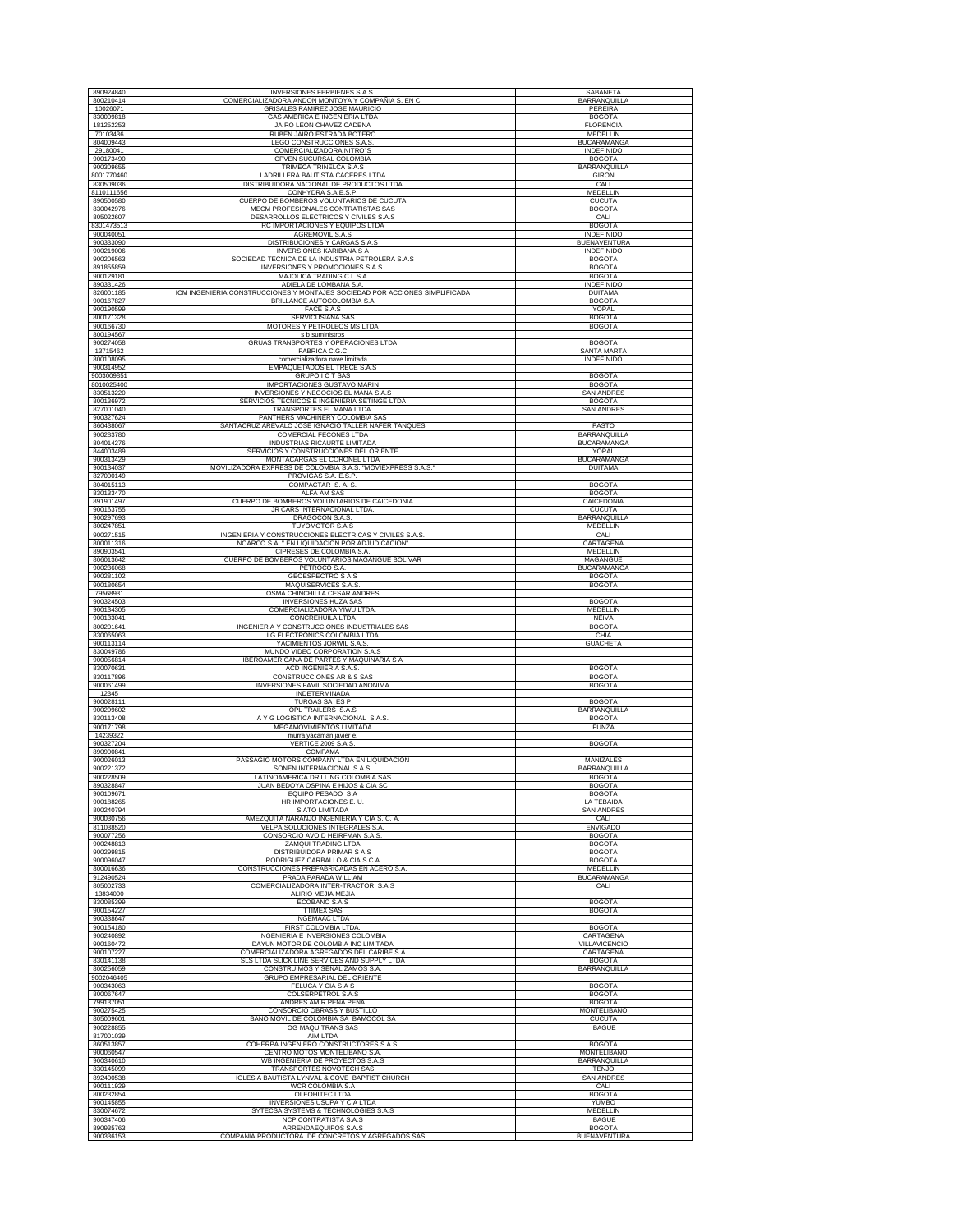| 800108422               | CONSTRUCTORA ECCO S.A                                                                      | <b>MEDELLIN</b>                         |
|-------------------------|--------------------------------------------------------------------------------------------|-----------------------------------------|
| 806016334               | USTAX CONSULTORES LTDA                                                                     | CARTAGENA                               |
| 900337602<br>809012806  | BOVE PEREZ COMPAÑIA ANONIMA (BOPECA) SUCURSAL COLOMBIA<br>AGROVAR S A S                    | <b>IBAGUE</b>                           |
| 900128532               | INVERSIONES DURAN FLOREZ SAS                                                               | <b>BOGOTA</b>                           |
| 830515508<br>900073196  | KTRANXA S. EN.C.S<br>FELIPE GAMEZ C Y CIA ARQUITECTOS SAS                                  | <b>SAN ANDRES</b><br><b>BOGOTA</b>      |
| 900326361               | COAL CONSULTING CORPORATION SA SUCURSAL COL                                                | <b>BOGOTA</b>                           |
| 827000103<br>891580006  | transportes turisticos suarez osorio s. en c.s.<br>MUNICIPIO DE POPAYAN                    | <b>SAN ANDRES</b><br>POPAYAN            |
| 900246624               | CONSTRUCTORES CONSULTORES S.A.S                                                            | <b>FUNZA</b>                            |
| 900342883               | JAIR IMPORTACIONES E U                                                                     | <b>BOGOTA</b>                           |
| 900328172<br>900142482  | CONSTRUCCIONES EQUIPOS Y SERVICIOS S.A.S<br>H&M INTERNATIONAL CONSULTING LTDA              | <b>NEIVA</b><br><b>BOGOTA</b>           |
| 800207932               | CI MULTISERVICIOS DE INGENIERIA 1ª S.A. EN REORGANIZACION                                  | <b>BARRANCABERMEJA</b>                  |
| 800233739<br>900168224  | ASEO TECNICO S.A.S ESP<br>BERAH CONSTRUCCIONES S.A.S                                       | <b>MONTERIA</b>                         |
| 65469769                | IMPORTADORA LETICIA                                                                        |                                         |
| 800155218<br>80418867   | COMERCIALIZADORA Y CONSTRUCTORA DE OBRAS LTDA<br>IMPORTADO DE REPUESTOS USADOS JORGE A     | SOGAMOSO<br><b>BOGOTA</b>               |
| 900154883               | INTERNAL TRADE S.A.S                                                                       |                                         |
| 830058801<br>830113327  | <b>HARMEX SA</b><br>RECEBERA VISTA HERMOSA GARCIA TRIANA & CIA S A                         | <b>BOGOTA</b><br>FACATATIVA             |
| 806005741               | PROMOTORA EL CAMPIN S.A                                                                    | CARTAGENA                               |
| 900095007<br>806010877  | INGENIERIA DE SERVICIOS DEL NORTE LIMITADA<br>UNION TEMPORAL CONCESION VIAL LOS COMUNEROS  | SOLEDAD<br><b>BOGOTA</b>                |
| 900197310               | COMERCIALIZADORA TRIPLEX Y MADERAS                                                         |                                         |
| 800253763<br>900090715  | CONSTRUCCIONES, COMPRESORES Y EQUIPOS S.A.S.<br>IMPORTADORA SUPERIOR S A S                 | CARTAGENA<br><b>BOGOTA</b>              |
| 900354153               | APLICACIONES Y SERVICIOS INTEGRADOS COLOMBIANOS                                            | <b>BOGOTA</b>                           |
| 900348927<br>830029038  | SURTIMAR DEL CARIBE SEA FOOD SAS<br>URBANOS LOGISTICA S EN C                               | <b>BOGOTA</b><br><b>BOGOTA</b>          |
| 832002798               | MAQUILOB S A S                                                                             | ZIPAQUIRA                               |
| 900334174<br>900258915  | THYM S COLOMBIA SAS                                                                        | <b>BOGOTA</b><br>SABANETA               |
| 806016053               | INVERSIONES P. GAVIRIA S.A.S.<br><b>INGELMAN EU</b>                                        | CARTAGENA                               |
| 830012028               | CONTROL AMBIENTAL DE COLOMBIA S.A.S                                                        | <b>BOGOTA</b>                           |
| 900218232<br>900341500  | EAGLE EQUIPMENT Y PARTS LIMITADA<br>ANDANDO MONTACARGAS SAS                                | <b>BOGOTA</b>                           |
| 900059655               | COMERCIALIZADORA INTENACIONAL PLATEX S.A.                                                  | MEDELLIN                                |
| 900086865<br>900298955  | SUMINISTROS D & P S A S<br>GRUPO ELECTRICO INGENIERIA S.A.S                                | <b>BOGOTA</b><br>VILLAVICENCIO          |
| 900271883               | ESTRUCTURAS DE NARIÑO S.A.S.                                                               | PASTO<br><b>SAN ANDRES</b>              |
| 900146028<br>827000602  | <b>INPESCAR SAS</b><br>COMERCIAL GARCIA GARNICA LTDA                                       | <b>SAN ANDRES</b>                       |
| 800042867               | METALTECO S.A.S                                                                            | <b>BUCARAMANGA</b>                      |
| 900260238<br>900366919  | INVERSIONES Y SERVICIOS LOS ANGELES SAS<br>SOLUCIONES ENERGETICASFORESTALES INTEGRALES SAS | SANTA MARTA<br>POPAYAN                  |
| 805015966               | EQUISER EQUIPOS Y SERVICIOS S.A.S EQUISER S.A.S                                            | CALI                                    |
| 900352894<br>900088496  | SERVIGRUASNCARIBE S.A.S<br>G S D S A GENERAL SUPPLY DEPOT                                  | CARTAGENA<br><b>BOGOTA</b>              |
| 890104964               | SUPEREFECTIVO S.A                                                                          | BARRANQUILLA                            |
| 814000302<br>802001034  | AMERICANA DE CONSTRUCCIONES S.A.S<br>INVERSIONES DANUR LIMITADA                            | PASTO<br>BARRANQUILLA                   |
| 8638308                 | HENRY CASTRO CASTRO                                                                        | CARTAGENA                               |
| 41552061<br>802001990   | MARIA CABRERA DE GARCIA<br>A & P ASESORIAS Y PROYECTOS LIMITADA                            | CARTAGENA<br>BARRANQUILLA               |
| 892400485               | DINORA S.A.S                                                                               |                                         |
| 900356622<br>890917499  | SG INGENIERIA EN DUCTOS S.A E.S.P.<br><b>TOPCO SA</b>                                      | CHIA                                    |
| 900091570               | CONSTRUCCIONES ACEM LTDA                                                                   | YOPAL                                   |
| 900234799<br>900184058  | ADVANTAGE CONSULTING S.A.S<br>COMERCIALIZADORA KMO LTDA                                    |                                         |
| 800201735               | INDUSTRIAS DEL PACIFICO S.A.S                                                              | PEREIRA                                 |
| 8426819<br>9001850919   | WILLIAM ANTONIO VELEZ URIBE<br>HYPNOTIC MEDIA LTDA                                         | CARTAGENA<br><b>BOGOTA</b>              |
| 900342323               | YUNAK S A S                                                                                | <b>BOGOTA</b>                           |
| 890940910<br>900343839  | CONSTRUCCIONES A.P. S.A.S<br>GERMAN SASTOQUE TORRES S.A.S                                  | SABANETA<br>BARRANQUILLA                |
| 900374622               | CERRITOS MOTORS PEREIRA S.A.S                                                              | PEREIRA                                 |
| 900352728<br>900105153  | CONSORCIO CONSTRUCTOR RUTA DEL SOL<br><b>GRAN CARGA LTDA</b>                               | <b>BOGOTA</b><br><b>BOGOTA</b>          |
| 900335703<br>800235278  | CONTRUCTORA S Y R LTDA<br>CONCESION SANTA MARTA PARAGUACHON                                | <b>BOGOTA</b><br><b>BOGOTA</b>          |
| 860007660               | <b>HELM BANK S.A</b>                                                                       | <b>BOGOTA</b>                           |
| 900323678<br>800099578  | CAR Y RENTA S.A.S<br>MAKEN INTERNACIONAL LTDA                                              | CARTAGENA<br>CARTAGENA                  |
| 900329889               | GRUPO ICT II S.A.S.                                                                        | <b>BOGOTA</b>                           |
| 9001549823<br>900331469 | AT CAPITAL TRADING SUCURSAL COLOMBIA<br>DUQUE Y GONZALEZ ASOCIADOS S A S                   | <b>BOGOTA</b><br><b>BOGOTA</b>          |
| 900258202               | SUGRANEL SAS                                                                               | <b>BOGOTA</b>                           |
| 8600385156<br>900356576 | COMPAÑIA COLOMBIANA AUTOMOTRIZ S.A CCA<br>CONCRETOS Y AGREGADOS DEL ATLANTICO S.A.S.       | BARRANQUILLA                            |
| 900374643               | PREMEZCLADOS Y CONCRETOS DEL ATLANTICO S.A.S                                               | <b>BARRANOUILLA</b>                     |
| 900307077<br>900369998  | MACROINGENIERIA INTEGRAL S.A.S<br><b>INVERSIONES CYV LTDA</b>                              | <b>IBAGUE</b><br><b>SANTA MARTA</b>     |
| 900086578               | KYOTO CARIBE LTDA                                                                          | MAGANGUE                                |
| 900031921<br>900092046  | BENEC RUBBER TIRE LTDA<br>SINOPEC INTERNATIONAL PETROLEUM SERVICE COLOMBIA LTDA            | <b>BOGOTA</b><br><b>BOGOTA</b>          |
| 830504077               | <b>DISCON LTDA</b>                                                                         | CHIA                                    |
| 830102428<br>900379460  | <b>GLOBALDIESEL S EN C</b><br>F.G.C. SERVICIOS S.A.S                                       | <b>BOGOTA</b><br>SANTA MARTA            |
| 830110104               | EL GRAN SURTIDOR FERRETERO LTDA                                                            | <b>BOGOTA</b>                           |
| 900362888<br>800203969  | MIMACON S.A.S. "EN LIQUIDACION"<br>MARTIN JIMENEZ CERA & CIA SAS                           | <b>ENVIGADO</b><br>CARTAGENA            |
| 900382246               | <b>ECOMMERCE LOGISTIC SAS</b>                                                              | <b>BOGOTA</b>                           |
| 814003050<br>830067079  | SUPERGAS DE NARINO SA ESP<br><b>INVERSIONES MUÑOZ Y CAMARGO SAS</b>                        | PASTO<br><b>BOGOTA</b>                  |
| 900356867               | <b>INVERSIONES GPD S A S</b>                                                               | <b>BOGOTA</b>                           |
| 900328350<br>900346885  | <b>BURCAL SAS</b><br>COMERCIALIZADORA DE MOTORES DIESEL S.A.S.                             | <b>BOGOTA</b><br><b>BARRANQUILLA</b>    |
| 830119615               | BAVARIAN AUTO PARTS SAS                                                                    | <b>BOGOTA</b>                           |
| 900145762<br>900185323  | INVERSIONES TELLEZ SUAREZ S.A.S<br>NOVAPARTS ELECTRONIC LTDA                               | <b>CUCUTA</b><br><b>BOGOTA</b>          |
| 830020263               | <b>GRUPO PORTUARIO S.A.</b>                                                                | CALI                                    |
| 890322204<br>900381746  | BOBINADOS TECNICOS INGENIERIA S.A<br>PETROMAC S A S                                        | CALI<br><b>BOGOTA</b>                   |
| 900071293               | SERVICIOS REGIONALES LTDA                                                                  | CARTAGENA                               |
| 830085016<br>800233401  | CONIGSA S.A<br>EOUIVER S.A.S                                                               | <b>BOGOTA</b><br><b>BOGOTA</b>          |
| 9001305081              | CONSTRUCTORA SAFING LTDA                                                                   | YOPAL                                   |
| 19361518                | EDGAR MESA CAMACHO<br>ORDOÑEZ Y CIA LTDA ORDOCOL                                           | <b>BOGOTA</b>                           |
| 8605168896<br>830092675 | AXURE TECHNOLOGIES S.A                                                                     | <b>BOGOTA</b>                           |
| 830513871<br>900228400  | FUNDACION POR UNA COLOMBIA FUTURA<br>PRECOZ S.A.S                                          | <b>BUCARAMANGA</b>                      |
| 900163264               | REFORMAS Y CONSTRUCCIONES CIVILES S.A.S                                                    | <b>ITAGUI</b>                           |
| 891900156<br>900182744  | TRANSPORTES NUEVO OCCIDENTE SAS                                                            | CARTAGO<br>SINCELEJO                    |
| 900262740               | TRANS AGRO S.A.<br>CARLOS A. SANCHEZ Y CIA. CASYCO SAS                                     | MEDELLIN                                |
| 890701379<br>829000257  | CUERPO DE BOMBEROS VOLUNTARIOS DE IBAGUE<br>SERVIMONT LIMITADA                             | <b>IBAGUE</b><br><b>BARRANCABERMEJA</b> |
| 900198352               | FORTEC                                                                                     | ARMENIA                                 |
| 824001175               | INVERSIONES LAS MARIAS S.A.S.                                                              | VALLEDUPAR                              |
| 900394749<br>890904041  | ESSENTIAL ENERGY SERVICES S.A<br>ARQUITECTURA Y CONSTRUCCIONES S.A                         | <b>BOGOTA</b><br>MEDELLIN               |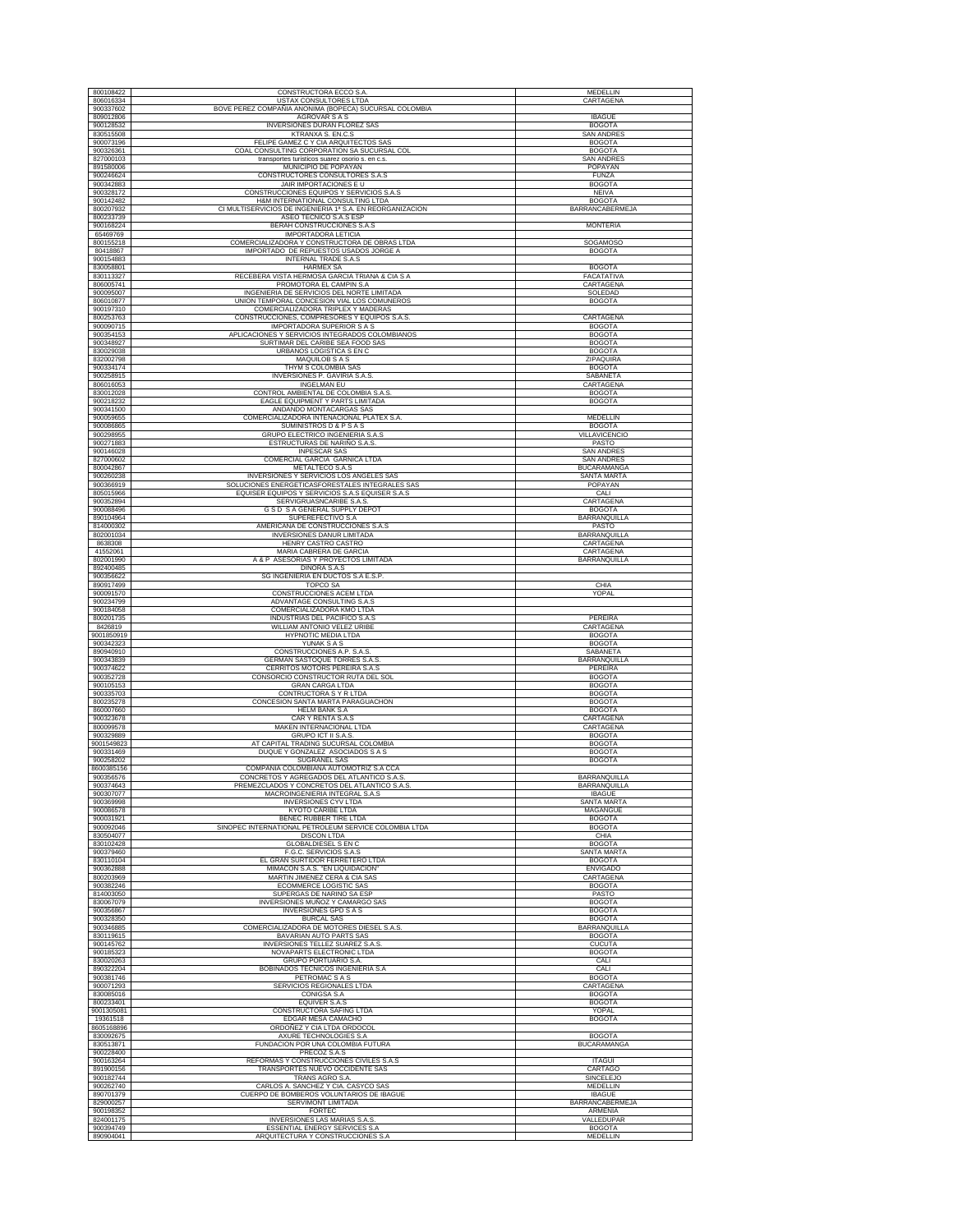| 900304786               | OBRAS CONSTRUCCIONES Y PAVIMENTOS SAS<br>IMEXCO GLOBAL COMPANY S.A.S.                         | <b>GIRON</b>                      |
|-------------------------|-----------------------------------------------------------------------------------------------|-----------------------------------|
| 900373007               |                                                                                               | CALI                              |
| 900065571               | CONSTRUCTORA J H & CIA S.A                                                                    | CARTAGENA                         |
| 8440049226<br>900320965 | <b>CETORO LIMITADA</b>                                                                        |                                   |
| 900362544               | INANGLO SAS<br>WILSON WORKOVER CORP SUCURSAL COLOMBIA                                         | <b>BOGOTA</b><br><b>BOGOTA</b>    |
| 900356854               | A O D P SAS                                                                                   | <b>BOGOTA</b>                     |
| 844000956               | INDEQ S.A.S.                                                                                  | <b>AGUAZUL</b>                    |
| 9003370525              | GLACIAL SISTEMAS DE REFRIGERACION S.A.S.                                                      | <b>MONTERIA</b>                   |
| 900164673               | GLOBAL ANDINO DE CARGA SA                                                                     | <b>BOGOTA</b>                     |
| 9003797894              | IMPORTADORA AGROMAC S.A.S                                                                     | BARRANQUILLA                      |
| 800165862               | DIRECCION EJECUTIVA SECCIONAL DE ADMINISTRACION JUDICIAL BOGOTA CUNDINAMARCA                  | <b>BOGOTA</b>                     |
| 86061414                | ELKIN LEONARDO PEREZ GARCIA                                                                   | <b>VILLAVICENCIO</b>              |
| 85433507                | GILBERTO JOSE ACUÑA REYES                                                                     | <b>SANTA MARTA</b>                |
| 900217812               | AGROGANADERA Y TRANSPORTADORA ALCO S A S                                                      | <b>BOGOTA</b>                     |
| 900282784               | TECNOLOGIA Y TRANSPORTES S.A.S                                                                | BARRANCABERMEJA                   |
| 900155292               | CRECIENTE INVERSIONES S.A.S.                                                                  | <b>BOGOTA</b>                     |
| 830105967               | COLOMBIAN TOYS & GIFTS LTDA                                                                   | <b>BOGOTA</b>                     |
| 900396793<br>12097437   | VEVA S. EN C.                                                                                 |                                   |
| 37724529                | BAHAMON MEDINA JOSE VICENTE                                                                   | <b>NEIVA</b>                      |
| 3049816                 | CLAUDIA LILIANA PINTO SANTANDER<br>RAMON BERMUDEZ GOMEZ                                       | PAMPLONA<br><b>BOGOTA</b>         |
| 2999799                 | HECTOR EDILBERTO MORA GARCIA                                                                  | <b>BOGOTA</b>                     |
| 891900908               | CUERPO DE BOMBEROS VOLUNTARIOS DE SEVILLA                                                     | SEVILLA                           |
| 91523712                | DIEGO ANDRES PINTO SANTANDER                                                                  | <b>BUCARAMANGA</b>                |
| 13540167                | HERWING URIEL RODRIGUEZ RODRIGUEZ                                                             | <b>BUCARAMANGA</b>                |
| 91497971                | <b>LUIS GABRIEL PINTO DUOUE</b>                                                               | <b>BUCARAMANGA</b>                |
| 830146140               | <b>GTC INGENIERIA S.A.S</b>                                                                   | <b>BOGOTA</b>                     |
| 900390213               | CONSTRUCTORA CIVILCOL S.A.S                                                                   | PEREIRA                           |
| 900301954               | MS EQUIPOS Y CONSTRUCCIONES SAS                                                               | <b>BOGOTA</b>                     |
| 13952123                | RONALDO SILVA ATUESTA                                                                         | BUCARAMANGA                       |
| 1047656                 | JOSE RICARDO HIGUERA LOPEZ                                                                    | <b>BOGOTA</b>                     |
| 37713758                | LUZ ADRIANA PABON RAMIREZ                                                                     | BUCARAMANGA                       |
| 37729443                | MONICA LILIANA SERRANO GOMEZ                                                                  | <b>GIRON</b>                      |
| 18000654<br>37944629    | ECHAVARRIA GIRALDO RODRIGO<br>ELVIA EDNNA LILIANA SUAREZ SAAVEDRA                             | <b>SAN ANDRES</b><br>SOCORRO      |
| 3013296                 | MIGUEL ANTONIO AVILA DIAZ                                                                     | <b>IBAGUE</b>                     |
| 13059099                | JUAN MARIA BRAVO MARTINEZ                                                                     | TUQUERRES                         |
| 19301878                | JUAN DE JESUS FERNANDEZ TRIANA                                                                | <b>BOGOTA</b>                     |
| 13349722                | PEDRO ANTONIO VERA FLOREZ                                                                     | <b>BUCARAMANGA</b>                |
| 91243931                | RAMIRO ORTIZ DURAN                                                                            | <b>BUCARAMANGA</b>                |
| 19497483                | ANGEL CUSTODIO CUERVO                                                                         | <b>BOGOTA</b>                     |
| 900260267               | LOS SAUCES CONSTRUCCIONES S.A.S                                                               | <b>BOGOTA</b>                     |
| 827000044               | VIAJES PORTOFINO LIMITADA                                                                     | <b>SAN ANDRES</b>                 |
| 17581649                | JOSE ARTURO NIÑO DIAZ                                                                         | <b>BOGOTA</b>                     |
| 12131343                | LUIS EDUARDO CELIS PEREZ                                                                      | <b>NEIVA</b>                      |
| 900393742               | TRANSPORTES CI S.A.S                                                                          | MEDELLIN<br><b>BOGOTA</b>         |
| 91014139<br>900306024   | LUIS ALFONSO VARGAS AMADO<br>DISTRIBUCIONES FABALESA SAS                                      | <b>BOGOTA</b>                     |
| 88158730                | JULIO CESAR RIVERA FLOREZ                                                                     | <b>BOGOTA</b>                     |
| 71718209                | WILMAR DE JESUS JARAMILLO LONDOÑO                                                             | MEDELLIN                          |
| 830507165               | GRUPO 5 G S.A.S                                                                               | <b>BOGOTA</b>                     |
| 88160058                | JUAN CARLOS SOLANO GARCIA                                                                     | MEDELLIN                          |
| 7219811                 | PEDRO ANTONIO MARTINEZ JAIME                                                                  | <b>BOGOTA</b>                     |
| 1866849                 | EDUARDO EFRAIN BRAVO PORTILLO                                                                 | <b>OSPINA</b>                     |
| 51608458                | SONIO LIBOS ZIADE                                                                             | <b>BOGOTA</b>                     |
| 13950377                | HERNAN ATUESTA SAAVEDRA                                                                       | PIEDECUESTA                       |
| 79599781                | JHON LUIS TORRES TOVAR                                                                        | <b>BOGOTA</b>                     |
| 41589140                | DORA HERCILIA CARVAJAL DE CARRERO                                                             | <b>BOGOTA</b>                     |
| 52277660<br>11374533    | ANGELA GIOVANA GASCA SAPUY<br>EDILBERTO DIAZ GODOY                                            | <b>BOGOTA</b>                     |
| 7224392                 | JORGE HUMBERTO BECERRA CAMARGO                                                                | <b>BOGOTA</b>                     |
|                         |                                                                                               |                                   |
|                         |                                                                                               |                                   |
| 4259737                 | ANTONIO FERNANDEZ SIERRA                                                                      | <b>SOGAMOSO</b>                   |
| 8020178001<br>12129949  | TROPIPALMERAS S.A.S<br>ALBEIRO ALEXANDER POLANIA FARFAN                                       | <b>BOGOTA</b><br><b>NEIVA</b>     |
| 1037267                 | PEDRO ANTONIO PEREZ DUARTE                                                                    | VILLA DEL ROSARIO                 |
| 900388219               | INVERSIONES Y OBRAS S.A.S.                                                                    | BARRANQUILLA                      |
| 6208619                 | HUGO GIRALDO PARRA                                                                            | CALI                              |
| 16626281                | JAIRO MARTIN VARGAS DIAZ                                                                      | CALI                              |
| 60256918                | ROSA MOGOLLON MANTILLA                                                                        | <b>BUCARAMANGA</b>                |
| 63278834                | LUZ MARINA GARRIDO RUGELES                                                                    | PIEDECUESTA                       |
| 70563990                | MANUEL GUILLERMO MESA MESA                                                                    | MEDELLIN                          |
| 900293186               | CONSTRUCCIONES DEL SIGLO 21 SAS                                                               | <b>BOGOTA</b><br><b>BOGOTA</b>    |
| 900073066<br>892400201  | TRANCORA S.A.S<br>RECEPTOUR DEL CARIBE LTDA                                                   | <b>SAN ANDRES</b>                 |
| 900164883               | MAOMAQ S.A.S                                                                                  |                                   |
| 900380368               | <b>D &amp; C EQUIPOS S.A.S</b>                                                                | BARRANQUILLA                      |
| 806006669               | BIOGER COLOMBIA S.A. E.S.P.                                                                   | TURBACO                           |
| 900156656               | <b>INVERSIONES UFASA SAS</b>                                                                  | <b>BOGOTA</b>                     |
| 900394458               | CONSORCIO EQUIPETROL LD                                                                       | <b>BOGOTA</b>                     |
| 900367682               | CHINA HARBOUR ENGINEERING COMPANY LIMITED COLOMBIA                                            | <b>BOGOTA</b>                     |
| 19146113                | <b>MARIO ALBERTO HUERTAS COTES</b>                                                            | <b>BOGOTA</b>                     |
| 91492126                | CESAR DIMAS REYES URIBE                                                                       | <b>BUCARAMANGA</b>                |
| 900404068<br>900348249  | IMPORTADORA GOSSELINS S.A.S<br>G Y H SOLUCIONES INTEGRALES SAS                                | BARRANQUILLA                      |
| 70547103                | LUIS GUILLERMO ECHEVERRY VELEZ                                                                | <b>BOGOTA</b>                     |
| 91204637                | BLAS EDUARDO NAVAS ROJAS                                                                      | <b>BUCARAMANGA</b>                |
| 900055835               | <b>INVERSIONES GONAR SAS</b>                                                                  |                                   |
| 7165774                 | MANUEL JOSE REYES VALERO                                                                      | <b>BOGOTA</b>                     |
| 4601177                 | JESUS ANTONIO RAMIREZ RAMIREZ                                                                 | PEREIRA                           |
| 4575322                 | FRANCISCO ANTONIO TORRES ESCOBAR                                                              | SANTA ROSA DE CABAL               |
| 51606515                | ELIZABETH PARDO ACOSTA                                                                        | <b>BOGOTA</b><br><b>FLORENCIA</b> |
| 17628438<br>79638936    | JORGE ENRIQUE RODRIGUEZ PERDOMO<br>JUAN PABLO PRADA TORRES                                    | <b>BOGOTA</b>                     |
| 63516532                | XIOMARA TERESA VELANDIA VILLAMIZAR                                                            | <b>BUCARAMANGA</b>                |
| 46666598                | <b>MARISOL SANCHEZ GOMEZ</b>                                                                  | <b>BOGOTA</b>                     |
| 79298476                | <b>GERMAN FONSECA</b>                                                                         | <b>DUITAMA</b>                    |
| 5278827                 | MANEANDRO NOVAL SAMUDIO RAMOS                                                                 | CHACHAGUI                         |
| 14979461                | JORGE ALBERTO GOMEZ CADAVID                                                                   | CALI                              |
| 17411336                | JOSE EFRAIN AVILA SANABRIA                                                                    | <b>BOGOTA</b>                     |
| 900189376               | TRITURADORA EL PEÑON S.A.S. EN LIQUIDACION                                                    | <b>CUCUTA</b>                     |
| 900406430               | PROCOMEXP S.A.S.                                                                              | <b>MONTERIA</b>                   |
| 892400038               | DEPARTAMENTO ARCHIPIELAGO DE SAN ANDRES PROVIDENCIA Y SANTA CATALINA                          | <b>SAN ANDRES</b>                 |
| 900365925               | <b>AUSMOTORS SAS</b>                                                                          | <b>BOGOTA</b>                     |
| 900374685<br>900326809  | INVERSIONES MORENO ULLOA S A S<br>MERCER DE COLOMBIA S.A.                                     | <b>BOGOTA</b><br>CARTAGENA        |
| 900351333               | DRILLING & PRODUCTION SERVICES SAS                                                            |                                   |
| 91277308                | LOPEZ VERGARA LUIS FERNANDO                                                                   | <b>BUCARAMANGA</b>                |
| 900133445               | EXPLOTARCOL LIMITADA                                                                          | BARRANQUILLA                      |
| 900195194               | ECOMOTORES DE COLOMBIA LIMITADA                                                               | CARTAGENA                         |
| 830515513               | morales jimenez & cia s en c s                                                                | <b>SAN ANDRES</b>                 |
| 830147215               | ENERMETAL SAS                                                                                 | <b>BOGOTA</b>                     |
| 79381536                | NELSON WILSON RIAÑO LOZANO                                                                    | <b>BOGOTA</b>                     |
| 800217975<br>900386703  | SERVICIOS GEOLOGICOS INTEGRADOS S.A.S S.G.I. S.A.S.<br>A&G ARENAS Y GRAVAS DE COLOMBIA S.A.S. | BARRANCABERMEJA                   |
| 17628439                | JORGE ENRIQUE RODRIGUEZ PERDOMO                                                               | <b>FLORENCIA</b>                  |
| 900215394               | DROMOS PAVIMENTOS S.A.S                                                                       | BARRANQUILLA                      |
| 800114800               | MULTISERVICIOS RJT S.A.S                                                                      | <b>BOGOTA</b>                     |
| 9003563900              | SOCIEDAD TRANSPORTADORA LA GLORIA S.A.S                                                       |                                   |
| 900046626               | JOSEF CONCRETE S LTDA                                                                         | <b>SAN ANDRES</b>                 |
| 900404384               | ASTURIANA DE SERVICIOS PETROLEROS SAS                                                         | <b>BOGOTA</b>                     |
| 900268605               | OHL COLOMBIA S A S                                                                            | <b>BOGOTA</b>                     |
| 900397359               | IMPREGILO COLOMBIA S A S                                                                      | <b>BOGOTA</b>                     |
| 79112599<br>700089399   | LUIS EDUARDO CASTELLANOS COY<br>JACINTO VITOR MANUEL INACIO                                   | SUTAMARCHAN<br><b>BUCARAMANGA</b> |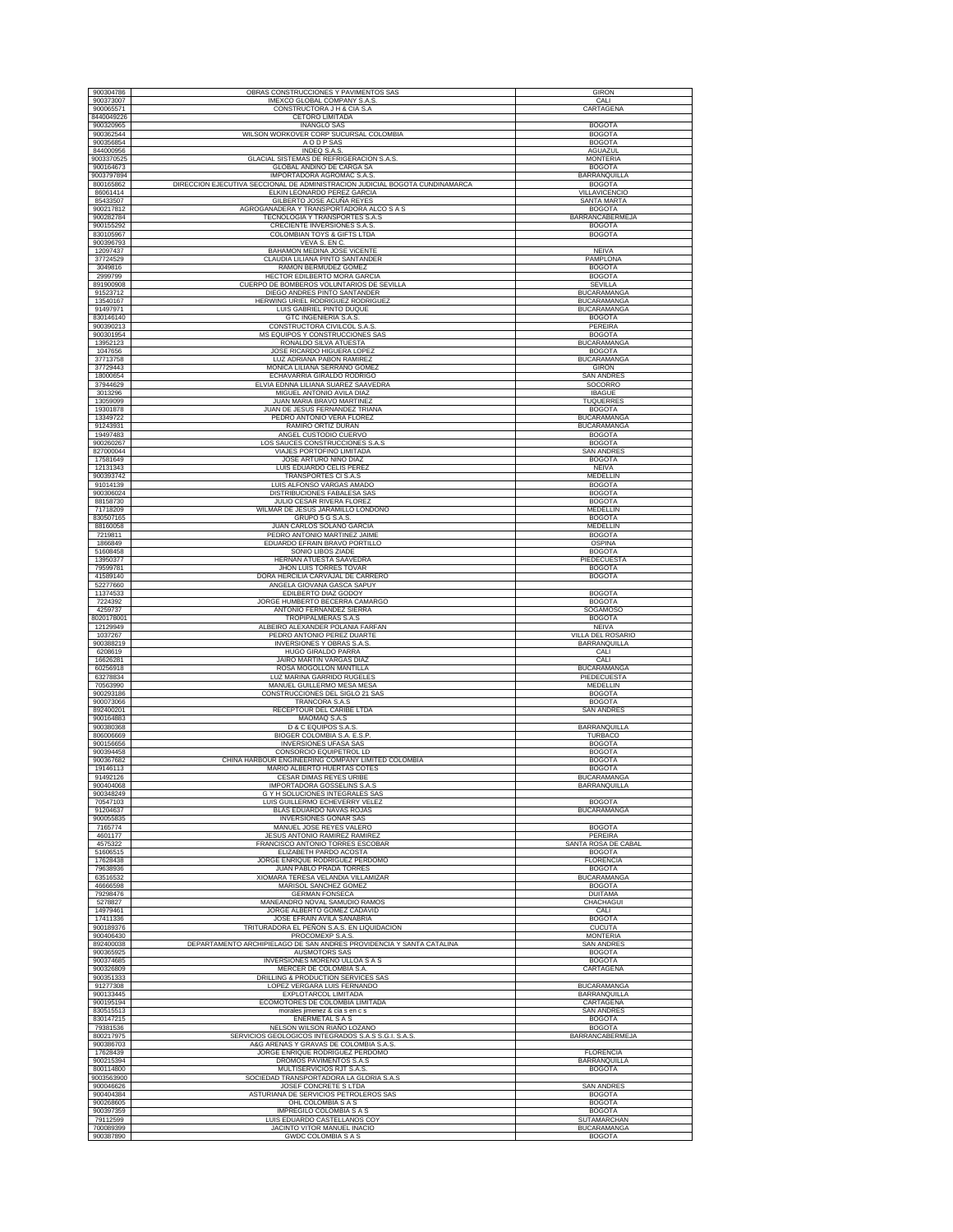| 60262736               | MARIA AZUCENA ROZO                                              | <b>BUCARAMANGA</b>                 |
|------------------------|-----------------------------------------------------------------|------------------------------------|
| 9518199                | CARLOS ARTURO RINCON CELY                                       | SOGAMOSO                           |
| 5463291                | GONZALO ROZO PORTILLA                                           | <b>BUCARAMANGA</b>                 |
| 830118907              | ARSENALFM LTDA                                                  | <b>BOGOTA</b>                      |
| 19393438               | LUIS ORLANDO CAMARGO GACHARNA                                   | CAJICA                             |
| 5504485                | <b>GUSTAVO VERA FLOREZ</b>                                      | FLORIDABLANCA                      |
| 14205989               | ANTONIO ALVAREZ                                                 | <b>NORCASIA</b>                    |
| 80760994               | FREDY ALEXANDER SANCHEZ DIAZ                                    | <b>BOGOTA</b>                      |
| 98542777               | DIEGO LEON RUIZ MORENO                                          | MEDELLIN                           |
| 900383588              | C.I CARBONES DE QUINCHIA SAS                                    | MEDELLIN                           |
| 900374444              | CUERPO DE BOMBEROS VOLUNTARIOS DE COTA                          | COTA                               |
| 86000696               | JUAN DE JESUS VERGARA NAVARRO                                   | TRINIDAD                           |
| 914797653              | VARGAS NIETO VICTOR JULIO                                       | GIRON                              |
| 900384928              | <b>METROTRAK SAS</b>                                            | <b>MEDELLIN</b>                    |
| 900157189              | PIPE SUPPLY AND SERVICES S A S                                  | <b>BOGOTA</b>                      |
| 41618826               | TULIA MARGARITA ALVAREZ LOPEZ                                   | MEDELLIN                           |
| 900342044              | COMERCIAL DURAN TECNOLOGY S.A.S                                 | <b>BUCARAMANGA</b>                 |
| 6757775                | 8600029644                                                      | <b>BOGOTA</b>                      |
| 807009444              | COOPERATIVA SURAMERICANA DE TRANSPORTES                         | <b>CUCUTA</b>                      |
| 8353221                | MARIO DE JESUS CARMONA ARISTIZABAL                              | MEDELLIN                           |
| 12545852               | LUIS GERARDO LIZARAZO PLATA                                     | <b>BOGOTA</b>                      |
| 74338776               | JORGE ELIECER SARMIENTO SUAREZ                                  | <b>BOGOTA</b>                      |
| 900355902              | DISTRIBUCIONES MORA PORTILLA S.A.S                              | <b>CUCUTA</b>                      |
| 8106608                | RICARDO GONZALEZ PALACIO                                        | MEDELLIN                           |
| 900298770              | <b>IWT COLOMBIA S.AS</b>                                        | <b>FUNZA</b>                       |
| 91298516               | OLMEDO NIÑO ARDILA                                              | <b>BOGOTA</b>                      |
| 91213287               | BENITO ORTIZ DURAN                                              | <b>BOGOTA</b>                      |
| 9527525                | MARTIN ORDUZ PEÑA                                               | TRINIDAD                           |
| 72217308               | JULIAN MAURICIO TORO NARANJO                                    | BARRANQUILLA                       |
| 1037585019             | YOHANY FERNEY GARCIA GAVIRIA                                    | <b>ENVIGADO</b>                    |
| 79689112               | JAIME CORDERO YEBRAIL                                           | <b>DUITAMA</b>                     |
| 13228415               | LUIS ALIRIO ALVAREZ                                             | OCAÑA                              |
| 16739309               | REINERIO GUERRERO                                               | CALI                               |
| 17187905               | ENRIQUE ARIZA MOSQUERA                                          | <b>BOGOTA</b>                      |
| 19229137               | JAIRO FRANCISCO RAMIREZ RAMIREZ                                 | TOCANCIPA                          |
| 15321592               | ANIBAL DAGOBERTO AMAYA MUÑOZ                                    | YARUMAL                            |
| 80391182               | VICTOR ORLANDO CASTILLO MARTINEZ                                | <b>BOGOTA</b>                      |
| 63485546               | <b>ANAYIBE MARTINEZ VERA</b>                                    | <b>BUCARAMANGA</b>                 |
| 900305319              | T S I VALENZUELA S A S                                          | <b>BOGOTA</b>                      |
| 9004190037             | MIXSERVICE SAS                                                  | <b>BOGOTA</b>                      |
| 900397384              | CONSORCIO IMPREGILO OHL                                         | <b>BOGOTA</b>                      |
| 900344485              | <b>GRUPO G L SAS</b><br>JOSE ALBERTO SANCHEZ MORALES            | <b>BOGOTA</b>                      |
| 19396831<br>830119439  | <b>GM TRADING SAS</b>                                           | <b>BOGOTA</b><br><b>BOGOTA</b>     |
| 900243910              | PETREX S.A SUCURSAL COLOMBIA                                    | <b>BOGOTA</b>                      |
| 19238068               | <b>MOTOR CABINAS Y PARTES</b>                                   | <b>BOGOTA</b>                      |
| 900412122              | <b>TRANSCARRIER SAS</b>                                         | <b>BOGOTA</b>                      |
| 900401592              | CONSORCIO ROSENBAUER MEDELLIN                                   | <b>BOGOTA</b>                      |
| 900305469              | MASARO S.A.S                                                    | BARRANQUILLA                       |
| 900386211              | R Y G TRANSPORTE S.A.S                                          | <b>MONTERIA</b>                    |
| 6757161                | SEGUNDO BONIFACIO ORTIZ MOLINA                                  | VALLEDUPAR                         |
| 2085717                | ROBERTO BELARMINO POVEDA SALAZAR                                | <b>BOGOTA</b>                      |
| 96362419               | DARIO ALFONSO POLANIA ESPINOSA                                  | NEIVA                              |
| 830088845              | IMPORTADOR DE REPUESTOS TMRB Y CIA S.A.S.                       | <b>BOGOTA</b>                      |
| 900367749              | GYRODATA COLOMBIA LTDA                                          | <b>BOGOTA</b>                      |
| 4209862                | LEONARDO RODRIGUEZ URQUINO                                      | <b>BOGOTA</b>                      |
| 4109308                | MARIO BECERRA GUEVARA                                           | <b>BOGOTA</b>                      |
| 74339453<br>900300985  | JUAN MANUEL CASTEBLANCO MOLINA<br><b>GRUPO ICT SAS</b>          | <b>BOGOTA</b>                      |
| 830133476              | DE LA ESPRIELLA LAWYERS ENTERPRISE SAS                          | <b>BOGOTA</b>                      |
| 900293309              | CONSTRUCCIONES ZAFIRO S.A.S                                     | <b>BOGOTA</b>                      |
| 892400075              | AEROSERVICIOS SAN ANDRES LTDA                                   | <b>SAN ANDRES</b>                  |
| 830046968              | PIMAF INGENIERIA LTDA                                           | <b>BOGOTA</b>                      |
| 900192713              | EQUIPOS E INSUMOS DE CONSTRUCCION LTDA                          | <b>BOGOTA</b>                      |
| 13814759               | HERRERA CHAVEZ HERNAN                                           | <b>BOGOTA</b>                      |
| 65552488               | <b>ENIT SUAREZ</b>                                              | <b>GUAMO</b>                       |
| 900078327              | INVESTMENT DYNAMIC GROUP HOLDING S.A.S                          | CALI - BRISAS DE MONTEBELLO        |
| 900424296              | BRAVO PETROLEUM LOGISTICS COLOMBIA                              | <b>BOGOTA</b>                      |
| 4137238                | HELADIO QUEVEDO LEON                                            | <b>BOGOTA</b>                      |
| 9510553                | JORGE ALIRIO VARGAS VERGARA                                     | SOGAMOSO                           |
| 3095919                | TULIO JOSE RUIZ RAMIREZ                                         | <b>BOGOTA</b>                      |
| 80425032               | AMIRO JOSE GNECCO ARREGOCES                                     | SANTA MARTA                        |
| 13351577               | DIDIMO ROJAS                                                    | <b>BUCARAMANGA</b>                 |
| 7212387                | JOSE SAMUEL GRANADOS PUERTO                                     | <b>BOGOTA</b>                      |
| 900414098              | TECNICAT JBK S.A.S                                              | <b>BOGOTA</b>                      |
| 811002651              | <b>GRAVAS Y MAQUINARIA S.A.S.</b>                               | <b>MEDELLIN</b>                    |
| 860042945              | CENTRAL DE INVERSIONES S.A                                      | <b>BOGOTA</b>                      |
| 900415739              | <b>BSV BETON SAS</b>                                            | <b>GIRON</b>                       |
| 900337271              | CONSORCIO ANGEL MIRANDA & CIA                                   | <b>JAMUNDI</b>                     |
| 900404772              | GRUPO EMPRESARIAL SANTANDER S.A.S                               | <b>BUCARAMANGA</b>                 |
| 7535844                | JULIAN DUQUE ROMAN                                              | <b>ARMENIA</b>                     |
| 92025726               | LUIS ARTURO DEL RIASCO CAMPO                                    | CARTAGENA                          |
| 830133073              | HR INGENIERIA S A S                                             | <b>BOGOTA</b>                      |
| 830046766              | TOMKER S.A.S                                                    | BOGOTA                             |
| 900414903              | APRILIS INVESTMENT S.A.S                                        | <b>BOGOTA</b>                      |
| 6765018                | PLUTARCO LANDINEZ MARTINEZ                                      | <b>BOGOTA</b>                      |
| 19451331               | MALPICA MALPICA PABLO RAFAEL                                    | <b>BOGOTA</b>                      |
| 900298031              | <b>J PACHON SAS</b>                                             | <b>FUSAGASUGA</b>                  |
| 900265016              | INGENIERIA VIAS Y CONSTRUCCIONES LTDA                           | VILLAVICENCIO                      |
| 819001468              | CONSTRUAGRO S.A.S                                               | <b>SANTA MARTA</b>                 |
| 157854                 | ROBERTO RODRIGUEZ DUARTE                                        | <b>BUCARAMANGA</b>                 |
| 13826491               | NIGRINIS SANCHEZ MARIO                                          | BUCARAMANGA                        |
| 900105065              | CONFURCA SUCURSAL COLOMBIA                                      | <b>BOGOTA</b>                      |
| 5924296                | ALDEMAR SALAZAR DAZA                                            | <b>IBAGUE</b>                      |
| 900352516              | RETOMAUTOS A & G S.A.S                                          | <b>BOGOTA</b>                      |
| 843000056              | CUERPO DE BONBEROS VOLUNTARIOS DE INIRIDA                       | <b>INIRIDA</b>                     |
| 900394217              | RH GROUP S.A.S                                                  | <b>IBAGUE</b>                      |
| 804015426              | MAQUINARIA AGROINDUSTRIAL LTDA<br>LUIS HERNANDO RAMIREZ LAGUADO | <b>BUCARAMANGA</b><br><b>SILOS</b> |
| 91263390<br>19303905   | LUIS EFREN SAAVEDRA FONSECA                                     | <b>BUCARAMANGA</b>                 |
| 10247030               | JORGE EUGENIO HERRERA                                           | CALI                               |
| 19288055               | EDUARDO ALFONSO MOJICA ARAQUE                                   | <b>BOGOTA</b>                      |
| 900180333              | ESTRUMONTAJES S.A.S                                             | <b>BELLO</b>                       |
| 825000666              | IMPORTADORA PAPAYAL LIMITADA                                    | VALLEDUPAR                         |
| 900393175              | <b>NEXUS MACHINERY INTERNATIONAL S A S</b>                      |                                    |
| 890110147              | REFORESTADORA DE LA COSTA S.A.S.                                | <b>BOGOTA</b>                      |
| 900252868              | TRANSCARBON S.A.S                                               | <b>GUACHETA</b>                    |
| 844001449<br>900217466 | CUERPO DE BOMBEROS VOLUNTARIOS DE MANI                          | MANI                               |
| 900325770              | NOVUM S.A.S<br>CONSTRUSERVICES S A S                            | MANIZALES<br><b>BOGOTA</b>         |
| 807008619              | INVERSIONES MINETRAN LTDA                                       | <b>CUCUTA</b>                      |
| 806003450              | PANAMERICAN DREDGING & ENGINEERING SAS (S.A.S.)                 | CARTAGENA                          |
| 27211631               | CIELITO EUMELIA AGUIRRE RECALDE                                 | <b>IPIALES</b>                     |
| 79652312               | ANGEL OVIDIO CUERVO CORONADO                                    | <b>BOGOTA</b>                      |
| 900198025              | THE HILL S GROUP S A S                                          |                                    |
| 805000990              | TRANSPORTES MONTACARGAS DEL OCCIDENTE S.A.S                     | CALI                               |
| 900313028              | VAMPI S.A.S.                                                    | <b>BOGOTA</b>                      |
| 900109187              | S & Q INGENIERIA LIMITADA                                       | <b>BARRANQUILLA</b>                |
| 900285128              | THERMO TRUCK LOGISTICS SAS                                      | <b>BOGOTA</b>                      |
| 16662267               | CARLOS EDGARDO MEDINA GUTIERREZ                                 | POPAYAN                            |
| 900156784              | AKTIBA MARKETING BTL LTDA                                       | <b>BOGOTA</b>                      |
| 900390725              | GIGACON GRUAS S.A.S.                                            | <b>BOGOTA</b>                      |
| 830144687              | MAHIEU MARKETING E U                                            | <b>BOGOTA</b>                      |
| 900094503              | SURTIREPUESTOS Y SERVICIOS DISEL SAS                            | <b>BOGOTA</b>                      |
| 900407987              | GUACAMAYA OIL SERVICES SAS                                      | <b>BOGOTA</b>                      |
| 800182895              | ORBE S.A. CONSTRUCCIONES                                        | VALLEDUPAR                         |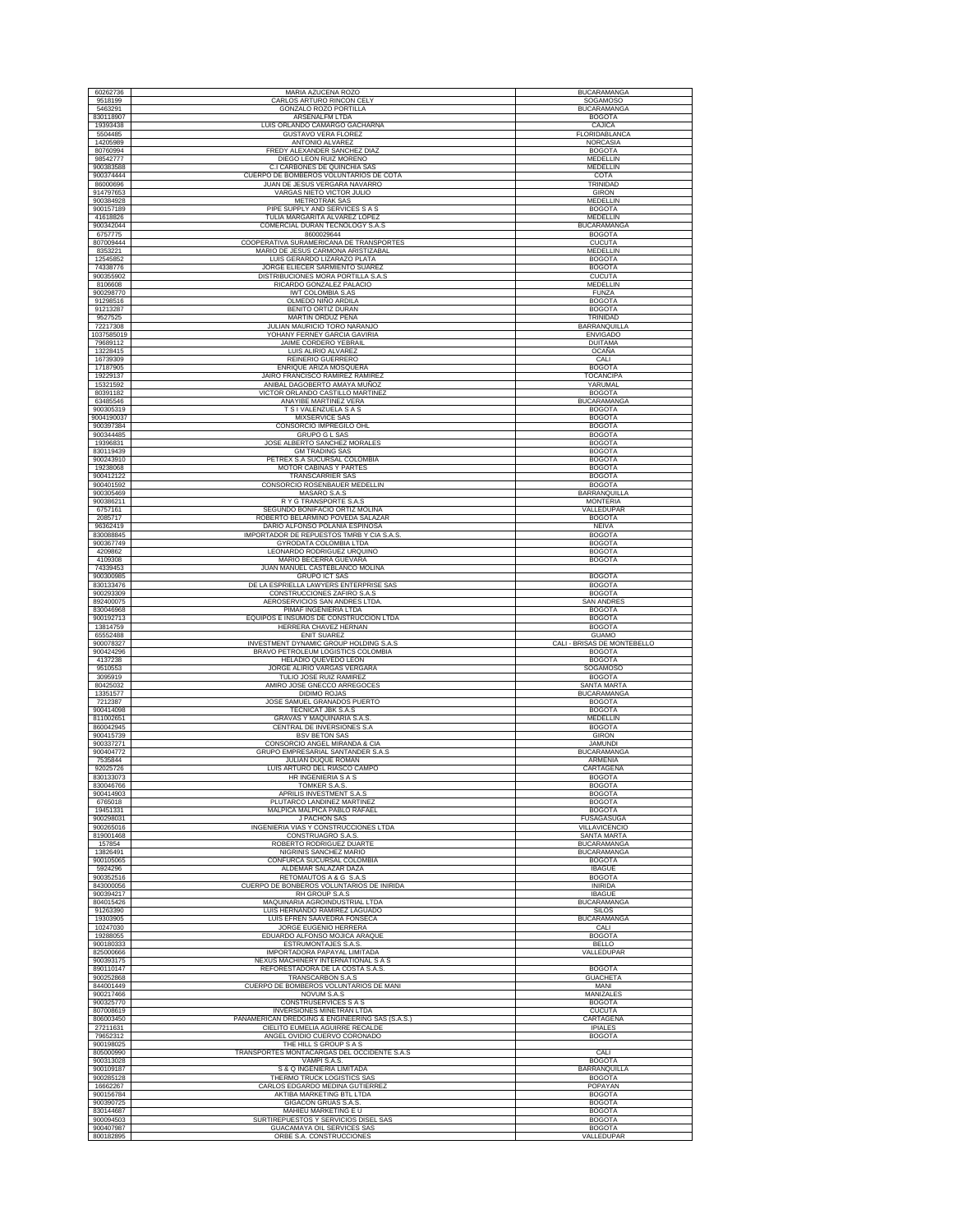| 900405347              | ABARCA SPORTS COLOMBIA SAS                                                                                 | <b>BOGOTA</b>                        |
|------------------------|------------------------------------------------------------------------------------------------------------|--------------------------------------|
| 900371334              | GRUPO MAQUINSA S A S                                                                                       | <b>BOGOTA</b>                        |
| 900132538              | COLOMBIAN FAIRTRADE S.A.S.                                                                                 | <b>BOGOTA</b>                        |
| 8705926<br>900390407   | YIDI DACCARETT ENRIQUE ALBERTO<br>RAMB INVERSIONES S.A.S                                                   | BARRANQUILLA<br>YOPAL                |
| 900417086              | TRANSPETROCOL S.A.S                                                                                        | <b>NEIVA</b>                         |
| 18594842               | GERMAN DARIO GOMEZ VASQUEZ                                                                                 | PEREIRA                              |
| 900217771<br>900393478 | ANTIOQUIA GOLD LTDA<br>RIBARCO S.A.S                                                                       | MEDELLIN<br>ANSERMANUEVO             |
| 900330917              | SHANDONG KERUI PETROLEUM EQUIPMENT CO LTD                                                                  | <b>BOGOTA</b>                        |
| 900436083              | HARVEST LOGISTICA IZAJES Y TRANSPORTE S.A.S.                                                               | <b>BOGOTA</b>                        |
| 30288905<br>900264890  | MARTHA RUTH LOPEZ CORREA<br>OPERACIONES Y EXPLOTACIONES MINERAS S.A.S                                      | MANIZALES<br>MARINILLA               |
| 3465223                | LUIS FABIIO GIL BUILES                                                                                     | <b>DON MATIAS</b>                    |
| 70190214               | LUIS RODRIGO DE LOS MILAGROS ZAPATA PEREZ                                                                  | <b>SAN PEDRO</b>                     |
| 900435775              | FLETES FOR S A S                                                                                           | <b>BOGOTA</b>                        |
| 900341528<br>900164652 | KAOLINK S.A.S<br>COMERCIALIZADORA MEJIA Y MEJIA SAS                                                        | <b>BOGOTA</b><br><b>BOGOTA</b>       |
| 13820993               | RICARDO GELVEZ GARCIA                                                                                      | <b>BUCARAMANGA</b>                   |
| 900378190              | LOGISTICA Y SERVICIOS ESPECIALES S.A.S<br>EQUIPOS,                                                         | <b>BOGOTA</b>                        |
| 900391152<br>900417309 | ECOLIMPIEZA BOGOTA S A S<br>PETROANDINO COLOMBIA SAS                                                       | <b>BOGOTA</b><br><b>BOGOTA</b>       |
| 46363289               | MARIA AZUCENA MORELES BALLESTEROS                                                                          | SOGAMOSO                             |
| 6754833<br>10087483    | JOSE JAIRO GARCIA FUYA<br>PEDRO HAROLD HERNANDO ORTIZ VILLOTA                                              | <b>MOTAVITA</b><br>PEREIRA           |
| 900379189              | AQUATECH DE LAS AMERICAS CORPORATION                                                                       | COTA                                 |
| 900354637              | HIDALGO E HIDALGO COLOMBIA SAS                                                                             | <b>BOGOTA</b>                        |
| 900117119<br>3129635   | TERRITORIO MADERAS SAS C I<br>VICTOR NORBERTO DIAZ PULIDO                                                  | <b>BOGOTA</b><br><b>BOGOTA</b>       |
| 12267473               | ROBERTO FLOREZ RODRIGUEZ                                                                                   | <b>NEIVA</b>                         |
| 9534417                | HERMES GUSTAVO MANRIQUE MONROY                                                                             | <b>BOGOTA</b>                        |
| 9530708                | <b>SENT INGENIERIA</b>                                                                                     | YOPAL                                |
| 890501650<br>900441980 | HIJOS DE AZIZ ABRAJIN Y CIA<br><b>GRUMAQ SAS</b>                                                           | EL ZULIA<br>CHOACHI                  |
| 900126847              | INVERSIONES CALO S.A.S                                                                                     | <b>ITAGUI</b>                        |
| 804014238              | DISEÑOS ESPECIALES E INGENIERIAS LIMITADA DESING LTDA                                                      | <b>BUCARAMANGA</b>                   |
| 80410683<br>79158261   | OSCAR ENRIQUE GIRALDO DIAZ<br>LUIS ALFREDO JIMENEZ CALUME                                                  | <b>BOGOTA</b><br><b>MONTERIA</b>     |
| 900154514              | VM INGENIEROS LTDA                                                                                         | <b>BUCARAMANGA</b>                   |
| 4170259<br>79352871    | JOSE CALIXTO VARELA RAMIREZ<br>CARLOS EDUARDO TELLEZ OSORIO                                                | FLORIDABLANCA<br><b>BOGOTA</b>       |
| 900318398              | PETROLEOS INTEGRALES DE COLOMBIA SAS                                                                       | SOPO                                 |
| 16831069               | JUAN CARLOS VASQUEZ PACHON                                                                                 | CALI                                 |
| 79645551               | VICTOR JULIO ASCANIO BAYONA<br>OTONIEL BERMUDEZ HERRERA                                                    | <b>BOGOTA</b><br><b>BUCARAMANGA</b>  |
| 2927467<br>9695646     | JULIO CESAR OTALVARO VALENCIA                                                                              | PEREIRA                              |
| 900086215              | SERVICIO Y EQUIPOS DE CONSTRUCCION Y MINERIA LTDA                                                          | <b>BOGOTA</b>                        |
| 900443084              | AMBIENTALES DE COLOMBIA SAS                                                                                | <b>BOGOTA</b>                        |
| 792729932<br>363266    | SANABRIA FLOREZ ABDON<br>RICARDO ADOLFO RAUSSEO PEREZ                                                      | <b>BOGOTA</b><br>CARTAGENA           |
| 19313978               | OSWALDO CHAVEZ RUEDA                                                                                       | <b>BOGOTA</b>                        |
| 79511121<br>900415984  | JOHN FREDDY CASTELBLANCO BERNAL<br>CALFRAC WELL SERVICES COLOMBIA SAS                                      | <b>BOGOTA</b><br><b>BOGOTA</b>       |
| 23323678               | ZANDRA YANIRA GRIMALDOS CARVAJAL                                                                           | <b>DUITAMA</b>                       |
| 14221405               | JAIME SERNA SALCEDO                                                                                        | <b>IBAGUE</b>                        |
| 900312879<br>900332701 | CONSULTORIA OBRAS DISEÑOS E INTERVENTORIAS EN PROYECTOS DE INGENIERIA                                      | VILLAVICENCIO                        |
| 900308633              | SERVICIOS INDUSTRIALES MILENIUM LTDA CI<br>CUERPODE BOMBEROS VOLUNTARIOS DE TENJO CUNDINAMARCA             | <b>BOGOTA</b><br><b>TENJO</b>        |
| 7213369                | JOSE FERNANDO CASTRO HOSTOS                                                                                | <b>DUITAMA</b>                       |
| 2942969                | VICTOR EDUARDO RAMOS GUERRERO                                                                              | <b>BOGOTA</b>                        |
| 13515479               | RAUL OCHOA FONSECA                                                                                         | <b>BUCARAMANGA</b>                   |
|                        |                                                                                                            |                                      |
| 12090683<br>7719038    | ALEJANDRO MOSQUERA<br>TITO ALBERTO GONZALEZ HERNANDEZ                                                      | <b>NEIVA</b><br>NEIVA                |
| 19264932               | ABRAHAM CUBILLOS CUBILLOS                                                                                  | LA CALERA                            |
| 1143646<br>900097459   | RAMIRO BETANCOURT FUENTES<br>INDUSTRIA COLOMBIANA DE ASFALTOS S.A.S                                        | <b>DUITAMA</b><br>CHIA               |
| 900345966              | ALLGROVE OVERSEAS INC                                                                                      | <b>BOGOTA</b>                        |
| 1032418988             | ANGEL VICENTE TORRES RAMIREZ                                                                               | <b>BOGOTA</b>                        |
| 19350776<br>79553916   | CARLOS HUMBERTO DIAZ MORALES<br>FERNANDO QUINTERO ALZATE                                                   | <b>BOGOTA</b><br><b>BOGOTA</b>       |
| 13718742               | JAVIER PORTILLA SUAREZ                                                                                     | BUCARAMANGA                          |
| 91489313<br>5305985    | JAVIER MAURICIO GOMEZ GARCIA<br>ZOILO EGUIDIO GUANCHA JIMENEZ                                              | FLORIDABLANCA                        |
| 63542499               | PAOLA ANDREA BAUTISTA MEJIA                                                                                | <b>BUCARAMANGA</b>                   |
| 7213629                | JORGE ALBERTO DIAZ DIAZ                                                                                    | COPACABANA                           |
| 79140034<br>819004747  | SERGIO IVAN ZAMBRANO DELGADO<br><b>VIAJEROS S.A</b>                                                        | <b>BOGOTA</b><br><b>SANTA MARTA</b>  |
| 900249201              | S B I SMART BUSINESS Y INVESTMENTS LTDA                                                                    | <b>BOGOTA</b>                        |
| 900201418              | ANDINA MEDIA DE INVERSIONES S A S<br>COMPAÑIA TRANSPORTADORA DE COLOMBIA S.A                               | <b>BOGOTA</b>                        |
| 900164715<br>900412461 | SICIM COLOMBIA SPA                                                                                         | <b>BUCARAMANGA</b><br><b>BOGOTA</b>  |
| 45451499               | AISSA INES GUERRERO FLOREZ                                                                                 | CARTAGENA                            |
| 71780788<br>900316025  | VICTOR RAUL ALZATE LOTERO<br><b>MOVITRAM SAS</b>                                                           | <b>BOGOTA</b><br>DOSQUEBRADAS        |
| 82391563               | JUAN MANUEL DIAZ BORBON                                                                                    | <b>BOGOTA</b>                        |
| 2996511                | WILSON ALONSO BAQUERO SOLORZANO                                                                            | <b>VILLAVICENCIO</b>                 |
| 52704101<br>79639283   | CONSTANZA ELENA CARO VILLOTA<br>RAUL COLLAZOS ORTIZ                                                        | <b>BOGOTA</b><br><b>BOGOTA</b>       |
| 900442967              | BOPECA ENERGY GROUP SAS                                                                                    | ZIPAQUIRA                            |
| 19420759               | FREY ANTONIO RODRIGUEZ NEISA                                                                               | <b>BOGOTA</b>                        |
| 900165939<br>900027166 | GARANTIA Y FINANCIACION DE VEHICULOS LTDA<br>SECRETARIADO DE PASTORAL SOCIAL RIOHACHA                      | <b>BOGOTA</b><br>RIOHACHA            |
| 900231869              | <b>ESPACIOS CONCRETOS S.A.S</b>                                                                            | <b>BOGOTA</b>                        |
| 900151287<br>900416530 | <b>WORLDTEK S.A.S</b>                                                                                      | PEREIRA<br><b>BOGOTA</b>             |
| 830500380              | TRANSPORTE Y SERVICIOS ESPECIALIZADOS S A S<br>MONTAJE Y MANTENIMIENTO TECNICO DE SOLDADURA MONTECSOL LTDA | BARRANCABERMEJA                      |
| 900427800              | VACTROX S A S                                                                                              | <b>BOGOTA</b>                        |
| 15323033               | NICOLAS ARTURO ECHAVARRIA VELASOUEZ                                                                        | YARUMAL                              |
| 79894458               | IMPORTACIONES A TODA MAQUINA S.A.S.<br>LUIS FERNANDO MALDONADO MORALES                                     | CALI<br><b>BOGOTA</b>                |
| 900442271              | <b>DEMOTIERRAS S.A.S</b>                                                                                   | MEDELLIN                             |
| 79324196<br>79508586   | OMAR MORENO SABOGAL<br>HANNY ALBERTO VELOZA GARAVITO                                                       | <b>BOGOTA</b><br><b>BOGOTA</b>       |
| 30718587               | RUBY YOLANDA RIVERA MONTENEGRO                                                                             | PASTO                                |
| 900238523              | EPSILON GERENCIA DE PROYECTOS S.A.S.                                                                       | PUERTO COLOMBIA                      |
| 800173805<br>94492272  | <b>IMPORTADORA ROTAMOS S.A</b>                                                                             | MEDELLIN<br>YUMBO                    |
| 80123380               | QUINTERO MARULANDA OLDEMER "TRANSPORTES QUINTERO MARULANDA"<br>IVAN ALEJANDRO ANGARITA BEJARANO            | <b>BOGOTA</b>                        |
| 16694919               | HENRY LOPEZ CORREDOR                                                                                       | <b>DUITAMA</b>                       |
| 900272251<br>900351133 | CAÑON & SONS S.A.S.<br>GAS & OIL ENGINEERING & SUPPLY S A S                                                | <b>SAN ANDRES</b><br><b>BOGOTA</b>   |
| 900422639              | COMERCIALIZADORA MEGAEDI                                                                                   | <b>BOGOTA</b>                        |
| 900386708              | INGENIERIA DE CONSTRUCCION Y MINERIA DE COLOMBIA S.A.S                                                     | <b>BOGOTA</b>                        |
| 900159908<br>900402900 | EMPRESA DE TRANSPORTE OPERACIONES & INGENIERIA S.A.S ETO<br>TECNOCORP INGENIERIA S.A.S                     | PIEDECUESTA<br>CALI                  |
| 10243823               | JORGE IVAN ESCOBAR MUÑOZ                                                                                   | MANIZALES                            |
| 3568598                | LEON DARIO HERNANDEZ PALACIO                                                                               | <b>BOGOTA</b>                        |
| 900450844<br>800126362 | CARROCERIAS S.A.S<br>NIETO MORALES COMUNICACIONES LTDA                                                     | CALI<br>BARRANQUILLA                 |
| 900387207              | PETROTECH DE COLOMBIA SAS                                                                                  | <b>BOGOTA</b>                        |
| 9004268586<br>19098679 | ALONSO MESA MESA                                                                                           | <b>DUITAMA</b>                       |
| 800190786<br>2164998   | MAQUINADOS LIMITADA<br>LUCAS ARDILA SAAVEDRA                                                               | <b>DUITAMA</b><br><b>BUCARAMANGA</b> |
| 13811859<br>900400831  | PEDRO ANTONIO COLMENARES LIZARAZO<br>INVERSIONES FIRENZE S.A.S                                             | <b>BUCARAMANGA</b><br>SANTA MARTA    |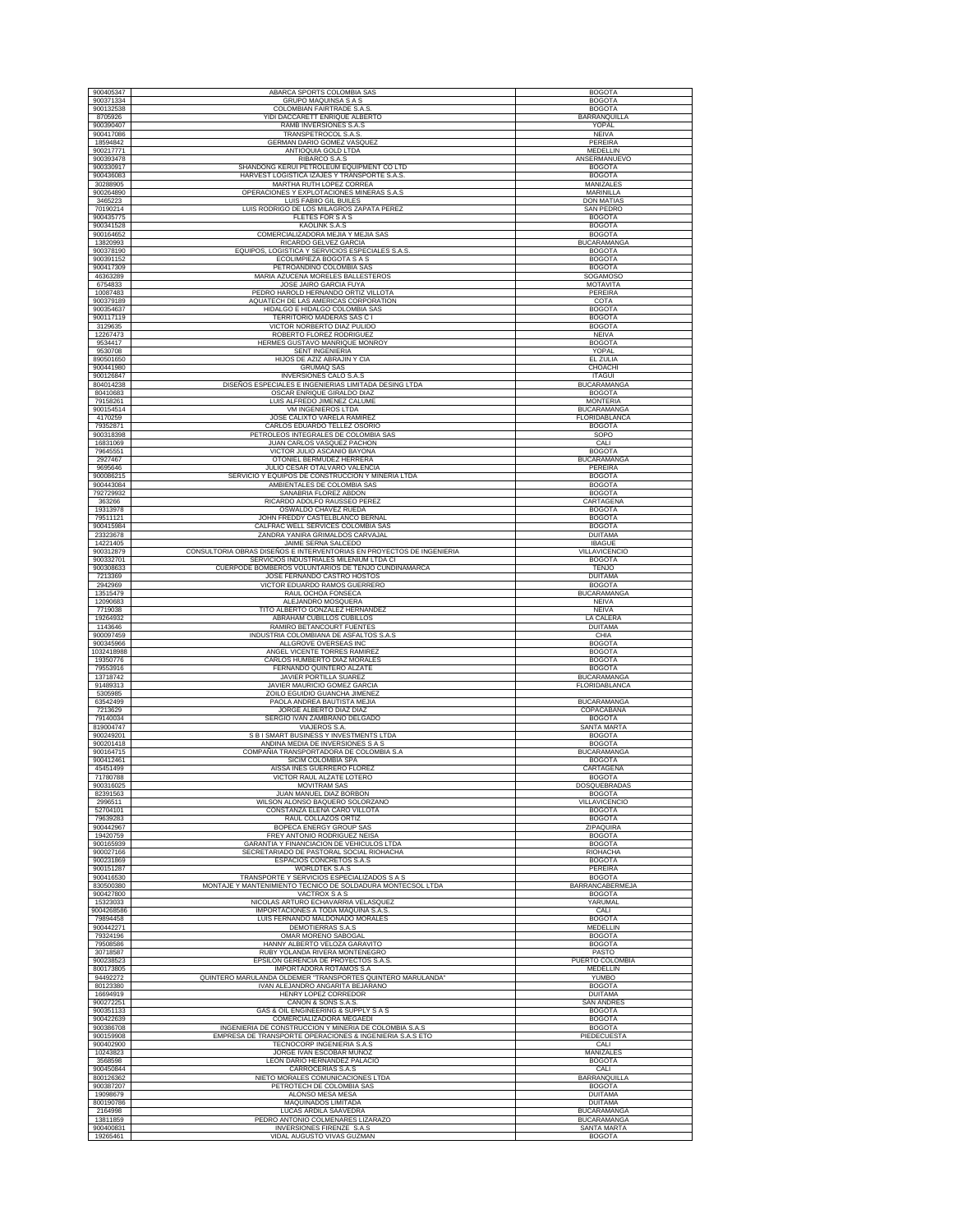|                                   | ANGEL ORIOL PORRAS DUEÑAS                                                                          | <b>BOGOTA</b>                          |
|-----------------------------------|----------------------------------------------------------------------------------------------------|----------------------------------------|
| 13231750                          | EMEL DURAN JAIMES                                                                                  | <b>CUCUTA</b>                          |
| 27539204<br>79471132              | AURA FABIOLA PANTOJA PAREDES<br>OSCAR HERNAN PEDRAZA TELLEZ                                        | <b>TUQUERRES</b><br><b>BOGOTA</b>      |
| 79799502                          | OSCAR JAVIER BECERRA CAMARGO                                                                       | <b>DUITAMA</b>                         |
| 88282176<br>700038067             | YAIR AMAYA AMAYA<br>HOFFMANN STEFAN                                                                | OCAÑA<br>MEDELLIN                      |
| 12096003                          | RAMON MOSQUERA SILVA                                                                               | <b>BOGOTA</b>                          |
| 19167566<br>79359443              | LUIS FERNANDO SASTRE OSPINA<br>JAIRO BOCANEGRA DE LA TORRE                                         | CAJICA<br><b>BOGOTA</b>                |
| 80361492                          | LUIS HUMBERTO JIMENEZ SUAREZ                                                                       | <b>BOGOTA</b>                          |
| 13689092<br>900226219             | GERARDO GOMEZ FIERRO<br>RISK & CO DE COLOMBIA LTDA U                                               | <b>BOGOTA</b><br><b>BOGOTA</b>         |
| 19369146                          | LUIS RICARDO DIAZ                                                                                  | <b>BOGOTA</b>                          |
| 7418289<br>63324890               | VENTURA EMILIO DIAZ MEJIA<br>MARTHA CECILIA SUAREZ VERA                                            | BARRANQUILLA<br><b>BUCARAMANGA</b>     |
| 91241706                          | HORACIO RUEDA ARENAS                                                                               | CALIFORNIA                             |
| 79243246<br>700098966             | JUAN CARLOS GOMEZ RAMIREZ<br>LUIS VICTOR ALDO TRAVERSO CASAGRANDI                                  | <b>BOGOTA</b><br><b>BOGOTA</b>         |
| 6715655                           | VICTOR MANUEL SALCEDO CAMARGO                                                                      | <b>BOGOTA</b>                          |
| 900413729<br>19448802             | DIESELTECH GROUP SAS<br>RAFAEL ALBERTO NIETO LOPEZ                                                 | <b>BOGOTA</b><br><b>BOGOTA</b>         |
| 79278044                          | JORGE HUMBERTO OJEDA BUENO                                                                         | <b>BOGOTA</b>                          |
| 900442396<br>91486788             | CRANE TRUCK & SPECIAL SERVICES S A S<br>RAMIRO TOLOZA FLORES                                       | <b>BOGOTA</b><br><b>BUCARAMANGA</b>    |
| 900418934                         | <b>GRAFER SERVICES S.AS</b>                                                                        | <b>BOGOTA</b>                          |
| 79352895<br>7216415               | MARIO ALBERTO FAJARDO GARZON<br>LUIS ANTONIO CORREDOR QUINTERO                                     | <b>BOGOTA</b><br>SOGAMOSO              |
| 28291902                          | LUCILA FLOREZ RODRIGUEZ                                                                            | PIEDECUESTA                            |
| 31479021<br>91493164              | PAOLA ANDREA TORRES RAVE<br>CESAR YESID MARTINEZ RODRIGUEZ                                         | <b>BUENAVENTURA</b><br><b>DUITAMA</b>  |
| 80219851                          | EDWIN FERNANDO BOHORQUEZ YATE                                                                      | <b>BOGOTA</b>                          |
| 13808042<br>900405843             | JULIO MELGAREJO BUSTAMANTE<br>EQUISER C.A. S.A.S.                                                  | <b>VILLA DEL ROSARIO</b><br>MEDELLIN   |
| 19351882                          | GONZALO DURAN ARIZA                                                                                | <b>BOGOTA</b>                          |
| 17037988<br>900259611             | FERNANDO CORREDOR ROZO<br>MEGAESTRUCTURAS METALICAS SAS                                            | <b>BOGOTA</b><br><b>BOGOTA</b>         |
| 79313799                          | EFRAIN OSWALDO ARAGON SANCHEZ                                                                      | <b>BOGOTA</b>                          |
| 91209391<br>900424000             | LUIS GUILLERMO CANCINO CADENA<br>COLOMBIA'S SUPPLY SAS                                             | <b>BOGOTA</b><br><b>BOGOTA</b>         |
| 900362447                         | INVERSIONES HERNANDEZ DAZA S. EN C                                                                 | VALLEDUPAR                             |
| 900274343<br>79943360             | MAQUIPESADOS DE COLOMBIA LTDA<br>CARLOS ANDRES SANTANILLA LOZADA                                   | <b>BOGOTA</b><br><b>BOGOTA</b>         |
| 16732026                          | MAURICIO REINA CLAVIJO                                                                             | <b>BOGOTA</b>                          |
| 93120613<br>32340681              | LUIS EDGAR CIFUENTES CARDOZO<br>ROSALBA ZAPATA GOMEZ                                               | <b>BOGOTA</b><br><b>BOGOTA</b>         |
| 37235535                          | CARMEN ROSA ANGARITA DE DURAN                                                                      | <b>CUCUTA</b>                          |
| 39268325<br>52185324              | MORENO ESTRADA EMMA CONSUELO "GRUAS CAUCASIA"<br>MARIA ANDREA GOMEZ MARTINEZ                       | CAUCASIA<br><b>BOGOTA</b>              |
| 2867814                           | SAMUEL EDUARDO PATIÑO TOVAR                                                                        | <b>BOGOTA</b>                          |
| 79147014<br>10933435              | JOSE ANTONIO BONILLA MATEUS<br>RAMON JALLER SALLEG                                                 | <b>BOGOTA</b><br><b>MONTERIA</b>       |
| 72156390                          | IRAN GABINO BORJA MONROY                                                                           | BARRANQUILLA                           |
| 1140815487<br>800121916           | NATALIA REMOLINA MARTINEZ<br>URREA ESCOBAR URRESCO SAS                                             | BARRANQUILLA<br><b>BOGOTA</b>          |
| 7715931                           | TRANSGRUAS BERNAL & SERVICIOS DE INSPECCION E IZAJES                                               | PALERMO                                |
| 800226833<br>900146579            | RAMPINT S.A.S.<br>INVERSIONES CENTRO KOMATSU LTDA                                                  | <b>BOGOTA</b><br><b>ITAGUI</b>         |
| 79948266                          | RUIZ LOPEZ WILSON HERNAN                                                                           | <b>BOGOTA</b>                          |
| 2886779<br>79810869               | SANTOS CAVIEDES SANDOVAL<br>WILSON VELANDIA CASTAÑEDA                                              | <b>BOGOTA</b>                          |
| 88152338                          | JOSE MARTIN CASTAÑEDA ESCOBAR<br>EDUARDO ADOLFO LOPEZ VILLEGAS                                     | SANTA MARTA                            |
| 10224546<br>79277782              | JUAN CARLOS CASAS RODRIGUEZ                                                                        | <b>BOGOTA</b><br><b>BOGOTA</b>         |
| 80761792<br>11382397              | OSCAR ALEJANDRO MOLINA SAMACA<br>JAVIER ORLANDO PAEZ CASTILLO                                      | <b>BOGOTA</b><br><b>BOGOTA</b>         |
| 45499209                          | JACKELYNE ALBARRACIN WHITTAKER                                                                     | <b>SAN ANDRES</b>                      |
| 900352171<br>79943433             | KEY ENERGY SERVICES CYPRUS LTD SUCURSAL COLOMBIA<br>RAFAEL ALFREDO RODRIGUEZ TORRES                | <b>BOGOTA</b><br><b>BOGOTA</b>         |
| 9298638                           | JORGE MARIO DE VOZ JIMENEZ                                                                         | <b>BOGOTA</b>                          |
|                                   |                                                                                                    |                                        |
| 830074184                         | SALUDVIDA S A EPS                                                                                  | <b>BOGOTA</b>                          |
| 80413426<br>74811758              | JUAN CARLOS JIMENEZ PRADO<br>ANCIZAR BAYARDO BELTRAN MOLANO                                        | <b>BOGOTA</b><br><b>DUITAMA</b>        |
| 900425887                         | TRASNPORTADORA AMIN ALVAREZ S.A.S                                                                  | CARTAGENA                              |
| 98399022<br>7212963               | JULIAN ADELMO LARA CEBALLOS<br>JESUS GOMEZ LIZARAZO                                                | PASTO<br><b>BOYACA</b>                 |
| 1098653356                        | MARCO ADOLFO MUÑOZ ARDILA                                                                          | SAN VICENTE DE CHUCURI                 |
| 5276106<br>51789228               | ROQUE ORTEGA<br>LUCERO ESPERANZA LANCHEROS LOPEZ                                                   | <b>BELEN</b><br><b>MOSQUERA</b>        |
| 63505622<br>830054355             | SANDRA MILENA VILLAMIZAR CASTELLANOS<br>CLON HADAS LTDA                                            | CABRERA<br><b>BOGOTA</b>               |
| 93388384                          | LEON GUTTIERES OVIEDO                                                                              | SANTA MARTA                            |
| 5743684<br>1049610894             | <b>JESUS DUARTE QUINTERO</b><br>EDWIN MARCELINO RODRIGUEZ VARGAS                                   | <b>SAN GIL</b><br><b>TUNJA</b>         |
| 79263590                          | DANILO SAAVEDRA GUERRERO                                                                           | <b>BOGOTA</b>                          |
| 800150069<br>900424086            | <b>INVERSIONES SSO S A S</b><br>SOLUCIONES PARA REDES S A S                                        | <b>BOGOTA</b><br><b>BOGOTA</b>         |
| 802008095                         | CONVIAS S.A.S.                                                                                     | BARRANQUILLA                           |
| 45472597<br>17162394              | MARIA DEL CARMEN ANDRAUS BURGOS<br>JAIMES FONSECA HECTOR JULIO                                     | CARTAGENA<br><b>BOGOTA</b>             |
| 39529543                          | MIREYA CORDON LOPEZ                                                                                | <b>BOGOTA</b>                          |
| 52531157<br>94447564              | ROCIO DEL PILAR MOLINA BANGUERO<br>DE LA TORRE SANCLEMENTE DIOGENES ALEJANDRO                      | <b>BOGOTA</b><br>CALI                  |
| 79295195<br>9287870               | JOSE ALDEMAR SOSA RODRIGUEZ                                                                        | <b>BOGOTA</b>                          |
| 79940745                          | NELSON MAURICIO RAMIREZ NOVOA<br><b>IVAN DUQUE MARQUEZ</b>                                         | <b>BOGOTA</b><br><b>BOGOTA</b>         |
| 900420537<br>2842222              | VERDE DC S A<br>CARLOS ANTONIO ROMERO DIAZ                                                         | <b>BOGOTA</b><br><b>BOGOTA</b>         |
| 52050566                          | CATALINA SAIZ SILVA                                                                                | <b>BOGOTA</b>                          |
| 17027597<br>79952214              | ROBERTO VARELA ACOSTA<br>WILLIAM ANDRES PATIÑO ORTIZ                                               | <b>BOGOTA</b><br><b>BOGOTA</b>         |
| 900361282                         | DISTRIAUTOS DE LA ISLA LTDA                                                                        | <b>SAN ANDRES</b>                      |
| 811017621<br>900344766            | CUERPO DE BOMBEROS VOLUNTARIOS DEL MUNICIPIO DE SABANETA<br>TRANSPORTES ESPECIALES GUTIERREZ S A S | SABANETA<br><b>BOGOTA</b>              |
| 52198519                          | MARGARITA ROSA RAMIREZ HERRERA                                                                     | <b>BOGOTA</b>                          |
| 80001147<br>19231765              | LEANDRO ENCISO RIVERA<br>RUBEN DARIO COBOS MARTINEZ                                                | <b>BOGOTA</b><br><b>BOGOTA</b>         |
| 79877531                          | IVAN ORLANDO RICAURTE MUÑOZ                                                                        | <b>BOGOTA</b>                          |
| 19355837<br>35196731              | JAIRO ALBERTO LUGO CALDERON<br>CATALINA PERDOMO RODRIGUEZ                                          | <b>BOGOTA</b><br><b>BOGOTA</b>         |
| 17186126                          | FERNANDO EDMUNDO VARELA ACOSTA                                                                     | <b>BOGOTA</b>                          |
| 15325233<br>94225471              | FRANCISCO HUMBERTO RESTREPO MESA<br>LUIS ALFONSO OSORIO PEREA                                      | MEDELLIN<br>ZARZAL                     |
| 429807                            | ROBERTO SABOGAL MORA                                                                               | <b>BOGOTA</b>                          |
| 1057185119<br>72140403            | FRANK ALEXANDER MONROY JIMENEZ<br>CARLOS EMILIO RESTREPO JANER                                     | SIACHOQUE<br>BARRANQUILLA              |
| 900159679<br>900221558            | CONSTRUCCIONES ELECTRICAS DE COLOMBIA SAS COELCO SAS                                               | <b>BOGOTA</b>                          |
| 802011339                         | AGENCIA DE ADUANAS RGP IMPORTADORES ASOCIADOS LTDA<br>DIZGRACON S.A.S                              | <b>BOGOTA</b><br><b>BARRANQUILLA</b>   |
| 650102278                         | ANTONIO FRANCISCO ANGOITIA LARRAZABAL                                                              | CHIA                                   |
| 900060018<br>827000325            | ORGANIZACION LOGISTICA DE TRANSPORTE SANABRIA SA<br>T.V.ISLA LTDA                                  | <b>BOGOTA</b><br><b>SAN ANDRES</b>     |
| 14244325                          | JOHN JAIRO OCHOA PINILLA                                                                           | <b>BOGOTA</b>                          |
| 19177464<br>19414954<br>900230956 | CARLOS ANTONIO LAVERDE PEREZ<br>JOHN ITALO CAMBEROS DIAZ<br><b>ACSCSA</b>                          | CHIA<br><b>BOGOTA</b><br><b>BOGOTA</b> |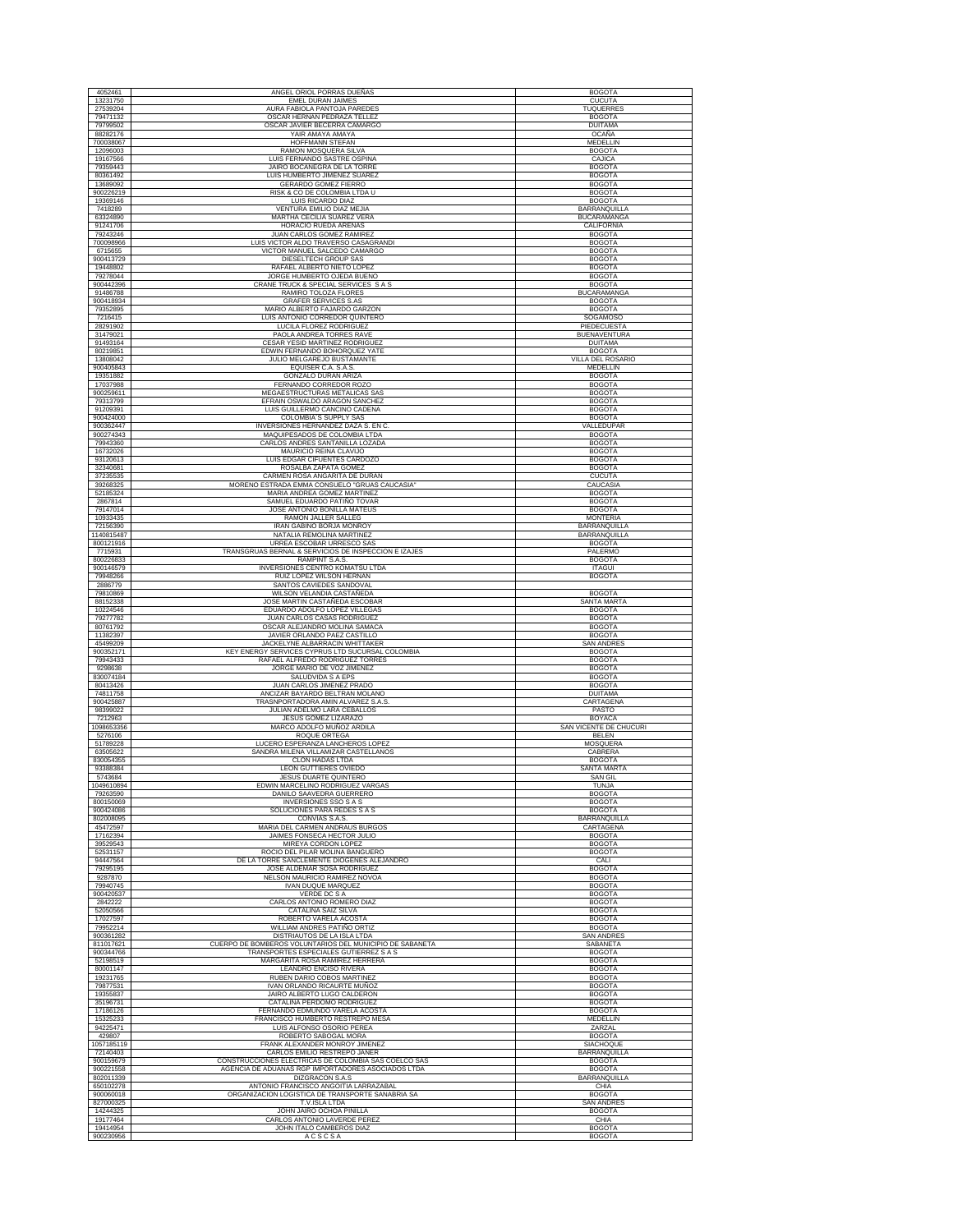| 41639754               |                                                                                          |                                          |
|------------------------|------------------------------------------------------------------------------------------|------------------------------------------|
|                        | BEATRIZ ELENA MEJIA POLANCO                                                              | <b>SAN ANDRES</b>                        |
| 25913236               | MARLENE DEL SOCORRO PUPO CATALAN                                                         | <b>SAN ANDRES</b>                        |
| 16685045               | MARTINEZ ESCOBAR VICTOR HUGO "MARTINEZ RENTACAR"                                         | <b>SAN ANDRES</b>                        |
| 10000940               | OMAR VILLAMIZAR CHICA                                                                    | <b>SAN ANDRES</b>                        |
| 12189648               | VASQUEZ ARTUNDUAGA ABRAHAM "RENTA CARGOLDEN"<br><b>JUAN CARLOS RIOS URUETA</b>           | <b>SAN ANDRES</b>                        |
| 79389176               |                                                                                          | <b>MONTERIA</b>                          |
| 8743959<br>43163889    | REINALDO ANTONIO FRANCO TORRES<br>ANA CATALINA ALVAREZ GONZALEZ                          | SANTA MARTA<br>MEDELLIN                  |
| 900142335              | ACQUA MARKETING COLOMBIA S.A.S                                                           | <b>BOGOTA</b>                            |
| 19299656               | JORGE HUERTAS CEBALLOS                                                                   | <b>BOGOTA</b>                            |
| 5612509                | EDGAR GABINO JAIMES PEÑA                                                                 | FLORIDABLANCA                            |
| 79654408               | BELTRAN GIMENEZ DANIEL                                                                   |                                          |
| 900428745              | INRESERV SUMINISTROS S.A.S                                                               | <b>BOGOTA</b>                            |
| 79689313               | ELEAZAR MOTTA HERRERA                                                                    | <b>BOGOTA</b>                            |
| 830014701              | COMPAÑIA DE SOLUCIONES INGEO_AMBIENTALES CSIA S.A E.S.P                                  | <b>BOGOTA</b>                            |
| 91229356               | CARLOS ARTURO ACUÑA RAMIRE.                                                              | <b>BUCARAMANGA</b>                       |
| 80010776               | JAVIER ANDRES SOLANO RIVERA                                                              | <b>BOGOTA</b>                            |
| 9532814                | VICTOR JULIO VEGA BERDUGO                                                                | SOGAMOSO                                 |
| 3378975                | OSCAR ALONSO RIOS FRANCO<br>CARLOS ARTURO MARTINEZ DIAZ                                  | <b>BOGOTA</b>                            |
| 7218985                | MARIO ALBERTO SERRANO VILLAMIZAR                                                         | <b>BOGOTA</b>                            |
| 79264927<br>79043196   | ANIBAL ARTURO CHAPARRO CONTRERAS                                                         | <b>BOGOTA</b><br><b>BOGOTA</b>           |
| 87711529               | ENRIQUE FERNANDO COBOS FERRO                                                             | CHIA                                     |
| 17186219               | <b>GUILLERMO MORA</b>                                                                    | <b>BOGOTA</b>                            |
| 900189145              | <b>G &amp; C GLOBAL LTDA</b>                                                             | BARRANQUILLA                             |
| 3255820                | HENRY JOSE HOYOS LINARES                                                                 | <b>BOGOTA</b>                            |
| 9529005                | CARLOS YAIR SALAMANCA ROBLES                                                             | <b>BOGOTA</b>                            |
| 19104183               | EDILBERTO CARDENAS FIGUEREDO                                                             | <b>BOGOTA</b>                            |
| 17145828               | SAUL FONSECA ALVAREZ                                                                     | <b>BOGOTA</b>                            |
| 35463830               | MARIA TERESA SZAUER UMAÑA                                                                | <b>BOGOTA</b>                            |
| 900311747<br>900454761 | DARDA OIL SERVICES SAS<br>PETROANDES COLOMBIA SAS                                        | VILLAVICENCIO                            |
| 41496465               | LUZ MARINA CAMELO DE MARTINEZ                                                            | BARRANQUILLA                             |
| 900281169              | M T B INVERSIONES SAS                                                                    | <b>BOGOTA</b>                            |
| 900436743              | COL PETROLEUM SERVICES SAS                                                               | <b>BOGOTA</b>                            |
| 811032857              | EUROCORSETT S.A.S                                                                        | <b>ENVIGADO</b>                          |
| 17627525               | YUBERTH BELTRAN BARREIRO                                                                 | <b>FLORENCIA</b>                         |
| 79938427               | WILVER VILLAMIL SANCHEZ                                                                  | <b>BOGOTA</b>                            |
| 13839469               | ALBERTO ALVAREZ BAUTISTA                                                                 | <b>BUCARAMANGA</b>                       |
| 19418842               | LUIS HERNANDO BARBOSA HUERFANO                                                           | <b>BOGOTA</b>                            |
| 79434891               | ANDRES RAFAEL VALENCIA PINZON                                                            | <b>BOGOTA</b>                            |
| 6159928<br>844004230   | GUILLERMO HUERFANO BARBOSA<br>TRANSPORTES Y MONTAJES J.B S.A.S                           | <b>BOGOTA</b><br>YOPAL                   |
| 63293895               | VIRGELINA MENDOZA DELGADO                                                                | <b>CIMITARRA</b>                         |
| 900232695              | AERORENTAL LTDA                                                                          | <b>BOGOTA</b>                            |
| 79353270               | NESTOR DAVID ROJAS MONTAÑEZ                                                              | <b>BOGOTA</b>                            |
| 79419751               | DAVID RODRIGUEZ GARCIA                                                                   | <b>BOGOTA</b>                            |
| 79432785               | FABIO ALBEAR MORA DIAZ                                                                   | <b>BOGOTA</b>                            |
| 890937250              | UNION ELECTRICA S.A                                                                      | MEDELLIN                                 |
| 39529913               | CLARA INES BARRAGAN ORDOÑEZ                                                              | <b>DUITAMA</b>                           |
| 80419039               | HUGO ARMANDO MENDEZ AREVALO                                                              | <b>BOGOTA</b>                            |
| 19060076               | CAMILO IRLANDO DEL NIÑO JESUS ORJUELA SARMIENTO                                          | <b>BOGOTA</b>                            |
| 19459653               | CARLOS ALBERTO QUINTERO VARGAS<br><b>MONTATECH LTDA</b>                                  | LETICIA                                  |
| 900165197<br>94252877  | RUBEN ANTONIO GIRALDO BUITRAGO                                                           | <b>ENVIGADO</b><br><b>BOGOTA</b>         |
| 900452705              | ALIANZA CONSTRUCTIVA COLOMBIANA SAS                                                      | <b>BOGOTA</b>                            |
| 830063747              | OPCIONES ADMINISTRATIVAS SAS                                                             | <b>BOGOTA</b>                            |
| 900450062              | EQUITRANS EQUIPOS Y TRANSPORTES SAS                                                      | <b>BOGOTA</b>                            |
| 79313557               | MARTIN FERNANDO NIETO NIETO                                                              | <b>BOGOTA</b>                            |
| 19465324               | MANUEL ERNESTO CANASTERO SALGADO<br>ACERO ASOCIADOS S.A.S                                | <b>BOGOTA</b><br><b>SABANETA</b>         |
| 830501032<br>900405594 | <b>GRUPO INCICOR S A S</b>                                                               | <b>BOGOTA</b>                            |
| 830027397              | MARTINEZ Y HOYOS INGENIERIA S.A.S                                                        | <b>BOGOTA</b>                            |
| 52009516               | MARIA XIMENA ESTEVEZ BRETON RIVEROS                                                      | <b>BOGOTA</b>                            |
| 79946709               | CAMILO GONZALO CARDOZO GUTIERREZ                                                         | <b>BOGOTA</b>                            |
|                        |                                                                                          |                                          |
| 39777887               | SYLVIA CRISTINA CONSTAIN RENGIFO                                                         | <b>BOGOTA</b>                            |
| 52951284               | BIBIANA ANDREA RAMIREZ CASTILLO                                                          | <b>BOGOTA</b>                            |
| 6748841                | FEDERMAN LIZARAZO PINZON                                                                 | <b>DUITAMA</b>                           |
| 74375180               | ELVER FERNANDO CASTRO PUIN                                                               | <b>DUITAMA</b><br><b>BOGOTA</b>          |
| 40332209<br>79547603   | YAKELINE POSADA RINCON<br>RENE CORREA RODRIGUEZ                                          | <b>BOGOTA</b>                            |
| 700081251              | <b>HIROMI KAWASAKI</b>                                                                   | <b>BOGOTA</b>                            |
| 52018783               | SANDRA PATRICIA NAVIA COLOMA                                                             | <b>BOGOTA</b>                            |
| 88210411               | JAIME ERNESTO BETANCOURT RAMIREZ                                                         | <b>BOGOTA</b>                            |
| 80186816               | HENRY ANDRES GUZMAN HEREDIA                                                              | <b>BOGOTA</b>                            |
| 900237103              | ELECTRICA Y CIVIL INGENIEROS S A                                                         | <b>BOGOTA</b>                            |
| 14271311               | JORGE ELIECER RONDON URIBE                                                               | <b>BOGOTA</b>                            |
| 7215416                | GUSTAVO ORLANDO DIAZ DIAZ                                                                | <b>DUITAMA</b>                           |
| 900390928<br>52065318  | INVERSIONES KRAMEDDINE CHAUCHAR S.A.S<br>MARIELA VIVAS MATEUS                            | <b>SAN ANDRES</b><br><b>BOGOTA</b>       |
| 46367652               | LIGIA JANETH LOPEZ FERNANDEZ                                                             | SOGAMOSO                                 |
| 7921588                | YIMY ABRAHAM BLANQUICETT LOZANO                                                          | CARTAGENA                                |
| 8318965                | ARTURO VAYDA SHULMAN                                                                     | MEDELLIN                                 |
| 700001644              | SIMEN CHRISTOPHER K GJESSING                                                             | <b>BOGOTA</b>                            |
| 600048809              | ZAIRA BOGGIONE                                                                           | <b>SAN ANDRES</b>                        |
| 26863761               | <b>TERINA PEINADO FLOREZ</b>                                                             | <b>BUCARAMANGA</b>                       |
| 900273253              | SOCIEDAD PORTUARIA PUERTO NUEVO S.A<br>INVERSIONES CONSUEGRA SANTOS INVERCON S.A.S       | <b>BOGOTA</b>                            |
| 900444032<br>900366316 | EUROAMERICANA DE EQUIPOS S.A.S                                                           | <b>BUCARAMANGA</b><br><b>SANTA MARTA</b> |
| 13922242               | LUIS EDUARDO TOLOZA                                                                      | PIEDECUESTA                              |
| 28941334               | CECILIA CENDALES DE GAITAN                                                               | <b>BOGOTA</b>                            |
| 88153614               | <b>ISMAEL RAMIREZ LAGUADO</b>                                                            | <b>BUCARAMANGA</b>                       |
| 900028780              | FABRICACIONES CLASICAS S A S                                                             | <b>BOGOTA</b>                            |
| 34550943               | MARIA CLAUDIA MOSQUERA JARAMILLO                                                         | POPAYAN                                  |
| 900309245              | VERGARA XTREME MOTORS LTDA                                                               | CALI                                     |
| 15241617               | ALI SAID ISMAIL EL NESER                                                                 | <b>SAN ANDRES</b>                        |
| 40988056<br>18004843   | EMILY MARITZA O'NEIL PUSEY<br>FORBES JAMES CESAR ARTURO "IMPORT AND EXPORT FORBES JAMES" | <b>SAN ANDRES</b><br><b>SAN ANDRES</b>   |
| 900250457              | NEGOCIADORES INTERNACIONALES E U                                                         | <b>BOGOTA</b>                            |
| 18000365               | <b>GORIN GEORGE GRINARD BENT</b>                                                         | <b>SAN ANDRES</b>                        |
| 18000838               | <b>GABRIEL ALBERTO STEELE JAY</b>                                                        | <b>SAN ANDRES</b>                        |
| 18008642               | JUAN DARIO YEPES BRUN                                                                    | <b>SAN ANDRES</b>                        |
| 15244123               | JUAN MANUEL CARDONA RODRIGUEZ                                                            | <b>SAN ANDRES</b>                        |
| 18000434               | JULIAN ANTONIO STEELE JAY                                                                | <b>SAN ANDRES</b>                        |
| 18414938<br>40989820   | OVALLE RENDON LIBARDO ANTONIO "ALMACEN EL RELAMPAGO AZUL'                                | <b>SAN ANDRES</b>                        |
| 18001503               | MARIA ESTHER CARRILLO VELEZ<br>RUBEN VILLAR MARTINEZ                                     | <b>SAN ANDRES</b><br>SAN ANDRES          |
| 23246849               | SHORLEY JAMES DE FORBES                                                                  | <b>SAN ANDRES</b>                        |
| 15244533               | SILVIO MARTINEZ MITCHELL                                                                 | <b>SAN ANDRES</b>                        |
| 18011609               | WALID HASSAN HENDAUS                                                                     | <b>SAN ANDRES</b>                        |
| 3692508                | YESID RAFAEL TURBAY PALACIO                                                              | <b>SAN ANDRES</b>                        |
| 18001100               | FORBES JAMES ALDO LIONEL "ALDO LIONEL FORBES JAMES"                                      | <b>SAN ANDRES</b>                        |
| 40986014<br>1123623339 | ELEONOR VELOZA JAY<br>ALONSO THYME MC`NISH                                               | <b>SAN ANDRES</b><br>SAN ANDRES          |
| 40990732               | CHRISTIE DONNA WALTERS ALVAREZ                                                           | <b>SAN ANDRES</b>                        |
| 40993220               | DIOMIRA ANGELINA LIVINGSTON LEVER                                                        | <b>SAN ANDRES</b>                        |
| 15241423               | EDUARDO GARCIA ACOSTA                                                                    | <b>SAN ANDRES</b>                        |
| 18012010               | ELARTON HUDGSON MC'NISH                                                                  | <b>SAN ANDRES</b>                        |
| 900373949              | MONTAÑA PERFORACIONES SAS                                                                | <b>BOGOTA</b>                            |
| 79575186               | ELVER HERNANDO MARTINEZ ARIAS                                                            | <b>SAN ANDRES</b>                        |
| 12546999<br>73203324   | CASTRO WELDEFOODT JAIRO ENRIQUE "TODO PESCA SAN ANDRES'<br>JAVIER ENRIQUE ZAMBRANO AYOS  | <b>SAN ANDRES</b><br><b>SAN ANDRES</b>   |
| 900444532              | BHAIRAV INTEGRATEDSOLUTIONS SAS                                                          | <b>BOGOTA</b>                            |
| 38256134<br>180025117  | MARIA ELVIRA BARRERO GORDILLO<br>ARCHBOLD NEWBALL JUAN ENRIQUE "CENTROPEZ"               | <b>IBAGUE</b><br><b>SAN ANDRES</b>       |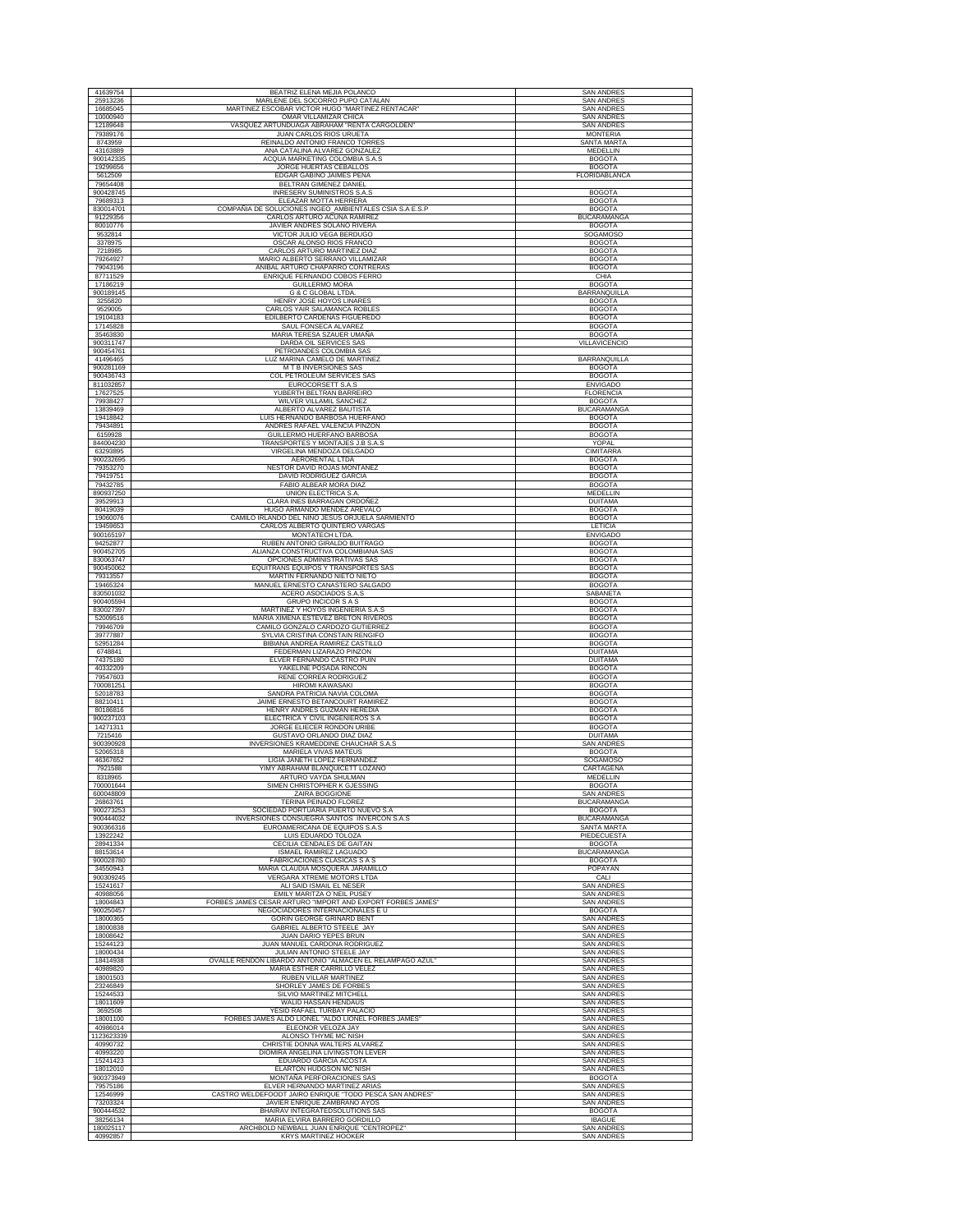| 16601625               | MAURICIO MEJIA PARDO                                                       | <b>SAN ANDRES</b>              |
|------------------------|----------------------------------------------------------------------------|--------------------------------|
| 73153986               | MELHEN YIDIOS CUETER                                                       | <b>SAN ANDRES</b>              |
| 15242820               | ROBERTO HOOKER ARCHBOLD                                                    | <b>SAN ANDRES</b>              |
| 1022327352             | WILMAR GUILLERMO CASTIBLANCO RODRIGUEZ                                     | <b>BOGOTA</b>                  |
| 71776755               | RODRIGO ALBERTO ROJAS GUTIERREZ                                            | MEDELLIN                       |
| 9077258                | JAIRO ANTONIO RODRIGUEZ RINCON                                             | <b>SAN ANDRES</b>              |
| 18003372               | RAFAEL ARTURO RENGIFO MURILLO                                              | <b>SAN ANDRES</b>              |
| 33115912               | RUDIN PATERNINA DE MERCADO                                                 | <b>SAN ANDRES</b>              |
| 15242350               | VICTOR ALBERTO ESCALONA MANUEL                                             | <b>SAN ANDRES</b>              |
| 33284251               | RUBY DEL CARMEN MARTINEZ LORA                                              | <b>SAN ANDRES</b>              |
| 18002922               | ALBERTO SAAMS BENT                                                         | <b>SAN ANDRES</b>              |
| 79407625               | JAIRO MAURICIO AREVALO BORRERO                                             | SOPO                           |
| 13887936               | JORGE MEJIA CASTRO                                                         | <b>BOGOTA</b>                  |
| 51678527               | BLANCA MIRYAM DELGADO                                                      | <b>BOGOTA</b>                  |
| 41684784               | HERCY ALVAREZ RODRIGUEZ                                                    | <b>BOGOTA</b>                  |
| 19190747               | HERNANDO ADELIO RAFAEL BELTRAN GAITAN                                      | <b>BOGOTA</b>                  |
| 52089339               | CLAUDIA EDITH CASTILLO RIVEROS                                             | <b>BOGOTA</b>                  |
| 80047496               | LIBARDO FABIO OJEDA ERAZO                                                  | <b>BOGOTA</b>                  |
| 91427297               | CARLOS JULIO CAMPO BECERRA                                                 | <b>BARRANCABERMEJA</b>         |
| 900348881              | SERVICIO DE TRANSPORTE ESPECIALIZADO ANDINO SAS                            | <b>BOGOTA</b>                  |
| 39536221               | NANCY BENITEZ PAEZ                                                         | <b>BOGOTA</b>                  |
| 13741325               | RICHARD ALEXIS PARDO ZARATE                                                | FLORIDABLANCA                  |
| 94520047               | JUAN FELIPE RENGIFO BORRERO                                                | <b>BOGOTA</b>                  |
| 900268571              | <b>FAINCO SAS</b>                                                          | NARIÑO - LA CALDERA            |
| 88153995               | MIGUEL OSWALDO VALERO ORTEGA                                               | <b>BOGOTA</b>                  |
| 17188235               | CARLOS JULIO PORTOCARRERO MARTINEZ                                         | <b>BOGOTA</b>                  |
| 79313478               | CARLOS RAMIRO RINCON JOYA                                                  | <b>BOGOTA</b>                  |
| 39757541               | BEATRIZ EUGENIA DEL CASTILLO RESTREPO                                      | <b>BOGOTA</b>                  |
| 80757470               | JORGE HILDEBRANDO RIOS DE ARAGON                                           | <b>BOGOTA</b>                  |
| 6769888                | LUIS HERNAN ESPEJO SEGURA                                                  | <b>BOGOTA</b>                  |
| 41343366               | LUZ STELLA CUELLAR MORENO                                                  | <b>BOGOTA</b>                  |
| 20338602               | MARTHA BEATRIZ FALLA ANGEL                                                 | <b>BOGOTA</b>                  |
| 900433406              | <b>EXTINPADI FIRE SAS</b>                                                  | <b>GARAGOA</b>                 |
| 79156959               | MAURICIO BAQUERO PARDO                                                     | <b>BOGOTA</b>                  |
| 900327546              | ALBERTO RAMIREZ RAMIREZ S.A.S                                              | MEDELLIN                       |
| 91065583               | JORGE MAURICIO RODRIGUEZ SILVA                                             | <b>BOGOTA</b>                  |
| 9397483                | HAROLD ANDRES LIZARAZO PINEDA                                              | SOGAMOSO                       |
| 93356842               | LUIS ALFONSO GARCIA LOZANO                                                 | <b>IBAGUE</b>                  |
| 91285005               | JAIME ALBERTO OCHOA MUÑOZ                                                  | <b>BARRANQUILLA</b>            |
| 79301723               | FRESNEY LOPEZ SANCHEZ                                                      | <b>BOGOTA</b>                  |
| 91283821               | FREDY YESITH CASTELLANOS BALLESTEROS                                       | <b>BUCARAMANGA</b>             |
| 80035143               | CARLOS EDUARDO SANDOVAL MORENO                                             | <b>BOGOTA</b>                  |
| 51810557               | MONICA SOFIA DIMATE CASTELLANOS                                            | <b>BOGOTA</b>                  |
| 73110517               | JUAN PABLO MUNEVAR BARRETO                                                 | <b>BOGOTA</b>                  |
| 52514661               | ANA XIMENA TAMAYO PEÑA                                                     | <b>BOGOTA</b>                  |
| 19127091               | FERNANDO ALBERTO MONTEALEGRE RODRIGUEZ                                     | <b>BOGOTA</b>                  |
| 41405910               | ANA BERTILDA VEGA DE RODRIGUEZ                                             | <b>BOGOTA</b>                  |
| 79716729               | JOSE WILLIAM RODRIGUEZ                                                     | <b>BOGOTA</b>                  |
| 77026905               | JORGE LUIS ALMEIRA QUIROZ                                                  | <b>BOGOTA</b>                  |
| 18009107               | MARIO LEON GONZALEZ GARCIA                                                 | <b>BOGOTA</b>                  |
| 11228556               | JULIO CESAR RAMIREZ HERRERA                                                | <b>BOGOTA</b>                  |
| 79627408               | CARLOS EDUARDO ACOSTA FORERO                                               | <b>BOGOTA</b>                  |
| 41406416               | MARLENY SAAVEDRA CEBALLOS                                                  | <b>BOGOTA</b>                  |
| 900450978              | SAVEZA H&M S A S                                                           | <b>BOGOTA</b>                  |
| 79313510               | RAMON HUMBERTO ZULUAGA MARTINEZ                                            | <b>BOGOTA</b>                  |
| 14987365               | JOSE VICENTE URUEÑA MOLINA                                                 | MEDELLIN                       |
| 30388520               | RUBY ALBA PATIÑO FLORES                                                    | <b>BOGOTA</b>                  |
| 15522651               | JORGE ALBERTO VELASQUEZ BETANCUR                                           | MEDELLIN                       |
| 900196666              | CONSTRUCCIONES MB LTDA                                                     | <b>NEIVA</b>                   |
| 41615995               | RUTH MYRIAM OTALORA DE GUTIERREZ                                           | <b>BOGOTA</b>                  |
| 900414196              | <b>INVERSIONES SMART SAS</b>                                               | <b>BOGOTA</b>                  |
| 900159396              | GLOBAL COMERCIALIZADORA DE LLANTAS Y MAQUINARIA LTDA                       | <b>BOGOTA</b>                  |
| 80295165               | JOSE FRANCISCO BARRANTES RIAÑO                                             | VILLAPINZON                    |
| 7218616                | LUIS GERARDO CASTRO PUERTO                                                 | <b>DUITAMA</b>                 |
| 19091718               | LUIS GUILLERMO BECERRA TORRES                                              | <b>BOGOTA</b>                  |
| 19318036               | EDUARDO CASTRO YANCES                                                      | <b>BOGOTA</b>                  |
| 80408554               | CARLOS JULIO FONRODONA PARRA                                               | <b>BOGOTA</b>                  |
| 91296584               | MARCOS ALEXANDER CARVAJAL VARGAS                                           | <b>BUCARAMANGA</b>             |
| 41332435               | CLARA GAVIRIA AGUDELO                                                      | <b>BOGOTA</b>                  |
| 51984634               | MARIA ISABEL PEÑA GALVIS                                                   | <b>BOGOTA</b>                  |
| 900108394              | AGREGADOS Y PROYECTOS MINEROS DE ANTIOQUIA S.A.                            | MEDELLIN                       |
| 4243248                | RAUL ERNESTO VARGAS FLOREZ                                                 | <b>BOGOTA</b>                  |
| 19351315               | HUMBERTO GOMEZ CABREJO                                                     | <b>BOGOTA</b>                  |
| 700034422              | DIEGO ROBERTO PICCHI                                                       | <b>BOGOTA</b>                  |
| 12435765<br>79779546   | JUAN MIGUEL VILLA LORA                                                     | VALLEDUPAR                     |
| 19135958               | NELSON DARIO CEPEDA ESPINEL<br>CARLOS OVIDIO SAAVEDRA SAENZ                | <b>BOGOTA</b><br><b>BOGOTA</b> |
| 700100358              | SYLVAIN ARMAND LUC MARGIRIER                                               | <b>BOGOTA</b>                  |
| 4093532                | HECTOR ALFONSO GARCIA SANCHEZ                                              | <b>DUITAMA</b>                 |
| 17189749               | LUIS ALBERTO RAMIREZ CORTES                                                | <b>BOGOTA</b>                  |
| 73126706               | <b>HECTOR ALFONSO MEDINA TORRES</b>                                        | <b>BOGOTA</b>                  |
| 900218311              | <b>LOGISTICA Y CARGA LTDA</b>                                              | CARTAGENA                      |
| 13059268               | LUIS ARTURO BENAVIDES PORTILLO                                             | TUQUERRES                      |
| 79940255               | CAMILO ANDRES GALVIS BARRERA                                               | <b>BOGOTA</b>                  |
| 79129772               | JORGE JAVIER MUÑOZ SUAREZ                                                  | <b>BOGOTA</b>                  |
| 8734375                | <b>JIMMY YUSTI ROBLES</b><br>EMPRESA METROPOLITANA DE ASEO DE PASTO SA ESP | <b>BOGOTA</b>                  |
| 814000704<br>900266741 | SEIKA SAS                                                                  | PASTO<br>CHIA                  |
| 79939923               | JOSE EDUARDO CARRIZOSA DE LA TORRE                                         | <b>BOGOTA</b>                  |
| 7167069                | MILTON JAVIER ORJUELA PRIETO                                               | <b>GIRON</b>                   |
| 79145489               | PABLO ANTONIO REBOLLEDO SCHLOSS                                            | <b>BOGOTA</b>                  |
| 12192983               | JUAN DIEGO CASTILLO RAMIREZ                                                | <b>BOGOTA</b>                  |
| 13843555               | <b>JOSE HENRY VARGAS</b>                                                   | <b>BUCARAMANGA</b>             |
| 80265789               | FERNANDO MORENO LUIS                                                       | SOACHA                         |
| 79493750               | JOAQUIN RODRIGUEZ GOMEZ                                                    | <b>BOGOTA</b>                  |
| 900349412              | SALAZAR JARAMILLO S.A.S                                                    | PEREIRA                        |
| 17143470               | SABAS EDUARDO PRETELT DE LA VEGA                                           | <b>BOGOTA</b>                  |
| 80087522               | RAFAEL ANTONIO TORRES LEON                                                 | <b>BOGOTA</b>                  |
| 900143123              | GIESE POZOS E INGENIERIA S.A.S                                             | BARRANQUILLA                   |
| 41593369               | MARIA ELVIRA CABELLO BLANCO                                                | BARRANQUILLA                   |
| 52264508               | MARIA DEL PILAR CRUZ SILVA                                                 | <b>BOGOTA</b>                  |
| 80136477               | CARLOS ALBERTO VARGAS ALONSO                                               | <b>BOGOTA</b>                  |
| 19496418               | RAUL ARTURO RINCON ARDILA                                                  | <b>BOGOTA</b>                  |
| 91476982               | MARIO JOSUE PACHECO AYCARDI                                                | <b>BUCARAMANGA</b>             |
| 396750                 | FERNANDO PACHECO PLATA                                                     | <b>BOGOTA</b>                  |
| 51642390               | NANCY HUERTAS PEÑA                                                         | <b>BOGOTA</b>                  |
| 802015310              | <b>INVERSIONES HOB S.A.S</b>                                               | BARRANQUILLA                   |
|                        | GUILLERMO RICARDO VELEZ LONDOÑO                                            |                                |
| 8354990                |                                                                            | <b>BOGOTA</b>                  |
| 900365405              | SANDVIK COLOMBIA S.A.S                                                     | <b>BOGOTA</b>                  |
| 4258729                | FABIO RINCON ESTUPIÑAN                                                     | <b>DUITAMA</b>                 |
| 15318117               | FERNANDO ALBERTO LOPEZ CARDENAS                                            | MEDELLIN                       |
| 80207197               | FELIPE MARTINEZ CARVAJAL                                                   | <b>BOGOTA</b>                  |
| 4080879                | SANTIAGO SAMACÁ LOPEZ                                                      | TUTAZA                         |
| 80089737               | JAIME RICARDO CAMARGO RODRIGUEZ                                            | MEDELLIN                       |
| 5202298                | LEONEL HERNAN ROSERO IBARRA                                                | PASTO                          |
| 5762499                | HECTOR RODRÍGUEZ ESPINOSA                                                  | <b>BUCARAMANGA</b>             |
| 80186220               | RICARDO ANDRES HERRERA PEREZ                                               | <b>BOGOTA</b>                  |
| 900388098              | LUCKINBILL INC SUCURSAL COLOMBIA                                           | <b>BOGOTA</b>                  |
| 900339115              | RPM RACING STORE S A S                                                     | <b>ENVIGADO</b>                |
| 38601023               | ANA CRISTINA CALDERON RAMIREZ                                              | <b>BOGOTA</b>                  |
| 4080360                | REYES DE JESUS CRUZ OJEDA                                                  | <b>BOGOTA</b>                  |
| 17179118               | JOSE SANDOVAL GOMEZ                                                        | <b>BOGOTA</b>                  |
| 77009335               | DAIRO JOSE MIELES SUAREZ                                                   | <b>SAN ANDRES</b>              |
| 827000667              | inversiones copacabana limitada                                            | <b>SAN ANDRES</b>              |
| 700090467              | ROMAN JUAN M                                                               | BARRANQUILLA                   |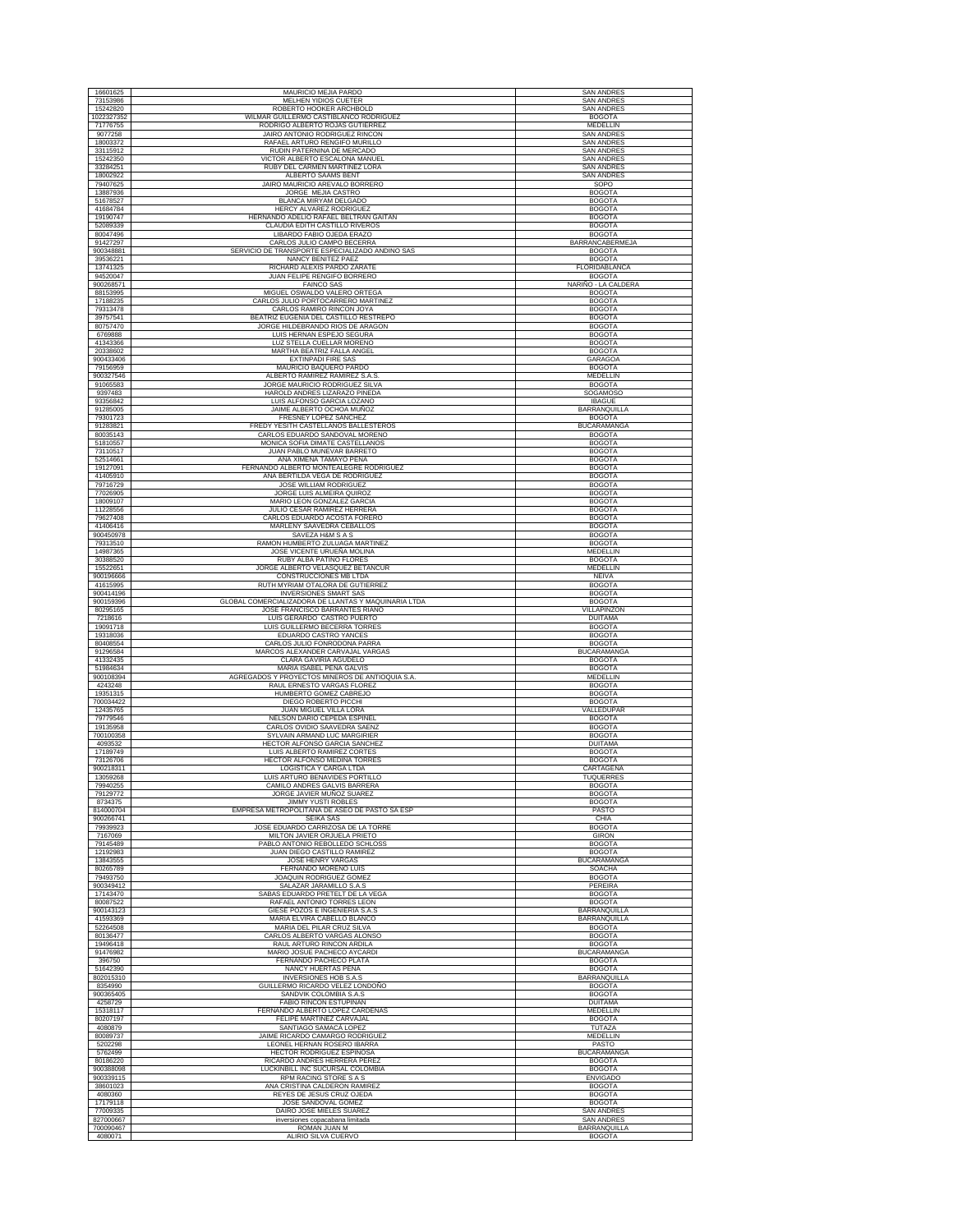| 79425923              | <b>WILSON GALINDO VALERO</b>                                               | <b>BOGOTA</b>                           |
|-----------------------|----------------------------------------------------------------------------|-----------------------------------------|
| 900468680             | INGENIERIA Y SERVICIOS TECNICOS SAS                                        | <b>BOGOTA</b>                           |
| 91106016<br>11319360  | EDGAR ALFONSO MONSALVE CASTRO                                              | SOCORRO                                 |
| 70079681              | LUIS ARBEY LEYVA GALINDO<br>GUILLERMO LEON OSORNO QUINTERO                 | <b>BOGOTA</b><br>MEDELLIN               |
| 21110309              | NOHORA EMILCE ALVAREZ TINOCO                                               | <b>BOGOTA</b>                           |
| 7223221               | MAURICIO GALINDO SANDOVAL                                                  | <b>BOGOTA</b>                           |
| 73110494              | ORLANDO ROMERO REYES                                                       | <b>BOGOTA</b>                           |
| 900370531             | EQUIPO PETROLERO CORP S.A. SUC COLOMBIA                                    | <b>BOGOTA</b>                           |
| 900313871             | INGENIEROS ELECTRICOS DE CORDOBA INELCOR S.A.S                             | <b>MONTERIA</b>                         |
| 900418816             | RUIZ S.A.S                                                                 |                                         |
| 40986270              | <b>JACQUELINE LIVINGSTON</b>                                               | PROVIDENCIA                             |
| 41594123              | TERESITA MOLANO DE VILLAMARIN                                              | <b>BOGOTA</b>                           |
| 811046493             | INVERSIONES MERIZALDE RESTREPO S.A                                         | MEDELLIN                                |
| 2899102               | JORGE EDUARDO PEÑA ORTEGON                                                 | <b>BOGOTA</b>                           |
| 39526587              | CLAUDIA NYDIA RAMIREZ ROMERO                                               | <b>BOGOTA</b>                           |
| 900372904             | BEYOND 2011 LTDA                                                           | <b>BOGOTA</b>                           |
| 811002422             | SERVICIOS INTERNACIONALES DE LOGISTICA S.A.S                               | MEDELLIN                                |
| 77189489              | JAIME ANDRES GNECCO DAZA                                                   | VALLEDUPAR                              |
| 80197876              | ANDRES YOVANNY MUÑOZ FUERTES                                               | <b>IPIALES</b>                          |
| 80234324              | OSCAR REINALDO BECERRA CAMARGO                                             | <b>BOGOTA</b>                           |
| 7444026<br>6092571    | <b>DEWEY BENT REID</b>                                                     | <b>SAN ANDRES</b>                       |
| 8308554               | JAIME CAMACHO ROBLEDO                                                      | <b>SAN ANDRES</b>                       |
| 12711194              | ALBERTO DE JESUS VILLA OSORIO<br>NELSON SEGUNDO GNECCO CERCHIARO           | <b>SAN ANDRES</b><br><b>SANTA MARTA</b> |
| 7434177               | HERNANDO BOWIE HOOKER                                                      | <b>SAN ANDRES</b>                       |
| 45511707              | LUZ DARY MERCADO OLIVERA                                                   | CARTAGENA                               |
| 900462076             | SERVITEC - LIFT S.A.S.                                                     | PEREIRA                                 |
| 830099643             | INDUGANADERA DEL MAGDALENA Y CIA S EN C                                    | <b>BOGOTA</b>                           |
| 41508602              | MARINA VILLAMIZAR RINCON                                                   | <b>BOGOTA</b>                           |
| 79292733              | VICENTE ROBERTO ARDILA SIMPSON                                             | <b>BOGOTA</b>                           |
| 900464014             | ELECTRISERVICIOS BOGOTA S.A.S.                                             |                                         |
| 18011459              | CARL GREGORY HAWKINS MARTINEZ                                              | <b>SAN ANDRES</b>                       |
| 1123624164            | DANILO ANDRES SUAREZ ROTAVISTA                                             | <b>BOGOTA</b>                           |
| 700058846             | RICARDO ADOLFO RAUSSEO PEREZ                                               | CARTAGENA                               |
| 827000855             | OPERADORA TURISTICA LORD PIERRE LTDA                                       | SAN ANDRES                              |
| 9527157               | PEDRO ANTONIO ROJAS                                                        | SOGAMOSO                                |
| 51857154              | MARTHA IRMA ALARCON LOPEZ                                                  | <b>BOGOTA</b>                           |
| 830101334             | CONSTRUCCIONES VIAS Y EQUIPOS LTDA                                         | <b>BOGOTA</b>                           |
| 900439504             | SUMINISTROS ELECTRICOS / TELECOMUNICACIONES MAISA S.A.S.                   | <b>BARRANQUILLA</b>                     |
| 79442846<br>650044521 | JAIME GARCIA OLIVARES<br>ROLAND ALEXANDER SEWARDS STUARD                   | <b>BOGOTA</b><br><b>BOGOTA</b>          |
| 14872718              | GERARDO JOSE MEJIA AZCARATE                                                | <b>GUADALAJARA DE BUGA</b>              |
| 900407711             | CHINA UNITED ENGINEERING CORPORATION                                       | <b>BOGOTA</b>                           |
| 80083686              | JORGE ANDRES ORDOÑEZ MALAGON                                               | <b>BOGOTA</b>                           |
| 19478333              | RAFAEL ELISEO GARCIA ESQUIVIA                                              | CERETE                                  |
| 88166175              | JOSE GUSTAVO FLOREZ PORTILLA                                               | <b>BUCARAMANGA</b>                      |
| 16246614              | ALONSO LEON GOMEZ TORO                                                     | PALMIRA                                 |
| 19287361              | MARIO RAUL CONTRERAS RINCON                                                | <b>BOGOTA</b>                           |
| 79141810              | GILBERTO MANUEL QUIÑONEZ CARDONA                                           | <b>BOGOTA</b>                           |
| 19465716              | ALBERTO FRANCISCO NIETO PEÑARANDA                                          | <b>BOGOTA</b>                           |
| 32400522              | ANGELA MARIA CORREA MORENO                                                 | MEDELLIN                                |
| 12272313              | JORGE ARMANDO LAYTON PEÑA                                                  | <b>BOGOTA</b>                           |
| 1087996364            | CINDY JOHANA ARBOLEDA URIBE                                                | PEREIRA                                 |
| 4235044               | JUAN CARLOS MATAMOROS TORRES                                               | SAMACA                                  |
| 7550977               | ANGEL EDGARDO GONZALEZ PEREZ                                               | <b>TUNJA</b>                            |
| 80409028              | EDGAR ORLANDO CORREDOR MUÑOZ                                               | <b>BOGOTA</b>                           |
| 41709605              | NORA EMILIA DEL PILAR QUINTERO MELO                                        | <b>BOGOTA</b>                           |
| 13356647              | JOSE MARIA TORRADO BECERRA                                                 | <b>BUCARAMANGA</b>                      |
| 79531053<br>13923252  | CARLOS ANDRES MURCIA SARMIENTO<br>TOBIAS CASTELLANOS PEÑA                  | <b>BOGOTA</b><br><b>BOGOTA</b>          |
| 87247338              |                                                                            |                                         |
|                       |                                                                            |                                         |
|                       | FANOR MUÑOZ BOLAÑOS                                                        | POPAYAN                                 |
| 8283184               | JORGE OMAR ALJACH MUÑOZ                                                    | <b>BOGOTA</b>                           |
| 1977345               | LUIS JOSE LEON AMAYA                                                       | BARRANCABERMEJA                         |
| 900224451             | DEXCAM S.A.S                                                               | <b>BOGOTA</b>                           |
| 88191930<br>13483428  | JAVIER ARMANDO PARRA GALLEGO                                               | LOS PATIOS                              |
| 39684580              | LUIS ARMANDO CASTELLANOS ANGULO<br>ANA MARIA ARANGO OTERO                  | <b>CUCUTA</b><br><b>BOGOTA</b>          |
| 21199836              | MARIA CLARITA USME CRUZ                                                    | <b>BOGOTA</b>                           |
| 63323201              | CARMEN ROSA ORTIZ RODRIGUEZ                                                | <b>BUCARAMANGA</b>                      |
| 900115708             | SMART STEEL S.A.S                                                          | <b>BOGOTA</b>                           |
| 93363422              | SERGIO ANDRES GARZON VELEZ                                                 | <b>BOGOTA</b>                           |
| 45426189              | CARMEN CECILIA CORTINA CASSIANI                                            | <b>BOGOTA</b>                           |
| 10555426              | ABISAID CASARAN COLLAZOS                                                   | <b>BOGOTA</b>                           |
| 35462488              | PATRICIA JIMENEZ DE GOMEZ                                                  | <b>BOGOTA</b>                           |
| 827000975             | ALMACENES J.R LTDA                                                         | <b>SAN ANDRES</b>                       |
| 900272856             | TRANSPORTES LOGISPETROL S A S                                              | <b>BOGOTA</b>                           |
| 17091690              | AMBROSIO GALINDO ALFONSO                                                   | <b>BOGOTA</b>                           |
| 18911437<br>13240250  | ELISEO JULIO SANCHEZ<br>CARLOS JULIO REYES CHACON                          | <b>BUCARAMANGA</b><br><b>CUCUTA</b>     |
| 19131084              | LUIS POMPILIO PINTO PEREZ                                                  | <b>BUCARAMANGA</b>                      |
| 13241410              | RAMIRO SUAREZ VEGA                                                         | <b>BUCARAMANGA</b>                      |
| 79496252              | JAVIER MAURICIO REYES MARTINEZ                                             | <b>BOGOTA</b>                           |
| 91071685              | CARLOS AUGUSTO VALDIVIESO                                                  | SOCORRO                                 |
| 700010448             | MARIELA PALMA FRANCO                                                       | <b>BOGOTA</b>                           |
| 41612684              | <b>GLADYS MIREYA PAEZ HERRERA</b>                                          | <b>BOGOTA</b>                           |
| 80428247              | DIEGO GARAY AGUDELO                                                        | MADRID                                  |
| 79288404<br>72135101  | EDGAR CARVAJAL LOPEZ<br>JESUS ENRIQUE MADRID URANGO                        | <b>BOGOTA</b><br>CARTAGENA              |
| 38227251              |                                                                            |                                         |
| 3229366               | ELIZABETH MENDOZA SALAZAR<br>LEOPOLDO HERNANDEZ ANDRADE                    | <b>IBAGUE</b><br><b>BOGOTA</b>          |
| 17185762              | JAIRO MONTES MORENO                                                        | <b>BOGOTA</b>                           |
| 80414145              | ENRIQUE STELLABATTI TORRES                                                 | <b>BOGOTA</b>                           |
| 79301510              | PEDRO FELIPE CAMARGO MEJIA                                                 | <b>BOGOTA</b>                           |
| 3616006               | ALONSO AGUDELO PEREZ                                                       | MEDELLIN                                |
| 700102720             | ENRIQUE ALBERTO CAÑAS JIMENEZ                                              | <b>BOGOTA</b>                           |
| 52385276              | ANA MARIA CARO VILLOTA                                                     | MEDELLIN                                |
| 2993474               | JULIAN DARIO CONTI PARRA                                                   | <b>BOGOTA</b>                           |
| 52548238              | ANGELICA MARIA CASTELLANOS SARMIENTO                                       | <b>BOGOTA</b>                           |
| 79780782              | FABIAN ANDRES HERRERA VARGAS                                               | <b>BOGOTA</b>                           |
| 17174389              | CIRO ALBERTO CASTRO CARREÑO                                                | <b>BOGOTA</b>                           |
| 52084774<br>900069445 | KATTY SOLANGE WIESNER SANCHEZ                                              | <b>BOGOTA</b>                           |
| 800023028             | <b>NICK TECH LTDA</b><br>ALVARADO GARCIA Y COMPAÑÍA LIMITADA               | <b>BOGOTA</b><br>SANTA ROSA DE VITERBO  |
| 88208730              | WIDMARK MIGUEL PIMIENTO SARMIENTO                                          | PIEDECUESTA                             |
| 1098712725            | ANDRES FELIPE GIRALDO LIZCANO                                              | FLORIDABLANCA                           |
| 4112228               | GUSTAVO ALFONSO DUEÑAS BARRERA                                             | SOGAMOSO                                |
| 7219712               | JOSE MARTIN CASTRO CUELLAR                                                 | <b>DUITAMA</b>                          |
| 91261573              | VICTOR ALFONSO YEPES GARCIA                                                | <b>BUCARAMANGA</b>                      |
| 17070091              | JUAN REINALDO JAIME GUEVARA                                                | <b>BUCARAMANGA</b>                      |
| 10536423              | GUILLERMO ALFREDO ROMAN CABRERA                                            | PASTO                                   |
| 900429492             | EQUIPOS Y PLATAFORMAS VIZOR SAS                                            | <b>BOGOTA</b>                           |
| 32677026              | MARTHA MARIA DELGADILLO TOQUICA                                            | <b>SAN ANDRES</b>                       |
| 80096120              | STEWART DINSTON DOWNS POMARE                                               | SAN ANDRES                              |
| 15241446              | HARLIN GORDON BENT                                                         | <b>SAN ANDRES</b>                       |
| 39153685              | AUDREY CECILIA MEDINA TRUJILLO                                             | <b>SAN ANDRES</b>                       |
| 39150666              | LEANNA HELENA MAY RANKIN<br>BANDERA ESPITIA MARGITH "IMPORTACIONES A.M.B." | <b>SAN ANDRES</b><br><b>SAN ANDRES</b>  |
| 39154184<br>18002117  | JOHN JAIRO MEDINA TRUJILLO                                                 | <b>SAN ANDRES</b>                       |
| 4034336               | ARTURO WATSON FORBES                                                       | <b>SAN ANDRES</b>                       |
| 40994262              | SHEENA TATIANA DOWNS POMARE                                                | <b>SAN ANDRES</b>                       |
| 51565525              | DEBORA TOBAR BERNARD                                                       | <b>SAN ANDRES</b>                       |
| 18009154              | AROLDO DAVIS JIMENEZ                                                       | <b>SAN ANDRES</b>                       |
| 73131980              | EFRAIN ADOLFO ROMERO SANCHEZ                                               | <b>SAN ANDRES</b>                       |
| 71586867<br>700003559 | IBARRA CIFUENTES MILCIADES "VENTAS AL PASO"<br><b>EDWARDS CARL</b>         | <b>SAN ANDRES</b><br><b>SAN ANDRES</b>  |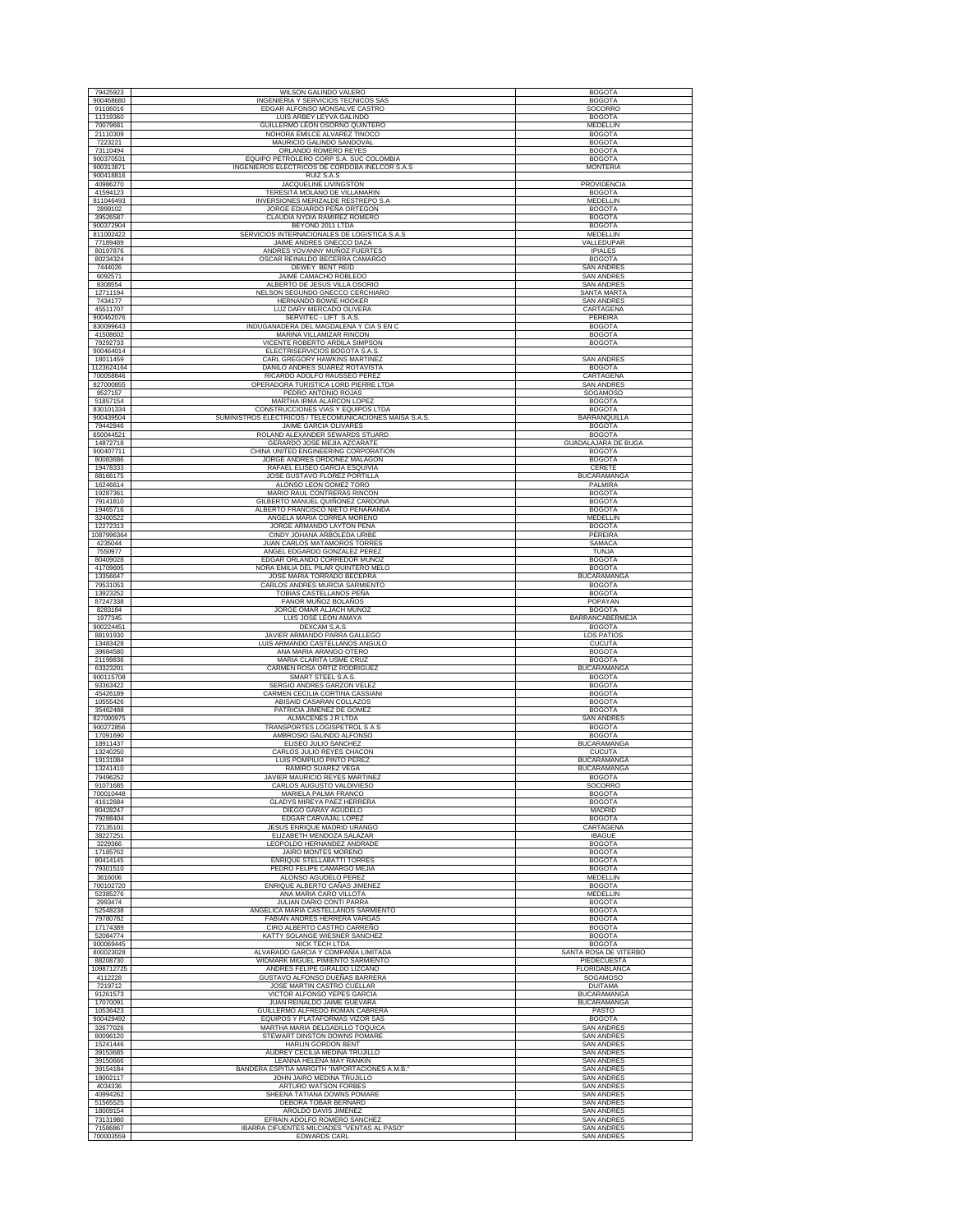| 33133614               | PABLA LUNA DE EDWARDS                                                                                                        | <b>SAN ANDRES</b>                      |
|------------------------|------------------------------------------------------------------------------------------------------------------------------|----------------------------------------|
| 15240835               | GABRIEL JAIME AVILA TOBAR                                                                                                    |                                        |
| 18000152<br>18000318   | VALDEMIRO BRANT ZUÑIGA                                                                                                       | <b>SAN ANDRES</b><br><b>SAN ANDRES</b> |
| 900156760              | JOAO CARLOS LONDOÑO GARCIA<br>CONSTRUCTURA G & L S.A.S                                                                       | VILLAVICENCIO                          |
| 19196074               | RAFAEL JOAQUIN DE JESUS CEPEDA FACIOLINCE                                                                                    | CARTAGENA                              |
| 79287388               | NESTOR ALBEIRO CLAVIJO VELASQUEZ                                                                                             | <b>BOGOTA</b>                          |
| 19360194<br>79293602   | ROBERTO SANCHEZ IBAÑEZ<br>RODRIGO PINZON NAVARRO                                                                             | <b>BUCARAMANGA</b><br><b>BOGOTA</b>    |
| 19466788               | JULIO CESAR HERNANDEZ MOJICA                                                                                                 | <b>DUITAMA</b>                         |
| 22468972               | MARTHA PATRICIA CARRILLO OSPINA                                                                                              | <b>BOGOTA</b>                          |
| 41760392<br>79419775   | CARMEN LEONOR VILLAMIZAR LAVERDE<br>ANDRES FERNANDO GAFARO BARRERA                                                           | <b>BOGOTA</b><br><b>BOGOTA</b>         |
| 80031743               | RICHARD ALFONSO AGUILAR VILLA                                                                                                | <b>BUCARAMANGA</b>                     |
| 14962978               | DIEGO DAZA SIERRA                                                                                                            | <b>BOGOTA</b>                          |
| 88000450<br>79148850   | PEDRO RAFAEL MORENO GIL<br>JOSE RENATO SALAZAR ACOSTA                                                                        | <b>BOGOTA</b><br><b>BOGOTA</b>         |
| 10246897               | ALFONSO FRANCO GOMEZ                                                                                                         | VILLAMARIA                             |
| 900432795              | PROMOT. DE INV. NUEVO REAL S.A.S                                                                                             | <b>ITAGUI</b>                          |
| 79318813               | JAIRO HUMBERTO DIAZ CASTELLANOS<br>GRUAS EQUIPOS Y TRANSPORTES FENIX S.A.S                                                   | CALI<br>SOACHA                         |
| 900406204<br>8691833   | AUGUSTO NOEL GARCIA RODRIGUEZ                                                                                                | BARRANQUILLA                           |
| 39662171               | LUCY GONZALEZ DE CORONADO                                                                                                    | <b>BOGOTA</b>                          |
| 9527503<br>52886326    | ANGEL LEONEL SIERRA ORDUZ<br>SOL CAROLINA SUAREZ JEREZ                                                                       | SOGAMOSO<br><b>BOGOTA</b>              |
| 9527046                | NESTOR ARMANDO ALVAREZ MONTOYA                                                                                               | <b>SOGAMOSO</b>                        |
| 52533282               | PAOLA CATHERINE LOPEZ                                                                                                        | <b>BOGOTA</b>                          |
| 60256049<br>79656553   | LUZ MYRIAN JIMENEZ MORA<br>FABIO HERNANDO CUERVO ACEVEDO                                                                     | <b>BUCARAMANGA</b><br><b>BOGOTA</b>    |
| 12960954               | FREIDER HOMERO CALVACHI OCAMPO                                                                                               | PASTO                                  |
| 79239625               | OSCAR MAURICIO TORRES SARMIENTO                                                                                              | <b>BOGOTA</b>                          |
| 19179866<br>11382024   | GILBERTO GOMEZ TRUJILLO<br>JAIME ORLANDO ALARCON GOMEZ                                                                       | <b>BOGOTA</b><br><b>BOGOTA</b>         |
| 19478917               | LUIS FERNANDO CUARTAS AYALA                                                                                                  | <b>BOGOTA</b>                          |
| 900309105              | FRANK LOUIS COOPER LIMITADA                                                                                                  | <b>BOGOTA</b>                          |
| 79940588               | DUVAN REYNERIO OCAMPO PINZON                                                                                                 | <b>BOGOTA</b>                          |
| 52440151<br>79160053   | JENNY ESPERANZA BARRAGAN GARCIA<br>LUIS EDUARDO DUARTE                                                                       | <b>BOGOTA</b><br><b>BOGOTA</b>         |
| 91520125               | ANTONIO JOSE RINCON SERRANO                                                                                                  | <b>BOGOTA</b>                          |
| 41466646               | PATRICIA KLEIN BALLESTEROS                                                                                                   | <b>BOGOTA</b>                          |
| 811033292<br>900435648 | COOPERATIVA DE TRABAJADORES ASOCIADOS PRESTADORES DE SERVICIOS DE ASEO Y RECICLAJE COOTRAMA<br>COMERCIALIZADORA CATERPEL SAS | <b>ITAGUI</b><br><b>BOGOTA</b>         |
| 4234273                | ISMAEL GIL MUÑOZ                                                                                                             | SAMACA                                 |
| 830131741              | ROBERTO VARELA ACOSTA EU THE DOG TAG EU                                                                                      | <b>BOGOTA</b>                          |
| 91182220<br>13064451   | JAVIER ENRIQUE ESCOBAR NIÑO<br>LUIS LAUREANO RODRIGUEZ ROSERO                                                                | <b>GIRON</b><br>TUQUERRES              |
| 41793737               | CLAUDIA LUCIA RINCON DIAZ                                                                                                    | <b>BOGOTA</b>                          |
| 900371259              | <b>INNOVAR INGENIEROS Y ARQUITECTOS</b>                                                                                      | <b>BOGOTA</b>                          |
| 830041364<br>88284008  | WJ RESCATE LTDA<br>WILLINGTON ALVAREZ ASCANIO                                                                                | <b>BOGOTA</b><br>OCAÑA                 |
| 5462828                | GUSTAVO ROZO PORTILLA                                                                                                        | <b>BUCARAMANGA</b>                     |
| 42877414               | DIANA LUZ GARCES TAMAYO                                                                                                      | MEDELLIN                               |
| 11407584<br>7426320    | JOSE ISMAEL RAMIREZ CLAVIJO<br>DAVID VEGA LUNA                                                                               | <b>BOGOTA</b><br><b>BOGOTA</b>         |
| 900290976              | MESA ORTEGON E HIJOS S.A.S                                                                                                   | <b>BOGOTA</b>                          |
| 79752959               | FELIPE ANDRES DELGADO GIRALDO                                                                                                | <b>BOGOTA</b>                          |
| 13061044<br>24365603   | CARLOS ARTEAGA PALACIOS<br>MARIA ELENA RAMOS LOPEZ                                                                           | <b>TUQUERRES</b><br><b>BOGOTA</b>      |
| 79634241               | OCTAVIO ESTUPIÑAN MUÑOZ                                                                                                      | ARAUCA                                 |
| 13349279               | JULIO ALIRIO LIZCANO FLOREZ                                                                                                  | <b>BUCARAMANGA</b>                     |
| 80040355<br>7248726    | CARLOS ANDRES BARAHONA URIBE                                                                                                 | <b>BOGOTA</b><br><b>BOGOTA</b>         |
| 19265267               | OMAR DE JESUS LONDOÑO JARAMILLO<br>JESUS ANTONIO PEÑALOZA MOLINA                                                             | <b>BOGOTA</b>                          |
| 40985503               | EDNA LIVINGSTON HUMPHRIES                                                                                                    | <b>SAN ANDRES</b>                      |
| 15242202               | GARCIA MITCHELL CELICO "LUCES Y SISTEMAS'                                                                                    | <b>SAN ANDRES</b>                      |
| 18003986<br>11316871   | MESTRE NEWBALL DERRICK "FRUIT OF LIFE"<br>FERNANDO SAENZ ORTIZ                                                               | <b>SAN ANDRES</b><br><b>BOGOTA</b>     |
| 40988070               | DRISEÑA KELLY                                                                                                                | <b>SAN ANDRES</b>                      |
| 18002534               | EMILINO O'NEILL PEREZ                                                                                                        | <b>SAN ANDRES</b>                      |
| 30710221<br>990941     | MERCEDES DEL PILAR ORTIZ ENRIQUEZ<br>FRED REYES SMITH BERNARD                                                                | <b>SAN ANDRES</b>                      |
| 18005336               | OVALLE RENDON GILBERTO "ALQUILER DE MOTO Y CARRO DELFIN AZUL"                                                                | <b>SAN ANDRE</b>                       |
| 39152817<br>4034256    | <b>GRACIELA ROBINSON ROBINSON</b><br>JORGE FEDERICO ESCALONA BARKER                                                          | <b>SAN ANDRES</b><br><b>SAN ANDRES</b> |
| 892400615              | INVERSIONES MEDINA TRUJILLO                                                                                                  | <b>SAN ANDRES</b>                      |
| 3734908                | <b>JOSE DAVID ORTIZ RAMOS</b>                                                                                                | <b>SAN ANDRES</b>                      |
| 990592<br>15242841     | LUCIANO DUFFIS BOWIE<br>LUIS FERNANDO PEREIRA ALZATE                                                                         | <b>SAN ANDRES</b>                      |
| 18002891               | MANUEL ACEVEDO URANGO                                                                                                        | <b>SAN ANDRES</b><br><b>SAN ANDRES</b> |
| 39150946               | MARFELINA GARCES DE CASTAÑO                                                                                                  | <b>SAN ANDRES</b>                      |
| 66700539<br>15242667   | MARIA ELENA LLANOS VALDERRAMA<br>PABLO ANTONIO POMARE ESCALONA                                                               | CALI<br><b>SAN ANDRES</b>              |
| 18003073               | CASTAÑO PUELLO RAFAEL "IMPORTACIONES ELIZABETH"                                                                              | <b>SAN ANDRES</b>                      |
| 15241151               | REINALDO FORBES WATSON                                                                                                       | <b>SAN ANDRES</b>                      |
| 18000043<br>900228150  | RICKY NEWBALL GRENARD<br><b>MACOTEK LTDA</b>                                                                                 | <b>SAN ANDRES</b><br>LA CEJA           |
| 39150979               | RAMIREZ BERNAL VICTORIA EUGENIA "PONCHO' S PLACE MARKET MINIBAR"                                                             | <b>SAN ANDRES</b>                      |
| 19076221<br>900021735  | CARLOS ARMANDO ROJAS CORTES                                                                                                  | <b>BOGOTA</b>                          |
| 600048675              | MACEL PRZ LTDA<br>YASSER HAMEL SALEH                                                                                         | <b>BOGOTA</b><br><b>SAN ANDRES</b>     |
| 32606835               | PATRICIA JOSEFINA CABEZAS SANCHEZ                                                                                            | SAN ANDRE:                             |
| 79492470               | FERNANDO CASTRO SANDOVAL<br>JUAN FRANCISCO MATAMOROS ROJAS                                                                   | <b>BOGOTA</b><br><b>BOGOTA</b>         |
| 1131477<br>4274707     | RAUL VALERO ROMERO                                                                                                           | <b>BOGOTA</b>                          |
| 93084174               | JUAN BAUTISTA QUINTERO RAMIREZ                                                                                               | <b>BOGOTA</b>                          |
| 80270970<br>900098324  | CARLOS EDUARDO MORENO URREGO<br>CULTURA SOBRE PAPEL CASA EDITORIAL COLOMBIANA LTDA                                           | <b>BOGOTA</b><br><b>BOGOTA</b>         |
| 860508382              | <b>ESTIBOL S A S</b>                                                                                                         | <b>BOGOTA</b>                          |
| 19462203               | RICARDO GUEVARA AVILA                                                                                                        | <b>BOGOTA</b>                          |
| 79540395<br>51839063   | CARLOS ALBERTO GARCIA VEGA<br>INGRID CECILIA VIAÑA ERAZO                                                                     | <b>BOGOTA</b><br><b>BOGOTA</b>         |
| 79303915               | JUAN CARLOS FIGUEROA SUAREZ                                                                                                  | <b>BOGOTA</b>                          |
| 819006910              | INVERSIONES SOLO ORIENTE LIMITADA                                                                                            | SANTA MARTA                            |
| 7220477<br>890302547   | WILLIAM SAUL NORE CHAPARRO<br>TRITURADOS EL CHOCHO & CIA LTDA                                                                | SANTA MARTA<br><b>BOGOTA</b>           |
| 7212296                | LINO ANTONIO TOBO ROJAS                                                                                                      | <b>DUITAMA</b>                         |
| 91256188               | PAUL RENE GARCIA DIAZ                                                                                                        |                                        |
| 900176232<br>860521079 | COMERCIALIZADORA FREE COMMERCE SAS<br>COMPAÑIA GENERAL DE PLASTICOS LIMITADA                                                 | <b>BOGOTA</b><br><b>BOGOTA</b>         |
| 900329996              | IMPORTRAING E U                                                                                                              | <b>BOGOTA</b>                          |
| 900217251              | AIMG LTDA                                                                                                                    | <b>BOGOTA</b>                          |
| 900378842<br>900330201 | INVERANDINA DE COLOMBIA SAS<br>AREZZI GROUP S A S                                                                            | <b>BUCARAMANGA</b><br><b>BOGOTA</b>    |
| 72130870               | GIOVANNI JOSE BOJANINI MORRON                                                                                                | <b>BOGOTA</b>                          |
| 80889414               | SERGIO MONTES SOLANO                                                                                                         | <b>BOGOTA</b>                          |
| 21054612<br>41705975   | MATILDE RUIZ RUIZ<br>CANDELARIA MATILDE PALACIO BALDOVINO                                                                    | <b>BOGOTA</b><br><b>BOGOTA</b>         |
| 12989535               | ARCESIO RAMIRO HERRERA GAMBOA                                                                                                | PASTO                                  |
| 79430477               | NUMA FERNANDO MENDOZA MENDOZA                                                                                                | <b>BOGOTA</b>                          |
| 900130849<br>74300735  | BRITO REPRESENTACIONES S.A.S.<br>JOSE DANIEL PEDRAZA ALVARADO                                                                | SANTA MARTA<br>SANTA ROSA DE VITERBO   |
| 16693978               | DIEGO FERNANDO TRUJILLO MARIN                                                                                                | <b>BOGOTA</b>                          |
| 7504350                | MARCO FIDEL OVIEDO                                                                                                           | <b>MONTENEGRO</b>                      |
| 20158024<br>80390940   | CLARA ISABEL HERNANDEZ DE BEDOYA<br>ELBER OSWALDO GARCIA COTRINO                                                             | <b>BOGOTA</b><br><b>BOGOTA</b>         |
| 830114452              | KNO ENVIRONMENTAL SOLUTIONS LTDA                                                                                             | CHOCONTA                               |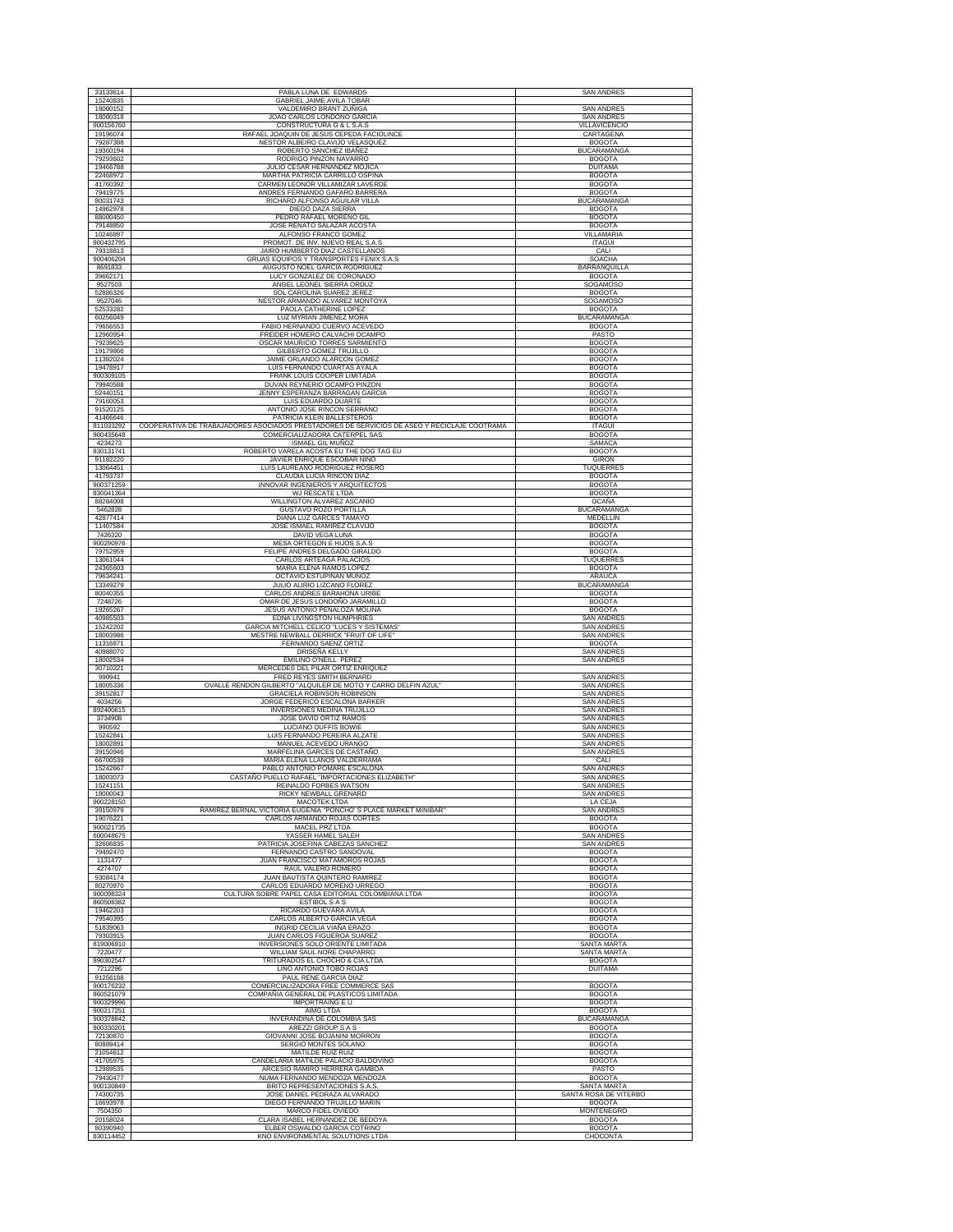| 13543879<br>93287034   |                                                                       |                                         |
|------------------------|-----------------------------------------------------------------------|-----------------------------------------|
|                        | WILLIAM ARSENIO FONSECA SERRANO                                       | FLORIDABLANCA                           |
|                        | JOSE ALI JIMENEZ CHACON                                               | PEREIRA                                 |
| 52382985               | YOMAIRA PATRICIA LEAL DURAN                                           | <b>BOGOTA</b>                           |
| 10183462               | ANDRES JIOVANNY RICAURTE MUÑOZ                                        | <b>BOGOTA</b>                           |
| 900437686              | CONSERMAN S.A.S                                                       | BARRANQUILLA                            |
| 900142369<br>16688322  | CONSTRUCTORA PERALTA Y ESPINOZA LTDA<br>JOSE JAVIER GONZALEZ DIAZ     | CALI<br><b>BOGOTA</b>                   |
| 11185378               | ALVARO HERNAN AGUDELO ACERO                                           |                                         |
| 8754815                | FRANCISCO ANTONIO ASCANIO                                             |                                         |
| 41424371               | MARIA VICTORIA CASSOLIS ROJAS                                         | <b>BOGOTA</b>                           |
| 13453037               | CARLOS VICENTE PRADA GARCES                                           | <b>IBAGUE</b>                           |
| 7222315                | CARLOS JULIO BECERRA SOSSA                                            | <b>BOGOTA</b>                           |
| 79368984               | NICOLAS TORRES ALVAREZ                                                | <b>BOGOTA</b>                           |
| 30716713               | FANNY DEL CARMEN GUERRERO CADENA                                      | PASTO                                   |
| 79382873               | PEDRO NOVOA TRUJILLO                                                  | <b>BOGOTA</b>                           |
| 4236939                | MARIO FERNANDO HERRERA ARIZA                                          | <b>BOGOTA</b>                           |
| 5275706                | ALVARO MUÑOZ BOLAÑOS                                                  | POPAYAN                                 |
| 79269276               | MISAEL GALINDO PAEZ                                                   | <b>BOGOTA</b>                           |
| 1018441510             | JUAN DAVID LOPEZ PANCHE                                               | <b>FUSAGASUGA</b>                       |
| 87531170<br>6771477    | JESUS OMAR SOLARTE BASTIDAS<br>DUSTANO AGUILAR SAAVEDRA               | PASTO<br><b>AGUACHICA</b>               |
| 19218944               | ISRAEL OSORIO MORENO                                                  | <b>BOGOTA</b>                           |
| 52026184               | BLANCA MIREYA CASTILLO MONTAÑO                                        | <b>SOACHA</b>                           |
| 19103296               | HECTOR FRANCISCO SEPULVEDA SEPULVEDA                                  | <b>BOGOTA</b>                           |
| 3295202                | JOSE EDUARDO GUTIERREZ PEREZ                                          | CHIA                                    |
| 802011774              | MAQUINARIA, EQUIPO Y CONSTRUCCION S.A.S.                              | <b>BARRANQUILLA</b>                     |
| 91217915               | JUAN MANUEL BARCO SOTO                                                | BUCARAMANGA                             |
| 91240181               | FERNANDO ENRIQUE BARCO SOTO                                           | <b>BUCARAMANGA</b>                      |
| 91257254<br>900165578  | ALEJANDRO CONSUEGRA SANTOS<br>JACOMO LONDINI MILANO ITALIA S EN C     | <b>BUCARAMANGA</b><br><b>BOGOTA</b>     |
| 900348068              | TIERRADENTRO LANDINEZ DE COLOMBIA                                     | TAURAMENA                               |
| 150415                 | HECTOR MORALES BECERRA                                                | <b>DUITAMA</b>                          |
| 80195662               | JUAN CAMILO VEGA ALDANA                                               | <b>BOGOTA</b>                           |
| 900112461              | SERVICIOS CONSTRUCTIVOS S.A.S                                         | <b>BOGOTA</b>                           |
| 900460974              | <b>KW MOTOR S.A.S</b>                                                 | <b>BARRANQUILLA</b>                     |
| 830076663              | TRUST CONSULTORES EN CONSTRUCCION DE CONFIANZA LIMITADA               | <b>BOGOTA</b>                           |
| 3241334                | JOSE RAFAEL FORERO SEGURA                                             | <b>BOGOTA</b>                           |
| 39747389               | NUBIA PUENTES TORRES                                                  | <b>BOGOTA</b>                           |
| 900473970<br>12126962  | TRANSPORTES FEVETRANS S.AS                                            | <b>BUENAVENTURA</b><br><b>NEIVA</b>     |
| 18596553               | MR. ARBEY GARCIA NARVAEZ<br>MIGUEL DARIO ANGEL RUIZ                   | <b>BOGOTA</b>                           |
| 80540163               | CARLOS ALBERTO LOPEZ RIVEROS                                          | <b>ZIPAQUIRA</b>                        |
| 35422288               | DIANA DEL PILAR GOMEZ CAMARGO                                         | CAJICA                                  |
| 800008456              | MUNICIPIO DE MANI DPTO DE CASANARE                                    | MANI                                    |
| 12526381               | CARLOS EDUARDO MARTIN LASCANO AGUILAR                                 | BOGOTA                                  |
| 700095839              | ELIZABETH ANN DIGANGI                                                 | <b>BOGOTA</b>                           |
| 900323257              | JAMAQ S.A.S                                                           | <b>BARRANQUILLA</b>                     |
| 900394536<br>811037107 | PAVIMAQUINAS S.A.S.<br>MYM MONTACARGAS Y MANTENIMIENTO S.A.S          | CHIQUINQUIRA<br>SABANETA                |
| 91243571               | HERIBERTO JAIMES PEREZ                                                | MEDELLIN                                |
| 860033815              | <b>INVAMEZ S A</b>                                                    | <b>BOGOTA</b>                           |
| 900451539              | MACO MAQUINARIA INDUSTRIAL Y COMERCIALIZADORA SAS                     | <b>BOGOTA</b>                           |
| 900190971              | UCI URGENCIAS TECNOLOGICAS E.U                                        | CARTAGENA                               |
| 13349269<br>5812976    | SAMUEL VILLAMIZAR MORENO<br><b>GABRIEL VELA BUSTAMANTE</b>            | <b>BUCARAMANGA</b><br><b>BOGOTA</b>     |
| 900205148              | METALMECANICAS AGE S.A.S                                              | <b>BOGOTA</b>                           |
| 19199555               | FRANCISCO ARISTIDES NOGUERA ROCHA                                     | <b>BOGOTA</b>                           |
| 900451549              | LIEBHERR COLOMBIA S.A.S.                                              | <b>BOGOTA</b>                           |
| 6078252                | PASCUAL DE JESUS LONDOÑO RESTREPO                                     | MEDELLIN                                |
| 32308491               | BLANCA NELLY ARISTIZABAL JARAMILLO                                    | <b>BELLO</b>                            |
| 71393015               | RAFAEL IGNACIO ROLDAN RUIZ                                            | <b>LA ESTRELLA</b>                      |
| 51653916<br>900457835  | AMPARO SANTIAGO GARCIA<br>PETROMAQUINAS TM SAS                        | <b>BOGOTA</b><br><b>BOGOTA</b>          |
| 7161210                | MARCO HIPOLITO SUAREZ LOPEZ                                           | TUNJA                                   |
| 51817413               | ESMERALDA ROJAS GARZON                                                | <b>BOGOTA</b>                           |
| 900095959              | OILSERCO LTDA                                                         | <b>BOGOTA</b>                           |
| 13835974               | <b>GERMAN DUCON ARAQUE</b>                                            | BUCARAMANGA                             |
| 37805197<br>900322118  | MIRYAM SALCEDO DE GONZALEZ<br>DP INGENIEROS S.A.S                     | <b>BOGOTA</b><br>VALLEDUPAR             |
| 900253780              | CONCRETOS EL DORADO SAS                                               | <b>BOGOTA</b>                           |
| 900156586              | COREXCAV LTDA                                                         | <b>BOGOTA</b>                           |
| 900072286              | ELECTRO GDD SAS                                                       | PIEDECUESTA                             |
| 2892607                | RAFAEL NIETO NAVIA                                                    |                                         |
|                        |                                                                       | <b>BOGOTA</b>                           |
| 19315498               | CARLOS MARIO CLOPATOFSKY GHISAYS                                      | <b>BOGOTA</b>                           |
| 51595690               | SONIA PATRICIA ARAGON CEDEÑO                                          | <b>BOGOTA</b>                           |
| 2945567<br>19499270    | JOSE MARIA CEDIAL ROMERO<br>WILLIAM ALFONSO BENITEZ LOVERA            | <b>BOGOTA</b><br><b>BOGOTA</b>          |
| 830504755              | COMERCIALIZADORA TYM LTDA                                             | BARRANQUILLA                            |
| 13873154               | <b>JIMMY PORTILLA SUAREZ</b>                                          | <b>BUCARAMANGA</b>                      |
| 4311988                | HECTOR JARAMILLO ARANGO                                               | MANIZALES                               |
| 19174638               | <b>CUATRIMOTOS HUGO</b>                                               | <b>BOGOTA</b><br>VILLAMARIA             |
| 900472694<br>890000590 | FORMALCO S.A.S<br>CUERPO DE BOMBEROS VOLUNTARIO DE LA TEBAIDA QUINDIO | LA TEBAIDA                              |
| 900473845              | M J ALLIANCE SAS                                                      | <b>BOGOTA</b>                           |
| 11411043               | JOSE RAUL GUTIERREZ GUTIERREZ                                         | VILLAVICENCIO                           |
| 2168967                | BENIGNO ORTIZ REMOLINA                                                | <b>BUCARAMANGA</b>                      |
| 19455905<br>900363778  | WILSON RODRIGUEZ QUIROGA<br>MIDLAND OIL TOOLS COLOMBIA SAS            | <b>BOGOTA</b><br><b>BOGOTA</b>          |
| 900465277              | INCATRANS S.A.S.                                                      | ANDES                                   |
| 4079907                | JAIME PLAZAS JIMENEZ                                                  | <b>BOGOTA</b>                           |
| 9397393                | LUIS ORLANDO FONSECA ORDUZ                                            | YOPAL                                   |
| 91273782               | HUGO ALBERTO BUITRAGO PARRALES                                        | <b>BUCARAMANGA</b>                      |
| 10539646<br>19327119   | IGNACIO ENRIQUE RUIZ PEREA<br>GUILLERMO ALFONSO CORDOBA               | <b>BOGOTA</b><br><b>BOGOTA</b>          |
| 6776206                | JOSE LIBARDO RUIZ SAAVEDRA                                            | TUN.IA                                  |
| 19485403               | WALTER VARGAS ARANGO                                                  | <b>BOGOTA</b>                           |
| 13360956               | ALVARO JESUS TAMAYO JAIMES                                            | <b>BUCARAMANGA</b>                      |
| 79201963               | OCTAVIO CORONADO SILVA                                                | <b>BOGOTA</b>                           |
| 79417311               | LUIS EDUARDO LINARES PEREZ                                            | <b>BOGOTA</b><br><b>BOGOTA</b>          |
| 23433684<br>5546602    | MARIA GLADYS SILVA CUERVO<br><b>LUIS ALBERTO DURAN MOSOUFRA</b>       | <b>BUCARAMANGA</b>                      |
| 79613296               | JOSE ISIDRO GOMEZ MUÑOZ                                               | <b>BOGOTA</b>                           |
| 17182697               | JOSE DOMINGO RAMOS GUERRERO                                           | <b>BOGOTA</b>                           |
| 11380042               | JORGE DIAZ GODOY                                                      | <b>BOGOTA</b>                           |
| 70905828               | JOSE ORLANDO AGUDELO GOMEZ                                            | <b>BOGOTA</b>                           |
| 19136229<br>36155070   | JOSE GERARDO AGUDELO RODRIGUEZ<br>CECILIA USECHE DE MOSQUERA          | VILLETA                                 |
| 4080251                | ANGEL CUSTODIO BORDA CORONADO                                         | <b>BOGOTA</b><br><b>BOGOTA</b>          |
| 91420796               | JULIO ROBERTO SANTOYO PLATA                                           | <b>BOGOTA</b>                           |
| 2964387                | ANGEL RODRIGO REINA BAQUERO                                           | <b>BOGOTA</b>                           |
| 4109610                | SEGUNDO BERNARDO TORRES PEÑA                                          | SANTA ROSA DE VITERBO                   |
| 800148583              | AMALFI BOTERO Y COMPAÑIA SOCIEDAD ANONIMA                             | <b>BOGOTA</b>                           |
| 83228393<br>79500683   | <b>MILLER PINTO SALAZAR</b><br>JUAN RICARDO ORDUZ LOPEZ               | <b>VILLAVICENCIO</b><br><b>BOGOTA</b>   |
| 9399206                | GONZALO CHAPARRO PEREZ                                                | YOPAL                                   |
| 9395981                | REYES FERNANDEZ ALARCON                                               | SOGAMOSO                                |
| 79507286               | JAVID EFREN SANCHEZ VACA                                              | <b>BOGOTA</b>                           |
| 91474813               | JESUS ALONSO ACEVEDO SALAZAR                                          | <b>BOGOTA</b>                           |
| 79166477<br>82392374   | JUAN CARLOS MURCIA RUBIANO<br>WILLIAM FERNANDO MORENO RODRIGUEZ       | <b>UBATE</b>                            |
| 819004116              | ELOGIA SOLUCIONES LOGISTICAS SAS                                      | <b>FUSAGASUGA</b><br><b>SANTA MARTA</b> |
| 79545823               | JAIRO HUMBERTO HEREDIA GARCIA                                         | <b>BOGOTA</b>                           |
| 19143976               | FLORENTINO MATIZ ROCHA                                                | <b>BOGOTA</b>                           |
| 900375112<br>4107862   | INVERSIONES L.R. DE LA COSTA S.A.S.<br>JOSUE DANIEL MEDRANO SANCHEZ   | BARRANQUILLA<br><b>DUITAMA</b>          |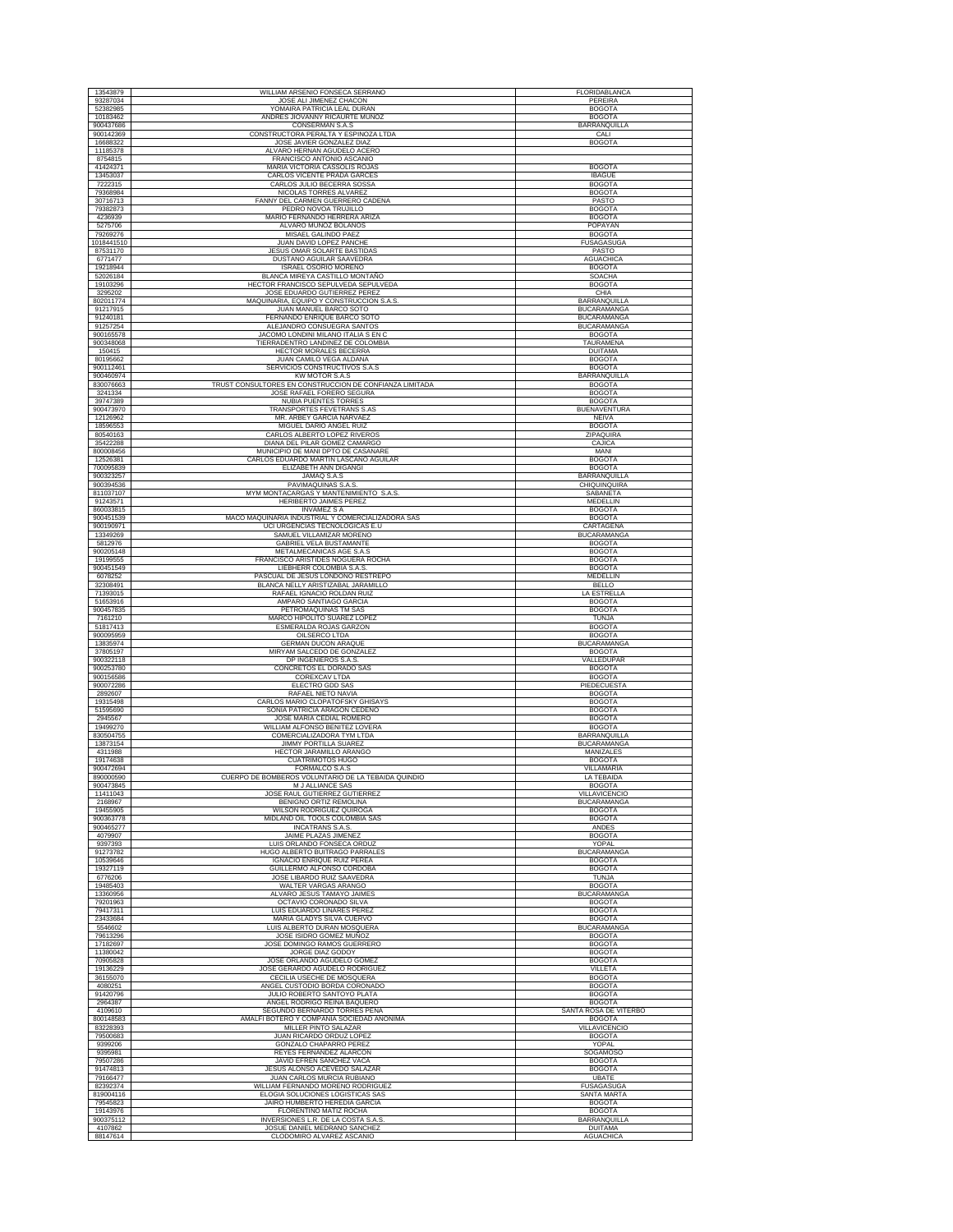| 6755892                | <b>GUSTAVO CAJICA GAMBOA</b>                                                       | FLORIDABLANCA                          |
|------------------------|------------------------------------------------------------------------------------|----------------------------------------|
| 11331435               | RIGOBERTO VALBUENA                                                                 | <b>BOGOTA</b>                          |
| 52261982               | DEVIS ROCIO AVENDAÑO GALVIS                                                        | <b>BUCARAMANGA</b>                     |
| 63357723               | LUZ DARY GALLO PRADA                                                               | CABRERA                                |
| 900440963              | NIJAHD S.A.S.                                                                      | BARRANQUILLA                           |
| 46354068               | LUZ MARCELA CANTOR MOLANO                                                          | SOGAMOSO                               |
| 381806<br>7213224      | JOSE ALEJANDRO RIVERA LOPEZ<br>LUIS ARTURO ALVAREZ PINZON                          | <b>BOGOTA</b><br><b>DUITAMA</b>        |
| 900237486              | ALGORE S A S                                                                       | <b>MORROA</b>                          |
| 79945742               | JULIAN RICARDO ROMERO BOBREK                                                       | <b>BOGOTA</b>                          |
| 830040155              | <b>CEB INGENIERIA SAS</b>                                                          | <b>BOGOTA</b>                          |
| 900357798              | QUIMOLEO S A S                                                                     | <b>BOGOTA</b>                          |
| 10539518<br>38562142   | MAURICIO RICARDO ZUÑIGA CAMPO<br>DIANA LORENA GONZALEZ VILLAFAÑE                   | <b>BOGOTA</b><br>CALI                  |
| 3229775                | ALEJANDRO ORDOÑEZ TAPAIS                                                           | <b>BOGOTA</b>                          |
| 900363819              | MCS COLOMBIA SAS                                                                   | <b>BOGOTA</b>                          |
| 7211656                | DANIEL ANTONIO GALINDO MENDOZA                                                     | <b>DUITAMA</b>                         |
| 91298741               | JHONNER MAURICIO GRANADOS RANGEL                                                   | <b>BOGOTA</b>                          |
| 409419<br>6888366      | HECTOR MANUEL FANDIÑO SANCHEZ<br><b>DIMAS SUAREZ DIAZ</b>                          | ZIPAQUIRA<br><b>CIMITARRA</b>          |
| 91286149               | GUILLERMO BAUTISTA ANAYA                                                           | FLORIDABLANCA                          |
| 55176720               | BEYANIRA CARDOSO OROZCO                                                            | <b>NEIVA</b>                           |
| 832011141              | ELENA FERNANDEZ MORENO                                                             | <b>BOGOTA</b>                          |
| 800156886              | RENOVAR OFFICE S A S                                                               | <b>BOGOTA</b>                          |
| 900488944              | TRANSPORTADORA MILENIOS SAS                                                        | <b>BOGOTA</b><br><b>BOGOTA</b>         |
| 13477951<br>13005500   | OSCAR JEOVANNY FERNANDEZ MORENO<br>SERVIO TULIO DE LA CRUZ GUERRERO                | <b>IPIALES</b>                         |
| 11230729               | GILBERTO RODRIGUEZ OVALLE                                                          | <b>BOGOTA</b>                          |
| 20081965               | ARTURO LOPEZ SOSA                                                                  | <b>BOGOTA</b>                          |
| 79417490               | HUGO ERNESTO VERGARA SANABRIA                                                      | <b>BOGOTA</b>                          |
| 7225006                | JORGE RICARDO HERNANDEZ MOJICA                                                     | <b>DUITAMA</b>                         |
| 800107566<br>7227737   | C I SEABULK LTDA<br>JOSE ANTONIO PEDRAZA GRIMALDOS                                 | <b>BOGOTA</b><br><b>DUITAMA</b>        |
| 900359348              | CONSTRUEQUIPOS J.E S.A.S                                                           | VALLEDUPAR                             |
| 9079081                | ALVARO IGNACIO AMADOR NASSAR                                                       | CARTAGENA                              |
| 71581036               | JORGE ALBERTO ORTEGA ISAZA                                                         | MEDELLIN                               |
| 4190909                | LUIS JOSE PRADA QUINTERO                                                           | <b>BUCARAMANGA</b>                     |
| 900470038<br>890324420 | CANADIAN ANCHORS SOCIEDAD POR ACCIONES SIMPLIFICADA<br>FERRETERIA TUBOLAMINAS S.A. | GIRON<br>CALI                          |
| 74858011               | HELVER RINCON BOHORQUEZ                                                            | YOPAL                                  |
| 4165751                | TULIO ALEJANDRO CRUZ GOMEZ                                                         | <b>BOGOTA</b>                          |
| 79643129               | OMAR JOSE JIMENEZ BAEZ                                                             | <b>MEDELLIN</b>                        |
| 41733365               | MARY LEYLA RODRIGUEZ DE ARIZA                                                      | <b>BOGOTA</b>                          |
| 79382364               | GUSTAVO PEÑARETE GONZALEZ                                                          | <b>FUSAGASUGA</b>                      |
| 60262193<br>73180823   | AMPARO RINCON CAPACHO<br>DARYNEL DAVID DEL TORO LOPEZ                              | <b>BUCARAMANGA</b><br>CARTAGENA        |
| 43025303               | CRISTINA EUGENIA CADAVID VASQUEZ                                                   | <b>BOGOTA</b>                          |
| 5763898                | FERNANDO PUENTES GALVIS                                                            | <b>BOGOTA</b>                          |
| 39781778               | FENIX ENID CASTILLO MENDEZ                                                         | <b>BOGOTA</b>                          |
| 5892777                | TEODORO SANCHEZ PEÑA                                                               | <b>BOGOTA</b>                          |
| 37835455<br>9529378    | MARIA TERESA SALCEDO BARRIOS<br>JOSELIN CHAPARRO SANTAMARIA                        | <b>BUCARAMANGA</b>                     |
| 19078531               | LUIS ALFONSO CORREDOR GARCIA                                                       | SOGAMOSO<br><b>BOGOTA</b>              |
| 80416189               | VICENTE GARCIA TOVAR                                                               | <b>NEIVA</b>                           |
| 80194547               | PEDRO FELIPE GARAVITO PEREZ                                                        | <b>BOGOTA</b>                          |
| 19448280               | GUSTAVO ADOLFO MERCHAN APARICIO                                                    | <b>BOGOTA</b>                          |
| 73110549<br>17016693   | TEOFILO ACOSTA BARRETO<br>LUIS ANTONIO RODRIGUEZ PARRA                             | <b>BOGOTA</b><br><b>BOGOTA</b>         |
| 8727767                | JOHN JAIRO CEBALLOS CABALLERO                                                      | <b>BOGOTA</b>                          |
| 41572479               | MARIA EUGENIA GARCIA DE GUTIERREZ                                                  | <b>BOGOTA</b>                          |
| 41964034               | JENNY JOHANNA GOMEZ DIAZ                                                           | <b>BOGOTA</b>                          |
| 4038698                | JOSE CRISTO ARIAS LARA                                                             | <b>BOGOTA</b>                          |
| 59821091               | YOLANDA CECILIA FAJARDO FAJARDO                                                    | PASTO                                  |
| 9533626<br>52708175    | WILSON MERCHAN AMEZQUITA<br>ALIX KARIME ALVAREZ CARRILLO                           | SOGAMOSO<br><b>BOGOTA</b>              |
| 79207996               | WILLIAM MONTOYA BERMUDEZ                                                           | SOACHA                                 |
| 1049614493             | ERIKA ANDREA AGUILAR SAMACA                                                        | <b>TUNJA</b>                           |
| 79625177               | LENNIN GELL HERNANDEZ ALARCON                                                      | <b>BOGOTA</b>                          |
| 91104588               | JOSE RICARDO ORTEGA LUNA                                                           | <b>BOGOTA</b>                          |
| 4262010<br>4295103     | HERRERA SAUL<br>LUIS EDUARDO SANDOVAL SOLANO                                       | <b>SOGAMOSO</b><br>TAURAMENA           |
| 53105258               | VIVIANA CATALINA MORA RAMOS                                                        | <b>BOGOTA</b>                          |
| 9518090                | SEGUNDO NICOLAS BELLO BAYONA                                                       | SANTA ROSA DE VITERBO                  |
| 826000089              | <b>COLCONCRETOS S A</b>                                                            | SOGAMOSO                               |
| 19483966<br>900225723  | EDILBERTO LOPEZ VERA<br>HITECH DE COLOMBIA LTDA                                    | <b>BOGOTA</b><br><b>BOGOTA</b>         |
| 13838502               | ALVARO MUÑOZ QUINTERO                                                              | FLORIDABLANCA                          |
| 900437175              | JJ PERFORACIONES S.A.S                                                             | MANIZALES                              |
| 31295734               | VIVIAN LEMPERT GINZBURG                                                            | <b>BOGOTA</b>                          |
| 79565652               | ARTURO MAURICIO GARCIA PINZON                                                      | <b>BOGOTA</b>                          |
| 900421576<br>91274081  | AFAL MULTISERVICIOS SAS<br>GERMAN GIOVANNI ACEVEDO SALAZAR                         | BARRANCABERMEJA<br><b>BUCARAMANGA</b>  |
| 23550923               | DORIS NUBIA CORREDOR PIÑEROS                                                       | <b>BOGOTA</b>                          |
| 1032385352             | MARIA LUISA MATAMOROS PULIDO                                                       | CAJICA                                 |
| 7689430                | HAIR RAFAEL CORREDOR TRUJILLO                                                      | NEIVA                                  |
| 900011895<br>91013362  | MAQUINARIA CONSTRUCCIONES Y EQUIPOS                                                | MEDELLIN<br><b>BARBOSA</b>             |
| 7727072                | OMAR BARRERA<br>MANUEL RICARDO COLLAZOS CABRERA                                    | NEIVA                                  |
| 900377410              | MATERIALES Y CONCRETOS DEL CARIBE S.A.S.                                           | PROVIDENCIA                            |
| 79781628               | SERGIO BARRERO GARCIA                                                              | <b>BOGOTA</b>                          |
| 829003100              | GRUAS Y EQUIPOS INDUSTRIALES S.A.S                                                 | BARRANCABERMEJA                        |
| 11431181<br>52261586   | LUIS FERNANDO GALVIS ROJAS<br>PAOLA ZAYDEE AYRAN CASTELLANOS                       | <b>BOGOTA</b><br><b>BOGOTA</b>         |
| 79803873               | FELIX EDUARDO MEDINA LOPEZ                                                         | <b>SOACHA</b>                          |
| 822005222              | MACO INGENIERIA S.A.                                                               | <b>RESTREPOA</b>                       |
| 30575515               | SHARYNE ELIAS TULENA                                                               | <b>BOGOTA</b>                          |
| 700061397<br>79790768  | LUIS GUSTAVO MALDONADO PASTOR<br>ANDRES DUARTE ORTIZ                               | <b>BOGOTA</b><br><b>BOGOTA</b>         |
| 79286564               | CARLOS JOSUE DURAN FRANCO                                                          | <b>BOGOTA</b>                          |
| 91242582               | HOLGER HORACIO PITA RODRIGUEZ                                                      | <b>BUCARAMANGA</b>                     |
| 700099915              | SCOT HERBERT LOIZEAUX                                                              | <b>BOGOTA</b>                          |
| 79443539               | MILTON MEDINA CALDERON                                                             | COTA                                   |
| 74301376<br>52199836   | LUIS MAURICIO RUIZ REYES<br>PAOLA ANDREA PEDROZA PINZON                            | SANTA ROSA DE VITERBO<br><b>BOGOTA</b> |
| 79650382               | MARROQUIN JARAMILLO LUIS FERNANDO                                                  | <b>IBAGUE</b>                          |
| 41505559               | AURA STELLA AVELLANEDA DE VARGAS                                                   | <b>BOGOTA</b>                          |
| 91515081               | EDISSON OSWALDO ROJAS VILLAMIZAR                                                   | <b>BUCARAMANGA</b>                     |
| 700056982              | LU YING                                                                            | <b>BOGOTA</b>                          |
| 5450757<br>41483121    | HUMBERTO SANDOVAL CORREDOR<br>YAMILA DEL CARMEN GUTIERREZ SOLIS                    | SOLEDAD<br>CHIA                        |
| 19278650               | VICTOR MANUEL CANTOR PAEZ                                                          | <b>BOGOTA</b>                          |
| 802006318              | COMPAÑIA TRANSNAVAL SAS                                                            | <b>BARRANQUILLA</b>                    |
| 900072852              | <b>INDUSTRIAS LIDERES S.A.S</b>                                                    | <b>BOGOTA</b>                          |
| 900480712              | REPRESENTACIONES LUGO Y CASTRO LOGISTIC S.A.S.                                     | CARTAGENA                              |
| 900334029<br>830513756 | <b>CURTIDOS LEATHERCOL SAS</b><br>REFRILOGISTICA S A S                             | <b>BOGOTA</b><br><b>ITAGUI</b>         |
| 802006240              | INCLICOL VALVULAS Y CONEXIONES S EN C                                              | BARRANQUILLA                           |
| 900165240              | LATCALINSA S.L. SUCURSAL COLOMBIA                                                  | <b>BOGOTA</b>                          |
| 6787502                | HELMER JOSE OROZCO LOPEZ                                                           | MEDELLIN                               |
| 900248619              | MARBA CONSTRUCCIONES S.EN C                                                        | <b>BARRANQUILLA</b>                    |
| 37655728               |                                                                                    |                                        |
|                        | DILSA ORTEGA SILVA                                                                 | BARRANCABERMEJA                        |
| 19405349<br>13884704   | JOSE SANTOS GELACIO MARTINEZ<br>NELSON DOMINGUEZ CORREA                            | <b>BOGOTA</b><br>BARRANCABERMEJA       |
| 4034440                | LUIS ALFONSO TARQUINO LESMES                                                       | <b>MEDELLIN</b>                        |
| 2996039<br>9398561     | <b>GABRIEL ALFONSO BAQUERO</b><br><b>GERMAN PATIÑO RODRIGUEZ</b>                   | VILLAVICENCIO<br>YOPAL                 |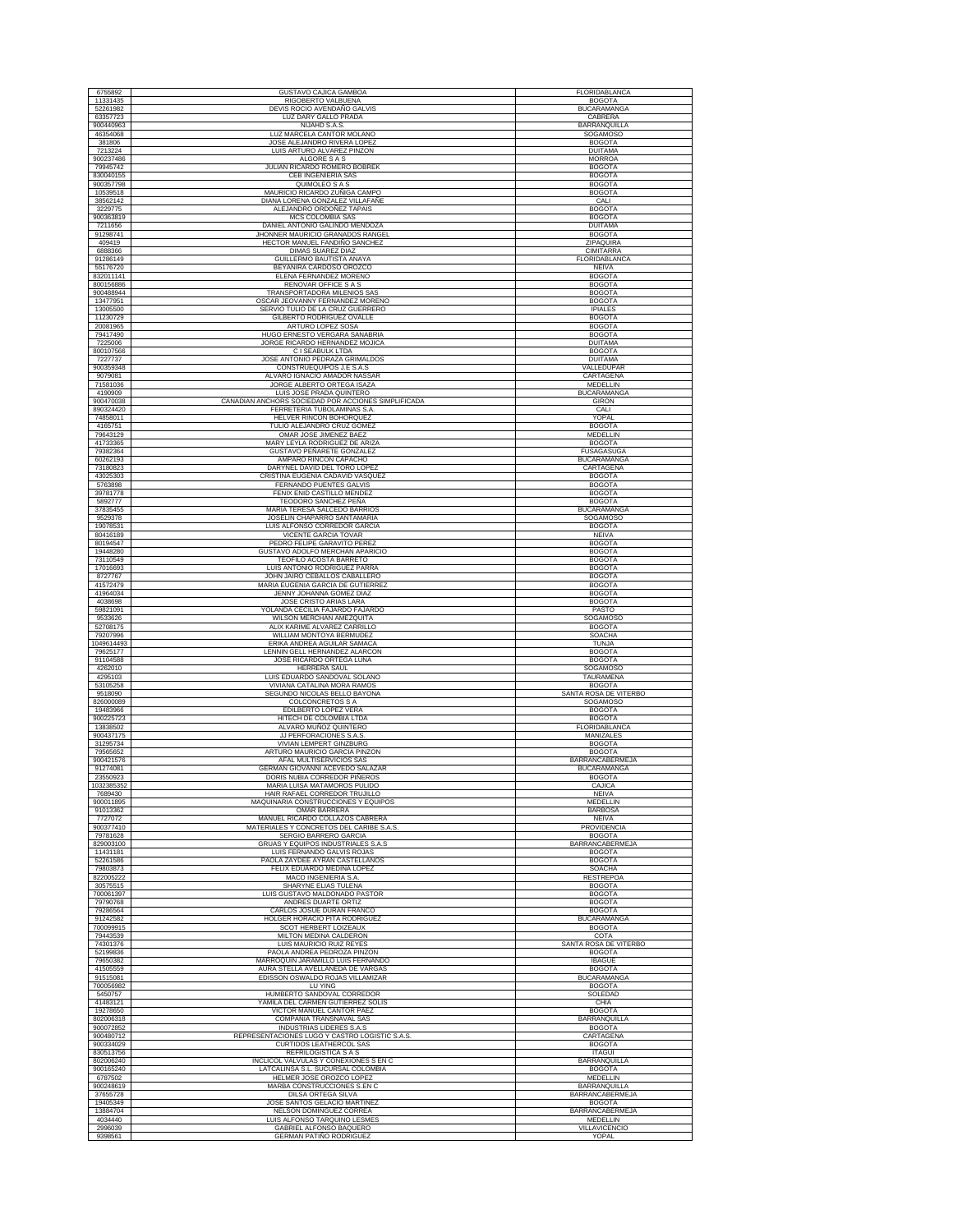| 84258                   | LUIS MORENO GAONA                                                                       | <b>BOGOTA</b>                         |
|-------------------------|-----------------------------------------------------------------------------------------|---------------------------------------|
| 12123632                | CARLOS OMAR BONILLA TELLO                                                               | NEIVA                                 |
| 79452395<br>35407432    | LUIS ALBERTO MORENO QUINTANA<br>NOHORA ASTRID TORRES RIVERA                             | <b>BOGOTA</b><br>ZIPAQUIRA            |
| 9395658                 | SALOMON RUIZ CHAPARRO                                                                   | SOGAMOSO                              |
| 31277898                | SANDRA GONZALEZ HOYOS                                                                   | <b>BOGOTA</b>                         |
| 9525278<br>70752620     | JESUS ANTONIO CELY MONTAÑEZ                                                             | SOGAMOSO                              |
| 78692363                | MIGUEL ANGEL URIBE URIBE<br>LOPEZ ALTAMIRANDA BERNARDO ANTONIO "TECNICOMFORT DEL LLANO" | <b>GUARNE</b><br>AGUAZUL              |
| 5885407                 | GUSTAVO ADOLFO FIGUEROA SALAZAR                                                         | <b>BOGOTA</b>                         |
| 87712602                | YUSEF IBRAHIM YUSEF NAFI                                                                | <b>IPIALES</b>                        |
| 900022122<br>900438986  | RCA MONTACARGAS S A S<br>INVERSIONES LAS VEGAS DE SAN ISIDRO S A S                      | <b>BOGOTA</b><br><b>BOGOTA</b>        |
| 900444819               | DASCANIO S A S                                                                          | <b>BOGOTA</b>                         |
| 830102607               | SERVICOLOMBIA SAS                                                                       | <b>BOGOTA</b>                         |
| 13744999<br>20322668    | JOSE JULIAN CARVAJAL RIVERA<br>RITA JULIA MORALES DE TIRADO                             | <b>BOGOTA</b><br><b>BOGOTA</b>        |
| 51736804                | OLGA ROSA LUCIA REYES MAHECHA                                                           | <b>BOGOTA</b>                         |
| 13849948                | CARLOS ARTURO MATEUS                                                                    | <b>BUCARAMANGA</b>                    |
| 14976755<br>93285048    | CARLOS HOLMES TRUJILLO GARCIA<br>REINERIO GONZALEZ SUAREZ                               | <b>BOGOTA</b><br><b>BOGOTA</b>        |
| 811023474               | LABORATORIOS PROESCO S.A                                                                |                                       |
| 900224143               | ASTILLEROS Y TALLERES NAVALES E INDUSTRIALES ES DE COLOMBIA S.A.                        | <b>TURBACO</b>                        |
| 830018327<br>383917     | TYSERS LTDA. CORREDORES DE REASEGUROS<br>JOAQUIN QUINTERO BALLEN                        | <b>BOGOTA</b><br><b>VILLAVICENCIO</b> |
| 79746513                | JAVIER MAURICIO GALEANO BECERRA                                                         | <b>BOGOTA</b>                         |
| 900455561               | VALPECA WELL SERVICES SAS                                                               | <b>BOGOTA</b>                         |
| 900072538<br>1015415328 | FUND SOCIAL CRISTIANA SEMILLAS PARA CRISTO<br>RAFAEL FORERO RINCON                      | <b>BOGOTA</b><br><b>BOGOTA</b>        |
| 900257358               | ARQUITECK & ASOCIADOS LTDA                                                              | <b>BOGOTA</b>                         |
| 900163464               | TRANSPORTES MASA LTDA                                                                   | NEIVA                                 |
| 900012579<br>900449655  | VECTOR GEOPHYSICAL S.A.S<br>MAXICARGO COLOMBIA S.A.S                                    | <b>BOGOTA</b><br>MEDELLIN             |
| 19342988                | VICTOR MANUEL VASQUEZ RAMIREZ                                                           | <b>BOGOTA</b>                         |
| 900257715               | METALES Y FERROSOS DEL NORTE S.A.S                                                      |                                       |
| 17324946<br>900162414   | ORLANDO GARZON CASTRO<br>INGENIERIA Y TECNOLOGIA DE SERVICIOS S A S                     | VILLAVICENCIO                         |
| 7215824                 | LUIS ANTONIO REYES NIÑO                                                                 | <b>DUITAMA</b>                        |
| 5083474                 | ALVARO ANTONIO TRILLOS CONTRERAS                                                        | RIO DE ORO                            |
| 79169662<br>900496501   | CRISTIAN ORLANDO CARRILLO PICAUD<br>ALPES AUTOMOTRIZ S A S                              | <b>BOGOTA</b><br><b>BOGOTA</b>        |
| 154796                  | JOSE ARTURO GUTIERREZ REINA                                                             | <b>BOGOTA</b>                         |
| 76307557                | FAVIO ARVEY MUÑOZ BRAVO                                                                 | MOCOA                                 |
| 4297404<br>12132502     | EDGAR OSWALDO GOMEZ SANCHEZ<br>ANGEL ALBERTO PERAZA                                     | NEMOCON<br><b>NEIVA</b>               |
| 900174361               | <b>GLOBAL LOGISTICS EQUIPMENT SA</b>                                                    | <b>BOGOTA</b>                         |
| 80024312                | RUBEN DARIO MUÑOZ PEREZ                                                                 | <b>BOGOTA</b>                         |
| 41520237<br>79111336    | ANA ISABEL QUINTERO BARRERO<br>GUILLERMO ENRIQUE RINCON FLORIDA                         | VILLAPINZON<br><b>BOGOTA</b>          |
| 830503291               | RESPUESTOS Y DITRIBUCIONES BADEL LTDA                                                   | <b>BARRANQUILLA</b>                   |
| 7224069                 | LUIS ALBERTO CORONADO VARGAS                                                            | SANTA ROSA DE VITERBO                 |
| 98484823<br>79329580    | JOSE JULIAN GOMEZ GIRALDO<br><b>ISRAEL LOPEZ GOMEZ</b>                                  | MEDELLIN<br><b>BOGOTA</b>             |
| 830123158               | BIOLODOS S A E S P                                                                      | <b>BOGOTA</b>                         |
| 63529856                | CHIQUILLO BARBOSA MONICA VICTORIA                                                       | <b>AGUACHICA</b>                      |
| 900324537<br>900215324  | CONCRETOS DE IBAGUE S.A.S.<br>NICHOLL S SPORTS LTDA                                     | <b>IBAGUE</b><br><b>FUSAGASUGA</b>    |
| 79404304                | JOSE DAVIER PASCUAS ANDRADE                                                             | <b>BOGOTA</b>                         |
| 19245446                | AMADEO GONZALEZ JIMENEZ                                                                 | <b>BOGOTA</b>                         |
| 79453256<br>195123      | PLINIO ANTONIO ARENAS GALINDO<br>JOSE YESID ARANA MURILLO                               | <b>BOGOTA</b><br><b>BOGOTA</b>        |
| 1098645056              | JOSE MANUEL SALCEDO PEDRAZA                                                             | <b>BUCARAMANGA</b>                    |
|                         |                                                                                         |                                       |
| 19234866                | MANUEL GILBERTO TORRES RAMIREZ                                                          | FACATATIVA                            |
| 80415518                | MARCELO TORO SALAZAR                                                                    | <b>BOGOTA</b>                         |
| 80171851<br>28332849    | ADOLFO MIGUEL CRUZ PEDROZA<br>ELSA BELTRAN VILLARREAL                                   | <b>BOGOTA</b><br><b>BUCARAMANGA</b>   |
| 17154034                | JOSE NOBEL ARISMENDI                                                                    | <b>BOGOTA</b>                         |
| 900393736               | SOCIEDAD DE OBJETO UNICO CONCESIONARIA ESTE ES MI BUS S.A.S                             | <b>BOGOTA</b>                         |
| 900479789<br>830025215  | TRAILERS FRACMA SAS<br>POLO ASOCIADOS SOLUCIONES DE INGENIERIA SAS                      | <b>BOGOTA</b><br><b>BOGOTA</b>        |
| 14233155                | RODRIGO HUMBERTO GONZALEZ VALBUENA                                                      | <b>IBAGUE</b>                         |
| 807005015<br>6769280    | C I EXCOMIN S A S<br>CARLOS ALBERTO GARRIDO POMBO                                       | <b>BOGOTA</b><br><b>BOGOTA</b>        |
| 19189121                | PEDRO ERNESTO LIZARAZO BURGOS                                                           | <b>BOGOTA</b>                         |
| 5580756                 | JUAN DELGADO RUEDA                                                                      | VILLANUEVA                            |
| 900319870<br>11380542   | SARENS DE COLOMBIA S.A.S<br>NESTOR HERNAN MENDEZ MANRIQUE                               | <b>BOGOTA</b><br><b>BOGOTA</b>        |
| 91069930                | <b>HECTOR ISIDRO ARENAS NEIRA</b>                                                       | <b>BOGOTA</b>                         |
| 11319074                | JHON OBANDO LONDOÑO                                                                     | CALI                                  |
| 79155082<br>800164767   | CESAR AUGUSTO JIMENEZ MALAGON<br><b>GABRICA S.A.S</b>                                   | <b>BOGOTA</b>                         |
| 4170379                 | JOSE GUSTAVO ALVAREZ                                                                    | <b>BOGOTA</b>                         |
| 23350824                | SANDRA PATRICIA CORREA BOTIA                                                            | <b>DUITAMA</b>                        |
| 7170257<br>2996902      | LUIS ALBERTO VALERO PATIÑO<br>OSCAR AUGUSTO MORENO TORRES                               | TIBANA<br><b>BOGOTA</b>               |
| 52236208                | NANCY PIEDAD GUERRERO VILLAMIL                                                          | <b>BOGOTA</b>                         |
| 91158029<br>5735770     | CARLOS ROGELIO MARIN LOZANO<br>MARCO TULIO CACERES HERRERA                              | FLORIDABLANCA<br><b>BUCARAMANGA</b>   |
| 900006245               | COMERCIALIZADORA IMPORT Y EXPORT MG E U                                                 | <b>BOGOTA</b>                         |
| 900376466               | IMPORTACIONES DANA S.A.S                                                                | BARRANQUILLA                          |
| 94413101<br>9511647     | JOSE YEFFER CUERO VALENCIA<br>CRISTOBAL PEDRAZA RODRIGUEZ                               | VILLAVICENCIO<br><b>SOGAMOSO</b>      |
| 830045154               | IMPORTADORA COMERCIAL LAI LTDA                                                          | <b>BOGOTA</b>                         |
| 21307719                | BLANCA SILVIA CASTAÑO DE GONZALEZ                                                       | <b>BOGOTA</b>                         |
| 93416453<br>7301014     | ASDRUBAL FRASSER DELGADO<br>JESUS ALVARO ORTEGA GARCIA                                  | <b>BOGOTA</b><br><b>BOGOTA</b>        |
| 830094305               | RUAN REHACER & CIA S.A.S                                                                | <b>BOGOTA</b>                         |
| 900423259<br>19121618   | CONSTRUCOL DE COLOMBIA SAS<br>FABIO ARTURO VALDERRAMA GIL                               | <b>BUCARAMANGA</b><br><b>BOGOTA</b>   |
| 700102302               | FELIX RAMON GARCIA TAVERAS                                                              | <b>BOGOTA</b>                         |
| 6034317                 | ALDEMAR SANCHEZ GUEVARA                                                                 | <b>BOGOTA</b>                         |
| 80426669<br>71673720    | NELSON DAVID CALLE ACEVEDO                                                              | <b>BOGOTA</b><br><b>BOGOTA</b>        |
| 900494971               | JAIME HUMBERTO DELGADO VILLEGAS<br>TRANSPORTES MUNDOPETROL S.A.S.                       | <b>BOGOTA</b>                         |
| 900401327               | OCTOCORP S.A.S.                                                                         | CARTAGENA                             |
| 830117064<br>832005736  | COMERCIALIZADORA AL GRANO S.A.S<br>SERVIEQUIPOS MANTENIMIENTO LTDA                      | <b>BOGOTA</b><br><b>BOGOTA</b>        |
| 900324278               | INVERSIONES PUERTO MADERO S.A.S                                                         | MEDELLIN                              |
| 7211800                 | LUIS EDUARDO CHIQUILLO ANGARITA                                                         | <b>DUITAMA</b>                        |
| 7217866<br>27784007     | RODOLFO ANTONIO ALBARRACIN MEDINA<br>OLIVA PARADA DE PARADA                             | <b>DUITAMA</b><br><b>BUCARAMANGA</b>  |
| 91234917                | JOSE HUMBERTO BERNAL DIAZ                                                               | <b>BOGOTA</b>                         |
| 41526021                | PATRICIA DAVILA DE NAVAS                                                                | <b>BOGOTA</b>                         |
| 79158821<br>900169754   | LUIS ARMANDO SOTO BOUTIN<br>CORPORACION LATINOAMERICANA DE VALORES S A                  | <b>BOGOTA</b><br><b>BOGOTA</b>        |
| 7308360                 | HECTOR OMAR ORTEGA PINILLA                                                              | CHIQUINQUIRA                          |
| 5606787                 | DAVID GODOY RINCON                                                                      | <b>BOGOTA</b>                         |
| 79313524<br>2999195     | JUAN PABLO JEREZ CUELLAR<br>MANUEL ALFREDO VELASQUEZ VELASQUEZ                          | <b>BOGOTA</b><br>CHOACHI              |
| 19113724                | JULIO ANDELFO ROZO                                                                      | <b>BOGOTA</b>                         |
| 36162532                | ASTRID MENESES BOHORQUEZ                                                                | <b>NEIVA</b>                          |
| 79609192<br>79202912    | <b>JAIMEPOSSO</b><br>LISANDRO PEÑA ROMERO                                               | <b>BOGOTA</b><br><b>VILLAVICENCIO</b> |
| 822005509<br>830095453  | CONSTRUCTORA Y CONSULTORA SIGEL EAT<br>CAMPOS SAAB SAS                                  | VILLAVICENCIO<br><b>BOGOTA</b>        |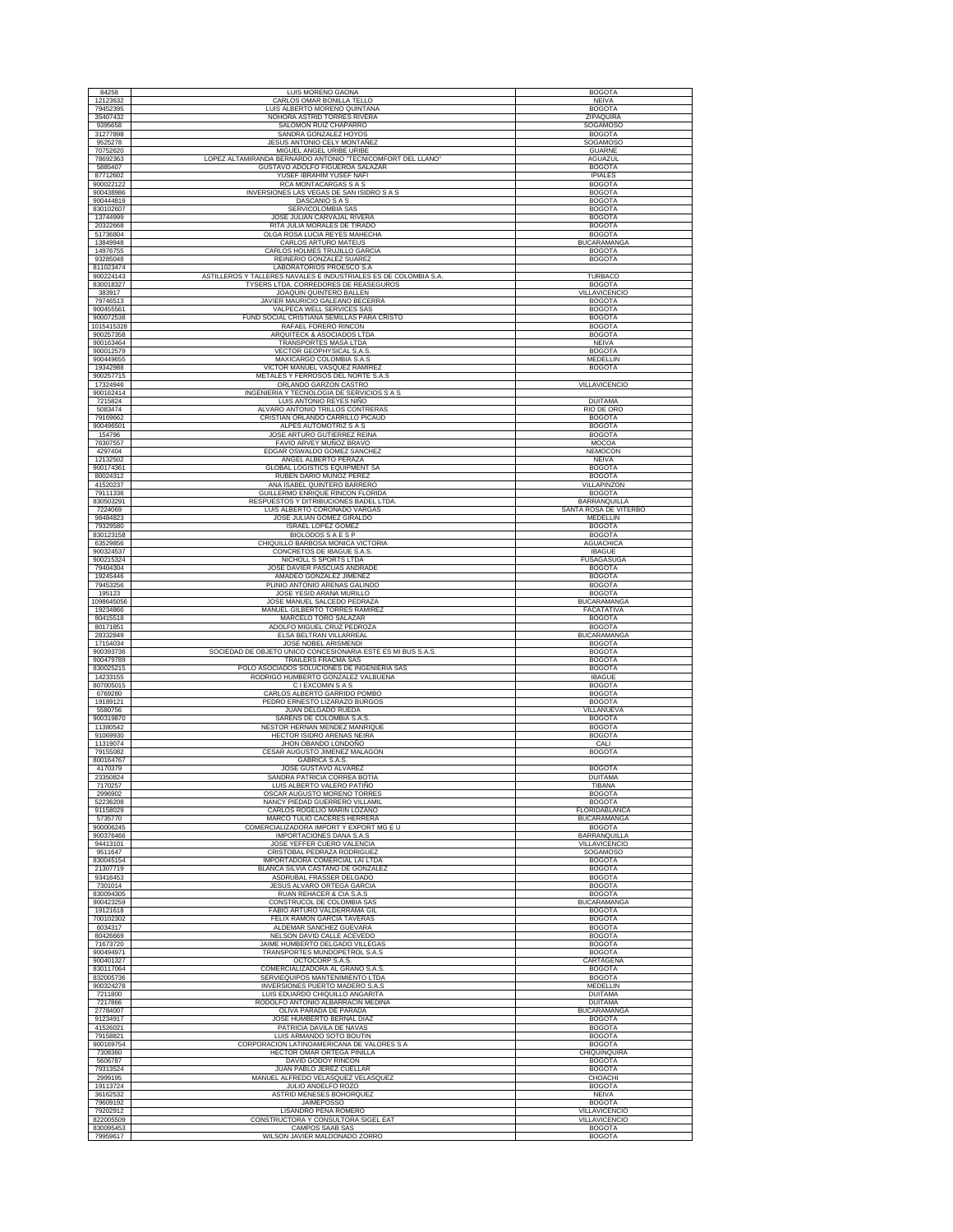| 71318017               |                                                                   |                                |
|------------------------|-------------------------------------------------------------------|--------------------------------|
|                        | DUVAN ANDRES TABARES GALLEGO                                      | MEDELLIN                       |
| 800023452              | INCIVILCO S.A.S                                                   | MEDELLIN                       |
| 7217082                | JOSE HENRY SANABRIA RIVERA                                        | <b>DUITAMA</b>                 |
| 74865925               | WENBAY HERNANDO GAMBOA VARGAS                                     | TRINIDAD                       |
| 27535841               | EUGENIA NOHEMY BASTIDAS CAICEDO<br>MARTHA YANETH CEPEDA PICO      | PASTO                          |
| 1098617866             |                                                                   | <b>BUCARAMANGA</b>             |
| 63317997<br>24047705   | CLAUDIA LUCIA BERMUDEZ ROA<br>MAURA OTILIA VARGAS RINCON          | CABRERA<br><b>DUITAMA</b>      |
|                        | OLGA LUCIA WILCHES ACHURY                                         |                                |
| 35415809<br>52249819   | CAMILA MARIA POLO FLOREZ                                          | <b>BOGOTA</b><br><b>BOGOTA</b> |
| 79435285               | JUAN CARLOS PABA SERJE                                            | <b>BOGOTA</b>                  |
|                        |                                                                   |                                |
| 19123778<br>43750487   | JACQUES AGHION HARARI<br>SAIDE PATRICIA FLOREZ CALUME             | <b>BOGOTA</b><br><b>BOGOTA</b> |
| 79110871               | JORGE HERNAN SARMIENTO INFANTE                                    | <b>BOGOTA</b>                  |
|                        |                                                                   |                                |
| 115462                 | JOSE ARMANDO LOPEZ LOPEZ                                          | <b>BOGOTA</b>                  |
| 890904475              | CIA.AGRICOLA SAN BARTOLO S.A                                      | MEDELLIN                       |
| 11519845               | CAMILO RODRIGUEZ AGUILAR                                          | <b>BOGOTA</b>                  |
| 91253730<br>28068295   | ROMAN REYES CORREA<br>HILDA SALINAS CALDERON                      | FLORIDABLANCA                  |
| 37795479               | AGUEDA ISABEL DURAN MOSQUERA                                      | PIEDECUESTA<br><b>BOGOTA</b>   |
| 52076166               | MARIA NANCY CUERVO                                                | <b>BOGOTA</b>                  |
| 13884428               | JUAN FIDEL BUENO CALDERON                                         | <b>BUCARAMANGA</b>             |
| 9532809                | JOSE BENANCIO FERNANDEZ MARTINEZ                                  | SANTA MARTA                    |
| 10033076               | JORGE NILTON GIRALDO HENAO                                        | PEREIRA                        |
| 80415176               | JORGE EDUARDO URIBE PEREZ                                         | <b>BOGOTA</b>                  |
| 17326029               | MANUEL GUSTAVO DELGADILLO VELANDIA                                | <b>BOGOTA</b>                  |
| 52780182               | TATIANA ANDREA VIRVIESCAS MENDOZA                                 | <b>BOGOTA</b>                  |
| 4241745                | LUIS HERNANDO GONZALEZ SOSA                                       | <b>BOGOTA</b>                  |
| 79158524               | PABLO BERNAL JIMENEZ                                              | <b>BOGOTA</b>                  |
| 28519102               | STELLA VELASQUEZ DE CARUSO                                        | <b>BOGOTA</b>                  |
| 37754377               | CAROLINA SANCHEZ WANDURRAGA                                       | <b>BUCARAMANGA</b>             |
| 37794596               | ROSALBA ARIAS DE MARTINEZ                                         | <b>BUCARAMANGA</b>             |
| 88137040               | ALEXIS NAVARRO SANTIAGO                                           | <b>AGUACHICA</b>               |
| 900384278              | <b>IBEACON S.A.S</b>                                              | CARTAGENA                      |
| 900420576              | MONSTER ENERGY COLOMBIA SAS                                       | <b>BOGOTA</b>                  |
| 5945170                | RICAURTE BORJA MILLAN                                             | LIBANO                         |
| 91286924               | LUIS HERNANDO BLANCO VARGAS                                       | EL PLAYON                      |
| 4250638                | GUILLERMO VELASCO BURGOS                                          | <b>BUCARAMANGA</b>             |
| 35490063               | LILIA ALCIRA LEGUIZAMON GARCIA                                    | <b>BOGOTA</b>                  |
| 9527897                | JAIME ALONSO AMAYA SILVA                                          | <b>BELEN</b>                   |
| 900410046              | MONTACARGAS Y EQUIPOS FELIX M. CABALLERO S.A.S                    | BARRANQUILLA                   |
| 900467713              | <b>SURTIMPORTACIONES S A S</b>                                    | <b>BOGOTA</b>                  |
| 9518991                | PEDRO ELIAS BELLO BAYONA                                          | SOGAMOSO                       |
| 5562743                | LELIO MELON GOMEZ                                                 | <b>BOGOTA</b>                  |
| 1098613521             | ALIX MIREYA VARELA LEMUS                                          | <b>BOGOTA</b>                  |
| 37752151               | JENNY MAYERLY AMAYA AMAYA                                         | <b>BUCARAMANGA</b>             |
| 63486313               | MARTHA ISABEL RAMIREZ GALVIS                                      | <b>BUCARAMANGA</b>             |
| 52529369               | OMAIRA URIBE AVELLANEDA                                           | <b>BOGOTA</b>                  |
| 91500213               | ORLANDO PORTILLA SUAREZ                                           | <b>BUCARAMANGA</b>             |
| 900401277              | CHANEME USADOS S.A.S.                                             | <b>BOGOTA</b>                  |
| 5697595                | REINALDO JAVIER RAMIREZ MEZA                                      | <b>BUCARAMANGA</b>             |
| 5783825                | LEONARDO SILVA HERNANDEZ                                          | <b>SAN GIL</b>                 |
| 3195371                | CARLOS ARTURO CASTRO GARCIA                                       | <b>TABIO</b>                   |
| 79457970               | <b>JAIRO RINCON RINCON</b>                                        | <b>BOGOTA</b>                  |
| 63499515               | MARYUL ROCIO ORTIZ ASCANIO                                        | <b>BUCARAMANGA</b>             |
| 79356998               | JOHN NELSON CAVIEDES VASQUEZ                                      | <b>BOGOTA</b>                  |
| 19131775               | MARIO MONTOYA URIBE                                               | <b>BOGOTA</b>                  |
| 80655072               | <b>GENALDO MARTINEZ ESLAVA</b>                                    | <b>FUNZA</b>                   |
| 226439                 | SILVERIO TORRES BORDA                                             | <b>BOGOTA</b>                  |
| 225862                 | MIGUEL ANTONIO CUBILLOS HERRERA                                   | <b>BOGOTA</b>                  |
| 10263273               | JHON JAIME OSPINA LOAIZA                                          | TULUA                          |
| 39743002               | MARINELA CAICEDO RIVERA                                           | <b>UBATE</b>                   |
| 79702036               | PEDRO ELISEO ROMERO CUBILLOS                                      | <b>BOGOTA</b>                  |
|                        |                                                                   |                                |
| 17090702               | CRISTHIAN ROBERTO HECTOR LAUREANO PARIS CALLE                     | <b>BOGOTA</b>                  |
| 41364477               | EVANGELINA PACHECO DE ORTIZ                                       | <b>BOGOTA</b>                  |
| 35506561               | YOLANDA BARRAGAN RAMIREZ                                          | <b>BOGOTA</b>                  |
| 52347811               | SANDRA PATRICIA APONTE PEÑA                                       | <b>BOGOTA</b>                  |
| 5560914                | RODOLFO CONTRERAS ROJAS                                           | <b>BUCARAMANGA</b>             |
| 900052927              | INVERSIONES ESTRADA GUTIERREZ S EN C                              | <b>BOGOTA</b>                  |
| 52340663               | FLOR ANGELA DURAN CONSUEGRA                                       | <b>BOGOTA</b>                  |
| 830057739              | STRONG MACHINE SAS                                                | COTA                           |
| 900047189              | HUSQVARNA COLOMBIA S A                                            | <b>BOGOTA</b>                  |
| 860000656              | HMV INGENIEROS LTDA                                               | <b>BOGOTA</b>                  |
| 900217977              | TOTAL EVENTS GROUP COLOMBIA SA                                    | <b>BOGOTA</b>                  |
| 900239926              | GRUPO6 SA                                                         | <b>BOGOTA</b>                  |
| 900309296              | DELMOCLAHAN SAS                                                   | RICAURTE - MANUEL SUR          |
| 830094609              | ARFINCO LTDA                                                      | <b>BOGOTA</b>                  |
| 74378003               | HOLMAN FABIAN GALINDO VARGAS                                      | <b>DUITAMA</b>                 |
| 900460186              | CONSTRUCCIONES TRITURADOS Y MAQUINARIAS S.A.S                     | <b>BOGOTA</b>                  |
| 19183737               | HERBERT JAIRO CHITIVA VERGARA                                     | <b>BOGOTA</b>                  |
| 900294075<br>52635771  | TRANSPORTES MACAWIL S A S<br><b>STANIS PULIDO</b>                 | <b>BOGOTA</b><br><b>BOGOTA</b> |
| 63465359               | MAGDORI PACHECO CAMPO                                             |                                |
| 9121968                | PEDRO ALIRIO BARAJAS GOMEZ                                        | BARRANCABERMEJA<br>PIEDECUESTA |
| 17099812               | ALFONSO HASSAN FERNANDEZ                                          | COTA                           |
| 71656309               | HECTOR AUGUSTO CASTAÑO GIRALDO                                    | MEDELLIN                       |
| 51855892               | MARTHA LIGIA MONTAÑO MORA                                         | <b>BOGOTA</b>                  |
| 19308058               | HECTOR DE JESUS VARGAS ZULUAGA                                    | <b>BOGOTA</b>                  |
| 7350696                | NELSON YAMITH QUIÑONES RODRIGUEZ                                  | <b>BOGOTA</b>                  |
| 14233562               | DANIEL URUEÑA BARRIOS                                             | <b>IBAGUE</b>                  |
| 80061978               | WILMAN JUAN GERARDO ROJAS ARIAS                                   | <b>BOGOTA</b>                  |
| 72001473               | LEONARDO ADOLFO SANABRIA SANCHEZ                                  | <b>BARRANQUILLA</b>            |
| 17352200               | JOSE RAMIRO MORALES GALVIS                                        | VILLAVICENCIO                  |
| 5436713                | FELIX MARIA RODRIGUEZ VERA                                        | <b>BUCARAMANGA</b>             |
| 16342665               | FRANCO LIBARDO RIASCOS PABON                                      | PASTO                          |
| 47434521               | ZULLY ROSSIO MEJIA CELY                                           | <b>YOPAL</b>                   |
| 900405466              | MEGAPESADOS SAS                                                   | <b>BOGOTA</b>                  |
| 17343387               | HANET MENDEZ LINARES                                              | <b>BOGOTA</b>                  |
| 35464291               | LIDIA YANETH MARTINEZ DE LOPEZ                                    | <b>BOGOTA</b>                  |
| 900450226<br>900366895 | ALKHORAYEF PETROLEUM COLOMBIA<br><b>SERVICIOS AGROMINEROS SAS</b> | <b>BOGOTA</b><br><b>BOGOTA</b> |
| 900379324              |                                                                   |                                |
|                        | SOLUCIONES Y PARTES S.A.S                                         |                                |
| 13565770               | GUINER ORLANDO SIMANCA FAJARDO                                    | BARRANCABERMEJA                |
| 94367977<br>15325217   | HEVER WALTER ALFONSO VICUÑA<br>WILSON LEONARDO HENAO GOMEZ        | MEDELLIN<br>MEDELLIN           |
| 51600437               | AMPARO MONTEJO CASTILLO                                           | <b>BOGOTA</b>                  |
| 52355561               | NILSA WESLEY SANCHEZ DIAZ                                         | <b>BOGOTA</b>                  |
| 12537524               | FERNANDO ENRIQUE CHAVES OSPINA                                    | <b>SANTA MARTA</b>             |
| 70095081               | CESAR AUGUSTO LOPEZ FERNANDEZ                                     | ARMENIA                        |
| 98451808               | JOHN MARIO VELEZ OSORIO                                           | <b>MEDELLIN</b>                |
| 5017835                | ALDO JOSE PUCCINI MIRANDA                                         | <b>BOGOTA</b>                  |
| 4130363                | LUIS ALBERTO CORTES BENITO                                        | <b>BOGOTA</b>                  |
| 79149821               | LUIS PARDO ALBARRACIN                                             | <b>BOGOTA</b>                  |
| 9514721                | JOSE LUIS FERNANDO VARGAS MOLANO                                  | YOPAL                          |
| 79735557               | JOHN ALEXANDER GOZALEZ CIFUENTES                                  | <b>BOGOTA</b>                  |
| 11520312               | GENRY VELANDIA RODRIGUEZ                                          | <b>BOGOTA</b>                  |
| 80394254               | CORNELIO RUBIANO RODRIGUEZ                                        | <b>BOGOTA</b>                  |
| 900238070              | DISCOVERY ENERGY SERVICES COLOMBIA SA                             | <b>BOGOTA</b>                  |
| 51940230               | OLGA PATRICIA ARDILA TORRES                                       | YOPAL                          |
| 79410531               | JUAN MANUEL MARIN SALGUERO "USADOS PUENTE ARANDA"                 | <b>BOGOTA</b>                  |
| 809012776              | BELLO AGRO FERNANDEZ E.U                                          | VILLAVICENCIO                  |
| 28306868               | JANETH MATEUS PARDO                                               | <b>BOGOTA</b>                  |
| 79238287               | HECTOR AUGUSTO AREVALO JARAMILLO                                  | <b>BOGOTA</b>                  |
| 900383283              | GAM COLOMBIA SAS                                                  | <b>BOGOTA</b>                  |
| 900440937<br>79286849  | <b>HANEI SAS</b><br>CARLOS ALBERTO FERNANDEZ LOPEZ                | CALI<br>VILLAPINZON            |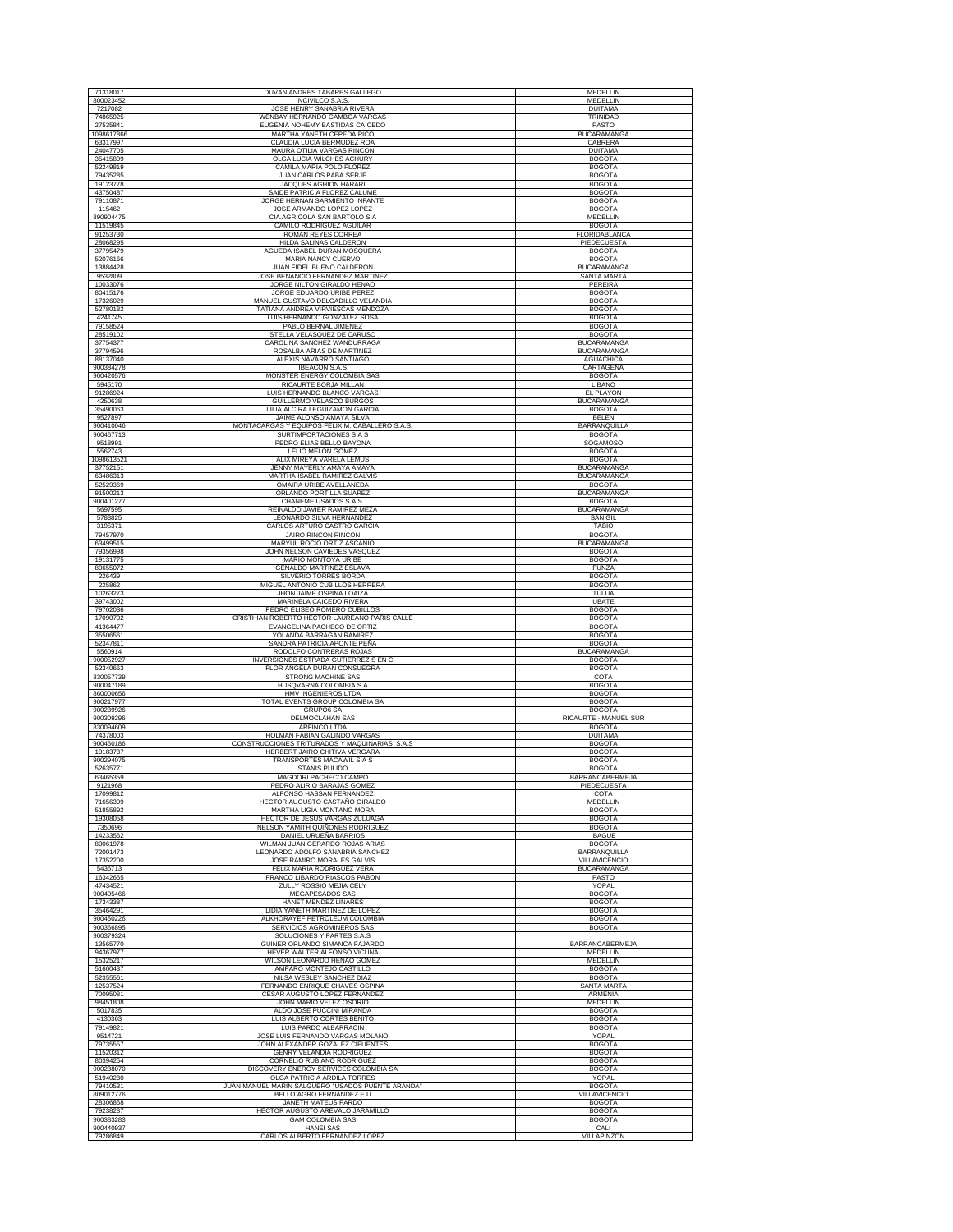| 5916245                 | NODIER LLANO DUQUE                                                                             | FRESNO                                     |
|-------------------------|------------------------------------------------------------------------------------------------|--------------------------------------------|
| 52271404                | LUZ ANGELA MARTINEZ AVILA                                                                      | <b>BOGOTA</b>                              |
| 34535384<br>13701389    | ELIZABETH CRISTINA MUÑOZ ESCOBAR<br>HENRY MENDEZ MEZA                                          | POPAYAN<br>AGUAZUL                         |
| 4096920                 | NEMECIO CORTAZAR CASA:                                                                         | <b>BOGOTA</b>                              |
| 1887688<br>70511258     | SERVIO ANTIDIO OLIVA ORTEGA<br>JAIME HUMBERTO DUQUE GIRALDO                                    | TUQUERRES<br><b>SABANETA</b>               |
| 70568427                | ANDRES JARAMILLO GUTIERREZ                                                                     | MEDELLIN                                   |
| 30741910<br>79146226    | <b>GLADIS MERCEDES MURIEL ARTEAGA</b><br><b>JAVIER DARIO LEAL MARIÑO</b>                       | PASTO<br><b>BOGOTA</b>                     |
| 79376287                | EDGAR WILLIAM FONSECA RODRIGUEZ                                                                | <b>BOGOTA</b>                              |
| 80361182<br>73111718    | <b>JAIME PEREZ FLOREZ</b><br>SAUL PAZ CORDOBA                                                  | <b>BOGOTA</b><br>CARTAGENA                 |
| 42788436                | CLAUDIA PATRICIA GOMEZ ARROYAVE                                                                | <b>ENVIGADO</b>                            |
| 900429561<br>830037948  | COSTACARGO S A S<br>CARBOCAPARRAPI S A                                                         | <b>BOGOTA</b><br><b>BOGOTA</b>             |
| 4097310                 | JAIME CASTIBLANCO FORERO                                                                       | <b>BOGOTA</b>                              |
| 88166200                | JORGE ELIECER BARRIOS VILLAMIZAR                                                               | <b>BUCARAMANGA</b><br><b>FLORIDABLANCA</b> |
| 91278616<br>91252015    | MAURICIO ARDILA ARENAS<br>FREDY OVIDIO RAMIREZ MEZA                                            | FLORIDABLANCA                              |
| 5697305                 | LUIS ALFREDO LEON RODRIGUEZ                                                                    | <b>BUCARAMANGA</b>                         |
| 19489408<br>91246277    | JAIRO HERNAN LOPEZ PUENTES<br>JOSE VIRGILIO GUTIERREZ CHIA                                     | <b>BOGOTA</b><br><b>BUCARAMANGA</b>        |
| 3227071                 | JOSE ISAAC CAJIGAS CASTRO                                                                      | <b>BOGOTA</b>                              |
| 98380921<br>51597245    | JESUS IGNACIO TROYA MOSQUERA<br>CRUZ RODRIGUEZ GILMA LUZ DARY                                  | CHACHAGUI<br><b>BOGOTA</b>                 |
| 63508290                | SANDRA PATRICIA BOHORQUEZ VARGAS                                                               | <b>BUCARAMANGA</b>                         |
| 11232711<br>80057907    | JORGE TULIO MARTINEZ RAIGOSO<br><b>FABIAN GOMEZ VARGAS</b>                                     | LA CALERA<br><b>BOGOTA</b>                 |
| 900485066               | MAQUINARIA INGENIERIA Y CONTRUCCIONES JEF S.A.S.                                               |                                            |
| 72129455<br>899999061   | REMIGIO CARVAJAL ANGARITA<br>BOGOTA DISTRITO CAPITAL                                           | SABANALARGA<br><b>BOGOTA</b>               |
| 79949478                | FRANCISCO LAZARO SOTO GONZALEZ                                                                 | <b>BOGOTA</b>                              |
| 28928742<br>79541898    | JANETH LOZANO PERDOMO<br>ARTURO BOTERO MEJIA                                                   | <b>IBAGUE</b><br>CALI                      |
| 4079508                 | RAFAEL MORA SILVA                                                                              | <b>BOGOTA</b>                              |
| 51755275<br>79641725    | LINA DEL PILAR CARMONA GOMEZ<br>LUIS ALBERTO GONZALEZ CASTILLO                                 | <b>BOGOTA</b><br><b>BOGOTA</b>             |
| 19324981                | FIDEL RICARDO VELANDIA CACERES                                                                 | <b>BOGOTA</b>                              |
| 80798715<br>7060550     | JOSE DANIEL RODRIGUEZ LOPEZ<br>YESID MOLANO CASTAÑEDA                                          | <b>BOGOTA</b><br>VILLANUEVA                |
| 11310128                | <b>WILSON ROJAS ARRIERO</b>                                                                    | <b>BOGOTA</b>                              |
| 35425628<br>79241111    | VILMA ANDREA ZAMBRANO VANEGAS<br>CAMPO ELIAS DURAN LEAL                                        | <b>BOGOTA</b><br><b>BOGOTA</b>             |
| 63300958                | CLAUDIA PATRICIA PEÑA GALVIS                                                                   | <b>BOGOTA</b>                              |
| 17000004<br>12195538    | LUIS ALFREDO HERNANDEZ VANEGAS<br>PAULO ANDRÉS CADENA CABRERA                                  | <b>BOGOTA</b><br><b>BOGOTA</b>             |
| 4137596                 | MIGUEL ANGEL DAZA CARO                                                                         | <b>BOGOTA</b>                              |
| 900272068<br>52665801   | I D A GRUPO EMPRESARIAL SOCIEDAD LIMITADA<br>LIBIA IBETH BOJACA AVILA                          | <b>BOGOTA</b><br>CAJICA                    |
| 70075286                | URIEL ANTONIO VASQUEZ SANCHEZ                                                                  | <b>SABANETA</b>                            |
| 79489720<br>23913943    | LUIS CARLOS BAHAMON OTALORA<br>NEDDY PATRICIA MANRIQUE APARICIC                                | <b>BOGOTA</b><br><b>BOGOTA</b>             |
| 900135005               | GRUPO GENERADOR DE LOGISTICA MUNDIAL S.A.S.                                                    | <b>BOGOTA</b>                              |
| 40034925<br>7361714     | CONCEPCION AMIRA BARAHONA CAMACHO<br>PEDRO ALEJO GOMEZ CASTILLO                                | <b>BOGOTA</b><br>PAZ DE ARIPORO            |
| 19410414                | RAMIRO ANTONIO BENAVIDES BALAMBA                                                               | <b>BOGOTA</b>                              |
| 1077969249<br>91486445  | MONICA ALEXANDRA FLOREZ CALDERON<br>NELSON SUAREZ TELLEZ                                       | MOSQUERA<br><b>BUCARAMANGA</b>             |
| 91495387                | DERQUI LENNIN MENDEZ GONZALEZ                                                                  | <b>BUCARAMANGA</b>                         |
| 41734092<br>9506033     | MARIA AGUSTINA MURCIA MOLINA<br>LUIS HERNANDO LEGUIZAMO SANABRIA                               | <b>BOGOTA</b><br>PAEZ                      |
| 71602820                | GIOVANNI WILFREDO REY SAENZ                                                                    | MEDELLIN                                   |
| 11337868<br>10227139    | ROBERTO CASTRO GARCIA<br>NESTOR JAIME LOPEZ CARDONA                                            | ZIPAQUIRA<br>MANIZALES                     |
| 1094890028              | DIANA PAOLA ZAPATA PINEDA                                                                      | <b>ARMENIA</b>                             |
| 79292229<br>10241547    | <b>ENRIQUE VARGAS TRUJILLO</b><br>CARLOS EDUARDO SANCHEZ SANCHEZ                               | <b>BOGOTA</b><br>MANIZALES                 |
| 4252185                 | DANILO ACONCHA RANGEL                                                                          | SOATA                                      |
| 830040905<br>800137059  | MAGMA INGENIEROS CONTRATISTAS S.A.S.<br>TRANSPORTES ZAMUDIO SOCIEDAD POR ACCIONES SIMPLIFICADA | <b>BOGOTA</b><br>BARRANQUILLA              |
| 79045580                | JOSE ERNESTO CARO PARADA<br>JOSE LEONARDO RODRIGUEZ RODRIGUEZ                                  | <b>BOGOTA</b><br>PASCA                     |
| 9635822<br>98393413     | JESUS ANTONIO TOBAR PORTILLA                                                                   | <b>GUAITARILLA</b>                         |
| 9532086<br>16861070     | JOSE JOAQUIN PONGUTA MESA<br>JESUS HERNAN ZAMUDIO RICAURTE                                     | YOPAL<br>EL CERRITO                        |
| 88212201                | CESAR AUGUSTO DIAZ DIAZ                                                                        | <b>CUCUTA</b>                              |
| 40078215<br>9651131     | ENITH WAGNER POVEDA<br>PEDRO CARLOS ORGANISTA FETEGUA                                          | <b>FLORENCIA</b><br>YOPAL                  |
| 19379010                | JESUS HELCIAS CASTIBLANCO GARCIA                                                               | <b>BOGOTA</b>                              |
| 2118272<br>27686034     | JULIO ALFONSO BARAJAS OCHOA<br>ROSA DELIA RODRIGUEZ MOGOLLON                                   | MALAGA<br>CHITAGA                          |
| 802001223               | EQUIPOS DEL NORTE S.A.                                                                         | BARRANQUILLA                               |
| 27785788<br>37547717    | AURA LUZ CASTRO CASTRO<br>NAZLY ONEYDA AGON PEREZ                                              | PAMPLONA<br><b>BUCARAMANGA</b>             |
| 93361739                | JORGE EDUARDO MEJIA RENGIFO                                                                    | <b>IBAGUE</b>                              |
| 817006871<br>91069305   | CUERPO DE BOMBEROS VOLUNTARIOS DE EL ORTIGAL MIRANDA CAUCA<br>HUGO ORTIZ ORTIZ                 | MIRANDA<br><b>SAN GIL</b>                  |
| 79560684                | OSCAR ALVAREZ REYES                                                                            | <b>BOGOTA</b>                              |
| 79466834<br>892400182   | ARNOL GERMAN TORRES MIRANDA<br><b>INVERSIONES ONAISSI LIMITADA</b>                             | <b>BOGOTA</b><br><b>BOGOTA</b>             |
| 6911<br>77038865        | JOSE VICENTE LOPEZ FERNANDEZ<br>GERARDO ALFONSO GUTIERREZ ARZUAGA                              | <b>BOGOTA</b><br>LA PAZ                    |
| 860404848               | INDUSTRIAS FAACA COLOMBIA S.A.S.                                                               |                                            |
| 9513129<br>20282518     | AGRICOLA CASANARE<br>AURORA HERNANDEZ DE ASSAD                                                 | <b>AGUAZUL</b><br><b>SAN ANDRES</b>        |
| 73129055                | ALBEIRO ANTONIO GOMEZ                                                                          | <b>SAN ANDRES</b>                          |
| 18001253<br>19208998    | DWITE QUIMBAY CASTRO<br>CARLOS ARTURO CASTILLO                                                 | <b>SAN ANDRES</b><br><b>SAN ANDRES</b>     |
| 15241499                | FERNANDO MC'LEAN DAVIS                                                                         | <b>SAN ANDRES</b>                          |
| 39153525<br>4033086     | ELSIE GALLARDO LEVER<br><b>FREDERICK O'NEILL LEVER</b>                                         | <b>SAN ANDRES</b><br><b>SAN ANDRES</b>     |
| 79370138                | SAUL TORRES MOJICA                                                                             | <b>BOGOTA</b>                              |
| 7458365<br>830136443    | ARTURO RAFAEL SARABIA BETTER<br>QUIÑONES GOMEZ Y CIA S EN C S                                  | BARRANQUILLA<br><b>BOGOTA</b>              |
| 812002469               | <b>INGESCOR LTDA</b>                                                                           | <b>MONTERIA</b>                            |
| 17168544<br>11317204    | OSWALDO DOMINGUEZ TORRES<br>JUAN CARLOS LORENZO ALVIS                                          | <b>BUCARAMANGA</b><br><b>FUNZA</b>         |
| 900352754               | GRUPO EMPRESARIAL COLOMBIANO DE INGENIEROS Y ARQUITECTOS                                       | <b>BUCARAMANGA</b>                         |
| 8260038869<br>830119526 | COMERCIALIZADORA INTERNACIONAL IMPORT & EXPORT JM LIMITADA<br>C I LG METALES LTDA              | <b>BOGOTA</b><br><b>BOGOTA</b>             |
| 900216346               | LEONOR DIAZ E HIJOS & CIA S EN C                                                               | <b>BOGOTA</b>                              |
| 900145050<br>41741950   | CONSTRUCCIONES Y DESARROLLO URBANO S.A.S.<br>BLANCA MYRIAM LOPEZ CORTES                        | BARRANQUILLA<br><b>BOGOTA</b>              |
| 700034976               | MARIA ISABEL PARTEARROYO DE DELGADO                                                            | <b>BOGOTA</b>                              |
| 900301352<br>79343612   | <b>VEGA ENERGY S A S</b><br>OVIDIO ANTONIO SALAMANCA BENITES                                   | <b>BOGOTA</b><br><b>BOGOTA</b>             |
| 80135984                | LUCAS ESCOBAR BARRAGAN                                                                         | <b>BOGOTA</b>                              |
| 19387408<br>79311320    | HECTOR URIEL BARRAGÁN RAMIREZ<br>EDUARDO LOZANO LOZANO                                         | <b>BOGOTA</b><br><b>BOGOTA</b>             |
| 14209517                | LAUREANO EDMUNDO URUEÑA RAMIREZ                                                                | <b>IBAGUE</b>                              |
| 79324217<br>2338243     | PABLO ERNESTO GUZMAN DIAZ<br>JOSE YESID MORA                                                   | <b>BOGOTA</b><br><b>IBAGUE</b>             |
| 19411246                | LUIS HERNAN GALINDO GARCIA                                                                     | <b>BOGOTA</b>                              |
| 17164855<br>7176257     | ALFONSO MARTINEZ ALMANZA<br>JOSE KENNEDDY NIÑO MIGUEZ                                          | <b>BOGOTA</b><br><b>TUNJA</b>              |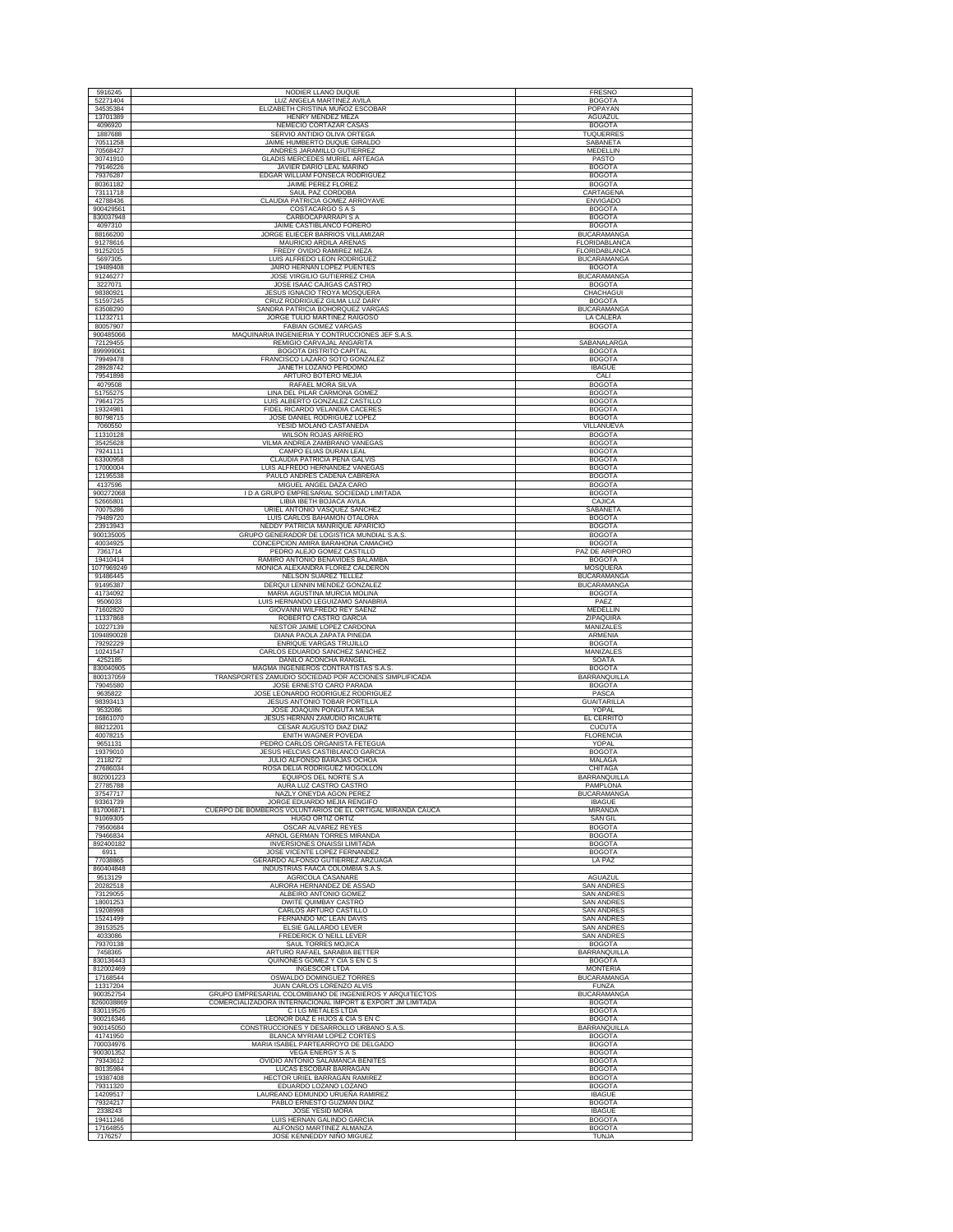|                         | CARLOS EDUARDO GARCIA GARAVITO                                                                                | <b>BOGOTA</b>                          |
|-------------------------|---------------------------------------------------------------------------------------------------------------|----------------------------------------|
| 79627209                | CARLOS EDUARDO CASTILLO GARCIA                                                                                | <b>BOGOTA</b>                          |
| 19496994<br>79331672    | JORGE OMAR NIETO MORA<br><b>GILBERTO REAL RODRIGUEZ</b>                                                       | <b>BOGOTA</b><br><b>BOGOTA</b>         |
| 807005195               | C.I. EXARCOL S.A.S                                                                                            | <b>CUCUTA</b>                          |
| 10541368<br>900348496   | OSCAR ALBERTO RENGIFO VICTORIA<br>INVERSIONES HOYOS WALTER S.A.S.                                             | POPAYAN<br><b>BOGOTA</b>               |
| 18008051                | <b>LAWRENCE BARKER</b>                                                                                        | <b>SAN ANDRES</b>                      |
| 39153611<br>51566215    | MARGARITA ROSA CHING LAW<br>MARIA ISABEL NAVIA SAA                                                            | <b>SAN ANDRES</b><br><b>SAN ANDRES</b> |
| 15241599                | SAMIR GERARDO FAKIH ELNESER                                                                                   | <b>SAN ANDRES</b>                      |
| 18011443<br>15244427    | REUBEN MAXIMILIANO NEWBALL WILSON<br><b>CLAVIJO WILLIAMS CORPUS</b>                                           | <b>SAN ANDRES</b><br><b>SAN ANDRES</b> |
| 23246514                | MARIA ELBA (NURY ELBA) SANTOYA DE MITCHELL                                                                    | <b>SAN ANDRES</b>                      |
| 40992632                | ALDA MARIE CORPUS SJOGREEN                                                                                    | <b>SAN ANDRES</b>                      |
| 18008228<br>40990798    | JORGE ELIECER MARTINEZ ECHEVERRI<br>SOFIA RODRIGUEZ BENT                                                      | <b>SAN ANDRES</b><br><b>SAN ANDRES</b> |
| 40991457                | DIXIE ELISA RODRIGUEZ BENT                                                                                    | <b>SAN ANDRES</b>                      |
| 15243693<br>39152620    | <b>GARAY BENT STEELE</b><br>ANGELA MARIA RAMIREZ DE MAESTRE                                                   | <b>SAN ANDRES</b><br><b>SAN ANDRES</b> |
| 15240236                | JOSE RAFAEL ARENAS MC LAUGHLIN                                                                                | <b>SAN ANDRES</b>                      |
| 18003535<br>15241567    | YULL FERNANDO HUMPHRIES HUNTER<br>HENRY JACKSON SALGUEDO                                                      | <b>SAN ANDRES</b><br><b>SAN ANDRES</b> |
| 21070439                | LUZ MILENA DIAZ DEL VALLE                                                                                     | <b>SAN ANDRES</b>                      |
| 15243770<br>18003170    | OCTAVIO GAVIERO REEVES KELLY<br>JUAN GERMAN HERRERA MANUEL                                                    | <b>SAN ANDRES</b><br>SAN ANDRES        |
| 15243982                | MAICAL LIVINGSTON LEWIS                                                                                       | <b>SAN ANDRES</b>                      |
| 8312586<br>900306546    | CARLOS JALLER ALVAREZ<br><b>BODETEXTIL S.A.S.</b>                                                             | <b>SAN ANDRES</b><br><b>BOGOTA</b>     |
| 900058021               | QYMSAS                                                                                                        | <b>BOGOTA</b>                          |
| 1098729178<br>832002738 | SAMUEL VILLAMIZAR AMAYA<br>CUERPO DE BOMBEROS VOLUNTARIOS DE MOSQUERA                                         | BUCARAMANGA<br><b>BOGOTA</b>           |
| 17548570                | JOSUE JAVIER CACERES FUENTES                                                                                  | FLORIDABLANCA                          |
| 88032344<br>79247585    | DIDIER ALBERTO VARGAS BAUTISTA<br>NELSON PARRA TRIVIÑO                                                        | <b>CUCUTA</b><br><b>BOGOTA</b>         |
| 74322596                | NESTOR JOSE ZANGUÑA ESPINOSA                                                                                  | PAIPA                                  |
| 19229868<br>46665477    | ANTONIO RAMIREZ BARRERA<br>MARTHA CECILIA TINJACA SERRANO                                                     | <b>FUSAGASUGA</b><br><b>DUITAMA</b>    |
| 19121187                | EFREN GUEVARA ALFONSO                                                                                         | <b>SOACHA</b>                          |
| 17116918<br>91103792    | JESUS MARIA GUEVARA GUEVARA<br>LUIS FELIPE CASTILLO SANTOS                                                    | <b>BOGOTA</b><br><b>BOGOTA</b>         |
| 805020798               | MONTACARGAS Y EQUIPOS SU SERVICIO S.A.S                                                                       | CALI                                   |
| 51959933<br>17118278    | ALMA BIBIANA PEREZ GOMEZ<br>VICENTE FIGUEREDO ROMERC                                                          | <b>BOGOTA</b><br><b>BOGOTA</b>         |
| 9922099                 | FABIO HUMBERTO JARAMILLO LIEVANO                                                                              | <b>RISARALDA</b>                       |
| 11520512<br>6757951     | MAURICIO GOMEZ RAMIREZ<br>GUILLERMO ORTIZ MOLINA                                                              | PACHO<br>TUNJA                         |
| 41782858                | MARTHA SOFIA RODRIGUEZ PRIETO                                                                                 | <b>BOGOTA</b>                          |
| 12994029<br>2995719     | JOSE FERNANDO PABON HIDALGO<br>EDILBERTO MORENO MORA                                                          | PASTO<br>CHIPAQUE                      |
| 79378152                | NELSON CORTES SANCHEZ                                                                                         | <b>BOGOTA</b>                          |
| 123115<br>9645055       | PEDRO ANTONIO MORENO VARGAS<br>PEDRO ALCIDES ARGUELLO OROZCO                                                  | <b>BOGOTA</b><br><b>BELEN</b>          |
| 79042263                | FRANKLIN PEREZ GARCIA                                                                                         | <b>BOGOTA</b>                          |
| 11333460<br>900510407   | CASIMIRO RODRIGUEZ MONTAÑO<br>CARTAGENA DESTINO S.A.S                                                         | ZIPAQUIRA<br>CARTAGENA                 |
| 7164154                 | JORGE EDUARDO HIGUERA HIGUERA                                                                                 | <b>TUNJA</b>                           |
| 900147696<br>79344487   | COMERCIALIZADORA INTERNACIONAL YESS CONTINENTAL S.A.S<br>CARLOS EDUARDO OSPINA CRUZ                           | <b>ITAGUI</b><br><b>BOGOTA</b>         |
| 830098798               | HAPIL INGENIERIA SAS                                                                                          | <b>BOGOTA</b>                          |
| 18497037<br>79601417    | RAFAEL EDUARDO GOMEZ GUTIERREZ<br>EDGAR CASTIBLANCO PUENTES                                                   | ARMENIA<br><b>BOGOTA</b>               |
| 900484726               | <b>INVERSIONES TEM SAS</b>                                                                                    | <b>BOGOTA</b>                          |
| 1110456308<br>52051464  | HEINER MORA SANCHEZ<br>ALICIA MARIA TORRES GONZALEZ                                                           | <b>IBAGUE</b><br><b>BOGOTA</b>         |
| 80227586                | YUL JAMES DIAZ SANCHEZ                                                                                        | <b>BOGOTA</b>                          |
| 11338437<br>19092296    | <b>JAIRO SUAREZ MORENO</b><br>EDGAR GRANADOS TRIANA                                                           | ZIPAQUIRA                              |
| 51583607                |                                                                                                               |                                        |
|                         | ANA ESTHER SANCHEZ ORTIZ                                                                                      | <b>BOGOTA</b><br><b>BOGOTA</b>         |
| 16224443                | RICARDO ALBERTO ROJAS PAREJA                                                                                  | <b>BOGOTA</b>                          |
| 3017482<br>51732205     | PEDRO ANTONIO CASTRO TORRES<br>MAGDA CONSTANZA RUSSI CARDENAS                                                 | <b>FOMEQUE</b><br><b>BOGOTA</b>        |
| 79152861<br>79852461    | GONZALO ENRIQUE BERNAL JIMENEZ<br>JOHN FREDY GALINDO VARGAS                                                   | <b>BOGOTA</b><br><b>BOGOTA</b>         |
| 16595478                | RAUL ALONSO ORTEGA SANCHEZ                                                                                    | <b>BOGOTA</b>                          |
| 16349645<br>900221082   | FRANCISCO JAVIER GRANDA MENA<br>INVERSIONES Y SERVICIOS RODRIGUEZ COLOMBIANA DE TRANSPORTES INTERNACIONAL SAS | TULUA<br><b>BOGOTA</b>                 |
| 6770835                 | WILLIAM RENE SALAMANCA RAMIREZ                                                                                | <b>BOGOTA</b>                          |
| 31374054<br>51736046    | FABIOLA DELGADO DE CANO<br>MELBA LUZ ROJAS FLOREZ                                                             | <b>BUENAVENTURA</b><br><b>BOGOTA</b>   |
| 91284972                | JAIRO ALEXEI LIZCANO MANRIQUE                                                                                 | <b>BUCARAMANGA</b>                     |
| 13460104<br>91424069    | ALFONSO BLANCO AREVALO<br>WILLIAM ROMAN BEDOYA ACEVEDO                                                        | <b>CUCUTA</b><br>BARRANCABERMEJA       |
| 6742557                 | JOSE CUSTODIO TORRES SOSA                                                                                     | <b>TUNJA</b>                           |
| 74795072<br>900306584   | ROLFER MARIÑO SANCHEZ<br>PISOS DO BRASIL S A S                                                                | MANI<br><b>BOGOTA</b>                  |
| 197142                  | MARCO FIDEL SASTRE SANCHEZ                                                                                    | CAJICA                                 |
| 79364641<br>17198155    | LUIS EDUARDO DIAZ MATEUS<br>JORGE MOLINA TORRES                                                               | <b>BOGOTA</b><br><b>BOGOTA</b>         |
| 79327836                | ALIRIO DEL RIO PACHECO                                                                                        | <b>BOGOTA</b>                          |
| 3058563<br>900496837    | LUIS HERNANDO BELTRAN RODRIGUEZ<br>INTERNATIONAL TRADE DE COLOMBIA SAS                                        | <b>TOCANCIPA</b><br><b>BOGOTA</b>      |
| 830146844               | ADCARGA LTDA ADMINISTRACIÓN DE CARGA LTDA                                                                     | <b>BOGOTA</b>                          |
| 19480110<br>79857819    | CESAR AUGUSTO GRAJALES OSORIO<br>ALEXANDER VASQUEZ VARGAS                                                     | CALI<br><b>BOGOTA</b>                  |
| 5796204                 | VICTOR MANUEL IRREÑO AMADO                                                                                    | ZAPATOCA                               |
| 79285809<br>91071852    | JUAN CARLOS EDUARDO MACIA SANCHEZ<br>ORLANDO SANCHEZ PARRA                                                    | <b>BOGOTA</b><br><b>SAN GIL</b>        |
| 19341597<br>79505589    | NESTOR DE JESUS SANCHEZ LONDOÑO                                                                               | <b>BOGOTA</b>                          |
| 79371932                | EDILSON RICARDO RIVERA PEÑA<br>JOSE ISRAEL SUAREZ GARCIA                                                      | <b>BOGOTA</b><br><b>BOGOTA</b>         |
| 79435457<br>3202799     | ALEJANDRO ANZOLA NUÑEZ<br>JOSE MARIA VASQUEZ MUNAR                                                            | SOPO<br><b>BOGOTA</b>                  |
| 79717190                | DAYRO MAURICIO PERAZA SANTOFIMIO                                                                              | <b>BOGOTA</b>                          |
| 11331133                | JAIRO ALFONSO MONTES GONZALEZ<br>NORBERTO RODRIGUEZ JIMENEZ                                                   | <b>BOGOTA</b>                          |
| 5695674<br>40025344     | GINA ELENA PATARROYO FLECTHER                                                                                 | <b>BOGOTA</b><br>TUNJA                 |
| 37915275                | HAYDEE YAMILE BARRENECHE DE AMARIS                                                                            | <b>BOGOTA</b>                          |
| 7306155<br>79263564     | RAFAEL ANTONIO HERNANDEZ PINILLA<br>JORGE EDUARDO GOMEZ SOTOMAYOR                                             | CHIQUINQUIRA<br><b>BOGOTA</b>          |
| 1070601093<br>19191476  | ROCIO DEL PILAR CHAVARRO GUZMAN<br>DANIEL NAVAS RUEDA                                                         | GIRARDOT<br><b>BOGOTA</b>              |
| 13842443                | REINALDO DIAZ ACUÑA                                                                                           | <b>BUCARAMANGA</b>                     |
| 88279684<br>2996565     | EDWAR FLOREZ ZABALETA<br>RUBEN DARIO CASTELLANOS BARRAGAN                                                     | <b>OCAÑA</b><br>CHIPAQUE               |
| 27788925                | STELLA NAVIA CASTRILLON                                                                                       | PAMPLONA                               |
| 830142667               | FERNANDO GARCIA DISEÑO INTERIOR E U                                                                           | <b>BOGOTA</b><br>PAEZ                  |
| 9505466<br>900431633    | JAIRO ERNESTO SANCHEZ MORALES<br>MOVIMENTO S.A.S                                                              | POPAYAN                                |
| 13802818                | RODRIGO URIBE PEÑUELA                                                                                         | <b>BUCARAMANGA</b>                     |
| 79331694<br>7229727     | ORLANDO DAZA TRIANA<br>CARLOS MAURICIO SANABRIA MONROY                                                        | <b>BOGOTA</b><br><b>BOGOTA</b>         |
| 79473863<br>52410097    | JAIRO HUERFANO MORENO<br>MARIA PAULA GUERRA LOPEZ                                                             | <b>BOGOTA</b><br><b>BOGOTA</b>         |
| 2860504<br>1136879622   | ENRIQUE DAVILA DE HEREDIA<br>BIBIANA CAROLINA BAEZ CASTRO                                                     | <b>BOGOTA</b><br><b>BOGOTA</b>         |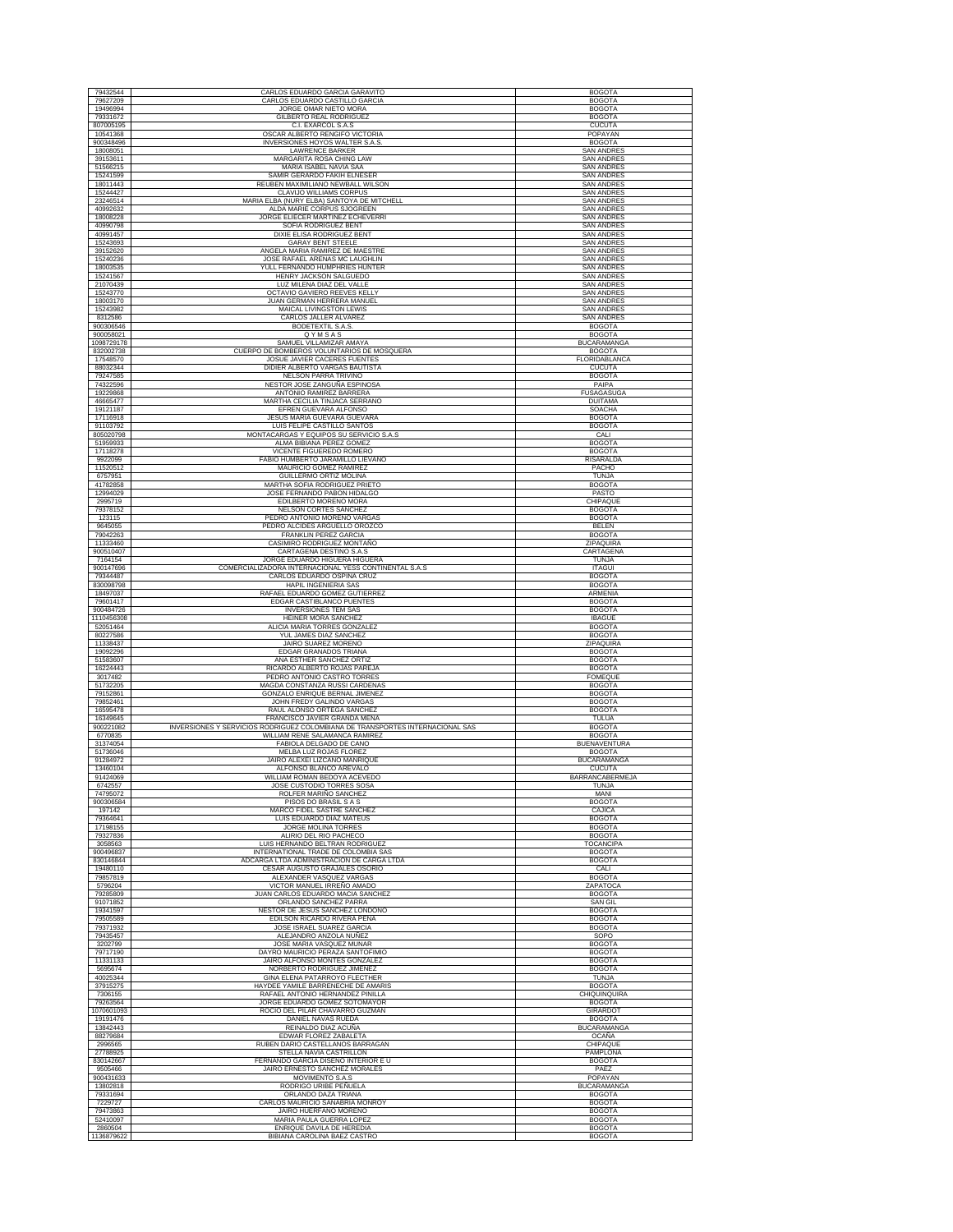| 79290987                | <b>JAIRO MOISES MARTINEZ QUIROGA</b>                                                             | <b>BOGOTA</b>                            |
|-------------------------|--------------------------------------------------------------------------------------------------|------------------------------------------|
| 10893062                | LUIS VALERIO VERGARA MARTINEZ                                                                    | <b>BOGOTA</b>                            |
| 3048195<br>9529334      | JAIME ENRIQUE GONZALEZ MURCIA<br>JUAN JOSE PARRA NOSSA                                           | <b>BOGOTA</b><br>SOGAMOSO                |
| 91275486                | BERNARDO MANTILLA ZAFRA                                                                          | <b>BUCARAMANGA</b>                       |
| 7213359<br>3242694      | JOSE FRANCISCO GALINDO ALVAREZ<br>ALCIDES LOPEZ CASTRO                                           | <b>DUITAMA</b><br>VILLAPINZON            |
| 42140750                | LUZ ELENA CARDONA GARCIA                                                                         | PEREIRA                                  |
| 892400170<br>16218190   | IGLESIA MISSION CRISTIANA DE LA ISLA DE SAN ANDRES, ISLA<br>HUMBERTO DE JESUS AGUDELO BETANCOURT | <b>BUCARAMANGA</b>                       |
| 830140321               | HUAWEI TECHNOLOGIES COLOMBIA S A S                                                               | <b>BOGOTA</b>                            |
| 900407298<br>21058026   | INVERSIONES MC E HIJOS SOCIEDAD POR ACCIONES SIMPLIFICADA<br>GLADYS MARITZA MOLINA PACHON        | <b>BOGOTA</b><br>UBATE                   |
| 93401802                | JORGE ALBERTO PEREZ DIAZ                                                                         | <b>IBAGUE</b>                            |
| 51830180<br>73072898    | MARIA PATRICIA GUERRERO PARDO<br>GUSTAVO GOMEZ GONZALEZ                                          | <b>BOGOTA</b><br><b>BOGOTA</b>           |
| 4252739                 | <b>WOLBERT VARGAS RINCON</b>                                                                     | SOATA                                    |
| 900410625<br>10241739   | <b>INVERSIONES KATIAS S.A.S</b><br>JESUS GEMELL SANTA GUTIERREZ                                  | ANDES<br>MEDELLIN                        |
| 5684175                 | ALVARO GRANADOS RIAÑO                                                                            | <b>BUCARAMANGA</b>                       |
| 71312654<br>19205790    | DIEGO ALBERTO GALLO RESTREPO<br>LOPEZ DAVILA JORGE ALEJANDRO                                     | MEDELLIN<br><b>BOGOTA</b>                |
| 700071058               | MARIE ROBERTE JACKSON TESSIER                                                                    | SAN ANDRES                               |
| 10236076<br>1124850590  | LEONEL SALGADO ECHEVERRI<br>JOSE LUIS PORTILLA NARVAEZ                                           | <b>MANIZALES</b><br>PUERTO CAICEDO       |
| 5275938                 | LEONARDO EUGENIO MUÑOZ ARCOS                                                                     | LA CRUZ                                  |
| 41705281                | AURA MARINA VEGA GRACIA                                                                          | <b>BOGOTA</b>                            |
| 16713874<br>79499956    | OSWALDO RIVERA MARQUEZ<br>OSCAR GRANOBLES CRUZ                                                   | <b>BOGOTA</b><br><b>BOGOTA</b>           |
| 79702090<br>800091399   | EDGAR AGUSTIN PULIDO AVILA<br>PINTUGAS S.A.S                                                     | <b>BOGOTA</b>                            |
| 9532883                 | ORLANDO GAVIDIA RODRIGUEZ                                                                        | <b>SOGAMOSO</b>                          |
| 91237369<br>73076462    | ARMANDO JIMENEZ GAMARRA<br>HENRY ALVERNIA LOBO                                                   | <b>BUCARAMANGA</b><br><b>BUCARAMANGA</b> |
| 23543711                | FLOR MARINA CASTELLANOS DE ECHEVERRIA                                                            | COMBITA                                  |
| 98379183                | EDGAR JESUS PABON CABRERA                                                                        | PASTO                                    |
| 23490465<br>23544602    | MARIA CONSUELO PEÑA RODRIGUEZ<br>LOLITA SERRANO BUITRAGO                                         | CHIQUINQUIRA<br><b>BOGOTA</b>            |
| 4340952                 | LUIS HERNAN COLORADO ZAPATA                                                                      | DOSQUEBRADAS                             |
| 9855249<br>79170798     | LUIS ALFONSO HOYOS ARISTIZABAL<br>JAVIER ORLANDO PINEDA GONZALEZ                                 | <b>BOGOTA</b><br><b>UBATE</b>            |
| 79644173<br>830031123   | LUIS EDILBERTO UMAÑA QUINTERO<br>ALEJANDRO FACCINI Y COMPAÑIA SAS                                | <b>BOGOTA</b><br><b>BOGOTA</b>           |
| 900456802               | <b>CEMCARGA SAS</b>                                                                              | <b>BOGOTA</b>                            |
| 91214016<br>79459816    | RODOLFO VARGAS GOMEZ<br>JOSE GARZON CASTRO                                                       | <b>BUCARAMANGA</b><br><b>BOGOTA</b>      |
| 93382835                | MILLER MARROQUIN JARAMILLO                                                                       | <b>IBAGUE</b>                            |
| 24041397<br>2953570     | CLAUDIA PARDO CEPEDA<br>MIGUEL ALFONSO ROA VIVAS                                                 | <b>BOGOTA</b><br>FACATATIVA              |
| 38231337                | MARIA VIRGINIA APONTE APONTE                                                                     | <b>IBAGUE</b>                            |
| 13476599<br>800074272   | FREDDY RAMON NIÑO CHIA<br>ESTACIÓN DE SERVICIO MONTECARLOS LIMITADA                              | <b>BOGOTA</b><br>VILLAVICENCIO           |
| 900046907               | <b>INNOVACION URBANA S.A.S</b>                                                                   | <b>BOGOTA</b>                            |
| 830106345<br>20439680   | IC INFRAESTRUCTURA S.A.S<br>ADELA SANTIAGO DE HERNANDEZ                                          | <b>BOGOTA</b><br>CAOUEZA                 |
| 66902662                | YAMILETH JARAMILLO RENDON                                                                        | CALI                                     |
| 79689510<br>8153946     | CARLOS ALBERTO HERNANDEZ ZULUAGA<br>EDISON JARVI MIRA VIDAL                                      | <b>BOGOTA</b><br><b>ENVIGADO</b>         |
| 71787287                | IVAN DARIO HOYOS MONTOYA                                                                         | MEDELLIN                                 |
| 900041739<br>12975048   | NEXUS BANCA DE INVERSION S A<br>HEVER HENRY QUEVEDO BRAVO                                        | <b>BOGOTA</b><br>MEDELLIN                |
| 98541320                | MAURICIO HERNAN ARREDONDO LOPEZ                                                                  | <b>MEDELLIN</b>                          |
| 899999042<br>860511071  | MINISTERIO DE RELACIONES EXTERIORES<br>FONDO ROTATORIO DEL MINISTERIO DE RELACIONES EXTERIORES   | <b>BOGOTA</b><br><b>BOGOTA</b>           |
| 4253031                 | SAMIR VARGAS RINCON                                                                              | <b>BOGOTA</b>                            |
| 1345080<br>80093869     | ELEAZAR GALLEGO LARA<br>WILLIAM EDUARDO CASTELLANOS BARON                                        | PEREIRA<br><b>BOGOTA</b>                 |
| 5436955                 | SADY ALBERTO ALBARRACIN CAMARGO                                                                  | <b>BOGOTA</b>                            |
| 4236135<br>91529582     | EZEQUIEL ARDILA CAMACHO<br>LUIS CARLOS VILLAMIZAR DELGADO                                        | <b>BOGOTA</b><br><b>BUCARAMANGA</b>      |
| 1049613907<br>800046954 | HUGO LINO HIGUERA SOSA<br>MATERIALES UNIDOS S.A.S                                                | <b>BOGOTA</b><br>CALI                    |
| 900109653               | INTERWIN & CIASCA                                                                                | <b>BOGOTA</b>                            |
| 811041102<br>21054603   | <b>TIERRA Y BIENES SAS</b><br>GLADYS ALCIRA RODRIGUEZ PAEZ                                       | COTA<br>UBATE                            |
| 11425361                | PARMENIO DIAZ SANABRIA                                                                           | <b>BOGOTA</b>                            |
| 23359652<br>900490819   | MARIA DE JESUS TORRES MERCHAN<br>ROYAL BIKES S.A.S                                               | <b>BOGOTA</b><br>MEDELLIN                |
| 800236753               | TOBAR GARCES CONCRETOS Y ESTRUCTURAS LIMITADA                                                    | <b>BOGOTA</b>                            |
| 900084379<br>79718000   | AROMASYNT SAS<br>FREDY AUGUSTO CASTAÑEDA LUGO                                                    | <b>BOGOTA</b><br><b>IBAGUE</b>           |
| 45761594                | OLIVA MARGARITA ACOSTA DE ARCE                                                                   | <b>CARTAGENA</b>                         |
| 79829684<br>3155281     | MIGUEL ANTONIO VILLALBA GAMBOA<br>JOSE FERNANDO JIMENEZ FONSECA                                  | <b>BOGOTA</b><br>SAN BERNARDO            |
| 13844786                | JOSE FAUSTINO MEJIA CARRANZA                                                                     | <b>BUCARAMANGA</b>                       |
| 79286310<br>87719520    | MARCO ARTURO SARMIENTO ALFONSO<br>MARCO ANTONIO GUAQUEZ REVELO                                   | COTA<br><b>IPIALES</b>                   |
| 4276524                 | RAFAEL ANTONIO APONTE REYES                                                                      | <b>TIBANA</b>                            |
| 80252451<br>17815149    | JAHIR JULIAN CRUZ MOTTA<br>EDUARDO ENRIQUE ZAPATEIRO ALTAMIRANDA                                 | <b>BOGOTA</b><br><b>BOGOTA</b>           |
| 844000579<br>7177884    | VP INGENIERIA LTDA                                                                               | YOPAL                                    |
| 80500325                | RAFAEL ANTONIO RODRIGUEZ RODRIGUEZ<br>DAIRO ARIAS PIEDRAHITA                                     | <b>TUNJA</b><br><b>ARMENIA</b>           |
| 52112367<br>79934192    | SONIA DEL PILAR VANEGAS SANCHEZ<br>OSCAR HUMBERTO MUÑETON YEPES                                  | <b>TINJACA</b><br><b>DON MATIAS</b>      |
| 19323225                | CARLOS ALBERTO VARGAS ANDRADE                                                                    | <b>BOGOTA</b>                            |
| 17951115<br>6769604     | BLADIMIRO NICOLAS CUELLO DAZA<br>HECTOR JOSUE ROJAS ACOSTA                                       | <b>BOGOTA</b><br><b>OCAÑA</b>            |
| 79108845                | JOSE REINERIO JIMENEZ GARCIA                                                                     | <b>BOGOTA</b>                            |
| 20474704<br>19483367    | MARIA AURORA SABOGAL DE MORENO<br>CHARLES URIEL CORTAZAR CASAS                                   | <b>BOGOTA</b><br><b>TUNJA</b>            |
| 41394306                | CLARA BEATRIZ LARRAZABAL DE ALDANA                                                               | <b>BOGOTA</b>                            |
| 13875866<br>12968734    | LAVERDE CATAÑO FRANCISCO JAVIER "GRU - EQUIPOS BARRANCA"<br>JAVIER EDUARDO LORA SANTACRUZ        | BARRANCABERMEJA<br>PASTO                 |
| 19168282                | FELIPE SUDARSKY ROSENBAUM                                                                        | <b>BOGOTA</b>                            |
| 52522066<br>900364887   | ADRIANA PEDRAZA CARRERO<br>DISEÑO, INGENIERIA Y POSTENSADO S.A.S                                 | CHIPAQUE<br><b>BUCARAMANGA</b>           |
| 70073087                | ORLANDO DE JESUS PEREZ GUERRA                                                                    | MEDELLIN                                 |
| 79405525<br>88144732    | EDGAR BINICIO MESA AVELLA<br>GEOVANNY ALFONSO SANCHEZ PEÑARANDA                                  | <b>BOGOTA</b><br><b>OCAÑA</b>            |
| 91238255                | HEBER DARIO CORREA BASTO                                                                         | FLORIDABLANCA                            |
| 800217842<br>7120518    | RINCON ALTO S.A.S.<br>EYBAR ALDONEY AVILA PEÑA                                                   | MEDELLIN<br><b>BOGOTA</b>                |
| 830093099               | GRUPO CREARQ S A S                                                                               | <b>BOGOTA</b>                            |
| 73574818<br>79940910    | GIOVANNI DE JESUS VELEZ MONSALVE<br>DIEGO FERNANDO LOZANO SANCHEZ                                | CARTAGENA<br><b>BOGOTA</b>               |
| 91209468                | ALONSO MARTINEZ RANGEL                                                                           | <b>BUCARAMANGA</b>                       |
| 900345922<br>4233914    | <b>DEXLOGI SAS</b><br>LUIS ALBERTO PARRA RAMIREZ                                                 | <b>BOGOTA</b><br><b>SAMACA</b>           |
| 830054419               | C M I J INGENIEROS LTDA                                                                          | <b>BOGOTA</b>                            |
| 5911905<br>79887632     | CAMILO QUINTERO OSORIO<br>OLIMPO WILCHES LOZANO                                                  | YUMBO<br><b>BOGOTA</b>                   |
| 5654219                 | PEDRO JOSE CERDAS CALDERON                                                                       | <b>BOGOTA</b>                            |
| 7211108<br>13361923     | LUIS ENRIQUE CASTRO<br>ABEL ANTONIO GALEANO CARRILLO                                             | <b>DUITAMA</b><br>OCAÑA                  |
|                         | LEONARDO ALBERTO HERNANDEZ GOMEZ                                                                 | <b>BOGOTA</b>                            |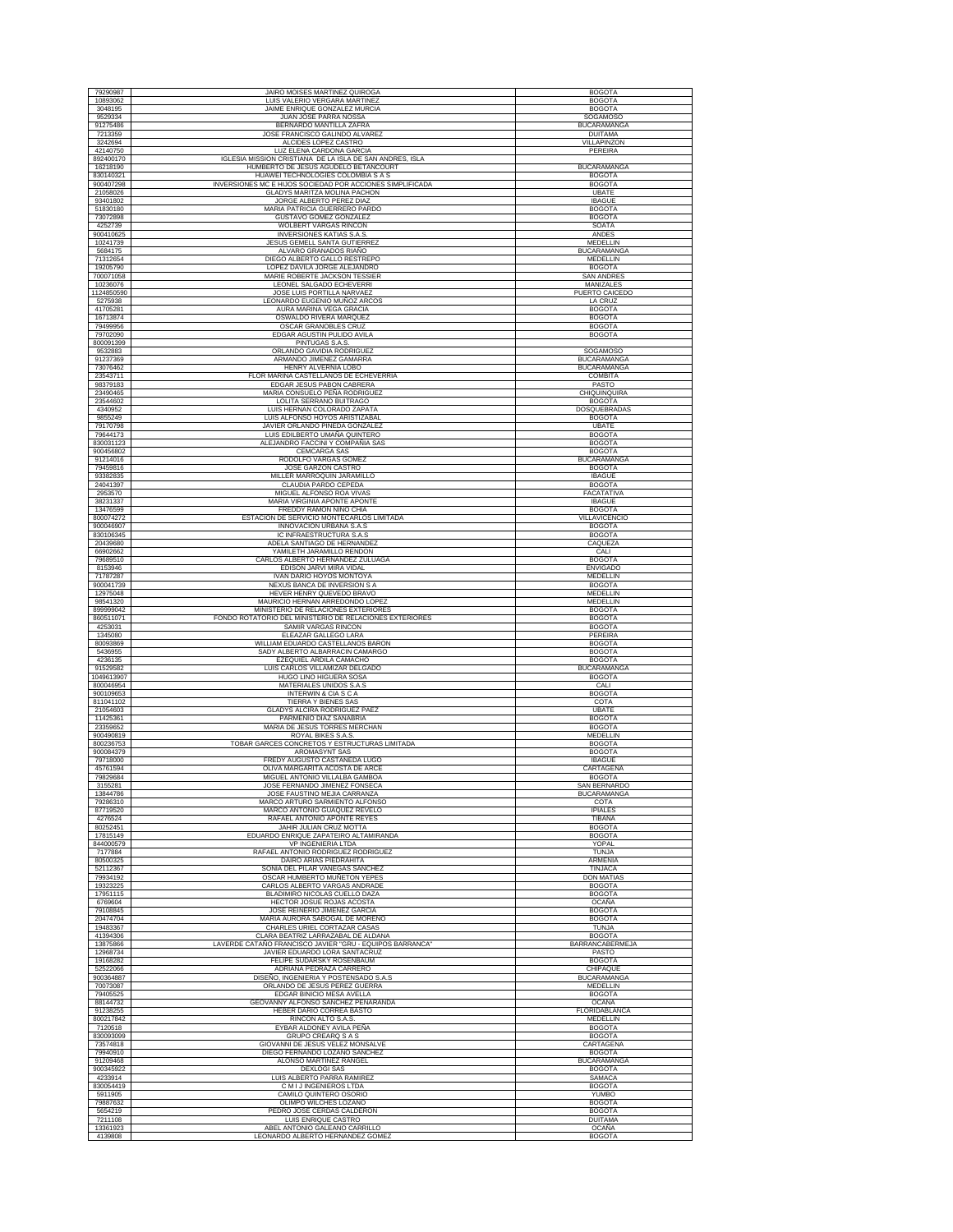| 9395174                | JULIO CESAR SANCHEZ CELY                                   | <b>BOGOTA</b>           |
|------------------------|------------------------------------------------------------|-------------------------|
| 13469715               | JOSE FERNANDO BAUTISTA QUINTERO                            | <b>BOGOTA</b>           |
| 19396237               | CAMILO STEUER GUTIERREZ                                    | <b>BOGOTA</b>           |
| 91263960               | <b>LUIS DIOGENES GARCIA</b>                                | FLORIDABLANCA           |
| 900280791              | TRASTEVERE REPRESENTACIONES DEPORTIVAS S A S               | <b>BOGOTA</b>           |
| 79262110               | DANIEL ANTONIO PINZON VASQUEZ                              | <b>BOGOTA</b>           |
| 900268790              | OLLAS Y ESTRUCTURAS DE COLOMBIA SAS                        | <b>BOGOTA</b>           |
| 79102534               | LUIS ALBERTO RAMIREZ ORTEGON                               | <b>BOGOTA</b>           |
| 80133254               | JUAN PABLO DIAZ BOTERO                                     | <b>BOGOTA</b>           |
| 19324481               | LUIS ALBERTO PINEDA SOTO                                   | <b>BOGOTA</b>           |
| 4198054                | <b>JOSE VICENTE FRAILES</b>                                | <b>BOGOTA</b>           |
| 19360826               | CARLOS ARTURO LOPEZ AMAYA                                  | <b>BOGOTA</b>           |
| 11343265               | JOSE IGNACIO PAIBA ATUESTA                                 | ZIPAQUIRA               |
| 4208615                | DIDIER EDGARDO MESA MONTOYA                                | <b>VILLAVICENCIO</b>    |
| 13233062               | ELISEO SANCHEZ ALBARRACIN                                  | <b>CUCUTA</b>           |
| 1039448232             | DIANA MARCELA URUEÑA PEREZ                                 | <b>ENVIGADO</b>         |
| 900182268              | ASOGAINCO S.A.S                                            | <b>BOGOTA</b>           |
| 19296652               | RAUL CUBILLOS CHAVARRO                                     | <b>BOGOTA</b>           |
| 20483342               | AUDILIA HERRERA LAVADO                                     | <b>FOMEOUE</b>          |
| 63361466               | ADRIANA JISELA SERRANO SUAREZ                              | <b>BUCARAMANGA</b>      |
| 900404553<br>900410285 | OCTANTE S.A.S<br>MOTOSTAR IMPORTS S A S                    | <b>BOGOTA</b>           |
| 5420187                | DIGNAEL AREVALO TORRES                                     | <b>BUCARAMANGA</b>      |
| 19472018               | GERMAN GUSTAVO GALINDO JUNCO                               | <b>BOGOTA</b>           |
| 9506198                | HUMBERTO LEGUIZAMO SANABRIA                                | MIRAFLORES              |
| 79787078               | CARLOS ALBERTO RUIZ ORTIZ                                  | <b>BOGOTA</b>           |
| 26468746               | LUZ MARITZA SALGADO PASTRANA                               | CHIA                    |
| 79262755               | <b>HENRY COBA SANTOS</b>                                   | <b>BOGOTA</b>           |
| 79586795               | CARLOS EMILIO PIESCHACON VILLEGAS                          | <b>BOGOTA</b>           |
| 91529074               | FREDDY HUMBERTO SILVA RAMIREZ                              | <b>BUCARAMANGA</b>      |
| 4276136                | GERARDO ARIAS CASTEBLANCO                                  | <b>BOGOTA</b>           |
| 900439562              | IMPALA TERMINALS COLOMBIA S.A.S                            | <b>BOGOTA</b>           |
| 73095976               | RODOLFO ENRIQUE AMAYA KERQUELEN                            | <b>BOGOTA</b>           |
| 4252839                | LUIS ANDRES LOPEZ MESA                                     | YOPAL                   |
| 79330007               | LUIS GERMAN MARTINEZ SANCHEZ                               | <b>BOGOTA</b>           |
| 900234337              | <b>JBER INGENIERIA S A S</b>                               | <b>GUAMAL - HUMADEA</b> |
| 900513871              | LION MOUNTAIN S.A.S                                        | <b>BOGOTA</b>           |
| 900348206              | PROYECTOS DE INGENIERIA 1 & D S.A.S.                       | <b>BOGOTA</b>           |
| 700098512              | FABIO GIOVANNI LAZZARINI                                   | <b>BOGOTA</b>           |
| 832009995              | CONTINENTAL DE PEGANTES Y SOLUCIONES S.A.S                 | <b>BOGOTA</b>           |
| 74240474               | PEDRO ANGELO FRANCO SANABRIA                               | <b>BOGOTA</b>           |
| 3182850                | MANUEL ANTONIO TORRES MANRIQUE                             | <b>BOGOTA</b>           |
| 7213164                | ALVARO TORRES PRIETO                                       | <b>DUITAMA</b>          |
| 12270818               | ELIUD ANAYA STERLING                                       | <b>BOGOTA</b>           |
| 900180809              | TRITURADOS T G S A                                         | SILVANIA                |
| 79245175               | JORGE OCTAVIO VARGAS MENDEZ                                | <b>BOGOTA</b>           |
| 21070449               | MARIA CLARA NOGUERA CALDERON                               | <b>BOGOTA</b>           |
| 13808956               | ALVARO FORERO SERRANO                                      | <b>BUCARAMANGA</b>      |
| 20736453               | DORA LUCIA GONZALEZ PINILLA                                | <b>BOGOTA</b>           |
| 4113473                | GILBERTO BARRERA CORREA                                    | <b>BOGOTA</b>           |
| 900428127              | OD & M INGENIERIA SAS                                      | <b>BOGOTA</b>           |
| 79784622               | ANDRES AUGUSTO PARRA BELTRAN                               | <b>BOGOTA</b>           |
| 13718788               | MILTON EMEL RODRIGUEZ RODRIGUEZ                            | <b>BUCARAMANGA</b>      |
| 37750617               | GEISY LILIANA SANCHEZ RAMIREZ                              | <b>BUCARAMANGA</b>      |
| 830511899              | PRON& JSENC                                                | <b>BOGOTA</b>           |
| 800222363              | MONTAJES E INGENIERIA & CONSTRUCCION S.A.S.                | CALI                    |
| 80897745               | JEISSON FERNEY NAVARRO PANQUEVA                            | <b>BOGOTA</b>           |
| 91214581               | JAIRO RODRIGUEZ GONZALEZ                                   | <b>BUCARAMANGA</b>      |
| 79538749               | CARLOS ALFREDO SOLER VARGAS                                | <b>BOGOTA</b>           |
| 91072637               | CARLOS AUGUSTO CHAPARRO VESGA                              | <b>GIRON</b>            |
| 28496223               | MARIA ROSARIO ACEVEDO CORREA                               | <b>BARRANQUILLA</b>     |
| 844004840              | SYNERGIA CONSTRUCCIONES E INGENIERIA S.A.S                 | YOPAL                   |
|                        |                                                            |                         |
| 900475350<br>900472386 | G TOWERS GROUP COLOMBIA S.A.S<br>CONSTRUNET INGENIERIA SAS | <b>BOGOTA</b>           |
| 900233393              | ALPECORP COLOMBIA S.A.S                                    | <b>BOGOTA</b>           |
| 91200327               | WILSON ROJAS CARDENAS                                      | <b>BUCARAMANGA</b>      |
| 830049122              | PT INGENIERIA DE PROYECTOS S A S - EN REORGANIZACION       | <b>BOGOTA</b>           |
| 91204250               | WILSON AYALA CORSO                                         | <b>BUCARAMANGA</b>      |
| 900407881              | TECNIELECTRICOS DIESEL SAS                                 | <b>BOGOTA</b>           |
| 700098406              | ROBERT SAMIR KUSTER                                        | <b>BOGOTA</b>           |
| 900433159<br>830120626 | CASTILIFT SERVI EQUIPOS SAS<br>PARCHEGGIO S.A.S            | <b>BOGOTA</b>           |
| 79557334               | FREDDY ALFONSO GUERRERO RODRIGUEZ                          | <b>BOGOTA</b>           |
| 91159152               | JAVIER ENRIQUE GALVIS RICO                                 | FLORIDABLANCA           |
| 91258203               | ALONSO QUIROZ RIVERA                                       | FLORIDABLANCA           |
| 449846                 | ANATOLIO BARRERO FERNANDEZ                                 | <b>VILLAPINZON</b>      |
| 900208678              | MULTIPLICA INGENIERIA Y LOGISTICA S.A.S                    | MEDELLIN                |
| 830102702              | INVERSIONES LA SERENISSIMA S.A.S                           | <b>BOGOTA</b>           |
| 900455756              | HEKKO INGENIERIA Y DISEÑO S A S                            | <b>BOGOTA</b>           |
| 900356272              | INVERSIONES O2 S A S                                       | <b>BOGOTA</b>           |
| 19094997               | <b>ISUARO VALERO ROMERO</b>                                | <b>BOGOTA</b>           |
| 80365719               | LUIS ORLANDO CUERVO CORONADO                               | <b>BOGOTA</b>           |
| 5436910                | GABRIEL RODRIGUEZ MOGOLLON                                 | CHITAGA                 |
| 4287716                | JOSE DANILO ALVARADO                                       | <b>BOGOTA</b>           |
| 16664892               | CARLOS ALBERTO MURILLO FLOREZ                              | <b>BOGOTA</b>           |
| 5436830                | LUIS ALFONSO MOGOLLON MOGOLLON                             | PAMPLONA                |
| 1098626466             | KATERINE GISSELLA VARGAS QUINTERO                          | <b>BUCARASICA</b>       |
| 91283572               | <b>HOFRED LEON ORTEGA</b>                                  | <b>BUCARAMANGA</b>      |
| 72095861               | NICOLAS RUISECO GUTIERREZ                                  | BARRANQUILLA            |
| 19244485               | JORGE CASTRO MURILLO                                       | <b>BUCARAMANGA</b>      |
| 80394079               | MIGUEL MAYORGA VALENZUELA                                  | <b>BOGOTA</b>           |
| 91237258               | HUMBERTO SUAREZ HERRERA                                    | <b>BUCARAMANGA</b>      |
| 900126972              | <b>SOLO SIERRAS SAS</b>                                    | <b>BOGOTA</b>           |
| 11230101               | JORGE ARTURO SALGADO RESTREPO                              | <b>BOGOTA</b>           |
| 23547115               | LEONOR EDILSEN MANRIQUE DE PUERTO                          | <b>DUITAMA</b>          |
| 19240280               | ANTONIO SERVANDO LAITON CASTILLO                           | <b>BOGOTA</b>           |
| 74369590               | JORGE GABRIEL BECERRA GUIO                                 | FLORIDABLANCA           |
| 900432607              | INVERSIONES BELMOR S.A.S.                                  | <b>BOGOTA</b>           |
| 6772852                | JORGE ENRIQUE SOLER VARGAS                                 | <b>BOGOTA</b>           |
| 79941993               | RODRIGO HUMBERTO FANDIÑO FLOREZ                            | <b>BOGOTA</b>           |
| 30736518               | ANA ISABEL GUERRERO ANDRADE                                | PASTO                   |
| 19346006               | JOSE DOMINGO DÍAZ BONILLA                                  | <b>BOGOTA</b>           |
| 91209666               | TRINO ALBERTO CHACON MONTERO                               | <b>BUCARAMANGA</b>      |
| 1090405434             | NATALIA CRISTINA PINTO HERRERA                             | <b>CUCUTA</b>           |
| 8040025189             | CONALVIAL S.A.S                                            | <b>BUCARAMANGA</b>      |
| 27787903               | CARMEN ROSA DUQUE PRIETO                                   | PAMPLONA                |
| 13724006               | FERNANDO MENESES ARRAZOLA                                  | <b>BUCARAMANGA</b>      |
| 4080334                | GUMERCINDO HERNANDEZ PLAZAS                                | CIENEGA                 |
| 93355454               | MANUEL JOSE MARTINEZ MORA                                  | <b>BOGOTA</b>           |
| 900381056              | INGENIEROS CONTRATISTAS DE COLOMBIA INGECOL S.A.S          | VILLAVICENCIO           |
| 17040679               | GILBERTO CASALLAS PAEZ                                     | <b>BOGOTA</b>           |
| 10242837               | JAIRO COCA ESCOBAR                                         | <b>IBAGUE</b>           |
| 79576136               | JAIME HUERTAS RODRIGUEZ                                    | <b>BOGOTA</b>           |
| 79870034               | CELSO LEAL MORENO                                          | <b>BOGOTA</b>           |
| 13002952               | ALIRIO ELISEO TARAPUEZ BENAVIDES                           | <b>IPIALES</b>          |
| 4266155                | LUIS GUILLERMO LEON SUAREZ                                 | <b>DUITAMA</b>          |
| 74322799               | GONZALO FONSECA RODRIGUEZ                                  | PAIPA                   |
| 19192647               | JOSE RUPERTO TORRES WILCHES                                | <b>BOGOTA</b>           |
| 900341165              | SIGAR CONSTRUCCIONES & COMPAÑIA S.A.S.                     | BARRANQUILLA            |
| 2983939                | FELIX GABRIEL GARCIA ABRIL                                 | CARMEN DE CARUPA        |
| 900422190              | EQUITRACSA S.A.S                                           | BARRANQUILLA            |
| 830060021              | H R C INGENIERIA S A S                                     | <b>BOGOTA</b>           |
| 800188004              | MATERIALES DE COLOMBIA S A MATCO S A                       | LA CALERA               |
| 63349625               | LUZ STELLA APARICIO BARRAGAN                               | <b>ARATOCA</b>          |
| 9518736                | LUIS FERNANDO NOSSA PEREZ                                  | SOGAMOSO                |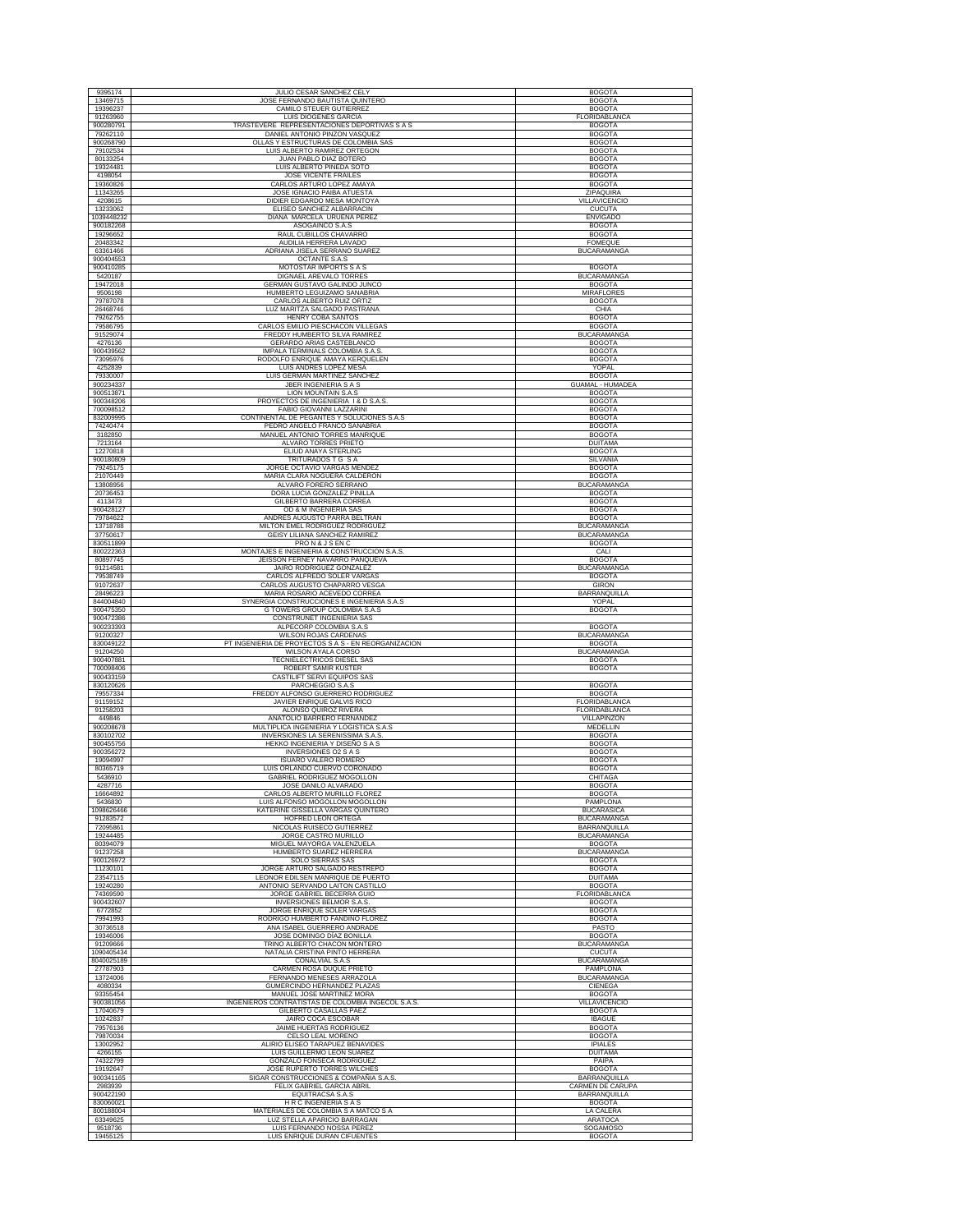| 19385912                            | JORGE IVAN CASTELLANOS                                                                             | <b>BOGOTA</b>                                      |
|-------------------------------------|----------------------------------------------------------------------------------------------------|----------------------------------------------------|
| 27066338                            | DIGNA ESTACIO DE ROMO                                                                              | PASTO                                              |
| 1125797475                          | JHONATAN ALEXANDER CASTRO SIERRA                                                                   | <b>GIRON</b>                                       |
| 4245900<br>63316963                 | DUVAN OVEIMAR SANDOVAL APARICIO<br>ROSMIRA REYES CORREA                                            | <b>BOGOTA</b><br><b>BOGOTA</b>                     |
| 900380253                           | RA MANUFACTURA AUTOMOTRIZ S.A.S                                                                    | <b>BOGOTA</b>                                      |
| 52862277                            | CARLA MARIA LILIAN REYES CORREA                                                                    | <b>BOGOTA</b>                                      |
| 9517639<br>14230960                 | JORGE HERNANDO MARIÑO MUÑOZ<br>CAMPO ELIAS CALDERON MARTINEZ                                       | SOGAMOSO<br><b>IBAGUE</b>                          |
| 79734164                            | MANUEL ALFONSO GARZON CORTES                                                                       | <b>BOGOTA</b>                                      |
| 5239597                             | JOSE FABIO RUALES ERAZO                                                                            | <b>CUMBAL</b>                                      |
| 91011652<br>802018812               | ALVARO CADENA RODRIGUEZ<br>C.I. LADRICOL S.A.                                                      | CARTAGENA<br><b>BARRANQUILLA</b>                   |
| 75143104                            | LUIS JOSE VALDES VELASQUEZ                                                                         | CHINCHINA                                          |
| 1091658630                          | MELITSA MARIA TRILLOS GOMEZ                                                                        | <b>BUCARAMANGA</b>                                 |
| 70695730<br>900225383               | EDUIN NORBEY PELAEZ GIRALDO<br>IMPORTADORA CARDIESEL DE COLOMBIA LTDA                              | MEDELLIN<br><b>BOGOTA</b>                          |
| 900331751                           | <b>IZAGRUAS SAS</b>                                                                                | <b>BOGOTA</b>                                      |
| 79537427<br>4260932                 | WILSON HURTADO ACOSTA<br>LUIS ANTONIO LOPEZ                                                        | <b>VILLAVICENCIO</b><br><b>BOGOTA</b>              |
| 91216302                            | PEDRO LUIS PLATA PAEZ                                                                              | <b>FLORIAN</b>                                     |
| 36722369                            | GLORIA PATRICIA FERNANDEZ SALDARRIAGA                                                              | <b>BOGOTA</b>                                      |
| 9518357<br>1007120                  | LUIS FELIPE ESCOBAR SALAMANCA<br>ALFONSO MALDONADO CORREA                                          | SOGAMOSO<br><b>BOGOTA</b>                          |
| 3169546                             | JOSE HERNANDO AYALA BALLEN                                                                         | <b>SESQUILE</b>                                    |
| 79259500                            | JOSE RAUL PARRA RODRIGUEZ                                                                          | <b>BOGOTA</b>                                      |
| 5581343<br>900107767                | ELIECER ALVAREZ BECERRA<br>COMERCIAL TLC S.A.S                                                     | <b>BOGOTA</b><br><b>BOGOTA</b>                     |
| 3012334                             | JOSE GABRIEL LEON RINCON                                                                           | SAHAGUN                                            |
| 79982126                            | WILSON ORLANDO ALVAREZ DUEÑAS                                                                      | <b>BOGOTA</b>                                      |
| 79280868<br>900206936               | YECID GOMEZ FRANCO<br>SOCIEDAD DE COMERCIALIZACION INTERNACIONAL GRUPO EMPRESARIAL DUMON LTDA      | <b>BOGOTA</b><br><b>CUCUTA</b>                     |
| 900484499                           | CX FORMAS Y DISEÑOS SAS                                                                            | <b>BOGOTA</b>                                      |
| 900108928                           | DCARAVAN S A S                                                                                     | <b>BOGOTA</b>                                      |
| 830510783<br>830512196              | POWER OIL & GAS S.A.S.<br>INGEN&AR LTDA.                                                           | <b>BOGOTA</b><br><b>BOGOTA</b>                     |
| 52706613                            | ELIANA MAGALY HERRERA VARON                                                                        | MOSQUERA                                           |
| 900250187<br>830125085              | <b>INVEORIENTE SAS</b><br><b>GEOCONSTRUCCIONES S A</b>                                             | <b>MEDELLIN</b><br><b>BOGOTA</b>                   |
| 900506406                           | SPATRANS SAS                                                                                       | VILLAVICENCIO                                      |
| 91282089                            | RICARDO MOLINA ARANDA                                                                              | <b>BUCARAMANGA</b>                                 |
| 91213706<br>900504157               | JAIRO VERA QUINTERO<br>RETROLLANOS S.A.S.                                                          | FLORIDABLANCA<br><b>TAME</b>                       |
| 51859563                            | ALBA LUCIA SANCHEZ GUTIERREZ                                                                       | <b>BOGOTA</b>                                      |
| 41793741<br>79396469                | SONIA EFIGENIA CIFUENTES MORALES<br>MANUEL EMIDIO LEON GIL                                         | <b>BOGOTA</b><br>SANTA ROSA DE VITERBO             |
| 4111390                             | JORGE ELIECER MONROY GARCIA                                                                        | <b>DUITAMA</b>                                     |
| 830079234                           | SEI KOU SA                                                                                         | <b>BOGOTA</b>                                      |
| 51700621<br>79359433                | MIRZA CRISTINA GNECCO PLA<br>OSCAR ORLANDO LOPEZ BARRETO                                           | <b>BOGOTA</b><br><b>BOGOTA</b>                     |
| 79847411                            | ALFONSO PINZON VALERO                                                                              | <b>BOGOTA</b>                                      |
| 37801566<br>900476001               | ANA LUCIA GOMEZ DE DIAZ<br>SALAZAR L.M.A S.A.S.                                                    | <b>BUCARAMANGA</b><br>LA CEJA                      |
| 72325374                            | GABRIEL GOMEZ GUERRERO                                                                             | <b>BOGOTA</b>                                      |
| 900185261<br>79368191               | C I TRENACO COLOMBIA S A S<br>CARLOS ENRIQUE LASPRILLA VILLAMIZAR                                  | <b>BOGOTA</b><br><b>BOGOTA</b>                     |
| 5504340                             | <b>JAIRO PORTILLA</b>                                                                              | <b>SILOS</b>                                       |
| 79265525                            | ALVARO SANTAMARIA HERNANDEZ                                                                        | <b>BOGOTA</b>                                      |
| 900461187<br>63528959               | COMERCIALIZADORA XV SAS<br>CAROLINA MARITZA MELENDEZ VELASCO                                       | <b>BOGOTA</b><br><b>BUCARAMANGA</b>                |
| 91248968                            | JORGE AVILIO VERA BAUTISTA                                                                         | <b>BUCARAMANGA</b>                                 |
| 50695<br>91203889                   | MACARIO BARAJAS OCHOA<br>HUGO ALFREDO GARNICA SANDOVAL                                             | <b>BUCARAMANGA</b><br>FLORIDABLANCA                |
|                                     |                                                                                                    |                                                    |
| 230148                              | EMIRO DUARTE ROJAS                                                                                 | <b>BOGOTA</b>                                      |
| 91524747                            | JAIME ALEXANDER LOPEZ CACERES                                                                      | <b>BUCARAMANGA</b>                                 |
| 63277429<br>63290085                | ROSA PARRA GUERREO<br>AIDEE ANAYA CUADROS                                                          | <b>BUCARAMANGA</b><br><b>BUCARAMANGA</b>           |
| 5579805                             | ALVARO MARTINEZ VELASQUEZ                                                                          | <b>BUCARAMANGA</b>                                 |
| 4147500<br>7221067                  | JOSE ORET RODRIGUEZ VILLAMIL<br>FABIO ERNESTO MARTINEZ JAIME                                       | VILLA DE LEYVA<br><b>DUITAMA</b>                   |
| 91515233                            | HENRY ALEXANDER VARGAS QUINTERO                                                                    | <b>BUCARAMANGA</b>                                 |
| 900520944<br>27613974               | JM LOGISTICA Y SERVICIOS S.A.S<br>MARIA ROMELIA ALVAREZ ASCANIO                                    | SANTA MARTA<br><b>OCAÑA</b>                        |
| 13845535                            | NESTOR QUINTERO CORREA                                                                             | <b>BARRANCABERMEJA</b>                             |
| 51893784<br>900225297               | JANETH ALICIA VALENZUELA PORTILLA                                                                  | <b>BOGOTA</b>                                      |
| 8533826                             | BROTCO S.A.S.<br>SERGIO LUIS TINOCO VEGA                                                           | BARRANQUILLA<br>BARRANQUILLA                       |
| 6748464<br>5371113                  | CAYETANO NIÑO NIÑO<br>EDMUNDO EDUARDO ARCINIEGAS ASCUNTAR                                          | SAMACA<br>PASTO                                    |
| 6755289                             | GILBERTO MUÑOZ TOVAR                                                                               | TUNJA                                              |
| 900352122<br>900356574              | TRACTOGERMANA S A S<br><b>MEG OBRAS S.A.S</b>                                                      | CHIA<br><b>BOGOTA</b>                              |
| 900422860                           | <b>TRACTOUNION S A S</b>                                                                           | <b>BOGOTA</b>                                      |
| 900209818                           | PETROGROUP TRAINING & CONSULTING COMPANY LTDA                                                      | <b>BOGOTA</b>                                      |
| 28251610<br>91258642                | GLADYS JULIETA CASTRO DE GOMEZ<br>DANIEL HERNANDEZ PINEDA                                          | <b>BUCARAMANGA</b><br><b>BUCARAMANGA</b>           |
| 830018804                           | FORMAR PROYECTOS SAS                                                                               | <b>BOGOTA</b>                                      |
| 17387237<br>98765620                | OSCAR ARIEL GORDILLO MORA<br>JUAN CAMILO LONDOÑO PIEDRAHITA                                        | <b>BOGOTA</b><br>MEDELLIN                          |
| 10239829                            | RODRIGO DE JESUS OTALVARO ZAMORA                                                                   | <b>BOGOTA</b>                                      |
| 900487325<br>802025227              | TRANSPORTES G&T S A S<br>ALVAREZ OROZCO E HIJOS & CIA S. EN C.S                                    | <b>BOGOTA</b><br><b>BARRANQUILLA</b>               |
| 80721950                            | CAMILO JOSE PECHA GARZON                                                                           | <b>BOGOTA</b>                                      |
| 830131437<br>900392196              | MOTORAUTOS E U<br><b>NAPARTA SAS</b>                                                               | <b>BOGOTA</b><br><b>BOGOTA</b>                     |
| 900390454                           | ASEO CHICAMOCHA S.A. E.S.P                                                                         | <b>BUCARAMANGA</b>                                 |
| 79422570<br>9526640                 | PABLO ENRIQUE ORDOÑEZ HERNANDEZ<br>MARIO HERNANDO TORRES MERCHAN                                   | <b>BOGOTA</b><br><b>BOGOTA</b>                     |
| 6496077                             | EDGAR RAMIREZ AYALA                                                                                | <b>SAN ANDRES</b>                                  |
| 8277285<br>8303328                  | OAKLEY FORBES BRYAN<br>JORGE ELIECER GARNICA WATSON                                                | <b>SAN ANDRES</b><br><b>SAN ANDRES</b>             |
| 15242166                            | MARCO MARCIANO MARTINEZ PUSEY                                                                      | <b>SAN ANDRES</b>                                  |
| 18000041                            | JUNIOR AMADEO NEWBALL ESCALONA                                                                     | <b>SAN ANDRES</b>                                  |
| 18002241<br>18003539                | LUIS FERNANDO LORA LORA<br>JIM EMERSON REEVES POMARE                                               | <b>SAN ANDRES</b><br><b>SAN ANDRES</b>             |
| 18009158                            | BILAL YEYI SALEM                                                                                   | <b>SAN ANDRES</b>                                  |
| 18011020<br>22293391                | ALAN GIOVANNI STEPHENS OCHOA<br>ESTHER MORENO DE SANTOYA                                           | <b>SAN ANDRES</b><br><b>SAN ANDRES</b>             |
| 23246070                            | ALMA LUCIA KELLY DE BENT                                                                           | <b>SAN ANDRES</b>                                  |
| 23248735<br>23249346                | CORA MC.COY DE HENRY<br>ROSA ALEJANDRINA BRITTON ARCHBOLD                                          | <b>SAN ANDRES</b><br><b>SAN ANDRES</b>             |
| 31174498                            | YENNY VALENZUELA CAICEDO                                                                           | <b>SAN ANDRES</b>                                  |
| 33116480<br>39152082                | BERNARDA ROSA PEREZ POMARE<br>NELLY ELENA LEVER O'NEILL                                            | <b>SAN ANDRES</b><br><b>SAN ANDRES</b>             |
| 40986316                            | FEDRA CECILIA GARCIA GARNICA                                                                       | <b>SAN ANDRES</b>                                  |
| 40989065<br>40989974                | TATIANA ELIZABETH DILBERT VARGAS<br>ALBERTINA MC' NISH STEELE                                      | <b>SAN ANDRES</b><br><b>SAN ANDRES</b>             |
| 40991917                            | CLORETA ALEXIE DUFFIS FORBES                                                                       | <b>SAN ANDRES</b>                                  |
| 45505753                            | DEYSI LIN MANUEL CANTERO                                                                           | <b>SAN ANDRES</b>                                  |
| 73147474<br>79613343                | FRANKLIN VIAÑA LUNA<br>HEGEL EDWIN BERMUDEZ CLAVIJO                                                | <b>SAN ANDRES</b><br><b>SAN ANDRES</b>             |
| 80368091                            | OSCAR URIEL TORRES                                                                                 | <b>SAN ANDRES</b>                                  |
| 1123626382<br>900070367<br>91204551 | TAYSHERA BENT CABEZA<br>INFRAESTRUCTURAS Y GRAVERAS DE COLOMBIA S.A.<br>JULIO ALIRIO ROZO GONZALEZ | <b>SAN ANDRES</b><br>PEREIRA<br><b>BUCARAMANGA</b> |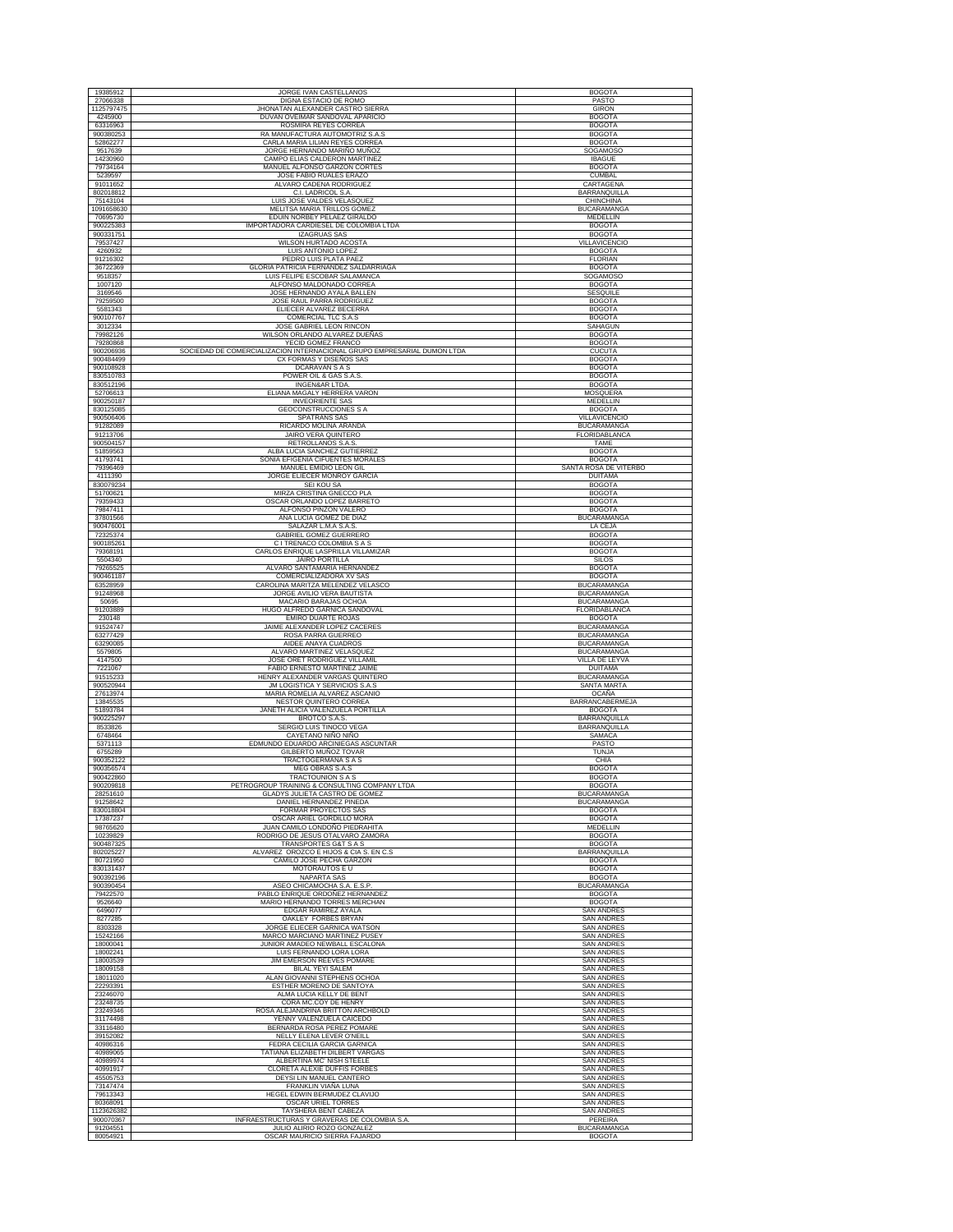| 12997109               | ERASMO ERMILO CERON                                                                           | PASTO                                  |
|------------------------|-----------------------------------------------------------------------------------------------|----------------------------------------|
| 79979634               | RODRIGO LOZANO VARGAS                                                                         | <b>BOGOTA</b>                          |
| 51983326<br>9529218    | ORFILIA ARRUBLA LEÓN<br>PEDRO ENRIQUE DIAZ RODRIGUEZ                                          | <b>BOGOTA</b><br><b>SOGAMOSO</b>       |
| 19322649               | CARLOS ARTURO LOPEZ VERA                                                                      | <b>BOGOTA</b>                          |
| 900419203<br>5784008   | CONCRETOS DEL CARIBE "CONCRECAR S.A.S."<br>LUIS ALFONSO MELGAREJO NIÑO                        | <b>MONTERIA</b><br><b>BUCARAMANGA</b>  |
| 4080179                | FELIX BORDA CORONADO                                                                          | <b>BOGOTA</b>                          |
| 811030020<br>4118891   | CREAR INGENIERIA CIVIL S.A.S<br>ADAN PRIETO AVELLA                                            | MEDELLIN<br><b>BOGOTA</b>              |
| 79161835               | REINALDO SIERRA BAQUERO                                                                       | <b>UBATE</b>                           |
| 5257604<br>71685075    | JORGE ELIAS ARAUJO MORA<br>JOHN JAIRO JARAMILLO LONDOÑO                                       | PASTO<br>SABANETA                      |
| 10278746               | MARTIN EMILIO MEDINA PEÑA                                                                     | VILLAMARIA                             |
| 900128401<br>79721603  | INVERSIONES SECURE FUTURE S A S<br>GUSTAVO ANDRES CAÑON MEDINA                                | <b>BOGOTA</b><br><b>BOGOTA</b>         |
| 5475489                | GONZALO VERA CONTRERAS                                                                        | BUCARAMANGA                            |
| 5630032<br>900463145   | JAIME TORRES CASTRO<br>MINERÍA, CONSTRUCCIONES Y EQUIPOS SOCIEDAD POR ACCIONES SIMPLIFICADAS  | FLORIDABLANCA<br>RIOHACHA              |
| 79330157               | JUAN NORBERTO COLORADO CORREA                                                                 | <b>BOGOTA</b>                          |
| 19063707<br>4241646    | ERNESTO ANTONIO GOMEZ BUITRAGO<br>MERARDO RIVERA MOSQUERA                                     | <b>BOGOTA</b><br><b>BOGOTA</b>         |
| 1049605                | <b>MARCO ANTONIO TELLEZ MORA</b>                                                              | <b>BOGOTA</b>                          |
| 79514924<br>7179291    | <b>KEPA ELOIZAGA CRUZ</b><br>WILSON JOSE GARRIDO RODRIGUEZ                                    | <b>BOGOTA</b><br><b>TUNJA</b>          |
| 3172551                | WILLIAM GERMAN SEMA CABRA                                                                     | <b>BOGOTA</b>                          |
| 3291897<br>98627108    | PEDRO ELISEO ORTIZ TORRES<br>JAIRO ALBERTO GIRALDO MONTOYA                                    | <b>BOGOTA</b><br>MEDELLIN              |
| 13346568               | LUIS FRANCISCO DELGADO OLIVEROS                                                               | PAMPLONA                               |
| 60250539               | BLANCA GRACIELA VILLAMIZAR DE ROJAS                                                           | <b>BUCARAMANGA</b>                     |
| 91074536<br>13543564   | EDGAR MAURICIO PLATA NOSSA<br>HUMBERTO JOHAN MELENDEZ VELASCO                                 | SAN GIL<br>SABANA DE TORRES            |
| 900313959              | PROYCCA S A SUCURSAL COLOMBIA                                                                 | <b>BOGOTA</b>                          |
| 900353486<br>79171121  | SERVITRANSPORTES J.F. SOCIEDAD POR ACCIONES SIMPLIFICADA<br>CARLOS ANDRES RODRIGUEZ MALDONADO | SANTA MARTA<br><b>BOGOTA</b>           |
| 98627315               | GUSTAVO HERNAN ROLDAN PALACIO                                                                 | MEDELLIN                               |
| 51766322<br>39781657   | ELVIA MARGOTH MENDEZ MARTINEZ<br>MELBA SUSANA LOPEZ FORTICH                                   | <b>BOGOTA</b><br><b>BOGOTA</b>         |
| 79793440               | DIEGO HERNANDO DIAZ CASTELBLANCO                                                              | YOPAL                                  |
| 21055684<br>900315039  | HERSY STELLA PAEZ DE CARRILLO<br>GLOBALAGRO NEIVA S.A.S.                                      | <b>UBATE</b><br><b>NEIVA</b>           |
| 900512571              | TRABAJOS ESPECIALIZADOS MARTINEZ DE COLOMBIA SAS                                              | <b>BOGOTA</b>                          |
| 5436837<br>5613830     | HECTOR ARIAS VILLAMIZAR<br>WILSON ORLANDO PEÑA SALINAS                                        | CHITAGA<br>CERRITO                     |
| 70691310               | WALTER ARMANDO SERNA VASQUEZ                                                                  | SABANETA                               |
| 900318076<br>74374240  | MAXIM & FISHING SOLUTIONS PROVIDE S.A.S<br>DIEGO ALEXANDER SANABRIA MONROY                    | <b>NEIVA</b><br><b>BOGOTA</b>          |
| 79792048               | PEDRO NEL ROJAS RINCON                                                                        | <b>DUITAMA</b>                         |
| 79331904<br>900326523  | MAURICIO CORREA RESTREPO<br>PRECISAGRO SAS                                                    | <b>ESPINAL</b><br><b>BOGOTA</b>        |
| 900068145              | ORGANIZACION LOGISTICA TRANSPORTADORA S.A.                                                    | <b>DUITAMA</b>                         |
| 4147359<br>900298698   | ORLANDO RODRIGUEZ VILLAMIL<br><b>INVERSIONES MORMAR SAS</b>                                   | SANTA ROSA DE VITERBO<br><b>BOGOTA</b> |
| 900413364              | A.P.G. ARQUITEX S.A.S                                                                         | <b>BOGOTA</b>                          |
| 900310402<br>811013676 | RTH S.A.S.<br>SOCIEDAD AGRICOLA GANADERA DEL SINU S.A                                         | <b>BOGOTA</b><br><b>BOGOTA</b>         |
| 900237682              | MOROS INTERNATIONAL S.A.S                                                                     | <b>BOGOTA</b>                          |
| 41664510<br>79733527   | MARIA ALICIA ROA LEGUIZAMON<br>WILLIAM GUILLERMO RUIZ RODRIGUEZ                               | <b>BOGOTA</b><br><b>BOGOTA</b>         |
| 46370601               | LUZ MERY ACEVEDO ACEVEDO                                                                      | SOGAMOSO                               |
| 46668695<br>19095421   | YAMILE ABRIL MALPICA<br>URIEL ANTONIO CAMARGO CAMARGO                                         | <b>DUITAMA</b><br><b>BOGOTA</b>        |
| 900468628<br>79747074  | PETRODYNAMIC PETROLEUM SERVICES S.A.S<br>HARBY GUIOVANNI CASTIBLANCO ROMERO                   | <b>BOGOTA</b><br><b>BOGOTA</b>         |
| 80422102               | JULIAN GUERRERO OROZCO                                                                        | <b>BOGOTA</b>                          |
| 900210476<br>24322442  | C. I. SAFECH S.A.<br>MARIA MATILDE DEL PILAR LONDOÑO JARAMILLO                                | MEDELLIN<br>MANIZALES                  |
| 900155657              | NEOSTAR DE COLOMBIA S A S                                                                     | <b>BOGOTA</b>                          |
| 63505650<br>77186060   | ADRIANA GARCIA SERRANO<br>JHON EDUARD RAMIREZ BERMUDEZ                                        | BUCARAMANGA<br>BARRANQUILLA            |
| 13800881               | JAIME DUARTE                                                                                  |                                        |
| 6759944                |                                                                                               | <b>BOGOTA</b>                          |
|                        | JOSE ANGEL GIL GONZALEZ                                                                       | SAMACA                                 |
| 328499<br>7160569      | CARLOS EMILIO OCAMPO GARAVITO<br>JOSE TOBAR CALLEJAS                                          | <b>BOGOTA</b><br><b>BOYACA</b>         |
| 52257171               | NOHORA PATRICIA BASTIDAS ARANDA                                                               | <b>BOGOTA</b>                          |
| 5560313<br>6386110     | JOSE BENEDICTO PINTO PEREZ<br>JORGE LEON GONZALEZ PARRA                                       | <b>BUCARAMANGA</b><br><b>BOGOTA</b>    |
| 13844587               | HUGO MANTILLA VERA                                                                            | <b>BUCARAMANGA</b>                     |
| 41103679<br>40032943   | JANETH VICTORIA GONZALEZ BUCHELI<br>MARIA CLAUDINA PACHECO PIRANEQUE                          | <b>BOGOTA</b><br><b>COMBITA</b>        |
| 72135878<br>900067275  | ALEXI MARTES MERCADO<br>MEGACOMERCIAL SAS                                                     | <b>BOGOTA</b><br><b>BOGOTA</b>         |
| 900442018              | DIESEL PARTS JAIMES S.A.S                                                                     | <b>CUCUTA</b>                          |
| 51705987<br>2011717    | <b>GRACIELA QUINTERO DE PEREZ</b><br>MIGUEL ANGEL ROJAS LIZCANO                               | PIEDECUESTA<br><b>BUCARAMANGA</b>      |
| 80276876               | ABEL DARIO TRIANA VELASQUEZ                                                                   | <b>BOGOTA</b>                          |
| 3230446<br>91292144    | RUBEN ALONSO GRANADOS TIBAQUIRA<br>JAVIER RICARDO BADILLO CELIS                               | <b>BUCARAMANGA</b>                     |
| 10281831               | GERMAN ALONSO PEREZ OROZCO                                                                    | <b>BOGOTA</b>                          |
| 79265023<br>3514942    | GUILLERMO ORLANDO ESTUPIÑAN ORTIZ<br>APOLINAR DE JESUS MARTINEZ BETANCUR                      | ZIPAQUIRA<br>MEDELLIN                  |
| 40041682               | ELIZABETH CORREDOR VEGA                                                                       | <b>TUNJA</b><br><b>TUNJA</b>           |
| 4287893<br>47429242    | RAFAEL PRIETO ORTIZ<br>NANCY MARIBEL WILCHES HERNANDEZ                                        | YOPAL                                  |
| 27081781               | MIRIAM PANTOJA OTERO                                                                          | PASTO                                  |
| 17058212<br>19186287   | LUIS EDUARDO SALINAS BUSTAMANTE<br>RAFAEL IGNACIO CHAPARRO GALAN                              | VILLAVICENCIO<br><b>BARRANQUILLA</b>   |
| 45493730<br>900348220  | LUZ AMPARO ROJAS ORTEGA<br>EXPERCOM S.A.S.                                                    | <b>BOGOTA</b><br>VALLEDUPAR            |
| 80051179               | JOHN EDWIN BAUTISTA DIAZ                                                                      | <b>BOGOTA</b>                          |
| 14881699<br>13511140   | MARIO GERMAN IGUARAN ARANA<br>EDUARD JULIAN NAVARRO ORTEGA                                    | <b>BOGOTA</b><br><b>FLORIDABLANCA</b>  |
| 900469822              | EURO MANANTIAL S.A.S                                                                          | MEDELLIN                               |
| 79656457<br>900467213  | VICTORIANO RAMOS HERNANDEZ<br>PETROLEUM & LOGISTICS SAS                                       | <b>BOGOTA</b><br>NEIVA                 |
| 890930177              | PATIÑO Y CIA S.A                                                                              | <b>ENVIGADO</b>                        |
| 900429750<br>80092710  | QUANTIK SYNERGY GROUP S A S "Q S G S A S"<br><b>HERNANDO JIMENEZ PEREZ</b>                    | <b>BOGOTA</b><br><b>BOGOTA</b>         |
| 79159344               | JUAN PABLO UMAÑA MALLARINO                                                                    | <b>BOGOTA</b>                          |
| 830099752<br>900457433 | CMA CONOCIMIENTO S A S "CMA COMUNICACIONES Y MARKETING"<br><b>MYM PETUNIA SAS</b>             | <b>BOGOTA</b><br><b>BOGOTA</b>         |
| 79308634               | LUIS ALBERTO ARIAS MENDEZ                                                                     | <b>BOGOTA</b>                          |
| 88283898<br>5504360    | YAMIL ANTONIO GALEANO ARENAS<br>JORGE ALBERTO GUERRERO RODRIGUEZ                              | <b>OCAÑA</b><br><b>BUCARAMANGA</b>     |
| 900406448              | PELICANO LIMPIEZA & SUCCION S.A.S                                                             | TURBANA                                |
| 8297583<br>900510313   | DIEGO JOSE TOBON ECHEVERRI<br>GELPRO S.A.S                                                    | <b>BOGOTA</b><br>BARRANQUILLA          |
| 17145514               | JAIME ANSELMO GAITAN TORRES                                                                   | <b>BOGOTA</b>                          |
| 79156272<br>811045139  | FELIPE SANCHEZ ROZO<br>RETRODISEÑO E.U.                                                       | <b>BOGOTA</b><br><b>MEDELLIN</b>       |
| 79529783               | ARTURO CAICEDO CUBIDES                                                                        | <b>BOGOTA</b>                          |
| 900499936<br>900449133 | MARO MACHINERY SAS<br>AGENCIA WESCARGO SAS                                                    | <b>BOGOTA</b><br><b>BOGOTA</b>         |
| 66726712<br>91350011   | MARIA LUCIA ESCOBAR VICTORIA<br>EDWIN GIOVANNI DURAN BOHORQUEZ                                | CARTAGENA<br><b>BOGOTA</b>             |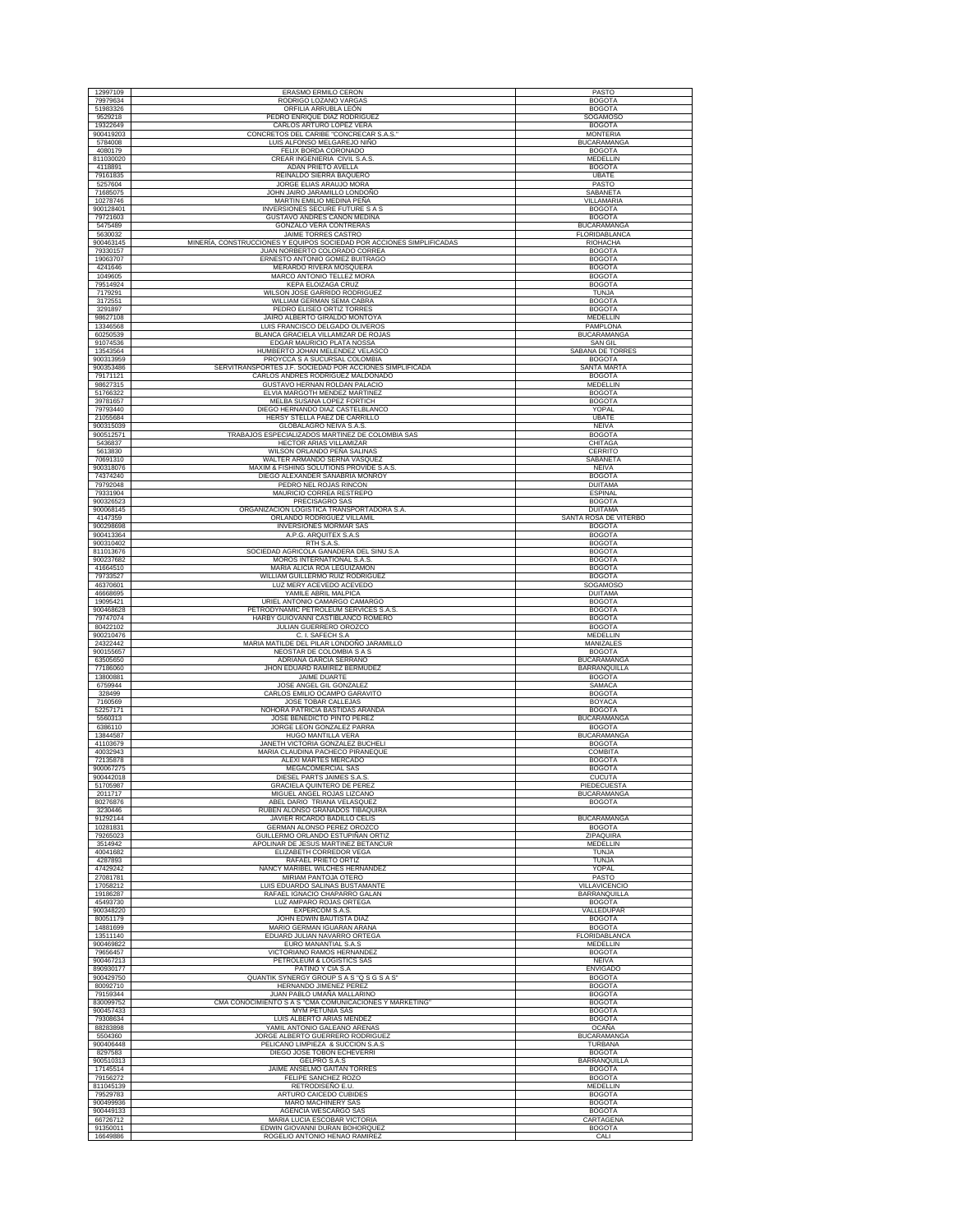| 72280970             | <b>IVAN ARTURO PARRA BERNAL</b>                         | <b>BARRANQUILLA</b>            |
|----------------------|---------------------------------------------------------|--------------------------------|
| 385537               | HECTOR ALFONSO MUÑOZ BOHORQUEZ                          | SILVANIA                       |
| 830010707            | <b>MONTELEON S EN C</b>                                 | <b>BOGOTA</b>                  |
| 6819638              | JORGE ALFREDO HERNANDEZ MERCADO                         | <b>BOGOTA</b>                  |
| 900409483            | SERVICIOS Y MAQUINARIA ZONA FRANCA SAS                  |                                |
| 12198865             | HECTOR PABLO GASCA SILVA                                | GARZON                         |
| 79866623             | JOHN ALEXANDER PAEZ CASALLAS                            | <b>BOGOTA</b>                  |
| 14623226             | ANDRES FELIPE GARCIA MENESES                            | CALI                           |
| 900274005            | BOMBEROS VOLUNTARIOS DE ITUANGO                         | <b>ITUANGO</b>                 |
| 73110507             | JUAN MANUEL SOLTAU OSPINA                               | <b>BOGOTA</b>                  |
| 900322390            | DK INGENIEROS CONSULTORES S.A.S                         | BARRANQUILLA                   |
| 7333957              | RAFAEL ERNESTO CONTRERAS PEREZ                          | <b>BOGOTA</b>                  |
| 73351725             | ALFONSO EDUARDO SALAS ARAUJO                            | <b>BOGOTA</b>                  |
| 1426521              | HAROL EDUARDO VALENCIA VALENCIA                         | <b>BOGOTA</b>                  |
| 5198200              | LUIS FELIPE MOSQUERA CHAVES                             | PASTO                          |
| 4137492              | JOSE ORLANDO QUEVEDO LEON                               | <b>BOGOTA</b>                  |
| 7125876              | TIVERIO ANTONIO MORENO VARGAS                           | <b>BOGOTA</b>                  |
| 7560499              | LEONEL URIBE LOPEZ                                      | ARMENIA                        |
| 900329102            | LOS MATALLANA Y CIA S EN C                              | <b>BOGOTA</b>                  |
| 900237217            | COMERCIALIZADORA MOTOR DIESEL LTDA                      | CALI                           |
| 900120564            | HOTEL SPIWAK CHIPICHAPE CALI S.A                        | CALI                           |
| 91237839             | ENRIQUE MANBY VILLALBA                                  | <b>BOGOTA</b>                  |
| 900114913            | MULTIPRO DEL NORTE S.A.S                                | <b>BOGOTA</b>                  |
| 96351215             | ARQUIMEDES ESQUIVEL ALVAREZ<br>MILCIADES FONSECA AVILA  | LIBANO<br><b>VILLAVICENCIO</b> |
| 9072701<br>91228863  | JOHN JAIRO NIÑO HERNANDEZ<br>CESAR JULIAN CASTAÑO LOPEZ | <b>BOGOTA</b>                  |
| 16053620<br>91254742 | CARLOS CESAR PERDOMO LOPEZ                              | MEDELLIN<br><b>BUCARAMANGA</b> |
| 46372504             | SANDRA ISABEL BARRERA ROJAS                             | <b>SOGAMOSO</b>                |
| 79474536             | ALEX ALBERTO MEZA BOHORQUEZ                             | <b>BOGOTA</b>                  |
| 80717266             | FABIO HERNAN NOREÑA PUERTA                              | <b>DON MATIAS</b>              |
| 14207107             | JORGE ELIECER RANGEL JARA                               | VILLAVICENCIO                  |
| 1237255              | LUIS ARTURO GIRALDO DUQUE                               | ARMENIA                        |
| 10101577             | LUIS FERNANDO MONTOYA RAMIREZ                           | CARTAGO                        |
| 7220465              | SAUL MONROY PEDRAZA                                     | <b>DUITAMA</b>                 |
| 9264344              | FERNANDO EMILIO RODRIGUEZ GUZMAN                        | <b>BOGOTA</b>                  |
| 80410914             | GABRIEL RICARDO MORALES FALLON                          | <b>BOGOTA</b>                  |
| 79591154             | JOSE ALCIDES ALFONSO GARCIA                             | <b>BOGOTA</b>                  |
| 91275375             | ARIEL HUMBERTO VERA BERMUDEZ                            | PIEDECUESTA                    |
| 46366174             | MARILU MORENO RODRIGUEZ                                 | YOPAL                          |
| 91423932             | ROQUE MAURO MANTILLA QUINTERO                           | <b>BUCARAMANGA</b>             |
| 19268988             | LUIS FRANCISCO RODRIGUEZ MATEUS                         | <b>BOGOTA</b>                  |
| 900015180            | M & M INGENIERIA S.A.S                                  | <b>BOGOTA</b>                  |
| 900494285            | GRUPO EMPRESARIAL MACOLSA S.A.S.                        | <b>BOGOTA</b>                  |
| 79734957             | JOSE EDUARDO PINTO CHICO                                | <b>BOGOTA</b>                  |
| 91245242             | CESAR AUGUSTO RUIZ PEÑA                                 | PIEDECUESTA                    |
| 63367696             | MARIA CRISTINA RUEDA SANCHEZ                            | PIEDECUESTA                    |
| 800060265            | ARANGO ZAPATA Y CIA S.A.S                               | <b>RIONEGRO</b>                |
| 70753518             | LUIS FERNANDO ESCOBAR LOPEZ                             | <b>GUARNE</b>                  |
| 15422062             | JAIRO DE JESUS SANTA CARDONA                            | RIONEGRO                       |
| 79452548             | JORGE OSWALDO FLOREZ MUÑOZ                              | <b>BOGOTA</b>                  |
| 14322966             | ROBERTO ALFONSO SUAREZ                                  | MEDELLIN                       |
| 80134225             | ALEJANDRO MILLAN BERNATE                                | <b>BOGOTA</b>                  |
| 12456252             | CARLOS HUMBERTO GAVIRIA LONDOÑO                         | SOLEDAD                        |
| 70061751             | JAIRO DE JESUS MARULANDA ARROYAVE                       | MEDELLIN                       |
| 2068811              | ISIDRO ESTUPIÑAN GOMEZ                                  | BARRANQUILLA                   |
| 70978908             | FABIAN HERNANDO RAMIREZ LOPEZ                           | <b>DON MATIAS</b>              |
| 80397393             | HECTOR ROLANDO RODRIGUEZ GUALTEROS                      | <b>BOGOTA</b>                  |
| 80411982             | JUAN CARLOS ORTIZ PAEZ                                  | <b>BOGOTA</b>                  |
| 13743849             | <b>RAUL BARRIOS</b>                                     | PAMPLONA                       |
| 79169950             | CARLOS ALBERTO PINEDA GONZALEZ                          | <b>UBATE</b>                   |
| 13720977             | NESTOR MANUEL HERNANDEZ GONZALEZ                        | <b>BUCARAMANGA</b>             |
| 91434868             | GONZALO OLIVEROS HERRERA                                | <b>BUCARAMANGA</b>             |
| 900092414            | CONCRETOS Y MORTEROS S.A                                | <b>CUCUTA</b>                  |
| 900509637            | COMERCIALIZADORA GLOBAL R&G S.A.S                       | <b>BOGOTA</b>                  |
| 900103996            | ZAMBRANO CABRERA S.A.S.                                 | <b>BUCARAMANGA</b>             |
| 91454281             | TULIO HERNAN CANO RODRIGUEZ                             | <b>BOGOTA</b>                  |
| 79276818             | CARLOS ENRIQUE COLLAZOS ORTIZ                           | <b>BOGOTA</b>                  |
| 52528346             | ROCIO GUERRERO LARA                                     | <b>MEDELLIN</b>                |
| 91284071             | JOSE MIGUEL GALLO PRADA                                 | <b>BUCARAMANGA</b>             |
| 832005097            | CONSTRUCTORA VALOBRAS S.A.S                             | <b>BOGOTA</b>                  |
| 8668136              | GERMAN FEDERICO GRISALES JIMENEZ                        | <b>BOGOTA</b>                  |
| 7215070              | AGUSTIN CAMARGO MORALES                                 | <b>DUITAMA</b>                 |
| 91243480             | CARLOS IVAN MORENO OJEDA                                | <b>BOGOTA</b>                  |
| 900346542            | CONSTRUCTORA NEW EVOLUTION COMPANY S.A.S                | BARRANQUILLA                   |
| 800216673            | INSTITUTO COLOMBIANO DE APRENDIZAJE (INCAP) SAS         | <b>BOGOTA</b>                  |
| 52451246             | OLGA LUCIA SORZANO MONTAÑA                              | <b>BOGOTA</b>                  |
| 900421302            | CARBONERAS EL PORVENIR S.A.S                            | <b>DUITAMA</b>                 |
| 52388468             | OLGA ALEJANDRA OSPINA ARCINIEGAS                        | <b>IBAGUE</b>                  |
| 79306029             | MAXIMO LINARES MORENO                                   | <b>BOGOTA</b>                  |
| 70723769             | JHON JAIRO MANRIQUE CHICA                               | <b>ENVIGADO</b>                |
| 1070009360           | MANUEL ERNESTO GRANADOS MALAGON                         | UBATE                          |
| 3224492              | CARLOS ALBERTO MUNAR LUNA                               | UBATE                          |
| 79878512             | AUGUSTO FEDERICO BOYACA RODRIGUEZ                       | <b>BOGOTA</b>                  |
| 35527099             | MARIA FERNANDA CACERES LONDOÑO                          | <b>BOGOTA</b>                  |
| 79310752             | FLAMINIO ALVAREZ BLANCO                                 | FLORIDABLANCA                  |
| 900155215            | ENERGIZANDO INGENIERIA Y COSTRUCCION S.A.S              | <b>BOGOTA</b>                  |
| 79813253             | ALVARO PEDRAZA ALARCON                                  | <b>BOGOTA</b>                  |
| 19187482             | <b>JUSTO ELISEO PEÑA SANCHEZ</b>                        | <b>BOGOTA</b>                  |
| 79943741             | <b>HECTOR ANDRES VEGA RAMIREZ</b>                       | <b>BOGOTA</b>                  |
| 80420111             | JUAN PABLO ANGEL CASTILLO                               | <b>BOGOTA</b>                  |
| 79951072             | JAIRO HUMBERTO BERNAL ROMERO                            | <b>DUITAMA</b>                 |
| 35469893             | <b>MARIA NANCY SERRANO GALVIS</b>                       | <b>BOGOTA</b>                  |
| 4214677              | JORGE EZEQUIEL GARZON                                   | PORE                           |
| 79293383             | ORLANDO RAMIREZ HERNANDEZ                               | <b>BOGOTA</b>                  |
| 8389876              | MANUEL ANGEL TABARES AGUDELO                            | MEDELLIN                       |
| 900461132            | TRANSPORTES SOL OC S.A.S. "TRANSPORTES SOL OC S.A.S."   | SABANETA                       |
| 4270336              | RAFAEL ANTONIO GAVIDIA RODRIGUEZ                        | <b>SOGAMOSO</b>                |
| 13002600             | HERNAN ANTONIO CEBALLOS CHAMORRO                        | PASTO                          |
| 19124881             | HECTOR HUGO SILVA AREVALO                               | <b>BOGOTA</b>                  |
| 4096474              | PABLO EMILIO GARCIA PEÑA                                | <b>DUITAMA</b>                 |
| 743335443            | ARLEDY RAMIREZ PARDO                                    | TUNJA                          |
| 18107754             | JAIRO LIBARDO IZQUIERDO                                 | PASTO                          |
| 46358980             | LUZ MARINA AMAYA RODRIGUEZ                              | <b>SOGAMOSO</b>                |
| 900522043            | DASANTO S.A.S.                                          | <b>BARRANQUILLA</b>            |
| 20573183             | MARIA RUBIELA VIVAS URREA                               | FUSAGASUGA                     |
| 71782317             | LEIRO ALBERTO MONTERO ROJAS                             | COPACABANA                     |
| 13990400             | YESID NINCO POLANIA                                     | <b>IBAGUE</b>                  |
| 12551995             | FERMIN JOSE CERCHIARO CEBALLOS                          | SANTA MARTA                    |
| 79903803             | JAVIER MANYIVER GOMEZ PABON                             | <b>BOGOTA</b>                  |
| 89000515             | JAVIER MAURICIO TAPIA CARRIAZO                          | CAUCASIA                       |
| 79865196             | CESAR LEONARDO CASTRO TAMAYO                            | <b>BOGOTA</b>                  |
| 13062256             | EZEQUIEL ANTONIO ESPAÑA SANTACRUZ                       | <b>IMUES</b>                   |
| 13010564             | HECTOR EDMUNDO REVELO TRUJILLO                          | <b>IPIALES</b>                 |
| 830033257            | COLOMBIANA AGRICOLA DE ALIMENTOS S.A.S                  | <b>BOGOTA</b>                  |
| 700054955            | <b>FLORIAN PISTULKA</b>                                 | <b>BOGOTA</b>                  |
| 79943554             | JORGE YAN SOSA ORTEGA                                   | <b>BOGOTA</b>                  |
| 890113374            | C.V.P. & CIA S.A.                                       | GALAPA                         |
| 5379825              | WILLIAM HUMBERTO DELGADO MORA                           | PASTO                          |
| 900021654            | BANANERA DON MARCE S.A.S                                | <b>SANTA MARTA</b>             |
| 17086638             | ALVARO LUNA DURAN                                       | <b>BOGOTA</b>                  |
| 830129657            | COMERCIALIZADORA ANICAM COLOMBIA S A S                  | <b>BOGOTA</b>                  |
| 12542163             | ARTURO RAFAEL CASTAÑEDA FLOREZ                          | SANTA MARTA                    |
| 830060632            | MAKSER S.A.S.                                           | <b>BOGOTA</b>                  |
| 79577158             | JHON JAVIER PATIÑO VILLA                                | <b>IPIALES</b>                 |
| 13720730             | CARLOS DANIEL VILLAMIZAR CASTELLANOS                    | <b>BUCARAMANGA</b>             |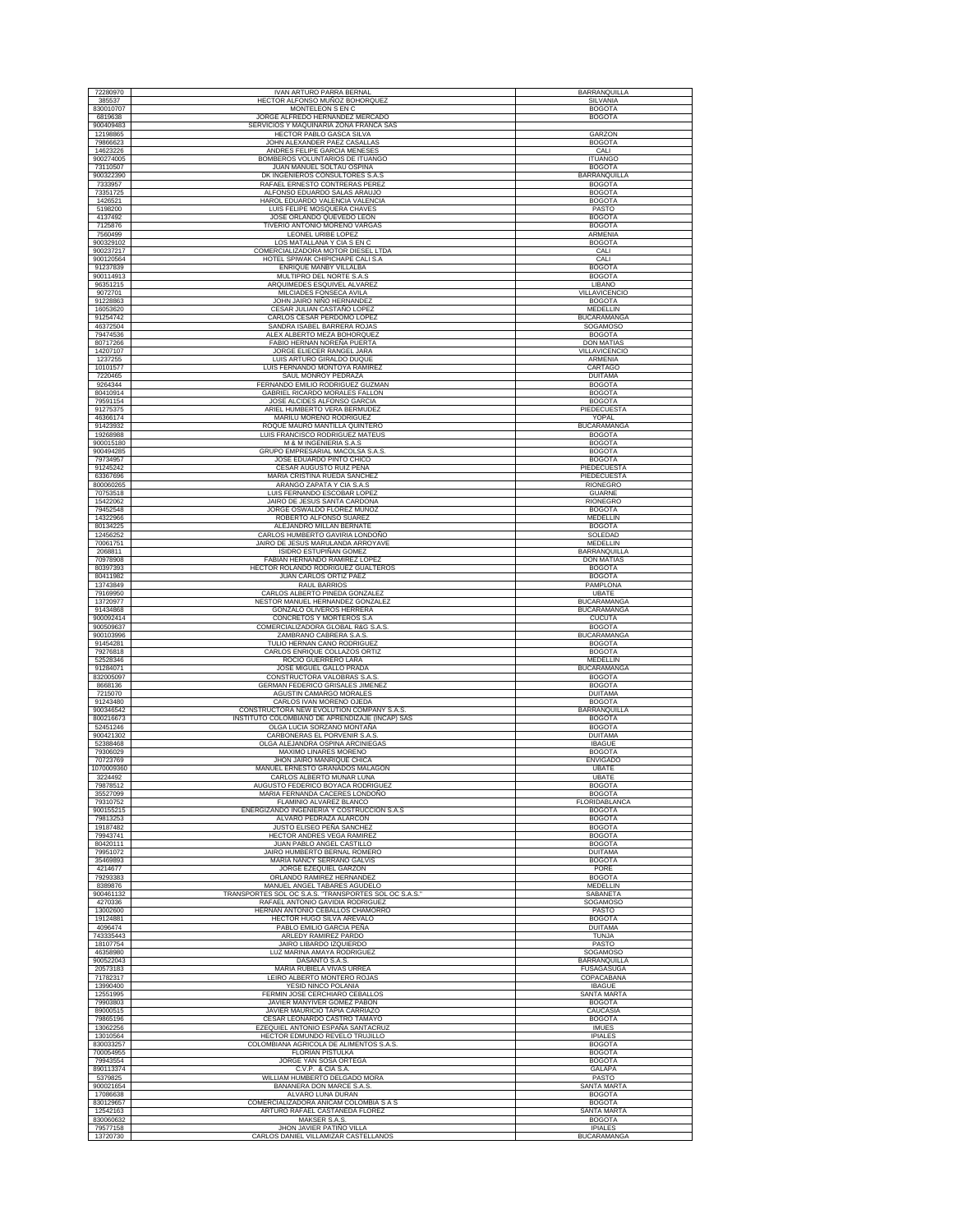| 19167107               | HERNANDO PACATEQUE FONSECA                                                         | CALI                                 |
|------------------------|------------------------------------------------------------------------------------|--------------------------------------|
| 71789298               | JOHN AMADO HENAO AVILA                                                             | MEDELLIN                             |
| 12644290               | JOSE EDUARDO GNECCO ZULETA                                                         | <b>SANTA MARTA</b>                   |
| 900334454              | ARINCO COLSULTORIA Y CONSTRUCCION S A S                                            |                                      |
| 900180331              | AGROPECUARIA LA SORIA S.A.S.                                                       | <b>MEDELLIN</b>                      |
| 22583512               | MARGARITA MARIA GUZMAN LOPE.                                                       | <b>BOGOTA</b>                        |
| 900267813              | TECMECO MAQUINARIA E INGENIERIA DE COLOMBIA S A S<br>FABIO DE JESUS OROZCO JIMENEZ | <b>BOGOTA</b>                        |
| 19241397<br>41677908   | LUZ AMANDA RESTREPO SABOGAL                                                        | <b>BOGOTA</b>                        |
| 41613256               | MARIA DEL CARMEN CADENA DE BETANCOURT                                              | <b>BOGOTA</b>                        |
| 900506928              | LOGISTICA PETROLERA DE COLOMBIA S A S                                              | <b>BOGOTA</b>                        |
| 900222512              | SEPTICLEAN S.A.S E.S.P                                                             | MANIZALES                            |
| 2989229                | HUMBERTO VILLAMIL SALAZAR                                                          | <b>CUCUNUBA</b>                      |
| 93362237               | CARLOS IVAN ROMERO GARCIA                                                          | <b>BOGOTA</b>                        |
| 900427862              | <b>MENPORT SA</b>                                                                  | PASTO                                |
| 74374487<br>10007880   | LUIS ERNESTO GARCIA MARIÑO<br>ALVARO POSADA ACEVEDO                                | BUCARAMANGA<br>MEDELLIN              |
| 900213165              | ENCOFRADOS Y EQUIPOS SAS                                                           | <b>BOGOTA</b>                        |
| 2996786                | AVELINO SABOGAL SABOGAL                                                            | <b>BOGOTA</b>                        |
| 52094800               | LUZ ADRIANA GOMEZ PABON                                                            | <b>BOGOTA</b>                        |
| 91472420               | RICARDO ARTURO ARIAS BELTRAN                                                       | <b>BUCARAMANGA</b>                   |
| 19231861               | JOSE GONZALO MURCIA                                                                | <b>BOGOTA</b>                        |
| 35503896<br>9653195    | LUZ CONSUELO MORENO GUZMAN                                                         | <b>BOGOTA</b>                        |
| 79295479               | FERNANDO SOLER MACIAS<br>CARLOS MARIO MARTINEZ GAVIRIA                             | AGUAZUL                              |
| 80220097               | MIGUEL ISAURO VALERO HERRERA                                                       | <b>BOGOTA</b><br><b>BOGOTA</b>       |
| 40793103               | ROSARIO HENRIQUEZ GONZALEZ                                                         | MAICAO                               |
| 79591261               | RAFAEL MAURICIO SERRANO AGUDELO                                                    | <b>BOGOTA</b>                        |
| 900296920              | BS LOGISTICS COLOMBIA LTDA                                                         | <b>BOGOTA</b>                        |
| 800236421              | RAINCO LTDA                                                                        | <b>BOGOTA</b>                        |
| 900505456              | <b>GLOBAL TRADE &amp; BUSINESS SAS</b>                                             | <b>BOGOTA</b>                        |
| 79722208               | ANDRES LEONARDO MANCERA OBANDO                                                     | <b>BOGOTA</b>                        |
| 900360800<br>4238776   | ATB CALZONI COLOMBIA<br>JOSE RUDECINDO PEREZ LIZARAZO                              | <b>BOGOTA</b><br><b>BOGOTA</b>       |
| 900061445              | <b>EMTIRIA SAS</b>                                                                 | <b>BOGOTA</b>                        |
| 5606870                | ALIRIO HERRERA BARON                                                               | <b>BOGOTA</b>                        |
| 52710310               | GLORIA MILENA TORRES PANCHA                                                        | <b>BOGOTA</b>                        |
| 830506361              | INVERLUNA Y CIA S EN C A                                                           | <b>BOGOTA</b>                        |
| 79691362               | CARLOS ALEJANDRO SANTOS MONROY                                                     | <b>BOGOTA</b>                        |
| 13346241               | <b>ISRAEL MOGOLLON RICO</b>                                                        | <b>GIRON</b>                         |
| 91274699               | EDWIN JAVIER CAICEDO CALDERON                                                      | <b>BOGOTA</b>                        |
| 900336648              | COMERCIALIZADORA F H S A S<br>TRANSPORTES MAQUEHUA COLOMBIA S.A.S                  | <b>BOGOTA</b>                        |
| 900366070<br>900475730 | CONSTRUCTORA ARIGUANI S A S - EN REORGANIZACION                                    | <b>BOGOTA</b>                        |
| 41762532               | BEATRIZ HELENA CALVO VILLEGAS                                                      | <b>BOGOTA</b><br><b>BOGOTA</b>       |
| 77017714               | RUBIO DARIO BECERRA SANCHEZ                                                        | <b>BOGOTA</b>                        |
| 12981006               | EUGENIO JESUS RAMOS OBANDO                                                         | <b>BOGOTA</b>                        |
| 20470659               | <b>GEORGINA GARZON DE AMAYA</b>                                                    | CHIA                                 |
| 900425389              | ACE RIOS ESTRUCTURAS METALICAS S.A.S                                               | MEDELLIN                             |
| 19271553               | CARLOS ARTURO FAJARDO MEJIA                                                        | <b>BOGOTA</b>                        |
| 91280275               | BENIGNO ORTIZ DURAN                                                                | <b>IBAGUE</b>                        |
| 40016646               | AURA ELISA VARGAS DE RODRIGUEZ                                                     | <b>TUNJA</b>                         |
| 40043325<br>19174346   | ANGELA YANETH PATARROYO RAMIREZ<br>OSCAR JESUS LAGOS SUAREZ                        | <b>BOGOTA</b><br><b>BOGOTA</b>       |
| 900521357              | JMV CONSTRUKTORA S.A.S                                                             | PEREIRA                              |
| 51975784               | CLAUDIA MARIA ZAPATA GUTIERREZ                                                     | MANIZALES                            |
| 98325561               | JOSE MAURICIO TIMANA TREJO                                                         | PASTO                                |
| 804010848              | COMERPOL S.A.S                                                                     | <b>BUCARAMANGA</b>                   |
| 52084902               | MARCELA RODRIGUEZ VELANDIA                                                         | <b>BOGOTA</b>                        |
| 900351496              | <b>IVEMAQ E U</b>                                                                  | <b>BOGOTA</b>                        |
| 827000681              | CAUSIL ROJAS Y CIA S                                                               | <b>SAN ANDRES</b>                    |
| 33449827               | FLOR MARINA GUERRERO GUERRERO                                                      | <b>TUNJA</b>                         |
|                        |                                                                                    |                                      |
| 91340681               | RAFAEL CASTILLO ALMEYDA                                                            | PIEDECUESTA                          |
| 281941                 | <b>JESUS GILBERTO AVELLANEDA RODRIGUEZ</b>                                         | GUASCA                               |
| 830097777<br>900499683 | DISTRITO CAPITAL LIMITADA<br>VMA INTERNACIONAL S A S                               | <b>BOGOTA</b><br><b>BOGOTA</b>       |
| 63353297               | CLARA LILIANA ACEVEDO SALAZAR                                                      | <b>BOGOTA</b>                        |
| 900471729              | VICMARS S.A.S.                                                                     | <b>MEDELLIN</b>                      |
| 900346397              | MONACO GRAN PRIX S.A.S                                                             | <b>SAN ANDRES</b>                    |
| 1107041820             | RICARDO ARIAS BRYAND                                                               | MELGAR                               |
| 800221751              | HERMANOS ARABIA TORRES S.A.S.                                                      | CARTAGENA                            |
| 7528675<br>819002728   | PABLO EMIILIO GAITAN CAMACHO                                                       | <b>BOGOTA</b>                        |
| 830107329              | ENERGY CONTROL AND DEVELOPENT LTDA. C.I.A.<br><b>GRUPO SERVITRANS LTDA</b>         | SANTA MARTA<br>CUCUTA                |
| 890924366              | <b>ENGICO LTDA</b>                                                                 | MEDELLIN                             |
| 900188792              | EQUIPMENT SUPPLY S EN C                                                            | <b>BOGOTA</b>                        |
| 80870650               | NICOLAS GUERRERO BUSTOS                                                            | <b>BOGOTA</b>                        |
| 8530544                | DANIEL JOSE CARROLL CALVO                                                          | ALBANIA                              |
| 71368472<br>900534506  | SEBASTIAN RESTREPO MEJIA<br>APUM S A S                                             | MEDELLIN<br><b>BOGOTA</b>            |
| 28424458               | MARTHA JIMENEZ RAMIREZ                                                             | <b>BUCARAMANGA</b>                   |
| 13954558               | EDGAR MAURICIO ANGULO ARIZA                                                        | <b>BOGOTA</b>                        |
| 3086592                | HUGO JEIMER GARCIA RODRIGUEZ                                                       | <b>BOGOTA</b>                        |
| 900501888              | J & D ARIZA SAS                                                                    | <b>BOGOTA</b>                        |
| 900515160              | TRANSPORTES Y BOMBEO DEL CARIBE S.A.S                                              | BARRANQUILLA                         |
| 900179543              | <b>MIRACRUS S.A.S</b>                                                              | <b>BOGOTA</b>                        |
| 830137932<br>807009707 | <b>ALARISA</b><br>CONSTRUCTORA VIÑEDOS ARIJAU S.A.S                                | <b>BOGOTA</b><br><b>BOGOTA</b>       |
| 14248571               | CARLOS ENRIQUE CARTAGENA URUEÑA                                                    | MELGAR                               |
| 80088832               | EDWIN JAVIER ORTEGA ROJAS                                                          | <b>BOGOTA</b>                        |
| 900330714              | CASALUNA Y DAMA SAS                                                                | MEDELLIN                             |
| 700109304              | COENRAAD CORNELIS NICOLAAS VAN IWAARDEN                                            | <b>BOGOTA</b>                        |
| 8283013                | HUMBERTO DE JESUS MEDINA TIRADO                                                    | MEDELLIN                             |
| 39630857<br>39787863   | LIBIA ESTELA CUBILLOS CHAVARRO<br>CAROLINA LOPEZ MACIA                             | <b>BOGOTA</b><br><b>BOGOTA</b>       |
| 900097377              | ELECTRO-MAC LIMITADA                                                               | <b>BOGOTA</b>                        |
| 91013026               | GILBERTO GUERRERO CASTILLO                                                         | <b>BOGOTA</b>                        |
| 900533612              | LOGIC CARGO SAS                                                                    | <b>BOGOTA</b>                        |
| 890701049              | CUERPO DE BOMBEROS VOLUNTARIOS DEL ESPINAL                                         | <b>FSPINAL</b>                       |
| 80189549               | ANDRES FELIPE RIVERA VIRGUEZ                                                       | <b>BOGOTA</b>                        |
| 79779246               | LEONARDO QUINTERO CRISTANCHO                                                       | <b>BOGOTA</b>                        |
| 91206295<br>79724182   | LUIS EDUARDO GOMEZ LOPEZ<br>JAVIER EDURDO GRIJALBA WITTINGHAM                      | <b>BUCARAMANGA</b><br><b>BOGOTA</b>  |
| 16587731               | JOSE HORACIO RESTREPO LOPEZ                                                        | <b>BOGOTA</b>                        |
| 5559453                | <b>MILTON MEJIA DIAZ</b>                                                           | <b>BUCARAMANGA</b>                   |
| 52150429               | ELSSA ROCIO BERNAL JIMENEZ                                                         | <b>BOGOTA</b>                        |
| 900226559              | CONSTRUCCIONES LINA MARIA S. A. S                                                  | GIRARDOT                             |
| 70900234               | GERARDO JAVIER SANCHEZ CASTRO                                                      | MARINILLA                            |
| 890203223              | VANGUARDIA INVERSIONES S A S                                                       | <b>BOGOTA</b>                        |
| 900427272              | PBR AMERICAS COLOMBIA SUCURSAL DE PBR AMERICAS SRL                                 | <b>BOGOTA</b>                        |
| 900496332<br>900145706 | OV LOGISTICS SAS<br>MPG TORRES S.A.S.                                              | <b>BOGOTA</b><br><b>BARRANQUILLA</b> |
| 900112425              | CONCHA SELTZER S.A.S                                                               | <b>BOGOTA</b>                        |
| 900539044              | <b>CABRIOLET LTDA</b>                                                              | <b>BOGOTA</b>                        |
| 900275146              | EQUITEK INGENIERIA LIMITADA                                                        | <b>BOGOTA</b>                        |
| 74847460               | GEOVANNY ARNALDO PEDRAZA GIRON                                                     | TRINIDAD                             |
| 33278502               | FARIDE MARGOTH BERRIO DE BRIEVA                                                    | <b>BOGOTA</b>                        |
| 79693587               | DANILO SILVA RUIZ                                                                  | <b>BOGOTA</b>                        |
| 15525680               | <b>HERNAN DARIO RUIZ TOBON</b>                                                     | ANDES                                |
| 844001945<br>900327199 | BOBINADOS ELECTRO ORIENTE S.A.S<br>SUMINISTRO INDUSTRIAL COLOMBIANO C I LTDA       | YOPAL<br><b>BOGOTA</b>               |
| 13923137               | PAULO EMILIO CEPEDA ESPINEL                                                        | <b>GIRON</b>                         |
| 75031002               | JORGE IVAN FLOREZ CARDENAS                                                         | MANIZALES                            |
| 46664343<br>7172490    | SARA LILIANA MARTINEZ JAIME<br>VICTOR HENRY APONTE GIL                             | <b>DUITAMA</b><br><b>TUNJA</b>       |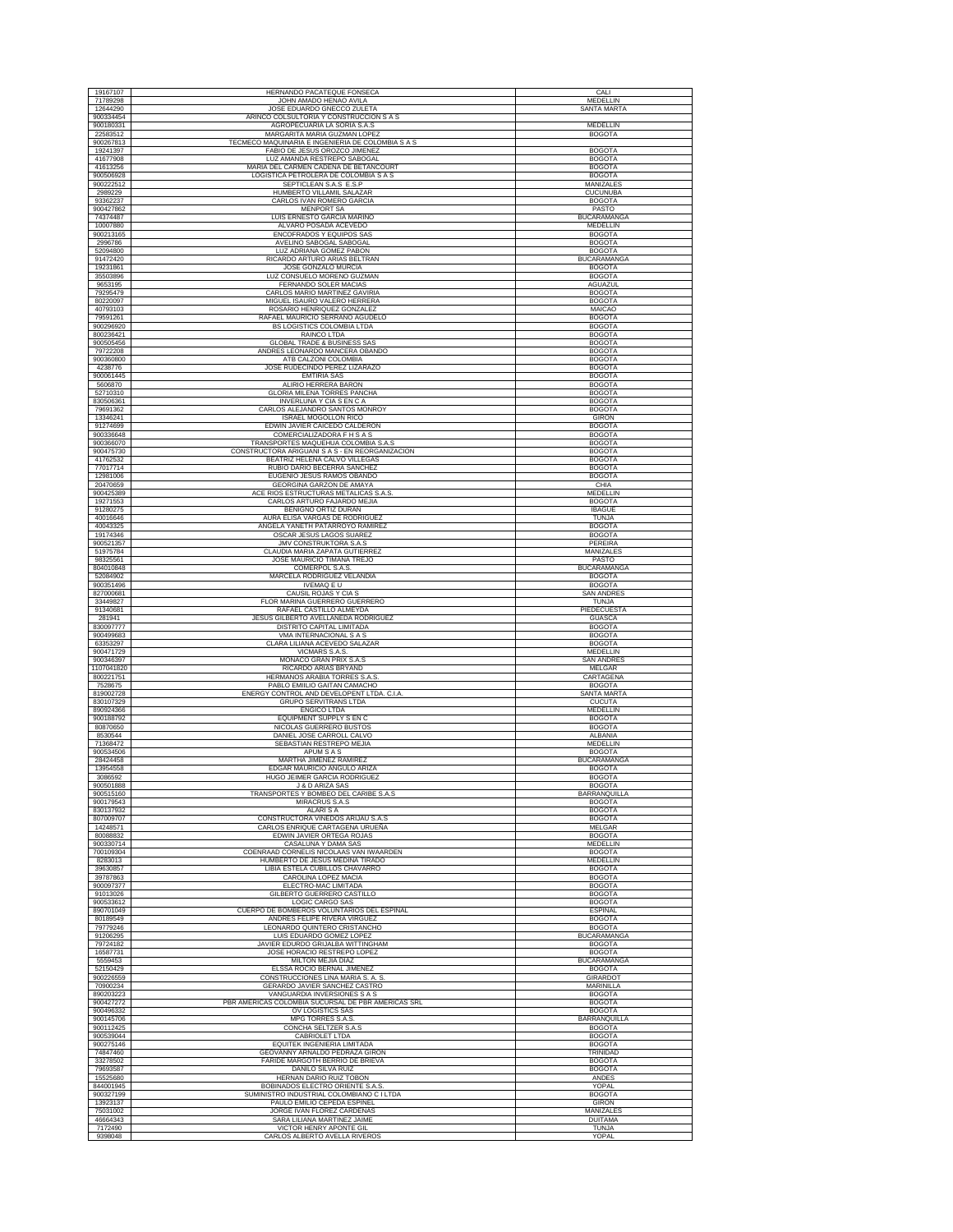| 1052385381             | ELIANA YULIETH CASTRO PITA                                              | <b>DUITAMA</b>                        |
|------------------------|-------------------------------------------------------------------------|---------------------------------------|
| 35473032               | MARIA CONSUELO GALLEGO MENDOZA                                          | <b>BOGOTA</b>                         |
| 900500347<br>77097628  | CONSTRUCTORA TEDDY S R L SUCURSAL COLOMBIA<br>DAULIS PRESCOTT CONSUEGRA | <b>BOGOTA</b><br><b>BOGOTA</b>        |
| 900338011              | ALCOSTO DEMOLICIONES S A S                                              |                                       |
| 74322603               | EDGAR FONSECA RODRIGUEZ                                                 | <b>BOGOTA</b>                         |
| 900495030<br>13363129  | INVERSIONES HOTELERAS DEL CARIBE S.A.S.<br>FREDDY ALONSO ALVAREZ CARPIO | <b>BOGOTA</b><br><b>OCAÑA</b>         |
| 900447336              | SOLOCARGA S.A.S                                                         | FLORIDABLANCA                         |
| 5579519                | REMIGIO MEJIA MEJIA                                                     | <b>BOGOTA</b>                         |
| 5657897<br>900172940   | CARLOS ARMANDO ARIZA ARIZA<br><b>BLASTING EXPERTS LTDA</b>              | <b>BOGOTA</b><br><b>BOGOTA</b>        |
| 900216068              | <b>INVERSIONES INDUSTRIALES Y COMERCIALES KUMBRE SAS</b>                | <b>BOGOTA</b>                         |
| 70556425<br>10288782   | GUILLERMO LAVERDE RENDON<br>JUAN EDUARDO ZULUAGA PERNA                  | <b>BOGOTA</b>                         |
| 900418218              | <b>IMPORT FAS SAS</b>                                                   | <b>BOGOTA</b><br><b>IBAGUE</b>        |
| 900472843              | EJECUCION DE PROYECTOS DE INVERSION Y CONSULTORIAS S.A.S.               | FLORIDABLANCA                         |
| 51957975<br>19143381   | MARISOL RODRIGUEZ GARCIA<br>GILBERTO LOPEZ SANTAMARIA                   | <b>BOGOTA</b><br><b>BOGOTA</b>        |
| 70068479               | <b>IVAN DARIO GARCIA SERNA</b>                                          | <b>BOGOTA</b>                         |
| 18143298               | EDIEL PEREA MUÑOZ                                                       | CALI                                  |
| 51846119<br>94255183   | EDNA MAGALY GOMEZ CRUZ<br>OSCAR ALBERTO TORO LOAIZA                     | <b>BOGOTA</b><br>CALI                 |
| 15421482               | ORLANDO IVAN GARCIA OTALVARO                                            | <b>MEDELLIN</b>                       |
| 79434336<br>80138133   | JULIO ROBERTO TORRES MIRANDA<br>JUAN PABLO PEÑA GARCIA                  | <b>BOGOTA</b><br><b>BOGOTA</b>        |
| 60288423               | CAROLINA DEL SOCORRO TORRADO MANTILLA                                   | <b>BUCARAMANGA</b>                    |
| 900048684              | ELVIRA CASAS O Y CIA S EN C S                                           | <b>BOGOTA</b>                         |
| 91275583<br>98492655   | LUIS ALBERTO CHAVES HERNANDEZ<br>GUILLERMO MONCADA BUSTAMANTE           | <b>BUCARAMANGA</b><br><b>JAMUNDI</b>  |
| 19365877               | EDGAR ARTURO INSANDARA TIMANA                                           | PASTO                                 |
| 802016275              | <b>CIGACAR LTDA</b>                                                     | BARRANQUILLA                          |
| 900532687<br>8305136   | GOES MARIVENT COLOMBIA S.A.S.<br>RODRIGO ARCILA GOMEZ                   | MEDELLIN<br><b>BOGOTA</b>             |
| 5711488                | FELIX TIRSO OVALLE RINCON                                               | <b>BOGOTA</b>                         |
| 73574015<br>65733274   | ORLANDO ENRIQUE MARTINEZ BUSTILLO<br>LUISA FERNANDA ORTIZ VILLARRAGA    | <b>BOGOTA</b><br><b>IBAGUE</b>        |
| 18004274               | DANIEL ECHAVARRIA GIRALDO                                               | <b>SAN ANDRES</b>                     |
| 79381614               | OSCAR ATEHORTUA DUOUE                                                   | <b>BOGOTA</b>                         |
| 900478973<br>13834070  | CONTECH GROUP SAS<br>CELESTINO ARANGO CANO                              | <b>IBAGUE</b><br><b>SAN GIL</b>       |
| 11203148               | PABLO JOSE SALCEDO GONZALEZ                                             | <b>BOGOTA</b>                         |
| 900408888<br>79337700  | PADILLA PEREZ PADPE S.EN C<br>ARIDES RINCON ARCINIEGAS                  | <b>BARRANQUILLA</b><br>FLORIDABLANCA  |
| 98665191               | GIOVANNY CONTRERAS SUAREZ                                               | <b>GIRON</b>                          |
| 900520805              | IMPORTMARKETING WORLD BUSINESS S.A.S                                    | <b>BOGOTA</b>                         |
| 19467995<br>5934744    | CAMILO ALBERTO GONZALEZ SERRANO<br>EDGAR NOE DIAZ PULIDO                | <b>BOGOTA</b><br><b>BOGOTA</b>        |
| 3081953                | YOBANY MAHECHA ARIAS                                                    | <b>BOGOTA</b>                         |
| 829000736              | INGENIERIA DE DISEÑO Y CONSTRUCCION LTDA                                | <b>BOGOTA</b>                         |
| 3229447<br>14233226    | <b>GERMAN PARDO ALBARRACIN</b><br>CARLOS ARTURO CASTELLANOS             | <b>BOGOTA</b><br><b>IBAGUE</b>        |
| 650199390              | CONCEPCIÓN VASQUEZ PUEYO                                                | <b>BOGOTA</b>                         |
| 13447267               | LUIS MIGUEL MORELLI NAVIA                                               | <b>BOGOTA</b>                         |
| 37013423<br>830040557  | JACQUELINE DEL PILAR GARCIA PINCHAO<br>TALLER ESTILOS IMPRESOS LTDA     | <b>BOGOTA</b><br><b>BOGOTA</b>        |
| 900490801              | BRYAN & SONS S.A.S.                                                     | <b>SAN ANDRES</b>                     |
| 900181710<br>900366380 | <b>MYA GROUP SAS</b><br>INVERSIONES CERROLLANO SAS                      | <b>BOGOTA</b><br><b>BOGOTA</b>        |
| 38852368               | ALBA TERESA TORRES MUTIS                                                | <b>BOGOTA</b>                         |
| 19088466               | MANUEL ANTONIO MORENO GRANADOS                                          | <b>BOGOTA</b>                         |
| 77029015<br>16261616   | PEDRO NORBERTO CASTRO ARAUJO<br>FERNEY MEJIA OSPINA                     | BARRANQUILLA<br><b>BOGOTA</b>         |
| 91282877               | ELIBERTO AFANADOR HERNANDEZ                                             | <b>BUCARAMANGA</b>                    |
| 74339512               | PABLO ALIRIO ROMERO MOLINA                                              | <b>BOGOTA</b>                         |
| 91106114<br>79295080   | CARLOS ARTURO RODRIGUEZ ESTEVEZ<br>JUAN CARLOS POLANIA SICARD           | PIEDECUESTA<br><b>BOGOTA</b>          |
| 28378512               | TERESA VILLAR DE ARENAS                                                 | <b>SAN GIL</b>                        |
| 900526085<br>5407360   | EQUIPO Y SERVICIOS TREX DE COLOMBIA S.A.S<br>LUIS ALFONSO ROPERO        | BARRANQUILLA<br><b>OCAÑA</b>          |
| 88136260               | ALIRO ALFONSO PICON LOPEZ                                               | <b>CUCUTA</b>                         |
| 5908781<br>39792112    | FARID HERRAN RODRIGUEZ                                                  | <b>FLANDES</b>                        |
| 19381580               | LUISA FERNANDA GOMEZ CASILIMAS<br>ANGUEL FERNANDO NIETO SUAREZ          | <b>BOGOTA</b><br><b>BOGOTA</b>        |
| 37941258               | MARTHA LUCIA DAVILA GARCIA                                              | <b>BOGOTA</b>                         |
| 52154680<br>80502550   | ROCIO CLARA ALEXANDRA MORA QUIÑONES<br>SANTIAGO FORERO VASQUEZ          | COTA<br><b>BOGOTA</b>                 |
| 98497134               | MAURICIO ALBERTO MESA VALLEJO                                           | MEDELLIN                              |
| 4398078                | SERAFIN ARENAS GOMEZ                                                    | <b>SAN GIL</b>                        |
| 91493264<br>53072467   | <b>FERNEY GIL CUBIDES</b><br>EVELYN KAREN FLOREZ YALTA                  | <b>BUCARAMANGA</b><br><b>BOGOTA</b>   |
| 6768200                | JOSE JAVIER SALAMANCA HURTADO                                           | <b>BOGOTA</b>                         |
| 5426407<br>900234989   | HECTOR JULIO MONOSALVA QUINTERO<br>COMERCIALIZADORA JAYSAN S.A          | <b>BOGOTA</b><br><b>BUCARAMANGA</b>   |
| 19480776               | SERGIO JIMENEZ ZULUAGA                                                  | <b>BOGOTA</b>                         |
| 16485373               | MARTIN GERARDO TOBAR VIDAL                                              | CALI                                  |
| 900197548<br>802016951 | C I EXPAQUES S A S<br>INGENIERIA GLOBAL S.A.S                           | <b>BOGOTA</b><br>BARRANQUILLA         |
| 900267095              | CI EXPORTECNICAS S.A.S                                                  | CARTAGENA                             |
| 7220682<br>2968890     | LUIS ERNESTO LIZARAZO VELASCO<br>ANDRES FERNANDO NIETO PEDROCHE         | <b>DUITAMA</b><br>CAJICA              |
| 7706764                | DIEGO FERNANDO URIBE GONZALEZ                                           | <b>BOGOTA</b>                         |
| 16246770               | DIEGO BETANCUR ALVAREZ<br><b>IMCOMELEC INGENIEROS SAS</b>               | <b>BOGOTA</b>                         |
| 800126506<br>35312400  | ANA CATALINA DEL LLANO RESTREPO                                         | <b>BOGOTA</b><br>MEDELLIN             |
| 1098647554             | LENIN JOSE MAURICIO PEÑA PEÑA                                           | <b>BUCARAMANGA</b>                    |
| 13514801<br>21682705   | ABELARDO ZORRO VEGA<br>MARIA BERNARDITA DE JESUS CADAVID QUINTERO       | <b>BUCARAMANGA</b><br><b>MEDELLIN</b> |
| 39783605               | MARTHA ALICIA GONZALEZ ORDOÑEZ                                          | <b>BOGOTA</b>                         |
| 51795214               | ESPERANZA ZAMORA CUESTA                                                 | <b>BOGOTA</b>                         |
| 11339892<br>79256911   | JOSE GERMAN CASTRO LOPEZ<br>CARLOS JOSE CUPERTINO TORRES AMAYA          | <b>BOGOTA</b><br><b>BOGOTA</b>        |
| 846001108              | <b>REY SERVICIOS LIMITADA</b>                                           | ORITO                                 |
| 51606832<br>79203507   | NUBIA STELLA FARFAN BARRETO<br>WILLIAM PEÑALOZA VILLANUEVA              | <b>BOGOTA</b><br><b>BOGOTA</b>        |
| 7172712                | FREDY NIÑO PACHECO                                                      | <b>BOGOTA</b>                         |
| 80547249               | JOSE ALEXANDER GARNICA BEJARANO                                         | ZIPAQUIRA                             |
| 17125997<br>39548542   | PABLO ENRIQUE RODRIGUEZ<br>OLGA LUCIA GONZALEZ MEDINA                   | <b>BOGOTA</b><br><b>BOGOTA</b>        |
| 900437384              | AGREGADOS VIAS E INGENIERIA S.A.S                                       | VILLAVICENCIO                         |
| 900537723              | SAVE THE CHILDREN INTERNATIONAL SCI                                     | <b>BOGOTA</b>                         |
| 91153262<br>5788637    | CARLOS IBAN CAMACHO CASTELLANOS<br>LUIS ORLANDO PALOMINO VILLARREAL     | FLORIDABLANCA<br>FLORIDABLANCA        |
| 80040889               | JORGE ANDRES RODRIGUEZ PERDOMO                                          | <b>FLORENCIA</b>                      |
| 7817169<br>12114083    | JOSE OCTAVIO TOVAR PARRADO<br>ALFONSO PERDOMO ARIAS                     | <b>GUAMAL</b><br>FLORIDABLANCA        |
| 1085252740             | JHON JAIRO SOLARTE NARVAEZ                                              | CALI                                  |
| 7226358                | EDGAR AUGUSTO SANDOVAL APARICIO                                         | <b>BOGOTA</b>                         |
| 13013169<br>40937972   | RICARDO JAVIER TOBAR BRAVO<br>KATERINE SENITH GUTIERREZ VERGARA         | <b>IPIALES</b><br>RIOHACHA            |
| 3147099                | JHONN CARLOS GARNICA BEJARANO                                           | ZIPAQUIRA                             |
| 36996077               | ROSA ALBA IPIAL                                                         | <b>IPIALES</b>                        |
| 79247953<br>900435712  | LUIS ALEJANDRO MORENO MORENO<br>MEGAOBRAS Y SERVICIOS S.A.S             | <b>BOGOTA</b><br>MEDELLIN             |
| 63300013               | LUZ MARLENE DIAZ MUÑOZ                                                  | <b>BUCARAMANGA</b>                    |
| 79511084               | RUSBELL FERNANDO GOMEZ PABON                                            | <b>BOGOTA</b>                         |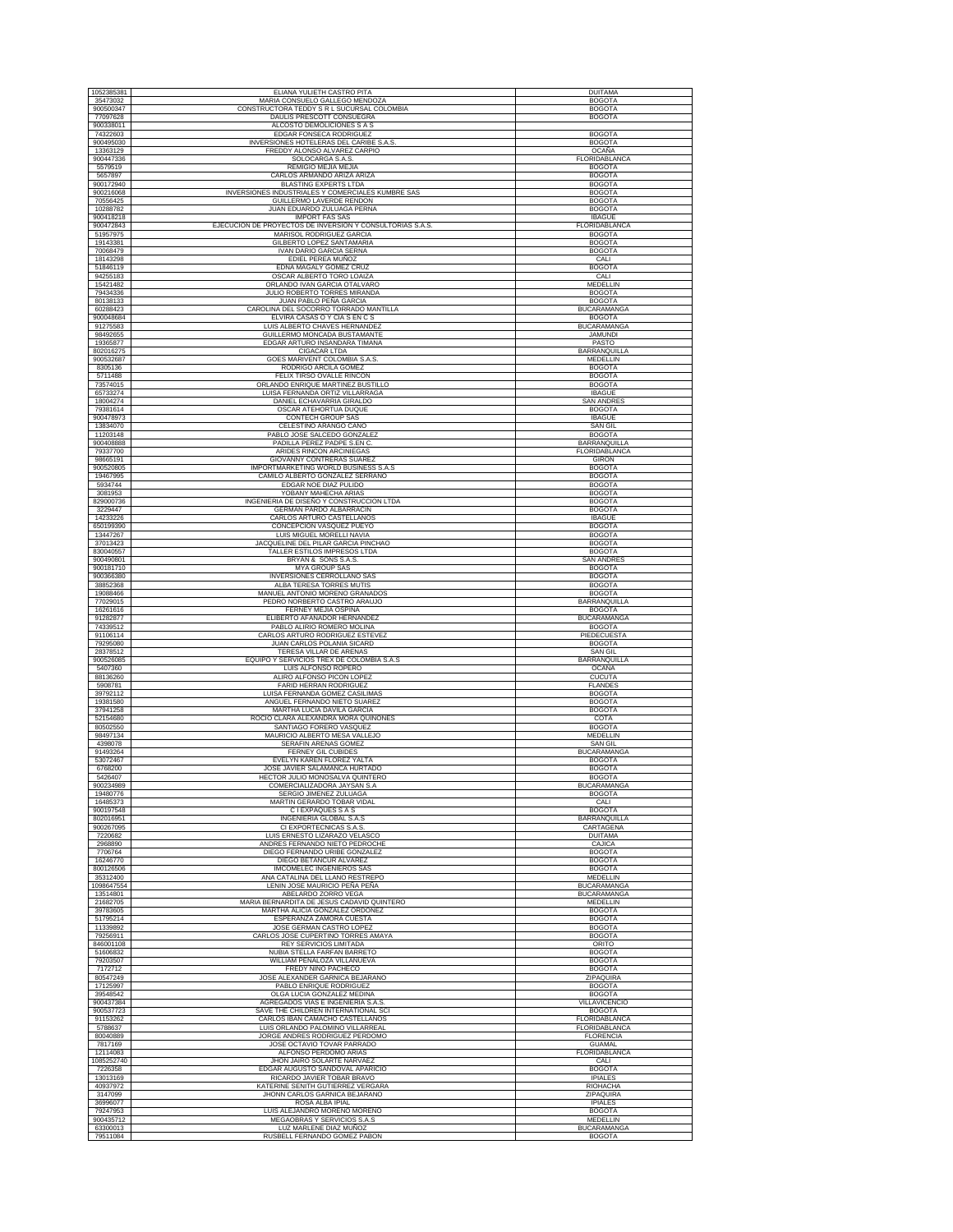| 98462880               | JUAN CARLOS CESPEDES MONSALVE                                                               | <b>MEDELLIN</b>                        |
|------------------------|---------------------------------------------------------------------------------------------|----------------------------------------|
| 91214645               | OVIDIO CASTILLO TOSCANO                                                                     | <b>BOGOTA</b>                          |
| 74326937               | RAFAEL DANILO SANTOS ROJAS                                                                  | BELEN                                  |
| 900416224<br>79127566  | PROYECTOS MAQUINARIA Y MATERIALES S.A.S<br>JOSE ISRAEL PARRA MARTINEZ                       | MEDELLIN<br><b>BOGOTA</b>              |
| 806006707              | C.I. UNIVERSAL DE COMERCIO EXTERIOR S.A                                                     | CARTAGENA                              |
| 830509929              | INVERSIONES AGROINDUSTRIALES DEL CARIBE S.A                                                 | CARTAGENA                              |
| 900474727<br>7172482   | MINISTERIO DE SALUD Y PROTECCION SOCIAL<br>JOSE MANUEL CELY RODRIGUEZ                       | <b>BOGOTA</b><br><b>BOGOTA</b>         |
| 52868814               | DIANA ISABEL ALVARADO VERGARA                                                               | <b>BOGOTA</b>                          |
| 900484535              | SERVICIOS LEGALES & CONSULTORIAS S A S                                                      | <b>BOGOTA</b>                          |
| 809011198<br>74180583  | CUERPO DE BOMBEROS VOLUNTARIOS DE CARMEN DE APICALA<br>WILMER ALBEIRO ROJAS RODRIGUEZ       | CARMEN DE APICALA<br><b>SOGAMOSO</b>   |
| 34547411               | ANA PATRICIA MONTILLA ERAZO                                                                 | PASTO                                  |
| 900227374              | SE&CO ASESORES ESPECIALIZADOS LTDA                                                          | <b>BUCARAMANGA</b>                     |
| 5450787                | EZEQUIEL LUNA MORALES                                                                       | <b>BOGOTA</b>                          |
| 71652471<br>8310059    | ALVARO LONDOÑO VELEZ<br>LUIS EDUARDO ANDRES MARTINEZ VILLEGAS                               | MEDELLIN<br>MEDELLIN                   |
| 900378403              | MAQUINARIA Y LOGISTICA S.A.S                                                                | <b>BOGOTA</b>                          |
| 13070333<br>63355944   | JAIME ESTEBAN CABRERA RIVERA<br>DIANA MARIA QUIROGA VELASQUEZ                               | PASTO<br><b>BUCARAMANGA</b>            |
| 27958564               | ORFIDIA VELASUEZ BARRAGAN                                                                   | PIEDECUESTA                            |
| 6559827                | VICTOR HUGO ROJAS ARAGON                                                                    | <b>BOGOTA</b>                          |
| 35406197<br>79950589   | SONIA CONSUELO CASALLAS DE RODRIGUEZ<br>JUAN CAMILO SANCHEZ SANCHEZ                         | <b>BOGOTA</b><br>CARTAGENA             |
| 79264571               | NELSON ACOSTA SUAREZ                                                                        | <b>BOGOTA</b>                          |
| 13481375               | LUIS RAUL RINCON BLANCO                                                                     | ARMENIA                                |
| 19268293<br>900183340  | DONAR ALFONSO GOMEZ MARIÑO<br>RB HIDRAULICOS SAS                                            | <b>BOGOTA</b><br><b>BOGOTA</b>         |
| 65634341               | PAOLA ANDREA MERCHAN LOPEZ                                                                  | CARTAGENA                              |
| 218289                 | JOSE VICTORINO MORA SABOGAL                                                                 | CHIPAQUE                               |
| 900526276<br>79117453  | ASEO INDUSTRIAL DE COLOMBIA ASICOL S.A.S.<br>WALTER GARY ZAPATA GOMEZ                       | CARTAGENA<br><b>GUAMAL</b>             |
| 80213474               | EDWIN ARLEX OSPINA GOMEZ                                                                    | <b>BOGOTA</b>                          |
| 1141498                | LUIS HERNANDO SANDOVAL BRICEÑO                                                              | <b>BOGOTA</b>                          |
| 900514680<br>900440859 | WC VIP SAS<br>TRASCENDER NEGOCIOS CON ALTURA S A S                                          | <b>BOGOTA</b><br><b>BOGOTA</b>         |
| 16669112               | ADOLFO RIVERA ARBELAEZ                                                                      | <b>BOGOTA</b>                          |
| 39737374               | PATRICIA CARRILLO GARZON                                                                    | <b>MEDELLIN</b>                        |
| 79563680<br>74371927   | CARLOS ALBERTO CRUZ GUERRERO<br>RODRIGO ARMANDO OROZCO SANABRIA                             | <b>BOGOTA</b><br><b>BOGOTA</b>         |
| 1017165049             | PABLO MORENO LLANO                                                                          | MEDELLIN                               |
| 72125191               | SAMUEL BENJAMIN ARRIETA BUELVAS                                                             | SOPO                                   |
| 40985395<br>800129116  | TRANSPORTE Y HOSPEDAJE B AND D<br>GRANDES SOLUCIONES ARQUITECTONICAS Y DE VIVIENDA LIMITADA | <b>SAN ANDRES</b><br>CARTAGENA         |
| 830132887              | EL POLO ELECTRICO S A S                                                                     | <b>BOGOTA</b>                          |
| 900262416              | <b>LOCOMOCIONES SAS</b>                                                                     | <b>BOGOTA</b>                          |
| 79690640<br>57431899   | ALEX RICARDO JIMENEZ CRUZ<br>CARMEN CECILIA CABALLERO VILLA                                 | <b>BOGOTA</b><br>SANTA MARTA           |
| 17584455               | LEONARDO NUÑEZ RUIZ                                                                         | <b>BOGOTA</b>                          |
| 79346307               | JOSE RICARDO HURTADO CHACON                                                                 | <b>BOGOTA</b>                          |
| 51900992<br>15240784   | YIRA MAHECHA CRUZ<br>WILLIAM JOSE FAKIH SAID                                                | <b>BOGOTA</b><br><b>SAN ANDRES</b>     |
| 9084609                | NEIL ANTONIO OTERO FORBE                                                                    | SAN ANDRE:                             |
| 73080390               | SALOMON HERRERA REVOLLEDO                                                                   | <b>SAN ANDRES</b>                      |
| 4033189<br>40991873    | CALVIT HOOKER WATSON<br>MISHELLEE TAYLOR MC LEAN                                            | <b>SAN ANDRES</b><br><b>SAN ANDRES</b> |
| 18010127               | SAMIR DARWICHE DARWICHE                                                                     | <b>SAN ANDRES</b>                      |
| 15243059               | VICENTE BROWN POMARE<br>TATIANA BRYAN URIBE                                                 | <b>SAN ANDRES</b><br><b>SAN ANDRES</b> |
| 52453493<br>40990812   | MARIETA MARIA RAMOS CARAZO                                                                  | <b>SAN ANDRES</b>                      |
| 19423085               | JOSE OSBALDO RAMIREZ VALBUENA                                                               | PROVIDENCIA                            |
| 2621592<br>39153422    | MARCO TULIO SUAREZ HIDALGO<br>OFELIA CORPUS HENRY                                           | <b>SAN ANDRES</b><br><b>SAN ANDRES</b> |
| 4034199                | ALCANO DOWNS WRIGHT                                                                         | <b>SAN ANDRES</b>                      |
| 10236608<br>40988763   | CARLOS HERNAN LONDOÑO PIEDRAHITA<br>ADRIANA CECILIA VANEGAS VELEZ                           | SAN ANDRES<br><b>SAN ANDRES</b>        |
| 15241763               | OSCAR DE JESUS ARCHBOLD NUÑEZ                                                               | <b>SAN ANDRES</b>                      |
| 32745615<br>18002556   | ANGELICA PATRICIA GARCIA PULIDO                                                             | <b>SAN ANDRES</b><br><b>SAN ANDRES</b> |
| 39152833               | JOSE FELIX CUMPLIDO ARCON<br>MELENA VIOLA BENT THYME                                        | <b>SAN ANDRES</b>                      |
| 72312872               | RICHARD ALFONSO TAYLOR DOMINGUEZ                                                            | <b>SAN ANDRES</b>                      |
| 900285704<br>32676351  | RENTING DE ANTIOQUIA S A S<br>EMILSA MOSQUITO BENT                                          | MEDELLIN<br><b>SAN ANDRES</b>          |
| 18002804               | <b>JERRY RANKIN ARCHBOLD</b>                                                                | <b>SAN ANDRES</b>                      |
| 33140276<br>15242163   | <b>LINA PARRA BATISTA</b><br>ALFONSO ALONSO HOWARD HERRERA                                  | <b>SAN ANDRES</b><br><b>SAN ANDRES</b> |
| 23248779               | RASLIN FORBES WATSON                                                                        | <b>SAN ANDRES</b>                      |
| 40990220               | SHEREE ANGIE DUFFIS FORBES                                                                  | <b>SAN ANDRES</b>                      |
| 39154407               | SARA INES ARCHBOLD JESSIE                                                                   | <b>SAN ANDRES</b>                      |
| 19263109<br>20409940   | JORGE ELIECER QUINTERO BECERRA<br>AURA CLEMENCIA OSORIO REYES                               | <b>BOGOTA</b><br><b>BOGOTA</b>         |
| 91270566               | HUGO ALEXANDER PEÑA RAMIREZ                                                                 | <b>BOGOTA</b>                          |
| 13717387<br>11375053   | LUIS ALEJANDRO ATUESTA ARDILA<br>PEDRO VASQUEZ ROA                                          | PIEDECUESTA<br>SOPO                    |
| 900297337              | EHELO S EN C                                                                                | <b>BOGOTA</b>                          |
| 91227151               | OSCAR ESTUPIÑAN SANCHEZ                                                                     | <b>BARRANQUILLA</b>                    |
| 91271783<br>19059183   | MILTON MAURICO MEJIA ROJAS<br>JORGE ARTURO FARIETTA SANCHEZ                                 | <b>BUCARAMANGA</b><br>TULUA            |
| 830017767              | TAOS Y CIA LTDA C. I                                                                        | <b>BOGOTA</b>                          |
| 6386142<br>52956936    | ALEJANDRO ANTONIO PRIETO PELAEZ<br><b>LORENA FRAILE PINZON</b>                              | <b>BOGOTA</b>                          |
| 11280983               | FERNANDO SANTAMARIA LUNA                                                                    | <b>BOGOTA</b><br><b>BOGOTA</b>         |
| 900499263              | MIXER MOTOR SA SAS                                                                          | <b>BOGOTA</b>                          |
| 63506762<br>79041479   | LUZ MARINA NIÑO NIÑO<br><b>GILBERTO PUENTES MELO</b>                                        | FLORIDABLANCA<br><b>BOGOTA</b>         |
| 900459311              | <b>MAQUINAS AMARILLAS SAS</b>                                                               | <b>BOGOTA</b>                          |
| 19244738               | JOSE RAFAEL LEON UMAÑA                                                                      | <b>BOGOTA</b>                          |
| 900490295<br>19448530  | LPC INGENIERIA VIAL SAS<br>OMAR CONTRERAS SOTO                                              | <b>BOGOTA</b><br>SANTANA               |
| 72132605               | YORGE ALBERTO ORTEGA GUTIERREZ                                                              | <b>BARRANOUILLA</b>                    |
| 3109169                | CESAR ALFONSO MATIZ RICO                                                                    | <b>BOGOTA</b>                          |
| 4269301<br>80019492    | JOSE AQUILEO ROMERO CABALLERO<br>NELSON GRIJALBA GOMEZ                                      | <b>BOGOTA</b><br><b>BOGOTA</b>         |
| 79765574               | JAIRO ELIECER RODRIGUEZ OVALLE                                                              | <b>BOGOTA</b>                          |
| 80791276               | HECTOR CAMILO RAMOS HERNANDEZ                                                               | <b>BOGOTA</b>                          |
| 98363198<br>91247573   | DELIO OSWALDO FIGUEROA<br>NELSON TRIVIÑO OVIEDO                                             | <b>IPIALES</b><br><b>PALMIRA</b>       |
| 79839443               | GERMAN ANTONIO GOMEZ MARTINEZ                                                               | <b>TURBACO</b>                         |
| 13920469<br>5763351    | VICTOR JULIO CEPEDA ESPINEL<br>HERNAN ARENAS ACEVEDO                                        | BUCARAMANGA<br>SOCORRO                 |
| 900431160              | TECNICARGA LOGISTICA S A S "TECNICARGA S A S'                                               | <b>BOGOTA</b>                          |
| 19385876               | EDGAR ALFREDO LLORENTE MENDEZ                                                               | <b>BOGOTA</b>                          |
| 2571643<br>79501358    | JOSE EMILIANO TAMAYO IBARGUEN<br>JAVIER ALONSO DUARTE ROJAS                                 | <b>BOGOTA</b><br><b>BOGOTA</b>         |
| 80513255               | HENRY ALBERTO CASTILLO AREVALO                                                              | <b>BOGOTA</b>                          |
| 79554917<br>79355031   | BENJAMIN ALBERTO MORALES MORENO<br>DANIEL TORRES MIRANDA                                    | <b>BOGOTA</b><br><b>BOGOTA</b>         |
| 79295560               | JOHN MILTON ORTIZ BAQUERO                                                                   | VILLAVICENCIO                          |
| 79647769               | JOHN MILTON ORTIZ BAQUERO                                                                   | <b>BOGOTA</b>                          |
| 900411596<br>79965999  | UT CONVISION S.A.S<br>CARLOS ANTONIO ARDILA ROCHA                                           | <b>BOGOTA</b><br><b>BOGOTA</b>         |
| 13616213               | FREDY NEIL VARELA LEMUS                                                                     | FLORIDABLANCA                          |
| 4128794                | LUIS ALEJANDRO JUEZ MARTINEZ                                                                | <b>BOGOTA</b>                          |
| 13058901<br>80001947   | CARLOS ALBERTO BENAVIDES REY<br>JOHAN MANUEL NIÑO BETANCOURT                                | <b>TUQUERRES</b><br><b>BOGOTA</b>      |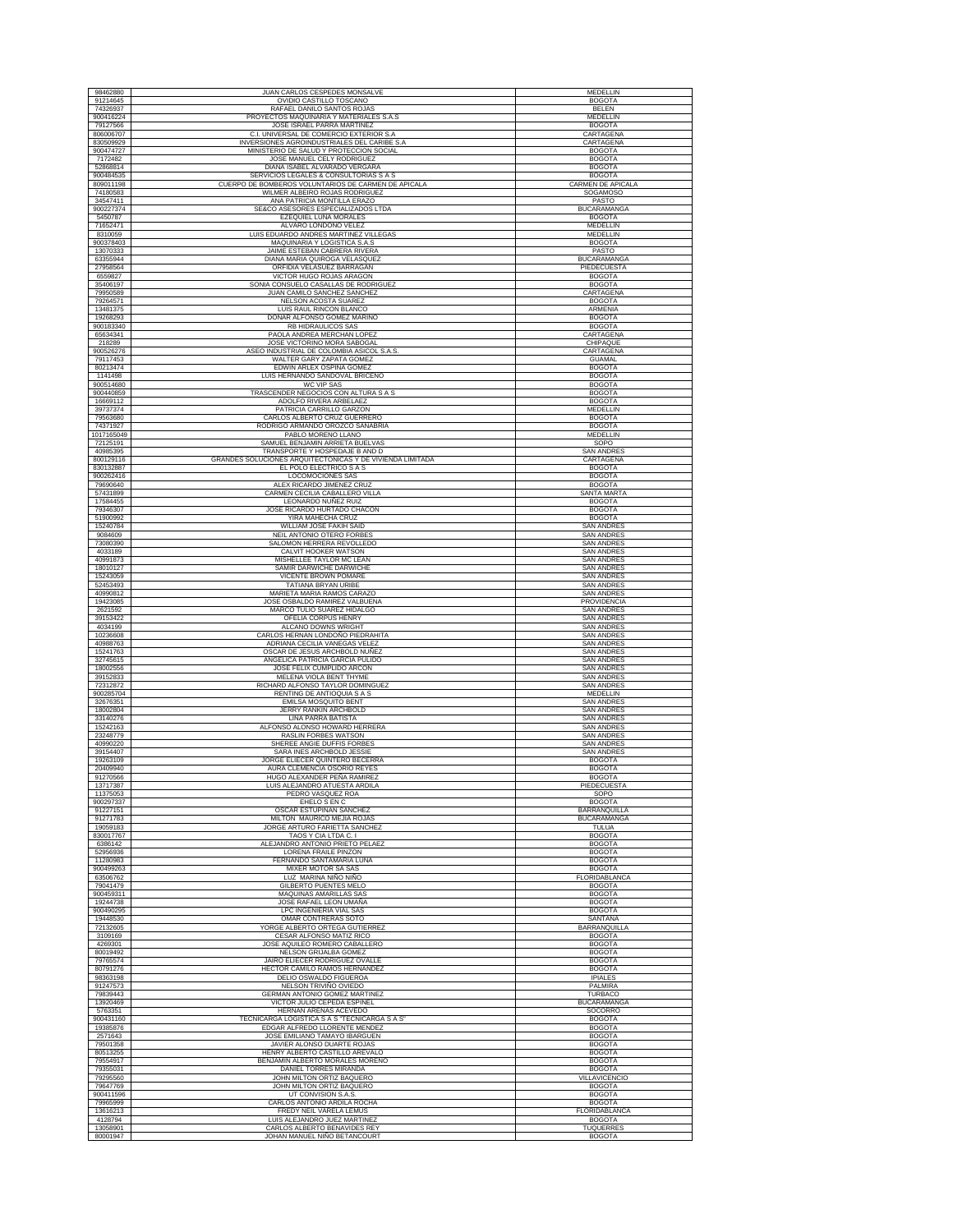| 2996211                | JOSE ISMAEL BAQUERO BAQUERO                                                      | <b>BOGOTA</b>                         |
|------------------------|----------------------------------------------------------------------------------|---------------------------------------|
| 19451706               | BERNARDO FUENTES PULIDO                                                          | <b>BOGOTA</b>                         |
| 830510706<br>900459993 | INGETECNOLOGIA "LIMITADA                                                         | YOPAL                                 |
| 900540975              | <b>GRUPO ETHUSS S A S</b><br>CAPS INVESTMENT S A S                               | <b>BOGOTA</b><br><b>BOGOTA</b>        |
| 30706868               | JUANA RAQUEL ROSERO ZAMBRANO                                                     | CALI                                  |
| 900360797<br>900483291 | INGENIERIA E INVERSIONES INDUSTRIALES S.A.S<br>SEM SOLUCIONES S.A.S.             | <b>IBAGUE</b><br>BARRANQUILLA         |
| 94524810               | <b>GUILLERMO LEON LOPEZ CANTOR</b>                                               | CALI                                  |
| 91241199               | JUAN CARLOS RODRIGUEZ MARTINE.                                                   | <b>BOGOTA</b>                         |
| 830113434<br>91066958  | INVERSIONES FINANCRED Y CIA S EN C S<br>ALVARO CHAPARRO VESGA                    | <b>BOGOTA</b><br><b>SAN GIL</b>       |
| 52249604               | MARTHA PATRICIA SANCHEZ SALAZAR                                                  | <b>BOGOTA</b>                         |
| 14435490               | RAFAEL MELO QUIJANO                                                              | <b>BUCARAMANGA</b>                    |
| 71643576<br>7183879    | DAIRON JOSE MONSALVE CARVAJAL<br>WILLIAM DARIO OLIVEROS ACOSTA                   | <b>HONDA</b><br><b>BOGOTA</b>         |
| 10098847               | CARLOS ALBERTO NARANJO GALVIS                                                    | <b>BOGOTA</b>                         |
| 80417641<br>804002564  | HERNANDO MAYORGA LOZADA<br>MOVIPETROL S.A.S                                      | <b>BOGOTA</b><br><b>BUCARAMANGA</b>   |
| 900547230              | HG MAQUINARIA S. A. S.                                                           | <b>IBAGUE</b>                         |
| 900358096              | KONAN KAP S AS                                                                   | <b>BOGOTA</b>                         |
| 4235233<br>63495025    | FERNANDO LEON APONTE                                                             | <b>SAMACA</b><br><b>BUCARAMANGA</b>   |
| 4275472                | MARIA CAMILA OVIEDO SILVA<br>JOSE BENJAMIN MENDOZA SARMIENTO                     | <b>BOGOTA</b>                         |
| 98671060               | ANDRES FELIPE ARANGO CADAVID                                                     | MEDELLIN                              |
| 13842240<br>98363163   | ROBERTO DULCEY CRISTANCHO<br>LUIS GUILLERMO CADENA MORA                          | <b>BUCARAMANGA</b><br><b>PUPIALES</b> |
| 13715548               | FABIAN ROLANDO MENDEZ CACERES                                                    | <b>BUCARAMANGA</b>                    |
| 5612861<br>5677298     | ALVARO ANTONIO CARVAJAL FIGUEROA<br>HELIBERTO CELIS MENDOZA                      | PIEDECUESTA<br>PIEDECUESTA            |
| 700098414              | CESAR AUGUSTO RECALDE REAL                                                       | <b>BOGOTA</b>                         |
| 900514946              | RB IMPORTACIONES S A S                                                           | BARRANQUILLA                          |
| 91217186<br>79406497   | JORGE ALBERTO DIAZ QUINTANILLA<br>PEDRO JOSE PRIETO PEÑALOZA                     | <b>BOGOTA</b><br><b>BOGOTA</b>        |
| 79537454               | GERSON DAVID TELLEZ RINCON                                                       | <b>BOGOTA</b>                         |
| 830141075<br>900368181 | AUDIOCAR SECURITY S A S<br><b>GRUPO FM SAS</b>                                   | <b>BOGOTA</b><br><b>BOGOTA</b>        |
| 900520310              | A V R INGENIERIA SAS                                                             | <b>BOGOTA</b>                         |
| 830095401<br>900391869 | <b>GLOBAL COMMUNITIES</b><br>GEOTEC COLOMBIA SAS                                 | <b>BOGOTA</b><br><b>BOGOTA</b>        |
| 900283581              | LAS TORRES FLORISTERIA SAS                                                       | <b>BOGOTA</b>                         |
| 79375510               | OSCAR HERNAN RUIZ MACHADO<br>FRANCISCO ARAGON GARZON                             | <b>BOGOTA</b>                         |
| 4263631<br>9308025     | JORGE ANIBAL VISBAL MARTELO                                                      | <b>BOGOTA</b><br><b>BOGOTA</b>        |
| 80434595               | JUSTO PASTOR PANQUEVA RIAÑO                                                      | <b>BOGOTA</b>                         |
| 900180449<br>88155844  | CONCRE TOLIMA S.A<br>CELINO PELAEZ GELVEZ                                        | <b>IBAGUE</b><br><b>GIRON</b>         |
| 79579476               | ROBERTO GIRALDO VELOZA                                                           | <b>BOGOTA</b>                         |
| 4968390<br>79785200    | MARCO TULIO YAGUE LIZCANO<br>JAIRO ALONSO LEON GONZALEZ                          | <b>BOGOTA</b><br><b>BOGOTA</b>        |
| 900297951              | SERVIELEVADORES CG SAS                                                           | BARRANCABERMEJA                       |
| 91293564               | EDGAR ANTONIO MESA RINCON                                                        | <b>BUCARAMANGA</b><br>PASTO           |
| 12954451<br>16794456   | JAIME NUÑEZ ESCRIBANO<br>JAIME ENRIQUE DORADO GAVIRIA                            | <b>BOGOTA</b>                         |
| 80054973               | JOSE MANUEL VALERO FLOREZ                                                        | <b>BOGOTA</b>                         |
| 19078637<br>80434378   | LUIS FERNANDO SALCEDO JARAMILLO<br>HAROLD WILSON SANTAMARIA OVALLE               | <b>BOGOTA</b><br><b>BOGOTA</b>        |
| 27745617               | HAYDEE ORTIZ FLOREZ                                                              | <b>BUCARAMANGA</b>                    |
| 1901783<br>98361887    | SILVIO LEVI BASTIDAS PASQUEL<br>HUGO ANTONIO ROSERO ROSERO                       | PASTO<br><b>IPIALES</b>               |
| 51873100               | OLGA LUCIA RODRIGUEZ GARZÓN                                                      | <b>BOGOTA</b>                         |
| 2705456                | SERAFIN DE JESUS TABORDA                                                         | <b>BELLO</b>                          |
| 16400558<br>19467281   | CARLOS HUMBERTO QUINTERO MORALES<br>CAMILO HERNANDEZ BELTRAN                     | LA UNION<br><b>BOGOTA</b>             |
| 12996802               | JOSE LUIS PORTILLA SOLARTE                                                       | PASTO                                 |
| 11384062<br>41618531   | PEDRO HUMBERTO DIAZ PULIDO<br>MYRIAM FAJARDO COMBITA                             | <b>BOGOTA</b><br><b>BOGOTA</b>        |
| 900459133              | STRATHCONA INGENIERIA SAS                                                        | <b>IBAGUE</b>                         |
| 900343905<br>830128967 | LIMOCOLOMBIA LTDA<br>AUTOEXPRESS MORATO S.A.S                                    | <b>BOGOTA</b><br><b>BOGOTA</b>        |
| 91340728               | SAMUEL CELIS MENDOZA                                                             | PIEDECUESTA                           |
| 52910487<br>900345495  | LAURA GINETH BOLIVAR GARZON<br>CUERPO DE BOMBEROS VOLUNTARIOS DE TURBACO BOLIVAR | <b>BOGOTA</b><br>TURBACO              |
| 41959899               | VANESSA BOTERO BOTERO                                                            | BARRANQUILLA                          |
| 24162378               | MARIA DIOSELINA PARADA PEREZ                                                     | <b>BOGOTA</b>                         |
| 19110625<br>900171819  | LUIS EVELIO CASTELLANOS GONZALEZ<br>CAYROS DEL CAMPO S A S                       | <b>BOGOTA</b><br>PALMIRA              |
| 900006391              | PROQUIMPIEL DE COLOMBIA E U                                                      | <b>BOGOTA</b>                         |
| 4080365<br>900382191   | BENEDICTO PLAZAS JIMENEZ<br>MULTISERVICIOS ENERGIA MAXIMA S.A.S.                 | <b>BOGOTA</b><br>CALI                 |
| 13354680               | BENITO SUAREZ VEGA                                                               | <b>BUCARAMANGA</b>                    |
| 79313525<br>41627870   | SANTIAGO ENRIQUE SANCHEZ MEDINA<br>MARIA DOLORES GALVIS GUALDRON                 | <b>BOGOTA</b><br><b>BOGOTA</b>        |
| 79142476               | IGNACIO HERNANDO ZULOAGA SEVILLA                                                 | <b>BOGOTA</b>                         |
| 51738994<br>15241571   | FANNY PEÑA VILLAMIL<br>LUIS MARIO LIVINGSTON MENA                                | <b>BOGOTA</b><br>SAN ANDRE:           |
| 900384788              | <b>GRUPO HI RACING COLOMBIA LTDA</b>                                             | <b>BOGOTA</b>                         |
| 805001775              | METALURGICAS MECANICAS LTDA METALMEC LTDA<br><b>JESUS MARIA LORDUY DALES</b>     | CALI                                  |
| 79375499<br>900074460  | LOGICARGO COOPERATIVA                                                            | <b>BOGOTA</b><br><b>ITAGUI</b>        |
| 79980159               | RICARDO ADOLFO URREGO MOSCOSO                                                    | <b>BOGOTA</b>                         |
| 10030774<br>4196943    | GERMAN ANDRES HURTADO LIBREROS<br>FLAVIO EDUARDO BUITRAGO DELGADILLO             | <b>BOGOTA</b><br><b>BOGOTA</b>        |
| 41619323               | JULIETA SARMIENTO DE MORISHITA                                                   | <b>BOGOTA</b>                         |
| 70752869<br>10275017   | OVIDIO DE JESUS ISAZA HINCAPIE<br>JORGE ALFREDO GUZMAN ESTRADA                   | <b>SINCELEJO</b><br>MANIZALES         |
| 80352347               | LUIS OTALVARO IBAGUE MESA                                                        | <b>BOGOTA</b>                         |
| 19369388<br>79481298   | JOSE ANGEL SALGADO GOMEZ<br>ALFONSO EDUARDO MONROY MARQUEZ                       | <b>BOGOTA</b><br><b>IBAGUE</b>        |
| 79317921               | MILCIADES NEIRA SALAZAR                                                          | CALARCA                               |
| 891801940<br>900392799 | CRUZ ROJA COLOMBIANA SECCIONAL BOYACA<br>TRANSPORTES Y SERVICIOS TPYS S.A.S      | <b>BOGOTA</b><br><b>SANTA MARTA</b>   |
| 94331341               | EDWARD DARIO GUEVARA VALENCIA                                                    | PALMIRA                               |
| 79313417<br>80844686   | CARLOS RODRIGUEZ BOCANEGRA<br>ALEJANDRO HOYOS SUAREZ                             | <b>BOGOTA</b><br><b>BOGOTA</b>        |
| 900074496              | SAHMED LTDA                                                                      | <b>BOGOTA</b>                         |
| 19066018               | CESAR ALFREDO ALVARADO GARCIA                                                    | <b>BOGOTA</b>                         |
| 700111543<br>700062589 | MARIA EUGENIA ANA SULPIZIO<br>RAUL ALVAREZ RAMOS                                 | <b>BOGOTA</b><br>ARMENIA              |
| 900027596              | RENTEC RENTABILIDAD Y TECNOLOGIA LTDA                                            | <b>BOGOTA</b>                         |
| 93355171<br>8162106    | BERTULFO MORA MOSCOSO<br>CARLOS GILBERTO LONGAS OCHOA                            | <b>IBAGUE</b><br>MEDELLIN             |
| 19305364               | RICARDO IVAN PEREZ RODRIGUEZ                                                     | <b>BOGOTA</b>                         |
| 17841829<br>800052431  | JOSE MILCIADES SOTO BARARDINELLY<br>ZAFARI SAS                                   | <b>BARRANQUILLA</b>                   |
| 811021189              | <b>INVERSIONES CORMORAN S.A</b>                                                  | MEDELLIN                              |
| 890116008<br>16215593  | INTERNATIONAL BERCKLEY SCHOOL S.A.S                                              | <b>BOGOTA</b><br><b>BOGOTA</b>        |
| 7305523                | OSCAR ALBERTO QUINTERO GONZALEZ<br>LUIS DANILO MURCIA CARO                       | <b>BOGOTA</b>                         |
| 52157051               | GLORIA ISABEL MORALES DIAZ                                                       | <b>BOGOTA</b>                         |
| 79505487<br>91216688   | GILBERTO MORALES DIAZ<br>ORLANDO FIALLO RUIZ                                     | <b>BOGOTA</b><br><b>BUCARAMANGA</b>   |
| 13461036               | ANDRES ALFONSO MURILLO                                                           | <b>BOGOTA</b>                         |
| 9511111<br>74376504    | FAUSTINO MERCHAN ANGEL<br>OSCAR JOHANNI CAMARGO ADAME                            | SOGAMOSO<br>SOGAMOSO                  |
| 9521217                | ALVARO DIAZ CHAPARRO                                                             | SOGAMOSO                              |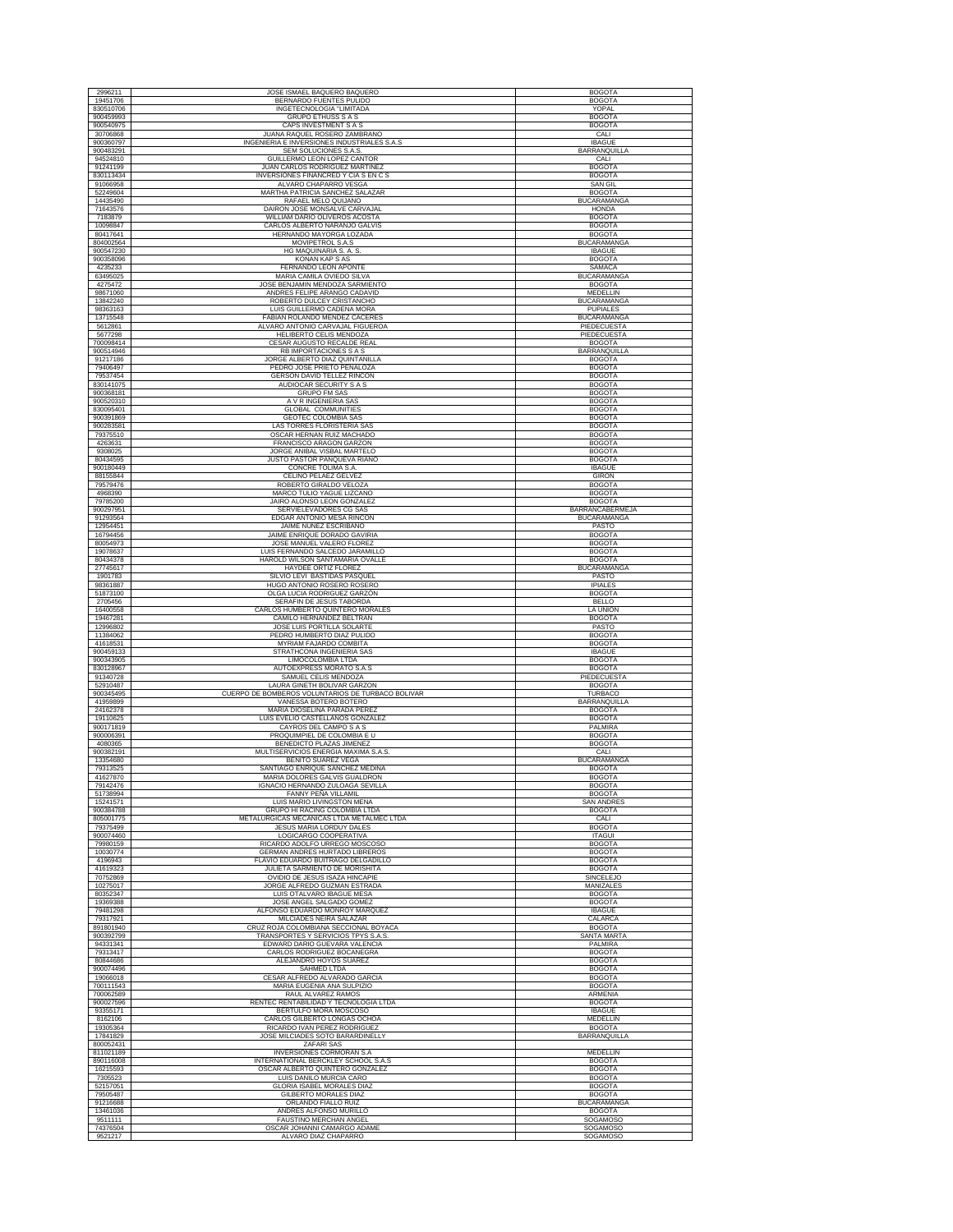| 79468143               | JUAN JAVIER CAMARGO CAMARGO                                                            | <b>BOGOTA</b>                            |
|------------------------|----------------------------------------------------------------------------------------|------------------------------------------|
| 80041518               | ROBERTO RICARDO CAJAMARCA GOMEZ                                                        | <b>BOGOTA</b>                            |
| 900317542              | INVERSIONES PARA EL BUEN VIVIR INVERPAVI LTDA                                          | <b>BOGOTA</b>                            |
| 830040752              | TIBAR COLOMBIA S.A.S.                                                                  | <b>BOGOTA</b>                            |
| 900362460              | <b>FEVETRANS S A S</b>                                                                 | CARTAGENA                                |
| 72168411<br>32418549   | PEÑA HERRERA YAIR ROBERTO "REPARACIONES HIDRAULICAS Y P."<br>ANA MERCEDES BUSTOS LOPEZ | BARRANQUILLA<br><b>BOGOTA</b>            |
| 5269978                | LUIS FELIPE YEPEZ ERAZO                                                                | <b>IPIALES</b>                           |
| 15915589               | <b>JESUS MARIA LEON AGUIRRE</b>                                                        | LA TEBAIDA                               |
| 35531112               | LUZ ANGELICA AGUIRRE RAMIREZ                                                           | <b>VILLAMARIA</b>                        |
| 8633392<br>52203009    | ALVARO MONTES GARCIA<br>CONCEPCIÓN AGUIRRE GARCIA                                      | MAGANGUE<br><b>BOGOTA</b>                |
| 1085899051             | VIVIAN MARCELA ALVAREZ GOYES                                                           | <b>IPIALES</b>                           |
| 79721159               | LUIS ALIRIO ARIAS PAEZ                                                                 | <b>BOGOTA</b>                            |
| 72168411               | PEÑA HERRERA YAIR ROBERTO "REPARACIONES HIDRAULICAS Y P."                              | BARRANQUILLA                             |
| 79683230<br>900134721  | DIEGO ALBERTO CARO MEJIA<br>GRUPO BOLIVAR S.A.S.                                       | ARMENIA<br><b>MEDELLIN</b>               |
| 17339751               | JOSE ADRIANO ESCOBAR TORRES                                                            | VILLAVICENCIO                            |
| 7420748                | ROBERTO NICOLAS MANZUR VILLEGAS                                                        | BARRANQUILLA                             |
| 79186224               | NESTOR ALFONSO LEGUIZAMON CASTRO                                                       | <b>BOGOTA</b>                            |
| 94400938<br>79806580   | PAULO CESAR QUINTERO HERNANDEZ<br><b>GONZALO RODRIGUEZ RODRIGUEZ</b>                   | CALI                                     |
| 800046694              | <b>ICOS LIMITADA</b>                                                                   | <b>BOGOTA</b><br><b>CUCUTA</b>           |
| 827000889              | <b>ACUARIO SAS</b>                                                                     | <b>SAN ANDRES</b>                        |
| 98543147               | LUIS FERNANDO GONZALEZ OBREGON                                                         | <b>ENVIGADO</b>                          |
| 10069738<br>900513923  | MANUEL SISTIVA VARGAS<br>MH PROYECTOS S.A.S                                            | <b>BOGOTA</b><br><b>BARRANQUILLA</b>     |
| 900548973              | VYV SUMINISTROS PARA MATERIALES DE CONSTRUCCION SAS                                    | <b>SAN ANDRES</b>                        |
| 79270540               | HECTOR HENRY PEDRAZA PIÑEROS                                                           | <b>BOGOTA</b>                            |
| 900558342              | CONCREMACK SAS                                                                         | <b>GUAMAL</b>                            |
| 13214199<br>65766293   | CARLOS DANIEL JAIMES PABON<br>ANA JULIETA RUIZ GIRALDO                                 | GIRON<br><b>BOGOTA</b>                   |
| 79284894               | MILTON AUGUSTO SALAZAR REY                                                             | FLORIDABLANCA                            |
| 900515991              | LJC INGENIERIA SAS                                                                     | <b>BOGOTA</b>                            |
| 76330956               | JORGE ENRIQUE VASQUEZ ALBAN                                                            | CALI                                     |
| 79154272<br>650111624  | FERNANDO CARRILLO FLOREZ<br>SESANA FRIGERIO MICHELE                                    | <b>BOGOTA</b><br><b>BOGOTA</b>           |
| 79327594               | LUIS FRANCISCO FULA CARDENAS                                                           | <b>BOGOTA</b>                            |
| 91454593               | <b>ELIECER RODRIGUEZ</b>                                                               | <b>BUCARAMANGA</b>                       |
| 28375171<br>60352505   | MARIA ALCIRA RUIZ DE FIALLO<br>CACERES LIZARAZO YANETH CECILIA "CREACIONES ISABELLA"   | <b>BUCARAMANGA</b><br><b>DURANIA</b>     |
| 79962043               | OMAR ANDRES MARTINEZ SIERRA                                                            | <b>BOGOTA</b>                            |
| 41580211               | MARIA VICTORIA DIAZ DE SUAREZ                                                          | <b>BOGOTA</b>                            |
| 830147492              | PROMOTORA INMOBILIARIA PROINSA S A S                                                   | <b>BOGOTA</b>                            |
| 900298102<br>79467398  | FL COLOMBIA SAS<br>CARLOS ARTURO RIVERA TORRES                                         | <b>BOGOTA</b><br><b>BOGOTA</b>           |
| 6107825                | FERNANDO RODRIGUEZ CAMAYO                                                              | CALI                                     |
| 11389715               | ANDRES IVAN OGILVIE BROWNE                                                             | <b>BOGOTA</b>                            |
| 19455263               | LUIS ANSELMO PAVAJEAU MUÑOZ<br>REYCHA S.A.S                                            | COTA                                     |
| 900461162<br>60358610  | NILSA CASTELLANOS RIVERA                                                               | <b>BOGOTA</b><br><b>CUCUTA</b>           |
| 900393882              | ELECTRIGAR INGENERIA E.U                                                               | SINCELEJO                                |
| 73133726               | HARRY RODOLFO AVILA PINILLA                                                            | <b>BOGOTA</b>                            |
| 830094176<br>19055171  | NUEVA VIDA SERVICIOS INTEGRALES LTDA<br>MANUEL EDGARD TAPIAS RIVERO                    | <b>BOGOTA</b><br><b>BOGOTA</b>           |
| 900080503              | <b>LAFAKTORIA S A</b>                                                                  | <b>BOGOTA</b>                            |
| 80180626               | CARLOS FERNANDO SUAREZ ISAACS                                                          | <b>BOGOTA</b>                            |
| 66655296               | MARITZA INES CARVAJAL PAREDES                                                          | CALI                                     |
| 79279470<br>19361292   | MARCO TULIO AVENDAÑO LARA<br>RODRIGUEZ SALAZAR JESUS EDUARDO "FRENOS PUENTE ARANDA"    | APARTADO<br><b>BOGOTA</b>                |
| 91507092               | WADY ANTONIO PIMIENTO CASTRO                                                           | CALIFORNIA                               |
| 12111221               | LUIS ALBERTO TAMAYO MUÑOZ                                                              | CALI                                     |
| 11331052<br>800111073  | ADOLFO CUERVO GUERRERO<br>SERHIDRA SAS                                                 | <b>BOGOTA</b><br><b>BOGOTA</b>           |
| 900472419              | INVERSIONES DIVEZCO S A S                                                              | <b>BOGOTA</b>                            |
| 52057909               | ANGELA MARIA PINZON RODRIGUEZ                                                          | <b>BOGOTA</b>                            |
| 70070484<br>900420063  | RICARDO LEON TAMAYO PALACIO<br>COMPRESSOR COLOMBIA S A S                               | <b>BOGOTA</b><br><b>BOGOTA</b>           |
| 71642306               | JORGE MARIO TAMAYO PALACIO                                                             | <b>MEDELLIN</b>                          |
| 9087272                | ROBERTO DE ZUBIRIA GARCIA                                                              | SANTA MARTA                              |
| 52426131<br>16682345   | MONICA DEL PILAR JAIMES SANTAMARIA<br><b>IGOR IVAN OLAH MONTOYA</b>                    | <b>BOGOTA</b><br>CALI                    |
| 70903405               | PEDRO EVELIO BUITRAGO RAMIREZ                                                          | <b>MONTERIA</b>                          |
| 79521091               | ENRIQUE SALINAS FORERO                                                                 | CALI                                     |
| 900559206              | INVERSIONES VASQUEZ AGUDELO S.A.S.                                                     | <b>SAN ANDRES</b>                        |
| 79519215<br>4419128    | EDWIN OSTOS ALFONSO<br>JOSE ANTONIO LOPEZ GONZALE.                                     | <b>BOGOTA</b><br><b>BOGOTA</b>           |
| 8407852                | GUSTAVO ALBERTO BUSTAMANTE CARDONA                                                     | COPACABANA                               |
| 10290155               | ELKIN ROBINSON RENDON CHACON                                                           | POPAYAN                                  |
| 64571795<br>51783079   | ANA FELICIA PAYARES MADERA<br>NANCY JULIET VELASQUEZ MORENO                            | <b>BOGOTA</b><br><b>BOGOTA</b>           |
| 91157449               | OSCAR FERNANDO GONZALEZ FLOREZ                                                         | SANTA MARTA                              |
| 79608177               | CARLOS ALBERTO BERMUDEZ CUCHIMAQUE                                                     | <b>BOGOTA</b>                            |
| 19467349               | GERMAN DARIO NIÑO MORENO                                                               | CHIA                                     |
| 70125907<br>832006034  | JORGE HUMBERTO GOMEZ GARCIA<br>PLEXIMUNDO S EN C.S                                     | MEDELLIN<br><b>BOGOTA</b>                |
| 1076647540             | LUIS ALEJANDRO PINILLA PINILLA                                                         | <b>BOGOTA</b>                            |
| 85453505<br>94506211   | RAUL DE JESUS SALCEDO MORALES<br>HECTOR MARIO HOYOS GARCIA                             | SANTA MARTA<br>CALI                      |
| 16832745               | ENRIQUE ALEJANDRO TORRES PRIETO                                                        | CALI                                     |
| 9058538                | ALFREDO ANTONIO ALTUZARRA NAVARRO                                                      | CALI                                     |
| 900191232              | <b>EQUITECNICOS LTDA</b><br><b>EMPRESAS I E NVERSIONES IMMATEK S A S</b>               | <b>BOGOTA</b>                            |
| 900552572<br>830072719 | E T I Y CIA LTDA                                                                       | <b>BOGOTA</b><br><b>BOGOTA</b>           |
| 19321988               | GUSTAVO ADOLFO TORRES DUARTE                                                           | <b>BOGOTA</b>                            |
| 900553456              | <b>INVERFIN GROUP S A S</b>                                                            | <b>BARRANQUILLA</b>                      |
| 900477097<br>900505146 | DEEP BLUE SHIP AGENCY S.A.S<br>ASIAN BUSINESS GROUP SAS                                | <b>BOGOTA</b><br><b>BOGOTA</b>           |
| 900352579              | INVERSIONES HEICO S.A.S EN LIQUIDACION                                                 | BARRANQUILLA                             |
| 900405901              | CARPAS MIAMI SAS                                                                       | <b>BOGOTA</b>                            |
| 52256335               | LUZ STELLA FONSECA RAMIREZ                                                             | <b>BOGOTA</b>                            |
| 91205953<br>91256915   | JAIRO SARMIENTO ACEVEDO<br>JULIO CESAR ARDILA MORENO                                   | <b>BUCARAMANGA</b><br><b>BUCARAMANGA</b> |
| 17041713               | FRANCISCO TORRES RODRIGUEZ                                                             | <b>BOGOTA</b>                            |
| 700111524              | ROBERT EUGENE ORR                                                                      | <b>BOGOTA</b>                            |
| 80084083<br>52886700   | DAMIAN PONCE DE LEON CASTAÑO<br>PALOMA LOPEZ DE MESA MOYANO                            | <b>BOGOTA</b><br><b>BOGOTA</b>           |
| 830002557              | <b>GRUPO FRANCORT SAS</b>                                                              | <b>BOGOTA</b>                            |
| 13447693               | EDGAR REYES CHACON                                                                     | <b>CUCUTA</b>                            |
| 19411759               | JORGE AUGUSTO DAVILA PALACIOS                                                          | <b>BOGOTA</b>                            |
| 900180655<br>900418397 | GUILLEN & GUILLEN ABOGADOS SAS<br>BM SERVICIOS TECNICOS PETROLEROS SAS                 | <b>BOGOTA</b><br>PALERMO                 |
| 80233388               | MARIO ESTEBAN CORREA SEGURA                                                            | <b>BOGOTA</b>                            |
| 700109859              | JOSEPH WILLIAM BRADLEY                                                                 | <b>BOGOTA</b>                            |
| 51636595<br>79871258   | PILAR VARGAS ALVAREZ<br>ANDRES MAURICIO MARULANDA ANGEL                                | <b>BOGOTA</b><br><b>BOGOTA</b>           |
| 4113494                | URIEL BUITRAGO SERRANO                                                                 | <b>BOGOTA</b>                            |
| 23496340               | NANCY ROCIO ORTEGON MOLANO                                                             | <b>BOGOTA</b>                            |
| 3745388<br>73116884    | JOSE DAVID FUENTES GONZALEZ<br>LUIS ALEJANDRO RODRIGUEZ AGUILERA                       | <b>BOGOTA</b><br>CARTAGENA               |
| 88273528               | ERWIN DUVAN GOMEZ LIZARAZO                                                             | <b>CUCUTA</b>                            |
| 83041873               | ROBERT LEANDRO ORDOÑEZ ORTIZ                                                           | <b>NEIVA</b>                             |
| 80150164<br>7230631    | JESUS ANDRES CANO NIÑO<br>EDGAR OBDULIO ROJAS BALLESTEROS                              | <b>BOGOTA</b><br><b>BOGOTA</b>           |
| 19184021               | JORGE ORJUELA TORRES                                                                   | CHIA                                     |
| 813011933              | CONSTRUCCIONES Y DISEÑOS ATC S.A.S                                                     | <b>NEIVA</b>                             |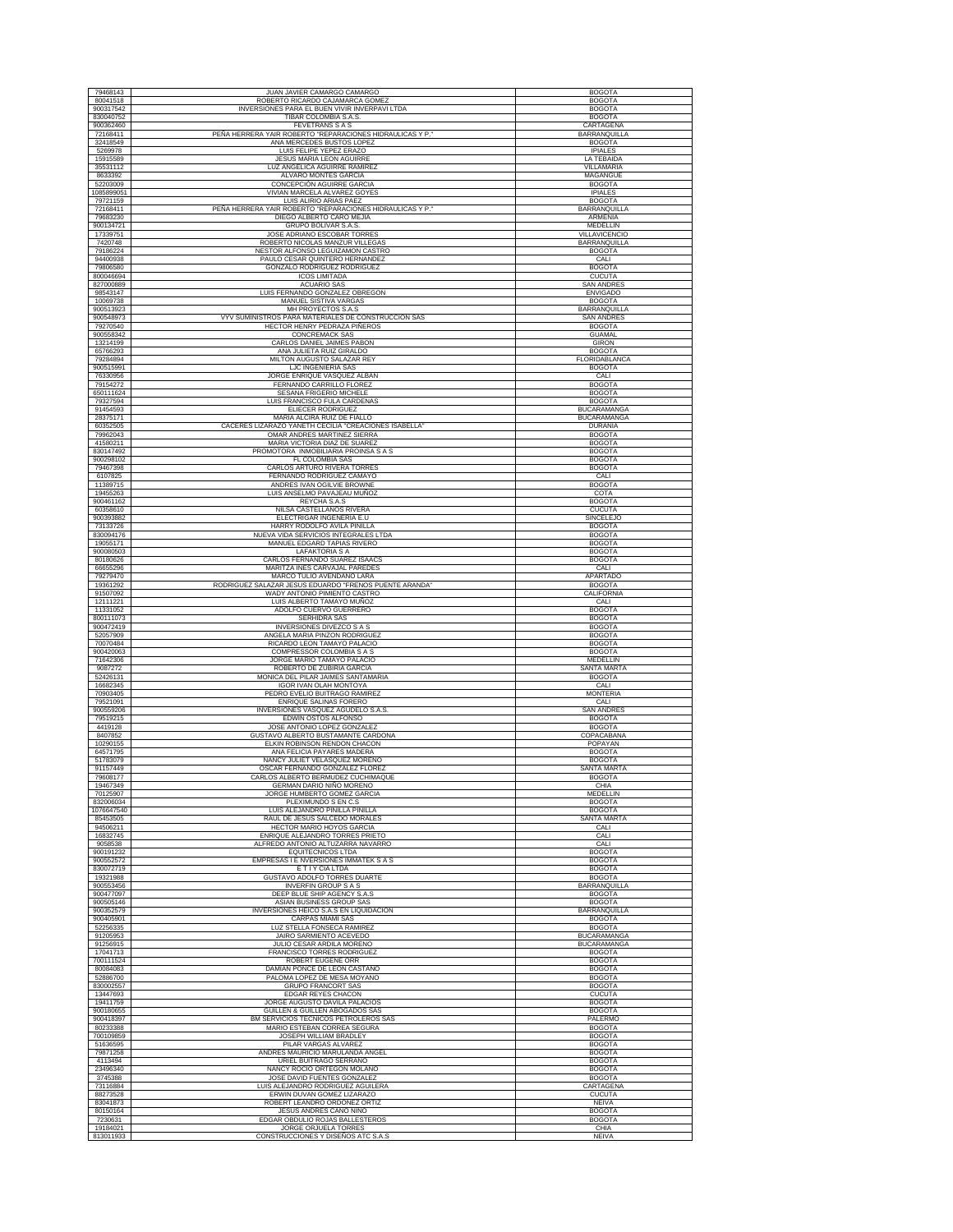| 14227670               | LUIS ERNESTO GOMEZ OSPINA                                                                              | <b>IBAGUE</b>                         |
|------------------------|--------------------------------------------------------------------------------------------------------|---------------------------------------|
| 900413959              | GLOBAL IMPORTACIONES & MAQUINARIA GLOBALMAQ S.A.S                                                      | <b>BOGOTA</b>                         |
| 63490901               | AYDE LEAL VARGAS                                                                                       | <b>BUCARAMANGA</b>                    |
| 3242673<br>19404467    | ORLANDO GARCIA CASTIBLANCO<br><b>JUAN MANUEL ARTEAGA DIAZ</b>                                          | VILLAPINZON<br><b>BOGOTA</b>          |
| 74184653               | ELVER ALEXANDER LIZARAZO MERCHAN                                                                       | CHIA                                  |
| 94515110               | PAULO CESAR MINA HURTADO                                                                               | <b>BOGOTA</b>                         |
| 94367897<br>1136881444 | ALBEIRO LOSADA FARFAN<br>LUIS GABRIEL PINEDA QUINTERO                                                  | CALI<br><b>BOGOTA</b>                 |
| 900542200              | MINERIA CFC S A S                                                                                      | <b>BOGOTA</b>                         |
| 19064481               | CARLOS EDUARDO LOBO LOPEZ                                                                              | <b>BOGOTA</b>                         |
| 35478716               | VALENTINA CALDERON MEJIA<br>GLORIA PATRICIA VELEZ SANTAMARIA                                           | <b>BOGOTA</b>                         |
| 22201420<br>900525192  | CONSTRUCTORA ANIRAC S.A. DE C.V. SUCURSAL COLOMBIA                                                     | CALI<br>COTA                          |
| 900343470              | PACIFIC DUNAMI S A S                                                                                   | <b>BOGOTA</b>                         |
| 79314756<br>900484237  | LUIS GERMAN BORRERO QUINTERO                                                                           | <b>BOGOTA</b><br><b>BOGOTA</b>        |
| 79258298               | INVERSIONES JOSEPOT SAS<br>FABIO BORDA PARADA                                                          | <b>BOGOTA</b>                         |
| 19326058               | MANUEL ENRIQUE CHAVEZ RODRIGUEZ                                                                        | <b>BOGOTA</b>                         |
| 900552604              | SOCIEDAD CAPTAPULTA SAS                                                                                | <b>BOGOTA</b>                         |
| 806012584<br>5370449   | <b>INALSERVI S.A.S</b><br>CARLOS EFREN RUANO ESTRADA                                                   | CARTAGENA<br><b>TUQUERRES</b>         |
| 11793457               | JOSE OMAR PRADA CORDOBA                                                                                | <b>BOGOTA</b>                         |
| 900551765<br>3712518   | CONCRETOS Y CONCRETOS S.A.S<br>BERNARDO JOSE NIEBLES USCATEGUI                                         | <b>SANTA MARTA</b><br><b>BOGOTA</b>   |
| 79345825               | LUIS OCTAVIO MARTINEZ GARAVITO                                                                         | <b>BOGOTA</b>                         |
| 900557450              | H&J AMBIENTAL S.A.S.                                                                                   | TUNJA                                 |
| 860530482<br>900272666 | COMPAÑIA DE INGENIEROS CONSICAL S.A.S<br>CONMAQUINARIA S A                                             | <b>BOGOTA</b><br><b>BOGOTA</b>        |
| 900476459              | AYENCARGA SAS                                                                                          | <b>BOGOTA</b>                         |
| 40991406               | SALGADO BOHORQUEZ SANDRA MILENA                                                                        | <b>SAN ANDRES</b>                     |
| 94469750<br>3002506    | FRANKS STEVEN VILLAFAÑE CARDONA<br>JAIRO ALBERTO MOYA MALDONADO                                        | CANDELARIA<br><b>BOGOTA</b>           |
| 8301563                | ROBERTO TEODORO ROTHSTEIN LUBBLINSKI                                                                   | MEDELLIN                              |
| 79781804               | CAMILO DE IRISARRI SILVA                                                                               | <b>BOGOTA</b>                         |
| 10483535<br>16218547   | JOSE RAFAEL CAICEDO PRADO<br>RAUL RODRIGUEZ MARIN                                                      | <b>BOGOTA</b>                         |
| 900431070              | CERON INGENIERIA S.A.S                                                                                 | TULUA<br><b>BOGOTA</b>                |
| 5505652                | RAMON DEL CARMEN VERA BALMACEDA                                                                        | <b>BOGOTA</b>                         |
| 76318905<br>52222153   | JUAN CARLOS BERMEO SILVA<br>MARTHA ISABEL SANCHEZ ROMERO                                               | POPAYAN<br>CHIA                       |
| 43740055               | MARIBEL LOPERA SIERRA                                                                                  | MEDELLIN                              |
| 17139612               | VICTOR APARICIO DE JESUS MEDELLIN DUARTE                                                               | <b>BOGOTA</b>                         |
| 900449094              | MONTAÑA & CONSULTORES ASOCIADOS S A S<br>PRIAR PROYECTOS INGENIERIA Y ARQUITECTURA SAS                 | <b>BOGOTA</b>                         |
| 900485933<br>900442403 | <b>SERVIRIG S S A S</b>                                                                                | <b>VILLAVICENCIO</b><br><b>BOGOTA</b> |
| 900308359              | MINERIA TEXAS COLOMBIA S.A.                                                                            | <b>BOGOTA</b>                         |
| 900400054              | SERVICIOS Y RECURSOS MINEROS DEL CESAR S.A.S.                                                          | LA JAGUA DE IBIRICO                   |
| 13842198<br>800181787  | GALVIS ESPITIA LUIS ALFONSO "LAGE CONTRATISTA'<br>GERMAN LOPEZ JARAMILLO Y ASOCIADOS COMPAÑIA LIMITADA | <b>BUCARAMANGA</b><br><b>BOGOTA</b>   |
| 900114122              | EXTRACTORA MARIA LA BAJA S.A                                                                           | <b>BARRANQUILLA</b>                   |
| 2904578                | MANUEL MESIAS JATIVA ARCOS                                                                             | <b>BOGOTA</b>                         |
| 700114131<br>52351617  | GERARDUS BERNARDUS MARIA VAN HAASTER<br>JUANITA BAEZ ANZOLA                                            | <b>BOGOTA</b><br><b>BOGOTA</b>        |
| 900491997              | CONCRETOS E INGENIERIA DE LA SABANA SAS                                                                | POPAYAN                               |
| 890206766              | C.I. NILZA LIMITADA                                                                                    | <b>BUCARAMANGA</b>                    |
| 73125355<br>43866979   | JAIRO IVAN ARIZA CRUZ<br>ELIANA MILENA CASTAÑO HERRERA                                                 | CAJICA<br>MEDELLIN                    |
| 900484852              | AGENCIA PRESIDENCIAL DE COOPERACION INTERNACIONAL DE COLOMBIA                                          | <b>BOGOTA</b>                         |
| 650111624              | MICHELE SESANA FRIGERIO                                                                                | <b>BOGOTA</b>                         |
| 900565298<br>900536676 | MEGALEASING CORP SAS<br><b>GRUPO TEXO S.A.S</b>                                                        | <b>BOGOTA</b><br><b>BUCARAMANGA</b>   |
| 801003662              | ARGOZ CONSTRUCCION OBRAS CIVILES SA                                                                    | <b>FUNZA</b>                          |
| 80373425               | JOSE MANUEL GORDILLO CORREDOR                                                                          | <b>BOGOTA</b>                         |
| 79940285               | DAVID MAURICIO MUÑOZ MARTINEZ                                                                          |                                       |
|                        |                                                                                                        | <b>BOGOTA</b>                         |
| 6060335<br>900346507   | <b>JESUS ANTONIO CUELLAR</b><br>APPLIED OIL TECH SAS                                                   | CALI<br><b>NEIVA</b>                  |
| 91515962               | ALVARO JULIAN TAVERA SALAZAR                                                                           | <b>BUCARAMANGA</b>                    |
| 35419078               | ANGELA ADRIANA PEREZ LOAIZA                                                                            | ZIPAQUIRA                             |
| 20184875<br>52252358   | CECILIA FERNANDEZ DE PALLINI<br>LUZ ALEJANDRA PERDOMO BORRERO                                          | <b>BOGOTA</b><br><b>BOGOTA</b>        |
| 13870842               | EDUARD AYALA CARREÑO                                                                                   | FLORIDABLANCA                         |
| 700063329<br>80413597  | JAMES ROBERT FRANTZ                                                                                    | <b>BOGOTA</b><br><b>BOGOTA</b>        |
| 900129791              | EDUARDO ROZO FERRERO<br>AGROVELCA S.A.S                                                                | <b>NEIVA</b>                          |
| 890204220              | GONZALEZ BOHORQUEZ Y CIA LIMITADA                                                                      | <b>BOGOTA</b>                         |
| 800177554<br>4076926   | REY ROMAN INVERSIONES SAS<br>PRISCILIANO ANTONIO VEGA MONTENEGRO                                       | <b>BOGOTA</b><br>VILLAVICENCIO        |
| 900476443              | IMPORTADORA GONZALEZ OSUNA SAS                                                                         | <b>BOGOTA</b>                         |
| 900336287              | CONCRETOS PREMEZCLADOS DEL CAUCA S.A.S                                                                 | POPAYAN                               |
| 900520829<br>800134256 | 3D INGENIEROS & ARQUITECTOS S.A.S.<br>CARROS ELECTRICOS S A                                            | <b>SAHAGUN</b><br><b>BOGOTA</b>       |
| 10058108               | JUAN GUILLERMO ANGEL MEJIA                                                                             | PUEBLO RICO                           |
| 890906525<br>830077515 | BYCSA S.A                                                                                              |                                       |
| 28008474               | <b>GLOBAL MOTOR S.A</b><br><b>IRENE REYES DE MUNERA</b>                                                | <b>BOGOTA</b><br>CALI                 |
| 52994380               | LAURA NATALIA ROJAS SANCHEZ                                                                            | <b>BOGOTA</b>                         |
| 41419820<br>802021353  | FLOR DE MARIA MALDONADO DE BRIEVA<br>R.V. ARQUICIVLES Y COMPAÑIA LIMITADA                              | <b>BOGOTA</b><br>BARRANQUILLA         |
| 52206130               | MARTHA CECILIA NIÑO MONTAÑA                                                                            | <b>BOGOTA</b>                         |
| 830089201              | SISTEMA ESTRUCTURAL MONOLITICO LIMITADA                                                                | <b>BOGOTA</b>                         |
| 900559211<br>31526834  | CENTURY WIRELINE SUCURSAL COLOMBIA<br>ELENA VELASQUEZ IBAÑEZ                                           | TOCANCIPA<br>CALI                     |
| 41692115               | <b>TEODOCIA BORDA PINEDA</b>                                                                           | <b>BOGOTA</b>                         |
| 900106956              | SAIVAN SAS                                                                                             | <b>BOGOTA</b>                         |
| 9525630<br>1071302568  | LUIS JOSE MOJICA IZQUIERDO<br>JORGE EDUARDO PEREZ PEREZ                                                | <b>BOGOTA</b><br><b>BOGOTA</b>        |
| 700111993              | <b>LISA ILLENE DAVID</b>                                                                               | CALI                                  |
| 72298492               | <b>WILLIAN URINA SERNA</b>                                                                             | <b>BOGOTA</b>                         |
| 92552933<br>10134151   | DAIRO DE JESUS QUIROZ ARRIETA<br>JUAN JOSE HERRERA HERNANDEZ                                           | RIOHACHA<br>DOSQUEBRADAS              |
| 79548053               | FABIAN ALEJANDRO TORRES OROZCO                                                                         | <b>BOGOTA</b>                         |
| 92535172<br>66852812   | JOSE NARCISO CAMARGO BELTRAN<br>DENISSE YANOVICH WANCIER                                               | MOSQUERA<br>CALI                      |
| 900456564              | SERSAR DISTRIBUCIONES S.A.S.                                                                           | <b>BUCARAMANGA</b>                    |
| 826003757              | ORGANIZACION INTERAMERICANA DE TRANSPORTES S. EN C.S                                                   | <b>DUITAMA</b>                        |
| 900200048<br>91070642  | VINCOL SOCIEDAD POR ACCIONES SIMPLIFICADAS<br>PEDRO ELIAS ANGEL PAMPLONA                               | <b>BOGOTA</b><br>FLORIDABLANCA        |
| 650472475              | LUTZ GOYER                                                                                             | <b>BOGOTA</b>                         |
| 41665634               | GILDA MAGALY RUEDA DE HIGUERA                                                                          | <b>BOGOTA</b>                         |
| 19365752<br>73104960   | LUIS EDUARDO LOPEZ CELIS<br>GUSTAVO ADOLFO ANGEL SANIN                                                 | <b>BOGOTA</b><br>CARTAGENA            |
| 79146689               | LEONARDO VILLAR GOMEZ                                                                                  | <b>BOGOTA</b>                         |
| 19417724               | <b>BENITO JAVIER VEGA OSORIO</b>                                                                       | <b>BOGOTA</b>                         |
| 79682334<br>802000666  | DIEGO FERNANDO ROJAS FAJARDO<br>JACUR S.A.S.                                                           | <b>BOGOTA</b><br>BARRANQUILLA         |
| 73121460               | MIGUEL ANTONIO VARGAS RINCON                                                                           | <b>BOGOTA</b>                         |
| 396802                 | CARLOS FELIPE GAMEZ CORTES                                                                             | <b>BOGOTA</b>                         |
| 88177180<br>80016425   | RAMON EMILIO ANGEL CASADIEGO<br>MILTON ALEXANDER MUÑOZ MALDONADO                                       | BARRANQUILLA<br><b>BOGOTA</b>         |
| 91235325               | JAVIER CASTILLA GRANADOS                                                                               | <b>GIRON</b>                          |
| 80196615               | JUAN CARLOS BACCA PIEDRAHITA                                                                           | CAJICA                                |
| 19265667<br>438185     | LUIS ALEJANDRO GALINDO RODRIGUEZ<br>PABLO LEON ANTONIO GOMEZ CUSNIR                                    | <b>BOGOTA</b><br><b>BOGOTA</b>        |
| 80035795<br>85450630   | NELSON MAURICIO MONCADA ROJAS<br>MORON APARICIO JUAN CARLOS "SERVICIOS J M"                            | <b>BOGOTA</b><br>VALLEDUPAR           |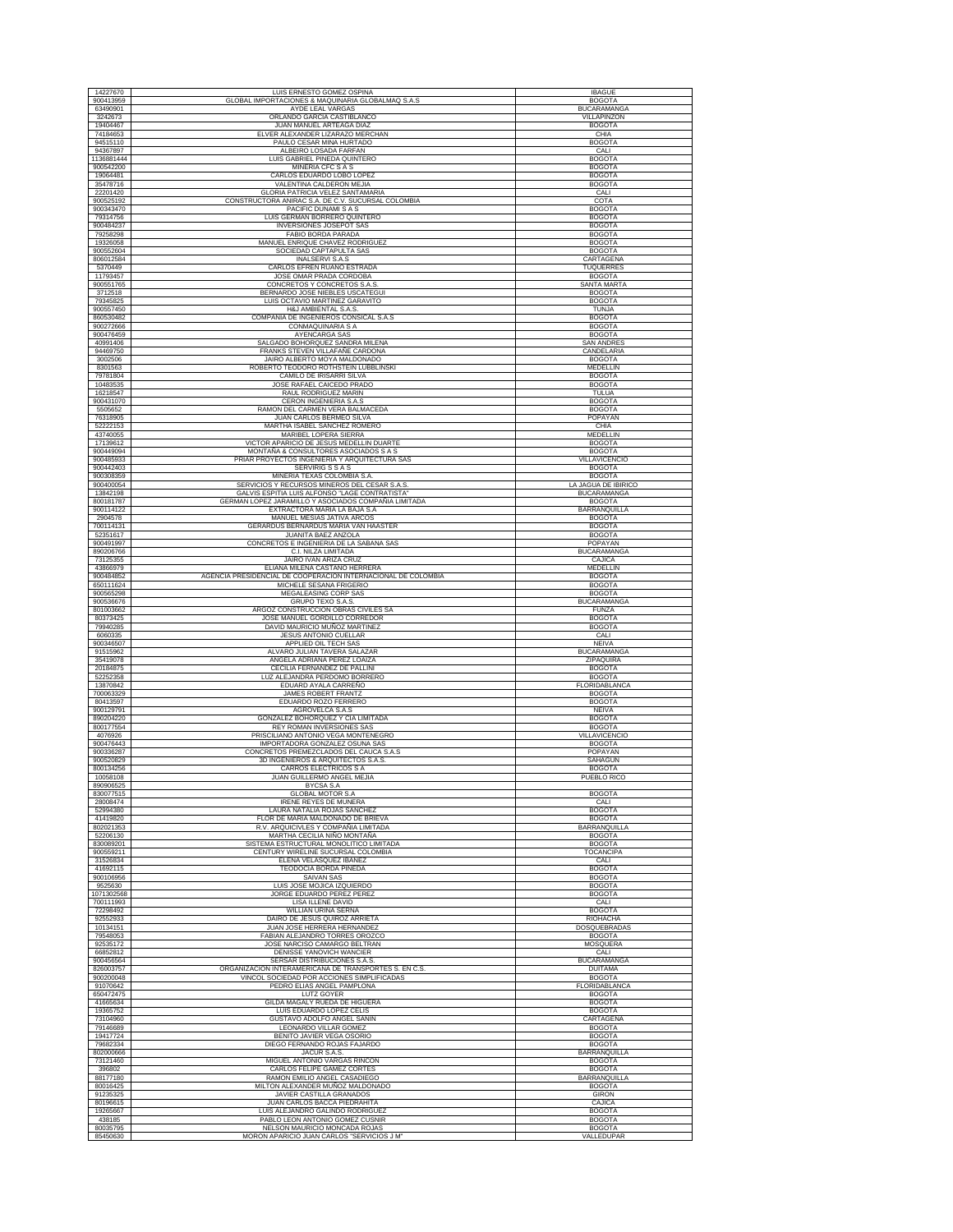| 79334814                         | NESTOR WILLIAM TRIANA ROA                                                                                     | <b>BOGOTA</b>                            |
|----------------------------------|---------------------------------------------------------------------------------------------------------------|------------------------------------------|
| 79159867                         | JOSE FERNANDO JARAMILLO OSSA                                                                                  | <b>BOGOTA</b>                            |
| 3228441                          | JORGE EDUARDO NARVAEZ BONNETH                                                                                 | <b>BOGOTA</b>                            |
| 13446158<br>79366532             | RENE ALEJANDRO DUARTE GALAVIS<br>ELKIN ALAN ANDRADE ALMARIO                                                   | <b>BOGOTA</b><br><b>BOGOTA</b>           |
| 1107051155                       | CARLOS ARTURO PADILLA MAZA                                                                                    | <b>BARRANQUILLA</b>                      |
| 800181181                        | INVERSIONES VANGUARDIA SAS INVERVAN SAS                                                                       | <b>CUCUTA</b>                            |
| 52816225<br>900149735            | MARIA MARCELA OSORIO LOMBANA<br>ALL MACHINERY S.A.S.                                                          | <b>BOGOTA</b><br><b>BOGOTA</b>           |
| 900418013                        | FUNDACION COLOMBIAN MOTOR SPORT FUNDACION CMS                                                                 | <b>BOGOTA</b>                            |
| 79786259                         | ANDRES OLMEDO BERRIO SANCHEZ                                                                                  | <b>BOGOTA</b>                            |
| 15025449<br>17162981             | LUIS EDUARDO CORREO RAMOS<br>JOSE RAFAEL ALBERTO ESCANDON VILLOTA                                             | SOLEDAD<br><b>BOGOTA</b>                 |
| 2851952                          | DANIEL MARTIN GUERRERO                                                                                        | <b>BOGOTA</b>                            |
| 15208022                         | SHADI NAYIB YAZDA DAHER                                                                                       | VILLAVICENCIO                            |
| 2940258<br>91010187              | MANUEL RICARDO RINCON HERNANDEZ<br>ANGULO VANEGAS ELVER "UNIVERSAL TRANSMISIONES Y CAJAS"                     | <b>BOGOTA</b><br><b>BOGOTA</b>           |
| 900552811                        | <b>INVERSIONES ANRO SAS</b>                                                                                   | <b>BOGOTA</b>                            |
| 79342636                         | OSCAR EMILIO SORZA SALTAREN                                                                                   | VALLEDUPAR                               |
| 79158191<br>79627498             | CARLOS ALFONSO ROJAS TIRADO<br>SANTIAGO BERNAL JARAMILLO                                                      | CARTAGENA<br><b>BOGOTA</b>               |
| 16252340                         | HENRY JAVIER ARCOS MUÑOZ                                                                                      | <b>BOGOTA</b>                            |
| 79300965                         | ALFONSO OTTO QUIÑONES ARBOLEDA                                                                                | <b>BOGOTA</b>                            |
| 2860135<br>79941163              | JORGE RENE ARANGO TAMAYO<br>NIKOLAI ALEXEI SVIEDRYS WITTICH                                                   | <b>BOGOTA</b><br><b>BOGOTA</b>           |
| 830075208                        | INVERSIONES Y NEGOCIOS RESI SA                                                                                | <b>BOGOTA</b>                            |
| 73128578                         | LEONARDO ALFREDO WEES VERHELST                                                                                | <b>CARTAGENA</b>                         |
| 900098632<br>900542922           | HERO MOTOS EU<br>CARTAGO NOVA S.A.S                                                                           | CARTAGENA<br>CARTAGENA                   |
| 79304644                         | ALVARO EDUARDO GARCIA JIMENEZ                                                                                 | <b>BOGOTA</b>                            |
| 830144787                        | EL MILAGRO DE LAS FLORES S A S                                                                                |                                          |
| 71640706<br>900489930            | PEDRO LEON CALLE CARMONA<br>SOCIEDAD COMERCIAL SAS LAMINAS HIERROS ACEROS Y ENCURVADOS SAS                    | PUERTO SALGAR<br><b>BOGOTA</b>           |
| 1032415615                       | LINA MARGARITA PEÑA GOMEZ                                                                                     | <b>BOGOTA</b>                            |
| 42093551                         | CLAUDIA PATRICIA MEJIA ESTRADA                                                                                | CALI                                     |
| 32502084<br>79105362             | MARIA EMMA MEJIA VELEZ<br>RODRIGO BARRERA PINZON                                                              | <b>BOGOTA</b><br><b>BOGOTA</b>           |
| 52746364                         | DEISY JOHANNA FAJARDO GONZALEZ                                                                                | <b>BOGOTA</b>                            |
| 53907575                         | MARINA NARANJO LUQUE<br>HAROLD FRANCISCO ROMERO GARCIA                                                        | <b>BOGOTA</b>                            |
| 93365477<br>41445464             | JUANITA CASTAÑO BAÑOS                                                                                         | <b>BOGOTA</b><br><b>BOGOTA</b>           |
| 900418379                        | <b>INVERSIONES BIARRITZ S A S</b>                                                                             | <b>BOGOTA</b>                            |
| 16713879                         | RICARDO ISMAEL MEDINA TORRES<br>PAMELA MAY CLAUSEN                                                            | <b>BOGOTA</b>                            |
| 680301904<br>11431373            | JAIME ALFONSO ESPITIA MALDONADO                                                                               | CALI<br><b>BOGOTA</b>                    |
| 16694270                         | GERMAN ARANGO JARAMILLO                                                                                       | <b>BOGOTA</b>                            |
| 6811142<br>42157725              | GUSTAVO ADOLFO CHAGUI CHADID<br>PAOLA ANDREA ZUÑIGA LOZANO                                                    | <b>BOGOTA</b><br><b>BOGOTA</b>           |
| 830505339                        | AGUASCOL ARBELAEZ S.A. E.S.P                                                                                  | <b>BOGOTA</b>                            |
| 900236156                        | AGROPECUARIA LLANO VERDE S.A                                                                                  | APARTADO                                 |
| 1020757957<br>900134739          | DARIO JESUS PARDO SALAZAR<br><b>GYGAMAQUINAS LTDA</b>                                                         | <b>BOGOTA</b><br><b>NEIVA</b>            |
| 830122165                        | SERVISILVA SAS                                                                                                | <b>BOGOTA</b>                            |
| 900540167<br>900508612           | SG LOGISTICA FORESTAL S.A.S<br><b>GRUAS CRANES S A S</b>                                                      | <b>ENVIGADO</b><br>CARTAGENA             |
| 71758756                         | LUIS ALFONSO HERRERA GIRALDO                                                                                  | MEDELLIN                                 |
| 2879453<br>94355775              | JORGE DIAZ JARAMILLO<br>LORZA TORRES PEDRO ANTONIO "ESTACION DE SERVICIO TERPEL ANDALUCIA - 2                 | <b>BOGOTA</b><br>ANDALUCIA               |
| 900536997                        | OMEGA EQUIPMENT S.A (SUCURSAL COLOMBIA)                                                                       | <b>ENVIGADO</b>                          |
| 79450321                         | ALVARO ENRIQUE AYALA MELENDEZ                                                                                 | <b>BOGOTA</b>                            |
| 19344539<br>19435057             | CARLOS IVAN PLAZAS HERRERA<br>LUIS MIGUEL MAYORGA PACHON                                                      | <b>BOGOTA</b><br><b>BOGOTA</b>           |
|                                  |                                                                                                               |                                          |
| 17073338                         | JORGE HERNAN TOBON LONDOÑO                                                                                    | <b>BOGOTA</b>                            |
| 80199701                         | LUIS FELIPE SAENZ MUÑOZ                                                                                       | <b>BOGOTA</b>                            |
| 1019008556<br>80165013           | RODRIGO AZUERO MELO<br>JAIME EDUARDO ESCOBAR VELASCO                                                          | <b>BOGOTA</b><br><b>BOGOTA</b>           |
| 19358602                         | RAFAEL DIAZ MARTINEZ                                                                                          | <b>BOGOTA</b>                            |
| 27078989                         | DORIS ELIZABETH JURADO JURADO                                                                                 | <b>BOGOTA</b>                            |
| 71787591<br>900396536            | RICARDO PLATA PEREZ<br>MAMMOET LIFTING AND TRANSPORT SAS                                                      | <b>MEDELLIN</b><br><b>BOGOTA</b>         |
| 5171388                          | CARLOS ALBERTO BARROS MATTOS                                                                                  | VALLEDUPAR                               |
| 18004458<br>70092154             | CHARIF AHMAT CHAUCHAR JOMAA<br>LUIS MARIA AYALA ANGARITA                                                      | PROVIDENCIA<br>PROVIDENCIA               |
| 52251902                         | JOHANNA CHRISTINE PETERS RAUTE                                                                                | <b>BOGOTA</b>                            |
| 830103694<br>79456986            | EXPOMERCADOS SOCIEDAD DE CILTDA<br>JUAN BENITO OROZCO DAZA                                                    | <b>BOGOTA</b><br>SAN JUAN DEL CESAR      |
| 79864755                         | LUIS ALFONSO GONZALEZ PERE                                                                                    | <b>BOGOTA</b>                            |
| 91425167<br>4251697              | JOSE ALEJANDRO FORERO BESIL<br>MARCO ANTONIO GOMEZ LIZARAZO                                                   | <b>BOGOTA</b><br><b>BOGOTA</b>           |
| 900203246                        | C. I. WORLD MACHINERY COMAPANY S.A.S.                                                                         | MEDELLIN                                 |
| 19237044                         | SANTIAGO MILLAN PEDRAZA                                                                                       | <b>BOGOTA</b>                            |
| 900563833<br>900148188           | BRASERV PETROLEO LTDA SUCURSAL COLOMBIANA<br>INVERSIONES CRUZ NOVA CARES Y CIA LTDA                           | <b>BOGOTA</b><br><b>BOGOTA</b>           |
| 830081587                        | CONSTRUIMOS INGENIERIA LTDA                                                                                   | <b>BOGOTA</b>                            |
| 98323563<br>824000665            | MILTON FRANUEL URBANO LOPEZ<br><b>M S CONSTRUCCIONES S.A.</b>                                                 | <b>BOGOTA</b><br>VALLEDUPAR              |
| 1123622973                       | CORDELL IVAN NICHOLSON CARLSON                                                                                | <b>SAN ANDRES</b>                        |
| 1123621448<br>40992551           | CORINNE HEZEL HOWARD BENT                                                                                     | <b>SAN ANDRES</b>                        |
| 4882955                          | DAYAN ARCHBOLD HOOKER<br>OCTAVIO TIERRADENTRO ROJAS                                                           | <b>SAN ANDRES</b><br>PAMPLONA            |
| 811005234                        | INVERSIONES FERNANDEZ VELAZOUEZ S.A.S                                                                         | <b>ITAGUI</b>                            |
| 18008774<br>79268294             | KENROY DELANO GORDON JAY<br>CARLOS MAXIMILIANO QUIJANO NAVIA                                                  | <b>SAN ANDRES</b><br>CARTAGENA           |
| 37821281                         | MARTHA CLEMENCIA DEL PILAR SALCEDO DE ARANGO                                                                  | <b>BOGOTA</b>                            |
| 23248809                         | PAMELA VEKIA NEWBALL DAWKINS                                                                                  | <b>SAN ANDRES</b>                        |
| 39152571<br>15243128             | VICTORIA LAURA ESCALONA MANUEL<br>VIRGILIO ALLISON CHRISTOPHER JESSIE                                         | <b>SAN ANDRES</b><br><b>SAN ANDRES</b>   |
| 40988865                         | ADALIDES KELLY DAVIS                                                                                          | <b>SAN ANDRES</b>                        |
| 39151789<br>23249010             | EFIGENIA BENT O'NELL<br>EQUIVEL ESTHER CABEZA ARCHBOLD                                                        | <b>SAN ANDRES</b><br><b>SAN ANDRES</b>   |
| 40985616                         | <b>GLENIS OMAIDA MITCHELL BENT</b>                                                                            | SAN ANDRES                               |
| 18001571<br>40988447             | HOMROY WRIGHT DOWNS<br>JACQUELINE SAVIL WHITE MURILLO                                                         | <b>SAN ANDRES</b><br><b>SAN ANDRES</b>   |
| 18009724                         | JEFFERSON PETERSON HOOKER                                                                                     | <b>SAN ANDRES</b>                        |
| 18011036                         | JEMBELGERT SILAGO FOX                                                                                         | <b>SAN ANDRES</b>                        |
| 53122701<br>40992795             | JENNIFER PLATA PERALTA<br>KATIANA ALVAREZ SEÑA                                                                | <b>SAN ANDRES</b><br><b>SAN ANDRES</b>   |
| 18004676                         | KELVIN ERNESTO MARTINEZ HAWKINS                                                                               | <b>SAN ANDRES</b>                        |
| 18004419<br>79671895             | LARKIN LUIS CASTRO BOWIE<br>LUIGI ANTONIO GOMEZ BENT                                                          | <b>SAN ANDRES</b><br><b>SAN ANDRES</b>   |
| 41772805                         | NIDIA AGUEDA MEJIA ESPITIA                                                                                    | <b>SAN ANDRES</b>                        |
| 4033624                          | ORLINTON JOSE BENT REID                                                                                       | <b>SAN ANDRES</b>                        |
| 30281063<br>15242261             | PATRICIA CHAVEZ ECHEVERRI<br>RODRIGO HERNANDO LOPEZ BARBOSA                                                   | <b>SAN ANDRES</b><br><b>SAN ANDRES</b>   |
| 18004883                         | SHANE XTER EDWARS LUNA                                                                                        | <b>SAN ANDRES</b>                        |
| 900284698<br>40990718            | INVERSIONES ECHBEL S A S<br>SHARON MARDIE POLO RAMIREZ                                                        | <b>BOGOTA</b><br><b>SAN ANDRES</b>       |
| 4034853                          | SILVESTRO VENNER MC LEAN                                                                                      | <b>SAN ANDRES</b>                        |
| 39152110                         | VILMA DEL CARMEN SANZO ESCORCIA                                                                               | <b>SAN ANDRES</b>                        |
| 900472720<br>900241551           | PROMOTORA INTERMUNICIPAL DE GRUAS Y TRANSPORTES PROMITRANS S.A.S.<br>AL DERECHO INVESTIGACION DE BIENES S.A.S | CALI<br>MEDELLIN                         |
| 891500117                        | ACUEDUCTO Y ALCANTARILLADO DE POPAYAN S.A E.S.P                                                               | POPAYAN                                  |
| 8356546<br>38602220<br>900030099 | LUIS MARTIN URIBE VELEZ<br>JULIANA BOTERRO PORRAS<br>CEDIN S.A.S                                              | <b>ENVIGADO</b><br>CALI<br><b>BOGOTA</b> |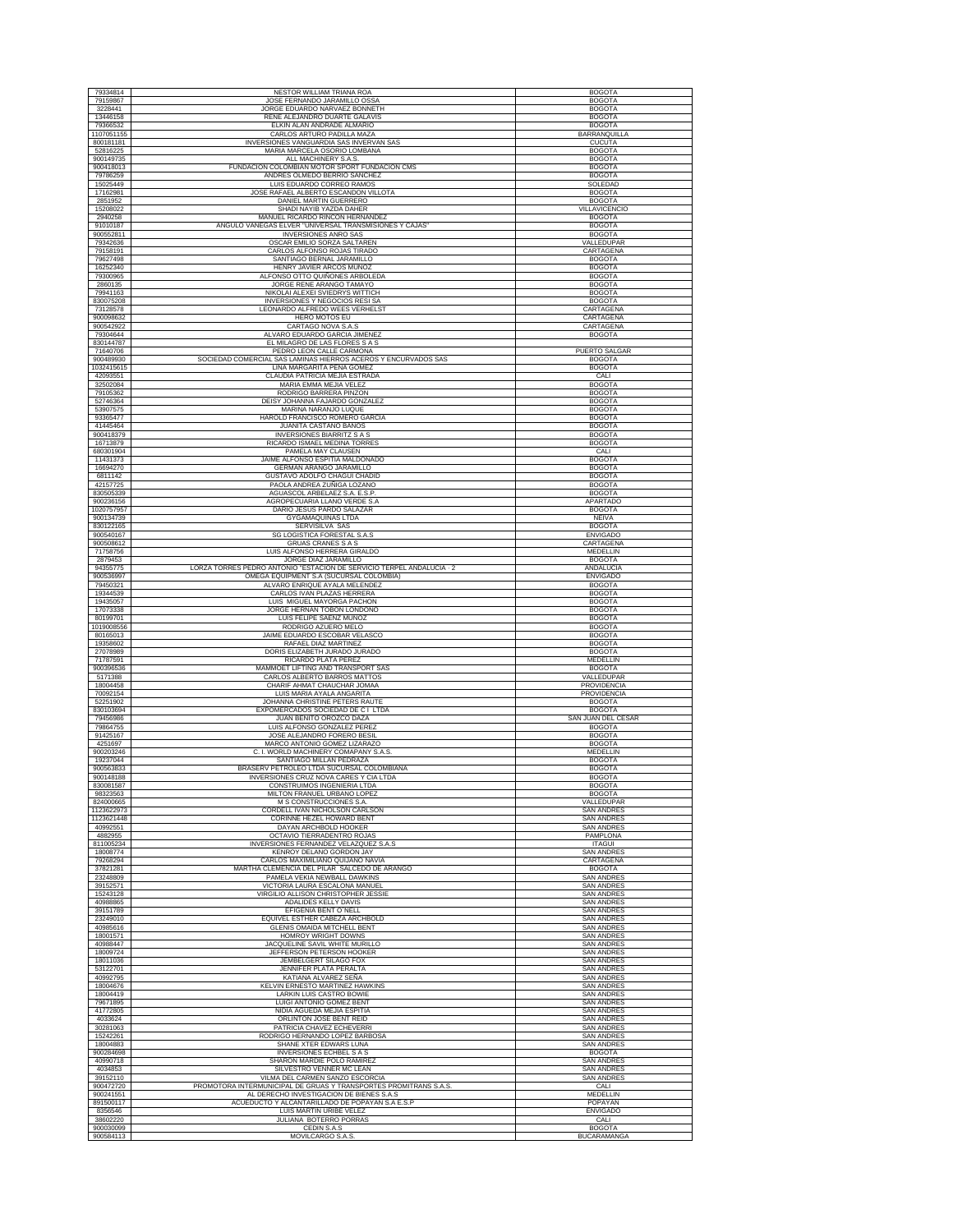| 19167612               | RITO ANTONIO CUBIDES CARDENAS                                                                 | <b>BOGOTA</b>                  |
|------------------------|-----------------------------------------------------------------------------------------------|--------------------------------|
| 11311850<br>43789193   | ENRIQUE CORTES ROMERO                                                                         | <b>BOGOTA</b><br><b>ITAGUI</b> |
| 19114704               | ORFA ILDUARA HENAO CATAÑO<br>JORGE ALBERTO RODRIGUEZ FORERO                                   | <b>BOGOTA</b>                  |
| 79946818               | CARLOS ROBERTO FAJARDO GOMEZ                                                                  | MEDELLIN                       |
| 830029957              | ARQUITECTOS L Y M SAS                                                                         |                                |
| 890405083              | ROMERO ORTIZ S.A.S                                                                            | CARTAGENA                      |
| 72199719               | EUGENIO LUIS DIAZ BERNALES                                                                    | BARRANQUILLA                   |
| 900133288              | INGEDUCTOS INGENIERIA ESPECIALIZADA SAS                                                       | <b>BOGOTA</b>                  |
| 30656479               | ILSE VILLAMIL FLOREZ                                                                          | <b>SAN ANDRES</b>              |
| 18002362               | GOBER AUGUSTO ARISTIZABAL BUITRAGO                                                            | <b>SAN ANDRES</b>              |
| 79149485               | BERNARDO SANCHEZ RESTREPO                                                                     | <b>BOGOTA</b>                  |
| 11787926               | FRANKLIN ORLANDO MOSQUERA MONTOYA                                                             | <b>BOGOTA</b>                  |
| 12979655               | JUAN RAMON MORENO PONCE                                                                       | <b>BOGOTA</b>                  |
| 60449964               | JESSICA KARINA SALCEDO MERCHAN                                                                | <b>BOGOTA</b>                  |
| 79366513               | JORGE RAFAEL PINILLA CARDENAS                                                                 | CAJICA                         |
| 79158257               | CARLOS EDUARDO RODRIGUEZ TRIBIN                                                               | <b>BOGOTA</b>                  |
| 16270933<br>19393171   | VICTOR DANIEL HURTADO IRURITA<br>HENRY CARDOZO NEPTO                                          | <b>BOGOTA</b><br><b>BOGOTA</b> |
| 900459399              | HOTWELL COLOMBIA LTDA                                                                         | <b>BOGOTA</b>                  |
| 18003420               | TULIS BLANQUICETT ARROYO                                                                      | <b>SAN ANDRES</b>              |
| 17356156               | FERNEY ENRIQUE CHALA GARZON                                                                   | <b>BOGOTA</b>                  |
| 52866398               | DIANA CATALINA TORRES ARTUNDUAGA                                                              | <b>BOGOTA</b>                  |
| 19273269               | JOSE MIGUEL CASTIBLANCO MUÑOZ                                                                 | <b>BOGOTA</b>                  |
| 800180982              | PUENTES Y TORONES S.A.S.                                                                      | BARRANQUILLA                   |
| 79782818               | ALEJANDRO PELAEZ RODRIGUEZ                                                                    | <b>BOGOTA</b>                  |
| 10232934<br>900429536  | HERNAN DARIO BOTERO MERINO<br>PRECOOM S A S                                                   | <b>BOGOTA</b><br><b>BOGOTA</b> |
| 2896555                | OTTO BAÑOS CARDOZO                                                                            | <b>BOGOTA</b>                  |
| 18616329               | JORGE HERNAN OSORIO JARAMILLO                                                                 | <b>BOGOTA</b>                  |
| 42880163               | LUZ ESTHER CUARTAS ZAPATA                                                                     | <b>ENVIGADO</b>                |
| 900317095              | <b>ESPACIOS MOVILES SAS</b>                                                                   | <b>BOGOTA</b>                  |
| 79153044               | <b>OSCAR CARINI GUTIERREZ</b>                                                                 | <b>BOGOTA</b>                  |
| 79367442               | MIGUEL ANGEL GUATAQUI ROA                                                                     | <b>BOGOTA</b>                  |
| 80408847               | HERNANDO ROMERO PERALTA                                                                       | <b>BOGOTA</b>                  |
| 14880711               | EDWIN FRANCISCO BELTRAN FERNANDEZ                                                             | <b>BOGOTA</b>                  |
| 10527390               | JOSE GABRIEL SILVA RIVIERE                                                                    | <b>BOGOTA</b>                  |
| 80472365<br>860020487  | FELIPE ANDRES RAMIREZ SUAREZ<br>INVERSIONES AGRICOLAS Y GANADERAS LA AURORA S A S             | <b>BOGOTA</b><br><b>BOGOTA</b> |
| 900257394              | EPROCON ESTUDIOS PROYECTOS Y CONSTRUCCIONES S.A.                                              |                                |
| 15243512               | LOENARDO JAVIER BARRIOS BARROS                                                                | <b>SAN ANDRES</b>              |
| 19090211               | ALBERTO POSADA VELEZ                                                                          | <b>BOGOTA</b>                  |
| 79810953               | CARLOS EDUARDO TRUJILLO ACERO                                                                 | <b>BOGOTA</b>                  |
| 79131504               | LUIS FERNEY SANDOVAL APARICIO                                                                 | <b>BOGOTA</b>                  |
| 900481864              | <b>BEST BIKE SAS</b>                                                                          | CHIA                           |
| 900253016              | MD COLOMBIA S.A                                                                               | LA ESTRELLA                    |
| 52863429               | RUBY HELENA CHAGUI SPATH                                                                      | <b>BOGOTA</b>                  |
| 38989103<br>900360001  | MABEL EUGENIA CARTAGENA BLANCO<br>LUPATECH OFS SAS                                            | <b>BOGOTA</b><br><b>BOGOTA</b> |
| 806011019              | RECUPERACIONES NARANJO RECYCLING S.A.S.                                                       | CARTAGENA                      |
| 900486495              | ANDES MOTORS SAS                                                                              | <b>BOGOTA</b>                  |
| 900203484              | COMERCIALIZADORA CONTACT S.A.S                                                                | BARRANQUILLA                   |
| 900305823              | DISTRIBUIDORA NACIONAL DE AUTOPARTES SAS                                                      | MEDELLIN                       |
| 900507288              | TM MILITARREK SAS SUCURSAL COLOMBIA                                                           | <b>BOGOTA</b>                  |
| 800019102<br>3228835   | INTERASESORES ASESORES EMPRESARIALES ADMINISTRATIVOS S A<br>JAVIER ALBERTO FLOREZ ARISTIZABAL | <b>BOGOTA</b><br><b>BOGOTA</b> |
| 52644836               | MARIA PATRICIA CASTAÑEDA ARMENTA                                                              | <b>BOGOTA</b>                  |
| 17100512               | GERMAN JARAMILLO ROJAS                                                                        | <b>BOGOTA</b>                  |
| 18001673               | GILBERTO ANTONIO MYLES STEELE                                                                 | <b>SAN ANDRES</b>              |
| 900123146              | INVERSIONES AMELIA & CIA S C A                                                                | <b>BOGOTA</b>                  |
| 900203661              | C I METAL COMERCIO SAS                                                                        |                                |
| 51933109<br>80542593   | MARLEN ASTRIT ESCOBAR RONDON<br>JOSE ALEJANDRO PEDROZA ZABALA                                 | COTA<br>ZIPAQUIRA              |
| 3229630                | CARLOS ALBERTO TADEO IRRAGORI RESTREPO                                                        | <b>BOGOTA</b>                  |
| 7220244                | CLODOMIRO BARON CALDERON                                                                      | <b>BOGOTA</b>                  |
| 19400590               | LUIS ANCIZAR GERENA SANTANA                                                                   | <b>BOGOTA</b>                  |
| 16824238               | HAUNER CIFUENTES VACCA                                                                        | <b>BOGOTA</b>                  |
| 91262764               | ALVARO QUINTANILLA GALVIS<br>DURAN DE MEJIA ANA LYA "ALMACEN LYA # 2"                         | BARRANQUILLA                   |
| 29049033<br>900317856  | DAVAPA MOTORS S A S                                                                           | CALI                           |
| 52817565               | JANE SOLIMAN HURTADO                                                                          | <b>BOGOTA</b>                  |
| 650442981              | ARTHUR PEREIRA LATORRE                                                                        | <b>BOGOTA</b>                  |
| 900479957              | GRUAS Y TRANSPORTE DE LA SABANA S.A.S                                                         | <b>MONTERIA</b>                |
| 900135790              | C.I. LOGISTIC VENTURE S.A.<br>MARIA TERESA RA                                                 | BARRANQUILLA<br><b>BOGOTA</b>  |
| 41706646<br>79955247   | WILLIAM HERNAN VILLAVECES URIBE                                                               | CHIA                           |
| 79162581               | JOSE LEONIDAS ESPITIA DUARTE                                                                  | <b>BOGOTA</b>                  |
| 98561409               | CRISTIAN SIEGERT CASTAÑEDA                                                                    | <b>MEDELLIN</b>                |
| 80220471               | OSCAR GREGORIO CORTES LUNA                                                                    | <b>BOGOTA</b>                  |
| 91233526               | AUDIAS CARVAJAL VALENCIA                                                                      | <b>TUNJA</b>                   |
| 19074087               | GOERING FERNANDO BARRERO CHAVES                                                               | <b>BOGOTA</b>                  |
| 8747633                | ANTONIO JOSE MARTINEZ OLMOS<br>JHON ANDRE PUENTES ROJAS                                       | CARTAGENA                      |
| 79873446<br>79793468   | JUAN ANTONIO RIVERA MULETT                                                                    | <b>BOGOTA</b><br><b>BOGOTA</b> |
| 16798725               | JAIRO EDILBERTO CUAN ZEA                                                                      | <b>BOGOTA</b>                  |
| 900302589              | SEM LATAM S. A                                                                                | YUMBO                          |
| 7219609                | WILSON DANILO CABRA CORREA                                                                    | GIRARDOT                       |
| 860037864              | DAEWOO BUS ANDINA SAS                                                                         | <b>BOGOTA</b>                  |
| 16662768               | HENRY BORRERO ROJAS                                                                           | CALI                           |
| 16684867<br>79276500   | PABLO FEDERICO PRZYCHODNY JARAMILLO<br>JORGE ENRIQUE MALDONADO ESCOBAR                        | <b>BOGOTA</b><br><b>BOGOTA</b> |
| 93356908               | JORGE ALBERTO CARDENAS RODRIGUEZ                                                              | CHIA                           |
| 19118520               | JUAN NEPOMUCENO LEON                                                                          | <b>BOGOTA</b>                  |
| 900438056              | OSAKA CORPORATION S.A.S                                                                       | <b>BOGOTA</b>                  |
| 6423624                | JAIME HUMBERTO OBANDO TORO                                                                    | <b>BOGOTA</b>                  |
| 35377352               | JANETH GOMEZ CHAVES                                                                           | <b>BOGOTA</b>                  |
| 830501747<br>900565259 | C I MAXIFLORES S.A.S.<br>IMPORTADORA Y COMERCIALIZADORA VILLAMAQUINAS SAS                     | <b>BOGOTA</b>                  |
| 900403245              | RENTAL RIBON S.A.S.                                                                           | <b>ENVIGADO</b>                |
| 1126824681             | TATIANA ANDREA CORDOBA ARTEAGA                                                                | <b>BOGOTA</b>                  |
| 103692851              | CRISTOBAL VASQUEZ RAMIREZ                                                                     | <b>BOGOTA</b>                  |
| 98514129               | HARLOD HUMBERTO CAMPO SANTACRUZ                                                               | <b>BOGOTA</b>                  |
| 19284017               | ALVARO RESTREPO HURTADO                                                                       |                                |
| 80033412<br>19292379   |                                                                                               | <b>BOGOTA</b>                  |
| 5307874                | ANDRES FELIPE VELOZA BAQUERO                                                                  | CARTAGENA                      |
| 79313559               | LUIS HERLINDO MENDIETA OVALLE                                                                 | <b>BOGOTA</b>                  |
|                        | ESAU MANUEL NARVAEZ QUIÑONEZ<br>RAFAEL FORERO GOMEZ                                           | <b>BOGOTA</b><br><b>BOGOTA</b> |
| 70569157               | CESAR MAURICIO OSSA VELASQUEZ                                                                 | <b>BOGOTA</b>                  |
| 19067988               | JULIO CESAR VILLEGAS BELLO                                                                    | <b>BOGOTA</b>                  |
| 80020600               | ERICK JEFFERSON HERNANDEZ CANTOR                                                              | <b>BOGOTA</b>                  |
| 91069005               | ROBERTO TORRES ACEVEDO                                                                        | <b>BOGOTA</b>                  |
| 19250758               | JOSE CARLOS MATAMALA SEÑOR                                                                    | <b>BOGOTA</b>                  |
| 52338010<br>79291384   | <b>DIANA PAOLA OTERO BUSTOS</b><br>MARIO AURELIO PEDROZA SANDOVAL                             | <b>BOGOTA</b><br><b>BOGOTA</b> |
| 17353179               | OSCAR CARDONA PRADA                                                                           | <b>BOGOTA</b>                  |
| 19489000               | JAIRO ENRRIQUE RODRIGUEZ RODRIGUEZ                                                            | <b>BOGOTA</b>                  |
| 13923682               | NELSON ACEROS RANGEL                                                                          | <b>BOGOTA</b>                  |
| 900422188              | MONTAJES ELECTRICOS E INGENIERIAS S.A.S                                                       | SOLEDAD                        |
| 49760494               | MARIA ISABEL CAMPO CUELLO                                                                     | VALLEDUPAR                     |
| 8678154                | LIBARDO AUGUSTO CARDENAS CARVAJAL                                                             | <b>BOGOTA</b>                  |
| 45425681<br>29562517   | GINA DEL ROSARIO BENEDETTI DE VELEZ<br>MARGARITA ROSA VANEGAS BARRETO                         | CARTAGENA<br><b>BOGOTA</b>     |
| 900285515              | INVERSIONES ESMERAL GOMEZ S.A.S.                                                              |                                |
| 79110089               | RAFAEL PARRA GARZON                                                                           | <b>BOGOTA</b>                  |
| 830114866<br>900420240 | A & D ALVARADO & DURING S A S<br>HINABU CONSULTORES SOCIEDAD POR ACCIONES SIMPLIFICADA        | <b>BOGOTA</b><br><b>BOGOTA</b> |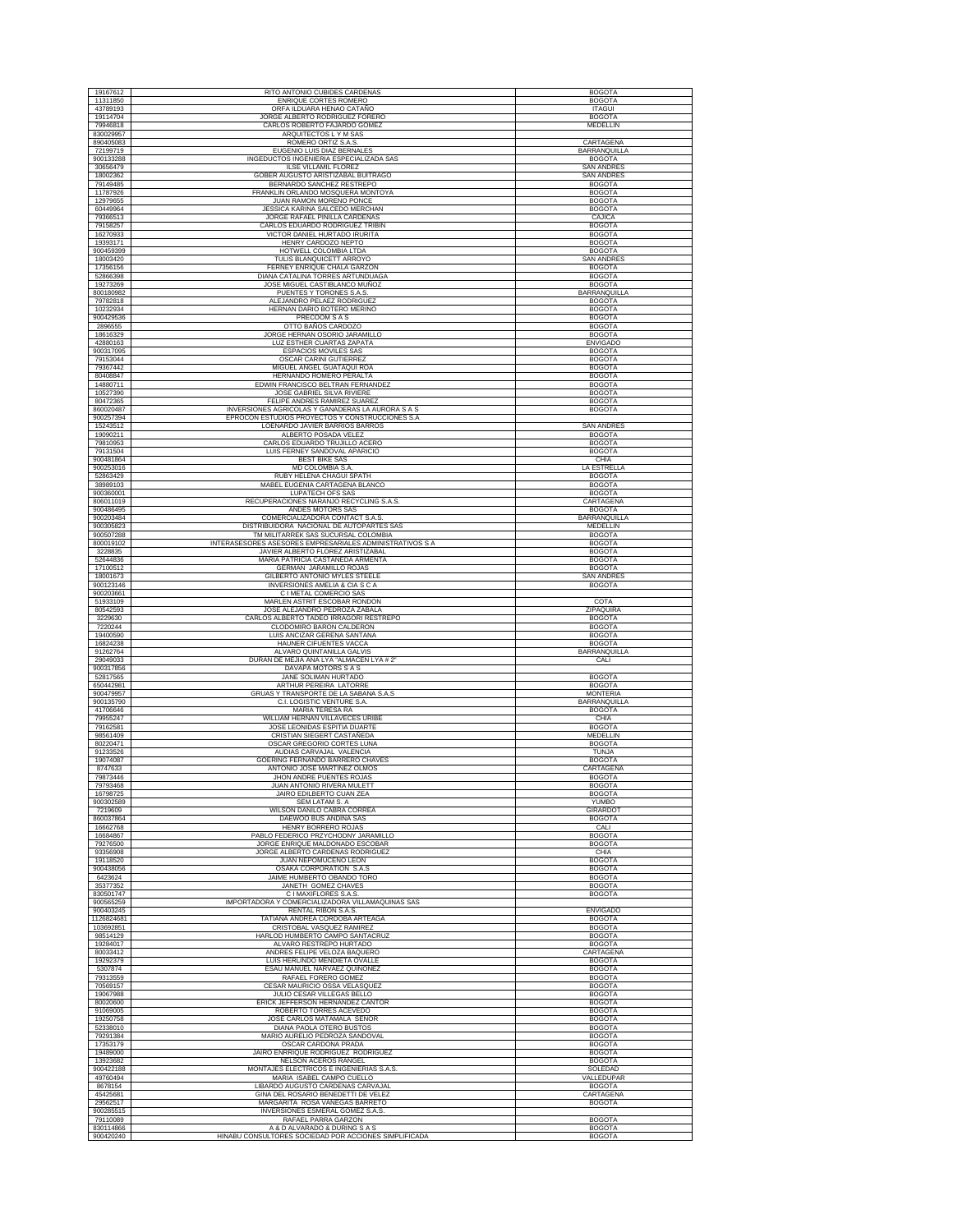| 86076668                 | <b>COMPRAS NEIVA</b>                                                                     | <b>NEIVA</b>                           |
|--------------------------|------------------------------------------------------------------------------------------|----------------------------------------|
| 35458097                 | MARIA VICTORIA DEL CARMEN MEJIA ORTEGA                                                   | <b>BOGOTA</b>                          |
| 900533084<br>27082015    | COMERCIALIZADORA AEROMAQUINADOS S.A.S<br>ADRIANA ISABEL OCHOA BUCHELY                    | <b>MEDELLIN</b><br><b>BOGOTA</b>       |
| 7302064                  | JORGE FEDERICO MARTINEZ SANCHEZ                                                          | <b>BOGOTA</b>                          |
| 19378564<br>13813363     | MIGUEL ARTURO CHARRY MILLAN<br>HECTOR ANTONIO BAUTISTA GUERRERO                          | <b>BOGOTA</b><br><b>PAMPLONA</b>       |
| 52048599                 | OLGA LUCIA ZULUAGA GONZALEZ                                                              | <b>BOGOTA</b>                          |
| 33253941<br>11347971     | LUZMILA OSPINO VANEGAS<br>JOSE DAVID COLMENARES NIETO                                    | TURBACO<br>ZIPAQUIRA                   |
| 52086948                 | SANDRA MARCELA PARRA CALVACHE                                                            | <b>BOGOTA</b>                          |
| 79515027<br>900149238    | HECTOR ARLEY PERDOMO HOYOS<br>ZAMORANA PERFORACIONES DIRIGIDAS DE COLOMBIA SAS           | <b>BOGOTA</b><br><b>BOGOTA</b>         |
| 79789362                 | ANDRES MAURICIO BAQUERO FRANCO                                                           | <b>BOGOTA</b>                          |
| 28815584<br>79402987     | MARIA CRISTINA MONAR ZULUAGA<br>JOSE MAURICIO MANCERA CASTAÑO                            | <b>IBAGUE</b><br><b>BOGOTA</b>         |
| 830509570                | INVERSIONES TEONICMA S.A.S.                                                              | BOGOTÁ, D.C. - BETANIA                 |
| 900043680<br>800205973   | IGLESIA BAUTISTA SOUND BAY BAPTIS CHURCH<br>NTC CONSTRUCCIONES SAS                       | PROVIDENCIA<br><b>BUCARAMANGA</b>      |
| 816007810                | INGENIERIA MAQUINARIA EQUIPOS & CONSTRUCCIONES S.A.S                                     | <b>BOGOTA</b>                          |
| 17356356<br>52261557     | FERNEY ENRIQUE CHALA GARZON<br>MARIA ROSA FERRER CABRALES                                | <b>BOGOTA</b><br><b>BOGOTA</b>         |
| 79155825                 | JUAN CARLOS ROMAN OSPINA                                                                 | <b>BOGOTA</b>                          |
| 41479478<br>73575719     | MELBA LUCIA RIVERA DE REYES<br>RAYMUNDO ALCAZAR ORTIZ                                    | <b>BOGOTA</b><br><b>BOGOTA</b>         |
| 28428182                 | SONIA PATRICIA RUEDA SANCHEZ                                                             | <b>BUCARAMANGA</b>                     |
| 900335545<br>900278246   | ADMINISTRACION Y GESTION DE NEGOCIOS SAS<br>SERVICIOS DE INGENIERIA PARA COLOMBIA SAS CI | <b>BOGOTA</b><br><b>FUNZA</b>          |
| 16582560                 | JULIO ALBERTO GONZALEZ RUIZ                                                              | <b>LA CALERA</b>                       |
| 10118278<br>900302936    | JUAN CARLOS GRILLO POSADA<br>INTERSUPPLY CORP S.A.S                                      | PEREIRA<br>BARRANCABERMEJA             |
| 900431521                | C.I SOLUCIONES INTEGRALES DE NEGOCIOS SAS                                                | ARMENIA                                |
| 900584703<br>900533281   | GRUAS VIGO COLOMBIA S.A.S<br>TRANSPORTE GRAJALES S.A.S                                   | <b>BOGOTA</b><br>CALI                  |
| 91249987                 | EDGAR ANTONIO CARMONA ESPITIA                                                            | <b>BUCARAMANGA</b>                     |
| 79934786                 | FABIO AUGUSTO FORERO AGUDELO                                                             | <b>BOGOTA</b>                          |
| 4236881<br>900351086     | ACUÑA CAMACHO HENRY WEIMAR<br>MULTISERVIPETROL SAS                                       |                                        |
| 16591154                 | MANUEL FABIAN RUIZ LAVERDE                                                               | CALI<br><b>GUADALAJARA DE BUGA</b>     |
| 900520637<br>900367678   | CONSORCIO BUGA 2012<br>PERDOMO BUSINESS GROUP S A S                                      | <b>BOGOTA</b>                          |
| 40990575<br>39150256     | <b>ESTELA SMITH DIAZ</b><br>DAVIS MANUEL LUPINA JUSTINA                                  | <b>SAN ANDRES</b><br><b>SAN ANDRES</b> |
| 19100258                 | HOOKER FORBES WINTON VALENCIO                                                            | <b>SAN ANDRES</b>                      |
| 39151938<br>15244264     | LONDOÑO VERGARA GEIDY AMELIA<br>CHRISTOPHER POMARE ESCORCIO ANTONIO                      | <b>SAN ANDRES</b><br><b>SAN ANDRES</b> |
| 4034141                  | ARCHBOLD ANTONIO ELBERT                                                                  | <b>SAN ANDRES</b>                      |
| 39150333<br>15242311     | BARKER DE ARCHBOLD VELITA<br><b>GARNICA RAMOS ANTONIO</b>                                | <b>SAN ANDRES</b><br><b>SAN ANDRES</b> |
| 39154060                 | DUFFIS BRITTON DANYA ARLENE                                                              | <b>SAN ANDRES</b>                      |
| 1123628097<br>1127232100 | BRANDT HYMAN BRAYNER<br>BUSH GARCIA JULIE KATHLEEN                                       | <b>SAN ANDRES</b><br><b>SAN ANDRES</b> |
| 39153485                 | ONEILL HOOKER HORTENCIA LUISA                                                            | <b>SAN ANDRES</b>                      |
| 36560756<br>40986456     | <b>GRACIA PEREZ VITORIA ELENA</b><br>MITCHELL CAYASSO MITCHELIE                          | <b>SAN ANDRES</b><br><b>SAN ANDRES</b> |
| 22509143                 | LASCARRO IMITOLA CARMELA                                                                 | <b>SAN ANDRES</b>                      |
| 15242239<br>18002077     | LYNTON FIQUIARE DAVID OWEN<br>TAHA TAHA GAZI                                             | <b>SAN ANDRES</b><br><b>SAN ANDRES</b> |
| 40988258                 | SANTOYA MORENO CARMELITA ETHER                                                           | <b>SAN ANDRES</b>                      |
| 15240918<br>43048106     | MARTIE ANTONIO STEPHENS CARDONA<br>MARISOL CORREA AYALA                                  | <b>SAN ANDRES</b><br><b>SAN ANDRES</b> |
| 15243455                 | CALVET HOOKER JAY                                                                        | <b>SAN ANDRES</b>                      |
| 40993461<br>72207435     | MARIA LUCIA CHRISTOPHER SALAS<br>AMAURY CARLOS FORBES MANUEL                             | <b>SAN ANDRES</b><br>SAN ANDRES        |
| 70043021                 | CARLOS BENJAMIN CORPUS HUDSON                                                            | <b>SAN ANDRES</b>                      |
| 991004<br>45591531       | <b>GEORGE MAY MITCHELL</b><br>ANA ESTHER SANMARTIN CORDOBA                               | <b>SAN ANDRES</b><br><b>SAN ANDRES</b> |
| 40993680                 | KAREN MARGARITA LORA FONTALVO                                                            | <b>SAN ANDRES</b>                      |
| 18000110<br>79366533     | RIGOBERTO RAMOS MCLAUGHLIN HAWKINSON<br>JULIO CESAR TORO MANRIQUE                        | <b>SAN ANDRES</b><br><b>BOGOTA</b>     |
| 39151925<br>17445561     | ORCEDA MINDA POMARE DE HOOKER                                                            | <b>SAN ANDRES</b>                      |
| 800205892                | CRISTOBAL ENRIQUE LOZANO<br>STAR BRANDS INTERNATIONAL LTDA                               | <b>GUAMAL</b>                          |
| 18009861<br>15240823     | ALVARO DE JESUS HERNANDEZ CORDOBA<br>LUTHER MARTIN POMARE BRANDT                         | <b>SAN ANDRES</b><br><b>SAN ANDRES</b> |
| 18004191                 | ANGEL HUMBERTO FORBES JAMES                                                              | <b>SAN ANDRES</b>                      |
| 900534657<br>39150823    | ADMINISTRAMOS LU SAS<br>ELOISA SOFRONIA POWELL BISCAINO                                  | <b>BOGOTA</b><br><b>SAN ANDRES</b>     |
| 15240467                 | ALVERDO CHRISTOPHER MARTINEZ                                                             | <b>SAN ANDRES</b>                      |
| 22581745<br>19072999     | GIOVANNA NOELIA PEÑALOZA NEWBALL<br>HERNANDO AVELLANEDA GONZALEZ                         | <b>SAN ANDRES</b><br><b>SAN ANDRES</b> |
| 18004677                 | AHMED TAHA TAHA                                                                          | <b>SAN ANDRES</b>                      |
| 15242933<br>39151774     | ALCIDES RAMIREZ JAMES<br>BRICEÑA CORPUS STEPHENS                                         | <b>SAN ANDRES</b><br><b>SAN ANDRES</b> |
| 18004396                 | JOSE ANDRES ZAPATA PATIÑO                                                                | <b>SAN ANDRES</b>                      |
| 18011026<br>40990098     | JOSE DAVID WHITTINGHAM FRANCO<br>LUZ ESTELLA PEÑA HOWARD                                 | <b>SAN ANDRES</b><br><b>SAN ANDRES</b> |
| 15241580<br>700108580    | DELROY BALDONADO POMARE<br><b>KIRA MELITA BUSH</b>                                       | <b>SAN ANDRES</b><br><b>SAN ANDRES</b> |
| 39547804                 | OLGA LUCIA ROJAS                                                                         | <b>SAN ANDRES</b>                      |
| 72219458<br>18005628     | GERARDO RAFAEL ARENAS ROBINSON<br>ELI BYRON ARENAS ROBINSON                              | <b>SAN ANDRES</b><br><b>SAN ANDRES</b> |
| 40989862                 | SILVIA FORBES ROBINSON                                                                   | <b>SAN ANDRES</b>                      |
| 40991666<br>40988010     | MARY LOLY COLMENARES ARCHBOLD<br>ARLY NELSON WILLAMS                                     | <b>SAN ANDRES</b><br><b>SAN ANDRES</b> |
| 63300308                 | SONIA TERESA JAY ARCHBOLD                                                                | <b>SAN ANDRES</b>                      |
| 7424958<br>30759207      | JULIO CESAR CASTRO FRANCIS<br>MALVI ISABEL MARTINEZ MORENO                               | <b>SAN ANDRES</b><br><b>SAN ANDRES</b> |
| 23246895                 | ENGRACIA OTILIA RANKIN DE LIVINGSTON                                                     | <b>SAN ANDRES</b>                      |
| 39154770<br>51929841     | <b>MELINDA HENRY GORDON</b><br>ZULLY AMPARO ARCHBOLD ARCHBOLD                            | <b>SAN ANDRES</b><br><b>SAN ANDRES</b> |
| 39151531                 | ELVIA ELIZABETH GALVIS AVILA                                                             | <b>SAN ANDRES</b>                      |
| 7442910<br>18000549      | <b>HEARTON LEVER BOWIE</b><br>CARLOS MANUEL LIVINGSTON RANKIN                            | <b>SAN ANDRES</b><br><b>SAN ANDRES</b> |
| 40987784                 | <b>OTAIRA DAVIS MANUEL</b>                                                               | <b>SAN ANDRES</b>                      |
| 18001903<br>22375543     | OMAR GARCIA MITCHELL<br>CARMEN CECILIA ARENAS MC LAUGHLIN                                | <b>SAN ANDRES</b><br><b>SAN ANDRES</b> |
| 11792789                 | <b>MEDARDO MENA ABADIA</b>                                                               | <b>BOGOTA</b>                          |
| 15241940<br>39150134     | MIGUEL MARIANO ESPITIA PEREZ<br>CORINE BEBERLY DUFIS STEEL                               | <b>SAN ANDRES</b><br><b>SAN ANDRES</b> |
| 2995900<br>18000472      | JULIO CESAR LOZANO<br>LUIS JAVIER ARISTIZABAL CAMARGO                                    | CHIPAQUE<br><b>SAN ANDRES</b>          |
| 18008916                 | MYKE CORPUS HOOKER                                                                       | <b>SAN ANDRES</b>                      |
| 18002910<br>52177673     | MOHAMED ALEX HARB HARB<br>DORYS YAMILE SOTELO BERNAL                                     | <b>SAN ANDRES</b><br><b>BOGOTA</b>     |
| 15242928                 | JUAN ALBERTO PALACIO HENRY                                                               | <b>SAN ANDRES</b>                      |
| 10271300<br>13452132     | CARLOS ARTURO MARQUEZ CIRO<br>MANUEL ANTONIO SILVA MANTILLA                              | <b>SAN ANDRES</b><br><b>BOGOTA</b>     |
| 900264302                | CONSTRUVAL INGENIERIA S.A.S                                                              | <b>BOGOTA</b>                          |
| 98354337<br>94285652     | JESUS EMILIO CAIZA PARRA<br>ALVARO JAVIER VILLEGAS TOBON                                 | <b>BOGOTA</b><br><b>BOGOTA</b>         |
| 71694849                 | ADOLFO LEON RAMIREZ BUSTAMANTE                                                           | <b>BOGOTA</b>                          |
| 43722481<br>900243128    | ALEXANDRA DEL CORRAL MARTINEZ<br>CI AMCAR TRADING LTDA                                   | MEDELLIN<br><b>BOGOTA</b>              |
| 14984104                 | ERNESTO TRUJILLO PEREZ                                                                   | CALI                                   |
| 80411082                 | MARTIN EDUARDO GALINDO PAEZ                                                              | <b>BOGOTA</b>                          |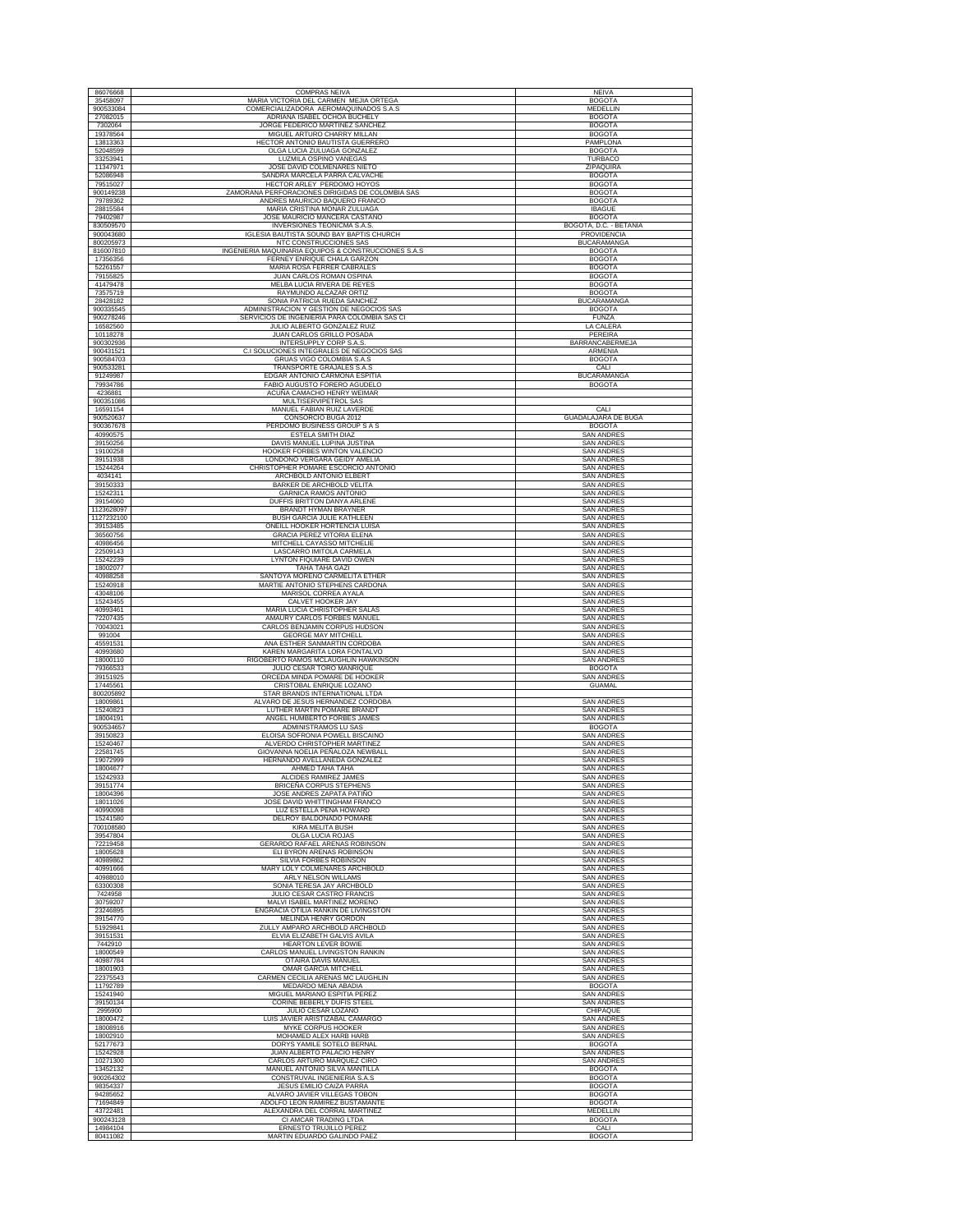| 79300162               | ROBERTO EDUARDO MORA SARASTI                                                    | <b>BOGOTA</b>                          |
|------------------------|---------------------------------------------------------------------------------|----------------------------------------|
| 900184924              | ROBERT BOSCH LTDA                                                               | <b>BOGOTA</b>                          |
| 830037741              | <b>FUNDACION ESENSA</b>                                                         | <b>BOGOTA</b>                          |
| 41914003               | PAULA ANDREA LOPEZ VENDEMIATI                                                   | <b>BOGOTA</b>                          |
| 900431262              | POOL DOCTOR S.A.S.<br>JOSE JAVIER CUACIALPUD HERNANDEZ                          | <b>SAN ANDRES</b>                      |
| 18143115<br>80578592   | GERMAN ORLANDO ORTEGA GARZON                                                    | <b>SAN ANDRES</b><br><b>SAN ANDRES</b> |
| 32435115               | MARYLU NICHOLLS SANCHEZ-CARNERERA                                               | MEDELLIN                               |
| 80873516               | ROBERTO ALEJANDRO SUAREZ SHOOL                                                  | <b>BOGOTA</b>                          |
| 700117911              | GARCIA LOPEZ FERNANDO                                                           | <b>BOGOTA</b>                          |
| 7601103                | CRISTIAN RAFAEL PITRE QUIÑONES                                                  | <b>SANTA MARTA</b>                     |
| 900347072<br>900335836 | O & R ASOCIADOS CIA LTDA<br>COLOMBIA AGRO SAS                                   | BARRANQUILLA<br><b>BOGOTA</b>          |
| 900412303              | INGER GRAM S.A.S.                                                               | BARRANQUILLA                           |
| 5796553                | JULIO ALBERTO MACIAS PLATA                                                      | <b>BUCARAMANGA</b>                     |
| 79984731               | ROLANDO STIVENN AMAYA MORA                                                      | <b>BOGOTA</b>                          |
| 33281364<br>2906169    | STELLA LUZ SOTELO DE GARCIA<br>JAIRO HUMBERTO FANDIÑO                           | <b>BOGOTA</b><br><b>BOGOTA</b>         |
| 36288392               | SANDRA MILENA ROJAS MUÑOZ                                                       | <b>BOGOTA</b>                          |
| 900493585              | MAS ERRAZURIZ CONCIVILES S.A.S                                                  | <b>BOGOTA</b>                          |
| 52425909               | LIDA XIMENA VELEZ VELA                                                          | <b>BOGOTA</b>                          |
| 52344869<br>900521108  | MARILYN ANYELA CASTIBLANCO PAEZ<br><b>INVERSIONES UNIDAS T &amp; J SAS</b>      | <b>BOGOTA</b><br><b>BOGOTA</b>         |
| 79795654               | JAVIER ALBERTO SOTELO CALDERON                                                  | <b>BOGOTA</b>                          |
| 830107481              | EQUIPMENT & SERVICES S.A.S.                                                     | <b>BOGOTA</b>                          |
| 900536529              | INGENIERIA Y CONCRETO MEGA S.A.S                                                | <b>BOGOTA</b>                          |
| 19101476<br>79285639   | JORGE ENRIQUE BERNAL RAMIREZ<br>LUIS ALFONSO BURGOS CARDENAS                    | <b>BOGOTA</b><br><b>BOGOTA</b>         |
| 15030768               | RAFAEL ENRIQUE PAEZ ESPITIA                                                     | <b>SAN ANDRES</b>                      |
| 700112850              | CARMEN GLORIA RODRIGUEZ                                                         | BARRANQUILLA                           |
| 900102268              | INGENIERIA TRANSPORTE Y MAQUINARIA S.A.S                                        | SABANETA                               |
| 40990942               | LICET REEVES WILLIAMS                                                           | <b>SAN ANDRES</b>                      |
| 15241847<br>18000755   | LLEWELYN ORDOÑEZ FORBES DOWNS<br>EDUARDO GARCIA MITCHELL                        | <b>SAN ANDRES</b><br><b>SAN ANDRES</b> |
| 9085104                | ALBERTO VASQUEZ SANTANA                                                         | <b>SAN ANDRES</b>                      |
| 18000789               | FRANCISCO BELTRAN BARKER BAILEY                                                 | <b>SAN ANDRES</b>                      |
| 79967384               | CAMILO ERNESTO LEIVA LARA<br>MARIA CRISTINA NOVO                                | <b>BOGOTA</b>                          |
| 700116362<br>79810136  | NELSON ALEXANDRO ALVEAR REY                                                     | <b>BOGOTA</b><br><b>BOGOTA</b>         |
| 900561834              | SWIG SAS                                                                        | <b>BOGOTA</b>                          |
| 700114666              | KARIM OLIVIER JEROME MARRAWI                                                    | <b>BOGOTA</b>                          |
| 83232168               | JUAN CARLOS ALVAREZ TORRES<br>JANNELLY MURILLO VALENCIA                         | <b>BOGOTA</b>                          |
| 40993429<br>900568427  | SOBRE CARROS S.A.S                                                              | <b>MEDELLIN</b><br>CALI                |
| 79602887               | FREDY LEONARDO RONCANCIO FORERO                                                 | <b>BOGOTA</b>                          |
| 900518187              | IMEXX COLOMBIA S.A.S.                                                           | <b>BOGOTA</b>                          |
| 79334514<br>8288148    | JESUS ORLANDO GONGORA CORTES<br>ANTONIO PIEDRAHITA PIEDRAHITA                   | <b>BOGOTA</b><br><b>BOGOTA</b>         |
| 900595440              | <b>EXSA COLOMBIA SAS</b>                                                        | <b>BOGOTA</b>                          |
| 900409853              | R.C PREFABRICADOS Y CONSTRUCCIONES SAS                                          | <b>CUCUTA</b>                          |
| 900553430              | INGEQUIPOS DEL NORTE S.A.S                                                      | CARTAGENA                              |
| 830078765<br>13239855  | SOURCE & MARKET S.A.S<br>MARCOS ACEVEDO AVILA                                   | <b>BOGOTA</b><br><b>BUCARAMANGA</b>    |
| 77186581               | <b>IVAN ZULETA BARROS</b>                                                       | VALLEDUPAR                             |
| 80416406               | JHON FERNANDO PALADINESE RUBIO                                                  | <b>BOGOTA</b>                          |
| 900239748              | LATIN GLOBAL LTDA.                                                              | <b>BOGOTA</b>                          |
| 7160899<br>79801157    | JUAN CARLOS JIMENEZ HOWARD<br>CARLOS EDUARDO CASTILLO HERNANDEZ                 | <b>BOGOTA</b><br><b>BOGOTA</b>         |
| 80111592               | JUAN PABLO SILVA VEGA                                                           | <b>BOGOTA</b>                          |
| 18004497               | ROBINSON BLANQUICETT ESTRUBE                                                    | <b>SAN ANDRES</b>                      |
| 71765428               | JUAN GUILLERMO SALAZAR BARRIENTOS                                               | SABANETA                               |
| 18001101               | <b>GRANVILLE NELSON HENRY</b>                                                   | <b>SAN ANDRES</b>                      |
|                        |                                                                                 |                                        |
| 890404698<br>900345545 | DIEGO CABRALES Y CIA LTDA<br>COPIELSA SOCIEDAD POR ACCIONES SIMPLIFICADAS S A S | CARTAGENA<br><b>BOGOTA</b>             |
| 79600300               | DAVID AURELIO CONTRERAS GALINDO                                                 | <b>BOGOTA</b>                          |
| 900386111              | <b>KRC INGENIEROS SAS</b>                                                       |                                        |
| 192380682<br>10539235  | MOTOS CABINAS Y PARTES<br>FRANCISCO JAVIER MONTILLA ERAZO                       | <b>BOGOTA</b><br>CALI                  |
| 52389755               | ANA MARIA SALCEDO OSPINA                                                        | <b>BOGOTA</b>                          |
| 16359685               | <b>JUAN CARLOS MOLINA GUTIERREZ</b>                                             | <b>BOGOTA</b>                          |
| 1083875325<br>40991662 | CESAR AUGUSTO CASTRO ECHEVERRY<br><b>KELINET PINO HAWKINS</b>                   | PITALITO<br><b>SAN ANDRES</b>          |
| 35457193               | CLAUDIA CONSTANZA CASAS COLL                                                    | <b>BOGOTA</b>                          |
| 900218533              | INSMEBION VIDA SANA E U                                                         | <b>BOGOTA</b>                          |
| 79542240               | DIEGO FELIPE CADENA MONTENEGRO                                                  | <b>BOGOTA</b>                          |
| 811002351<br>73072831  | <b>IDEALTEX S.A.</b><br>EDUARDO POSADA ZAMUDIO                                  | <b>MEDELLIN</b><br><b>BOGOTA</b>       |
| 650445713              | LISSETE KAWAS DE PEREIRA                                                        | <b>BOGOTA</b>                          |
| 900248134              | SERVIEQUIPOS CASTAÑEDA LTDA                                                     | VILLAVICENCIO                          |
| 900432864<br>23247785  | CORTES ROSAS SAI Y CIA S.A.S.<br>OLGA GAITAN BERNARD                            | <b>SAN ANDRES</b><br><b>SAN ANDRES</b> |
| 900604688              | TECNINGEDRAAL SAS                                                               | <b>BOGOTA</b>                          |
| 52699544               | LILIANA DEL PILAR GANEN VARGAS                                                  | <b>BOGOTA</b>                          |
| 900323890<br>40991857  | QBICO CONSTRUCCIONES S.A.S<br>SHEYLA ANN LEVER CRIADO                           | <b>CUCUTA</b><br><b>SAN ANDRES</b>     |
| 4269485                | LUIS HUMBERTO MONTENEGRO VARGAS                                                 | <b>BOGOTA</b>                          |
| 18011436               | HERNAN DAVID BARRAGAN MOSOUERA                                                  | <b>SAN ANDRES</b>                      |
| 600025195<br>80023911  | JOSEPH NIDDAM NESSIM<br>YIMMI OSWALDO PABON DIAZ                                | <b>SAN ANDRES</b><br><b>SAN ANDRES</b> |
| 80213582               | WILKFERG VANEGAS RICO                                                           | <b>BOGOTA</b>                          |
| 1090368180             | CARLOS DAVID GAMBOA DIAZ                                                        | <b>BOGOTA</b>                          |
| 10263093               | JHON JAIRO ZULUAGA MORALE!                                                      | <b>BOGOTA</b>                          |
| 891100670<br>7161643   | CIVILES MECANICOS ELECTRICOS INGENIEROS SAS<br>JESUS WILBERTO CUBIDES TORRES    | <b>BOGOTA</b><br><b>BOGOTA</b>         |
| 4471966                | HECTOR FABIAN PEREZ CARDENAS                                                    | <b>BOGOTA</b>                          |
| 80353891               | RENE DARIO PARRA GOMEZ                                                          | <b>BOGOTA</b>                          |
| 900493177              | INVERSIONES TURISTICAS MARISOL SAS                                              | <b>SAN ANDRES</b>                      |
| 811011165<br>900491174 | CONHYDRA S.A E.S.P<br>DEVELOPER & INTEGRATOR S A S                              | SABANETA<br><b>BOGOTA</b>              |
| 800154351              | BLAMIS DOTACIONES LABORATORIO S A S                                             | <b>BOGOTA</b>                          |
| 57438564               | MARTHA LIGIA LINERO ARIZA                                                       | <b>BOGOTA</b>                          |
| 27496990<br>900481510  | ELISA LLORENTE DE ESCRUCERIA<br>INVERSIONES DEVAL S.A.S.                        | SAN ANDRES DE TUMACO - ACHOTAL         |
| 79156193               | JOSE ANTONIO MUTIS PERDOMO                                                      | CALI<br><b>BOGOTA</b>                  |
| 5577394                | CARLOS ARTURO ROPERO ROJAS                                                      | <b>BOGOTA</b>                          |
| 900541482              | <b>LOGISTICA JL S.A.S.</b><br>AMERICAN RENTA CAR SAN ANDRES E.U.                | SOGAMOSO                               |
| 900568265<br>63360764  | MARISOL FONSECA MEJIA                                                           | <b>SAN ANDRES</b><br>VALLEDUPAR        |
| 79342826               | JUAN ANTONIO MOJICA GOMEZ                                                       | <b>BOGOTA</b>                          |
| 63485710               | ANA MARITHZA BERMUDEZ                                                           | <b>BOGOTA</b>                          |
| 94517028               | ALEJANDRO OSSA CARDENAS                                                         | <b>BOGOTA</b>                          |
| 52021175<br>830069311  | SANDRA ISABEL BARRERA RENGIFO<br>NABORS DRILLING INTERNATIONAL LTD BERMUDA      | <b>BOGOTA</b><br><b>BOGOTA</b>         |
| 14244393               | WILLIAM ERNESTO GALICIA VALDERRAMA                                              | <b>IBAGUE</b>                          |
| 16714694               | VICTOR MANUEL ORTIZ MAZO                                                        | CALI                                   |
| 21068396<br>79238055   | MARIA CLARA ISAZA MERCHAN<br>JORGE HERNAN MARTIN ISAZA CORREA                   | <b>BOGOTA</b><br><b>BOGOTA</b>         |
| 79514721               | ERNESTO ROJAS CASTRO                                                            | <b>BOGOTA</b>                          |
| 19254463               | EMIGDIO FONSECA RUIZ                                                            | <b>BOGOTA</b>                          |
| 10263688               | JHON JAIRO HERNANDEZ GARCIA                                                     | <b>BOGOTA</b>                          |
| 52490932<br>2701133    | CAROL BERNATE BELTRAN<br>SEBASTIAN A. PALACIO FORBES                            | <b>BOGOTA</b><br><b>SAN ANDRES</b>     |
| 900089276              | LEWIS ENERGY COLOMBIA INC                                                       | <b>BOGOTA</b>                          |
| 900006864<br>85452913  | FUNDACION COLOMBIANOS POR EL CICLISMO<br>JORGE EDUARDO ESCOBAR SILEBI           | <b>BOGOTA</b><br><b>SANTA MARTA</b>    |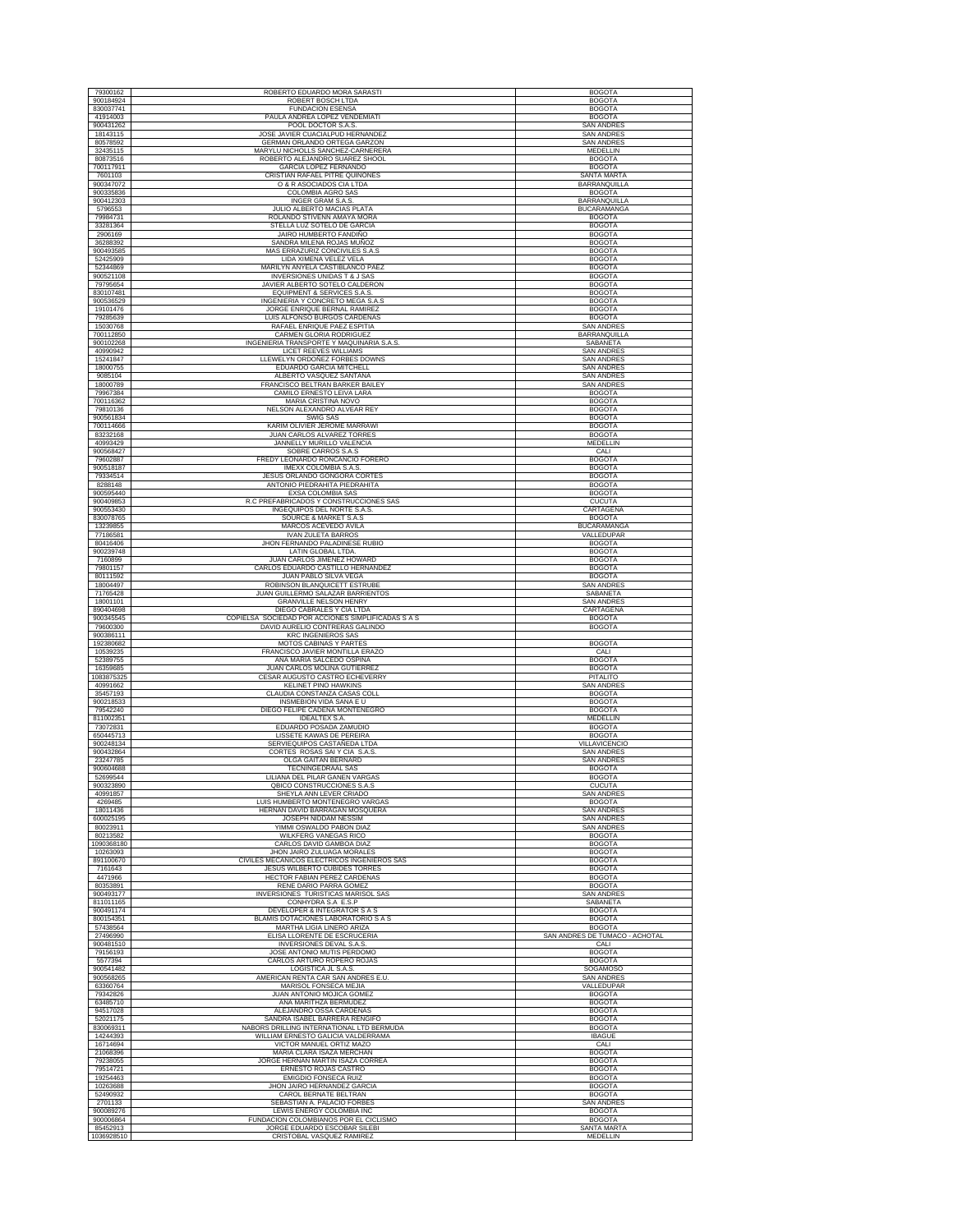| 79045530               |                                                                        |                                        |
|------------------------|------------------------------------------------------------------------|----------------------------------------|
|                        | LUIS HERNANDO SANABRIA GOMEZ                                           | <b>BOGOTA</b>                          |
| 27542437               | LUZ MARINA RODRIGUEZ                                                   | <b>IPIALES</b>                         |
| 900610784              | <b>FASERTRANSS S.A.S</b>                                               | CHIA                                   |
| 98389905               | ANUAR FERNANDO SAADAT CASTRO                                           | <b>BOGOTA</b>                          |
| 79904382<br>8025876    | CESAR ALFONSO GALINDO CORTES                                           | <b>BOGOTA</b>                          |
|                        | DANIEL JOSEF ROTHSTEIN GUTIERREZ                                       | MEDELLIN                               |
| 700079525              | VINCENT JAMES SAVARESE                                                 | <b>SAN ANDRES</b><br><b>SAN ANDRES</b> |
| 18001983               | CARMEL ENRIQUE WATSON ANTONIO<br>ESTEBAN CARRANZA MARTIN               |                                        |
| 4129051<br>13617071    | EDWIN RUBIEL PAEZ RINCON                                               | <b>BOGOTA</b><br><b>BUCARAMANGA</b>    |
| 700054988              | CHARLES EDWARD WHITMAN                                                 | <b>BOGOTA</b>                          |
| 51728253               |                                                                        | <b>BOGOTA</b>                          |
| 900595409              | ALICIA ALEJANDRA ALFARO CASTILLO<br>INVERSIONES DANCAT S.A.S.          |                                        |
| 900219189              | SERVICOMEX INVERSIONES S.A.S                                           | <b>BOGOTA</b>                          |
| 900250755              |                                                                        |                                        |
| 41651928               | <b>BIOSEPTICOS S.A.S</b><br>MARIA DEL CARMEN PALAU LONDOÑO             | SABANETA<br><b>BOGOTA</b>              |
|                        | DIGNA NATALIA BRETT ROBINSON                                           | <b>SAN ANDRES</b>                      |
| 23249135<br>900265347  | LOGIEQUIPOS S.A.S                                                      | BARRANQUILLA                           |
| 860065339              | <b>BALUNDA S.A.S.</b>                                                  | <b>BOGOTA</b>                          |
| 80470180               | CARLOS MAURICIO CORTES MOLINA                                          | FUNZA                                  |
| 888836                 | ALBERTO SILGADO RUEDA                                                  | <b>SAN ANDRES</b>                      |
| 52091380               | MARIA CONSUELO PORRAS FORERO                                           | <b>BOGOTA</b>                          |
| 900384690              | GUERRERO & BALLESTEROS ABOGADOS SOCIEDADES POR ACCIONES SIMPLIFICADAS  | <b>BOGOTA</b>                          |
| 900416875              | LEXMA COLOMBIA S.A.S                                                   | <b>BOGOTA</b>                          |
| 900323957              | TECNIGRASAS SUPLEMENTOS Y NUTRIENTES S.A.S.                            | <b>MEDELLIN</b>                        |
| 900595826              | AGRUPACION GUINOVART OBRAS Y SERVICIOS HISPANIA SA SUCURSAL COLOMBIA   | <b>BOGOTA</b>                          |
| 4097296                | JOSE IGNACIO CORTES BUITRAGO                                           | <b>BOGOTA</b>                          |
| 7458882                | NORALDO DE JESUS TORRES OROZCO                                         | <b>NEIVA</b>                           |
| 79104431               | MARIO ALFONSO CARDENAS RODRIGUEZ                                       | <b>BOGOTA</b>                          |
| 19454110               | LUIS HUMBERTO PEDRAZA TELLEZ                                           | <b>BOGOTA</b>                          |
| 900450755              | TOTAL PETROLEUM SERVICES SAS                                           | NEIVA                                  |
| 14992821               | CARLOS ALBERTO GAMBA LOPEZ                                             | <b>BOGOTA</b>                          |
| 93124073               | HECTOR ALFONSO CRUZ BONILLA                                            | <b>BOGOTA</b>                          |
| 13480474               | NELSON OMAR DIAZ QUINTERO                                              | <b>TUNJA</b>                           |
| 900507255              | TRANSPORTMAX SAS                                                       | <b>BARRANQUILLA</b>                    |
| 830087855              | <b>BIOLORE LTDA</b>                                                    | <b>BOGOTA</b>                          |
| 79446699               | NELSON ALIRIO CAMACHO ROJAS                                            | <b>BOGOTA</b>                          |
| 2999931                | CARLOS ALBERDI VELASQUEZ GARZON                                        | <b>BOGOTA</b>                          |
| 13928118               | LUIS GABRIEL MILLAN ORTIZ                                              | <b>BOGOTA</b>                          |
| 52359162               | ALEXANDRA ARCILA PACHECO                                               | <b>BOGOTA</b>                          |
| 900209000              | MAPLE OIL TOOLS S.A.S                                                  | BUCARAMANGA                            |
| 806015364              | SOLUCIONES INTEGRALES DE MANTENINIENTO S.A.S                           |                                        |
| 900298861              | COMPAÑÍA CAFETERA LA MESETA S.A.                                       | <b>CHINCHINA</b>                       |
| 52425725               | GIOVANA PATRICIA AGUILAR CUBILLOS                                      | <b>BOGOTA</b>                          |
| 700107765              | CRISTOBAL BREWER MENDOZA                                               | <b>RIONEGRO</b>                        |
| 12124141               | HOWELL RICARDO QUIMBAYA MORALES                                        | <b>BOGOTA</b>                          |
| 80408001               | CARLOS ARTURO GONZALEZ CORRALES                                        | <b>BOGOTA</b>                          |
| 900210926              | <b>GERPRO INGENIERIA S.A.S</b>                                         | <b>MONTERIA</b>                        |
| 830081824              | RHEMA INTERNACIONAL SAS                                                | <b>BOGOTA</b>                          |
| 80815935<br>39153273   | LAZARO ELIAS BELLO DIAZ                                                | <b>BOGOTA</b>                          |
|                        | HILDA ARCHBOLD NELSON                                                  | <b>SAN ANDRES</b>                      |
| 35460184               | ANGELA MONTOYA HOLGUIN                                                 | <b>BOGOTA</b>                          |
| 79327598               | JUAN RAMON SAMPER SAMPER                                               | <b>BOGOTA</b>                          |
| 79871400               | DAVID LEONARDO RODRIGUEZ PEÑA                                          | <b>BOGOTA</b>                          |
| 79805207               | JOHN FREDDY VASQUEZ SAIZ                                               | <b>BOGOTA</b>                          |
| 19127214               | RAFAEL GABRIEL CORTAZAR GARCIA                                         | <b>BOGOTA</b>                          |
| 63334375<br>900161033  | MARIA HERCILIA CALDERON PEÑA                                           | <b>BUCARAMANGA</b>                     |
|                        | INCOP CONSTRUCTORES LTDA                                               |                                        |
| 900605996              | INTEGRAL TRADE S.A.S                                                   | CARTAGENA                              |
| 900293291<br>900357889 | AGREGADOS Y MEZCLAS ESNIK S.A.S                                        | CAJICA                                 |
|                        | CONSALFA SAS<br>JULIAN AUGUSTO REINA MORENO                            |                                        |
| 9524449<br>91542246    | LEONARDO ORTIZ ORDOÑEZ                                                 | <b>BOGOTA</b><br><b>BUCARAMANGA</b>    |
| 900364767              | BARRANQUILLA CONTAINER TERMINAL S.A                                    | BARRANQUILLA                           |
| 80715801               | DIEGO ALBERTO ESPINOSA LAYOLLE                                         | <b>BOGOTA</b>                          |
| 32503535               | MARIA LUCIA BAENA CAMPUZANO                                            | MEDELLIN                               |
| 72174880               | ELIAS SALOMON SALES DACCARETT                                          | <b>BOGOTA</b>                          |
| 1127581144             | JOHN ELVIS ARIAS CASTRILLON                                            | <b>BOGOTA</b>                          |
| 900619414              | TRANSPORTES JHONVAL S.A.S                                              | <b>RIONEGRO</b>                        |
| 900477701              | PORT EQUIPMENTS S.A.S.                                                 | CARTAGENA                              |
| 900512533              | CGL GRUAS Y SERVICIOS S.A.S.                                           | SOGAMOSO                               |
| 830502037              | SEPROMED S A S                                                         | <b>BOGOTA</b>                          |
| 900427417              | <b>INGSA SAS</b>                                                       | <b>FLORENCIA</b>                       |
| 800202084              | SAFARI ACCESORIOS LTDA                                                 | <b>BOGOTA</b>                          |
| 900163731              | FUTURASEO S.A.S E.S.P                                                  |                                        |
| 900330796              | CONSULTORIAS Y CONSTRUCCIONES DEL CARIBE S.A.S.                        | <b>BOGOTA</b>                          |
| 91238560               | OSCAR EDUARDO HERNANDEZ DURAN                                          | <b>BOGOTA</b>                          |
| 91236339               | OSCAR JAVIER MARTINEZ PUENTES                                          | <b>BUCARAMANGA</b>                     |
| 70084300               | ALVARO ENRIQUE FERNANDEZ TAMAYO                                        | <b>MEDELLIN</b>                        |
| 79503755               | RODRIGO IVAN PEÑA CHIRIVI                                              |                                        |
| 900426882              | ZIRCON TRADE SAS                                                       | <b>BOGOTA</b>                          |
| 15242067               | ELIGIO ESCOBAR ALCALA                                                  | <b>BOGOTA</b>                          |
| 900263715              |                                                                        | <b>SAN ANDRES</b>                      |
|                        | AGREGADOS NACIONALES SAS                                               | <b>GUAMO</b>                           |
| 900353309              | INDUSTRIAS VIANCHA S.A.S.                                              | <b>NOBSA</b>                           |
| 830034233              | A M LTDA                                                               | <b>BOGOTA</b>                          |
| 830138834              | PROCUREMENT & TECHNICAL SOLUTIONS DE COLOMBIA SAS PSK SAS              | <b>BOGOTA</b>                          |
| 900537839              | SPACE GRUPP S A S<br>OSWALDO SANDOVAL RUIZ                             | <b>BOGOTA</b>                          |
| 19406146<br>900350763  | CILAM GRUPO EMPRESARIAL S.A.S                                          | <b>BOGOTA</b><br>YOPAL                 |
| 18004240               | SAMMY BESALEL CUKIERMAN                                                | <b>SAN ANDRES</b>                      |
| 4034714                | LARRY WALDEN HENRY LIVINGSTON                                          | SAN ANDRES                             |
| 12128455               | ALFONSO YUNDA MARTINEZ                                                 | <b>BOGOTA</b>                          |
| 900214023              | FONCIER SALDARRIAGA YCOMPAÑIA SOCIEDAD CIVIL COMANDATARIA POR ACCIONES | MEDELLIN                               |
| 79721029               | WILSON GRUESO ORJUELA                                                  | <b>BOGOTA</b>                          |
| 900540998              | TRICAN INDEPENDENCE ENERGY SERVICES S.A.S.                             | <b>BOGOTA</b>                          |
| 91498729               | JOSE NELSON TRASLAVIÑA GORDILLO                                        | <b>BUCARAMANGA</b>                     |
| 79157108               | RAFAEL JUAN CARLOS ESPINOSA ESCALLON                                   | <b>BOGOTA</b>                          |
| 7478313                | JAIME ANTONIO GODIN DIAZ                                               | <b>BOGOTA</b>                          |
| 4079988                | ANDRES GELACIO GONZALEZ CEPEDA                                         | <b>BOGOTA</b>                          |
| 830146469              | INVERSIONES HAZIEL S.A.S                                               | <b>BOGOTA</b>                          |
| 41572404               | GLORIA VICTORIA SUAREZ BETANCOURT                                      | <b>BOGOTA</b>                          |
| 800156664              | INVERSIONES CAMPO ISLEÑO S.A                                           | <b>SAN ANDRES</b>                      |
| 91013924               | <b>IMPORT MACK FULLER</b>                                              | <b>BOGOTA</b>                          |
| 900532437              | INVERSIONES SHADEL S A S                                               | <b>BOGOTA</b>                          |
| 17111500               | ARTURO VIGILDO PARRA                                                   | <b>SAN ANDRES</b>                      |
| 4034193                | ARNULFO POMARE BALDONADO                                               | <b>SAN ANDRES</b>                      |
| 17336039               | FERNANDO ALFONSO ROJAS RINCON                                          | VILLAVICENCIO                          |
| 23247266               | ARCELIA PUSEY DE O'NEILL                                               | <b>SAN ANDRES</b>                      |
| 40986425               | LUZ ENIT ROBLES PEREZ                                                  | <b>SAN ANDRES</b>                      |
| 39154151               | ALDA NELSON PUSEY                                                      | <b>SAN ANDRES</b>                      |
| 8635314                | HUGO ALBERTO MORALES POLO                                              | SAN ANDRE:                             |
| 79304935               | WILLIAN ANTONIO RODRIGUEZ ANZOLA                                       | <b>BOGOTA</b>                          |
| 80413262               | JUAN DIEGO LOPEZ ARANGO                                                | <b>BOGOTA</b>                          |
| 52506427               | DIANA PAOLA CASAS MADERO                                               | <b>BOGOTA</b><br><b>ITAGUI</b>         |
| 900110725              | C MAQUINARIA Y CONSTRUCCION S.A.S.                                     |                                        |
| 41513010               | DORA LILIA BERNAL DE GOMEZ                                             | <b>BOGOTA</b>                          |
| 40990208               | <b>ISABEL GALLARDO LIVINGSTON</b>                                      | SAN ANDRES<br><b>SAN ANDRES</b>        |
| 15242743               | JAIME ANTONIO GORDON                                                   |                                        |
| 900418803              | G.P.C. TRANSPORTE INGENIERIA Y SERVICIOS S.A.S.                        | OROCUE<br><b>BOGOTA</b>                |
| 19330120               | JAIRO ANTONIO HERAZO MARZOLA                                           | <b>IBAGUE</b>                          |
| 900099120              | INVERSIONES G&Z CONSTRUCCION, CONSULTORIA, INTERVENTORIA S.A.S         |                                        |
| 18009088               | ERICK ZARDIVIA SAID                                                    | <b>SAN ANDRES</b>                      |
| 800123639<br>52362731  | OBRAS CIVILES Y CONSULTORIAS SAS                                       | SINCELEJO                              |
| 9062520                | CLAUDIA YANETH CORREDOR JOYA<br>LUIS EDUARDO MORA VILLALOBOS           | <b>BOGOTA</b><br><b>BOGOTA</b>         |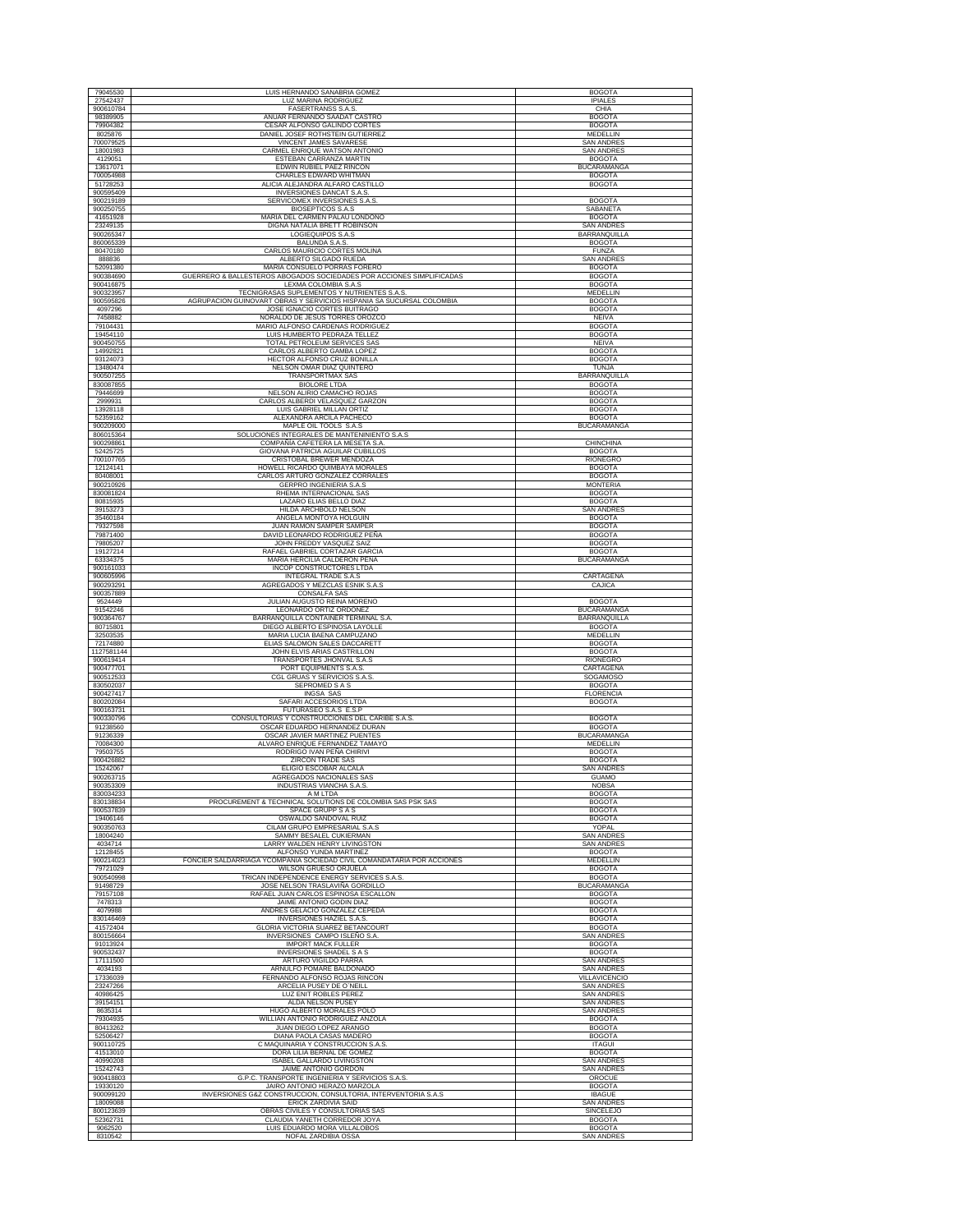| 900471796              | FIELD PRODUCTION S A S                                                         | <b>BOGOTA</b>                                 |
|------------------------|--------------------------------------------------------------------------------|-----------------------------------------------|
| 79779843<br>19326078   | RODRIGO PARIS ROJAS<br>JOSE HILDEBRANDO DAVILA LOPEZ                           | <b>BOGOTA</b><br><b>BOGOTA</b>                |
| 16988788               | EDINSON ORTEGA WALTERO                                                         | <b>BOGOTA</b>                                 |
| 1053818961             | JUAN DAVID OSORIO TABIMA                                                       | <b>BOGOTA</b>                                 |
| 900546425<br>800102384 | TECHNOGOLD S.A.S.<br><b>IMECONS LIMITADA</b>                                   | MEDELLIN<br><b>BUCARAMANGA</b>                |
| 900484221              | JAMUNDI ASEO S A ESP                                                           | <b>JAMUNDI</b>                                |
| 900622945<br>900373623 | TRANSPORTES DEL ORIENTE DE COLOMBIA S.A.S<br><b>IKON GROUP S.A.S</b>           | CASTILLA LA NUEVA<br><b>MEDELLIN</b>          |
| 900274752              | FIORAZIO COLOMBIA S.A.S                                                        | <b>BOGOTA</b>                                 |
| 900490670<br>8532542   | HERMANOS LOTERO SAS<br><b>IBAN MARTINEZ MORALES</b>                            | BARRANQUILLA<br><b>BOGOTA</b>                 |
| 800171362              | SURCOLOMBIANA DE CONSTRUCCIONES S.A.                                           | CALI                                          |
| 900308603              | MUNDO DE MARCAS S.A.S<br>IMPORTADORA MONTECARLO MOTORS SAS                     | BARRANQUILLA<br><b>BOGOTA</b>                 |
| 830040045<br>10284827  | MAURICIO OROZCO SALAZAR                                                        | <b>BOGOTA</b>                                 |
| 900409747              | AGROINVERSIONES BRASIL SAS GRUPO AGB                                           |                                               |
| 900078306<br>900619149 | ARONA GRUPO EMPRESARIAL SA<br><b>LYCKA SAS</b>                                 | <b>BOGOTA</b><br><b>BOGOTA</b>                |
| 79342148               | CARLOS AUGUSTO BARBOSA FONTECHA                                                | <b>BOGOTA</b>                                 |
| 17133085<br>91241162   | STEPHENS CORPUS VANEL EUSTACIO<br>MANUEL JOSE RUIZ CEDIEL                      | BOGOTÁ, D.C. - LA UNIÓN<br><b>BUCARAMANGA</b> |
| 8697795                | EUSSE JIMENEZ ALBERTO                                                          | BARRANQUILLA                                  |
| 19222317<br>74280025   | CAMILO BENJAMIN SANTOS CALDERON<br>ALVARO BUITRAGO AVELLA                      | <b>BOGOTA</b><br>CHIA                         |
| 9068902                | PEDRO CLAVER MARSIGLIA MARQUEZ                                                 | <b>SAN ANDRES</b>                             |
| 39154357<br>34568223   | ARLETTE MUÑOZ MITCHELL<br>NIDIA ESMERALDA AMADOR RODRIGUEZ                     | <b>SAN ANDRES</b><br><b>BOGOTA</b>            |
| 17149559               | JUAN ALBERTO CASTILLO HERRERA                                                  | <b>BOGOTA</b>                                 |
| 37819867<br>80413445   | GEORGINA VELASQUEZ BARRAGAN<br>MARIO ALBERTO HERNANDEZ LOPEZ                   | <b>BUCARAMANGA</b><br><b>BOGOTA</b>           |
| 46667757               | <b>GLORIA YASMIN CENDALES IBAÑES</b>                                           | <b>DUITAMA</b>                                |
| 52045033               | MARIA ADELAIDA PARIS GOMEZ                                                     | <b>BOGOTA</b>                                 |
| 79532276<br>800244308  | CARLOS ARIEL BUSTOS PABON<br>INMOBILIARIA LG&H S.A.S                           | <b>BOGOTA</b><br><b>ITAGUI</b>                |
| 802013157              | OPERMERC ANDINOS S.A.S.                                                        |                                               |
| 72132387<br>11407718   | JESUS CLEMENTE RODRIGUEZ MARIA<br>MARCO ANTONIO MELO CESPEDES                  | <b>BARRANQUILLA</b><br><b>BOGOTA</b>          |
| 19282550               | JOSE DE JESUS MURCIA BALLESTEROS                                               | <b>BOGOTA</b>                                 |
| 20522020<br>92531315   | CLEMENCIA FORERO UCROS<br>JULIAN DARIO MONTOYA CASTILLO                        | <b>BOGOTA</b><br><b>BOGOTA</b>                |
| 16773343               | JUAN FELIPE RODRIGUEZ CADAVID                                                  | CALI                                          |
| 900318399<br>51639500  | GRUPO EMPRESARIAL CARIBE S.A.S EMCARIBE S.A.S<br>NUBIA DELIA VILLEGAS VALENCIA | <b>BOGOTA</b>                                 |
| 5706349                | JESUS HERNANDO REY REMOLINA                                                    | <b>BUCARAMANGA</b>                            |
| 73125351<br>80030072   | WALTER ASDRUBAL VILLEGAS GONZALEZ<br>ELBER BERNATE BELTRAN                     | <b>BOGOTA</b><br><b>BOGOTA</b>                |
| 900617448              | PREFABRICADOS ANDINOS COLOMBIA SAS                                             | <b>BOGOTA</b>                                 |
| 900478918<br>79779315  | INGENIERIA SABAT TARUD S.A.S                                                   | <b>BARRANQUILLA</b>                           |
| 51910822               | JOHN MANUEL MOLINA MARTINEZ<br><b>ISAURA DUARTE RODRIGUEZ</b>                  | <b>BOGOTA</b><br><b>BOGOTA</b>                |
| 811018104              | ELECTRICAS GALEANO M. S.A.S                                                    | <b>BOGOTA</b>                                 |
| 51845695<br>14243267   | INGRID GARCIA GRANADOS<br><b>GERSAIN CUELLAR FIERRO</b>                        | <b>VILLAVICENCIO</b><br><b>IBAGUE</b>         |
| 1019075320             | YESSICA ESPERANZA ROLDAN GUEVARA                                               | <b>BOGOTA</b>                                 |
| 79331510<br>11299719   | PEDRO MANUEL BAEZ VALBUENA<br>MILLER ERNESTO ARIAS MARTINEZ                    | <b>BOGOTA</b><br><b>SAN ANDRES</b>            |
| 18001940               | LUIS FERNANDO JAY CADAVID                                                      | <b>SAN ANDRES</b>                             |
| 40991447<br>41621991   | LIA ARCHBOLD CRIOLLO<br>STELLA BLANCA BARRERO BARRERO                          | <b>SAN ANDRES</b><br><b>BOGOTA</b>            |
| 627000086              | GYHAD ABDALLAH ZOGHBI                                                          | <b>SAN ANDRES</b>                             |
| 51971694<br>77155430   | NANCY RODRIGUEZ LOPEZ<br>EDUARDO ZARATE LAMUS                                  | <b>BOGOTA</b><br><b>BOGOTA</b>                |
| 79568035               | BURTON EDUARDO VACA POLLARD                                                    | <b>BOGOTA</b>                                 |
| 79589984<br>8721355    | JORGE ANDRES RODRIGUEZ TORRES<br>TARQUINO PACHECO CAMARGO                      | <b>BOGOTA</b><br>BARRANQUILLA                 |
| 53003578               | LAURA YANIRA CAMACHO GASPAR                                                    | <b>BOGOTA</b>                                 |
| 73078485<br>9531282    | GUSTAVO ADOLFO URETA PEREZ<br>CESAR ORLANDO BARRERA CHAPARRO                   | <b>SAN ANDRES</b><br>SOGAMOSO                 |
| 900502048              | INVERSIONES & ASESORIAS DIGITALES S.A.S                                        | <b>CUCUTA</b>                                 |
| 900383698              | VOLTERRA NEGOCIOS INTEGRALES Y JURIDICOS S.A.S.                                | <b>BOGOTA</b><br><b>BOGOTA</b>                |
| 79146795<br>800169085  | JOSE FRANCISCO LOPEZ PEDRAZA<br>ARENAS INDUSTRIALES DEL LLANO LTDA             | <b>VILLAVICENCIO</b>                          |
| 900141150<br>900441939 | OROZCO ABOGADOS E.U<br>DUMIAN AGROINDUSTRIAL SAS                               | <b>IBAGUE</b><br><b>BOGOTA</b>                |
| 900110856              | PACTUS TRADING LIMITED                                                         | <b>BOGOTA</b>                                 |
| 700119912              | ALEJANDRO GUERRERO MENENDEZ                                                    | <b>BOGOTA</b>                                 |
| 51746083<br>900475562  | ERIKA ROCIO AVILA BUITRAGO<br>ANDI RESCATE S.A.S                               | <b>BOGOTA</b><br>SOGAMOSO                     |
| 900564725              | LOGISTICA EN TRANSPORTES JJ HERRERA S.A.S                                      | FLORIDABLANCA                                 |
| 52427486<br>18000961   | GINNA PAOLA NUÑEZ SUAREZ<br>WALID ALI WAKED EL HAGE                            | <b>BOGOTA</b><br><b>SAN ANDRES</b>            |
| 79339802               | ALBERTO ESPITIA ROJAS                                                          | <b>FACATATIVA</b>                             |
| 900595285<br>10275188  | LAP ENERGY SAS<br>CARLOS IGNACIO GONZALEZ JARAMILLO                            | <b>BOGOTA</b><br><b>BOGOTA</b>                |
| 900056812              | VANO S.A.S.                                                                    | MEDELLIN                                      |
| 9525969<br>900395544   | HENRY JOHN BLAIN GARZON<br>IMPORTACIONES SANTANDER SAS                         | <b>BOGOTA</b><br><b>BUCARAMANGA</b>           |
| 700120484              | CARMELO JAVIER MUÑOZ VEGA                                                      | <b>BOGOTA</b>                                 |
| 40986729<br>52867061   | AMPARO EMELDA WILLIAMS MARTINEZ<br>ANDREA REYES HURTADO                        | <b>SAN ANDRES</b><br><b>BOGOTA</b>            |
| 52144151               | CLAUDIA ALEXANDRA FORIGUA ESPEJO                                               | <b>BOGOTA</b>                                 |
| 1123621778<br>77022572 | VANESSA GONZALEZ PINILLA<br>JAIME ALFREDO BONET MORON                          | <b>SAN ANDRES</b><br>CARTAGENA                |
| 19319705               | <b>GERMAN LANGER RODRIGUEZ</b>                                                 | <b>BOGOTA</b>                                 |
| 79568945<br>32687228   | GUILLERMO LEON SUAREZ MORENO<br>VIVIANA CHAR NAVAS                             | <b>BOGOTA</b><br>BARRANQUILLA                 |
| 900469613              | LIAN ODONTOLOGOS S.A.S                                                         | <b>BOGOTA</b>                                 |
| 79877678<br>632011323  | JAVIER CASTRO BECERRA<br>ATSUSHI TSUBOTA                                       | <b>BOGOTA</b><br><b>BOGOTA</b>                |
| 900433739              | CONSTRUCCIONES Y CONSULTORIAS AC S.A.S                                         | <b>BOGOTA</b>                                 |
| 3181774<br>900353601   | RICARDO ANTONIO VARGAS BRICEÑO<br>DIACEMENTO S.A.S                             | <b>BOGOTA</b><br><b>IBAGUE</b>                |
| 900208392              | JCR IMPORTS E.U.                                                               | PEREIRA                                       |
| 79353148<br>52644228   | JAIME ERNESTO PRECIADO PUENTES<br>ANDREA TORRES DROMGOLD                       | <b>BOGOTA</b><br><b>BOGOTA</b>                |
| 93369629               | GIOVANNI ARTURO BARRAGAN HENAO                                                 | SINCELEJO                                     |
| 900530115<br>98465319  | FENIX DIESEL SERVICES SAS<br>FRANCISCO EDUARDO DUQUE OSORIO                    | <b>BOGOTA</b><br>MEDELLIN                     |
| 80413633               | JORGE ALEJANDRO MEJIA GANZALEZ                                                 | <b>BOGOTA</b>                                 |
| 900032029              | ALUMINIOS AMERICA LTDA                                                         | <b>BOGOTA</b>                                 |
| 80500493<br>51618880   | J.ARTURO ACEVEDO G. & CIA LTDA<br>YASMIN DEL ROSARIO PEREIRA DE VARGAS         | <b>BOGOTA</b><br><b>BOGOTA</b>                |
| 900358096              | KONAN KAP S.A.S                                                                | <b>BOGOTA</b>                                 |
| 805000493<br>41726591  | ARTURO ACEVEDO S.A.S<br>MARIA BALBANERA GONZALEZ RODRIGUEZ                     | CALI<br><b>BOGOTA</b>                         |
| 91490189               | QUINTERO LOPEZ RAMIRO                                                          | <b>BUCARAMANGA</b>                            |
| 74359000<br>79789621   | GABRIEL JIMENEZ ONOFRE<br>HERNAN MAURICIO GAMBOA BUENAHORA                     | <b>BOGOTA</b><br><b>BOGOTA</b>                |
| 51987681               | LILIANA MARIA RODRIGUEZ BONILLA                                                | <b>BOGOTA</b>                                 |
| 65778114<br>19272518   | CLAUDIA ALEXANDRA OSOARIO GOMEZ<br>CARLOS ARTURO PEÑA ATAPA                    | <b>IBAGUE</b><br><b>BOGOTA</b>                |
| 20290241               | MARIA SANTOS TINJACA RTORRE                                                    | CHIA                                          |
| 12094869<br>76309398   | RAMIRO MAYORCA MENDEZ<br>FELIPE VELASCO MELO                                   | NEIVA<br>POPAYAN                              |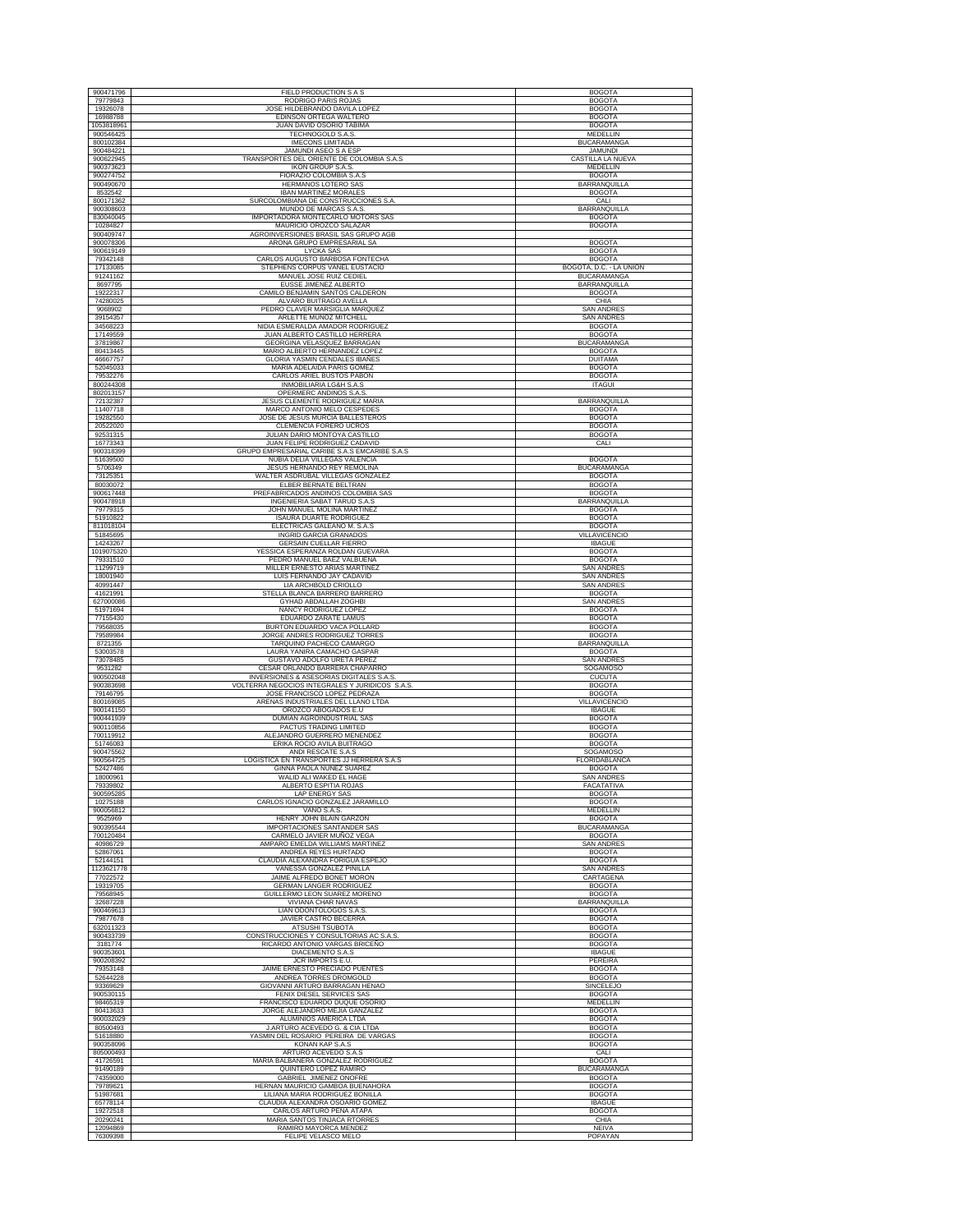| 65774635                | DILIA MARCELA OTERO ORJUELA                                                       | <b>BOGOTA</b>                      |
|-------------------------|-----------------------------------------------------------------------------------|------------------------------------|
| 18004710                | RETIB YEYI DARWICH                                                                | SAN ANDRES                         |
| 93361383                | WALTER RODRIGUEZ BARRERO                                                          | <b>BOGOTA</b>                      |
| 4831698                 | FELIX ANTONIO LOZANO MANCO                                                        | <b>BOGOTA</b>                      |
| 52854213                | CAROLINA BOTERO CIFUENTES                                                         | <b>BOGOTA</b>                      |
| 919272518               | ODECOINT OPERADOR LOGISTICO                                                       | <b>BOGOTA</b>                      |
| 71660990<br>79407595    | HATEM EDUARDO DASUKY QUICENO                                                      | <b>BOGOTA</b><br><b>BOGOTA</b>     |
| 80036602                | DANIEL FISCHER SALAME<br>RUGULO ESPINOSA FERNANDEZ                                | <b>BOGOTA</b>                      |
| 41627385                | MYRYAM MARTINEZ DE MOLINA                                                         | <b>BOGOTA</b>                      |
| 3220588                 | MIGUEL ABDON GELACIO MARTINE.                                                     | <b>BOGOTA</b>                      |
| 51904175                | CLAUDIA PATRICIA SATIZABAL ROBAYO                                                 | <b>BOGOTA</b>                      |
| 79320794                | MARIO FIDEL GUERRERO VILLAMARIN                                                   | COTA                               |
| 900132714               | DOMAT S.A.S.                                                                      | <b>BOGOTA</b>                      |
| 80068583                | GUSTAVO ALFONSO NIETO RODRIGUEZ                                                   | <b>BOGOTA</b>                      |
| 19073741                | DIEGO MENDIETA REGALADO                                                           | <b>BOGOTA</b>                      |
| 41715881<br>900144553   | MARTHA LUCIA ROJAS SALAZAR<br>INVERSIONES Y MINERALES M G S.A.S. - EN LIQUIDACION | SAN ANDRE<br><b>BOGOTA</b>         |
| 79114418                | JOSE RAFAEL BARBOSA RODRIGUEZ                                                     | <b>BOGOTA</b>                      |
| 70567851                | PETER SANTIAGO MURILLO GALLO                                                      | <b>BOGOTA</b>                      |
| 86056313                | JUAN CARLOS MENDIVELSO FORERO                                                     | <b>BOGOTA</b>                      |
| 80089274                | PETERS PAEZ PALACIO                                                               | <b>BOGOTA</b>                      |
| 86062008                | JOSE MANCERA MAHECHA EDWIN                                                        | VILLAVICENCIO                      |
| 51663884                | BETTY ESCORCIA BAQUERO                                                            | <b>BOGOTA</b>                      |
| 2931325<br>39154860     | RAFAEL IGNACIO MARIÑO NAVAS<br>EGLANDIN ARCHBOLD INFANTE                          | <b>BOGOTA</b><br>PROVIDENCIA       |
| 900431807               | INVERSIONES GRUPO RODZIN S.A.S                                                    | <b>BOGOTA</b>                      |
| 4130197                 | JOSE BAUDILIO LESMES SALINAS                                                      | <b>BOGOTA</b>                      |
| 32668251                | NOHEMI ZAMBRANO LLANOS                                                            | <b>BARRANQUILLA</b>                |
| 74362540                | JAIRO SALCEDO CASTAÑEDA                                                           | <b>NOBSA</b>                       |
| 682014584               | CARLOS ALBERTO COLOMA CORDOVA                                                     | <b>BOGOTA</b>                      |
| 52995757                | PAULA ANDREA CIFUENTES HENAO                                                      | <b>BOGOTA</b>                      |
| 9099802                 | YESID CABRERA RODRIGUEZ                                                           | <b>BOGOTA</b>                      |
| 802012443<br>1123630031 | ELECTRICAS A.M. S.A.S<br>SARA LIZ O NEILL NELSON                                  | BARRANQUILLA<br><b>SAN ANDRES</b>  |
| 11343707                | RAUL ANTONIO RODRIGUEZ AREVALO                                                    | ZIPAQUIRA                          |
| 13540051                | CARLOS FERNANDO CARVAJAL PINEDA                                                   | <b>BOGOTA</b>                      |
| 40986579                | NILSA GARCIA MITCHELL                                                             | <b>SAN ANDRES</b>                  |
| 80429397                | <b>IVAN SAID AMOROCHO CUELLAR</b>                                                 | <b>BOGOTA</b>                      |
| 820000985               | G & D PROYECTO'S LTDA                                                             | <b>BOGOTA</b>                      |
| 73071339                | JUAN ANTONIO CONTRERAS VIAÑA                                                      | <b>SAN ANDRES</b><br><b>BOGOTA</b> |
| 830044912<br>45521632   | OXFORD INTERNATIONAL SAS<br>KAROL JAKIN DAZA BULA                                 | <b>BOGOTA</b>                      |
| 22642219                | <b>DIANA MARIA RUZ GAVIRIA</b>                                                    | <b>BOGOTA</b>                      |
| 52845413                | ANGELA OCHOA REYES                                                                | <b>BOGOTA</b>                      |
| 19143022                | <b>GERMAN GUTIERREZ LUQE</b>                                                      | <b>BOGOTA</b>                      |
| 900527061               | <b>JMS INGENIERIA S.A.S.</b>                                                      | MOSQUERA                           |
| 700120332               | ANNE PIAZZA                                                                       | PEREIRA                            |
| 16257421                | ALDEMAR RAMIREZ CUARTAS                                                           | PALMIRA                            |
| 16717142                | BERNARDO VALENCIA LOPEZ                                                           | CALI                               |
| 13257107                | OSWALDO RINCON USCATEGUI                                                          | CALI                               |
| 900556174<br>890400881  | THE BUSSING WORD SAS<br>HOTEL TIUNA S.A.S                                         | <b>BOGOTA</b><br><b>SAN ANDRES</b> |
| 900618736               | CVC INGENIERIA PROACTIVA S.A.S                                                    | BARRANQUILLA                       |
| 18002557                | ALEXIS MANUEL AGUILAR GALARZA                                                     | SAN ANDRES                         |
| 19459536                | MAURICIO OSWALDO LOZANO MARIN                                                     | <b>BOGOTA</b>                      |
| 14136217                | DEIBIT MAURICIO LOZANO GRIMALDO                                                   | <b>BOGOTA</b>                      |
| 41502534                | MARIA LUCY GIRALDO MEDINA                                                         | <b>BOGOTA</b>                      |
| 17002550                | ADONAI ELIAS LOPEZ LESMES                                                         | <b>BOGOTA</b>                      |
| 900343167               | CC AGRO S.A.S                                                                     | <b>TUNJA</b>                       |
| 2757361<br>79295518     | SERGIO BARTOLO ALMANZA CASTRO<br>CAMILO SAENZ KOPP                                | <b>SAN ANDRES</b><br>CHIA          |
| 1018447394              | CARLOS IVAN VALDIVIESO ATUESTA                                                    | SOCORRO                            |
| 80797801                | HUGO HERNAN VALERO HERRERA                                                        | <b>BOGOTA</b>                      |
| 79497964                | NELSON ARIZA SANTOYO                                                              | <b>BOGOTA</b>                      |
| 18001754                | OTTO FAJARDO PIMIENTA                                                             | <b>SAN ANDRES</b>                  |
| 900515234               | ULTRA EXPRESS SOLUTIONS SAS                                                       | <b>BOGOTA</b>                      |
| 40985087                | <b>GEMINA HOWARD JAMES</b>                                                        | <b>SAN ANDRES</b>                  |
| 5135300                 | JOSE JORGE MONSALVO GNECCO                                                        | VALLEDUPAR                         |
| 37915249                | HIMELDA NIÑO RINCON                                                               | <b>FLORIDABLANCA</b>               |
| 7315467<br>79618794     | ADELMO PEÑA RAMOS<br>SERGIO LEONARDO HERNANDEZ RAMOS                              | <b>BOGOTA</b><br><b>BOGOTA</b>     |
| 18009963                | KEVIN JOSEPH GALLARDO HOWARD                                                      | <b>SAN ANDRE</b>                   |
| 52847284                | RUBIELA ANDREA GARZON BAEZ                                                        | <b>BOGOTA</b>                      |
| 900468599               | MACHINERY & SERVICES S.A.S                                                        | <b>ARJONA</b>                      |
| 51985364                | NELIANA MEDINA CASTRO                                                             | <b>BOGOTA</b>                      |
| 281510                  | JESUS ANTONIO GARZON JABONERO                                                     | <b>GUASCA</b>                      |
| 900231851               | CONSTRUCTORA SERVING S.A.S<br>CARLOS EDUARDO GAVILANES CAICEDO                    | MEDELLIN<br><b>BOGOTA</b>          |
| 5202380<br>900530208    | C2R INGENIERIA Y SERVICIOS SAS                                                    | YOPAL                              |
| 98380437                | NIZAR SALIM MAHAMOUD                                                              |                                    |
| 79506412                | EDUARDO ALEJANDRO DÍAZ-GRANADOS ZABARAÍN                                          | PASTO                              |
| 700119121               |                                                                                   | <b>BOGOTA</b>                      |
|                         | JOSE GROGORIO JUSTO GUANDA                                                        | RIOHACHA                           |
| 18008294                | <b>GERMAN DAVID VALENCIA MARTINEZ</b>                                             | <b>SAN ANDRES</b>                  |
| 20616539                | RIDA ALJURE SALAME                                                                | <b>BOGOTA</b>                      |
| 91428846                | NORBERTO CALA MONROY                                                              | <b>BOGOTA</b>                      |
| 19256131<br>900231559   | <b>LUIS ANTONIO REYES HERRERA</b><br>SION INGENIERIA ELECTRICA & CIA LTDA         | CALI<br>SANTA MARTA                |
| 154325934               | RAMON ANTONIO GONZALEZ CASTAÑO                                                    | MEDELLIN                           |
| 23366612                | ALBENY GONZALEZ VERANO                                                            | <b>BOGOTA</b>                      |
| 79775721                | GIOVANNI GUIDEI MAN NAVARRO                                                       | <b>BOGOTA</b>                      |
| 73131971                | SAMUEL IGNACION RIVERA PAEZ                                                       | <b>BOGOTA</b>                      |
| 79453063                | DIEGO FABIAN ERAZO VALENCIA                                                       | <b>BOGOTA</b>                      |
| 51626482<br>79617590    | OLGA ISABEL ULLOA TRIANA<br>PEDRO ALEJANDRO MENESES RAMIREZ                       | <b>BOGOTA</b><br><b>BOGOTA</b>     |
| 79582005                | BAUDILIO ACEVEDO BUITRAGO                                                         | <b>BOGOTA</b>                      |
| 19282240                | CARLOS RENE SANCHEZ SANABRIA                                                      | <b>BOGOTA</b>                      |
| 18010123                | KENNETH ROGER BENT LIVINGSTON                                                     | <b>SAN ANDRES</b>                  |
| 15244984                | LUIS BERNARDO CARDONA RODRIGUEZ                                                   | <b>SAN ANDRES</b>                  |
| 18004938                | LUIS ENRIQUE GARCIA ORTIZ                                                         | <b>SAN ANDRES</b>                  |
| 14835521                | EDUARDO ANTONIO CARO GIL                                                          | <b>BOGOTA</b>                      |
| 79041947<br>15243108    | OMAR PEÑA CASTRO                                                                  | <b>BOGOTA</b>                      |
| 80033730                | JOSE ALBERTO CORTES GARCIA<br>RAUL ANDRES PARADA MORENO                           | <b>SAN ANDRES</b><br><b>BOGOTA</b> |
| 93362839                | SONNY ROJAS MORALES                                                               | <b>IBAGUE</b>                      |
| 73121468                | FLAVIO ALONSO JAIMES AGUIRRE                                                      | <b>BOGOTA</b>                      |
| 5825830                 | FABIAN MOTTA DIAZ                                                                 | <b>BOGOTA</b>                      |
| 18002921                | ALAIN ENRIQUE MANJARRES FLORES                                                    | <b>SAN ANDRES</b>                  |
| 40399452                | LILIANA PEÑA BARRETO                                                              | <b>BOGOTA</b>                      |
| 900579947               | CONSTRUCCIONES CIVILES AMERICA S.A.S.                                             | MEDELLIN<br>CHIA                   |
| 79143365<br>21228793    | GABRIEL ENRIQUE CORTES DEL VALLE                                                  |                                    |
| 18011063                | CLARA ISABEL PINILLOS ABOZAGLO<br>DERICK ERWIN FERNANDEZ FORBES                   | <b>BOGOTA</b><br><b>SAN ANDRES</b> |
| 17657751                | JUAN MANUEL TRUJILLO SANCHEZ                                                      | <b>BOGOTA</b>                      |
| 900320235               | <b>TECNIPLAN INGENIERIA SAS</b>                                                   | <b>BOGOTA</b>                      |
| 900229243               | IZAEQUIPOS SA                                                                     | <b>BOGOTA</b>                      |
| 79779548                | LUIS FELIPE SAMPEDRO RESTREPO                                                     | <b>BOGOTA</b>                      |
| 900617290               | COMERCIALIZADORA NALOFRED S.A.S                                                   | BARRANQUILLA                       |
| 900146177               | COMERCIALIZADORA E IMPORTADORA DEL CARIBE M.V S.A.S                               | BARRANQUILLA                       |
| 900090894<br>92555546   | INVERSIONES Y CONSTRUCCIONES P&H LTDA<br>JOSE ANTONIO DE LA ROSA MARTINEZ         | <b>BOGOTA</b><br>SINCELEJO         |
| 18010437                | ALFRED ENRIQUE HUDGSON MARTINEZ                                                   | <b>SAN ANDRES</b>                  |
| 900348052               | INVERSIONES STEPHAL S.A.S                                                         | <b>BOGOTA</b>                      |
| 80767667<br>5670690     | JOSE ENRRIQUE OSORIO CHIRIVI<br>JORGE SEPULVEDA ARDILA                            | <b>BOGOTA</b><br><b>BOGOTA</b>     |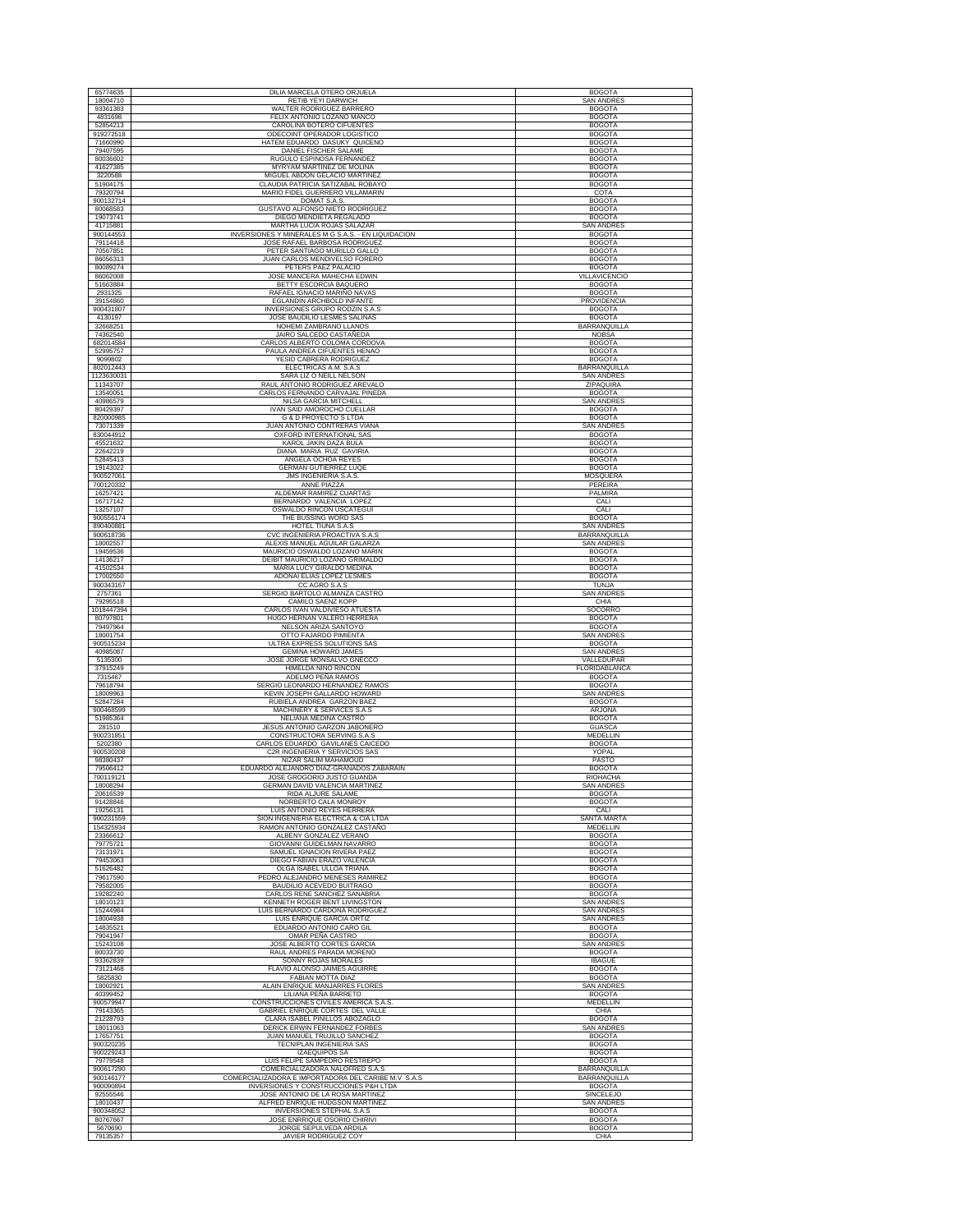| 12281050<br>900395291   | CARLOS JAVIER SON ICO                                                                     | <b>BOGOTA</b><br><b>BOGOTA</b>     |
|-------------------------|-------------------------------------------------------------------------------------------|------------------------------------|
| 30322136                | CONSTRUCTORA MECO SOCIEDAD ANONIMA SUCURSAL COLOMBIA<br>ADRIANA PATRICIA ARISTIZABAL SOTO | <b>MANIZALES</b>                   |
| 19123141                | PRIETO MONTOYA JUAN MANUEL                                                                | <b>BOGOTA</b>                      |
| 79446693                | OMAR FARUT PEDRAZA GOMEZ                                                                  | <b>BOGOTA</b>                      |
| 79363841                | HUGO CASAS VELASQUEZ                                                                      | <b>BOGOTA</b>                      |
| 43577425                | TATIANA GUERRA PINZON                                                                     | <b>ENVIGADO</b>                    |
| 900595147               | MCEI Y CIA S.A.S.                                                                         |                                    |
| 40988489<br>1123622073  | ANNESAZY VILLA DAVIS<br>GINA HOWARD BENET CON                                             | SAN ANDRES<br><b>SAN ANDRES</b>    |
| 19392969                | BERNAL GOMEZ RAFAEL DARIO                                                                 | <b>BOGOTA</b>                      |
| 19130521                | OMAR VELEZ HOYOS                                                                          | CALI                               |
| 10138367                | FERNANDO RENDON RODAS                                                                     | ARMENIA                            |
| 94520615                | ANDRES FELIPE ORDUZ HERNANDEZ                                                             | CALI                               |
| 8737158                 | HANDELL BENT KELLY                                                                        | <b>SAN ANDRES</b>                  |
| 239823<br>66902456      | LORENZO BERTOZZI                                                                          | <b>SAN ANDRES</b><br>CALI          |
| 13466908                | DARNELLYR RUBIO SERRANO<br>JORGE ARTURO SANCHEZ HERNANDEZ                                 | <b>BOGOTA</b>                      |
| 79389604                | KLAUS ROBERT GUTIERREZ ROJAS                                                              | <b>BOGOTA</b>                      |
| 73121477                | JUAN CARLOS MOLANO FORERO                                                                 | <b>BOGOTA</b>                      |
| 11431894                | ALVARO VAREZ FERRO                                                                        | <b>BOGOTA</b>                      |
| 1123620341              | WALID DARWICHE DARWICHE                                                                   | <b>SAN ANDRES</b>                  |
| 900641945<br>79355465   | <b>EKIMAK S A S</b><br><b>WILSON CABANZO RAMIREZ</b>                                      | CARTAGENA<br>VILLAVICENCIO         |
| 900255414               | MOTO ZONE S.A.S                                                                           | CALI                               |
| 7923388                 | EDGAR MARTINEZ PINZON                                                                     | <b>BOGOTA</b>                      |
| 7711245                 | CARLOS ANDRES RODRIGUEZ ORTIZ                                                             | <b>BOGOTA</b>                      |
| 10131792                | ANDRES VASQUEZ VILLEGAS                                                                   | <b>BOGOTA</b>                      |
| 900607343               | TRANSPORTES Y CAMPAMENTOS JGB S.A.S.                                                      | <b>FUNZA</b>                       |
| 900637994               | CONCRETOS DE ALTA RESISTENCIA S.A.S                                                       | SOLEDAD                            |
| 900415792<br>35475572   | COMERCIALIZADORA GLOBAL DIESEL S A S<br>JIMENEZ POSADA, CARMEN LUZ                        | <b>BOGOTA</b><br><b>BOGOTA</b>     |
| 79156551                | ROMERO JARAMILLO, ARNALDO MIGUEL                                                          | <b>BOGOTA</b>                      |
| 41768044                | MARIA LUCILA GIL ORJUELA                                                                  | <b>BOGOTA</b>                      |
| 52141110                | VICTORIA EUGENIA PLATA PORRAS                                                             | SOCORRO                            |
| 66977948                | LUZ STELLA GARCIA BARRERA                                                                 | CALI                               |
| 39790374                | MARIA TATIANA SANCHEZ RAMIREZ                                                             | <b>BOGOTA</b>                      |
| 802021238               | REPRESENTACIONES DE PRODUCTOS QUIMICOS LIMITADA REPROQUIMICA LTDA                         | <b>BOGOTA</b>                      |
| 79449831<br>900479195   | SANCHEZ ALDANA LUIS EDUARDO<br>EXPEL MANAGEMENT S.A.S.                                    | <b>BOGOTA</b><br><b>BOGOTA</b>     |
| 93127372                | FREDY MURILLO MORENO                                                                      | <b>IBAGUE</b>                      |
| 72162879                | EDUARDO RAFAEL LARA MARRUGO                                                               | <b>BOGOTA</b>                      |
| 8746815                 | ENRIQUE JOSE ACOSTA HERNANDEZ                                                             | <b>BOGOTA</b>                      |
| 79334413                | ALVARO ENRIQUE MEDINA RODRIGUEZ                                                           | <b>BOGOTA</b>                      |
| 19125493                | SANTIAGO POMBO BEJARANO                                                                   | <b>BOGOTA</b>                      |
| 79152348                | ANDRES PRADILLA GARCIA                                                                    | <b>BOGOTA</b>                      |
| 93127803<br>18004697    | YOVANY RAMIREZ GARCIA<br><b>EAID YEYI SALETH</b>                                          | <b>BOGOTA</b><br><b>SAN ANDRES</b> |
| 830054035               | J.C. DE COLOMBIA E.U                                                                      | <b>BOGOTA</b>                      |
| 9958193                 | FRANCISCO JAVIER ECHEVERRI CASTAÑO                                                        | SANTUARIO                          |
| 18010316                | WALDROFF THYME POMARE                                                                     | <b>SAN ANDRES</b>                  |
| 900073317               | TRANSYMAQ E U                                                                             | <b>BOGOTA</b>                      |
| 18010660                | <b>DAVID PETERSON FORERO</b>                                                              | <b>SAN ANDRES</b>                  |
| 1127228819<br>79341568  | NICOLE CAMILE BERG<br>JAIME REMBER PASTRANA LOPEZ                                         | <b>BOGOTA</b><br><b>BOGOTA</b>     |
| 40993854                | EMIR MARIA VILLARREAL ESPINALES                                                           | <b>SAN ANDRES</b>                  |
| 15244684                | ROBERTO NELSON JAMES                                                                      | <b>SAN ANDRES</b>                  |
| 14993586                | JOSE JOAQUIN GONZALES GONZALES                                                            | CALI                               |
| 18001454                | JAVIER ALONSO PEÑA HENRY                                                                  | <b>SAN ANDRES</b>                  |
| 88257679                | CARLOS HUMBERTO RAMIREZ RIVERA                                                            | <b>BUCARAMANGA</b>                 |
| 1032443592              | DANIELA GOMEZ UMAÑA                                                                       | <b>BOGOTA</b>                      |
| 71667157<br>17301527    | LUIS RICARDO NARANJO GIRALDO<br>ALBERTO MARTINEZ CORTES                                   | MEDELLIN<br><b>BOGOTA</b>          |
|                         |                                                                                           |                                    |
|                         |                                                                                           |                                    |
| 51819625<br>900552144   | ELBA LUCIA PACHECO ALDANA<br><b>INVERFARM S.A.S.</b>                                      | <b>BOGOTA</b><br><b>BOGOTA</b>     |
| 900124747               | TRANS ATLANTIC FREIGHT COLOMBIA S A S                                                     | <b>BOGOTA</b>                      |
| 10115494                | GUSTAVO ALBERTO MORENO MALDONADO                                                          | <b>BOGOTA</b>                      |
| 37832701                | ROSALBA VELASQUEZ BARRAGAN                                                                | PIEDECUESTA                        |
| 830147351               | RC IMPORTACIONES Y EQUIPOS LTDA                                                           | <b>BOGOTA</b>                      |
| 15243322                | <b>ENRIQUE BOWIE YATES</b>                                                                | <b>SAN ANDRES</b>                  |
| 800118986<br>79446692   | TRANSPORTES DEL MAR S.A.S<br>ALEXANDER CARMONA MENDIETA                                   | CARTAGENA<br><b>BOGOTA</b>         |
| 900529810               | HORMIGON URBANO S.A.S.                                                                    |                                    |
| 70517726                | JUAN CARLOS RAMIREZ HOYOS                                                                 | <b>MEDELLIN</b>                    |
| 900465355               | MASSEC SAS                                                                                | YUMBO                              |
| 830090655<br>10593857   | MENARA S.A.S<br>GALVIS ALVEIRO CORDOBA ORTEGA                                             | <b>BOGOTA</b><br>CALI              |
| 14837327                | CARLOS EDUARDO PANTOJA LLUCENA                                                            | <b>BOGOTA</b>                      |
| 900400979               | FRUTERA DEL LITORAL COLOMBIA S A S                                                        | CALI                               |
| 900501552               | EQUIPOS Y TERRASTEST SAS                                                                  | <b>BOGOTA</b>                      |
| 93357504                | NESTOR JAIME HERNANDEZ CHAVEZ                                                             | <b>BOGOTA</b>                      |
| 13353998                | RAMIRO MEJIA SANTANDER                                                                    | <b>BUCARAMANGA</b>                 |
| 900613579<br>79279572   | AURO GRUAS SAS<br>MIGUEL ALFREDO BARRIOS ALONSO                                           | <b>BOGOTA</b><br><b>BOGOTA</b>     |
| 79327014                | RAMÓN GERARDO MONCAYO TRUJILLO                                                            | <b>BOGOTA</b>                      |
| 30713979                | GLORIA AMPARO QUINTERO                                                                    | PASTO                              |
| 700017105               | VICTOR HUGO POZO LOPEZ                                                                    | GIRON                              |
| 63531839<br>79323737    | PAOLA ANDREA MUÑOZ GOMEZ<br>HECTOR FABIO MORA PERAFAN                                     | <b>BOGOTA</b><br><b>BOGOTA</b>     |
| 79554840                | JUAN PABLO CRANE DE NARVAEZ                                                               | <b>BOGOTA</b>                      |
| 20620280                | HELENA GAVIRIA RUEDA                                                                      | <b>BOGOTA</b>                      |
| 19399939                | RUBEN RODRIGUEZ CASTELLANOS                                                               | SOACHA                             |
| 79532229                | FABIAN ENRIQUE VALLE CARRION                                                              | <b>BOGOTA</b>                      |
| 15243610<br>6774314     | LUIS MIGUEL MORENO HERNANDEZ<br>EMILIANO LOPEZ MONTAÑA                                    | SAN ANDRES<br><b>CHIQUINQUIRA</b>  |
| 40993563                | ROXANNA MARIE LUDWIG FRANCIS                                                              | SAN ANDRES                         |
| 19441334                | ANDRES MIGUEL GERONIMO MEJIA ESCOBAR                                                      | <b>BOGOTA</b>                      |
| 79236838                | <b>JOHAN KORNERUP MADRID</b>                                                              | <b>BOGOTA</b>                      |
| 15241745                | LUIS KELLY NEWBALL                                                                        | <b>SAN ANDRES</b>                  |
| 900482757               | ELECTRICAS DE MEDELLIN COMERCIAL S.A.S                                                    | MEDELLIN                           |
| 900278276<br>1018411096 | ASFALTEMOS S.A.S<br>CHRISTIAN HOFMANN DEL VALLE                                           | <b>IBAGUE</b><br><b>BOGOTA</b>     |
| 900341384               | <b>EOUIPAR TM LTDA</b>                                                                    | <b>SANTA MARTA</b>                 |
| 24286642                | AMPARO ZULUAGA DE HERNANDEZ                                                               | <b>SAN ANDRES</b>                  |
| 900336407               | SOLUCIONES ELÉCTRICAS Y CIVILES - SELEC INGENIEROS S.A.S                                  | <b>BOGOTA</b>                      |
| 17073100                | ALVARO VILLEGAS ARANGO                                                                    | POPAYAN                            |
| 23247979<br>79783992    | DIOLA ELIDA WILLIAMS DE BOWIE                                                             | <b>SAN ANDRES</b><br><b>BOGOTA</b> |
| 93378953                | CARLOS EDUARDO GIRON LUQUE<br>GERSON CHAVEZ PEÑA                                          | <b>IBAGUE</b>                      |
| 830505579               | SEÑALIZACIONES Y CONSTRUCCIONES S.A.S                                                     | <b>BOGOTA</b>                      |
| 900249628               | CUERPO DE BOMBEROS VOLUNTARIOS DEL MUNICIPIO DE ARBOLETES ANTIQUIA                        | ARBOLETES                          |
| 79565650                | JOSE ESTEBAN TELLEZ RINCON                                                                | <b>BOGOTA</b>                      |
| 79331650                | SALOMON RODRIGUEZ MONTAÑO                                                                 | <b>BOGOTA</b>                      |
| 900554468               | INVINAG SAS INVERSIONES INMOBILIARIA Y AGROPECUARIA S.A.S                                 | <b>SANTA MARTA</b>                 |
| 79049344<br>830509713   | ARNULFO BARRERA ALFEREZEMILIO<br>AGROPECUARIA EL BUFALO S.A                               | TUNJA<br><b>BOGOTA</b>             |
| 830128434               | WEG COLOMBIA S.A.S.                                                                       | <b>BOGOTA</b>                      |
| 830136984               | CONSTRUCTORA VMJ LTDA                                                                     | <b>BOGOTA</b>                      |
| 890923440               | LAS AMERICAS S.A.S.                                                                       | ANGELOPOLIS                        |
| 900486234               | CONCRETEC DEL ORIENTE S.A.S                                                               | YOPAL                              |
| 7634992                 | LUIS ALFREDO ATENCIA BUENO                                                                | <b>BOGOTA</b>                      |
| 25000511<br>17179332    | MIRIAM EUSSE OSORIO<br>RAFAEL PEÑUELA BAQUERO                                             | <b>ENTRERRIOS</b><br><b>BOGOTA</b> |
| 40993726                | LILIANA HUDGSON MYLES                                                                     | <b>SAN ANDRES</b>                  |
| 632006240<br>83204175   | <b>ZANON ROBI</b><br>SERVICIOS PROYECTOS Y CONSTRUCCIONES S.A                             | <b>BOGOTA</b><br>CHIA              |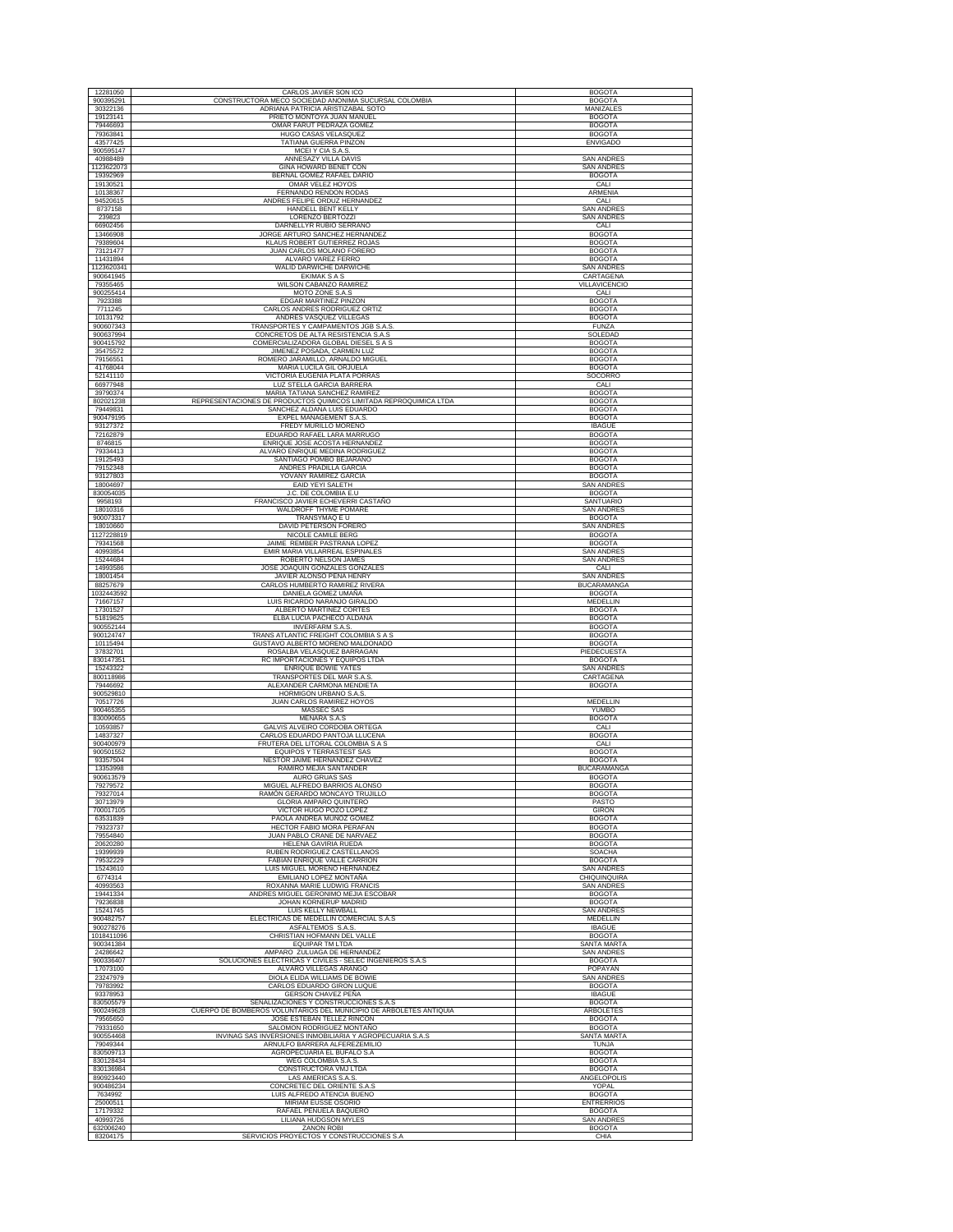| 900140469             | SAR ENERGY S A S EN REORGANIZACIÓN                                       | <b>BOGOTA</b>                        |
|-----------------------|--------------------------------------------------------------------------|--------------------------------------|
| 18389785              | JULIO CESAR PRIETO RIVERA                                                | <b>BOGOTA</b>                        |
| 7308846               | ANTONIO EMILIANO RIVERA BRAVO                                            | <b>BOGOTA</b>                        |
| 900309373             | TRABAJOS INDUSTRIALES Y MECANICOS C.A SUCURSAL BARRANQUILLA              | BARRANQUILLA - JUAN MINA             |
| 13814405              | <b>RUBEN PINTO PEREZ</b>                                                 | <b>BUCARAMANGA</b>                   |
| 18008242              | FRANK ESCALONA RENDON                                                    | <b>SAN ANDRES</b>                    |
| 79320219              | LUIS FERNANDO VILLAMIZAR BARRERA                                         | <b>SAN ANDRES</b>                    |
| 80084727              | OMAR ANDRES VELEZ VILLAMIL                                               | CALI                                 |
| 79140107              | JAIME ALBERTO MANTILLA OCHOA                                             | <b>BOGOTA</b>                        |
| 40325786              | GRACE PAOLA CHITIVA MARTINEZ                                             | <b>BOGOTA</b>                        |
| 40366043              | AURA MARIA MARTINEZ VERGARA                                              | VILLAVICENCIO                        |
| 79649192              | WALTER GERMAN CAMARGO RAMIREZ                                            | <b>BOGOTA</b>                        |
| 79154755              | JOSE LUIS SUAREZ MONTAÑO                                                 | <b>BOGOTA</b>                        |
| 900298623             | CEDRO ANDINO SOCIEDAD POR ACCIONES SIMPLIFICADA                          | <b>BOGOTA</b>                        |
| 80004801              | BUENAVENTURA NUÑEZ ESTEPA                                                | <b>BOGOTA</b>                        |
| 891101038             | VARISUR Y COMPAÑIA LTDA                                                  | <b>NEIVA</b>                         |
| 800022620             | BOMBEROS DE BUCARAMANGA                                                  | <b>BUCARAMANGA</b>                   |
| 11433066              | HERNAN HUMBERTO JIMENEZ MORALES                                          | <b>BOGOTA</b>                        |
| 93137201              | LUIS GUILLERMO BECERRA VALBUENA                                          | <b>BOGOTA</b>                        |
| 91428057              | HARRY JOSE PABA ARGOTE                                                   | BARRANCABERMEJA                      |
| 79108761              | FERNANDO OROZCO BEJARANO                                                 | <b>BOGOTA</b>                        |
| 76323737              | FHECTOR FABIO MORA PERAFAN                                               | <b>BOGOTA</b>                        |
| 66977136              | VIVIANA FRANCO RUIZ                                                      | CALI                                 |
| 900121213             | HAIKU DISEÑO Y COMUNICACION PARA EL DESARROLLO S.A.S                     | <b>BOGOTA</b>                        |
| 41553684              | ROSA JULIA ROJAS PERALTA                                                 | <b>BOGOTA</b>                        |
| 900641421             | POLIMIX CONCRETO COLOMBIA S.A.S                                          | <b>BOGOTA</b>                        |
| 39409512              | NOHEMI DEL CARMEN URZOLA MUSKUS                                          | <b>BOGOTA</b>                        |
| 72159838              | NEVARDO DE JESUS GARCES NIETO                                            | BARRANQUILLA                         |
| 38438749              | ROCIO DEL CARMEN GUZMAN MONTOYA                                          | <b>BOGOTA</b>                        |
| 7691843               | HILDE GAITAN CASTELLANOS                                                 | <b>NILO</b>                          |
| 79640394              | NELSON ENRIQUE ROMERO BUSTAMANTE                                         | <b>BOGOTA</b>                        |
| 39534488              | SONIA CRISTINA SEQUEDA MANTILLA                                          | MEDELLIN                             |
| 79626510              | FERNANDO MANUEL PARRA DIAZ                                               | <b>BOGOTA</b>                        |
| 900359986             | METRONICS INC COLOMBIA SAS                                               | CALI                                 |
| 800215239             | GARP S.A.S                                                               | <b>BOGOTA</b>                        |
| 79544768              | JESUS ALEJANDRO BARRERA PEÑA                                             | <b>BOGOTA</b>                        |
| 79404844              | FERNANDO PUERTO JIMENEZ                                                  | <b>BOGOTA</b>                        |
| 900551400             | <b>GANACOL EXPORT S.A.S</b>                                              | <b>BUCARAMANGA</b>                   |
| 830129893             | C I PREMIER S.A.S                                                        | <b>BOGOTA</b>                        |
| 900221834             | REPUESTOS & SEGUROS S.A.S                                                | <b>BOGOTA</b>                        |
| 18000753              | AMAURY WILLIAMS MARTINEZ<br>DIVIA DESIDERIA CEPEDA ROJAS                 | <b>SAN ANDRES</b>                    |
| 51766582<br>72167174  | JAVIER JOSE BORJA MIRANDA                                                | <b>BOGOTA</b><br><b>BARRANQUILLA</b> |
| 79844942              | EDWIN BECERRA DIAZ                                                       | <b>BOGOTA</b>                        |
| 79944514              | JAIRO ANDRES RAMIREZ SUAREZ                                              | <b>BOGOTA</b>                        |
| 13875999              | CARLOS JULIO BALLESTEROS CAMELO                                          | <b>BOGOTA</b>                        |
| 35479352              | LUCIA JOSEFINA CANTILLO MOJICA                                           | CHIA                                 |
| 79500558              | ALVARO ALEJANDRO GARZON GOMEZ                                            | <b>BOGOTA</b>                        |
| 700014828             | AILLYN HERNANDEZ HERNANDEZ                                               | CALI                                 |
| 35458187              | MARIA ESPERANZA FERREIRA DE MANRIQUE                                     | <b>BOGOTA</b>                        |
| 43511349              | ANGELA NORA MAYA POSADA                                                  | MEDELLIN                             |
| 900585681             | <b>LWC CONSTRUCCIONES SAS</b>                                            | <b>BOGOTA</b>                        |
| 8001005270            | MUNICIPIO DE SEVILLA                                                     | SEVILLA                              |
| 80031071              | SERGIO ANDRES TRIANA ENEMOCON                                            | <b>BOGOTA</b>                        |
| 91268744              | SERGIO BUENO VARGAS                                                      | YOPAL                                |
| 79338957              | CARLOS EDUARDO MENDES D LUYZ                                             | <b>BOGOTA</b>                        |
| 19222782              | KIMURA REY RICARDO ALVARO                                                | COTA                                 |
| 1061715275            | MONICA ALEJANDRA ROJAS MOLANO                                            | POPAYÁN - CAJETE                     |
| 900563153             | POTENCO S.A.S                                                            | MEDELLIN                             |
| 93453749              | JAIME LOPEZ VISCAYA                                                      | <b>BOGOTA</b>                        |
| 7219920               | EFRAIN RODRIGUEZ CARDENAS                                                | <b>BOGOTA</b>                        |
| 93477890              | EDWIN FERNANDO TAFUR TORRES                                              | <b>BOGOTA</b>                        |
| 18395107              | LUIS ANDRES RIAÑO TORRES                                                 | PEREIRA                              |
| 93386865              | FERNANDO JOSE RIAÑO TORRES                                               | GENOVA                               |
| 80383000              | DIEGO MORENO NIÑO                                                        | <b>BOGOTA</b>                        |
| 17412658              | JOSE EDGAR CEPEDA AYALA                                                  | <b>BOGOTA</b>                        |
| 900629827             | KUNZEL GALLO SAS                                                         | <b>BOGOTA</b>                        |
| 900549720             | S & C PETROLEUM COMPANY SAS                                              | <b>NEIVA</b>                         |
| 1097332559            | <b>HECTOR JULIO AVILA DIAZ</b>                                           | <b>BOGOTA</b>                        |
| 79645517              | HERMES PUENTES MARTINEZ                                                  | <b>BOGOTA</b>                        |
| 39150894              | MARIA SAID DARWICH                                                       | <b>SAN ANDRES</b>                    |
| 900572445             | CIFIN S.A.S                                                              | <b>BOGOTA</b>                        |
| 52864988              | MARIA PAULA CORREA FERNANDEZ                                             | <b>BOGOTA</b>                        |
| 900437112             | <b>VRAM HOLDING S A S</b>                                                | <b>BOGOTA</b>                        |
| 10277804              | DIEGO LOPEZ LOPEZ                                                        | <b>BOGOTA</b>                        |
| 800108240             | INCIL INGENIEROS CIVILES SAS                                             | <b>ENVIGADO</b>                      |
| 900491703             | CHACON BRAVO INGENIERIA S.A.S                                            | <b>BOGOTA</b>                        |
| 17036891              | ALFONSO ORTIZ RODRIGUEZ                                                  | <b>BOGOTA</b>                        |
| 900664591             | <b>BIO MOTORS S.A.S</b>                                                  | <b>BUCARAMANGA</b>                   |
| 88000594              | MARCO ANTONIO MUÑOZ AYALA                                                | <b>BOGOTA</b>                        |
| 38853554              | LUZ DARY GOMEZ SALAZAR                                                   | CALI                                 |
| 900444309             | LATINOAMERICANA DE TRANSPORTES Y SERVICIOS S.A.S                         | PALMIRA                              |
| 84076557              | AJRAM CHARANEK WALID                                                     | MAICAO                               |
| 15241995              | FERNANDO VASQUEZ ESCANDON                                                | <b>SAN ANDRES</b>                    |
| 45464499              | ELSA ISABEL FIGUEROA URUETA                                              | <b>SAN ANDRES</b>                    |
| 92528608              | MICHAEL SAMPAYO MORENO                                                   | <b>SANTA MARTA</b>                   |
| 1085282682            | MICHAEL ANDRES RUIZ FERNANDEZ                                            | PASTO                                |
| 83087055              | <b>ASMIR PIFDRAHITA</b>                                                  | CARTAGENA                            |
| 40985463              | GENE CAROLYN OGISTE FRANCIS                                              | <b>SAN ANDRES</b>                    |
| 12130576              | JOSE BONIFACIO VARGAS ROJAS                                              | <b>BELLO</b>                         |
| 800156710             | CONCIVILES Y MAQUINARIA LTDA                                             | CALI                                 |
| 819001245             | GANADERIA DE LA COSTA LTDA                                               | <b>BOGOTA</b>                        |
| 900170148             | ASFALTADORA ANTIOQUEÑA S A S                                             | <b>MEDELLIN</b>                      |
| 94449895              | HOLMAN ANDRES BERNAL GOMEZ                                               | CALI                                 |
| 79411393              | MIGUEL ANGEL RODRIGUEZ MELO                                              | <b>BOGOTA</b>                        |
| 79279888              | FRANCISCO ALBERTO GONZALEZ                                               | <b>BOGOTA</b>                        |
| 18000190              | ARTURO MITCHELL                                                          | <b>SAN ANDRES</b>                    |
| 900098592             | GEOMAC INGENIERIA S.A.S.                                                 | <b>BOGOTA</b>                        |
| 16765857              | DONALL HUMBERTO TASCON CARDENAS                                          | <b>BOGOTA</b>                        |
| 19489146              | PEDRO FELIX MARDINI RINCON                                               | <b>BOGOTA</b>                        |
| 830116134             | <b>PETROWORKS SAS</b>                                                    | <b>VILLAVICENCIO</b>                 |
| 52419787<br>900409401 | ANA MARIA VALENCIA SOCARRAS<br>JUCAMAL INGENIERIA & CONSTRUCCIONES S.A.S | CHIA                                 |
| 827000355             | <b>NOWI SAS</b>                                                          | CUCUTA                               |
| 12622503              | <b>UBALDO ENRIQUE REYES CONRADO</b>                                      | <b>BOGOTA</b>                        |
| 52697359              | LAURA HELENA ATUESTA BECERRA                                             | <b>BOGOTA</b>                        |
| 18008588              | JONATHAN ROOSEVELT MELENDEZ SANCHEZ                                      | SAN ANDRES                           |
| 52379491              | TATIANA AMADOR OSES                                                      | <b>BOGOTA</b>                        |
| 79259879              | OLIVERIO SUAREZ CABEZAS                                                  | <b>BOGOTA</b>                        |
| 1020793610            | NICOLAS ROBERTO CORREA GREEN                                             | <b>BOGOTA</b>                        |
| 900558431             | TRANSPORTES ECOLOGICOS DE LODOS Y AGUAS RESIDUALES S.A.S                 | MEDELLIN                             |
| 813002696<br>15241015 | GAS NEIVA S.A. E.S.P.<br>ALBERTO ESCOBAR ALCALA                          | <b>SAN ANDRES</b>                    |
| 15243109              | STYMAN ONAISSI CHTAY                                                     | <b>SAN ANDRES</b>                    |
| 900430348             | <b>GEOTOTAL S A S</b>                                                    | <b>BOGOTA</b>                        |
| 72160191              | GERMAN ALBERTO DIAZ FLOREZ                                               | <b>BOGOTA</b>                        |
| 900127114             | <b>IOS GROUP SAS</b>                                                     | <b>BOGOTA</b>                        |
| 79234652              | MANUEL GERMAN ANGEL ROMERO                                               | <b>BOGOTA</b>                        |
| 5968521               | ARIEL JOSE LOZANO LOZANO                                                 | <b>BOGOTA</b>                        |
| 807003095             | KHALELA S.A.S                                                            | CARTAGENA                            |
| 1123622438            | FAVIO REYES DAWKINS GARCIA                                               | SAN ANDRES                           |
| 800119086             | PROYECTOS Y VIAS S.A.S.                                                  | MEDELLIN                             |
| 900530539             | JGR INGENIERIA Y MANTENIMIENTO SAS                                       | <b>BOGOTA</b>                        |
| 900039518             | TANAGRA S.A.S.                                                           | <b>MONTERIA</b>                      |
| 900386079             | <b>IMPORGRUAS SAS</b>                                                    | MEDELLIN                             |
| 80459098              | OSCAR FABIAN PINZON CACERES                                              | <b>BOGOTA</b>                        |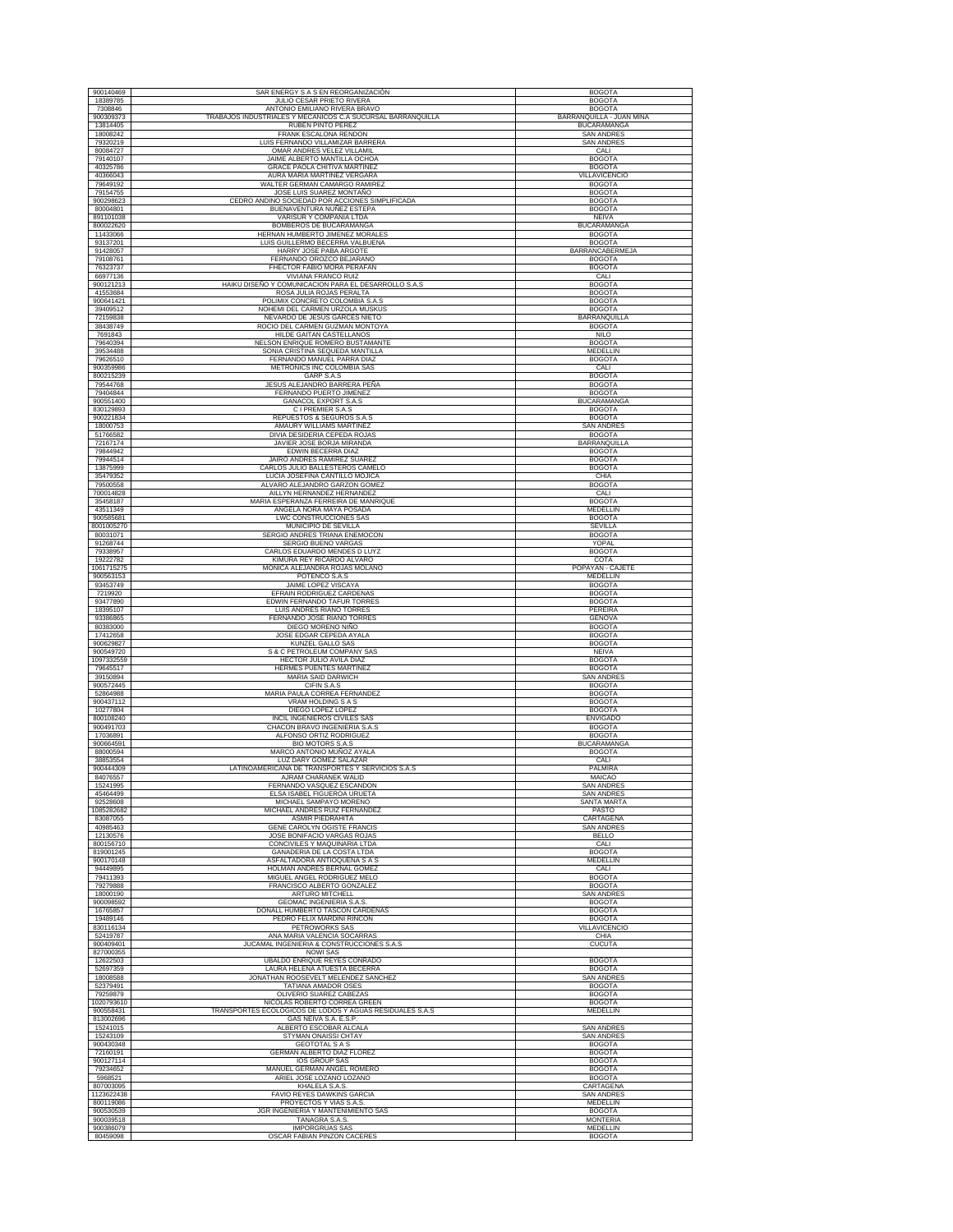| 811010073              | MBI INTERNATIONAL S.A.S.                                                                 | <b>ITAGUI</b>                  |
|------------------------|------------------------------------------------------------------------------------------|--------------------------------|
| 900339752              | <b>INSEVIAL S.A.S</b>                                                                    | CALI                           |
| 700118671              | ROBERTH HENRY CERDAN BENITES                                                             | <b>GUADALAJARA DE BUGA</b>     |
| 81900359               | OPERADORA LOGISTICA DE SANTA MARTA S.A.S                                                 | SANTA MARTA                    |
| 900563142              | SARMIENTO DAZA S.A.S                                                                     | VALLEDUPAR                     |
| 900657676              | <b>AUTO CLINIC PALMIRA SAS</b>                                                           | PALMIRA                        |
| 79372854               | MARCO FIDEL ACOSTA HERRERA                                                               | <b>BOGOTA</b>                  |
| 15242462               | NOLANO HUMBERTO WALTERS ELLIS                                                            | <b>SAN ANDRES</b>              |
| 30724043               | ELSA MARIA ZARAMA ORTIZ                                                                  | PASTO                          |
| 80902359               | OSCAR JULIAN AVILA CASAS                                                                 | <b>BOGOTA</b>                  |
| 80067986               | OMAR AUGUSTO ARIAS CABEZAS                                                               | <b>BOGOTA</b>                  |
| 900209816              | PROMOTORA NACIONAL DE CONSTRUCCIONES SAS                                                 | <b>BOGOTA</b>                  |
| 900665821              | LATIN TRADE TRADE CENTER S A S                                                           | <b>BOGOTA</b>                  |
| 900545599              | <b>SEG INGENIERIA SAS</b>                                                                | <b>BOGOTA</b>                  |
| 1175955                | SEGUNDO ABRIL RUBIANO                                                                    | <b>BUCARAMANGA</b>             |
| 79626296               | RINO PYNE CORDOBA                                                                        | <b>SAN ANDRES</b>              |
| 40992379               | GRETCHEN LAUDETH SMITH BOWIE                                                             | <b>SAN ANDRES</b>              |
| 1020732563             | HAISSAM FAKIH MANTILLA                                                                   | <b>SAN ANDRES</b>              |
| 73154708               | RANDY ALLEN BENT HOOKER                                                                  | <b>SAN ANDRES</b>              |
| 900623439              | C.I. IRIDIO QUIMICOS SAS                                                                 | CALI                           |
| 900079860              | COMPAÑIA DE EQUIPOS PESADOS S.A                                                          | CARTAGENA                      |
| 900077235              | CONSTRUSERVICIOS B Y H LTDA                                                              | <b>IBAGUE</b>                  |
| 17291715               | GILDARDO MANRIQUE MOJICA                                                                 | <b>BOGOTA</b>                  |
| 12132610               | HUGO MOSOS GOMEZ                                                                         | <b>BOGOTA</b>                  |
| 18010327               | <b>MARCK SILVESTRE HUMPHRIE</b>                                                          | SAN ANDRES                     |
| 79439456               | LINDSAY ELOY MADERO ARCHBOLD                                                             | <b>SAN ANDRES</b>              |
| 79313498               | FERNANDO FAJARDO YEPES                                                                   | <b>IBAGUE</b>                  |
| 80512877               | WILLIAM AMAYA CRISTANCHO                                                                 | CHIA                           |
| 23247527               | LEILA FAKIH SAID                                                                         | <b>SAN ANDRES</b>              |
| 15244179               | RONALD HOUSNI JALLER                                                                     | PROVIDENCIA                    |
| 1123621962             | SERGIO ALEXANDER QUIMBAY CASTRO                                                          | <b>SAN ANDRES</b>              |
| 900190527              | EMPRESA DE ENERGIA DEL ARCHIPIELAGO DE SAN ANDRES PROVIDENCIA Y SANTA CATALINA S.A E.S.P | <b>SAN ANDRES</b>              |
| 40992458               | ELENA PATRICIA SALCEDO VARGAS                                                            | <b>SAN ANDRES</b>              |
| 811031999              | EQUIPOS Y VIAS S.A.S.                                                                    | MEDELLIN                       |
| 11200253               | NICOLAS ANTHONY LETTS FRANCO                                                             | <b>BOGOTA</b>                  |
| 11230195               | JUAN DANIEL SANCHEZ RODRIGUEZ                                                            | <b>BOGOTA</b>                  |
| 80365550               | OSCAR DARIO VELASQUEZ SUAREZ                                                             | <b>BOGOTA</b>                  |
| 91212334               | CONSTANTINO CARVAJAL CACERES                                                             | <b>BUCARAMANGA</b>             |
| 51749199               | NIBIA YOLANDA GARZON SALINAS                                                             | <b>BOGOTA</b>                  |
| 900671515              | 033 ACCESORIOS S.A.S.                                                                    | MEDELLIN                       |
| 79455875               | JAIME GONZALEZ SANCHEZ                                                                   | <b>BOGOTA</b>                  |
| 41778838               | MARTHA LUCIA PRADO GONZALEZ                                                              | <b>BOGOTA</b>                  |
| 900321325              | <b>VENSECA CORP</b>                                                                      | <b>BOGOTA</b>                  |
| 79402569               | JAIME EDUARDO MORENO VARON                                                               | <b>BOGOTA</b>                  |
| 900445194              | EQUIM EQUIPOS Y MONTAJES S.A.S                                                           | <b>BUCARAMANGA</b>             |
| 900545172              | EL CONDOR SAI S.A.S                                                                      | <b>SAN ANDRES</b>              |
| 830080641              | PARTEQUIPOS S.A.S                                                                        | <b>ITAGUI</b>                  |
| 31270447               | ASTRID VALERO NISIMBLAT                                                                  | VALLEDUPAR                     |
| 13468961               | JOSE RAFAEL CONTRERAS SUAREZ                                                             | MEDELLIN                       |
| 12563170               | JAIME HENRY FERNANDEZ                                                                    | <b>BOGOTA</b>                  |
| 93366395               | JOSE ANID HERNADEZ                                                                       | SAN ANDRES                     |
| 31944991               | PATRICIA EUGENIA SOTO GIRALDO                                                            | CALI                           |
| 900375442              | COMERCIALIZADORA E INVER PLATINO SAS                                                     | <b>BOGOTA</b>                  |
| 79278232               | JOSE IGNACIO RUIZ BECERRA                                                                | <b>BOGOTA</b>                  |
| 79103555               | JOSE GUILLERMO PÑA VILLAMIZAR                                                            | <b>BOGOTA</b>                  |
| 91253056               | SAMUEL ALBERTO RIOS SEPULVEDA                                                            | COTA                           |
| 800046874              | CONCRE-ACERO S.A.S                                                                       | MEDELLIN                       |
| 93359474               | JOSE IVAN GIRALDO DURAN                                                                  | <b>BOGOTA</b>                  |
| 91232905               | JAIME POVEDA DIAZ                                                                        | <b>BUCARAMANGA</b>             |
| 7321004                | PABLO AUGUSTO NOSSA RODRIGUEZ                                                            | CHIQUINQUIRA                   |
| 1020751440             | MELANY ANDREA CARDONA GOMEZ                                                              | <b>BOGOTA</b>                  |
| 6765932                | EULOGIO TORRES MOLANO                                                                    | TUNJA                          |
| 7335499                | MANUEL EDUAR CASTILLO RUBIANO                                                            | <b>BOGOTA</b>                  |
| 3777430                | ARTURO MESINO OTERO                                                                      | SAN ANDRES                     |
| 900332718              | CI. ANEXPO S.A.S.                                                                        | MEDELLIN                       |
| 11408059               | CAMILO HUMBERTO PABON PUENTES                                                            | <b>BOGOTA</b>                  |
| 79556351               | JAIME ANDRES VELASQUEZ CAMBAS                                                            | <b>BOGOTA</b>                  |
| 1018443388             | DIEGO FELIPE CARVAJAL HERNANDEZ                                                          | <b>BOGOTA</b>                  |
| 41672476               | HILDA MARIA BALLESTEROS RODRIGUEZ                                                        | <b>SAN ANDRES</b>              |
| 15242259               | AVELINO BOXTON WRIGHT                                                                    | PROVIDENCIA                    |
| 79689487               | JOSE OMAR JIMENEZ TOBAR                                                                  | <b>FLORENCIA</b>               |
| 72260248               | ALBERTO MARIO MALDONADO HERNANDEZ                                                        | <b>BOGOTA</b>                  |
| 805014799              | INVERSIONES INDEPENDIENTES SIGLO XXI SAS                                                 | CALI                           |
| 800086414<br>800192386 | MASTER MARKETING LIMITADA<br>VANESSA S.A.                                                | CALI                           |
| 900435263<br>830039072 | MAQUELERG INGENIEROS CONTRATISTAS S A S<br>HARBERT INTERNATIONAL ESTABLISHMENT           | <b>BOGOTA</b>                  |
| 51813680               | CONSTANZA PATRICIA AURITA MARTINEZ MARTINEZ                                              | <b>BOGOTA</b>                  |
| 1032401934             | MARCO ALEXANDER VASQUEZ AVILA                                                            | <b>BOGOTA</b>                  |
| 43876314               | LAURA MARIA MONTOYA VELEZ                                                                | MEDELLIN                       |
| 91209116               | JAIME DOMINGUEZ DELGADO                                                                  | YOPAL                          |
| 39151597               | WHITAKER HENRY POMELI                                                                    | SAN ANDRES                     |
| 811028035              | CARSERVICE AUTOMOTRIZ SAS                                                                | MEDELLIN                       |
| 79455815               | JAIME GONZALEZ SANCHEZ                                                                   | <b>BOGOTA</b>                  |
| 891101100              | SOCIEDAD TECNICA SOTA LTDA                                                               | <b>BOGOTA</b>                  |
| 900473412              | MEGACONSTRUCCIONES CAC S.A.S                                                             | <b>BARRANOUILLA</b>            |
| 900585281              | CONCRECARGO S.A.S                                                                        | <b>BOGOTA</b>                  |
| 20985658               | LUZ MIRIAM MONTAÑO RODRIGUEZ                                                             | ZIPAQUIRA                      |
| 900370657              | JACHE S.A.S                                                                              | <b>BOGOTA</b>                  |
| 52863214               | YENNY PATRICIA ALARCON PEREZ                                                             | <b>BOGOTA</b>                  |
| 79335448               | YAMIL ANTONIO GUTIERREZ ABDALA                                                           | <b>BOGOTA</b>                  |
| 79451019               | CARLOS ALFREDO MARTINEZ GALLON                                                           | CHIA                           |
| 19176415               | LUIS FRANCISCO RODRIGUEZ RODRIGUEZ                                                       | <b>SOACHA</b>                  |
| 18001852               | GONZALO BOWIE GORDON                                                                     | <b>SAN ANDRES</b>              |
| 13349269               | SAMUEL VILLAMIZAR MORENO                                                                 | <b>BUCARAMANGA</b>             |
| 54365563               | PEDRO ELIAS MALDONADO VERA                                                               | <b>BUCARAMANGA</b>             |
| 8533874                | CHRISTIAN HENRIQUE GONZALEZ RODRIGUEZ                                                    | <b>BOGOTA</b>                  |
| 900586136              | <b>G&amp;D SERVICIOS SAS</b>                                                             | <b>BOGOTA</b>                  |
| 812004732              | INVASA MAQUINARIA S.A.S                                                                  | <b>ENVIGADO</b>                |
| 79320374               | FERNANDO ANTONIO GRILLO RUBIANO                                                          | <b>BOGOTA</b>                  |
| 805019029              | OBRAS Y VIAS E U                                                                         | CALI                           |
| 830087330<br>890921787 | GLOBAL LOGISTICS OPERATIONS LTDA<br>PRIEGO S.A.S                                         | <b>BOGOTA</b>                  |
| 49751957<br>900651627  |                                                                                          | <b>MEDELLIN</b>                |
| 79557343               | ANA ROSA GUTIERREZ BUSTAMANTE                                                            | <b>BOGOTA</b>                  |
| 79397239               | RCT EXPLORE COLOMBIA SAS                                                                 | <b>BOGOTA</b>                  |
| 22462775               | MIGUEL ANGEL TOLEDO FRANCO                                                               | <b>BOGOTA</b>                  |
|                        | EDUARDO GONZALEZ GUERRERO<br>JAIFA MEZHER EL KAREH                                       | <b>BOGOTA</b><br><b>BOGOTA</b> |
| 900448104              | CLEAN GARDENS & GREENS S.A.S                                                             | <b>BARRANQUILLA</b>            |
| 19143455               | JAVIER EDUARDO ENRIQUEZ ARCOS                                                            | <b>BOGOTA</b>                  |
| 10031870               | JUAN ALEJANDRO CASTAÑO GRADANA                                                           | PEREIRA                        |
| 900371224              | FOREST FIRST COLOMBIA SAS                                                                | <b>BOGOTA</b>                  |
| 31982673<br>15242413   | SONIA ZAPATA                                                                             | CALI<br><b>SAN ANDRES</b>      |
| 73132134               | <b>JUAN CARLOS GALLARDO BARRIOS</b><br>OLIVERIO BOHORQUEZ LARA                           | CARTAGENA                      |
| 900238439              | ESPACIOS DISEÑO CONSTRUCCION S.A.S                                                       | SABANETA                       |
| 900123141              | COMERCIALIZADORA RN LTDA                                                                 | <b>BOGOTA</b>                  |
| 79719645               | JOHN ALEXANDER CARDONA CORRALES                                                          | <b>BOGOTA</b>                  |
| 900506654              | <b>INVAR GROUP S.A.S</b>                                                                 | <b>YUMBO</b>                   |
| 1020797340             | JUAN DAVID LUQUE SAENZ                                                                   | <b>BOGOTA</b>                  |
| 900621890              | ECO MOTORS IMPORT SAS                                                                    | <b>BOGOTA</b>                  |
| 17174480               | JAIME MIGUEL TARAZONA BERMUDEZ                                                           | <b>BOGOTA</b>                  |
| 9528342                | GERMAN ISAIAS NIÑO RODRIGUEZ                                                             | <b>BOGOTA</b>                  |
| 900423956              | colombian power line sas                                                                 | <b>BOGOTA</b>                  |
| 80155426               | JOHN RICARDO AREVALO VARGAS                                                              | <b>BOGOTA</b>                  |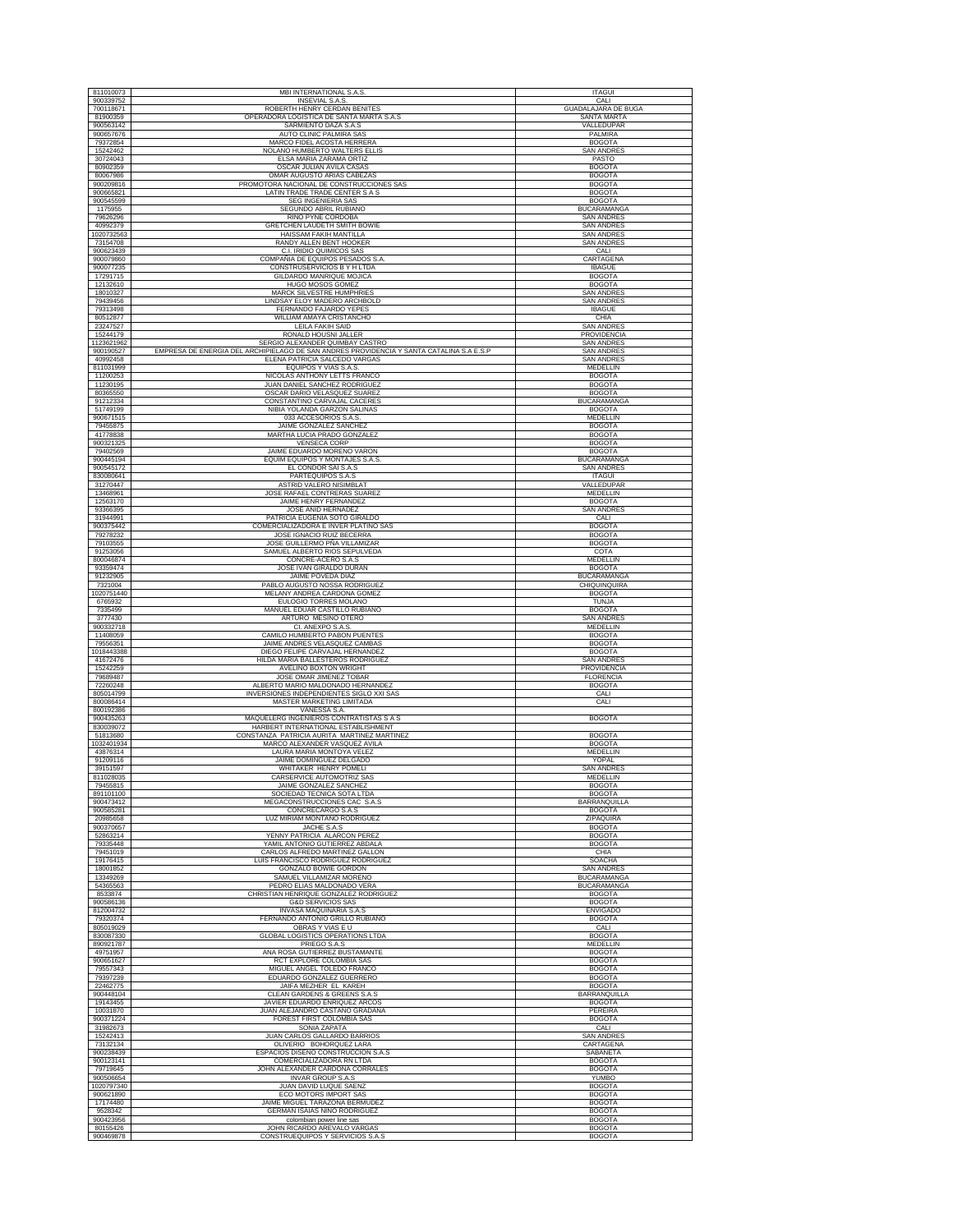| 98544834                           | HUGO ALBERTO MARTINEZ MARTINEZ                                                             | <b>BUCARAMANGA</b>                                |
|------------------------------------|--------------------------------------------------------------------------------------------|---------------------------------------------------|
| 31398094<br>900044320              | ALMA ESTELLA FRANCO MONTES<br>CAYTO TRACTOR SAS                                            | <b>BOGOTA</b><br><b>BOGOTA</b>                    |
| 830037495                          | OBIPROSA COLOMBIA S.A.S                                                                    | <b>BOGOTA</b>                                     |
| 806015691                          | EXPLANACIONES Y CONSTRUCCIONES S.A.                                                        | CARTAGENA                                         |
| 900664610<br>79409969              | CENTRAL DE CONCRETOS DE COLOMBIA S.A.S<br>LUIS ORTIZ RODRIGUEZ                             | <b>MONTERIA</b><br><b>BOGOTA</b>                  |
| 65747657                           | <b>GLORIA EVANGELINA RIOBO REYES</b>                                                       | CALI                                              |
| 18388753<br>900463000              | RICARDO ALONSO LOPEZ VIGOYA<br>EGASCOL S A S EQUIPOS PARA GAS DE COLOMBIA S A S            | <b>BOGOTA</b><br><b>BOGOTA</b>                    |
| 900024324                          | INGESSA S.A.S.                                                                             | VILLA DEL ROSARIO                                 |
| 6801331<br>41492456                | RAFAEL DE JESUS MONTENEGRO YANTEN<br>MARTHA ELENA DE FATIMA PACHECO RESTREPO               | POPAYAN<br><b>BOGOTA</b>                          |
| 900656916                          | ZAPATA DELGADO COMERCIALIZADORA E INVE                                                     | MEDELLIN                                          |
| 16801331<br>91249611               | RAFAEL DE JESUS MONTENEGRO YANTEN<br>FREDDY AGUSTO BONILLA HARRERA                         | POPAYAN<br><b>BOGOTA</b>                          |
| 9085357                            | SANTANDER HERRERA GARCIA                                                                   | <b>SAN ANDRES</b>                                 |
| 16748602<br>73120920               | GERARDO LA ROTTA SANCHEZ<br>JORGE LUIS PALENCIA OYOLA                                      | CALI                                              |
| 53082162                           | NEFER LILIANA OLARTE RODRIGUE.                                                             | <b>BOGOTA</b><br><b>BOGOTA</b>                    |
| 11310754<br>19364545               | WALTER CABEZAS MORENO<br>JORGE ALBERTO BARRANTES ULLOA                                     | <b>BOGOTA</b><br><b>BOGOTA</b>                    |
| 14252188                           | LUIS LOPEZ FERREIRA                                                                        | <b>BOGOTA</b>                                     |
| 52032566<br>94061385               | SOLANGEL ORTIZ MEJIA<br>LARRY BURBANO LEMA                                                 | <b>BOGOTA</b>                                     |
| 19123028                           | RICARDO ALEJANDRO HUMBERTO FOURNIER ANGEL                                                  | <b>BOGOTA</b><br><b>BOGOTA</b>                    |
| 41551628                           | MARIA VICTORIA COSTA LOPEZ                                                                 | <b>BOGOTA</b>                                     |
| 79331127<br>52452731               | OSCAR ORLANDO GIL RUSSI<br>MARIA FERNANDA FORERO RAMIREZ                                   | <b>BOGOTA</b><br><b>BOGOTA</b>                    |
| 900112285                          | TECNOLOGÍA Y LOGÍSTICA SATELITRACK LTDA                                                    | <b>BOGOTA</b>                                     |
| 19325605<br>79481904               | LUIS ENRIQUE URDANETA REYES<br>CARLOS ALBERTO BAUTISTA LONDOÑO                             | <b>BOGOTA</b><br><b>VILLAVICENCIO</b>             |
| 900351494                          | STREET FASHION JEANS S.A.S.                                                                | MEDELLIN                                          |
| 900625814<br>811011909             | V Y P CONSTRUCCIONES S.A.S<br>IGB MOTORCYCLE PART S.A.S.                                   | MEDELLIN<br>SABANETA                              |
| 900581234                          | PROTEINOVO S A S                                                                           | <b>FILANDIA</b>                                   |
| 900212922<br>3182740               | <b>INMELET LTDA</b><br>DAVID ALAN TIBBLE SAGER                                             | CARTAGENA<br><b>BOGOTA</b>                        |
| 8289189                            | ROBERTO GOMEZ GONZALE                                                                      | <b>BOGOTA</b>                                     |
| 79350413<br>18011646               | ADOLFO ENRIQUE MARTINEZ FLOREZ<br>EDMUNDO RODRIGUEZ CERVANTES                              | <b>BOGOTA</b><br><b>SAN ANDRES</b>                |
| 79314902                           | JESUS ANTONIO SUACHA CASTILLO                                                              | <b>BOGOTA</b>                                     |
| 3715130<br>700126811               | RAMIRO ENRIQUE CARRILLO POLO<br>MARIA RUTH GARCIA TORRES                                   | <b>BARRANQUILLA</b><br><b>BOGOTA</b>              |
| 14227799                           | JAIME LEON GUTIERREZ                                                                       | <b>BOGOTA</b>                                     |
| 19445781<br>800234440              | ALEJANDRO PARRA MUÑOZ<br>COLSERVICIOS LIMITADA                                             | <b>BOGOTA</b><br>YOPAL                            |
| 800006608                          | <b>MIPKO CONSTRUCTORES S.A.S.</b>                                                          | <b>SANTA MARTA</b>                                |
| 39153341<br>1030550158             | VICTORIA RODRIGUEZ POMARE<br>KRISTELL VIVIANA CASTELLANOS CORDERO                          | <b>SAN ANDRES</b><br><b>BOGOTA</b>                |
| 88202895                           | JORGE MARIO AGUIRRE MARTINEZ                                                               | <b>CUCUTA</b>                                     |
| 900501317<br>40987442              | INVERSIONES COMPUXBOX SAS<br>BERYL MARIA MENDOZA HERRERA                                   | <b>BOGOTA</b><br><b>SAN ANDRES</b>                |
| 1123621616                         | JEYSON RAFAEL BUELVAS QUIROZ                                                               | <b>SAN ANDRES</b>                                 |
| 832009328<br>51674075              | CUERPO DE BOMBEROS VOLUNTARIOS DE MADRID - CUNDINAMARCA<br>BLANCA STELLA ANZOLA MARTINEZ   | <b>MADRID</b><br><b>BOGOTA</b>                    |
| 12131469                           | <b>OMAR ROJAS BARRIOS</b>                                                                  | <b>BOGOTA</b>                                     |
| 3747733<br>1123622597              | FRANCISCO PASCUAL DE LA HOZ ORTIZ<br>BARBARA PALACIO CARO                                  | <b>BOGOTA</b><br>SAN ANDRÉS - SAN LUIS            |
| 900546296                          | SAFETY FIRE GIRARDOT S.A.S                                                                 | GIRARDOT                                          |
| 80419765<br>19158938               | JOSE GUILLERMO TAYLOR FUENTES<br>HUMBERTO GRISALES PARRA                                   | <b>SAN ANDRES</b><br><b>MADRID</b>                |
| 79163525                           | JORGE HUMBERTO PACHON GARNICA                                                              | ZIPAQUIRA                                         |
|                                    |                                                                                            |                                                   |
| 900672137                          | INVERSIONES CERTAIN OSPINA Y CIA S EN C                                                    | <b>BARRANQUILLA</b>                               |
| 900279810<br>900670545             | TUSCANY SOUTH AMERICA LTD SUCURSAL COLOMBIA<br>TRANSPORTES Y SERVICIOS OTR S.A.S.          | <b>BOGOTA</b><br>YOPAL                            |
| 12710489                           | LUIS ALBERTO MONSALVO RAMIREZ                                                              | VALLEDUPAR                                        |
| 900316369<br>6030087               | C.I INTER BUSINESSES S.A.S<br>ELIZABETH LANDINEZ DE TIERRADENTRO                           | BARRANQUILLA<br>YOPAL                             |
| 49784060                           | PAOLA MARGARITA MONSALVO GNECCO                                                            | VALLEDUPAR                                        |
| 42108659<br>53074433               | JEANETTE ACEVEDO JIZAME<br>ANGELA PATRICIA OVADIA RAMIREZ                                  | CHIA<br><b>BOGOTA</b>                             |
| 5208798<br>10541955                | EDGAR MELANDRO ZAMUDIO ZAMBRANO<br>CARLOS ALFONSO NEGRET MOSQUERA                          | PASTO<br><b>BOGOTA</b>                            |
| 10529360                           | ISAIAS EDUARDO MUÑOZ GOMEZ                                                                 | <b>BOGOTA</b>                                     |
| 900511771<br>820004069             | LA LUZ ASISTENCIA INTEGRAL SAS<br>DESARROLLO INTEGRAL EN PROYECTOS DE INGENIERIA S.A.S     | <b>BOGOTA</b><br><b>TUNJA</b>                     |
| 79258506                           | NESTOR GUZMAN AYALA                                                                        | <b>BOGOTA</b>                                     |
| 51569582<br>52454103               | PATRICIA ALVAREZ MORALES<br>TATIANA QUINTERO CARREÑO                                       | <b>BOGOTA</b><br><b>BOGOTA</b>                    |
| 9533615                            | CESAR FERNANDO PLAZAS BARRERA                                                              | <b>BOGOTA</b>                                     |
| 700127238<br>3228340               | CLARA RAMIREZ RAMIREZ<br>ALVARO SOTELO SOTELO                                              | <b>BOGOTA</b><br><b>BOGOTA</b>                    |
| 22534779                           | MAYERLIN KARINA RAMIREZ GARCIA                                                             | BARRANQUILLA                                      |
| 900193371<br>80412168              | NAUTICA INTEGRAL S.A.S<br>LUIS ERNESTO LUBINUS PUYANA                                      | CARTAGENA<br><b>BOGOTA</b>                        |
| 2855902                            | JOSE RAMON DE LA TORRE LAGO                                                                | <b>BOGOTA</b>                                     |
| 52112717<br>900684496              | <b>GLORIA YOLANDA GARCES FUENTES</b><br>INGENIERIA Y TRANSPORTES DE CONCRETOS DELFOS S.A.S | <b>BOGOTA</b><br>BARRANQUILLA                     |
| 79347052                           | EDGAR EMILIO AVILA DORIA                                                                   | MEDELLIN                                          |
| 4079237<br>11382983                | RICARDO HUMBERTO PERICO PINTO<br>WILSON NEYHID CHAWEZ MAHECHA                              | PUERTO CARRENO<br><b>FUSAGASUGA</b>               |
| 3438954                            | JUAN CARLOS CORREA CASTRILLON                                                              | <b>ITAGUI</b>                                     |
| 79654184<br>900634842              | WILSON AUGUSTO NIÑO CASTAÑEDA<br>EMICOR COLOMBIA S.A.S                                     | <b>BOGOTA</b><br><b>ACACIAS</b>                   |
| 900402710                          | <b>MAQUINIA S A S</b>                                                                      | <b>BOGOTA</b>                                     |
| 700126917<br>900525171             | DIEGO NARCISO FERNANDEZ BARREDA<br>EXCABAR S.A.S.                                          | <b>BOGOTA</b><br><b>RIONEGRO</b>                  |
| 811020969                          | SEÑALES Y VIAS S.A.S.                                                                      | MEDELLIN                                          |
| 17655213<br>900373202              | JULIAN ROJAS TOVAR<br><b>L&amp;L INVERSIONES SAS</b>                                       | <b>BOGOTA</b><br><b>BOGOTA</b>                    |
| 900535559<br>40989027              | TERRA MAR SERVICE S.A.S                                                                    | SAN ANDRES                                        |
| 12222232                           | LONICA NELSON WILLIAMS<br>EDGAR MARINO BURBANO SOLARTE                                     | <b>SAN ANDRES</b><br><b>BOGOTA</b>                |
| 19053854                           | CARLOS EDUARDO BETERO JARAMILLO                                                            | <b>BOGOTA</b>                                     |
| 12193230<br>40985313               | FABIO MAURICIO CALDERON VIDARTE<br>AMPARO NATHALIA FORBES EVANS                            | GARZON<br><b>SAN ANDRES</b>                       |
| 93364034<br>41541333               | MANUEL AUGUSTO MEJIA HERRERA<br>CLAUDIA DINORA OLGA MARIA EUGENIA TURBAY QUINTERO          | <b>BOGOTA</b><br><b>BOGOTA</b>                    |
| 65747505                           | AGUDELO NEVA NANCY MARLY                                                                   | <b>BOGOTA</b>                                     |
| 7547696<br>900229431               | NORBEY GARCIA DUQUE<br><b>SOLUGISTIK SAS</b>                                               | <b>BOGOTA</b><br>MEDELLIN                         |
| 24197830                           | MAGDA LUCIA ROMERO ROMERO                                                                  | CALI                                              |
| 79347427<br>900664982              | CARLOS GUSTAVO SERRANO ALVAREZ<br>MEGACARGAS GRUAS TRANSPORTES Y MONTAJES S.A.S            | <b>BOGOTA</b><br>CALI                             |
| 900687464                          | MEGAGRUAS S.A.S                                                                            | YUMBO                                             |
| 79450477<br>86002137               | ALEJANDRO FERNANDEZ MONSALVE<br>ORLANDO CASTAÑO RUIZ                                       | <b>BOGOTA</b><br><b>BOGOTA</b>                    |
| 80109811                           | FELIPE VARGAS GOMEZ                                                                        | <b>BOGOTA</b>                                     |
| 43591004<br>900675960              | CATALINA MEJIA URIBE<br>EXCOLBI S.A.S.                                                     | <b>BOGOTA</b><br>MEDELLIN                         |
| 19317306                           | LUIS CARLOS GUEVARA CALVO                                                                  | <b>BOGOTA</b>                                     |
| 10264025<br>802000774<br>900311667 | HERNANDO HERRERA ZULUAGA<br>CLINICA ALTOS DE SAN VICENTE S.A.S<br>INVERSIONES T & S S.A.S  | MANIZALES<br><b>BARRANQUILLA</b><br><b>BOGOTA</b> |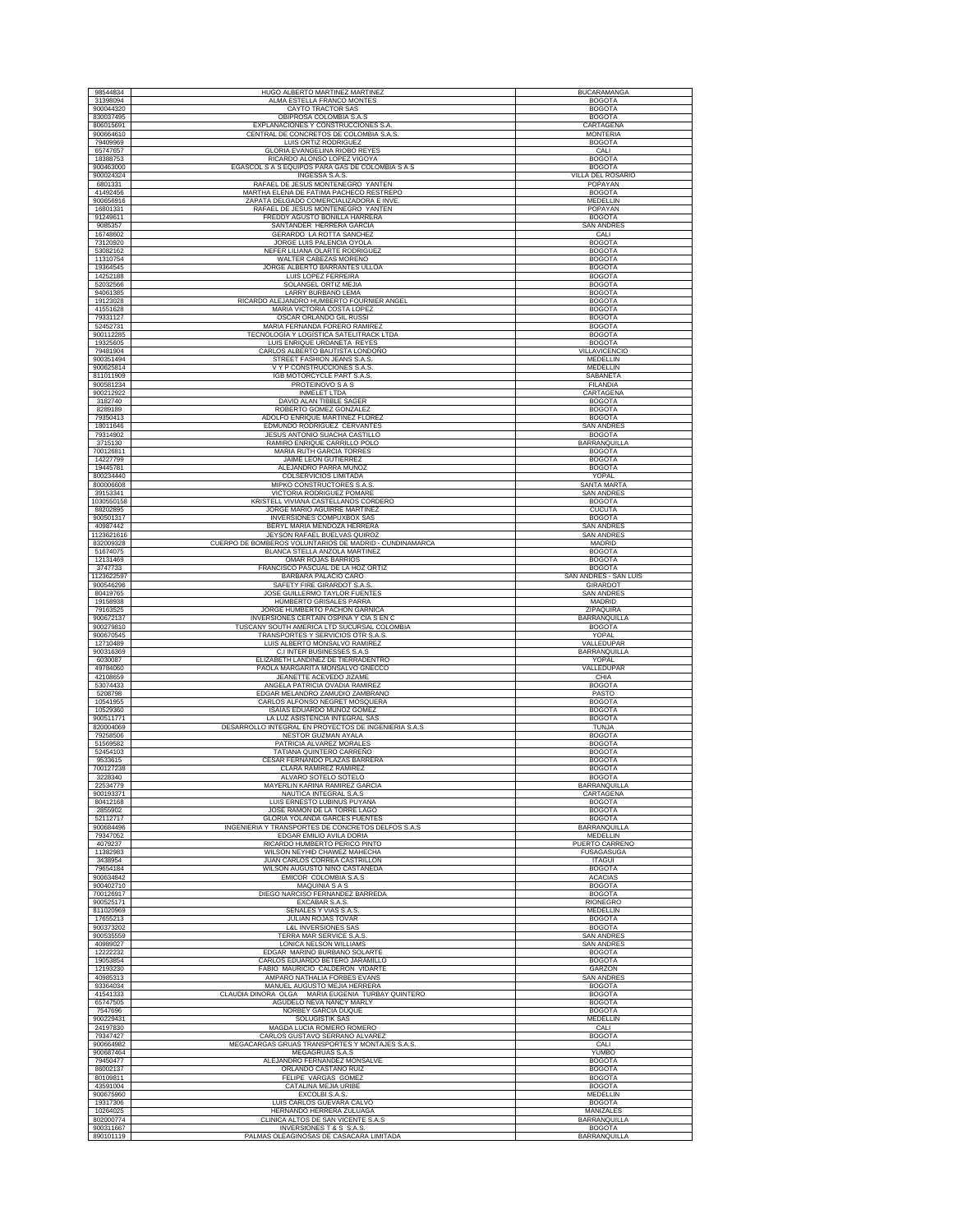| 72155996               | JOSE DEL CARMEN OLIVARES AMIRIS                                           | <b>BOGOTA</b>                               |
|------------------------|---------------------------------------------------------------------------|---------------------------------------------|
| 700128017              | BATES ROBERT HERMAN                                                       | CARTAGENA                                   |
| 900687495              | <b>GRUAS DUMA SAS</b>                                                     | <b>BOGOTA</b>                               |
| 900440005              | COLOMBIANA DE SUMINISTROS Y EJECUCIONES DIAZCO S.A.S                      |                                             |
| 830147118              | COMERCIALIZADORA FELSAN E U                                               | <b>BOGOTA</b>                               |
| 7163726                | LUIS ARTURO ARCIA                                                         | <b>BOGOTA</b>                               |
| 51900993               | LIBIA NAYDU VILLAMARIN RENTERIA                                           | <b>BOGOTA</b>                               |
| 3229800                | JOSE MAURICIO RODRIGUEZ MUNERA                                            | <b>BOGOTA</b>                               |
| 1098613681             | MIGUEL ROBERTO DULCEY DURAN                                               | <b>BUCARAMANGA</b>                          |
| 900390328              | ADUCOMEX COLOMBIA S.A.S                                                   | BARRANQUILLA                                |
| 801001634              | PARQUE NACIONAL DE LA CULTURA AGROPECUARIA S.A.S.                         | CIRCASIA - LA POLA                          |
| 800090969              | EMBAJADA DE SUIZA                                                         | <b>BOGOTA</b>                               |
| 79516441               | WILLIAM HUMBERTO HERNANDEZ FAJARDO                                        | <b>BOGOTA</b>                               |
| 13871270               | ANDRES OREJARENA GARCIA                                                   | FLORIDABLANCA                               |
| 72133942               | JOSE MANUEL SALES PUCCINI                                                 | BARRANQUILLA                                |
| 900313659              | INMONOVA S A S                                                            | <b>BOGOTA</b>                               |
| 900690739              | los coches del cafe s.a.s                                                 | <b>ARMENIA</b>                              |
| 900581730<br>900570232 | <b>GASACUR SAS</b><br>COMERCIALIZADORA AGRICOLA DE LA FRONTERA S.A.S      | <b>BOGOTA</b><br>MAICAO                     |
| 900673667              | TRANSCOROCORAS S.A.S                                                      | <b>SAN MARTIN</b>                           |
| 66846788               | PAOLA ANDREA LOZANO BUSTOS                                                | CALI                                        |
| 19395463               | GERARDO ALBERTO LEON JIMENEZ                                              | CALI                                        |
| 16208018               | RAMIRO GOMEZ VELASQUEZ                                                    | CARTAGO                                     |
| 16685074               | MARTIN EDUARDO GUARDIOLA OSPINA                                           | CALI                                        |
| 29284986               | SARA MERCEDES RODAS SOTO                                                  | CALI                                        |
| 38972352               | ELSSY VELASCO DOMINGUEZ                                                   | CALI                                        |
| 900357230              | CI INVERSIONES Y LOGISTICA MORENO S.A.S.                                  | MEDELLIN                                    |
| 13803293               | WILSON CABALLERO ZARATE                                                   | FLORIDABLANCA                               |
| 79539829               | ANDRES FIDEL APRAEZ CASTILLO                                              | <b>BOGOTA</b>                               |
| 1123621437             | NATHANIEL FELIX NEWBALL FORBES                                            | SAN ANDRE                                   |
| 79404712               | ALEJANDRO HERNAN RIAÑO REINA                                              | <b>BOGOTA</b>                               |
| 32646189               | GLORIA MERCEDES RODRIGUEZ OLIVELLA                                        | <b>TUNJA</b>                                |
| 1110459168             | MARILINN MARCELA DURAN BOCANEGRA                                          | <b>BOGOTA</b>                               |
| 830006586<br>45470879  | MALLARINO VILLEGAS MAVI SAS<br>DRISTIL MARIA BERRIO ACOSTA                | BOGOTÁ, D.C. - BETANIA<br><b>SAN ANDRES</b> |
| 16272992               | JUAN CARLOS POLANCO BORRERO                                               | PALMIRA                                     |
| 7219560                | LEÓN GUILLERMO BARÓN CALDERÓN                                             | <b>BOGOTA</b>                               |
| 39152147               | RITA JAMES SJOGREEN                                                       | <b>SAN ANDRES</b>                           |
| 79152379               | ROJAS MORA LUIS ERNESTO                                                   | <b>SAN ANDRES</b>                           |
| 900222047              | EINNDOVA S.A.S.                                                           | <b>IBAGUE</b>                               |
| 79270478               | SIERRA PULIDO ALEJANDRO                                                   | <b>SAN ANDRES</b>                           |
| 20651414               | HERNANDEZ HERNANDEZ AMANDA                                                | <b>BOGOTA</b>                               |
| 36534063               | MARIA DE LOS REYES OLIVEROS DE PINEDO                                     | <b>SAN ANDRES</b>                           |
| 40991401               | INGRID BEATRIZ VILLALBA ARCHIBOLD                                         | <b>SAN ANDRES</b>                           |
| 79304864               | JOSE HERNAN BULLA LUQUE                                                   | <b>BOGOTA</b>                               |
| 12133121               | DAGOBERTO LOPEZ ERAZO                                                     | CALI                                        |
| 18005096               | JOSE ANTONIO ARCHBOLD HOWARD                                              | <b>SAN ANDRES</b>                           |
| 80219959               | JOSE EDWIN ALFONSO VANEGAS                                                | <b>BOGOTA</b>                               |
| 900123780              | BOMBEOS ESPAÑOLES S.A.S                                                   | BARRANQUILLA                                |
| 71733545<br>632008511  | CARLOS AUGUSTO PALACIO OLAYA<br><b>HYON SUK CHUN</b>                      | MEDELLIN<br><b>BOGOTA</b>                   |
| 14883023               | FRANCISCO JAVIER LOPEZ SALCEDO                                            | CALI                                        |
| 900192134              | INDUSTRIAS LA CABAÑA S.A                                                  | <b>MEDELLIN</b>                             |
| 900213153              | A.R.K. SAS                                                                | VALLEDUPAR                                  |
| 900635459              | ESTILO ARQUITECTONICO LISCANO JEREZ S.A.S                                 | <b>BOGOTA</b>                               |
| 900393820              | SERVICIOS DE TRANSPORTE Y LOGISTICA TERRESTRE DE CARGA SETLOT S.A.S       | <b>BARRANQUILLA</b>                         |
| 79255918               | CARLOS ALBERTO SANABRIA GOMEZ                                             | <b>BOGOTA</b>                               |
| 830069382              | ESCALLON MORALES & ASOCIADOS S.A.S                                        | <b>BOGOTA</b>                               |
| 15243555               | CHARLES ALFONSO RICTHIE MC NISH                                           | <b>SAN ANDRES</b>                           |
| 4236668                | ROQUE JULIO SANCHEZ RODRIGUEZ                                             | <b>BOGOTA</b>                               |
| 63328202               | JACKELINE DOMINGUEZ NARIÑO                                                | <b>BUCARAMANGA</b>                          |
| 80412001<br>40987914   | LUIS FERNANDO AMAYA VARGAS<br>LILIANA PEREZ BENT                          | CALI<br><b>SAN ANDRES</b>                   |
| 18004946               | JESUS ANTONIO BARATO PADILLA                                              | <b>SAN ANDRES</b>                           |
| 18003200               | ANDRES FELIPE SANCHEZ QUIROS                                              | <b>ITAGUI</b>                               |
| 18004972               | JOSE MANUEL RAMIREZ VELEZ                                                 | <b>SAN ANDRES</b>                           |
| 40989209               | ALIRIA ROTELLIA ROBINSON BENT                                             | <b>SAN ANDRES</b>                           |
| 830054826              | COMPAÑIA DE INGENIEROS CONSTRUCTORES S.A.S                                | <b>BOGOTA</b>                               |
| 900336102              | RANPER INDUSTRIAS LTDA                                                    | <b>BOGOTA</b>                               |
| 18009004               | WILLIAM ALEXANDER UPARELA GONZALEZ                                        | <b>SAN ANDRES</b>                           |
| 51685044               | MARCELA RODRIGUEZ TRIBIN                                                  | <b>BOGOTA</b>                               |
| 91291483<br>900700996  | ALONSO BECERRA SARMIENTO                                                  | <b>BOGOTA</b>                               |
| 39684051               | SERVINTEGRALES MARIN ALZATE S.A.S<br>ELSA MARCELA LOBO GUERRERO DEL VALLE | CALI<br><b>BOGOTA</b>                       |
| 79292795               | JUAN CARLOS VILLAMIZAR BOTERO                                             | <b>BOGOTA</b>                               |
| 79864404               | NOE MORENO CABEZAS                                                        | <b>BOGOTA</b>                               |
| 6888007                | FABIAN ELIAS PATERNINA MARTINEZ                                           | <b>MONTERIA</b>                             |
| 1019013037             | Melisa Lombana Betancourt                                                 | <b>BOGOTA</b>                               |
| 96351347               | MANUEL ESTEBAN MARTINEZ LASSO                                             | <b>BARRANQUILLA</b>                         |
| 12191464               | EDGAR GOMEZ POLO                                                          | <b>IBAGUE</b>                               |
| 80410643               | JUAN CARLOS VELASQUEZ GONZALEZ                                            | <b>BOGOTA</b>                               |
| 80000757               | RONALD HAYDEN COY ORTIZ                                                   | <b>BOGOTA</b>                               |
| 18008544               | SAID GOMEZ HERNANDEZ                                                      | <b>SAN ANDRES</b>                           |
| 10207278516            | CORAL MEDINA PAOLA ANDREA<br>ADDA ISABEL BORDA MEDINA                     | VILLAVICENCIC                               |
| 51838923<br>51877407   | CLAUDIA TERESA CANDELA BELLO                                              | <b>BOGOTA</b><br><b>BOGOTA</b>              |
| 79274876               | LIBARDO ALBERTO SEPÚLVEDA RIAÑO                                           | <b>BOGOTA</b>                               |
| 900448239              | INSER EQUIPOS S.A.S.                                                      | <b>BOGOTA</b>                               |
| 1010193609             | JULIETH ADELINA GUERRA SOTO                                               | <b>BOGOTA</b>                               |
| 7217435                | LUIS FERNANDO MONTEJO RIAÑO                                               | FACATATIVA                                  |
| 15243694               | RAMON HOWARD BRITTON                                                      | <b>SAN ANDRES</b>                           |
| 900476463              | ALIANZA AGREGADOS S.A.S                                                   | YOPAL                                       |
| 40990286               | KAREN LLANEL CORPUS LIVINGSTON                                            | <b>SAN ANDRES</b>                           |
| 17848477               | JORGE AHCAR TOHME                                                         | <b>SAN ANDRES</b><br>MEDELLIN               |
| 900704378<br>93359343  | DEMOLITIERRAS S.A.S<br>NESTOR EDUARDO VARGAS HENAO                        | <b>BOGOTA</b>                               |
| 22387677               | ALICE MATHIAS LYNTON                                                      | <b>SAN ANDRES</b>                           |
| 3226836                | JUAN ALFREDO PINTO SAAVEDRA                                               | <b>BOGOTA</b>                               |
| 900442782              | CONSTRUCCIONES Y OBRAS CIVILES DE LA COSTA S.A.S                          | TURBANA                                     |
| 1047427278             | ALLAN ESTEBAN OSORIO FRANCO                                               | CARTAGENA                                   |
| 900314363              | NDT INGENIEROS LTDA                                                       | <b>ENVIGADO</b>                             |
| 900639596              | MILLER GAMA CONSTRUCCIONES SAS                                            | <b>BOGOTA</b>                               |
| 1123620625             | SHEENA MARIA EDWARDS LUNA                                                 | <b>SAN ANDRES</b>                           |
| 1072665176             | NICOLAS GONZALES NARANJO                                                  | <b>BOGOTA</b>                               |
| 16668271<br>900640881  | ADOLFO GUSTAVO CARVAJAL SINISTERRA<br>TOTAL BUSINESS CORP S.A.S           | CALI<br><b>BOGOTA</b>                       |
| 79063499               | NESTOR ALFONSO DUQUE FORERO                                               | <b>BOGOTA</b>                               |
| 52691682               | LINA MARIA IBAÑEZ SILVA                                                   | <b>BOGOTA</b>                               |
| 52040048               | <b>DIANA DREWS CASAS</b>                                                  | <b>BOGOTA</b>                               |
| 80242085               | OMAR ENRIQUE PERDOMO ZARATE                                               | CHIA                                        |
| 5991227                | JOSE WILLIAM HERNANDEZ CAMPOS                                             | <b>IBAGUE</b>                               |
| 79392960               | RUBEN RODRIGUEZ YATE                                                      | <b>BOGOTA</b>                               |
| 79742234               | HERNAN NOVA GOMEZ                                                         | <b>BOGOTA</b>                               |
| 900563497              | MONTE MAYOR S.A.S.                                                        | MEDELLIN                                    |
| 1085308928             | <b>FABRICAS MURANO</b>                                                    | PASTO                                       |
| 17086956               | CARLOS ENRIQUE RODADO NORIEGA                                             | <b>BOGOTA</b>                               |
| 91176179               | <b>GILBERTO PINILLA GOMEZ</b>                                             | <b>BOGOTA</b>                               |
| 19175999               | ALFREDO RAFAEL RIASCOS NOGUERA                                            | <b>BOGOTA</b>                               |
| 900439342<br>890936042 | HEAVY EQUIPMENT RENTAL SAS<br>CONFORMAR INGENIEROS CIVILES S.A.S          | <b>BOGOTA</b><br>MEDELLIN                   |
| 900474142              | MUÑOZ INGENIERIA SAS                                                      | <b>BOGOTA</b>                               |
| 900333513              | DISTRIBUIDORA CARMAR DE LA ISLA S.A.S                                     | <b>SAN ANDRES</b>                           |
| 53060021               |                                                                           | <b>BOGOTA</b>                               |
|                        | NATHALIE ESTHER VERBEL BANQUEZ                                            |                                             |
| 41781245               | LILIA RUBY MCLAUGHLIN NEW BALL                                            | PROVIDENCIA                                 |
| 79414201<br>80410279   | JORGE HORACIO ROMERO PINZON<br>MAURICIO ARCINIEGAS NARANJO                | <b>BOGOTA</b><br><b>BOGOTA</b>              |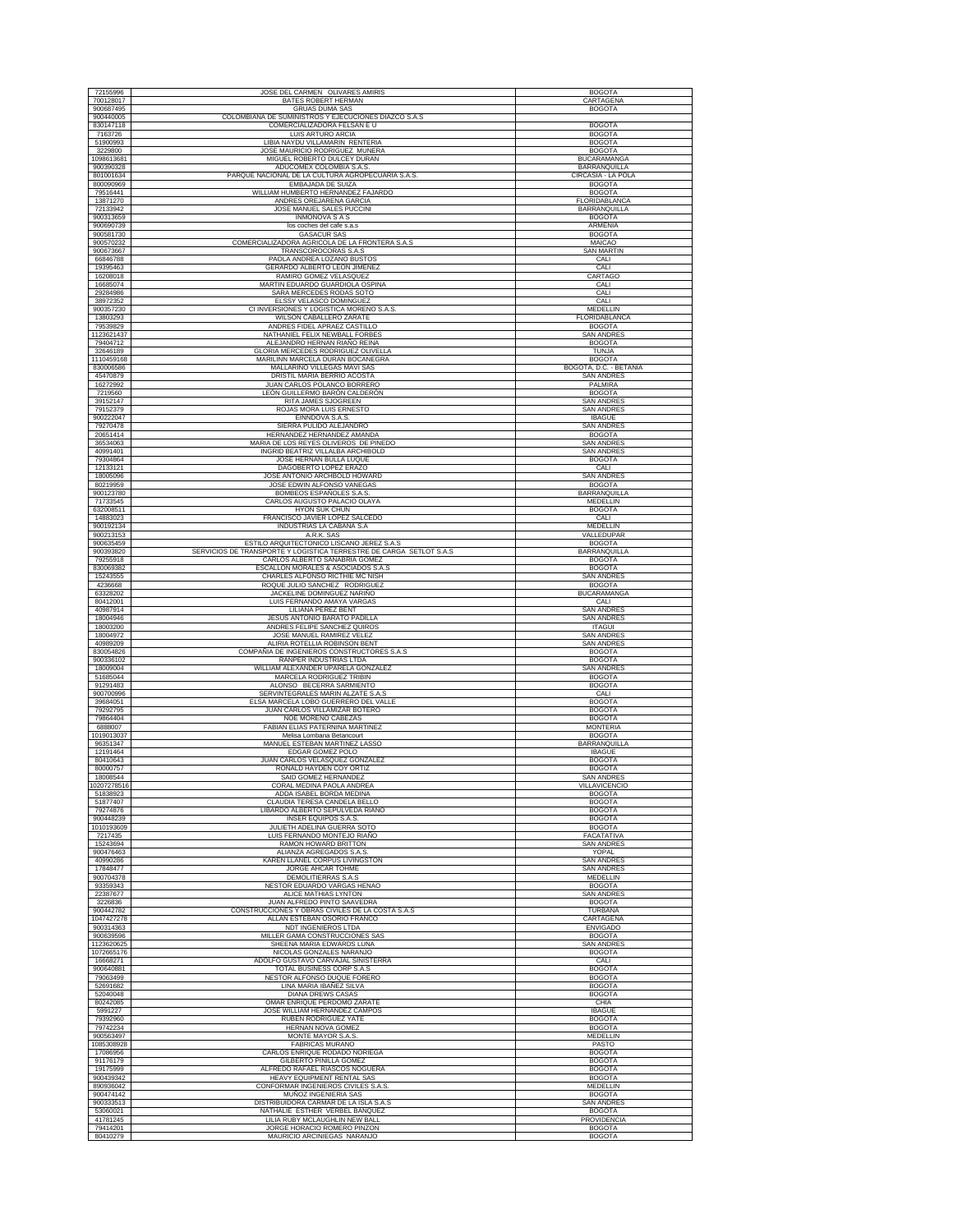| 900571829              | <b>GRUPO MAQUILINE S.A.S</b>                                                      | <b>MEDELLIN</b>                           |
|------------------------|-----------------------------------------------------------------------------------|-------------------------------------------|
| 830018227              | TECNASEG LTDA AGENCIA COLOCADORA DE SEGUROS                                       | <b>BOGOTA</b>                             |
| 809006722              | MINERALES SANTA ROSA LTDA.                                                        | <b>IBAGUE</b>                             |
| 79148732               | ANIBAL JOSE ARIZA OROZCO                                                          | VALLEDUPAR                                |
| 700088443              | EL ZOGHBI ALI MUSTAPHA                                                            | <b>SAN ANDRES</b>                         |
| 98400650               | ANDRES EDUARDO DE LA CADENA ORTIZ                                                 | <b>BOGOTA</b>                             |
| 14266076<br>900387802  | SEYNER ANTONIO SANTOS BERNAL<br>EXPOGANADOS INTERNACIONAL S.A.S                   | <b>BOGOTA</b><br><b>BUCARAMANGA</b>       |
| 79412681               | BERNARDO ALEJANDRO MAHE MATAMOROS                                                 | <b>BOGOTA</b>                             |
| 73125284               | FREDDY URUETA VARGAS                                                              | <b>BOGOTA</b>                             |
| 28554564               | MARBY SOLANGIE RAMIREZ                                                            | <b>BOGOTA</b>                             |
| 18004422               | ANDRES FELIPE VALENCIA MARTINEZ                                                   | PROVIDENCIA                               |
| 900706252              | CONSTRUCCIONES Y TRANSPORTES FL S.A.S.                                            | CARTAGENA                                 |
| 19373333               | AUTOP ARTES DIESEL F                                                              | <b>BOGOTA</b>                             |
| 23249007               | ZOILA CELESTIA ROBINSON POMARE                                                    | <b>SAN ANDRES</b>                         |
| 79624872               | PARRA CARRILLO, OSWALDO ROBERTO                                                   | <b>BOGOTA</b>                             |
| 66865953<br>15242343   | CLAUDIA FERNANDA MUÑOZ BUITRON                                                    | CALI<br>PROVIDENCIA                       |
| 900296388              | ALTON TAYLOR ANDERSON<br>MANTENIMIENTO ELECTRICO MONTAJES Y SOLUCIONES S.A.S.     | BARRANQUILLA                              |
| 7570421                | WILSON ALBEIRO PRECIADO MESA                                                      | <b>SAN GIL</b>                            |
| 900492771              | GH INGENIERIA AUTOMOTRIZ SAS                                                      | <b>BOGOTA</b>                             |
| 826000352              | CODICEL S.A.S.                                                                    | <b>BOGOTA</b>                             |
| 79421689               | GONZALO RICARDO LONDOÑO PORTELA                                                   | <b>BOGOTA</b>                             |
| 80414495               | CARLOS ENRIQUE APONTE MORENO                                                      | CARTAGENA                                 |
| 79383045               | CARLOS EDUARDO MORA GOMEZ                                                         | <b>ARMENIA</b>                            |
| 817001837              | JUNTA DEFENSA CIVIL CENTRAL                                                       | POPAYAN                                   |
| 3222476                | VICTOR MANUEL CASTIBLANCO                                                         | VILLA DE SAN DIEGO DE UBATE - VOLCÁN BAJO |
| 79419299               | JUAN CARLOS CHACON DONOSO                                                         | <b>BOGOTA</b>                             |
| 41582073<br>900565458  | MARLEN MARÍA CEPEDA DE VELASQUEZ<br>VENELIN COLOMBIA SAS                          | <b>BOGOTA</b><br><b>BOGOTA</b>            |
| 79386854               | CARLOS ALBERTO HERRAN ROBLES                                                      | <b>BOGOTA</b>                             |
| 7304849                | ABEL CUSTODIO PEÑA SALINAS                                                        | <b>BOGOTA</b>                             |
| 900533592              | SERVICIOS INTEGRALES RAMOS RUBIANO SAS                                            | BARRANCABERMEJA                           |
| 900693466              | <b>IMPORT S.A.S</b>                                                               | <b>BUCARAMANGA</b>                        |
| 900120834              | AGROMINERIA DEL CARIBE LIMITADA                                                   | <b>BARRANQUILLA</b>                       |
| 700125599              | FRIEDRICH WILHELM LIEHR                                                           | <b>BOGOTA</b>                             |
| 900671595              | HR GLOBAL SAS                                                                     | <b>BOGOTA</b>                             |
| 900208503              | VIAS Y EXPLANACIONES S.A                                                          | MEDELLIN                                  |
| 91237708               | ALVARO AUGUSTO CUBILLOS GOMEZ                                                     | <b>BOGOTA</b><br><b>BOGOTA</b>            |
| 900116428<br>900097969 | GOURMET INTERNACIONAL SUSHI E.U<br>CABO GRANDE S.A.S                              | MEDELLIN                                  |
| 900611746              | ZOFRE SLP SUCURSAL COLOMBIA                                                       | <b>BOGOTA</b>                             |
| 79240144               | DIEGO ALBERTO VALENCIA CUBEROS                                                    | <b>BOGOTA</b>                             |
| 12133049               | EUSEBIO HORTUA ARIAS                                                              | <b>BOGOTA</b>                             |
| 19206450               | ANTONIO JOSE GONZALEZ CASTAÑO                                                     | <b>BOGOTA</b>                             |
| 15241429               | GUILLERMO MENDIVIL CIODARO                                                        | <b>SAN ANDRES</b>                         |
| 79124009               | MIGUEL ANGEL RODRIGUEZ DIAZ                                                       | <b>BOGOTA</b>                             |
| 11794795               | MAXIMINO MOSQUERA ROMAÑA                                                          | SAN ANDRES                                |
| 700048199              | MARLENE MELANIA DOWNS ONEILL                                                      | <b>SAN ANDRES</b>                         |
| 26285780<br>900511343  | CARMEN ESTEBANA ZAPATEIRO BALLESTEROS<br>MASSIVO LOGISTICA S.A.S                  | <b>BOGOTA</b><br><b>MEDELLIN</b>          |
| 79489126               | JUAN MANUEL VALDERRAMA CAMARGO                                                    | <b>BOGOTA</b>                             |
| 79412565               | MARTIN ALEJANDRO PEÑA MARTINEZ                                                    | <b>BOGOTA</b>                             |
| 900437912              | TAMAYO OLMOS CONSULTORES S.A.S                                                    | COTA                                      |
| 40991703               | JENNIFFER MASQUITA STEPHENSON                                                     | SAN ANDRES                                |
| 1020788464             | DANIEL SANTIAGO VIVAS PEREZ                                                       | <b>BOGOTA</b>                             |
| 846000560              | H.G. CONSTRUCCIONES E INGENIERIA SAS                                              | ORITO                                     |
| 800109580              | PARDO UMAÑA & CIA LTDA                                                            | <b>BOGOTA</b>                             |
| 900215138<br>12123322  | PUBLIOBRAS S.A.S.<br>RUBEN DARIO CASTILLO ROJAS                                   | MEDELLIN<br><b>BOGOTA</b>                 |
| 79402624               | MANUEL FERNANDO RODRIGUEZ PINZON                                                  | <b>BOGOTA</b>                             |
| 79401223               | EDGAR RODRIGO ROJAS GARAVITO                                                      | <b>BOGOTA</b>                             |
| 900640715              | ANDINO STAHL S A S                                                                | <b>BOGOTA</b>                             |
| 900467104              | <b>GLOBAL MAQUINARIA SAS</b>                                                      | <b>BOGOTA</b>                             |
| 19437989               | OSCAR ARTURO ESPITIA BARRETO                                                      | <b>BOGOTA</b>                             |
| 900571979              | TECNIMONTAJES YTRANSPORTES SAS                                                    | <b>BOGOTA</b>                             |
| 40990407<br>860037804  | YOLIMA MENDOZA GOMEZ<br>APG CAPITAL INVESTMENTS S.A.S                             | <b>SAN ANDRES</b><br><b>BOGOTA</b>        |
| 19229783               | JUAN MARTIN CARVAJAL LEIB                                                         | CALI                                      |
| 860072901              | COINVER S A CONSTRUCCIONES INGENIERIA E INVERSIONES                               | <b>BOGOTA</b>                             |
| 18009414               | ARGEMIRO HERNANDEZ VILLA                                                          | <b>SAN ANDRES</b>                         |
| 17153825               | SANTIAGO FIGUEROA SERRANO                                                         | <b>BOGOTA</b>                             |
| 15241058               | VIRGILIO AMANDO POMARE ESCALONA                                                   | <b>SAN ANDRES</b>                         |
| 91241974<br>900178322  | ORLANDO SOCHA ARIZA<br>ARTIC TTCS LTDA                                            | <b>BOGOTA</b><br><b>BOGOTA</b>            |
| 79163172               | LUIS ENRIQUE CAÑON MONTAÑO                                                        | MOSQUERA                                  |
| 900390425              | REFORESTADORA DEL SINU SUCURSAL COLOMBIA                                          | <b>MONTERIA</b>                           |
| 900592758              | ASFALTOS AGREGADOS Y CONSTRUCCIONES - ASA CONSTRUCCIONES S.A.S                    | BARRANCABERMEJA                           |
| 9524359                | EDGAR ROBERTO ARTURO PINZON PRIETO                                                | CHIA                                      |
| 80094773               | CESAR AUGUSTO ALFONSO SANCHEZ                                                     | ZIPAQUIRA                                 |
| 800186338              | TIENDA ELECTRICA D.A S.A.S                                                        | MEDELLIN                                  |
| 41925372               | VILAMA PAOLA PAEZ CARDONA                                                         | <b>SAN ANDRES</b>                         |
| 900312514              | MEGABRANDS S.A.I. LTDA                                                            | PROVIDENCIA                               |
| 900183338              | V.E. COLOMBIA S.A.S                                                               | MEDELLIN<br><b>BOGOTA</b>                 |
| 39690030               | MARIA MERCEDES CARRASQUILLA BARRERA                                               | <b>BOGOTA</b>                             |
| 900676576<br>900584954 | TIMBERTECNOLOGIAS SAS<br>MAGNIFICOS IMPORTADOS SAS                                | CALI                                      |
| 16762965               | MAURICIO ARIAS CARDONA                                                            | CALI                                      |
| 37860722               | ROSSY DAYANA BALLESTEROS VIVIESCAS                                                | <b>BUCARAMANGA</b>                        |
| 30412368               | CLAUDIA CECILIA GARZON SALDARRIAGA                                                | RIOSUCIO                                  |
| 900717369              | ALQUILER DE MAQUINARIA FONBELMIXER SAS                                            | <b>BOGOTA</b>                             |
| 900653931              | METAL & CONST INGENIERIA SOCIEDAD POR ACCIONES SIMPLIFICADA                       | CARTAGENA                                 |
| 900364956              | IMEX DYNAMIC S.A.S.                                                               | <b>MEDELLIN</b>                           |
| 18003834<br>900718902  | EDUARDO ALBERTO GOMEZ AVILA<br>A&C MANTENIMIENTO DE REDES S.A.S.                  | PROVIDENCIA<br>VALLEDUPAR                 |
| 94498437               | ALEJANDRO VARGAS MENDOZA                                                          | CALI                                      |
| 93151259               | FERMIN RODRIGUEZ TAPIERO                                                          | <b>IBAGUE</b>                             |
| 37889217               | MARIA PATRICIA PARRA SANCHEZ                                                      | <b>BOGOTA</b>                             |
| 900703908              | MOBILE MIXERS COLOMBIA S.A.S                                                      | <b>BARRANQUILLA</b>                       |
| 900040671              | BOGOTA COQUE LLC SUCURSAL COLOMBIANA                                              | <b>BOGOTA</b>                             |
| 900356323<br>811032904 | INVERDESARROLLO S.A.S.<br>COMPAÑÍA DE ASESORIAS Y CONSTRUCCION S.A.S. CASCO S.A.S | <b>MEDELLIN</b><br>MEDELLIN               |
| 21396083               | MARIA LIGIA ZULUAGA GIL                                                           | <b>ENVIGADO</b>                           |
| 79372180               | DARIO RESTREPO HOYOS                                                              | <b>MEDELLIN</b>                           |
| 809005981              | CONSASU S.A.S                                                                     | <b>BOGOTA</b>                             |
| 700128593              | SERGIO DANIEL ALVAREZ                                                             | <b>BOGOTA</b>                             |
| 819004379              | REFORESTADORA Y GANADERIA LOZANO                                                  | SANTA MARTA                               |
| 900149444              | MUNDISA S.A.S                                                                     | <b>MEDELLIN</b>                           |
| 79464114<br>41900917   | JULIO CESAR GONZALEZ BEDOYA<br>SILVIA PALACIO BOTERO                              | <b>BOGOTA</b><br><b>BOGOTA</b>            |
| 75076111               | DIEGO JARAMILLO MUÑOZ                                                             | <b>BOGOTA</b>                             |
| 19088535               | CARLOS ALFREDO URRUTIA VALENZUELA                                                 | <b>BOGOTA</b>                             |
| 51628177               | MYRIAM TERESA CASTILLO DIAZ                                                       | <b>BOGOTA</b>                             |
| 24995293               | MARIA NUBIA RIOS RUIZ                                                             | ARMENIA                                   |
| 27014496               | KATYA DAZA DAZA                                                                   | <b>BOGOTA</b>                             |
| 79242688               | JAVIER DARIO ANGEL LIBREROS                                                       | <b>BOGOTA</b>                             |
| 79993443<br>32296594   | FREDY JAVIER INDABURO SALOMON<br>VANESSA ORTIZ SIERRA                             | <b>BOGOTA</b>                             |
| 19274272               | LUIS JORGE RODRIGUEZ RUBIANO                                                      | MEDELLIN<br>CHIA                          |
| 8531462                | VIRGILIO MIGUEL SALGADO NAVARRO                                                   | <b>BOGOTA</b>                             |
| 63515280               | CLAUDIA YANETH NIÑO NIÑO                                                          | <b>BUCARAMANGA</b>                        |
| 70560192               | MARIO JAVIER CADAVID VELEZ                                                        | LA ESTRELLA                               |
| 18000660               | OSCAR EMILIO BOWIE STEPHENS                                                       | <b>SAN ANDRES</b>                         |
| 1123621445             | ALONSO EVENCIO BOWIE HOOKER                                                       | <b>SAN ANDRES</b>                         |
| 18010751               | CHARLES RONALD COTES TORRES                                                       | <b>SAN ANDRES</b>                         |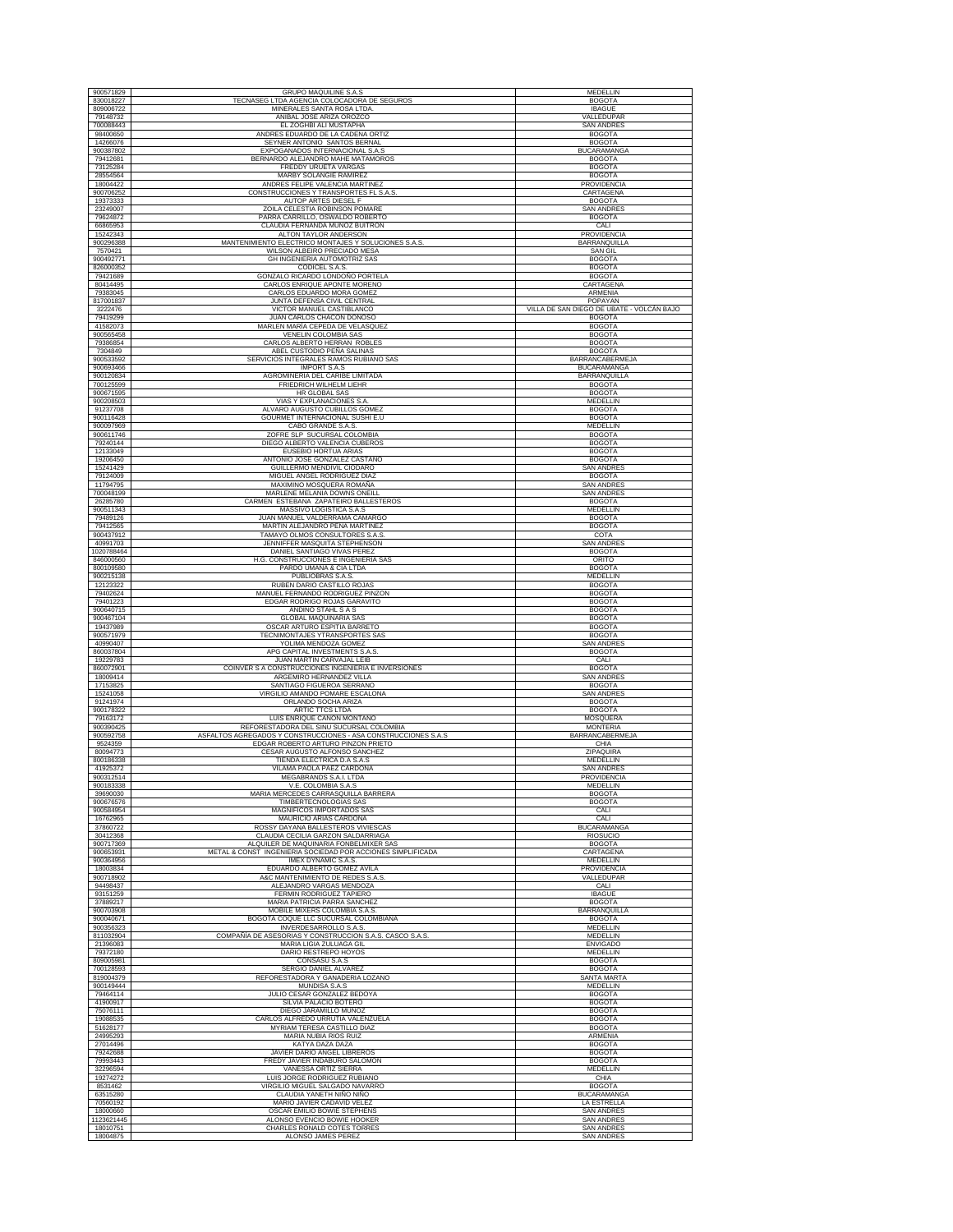| 11312807                | LUIS ANTONIA LOPEZ ANGARRITA                                                                          | VILLAVICENCIO                            |
|-------------------------|-------------------------------------------------------------------------------------------------------|------------------------------------------|
| 900445456<br>74241784   | A. ARRENDAMIENTOS DE EQUIPOS S.A.S<br>с<br>LIBARDO CORREDOR ABRIL                                     | MEDELLIN<br><b>MONIQUIRA</b>             |
| 42985650                | ANA MARIA ANGEL ANGEL                                                                                 | MEDELLIN                                 |
| 8000437240<br>51808871  | NATURAL EVOLUTION SAS<br>PILAR RAMIREZ PERILLA                                                        | <b>BOGOTA</b><br><b>BOGOTA</b>           |
| 19454002                | <b>ISAIAS RAMIREZ NOVOA</b>                                                                           | <b>BOGOTA</b>                            |
| 79591953<br>52420494    | JUAN GABRIEL PEREZ CHAUSTRE<br>CLAUDIA PATRICIA CUEVAS ORTIZ                                          | BOGOTÁ, D.C. - LA UNIÓN<br><b>BOGOTA</b> |
| 900424030               | <b>AGREMIX SAS</b>                                                                                    | <b>BOGOTA</b>                            |
| 900558091<br>79312636   | RETROLLANTAS S.A.S<br>HECTOR WILLIAM MWDINA GONZALEZ                                                  | <b>BOGOTA</b><br><b>BOGOTA</b>           |
| 1026551941<br>74320596  | <b>GUSTAVO MATAMOROS GALVIS</b>                                                                       | <b>BOGOTA</b>                            |
| 79143573                | EDGAR HERNANDO ALBARRACIN SANCHEZ<br>MAURICIO AVILA RODRIGUEZ                                         | <b>BOGOTA</b><br><b>BOGOTA</b>           |
| 900677185<br>40931001   | FUNDACION ELCO<br>EDNA MARGARITA MOLANO BONILLA                                                       | <b>BOGOTA</b><br><b>BOGOTA</b>           |
| 802015751               | CUERPO DE BOMBEROS VOLUNTARIOS DE MALAMBO                                                             | MALAMBO                                  |
| 32848603<br>900577558   | MARIA CLAUDIA GONZALEZ LLINAS<br><b>INTERINVERSIONES SAS</b>                                          | <b>SAN ANDRES</b><br><b>BOGOTA</b>       |
| 900712241               | GIGACON TRANSPORTES SAS                                                                               | <b>BOGOTA</b>                            |
| 900570721<br>900647724  | MARPEX INC. COLOMBIA S.A.S<br>CONDUCTORES UNIDOS EXPERTOS SAS                                         | CALI<br><b>BOGOTA</b>                    |
| 800200866               | HUGO ROSALES DAGER Y CIA S. EN C.                                                                     | CARTAGENA                                |
| 16942038<br>19358694    | JUAN FELIPE CORDOBA JORDAN<br>RICARDO MELO QUIJANO                                                    | CALI<br><b>BOGOTA</b>                    |
| 8683097                 | JAIME ALBERTO CELIS STEELE                                                                            | <b>SAN ANDRES</b>                        |
| 12230381<br>18000321    | FERNANDO AUGUSTO CASTRO PEÑA<br>ENRIQUE MANUEL CANTILLO MESINO                                        | <b>IBAGUE</b><br><b>SAN ANDRES</b>       |
| 830511158               | <b>GUALA FILMS SAS</b>                                                                                | <b>BOGOTA</b>                            |
| 19191070<br>900551847   | JULIO LIBARDO PEDRAZA CORREDOR<br>APERGY USA, INC. SUCURSAL COLOMBIA                                  | <b>BOGOTA</b><br><b>BOGOTA</b>           |
| 900378817               | LIBERTAD WORLD EXPRESS S.A.S                                                                          | <b>BARRANQUILLA</b>                      |
| 13484177<br>79341675    | ERNESTO PINZON URIBE<br>HERMAN ALEJANDRO BUSTAMANTE JIMENEZ                                           | <b>BOGOTA</b><br><b>ENVIGADO</b>         |
| 9055690                 | CARLOS RAMOS TORREGLOSA                                                                               | <b>SAN ANDRES</b>                        |
| 900065749<br>3454876    | MUNDIAL DE ESTRUCTURAS Y ROCAS S.A.S<br>CARLOS ALBERTO GOMEZ TANGARIFE                                | MEDELLIN<br><b>BOGOTA</b>                |
| 900640454               | AMECO COLOMBIA SAS                                                                                    | <b>BOGOTA</b>                            |
| 20112810<br>4383890     | ANGELO GIOVANNI MAZZONE<br>SANTIAGO BORRERO MUTIZ                                                     | <b>BOGOTA</b><br><b>BOGOTA</b>           |
| 19479250<br>52250650    | JORGE ALBERTO GUERRERO DURAN<br>ERIKA PATRICIA VARGAS ACOSTA                                          | <b>BOGOTA</b><br><b>BOGOTA</b>           |
| 900516292               | N&J TRADE TECHNOLOGY SAS                                                                              | <b>BOGOTA</b>                            |
| 800129475<br>45448094   | SERVICIO INGENIERIA ELECTRICA S.A. EMPRESA DE SERVICIOS PUBLICOS<br>LIBIA ESTHER TOSCANO DE PEREIRA   | <b>SAN ANDRES</b><br>CARTAGENA           |
| 79309095                | LUIS EDUARDO MENDOZA AMAYA                                                                            | <b>BOGOTA</b>                            |
| 15506596<br>80191574    | CARLOS MARIO DIAZ DIAZ<br>JULIAN CAMILO RIVERA VIRGUEZ                                                | <b>BOGOTA</b><br><b>BOGOTA</b>           |
| 80418884                | ALEJANDRO HERREGA GREVON                                                                              | <b>BOGOTA</b>                            |
| 80408136<br>35465909    | JAIME AGUSTIN CARVAJAL VILLAMIZAR<br>ANGELA MARIA GARCES VILLEGAS                                     | <b>BOGOTA</b><br><b>BOGOTA</b>           |
| 800134130               | SOLIDOS INGENIEROS CIVILES S.A                                                                        | MEDELLIN                                 |
| 79589759<br>900384853   | SANTIAGO CEMBRANO CABREJAS<br>CLC TIBADUIZA S.A.S.                                                    | <b>BOGOTA</b><br>MEDELLIN                |
| 19156275                | LUIS ALFONSO PEREZ ROJAS                                                                              | <b>BOGOTA</b>                            |
| 74180903<br>16367000    | JORGE ARTURO MAYORGA ESGUERRA<br>BELING ARIAS NEIRA                                                   | SOGAMOSO<br><b>BOGOTA</b>                |
| 19258336<br>41568543    | CARLOS HERNANDO PIÑEROS SANCHEZ<br><b>INGRID HARTMANN PAZ</b>                                         | <b>BOGOTA</b><br><b>CUCUTA</b>           |
| 12543613                | ROBERTO ANTONIO QUINTERO BRITO                                                                        | <b>SANTA MARTA</b>                       |
| 19405950<br>19096673    | BALTAZAR TELLEZ VALBUENA<br>JORGE WASHINGTON RATIVA HOWARD                                            | <b>BOGOTA</b><br><b>SAN ANDRES</b>       |
| 13250366                | ROSALINO SUAREZ GONZALEZ                                                                              | <b>BUCARAMANGA</b>                       |
| 900251318<br>1994940    | PIO INMOBILIARIA SAN ANDRES LIMITADA<br>HERMES YESID AYALA PEREZ                                      | <b>SAN ANDRES</b><br><b>BOGOTA</b>       |
| 890933681               | COLOMBIANA DE PURIFICADORES PARA AGUA S.A.S.                                                          | MEDELLIN                                 |
| 27952830<br>900639630   | ROSAURA GOMEZ DE RUIZ<br>DIRECCION NACIONAL DE BOMBEROS                                               | <b>BUCARAMANGA</b><br><b>BOGOTA</b>      |
| 13350382                | URBANO FERNANDEZ VILLAMIZAR                                                                           | <b>BUCARAMANGA</b>                       |
| 17047407<br>41545853    | RAFAEL GUILLERMO HENAO VALENCIA<br>MARIA VICTORIA EUGENIA SENIOR PAVA                                 | SAN ANDRES<br><b>BOGOTA</b>              |
| 900698289<br>26558633   | <b>TEAM WORKS SAS</b><br>ESPERANZA ORTIZ MARTINEZ                                                     | <b>BOGOTA</b><br><b>NEIVA</b>            |
| 700129856               | CARLOS ENRIQUE BANCHON CORTEZ                                                                         | <b>BOGOTA</b>                            |
| 890207641<br>52234309   | <b>INGECAR S.A</b><br>YUDI ASTRID MARTINEZ JIMENEZ                                                    | <b>BUCARAMANGA</b><br><b>BOGOTA</b>      |
| 6244195                 | RAFAEL MARIA MARTINEZ VERGARA                                                                         | <b>BOGOTA</b>                            |
| 7165993<br>900344607    | JUAN CARLOS MONROY MEJIA<br><b>TRANSPORTES C&amp;A S.A</b>                                            | <b>TUNJA</b><br>CALI                     |
| 51606293                | FLOR ARMIDA VELANDIA BUITRAGO                                                                         | <b>BOGOTA</b>                            |
| 800160106<br>900146905  | <b>JIMATORI LTDA</b><br>INTERNACIONAL DE MONTACARGAS EU                                               | <b>BOGOTA</b><br><b>BOGOTA</b>           |
| 900584537               | MAKITRADE S.A.S.                                                                                      | MEDELLIN                                 |
| 900610439<br>811014616  | JC INTERNATIONAL TRADERS S.A.S<br>CUERPO DE BOMBEROS VOLUNTARIOS DEL MUNICIPIO DE ITAGUI              | CARTAGENA<br><b>ITAGUI</b>               |
| 13747685<br>19472289    | OSCAR JOSE AMADOR PALOMINO<br>CAMILO ALBERTO GOMEZ ALZATE                                             | FLORIDABLANCA<br><b>BOGOTA</b>           |
| 79366522                | JORGE CAMILO ROSSO DUEÑAS                                                                             | <b>BOGOTA</b>                            |
| 900517524<br>1032414998 | GRUAS PEREZ Y CIA. S. EN C. SIMPLE<br>ANDRES FELIPE GUERRERO MIRANDA                                  | BARRANQUILLA<br><b>BOGOTA</b>            |
| 900516814               | A & S MINERGY L.C. S.A.S.                                                                             | <b>IBAGUE</b>                            |
| 830042921<br>900582898  | PROING LTDA PROYECTOS E INGENIERIA LTDA<br>AVICARNES SANTA MARTA S.A.S                                | <b>BOGOTA</b><br><b>SANTA MARTA</b>      |
| 900486644               | NORTUNEL S A SUCURSAL EN COLOMBIA                                                                     | <b>BOGOTA</b>                            |
| 13479675<br>28308746    | JOSE NISALDO PATIÑO RAMIREZ<br>JACQUELINE RUIZ BELTRAN                                                | <b>BUCARAMANGA</b><br><b>BOGOTA</b>      |
| 900296274<br>11445212   | <b>ECOTELES COLOMBIA SAS</b><br>DIEGO LEONARDO LUGO MARTINEZ                                          | PROVIDENCIA                              |
| 18002745                | YEHIA MOHAMAD SOUEIDAN                                                                                | <b>BOGOTA</b><br><b>SAN ANDRES</b>       |
| 15244966                | LUIS JORGE SUAREZ MANUEL                                                                              | <b>SAN ANDRES</b>                        |
| 900521228<br>900580798  | IMPORT MAQUINARIA S.A.S<br>INVERSIONES Y CONSTRUCCIONES DEL CASTILLO S.A.S                            | SANTA MARTA                              |
| 700097155<br>900681097  | JOSE IGNACIO CACHO ALONSO<br>GRUAS & EQUIPOS DEL NORTE S.A.S.                                         | BARRANQUILLA<br><b>MONTERIA</b>          |
| 802016590               | INGENIERIA Y LINEAS LINCI S.A.                                                                        | <b>BARRANQUILLA</b>                      |
| 73133401<br>79456655    | GERMAN HUMBERTO LOCARNO BLANCO<br>GUILLERMO CAÑON MARTINEZ                                            | <b>BOGOTA</b><br><b>BOGOTA</b>           |
| 79850048                | RAFAEL FERNANDO CRISTANCHO PARADA                                                                     | <b>BOGOTA</b>                            |
| 700132258<br>91474217   | ZAIRA NARVAEZ KIRKPATRICK<br><b>GARCIA ARIZA DUHAN</b>                                                | <b>BOGOTA</b><br><b>CUCUTA</b>           |
| 830122711               | PACIFIC PETROLEUM ENERGY                                                                              | <b>BOGOTA</b>                            |
| 900528206<br>1826331    | AGREGADOS LA CASCADA S.A.S<br>MARCOS LEON CUARAN PORTILLA                                             | AMAGA<br><b>IPIALES</b>                  |
| 806015945               | ESCALERAS DE COLOMBIA DEL CARIBE LTDA                                                                 | CARTAGENA                                |
| 700120097<br>7698235    | MARIA JOSE ABEDRABBO BUESO<br>JOHN FREDY PUENTES BAHAMON                                              | <b>BOGOTA</b><br><b>NEIVA</b>            |
| 900276634<br>900595940  | IMPORMAQUINAS & EQUIPOS LIMITADA                                                                      | <b>BOGOTA</b>                            |
| 91175419                | ANDICE S.A.S<br>LUIS ALEJANDRO FLOREZ RINCON                                                          | CALI<br><b>BOGOTA</b>                    |
| 900606164<br>800045199  | TRANSPORTE Y ALQUILER DE MAQUINARIA G.B.R S.A.S<br>CONSTRUDISEÑOS AGROEQUIPOS COMERCIAL CONACOM S.A.S | VILLAVICENCIO<br><b>NEIVA</b>            |
| 91497288                | OSCAR JAVIER CARREÑO ORTIZ                                                                            | <b>BOGOTA</b>                            |
| 41746796<br>6767595     | MARIA ANDREA MEDINA GARCIA<br>JORGUE RODRIGUEZ RODRIGUEZ                                              | <b>BOGOTA</b><br><b>BOGOTA</b>           |
| 900575754               | INVERSIONES Y NEGOCIOS JRL & CIA. S.C.A                                                               | BARRANQUILLA                             |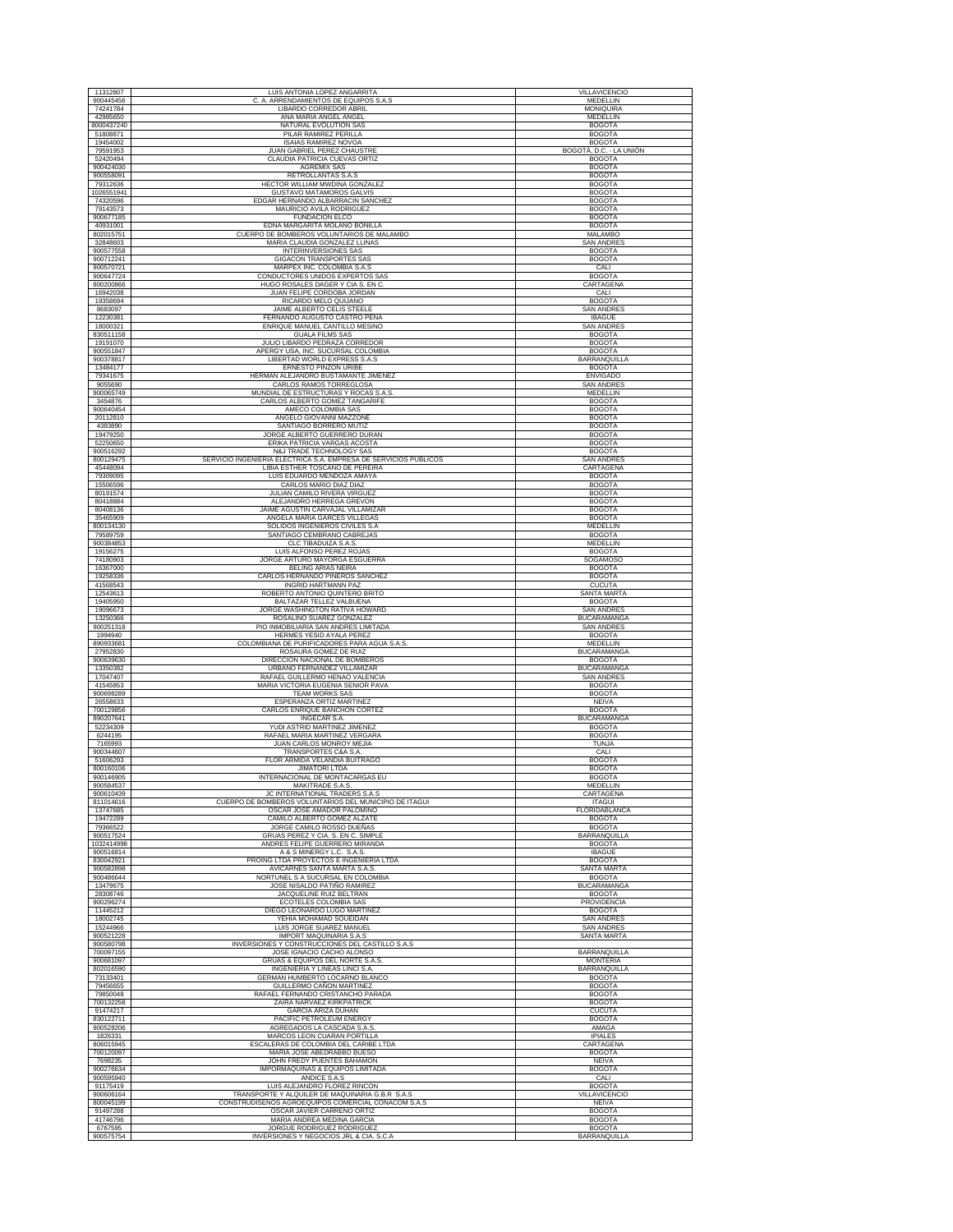| 900682931              | CONSTRUCTORA Y ARRENDADORA MEXCOL SAS                                     | <b>BOGOTA</b>                         |
|------------------------|---------------------------------------------------------------------------|---------------------------------------|
| 700130512              | <b>IAVELLI MARK ALAN</b>                                                  | CALI                                  |
| 19463912               | TAFUR SANTOS RIGOBERTO LUIS                                               | CALI                                  |
| 65782580               | <b>COBALEDA RIOS ALEXY</b>                                                | <b>IBAGUE</b>                         |
| 900110952              | AS PROYECTOS S.A.S                                                        | <b>BOGOTA</b>                         |
| 900444818              | CELIK CONSTRUCCIONES METALICAS SAS                                        | <b>MOSQUERA</b>                       |
| 94375735<br>9086447    | JOSE MAURICIO CABEZAS ORTEGA<br>FREDY JOSE PADILLA DE LEON                | PALMIRA<br><b>BOGOTA</b>              |
| 16751427               | JORGE ENRIQUE ROMERO CALVIJO                                              | <b>BOGOTA</b>                         |
| 79670798               | CAMILO ALEJANDRO MARTINEZ GOMEZ                                           | <b>BOGOTA</b>                         |
| 830012053              | URBANIZADORA MARIN VALENCIA S.A                                           |                                       |
| 900600363              | TRANSPORTES PEREZ Y TORRES SAS                                            | <b>BOGOTA</b>                         |
| 5994685                | JAIDER MARROQUIN GUTIERREZ                                                | <b>BOGOTA</b>                         |
| 900499336              | C S MAQUINARIA SAS                                                        | <b>BOGOTA</b>                         |
| 19223348               | MARTIN HERRERA ELADIO ENRIQUE                                             | <b>BOGOTA</b>                         |
| 10289868               | DIAZ HOYOS DUNKERLY<br>GOMEZ RODRIGUEZ LUIS DIEGO                         | MANIZALES                             |
| 79149497<br>22458901   | RODRIGUEZ SAKAE NORIE BEATRIZ                                             | <b>BOGOTA</b><br>BARRANQUILLA         |
| 10532641               | JULIAN ARBELAEZ CASAS                                                     | CALI                                  |
| 16679239               | <b>GARCIA BARRERA CESAR HUMBERTO</b>                                      | CALI                                  |
| 41562518               | SANTANA BECERRA MILVIA LOLA                                               | <b>BOGOTA</b>                         |
| 36697456               | CAMPO VARGAS LILIANA MILENA                                               | SANTA MARTA                           |
| 830514748<br>41620695  | <b>TREID CO SAS</b><br>BLANCA CECILIA RODRIGUEZ BUITRAGO                  | <b>BOGOTA</b><br><b>BOGOTA</b>        |
| 80352933               | DIMATE CARDENAS LUIS ANTONIO                                              | <b>BOGOTA</b>                         |
| 811037405              | <b>CENTRO SUR S.A</b>                                                     |                                       |
| 900537516              | MOVILPETROL S.A.S                                                         | <b>BARRANCABERMEJA</b>                |
| 79939563               | VARGAS ARAY ESTEBAN                                                       | <b>BOGOTA</b>                         |
| 31524946               | IDROBO MORALES CLARAHIBEL                                                 | PEREIRA                               |
| 32736224               | SALCEDO BOLIVAR MARIA VICTORIA                                            | <b>BOGOTA</b>                         |
| 79163057<br>900284917  | AMAYA DIAZ OSCAR ALBERTO<br>CONSTRUCTORA SUMAS & RESTAS S.A.S.            | <b>BOGOTA</b><br><b>ENVIGADO</b>      |
| 900499709              | SICCON S.A.S                                                              | ARMENIA                               |
| 4034108                | MANUEL STEPHENS FRANCISCO                                                 | <b>SAN ANDRES</b>                     |
| 40990958               | FORBES HOOKER ERIKA ESTHER                                                | <b>SAN ANDRES</b>                     |
| 73072459               | ROBINSON WALTER PASTOR                                                    | SAN ANDRES                            |
| 22449226               | POMARE GORDON ACENET ALICIA                                               | <b>SAN ANDRES</b>                     |
| 16801090<br>900133181  | MONTOYA JIMENEZ WILLIAN                                                   | EL CERRITO<br><b>ACACIAS</b>          |
| 49719292               | INVERSIONES EN TRANSPORTE Y LOGISTICA S.A.S<br>GNECCO ZULETA XILENA MARIA | SANTA MARTA                           |
| 52313495               | VALENCIA ABAUNZA ADRIANA                                                  | <b>BOGOTA</b>                         |
| 60380842               | ALVAREZ HERRERA MARLY SULAY                                               | VILLA DEL ROSARIO                     |
| 900213814              | comercializadora internacional campo verde Itda                           |                                       |
| 900246292              | FUNERARIA SANTO DOMINGO MONIQUIRA SAS                                     | MONIQUIRA                             |
| 79950585               | SUZ RUIZ ZAMIR JOSE                                                       | <b>BOGOTA</b>                         |
| 890903483              | EXPLOTACIONES CARBONIFERAS S.A                                            | <b>MEDELLIN</b>                       |
| 20871020<br>31262660   | CARDENAS GARZON LUZ HELENA<br>CHAPETON SARMIENTO MARTHA                   | <b>BOGOTA</b><br><b>BOGOTA</b>        |
| 18001444               | ROMERO HERNANDEZ OSCAR GIOVANNI                                           | <b>SAN ANDRES</b>                     |
| 9057680                | GARI CORPUS JORGE NORBERTO                                                | <b>SAN ANDRES</b>                     |
| 700079663              | FAJDIGA MITJA                                                             | <b>BOGOTA</b>                         |
| 17065308               | RODRIGUEZ VILLALOBOS LUIS ALEJANDRO                                       | <b>BOGOTA</b>                         |
| 79536065               | MONTAÑA GALAN PEDRO PABLO                                                 | <b>BOGOTA</b>                         |
| 900057318              | CUERPO DE BOMBEROS VOLUNTARIOS DEL MUNICIPIO DE SEGOVIA                   | SEGOVIA                               |
| 13870353               | TORRES SERRANO OLIVERIO                                                   | <b>BOGOTA</b>                         |
| 900167972              | MEGA GRUPO IMPORTACION Y EXPORTACION LTDA                                 | <b>BOGOTA</b>                         |
| 900552984<br>900166687 | DISTRIELITE MOTORS S.A.S.<br>CONTINENTAL GOLD LIMITED SUCURSAL COLOMBIA   | <b>BOGOTA</b><br><b>MEDELLIN</b>      |
| 800198573              | HAG S.A.                                                                  | MEDELLIN                              |
| 10172175               | MENDOZA GONZALEZ WILLIAN                                                  | <b>NEIVA</b>                          |
| 51579615               | GALARZA MONTIEL MARIA TERESA                                              | <b>BOGOTA</b>                         |
| 12998151               | MORENO CHAGUEZA LUIS ALFEDO                                               | PASTO                                 |
| 900262071              | DIABAR EQUIPOS LTDA                                                       | <b>BOGOTA</b>                         |
| 7307849                | GIL DELGADO JORGE ENRIQUE                                                 | <b>BOGOTA</b>                         |
| 900135858              | NUEVA ESCOCIA SA                                                          | <b>BOGOTA</b>                         |
| 900732759<br>16282660  | SEGES S A S<br>LOPEZ CASTAÑO RAUL FERNANDO                                | <b>BOGOTA</b><br><b>BOGOTA</b>        |
| 6067667                | LUIS EDUARDO CORREA RODRIGUEZ                                             | CALI                                  |
| 832003171              | FERRETERIA GUASCA LTDA                                                    | <b>GUASCA</b>                         |
| 52211368               | MARTINEZ SAENZ DIANA MAYDE                                                | <b>BOGOTA</b>                         |
| 80726436               | RUBIANO VALERO HERNAN DARIO                                               | <b>BOGOTA</b>                         |
| 73131954<br>31191922   | CASTILLO MARTINEZ CARLOS ARMANDO<br>TRACTO REPUESTOS Y SERVICIOS          | <b>BOGOTA</b><br>TULUA                |
| 900007095              | AQUAPLACE DESALINATION S.A.S                                              | SAN ANDRES                            |
| 17123599               | AMADOR CAMPOS RAFAEL FRANCISCO                                            | <b>BOGOTA</b>                         |
| 900564441              | CRISTIAN INGENIEROS S.A.S.                                                | <b>MONTERIA</b>                       |
| 5483818                | GELVEZ CONTRERAS ISIDORO                                                  | <b>BOGOTA</b>                         |
| 40992241               | OCAMPO RODRIGUEZ BIBIANA ANDREA                                           | <b>SAN ANDRES</b>                     |
| 11347754               | LINARES CASTAÑEDA HENRY EDILSON<br>BELTRAN FRANCO LUIS ALFONSO            | <b>BOGOTA</b><br><b>BOGOTA</b>        |
| 79132738<br>12554684   | GOMEZ PINILLA ROMUALDO                                                    | SANTA MARTA                           |
| 805029674              | <b>HYSA LIMITADA</b>                                                      | CALI                                  |
| 93380724               | SALCEDO GUARIN ROBINSON                                                   | <b>IBAGUE</b>                         |
| 17650962               | ARCILA HURTADO FERNANDO                                                   | <b>TORO</b>                           |
| 231361                 | SANCHEZ CALLEJON CONSTANTINO                                              | CARTAGENA                             |
| 900473140              | PLUSAGRO SAS<br>S & R CONSTRUCCIONESLIMITADA                              | <b>CUMARAL</b>                        |
| 900167777<br>19491439  | TORRES JAIMES JOHN JAVIER                                                 | <b>BUCARAMANGA</b><br><b>BOGOTA</b>   |
| 7503345                | OSORIO GOMEZ RAUL                                                         | <b>ARMENIA</b>                        |
| 900481955              | B&P CONSTRUCCIONES S.A.S                                                  | <b>INDEFINIDO</b>                     |
| 31958594               | MENDOZA AGUDELO ADRIANA DEL ROSARIO                                       | <b>BOGOTA</b>                         |
| 700003833              | <b>REYES CANCINO NATALIA</b>                                              | <b>BOGOTA</b>                         |
| 79778948<br>80427956   | ECHEVERRY GARCIA ELKIN<br>VILLAMIL SALAZAR JAVIER                         | <b>BOGOTA</b><br><b>BOGOTA</b>        |
| 42986969               | LONDOÑO DE LA CUESTA ANA PATRICIA                                         | <b>BOGOTA</b>                         |
| 830041411              | CONSULTORIA Y CONSTRUCCION S.A.S                                          | <b>BOGOTA</b>                         |
| 830146837              | CENTRO CAMIONERO TRAILERS Y TRAILERS SA                                   | <b>BOGOTA</b>                         |
| 1020735497             | TORRES ACOSTA DIANA CATALINA                                              | <b>BOGOTA</b>                         |
| 7454160                | DANGOND CASTRO JOSE JORGE                                                 | PUERTO COLOMBIA                       |
| 800103021<br>80471459  | MUNICIPIO DE PROVIDENCIA<br>MEDINA PEÑA IVAN RICARDO                      | PROVIDENCIA<br><b>BOGOTA</b>          |
| 79397762               | SUAREZ VARGAS SERGIO HERNANDO                                             | CALI                                  |
| 900374528              | SERVIEQUIPOS COLOMBIA S.A.S                                               | CARTAGENA                             |
| 900700144              | LIBELULA ROJA S.A.S.                                                      | <b>BOGOTA</b>                         |
| 900645240              | PERFORACIONES Y CONSTRUCCIONES S.A.S.                                     | <b>MONTFRIA</b>                       |
| 79368517               | <b>BUSTOS GOMEZ EDUARD</b>                                                | <b>BOGOTA</b>                         |
| 800192961<br>830000440 | <b>METROPOLI S.A</b><br>CORPORACION INDUSTRIAL MINUTO DE DIOS             | <b>BARRANQUILLA</b>                   |
| 900452282              | MANIMER S.A.S.                                                            | <b>BOGOTA</b>                         |
| 79506723               | JARAMILLO JARAMILLO JORGE ALBERTO                                         | <b>BOGOTA</b>                         |
| 77036850               | MORON GUTIERREZ GERMAN FRANCISCO                                          | VALLEDUPAR                            |
| 79296114               | <b>MESA LOZADA ENRIQUE</b>                                                | <b>BOGOTA</b>                         |
| 52012666               | SALON BELTRAN RUBI MARISOL                                                | FLORIDABLANCA                         |
| 10271542               | LONDOÑO OSPINA JOSE ISNER                                                 | <b>IBAGUE</b>                         |
| 13064354               | MONTENEGRO CORAL RICARDO ALFREDO                                          | <b>BOGOTA</b>                         |
| 19276500<br>79958982   | LUCHAU BOTERO CHRISTIAN<br>VOIDONIKOLAS MUÑOZ JORGE                       | <b>BOGOTA</b><br><b>BOGOTA</b>        |
| 800094521              | ANDALUCIA DISEÑOS Y CONSTRUCCIONES SAS                                    | <b>BOGOTA</b>                         |
| 79291041               | SANTAFE LOPEZ JOSE DANIEL                                                 | <b>BOGOTA</b>                         |
| 8431054                | YEPES CANO JUAN CAMILO                                                    | <b>MEDELLIN</b>                       |
| 8305913                | OCHOA SIERRA PEDRO PABLO                                                  | <b>BOGOTA</b>                         |
| 900251225              | AGROCEREALES DEL VALLE S.A.                                               |                                       |
| 900518123              | CANTERAS DEL CAUCA S.A.S                                                  | <b>MEDELLIN</b><br><b>BUCARAMANGA</b> |
|                        |                                                                           |                                       |
| 4119340<br>43869608    | NIÑO MENDEZ FELIX ORLANDO<br>URIBE RIOS ALEJANDRA MARIA                   | <b>BOGOTA</b>                         |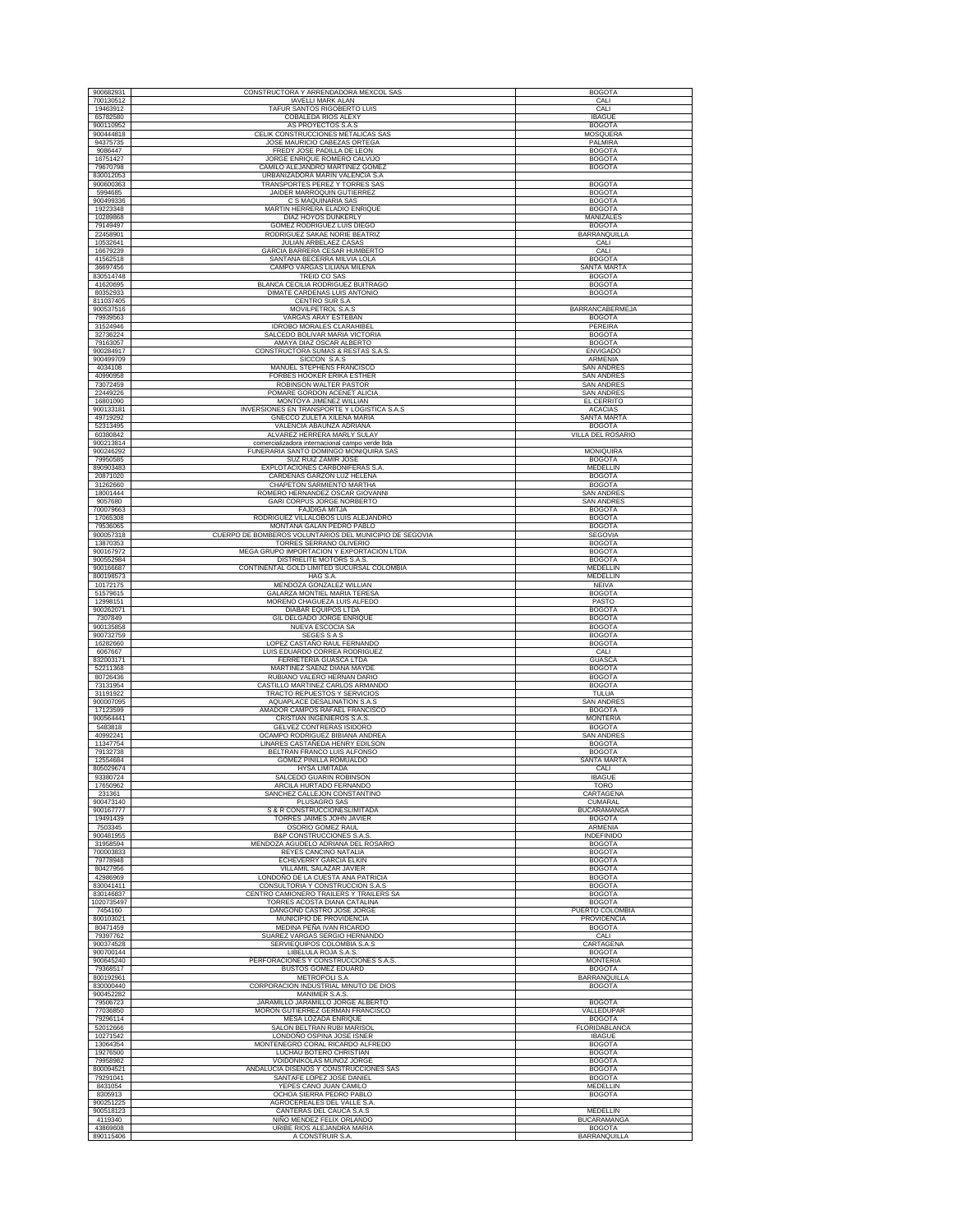| 805028654                           | ASOCIACION AMIGOS AUTOS ANTIGUOS                                                                               | CALI                                |
|-------------------------------------|----------------------------------------------------------------------------------------------------------------|-------------------------------------|
| 802018747                           | ALUNAS S.A.S                                                                                                   | PUERTO COLOMBIA                     |
| 415739287<br>13872367               | RODRIGUEZ DE JIMENEZ MARIA BETTY<br>SALCEDO RUEDA OSCAR FERNANDO                                               | <b>BOGOTA</b><br><b>BUCARAMANGA</b> |
| 13957968                            | TELLEZ ARIZA JOHN HERNANDO                                                                                     | <b>BOGOTA</b>                       |
| 53007133<br>16448147                | GUTIERREZ POMAR DIANA ALEXANDRA<br>VELEZ RESTREPO HAROLD                                                       | <b>BOGOTA</b><br>CALI               |
| 900378541                           | GALOVA S.A.S                                                                                                   | MEDELLIN                            |
| 63289372<br>74359654                | ADARME RINCON AURA LEONOR<br>TRIANA VALENZUELA JORGE FERNANDO                                                  | FLORIDABLANCA<br><b>BOGOTA</b>      |
| 900466939                           | AGROJEMUR S.A.S.                                                                                               | CARTAGENA                           |
| 900386414<br>800010950              | CUERPO BOMBEROS VOLUNTARIOS PUERTO WILCHES<br>COMPAÑIA PECUARIA AGRICOLA S.A.S                                 | PUERTO WILCHES<br>MEDELLIN          |
| 900349134                           | ELECTRICOS CAUCASIA LA 20 S.A.S                                                                                | CAUCASIA                            |
| 900742520<br>900728669              | NOVUX INVESTMENT S.A.S.<br>SERVI - VOLQUETAS NMB S.A.S.                                                        | <b>BOGOTA</b><br>MEDELLIN           |
| 900666275                           | FENIX NEGOCIOS INTERNACIONALES S.A.S                                                                           | <b>MEDELLIN</b>                     |
| 900398337<br>804007262              | AERONAUTIC QUALITY LOGISTIC SUPPORT AND RESCUE GROUP S.A.S<br>SERVICIOS TECNICOS INDUSTRIALES PETROLEROS S.A.S | <b>BOGOTA</b><br>FLORIDABLANCA      |
| 80382604                            | LOPEZ FRANCO ALBERTO                                                                                           | <b>BOGOTA</b>                       |
| 19351048<br>900345491               | MOTTA CAMARGO MIGUEL ANTONIO<br><b>GENO SERVICES SAS</b>                                                       | <b>BOGOTA</b><br><b>YUMBO</b>       |
| 79048833<br>80228738                | BELTRAN SANTOS MARTIN MARUDT<br>MOLINA CASTAÑEDA EDWIN BAYARDO                                                 | <b>BOGOTA</b><br><b>BOGOTA</b>      |
| 98391679                            | MARTINEZ CALVACHE OSCAR ANDRES                                                                                 | <b>BOGOTA</b>                       |
| 72151831                            | ESCOBAR SANJUAN GIOVANNI OMAR<br>SARDI DE LIMA ORLANDO                                                         | <b>BOGOTA</b><br><b>BOGOTA</b>      |
| 14983640<br>17142491                | BOTERO IRIARTE PEDRO MANUEL                                                                                    | <b>BOGOTA</b>                       |
| 801003840<br>80004402               | MULTISERVICIOS PARTES Y EQUIPOS LTDA<br>APONTE ESTUPIÑAN OSWALDO                                               | <b>BOGOTA</b>                       |
| 51853755                            | HERNANDEZ CORTES GLORIA PATRICIA                                                                               | <b>BOGOTA</b>                       |
| 5474147<br>4095945                  | VELANDIA LOPEZ CARLOS<br>RODRIGUEZ LANCHEROS ALFONSO JOSUE                                                     | <b>BUCARAMANGA</b><br>PAIPA         |
| 3241199                             | SEGURA BENAVIDES JORGE LIBARDO                                                                                 | <b>BOGOTA</b>                       |
| 804012161<br>7307532                | LIANSA S. EN C.<br>MORENO ACOSTA WILLIAM FERNANDO                                                              | BUCARAMANGA<br><b>BOGOTA</b>        |
| 900454423                           | SEBCO S A S                                                                                                    | <b>BOGOTA</b>                       |
| 900525677<br>900515212              | PROYECTOS Y TRITURADOS DEL ORIENTE SAS<br>SOTECA SOLUCIONES TECNOLOGICAS Y AGRICOLAS SAS                       | YOPAL<br><b>BOGOTA</b>              |
| 45479039                            | PUELLO SIERRA BEATRIZ ELENA                                                                                    | <b>BOGOTA</b>                       |
| 15432294<br>900516799               | GIL CASTRO CARLOS JULIO<br>INGENIERIA CIVIL Y TRANSPORTE S.A.S                                                 | <b>RIONEGRO</b><br>MEDELLIN         |
| 79245728                            | BOTERO OSPINA ESTEBAN                                                                                          | <b>BOGOTA</b>                       |
| 900749166<br>43278753               | MECO INFRAESTRUCTURA SAS<br>CARDONA RESTREPO MARIA ISABEL                                                      | <b>BOGOTA</b><br><b>MEDELLIN</b>    |
| 51875881                            | CARVAJAL MORENO GLORIA MARGARITA                                                                               | <b>BOGOTA</b>                       |
| 79351289<br>9510633                 | PEÑA PEDRAZA HELMER MAURICIO<br>JIMENEZ ECHEVERRI GABRIEL                                                      | <b>BOGOTA</b><br><b>BOGOTA</b>      |
| 16774743                            | VILLEGAS GONZALEZ GERMAN<br>INGENIERIA Y MONTAJES INGENIAR SAS                                                 | LA CALERA                           |
| 829000323<br>900682491              | <b>PROFILMS S A S</b>                                                                                          | TUNJA<br><b>BOGOTA</b>              |
| 79312117<br>70548094                | RODRIGUEZ PRADA LUIS ALFREDO<br>BIRBRAGHER ZICER JAIME                                                         | LETICIA<br><b>BOGOTA</b>            |
| 17076517                            | QUERUBIN LONDOÑO RODRIGO                                                                                       | <b>BOGOTA</b>                       |
| 39779562<br>3415297                 | VARELA FEDERSPIEL SANDRA<br>DE VALDENEBRO MORA JUAN ALONSO                                                     | MEDELLIN<br><b>BOGOTA</b>           |
| 900146509                           | <b>MAS INGENIERIA SC SAS</b>                                                                                   | <b>BOGOTA</b>                       |
| 830070966<br>900203038              | NEOS GROUP S.A.<br>SAWLER INTERNATIONAL SA                                                                     | <b>BOGOTA</b><br><b>BOGOTA</b>      |
| 900661417                           | <b>GRUAS ARCA S.A.S</b>                                                                                        | <b>BARRANCABERMEJA</b>              |
| 42097572<br>900309306               | CARDONA BOTERO LINA MERCEDES<br>3 G S.A.S                                                                      | <b>BOGOTA</b><br>CARTAGENA          |
| 802022622                           | CI. FRONTIER COAL S.A.S                                                                                        |                                     |
|                                     |                                                                                                                | <b>BARRANQUILLA</b>                 |
| 60358247<br>900757901               | ORTIZ CASTRO VIANCY DEMILTA<br>EMI INVERSIONES SAS                                                             | <b>BOGOTA</b><br><b>BOGOTA</b>      |
| 20167116                            | HERRERA VARON CLARA GLORIA DEL ROSARIO                                                                         | <b>BOGOTA</b>                       |
| 9185292<br>438209                   | OSPINO HERNANDEZ JOSE DEL CARMEN<br>OSSA GOMEZ JULIAN EFREN                                                    | CARTAGENA<br><b>BOGOTA</b>          |
| 19275836                            | HUERFANO HUERFANO ISMAEL ANTONIO                                                                               | <b>BOGOTA</b>                       |
| 900520539<br>811037529              | MATERIALES DE CONSTRUCCION EL CARRETON S.A.S<br>CONRED S.A.                                                    | LA CEJA<br>MEDELLIN                 |
| 806016193                           | ELECTRIVELEZ S. EN C.                                                                                          | CARTAGENA                           |
| 80543747<br>20568843                | PEREZ CIFUENTES CAMILO ANDRES<br>GONZALEZ ULLOA YOMAR NANCY                                                    | <b>BOGOTA</b><br><b>BOGOTA</b>      |
| 40991695<br>1123626588              | EDWARS LUNA SHAKIRA ALICIA                                                                                     | <b>SAN ANDRES</b>                   |
| 41334143                            | GORDON FOX DELROY AUSTIN<br>GONZALEZ SOTO MARIA CONCEPCION                                                     | <b>SAN ANDRES</b><br><b>BOGOTA</b>  |
| 41754278<br>900470939               | ALDANA NIETO MARIA INES<br>CONSTRUCTORA TUNEL DEL ORIENTE S.A.S.                                               | <b>BOGOTA</b><br><b>MEDELLIN</b>    |
| 1019110180                          | ROA GARCIA LILIANA ALEJANDRA                                                                                   | <b>BOGOTA</b>                       |
| 900715501<br>800246222              | MUNDOLIFT S.A.S<br>AGROASESORIAS EL CENCERRO S.A.S.                                                            | <b>ITAGUI</b><br>CALI               |
| 1020744400                          | ALZATE MAHECHA JOSE OSLER                                                                                      | <b>BOGOTA</b>                       |
| 23489364<br>70322613                | SOLANO GUECHA OLGA MARINA<br>RUIZ AMAYA PABLO EMILIO                                                           | <b>BOGOTA</b><br><b>BOGOTA</b>      |
| 16723496<br>900076699               | RAMIREZ MENDOZA HECTOR SANTIAGO<br>INVERSIONES EL SILENCIO S.A.S                                               | <b>BOGOTA</b>                       |
| 79442173                            | MEJIA CUELLAR GABRIEL EDUARDO                                                                                  | <b>BOGOTA</b>                       |
| 900122668<br>900707389              | COMERCIALIZADORA RENTALMAQ S.A.S<br>DCAL GRUAS, MONTAJES Y SERVICIOS SAS                                       | <b>BOGOTA</b><br><b>IBAGUE</b>      |
| 19425442                            | ARIZA TOVAR SIMON                                                                                              | <b>BOGOTA</b>                       |
| 900675998<br>79432810               | TRANSPORTES MGM S.A.S<br><b>BARAJAS TORRES RICHARD MARTIN</b>                                                  | MEDELLIN<br><b>BOGOTA</b>           |
| 79418200                            | VELASCO OJEDA GILBERTO ANTONIO                                                                                 | <b>ELIAS</b>                        |
| 35466270<br>17333401                | ARANGO OLMOS ALICIA VICTORIA<br>DIAZ ORTIZ WILSON FREDY                                                        | <b>BOGOTA</b><br><b>BOGOTA</b>      |
| 900763648<br>79563813               | DC GLOBAL S.A.S.<br>AVILA ACOSTA VICTOR MANUEL                                                                 | <b>BARRANQUILLA</b>                 |
| 900683137                           | METANOYA SAS                                                                                                   | <b>BOGOTA</b><br>SOPO               |
| 900522332                           | A& N SOLUCIONES Y MOVIMIENTOS SAS                                                                              | MEDELLIN                            |
| 900306309<br>900349429              | GRAN COLOMBIA GOLD SEGOVIA SUCURSAL COLOMBIA<br>servymaq sas                                                   | <b>ENVIGADO</b>                     |
| 900295171<br>40992885               | DRAGON TUBULARS SUCURSAL COLOMBIA<br>PINZON MITCHELL DINAH INES                                                | <b>BOGOTA</b><br><b>SAN ANDRES</b>  |
| 900504883                           | J.P.M. INGENIERIA Y CONSTRUCCIONES S.A.S.                                                                      | <b>RIOHACHA</b>                     |
| 79433106<br>79497816                | PALACIOS MERCHAN DIEGO LEONARDO<br>ARDILA TORRES ROGELIO                                                       | <b>BOGOTA</b><br><b>BOGOTA</b>      |
| 79578054                            | GONZALEZ GARAVITO CESAR AUGUSTO                                                                                | <b>BOGOTA</b>                       |
| 79389420<br>900755313               | CUBIDES GRANADOS FRANCISCO HERNANDO<br>ALEGUI TRADING S.A.S                                                    | CARTAGENA<br><b>BOGOTA</b>          |
| 42490812<br>93375319                | CASTRO DAZA JOSEFINA MERCEDES<br>CARDENAS LEONEL FABIAN LAURENCE                                               | VALLEDUPAR<br><b>IBAGUE</b>         |
| 13466740                            | CELIS PABON HERNANDO                                                                                           | <b>BOGOTA</b>                       |
| 14252961<br>51578337                | ROJAS LIEVANO CARLOS EDUARDO<br>SUAREZ GONZALEZ ANA MERCEDES                                                   | <b>BOGOTA</b><br><b>BOGOTA</b>      |
| 79523842                            | VILLANUEVA LUIS MANUEL VICENTE                                                                                 | <b>BOGOTA</b>                       |
| 5462922<br>80054050                 | ROZO PORTILLA JULIO ALIRIO<br>FLECHAS FORERO DIEGO FELIPE                                                      | <b>BUCARAMANGA</b><br><b>BOGOTA</b> |
| 900745502                           | <b>REVMAR S A S</b>                                                                                            | <b>SAN ANDRES</b>                   |
| 830092744<br>12556802               | <b>HABITAWEB LTDA</b><br>MORALES REYES HERNANDO ALBERTO                                                        | <b>BOGOTA</b><br><b>BOGOTA</b>      |
| 31840245                            | SOLIS VILLA ANGELA MERCEDES                                                                                    | <b>BOGOTA</b>                       |
| 76320749<br>700134652<br>1020810668 | CHILITO RIVADENEIRA JOSE WILMER<br>ALTSCHUL ESTEBAN ANDRES<br>FELIPE JORGE RODRIGUEZ BALLESTEROS               | POPAYAN<br>CHIA<br><b>BOGOTA</b>    |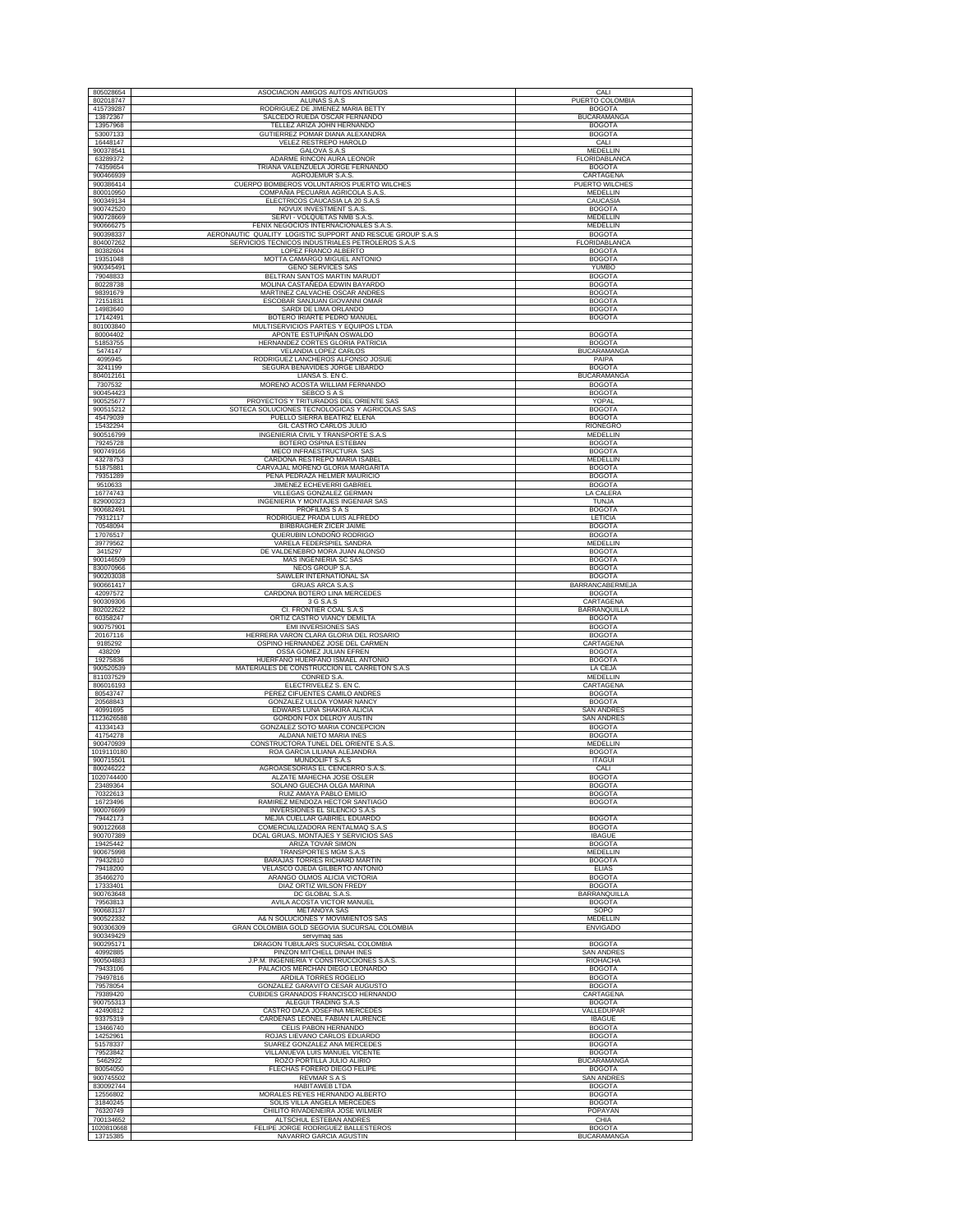| 80421232                | GOMEZ RUJELES GUSTAVO ADOLFO                                               | <b>BOGOTA</b>                      |
|-------------------------|----------------------------------------------------------------------------|------------------------------------|
| 19312754                | OVIDIO HELI GONZALEZ                                                       | <b>BOGOTA</b>                      |
| 900008702               | TECNOCONSTRUCCIONES DE COLOMBIA S.A.S                                      | <b>BOGOTA</b>                      |
| 830095469               | H R COMUNICACIONES S.A.S                                                   | <b>BOGOTA</b>                      |
| 900724614               | CARGAS INDIVISIBLES DE COLOMBIA                                            | CHIA                               |
| 79780216                | TORRES MENDOZA DAVID ENRIQUE                                               | <b>BOGOTA</b>                      |
| 900140925               | CMZ ARQUITECTURA E INGENIERIA S.A.S.                                       | MEDELLIN                           |
| 900678912<br>900513156  | EPC AUTOS GROUP S.A.S<br>ACCION LOGISTICA S.A.S                            | <b>BARRANQUILLA</b><br>SANTA MARTA |
| 17545553                | BARRERA RODRIGUEZ MANUEL                                                   | TAME                               |
| 900146411               | ARAMARK COLOMBIA SAS                                                       | <b>BOGOTA</b>                      |
| 71681846                | ARANGO RUIZ JORGE IVAN                                                     | <b>SAN ANDRES</b>                  |
| 18002489                | FORBES HOOKER CESAR AUGUSTO                                                | <b>SAN ANDRES</b>                  |
| 52990232                | SANCHEZ CHARRIS TATIANA                                                    | <b>BOGOTA</b>                      |
| 80412843                | JOSE ANTONIO PEREIRA SANCHEZ                                               | <b>BOGOTA</b>                      |
| 79785262                | PAEZ BARAJAS DANIEL EDUARDO                                                | <b>BOGOTA</b>                      |
| 700131131<br>79778018   | MANDOVA MARIA DIMITROVA<br>CARDONA RIVAS ALEJANDRO ALBERTO                 | <b>CUCUTA</b><br><b>BOGOTA</b>     |
| 900347559               | IMPORTADORA MEGAEQUIPOS SAS                                                | VILLAVICENCIO                      |
| 71724324                | JAIME ALBERTO DIEZ LOPEZ                                                   |                                    |
| 900291511               | <b>FUNDACION CHIDESS</b>                                                   | SANTO TOMAS                        |
| 13472164                | BENEDETTY SERRANO MIGUEL ANTONIO                                           | <b>CUCUTA</b>                      |
| 1015442138              | FLECHAS IBARRA DANIELA                                                     | <b>BOGOTA</b>                      |
| 8277260                 | ORTIZ VASQUEZ LUIS CARLOS                                                  | <b>BOGOTA</b>                      |
| 900603258               | H DE COLOMBIA S.A.S                                                        | <b>BOGOTA</b>                      |
| 31871878<br>830091461   | RODRIGUEZ RODRIGUEZ ALBA DEL CARMEN<br>JULIVANES Y CIA S EN C              | <b>SAN ANDRES</b><br><b>BOGOTA</b> |
| 79506534                | ROJAS BERMUDEZ DIEGO ALFREDO                                               | <b>BOGOTA</b>                      |
| 94510594                | TRUJILLO SAAVEDRA CARLOS MAURICIO                                          | <b>BOGOTA</b>                      |
| 900419614               | TRITURADORA LA PIEDRA S.A.S                                                | <b>CUCUTA</b>                      |
| 18000153                | BENT BENT RADLEY ERINGTON                                                  | <b>SAN ANDRES</b>                  |
| 15259380                | CARDONA MARTINEZ JAIR ANTONIO                                              | CARTAGENA                          |
| 13490709                | GARCIA BARON JUAN PABLO                                                    | <b>BOGOTA</b>                      |
| 4252254                 | BLANCO BOTIA PABLO JOSE                                                    | <b>BOGOTA</b>                      |
| 15243575<br>93343212    | GERMAN DANIEL PECHTHALT GARCIA<br>GORDILLO JIMENEZ CARLOS HERNANDO         | <b>BOGOTA</b><br><b>MOSQUERA</b>   |
| 70511693                | CORREA COPOLA EDGAR FERRUCIO                                               | <b>BOGOTA</b>                      |
| 1100949386              | MEJIA ALFONSO LUIS CARLOS                                                  | <b>BOGOTA</b>                      |
| 93290815                | PIRAQUIVE CAICEDO HENRY ELIAS                                              | <b>FLORENCIA</b>                   |
| 80410979                | JHON NORBEY ZAMBRANO GOMEZ                                                 | <b>BOGOTA</b>                      |
| 79739749                | CANTOR CATUMBA EFREN EDUARDO                                               | <b>BOGOTA</b>                      |
| 8311237                 | NICHOLLS SANCHEZ CARNERERA CALIXTO ALVARO                                  | <b>BOGOTA</b>                      |
| 80049652                | FRIAS SILVA HECTOR EDUARDO                                                 | <b>BOGOTA</b>                      |
| 680439164               | <b>BOLLE WIEMANN FRANK WILHELM</b>                                         | CARTAGENA                          |
| 7307868<br>19116753     | SANTAMARIA CASTELLANOS MANUEL URIEL<br>ABELLO URIBE DANIEL EDUARDO         | <b>BOGOTA</b><br><b>BOGOTA</b>     |
| 1123625577              | GARCIA DE LA OSSA JOHN MARK                                                | SAN ANDRES                         |
| 15244794                | LLAMAS CANTILLO HERNANDO                                                   | <b>SAN ANDRES</b>                  |
| 80164305                | IZQUIERDO TEHELEN RAPHAEL ANDREY                                           | <b>BOGOTA</b>                      |
| 34552459                | CUELLAR ESCOBAR LILIA EUGENIA                                              | POPAYAN                            |
| 830142429               | ESTRUCTURACION Y DESARROLLO DE PROYECTOS LTDA                              | <b>BOGOTA</b>                      |
| 80408455                | GOMEZ ORTIZ FRANCISCO JOSE                                                 | <b>BOGOTA</b>                      |
| 13354839                | LOPEZ VILLAMIZAR LUIS CARLOS                                               | <b>BUCARAMANGA</b>                 |
| 98392421                | ROSERO GUZMAN LEONEL EUGENIO                                               | PASTO<br><b>SAN ANDRES</b>         |
| 52162365<br>15242700    | LLANOS RUIZ JACQUELINE<br>GALLARDO MANTILLA JESUS ENRIQUE                  | <b>BOGOTA</b>                      |
| 18003567                | <b>WILLIAMS WILBORT</b>                                                    | <b>SAN ANDRES</b>                  |
| 811012321               | GRUPO RIOS CARPINTERIA S.A                                                 |                                    |
| 650008346               | RAMOS DE KNUDSEN MARIA ENRIQUETA                                           | CALI                               |
| 30334747                | MARIN CABARCAS BELKIS PATRICIA                                             | <b>BOGOTA</b>                      |
| 7700654                 | CORTES HERNANDEZ CARLOS MAURICIO                                           | <b>BOGOTA</b>                      |
| 80048291<br>52181419    | LUCIO ALEXANDER PUCHANA MAYA<br>NARDA BIBIANA WILCHES PERILLA              | <b>BOGOTA</b><br><b>BOGOTA</b>     |
| 2953649                 | JOSE ANIBAL PEÑUELA                                                        | <b>BOGOTA</b>                      |
| 18000239                | RODGER GUILLERMO MADERO ARCHBOLD                                           | <b>SAN ANDRES</b>                  |
| 1123632099              | POWELL ESCALONA MACARIO GIULLIANO                                          | SAN ANDRES                         |
| 1006880401              | NATHALIE PAULINE HOOKER FRANCIS                                            | <b>SAN ANDRES</b>                  |
| 16621112                | CAMILO ELIAS CHAMAT DIEZ                                                   | CALI                               |
| 700138589               | BIZERRA MARQUES EDNO                                                       | LETICIA                            |
| 40985056                |                                                                            |                                    |
|                         | PINEDA GUTIERREZ MARIA MAGGUIE FRANCIA                                     | <b>SAN ANDRES</b>                  |
| 79278553                | TORRES BECERRA GUSTAVO ADOLFO                                              | CAJICA                             |
| 36524672                | VALERA ORTEGA FELICIA MERCEDES                                             | SANTA MARTA                        |
| 900771442<br>3228095    | COMERCIALIZADORA RLF LYNTON S.A.S<br>CRIOLLO CRUZ ANGEL MARIA              | SAN ANDRES<br><b>BOGOTA</b>        |
| 51633184                | CANO AGUILLON RUTH MERY                                                    | <b>BOGOTA</b>                      |
| 23248715                | ARCHBOLD HAWKINS VERONICA VIRGINIA                                         | <b>SAN ANDRES</b>                  |
| 18008572                | ROBINSON TELESFORD CARLOS MARIO                                            | <b>SAN ANDRES</b>                  |
| 52741860                | CERTUCHE MORENO EMILCE                                                     | <b>BOGOTA</b>                      |
| 829000049<br>900123504  | R & F ASOCIADOS S.A.S                                                      | <b>BARRANCABERMEJA</b>             |
| 80135559                | CABLES COLOMBIA URIBE Y CIA S.C.A<br>CASTELLANOS NEIRA ANDRES ALFONSO      | <b>GIRON</b><br><b>BOGOTA</b>      |
| 10274456                | <b>FLOREZ RENDON JHON HENRY</b>                                            | <b>BUCARAMANGA</b>                 |
| 1019018298              | <b>VESGA REYES GISELLE</b>                                                 | <b>BOGOTA</b>                      |
| 19219966                | MURCIA FLOREZ ARMANDO                                                      | <b>BOGOTA</b>                      |
| 79853094                | ARANGO VELASCO JORGE                                                       | <b>BOGOTA</b>                      |
| 72155766                | AJAMI CHAOUKI HUSSEIN                                                      | BARRANQUILLA                       |
| 900596178<br>900311842  | DRAGADOS AMBIENTALES S.A.S<br>ATINA ENERGY SERVICES CORP SUCURSAL COLOMBIA | BARRANQUILLA<br><b>BOGOTA</b>      |
| 79417985                | DAVID VITERI DAGOBERTO URIEL                                               | BARRANQUILLA                       |
| 40443249                | <b>GUIO GARCIA LILIANA</b>                                                 | <b>INIRIDA</b>                     |
| 79112540                | GONZALEZ LOPEZ MAURICIO                                                    | <b>BOGOTA</b>                      |
| 16675132                | VINASCO VARGAS JAIME ANDRE                                                 | SAN ANDRE                          |
| 18002235                | FORBES MANUEL ARCADIO                                                      | <b>SAN ANDRES</b>                  |
| 4414625<br>42207972     | <b>GONZALEZ TAMAYO CARLOS ANDRES</b><br>BUSTAMANTE OLMOS ARI ESTER         | <b>ITAGUI</b><br>SAN ANDRES        |
| 18001610                | CASTRO MANUEL ALFREDO JAVIER                                               | <b>SAN ANDRES</b>                  |
| 18002927                | HENAO LONDOÑO VICTOR ANDRES                                                | <b>SAN ANDRES</b>                  |
| 800141838               | MAGISTER LTDA                                                              | BARRANCABERMEJA                    |
| 18000273                | GAITAN TOQUICA JAIME EDUARDO                                               | <b>SAN ANDRES</b>                  |
| 19242225                | HOYOS VILLEGAS FERNANDO EDUARDO                                            | <b>BOGOTA</b>                      |
| 18005315                | PUELLO PADILLA JULIO DAVID                                                 | <b>SAN ANDRES</b>                  |
| 79287711                | AREVALO CAMARGO GERMAN                                                     | <b>BOGOTA</b>                      |
| 11515077<br>14956802    | RODRIGUEZ GONZALEZ PEDRO FRANCISCO<br>VILLEGAS VILLEGAS DIEGO              | <b>BOGOTA</b><br><b>BOGOTA</b>     |
| 79557972                | OSEJO VITERI JULIAN                                                        | <b>BOGOTA</b>                      |
| 93373280                | MURILLO ORREGO FERNANDO                                                    | <b>IBAGUE</b>                      |
| 900734886               | CONCRETE PUMPING SERVICE COMPANY SAS                                       | <b>BOGOTA</b>                      |
| 900470662               | DIVERSIFIED TRADING S.A.S                                                  | <b>BARRANQUILLA</b>                |
| 14891422                | POPO GONZALEZ DIEGO                                                        | SANTANDER DE QUILICHAO             |
| 8407368                 | URIBE ALZATE ESTEBAN                                                       | <b>BOGOTA</b><br>MEDELLIN          |
| 70065790                | SOTO SUAREZ PEDRO LEON CLAVER                                              |                                    |
| 79885865<br>79981816    | SUESCUN ORDOÑEZ LEONEL ALEJANDRO<br>KOCH SALDARRIAGA KLAUS ADOLFO          | <b>BOGOTA</b><br><b>BOGOTA</b>     |
| 93365090                | GODOY CASTRO ALEXANDER                                                     | <b>BOGOTA</b>                      |
| 13471297                | MARTINEZ VALERO MARTIN ALFONSO                                             | <b>CUCUTA</b>                      |
| 32688862                | ROSA AMERICA GARCIA HENRIQUEZ                                              | <b>SAN ANDRES</b>                  |
| 40991231                | BECERRA SANCHEZ FANNY MARIA                                                | <b>SAN ANDRES</b>                  |
| 72005266                | PEREZ QUINTERO GIAN CARLOS                                                 | BARRANQUILLA                       |
| 900123684               | MONTACARGAS CALI S.A.S                                                     | CALI<br><b>BOGOTA</b>              |
| 1019003580<br>900393798 | SANTOS CANO JOHANNA ROCIO<br>RECOPETROL CARTAGENA LTDA                     | CARTAGENA                          |
| 79527440                | RAMOS ROJAS FREDY                                                          | <b>BOGOTA</b>                      |
| 900614097               | TRANSPORTES ALVACAR S.A.S                                                  | CARTAGENA                          |
| 800021745<br>800088993  | TRANSPORTES GONZALEZ CEPEDA LTDA<br>CABRALES PAFFEN S.A.                   | BARRANQUILLA<br>CARTAGENA          |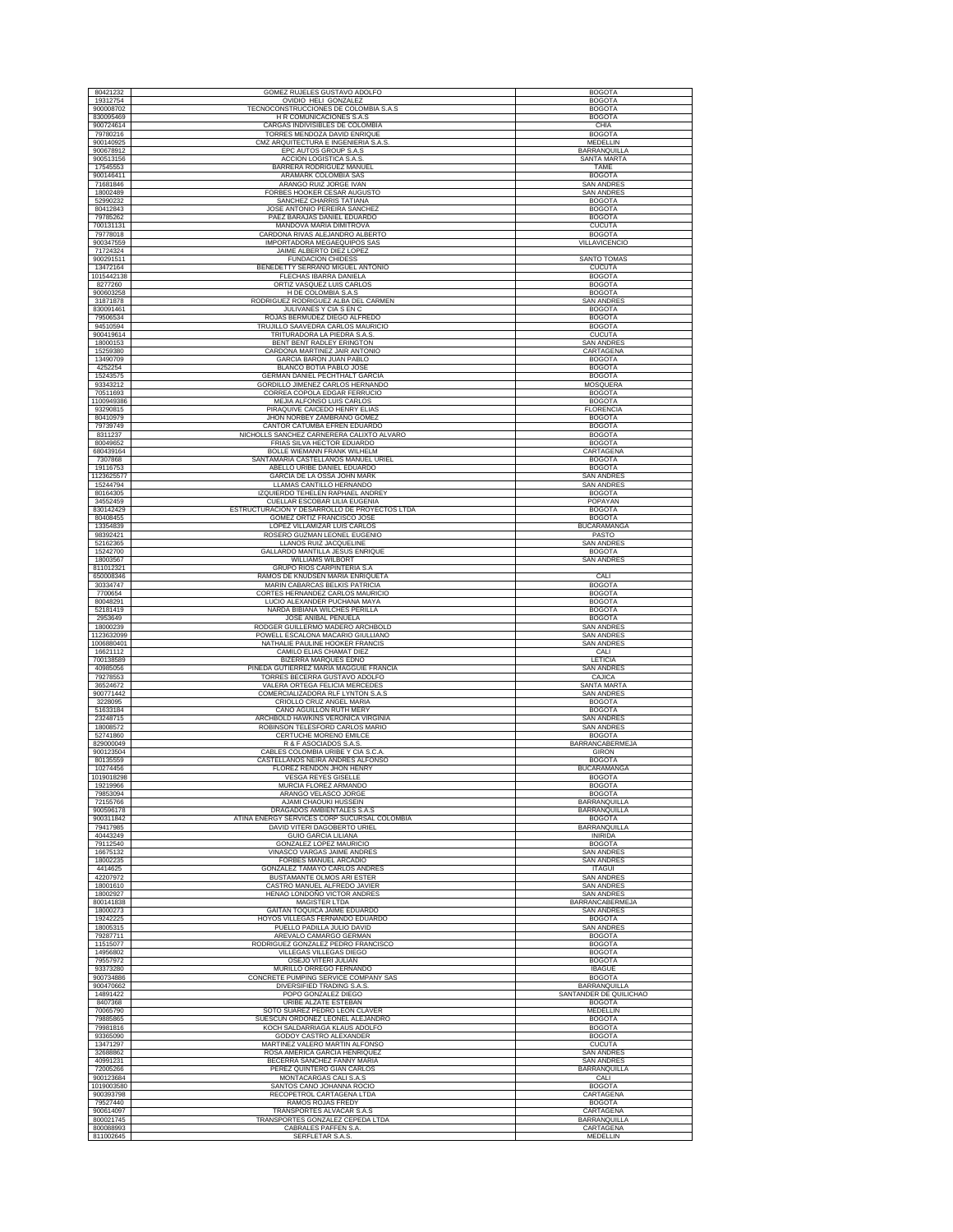| 891857745               | WMOH Y CIA S.A.S                                                                             | SOGAMOSO                                |
|-------------------------|----------------------------------------------------------------------------------------------|-----------------------------------------|
| 900722031               | PUERTORIENTE LOGISTICA Y TRANSPORTE SAS                                                      | PUERTO GAITAN                           |
| 900423373               | OAPETROLEUM TRANSPORTES Y SERVICIOS S.A.S                                                    | <b>NEIVA</b>                            |
| 829002119               | S.C.C. CONSTRUCCIONES Y CONSULTORIAS LIMITADA                                                | BARRANCABERMEJA                         |
| 900384085               | SERVICIOS MAQUITRANS S.A.S                                                                   | YOPAL                                   |
| 900606220<br>804015158  | TRANSPORTES ALFEREZ S.A.S<br>SERMOVIAS LIMITADA                                              | CARTAGENA<br><b>BUCARAMANGA</b>         |
| 835000770               | <b>BGP CONTAINER &amp; LOGISTICS S.A</b>                                                     | <b>BOGOTA</b>                           |
| 73125343                | RODRIGUEZ CEBALLOS JOSE GUILLERMO                                                            | CARTAGENA                               |
| 79503014                | PRADA GUTIERREZ CAMPO ELIAS                                                                  | <b>CUCUTA</b>                           |
| 79443330<br>40988838    | MESA CASTRO FLAVIO HERIBERTO<br><b>WILLIAMS BISCAINO JENNILEE</b>                            | <b>BOGOTA</b>                           |
| 15241447                | <b>JAY ARCHBOLD LUIS ANTONIO</b>                                                             | <b>SAN ANDRES</b><br><b>SAN ANDRES</b>  |
| 79141244                | LEO EDWARD ALBERT BESSUDO LEVY                                                               | <b>BOGOTA</b>                           |
| 51590229                | RABINOVICH JAMRI MARGOT                                                                      | <b>BOGOTA</b>                           |
| 900533318               | <b>INGEKAR LPR SAS</b>                                                                       | VILLAVICENCIO                           |
| 900523809               | <b>MAQUICRANE SAS</b>                                                                        | <b>BOGOTA</b>                           |
| 40994141<br>22499474    | MORALES GUTIERREZ NADIA VANESSA<br>HOWARD MC COY VIOLET GERTRUDE                             | <b>SAN ANDRES</b><br>SAN ANDRES         |
| 1010172746              | BARRETO MARTINEZ INGRID CAROLINA                                                             | <b>BOGOTA</b>                           |
| 900460109               | SINGEMOP SAS                                                                                 | VALLEDUPAR                              |
| 900581054               | SERVICIOS AGRICOLAS AGRICOSECHA S.A.S                                                        | <b>MIRANDA</b>                          |
| 93370223<br>700140665   | FORERO SIERRA CARLOS ARTURO<br><b>ZURSCHMITTEN ANDREAS</b>                                   | <b>BOGOTA</b><br><b>BOGOTA</b>          |
| 30318161                | PEREZ ALZATE YANETH DEL CARMEN                                                               | MANIZALES                               |
| 80195155                | LOPEZ LOPEZ NICOLAS DAVID                                                                    | <b>BOGOTA</b>                           |
| 830034158               | <b>SUKA SA ESP</b>                                                                           | <b>BOGOTA</b>                           |
| 830066001<br>79301230   | SISTEMA INTELIGENTE DE MONITOREO SATELITAL SIMS LTDA<br>LIZCANO VALERO GONZALO ENRIQUE       | <b>BOGOTA</b><br><b>BOGOTA</b>          |
| 16278350                | CRUZ GARCES CARLOS EDUARDO                                                                   | <b>BOGOTA</b>                           |
| 18009635                | MC'NISH NELSON HOUGH                                                                         | <b>SAN ANDRES</b>                       |
| 900773602               | ABRASIVOS Y ADHESIVOS GLOBAL SAS                                                             | MEDELLIN                                |
| 1020723297              | ROA PELAEZ NATALIA                                                                           | <b>BOGOTA</b>                           |
| 79319874<br>900635823   | AMADO DELGADO JAVIER<br>RED RIDER S.A.S.                                                     | <b>BOGOTA</b><br><b>BUCARAMANGA</b>     |
| 900755996               | FERROTEC SERVICIOS INDUSTRIALES SAS                                                          | <b>BOGOTA</b>                           |
| 13437716                | SEPULVEDA RAMON DOMINGO                                                                      | <b>CUCUTA</b>                           |
| 805007508               | DISPROQUIN S.A.S.                                                                            | CANDELARIA                              |
| 10114249<br>15240938    | OROZCO ESPINOSA HERMINZUL<br>BEDOYA MONTOYA ALVARO                                           | <b>BUCARAMANGA</b><br><b>SAN ANDRES</b> |
| 80352343                | GUTIERREZ HORTUA LUIS ALFREDO                                                                | <b>BOGOTA</b>                           |
| 18001345                | RAMIREZ JAMES SIDNEY ELIECER                                                                 | <b>SAN ANDRES</b>                       |
| 830070142               | ALFA CO SAS                                                                                  | <b>BOGOTA</b>                           |
| 900553382               | DESTREZA RESTAURANTE MUSEO BAR EL TRANSPORTADOR SAS<br>MANJARREZ BERARDINELLI KATTIA VIVIANA | <b>BOGOTA</b><br><b>SAN ANDRES</b>      |
| 40920774<br>15244683    | ARCHBOLD JESSIE CARLOS DELANO                                                                | <b>SAN ANDRES</b>                       |
| 35463058                | GARRIDO RESTREPO MARIA XIMENA                                                                | <b>BOGOTA</b>                           |
| 40988039                | MANUEL FORBES YAKELIN ESTELA                                                                 | <b>SAN ANDRES</b>                       |
| 22584347<br>900632176   | PUGLIESE GUEVARA JOHANNA LUCIA<br>TIGER RENTALS COLOMBIA S.A.S                               | <b>BARRANQUILLA</b><br>CARTAGENA        |
| 6774721                 | NEMPEQUE MURCIA ALEXANDER                                                                    | <b>TUNJA</b>                            |
| 835000837               | DATA CONTROL PORTUARIO S.A.                                                                  | <b>BUENAVENTURA</b>                     |
| 900075373               | PERFORACIONES PYRAMID DE COLOMBIA S.A.S                                                      | <b>BOGOTA</b>                           |
| 890914336<br>16347105   | DURESPO S.A.<br>CRUZ GOMEZ LUIS ENRIQUE                                                      | MEDELLIN<br>MEDELLIN                    |
| 79273282                | CAMACHO DIAZ CARLOS ERNESTO                                                                  | <b>BOGOTA</b>                           |
| 32296172                | <b>K'DAVID NAVARRO SALUA</b>                                                                 | SANTA MARTA                             |
| 3227948                 | CAMARGO CAMARGO MAURICIO                                                                     | <b>BOGOTA</b>                           |
| 700131576<br>900016038  | <b>BREUKERS LINDA</b><br>CONSTRUCTORA DICOCIVIL S.A.S                                        | <b>BOGOTA</b><br>MEDELLIN               |
| 900778413               | ECOTRASLADOS S.A.S                                                                           | BARRANQUILLA                            |
| 900665912               | CONTRANSMAQ SAS                                                                              | <b>BOGOTA</b>                           |
|                         |                                                                                              |                                         |
| 15240945                | O'NEILL ARCHIBOLD LUIS ENRIQUE                                                               | <b>SAN ANDRES</b>                       |
| 10268435                | ARROYAVE QUINTERO SILVIO ALBERTO                                                             | BARRANQUILLA                            |
| 900573970<br>800096464  | G&M INVERSIONES Y SOLUCIONES INTEGRALES DE COLOMBIA<br>PUERTO MAMONAL S.A.                   | VILLAVICENCIO<br>CARTAGENA              |
| 10088501                | RIVERA CASTRILLON HENRY                                                                      | <b>PEREIRA</b>                          |
| 10094587                | VALENCIA ROJAS SOCRATES DE JESUS                                                             | PEREIRA                                 |
| 40991893                | JACKSON WRIGHT ADELAIDA AMANDA                                                               | <b>SAN ANDRES</b>                       |
| 15241477<br>1020741307  | ELLIS DAVIS HUMBERTO<br>VARGAS LAVERDE JUAN DAVID                                            | <b>SAN ANDRES</b><br><b>BOGOTA</b>      |
| 900410734               | <b>GRANOVA LOGISTICA S.A.S.</b>                                                              | <b>BOGOTA</b>                           |
| 900778407               | RS CONSULTING S.A.S                                                                          | <b>BOGOTA</b>                           |
| 5203752<br>73125339     | RAMIREZ BASTIDAS JAIRO EMILIO<br>AMEZQUITA GARCIA JOSE JOAQUIN                               | <b>BOGOTA</b><br><b>BOGOTA</b>          |
| 900663778               | GRUAS LONDOÑO S.A.S                                                                          | <b>AGUACHICA</b>                        |
| 73545230                | MENDOZA BAYUELO MARCO ANTONIO                                                                | <b>BOGOTA</b>                           |
| 18004459<br>52697016    | WILLIAMS JAMES CHARLES TINSON<br>ALVAREZ DUEÑAS DIANA ALEJANDRA                              | <b>SAN ANDRES</b><br><b>BOGOTA</b>      |
| 900720625               | TOP DRILLING COMPANY SUCURSAL COLOMBIA                                                       |                                         |
| 900759607               | MAKAM S.A.S                                                                                  | <b>ENVIGADO</b>                         |
| 900437320               | <b>MKAAS SAS</b>                                                                             | <b>BOGOTA</b>                           |
| 900747711<br>80038283   | JISCO TRADING S.A.S<br>BEDOYA SARMIENTO DAVID                                                | <b>BOGOTA</b><br><b>BOGOTA</b>          |
| 52213668                | PUERTO RODRIGUEZ CLAUDIA JOHANA                                                              | <b>BOGOTA</b>                           |
| 900565895               | <b>INVERSIONES DE LA HOZ SANTOYA S.A.S</b>                                                   | <b>BARRANQUILLA</b>                     |
| 73121392                | ROMAN MARTINEZ EDUARDO                                                                       | CARTAGENA                               |
| 1123633145<br>900324817 | BENT CABEZA SHANNON<br>SUCERAMICA DEL CARIBE & COMPAÑIA S.A.S                                | <b>SAN ANDRES</b><br>BARRANQUILLA       |
| 900502910               | COLOMBIAN MONSTERS SAS                                                                       | <b>BOGOTA</b>                           |
| 40994397                | ROBINSON MAY LILY ROSE                                                                       | <b>SAN ANDRES</b>                       |
| 40991702<br>16944454    | MOW PIÑA NATASIA AIVANOVNA<br>ROJAS GUTIERREZ PHANOR                                         | <b>SAN ANDRES</b><br>CALI               |
| 80420398                | ECHANDIA ROLDAN VICENTE FERNANDO                                                             | <b>BOGOTA</b>                           |
| 1020728333              | MUÑOZ MORALES JUAN SEBASTIAN FELIPE                                                          | <b>BOGOTA</b>                           |
| 900741030               | <b>REPIKA SAS</b>                                                                            | MEDELLIN                                |
| 900085546<br>80084636   | CONSTRUCCIONES BUEN VIVIR S.A.S<br>JIMENO CUELLAR FEDERICO                                   | <b>BOGOTA</b><br><b>BOGOTA</b>          |
| 10225259                | PEREZ GARCIA MIGUEL ALBERTO                                                                  | <b>BOGOTA</b>                           |
| 830054732               | COMERCIALIZADORA SURTI LUMA SAS                                                              | <b>BOGOTA</b>                           |
| 900349030               | <b>LAPIXMARKS SAS</b><br>BALAGUERA CUTA CARLOS ANGEL                                         | <b>BOGOTA</b>                           |
| 4079316<br>40989875     | ANGULO VILLEGAS ALEXANDRA                                                                    | <b>BOGOTA</b><br><b>SAN ANDRES</b>      |
| 900680753               | ZANCLUS SAS                                                                                  | <b>BOGOTA</b>                           |
| 900360954               | RECICLADOS INDUSTRIALES DE COLOMBIA SAS                                                      | <b>BOGOTA</b>                           |
| 900777989<br>1032428796 | RESTAURADORES UNIDOS SAS<br>MONICA ROCIO RODRIGUEZ MATERON                                   | <b>BOGOTA</b><br><b>BOGOTA</b>          |
| 20753452                | CORREA ALDANA GLORIA AMPARO                                                                  | <b>SAN ANDRES</b>                       |
| 15388007                | DEL RIO VALENCIA JUAN CAMILO                                                                 | MEDELLIN                                |
| 800129789               | HACE INGENIEROS S A S                                                                        | <b>BOGOTA</b>                           |
| 35327201<br>52085177    | RODRIGUEZ VARON GLORIA CECILIA<br>VASQUEZ MURILLO MARY AMALIA                                | <b>BOGOTA</b><br><b>BOGOTA</b>          |
| 7226566                 | MARIO ERNESTO PERICO GUEVARA                                                                 | <b>BOGOTA</b>                           |
| 3227988                 | LLINAS ANGULO SERGIO IGNACIO                                                                 | <b>BOGOTA</b>                           |
| 19471801                | BERMUDEZ SARMIENTO JOSE LIBORIO                                                              | <b>BOGOTA</b>                           |
| 91260408<br>19297548    | MENDEZ REINA LUIS ENRIQUE<br>JIMENEZ PULIDO ARTURO                                           | <b>BOGOTA</b><br><b>BOGOTA</b>          |
| 78019351                | ESCOBAR PATERNINA FREDIS ANTONIO                                                             | CERETE                                  |
| 16604457                | CASTELLANOS ZULUAGA HECTOR HERNANDO                                                          | CALI                                    |
| 79568009                | ALARCON TARAZONA ALIRIO                                                                      | <b>BOGOTA</b>                           |
| 5828227<br>79346183     | TOVAR CAICEDO FABIAN HUMBERTO<br>LOZANO TORRES JUAN CARLOS                                   | <b>IBAGUE</b><br><b>BOGOTA</b>          |
| 900751966               | MUÑOZ AREVALO INGENIERIA SAS                                                                 | VILLAVICENCIO                           |
| 900716741<br>18003857   | EXCAVADORAS Y SUMINISTROS SAS<br>MORENO ORTIZ ROBERT FRANCISCO                               | <b>RIONEGRO</b><br><b>SAN ANDRES</b>    |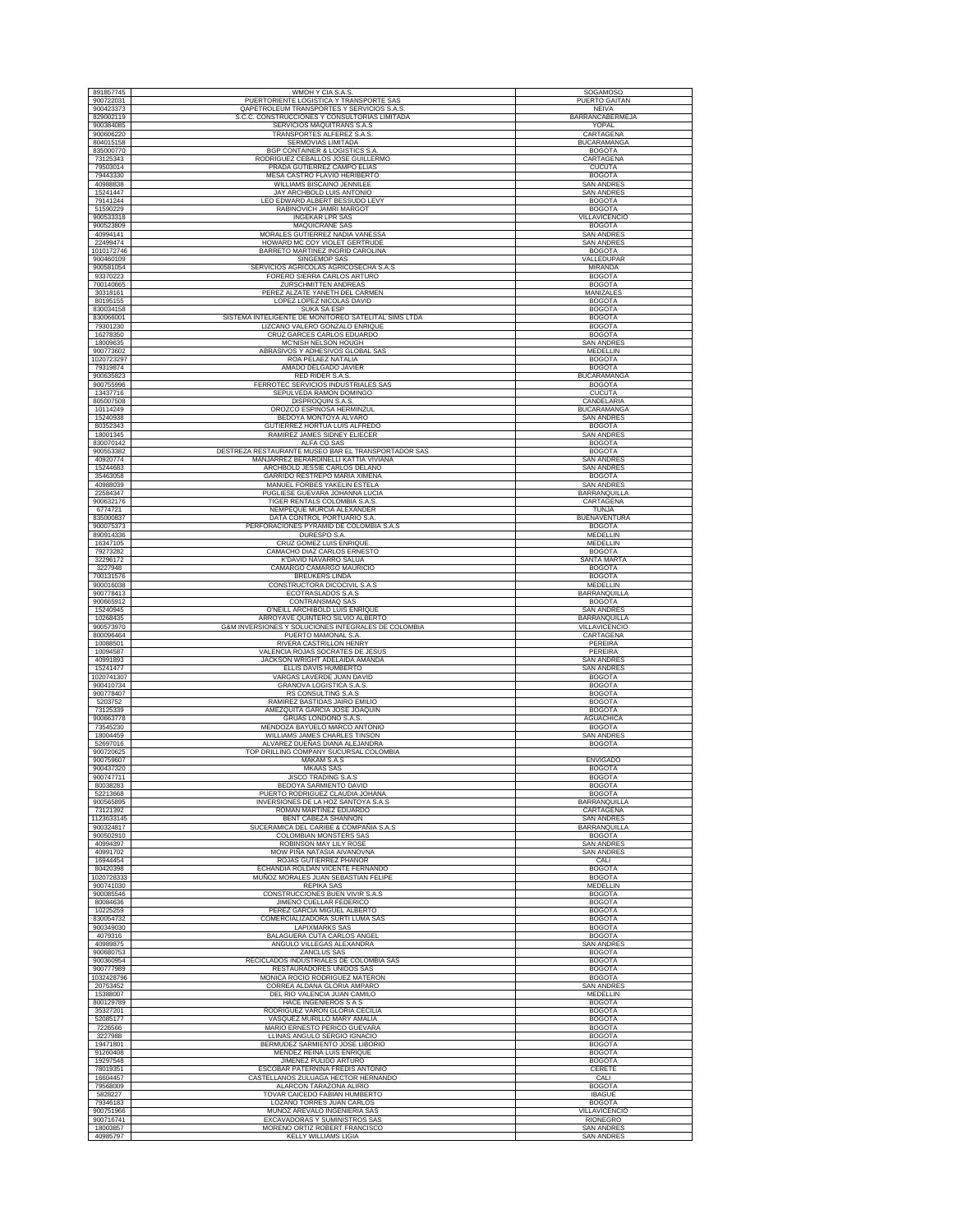| 900673730               | EQUIFUEGOS DEL CARIBE S.A.S                                                        | <b>BARRANQUILLA</b>                       |
|-------------------------|------------------------------------------------------------------------------------|-------------------------------------------|
| 900731142               | INVERSIONES INMOBILIARIAS VANDERBILT SAS<br>WARD ONEILL ADELINA LOLA               | <b>BOGOTA</b>                             |
| 23248912<br>21117471    | RAMIREZ CAMPOS NEREIDA                                                             | <b>SAN ANDRES</b><br><b>BOGOTA</b>        |
| 41660188                | ROJAS LIEVANO FLORALBA                                                             | <b>BOGOTA</b>                             |
| 890918866<br>91254992   | ANDINA DE CONSTRUCCIONES Y ASOCIADOS S.A.S<br>MARTINEZ PEDRAZA LUIS ORLANDO        | SABANETA<br><b>BOGOTA</b>                 |
| 93384605                | MEDINA BOCANEGRA JAIRO HERNANDO                                                    | <b>BOGOTA</b>                             |
| 88156464<br>79523046    | JAIMES CAPACHO RAMON<br>PEREZ CACERES EDGAR MAURICIO                               | <b>BUCARAMANGA</b><br><b>BOGOTA</b>       |
| 12903202                | BURBANO ARIAS MIGUEL ANGEL                                                         | SAN ANDRES DE TUMACO - ACHOTAL            |
| 4825344<br>91201781     | BECERRA MARMOLEJO MILCIADES<br>RODRIGUEZ ALVAREZ JAIME                             | MEDELLIN<br><b>BUCARAMANGA</b>            |
| 79791271                | SUAREZ SANCHEZ ALEXANDER                                                           | <b>BOGOTA</b>                             |
| 79662946                | LADINO MERCHAN ALVARO HUMBERTO                                                     | <b>BOGOTA</b>                             |
| 51860000<br>41579450    | CASTAÑEDA RODRIGUEZ MYRIAM<br>RUGE ROJAS CLARA INES                                | <b>BOGOTA</b><br><b>BOGOTA</b>            |
| 72149734                | CASTRO BARRETO EFRAIN MANUEL                                                       | <b>SAN ANDRES</b>                         |
| 811012777<br>23248872   | ORO NEGRO S.A.<br>BRETT ROBINSON DIANA HORTENCIA                                   | <b>SAN ANDRES</b>                         |
| 900676305               | AGS ARQUITECTURA SAS                                                               | <b>BOGOTA</b>                             |
| 900211665<br>74812151   | EQUIPOS UNIDOS R&R S.A.S<br>SANCHEZ GONZALEZ OSCAR                                 | <b>BOGOTA</b><br>OROCUE                   |
| 900411080               | TRITURADOS MPS SAS E.S.P                                                           | <b>MANIZALES</b>                          |
| 79620317<br>79947728    | BERMUDEZ DIAZ JORGE LUIS<br>DIAZ MERCHAN JOSE ANDRES                               | <b>BOGOTA</b><br><b>BOGOTA</b>            |
| 93366523                | RODRIGUEZ HERRERA JANCEL ANTONIO                                                   | <b>BOGOTA</b>                             |
| 900121073<br>74245995   | <b>FASECOL SAS</b><br>MONTENEGRO MONTENEGRO ALFREDO                                | DOSQUEBRADAS<br><b>BOGOTA</b>             |
| 900302427               | CP LUBRICANTES SAS                                                                 | <b>ITAGUI</b>                             |
| 22363283<br>18010733    | GARNICA DE GARCIA DORA<br>MENDIVIL HERRERA GUILLERMO DAVID                         | <b>SAN ANDRES</b><br><b>SAN ANDRES</b>    |
| 18010454                | ABRIL HOWARD ALFREDO JOAQUIN                                                       | <b>SAN ANDRES</b>                         |
| 19443558<br>31906822    | GABRIEL IGNACIO ABRIL VANEGAS<br>LUZ AYDA MENESES YELA                             | <b>BOGOTA</b><br>CALI                     |
| 900266997               | UNILAGO.COM TSW SAS                                                                | MEDELLIN                                  |
| 900696419<br>15242005   | G & V ASESORES Y ABOGADOS SAS<br><b>BOWIE YATES RAMIRO</b>                         | <b>BOGOTA</b><br><b>SAN ANDRES</b>        |
| 13845747                | VILLAMIZAR ACUÑA MAURICIO                                                          | <b>BUCARAMANGA</b>                        |
| 900448902<br>18009044   | PANDA MOTORS SAS<br>RAMIREZ VELEZ MAURICIO                                         | <b>BOGOTA</b><br><b>SAN ANDRES</b>        |
| 15241201                | STEPHENS PUSEY NARSADO                                                             | <b>SAN ANDRES</b>                         |
| 700039958               | CALDERON CORDON ROLANDO AUGUSTO<br>MACC CONSULTORES E INVERSORES S.A.S             | <b>BOGOTA</b><br><b>BARRANQUILLA</b>      |
| 900602059<br>40985084   | ROBINSON BENT LUISA ELLEN                                                          | <b>SAN ANDRES</b>                         |
| 34527080                | TEJADA ARTURO MARGARITA                                                            | <b>BOGOTA</b><br><b>BOGOTA</b>            |
| 19443884<br>900200161   | JARAMILLO REY GEDEON<br>TBS SERVICIOS LIMITADA                                     | <b>BOGOTA</b>                             |
| 79687436                | PARRA HINOJOSA FEDERICO                                                            | <b>BOGOTA</b>                             |
| 19370618<br>16272577    | TELLEZ BENAVIDES JESUS ANTONIO<br>PALAU FRANCO ANDRES                              | <b>BOGOTA</b><br><b>YUMBO</b>             |
| 94432407                | ROJAS GUERRERO ALEJANDRO WILSON MATEO                                              | MEDELLIN<br><b>VILLAVICENCIO</b>          |
| 900469068<br>19895473   | ALTA MODA CALIDAD Y PRECIO S A S<br>PEÑA ALMEIDA WILIAN                            | SOPLAVIENTO                               |
| 900433287               | PM TRANSPORT SAS                                                                   | <b>BARRANCABERMEJA</b>                    |
| 79963889<br>37745601    | ROCHA TOVAR NELSON ALEXANDER<br>ZORRO ZAMBRANO CLAUDIA ALEJANDRA                   | <b>BOGOTA</b><br><b>BOGOTA</b>            |
| 80409982                | SERRANO ALVAREZ SERGIO ALFREDO                                                     | <b>BOGOTA</b>                             |
| 98668420<br>900090444   | VILLAREAL ARANGO CARLOS HERNAN<br>CORPORACION AMBIENTAL Y DE INGENIERIA COLOMBIANA | <b>SAN ANDRES</b><br><b>VILLAVICENCIO</b> |
| 403945931               | SERRANO GOMEZ ANA MILENA                                                           | <b>BOGOTA</b>                             |
| 80091921<br>2922561     | GRANADOS CRISTANCHO JUAN PABLO<br>SAENZ LIZARAZO EDUARDO                           | <b>BOGOTA</b><br><b>VILLA DE LEYVA</b>    |
| 11371163                | CARRERA OTERO FERNANDO JAVIER                                                      | <b>BOGOTA</b>                             |
| 80410815<br>15241139    | CAMACHO CORTES JAIME ARMANDO<br>RODRIGUEZ ARANGO ROBERTO HERNANDO                  | <b>BOGOTA</b><br><b>SAN ANDRES</b>        |
| 16751437                | GARCIA VALENCIA PABLO ENRIQUE                                                      | <b>BOGOTA</b>                             |
| 900768273<br>830081204  | <b>TOTALTRACKING SAS</b><br>MUVEK S.A.S                                            | PALMIRA<br><b>BOGOTA</b>                  |
| 15242360                | GALLARDO HOOKER RODOLFO ANTONIO                                                    | <b>SAN ANDRES</b>                         |
| 14198224<br>79343426    | GUZMAN SANCHEZ JORGE ALBERTO<br>ORTIZ LEON CARLOS ERNESTO                          | <b>GIRON</b><br>VILLAVICENCIO             |
| 31400796<br>802023771   | ECHEVERRY RAMIREZ ANGELA MARIA<br>JS CONSTRUCCIONES S.A.S.                         | <b>BOGOTA</b><br>BARRANQUILLA             |
| 900388826               | ASESORIA EN COMERCIO EXTERIOR OV SAS                                               | BARRANQUILLA                              |
| 890907883<br>4079052    | JOSE BETANCUR G. S.A.S<br>MARTINEZ RODRIGUEZ JUAN PRUDENCIO                        | <b>ENVIGADO</b><br><b>BOGOTA</b>          |
| 79327452                | CARRERO CASTILLO YESID YOVANNY                                                     | BARRANQUILLA                              |
| 4250090<br>1015420454   | DELGADO FRANCO LUIS IGNACIO<br><b>GOMEZ AGUIRRE GEOVANNY</b>                       | <b>BOGOTA</b><br><b>BOGOTA</b>            |
| 800161680               | LEASING BOGOTA S.A.                                                                | <b>BOGOTA</b>                             |
| 80874561<br>900354935   | HERRERA CARRANZA HENRY ARTURO<br>MACASA S.A.S                                      | <b>BOGOTA</b><br>CALI                     |
| 4112186                 | TOMAS CIPRIANO CHAPARRO BARRERA                                                    | <b>BOGOTA</b>                             |
| 900768546<br>79413969   | C.I.R. INGENIERIAS S.A.S<br>LOZANO RAMIREZ ORLANDO                                 | MEDELLIN<br><b>BOGOTA</b>                 |
| 19355916                | TOBAR ALVAREZ SERGIO                                                               | <b>BOGOTA</b>                             |
| 79396062<br>18010030    | GONZALEZ HERNANDEZ CESAR FELIPE<br>FAKIH GARCIA FAISAL MANUEL                      | <b>BOGOTA</b><br><b>BOGOTA</b>            |
| 15241147                | FAKIH SAID NAYIB OMAR                                                              | <b>SAN ANDRES</b>                         |
| 37791922<br>23248505    | SALAZAR DE ACEVEDO MARIA LUISA<br>GONZALEZ DE NEWBALL AURA MARIA                   | <b>BOGOTA</b><br><b>SAN ANDRES</b>        |
| 18393545                | CARDENAS BARAHONA LUIS FERNANDO                                                    | CALARCA                                   |
| 12132913<br>41459745    | ESPINOSA FALLA VICTOR GUILLERMO<br>RINCON DE ARBELAEZ MARTHA INES                  | <b>BOGOTA</b><br><b>BOGOTA</b>            |
| 79281525                | RODRIGUEZ CRUZ JAIRO ALFONSO                                                       | <b>BOGOTA</b>                             |
| 80505582<br>900507401   | PRIETO RUIZ GABRIEL ERIK<br>INGENIERIA OBRAS Y EQUIPOS SAS                         | <b>BOGOTA</b><br><b>BOGOTA</b>            |
| 79948567                | SILVA DUQUE JUAN DIEGO                                                             | <b>BOGOTA</b>                             |
| 900146111<br>860506327  | <b>MOVYTRANS INGENIERIA LTDA</b><br>COMPAÑIA AGROFORESTAL DE COLOMBIA S.A.         | <b>RIONEGRO</b><br><b>BARRANQUILLA</b>    |
| 10133279                | ALVAREZ HENAO JUAN CARLOS                                                          | PEREIRA                                   |
| 79406664<br>11432903    | NUÑEZ PARRA WILLIAM DE JESUS<br>CARRILLO TUNJANO MAURICIO                          | <b>BOGOTA</b><br>FACATATIVA               |
| 17187505                | RESTREPO GRACIA CARLOS CAMILO ANTONIO                                              | <b>MEDELLIN</b>                           |
| 79423408<br>7213215     | ERAZO CONCHA ANDRES<br><b>GRANADOS PUERTO RAMIRO SAUL</b>                          | <b>BOGOTA</b><br><b>BOGOTA</b>            |
| 65752292                | RUBIO LOPEZ ELEONORA                                                               | CALI                                      |
| 31426194<br>1019013604  | CARDENAS QUINTERO MARTHA CECILIA<br>CARO ZAMBRANO LORENA DEL PILAR                 | CALARCA<br><b>BOGOTA</b>                  |
| 900180947               | SISTEMAS MOVILES S.A.S                                                             | <b>BOGOTA</b>                             |
| 900121374<br>900475398  | TURBO LIMPIO S.A E.S.P<br>SOLUCIONES DE INFRAESTRUCTURA Y LOGISTICA S.A.S          | <b>TURBO</b><br>BARRANQUILLA              |
| 900373099               | SOL CABLE VISION S.A.S.E.S.P                                                       | <b>SAN ANDRES</b>                         |
| 900466357<br>900684724  | ALBAN E HIJOS S.A.S<br><b>CONCREMEX SAS</b>                                        | BARRANQUILLA<br><b>BARBOSA</b>            |
| 830123857               | ARMADURA S.A.S                                                                     | <b>BOGOTA</b>                             |
| 900534519<br>1010220819 | STAP ANTIOQUIA S.A.S.<br>GOMEZ MATOS CARLOS ODARIS                                 | SABANETA<br><b>BOGOTA</b>                 |
| 900582279               | MONTAJE Y CONSTRUCCIONES S.A.S                                                     | RIOHACHA                                  |
| 12121525<br>98570573    | OSORIO BOTELLO RAMON ALBERTO<br>CANO BEDOYA PEDRO WALTER                           | <b>BOGOTA</b><br><b>BOGOTA</b>            |
| 73138300                | BERNAL OREJARENA FELIX EDUARDO                                                     | <b>BOGOTA</b>                             |
| 51878030                | ANGELICA ROCIO PULIDO FUQUENE                                                      | <b>BOGOTA</b><br><b>BOGOTA</b>            |
| 19397673                | FLOREZ DURAN HENRY                                                                 |                                           |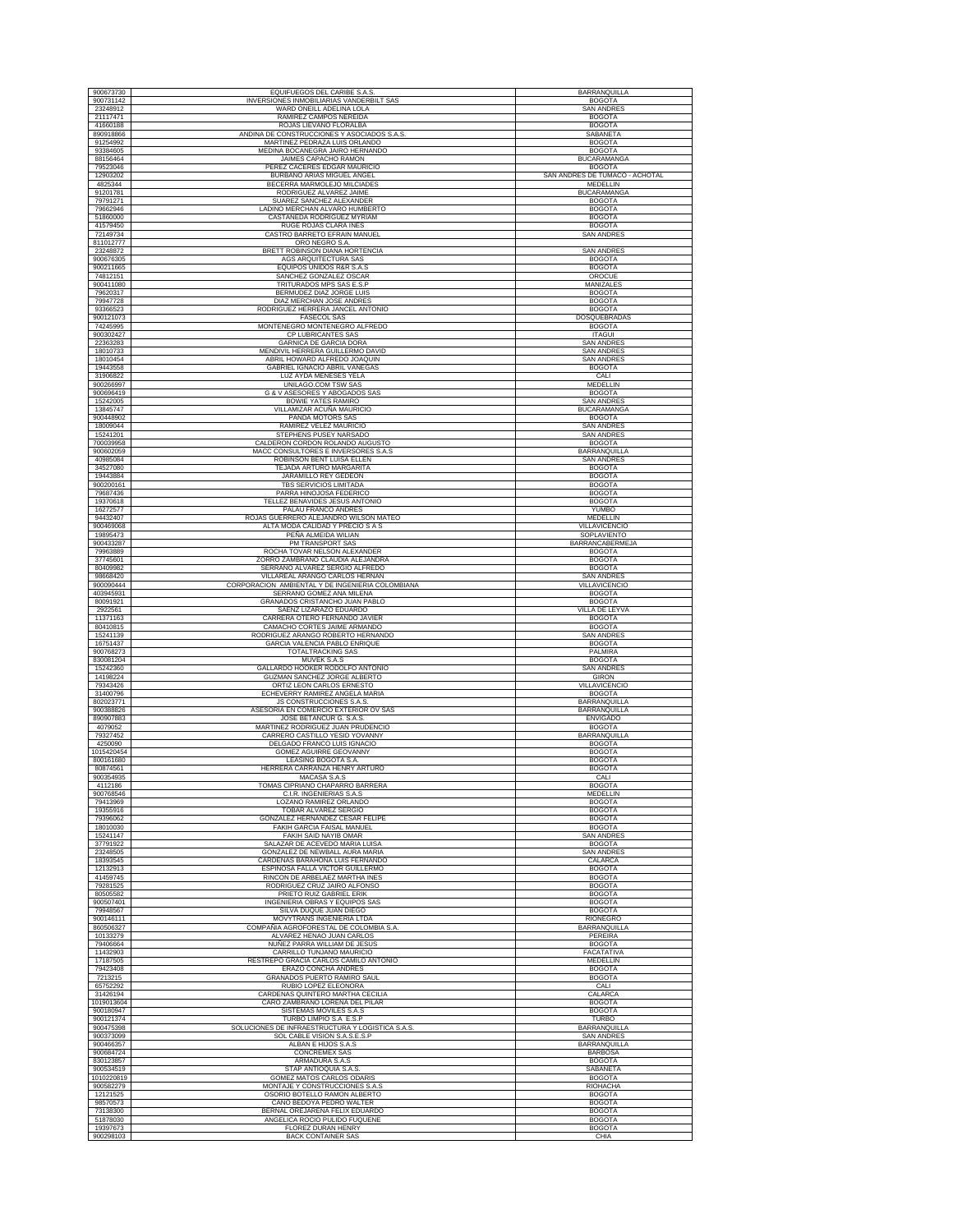| 11315335               | VASQUEZ ROMERO CARLOS DOMINGO                                    | <b>BOGOTA</b>                         |
|------------------------|------------------------------------------------------------------|---------------------------------------|
| 52251437               | COBO GUERRERO NATALIA                                            | <b>BOGOTA</b>                         |
| 51790021               | VELILLA MEJIA CLAUDIA MARIA                                      | <b>BOGOTA</b>                         |
| 1123993801             | <b>DAHER CHAGIN AMMAR</b>                                        | <b>BARRANQUILLA</b>                   |
| 15241731               | FORBES STRUCKMAN ELARIO                                          | SAN ANDRES                            |
| 900473048              | AGREGADOS Y CANTERAS DEL NORTE S.A.S.                            | <b>TOLUVIEJO</b>                      |
| 9529643                | SANMIGUEL GUZMAN FREDY FRANCISCO                                 | <b>BOGOTA</b>                         |
| 46670187               | ORTEGA SUAREZ ZULMA LILIANA                                      | <b>BOGOTA</b>                         |
| 79312018               | REYES TORRES JOSE ARNULFO                                        | <b>BOGOTA</b><br><b>BOGOTA</b>        |
| 51564719<br>900051486  | SALAMANCA ABRIL EDIT<br>DESARROLLOS COMERCIALES R & A S.A.S      | <b>BOGOTA</b>                         |
|                        | AGROPAISA SAS                                                    | MEDELLIN                              |
| 900345431              | MESA SILVA JOHN HUGO                                             | CALI                                  |
| 93356483<br>900646904  | <b>EXMACON S.A.S</b>                                             |                                       |
| 900231046              | BIG MACHINES S.A.S                                               | <b>BOGOTA</b>                         |
| 890924126              | CONSTRUCTORES HENAO PATIÑO SAS                                   | <b>MEDELLIN</b>                       |
| 19104244               | MITRANI ACRICH EDUARDO NISIN                                     | <b>BOGOTA</b>                         |
| 79305631               | IBAÑEZ SUAREZ CARLOS HERNANDO                                    | <b>DUITAMA</b>                        |
| 63281903               | DIAZ MUÑOZ LIGIA                                                 | <b>BUCARAMANGA</b>                    |
| 80413169               | COTE GOMEZ LUIS MIGUE                                            | <b>BOGOTA</b>                         |
| 79131724               | LOZANO OSORIO JAVIER                                             | <b>BOGOTA</b>                         |
| 70122802               | MORENO RUIZ LUIS ALBERTO                                         | MEDELLIN                              |
| 15675762               | FLOREZ VILLALBA ANTONIO JOSE                                     | CARTAGENA                             |
| 72009339               | OSORIO JUAN CARLOS JULIO                                         | PUERTO COLOMBIA                       |
| 800182699              | ELECTRICOS AGROMOTRIZ LTDA                                       | CALI                                  |
| 80025516               | AVELLANEDA BARBOSA JOHN MAURICIO                                 | <b>BOGOTA</b>                         |
| 31236035               | <b>VELASCO FABIOLA</b>                                           | <b>BOGOTA</b>                         |
| 70560844               | PEREZ VILLEGAS JUAN GUILLERMO                                    | MEDELLIN                              |
| 42885471<br>900255014  | ANGARITA GRANADOS MARIA DEL PILAR<br>CONSTRUCTORA GALIBO S.A     | <b>SAN ANDRES</b><br><b>MANIZALES</b> |
|                        | GABRIEL AGUSTIN ROJAS ACOSTA                                     |                                       |
| 6245837<br>3059314     | GAMBOA BELTRAN OSCAR EDUARDO                                     | CALI<br><b>GUAYABAL DE SIQUIMA</b>    |
| 1019022607             | VASQUEZ GRANADOS YURI SOLANYI                                    | <b>BOGOTA</b>                         |
| 900110960              | DIVANOS IMPORTACIONES S.A.S                                      | BARRANQUILLA                          |
| 63516214               | WANDURRAGA SANCHEZ YAMILE                                        | <b>BUCARAMANGA</b>                    |
| 900764900              | GREEN SKY INVESTMENTS SAS                                        | <b>BOGOTA</b>                         |
| 900716698              | <b>GLOBAL TRADE IMPORT S.A.S</b>                                 | SANTA MARTA                           |
| 900016958              | J.P.R MAQUINAS Y CONSTRUCCIONES S.A.S                            | <b>ENVIGADO</b>                       |
| 80196064               | CARRANZA VIDAL JONATAN                                           | <b>BOGOTA</b>                         |
| 91421860               | ARIZA RAMIREZ HERNANDO                                           | <b>BARRANCABERMEJA</b>                |
| 811047208              | JARAMILLO PETS S.A.S                                             | <b>MEDELLIN</b>                       |
| 900366460              | COMERCIALIZADORA NUEVA EPOCA S.A.S                               | <b>BARRANQUILLA</b>                   |
| 19086253               | GOMEZ GOMEZ JOSE ALIRIO                                          | MEDELLIN                              |
| 72203715               | ALVAREZ MONTES MARIO ALONSO                                      | <b>BARRANQUILLA</b>                   |
| 1127242720             | AYALA CORREA CESAR DAVID                                         | SAN ANDRES                            |
| 80354462               | MARTINEZ RICARDO MAURICIO                                        | <b>BOGOTA</b>                         |
| 79326162               | HERRERA VELANDIA JOSE JAVIER                                     | <b>BOGOTA</b>                         |
| 10196507<br>900634348  | ALADINO FRANCO GONZALO<br><b>GARCIA CONSTRUCTORES S.A.S</b>      | MEDELLIN<br>GRANADA                   |
| 900386590              | JOE RODRIGUEZ SERVICIOS ENERGIA Y COMUNICACIONES LTDA            | <b>BARRANQUILLA</b>                   |
| 7228565                | ROJAS GONZALEZ JORGE OSWALDO                                     | <b>BOGOTA</b>                         |
| 9512830                | MALDONADO BAYONA LUIS EDUARDO                                    | <b>BOGOTA</b>                         |
| 73575747               | CAMPOS LEGRO OSCAR MAURICIO                                      | CARTAGENA                             |
| 900546941              | JAYS LOGISTICA S.A.S                                             | CARTAGENA                             |
| 79981009               | URREGO MEJIA JOSE RAFAEL                                         | CARTAGENA                             |
| 13892230               | ROMERO PAEZ ANSELMO                                              | BARRANQUILLA                          |
| 79910343               | ROJAS GONZALEZ JOHANN ANTONIO                                    | <b>BOGOTA</b>                         |
| 900042579              | CONSTRUINTEGRALES S.A.S                                          |                                       |
| 900758723              | <b>IMEX RENACER S.A.S.</b>                                       | BARRANQUILLA                          |
| 900159892              | SOLAR PRO LTDA                                                   | <b>BOGOTA</b>                         |
| 900376330              | COMERCIALIZADORA INDUSTRIAL ZAGA SAS                             | <b>BOGOTA</b>                         |
| 900361599              |                                                                  |                                       |
|                        | INVERSIONES EN TIERRAS Y GANADOS DE ARIGUANI S.A.S               | BARRANQUILLA                          |
| 4095871                | MIGUEL ANTONIO BAUTISTA FORERO                                   | <b>BOGOTA</b>                         |
| 79646156               | FAIBER EDUARDO ARIAS LOPEZ                                       | <b>BOGOTA</b>                         |
| 10766355               | JORGE ALBERTO PEREA BAENA                                        | <b>MONTERIA</b>                       |
| 52417210               | LOPEZ CARDENAS LUZ AMANDA                                        | <b>BOGOTA</b>                         |
| 40989463               | FORBES EVANS ALVESTINA                                           | SAN ANDRES                            |
| 34968617               | BECHARA CASTILLA ILSE                                            | <b>MONTERIA</b>                       |
| 900572444<br>91235774  | PORCIVAL COLOMBIA S.A.S<br>SERPA HERNANDEZ JOSE ARMANDO          | YOTOCO<br><b>BOGOTA</b>               |
| 41738660               | HENAO MUÑOZ ZULLY INES                                           | <b>BOGOTA</b>                         |
| 1010184268             | AMADOR MESA MARIA LUCIA                                          | <b>BOGOTA</b>                         |
| 19498626               | CORTES HERRERA ALEJANDRO                                         | <b>BOGOTA</b>                         |
| 18008557               | HOOKER PEÑUELA BRUCE HENDRICK                                    | <b>BOGOTA</b>                         |
| 900769166              | INVERSIONES RSS S.A.S                                            | BARRANQUILLA                          |
| 73131944               | ACUÑA TORRES JUAN CARLOS                                         | <b>BOGOTA</b>                         |
| 18010141               | WALTER CARDENAS JOHNNY ALEJANDRO                                 | <b>SAN ANDRES</b>                     |
| 7716060                | TRUJILLO LOPEZ JAIME ANDRES                                      | <b>NEIVA</b>                          |
| 900687735<br>73134817  | IMPORTADORA CALYPSO S.A.S.<br>OROZCO CASTELLANOS FREDY           | BARRANQUILLA<br>CARTAGENA             |
| 3227336                | ALVARADO LINCE NESTOR ALBERTO                                    | CHIA                                  |
| 91249445               | PARADA CONTRERAS JAVIER ANTONIO                                  | <b>BUCARAMANGA</b>                    |
| 900248883              | CONSTRUCTORA INGAR LTDA                                          | <b>BARRANQUILLA</b>                   |
| 86038925               | DUARTE CARLOS JOSE                                               | VILLAVICENCIO                         |
| 15243422               | EDWIN AMBROSE TAYLOR NEWBALL                                     | <b>SAN ANDRES</b>                     |
| 900699765              | MAQCONSTRUCTION SAS                                              | BARRANQUILLA                          |
| 900420636              | HIPER NEXT MEDIA S.A.S                                           | <b>BOGOTA</b>                         |
| 900341335              | EQUIPOS MATERIALES Y CONSTRUCCION S.A.S.                         | POPAYAN                               |
| 900356728<br>900420761 | <b>G TRADE SAS</b><br>INGENIERIA CIVIL Y DE PRESAS SAS           | <b>BOGOTA</b><br><b>BOGOTA</b>        |
| 23248765               | BROWN HAWKINS VIVIAN SABINA                                      | PROVIDENCIA                           |
| 11433953               | PALACIOS CAMARGO RICARDO AUGUSTO                                 | COTA                                  |
| 900800510              | ROGOPI INVERSIONES S.A.S                                         | SANTA MARTA                           |
| 79902691               | BERNAL SANCHEZ EDWIN YEBRAIL                                     | <b>BOGOTA</b>                         |
| 18511241               | MONSALVE MORALES GERMAN DARIO                                    | <b>BOGOTA</b>                         |
| 900749040              | PBR TECHNOLOGY SAS                                               | <b>BOGOTA</b>                         |
| 45435999               | RUIZ RODRIGUEZ LUZ ELENA                                         | CARTAGENA                             |
| 10934581               | GONZALEZ PACHECO FERNANDO ANTONIO                                | <b>MONTERIA</b>                       |
| 79449006               | MOLINA CALERO JAVIER ALFONSO                                     | <b>BOGOTA</b>                         |
| 900411142<br>71694348  | CRIG SAS                                                         | <b>BOGOTA</b><br><b>BOGOTA</b>        |
| 13476371               | CAMIONES Y CAMIONETAS<br>MOGOLLON ARAQUE RUBEN ALONSO            | <b>TUNJA</b>                          |
| 900139021              | COLOMBIAN TOOLS & BITS S.A.S                                     | <b>BOGOTA</b>                         |
| 4617655                | <b>MEDINA VILLARREAL SANTIAGO</b>                                | <b>BOGOTA</b>                         |
| 73132144               | BETANCUR GARCIA JOSE FERNANDO                                    | BARRANQUILLA                          |
| 80833869               | DAVID RODRIGUEZ LOPEZ                                            | CUCUTA                                |
| 900083400              | SAGRE Y COMPAÑIA S EN C                                          | SAHAGUN                               |
| 900467536              | TRANSPORTE Y SUMINISTRO MYM S.A.S                                | RIONEGRO                              |
| 18004097               | BENT LLERENA LIDONEL CREMLIN                                     | <b>SAN ANDRES</b>                     |
| 900354057              | C.I. MESC S.A.S                                                  | CARTAGENA                             |
| 900315751              | OCEANS MARITIME ATLANTICA SAS                                    | <b>BARRANQUILLA</b>                   |
| 13017066               | CHAMORRO BENAVIDES GUILLERMO EDILBERTO                           | <b>IPIALES</b>                        |
| 1123621144             | TAYLOR GARCIA SPARKY ANDERSON                                    | <b>SAN ANDRES</b>                     |
| 79304528               | ECHEVERRY CARDENAS JORGE MARIO                                   | <b>BOGOTA</b>                         |
| 79846966               | PARDO PANQUEVA IBAN MAURICIO                                     | <b>BOGOTA</b>                         |
| 41598814               | RODRIGUEZ DE GAITAN MERCEDES                                     | <b>BOGOTA</b>                         |
| 30209103<br>811040573  | ARDILA RUEDA LUZ MARINA<br>PROYEKTA S.A.S                        | <b>BUCARAMANGA</b><br>MEDELLIN        |
| 79157204               | CASTAÑEDA GIRALDO GABRIEL EDUARDO                                | <b>BOGOTA</b>                         |
| 79343946               | PINZON AMEZQUITA JAIME HUMBERTO                                  | <b>BOGOTA</b>                         |
| 63332944               | ACEVEDO PEREZ BEATRIZ                                            | FLORIDABLANCA                         |
| 900413831              | C.I. ARTICULOS DIANKO SAS                                        | <b>BOGOTA</b>                         |
| 13860753               | BOHORQUEZ VILLAREAL CARLOS ALBERTO                               | <b>BUCARAMANGA</b>                    |
| 16743011               | JIMENEZ FONSECA RAUL ADOLFO                                      | <b>BOGOTA</b>                         |
| 14697109<br>79150625   | ESCOBAR SALAMANCA ANDRES FELIPE<br>LONDOÑO ESCOBAR JAIME ALBERTO | PALMIRA<br><b>BOGOTA</b>              |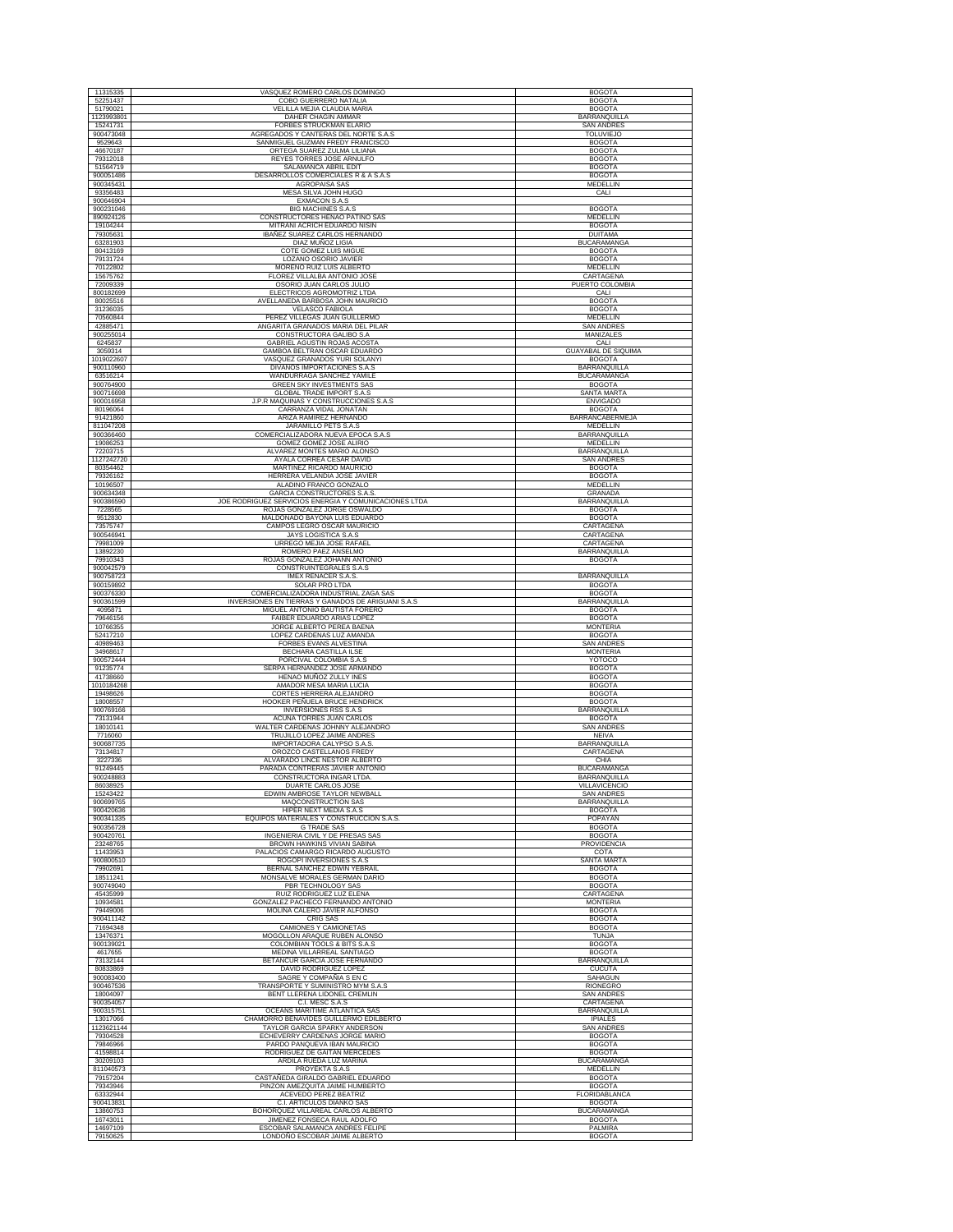| 17117505               | SUAREZ AVELLA LUIS GUILLERMO                                                  | <b>BOGOTA</b>                          |
|------------------------|-------------------------------------------------------------------------------|----------------------------------------|
| 91258606               | SEPULVEDA CARVAJAL OMAR ESTEBAN                                               | FLORIDABLANCA                          |
| 19136421               | SANTACRUZ CASTRO LUIS MANUEL                                                  | <b>BOGOTA</b>                          |
| 18011702               | MANUEL ARCHBOLD PHIL ANDERSON                                                 | <b>SAN ANDRES</b>                      |
| 15241408               | LEVER MC GOWAN ELLIOT ROBERT                                                  | <b>SAN ANDRES</b>                      |
| 52268052               | GONZALEZ GARCIA SANDRA MILENA                                                 | <b>BOGOTA</b>                          |
| 900403962              | INNOVACION E INFRAESTRUCTURA SAS                                              | <b>BOGOTA</b>                          |
| 811026191              | CONSTRUCTORA MORICHAL LTDA                                                    | MEDELLIN                               |
| 4033439<br>18009938    | ARCHBOLD CERON CARLOS ANTONIO<br>ARCHBOLD DUFFIS JOEL ANTHONY                 | <b>SAN ANDRES</b><br><b>SAN ANDRES</b> |
| 94399947               | VELASCO GONGORA JOSE FEDERICO                                                 | PEREIRA                                |
| 800103552              | RETECMODIESEL LTDA                                                            | MOSQUERA                               |
| 20514866               | FAUTOQUE GONZALEZ ANA LUCILA                                                  | <b>BOGOTA</b>                          |
| 73133406               | MARTINEZ PARDO CESAR HERNANDO                                                 | <b>BOGOTA</b>                          |
| 900341007              | PUPO SOFAN S.A.S.                                                             | <b>MONTERIA</b>                        |
| 813001395              | AMSA INMOBILIARIA SAS                                                         | <b>BOGOTA</b>                          |
| 16718074               | GALVIS URIBE LUIS FERNANDO                                                    | <b>BOGOTA</b>                          |
| 19394092               | GALVIS COVO RICARDO                                                           | CARTAGENA                              |
| 900627216              | AYC TRADING COLOMBIA SAS                                                      | MEDELLIN                               |
| 39380932               | MARTA LUCIA ARENAS MONSALVE                                                   | SABANETA                               |
| 23246761               | <b>VERNA MARY MILLER LEWIS</b>                                                | <b>SAN ANDRES</b>                      |
| 13543118               | JORGE ALFONSO SAAVEDRA PALERM                                                 | <b>BUCARAMANGA</b>                     |
| 900476053              | QUANTA SERVICES COLOMBIA S.A.S                                                | <b>BOGOTA</b>                          |
| 900232304<br>900511660 | A & T AUDITORES Y CONSULTORES SAS<br>DEEP SOUTH AMERICAS LLC                  | <b>BOGOTA</b><br><b>BOGOTA</b>         |
| 15241552               | CLAUDIO ROBERTO DAVIS SMITH                                                   | SAN ANDRE                              |
| 18002156               | LEWIS BLANQUICETT ARROYO                                                      | <b>SAN ANDRES</b>                      |
| 1123624161             | SHENA SHANDIRA PALACIO DAVIS                                                  | <b>SAN ANDRES</b>                      |
| 35498685               | MORELLI RICO ELISABETTA                                                       | <b>BOGOTA</b>                          |
| 43054862               | GALLEGO ZAPATA OFELIA AMPARO                                                  | MEDELLIN                               |
| 17106321               | GONZALO PEÑUELA BONILLA                                                       | CARTAGENA                              |
| 9302033                | WILFRAN ENRIQUE QUIROZ RUIZ                                                   | CARTAGENA                              |
| 15243676               | PALACIO NEWBALL OSCAR SEBASTIAN                                               | <b>SAN ANDRES</b>                      |
| 800225920              | VIC S.A.S                                                                     | <b>BOGOTA</b>                          |
| 900517592              | COMERCILAZADORA SURI S.A.S                                                    | CALI<br>MEDELLIN                       |
| 900012064<br>900742437 | ALUVIONES DE COLOMBIA SAS                                                     | MEDELLIN                               |
| 11227757               | COIMAQ S.A.S<br>DAVID GUILLERMO SALAZAR AMBRA                                 | <b>BOGOTA</b>                          |
| 7595997                | ROBERTO JOSE HERRERA DIAZ                                                     | <b>BOGOTA</b>                          |
| 73144617               | WALTER HERNAN BARRERA GONZALEZ                                                | BARRANQUILLA                           |
| 1020727921             | VANESSA GISELA OJEDA PINTO                                                    | FONSECA                                |
| 900796703              | <b>INVICTUS BUSINESS S.A.S</b>                                                | <b>BOGOTA</b>                          |
| 900219467              | SILO DE MAIZ SAN JUAN DE BEDOUT S.A.                                          | SABANETA                               |
| 28944716               | <b>CORTES ELVIA</b>                                                           | <b>BOGOTA</b>                          |
| 19237488               | SANCHEZ SOSSA JOSE VICENTE                                                    | <b>BOGOTA</b>                          |
| 19060539               | PEÑA MORA JOSE ALVARO                                                         | <b>BOGOTA</b>                          |
| 72159408               | ZAPATA CASTILLA ELIECER FIDEL                                                 | <b>BOGOTA</b>                          |
| 39694318<br>72042246   | CELIS ZABALA NUBIA MARIA<br>PARRA MARAGUA JOHN JAIRO                          | <b>BOGOTA</b><br>CARTAGENA             |
| 52538923               | SANCHEZ GOMEZ CONSTANZA LUCIA                                                 | <b>BOGOTA</b>                          |
| 51728259               | HINCAPIE CASTRO CLAUDIA                                                       | <b>BOGOTA</b>                          |
| 35455598               | MARTINEZ AMEZQUITA MARCELA                                                    | <b>BOGOTA</b>                          |
| 900533224              | TRANSIDEAS S.A.S.                                                             | CARTAGENA                              |
| 900378700              | <b>INVERSIONES MOVYMAQ S.A.S</b>                                              | <b>MEDELLIN</b>                        |
| 900239404              | CONSTRUCCIONES SW S.A.S                                                       | MEDELLIN                               |
| 805001855              | UNIVERSAL DE SUMINISTROS COMPAÑIA LIMITADA                                    | CALI                                   |
| 900575784              | C&H INVESTMENTS S.AS                                                          | <b>BOGOTA</b>                          |
| 900455023              | PARQUE INDUSTRIAL SANTA CRUZ SAS                                              | <b>MADRID</b>                          |
| 51865303               | VILLALOBOS RUBIANO EDNA LILIANA                                               | <b>BOGOTA</b>                          |
| 17194933<br>79394386   | TORRES IBAÑEZ BALDOMERO<br>TOVAR RIAÑO CARLOS EDGARDO                         | <b>BOGOTA</b><br><b>BOGOTA</b>         |
|                        | RODRIGUEZ MARTINEZ JUAN DARIO                                                 |                                        |
| 79580034<br>33114169   | SANDRA TERESA TRUJILLO VELEZ                                                  | <b>BOGOTA</b><br>CARTAGENA             |
| 39546717               | CLAUDIA MERCEDES GALVIS FARFAN                                                | <b>BOGOTA</b>                          |
| 18001628               | JAIME EMILIO ARIAS ALDANA                                                     | <b>SAN ANDRES</b>                      |
| 32822621               | RUTH MARY GUERRERO MORALES                                                    | <b>IBAGUE</b>                          |
| 824001966              | EMB SOLUCIONES S.A.S                                                          | VALLEDUPAR                             |
| 45421138               | CARAZO VIDES ROCIO MARIA                                                      | <b>SAN ANDRES</b>                      |
| 98670355               | MEJIA ALBERT FELIPE                                                           | MEDELLIN                               |
| 73158973               | EFRAIN HERNANDO PEDRIQUEZ PEREZ                                               | <b>BOGOTA</b>                          |
| 801002806              | CONSTRUINVERSIONES AYM SAS                                                    | CALARCA                                |
| 10233695<br>21486985   | GARRIDO PONTON LUIS ALFREDO<br>VALENCIA HINCAPIE ALBA LUZ                     | TULUA<br><b>BOGOTA</b>                 |
| 900788754              | SERVICIOS MAQUINARIA Y CONSTRUCCIONES S.A.S                                   | VILLAVICENCIO                          |
| 8151696                | JHON JAIRO YEPES CASTRO                                                       | <b>ENVIGADO</b>                        |
| 19325428               | LUIS ALBERTO DIAZ GARCIA                                                      | CALI                                   |
| 15508103               | MEDINA CARDONA DIEGO ALBERTO                                                  | MEDELLIN                               |
| 79399638               | RAMIREZ CALDERON CARLOS EDUARDO                                               | <b>BOGOTA</b>                          |
| 805030454              | CONINGENIERIA S.A.S.                                                          | CALI                                   |
| 900613392              | POZDECOL S.A.S                                                                | CARTAGENA                              |
| 79982338<br>900459044  | AMAYA PIÑEROS RODRIGO                                                         | <b>BOGOTA</b>                          |
| 900570382              | RYD CONSTRUCCIONES S.A.S<br>COMERCIALIZACION Y PREFABRICACION COLOMBIA S.A.S. | CARTAGENA<br>MEDELLIN                  |
| 830036832              | EXTRACTORA CUSIANA S.A.S                                                      | VILLAVICENCIO                          |
| 900611965              | <b>INVERSIONES GNECCOS SAS</b>                                                | VALLEDUPAR                             |
| 79945500               | BURGOS GONZALEZ CHRISTIAN HERNANDO                                            | <b>BOGOTA</b>                          |
| 51960987               | ESCOBAR MONTOYA AMPARO SOLEDAD DE LAS MERCEDES                                | <b>BOGOTA</b>                          |
| 860529219              | ESCOBILLAS Y CONTACTOS INDUSTRIALES LTDA                                      | <b>BOGOTA</b>                          |
| 1015397819             | MENA ROZO SINDY CAROLINA                                                      | <b>BOGOTA</b>                          |
| 45766273               | HUDSON SMITH EFIGENIA                                                         | <b>SAN ANDRES</b>                      |
| 830512591<br>900304126 | TRANSCOMERCIAL WSO SAS<br>CYH INGENIERIA Y CONSTRUCCION S.A.S.                | MEDELLIN<br>POPAYAN                    |
| 1057304252             | ALVAREZ LOPEZ DIANA CAROLINA                                                  | <b>BOGOTA</b>                          |
| 80422742               | FELIPE GOMEZ GONZALEZ                                                         | <b>BOGOTA</b>                          |
| 19095080               | JULIO BUSH GALLARDO                                                           | SAN ANDRES                             |
| 1123629981             | LEAN FERNANDO NEWBALL THYME                                                   | <b>SAN ANDRES</b>                      |
| 900082312              | INVERSIONES MINERAS LA CLARITA S.A.S                                          | <b>MEDELLIN</b>                        |
| 900812395              | DYNATEST COLOMBIA SAS                                                         |                                        |
| 900668992              |                                                                               | <b>BOGOTA</b>                          |
|                        | GRUPO EMPRESARIAL A & V S.A.S                                                 | <b>IBAGUE</b>                          |
| 900456928              | CONSTRUCCIONES CASBAL S.A.S.                                                  | <b>BUCARAMANGA</b>                     |
| 900561766              | INGENIERIA Y CONSTRUCCIONES FG SAS                                            | <b>BOGOTA</b>                          |
| 900671839              | <b>AGRITRAC S.A.S</b>                                                         | <b>MONTERIA</b>                        |
| 13835299<br>1129574500 | ALFREDO AMAYA HERRERA                                                         | FLORIDABLANCA                          |
|                        | LINA MARIA JIMENEZ GUTIERREZ                                                  | <b>BARRANQUILLA</b>                    |
| 900498867<br>830132256 | MULTIMAX DE COLOMBIA SAS<br>CONSEJO NORUEGO PARA REFUGIADOS NRC               | BARRANQUILLA<br><b>BOGOTA</b>          |
| 900797432              | IMPORTADORA Y EXPORTADORA DE MAQUINARIA S.A.S                                 | <b>BOGOTA</b>                          |
| 1123634326             | ANGIE STEPHANIE VELASQUEZ CANO                                                | <b>SAN ANDRES</b>                      |
| 39151541               | ROSMIRA TERESA PADILLA WILLIAMS                                               | <b>SAN ANDRES</b>                      |
| 900755552              | INVERSIONES Y CONSTRUCCIONES EN CONCRETO SAS                                  | ARMENIA                                |
| 8282762                | ANTONIO PICON AMAYA                                                           | <b>MEDELLIN</b>                        |
| 900629376              | MJPR CONSTRUCCIONES SAS                                                       | <b>BOGOTA</b>                          |
| 13011503               | ESTUPIÑAN DEL CASTILLO CARLOS JULIO                                           | <b>BOGOTA</b>                          |
| 900554251              | CARGA PESADA SOLUCIONES S.A.S.                                                | <b>MEDELLIN</b>                        |
| 73130715<br>39154433   | SERGIO FEDERICO MARTINEZ CASATI<br>ENEIDA LUCERO BRYAN ARCHBOLD               | <b>BOGOTA</b><br>PROVIDENCIA           |
| 18000252               | MITCHELL BENT WILBERT JEFFERSON                                               | <b>SAN ANDRES</b>                      |
| 600048091              | <b>EBERL WILMS WERNER</b>                                                     | <b>ITAGUI</b>                          |
| 42868791               | SABINE PEICK FERNANDEZ                                                        | MEDELLIN                               |
| 79424201               | PANTOJA BERNAL CARLOS EDUARDO                                                 | <b>BOGOTA</b>                          |
| 900773054              | BIG GROUP SALINAS COLOMBIA S A S                                              | <b>BOGOTA</b>                          |
| 73131984               | VARON DAZA MAURICIO FABIAN FERNANDO                                           | CALI                                   |
| 73072866               | RUBIANO BARRERO HERNANDO                                                      | <b>BOGOTA</b>                          |
| 900314704<br>19444135  | TAMANA PACIFIC CORPORATION S.A.S<br>LEON RIAÑO JOSE ROBERTO                   | MEDELLIN<br><b>BOGOTA</b>              |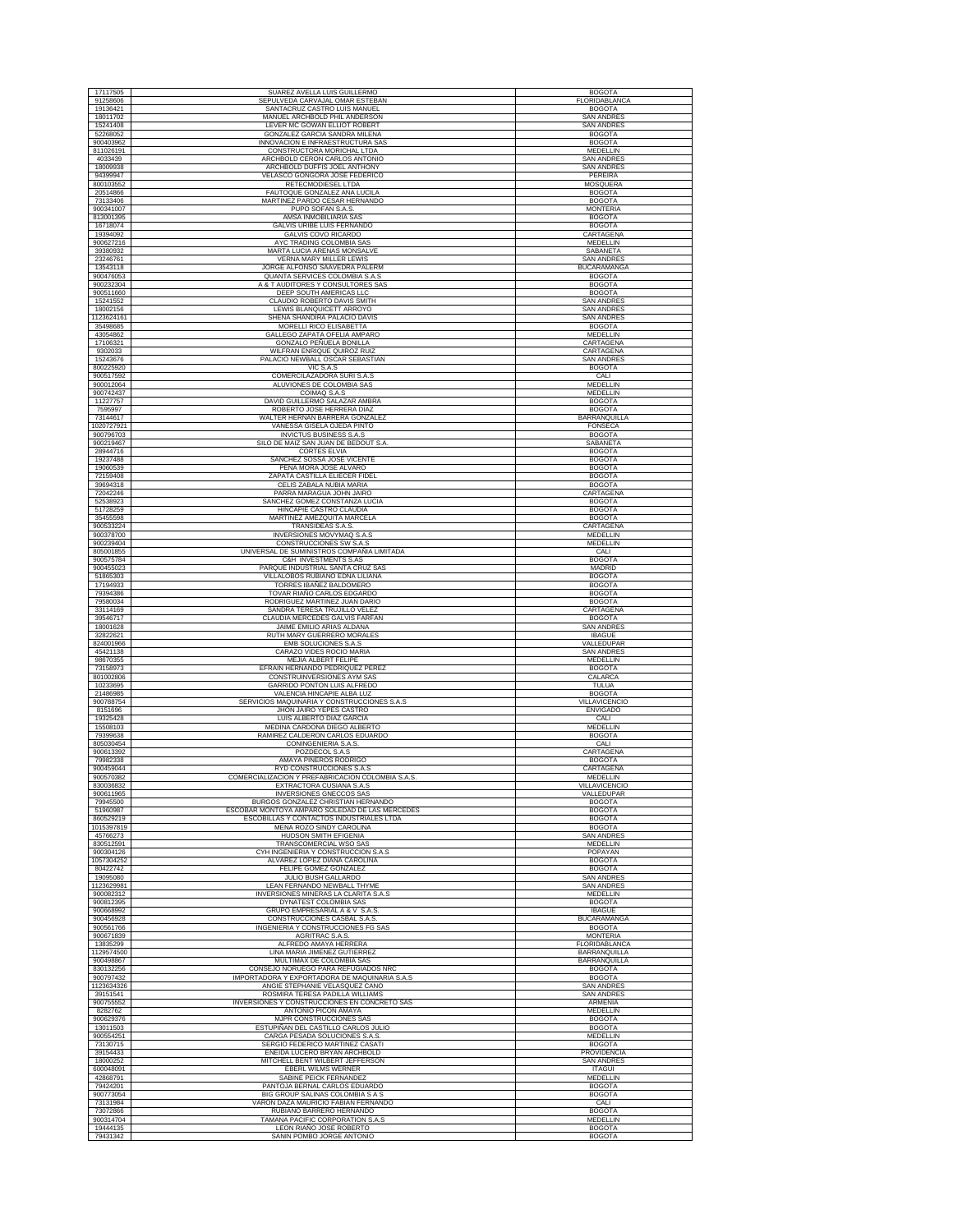| 900125811               | <b>INTIPAV LTDA</b>                                                             | <b>BOGOTA</b>                               |
|-------------------------|---------------------------------------------------------------------------------|---------------------------------------------|
| 900713998               | <b>FS TRANSPORT SAS</b>                                                         | <b>BOGOTA</b>                               |
| 900600246<br>900156803  | INVERSIONES DAZA PEREZ S.A.S<br>SERRANO HERRERA Y COMPAÑIA S EN CIA             | <b>BARRANOUILLA</b><br>YOPAL                |
| 900486106               | RHEMA PROYECTOS SAS                                                             | <b>BOGOTA</b>                               |
| 900419193<br>1026261293 | JRB EQUIPOS SAS<br>RIVEROS LOPEZ JUANITA                                        | CAJICA<br><b>BOGOTA</b>                     |
| 40994409                | POMARE GARCIA CRISS ANGY                                                        | <b>SAN ANDRES</b>                           |
| 900815003<br>900453980  | INGENIERIAS & CONSTRUCCIONES RC S.A.S.<br>VIAS & VIVIENDAS S.A.S                | BARRANQUILLA<br><b>MEDELLIN</b>             |
| 700117543               | CHIARA CARAZZONE                                                                | <b>BOGOTA</b>                               |
| 15243227                | ANTONIO BROWN                                                                   | <b>SAN ANDRES</b>                           |
| 900266112<br>15243053   | J&M NACIONAL DE INGENIERIA Y MAQUINARIA S.A<br>CARLTON ALCIDES DUFFIS BRITTON   | <b>BOGOTA</b><br><b>SAN ANDRES</b>          |
| 15672386                | PEDRO LUIS DURANGO OTERO                                                        | <b>SAN ANDRES</b>                           |
| 900441452<br>18012044   | SURAMERICANA DE MONTACARGAS S.A.S<br>PALACIO CHRISTOPHER STEVE MC KAY           | MOSQUERA<br><b>SAN ANDRES</b>               |
| 900329506               | COMERCIALIZADORA NAR LOS TRES EXITOS LTDA                                       | <b>BOGOTA</b>                               |
| 18009046<br>20584558    | MC NISH LEVER DAVISON CREMLIN<br>YUNIS VEGA MARIA ROCIO                         | <b>SAN ANDRES</b><br><b>BOGOTA</b>          |
| 900032405               | <b>JIWIKA LIMITADA</b>                                                          | <b>BOGOTA</b>                               |
| 18008235<br>822005194   | DIAZ OVIEDO HERNAN ALFREDO<br>INGENIERIA & COMERCIALIZADORA S.A.S               | <b>SAN ANDRES</b><br>VILLAVICENCIO          |
| 22632784                | ESTRADA PENENREY YANETH                                                         | <b>SAN ANDRES</b>                           |
| 39153886<br>40990529    | <b>WILSON POWELL KITTEL</b><br>RIVERA OWKIN CATHERINE HELENA                    | <b>SAN ANDRES</b><br><b>SAN ANDRES</b>      |
| 4922006                 | CASTAÑEDA JAIRO                                                                 | PALERMO                                     |
| 43496333<br>4033444     | VILLA NARANJO CLAUDIA LUCIA<br>KELLY WILSON ANTONIO                             | MEDELLIN<br><b>SAN ANDRES</b>               |
| 79434877                | ZARATE RUEDA FABIO                                                              | <b>BOGOTA</b>                               |
| 19078873<br>98557870    | FAJARDO CASTILLO ORLANDO<br>DUQUE AGUIRRE JOSE ALIRIO                           | <b>BOGOTA</b><br>MEDELLIN                   |
| 38901962                | OTALVARO CORREA MERCEDITAS                                                      | CALI                                        |
| 79382244                | CUELLAR APARICIO ALEXANDER                                                      | <b>BOGOTA</b>                               |
| 900508831<br>23249001   | DESCOBAR78 COM S.A.S<br>CONNOLLY QUINN AIN ZULEMA                               | <b>BOGOTA</b><br><b>SAN ANDRES</b>          |
| 91300464                | ROJAS QUIROGA LUIS ARBEY                                                        | <b>BOGOTA</b>                               |
| 900230531<br>19384094   | INVERSIONES AGROPECUARIAS OSOCA LIMITADA<br><b>MEJIA PIÑERES FERNANDO</b>       | <b>BOGOTA</b><br><b>BOGOTA</b>              |
| 3706186                 | GOMEZ LECOMPTE CARLOS GUILLERMO                                                 | <b>BOGOTA</b>                               |
| 15244812<br>900822391   | NELSON FORBES GUILLERMO<br>CAIG LLC COLOMBIA SAS                                | <b>SAN ANDRES</b><br><b>BOGOTA</b>          |
| 98671143                | JUAN PABLO GUTIERREZ MERINO                                                     | <b>MEDELLIN</b>                             |
| 900578747<br>900397565  | KAYAWA COLOMBIA SAS<br>CONECIL CONTRATISTAS S.A.S                               | <b>MEDELLIN</b><br><b>MEDELLIN</b>          |
| 3777340                 | COBA MESINO JOSE MARTIN                                                         | <b>SAN ANDRES</b>                           |
| 28438664<br>80274825    | QUIROGA ARDILA ADRIANA MARIA<br>APONTE SEPULVEDA JOSE ANSELMO                   | <b>SAN ANDRES</b><br><b>BOGOTA</b>          |
| 18005559                | CABEZA ARCHBOLD IGNACIO AMADEO                                                  | <b>SAN ANDRES</b>                           |
| 900637309<br>900114200  | PROYECTAR PREM S.A.S<br>CONSTRUCTORA SOJIMECA S.A                               | AGUAZUL<br>SANTA MARTA                      |
| 900069860               | ASERRIO M Y MC LIMITADA                                                         | SAN PEDRO                                   |
| 811000489<br>79735713   | SOCIEDAD CONSTRUCTORA DE OBRAS CIVILES S.A.S<br>PAVA AVILA SAMIR GIOVANNY       | MEDELLIN<br><b>BOGOTA</b>                   |
| 900314625               | EXCAVADORAS DE COLOMBIA                                                         | <b>BOGOTA</b>                               |
| 41616623<br>1127004063  | GARIA DE FORERO EDILMA DE LAS MERCEDES<br>HANDOUS WAKED HAMZI NAUEF             | <b>BOGOTA</b><br><b>SAN ANDRES</b>          |
| 74754372                | BERNAL CARDENAS RONALD                                                          | AGUAZUL                                     |
| 900323190<br>700053230  | MONTACARGAS DE OCCIDENTE AL DIA LTDA<br>CHRISTIE NATHANIEL BARKER               | <b>BOGOTA</b><br><b>BOGOTA</b>              |
| 900668038               | RELLENOS Y AFIRMADOS ROCA HERMOSA SAS                                           | SANTANDER DE QUILICHAO                      |
| 700120618<br>33645276   | PULIDO DE LA CALLE TEODORO<br>DORIS BERNAL CARDENAS                             | <b>BOGOTA</b><br>AGUAZUL                    |
| 900547224<br>73081282   | SERVICIOS DE INGENIEROS & ASOCIADOS S.A.S.<br>NAYIB TAJAN FRANCO                | SANTA MARTA<br>PROVIDENCIA                  |
| 4506637                 | VIGOYA VALENCIA GUSTAVO                                                         | PEREIRA                                     |
| 10532171<br>12987362    | CUELLAR MARTINEZ MARCO TULIO<br>PABON CABRERA ANGEL SAMUEL                      | CALI<br>PASTO                               |
| 79760726                | YOVANNY ALEXANDER GALINDO CASTRO                                                | <b>BOGOTA</b>                               |
| 10020782<br>900553535   | SANTACOLOMA JARAMILLO ALEJANDRO<br>PROYECTOS CONSTRUTORRES S.A.S.               | <b>BOGOTA</b><br><b>JAMUNDI</b>             |
| 900201235               | SYC CONSTRUCCIONES S.A.S                                                        | <b>BUCARAMANGA</b>                          |
| 900672767<br>72257546   | INVERSIONES Y REPRESENTACIONES GUAYURIBA SAS<br>ALVARO RAFAEL GUERRERO CARBONO  | <b>BOGOTA</b><br><b>SAN ANDRES</b>          |
| 1020769459              | VALERIE DESILLES ROMERO                                                         | <b>BOGOTA</b>                               |
| 900356390<br>77154348   | <b>GRUPO ADVENTURE SPORT S.A.S</b><br>DAZA GAMARRA JOSE DE LOS SANTOS           |                                             |
|                         |                                                                                 | SABANETA                                    |
| 70519421                | PATIÑO OSORIO CARLOS MARIO                                                      | <b>BOGOTA</b><br><b>ITAGUI</b>              |
|                         | NEWBALL WILSON ORMA ELIZABETH                                                   | <b>SAN ANDRES</b>                           |
| 6544733<br>51781581     | CARDOZO SANTAMARIA LUIS EMILIO<br>CORTES ORTIZ PATRICIA                         | <b>GUADALAJARA DE BUGA</b><br><b>BOGOTA</b> |
| 900814242               | ARISTIZABAL CONSTRUCTORES ASOCIADOS SAS                                         | CALI                                        |
| 40993303<br>900832168   | SAAMS ROMERO ALSTINE JULIETTE<br>CRANE TRANSPORT & MACHENERY S.A.S              | <b>SAN ANDRES</b><br><b>BARRANCABERMEJA</b> |
| 900811344<br>900797732  | DREAMCARGO S A S<br>SBI INTERNATIONAL HOLDINGS AG                               | <b>BOGOTA</b><br><b>BOGOTA</b>              |
| 92522295                | VERGARA CHADID ROGER                                                            | <b>SINCELEJO</b>                            |
| 63456209<br>79141398    | CARREÑO SALAS DIANA MARIA<br>VELEZ VAN MEERBEKE ALBERTO FRANCISCO ANTONIO MARIA | <b>BARRANCABERMEJA</b><br><b>BOGOTA</b>     |
| 71703293                | RAMIREZ TRUJILLO JUAN CARLOS                                                    | <b>BOGOTA</b>                               |
| 80801912<br>37896940    | CASTILLO PARRA CARLOS ANDRES<br>ARENAS NEIRA OLGA LUCIA                         | <b>BOGOTA</b><br><b>BOGOTA</b>              |
| 1123625150<br>900652408 | INGECIVIL D.M.C S.A.S.                                                          | MEDELLIN                                    |
| 900809279<br>844002461  | ACV INTERSOLVE S.A.S.<br><b>GEOCIVILES S.A.S</b>                                | BARRANQUILLA<br><b>BOGOTA</b>               |
| 19134137                | SANCLEMENTE MOLINA FRANCISCO JOSE                                               | <b>BOGOTA</b>                               |
| 19313163<br>19431143    | SILVA RAMIREZ JAIME FELIPE<br>BUSTOS SANABRIA JOSE GILBERTO                     | <b>BOGOTA</b><br><b>BOGOTA</b>              |
| 41630959                | ARCILA DE PULIDO ANA FABIOLA                                                    | <b>BOGOTA</b>                               |
| 3790917<br>900822090    | ARBOLEDA PALACIO GONZALO ARGIRO<br>ISOR S.A. S                                  | <b>BOGOTA</b><br><b>BOGOTA</b>              |
| 900493492               | PRO POSTAL IMPORTS S.A.S                                                        | MEDELLIN                                    |
| 900510099<br>5561613    | MAQ OBRAS CIVILES SAS<br>CAMACHO ORTEGA JOSE HELI                               | <b>BOGOTA</b><br><b>BOGOTA</b>              |
| 700142814               | MARTIN VERA ADRIAN                                                              | <b>MEDELLIN</b>                             |
| 900367242<br>40990964   | <b>GEODIC S.A.S.</b><br>HUDSON HERNANDEZ NINOSTHKA                              | MEDELLIN<br><b>SAN ANDRES</b>               |
| 40988322                | HENRY PADILLA ANGGY LUCIA                                                       | <b>SAN ANDRES</b>                           |
| 3228756<br>91203944     | SAMPER LOURIDO FRANCISCO<br>ROJAS AVILA SAUL                                    | <b>BOGOTA</b><br>PIEDECUESTA                |
| 13387163                | MELANO ERNESTO JOSUE                                                            | <b>BOGOTA</b>                               |
| 43277983<br>22286813    | <b>GARCIA GIRALDO SANDRA PATRICIA</b><br>CAMARGO ALVARADO RUTH                  | <b>BOGOTA</b><br>BARRANQUILLA               |
| 900513058               | AGORASPORT S.A                                                                  | MEDELLIN                                    |
| 37248001<br>19199622    | ROJAS LOBO LIGIA<br>GOMEZ MORA LUIS RICARDO                                     | SAN ANDRES<br><b>BOGOTA</b>                 |
| 93371887                | GIRALDO BONILLA HELDER FERNAN                                                   | <b>BOGOTA</b>                               |
| 79832567<br>41724719    | VARGAS IZQUIERDO PEDRO FERNANDO<br>RODRIGUEZ VILLAMIL MARIA NELLY               | <b>BOGOTA</b><br><b>BOGOTA</b>              |
| 900632473               | <b>INVERSIONES KAMIL SAS</b>                                                    | <b>BOGOTA</b>                               |
| 52866475<br>7687926     | RIAÑO CASTAÑO ROSA ALCIRA<br>FERNADEZ TRUJILLO OSCAR JAIR                       | <b>BOGOTA</b><br><b>BOGOTA</b>              |
| 19104483                | SANDOVAL RUIZ ISMAEL                                                            | <b>BOGOTA</b>                               |
| 900709207<br>19292680   | COLOMBIA TRIBUTA.COM SAS<br>VELEZ RIVAS ALFONSO DE JESUS                        | <b>BOGOTA</b><br><b>BOGOTA</b>              |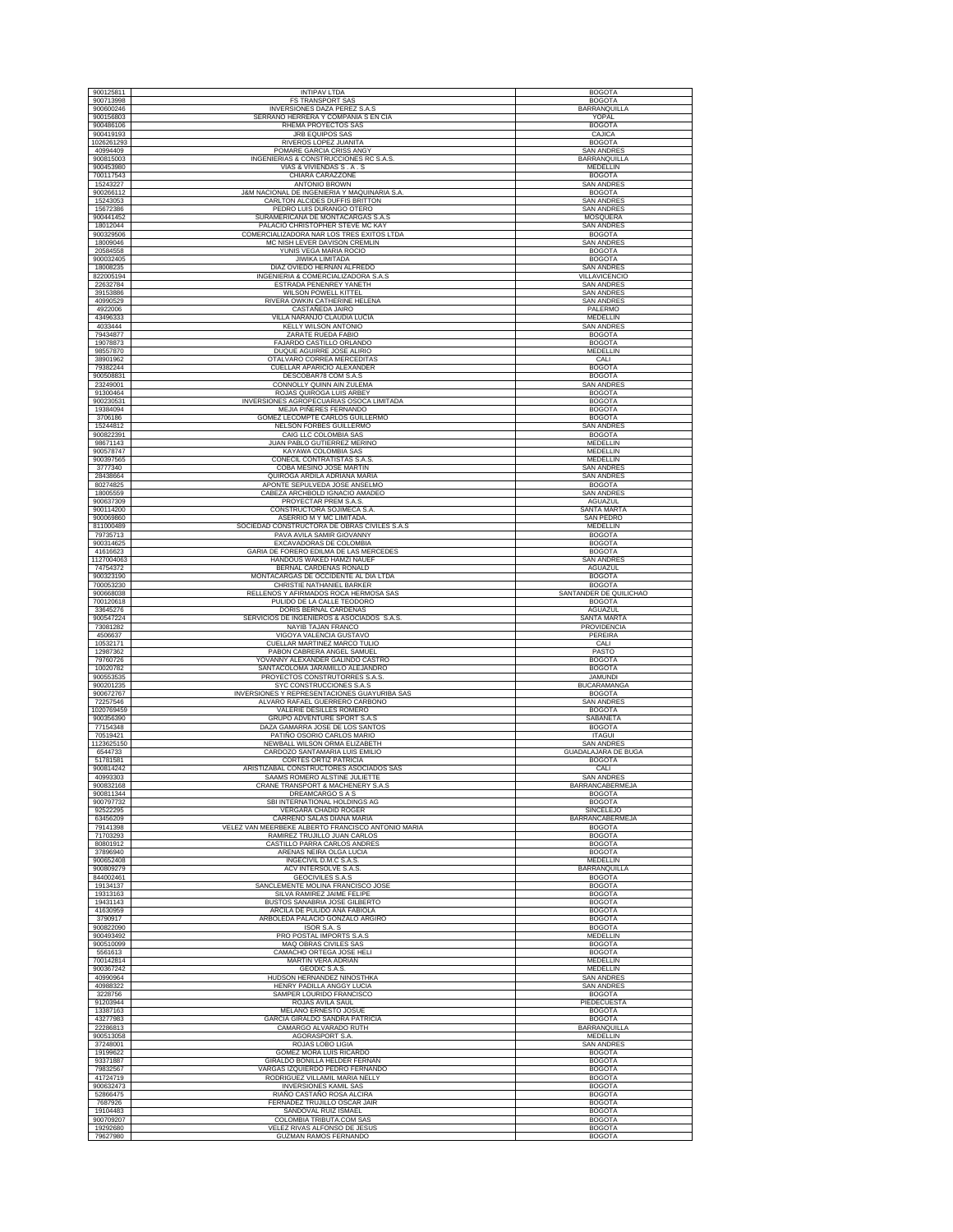| 19165244                | ACUÑA BOLIVAR JUAN VICTOR MANUEL                                                                                  | <b>BOGOTA</b>                          |
|-------------------------|-------------------------------------------------------------------------------------------------------------------|----------------------------------------|
|                         |                                                                                                                   |                                        |
| 16709020<br>80449367    | VACA AFANADOR FERNANDO<br>FAJARDO BELMONTE JUAN CAMILO                                                            | SAN ANDRES                             |
| 2284145                 | CONTECHA CARRILLO PEDRO                                                                                           | CHIA<br><b>BOGOTA</b>                  |
| 900602617               | <b>ESGESTRA SAS</b>                                                                                               | <b>BOGOTA</b>                          |
| 91150338                | BOHORQUEZ RUEDA REINALDO                                                                                          | <b>GIRON</b>                           |
| 37542657                | VERA PADILLA ROCIO                                                                                                | PIEDECUESTA                            |
| 17180984                | MORALES MARQUEZ LUIS ALEJANDRO                                                                                    | <b>BOGOTA</b>                          |
| 79272282                | SANDOVAL CASAS LUIS MUGUEL                                                                                        | <b>BOGOTA</b>                          |
| 3227517                 | MUÑOZ MERIZALDE FERNANDO DANIEL                                                                                   | <b>BOGOTA</b>                          |
| 19205438                | NIETO DIAZ LUIS FRANCISCO                                                                                         | <b>BOGOTA</b>                          |
| 900793991               | AUTOPISTAS DEL NORDESTE S.A.S                                                                                     | <b>BOGOTA</b>                          |
| 900094662               | EQUIPOS SUCRE SOCIEDAD POR ACCIONES SIMPLIFICADAS                                                                 | SINCELEJO                              |
| 79554855                | RUGE VILLAMIZAR CELSO GABRIEL                                                                                     | <b>BOGOTA</b>                          |
| 79664206                | CASTELBLANCO BARONA FRANCISCO JAVIER                                                                              | <b>BOGOTA</b>                          |
| 900364135               | SERVICIOS TECNICOS MINEROS S.A.S                                                                                  | PUERTO COLOMBIA                        |
| 900473882               | TRITURADOS Y CONSTRUCCIONES PACHON S.A.S.                                                                         | <b>BOGOTA</b>                          |
| 19135518<br>79452146    | LUIS ENRIQUE ORTIZ AYALA<br>ZULETA SUAREZ LUIS IGNACIO                                                            | <b>BUCARAMANGA</b><br><b>BOGOTA</b>    |
| 16787045                | AYALA VELASCO HARRY HERNAN                                                                                        | <b>BOGOTA</b>                          |
| 900556186               | CFD INGENIERIA SAS                                                                                                | SANTA MARTA                            |
| 1088248367              | MARULANDA MARULANDA DANIELA                                                                                       | PEREIRA                                |
| 900657493               | DELIVERANCES SHIPPING LINE SAS                                                                                    | <b>SAN ANDRES</b>                      |
| 900704479               | SUMINISTROS Y SERVICIOS J & E LTDA                                                                                | PUERTO GAITAN                          |
| 4034470                 | BRYAN STEEL CARL ALBERTO                                                                                          | <b>SAN ANDRES</b>                      |
| 650110204               | BARRAQUER COLL CARMEN JOSE                                                                                        | <b>BOGOTA</b>                          |
| 811025317               | DUQUE CALLEJAS Y CIA S.A.S                                                                                        | <b>BOGOTA</b>                          |
| 900332716               | CONCRETOS Y AGREGADOS DEL CARIBE S.A.S                                                                            | CARTAGENA                              |
| 800023622<br>900402164  | FLORES SILVESTRES S.A<br>TORO & ROMO SAS                                                                          | SABANETA<br><b>FUNZA</b>               |
| 900307995               | <b>INVERDIMAC S.A.S</b>                                                                                           | CARTAGENA                              |
| 900152790               | IMPORTACIONES R.D. LIMITADA                                                                                       | <b>GIRON</b>                           |
| 39045501                | RIASCOS CABALLERO ANA LUCIA                                                                                       | <b>BOGOTA</b>                          |
| 11432145                | BERNAL SALAZAR GUILLERMO                                                                                          | <b>BOGOTA</b>                          |
| 1129510044              | TRIGOS GUERRERO LEONARDO                                                                                          | <b>BOGOTA</b>                          |
| 900691914               | EURO MANGUERAS YCA S.A.S                                                                                          | <b>BUCARAMANGA</b>                     |
| 900481245               | INGENIERIA PERIMETRAL AS                                                                                          | <b>BOGOTA</b>                          |
| 98699653                | RHENALS RODRIGUEZ LUIS FELIPE                                                                                     | MEDELLIN                               |
| 9003411568              | CENTRO DE ENSEÑANZA AUTOMOVILÍSTICA FERRARI FLORIDA E.U.                                                          | FLORIDABLANCA                          |
| 13255649<br>40987337    | CELIS GUTIERREZ CARLOS AUGUSTO<br>MANUEL MARTINEZ NIDIA ESTHER                                                    | <b>LOS PATIOS</b><br><b>SAN ANDRES</b> |
| 14889853                | SANCHEZ MONTOYA FABIO ALBERTO                                                                                     | <b>BOGOTA</b>                          |
| 900742992               | TRAILER & MAQUINARIA S.A.S.                                                                                       | <b>BOGOTA</b>                          |
| 900023539               | INFRAESTRUCTURA Y VIVIENDA SAS                                                                                    | <b>ENVIGADO</b>                        |
| 73076551                | VASQUEZ SOTO RAUL ENRIQUE                                                                                         | <b>BOGOTA</b>                          |
| 900202232               | <b>MONTACARGAS MS LTDA</b>                                                                                        | <b>SOACHA</b>                          |
| 830508261               | CI J Y J DISTRIBUCIONES SAS                                                                                       | MEDELLIN                               |
| 230275<br>830111680     | RAMIREZ ORTEGON JULIO HERNAN<br>SOLOEQUIPOS SAS                                                                   | <b>BOGOTA</b><br>VILLAVICENCIO         |
| 9003898555              | TRANSPORTADORA DE CARGA Y LOGISTICA S A                                                                           | <b>BOGOTA</b>                          |
| 16859079                | SANCHEZ SANCHEZ HUBER                                                                                             | <b>BOGOTA</b>                          |
| 900341498               | IMAS IMPORTACIONES ABURRA SUR S.A.S.                                                                              | <b>LA ESTRELLA</b>                     |
| 900368459               | MAKELO INVERSIONES SAS                                                                                            | <b>BOGOTA</b>                          |
| 802023054               | CONSTRUCCIONES ALFA LTDA                                                                                          | BARRANQUILLA                           |
| 805009860<br>900423263  | SOCIEDAD COMERCIAL Y RESIDENCIAL VALLE DEL LILI SA<br>INGENIERIA DE ANCLAJES Y ESTABILIZACIONES DE COLOMBIA S.A.S | CALI<br><b>BUCARAMANGA</b>             |
| 17334932                | SEPULVEDA ALVARO POSIDIO                                                                                          | <b>BOGOTA</b>                          |
| 900500057               | INTERVENTORIA, CONSULTORIA Y CONSTRUCTORA DE LA SABANA S.A.S                                                      | <b>SINCELEJO</b>                       |
| 900826106               | GRUAS OLE S.A.S                                                                                                   | BARRANQUILLA                           |
| 830023058               | ASIA WINDS INTERNATIONAL SAS                                                                                      | <b>BOGOTA</b>                          |
| 79141176                | MUÑOZ ALONSO HENRY                                                                                                | <b>BOGOTA</b>                          |
| 900243322               | ESTRUCTURAS Y PAVIMENTOS S.A.S                                                                                    | SABANETA                               |
|                         |                                                                                                                   |                                        |
| 900765419               | THE EXPORT-IMPORT BANK OF COREA - KOREA EXIMBANK OFICINA DE REPRESENTACION                                        | <b>BOGOTA</b>                          |
| 900794477<br>10135944   | GRUAS SERVIRAPIDO E.U.<br>NARANJO JARAMILLO FRANCISCO FERNANDO                                                    | <b>SAN ANDRES</b><br>PEREIRA           |
| 900139824               | <b>GREINSER S.A.S</b>                                                                                             | SABANA DE TORRES                       |
| 900598025               | LO CONSTRUIMOS S.A.S                                                                                              | BARRANQUILLA                           |
| 79363700                | RODRIGUEZ VALENCIA JUAN CARLOS                                                                                    | <b>BOGOTA</b>                          |
| 4172058<br>18008542     | MORENO ESPITIA JOSE FAUSTINO<br>PLATA PELUFFO MARIO                                                               | <b>SAN ANDRES</b><br><b>SAN ANDRES</b> |
| 79383306                | SUAREZ RIOS JOSE ELOY                                                                                             | <b>BOGOTA</b>                          |
| 79954186                | VARGAS PEREIRA PAOLO VALENTIN                                                                                     | <b>BOGOTA</b>                          |
| 18011828                | MARTINEZ HUDGSON VINSTON RENIER                                                                                   | <b>SAN ANDRES</b>                      |
| 900408202               | CARROCERIAS ATLANTA S.A.S                                                                                         | <b>BOGOTA</b>                          |
| 8691576                 | SILVA VASQUEZ ALFONSO<br>C. FREYDELL Y CIA S.A.S                                                                  | <b>BOGOTA</b>                          |
| 900221271<br>18000529   | DUFFIS PEREZ JACOBO ALCIDES                                                                                       | <b>BOGOTA</b><br><b>SAN ANDRES</b>     |
| 900424836               | APIA PROYECTOS Y SOLUCIONES SAS                                                                                   | BOGOTÁ, D.C. - LA UNIÓN                |
| 900296106               | TRANSCELER S.A.S                                                                                                  | <b>BOGOTA</b>                          |
| 7629125                 | PEREZ MANTILLA JORGE ANTONIO                                                                                      | BARRANQUILLA                           |
| 41751354                | ARIAS CRUZ TERESA                                                                                                 | <b>BOGOTA</b>                          |
| 8731138                 | MITCHELL CHUI LESLIE ANTHONY                                                                                      | <b>SAN ANDRES</b>                      |
| 79542352                | <b>KIM MAN KUNG</b>                                                                                               | <b>BOGOTA</b>                          |
| 900849846<br>79303121   | <b>INVERSIONES DCR S.A.S</b><br>PARRA LEON CESAR AUGUSTO                                                          | CARTAGENA<br><b>BOGOTA</b>             |
| 4211190                 | QUESADA RODRIGUEZ JOSE GUSTAVO                                                                                    | SOGAMOSO                               |
| 14245607                | LOZANO GOMEZ ALFREDO                                                                                              | <b>BOGOTA</b>                          |
| 17061657                | GARCIA ANDRADE JORGE TYRONE                                                                                       | <b>BOGOTA</b>                          |
| 900359446<br>800237463  | MAKINA S.A.S                                                                                                      | <b>BOGOTA</b>                          |
| 79729223                | INMOCENTE S.A.S<br>OVALLE GARZON OSCAR JAVIER                                                                     | RIONEGRO<br><b>BOGOTA</b>              |
| 15888175                | RINCON MORALES NESTOR ALFREDO                                                                                     | MEDELLIN                               |
| 41650161                | ESGUERRA PORTOCARRERO LEONOR                                                                                      | <b>BOGOTA</b>                          |
| 34544240                | ZAMBRANO ARCINIEGAS GLADYS EUGENIA                                                                                | <b>BOGOTA</b>                          |
| 79374146<br>900538486   | PEÑA SALAMANCA CALVERT HARVEY                                                                                     | <b>BOGOTA</b><br><b>BOGOTA</b>         |
|                         | ESAR SOLUCIONES LOGISTICAS S A S                                                                                  |                                        |
| 1095813889<br>900443448 | NIÑO SARMIENTO YERLY GISELA<br>CALICANTO CONSTRUCCIONES S.A.S                                                     | <b>FLORIDABLANCA</b><br>MANIZALES      |
| 13483550                | MOJICA SANCHEZ HECTOR                                                                                             | YOPAL                                  |
| 91201474                | <b>DIAZ TORRES JESUS MIGUEL</b>                                                                                   | <b>BUCARAMANGA</b>                     |
| 19325869                | MARTINEZ MARTINEZ RAFAEL ANTONIO                                                                                  | <b>BOGOTA</b>                          |
| 19188471                | SAAVEDRA GARCIA ELIO BENJAMIN<br>CEDEÑO VILLEGAS ALVARO                                                           | <b>BOGOTA</b>                          |
| 79414422<br>900710297   | ECOCIV ING SAS                                                                                                    | <b>BOGOTA</b><br><b>BOGOTA</b>         |
| 72258263                | CACERES LYNTON LEONARDO                                                                                           | <b>SAN ANDRES</b>                      |
| 79668753                | PEREZ SOLER ARBEY AUGUSTO                                                                                         | <b>BOGOTA</b>                          |
| 9292540                 | BERNETT SEGOVIA JOSE LUIS                                                                                         | <b>SAN ANDRES</b>                      |
| 2773747                 | SIERRA GIRALDO RAUL HOMERO                                                                                        | <b>MEDELLIN</b>                        |
| 9074088<br>900806087    | MARTINEZ FERNANDEZ LUIS GUILLERMO WILLY                                                                           | CARTAGENA                              |
| 900633918               | CHEGWIN GOELKEL S.A.S<br>DISEÑOS PLACAS Y SUPERFICIES DIPLAS S A S                                                | <b>BARRANQUILLA</b><br><b>MONTERIA</b> |
| 40985674                | BISCAINO MILLER MARILYN LEANOR                                                                                    | SAN ANDRES                             |
| 79249123                | GARCIA CUBEROS HENRY AUGUSTO                                                                                      | <b>BOGOTA</b>                          |
| 92526973                | MERCADO ARRIETA JUAN JAIRO                                                                                        | CARTAGENA                              |
| 900854375               | ACTIVIDADES PLANIFICADAS DE CONSTRUCCION S.A.S                                                                    | <b>BOGOTA</b>                          |
| 73076114<br>650497246   | PEÑA GOMEZ JAIRO JAVIER<br>BOLHUIS HUGO HARMANNUS                                                                 | <b>BOGOTA</b><br><b>BOGOTA</b>         |
| 3017135                 | ROMERO ROMERO JORGE ARTURO                                                                                        | <b>BOGOTA</b>                          |
| 900484368               | MASSELY-FORTEC S.A.S.                                                                                             | <b>BELLO</b>                           |
| 79340284                | GONZALEZ ROSALES JOSE LUIS                                                                                        | <b>BARRANQUILLA</b>                    |
| 19518167                | OROZCO CONTRERAS ALEXANDER RAFAEL                                                                                 | <b>SANTA MARTA</b>                     |
| 75091665                | ISAZA ARANGO SANTIAGO                                                                                             | VILLAMARIA                             |
| 79207632<br>1015436308  | COBA RINCON GERMAN ALBERTO<br>ELJACH LIBOS MICHEL                                                                 | <b>BOGOTA</b><br><b>BOGOTA</b>         |
| 80142085<br>1015402160  | TRIVIÑO LOZANO JHON JAIRO<br>SANCHEZ APONTE CRISTIAN RENE                                                         | <b>BOGOTA</b><br><b>BOGOTA</b>         |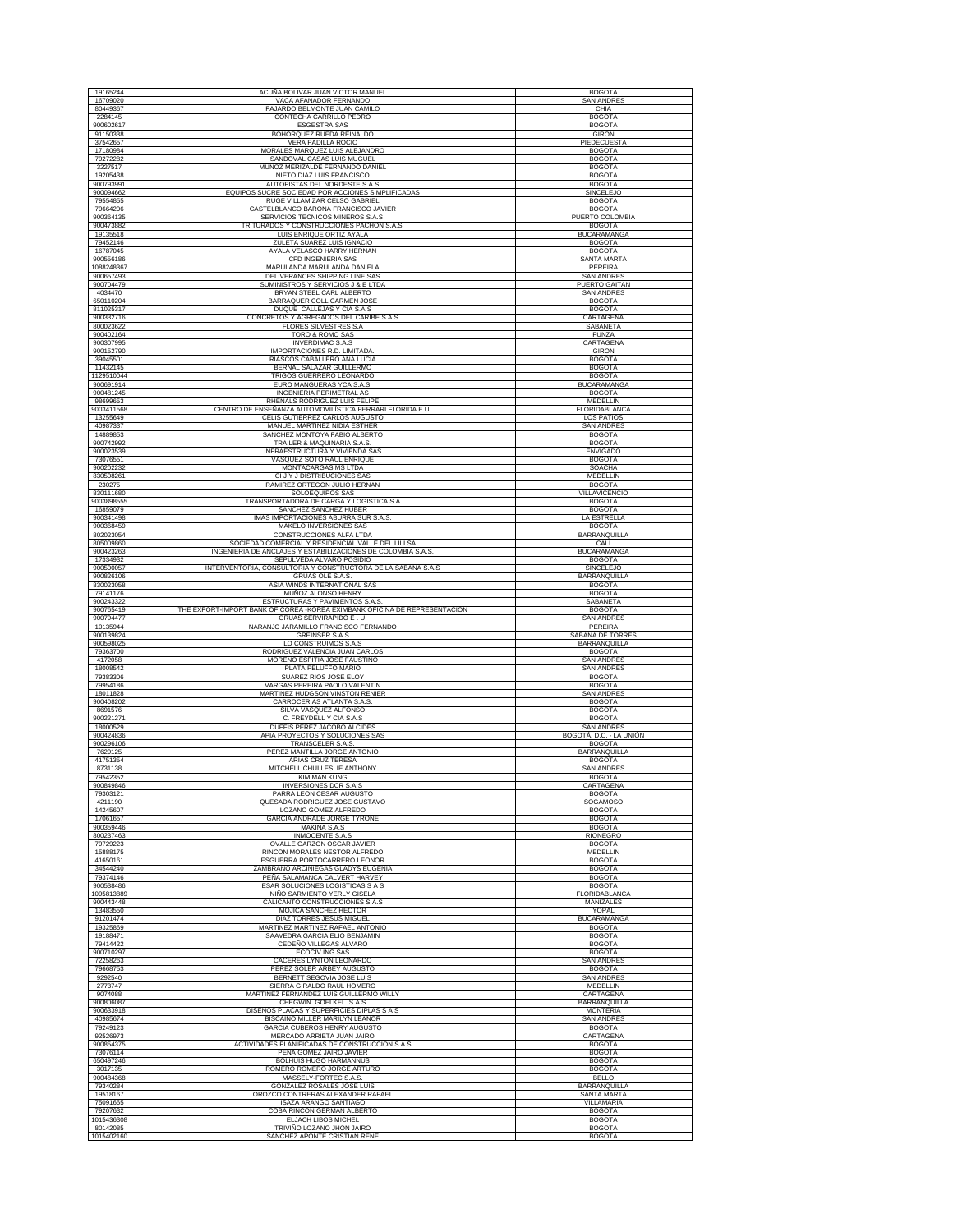| 41685317                | BULA ESCOBAR OLGA ELENA                                                                                                     | <b>BOGOTA</b>                          |
|-------------------------|-----------------------------------------------------------------------------------------------------------------------------|----------------------------------------|
| 4293349                 | GUERRA JIMENEZ HERMENEGILDO ANTONIO                                                                                         | <b>BOGOTA</b>                          |
| 1020729917              | <b>GIRALDO MARTINEZ LAURA JULIANA</b>                                                                                       | VILLAVICENCIO                          |
| 42149836<br>900080366   | VILLEGAS RESTREPO JULIANA<br>ASSISTLOG LTDA                                                                                 | <b>BOGOTA</b><br><b>BOGOTA</b>         |
| 900742331<br>900442169  | SOLUCIONES TECNICAS MECATRONICAS S.A.S.<br>PROYECTOS Y FINANZAS S.A.S                                                       | SABANETA<br><b>SANTA MARTA</b>         |
| 72174017                | RADI PULIDO FABIAN EDUARDO                                                                                                  | BARRANQUILLA                           |
| 900427085               | CONSTRUCTORA DELTORO S.A.S                                                                                                  | CIRCASIA                               |
| 1123620636<br>700139891 | <b>GHAZI ALAA NOUR</b><br><b>BARREAU MATHIEU</b>                                                                            | SAN ANDRES<br><b>BOGOTA</b>            |
| 79044486                | SOSA SUAREZ SILVERIO EDGAR<br>ALIADOS DE TRANSPORTE DE COLOMBIA S.A.S                                                       | <b>BOGOTA</b>                          |
| 900810728<br>900543460  | <b>IMPORTADORA BSR S.A.S</b>                                                                                                | <b>SAN MARTIN</b><br>MEDELLIN          |
| 79280147                | CANOSSA GUERRERO FRANCISCO                                                                                                  | <b>BOGOTA</b>                          |
| 830508442<br>51694718   | SOCIEDAD CONSORCIO PROESCO SOCIEDAD ANONIMA SIMPLIFICADA<br>CARO HERRERA MYRIAM ESTELLA                                     | <b>CUCUTA</b><br><b>BOGOTA</b>         |
| 71336656                | CORREA BETANCUR OSCAR DAVID                                                                                                 | MEDELLIN                               |
| 900721041<br>800244598  | GABRIEL JAIME ECHEVERRI GALLO-EXCAVACIONES S.A.S.<br>SERVIPACIFICO LIMITADA                                                 | <b>ITAGUI</b><br><b>TUMACO</b>         |
| 38641225<br>900748955   | HENRY IRIARTE GENDELYN NORIS<br>LUBAN NEGOCIOS E INVERSIONES SAS                                                            | <b>SAN ANDRE!</b><br>BARRANQUILLA      |
| 79305354                | MONTOYA PINTO CARLOS ALBERTO                                                                                                | <b>BOGOTA</b>                          |
| 700145600<br>41541542   | DI SALVIO JEROME ANTHONY<br>VARGAS LINARES ELSA SOCORRO                                                                     | <b>BOGOTA</b><br><b>BOGOTA</b>         |
| 900643566               | CONSTRUCTORA ANDALUJA S A S                                                                                                 | VALLEDUPAR                             |
| 22371902<br>80408345    | VARGAS SUAREZ ESTELA MERCEDES<br>CUELLAR ARAUJO ALFONSO                                                                     | <b>BOGOTA</b><br><b>BOGOTA</b>         |
| 79521567                | RINCON ALMANZA MANUEL JAVIER                                                                                                | <b>BOGOTA</b>                          |
| 51608155<br>900539507   | HERNANDEZ MARIA ELENA<br>GRUAS TRANSPORTE Y LOGISTICA S.A.S                                                                 | <b>BOGOTA</b><br>CALI                  |
| 900409206               | PROVICON DE COLOMBIA SAS                                                                                                    | <b>IBAGUE</b>                          |
| 15241353<br>32693215    | BRITTON FORBES LUCHO LOMBRANC<br>VASQUEZ TAMARA ARELIS DEL SOCORRO                                                          | <b>SAN ANDRES</b><br><b>BOGOTA</b>     |
| 19494706                | GOMEZ DUQUE JORGE ALBERTO                                                                                                   | <b>BOGOTA</b>                          |
| 79612268<br>19075110    | SANABRIA CELY HENRY ARMANDO<br>SEPULVEDA HERNANDEZ PEDRO ANTONIO                                                            | <b>BOGOTA</b><br>MEDELLIN              |
| 15243286<br>900483750   | PEREZ GONZALEZ WUADEL ENRIQUE<br>ARENAS Y TRANSPORTES DE COLOMBIA SAS                                                       | <b>SAN ANDRES</b><br>MEDELLIN          |
| 16582570                | GOMEZ MORA FERNANDO                                                                                                         | <b>BOGOTA</b>                          |
| 45439898<br>900690779   | PADILLA SALAS YADIRA MERCEDES<br>INTEGRAL DE SERVICIOS DE MATERIALES DE CONSTRUCCION TRANSPORTES Y ACTIVIDADES AFINES S.A.S | <b>SAN ANDRES</b><br><b>SAN MARTIN</b> |
| 900331152               | COINGSAR S.A.S                                                                                                              | CARTAGENA                              |
| 900394905<br>6536620    | TRANSMARINE AND LOGISTIC SAS<br>BEDOYA OSPINA CARLOS HUMBERTO                                                               | <b>SAN ANDRES</b><br><b>BOGOTA</b>     |
| 900626735               | INGENIERIA MATERIALES Y EQUIPOS INMATEQ SAS                                                                                 | SOPO                                   |
| 900833018<br>79340170   | LOPEZ GROUP SAS<br>ECHAVARRIA ROMERO ERWIN                                                                                  | <b>BOGOTA</b><br>SOLEDAD               |
| 15242678                | STEPHENS BENT KENNETH                                                                                                       | <b>SAN ANDRES</b>                      |
| 15243057<br>79777727    | NEWBALL ESCALONA MAXIMILIANO TIBERIO<br>NORIEGA RAMIREZ JUAN GUILLERMO                                                      | <b>SAN ANDRES</b><br><b>BOGOTA</b>     |
| 9532192                 | <b>GUILLERMO RAMON</b>                                                                                                      | <b>BOGOTA</b>                          |
| 19315220<br>1125288607  | BAUTISTA TORRES VICTOR MANUEL<br>AMAYA OROZCO JHONNY ROGELIO                                                                | AGUA DE DIOS<br><b>BOGOTA</b>          |
| 72144575                | NUÑEZ MANOSALVA RAUL ALFONSO                                                                                                | <b>BOGOTA</b>                          |
| 40985539<br>40993886    | DICKENS BUENHOMBRE OLGA PATRICIA<br>HOWARD MARTINEZ RAZIMAN ROSARIO                                                         | <b>SAN ANDRES</b><br><b>SAN ANDRES</b> |
| 18010671<br>900333466   | JAMES NELSON DWAYNE DEXTER<br>FUNDACION GLOBAL PARA EL SER HUMANO I P S                                                     | <b>SAN ANDRES</b><br><b>BOGOTA</b>     |
| 900149032               | <b>TRACTOQUIN S.A.S</b>                                                                                                     | ARMENIA                                |
| 700093292<br>900615744  | RUISANCHEZ DIAZ DE LEZANA JULIO HERMINIO<br>SOLIDER S.A.S.                                                                  | <b>BOGOTA</b><br>ALBANIA               |
| 800167019               | EMBAJADA DE LA REPUBLICA DE CUBA                                                                                            | <b>BOGOTA</b>                          |
| 900410655<br>15243918   | EQUISERVICIOS INDUSTRIALES S.A.S<br>CORDERO RICARDO SANTANDER DE JESUS                                                      | <b>NEIVA</b><br><b>SAN ANDRES</b>      |
| 9505728                 | ALONSO ROJAS BEYER                                                                                                          | MANI                                   |
| 80423899<br>41394719    | DIAZ BOHORQUEZ JUAN CARLOS<br>AGUDELO GARCIA CONCEPCION CONCHA                                                              | <b>BOGOTA</b><br><b>BOGOTA</b>         |
| 79796308                | BELTRAN MENDEZ HERNAN JAVIER                                                                                                | <b>BOGOTA</b>                          |
| 79053883<br>5535183     | LOPEZ BARRETO HUGO ALEJANDRO<br>PEREZ VILLAMIZAR JUAN CARLOS                                                                | <b>BOGOTA</b><br><b>BOGOTA</b>         |
| 800215514<br>900619200  | REPRESENTACIONES CG S.A.S<br>PETROGRUAS JIREH S.A.S                                                                         | MEDELLIN<br><b>SAN MARTIN</b>          |
| 51564568                | <b>GLORIA EUGENIA PALACIOS CHAMIE</b>                                                                                       | <b>BOGOTA</b>                          |
| 79805979<br>10291994    | CARLOS EDMAR CANO PUENTES<br>DIEGO ALEXANDER ARANGO DIAZ                                                                    | <b>BOGOTA</b><br>POPAYAN               |
| 88285121                | ALFONSO TORRADO MANTILLA                                                                                                    | <b>BOGOTA</b>                          |
| 79789973<br>15887142    | CARLOS ALBERTO CASAS ALDANA<br>FRANCISCO ANTONIO PELAEZ ARAUJO                                                              | <b>BOGOTA</b><br><b>BOGOTA</b>         |
| 39635257                | LUZ VICTORIA GUTIERREZ MUÑOZ                                                                                                | <b>BOGOTA</b>                          |
| 3103976<br>79237267     | RICAUTE ROJAS GOMEZ<br>DIEGO SANCHEZ FONSECA                                                                                | ARMENIA<br><b>BOGOTA</b>               |
| 93082787<br>80815961    | <b>EDGAR OLIVERO</b><br>AUGUSTO CESAR MORENO ALBARRACIN                                                                     | <b>BOGOTA</b><br><b>BOGOTA</b>         |
| 900552243               | TRANSPORTES VARON CASTRO S.A.S.                                                                                             | SABANETA                               |
| 12904308<br>900047350   | LUIS EDUARDO SALAZAR RAMIREZ<br>VISION SCIENCE & TECHNOLOGY SAS                                                             | <b>BOGOTA</b><br><b>BOGOTA</b>         |
| 80233392                | MARIO ALEJANDRO BUITRAGO PRIETO                                                                                             | <b>BOGOTA</b>                          |
| 3652931<br>19229640     | ANTONIO JOSE ESPINOSA MADRID<br>HECTOR VIDAL OVIEDO ROJAS                                                                   | <b>BOGOTA</b><br><b>BOGOTA</b>         |
| 91218575                | <b>ANTONIO DIAZ AGUILAR</b>                                                                                                 | BOGOTÁ, D.C. - BETANIA                 |
| 900170740<br>900474986  | HERMANOS SAAVEDRA LTDA<br>INVERSIONES CARIBE S J P S.A.S                                                                    | <b>BOSCONIA</b><br>BARRANQUILLA        |
| 811043844<br>900611772  | DISTRIBUIDORA COLDIESEL SA<br>GRUPO LOGISTICO ALRO S.A.S.                                                                   | MEDELLIN<br><b>CUCUTA</b>              |
| 94506457                | JORGE HERNAN VALDERRAMA URDINOLA                                                                                            | CALI                                   |
| 29127919<br>18123344    | <b>DIANA RAMIREZ ORTIZ</b><br>JULIO BYRON VIVIEROS CHAVES                                                                   | <b>BOGOTA</b><br><b>BOGOTA</b>         |
| 43482602                | LUCY YANETH OSORIO SANCHEZ                                                                                                  | <b>BOGOTA</b>                          |
| 2855084<br>700150356    | ALBERTO BARCO VARGAS<br>CAROLINA SWIRYNSKI                                                                                  | <b>BOGOTA</b><br><b>BOGOTA</b>         |
| 1036603117              | ADRIANA MARCELA CALLE PARRA                                                                                                 | <b>BOGOTA</b>                          |
| 98324047<br>1032400496  | HUGO EFRAIN ENRIQUEZ ROSERO<br>MARYAM ALEJANDRA CASTILLO                                                                    | <b>BOGOTA</b><br><b>BOGOTA</b>         |
| 40987911                | INDIRA MARIA HENRY PADILLA                                                                                                  | <b>SAN ANDRES</b>                      |
| 1036600174<br>4376087   | HELEN CECILIA MORENO FIGUEROA<br>FABIAN LEANDRO DUQUE                                                                       | <b>SAN ANDRES</b><br>QUIMBAYA          |
| 18009242                | WILLIAM ALBERTO SALAS MENDOZA                                                                                               | <b>BOGOTA</b>                          |
| 3146992<br>6775147      | MANUEL RICARDO VARGAS SALAS<br>SEGUNDO PLACIDO BASTIDAS OSPINA                                                              | <b>BOGOTA</b><br><b>BOGOTA</b>         |
| 93356499<br>53121273    | LUIS FERNANDO GIRALDO HERNANDEZ<br>CAROLINA MABEL CECILIA TORRES SALAZAR                                                    | <b>BOGOTA</b><br><b>BOGOTA</b>         |
| 80412847                | JAVIER ANIBAL FAJARDO SANDOVAL                                                                                              | <b>BOGOTA</b>                          |
| 73132743<br>39154886    | DAVID YUNDA MARTINEZ<br>SANDRA IRENE RAMIREZ JAIMES                                                                         | <b>BOGOTA</b><br><b>SAN ANDRES</b>     |
| 900281799               | TRITURADOS EL ZULIA S.A.S.                                                                                                  | EL ZULIA                               |
| 4191070                 | LUIS CARLOS PINZON RODRIGUEZ<br>HECTOR JAVIER ALVARADO MORENO                                                               | PAIPA<br>CAPITANEJO                    |
|                         |                                                                                                                             |                                        |
| 91252486<br>900378095   | <b>GOINPRO SAS</b>                                                                                                          | <b>BOGOTA</b>                          |
| 79273311                | ALEXANDER MUÑOZ PEREZ<br>MANUEL ALBERTO MOJICA LARA                                                                         | <b>BOGOTA</b>                          |
| 9531255<br>41627465     | BERTHA INES GUIZA LOPEZ                                                                                                     | CALI<br><b>BOGOTA</b>                  |
| 79286262<br>900682229   | OSCAR WILFRETH LOPEZ ORTIZ<br>AEDIFICARE CONSTRUCCIONES SAS                                                                 | <b>BOGOTA</b><br><b>BOGOTA</b>         |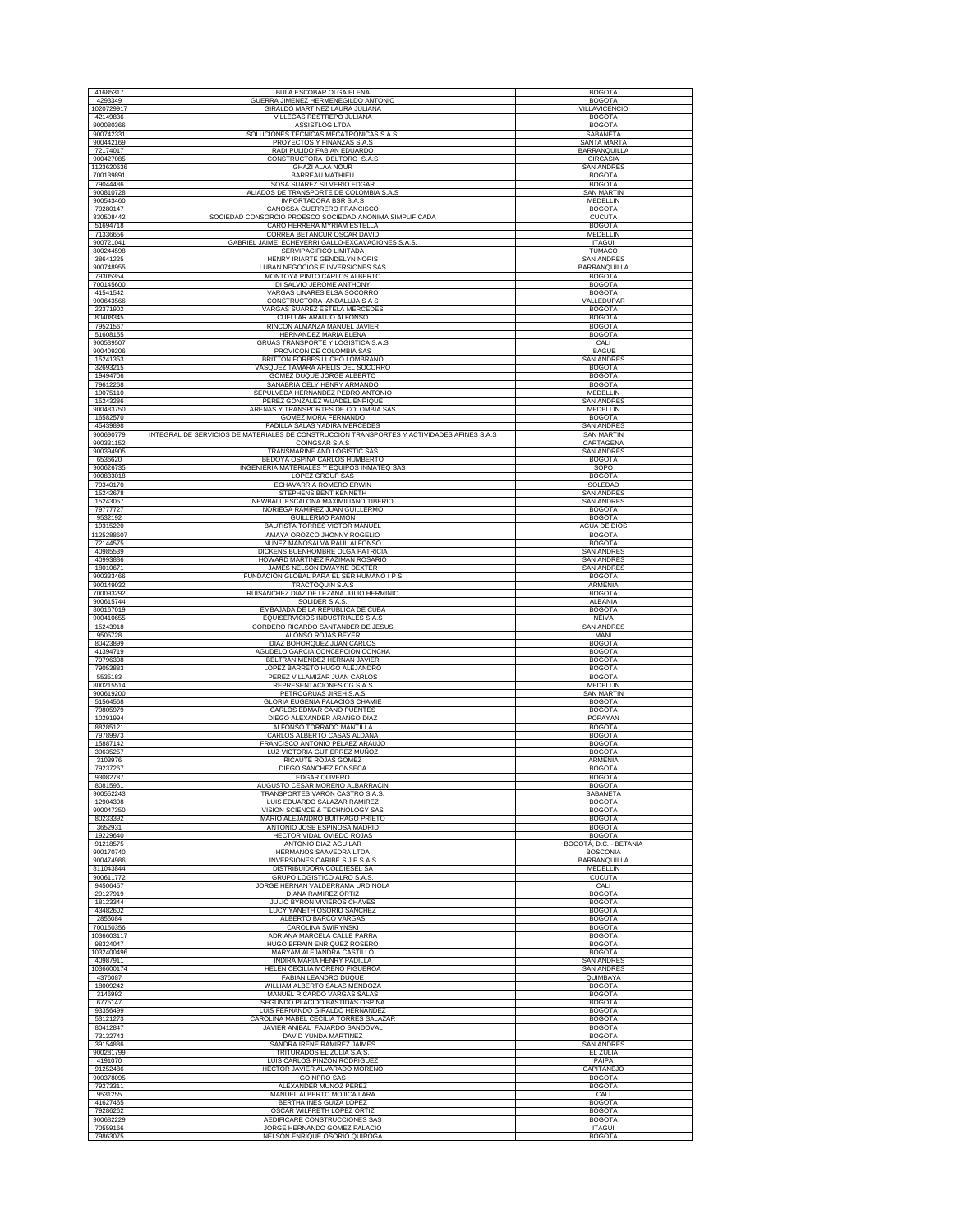| 71368393<br>79452843<br>72204076  | ANDRES FELIPE MARIN SANCHEZ                                                             | <b>ENVIGADO</b>                        |
|-----------------------------------|-----------------------------------------------------------------------------------------|----------------------------------------|
|                                   | WILMER TARCISIO RAMIREZ FRANCO                                                          | <b>BOGOTA</b>                          |
|                                   | LUIS ANTONIO BANCELIN SALZEDO                                                           | BARRANQUILLA                           |
| 900235684<br>73132129             | MORNING STAR LINE S.A.S<br>FERNANDO DE JESUS PARRA SILGUERO                             | <b>SAN ANDRES</b><br>CARTAGENA         |
| 830055030                         | MCA AUDITING & ACCOUNTING S.A.S                                                         | <b>BOGOTA</b>                          |
| 11383812                          | GUILLERMO LONDOÑO ARANGO                                                                | <b>BOGOTA</b>                          |
| 900565269<br>38861236             | RV GLOBAL SOLUTIONS S.A.S<br>BEATRIZ EUGENIA ARIAS SALCEDO                              | SINCELEJO<br><b>BOGOTA</b>             |
| 900448041                         | INGENIERIAS Y CONSTRUCCIONES DEL CESAR S.A.S.                                           | <b>TURBANA</b>                         |
| 41505166                          | NEYDA INES MENDOZA RODRIGUEZ                                                            | <b>BOGOTA</b>                          |
| 41721602<br>811032954             | LUZ DARY NARVEAZ DOMINGUEZ<br>SARIA S.A.S.                                              | <b>BOGOTA</b><br>MEDELLIN              |
| 73115389                          | OCTAVIANO BUSTILLO BARRAZA                                                              | <b>IBAGUE</b>                          |
| 811021848                         | DAES S.A.S                                                                              | CAUCASIA                               |
| 46680551<br>79453115              | MARISOL AVENDAÑO BRIJALDO<br>MARTIN HERNANDO NIETO MELO                                 | COTA<br><b>BOGOTA</b>                  |
| 900500140                         | MATICONSTRUCCIONES S.A.S                                                                | MEDELLIN                               |
| 811017741                         | CUERPO DE BOMBEROS VOLUNTARIOS DEL MUNICIPIO DE CAREPA<br>JORGE LEONARDO SUAREZ GALINDO | CAREPA                                 |
| 1070705641<br>20483468            | OMAIRA PULIDO RIVEROS                                                                   | <b>LA VEGA</b><br><b>BOGOTA</b>        |
| 80411200                          | CARLOS EDUARDO MARTINEZ ANGEL                                                           | <b>BOGOTA</b>                          |
| 91250291<br>79949322              | JAVIER ENRIQUE DIAZ PIMIENTO<br>SANTIAGO ALBERTO COSTAIN CENZANO                        | MEDELLIN<br><b>BOGOTA</b>              |
| 900323373                         | TECNOLOGIA DE ASFALTO COLOMBIA SAS                                                      | <b>BOGOTA</b>                          |
| 900790369                         | MONTAÑA AZUL COLOMBIA S.A.S                                                             | SOLEDAD                                |
| 1128387211<br>41739030            | BAENA ANDRADE JOSE<br>ESCUDERO KERGUELEN MARIA CECILIA                                  | <b>ENVIGADO</b><br><b>MONTERIA</b>     |
| 900604950                         | KREAR GESTION INTEGRAL DE PROYECTOS S.A.S                                               | YOPAL                                  |
| 811044582                         | CAMPUZANO TELLEZ DISTRIBUCIONES METALICAS Y CIA LTDA                                    | MEDELLIN                               |
| 85380464<br>80410835              | MENDIVIL PACHECO ODIMAR<br>PADILLA CEPEDA JUAN MANUEL                                   | <b>NEIVA</b><br><b>BOGOTA</b>          |
| 71480022                          | PINZON TURCIOS EDIE                                                                     | <b>BOGOTA</b>                          |
| 700148013                         | HUERTA CAJAHUARINGA MOISES GINNO                                                        | <b>BOGOTA</b>                          |
| 2571229<br>79787008               | COY ARANA ALVARO<br>FAJARDO CEPERO JUAN CARLOS                                          | <b>GUACARI</b><br><b>BOGOTA</b>        |
| 79427972                          | LEON TERAN EDGAR HUMBERTO                                                               | <b>MONTERIA</b>                        |
| 15244503                          | MALO CORPUS GILBERTO                                                                    | SAN ANDRES                             |
| 19186087<br>79940268              | NIETO GARZON ROBERTO<br>CARRERO FRANCO JIMMY                                            | <b>BOGOTA</b><br><b>BOGOTA</b>         |
| 52615315                          | CAMACHO TAUTA LILIANA ARCELIA                                                           | CALI                                   |
| 17076467<br>8255094               | REZK BIZA JOSE<br>MUÑOZ GIRALDO OSCAR DARIO                                             | <b>BOGOTA</b><br><b>MEDELLIN</b>       |
| 17412308                          | MATAMOROS BLANCO JORGE ARTURO                                                           | <b>BOGOTA</b>                          |
| 40987225                          | RENGIFO MURILLO ANGELA MARIA                                                            | <b>SAN ANDRES</b>                      |
| 18002035<br>80502608              | PIZARRO BARCASNEGRAS RAMIRO RAFAEL<br>SOLANO VALLE CAMILO ANDRES                        | <b>SAN ANDRES</b><br><b>BOGOTA</b>     |
| 900566007                         | JB RETROEXCAVACIONES SAS                                                                | <b>MEDELLIN</b>                        |
| 43591399                          | MUÑOZ CORREA DIANA EDITH                                                                | MEDELLIN                               |
| 91104503<br>10548018              | <b>BALLESTEROS PLATA HENRY</b><br>OROZCO VELASCO CARLOS JULIO                           | SOCORRO<br><b>IPIALES</b>              |
| 79557917                          | JARAMILLO HERRERA CHRISTIAN RAFAEL                                                      | <b>BOGOTA</b><br><b>BOGOTA</b>         |
| 22491904<br>16252834              | MARTINEZ MERCADO CAROLINA ETHEL<br>RUIZ CABRERA LUIS GUILLERMO                          | CALI                                   |
| 52486503                          | PUERTO FULA JENNY JOHANA                                                                | <b>BOGOTA</b>                          |
| 14836613<br>72134224              | SEGURA GUZMAN HENRY ANDRES<br>QUIÑONES CARDENAS EDGAR IVAN                              | <b>BOGOTA</b><br><b>BOGOTA</b>         |
| 71660044                          | JARAMILLO VARGAS CARLOS MARIO                                                           | MEDELLIN                               |
| 6774448<br>72124307               | RODRIGUEZ NUÑEZ MARTIN EMILIO<br>MORALES FONTALVO REGIS RAFAEL                          | <b>BOGOTA</b><br>BARRANQUILLA          |
| 73156405                          | BECERRA FARFAN ESAU                                                                     | <b>BOGOTA</b>                          |
| 79240587<br>18010471              | PUENTES SANCHEZ CARLOS ARTURO<br>GUERRERO CASTILLO JHOHANN                              | <b>BOGOTA</b><br>SAN ANDRES            |
| 900872088                         | INVERSIONES SAFE DE MONACO S EN C                                                       | BARRANQUILLA                           |
| 900458267<br>40985101             | SERVINPETROLEUM DE COLOMBIA S.A.S<br>FRANCIS CARDENAS CLAUDIA ESTER                     | <b>NEIVA</b><br><b>SAN ANDRES</b>      |
| 35499758                          | PABON TRIANA MARIA CLAUDIA                                                              | <b>BOGOTA</b>                          |
| 32462136                          | HENAO PATIÑO MARIA BEATRIZ<br>MARTINEZ GARZON LUIS FRANCO                               | <b>BOGOTA</b><br><b>ACACIAS</b>        |
| 80407097<br>700112434             | ZHOU XUAN                                                                               | <b>BOGOTA</b>                          |
| 19167125<br>52267943              | HORMANZA SARRIA ALVARO HERNAN<br>BERMUDEZ ARCINIEGAS HELENA                             | CALI<br><b>BOGOTA</b>                  |
| 31324916                          | DE ROUX OSPINA TATIANA                                                                  |                                        |
| 40989724<br>79707873              | CUELLO CARABALLO MARISODEL                                                              | <b>BOGOTA</b>                          |
| 900818223                         |                                                                                         | <b>SAN ANDRES</b>                      |
|                                   | RANGEL ARENAS GERMAN ALEXIS                                                             | <b>BOGOTA</b><br>MEDELLIN              |
| 900722797                         | RED EAGLE MINING DE COLOMBIA SAS<br>JJJ IMPORTACIONES SAS                               | MEDELLIN                               |
| 1126593763                        | JOHN JEFFERSON GALLEGO DUQUE                                                            | PEREIRA                                |
| 15241534<br>41632179              | HOWARD GALLARDO TERENCIO<br>MYRIAM BEATRIZ HOWARD GALLARDO                              | <b>SAN ANDRES</b><br><b>SAN ANDRES</b> |
| 52693839                          | ANDREA CAROLINA PEÑA RODRIGUEZ                                                          | <b>BOGOTA</b>                          |
| 900546361<br>801001414            | AGROPECUARIA QUINTERO Y HERMANOS S.A.S.<br>ARMOVIAL S.A.S                               | CALI<br>ARMENIA                        |
| 900412683                         | A.M. MONTACARGAS S.A.S.                                                                 | CALI                                   |
| 1050944862<br>31576677            | IBRAIN ENRIQUE HOY MYLES<br>MARILYN CALDERON DIAZ                                       | <b>PROVIDENCIA</b><br>CALI             |
| 1144134813                        | GUSTAVO ADOLFO NIETO GARCIA                                                             | RIONEGRO                               |
| 15428342<br>6357491               | JUAN BAUTISTA ELEJALDE ECHEVERRI<br>FERNANDEZ GUTIERREZ WILLIAM                         | <b>RIONEGRO</b><br>LA UNION            |
| 31584082                          | CASTILLO CHARRIA MARIA HELENA                                                           | <b>BOGOTA</b>                          |
| 73090743<br>1082898439            | BEJARANO FERNANDEZ ANDRES<br>DAVILA SOLANO MANUEL ALBERTO                               | CHIA<br>SANTA MARTA                    |
| 900166546                         | LIMOS Y EXPLANACIONES GEA SAS                                                           | <b>BOGOTA</b>                          |
| 900504060                         | TECNOLOGIA ECOLOGICA DEL ORIENTE SOCIEDAD POR ACCIONES SIMPLIFICADA                     | CHIA<br><b>MEDELLIN</b>                |
| 71975377<br>16279645              | BLANCO ALVAREZ ALVARO<br>ARGEMIRO POSSO RIVERA                                          | <b>BOGOTA</b>                          |
| 93364223                          | GASTELBONDO ARZAYUZ MAURICIO ANDRES                                                     | <b>BOGOTA</b>                          |
| 5478269<br>15241266               | ARIAS SIERRA OSWALDO<br>MARQUEZ CASTAÑO GINO                                            | CALI<br><b>SAN ANDRES</b>              |
| 12915199                          | ASTOLFO DALMIRO RIVAS GRANJA                                                            | <b>FUNZA</b>                           |
| 1030649344<br>79647942            | LAURA ALEJANDRA BAREÑO SINISTERRA<br>ORLANDO RIVERA PULIDO                              | <b>BOGOTA</b><br><b>BOGOTA</b>         |
| 79409051                          | BARBOSA PEÑA RUBEN DARIO                                                                | <b>BOGOTA</b>                          |
| 900786767<br>79450494             | IMPORT OCEANIC S A S<br>SUAREZ PARADA EDGAR HUMBERTO                                    | BARRANQUILLA<br><b>BOGOTA</b>          |
| 79385645                          | CALDERON MOYA VICTOR JULIO                                                              | <b>BOGOTA</b>                          |
| 830146655                         | MENTAL FORMING S.A.S.                                                                   | <b>BOGOTA</b>                          |
| 900872279<br>19229804             | TS TRANSPORTES Y SERVICIOS SAS<br>RAMON PABON ARMANDO                                   | <b>BOGOTA</b><br>CALI                  |
| 80412337                          | BAER BALLESTEROS WALTER ALFREDO                                                         | <b>BOGOTA</b>                          |
| 41594938<br>23247421              | ROMERO BUITRAGO CLARA GRACIELA<br>CORPUS DE LIVINGSTON MARTHA                           | <b>BOGOTA</b><br><b>SAN ANDRES</b>     |
| 800019454                         | REPRESENTACIONES MARIO CORREA ARANGO Y CIA.S. EN C                                      | MEDELLIN                               |
| 79431390<br>67025425              | GUEVARA ALVAREZ ARIEL TEODOCIO<br>BERNAL BRAND JENNY CRISTINA                           | <b>BOGOTA</b><br><b>BOGOTA</b>         |
| 15240571                          | MAY BRITTON RUPERTO                                                                     | <b>SAN ANDRES</b>                      |
| 700079775<br>79539399             | ELLIS ALVAREZ DE LUGO EDWARD JOHN<br>GOMEZ RUANO WILLIAM                                | <b>BOGOTA</b><br>NEIVA                 |
| 88154557                          | <b>FUENTES CONDE LUIS ANDRES</b>                                                        | <b>BOGOTA</b>                          |
| 900870008                         | OMEGA INC S.A.S.                                                                        | <b>RIONEGRO</b>                        |
| 900816950<br>1020812403           | SOLUCIONES ENRUTA S.A.S<br>MORENO SALAMANCA JUAN PABLO                                  | ARMENIA<br><b>BOGOTA</b>               |
| 19299686                          | ROJAS QUIÑONES GUILLERMO HERNANDO                                                       | <b>BOGOTA</b>                          |
| 6013055<br>900796431<br>900719117 | JIMENEZ LASERNA GONZALO<br>CEMENTOS CAUCA S A S<br>INGENIEROS LINEA VIVA S.A.S          | <b>IBAGUE</b><br>POPAYAN<br>CARTAGENA  |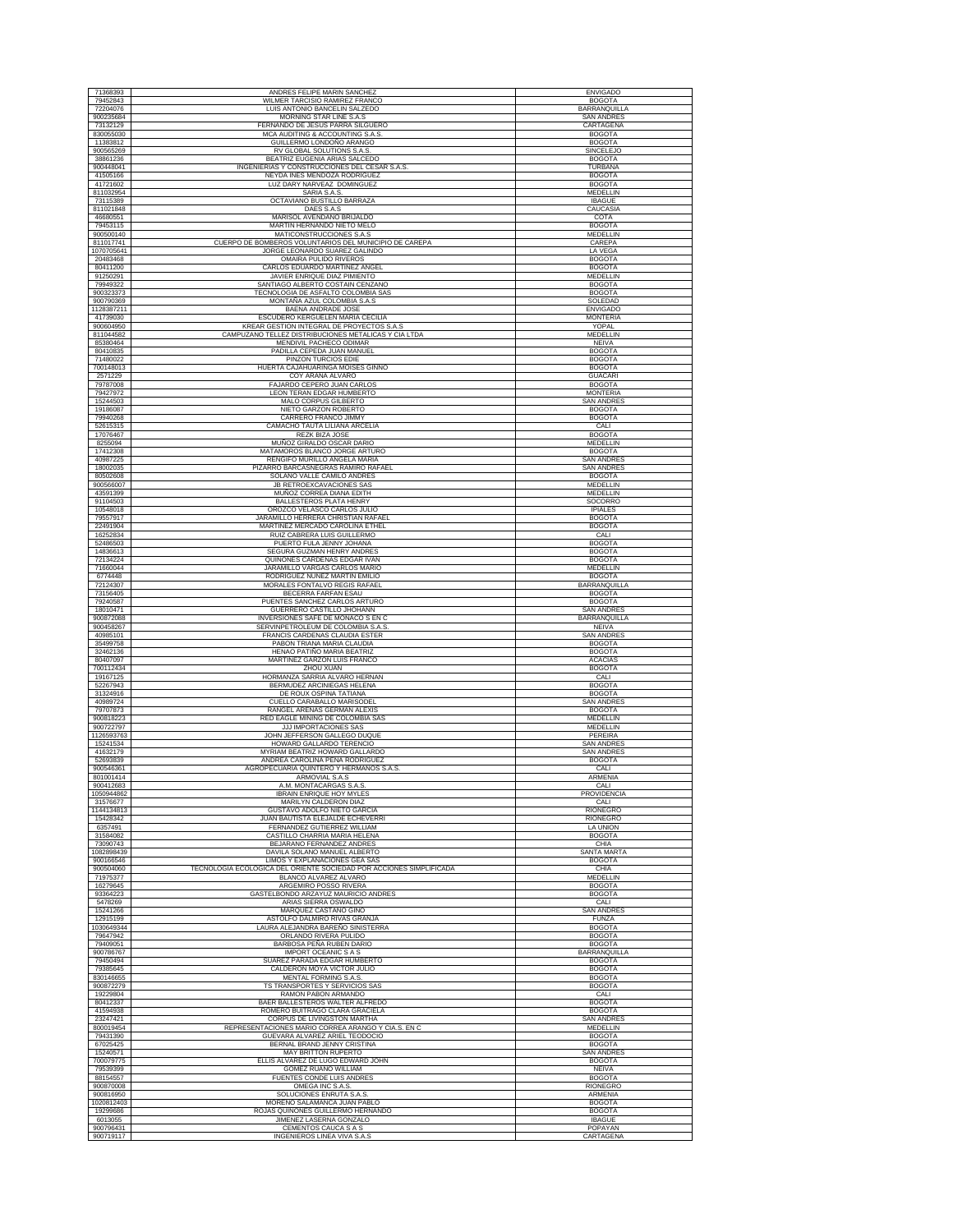| 900528474              | CV INGENIERIA ELECTROMECANICA S.A.S.                                                | VILLAVICENCIO                            |
|------------------------|-------------------------------------------------------------------------------------|------------------------------------------|
| 79382308               | CAMBEROS HERNANDEZ GUSTAVO                                                          | <b>BOGOTA</b>                            |
| 12134440<br>18010492   | MEJIA GUTIERREZ JUAN CARLOS<br>OJEDA FORBES MICHAEL JOSE                            | <b>BOGOTA</b><br><b>SAN ANDRES</b>       |
| 52719086               | TABOADA ARANGO VIVIANA                                                              | <b>BOGOTA</b>                            |
| 79402851<br>13473793   | RUEDA VASQUEZ CARLOS ARTURO<br>LONDOÑO VILLAMIZAR LUIS FERNANDO                     | <b>BOGOTA</b><br><b>VILLAVICENCIO</b>    |
| 900780415              | TECHNOELECTRIC SAS                                                                  | BARRANQUILLA                             |
| 900447090<br>900384043 | OPEX S.A.S.<br>C G PRODUCCIONES Y EVENTOS SAS                                       | MEDELLIN<br><b>BOGOTA</b>                |
| 830506661              | CIVIL TIERRAS DE COLOMBIA SAS                                                       | <b>BOGOTA</b>                            |
| 51628130<br>800193032  | AGUILAR PULIDO DIANA PATRICIA<br>J.P.G & CIA S.A                                    | <b>BOGOTA</b><br>BARRANQUILLA            |
| 5415315                | VILLAMIZAR ORTIZ JAIRO                                                              | <b>BOGOTA</b>                            |
| 900737823<br>19114536  | GRUPO OTESKO 2629 S.A.S<br>ARDILA HERRERA ALVARO                                    | <b>BOGOTA</b><br><b>BOGOTA</b>           |
| 79428770               | GONZALEZ GONZALEZ JULIAN                                                            | <b>BOGOTA</b>                            |
| 52697791<br>860506932  | YOCKTENG BENALCAZAR ROXANA<br>DIAZA S.A.S.                                          | <b>BOGOTA</b><br><b>NEIVA</b>            |
| 1123622059             | HENRY DIAZ SHERYL                                                                   | SAN ANDRES                               |
| 19234025<br>79370908   | PLAZAS ROJAS JOSE ARIEL<br>SANCHEZ GUTIERREZ NELSON FELIPE                          | <b>BOGOTA</b><br><b>BOGOTA</b>           |
| 80413462               | ARNEDO ROJAS ARNOLD ENRIQUE                                                         | <b>BOGOTA</b>                            |
| 79891068               | LEIVA CASTIBLANCO EDGAR AUGUSTO                                                     | <b>BOGOTA</b>                            |
| 7161774<br>9525699     | KURE SANDOVAL RODRIGO<br>MARIÑO MORALES JUAN CARLOS                                 | CHIA<br><b>SOGAMOSO</b>                  |
| 79467664               | BARRETO GARCIA JAVIER ORLANDO                                                       | <b>BOGOTA</b>                            |
| 900737658<br>80268650  | VESTOM COLOMBIA S.A.S.<br>BECERRA AVELLANEDA JULIO CESAR                            | <b>SANTA MARTA</b><br>TUNJA              |
| 900272325              | MAPUS TECH CORP COLOMBIA                                                            | <b>BOGOTA</b>                            |
| 900466837<br>79780107  | <b>TRIAR SAS</b><br>GAMBOA CASTILLA ALEJANDRO                                       | <b>BOGOTA</b><br><b>BOGOTA</b>           |
| 900512460              | POSADA MISS KENJHA S.A.S.                                                           | <b>SAN ANDRES</b>                        |
| 80085408<br>900795774  | MUÑOZ RODRIGUEZ RICHARD HERNANDO<br>GRUPO GALEANO S.A.S                             | <b>BOGOTA</b><br><b>BOGOTA</b>           |
| 19439578               | HIGUERA ANGEL JAVIER DARIO                                                          | <b>BOGOTA</b>                            |
| 80149297<br>91253469   | SEPULVEDA SUAREZ JOSE ALEXANDER<br>ACEVEDO SANCHEZ ESAU                             | <b>BOGOTA</b><br><b>BOGOTA</b>           |
| 1061699775             | CUELLAR TORRADO DIEGO ANDRES                                                        | POPAYAN                                  |
| 900640721<br>900529327 | MTZ INGENIERIA SAS<br><b>HEAVYMACH SAS</b>                                          | <b>BOGOTA</b><br><b>BOGOTA</b>           |
| 811011424              | SERVICIOS DE INGENIERIA EQUIPOS Y TIERRAS S.A.S.                                    | SABANETA                                 |
| 39663996<br>900532486  | MORENO LINARES CLARA PATRICIA<br>ROZO & ROZO SAS                                    | <b>BOGOTA</b><br>TOCANCIPÁ - CHAPIÑONES  |
| 15529319               | ARTEAGA ESCOBAR NELSON DE JESUS                                                     | <b>LA PINTADA</b>                        |
| 70694041<br>71363260   | ZULUAGA ZULUAGA CESAR GEOVANNI<br>CORREA ECHEVERRI JUAN CAMILO                      | <b>BOGOTA</b><br>MEDELLIN                |
| 70195651               | ARBOLEDA ECHEVERRI JUAN GUILLERMO                                                   | <b>MEDELLIN</b>                          |
| 900881918<br>15241608  | <b>BAALBECK INTERNACIONAL SAS</b><br>GONZALEZ PETERSON ALFREDO                      | <b>BOGOTA</b><br><b>SAN ANDRES</b>       |
| 19166444               | GOMEZ PORRAS GUSTAVO ADOLFO                                                         | <b>BOGOTA</b>                            |
| 15438609<br>70695890   | RESTREPO BAENA JULIAN RAMIRO<br>ARISTIZABAL QUINTERO VICTOR RUBEN                   | <b>RIONEGRO</b><br><b>GUARNE</b>         |
| 900770077              | AGROPECUARIA H&M SAS                                                                | <b>BARRANQUILLA</b>                      |
| 70563635<br>900855662  | BARRIENTOS RAMIREZ JOHN JAIRO<br>GRUAS MAQUINARIAS & MONTAJES DWV S.A.S.            | MEDELLIN<br>BARRANQUILLA                 |
| 900521579              | <b>GEOTUNEL FILCO S A S</b>                                                         | <b>BOGOTA</b>                            |
| 41425765<br>74188599   | CALDERON DE HURTADO AURA INES<br>CHAPARRO FORERO ELKIN                              | <b>BOGOTA</b><br>SOGAMOSO                |
| 800104479              | AROMATICOS DE OCCIDENTE S.A.S                                                       | CALI                                     |
| 21066620<br>51595552   | ORTEGA FERNANDEZ MARIA LETICIA<br>MADRIÑAN SAA LUCIA                                | <b>BOGOTA</b><br><b>BOGOTA</b>           |
| 5887562                | VAQUIRO RUBIO JOHEL                                                                 | SANTA MARTA                              |
| 900683143<br>80240825  | CAICEDO LOTERO INGENIEROS S.A.S<br>HAMER FABIAN CAMARGO BENAVIDES                   | CALI<br><b>BOGOTA</b>                    |
| 19319882               | PARRA DURAN WILLIAM                                                                 | <b>BOGOTA</b>                            |
| 77033314<br>1136880355 | VALERA SUAREZ LUIS ALBERTO<br>OSCAR EDUARDO BARRIGA CABANILLAS                      | <b>BOGOTA</b><br><b>BOGOTA</b>           |
| 892400044              | IMANUEL BAPTIST CHURCH                                                              | <b>SAN ANDRES</b>                        |
| 63513289<br>19456434   | ARIAS TORO MONICA JULIANA<br>ORDOÑEZ GARZON JESUS GERMAN                            | <b>BUCARAMANGA</b><br><b>BOGOTA</b>      |
| 2911775                | HERRERA VERGARA HERNANDO DE JESUS                                                   | <b>BOGOTA</b>                            |
| 4034982<br>63343582    | MANUEL CUBILLOS KENITH SEGUNDO<br>RUEDA PATIÑO SONIA CONSUELO                       | <b>SAN ANDRES</b><br><b>BOGOTA</b>       |
| 900225133<br>52171052  | FERROCARRIL DEL PACIFICO S.A.S<br>MARTINEZ MIRANDA ANA DOLORES                      | CALI<br><b>BOGOTA</b>                    |
| 17330487               | SANTIAGO SUAREZ WILSON JAIRO                                                        | <b>BOGOTA</b>                            |
| 39153397               | ARCHBOLD BOWIE PATRICIA<br>IMPORTACIONES ATLANTIC LIMITADA                          | <b>SAN ANDRES</b><br><b>BARRANQUILLA</b> |
| 802016154<br>31289762  | JENSEN MOSQUERA LILIAN HELENA                                                       | CALI                                     |
| 94460743               | VARONA TERREROS DANIEL FELIPE<br>HERRERA LEAL JUAN FRANCISCO                        | CALI<br><b>BOGOTA</b>                    |
| 79402591<br>79985627   | URREGO FORERO MIGUEL ANGEL                                                          | <b>BOGOTA</b>                            |
| 31540598               | CEBALLOS TREJOS LUZMILA                                                             | PALMIRA                                  |
| 52993541<br>51962010   | MORA SILVA YIDA XIMENA<br>PADILLA RODRIGUEZ RUTH SOFIA                              | <b>BOGOTA</b><br><b>BOGOTA</b>           |
| 51867265               | MEDINA GONZALEZ ANA JANETH                                                          | <b>BOGOTA</b>                            |
| 79605859<br>900417064  | CASTAÑEDA CASAS OSCAR RAUL<br>HEAVYEQUIP DE COLOMBIA S.A.S                          | <b>BOGOTA</b><br>CALI                    |
| 900221040<br>700149702 | CORTES ZAPATA Y CIA S EN C<br>STECKERL STEPHANIE LYNNE                              | CALI<br><b>BOGOTA</b>                    |
| 7931100                | <b>GAVIRIA SANCHEZ FABIO</b>                                                        | <b>BOGOTA</b>                            |
| 15371240<br>900621558  | <b>GALLON TAMAYO CAMILO</b><br>CIVILES Y EXPLTACIONES S.A.S                         | <b>BOGOTA</b><br>RIONEGRO                |
| 1030522344             | ROJAS JAIME CLAUDIA NATALI                                                          | <b>BOGOTA</b>                            |
| 1022339638<br>15341750 | TORRES CRUZ YENY EMIRA<br>TORO POSADA JORGE EULISES                                 | <b>BUCARAMANGA</b><br>MEDELLIN           |
| 73545021               | GONZALEZ GONZALEZ ROBERTO CARLOS                                                    | <b>BOGOTA</b>                            |
| 72185856<br>900133820  | VILLEGAS GARCIA JUAN PABLO<br>CIVILES Y AMBIENTALES INGENIEROS LTDA                 | <b>BOGOTA</b><br>FLORIDABLANCA           |
| 900567304              | CONSTRUCCIONES RUBAU SA SUCURSAL COLOMBIA                                           | <b>BOGOTA</b>                            |
| 80398946<br>80137133   | ROJAS SANCHEZ DANIEL ALFONSO<br>GOMEZ SUA IVAN DARIO                                | CHIA<br><b>BOGOTA</b>                    |
| 29562200               | SCARPETTA DE PIEDRAHITA GLORIA                                                      | CALI                                     |
| 2646169<br>80410374    | ALVAREZ JARAMILLO OSCAR<br>DEL CASTILLO FERRER CARLOS ENRIQUE                       | LA TEBAIDA<br><b>BOGOTA</b>              |
| 900734294              | RETROEXCAVADORAS H.D.A. S.A.S.                                                      | <b>LA ESTRELLA</b>                       |
| 900721334<br>6218349   | INGENIERIA DE MANUTENCION ASTURIANA S A<br>FUERTES PEREZ JOSE LIMBANIO              | <b>BOGOTA</b><br>CANDELARIA              |
| 52553641               | SALCEDO TAMAYO MARIA PATRICIA                                                       | <b>BOGOTA</b>                            |
| 31858018<br>19411405   | HERNANDEZ ALVARGONZALEZ MARIA KETINA<br>ORTIZ DIAZ BRAULIO RAFAEL                   | <b>BOGOTA</b><br>CARTAGENA               |
| 70630649               | CARLOS MARIO DUQUE CADAVID                                                          | MEDELLIN                                 |
| 79140804<br>900884289  | TORRES PRADILLA FERNANDO IGNACIO<br>STRACON INTERNATIONAL S.A.C.                    | <b>BOGOTA</b><br>MEDELLIN                |
| 900780758              | CENTRAL DE CONCRETOS DE SINCELEJO S.A.S                                             | SINCELEJO                                |
| 900647433<br>12988387  | COLPEMAQ S.A.S.<br>JAVIER ALBERTO VALLEJOS DELGADO                                  | PUERTO BERRIO<br><b>BOGOTA</b>           |
| 79532532               | FERNANDO NUÑEZ COCUNUBO                                                             | <b>BOGOTA</b>                            |
| 9856100<br>900693440   | CARLOS OSPINA ARANGO<br>SOLUCIONES, EQUIPOS Y SUMINISTROS DE COLOMBIA - SESCO S.A.S | <b>BOGOTA</b><br>MEDELLIN                |
| 811004708              | REDIMA S.A.S<br>IRM INGENIERIA REPUESTOS Y MANTENIMIENTO S.A.S                      | MEDELLIN<br>SABANETA                     |
| 900304547<br>401453    | RAFAEL MONCADA ABRIL                                                                | MOSQUERA                                 |
| 800177264<br>6266383   | HYSER SAS<br>JHON FREDY CASTAÑEDA ZAMUDIO                                           | BARRANQUILLA<br>CALI                     |
|                        |                                                                                     |                                          |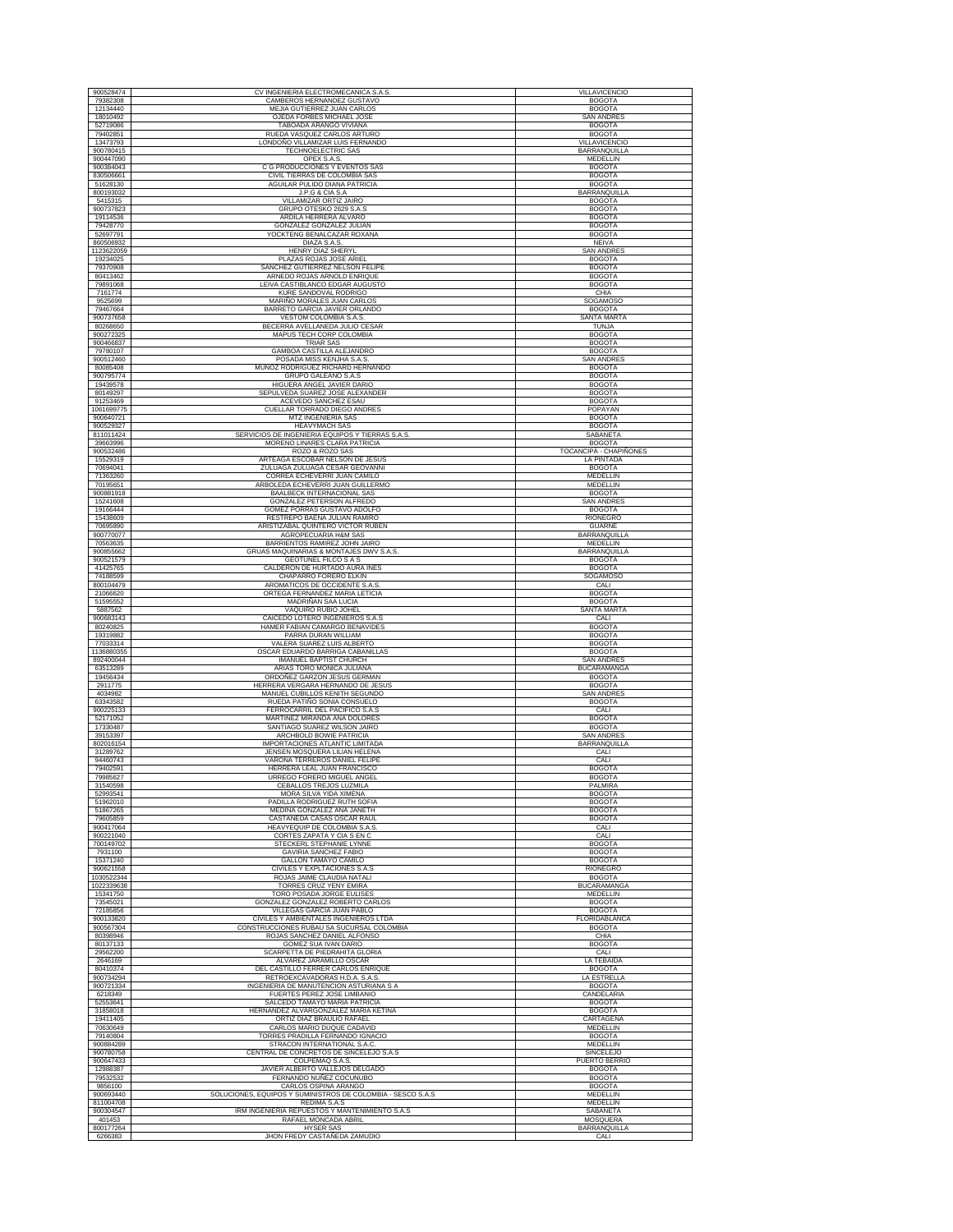| 811016049               | NUCLEOS E INVERSIONES FORESTALES DE COLOMBIA S.A.                                                 | <b>MEDELLIN</b>                       |
|-------------------------|---------------------------------------------------------------------------------------------------|---------------------------------------|
| 900463851               | DUTY FREE AMERICAS SAN ANDRES SAS                                                                 | <b>SAN ANDRES</b>                     |
| 900523984<br>18009933   | <b>IMPOMARK SAS</b><br>ARAMBURO SANTAMARIA ANTONIO JOSE                                           | <b>BOGOTA</b><br><b>SAN ANDRES</b>    |
| 900118600               | <b>INGENIERIA A Y G SAS</b>                                                                       | CALI                                  |
| 900174468               | TERNIUM SIDERURGICA DE CALDAS S.A.S                                                               | MANIZALES                             |
| 900727218               | HERRERA AVENDAÑO & CIA. S. EN C. S.                                                               | CALI                                  |
| 900656938<br>91258744   | GOLF Y TURF S.A.S<br>RODOLFO IBARRA PEÑALOZA                                                      | CALI<br>EL CARMEN DE VIBORAL          |
| 79397819                | DANIEL RICARDO SOLORZANO RODRIGUEZ                                                                | <b>BOGOTA</b>                         |
| 31151474                | MARIA FERNANDA LOPEZ RENTERIA                                                                     | CALI                                  |
| 811032442<br>900462987  | MANUFACTURAS HOLLYWOOD EU<br>EXCAVA COLOMBIA SAS                                                  | <b>MEDELLIN</b><br>MEDELLIN           |
| 900594758               | <b>INVERSIONES BCH S.A.S</b>                                                                      | BARRANQUILLA                          |
| 14266726                | JORGE ELIECER MANRIQUE RODRIGUEZ                                                                  | MARIQUITA                             |
| 900484728<br>700147615  | CM INGENIERIA Y CONSTRUCCION SAS<br>PISANI ROA MARCELO CARLOS                                     | SANTA MARTA<br><b>BOGOTA</b>          |
| 5462867                 | HERNANDEZ CAPACHO JOSE ANTONIO                                                                    | <b>MUTISCUA</b>                       |
| 12956672                | PUCHANA ORDOÑEZ LUCIO VENANCIO                                                                    | <b>BOGOTA</b>                         |
| 79523387<br>31972300    | CASTILLO MORA CARLOS ALBERTO<br>LUGO SERNA MARISOL                                                | <b>BOGOTA</b><br>CALI                 |
| 21863601                | LOPEZ MEJIA JAQUELINE DEL SOCORRO                                                                 | MEDELLIN                              |
| 79054342                | RUBIO VALENCIA LUIS ANTONIO                                                                       | <b>BOGOTA</b>                         |
| 10234700<br>19188800    | CARDONA GUTIERREZ GERMAN<br>PEREZ BONILLA LUIS ELADIO                                             | <b>BOGOTA</b><br><b>BOGOTA</b>        |
| 79453008                | RAMIREZ PEDRAZA YESID EDUARDO                                                                     | <b>BOGOTA</b>                         |
| 19474639                | MATIAS ORTIZ JOSE DEMETRIO                                                                        | <b>BOGOTA</b>                         |
| 39747497<br>39539572    | MANJARREZ HERRERA MARGARITA ELIANA<br><b>GALLOR GUARIN LILIA YANNET</b>                           | <b>BOGOTA</b><br><b>BOGOTA</b>        |
| 79058895                | MALDONADO MORENO SALVADOR                                                                         | <b>BOGOTA</b>                         |
| 93363170                | VILLANUEVA PARRALES LORENZO                                                                       | <b>FUSAGASUGA</b>                     |
| 900439447<br>600016900  | CONSTRUCTORA MILENIUM BM S.A.S<br>SALAZAR RODRIGUEZ MATEO                                         | <b>BOGOTA</b><br><b>BOGOTA</b>        |
| 79468520                | JUAN MANUEL SANCHEZ ROSAS                                                                         | <b>BOGOTA</b>                         |
| 80109123                | JUAN CARLOS VARGAS ALONSO                                                                         | <b>BOGOTA</b>                         |
| 8434779                 | WILLIAM ALBERTO VERA QUINTERO                                                                     | <b>ENVIGADO</b>                       |
| 900831308<br>79360956   | CARDENAS LOGITIC S.A.S.<br>HERNANDEZ LOZANO EDILBERTO AUGUSTO                                     | <b>CUCUTA</b><br><b>BOGOTA</b>        |
| 15957718                | JAIME ALFONSO GOMEZ ARISTIZABAL                                                                   | CALI                                  |
| 19107102                | EDUARDO PIZARRO LEONGOMEZ<br>OSPINA OSPINA EDWIN LEANDRO                                          | <b>BOGOTA</b>                         |
| 79689954<br>900656115   | SERVIRENTAL MAQUINARIA S.A.S                                                                      | <b>GUASCA</b><br><b>TURBACO</b>       |
| 78033036                | OTERO GUERRA JORGE MARIO                                                                          | CERETE                                |
| 12986896                | HECTOR EFRAIN MAYA BENAVIDES                                                                      | <b>BOGOTA</b><br><b>BOGOTA</b>        |
| 700050725<br>72210568   | JARA BERNAL ANDRES LEONARDO<br>HENRY BENT SILVANUS                                                | <b>SAN ANDRES</b>                     |
| 900471469               | ARONA EQUIPOS SAS                                                                                 | <b>BOGOTA</b>                         |
| 17319001                | <b>GARCIA HERNANDEZ JOSE DIOMEDES</b>                                                             | <b>BOGOTA</b>                         |
| 900850278<br>79529890   | TRACTO AMERICA DE COLOMBIA S A S<br>VLADIMIR MATERON ACUÑA                                        | <b>BOGOTA</b><br><b>BOGOTA</b>        |
| 900372185               | ASOCIACION DE APICULTORES SEA FLOWER BEE FACTORY                                                  | SAN ANDRÉS - LA LOMA                  |
| 79159387                | CORREA GONZALEZ JOSE FERNANDO                                                                     | <b>BOGOTA</b>                         |
| 18592030<br>80502783    | LASSO MONSALVE CESAR AUGUSTO<br>VILLAMIZAR LOPEZ ANDRES                                           | <b>VILLAVICENCIO</b><br><b>BOGOTA</b> |
| 79102512                | SANTAMARIA QUIROGA JORGE                                                                          | <b>BOGOTA</b>                         |
| 66995855                | PEÑA HERNANDEZ NATALIA                                                                            | <b>BOGOTA</b>                         |
| 900635543<br>15328277   | MUNDO DIESEL INTERNACIONAL S.A.S<br>AREIZA RESTREPO LUIS EDUARDO                                  | <b>RIONEGRO</b><br><b>ENTRERRIOS</b>  |
| 93377915                | MENDOZA QUIROGA JORGE ALBERTO                                                                     | BARRANQUILLA                          |
| 73121495                | AGUIRRE PEÑA JOSE AQUILES                                                                         | CALI                                  |
| 96191128<br>900102352   | <b>GIL BARRERA FREDY OCTAVIO</b><br>CUERPO DE BOMBEROS VOLUNTARIOS DEL MUNICIPIO DE ROVIRA TOLIMA | TAME<br><b>ROVIRA</b>                 |
| 900393926               | AMBIENTE INGENIERIA Y CONSTRUCCIONES SAS                                                          | <b>BARRANCAS</b>                      |
| 39694350                | ADRIANA XIMENA BELALCAZAR PEÑA                                                                    | <b>BOGOTA</b>                         |
| 900777694<br>1032396769 | AGRO ASTILLERO S.A.S.                                                                             | BARRANQUILLA<br><b>SAN ANDRES</b>     |
| 18005445                | BRYAN PADILLA YOZETH ALBERT<br>FERNANDEZ GARCIA EMILIO APRICIO                                    | <b>SAN ANDRES</b>                     |
| 79401926                | GUEVARA MEYER WILLIAM JAVIER                                                                      | <b>BOGOTA</b>                         |
| 42090308                | VIGOYA MARIN CLAUDIA                                                                              | PEREIRA                               |
| 70724782<br>811036882   | SANCHEZ SANCHEZ GERMAN<br>MARMOLES Y GRANITOS DE ALICANTE S.A.S.                                  | MARINILLA<br>MEDELLIN                 |
| 18011799                | ALZATE ALZATE JHONY ARCESIO                                                                       | <b>SAN ANDRES</b>                     |
| 79140702<br>18008436    | MORA GOMEZ DIEGO MAURICIO<br>ARCHBOLD MOW TERENCE WAYNE                                           | SABANETA<br><b>SAN ANDRES</b>         |
| 80198728                | URIBE OROZCO ANDRES                                                                               | <b>BOGOTA</b>                         |
| 900798252               | CAES SOLUCIONES INTEGRALES SAS                                                                    | <b>NEIVA</b>                          |
| 900767372<br>1152438012 | ALIMENTOS GAMAR SAS<br>LONDOÑO RESTREPO NATALIA                                                   | SAN VICENTE DEL CAGUAN<br>MEDELLIN    |
| 18010945                | BENT DE AGUAS KENT EDUARDO                                                                        | <b>SAN ANDRES</b>                     |
| 900339376               | INVERSIONES Y DESAROLLOS COPENHAGUE SAS                                                           | <b>BOGOTA</b>                         |
| 73182071<br>900227487   | CORRALES BENEDETTI GERMAN EDUARDO<br>FOR IMPORTS & EXPORTS S.A.S FORIMPEX S.A.S                   | CARTAGENA<br>MEDELLIN                 |
| 17332827                | ANDRES CORAL DURANGO                                                                              | <b>VILLAVICENCIO</b>                  |
| 900688821               | MONTACARGAS 1 A SAS                                                                               | <b>ITAGUI</b>                         |
| 73143120<br>31148211    | CARDENAS BONILLA JORGE LUIS<br>ESCOBAR VARGAS LUZ AMPARO                                          | CARTAGENA<br>PALMIRA                  |
| 7160259                 | GALEANO VALBUENA NIXON WILLIAM                                                                    | <b>BOGOTA</b>                         |
| 79334754<br>72262357    | VALLEJO LOAIZA JULIAN RAMON                                                                       | CARTAGO                               |
| 79123008                | RUIZ SANDOVAL JULIO CESAR<br>CAICEDO MONROY MARIO RICARDO                                         | BARRANQUILLA<br><b>BOGOTA</b>         |
| 9135112                 | GONZALEZ OLIVEROS ELISERIO                                                                        | MAGANGUE                              |
| 900872137<br>79514787   | PERFOTIERRAS SAS<br>GUTIERREZ HORTUA RAFAEL EDUARDO                                               | CALDAS<br><b>BOGOTA</b>               |
| 900667937               | MAQUISERVICIO PEREZ SAS                                                                           | <b>BOGOTA</b>                         |
| 860038665               | EDUARDO REVELO PAREDES S A S                                                                      | <b>BOGOTA</b>                         |
| 80353912                | SANDOVAL MONCAYO JAIRO MARTIN                                                                     | <b>BOGOTA</b>                         |
| 900841354<br>70517674   | LONAR S.A.S<br>SANCHEZ MURIEL FABIAN DE JESUS                                                     | CALI<br><b>ITAGUI</b>                 |
| 900331927               | <b>GRUPO JULTOMAS S.A.S</b>                                                                       | <b>MEDELLIN</b>                       |
| 3390380                 | HIGUITA HIGUITA ARGEMIRO                                                                          | <b>TURBO</b>                          |
| 79949629<br>900340259   | BARRERO VEGA WILMER EDUARDO<br><b>INVIMAQUINAS S.A.S</b>                                          | <b>BOGOTA</b><br><b>ENVIGADO</b>      |
| 817001040               | CAT CONSTRUCCIONES LTDA                                                                           | POPAYAN                               |
| 10002901<br>79409363    | DUPORT JARAMILLO ERIC<br>MORALES QUINTERO GILBERTO                                                | PEREIRA<br><b>BOGOTA</b>              |
| 70559662                | CARDONA NAVARRO EDWIN                                                                             | MEDELLIN                              |
| 18003003                | <b>FORBES STEPHENS THOMAS</b>                                                                     | <b>SAN ANDRES</b>                     |
| 900874939<br>79432904   | COSTA LOGISTIC SAS<br>CAMELO AGUDELO GUILLERMO                                                    | MEDELLIN<br><b>BOGOTA</b>             |
| 900119590               | TECNOMAQUINARIA S.A.S                                                                             | CALI                                  |
| 900844383               | SERVICIOS Y LOGISTICA HA S.A.S                                                                    | <b>ENVIGADO</b>                       |
| 900297279<br>18001469   | DISTRICT SNAM SAS ESP<br>HAVIEL HERNAN STEELE POMARE                                              | <b>BUCARAMANGA</b><br>SAN ANDRES      |
| 10169432                | ALTURO VILLALBA DIOCELIX                                                                          | <b>NEIVA</b>                          |
| 18000647                | <b>GORDON BRYAN WILLIE</b>                                                                        | <b>SAN ANDRES</b>                     |
| 79054281<br>94458284    | VERA ROJAS MARCOS SIMON<br>LOZADA MARTINEZ GERARDO                                                | <b>BOGOTA</b><br>CALI                 |
| 6776973                 | CABANA FONSECA CAMILO ERNESTO                                                                     | <b>BOGOTA</b>                         |
| 79430646                | RIVAS LOPEZ JOSE RUBEN                                                                            | <b>BOGOTA</b>                         |
| 1123628020<br>72180300  | YANELIS GISELL BONILLA SANCHEZ<br>RODRIGUEZ CALDERON JAVIER RICARDO                               | <b>SAN ANDRES</b><br><b>BOGOTA</b>    |
| 900780559               | MAQ CINCO SAS                                                                                     | <b>ENVIGADO</b>                       |
| 817006938               | ASOCIACION DE MINEROS DEL RESGUARDO INDIGENA DE HUILA CHAVIU                                      | POPAYAN                               |
| 839000732<br>900540901  | ALMACENADORA CABO DE LA VELA S.A.<br>C.I. LCC S.A.S.                                              | MAICAO<br>BARRANQUILLA                |
| 39442055                | MARIA CRISTINA ECHEVERRI GARCIA                                                                   | MEDELLIN                              |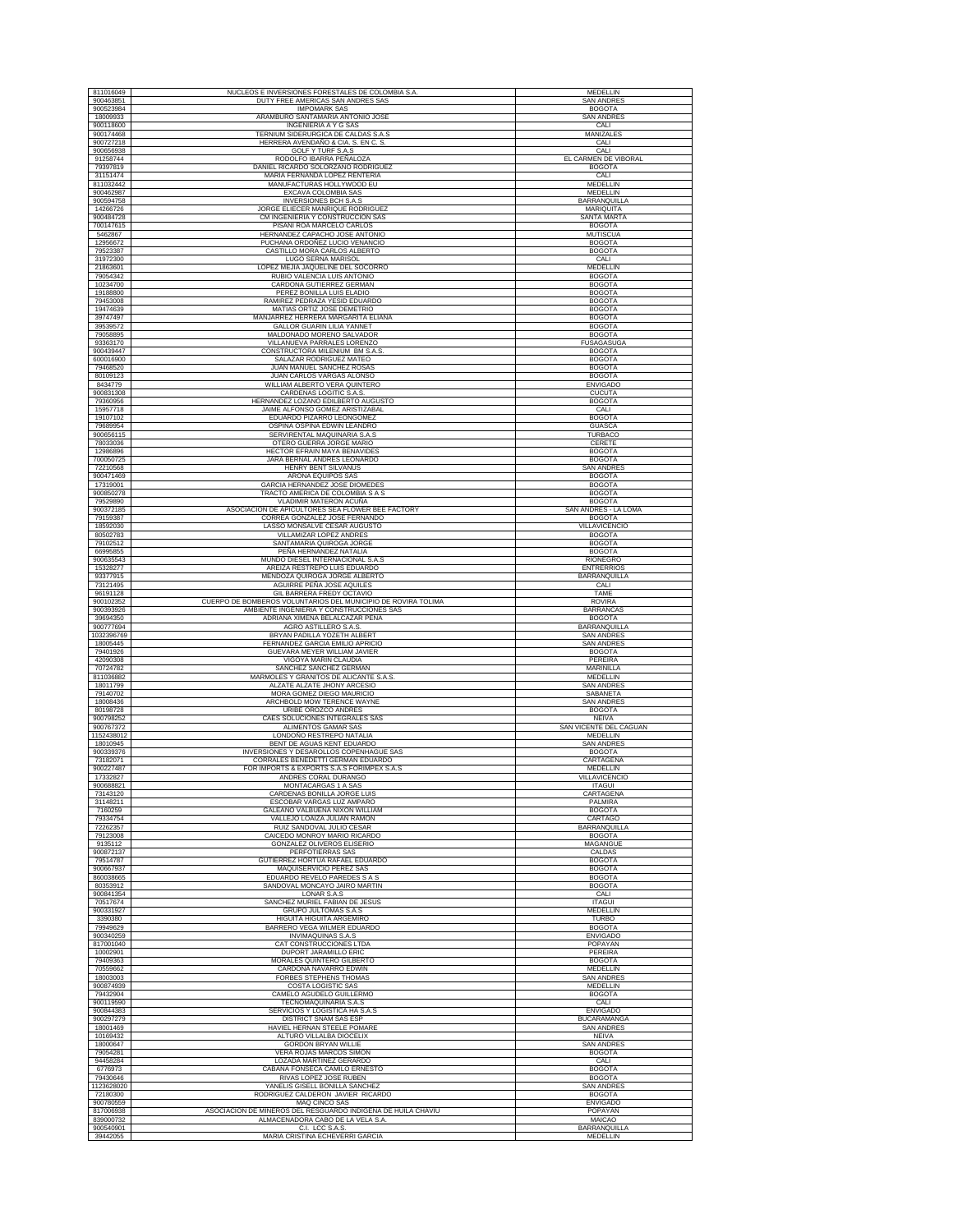| 75098632                 | JORGE ALEXANDER MORA CORTES                                                       | <b>BOGOTA</b>                            |
|--------------------------|-----------------------------------------------------------------------------------|------------------------------------------|
| 52430261                 | MORE MONTAÑA ANA GRACIELA                                                         | <b>BOGOTA</b>                            |
| 23265175                 | CELY DE MUÑOZ MARINA                                                              | <b>TUNJA</b>                             |
| 12138187<br>900262265    | MEJIA GUTIERREZ CLAUDIO CESAR<br>AGROPECUARIA ARTUNDUAGA BOCANEGRA Y CIA. S. EN C | <b>NEIVA</b><br><b>ESPINAL</b>           |
| 900465093                | MAQUINARIA Y EQUIPOS M& E S.A.S                                                   | NEIVA                                    |
| 900593125                | CI IMMAC S A S                                                                    | CHIA                                     |
| 18497975                 | RIOS OTTO                                                                         | ARMENIA                                  |
| 45517566<br>900520409    | ARANA AGUAS ALINA GERTRUDIS<br><b>GRUPO VALENCIA S.A.S</b>                        | <b>BOGOTA</b><br>CALI                    |
| 900510495                | CONSTRUCCIONES Y DEMOLICIONES ESPECIALIZADAS S.A.S.                               | <b>MEDELLIN</b>                          |
| 900510164                | PIMAR EQUIPOS Y PARTES S.A.S                                                      | MEDELLIN                                 |
| 900409795<br>900740257   | HS EXCAVACIONES SAS<br>WESTFIELD COLOMBIA SAS                                     | <b>MEDELLIN</b><br><b>BOGOTA</b>         |
| 900264864                | CONSORCIO IMHOTEP                                                                 | CHIA                                     |
| 700099927                | BARCIMANTO LEONEL DAN                                                             | BARRANQUILLA                             |
| 52866627                 | PEÑA MATEUS CATALINA<br>RAMIREZ PALOMINO OLGA LUCIA                               | <b>BOGOTA</b>                            |
| 51611440<br>79511310     | <b>GOMEZ QUINTERO LUIS MIGUEL</b>                                                 | <b>BOGOTA</b><br><b>BOGOTA</b>           |
| 1019056994               | PARRA MEJIA MARIA ALEJANDRA                                                       | <b>BOGOTA</b>                            |
| 41751588<br>700152840    | LOZANO PINILLA MERY<br>BOGRAN GOMEZ ANA KAROLA                                    | <b>BOGOTA</b><br><b>BOGOTA</b>           |
| 19132069                 | JIMENEZ OLACIREGUI ADOLFO RICARDO                                                 | <b>BOGOTA</b>                            |
| 7547526                  | PIÑEROS RIOS ISAIAS                                                               | ARMENIA                                  |
| 900892912                | ML MOVIMIENTOS Y TRANSPORTES SAS                                                  | <b>ENVIGADO</b>                          |
| 900126210<br>844003429   | MOVIMIENTOS Y EXCAVACIONES S.A.S<br><b>COMSER LTDA</b>                            | <b>RIONEGRO</b><br>YOPAL                 |
| 900808868                | IMPORTADORA CAÑAVERAL S.A.S                                                       | CALI                                     |
| 79425756                 | ALEJANDRO URIBE OCAMPO                                                            | CARTAGENA                                |
| 1026263040<br>900423509  | INGRID VANNESA GRANADA ROBLES<br>AHOTELS TRAVELS S.A.S                            | <b>BOGOTA</b><br><b>BOGOTA</b>           |
| 51898550                 | SORAIDA NAVARRO CUERVO                                                            | PROVIDENCIA                              |
| 900575564                | INVERSIONES S & B S.A.S.                                                          | SANTA MARTA                              |
| 900802510<br>900307301   | INGENIERIA INTEGRAL COLOMBIANA INGECOL SAS<br>EXCAVAMOS J.P S.A.S                 | POPAYAN<br>MEDELLIN                      |
| 900718445                | C DEG SAS                                                                         | <b>BOGOTA</b>                            |
| 900806226                | ALFA & OMEGA DISEÑOS Y CONSTRUCCIONES CIVILES SAS                                 | MEDELLIN                                 |
| 900302746<br>22802957    | IMPORTACIONES MAQUIPOS SAS<br>VANESSA PAOLA TORRES MARRUGO                        | MEDELLIN<br><b>BOGOTA</b>                |
| 98556854                 | PEREZ ROA JUAN CARLOS                                                             | <b>BOGOTA</b>                            |
| 60306471                 | HERNANDEZ PINTO ALBA LUZ                                                          | CARTAGENA                                |
| 16251190<br>91254142     | QUIROZ TORRES CARLOS ARTURO<br>PRADA POVEDA SERGIO ELBERTO                        | CALI<br>FLORIDABLANCA                    |
| 79804586                 | MARIN SIMBAQUEBA LUIS ALVARO                                                      | <b>BOGOTA</b>                            |
| 6772927                  | GONZALEZ VARGAS CARLOS JULIO                                                      | CHOCONTA                                 |
| 10124294                 | LEVY APPEL SADKA EDUARDO                                                          | DOSQUEBRADAS                             |
| 40991423<br>73132614     | BOWIE BARRIOS ANGELICA PATRICIA<br><b>GARCIA RODRIGUEZ JORGE LUIS</b>             | <b>BOGOTA</b><br><b>BOGOTA</b>           |
| 79435288                 | SANINT ECHEVERRI JUAN CARLOS                                                      | <b>BOGOTA</b>                            |
| 73568866                 | ARANGO GOMEZ HAROLD                                                               | <b>BOGOTA</b>                            |
| 900343072<br>900422797   | MORAS INGENIEROS S.A.S<br>JJJ IMPORTACIONES S.A.S                                 | <b>MEDELLIN</b><br>MEDELLIN              |
| 64577538                 | FLOREZ URZOLA MARIA EUGENIA                                                       | <b>SINCELEJO</b>                         |
| 45426633                 | RUIZ REYES MARIELA DEL SOCORRO                                                    | BARRANCABERMEJA                          |
| 13884449<br>900790547    | GORDILLO HERNANDEZ GILBERTO<br>WACKER NEUSON BOGOTA S A S                         | <b>BARRANCABERMEJA</b><br><b>BOGOTA</b>  |
| 900836319                | AREAS ARQUITECTURA Y CONSTRUCCIONES SAS                                           | PEREIRA                                  |
| 900791574                | CENTRAL CARIBE DE COMERCIO Y NEGOCIOS S.A.S                                       | BARRANQUILLA                             |
| 1020727397<br>93357498   | HERREÑO LOPERA JUAN DAVID<br>SIERRA CLAVIJO FERNANDO                              | <b>BOGOTA</b><br><b>ESPINAL</b>          |
| 10102548                 | MONTOYA ARANGO JOSE FERANDO                                                       | <b>BOGOTA</b>                            |
| 15243566                 | HOOKER MITCHELL MARIO FERNANDO                                                    | <b>SAN ANDRES</b>                        |
| 900808659                | AUTO PREMIUM IMPORTACIONES SAS                                                    | <b>BOGOTA</b>                            |
| 900853894<br>17414956    | PERFORAR INGENIERIA S.A.S<br>LOPEZ CUADROS RAUL ANTONIO                           | PEREIRA<br><b>RIONEGRO</b>               |
| 80436326                 | CANDIL TANGARIFE JOSE ROSEMBERG                                                   | <b>BOGOTA</b>                            |
| 93369305                 | RUIZ GARCIA ROBINSON                                                              | <b>BUCARAMANGA</b>                       |
| 900466527<br>91247575    | DIREMA MAQUINARIA Y TECNOLOGIA SAS<br>SANCHEZ RONCANCIO JESUS EDUARDO             | <b>ENVIGADO</b><br><b>NEIVA</b>          |
| 890922191                | EQUIPETROL S.A.S                                                                  | MEDELLIN                                 |
| 98515678                 | SALAZAR ACOSTA JORGE IVAN                                                         | <b>BOGOTA</b>                            |
| 16782899<br>80134640     | JUAN GUILLERMO CONDE VARGAS<br>SERGIO DAZA QUINTERO                               | <b>BOGOTA</b><br>VALLEDUPAR              |
| 19135692                 | LUIS NAPOLEON PINZON CASTAÑEDA                                                    | <b>SANTA MARTA</b>                       |
| 52737536                 | CAROLINA ACOSTA RAMOS                                                             | <b>BOGOTA</b>                            |
| 8353378<br>19383503      | HERNANDO JOSE ARIZA FACHOLAS<br>CLAUDIO ALBERTO GOMEZ GONFRIER                    | <b>BOGOTA</b><br><b>BOGOTA</b>           |
| 900410718                | AE EXPLANACIONES S.AS                                                             | MEDELLIN                                 |
| 900814692                | AYUDA POPULAR NORUEGA APN EN COLOMBIA                                             | <b>BOGOTA</b>                            |
| 900126167<br>900650172   | EQUIPOS Y TRANSPORTES PESADOS LTDA<br><b>CONCRETALPHA SAS</b>                     |                                          |
| 900261626                |                                                                                   | <b>SANTA MARTA</b>                       |
| 900689353                | COMERCIO EXTERIOR Y LOGISTICA COMEXLOG LTDA                                       | <b>BOGOTA</b><br><b>ENVIGADO</b>         |
|                          | <b>MSS INGENIERIA SAS</b>                                                         | BARRANQUILLA                             |
| 18002511                 | JUAN ENRIQUE ARCHBOLD NEWBALL                                                     | <b>SAN ANDRES</b><br><b>BOGOTA</b>       |
| 900473384<br>900774920   | GREEN CANADIAN TRADE COLOMBIA SAS<br><b>MEYMAR S.A.S</b>                          | <b>MEDELLIN</b>                          |
| 900746783                | <b>INTRUCO S.A.S</b>                                                              | MEDELLIN                                 |
| 32718759<br>800143273    | SOLYMAR POMARE GORDON<br>MONTAJES Y CONSTRUCCIONES FERMAR LIMITADA                | <b>SAN ANDRES</b><br>BARRANCABERMEJA     |
| 8354016                  | OSCAR ENRIQUE OCHOA JARAMILLO                                                     | MEDELLIN                                 |
| 79423447                 | GERARDO ANTONIO ZALAMEA ALVAREZ                                                   | <b>BOGOTA</b>                            |
| 91275255<br>80407793     | PLATA CRUZ ALVARO<br>JOSE GUILLERMO VILLALOBOS CONTRERAS                          | <b>BARRANQUILLA</b><br><b>BOGOTA</b>     |
| 900861970                | OPERADOR LOGISTICO INTERNACIONAL OLIRE S.A.S                                      | <b>CUCUTA</b>                            |
| 3383603                  | TRUJILLO CORREA CAMILO HERNANDO                                                   | <b>MEDELLIN</b>                          |
| 1128385508<br>1128264601 | SUAREZ ACOSTA MAURICIO<br>TRUJILLO CORREA DANIEL                                  | MEDELLIN<br>MEDELLIN                     |
| 42762862                 | CORREA OCHOA MARIA DEL SOCORRO                                                    | <b>MEDELLIN</b>                          |
| 80095257                 | CAINA DELGADO JAVIER ANDRES                                                       | <b>BOGOTA</b>                            |
| 80165436<br>18393476     | ORTIZ ORTIZ DIEGO RENE<br>ALDANA CASTILLO BALMES                                  | <b>BOGOTA</b><br>LA TEBAIDA              |
| 900330027                | PETROMIL GAS S.A.S E.S.P                                                          | <b>BARRANQUILLA</b>                      |
| 52961310                 | BACARES MOLINA PILAR JOHANA                                                       | <b>BOGOTA</b>                            |
| 79418364<br>900859406    | MORAN MEDINA JORGE TULIO<br>SOLUCIONES DE MAQUINARIA SOLUMAQ SAS                  | <b>BOGOTA</b><br><b>MEDELLIN</b>         |
| 88152680                 | CASTO MACHACADO CERPA                                                             | <b>SAN ANDRES</b>                        |
| 40512905                 | CAMACHO RIVERA FLOR ALBA                                                          | <b>BOGOTA</b>                            |
| 80187551<br>98493974     | MORENO CAMACHO DIEGO ALEXANDER<br>TAMAYO MOLINA CAMILO ALBERTO                    | <b>BOGOTA</b><br>COPACABANA              |
| 900477696                | CONSTRUCTORA DE VIAS Y MAQUINARIA COVIMAQ S A S                                   | <b>BOGOTA</b>                            |
| 15380297                 | ARANGO CARMONA EDGAR HUMBERTO                                                     | SANTA ROSA DE OSOS                       |
| 8153384<br>8154256       | TOBON HENAO MILLER DE JESUS<br>ZAPATA JIMENEZ LUIS BERNARDO                       | SANTA ROSA DE OSOS<br>SANTA ROSA DE OSOS |
| 52863753                 | <b>GRUESO LUGO MARÍA FERNANDA</b>                                                 | <b>BOGOTA</b>                            |
| 79913131                 | GANDOUR PORDOMINSKY MIGUEL ENRIQUE                                                | <b>BOGOTA</b>                            |
| 16661037<br>10275622     | HERRERA CORREA LUIS EDUARDO<br>GUERRERO VALLEJO JUAN PABLO                        | BARRANQUILLA<br><b>BOGOTA</b>            |
| 3364188                  | BETANCUR DELGADO HECTOR DARIO                                                     | ALEJANDRIA                               |
| 6776438                  | MORALES CASALLAS OSCAR HERNANDO                                                   | <b>BOGOTA</b>                            |
| 79055230                 | HERRERA GUASCA GIOVANNY ANDRES                                                    | <b>BOGOTA</b>                            |
| 900435520<br>900612602   | MINERALES DEL ESTE COLOMBIANO S.A.S<br>INVERSIONES CADICON SAS                    | <b>CUCUTA</b><br>PITALITO                |
| 900807539                | MYGISA CONSTRUCTORA DE COLOMBIA SAS                                               | CARTAGENA                                |
| 17023365<br>13463224     | BUSTOS CAMACHO EDUARDO<br>MUÑOZ MONTAÑEZ JOSE LUIS                                | <b>BOGOTA</b><br><b>CUCUTA</b>           |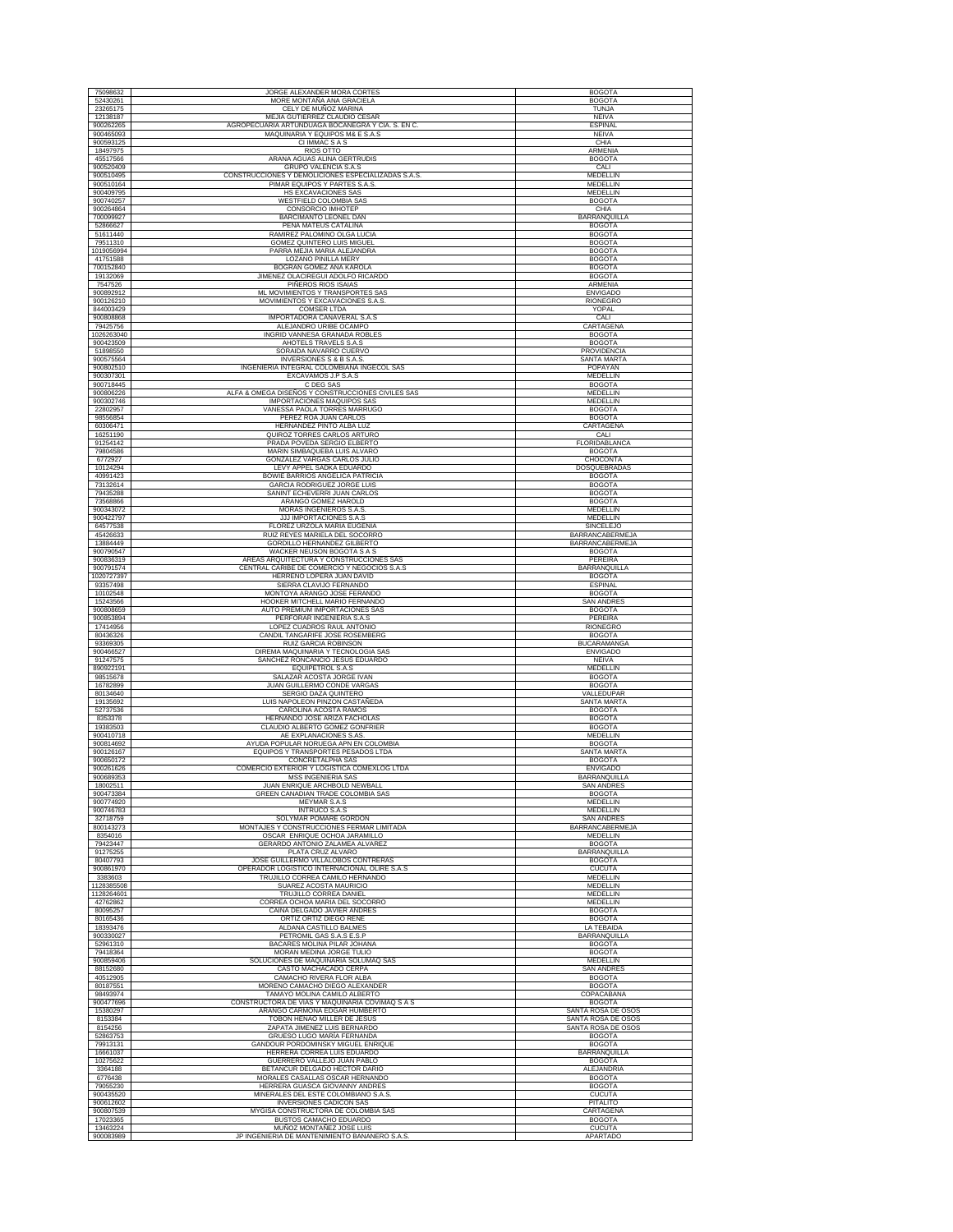| 900279742              | AGROPECUARIA SANTA ANITA DE NECHI S.A.S                                  | MEDELLIN                                 |
|------------------------|--------------------------------------------------------------------------|------------------------------------------|
| 52997019               | AMAYA AREVALO SILVANA                                                    | <b>BOGOTA</b>                            |
| 900181466<br>4558806   | CANALI S.A.S<br>VILLEGAS ECHEVERRI LUIS CARLOS                           | <b>SANTA MARTA</b><br><b>BOGOTA</b>      |
| 80421652               | NEIRA MARMOLEJO CARLOS DIEGO                                             | <b>BOGOTA</b>                            |
| 79332827<br>79470738   | MELO BARRERA GERARDO<br>LEON GUAVITA CARLOS ALBERTO                      | <b>BOGOTA</b><br>MEDELLIN                |
| 79441801               | LEGUIZAMON RIVAS JAIRO                                                   | ARMENIA                                  |
| 79409647<br>24320941   | JIMENEZ QUINTANA CHRISTIAN MARTIN ERICK<br>PRIETO ABAD ANA MARIA         | <b>BOGOTA</b><br><b>BOGOTA</b>           |
| 79368447               | CAIPA ROJAS JAIME MAURICIO                                               | <b>BOGOTA</b>                            |
| 79157015<br>31962453   | MONTAÑA PRADILLA CAMILO<br>BARBERENA NISIMBLAT CARMIÑA                   | <b>BOGOTA</b><br>CALI                    |
| 900401652              | CM EXCAVACIONES S.A.S.                                                   | LA UNION                                 |
| 900277276              | MAQUINOTAS S.A.S                                                         | PEREIRA<br><b>BOGOTA</b>                 |
| 900119739<br>73133566  | WP PROYECTOS LIMITADA<br>SOLER VELANDIA LUIS JOSE                        | <b>BOGOTA</b>                            |
| 80723770<br>20613312   | CRUZ CARDENAS DANIEL ANDRES<br>BURGOS DE ARTEAGA NOHORA                  | <b>BOGOTA</b><br><b>BOGOTA</b>           |
| 900755098              | MAQUINARIA, PROYECTOS Y CONSTRUCCIONES S.A.S                             | BARRANCABERMEJA                          |
| 79629828               | GARZON PEÑA LUIS EDUARDO<br>MAGDANIEL HERNANDEZ DELAY MANUEL             | GIRARDOT                                 |
| 84028370<br>37724513   | VILLAMIZAR ROJAS SAYRA KATHERINE                                         | RIOHACHA<br><b>BUCARAMANGA</b>           |
| 900910755              | SELDA 1 S.A.S                                                            | <b>BOGOTA</b>                            |
| 43503252<br>15255172   | BOTERO VILLA MARTA LIA<br>POSADA ARANGO JESUS HERNAN                     | MEDELLIN<br><b>MEDELLIN</b>              |
| 79405504               | LUIS JAIRO MEDINA GAYON                                                  | <b>BOGOTA</b>                            |
| 900632466<br>15240756  | SAHAME S.A.S.<br>FABRA LOPEZ ISAIAS ENRIQUE                              | CARTAGENA<br><b>SAN ANDRES</b>           |
| 800194407              | RAMCAL S.A.S                                                             | BUCARAMANGA                              |
| 802002895<br>8679054   | GAS EXPRESS LOS COMBULOS<br>BOJANINI SAFDIE ANTONIO JOSE                 | CALI<br>BARRANQUILLA                     |
| 79615402               | PEREZ SUA EDUARDO                                                        | <b>BOGOTA</b>                            |
| 79390836<br>8279402    | MARTINEZ CUBILLOS NARCIZO<br>OSSA MONTOYA LUIS ALBERTO                   | <b>ENVIGADO</b><br><b>MEDELLIN</b>       |
| 19311762               | MURCIA BALLESTEROS JAIRO ENRIQUE                                         | <b>BOGOTA</b>                            |
| 900558366<br>900851792 | HASSPACOL S.A.S<br>SOLUCIONES AMBIENTALES GO GREEN S.A.S                 | <b>ENVIGADO</b><br>FLORIDABLANCA         |
| 11433044               | CASTAÑEDA TIBAQUIRA MOISES                                               | FACATATIVA                               |
| 6247974<br>12129122    | FERNANDEZ HURTADO DIEGO LEON<br>VARGAS CARVAJAL JUAN CARLOS              | <b>SAN ANDRES</b><br><b>BOGOTA</b>       |
| 79363304               | ERAZO VALENCIA OLBER FERNANDO                                            | <b>BOGOTA</b>                            |
| 35455292<br>6008167    | DAVILA DAVILA MARIA PAULINA<br>DIAZ MOLINA JAIRO GUSTAVO                 | <b>BOGOTA</b><br><b>IBAGUE</b>           |
| 900864945              | <b>GRUPO LANIAN S.A.S</b>                                                | MANIZALES                                |
| 900195700<br>900701789 | <b>DISTRISUCOM LTDA</b><br><b>RECIVALLE SAS</b>                          | <b>GUATAPE</b><br>CALI                   |
| 900405693              | EQUIPOS, CORTES Y SELLOS S.A.S                                           | DOSQUEBRADAS                             |
| 5697752<br>3210215     | PRADA BLANCO FREDY<br><b>CUESTAS CASAS OMAR</b>                          | PIEDECUESTA<br><b>TOCANCIPA</b>          |
| 79152159               | ANZOLA RINCON MARIO                                                      | <b>BOGOTA</b>                            |
| 1020713330<br>31165078 | SUAREZ CASTELLANOS DAVID GUSTAVO<br>CUBILLOS TRIANA MARIA PAULINA        | <b>BOGOTA</b><br>PALMIRA                 |
| 91071961               | CHACON MARTINEZ OSCAR ELIECER                                            | SAN GIL                                  |
| 8252304<br>900477674   | <b>GARCIA FRANCISCO JAIME</b><br>COMMERCE LOGISTICS GROUP SAS            | MONTELIBANO<br><b>BOGOTA</b>             |
| 79316942               | ZAMIRT TRUJILLO MEJIA                                                    | <b>BOGOTA</b>                            |
| 79683880<br>24846737   | MIGUEL ANGEL ATUESTA PLATA<br>CRUZ ELENA ARIAS ALZATE                    | <b>BOGOTA</b><br>MANIZALES               |
| 79723033               | EDWIN RAFAEL SIMBAQUEBA MEDINA                                           | <b>BOGOTA</b>                            |
| 13800833<br>52264017   | RAFAEL GUSTAVO LIZARAZO ROJAS<br>ANDREA ACOSTA RODRIGUEZ                 | <b>BOGOTA</b><br><b>BOGOTA</b>           |
| 78292310               | HUGO MANUEL MARTINEZ GUZMAN                                              | MEDELLIN                                 |
| 79441812<br>79386011   | MONTENEGRO GONZALEZ WILLIAM EDUARDO<br>BERMUDEZ TORRES JUAN CARLOS       | <b>BOGOTA</b><br>MEDELLIN                |
| 25058106               | SANCHEZ GUTIERREZ DORALBA                                                | SABANETA                                 |
| 900911304<br>900339609 | GASOLINA Y DIESEL S A S<br><b>IMPORTEXP INTL S.A.S</b>                   | <b>BOGOTA</b><br><b>BUCARAMANGA</b>      |
| 93369208               | PERALTA RODRIGUEZ OSCAR HERNAN                                           | <b>BOGOTA</b>                            |
| 88152166<br>19138347   | CARDENAS SANCHEZ JAIRO ADOLFO<br>ORTIZ MOLINA PEDRO IGNACIO              | <b>BOGOTA</b><br><b>BOGOTA</b>           |
| 16724768               | VELASQUEZ PULIDO HUGO JAVIER                                             | <b>BOGOTA</b>                            |
| 5541828<br>80450279    | SERRANO SERRANO FRANCISCO ARTURO<br>PARDO GARCIA OSCAR LEONARDO          | FLORIDABLANCA<br><b>BOGOTA</b>           |
| 830029582<br>31141659  | MURCIA CONSTRUCCIONES SAS<br>TRUJILLO DE LOZADA MYRIAN                   | <b>BOGOTA</b><br>PALMIRA                 |
| 71754926               | VELEZ GIRALDO ALVARO SANTIAGO ANTONIO                                    | MEDELLIN                                 |
| 17102863<br>1032379144 | JIMENEZ VELA OSCAR<br>ORTIZ INOA FELIX DE JESUS                          | AGUAZUL<br><b>BOGOTA</b>                 |
| 45529772               | BETANCOURT JULIO KARINA MARGARITA                                        | CARTAGENA                                |
| 16220607<br>900211054  | BARRETO VALENZUELA JORE ISACC<br>MASA EXCAVACIONES SAS                   | BARRANOUILLA<br>MEDELLIN                 |
| 900921804              | <b>REMAPE S.A.S</b>                                                      | BARRANQUILLA                             |
| 900812392<br>80772971  | PROYECTOS DE INGENIERIA AVANZADOS S.A.S<br>ROSAS ARDILA FRANCISCO ANDRES | <b>BOGOTA</b><br><b>BOGOTA</b>           |
| 19238430               | HERMOSA PATIÑO MAXIMO                                                    | <b>BUCARAMANGA</b>                       |
| 27948842<br>91067538   | ROJAS DE VILLAMIZAR OLGA<br>CONTRERAS CHAVEZ CIRO ALFONSO                | <b>BUCARAMANGA</b><br><b>BUCARAMANGA</b> |
| 900472091              | MINEROS EL CASTELLANO S.A.S.                                             | MEDELLIN                                 |
| 900669260<br>91518274  | TRANS- EXCAVA S.A.S<br>DIAZ RODRIGUEZ EDWAR JULIAN                       | SABANETA<br><b>BUCARAMANGA</b>           |
| 70550088               | VILLEGAS LANAU JUAN DIEGO                                                | <b>ENVIGADO</b>                          |
| 811016191<br>73139358  | CONSTRUCRTORA MORICHAL LTDA<br>UBALDO GUERRERO PAJARO                    | MEDELLIN<br><b>BOGOTA</b>                |
| 73154533               | YASNO MARTINEZ MARCO ANTONIO                                             | CARTAGENA                                |
| 73129202<br>40990506   | MIGUEL TORRENTE MEZA<br>PEREZ HOOKER LIZETH NATALY                       | <b>BOGOTA</b><br><b>SAN ANDRES</b>       |
| 79418076<br>70119041   | BARRERO BARRERO DAVID<br>VELEZ QUIRAMA LIBARDO EUGENIO                   | <b>BOGOTA</b><br>CACERES                 |
| 900825526              | INVERSIONES VILLA COLOMBIA S.A.S                                         | SANTANDER DE QUILICHAO                   |
| 900535213<br>93358541  | MAQUINZA COLOMBIA S.A.S.<br>VARON ARANGO GERMAN                          | BARRANQUILLA<br><b>NEIVA</b>             |
| 900461462              | NORTH LOGISTIC OPERATOR SAS                                              | <b>CUCUTA</b>                            |
| 23246071<br>70756143   | BOWIE DE GUERRERO JUSTINA MARIA<br>ZAPATA OSSA JUAN CAMILO               | <b>SAN ANDRES</b><br><b>GUARNE</b>       |
| 36540637               | MANJARRES ORTIZ PURA ISABEL                                              | <b>BOGOTA</b>                            |
| 900645533<br>19497119  | D' TODOMAQUINAS S.A.S<br>LAVERDE ABELLA HERNANDO                         | <b>MEDELLIN</b><br><b>BOGOTA</b>         |
| 1013605722             | LAVERDE MANJARRES CAMILO                                                 | <b>BOGOTA</b>                            |
| 13060878<br>22518993   | MORILLO ROSERO JUAN FRANCISCO<br>MARTINEZ CARRACEDO LILIA ESTHER         | PASTO<br>BARRANQUILLA                    |
| 900414061              | INVERSIONES TSCHAMPEL HASBUN SAS                                         | BARRANQUILLA                             |
| 900276903<br>900711074 | AGREGADOS LA PAYOA LIMITADA<br>SKG TECNOLOGIA SAS                        | <b>BUCARAMANGA</b><br><b>BOGOTA</b>      |
| 94326455               | VILLADA CALVO FREDY RANGEL                                               | PALMIRA                                  |
| 31878892<br>900210398  | DIAZ CALDERON BETTY<br>ZH INGENIEROS SAS                                 | CALI<br><b>BOGOTA</b>                    |
| 19238342               | TOVAR ABAUNZA MAURO                                                      | <b>BOGOTA</b>                            |
| 19272366<br>2042658    | PERDOMO GONZALEZ ALVARO ALFONSO<br>SAENZ RIVERA JOSE MANUEL              | <b>BOGOTA</b><br>FLORIDABLANCA           |
| 1017135069             | BARRAGAN PEREZ INGRID CATALINA                                           | <b>SAN ANDRES</b>                        |
| 900481587<br>71669621  | CONFITERIA VISUAL SAS<br>ALZATE CASTRO VIANNEY                           | <b>BOGOTA</b><br>TULUA                   |
| 79516328               | ALEJO CASTILLO EDGAR GERARDO                                             | <b>BUCARAMANGA</b>                       |
| 4119329<br>77143809    | HERNANDEZ CARRILLO JAIME JAVIER<br>ROBLES SERNA EDUARDO                  | <b>BOGOTA</b><br><b>BOGOTA</b>           |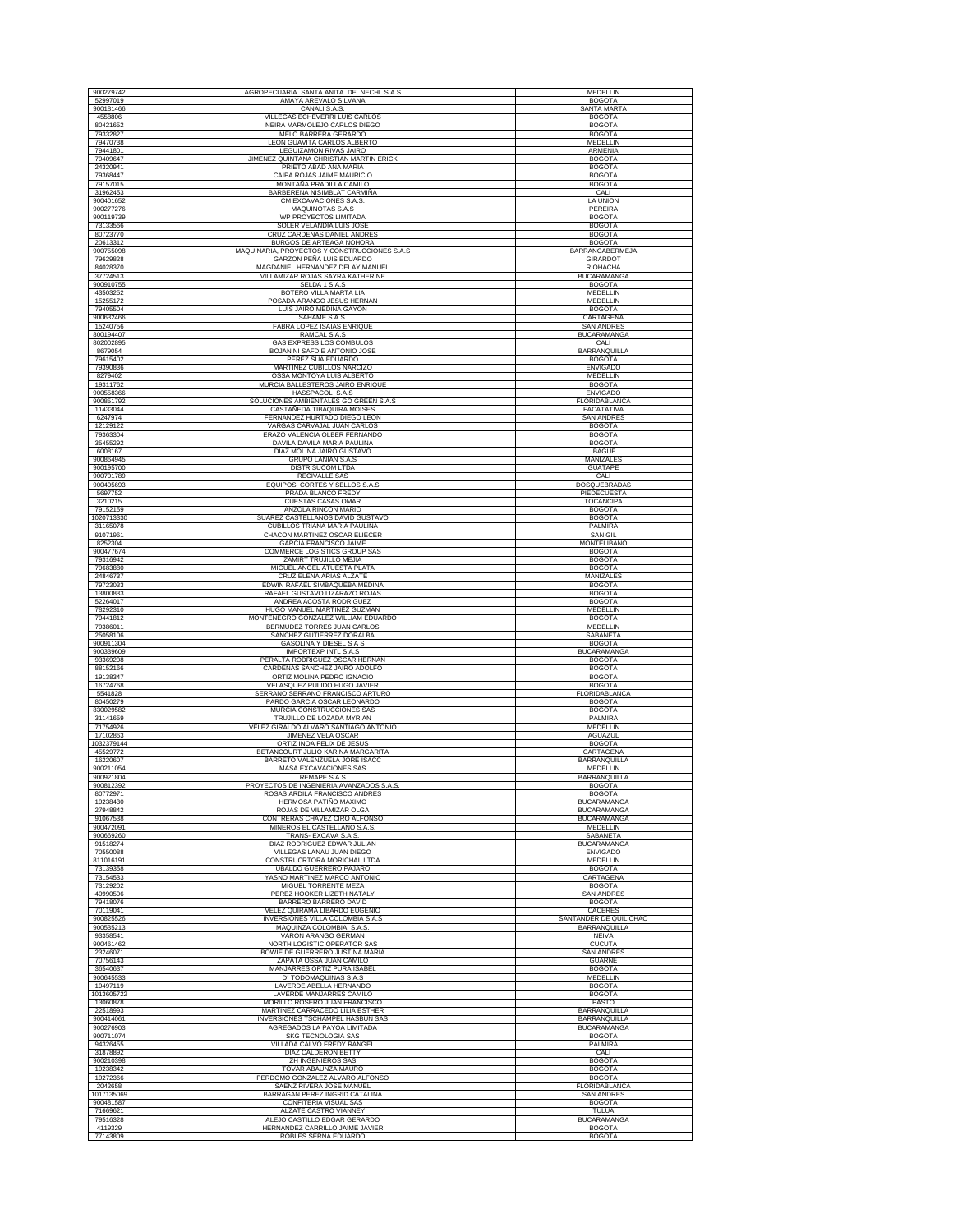| 5969210                | MACIAS MONTOYA JOSE ALDEMAR                                                                    | <b>BOGOTA</b>                            |
|------------------------|------------------------------------------------------------------------------------------------|------------------------------------------|
| 900856754              | REFRIGERANDO COLOMBIA S A S                                                                    | <b>MONTERIA</b>                          |
| 73089756<br>45434294   | CARLOS EDUARDO GUERRERO MUÑOZ<br>KARINA CHALELA TAWIL                                          | CARTAGENA<br>CARTAGENA                   |
| 9532517                | MORA HINCAPIE LUIS FELIPE                                                                      | <b>BUCARAMANGA</b>                       |
| 79418785<br>3093578    | AVILA SALAS RAFAEL<br>QUECANO TORRES CRISANTO                                                  | <b>BOGOTA</b><br>CHINACOTA               |
| 80268906               | MELENDEZ ORTIZ NESTOR ALBERTO                                                                  | <b>BOGOTA</b>                            |
| 900230494<br>900601877 | C. I. HURTADO G. Y CIA S.C.S<br>COMERCIALIZADORA INTERMARITIMO SAS                             | MEDELLIN<br>CALI                         |
| 900864163              | KHARAGHANI HOME SAS                                                                            | <b>BOGOTA</b>                            |
| 9529765<br>15403888    | REYNA NIÑO HARRY ERNESTO<br>VARGAS FLOREZ JORGE LUIS                                           | CARTAGENA<br>MEDELLIN                    |
| 80189933               | NIEVES ROMERO JUAN MANUEL                                                                      | <b>BOGOTA</b>                            |
| 70852570<br>91357020   | PEREZ DURAN ALVARO VICENTE<br>CALDERON HERNANDEZ CARLOS JAVIER                                 | SAN JOSE DEL GUAVIARE<br>PIEDECUESTA     |
| 52881326               | RINCON RIOS JENNY PAOLA                                                                        | <b>BOGOTA</b>                            |
| 16765108<br>811040096  | BORRERO ANGULO JUAN IGNACION<br><b>VIAS Y URBANISMOS S.A.S</b>                                 | CALI<br><b>MEDELLIN</b>                  |
| 19237401               | CHACON LAGUNA UBALDO                                                                           | CHIA                                     |
| 900244816<br>3588779   | <b>INVERSIONES DAAL LIMITADA</b><br>BEDOYA TABARES ANTONIO JOSE                                | VALLEDUPAR<br>MEDELLIN                   |
| 802000011              | COMPAÑIA MINERA FORTALEZA LIMITADA EN LIOUIDACION                                              | <b>BARRANOUILLA</b>                      |
| 800240559<br>13373440  | H2O CONTROL INGENIERIA SAS<br>AREVALO TORO LUIS DANIEL                                         | MEDELLIN<br>LOS PATIOS                   |
| 900457482              | COMPAÑIA DE PROYECTOS E INGENIERIA LIMITADA COMPROYECTOS LTDA                                  | CARTAGENA                                |
| 91242559<br>900195808  | CARVAJAL RODRIGUEZ JORGE ANTONIO<br>MAQUINAS Y VIAS SAS                                        | <b>BUCARAMANGA</b><br>AMAGA              |
| 7161817                | LEON FUENTES JULIO CESAR                                                                       | TUNJA                                    |
| 40987327               | SARMIENTO MESINO JERALDINE                                                                     | <b>SAN ANDRES</b>                        |
| 29810882<br>7174650    | CHAMORRO ROSERO EDILMA DE JESUS<br>PINZON AGUILAR MIGUEL ALEJANDRO                             | <b>SAN ANDRES</b><br><b>TUNJA</b>        |
| 16684768               | TANAKA BABA JOSE VICENTE                                                                       | CALI                                     |
| 91491912<br>900589155  | RAMIREZ RODRIGUEZ DIEGO FERNANDO<br>GRUPO CAVA AGROPECUARIO S.A.S                              | <b>BUCARAMANGA</b><br><b>BUCARAMANGA</b> |
| 91298464               | QUINTERO ROA JHON FERNANDO                                                                     | <b>BUCARAMANGA</b>                       |
| 1128270299<br>15500724 | JHON ALEJANDRO CORDERO CARDONA<br><b>MEDINA RUIZ FELIX ANTONIO</b>                             | <b>MEDELLIN</b><br>MEDELLIN              |
| 900723126              | GRUPO LOGISTICO L&C S.A.S                                                                      | <b>ENVIGADO</b>                          |
| 79154671<br>900370356  | GIRALDO CORTES ALFONSO<br>A E M C CONSTRUCCIONES Y CONSULTORIA SAS                             | <b>BOGOTA</b><br><b>BOGOTA</b>           |
| 15514428               | SALAZAR VILLA OSCAR ENRIQUE                                                                    | COPACABANA                               |
| 2085872<br>79474136    | NIÑO MERCHAN JOSE RAUL<br>PEÑA SERRATO JHON JAIRO                                              | FLORIDABLANCA<br><b>IBAGUE</b>           |
| 7923629                | TELLEZ VARGAS SEGUNDO VICTORIANO                                                               | SANTA ROSA DEL SUR                       |
| 85154953<br>71676135   | GIRALDO VILLADA CESAR AUGUSTO<br>BURGOS ESCOBAR MIGUEL ANGEL                                   | CARTAGENA<br><b>MEDELLIN</b>             |
| 1096206427             | MONCADA GARCIA JULIO ANDRES                                                                    | BARRANCABERMEJA                          |
| 93401994<br>900203293  | DURAN MONTILLA CARLOS MAURICIO<br>GLOBAL INTERNATIONAL MEDICINE SAS GIMED SAS                  | <b>BOGOTA</b><br>BARRANQUILLA            |
| 79628205               | RODRIGUEZ NOVOA JAIRO ANDRES                                                                   | <b>BOGOTA</b>                            |
| 700154655<br>70129076  | <b>BABEL REINHARD</b><br>GARCIA ROBLEDO JORGE ELIECER                                          | <b>BOGOTA</b><br>MEDELLIN                |
| 3198784                | ZAPATA TIBAQUIRA HANSY                                                                         | <b>TENJO</b>                             |
| 900525753<br>19316107  | POSTES MEDINA COLOMBIA SAS<br>SALAZAR SUAREZ JOSE DANILO                                       | SESQUILE<br><b>BOGOTA</b>                |
| 16276519               | LOZADA TRUJILLO ALDEMAR                                                                        | PALMIRA                                  |
| 78693363<br>4251904    | PIEDRAHITA LEON IVAN RAMON<br>VELANDIA NIÑO LUIS CARLOS                                        | <b>MONTERIA</b><br><b>BOGOTA</b>         |
| 52830184               | OSPINA PULIDO ANA MARIA                                                                        | <b>BOGOTA</b>                            |
| 900199482<br>14880982  | VIREMAM S.A.S.<br>ORTIZ URIBE GABRIEL                                                          | MEDELLIN<br>PRADERA                      |
| 900271062              | PRAMAQ S.A.S.                                                                                  |                                          |
|                        |                                                                                                | <b>ENVIGADO</b>                          |
| 900847762<br>900499183 | CI BUSINESS AND METAL OF COLOMBIA SAS<br>CONSTRUCCIONES Y SOLUCIONES INTEGRALES ECOLOGICAS SAS | SANTA MARTA<br>PIEDECUESTA               |
| 900681169              | TERRACONSTRUCCIONES AC S.A.S                                                                   | <b>MEDELLIN</b>                          |
| 3103971<br>900752989   | DULCE DULCE HENRY WHISTLER<br>ANDINA DEMOLICIONES EXCAVACIONES Y CONSTRUCCIONES                | <b>BOGOTA</b><br><b>BOGOTA</b>           |
| 10256113               | GERMAN DE JESUS OSPINA ALVAREZ                                                                 | ARMENIA                                  |
| 900367716<br>79413702  | TRANSIVIC S.A.S.<br>ZABALA BUSTOS CESAR GABRIEL                                                | <b>CUCUTA</b><br><b>BOGOTA</b>           |
| 3090907                | REINA LOPEZ JOSE ALCIBIADES                                                                    | <b>BOGOTA</b><br>MEDELLIN                |
| 900301961<br>900419497 | GEOEXCAVACIONES Y MAQUINAS S.A.S<br>KILOX S.A.S                                                | CALI                                     |
| 98636609<br>79062012   | RIVERA GALLEGO WALTER ALONSO                                                                   | <b>ENVIGADO</b>                          |
| 71372859               | TORRES ALVAREZ LUIS ARIEL<br>TORRES MONTERO CARLOS ALBERTO                                     | LA MESA<br>COLON                         |
| 9143070<br>79507766    | ARRIETA CALDERA CARLOS JOSE<br>SANTAMARIA LEON OSCAR LUGWING                                   | MAGANGUE<br>LEBRIJA                      |
| 900666486              | VDS EXPLORACIONES S.A.S                                                                        | SABANETA                                 |
| 15439036<br>900408803  | GUTIERREZ FRANCO DIEGO ARMANDO<br>ELITEC IMPORTACIONES SAS                                     | <b>RIONEGRO</b><br>PEREIRA               |
| 79266243               | ORJUELA PINZON GERMAN                                                                          | <b>BOGOTA</b>                            |
| 19236832<br>811009734  | AYALA ROJAS ARISTARCO<br><b>GOMECO S.A.S</b>                                                   | <b>BOGOTA</b><br><b>MEDELLIN</b>         |
| 6465554                | GUTIERREZ ARBELAEZ CARLOS ALBERTO                                                              | MADRID                                   |
| 79397637<br>19240503   | SUAREZ GONZALEZ JAVIER ALFONSO<br>LOPEZ MARIÑO JAIRO ENRIQUE                                   | <b>BOGOTA</b><br><b>BOGOTA</b>           |
| 74322732               | DIAZ TAMAYO GUSTAVO OVIDIO                                                                     | <b>BOGOTA</b>                            |
| 71682753<br>94375974   | AGUDELO OSORIO ARAMIS EDISON DE JESUS<br>ECHEVERRI COLLAZOS JAIME ALBERTO                      | <b>MEDELLIN</b><br><b>BOGOTA</b>         |
| 52048936<br>70877718   | <b>FORBES HUDGSON KARLA MAY</b>                                                                | <b>SAN ANDRES</b>                        |
| 85472488               | RUIZ BARRERA VICTOR HUGO<br>COTES MORA ALEX FABIAN                                             | SABANETA<br><b>SANTA MARTA</b>           |
| 51780128<br>19307941   | CADENA FERNANDEZ ELIZABETH<br>BELTRAN LEON WILSON JAVIER                                       | <b>BOGOTA</b><br><b>BOGOTA</b>           |
| 91227926               | CAMACHO CARVAJAL MANUEL GUILLERMO                                                              | <b>BUCARAMANGA</b>                       |
| 70690743<br>900177367  | GOMEZ GIRALDO NICOLAS RODRIGO<br><b>ASERVICOMEX ASESORES LTDA</b>                              | MEDELLIN<br><b>BOGOTA</b>                |
| 4033911                | DOWNS MITCHELL OSVALDO                                                                         | <b>SAN ANDRES</b>                        |
| 900195638<br>331648    | REPRESENTACIONES SARA CATALINA LTDA<br><b>ELIADES ELIAS</b>                                    | CALI<br><b>BOGOTA</b>                    |
| 7692056                | MORENO RIVERA CARLOS EDGARDO                                                                   | <b>BOGOTA</b>                            |
| 52008340<br>900705049  | ROMERO RENDON IRMA CONSTANZA<br>AUS INVERSIONES SAS                                            | <b>BOGOTA</b><br><b>BOGOTA</b>           |
| 900860767              | EQUIPROJECT INGENIERIA S.A.S                                                                   | <b>MONTERIA</b>                          |
| 830511657<br>12125117  | CEA CONSTRUCCIONES EQUIPOS Y ASESORIAS SAS<br>VICTORIA BONILLA OSCAR                           | <b>BOGOTA</b><br><b>NEIVA</b>            |
| 79153093               | CLOPATOFSKY GHISAYS JAIRO RAUL                                                                 | <b>BOGOTA</b>                            |
| 70049508<br>10144023   | RESTREPO GOMEZ WILLIAM<br>MEJIA VASQUEZ DIEGO ALONSO                                           | MEDELLIN<br><b>PEREIRA</b>               |
| 71825100               | RESTREPO ARROYAVE LUIS HERNANDO                                                                | MEDELLIN                                 |
| 900490869<br>900179463 | DIS & CON SOLUCIONES S.A.S<br>CONTRUCIONES E INVERSIONES MERCURY LTDA                          | MEDELLIN<br><b>BOGOTA</b>                |
| 900454795              | MEGAMAQUINARIAS KDAVID SAS                                                                     | SANTA MARTA                              |
| 900149595<br>804003767 | <b>TOTAL URBE SAS</b><br>MOVITER LTDA                                                          | <b>BOGOTA</b><br><b>BUCARAMANGA</b>      |
| 900438007              | <b>INKAFERRO COLOMBIA SAS</b>                                                                  | <b>BARRANQUILLA</b>                      |
| 1018343950<br>72128064 | MORALES QUINTERO JENNY TATIANA<br>BELTRAN PALACIN JESUS ANTONIO                                | <b>BELLO</b><br><b>BARRANQUILLA</b>      |
| 43094830               | GIRALDO RAMIREZ GLORIA ELENA                                                                   | MEDELLIN                                 |
| 17113242<br>87711917   | GOMEZ SERNA JAIME HORACIO<br>LOPEZ HIDALGO MARLON OSWALDO                                      | MEDELLIN<br><b>BUCARAMANGA</b>           |
| 221569<br>83237008     | VAN DE LEUR GERRIT DIRK<br>CIFUENTES CORDOBA JOSE IVAN                                         | CALI<br>YAGUARA                          |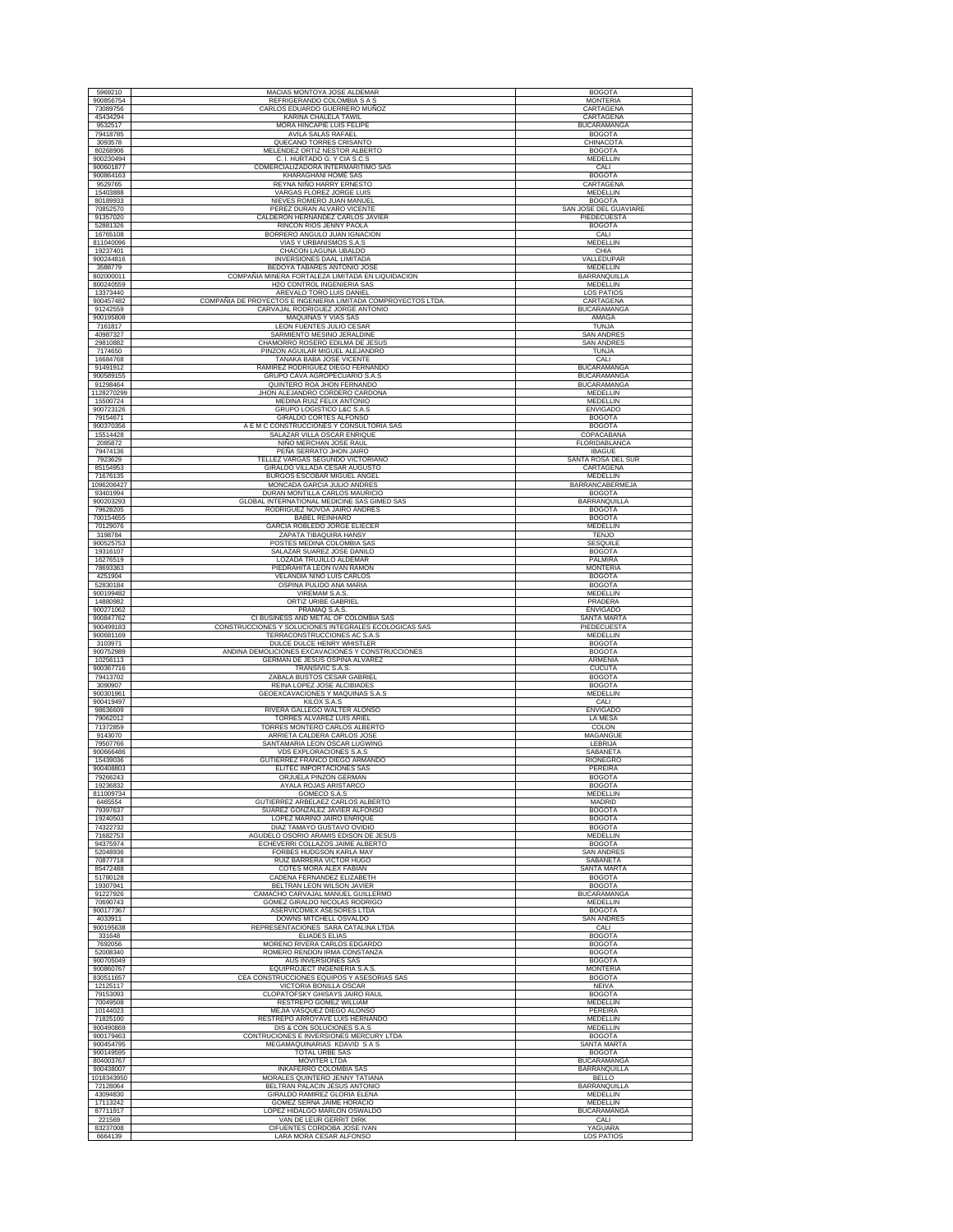| 900045670              | <b>GRUPO D Y L CIA LTDA EN LIQUIDACION</b>                                              | <b>BOGOTA</b>                           |
|------------------------|-----------------------------------------------------------------------------------------|-----------------------------------------|
| 900688219              | CONSTRUCTORA MANOR S-A-S                                                                | SAN JUAN DEL CESAR                      |
| 91216727               | CASTILLO PEREZ LUIS EDUARDO                                                             | <b>BOGOTA</b>                           |
| 10525853               | JUAN CARLOS CÉSAR PERAFÁN SIMMONDS                                                      | POPAYAN                                 |
| 43261037               | ARROYAVE TORRES CLAUDIA MARCELA                                                         | <b>SAN ANDRES</b>                       |
| 816006186<br>79489114  | CI ENELAGRO SAS<br>BULLA RODRIGUEZ CESAR AUGUSTO                                        | PEREIRA<br><b>BOGOTA</b>                |
| 11189580               | CLAVIJO LOPEZ JALYD                                                                     | <b>BOGOTA</b>                           |
| 14226617               | BOTERO URIBE ALBERTO                                                                    | CHIA                                    |
| 91013382               | RAMIREZ FAJARDO URIEL ORLANDO                                                           | <b>NEIVA</b>                            |
| 35331211<br>900435211  | VIRACACHA HERNANDEZ ARIA DULFAY<br>VALRESA COLOMBIA SAS                                 | <b>BOGOTA</b>                           |
| 6761537                | JOSE MANUEL OCHOA JIMENEZ                                                               | <b>BOGOTA</b><br><b>TUNJA</b>           |
| 900552027              | CONSTRUCCIONES ARCUES S A S                                                             | MAGANGUE                                |
| 73573482               | LASCARIO JIMENEZ LAMBIS                                                                 | CARTAGENA                               |
| 900843763              | TRANSPORTES Y SERVICOS BHR SAS                                                          | <b>BOGOTA</b>                           |
| 72240348<br>70553748   | FERNAN DARIO LOAIZA SUAREZ<br>DAVID EDUARDO BALLEN FRANCO                               | <b>CUCUTA</b><br>RIONEGRO               |
| 900598573              | JETBOAT S. A. S.                                                                        | <b>SAN ANDRES</b>                       |
| 900716132              | HIDRAULICOS & MAQUINARIA S.A.S.                                                         | <b>MEDELLIN</b>                         |
| 72308620               | SARMIENTO ALVAREZ ALFREDO LUIS                                                          | BARRANQUILLA                            |
| 70129796<br>900791620  | GIRALDO RESTREPO GILBERTO<br>MUNDO CELL DE COLOMBIA S.A.S                               | MEDELLIN<br><b>BOGOTA</b>               |
| 900255553              | DE LA MONTAÑA GRUPO EMPRESARIAL S.A.S                                                   | RIONEGRO - AEROPUERTO                   |
| 91252887               | MEZA TORRES JOSE MANUEL                                                                 | CARTAGENA                               |
| 92498646<br>92499022   | FONTALVO BAQUERO DAVID ALEJANDRO<br>FONTALVO BAQUERO AQUILES EDUARDO                    | SINCELEJO<br><b>SINCELEJO</b>           |
| 10034183               | ALARCON MONTOYA JUAN PABLO DE JESUS                                                     | PEREIRA                                 |
| 900348699              | JYJ HYDRAULIC S.A.S                                                                     | MEDELLIN                                |
| 825001845              | CONSTRUCTORES DEL CARIBE EU                                                             | RIOHACHA                                |
| 860402288              | PANAMERICANA DE VIAJES S.A.S                                                            | <b>BOGOTA</b>                           |
| 79506359<br>7695722    | DIAZ BRAVO JORGE ALFREDO<br>NICTOR CANGREJO PEÑA                                        | <b>BOGOTA</b><br><b>NEIVA</b>           |
| 63514542               | ALVAREZ ROJAS OLGA MERCEDES                                                             | <b>BOGOTA</b>                           |
| 18001811               | <b>JESSIE FORBES VICTOR</b>                                                             | SAN ANDRES                              |
| 13839427<br>900488895  | <b>BLANCO PEREZ HENRY</b><br>EQUIPOS Y MAQUINARIA DE LA COSTA S.A.S.                    | <b>GIRON</b><br><b>BARRANOUILLA</b>     |
| 71666648               | AGUDELO CARDENAS MARIO HERNAN                                                           | MEDELLIN                                |
| 71624242               | VELEZ ZAPATA JUAN LUIS                                                                  | <b>MEDELLIN</b>                         |
| 94274080               | MURCIA RANGEL HAMITH MAURICIO                                                           | CALI                                    |
| 87070652<br>71941751   | PORTILLA FAJARDO LUIS ERNESTO<br>EDIN ALBEIRO SANCHEZ ROJAS                             | PASTO<br>CAREPA                         |
| 1053342397             | BENAVIDES LEON CARLOS MANUEL                                                            | <b>BOGOTA</b>                           |
| 93436488               | <b>REYES GARCIA OTONIEL</b>                                                             | <b>BOGOTA</b>                           |
| 71655360               | COLORADO RAMIREZ JOHN FERNANDO                                                          | <b>SAN ANDRES</b>                       |
| 19140995<br>12999240   | LOPEZ PEREZ HENRY<br>GUTIERREZ SANCHEZ JESUS OSWALDO                                    | <b>SAN ANDRES</b><br>PASTO              |
| 43423820               | CASTRO CASTRO OLGA AMPARO                                                               | <b>GUARNE</b>                           |
| 79263953               | GOMEZ LEON RICARDO                                                                      | <b>ACACIAS</b>                          |
| 19054389               | CASTILLO MALDONADO GASPAR AURELIO                                                       | <b>BOGOTA</b>                           |
| 70548674<br>41638625   | RESTREPO LOPEZ JORGE IGNACIO EDUARDO<br>DAVID TARUD MARGARITA REGINA                    | MEDELLIN<br><b>CUCUTA</b>               |
| 80421375               | MONTEALEGRE OSMA OSCAR ANIBAL                                                           | <b>BOGOTA</b>                           |
| 900248879              | CI CARIBE ANDINO IMPORT EXPORT LTDA                                                     | <b>BARRANQUILLA</b>                     |
| 43039035<br>15338838   | OSORIO DE BUSTAMANTE LUZ DARY<br>QUIRAMA CORRALES HUBER DE JESÚS                        | MEDELLIN<br>MEDELLIN                    |
| 73076525               | HERMIDA ALMARIO JAIRO                                                                   | <b>CUCUTA</b>                           |
| 900580513              | ECHEVERRI MAQUINARIA CONSTRUCCIONES INGENIERIAS & CIA S.C.A                             | TULUA                                   |
| 18390796               | ARBELAEZ CIFUENTES CAMILO AUGUSTO                                                       | PEREIRA                                 |
| 42008765<br>900856902  | VALENCIA AGUDELO MARIA VIANEY<br>FRIGRITE COLOMBIA S.A.S                                | PEREIRA<br>MEDELLIN                     |
| 77159680               | PINO BOHORQUEZ CARLOS EDUARDO                                                           | VALLEDUPAR                              |
| 396037                 | JARAMILLO GOMEZ DIEGO                                                                   | <b>BOGOTA</b>                           |
| 1129575882             | PEÑA JALUBE DANIEL EDUARDO                                                              | BARRANQUILLA                            |
| 900319917<br>2757257   | ALQUIEQUIPOS H Y S S.A.S<br>DE LEON BRAND CIRO MANUEL                                   | <b>MONTERIA</b><br>CERETE               |
| 80845107               | GOMEZ NAVARRO ANDRES FELIPE                                                             | <b>BOGOTA</b>                           |
| 8466514                | ZULUAGA GUERRA ALEJANDRO                                                                | MEDELLIN                                |
| 30745251<br>900312194  | BASTIDAS CHAVEZ ADRIANA<br>DIEGO JARAMILLO GOMEZ CONSTRUCCIONES SAS                     | PASTO<br><b>BOGOTA</b>                  |
| 19467858               | GIRALDO RESTREPO HERNAN                                                                 | <b>BOGOTA</b>                           |
| 91229009               | RUEDA RUIZ RODOLFO                                                                      | <b>BOGOTA</b>                           |
| 1019033234             | URIBE TRUJILLO JUAN PABLO                                                               | <b>BOGOTA</b>                           |
| 900712600<br>900441639 | JARIHERSI INGENIERIA & CONSTRUCCION S.A.S<br>BPC IMPORTACIONES SAS                      | FACATATIVA<br>BARRANQUILLA              |
| 93085458               | RUBIO ARBELAEZ MANUEL GUILLERMO                                                         | <b>GUAMO</b>                            |
| 71023909               | ACEVEDO MURILLO JHON JAIRO                                                              | SABANETA                                |
| 13065441               | ALVAREZ ESTRADA JESUS IVAN<br>RAFAEL ALFONSO ROCANCIPA RODRIGUEZ                        | TUQUERRES                               |
| 19318146<br>15620248   | SOTOMAYOR MORALES ANTONIO JOSE                                                          | <b>MEDELLIN</b><br>TUCHÍN - TUCHÍN      |
| 4033175                | POMARE BARKER LUIN                                                                      | <b>SAN ANDRES</b>                       |
| 91237100               | PEREZ ZAPATA ERNESTO                                                                    | <b>BOGOTA</b><br><b>BOGOTA</b>          |
| 80098719<br>71140643   | MULLER ZULUAGA JORGE HERNAN<br>QUINTERO LOPEZ RUBEN DARIO                               | CALDAS                                  |
| 75056778               | SALAZAR GIRALDO ANDRES MAURICIO                                                         | <b>BOGOTA</b>                           |
| 79655045               | MENA SANCHEZ JEFFERSON                                                                  | <b>BOGOTA</b>                           |
| 74858224<br>51684255   | JOSE DANILO CHAPARRO MONTAÑEZ<br>PEREZ GUANEME BLANCA NIEVES BERNARDA                   | YOPAL<br><b>BOGOTA</b>                  |
| 19476052               | GIRALDO CASTAÑO EDGAR ANTONIO                                                           | CHIA                                    |
| 79466079               | RUBIO PARADA ANDRES FERNANDO                                                            | <b>BOGOTA</b>                           |
| 91226408<br>39152131   | RANGEL FIGUEROA RUBEN DARIO<br>ESCOBAR TORRES EMILCE JUDITH                             | <b>BUCARAMANGA</b><br><b>SAN ANDRES</b> |
| 79262433               | RAMIREZ OSPINA JUAN CARLOS                                                              | <b>IBAGUE</b>                           |
| 1036601128             | LONDOÑO RESTREPO CLAUDIA ANDREA                                                         | SABANETA                                |
| 900656522<br>900583561 | PROYECTOS Y MOVIMIENTOS S.A.S.<br>TRITURADORA LA ROCA Y CONSTRUCIONES S.A.S.            | <b>IBAGUE</b><br><b>CUCUTA</b>          |
| 900329666              | CMS MAQUINARIA S.A.S                                                                    | <b>CUCUTA</b>                           |
| 80059575               | LOZANO CARRERA JAVIER ALEXANDER                                                         | <b>BOGOTA</b>                           |
| 4438054                | RODRIGUEZ DEIVY                                                                         | PUERTO BOYACA                           |
| 807000795<br>41405526  | COMPAÑIA DE URBANISMO S.A.S.<br>CAÑAS DE CASTIBLANCO MARINA                             | <b>CUCUTA</b><br><b>BOGOTA</b>          |
| 900199820              | GANCAR SOCIEDAD EN COMANDITA SIMPLE                                                     | BARRANQUILLA                            |
| 70630835               | MONTOYA MESA JAIRO DE JESUS                                                             | AMALFI                                  |
| 93404643<br>9526249    | BARRERA GUEVARA JOSE ALBEIRO<br>NIÑO PIÑEROS RICARDO                                    | <b>IBAGUE</b><br>YOPAL                  |
| 16625192               | ORTIZ BALLESTEROS ALBERTO                                                               | CALI                                    |
| 17022563               | CASTIBLANCO LUIS GUSTAVO                                                                | <b>BOGOTA</b>                           |
| 13833440               | <b>MANTILLA TORRES JAVIER</b>                                                           | <b>CUCUTA</b>                           |
| 79920408<br>85450554   | PARRA MARIN ROY FABIAN<br>FRIEBE LABORDE ROBERT EMIL                                    | <b>ENVIGADO</b><br><b>SANTA MARTA</b>   |
| 13481336               | BRICEÑO CHACON MILCIADES                                                                | <b>BOGOTA</b>                           |
| 79516711               | DURAN PEREZ EDGAR                                                                       | <b>BOGOTA</b>                           |
| 900159554              | INVERSIONES Y DESTINOS S.A.S.                                                           | PEREIRA                                 |
| 72145228<br>18008133   | ALEMAN PARRA WILSON GERMAN<br>PETERSON HOOKER JAYSON FEDERICO                           | BARRANQUILLA<br><b>SAN ANDRES</b>       |
| 900305509              | MAQUINARIAS VARCO S.A.S                                                                 | <b>CUCUTA</b>                           |
| 70125569               | RODRÍGUEZ OROZCO ALFONSO                                                                | MEDELLIN                                |
| 79243584               | BENAVIDES LOZANO DAVID                                                                  | <b>BOGOTA</b>                           |
| 811021532<br>860512249 | PAVINCO PAVIMENTOS INGENIERIA Y CONSTRUCCION PAVINCO S.A.S.<br>YANBAL DE COLOMBIA S.A.S | MARINILLA<br><b>BOGOTA</b>              |
| 79708839               | GUTIERREZ BERNAL RAFAEL ANTONIO                                                         | <b>BOGOTA</b>                           |
| 9506553                | SANABRIA MONROY LUIS GONZALO                                                            | <b>BOGOTA</b>                           |
| 80779162<br>18002090   | AGUILERA GUTIERRREZ ANGEL DAVID<br>BROWN BRYAN JUSTINIANO                               | <b>BOGOTA</b><br><b>SAN ANDRES</b>      |
| 900290844              | EQUIRENT G & R S.A.S                                                                    | BARRANQUILLA                            |
| 900839478              | CONSTRUCTORA E INMOBILIARIA EL VALLE SAS                                                | CALI                                    |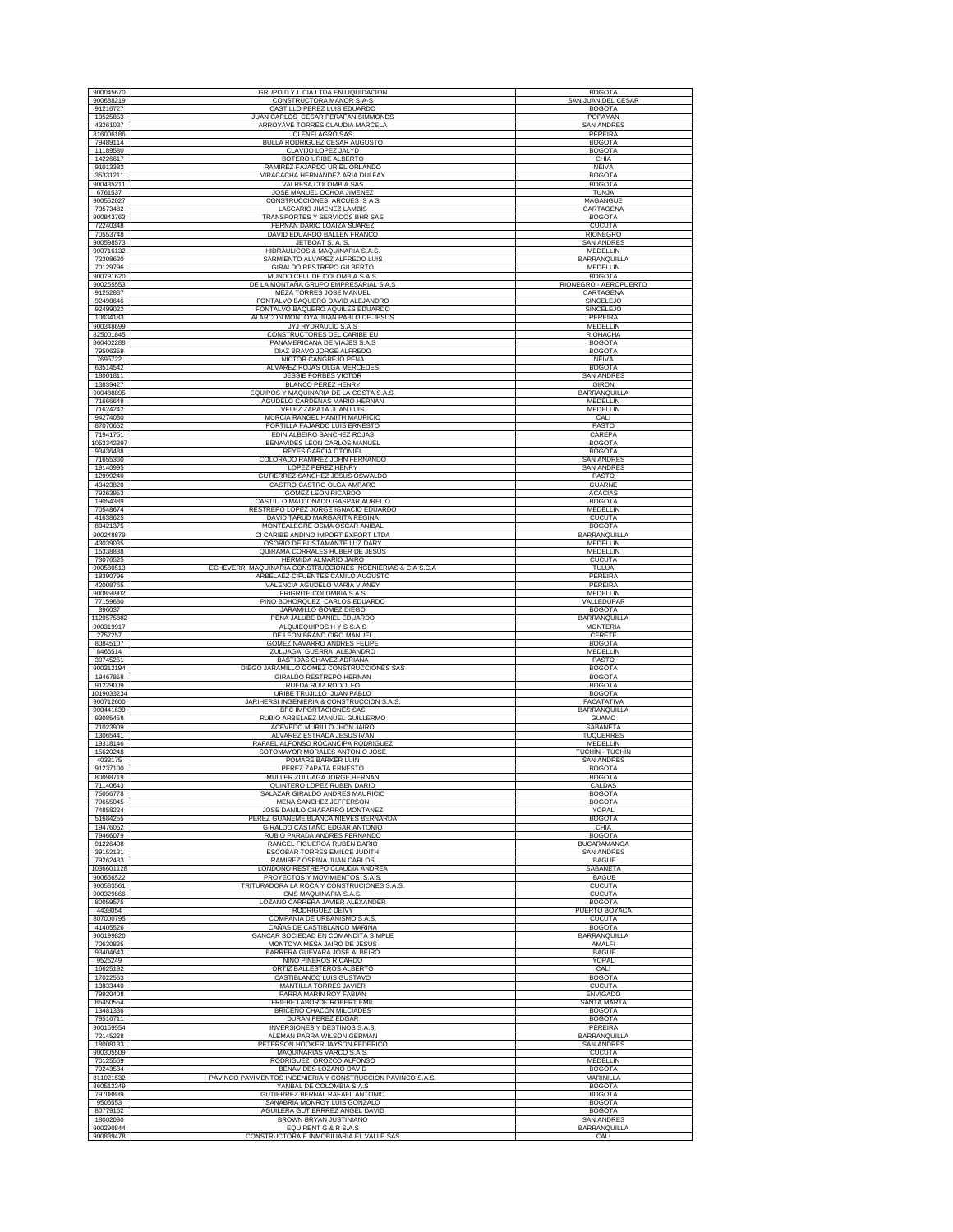| 900820933                                                       | SJ HERRERA GARZON S EN C S                                          | <b>SAN ANDRES</b>                       |
|-----------------------------------------------------------------|---------------------------------------------------------------------|-----------------------------------------|
| 83043390                                                        | PIÑERES MEJIA ARMANDO ENRIQUE                                       | SAN ANDRES                              |
| 900346081                                                       | BULLDOG CEMENTING & PUMPING SERVICES COLOMBIA LTD                   | <b>BOGOTA</b>                           |
| 19077086<br>80278862                                            | DE GUZMAN MORA JOSE MARIA<br>JOSE ALFREDO AVILA TINOCO              | <b>BOGOTA</b><br><b>AGUACHICA</b>       |
| 6611289                                                         | HUGO ALADINO TINEO RUIZ                                             | ARAUCA                                  |
| 19690097                                                        | IDEL ALFONSO CASTILLEJO MARTINEZ                                    | YOPAL                                   |
| 93356908                                                        | JORGE ALBERTO CARDENAS RODRIGUEZ                                    | CHIA                                    |
| 4193504<br>15241160                                             | MAURICIO MARIÑO MARTINEZ<br>ROBINSON BLANQUICETT GONZALEZ           | YOPAL<br><b>SAN ANDRES</b>              |
| 19224265                                                        | JAIME HERNAN BASTO BORBON                                           | <b>BOGOTA</b>                           |
| 900884928                                                       | AO CONSTRUCCIONES Y MANTENIMIENTO S.A.S                             | BARRANQUILLA                            |
| 17022070<br>79482242                                            | GABRIEL ENRIQUE VARELA MALDONADO<br>WILLIAM AUGUSTO TREJOS MANRIQUE | <b>BARRANCABERMEJA</b><br><b>BOGOTA</b> |
| 91263150                                                        | CARLOS AUGUSTO ESPINOSA SILVA                                       | <b>BUCARAMANGA</b>                      |
| 23246357                                                        | ORMA SMITH MITCHELL                                                 | <b>SAN ANDRES</b>                       |
| 700158988                                                       | REINALDO FERREIRA DANTAS<br>ROOSVELT MARTINEZ HUDGSON               | <b>BOGOTA</b>                           |
| 18010231<br>79442617                                            | PABLO ANTONIO GUAMAN CARO                                           | <b>SAN ANDRES</b><br><b>ACACIAS</b>     |
| 25194263                                                        | <b>GLORIA INES YEPES BUSTAMANTE</b>                                 | <b>IBAGUE</b>                           |
| 79051876                                                        | GONZALO HERRERA CEPEDA                                              | <b>BOGOTA</b>                           |
| 88222804<br>79813307                                            | RENE JAIMES BARAJAS<br>PEDRO ANTONIO BEJARANO SILVA                 | <b>CUCUTA</b><br><b>BOGOTA</b>          |
| 91256093                                                        | HECTOR FRANCISCO SARMIENTO DURAN                                    | <b>BUCARAMANGA</b>                      |
| 900266776                                                       | SERVICENTROS DE ENERGIA S.A                                         | MEDELLIN                                |
| 80418948<br>22467318                                            | CRUZ ANGARITA DIEGO FERNANDO<br>SIERRA MARTINEZ ADRIANA MARCELA     | <b>BOGOTA</b><br>BARRANQUILLA           |
| 70578713                                                        | OQUENDO ZULETA SANTIAGO JOSE                                        | <b>GUATAPE</b>                          |
| 40042873                                                        | MIXI MILENI GUERRERO INOCENCIO                                      | YOPAL                                   |
| 91216118<br>900448117                                           | EDGAR RODRIGO RIVERA GUIZA<br>PROCONSTRUCCIONES DE COLOMBIA S.A.S   | <b>CUCUTA</b><br><b>BUCARAMANGA</b>     |
| 804011045                                                       | ALIANZA ESTRATEGICA PARA LA PRODUCCION DE PALMA S.A. PRODUPALMA S.A | <b>BUCARAMANGA</b>                      |
| 66726083                                                        | PAULA ANDREA RINCON VARGAS                                          | TULUA                                   |
| 55167976<br>79501638                                            | DORA CECILIA FORERO RODRIGUEZ<br>RAFAEL ORDOÑEZ MERJECH             | <b>NEIVA</b><br>CALI                    |
| 79777670                                                        | PEREZ VILLAMIZAR JESUS ALFONSO                                      | <b>BOGOTA</b>                           |
| 23857243                                                        | ESPITIA OCHOA BLANCA LIBIA                                          | <b>BOGOTA</b>                           |
| 24308115<br>7225716                                             | AMPARO LONDOÑO SALAZAR<br>BARON FONSECA RUBEN JAVIER                | ARMENIA                                 |
| 91101017                                                        | NIÑO PRIETO ANGEL MIGUEL                                            | <b>BOGOTA</b><br><b>BUCARAMANGA</b>     |
| 91183697                                                        | AVILA ORTIZ GILBERTO                                                | BARRANCABERMEJA                         |
| 6788822                                                         | MARIO DE JESUS BOLIVAR CASTAÑO                                      | <b>MEDELLIN</b><br>CUCUTA               |
| 13471019<br>37244609                                            | OTILIO RINCON HERNANDEZ<br>MARIELA LINDARTE URIBE                   | <b>CUCUTA</b>                           |
| 900673598                                                       | COMPACTACIONES COSTA BRAVA SAS                                      | SOACHA                                  |
| 79882738                                                        | FAYBER RICARDO SIERRA SANCHEZ                                       | <b>BOGOTA</b>                           |
| 16776218<br>70062207                                            | GUSTAVO ADOLFO CALVACHE PRADO<br>JAIRO ANTONIO PATIÑO JARAMILLO     | <b>BOGOTA</b><br>MEDELLIN               |
| 40993702                                                        | SAMIA CONSUELO FAKIH GARCIA                                         | <b>SAN ANDRES</b>                       |
| 4172918                                                         | MANUEL RUIZ AVILA                                                   | <b>BOGOTA</b>                           |
| 88191084                                                        | CARLOS ANDRES TORRES ARAMBULA                                       | <b>CUCUTA</b>                           |
| 900216366<br>72162407                                           | GUERRERO IMPORT LTDA<br>POSADA CARVAJALINO JAMES WILIAM             | <b>BOGOTA</b><br>CARTAGENA              |
| 800105847                                                       | PROCOLDEXT SAS                                                      | <b>BOGOTA</b>                           |
| 79050044                                                        | OSCAR ALFONSO PINEDA ROJAS                                          | <b>BOGOTA</b>                           |
| 70566998<br>900476040                                           | SERGIO ALFREDO VÁSQUEZ MARTÍNEZ<br>MAS MAQUINAS DEL CARIBE S.A.S    | COPACABANA<br>MEDELLIN                  |
| 900285285                                                       | MAQUINARIA PARA VIAS S.A.S.                                         | CHIA                                    |
| 15501183                                                        | LUIS FERNANDO MUÑOZ SIERRA                                          | MEDELLIN                                |
| 1014222941<br>1082044691                                        | MIGUEL ANGEL SOTELO GONZALEZ<br>LEONEL DARIO ROMERO SOLANO          | <b>BOGOTA</b><br>SOLEDAD                |
| 63285473                                                        | ELSA BEATRIZ CALLEJAS BERNAL                                        | <b>BUCARAMANGA</b>                      |
| 79356072                                                        | INDALECIO NAJAR CASTEBLANCO                                         | BARRANCABERMEJA                         |
|                                                                 |                                                                     |                                         |
| 900935965                                                       | LOCADORA LATINOAMERICANA S.A.S                                      | <b>BOGOTA</b>                           |
| 900407067                                                       | SUMINISTROS E INGENIERIA DEL CARIBE SAS                             | BARRANQUILLA                            |
| 15663946<br>80427210                                            | DENIS MANUEL MELENDEZ SAENZ<br>ROJAS ALVARO                         | LORICA<br><b>BOGOTA</b>                 |
| 42087036                                                        | MARIA MARGARITA NOGOA LONDOÑO                                       | <b>BOGOTA</b>                           |
|                                                                 | BRAYAN ANDRES PEREZ VARGAS                                          | <b>BUCARAMANGA</b>                      |
| 12542280<br>9533202                                             | EDUARDO ALONSO RODRIGUEZ<br>NESTOR AUGUSTO PONGUTA PUERTO           | <b>BOGOTA</b><br><b>BOGOTA</b>          |
| 900882464                                                       | CNG ENERGY SAS                                                      | <b>BOGOTA</b>                           |
| 900383718<br>13879584                                           | COLSUPPLY S.A.S                                                     | MEDELLIN<br><b>BARRANCABERMEJA</b>      |
| 91434075                                                        | ROMERO GONZALEZ JUSTINIANO<br>GUARIN VECINO NICOLAS                 | BARRANCABERMEJA                         |
| 17973519                                                        | DAZA MORALES JOSE SALVADOR                                          | VALLEDUPAR                              |
| 9530831                                                         | SIERRA MEDINA ABEL                                                  | YOPAL                                   |
| 94151271<br>98654970                                            | ZORRILLA BERMUDEZ JUAN CAMILO<br><b>TEJEDA DAZA ALEXANDER</b>       | CALI<br>PASTO                           |
| 98669527                                                        | VELEZ RESTREPO JOHN FREDY                                           | <b>ENVIGADO</b>                         |
| 9657286                                                         | LUIS EDUARDO VEGA BARRERA                                           | YOPAL                                   |
| 52618673<br>13502269                                            | HILDA MARIA GUTIERREZ MONTAÑA<br>EDGAR SAMUEL TORRES ARAMBULA       | BOGOTA<br><b>CUCUTA</b>                 |
| 7218191                                                         | LUIS HERNANDO LOPEZ JARRO                                           | YOPAL                                   |
|                                                                 | STEFANY VIEDA PARRA<br>CARLOS FELIPE COLMENARES MISAS               | <b>BOGOTA</b>                           |
| 80192953<br>85469068                                            | YEIMIN MARIN PENAGOS                                                | <b>BOGOTA</b><br>SANTA MARTA            |
| 32503641                                                        | FLOR MARIA HERNANDEZ DE BALLESTEROS                                 | EL CARMEN DE VIBORAL                    |
| 900392398                                                       | ALUVIONES DE OCCIDENTE S.A.S                                        | MEDELLIN                                |
| 79532512<br>5822553                                             | ALEXANDER GARCIA AGUDELO<br>JOHN HARRY CAMACHO BASTIDAS             | <b>BOGOTA</b><br><b>BUCARAMANGA</b>     |
| 30710338                                                        | BLANCA NELLY ERASO MARMOL                                           | CALI                                    |
|                                                                 | ANDRES ENRIQUE VARGAS ARIAS                                         | <b>BOGOTA</b>                           |
| 80274710<br>93388876                                            | JESUS INELDO GARCIA LEITON<br>LUIS ALEJANDRO GONZALEZ AMOROCHO      | <b>NILO</b><br><b>IBAGUE</b>            |
| 900347690                                                       | <b>MAQUI CENTER S A S</b>                                           | <b>BOGOTA</b>                           |
| 70557796                                                        | JUAN GONZALO ANGEL JIMENEZ<br><b>CYLEQUIPOS SAS</b>                 | <b>BOGOTA</b>                           |
| 1095948682<br>1143828405<br>1032441967<br>900434211<br>19439715 | GERMAN GIRALDO RESTREPO                                             | <b>MEDELLIN</b><br><b>BOGOTA</b>        |
| 7060390                                                         | OSCAR HUERTAS HUERTAS                                               | VILLANUEVA                              |
| 900813990                                                       | C2LS S.A.S                                                          | SABANETA                                |
| 900255265<br>79901950                                           | AUTOINDUSTRIAL INGENIERIA SAS<br>FERNEY MARTIN ROMERO               | MANIZALES<br><b>BOGOTA</b>              |
| 5902425                                                         | CARLOS ARTURO ARANGO SALAZAR                                        | <b>ESPINAL</b>                          |
| 47430466                                                        | ADELINA CARDOZO MANCO                                               | <b>YOPAL</b>                            |
| 16356030<br>900140010                                           | ALEJANDRO HERRERA ECHEVERRI<br>EL MICO INTERVENTOR S.A              | TULUA<br><b>BOGOTA</b>                  |
|                                                                 | DANIEL CASTRILLON MURIEL                                            | <b>ENVIGADO</b>                         |
| 900264647                                                       | CONSTRUC MARIO S.A.S.                                               | <b>CUCUTA</b>                           |
| 900702577<br>900210638                                          | SUAREZ QUINTANA & CIA . S. EN C.<br>INVERSIONES MEGRANDE S.A        | <b>PEREIRA</b><br>CALI                  |
| 900213827                                                       | <b>FESAT S A S</b>                                                  | CALI                                    |
| 70085095                                                        | JUAN RICARDO CORREA POSADA                                          | MEDELLIN                                |
| 16859460<br>16699928                                            | JULIO CESAR GASCA PERERA<br>JUAN CARLOS LENIS RENGIFO               | EL CERRITO<br><b>YUMBO</b>              |
| 8312881                                                         | CARLOS MARIO PALACIO POSADA                                         | MEDELLIN                                |
|                                                                 | RAFAEL AUGUSTO LOPEZ MEDINA                                         | <b>BOGOTA</b>                           |
| 70142980<br>900499041                                           | JADER EMILIO RAMIREZ ROMERO                                         | CERETE<br><b>RIONEGRO</b>               |
| 1036626088<br>1015433152<br>900019167                           | TRANSCAR ANTIOQUIA S.A.S<br>MONTACARGAS CHAMPION FORKLIFT LTDA      | <b>BARRANQUILLA</b>                     |
| 52157786                                                        | NOHORA CONSTANZA QUIROGA ROJAS                                      | <b>BOGOTA</b>                           |
| 19388518                                                        | FERNANDO CABRERA ARTUNDUAGA                                         | <b>BOGOTA</b>                           |
| 900256886<br>14249412                                           | RIEGO VERDE SAS<br>MAURICIO CARTAGENA URUEÑA                        | <b>BOGOTA</b><br><b>MEDELLIN</b>        |
| 900558610<br>71390860                                           | ESTRUCTURAS Y URBANISMOS EF S.A.S<br>JAIR ALBERTO MARTINEZ PATIÑO   | <b>ENVIGADO</b><br><b>IBAGUE</b>        |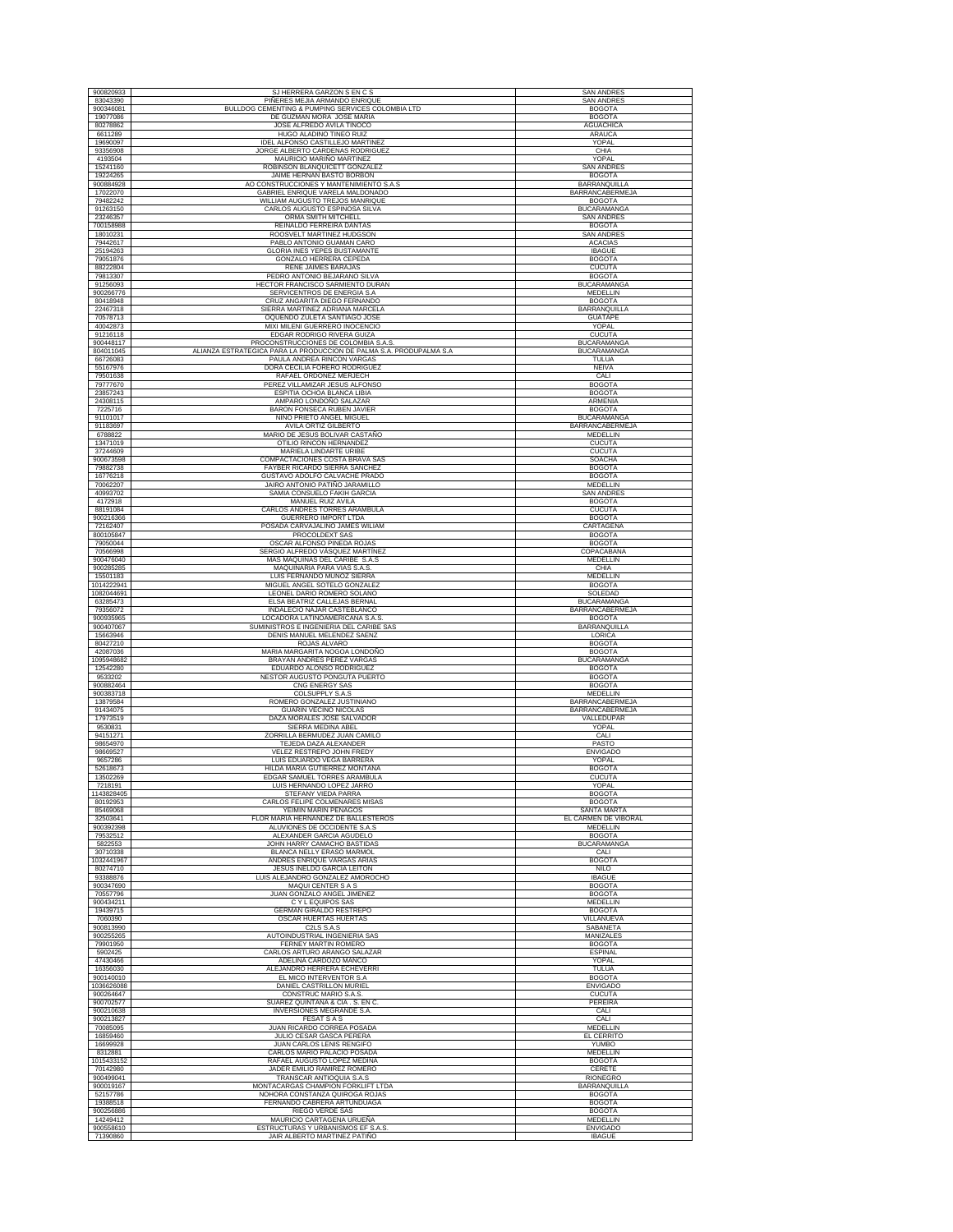| 900182654                        | <b>INGEZA LTDA</b>                                                                      | TUNJA                                          |
|----------------------------------|-----------------------------------------------------------------------------------------|------------------------------------------------|
| 900090755                        | FUNDACION OASIS DE AMOR Y PAZ ONG                                                       | ABREGO                                         |
| 88268593                         | ABRAJAIN RINCON MARIO                                                                   | CUCUTA                                         |
| 79284172<br>900555610            | SALGUERO SUAREZ FERNEY<br>CONSTRUCTORA FILIPOS S.A.S                                    | <b>BOGOTA</b><br>SAHAGUN                       |
| 5252273                          | ERDULFO RAFAEL MALLAMA DELGADO                                                          | VILLAVICENCIO                                  |
| 900368020                        | HEAVY EQUIPMENT LTDA                                                                    | MAICAO                                         |
| 3769099<br>18418700              | JAIRO ALBERTO VARGAS<br>CARLOS ALBERTO VELASQUEZ CASTRO                                 | YOPAL<br>ULLOA                                 |
| 900775192                        | GRUPO EMPRESARIAL PROYECTAR INGENIERIA S.A.S                                            | <b>SINCELEJO</b>                               |
| 900442856                        | OPERADOR LOGISTICO ORTEGA S.A.S.                                                        | <b>CUCUTA</b>                                  |
| 6316584<br>900815676             | JULIAN FERNANDO GOMEZ LINCE<br>HERDOIZA CRESPO CONSTRUCCIONES S.A SUCURSAL COLOMBIANA   | <b>BOGOTA</b><br><b>BOGOTA</b>                 |
| 79486487                         | EDUARDO AMADOR CUBILLOS                                                                 | <b>BOGOTA</b>                                  |
| 85451695<br>37931131             | CARLOS ENRRIQUE MARTINEZ CABALLERO                                                      | <b>BOGOTA</b>                                  |
| 91425787                         | LUZ MARINA IZASA CASAS<br>MARCO TULIO NIÑO MERCHAN                                      | FLORIDABLANCA<br><b>BUCARAMANGA</b>            |
| 79131725                         | GABRIEL PRECIADO ESTUPIÑAN                                                              | <b>BOGOTA</b>                                  |
| 93370857<br>7253497              | BRAULIO LARRAONDO ARANAGA<br>SANCHEZ CASTAÑO ENEIDER                                    | CAJAMARCA<br>CHIA                              |
| 19200401                         | AGUIRRE ALONSO ANTENOR GUILLERMO                                                        | <b>BOGOTA</b>                                  |
| 79781534                         | LOZADA ORTIZ ANGEL AUGUSTO                                                              | <b>BOGOTA</b>                                  |
| 79721328<br>900748969            | PEÑA MESA MANUEL DAVID<br>SECONTSA S.A.S.                                               | <b>BUCARAMANGA</b><br>ORITO                    |
| 80427824                         | PEDRO ALEJANDRO SANCHEZ CAMPOS                                                          | <b>BOGOTA</b>                                  |
| 1110542743                       | DAVID CLEMENTE NIETO RUGELES<br>ARNULFO RAMIREZ ESQUIVEL                                | <b>IBAGUE</b><br><b>BOGOTA</b>                 |
| 4903665<br>29646132              | AMPARO FRANCO DE PALAU                                                                  | CALI                                           |
| 91010313                         | FERNANDO YESID ULLOA LUENGAS                                                            | <b>BOGOTA</b>                                  |
| 900950607<br>900834488           | URAVACTUR S.A.S.<br>UNION TEMPORAL PRODESEG 1                                           | <b>TURBO</b><br>COTA                           |
| 98624354                         | SEPULVEDA PARRA JUAN CARLOS                                                             | MEDELLIN                                       |
| 900806600                        | RELIANZ MINING SOLUTIONS S.A.S                                                          | SOLEDAD                                        |
| 700041840<br>98528141            | DURAN ONTIVEROS MARIA SIOMARA<br>PAUL RENE GUAL DOMINGUEZ                               | <b>CUCUTA</b><br>MEDELLIN                      |
| 900282630                        | PROMOTORA ADOLFO HOYOS Y COMPAÑIA S.A.S.                                                | MEDELLIN                                       |
| 900477355                        | MHJ S.A.S                                                                               | SINCELEJO                                      |
| 802015650<br>5696815             | <b>INVERSIONES OCHOA BETANCOURT SAS</b><br>ALIRIO TRIANA MARTINEZ                       | BARRANQUILLA<br><b>BARRANCABERMEJA</b>         |
| 42762560                         | MEDINA RESTREPO MARIA STELLA                                                            | LA ESTRELLA                                    |
| 79455505<br>79360348             | OCTAVIO AUGUSTO MORALES AYALA<br>CIRO HERNAN CIFUENTES RODRIGUEZ                        | <b>IBAGUE</b><br><b>BOGOTA</b>                 |
| 79243927                         | RICARDO PEÑA GOMEZ                                                                      | <b>BOGOTA</b>                                  |
| 13720821                         | CARLOS ALBERTO QUINTERO ORTIZ                                                           | <b>BOGOTA</b>                                  |
| 12968652<br>900164295            | SOLARTE GOMEZ JOSE ANTONIO<br>RSOLE EXPORT DE COLOMBIA S.A.S                            | <b>BOGOTA</b><br>BARRANQUILLA                  |
| 900882055                        | COMPAÑIA ABBA S.A.S.                                                                    | FLORIDABLANCA                                  |
| 52804339<br>1140823592           | <b>GOMEZ CRUZ CARMENZA</b><br>PALACIO SALAZAR JOSE IGNACIO                              | <b>BOGOTA</b><br>BARRANQUILLA                  |
| 16624634                         | <b>GERMAN GUERRERO</b>                                                                  | SANTANDER DE QUILICHAO                         |
| 12976238                         | ROMERO ROMERO JORGE HUMBERTO                                                            | ARMENIA                                        |
| 93388479<br>79771945             | HERNAN ALBERTO OLIVAR RIVERA<br>YESID EDUARDO MOLINA SERRATO                            | YOPAL<br><b>BOGOTA</b>                         |
| 13063485                         | LUIS ALBERTO ERASO MAYA                                                                 | <b>BOGOTA</b>                                  |
| 79701178<br>18009827             | LUIS ANGEL BOCACHICA DIAZ<br>EDWIN WALWIN PETERSEN KELLY                                | <b>BOGOTA</b><br><b>SAN ANDRES</b>             |
| 43734213                         | GLORIA ELENA PAREJA RESTREPO                                                            | MEDELLIN                                       |
| 900652324<br>10097818            | COMERCIALIZACIONES TECNICAS Y EQUIPOS SAS                                               | MEDELLIN<br>PEREIRA                            |
| 79383464                         | URIBE MEJIA FELIPE<br>BELTRAN DIAZ ANTONIO MARIA                                        | <b>BOGOTA</b>                                  |
| 5698160                          | JUAN CARLOS ESTUPIÑAN                                                                   | FLORIDABLANCA                                  |
| 900344689<br>3562473             | COMERCIALIZADORA EL PROGRESO DEL NORTE E.U<br>HERNANDO DE JESUS GUTIERREZ GARCIA        | <b>CUCUTA</b><br>RIONEGRO                      |
| 32522252                         |                                                                                         |                                                |
|                                  | MARIA XIMENA VILLA SAAVEDRA                                                             | RIONEGRO                                       |
| 1036925369                       | JOHAN ECHEVERRI POSADA                                                                  | <b>RIONEGRO</b>                                |
| 16866049<br>18002584             | LUIS ALBERTO PORTELA OSORIO<br>CHRISTIAN HARVEY CORPUS                                  | EL CERRITO<br><b>SAN ANDRES</b>                |
| 41491499                         | LEONOR BARRETO DIAZ                                                                     | <b>BOGOTA</b>                                  |
| 32659400<br>43164131             | VASQUEZ GALLARDO DIANA DEL CARMEN<br>VALLEJO ARIAS CLARA MARIA                          | BARRANQUILLA<br>MEDELLIN                       |
| 10528252                         | GOMEZ DURAN JOSE RAFAEL                                                                 | POPAYAN                                        |
| 79402348<br>80089174             | JOSE JOAQUIN CARVAJAL GARCIA<br>JOEL ALEJANDRO BEJARANO RODRIGUEZ                       | <b>BOGOTA</b><br><b>BOGOTA</b>                 |
| 80421760                         | RUBIO BERNATE IVAN DARIO                                                                | <b>BOGOTA</b>                                  |
| 84005730<br>98373401             | DECAR GABRIEL SOLANO SOLANO<br>GUSTAVO AFRANIO URBANO MEJIA                             | <b>BARRANCAS</b><br>ARMENIA                    |
| 19442723                         | <b>CESAR AUGUSTO LINARES LINARES</b>                                                    | <b>BOGOTA</b>                                  |
| 80167311<br>43495699             | DAVID ALBERTO CALDERON CORTES<br>LILIAM GABRIELA CANO RAMIREZ                           | <b>BOGOTA</b><br><b>OTROS PAISES</b>           |
| 88274126                         | FELIX DANIEL MIRANDA HERRERA                                                            | <b>BOGOTA</b>                                  |
| 80873093<br>85456466             | JONATHAN SUAREZ SALGUERO<br>NAJIB ADEL KARIM IBRAHIM AGUADA                             | <b>BOGOTA</b><br><b>SAN ANDRE</b>              |
| 91220328                         | OSCAR SALAMANCA GOMEZ                                                                   | <b>NEIVA</b>                                   |
| 91070592                         | JAVIER RIBERO GARCIA                                                                    | SAN GIL                                        |
| 8315349<br>40987183              | GABRIEL LORENZO CADAVID RESTREPO<br>CRISTINA RECUES KELLY                               | <b>MEDELLIN</b><br><b>SAN ANDRES</b>           |
| 71599208                         | RODRIGO VALDERRAMA SALAZAR                                                              | MEDELLIN                                       |
| 900343689<br>900346547           | <b>INVERSIONES SUMIMAQ GL</b><br>LOGISTICA MANANTIAL S.A.S                              | LA ESTRELLA<br><b>CUCUTA</b>                   |
| 32474449                         | LIBORIA ESPERANZA RESTREPO RAMOS                                                        | MEDELLIN                                       |
| 9526216<br>42099866              | CARLOS JULIO DIAZ ORDUZ<br>DIANA PATRICIA GOMEZ LOPEZ                                   | YOPAL<br>DOSQUEBRADAS                          |
| 1076710                          | JESUS ALBERTO RODRIGUEZ CACERES                                                         | YOPAL                                          |
| 16597870<br>17346263             | ALEJANDRO JOSE COBO SINISTERRA                                                          | LA CALERA<br><b>VILLAVICENCIO</b>              |
| 811037152                        | RICARDO ALBERTO TRUJILLO GOMEZ<br>IMPORTADORA Y COMERCIALIZADORA RIBON Y CIA LTDA       |                                                |
| 900645765<br>71712757            | TRANSERVICIOS Y CONSTRUCCIONES S.A.S<br>CESAR WILSON CORREA MEJIA                       | <b>BOGOTA</b><br><b>MEDELLIN</b>               |
| 900341186                        | CREACIONES BIZZ S.A.S                                                                   | MEDELLIN                                       |
| 70413923                         | HERNAN DE JESUS HERNANDEZ                                                               | VENECIA                                        |
| 10875254<br>71022584             | EDUARDO ALFONSO PADILLA CHOPERENA<br>FREDY ALONSO CARVAJAL TAMAYO                       | <b>MONTERIA</b><br>MEDELLIN                    |
| 79881541                         | EDWIN HARLEY CONTRERAS ABAUNZA                                                          | <b>BOGOTA</b>                                  |
| 73130316<br>4884259              | MARCO ANTONIO FRANCO MONTOYA<br>BENJAMIN LASSO DIAZ                                     | PLANETA RICA<br><b>PITALITO</b>                |
| 91219097                         | JAIRO DELGADO REYES                                                                     | <b>BUCARAMANGA</b>                             |
| 63333205<br>900316418            | NUBIA STELLA RIOS DURAN<br><b>EQUIPARTES S.A.S</b>                                      | FLORIDABLANCA<br><b>BELLO</b>                  |
| 15511579                         | LUIS ANIBAL AGUIRRE GARCES                                                              | <b>BOGOTA</b>                                  |
| 79147474                         | CAMILO ALBERTO ESPINOSA GUZMAN                                                          | <b>BOGOTA</b>                                  |
| 802018421<br>79330997            | DIAZ URBANIZADORA Y CIA SCA<br>CARLOS FERNANDO CARDENAS VILLABA                         | BARRANQUILLA<br><b>BOGOTA</b>                  |
| 43739954<br>80851018             | ADRIANA DEL PILAR RESTREPO GOMEZ                                                        | <b>SANTA MARTA</b>                             |
| 17029213                         | JOHN ALEJANDRO ALVARADO MONTOYA<br>PEDRO PABLO DE JESUS MENDOZA GUTIERREZ               | <b>BOGOTA</b><br><b>BOGOTA</b>                 |
| 900661288                        | CONTENUR COLOMBIA S A S                                                                 | <b>BOGOTA</b>                                  |
| 1123623843<br>18004047           | JEYSON ESCALONA POMARE<br>JAVIER BROCK MORO                                             | <b>SAN ANDRES</b><br><b>SAN ANDRES</b>         |
| 800235946                        | S A CONSTRUCTORA LTDA                                                                   | <b>ROLDANILLO</b>                              |
| 900901603                        | TORDO AMERICA LATINA SAS                                                                | <b>BOGOTA</b>                                  |
| 1019012809<br>52486094           | YURY ANGÉLICA ACOSTA BAUTISTA<br>NORMA CAROLINA ACOSTA BAUTISTA                         | <b>BOGOTA</b><br><b>BOGOTA</b>                 |
| 8793128                          | JULIAN ANTONIO JIMENEZ GONZALEZ                                                         | <b>NILO</b>                                    |
| 15242671<br>43624210<br>91251337 | WALLACE WEBSTER MTCHELL<br>ADRIANA PATRICIA MORALES OCAMPO<br>ALEJANDRO SANABRIA TAMAYO | <b>SAN ANDRES</b><br>MEDELLIN<br><b>BOGOTA</b> |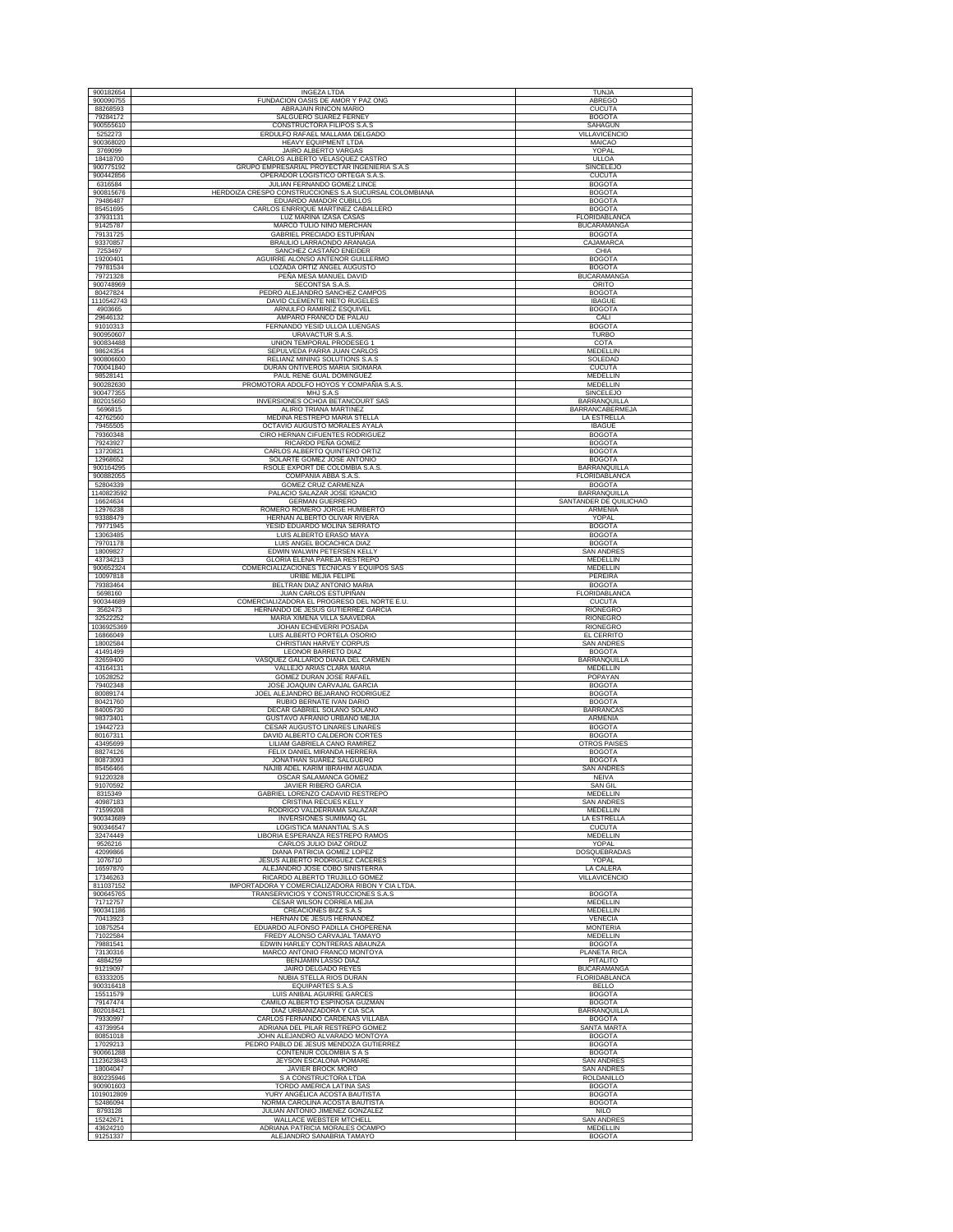| 79349975               | ANGEL MARIA MARTIN ALFONSO                                                                          | <b>BOGOTA</b>                       |
|------------------------|-----------------------------------------------------------------------------------------------------|-------------------------------------|
| 15241702               | JUAN DE JESUS UMBACIA WEBSTER                                                                       | <b>SAN ANDRES</b>                   |
| 39152940               | BEVERLY MAY WILLIAMS                                                                                | <b>SAN ANDRES</b>                   |
| 73141686               | LACIDES JAVIER BANQUEZ PAYARES                                                                      | <b>MONTERIA</b>                     |
| 70559772               | JOHN FERNANDO JARAMILLO DIEZ                                                                        | MEDELLIN                            |
| 7695310                | JAIME ANTONIO CHAVARRO LOZANO                                                                       | <b>BOGOTA</b>                       |
| 12115702<br>900793810  | GERARDO CORREDOR VILLALBA<br>PABLO NARVAEZ INGENIEROS CONSULTORES SAS                               | <b>NEIVA</b><br><b>BOGOTA</b>       |
| 900513003              | I & M INGENERIA Y MOVIMIENTOS S.A. S.                                                               | <b>YUMBO</b>                        |
| 17157279               | JAIME DE JESUS VALLEJO                                                                              | <b>BOGOTA</b>                       |
| 15242921               | MARIO ALBERTO PALACIO HENRY                                                                         | SAN ANDRE                           |
| 900855920              | CONSTRUCTORES DE OBRAS CIVILES ASOCIADOS SAS                                                        | <b>BOGOTA</b>                       |
| 900841482              | MONTACARGAS SERVIYAZ SAS                                                                            | <b>BOGOTA</b>                       |
| 900602430              | REPRESENTACIONES Y DISTRIBUCIONES RUBIO CAMARGO S.A.S.<br>NASSER JAMIL NASIF ARCINIEGAS             | <b>CUCUTA</b>                       |
| 87713343<br>1037575503 | GIOVANY ALBERTO SANCHEZ GARCIA                                                                      | PASTO<br>MEDELLIN                   |
| 73133412               | GUSTAVO ADOLFO CAMACHO GUERRERO                                                                     | <b>BOGOTA</b>                       |
| 52619727               | MARIA CAROLINA BARON BUITRAGO                                                                       | <b>BOGOTA</b>                       |
| 13892891               | HECTOR TIBERIO VALENCIA SANCHEZ                                                                     | BARRANCABERMEJA                     |
| 900776245              | PARTNERS2GROW CONSULTING AND SERVICES SAS                                                           | <b>BOGOTA</b>                       |
| 804015464<br>805002620 | INVERSIONES AMBIENTALES DE COLOMBIA S.A.S<br>L & R INGENERIA LTDA                                   | <b>BUCARAMANGA</b><br>CALI          |
| 900093291              | MAQUINARIAS PARTES Y SERVICIOS DE COLOMBIA LTDA                                                     | <b>BOGOTA</b>                       |
| 39783212               | SYLVIA LILIANA PINZON ROJAS                                                                         | <b>BOGOTA</b>                       |
| 43068098               | GLADYS DEL SOCORRO OSORIO OSORIO                                                                    | MEDELLIN                            |
| 7571343                | DARIO JOSE PEINADO ACOSTA                                                                           | VALLEDUPAR                          |
| 84009188<br>18595935   | JUAN CARLOS GOMEZ ROMERO<br>BYRON RIVAS GIRALDO                                                     | BARRANQUILLA<br>SANTA ROSA DE CABAL |
| 79273299               | WILMAR DE JESUS JARAMILLO VELEZ                                                                     | <b>BOGOTA</b>                       |
| 15424010               | OSWALDO DE JESUS CARDENAS LOPEZ                                                                     | RIONEGRO                            |
| 9530254                | MAURICIO RODRIGUEZ RIOS                                                                             | YOPAL                               |
| 32704767               | PATRICIA SOTO CHING                                                                                 | <b>BARRANQUILLA</b>                 |
| 9139380                | PEDRO TOMAS ROENES GALE                                                                             | BARRANQUILLA                        |
| 900957947<br>35504710  | ALTAR STONES SAS<br>LILIANA GARCIA DOMINGUEZ                                                        | <b>BOGOTA</b><br><b>BOGOTA</b>      |
| 85448995               | HEARNERLDO JOSE BRITO DURAN                                                                         | VALLEDUPAR                          |
| 88140868               | NAVARRO FELIZZOLA CIRO ANTONIO                                                                      | <b>OCAÑA</b>                        |
| 63314850               | YOLANDA QUINTERO RODRIGUEZ                                                                          | <b>BUCARAMANGA</b>                  |
| 2203851                | JAIME JOAQUIN HERRERA SAAVEDRA                                                                      | <b>CUCUTA</b>                       |
| 19431369<br>63321346   | GABRIELA VASQUEZ BOBADILLA<br>ETELVINA NUÑEZ CORREDOR                                               | <b>BOGOTA</b><br><b>BOGOTA</b>      |
| 23249386               | MAHA LATH ANN ENGLEHARD ARCHBOLD                                                                    | SAN ANDRE                           |
| 14240568               | CARLOS EDUARDO BRIÑEZ PORTELA                                                                       | <b>IBAGUE</b>                       |
| 74372127               | FREDY ALEXANDER RIVERA SANCHEZ                                                                      | <b>DUITAMA</b>                      |
| 79952561               | IVAN GABRIEL LIZARAZO TOBIAS                                                                        | <b>ARAUCA</b>                       |
| 77029533<br>700113164  | YAIDER ANIBAL GOMEZ LOPEZ<br>ELIZABETH MARIA DOLL BORRAS                                            | <b>BOGOTA</b><br><b>BOGOTA</b>      |
| 900536805              | EQUIPOS Y CAMINOS SAS                                                                               | MEDELLIN                            |
| 19313618               | DANIEL FORERO FONSECA                                                                               | <b>BOGOTA</b>                       |
| 7164619                | JOHN EDUARDO SANTOYO AVILA                                                                          | <b>BOGOTA</b>                       |
| 9778996                | LUIS ENRIQUE PINEDA TORRES                                                                          | <b>BOGOTA</b>                       |
| 94315380               | LUIS ENRIQUE PARRA ANDRADE                                                                          | PEREIRA                             |
| 7628636<br>52694470    | LUIS FRANCISCO RUIZ AGUILAR<br>DIANA CAROLINA VASQUEZ GUTIERREZ                                     | CARTAGENA DEL CHAIRA<br>YOPAI       |
| 92029499               | GUSTAVO ADOLFO VERGARA HERNANDEZ                                                                    | SINCELEJO                           |
| 900339148              | AGROPUECUARIA LA CORUÑA S.A.S                                                                       | MEDELLIN                            |
| 811009626              | CATERCAUCA S A S                                                                                    | CAUCASIA                            |
| 10256290               | GARCIA ALZATE CARLOS ALBERTO                                                                        | <b>MANIZALES</b>                    |
| 98533652               | LOPEZ GONZALEZ GUSTAVO ADOLFO                                                                       | MEDELLIN                            |
| 900331301<br>900804507 | SOCIEDAD CONSTRUCCIONES Y TRANSPORTES UNIDOS PACIFICO Y CARIBES SAS<br>ULLOA ROJAS SOLUCIONES S.A.S | ROLDANILLO<br><b>FUNZA</b>          |
| 79152297               | JULIO EDUARDO VARGAS CEBALLOS                                                                       | <b>BOGOTA</b>                       |
| 806008040              | TRANSCAR RENTAL SAS                                                                                 | CARTAGENA                           |
|                        |                                                                                                     |                                     |
| 6763036                | MARCO ANTONIO RODRIGUEZ CAICEDO                                                                     | TUNJA                               |
| 900670330              | SOLZA EQUIPOS Y MINERALES SAS                                                                       | PAIPA                               |
| 12977122               | AUGUSTO ORLANDO DELGADO LUNA                                                                        | PASTO - CABRERA                     |
| 900838988              | AIR LIQUIDE COLOMBIA SAS                                                                            | <b>BOGOTA</b>                       |
| 19363276               | ACOSTA CUELLAR ALVARO                                                                               | <b>BOGOTA</b>                       |
| 900882320<br>80527553  | EXCAVACIONES Y MAQUINARIAS S.A.S<br>JOSE ABELARDO GARCIA MARTINEZ                                   | CARTAGENA<br><b>FUNZA</b>           |
| 900159960              | VIVES CASTRO Y CIA S.C.A                                                                            | <b>SANTA MARTA</b>                  |
| 80282596               | VARGAS LASSO RONALD LAUREANO                                                                        | ZIPAQUIRA                           |
| 80278928               | RODRIGO ROMERO ACUÑA                                                                                | VILLETA                             |
| 74180195<br>900269846  | LUIS MAURICIO CASTAÑEDA CARO<br>EXCAVACIONES TECNICAS HISPANO- COLOMBIANAS S.A.S.                   | SIBATE<br>CALI                      |
| 10015659               | BEDOYA MURILLO ANDRES ALBERTO                                                                       | CALI                                |
| 15243538               | HUMBERTO ENRIQUE FLOREZ HUDGSON                                                                     | <b>SAN ANDRES</b>                   |
| 40990337               | BIELKA ISODORA HUDGSON LIVINGSTON                                                                   | <b>SAN ANDRES</b>                   |
| 40987767<br>53178363   | TANIA LHEE FORMBES TELESFORD<br><b>IVONNE PATRICIA RAMOS MORALES</b>                                | SAN ANDRES<br><b>BOGOTA</b>         |
| 91237572               | SERGIO ORTIZ GONZALEZ                                                                               | <b>BUCARAMANGA</b>                  |
| 41799535               | <b>MARTHA ELENA MELO USCATEGUI</b>                                                                  | <b>BOGOTA</b>                       |
| 900295643              | <b>IMPORMARKETING LTDA</b>                                                                          | <b>BOGOTA</b>                       |
| 900819401              | MAQUIEQUIPOS JAG S.AS                                                                               | MEDELLIN                            |
| 900945648<br>88244976  | T.C TECNICONCRETOS DE COLOMBIA SAS                                                                  | ARMENIA<br><b>CUCUTA</b>            |
| 91420866               | ALEXI PARADA ISCALA<br>PEDRO LUIS CARREÑO GIL                                                       | <b>BARRANCABERMEJA</b>              |
| 39152505               | OLGA GUTIERREZ BENT                                                                                 | <b>SAN ANDRES</b>                   |
| 890982489              | MUNICIPIO DE ANORI                                                                                  | SABANETA                            |
| 830071117              | MILENIUM ACABADOS Y CONSTRUCCIONES LTDA                                                             |                                     |
| 39530702<br>5199222    | GLORIA ESPERANZA HERRERA CASTILLO<br>CARLOS ALBERTO SOLARTE SOLARTE                                 | <b>BOGOTA</b><br>CHIA               |
| 23249384               | ANIXSA POMARE GARCIA                                                                                | PROVIDENCIA                         |
| 17423341               | ANDRES YESID RODRIGUEZ GUZMAN                                                                       | <b>BOGOTA</b>                       |
| 900124314<br>11229262  | CONSORCIO ITS<br>BERMEO MUÑOZ JORGE ARMANDO                                                         | <b>BOGOTA</b><br><b>BOGOTA</b>      |
| 900821168              | TERRACOL EQUIPOS E INVERSIONES S.A.S                                                                | MEDELLIN                            |
| 1067860279             | ABRAHAM ELIAS JALLER FLOREZ                                                                         | <b>MONTERIA</b>                     |
| 35313669               | ALCIRA VARGAS DE ALONSO                                                                             | VILLAGARZON                         |
| 80416471               | RICARDO ANDRES GAITAN MUÑOZ                                                                         | <b>BOGOTA</b>                       |
| 802000267<br>900275819 | <b>GERMAN VIVEROLLARRAZOLA &amp; CIA LTDA</b><br>A & G CONSTRUCCIONES Y OBRAS CIVILES S.A.S         | <b>BOGOTA</b><br><b>BOGOTA</b>      |
| 1123622126             | PATRICK PAOLO PIMIENTA TOBAR                                                                        | <b>PROVIDENCIA</b>                  |
| 900818642              | CONSTRUCCIONES COLOMBIANAS OHL SAS                                                                  | <b>BOGOTA</b>                       |
| 900514485              | IZAJEZ Y CARGAS SAS                                                                                 | <b>BOGOTA</b>                       |
| 890211275              | FRABRICA DE MAQUINARIA PARA LA INDUSTRIA PLASTICA LTDA                                              | <b>BUCARAMANGA</b>                  |
| 900095879<br>13700544  | MINERAN S.A<br><b>ODILIO MARIN MARIN</b>                                                            | MEDELLIN<br><b>BARRANCABERMEJA</b>  |
| 5567800                | ALVARO ESCOBAR SAAVEDRA                                                                             | <b>BOGOTA</b>                       |
| 19346536               | MILLAR TOVAR ABAUNZA                                                                                | <b>BOGOTA</b>                       |
| 79680954               | JUAN RAMON MATA WALDURRAGA                                                                          | PEREIRA                             |
| 3099820                | GUSTAVO BERNAL ROA                                                                                  | VILLAVICENCIO                       |
| 29870448<br>900095006  | MARIELA LUZ TASAMA MARLES<br>DESARROLLO ELECTRICO ANDINO SA                                         | TULUA<br>BARRANQUILLA               |
| 18003735               | FERNUAR TABARES VARON                                                                               | <b>SAN ANDRES</b>                   |
| 5909468                | MANUEL ANTONIO VASQUEZ PRADA                                                                        | <b>BOGOTA</b>                       |
| 391093                 | JAIME SANCHEZ SABOGAL                                                                               | <b>BOGOTA</b>                       |
| 5991815                | JORGE CASTELLANOS LOZANO                                                                            | <b>IBAGUE</b>                       |
| 4079469<br>900792401   | VICTOR ANGEL BECERRA CASTRO<br>RETROARENAS S.A.S                                                    | <b>DUITAMA</b><br><b>MEDELLIN</b>   |
| 900213360              | DALOV LTDA                                                                                          | <b>BOGOTA</b>                       |
| 70050155               | <b>CARLOS ARTURO TORRES</b>                                                                         | <b>ITAGUI</b>                       |
| 1123628582             | JENIFFER DALILA GUERRERO CARBONO                                                                    | <b>SAN ANDRES</b>                   |
| 12989973<br>830506388  | ALBERTO RAMIRO MUÑOZ LASSO<br>TOYAMA MAQUINARIA DE COLOMBIA LIMITADA                                | VILLAVICENCIO                       |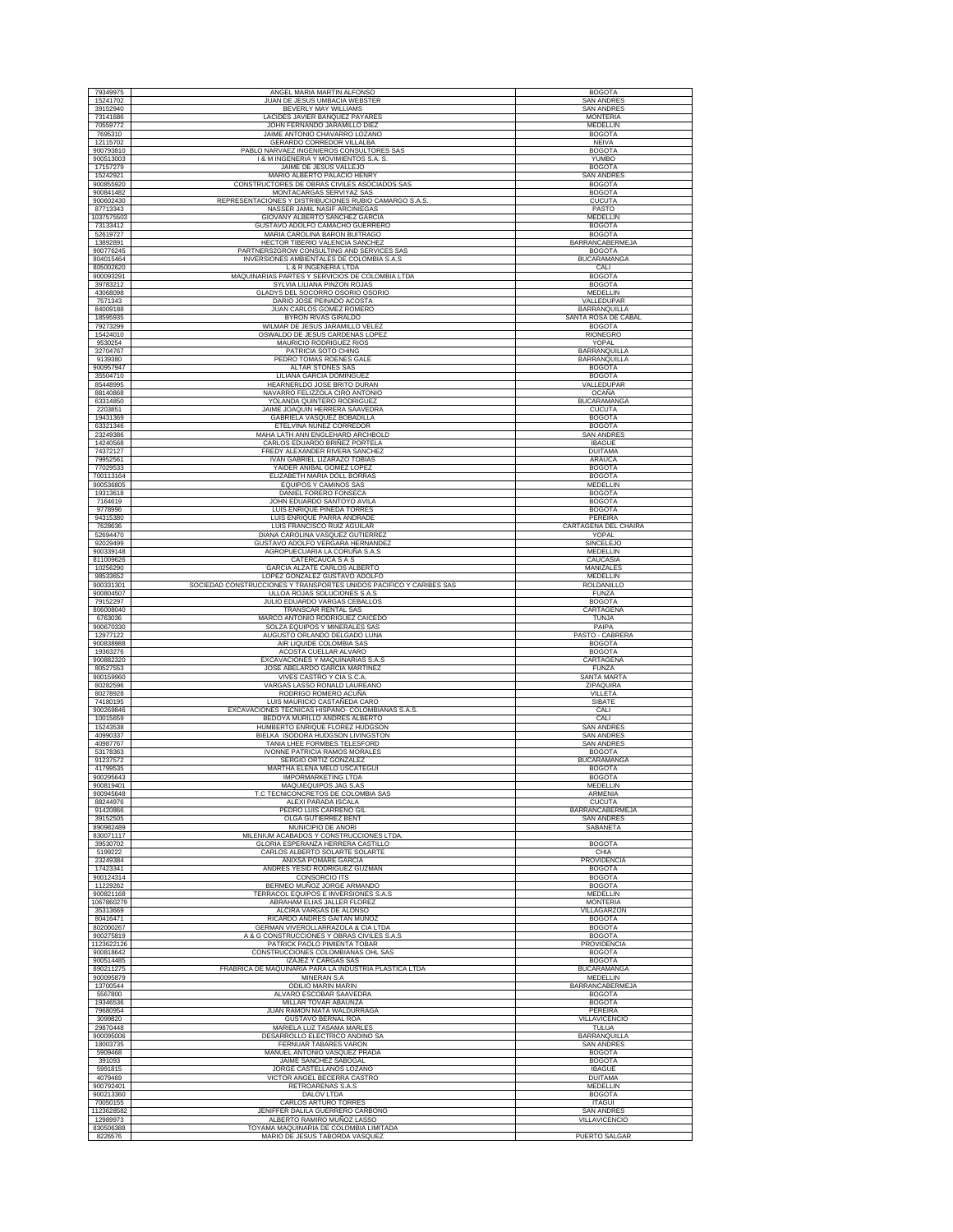| 17319357                | CARLOS JULIO PACHON REYES                                                            | <b>VILLAVICENCIO</b>                    |
|-------------------------|--------------------------------------------------------------------------------------|-----------------------------------------|
| 72131190                | OROZCO GARCIA RAFAEL RICARDO                                                         | <b>BOGOTA</b>                           |
| 3497473                 | MONSALVE ORLANDO DE JESUS                                                            | PENOL                                   |
| 4243338                 | ROJAS SUAREZ JOSE ABED                                                               | FLORIDABLANCA                           |
| 900233277<br>900635717  | TECTONICA DISEÑO Y ESTRUCTURAS LTDA.                                                 | CHIA                                    |
| 36168796                | RECORRAMOS COLOMBIA SAS<br>GLORIA ELSA LEON PERDOMO                                  | <b>SANTA MARTA</b><br><b>BOGOTA</b>     |
| 32656946                | JUDITH PATRICIA LARA PINTO                                                           |                                         |
| 13825670                | NELSON FLORENTINO TIJO CARANTON                                                      | <b>BUCARAMANGA</b>                      |
| 13481327                | LIBARDO GOMEZ VARGAS                                                                 | <b>CUCUTA</b>                           |
| 900498930               | MAQUIANDES COLOMBIA SAS                                                              | <b>BOGOTA</b>                           |
| 900131105<br>700155546  | <b>MAQUITOP SAS</b><br><b>CORRIE LYNNE DRUMMOND</b>                                  | <b>BOGOTA</b><br><b>BOGOTA</b>          |
| 3611704                 | ARTURO CIFUENTES PATIÑO                                                              | MEDELLIN                                |
| 41783577                | MARIA ELENA MENDEZ TOVAR                                                             | <b>BOGOTA</b>                           |
| 67040537                | JUANA MARCELA VASQUEZ MENA                                                           | <b>GIRARDOTA</b>                        |
| 91253609                | HILMER JAIR VALERO DIAZ                                                              | <b>BUCARAMANGA</b>                      |
| 12981643<br>5198764     | GERARDO NAPOLEON DELGADO ACOSTA<br>PEDRO ARCINIEGAS MUÑOZ                            | <b>IPIALES</b><br><b>IPIALES</b>        |
| 900057598               | ARCOIMAL S.A.S.                                                                      | <b>BUCARAMANGA</b>                      |
| 13474009                | JOHN ENRIQUE RAMIREZ GARCIA                                                          | LOS PATIOS                              |
| 51581385                | ROSA ANGELA VANEGAS FRANCO                                                           | <b>BOGOTA</b>                           |
| 93152294<br>10264043    | WILSON ROJAS MEDINA<br>ALBERTO VASQUEZ GRANADA                                       | VILLAVICENCIO<br>MANIZALES              |
| 42017862                | <b>DIANA MARIA HEANO VANEGAS</b>                                                     | <b>PEREIRA</b>                          |
| 1088025119              | CARLOS ALBERTO CORTES ACOSTA                                                         | PEREIRA                                 |
| 900487732               | FLY HIGH S.A.S                                                                       | <b>SAN ANDRES</b>                       |
| 63361334<br>900665878   | ZORAIDA HERRERA VANEGAS<br>GAM CONSTRUCCIONES S.A.S                                  | <b>BUCARAMANGA</b><br>CARTAGENA         |
| 72175022                | PARDEY NAVARRO GUSTAVO ADOLFO                                                        | BARRANQUILLA                            |
| 8027149                 | LEONARDO FABIO MONTOYA VALENCIA                                                      | EL CARMEN DE VIBORAL                    |
| 1032418573              | MARYURI DIAZ FLOREZ                                                                  | <b>BOGOTA</b>                           |
| 80407763                | PAULO MARCEL BAQUERO YORDAN                                                          | <b>BOGOTA</b>                           |
| 900078832<br>19260269   | GLOBAL CUSTOMS SERVICES LTDA<br>GUSTAVO RODRIGUEZ FANDIÑO                            | BARRANQUILLA<br><b>BOGOTA</b>           |
| 900149893               | OCEANS MARITIME AGENCY COLOMBIA SAS                                                  | <b>BARRANQUILLA</b>                     |
| 79785129                | BUITRAGO RESTREPO PEDRO FELIPE                                                       | <b>BOGOTA</b>                           |
| 5975890                 | RODRIGUEZ MOLINA ROMULO                                                              | <b>IBAGUE</b>                           |
| 73103464<br>819002537   | ROBERTO SACHICA MEJIA                                                                | <b>BOGOTA</b><br><b>SANTA MARTA</b>     |
| 900272557               | CONSTRUSOCIAL S.A.S.<br>AGREGADOS SOSTENIBLES DEL CARIBE A.S.C. S.A.S EN LIQUIDACION | <b>SANTA MARTA</b>                      |
| 900496865               | COMERCIALIZADORA DE RESIDUOS LA FE SOCIEDAD POR ACCIONES SIMPLICADA                  | <b>DUITAMA</b>                          |
| 6883531                 | JULIO ALFONSO JALLER PADILLA                                                         | <b>MONTFRIA</b>                         |
| 900546566<br>900423904  | <b>INCOVIAT SAS</b><br>URBANISMO ARQUITECTURA E INGENIERÍA S.A.S                     | <b>BOGOTA</b><br><b>BOGOTA</b>          |
| 900334052               | XL BUILDING & CONSTRUCTION PRODUCTS COLOMBIA S.A.S                                   | <b>GINEBRA</b>                          |
| 830136012               | SOLUCIONES INMOBILIARIAS Y FINANCIERAS SAS                                           | BARRANQUILLA                            |
| 900751891               | RENTAR MAQUINARIA S.A.S<br>JUAN GUILLERMO ESCOBAR BOTERO                             | PEREIRA                                 |
| 10248170<br>1020392602  | LEIDY YOHANA CARVAJAL NORIEGA                                                        | <b>BELLO</b>                            |
| 1088270691              | JORGE LEONARDO CORTES ACOSTA                                                         | <b>PEREIRA</b>                          |
| 10534093                | VICTOR FIRSTMAN MIZRACHI                                                             | <b>BOGOTA</b>                           |
| 800202983<br>900331401  | CALIZAS INDUSTRIALES ULTRAFINOS S.A<br>INGENIERIA Y PROYECTOS BR S.A.S               | <b>BOGOTA</b><br><b>BOGOTA</b>          |
| 1123628170              | JOSEPHINE FORBES POMARE                                                              | PROVIDENCIA                             |
| 40985561                | SHEILA JEAN HOOKER O NEILL                                                           | PROVIDENCIA                             |
| 6394757                 | <b>ITSAMU KURATOMI VIVAS</b>                                                         | CALI                                    |
| 15431339<br>80500649    | GERMAN DARIO ECHEVERRI MARTINEZ<br>JAVIER GUERRERO GUERRERO                          | <b>RIONEGRO</b><br>CAJICA               |
| 10188954                | LEONARDO FABIO ALZATE AMAYA                                                          | <b>ENVIGADO</b>                         |
| 79313904                | JAIRO ANTONIO ESLVA TARAZONA                                                         | <b>BOGOTA</b>                           |
| 12969530                | FRANKLIN EDMUNDO VILLOTA MARTINEZ                                                    | PASTO                                   |
|                         |                                                                                      |                                         |
| 79521384                | EMILIO GARCIA RODRIGUEZ                                                              | <b>BOGOTA</b>                           |
| 43816694<br>15045964    | ANA RUTH BENITEZ CARTAGENA<br>EDEL ANTONIO DE HOYOS BANDA                            | MEDELLIN<br><b>MONTERIA</b>             |
| 78734437                | LUIS JAVIER RUIZ GUZMAN                                                              | CHINU                                   |
| 71788796                | JHON FRANCISCO MIRANDA JALLER                                                        | <b>MONTERIA</b>                         |
| 900320948<br>1110454160 | MINAS PILARICA LTDA<br>JAIME CAMILO GIRALDO CARDOZO                                  | <b>BOGOTA</b><br><b>IBAGUE</b>          |
| 79342708                | FABIAN HURTADO ZABALA                                                                | <b>BOGOTA</b>                           |
| 13885226                | LUIS ARNALDO VILLA GONZALEZ                                                          | BARRANCABERMEJA                         |
| 60284678<br>900197181   | MARIA AMPARO RODRIGUEZ<br><b>SERPAR LTDA</b>                                         | <b>CUCUTA</b>                           |
| 60291384                | BLANCA YURY VERGEL PEÑARANDA                                                         |                                         |
| 79340573                | JOSE VICENTE ROJAS OUECANO                                                           | CHIA                                    |
| 1098682938<br>70089667  | SEBASTIAN CAMILO ESTUPIÑAN GUZMAN<br>RODRIGO DE JESUS PATIÑO AVENDAÑO                | <b>BUCARAMANGA</b><br><b>MEDELLIN</b>   |
| 12986895                | JOSE ANTONIO BERNARDO MADROÑERO PAZ                                                  | PASTO                                   |
| 18122417                | NELSON MONTERO HERNANDEZ                                                             | PASTO                                   |
| 53905355<br>78673935    | MARIA MOLINA SALAZAR<br>LEIBTER LIN GONZALEZ SARMIENTO                               | <b>BOGOTA</b><br>CAUCASIA               |
| 6788471                 | LUIS HUMBERTO ESTRADA ARREDONDO                                                      | <b>ITAGUI</b>                           |
| 900380860               | EQUIPOS Y MATERIALES SOATRANS SAS                                                    | <b>BOGOTA</b>                           |
| 900295390               | DAGNE INGENIEROS CIVILES LIMITADA<br>ROBERTO DE JESUS GONZALEZ ARBELAEZ              | RIOHACHA                                |
| 3561054<br>93373980     | SANCHEZ VILLEGAS FERNANDO                                                            | RIONEGRO<br><b>SINCELEJO</b>            |
| 77188544                | JOSE CALIXTO GOMEZ GUTIERREZ                                                         | VALLEDUPAR                              |
| 13236399                | JOSE QUINTERO DIAZ<br><b>FABIAN ANDRES PEDROZA ROJAS</b>                             | EL ZULIA                                |
| 16863025<br>13870763    | LOPEZ VERGARA JULIAN MAURICIO                                                        | <b>EL CERRITO</b><br><b>BUCARAMANGA</b> |
| 50868777                | ELVA GISELA ALVAREZ LARGO                                                            | <b>MONTERIA</b>                         |
| 15669027                | RIGOBERTO NICOLAS BEDOYA ARANGO                                                      | <b>MONTERIA</b>                         |
| 9760587<br>900318748    | LUIS ALBERTO CASTRO OBANDO<br><b>GLOBAL EQUIPMENTS LATINOAMERICA S.A.S</b>           | RISARALDA<br>CALI                       |
| 15253146                | FABIO DE JESUS VELEZ GUTIERREZ                                                       | CALI                                    |
| 13836699                | ANDRES GOMEZ GOMEZ                                                                   | <b>BUCARAMANGA</b>                      |
| 892400657               | PRIMERA IGLESIA BAUTISTA HISPANA                                                     | <b>SAN ANDRES</b>                       |
| 900746279<br>37942387   | INMOBILIARIA SOL DEL ESTE SAS<br>CLAUDIA CONSUELO GALVIS ZAMBRANO                    | <b>ENVIGADO</b><br>VILLAVICENCIO        |
| 900947021               | INVERSIONES JA&CR S.A.S                                                              | SABANETA                                |
| 52885986                | KAREN JULIETT MUÑOZ DONATO<br>SERGIO ESTEBAN CALDERON ACEVEDO                        | <b>BOGOTA</b><br><b>BOGOTA</b>          |
| 79150221<br>91247431    | RUBIEL ENRIQUE PEREZ RODRIGUEZ                                                       | <b>BOGOTA</b>                           |
| 17641580                | JULIO GERMAN BURGOS GARCIA                                                           | <b>BOGOTA</b>                           |
| 19418846                | SAUL ALBERTO ROMERO PIÑEROS                                                          | <b>BOGOTA</b>                           |
| 52811082<br>41780862    | LUISA FERNANDA RUEDA ROJAS<br>LUZ MARINA PALACIOS GONZALEZ                           | <b>BOGOTA</b><br><b>BOGOTA</b>          |
| 17034353                | MIGUEL ESPINOSA HERNANDEZ                                                            | <b>BOGOTA</b>                           |
| 76307509                | LUIS HERNANDO SOLARTE SALAZAR                                                        | <b>BOGOTA</b>                           |
| 13490964                | MANUEL ALBERTO OROZCO ALARCON                                                        | <b>BOGOTA</b>                           |
| 17138940<br>30785       | FERNANDO GOMEZ TRUJILLO<br>DIEGO LLORENTE MARTINEZ                                   | <b>BOGOTA</b>                           |
| 900802859               | SISTEMAS DE PERFORACION Y GEOTECNIA SAS                                              | <b>ITAGUI</b>                           |
| 71337270                | RICARDO GUERRA BARRIENTOS                                                            |                                         |
| 2994364<br>45551831     | DANIEL ERNESTO GOMEZ RAMIREZ<br>IDECY MAYLETH ARJONA KELLY                           | CHIA<br><b>SAN ANDRES</b>               |
| 6246373                 | EDGAR HUMBERTO VASQUEZ TRIANA                                                        | COPACABANA                              |
| 70901247                | SANCHEZ GIRALDO HECTOR MARIO                                                         | <b>MARINILLA</b>                        |
| 4034933                 | BUSH HOWARD WILLIAM SIDNEY                                                           | <b>BOGOTA</b>                           |
| 1036937099<br>36184251  | CARDENAS GIRALDO JUAN GUILLERMO<br>RUJANA PERDOMO MARIA CORINA                       | <b>RIONEGRO</b><br><b>BOGOTA</b>        |
| 10109631                | LUIS FERNANDO HOYOS CONTRERAS                                                        |                                         |
| 7700554                 | JHON JAIRO OSPINA SALAS                                                              | <b>SAN ANDRES</b>                       |
| 1102802479<br>7400659   | ABELARDO JULIO PEREZ SERPA<br>JULIO EDUARDO GERLEIN ECHEVERRI                        | <b>SINCELEJO</b><br>BARRANQUILLA        |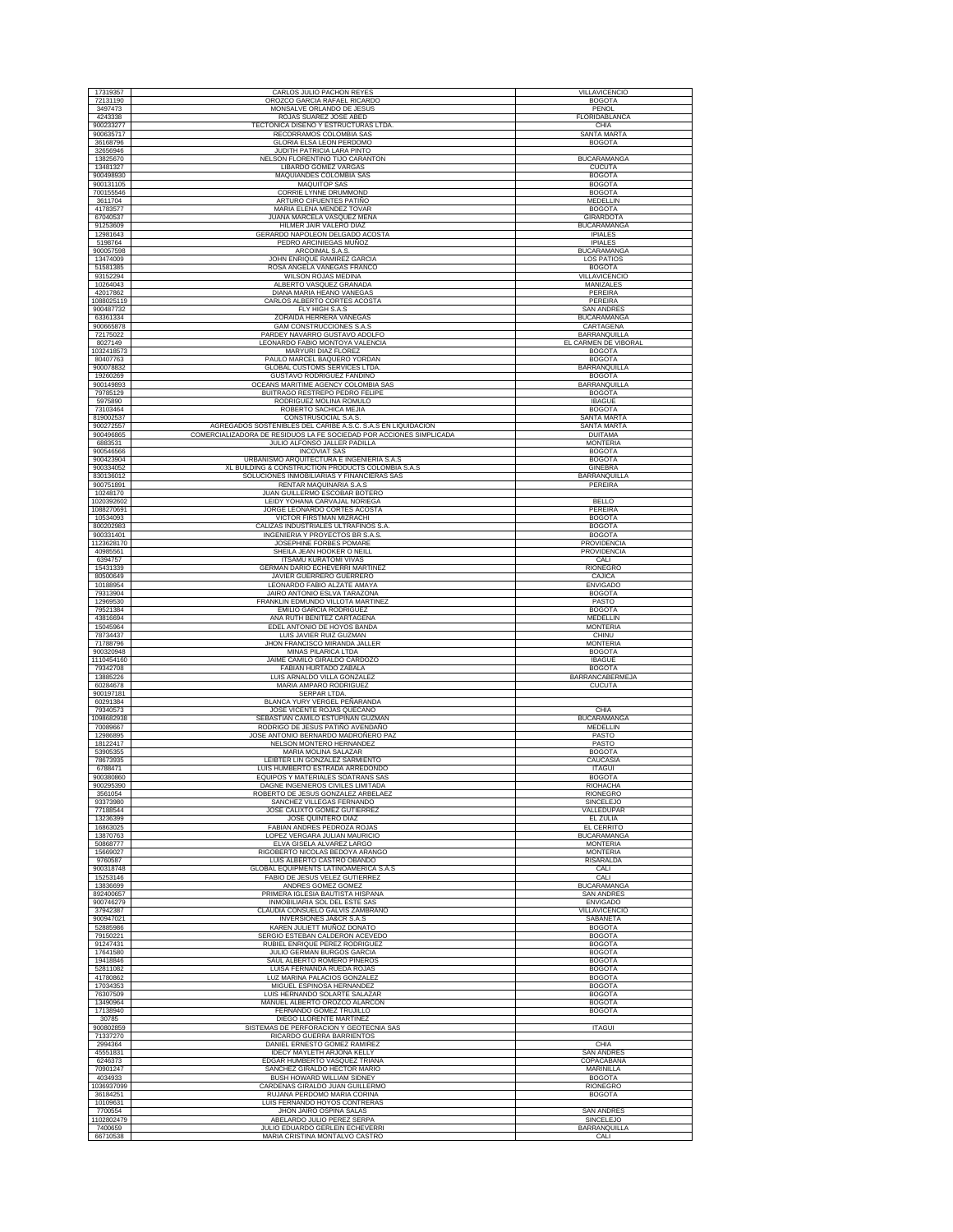| 86051860               | CONTRATISTA CONSTRUCTORES Y ASOCIADOS LTDA                                 |                                       |
|------------------------|----------------------------------------------------------------------------|---------------------------------------|
| 900204458<br>2869728   | RAMIREZ INTERNATI ONAL GROUP S.A.S.<br><b>JESUS SALVADOR RIOS</b>          |                                       |
| 79903716<br>900769092  | JUAN CARLOS ACOSTA PIMIENTEL<br>INGEO & TEC SAS                            | <b>BOGOTA</b>                         |
| 66860514<br>12989792   | ADRIANA ISABEL VIVAS ROSERO<br>CARLOS ORLANDO DELGADO MORA                 | <b>BOGOTA</b><br>POPAYAN              |
| 17446194               | DELBERT MAYID PLATA ALVAREZ                                                | <b>BOGOTA</b>                         |
| 900630171<br>6820202   | TITAN SPORTS SAS<br>GOMEZ REVOLLO ALBERTO LIZARDO                          | <b>BOGOTA</b><br><b>MORROA</b>        |
| 900697007<br>11230956  | GRUPO ESSA CONSTRUCTORES Y CONSULTORES SAS<br>LUIS CARLOS VENEGAS BARRERA  | <b>SIBUNDOY</b><br>LA CALERA          |
| 13388671               | RODOLFO QUINTERO MONTERREY                                                 | EL ZULIA                              |
| 79509914<br>900793559  | EDISON MILLAN REAL<br>HAUS INVESTOR IMP.EX SAS                             | <b>BOGOTA</b><br>CALI                 |
| 811021326<br>3094018   | INVERSIONES DIOLIMAR S.A.<br><b>GABRIEL RODRIGUEZ</b>                      | SUBACHOQUE                            |
| 10284478               | JULIAN DARIO GIRALDO CORREA                                                | MANIZALES                             |
| 19371608<br>51832304   | SELVIO JOSE SANABRIA ULLOA<br>ELIZABETH RIVERA VELASQUEZ                   | <b>ACACIAS</b><br><b>BOGOTA</b>       |
| 43807831<br>890925222  | ILEANA JIMENEZ HERNANDEZ<br>SERVICIO KOMATSU CIA LTDA.                     |                                       |
| 900147127              | <b>TERRIGENO GOLD MINE S.A.S</b>                                           | <b>DOSQUEBRADAS</b>                   |
| 4038856<br>900313107   | LUIS DEL CARMEN OSTOS<br>ZONA FRANCASURCOLOMBIANA S.A.S.                   | <b>BOGOTA</b><br>PALERMO              |
| 330069110<br>860060458 | INVERSIONES MABA Y CIA EN C.S<br>LEASING CITIBANK S.A.                     |                                       |
| 900119988              | TRITURADOS DE COMBIA SA                                                    | PEREIRA                               |
| 75055473<br>8359752    | JUAN ALBERTO LIBREROS MORALES<br>JUAN ESTEBAN AGUDELO GIRALDO              | <b>BOGOTA</b><br><b>MEDELLIN</b>      |
| 700157406<br>98558470  | YOUNG SEOK KIM<br>HEDELMER ELIECER LOPEZ LOPEZ                             | <b>BOGOTA</b><br>VILLAVICENCIO        |
| 6158324                | SAUL GARCIA CASTRO                                                         | <b>BUENAVENTURA</b>                   |
| 800198649<br>900430254 | ARB.INC. SUCURSAL COLOMBIA<br>FHZ CONSTRUCTION SAS                         | <b>BOGOTA</b>                         |
| 396780<br>79290555     | CARLOS ROBERTO CUBIDES OLARTE<br>FRANK ALBERTO GODOY CASADIEGO             | <b>BOGOTA</b><br><b>BOGOTA</b>        |
| 71578455               | RICARDO ANTONIO MORENO                                                     | <b>BARBOSA</b>                        |
| 811015221<br>70114823  | ALFARERA PUEBLO VIEJO SA<br>JUAN GUILLERMO VALENCIA ALVAREZ                | AMAGA<br>MEDELLIN                     |
| 900211687<br>830065257 | MEGA CONSTRUEQUIPOS S.A.S<br>ARMANGEL LTDA.                                | <b>BOGOTA</b>                         |
| 10129485               | JESUS ANTONIO OROZCO ESPINOSA                                              | <b>BOGOTA</b>                         |
| 18503086<br>892002629  | ALDEMAR LOPEZ HERNANDEZ<br>VIVIENDA Y COSTRUCCION DEL META                 | ARMENIA                               |
| 71695349<br>91203250   | GONZALO ANTONIO GOMEZ AMAYA<br>MANUEL GIOVANNY MATAMORROS NAVAS            | MEDELLIN<br>FLORIDABLANCA             |
| 71338726               | LUIS EDUARDO CASTAÑO VARGAS                                                | DOSQUEBRADAS                          |
| 79119392<br>11250741   | LUIS CARLOS SANCHEZ SANCHEZ<br>MANUEL GUILLERMO BUSTOS BECERRA             | <b>BOGOTA</b><br><b>BOGOTA</b>        |
| 79187664<br>2976503    | DANIEL RICARDO PALACIOS SANCHEZ<br>LUIS JORGE TIBAVISCO MOYANO             | CAJICA<br>CAJICA                      |
| 7793141                | HENRY PARRA RUBIO                                                          | MEDELLIN                              |
| 39437773<br>19232419   | DORA PATRICIA AGUDELO ORTEGA<br>VICTORRAUL VELASQUEZ                       | <b>RIONEGRO</b>                       |
| 80383409<br>1044608636 | RAFAEL AREVALO ROJAS<br>ALEXANDER CABEZAS INAGAN                           | <b>FUNZA</b>                          |
| 11425925               | MIGUEL ANGEL GUERRERO BOBADILLA                                            | <b>BOGOTA</b>                         |
| 860078256<br>13928882  | ISAAC AKERMAN Y ASOCIADOS LTDA<br>FREDY ARLEY CACERES RAMIREZ              | MALAGA                                |
| 900155309              | CONTECO - EMECO LTDA.                                                      |                                       |
| 1015420789<br>11004335 | LUCELIDA MORALES TIBADUIZA<br>OSWALDO MIGUEL GARCIA SOFAN                  | <b>BOGOTA</b><br><b>MONTERIA</b>      |
| 900837697<br>60058167  | RSV CONSTRUCCIONES SAS<br>SOCIEDAD TECNICAS MINERAS                        | MANIZALES                             |
| 17545215<br>6753189    | FREDY ANTONIO MINA<br>HUMBERTO PIÑEROS ALFONSO                             | <b>ARAUCA</b><br>LA MESA              |
| 13253265               | JOSE ANGEL SANDOVAL PEREZ                                                  |                                       |
| 900546130<br>10170576  | M Y Z MAQUINARIA S.A.S<br>JAIRO RAMIREZ BELTRAN                            | <b>ITAGUI</b><br><b>BOGOTA</b>        |
| 52478111<br>19176031   | DIANA EMILCE BARON PUENTES<br>FERNANDO FAJARDO LUQUE                       | <b>BOGOTA</b>                         |
| 80726752               | ANDREI AGREDA RUDENKO                                                      | <b>BOGOTA</b>                         |
| 91260699<br>10142704   | JAIRO GARCIA ARDILA<br>OSBALDO MEJIA ESTRADA                               | <b>BOGOTA</b><br>CALI                 |
| 1126786646<br>17121390 | ALVARO ALEXANDER PAZMINO REINA<br>CARLOS ROBERTO MANCERA                   | <b>BOGOTA</b>                         |
| 19133434               | PEDRO ELIAS PACHECO CANTOR                                                 | <b>MADRID</b>                         |
| 13339498<br>900267734  | MISAEL GUERRERO LAZARO<br>INGENIERIA GEOFISICA Y TOPOGRAFIA S.A.S          | <b>CUCUTA</b><br><b>BOGOTA</b>        |
| 60353787<br>37233781   | CONSORCIO INSERGER DE COLOMBIA<br>MARTHA ISABEL ECHEVERIA                  |                                       |
| 90203470               | INSEGER DE COLOMBIA S.A.                                                   |                                       |
| 900499955<br>79233938  | FEPAC S.A.S<br>JUAN MANUEL GACHARNA RODRIGUEZ                              | MADRID                                |
| 53907306<br>74280384   | ANGELA LUCIA DUQUE ECHEVERRY<br>OSCAR ANTONIO GOMEZ HEREIDA                | <b>BOGOTA</b><br><b>BOGOTA</b>        |
| 80265764               | NORBEY LOPEZ OCAMPO<br>JOSE GABRIEL ORTIZ ROBLEDO                          | <b>BOGOTA</b>                         |
| 17169182<br>819004638  | ANIBAL VALENCIA ROJAS E.U.                                                 | <b>BOGOTA</b>                         |
| 1510004<br>900066228   | EDUARDO ACEVEDO LAVERDE<br>MAQUIREPUESTOS RINBON Y CIA LTDA                |                                       |
| 830087491<br>900910151 | MINERIA TUNELES Y EQUIPOS LTDA<br><b>CORALCE SAS</b>                       | CALI                                  |
| 890923681              | <b>CIMBRADOS S.A</b>                                                       | <b>ENVIGADO</b>                       |
| 900968551<br>3226541   | <b>MGL INVERSIONES SAS</b><br>CARLOS JULIO REYES MONTES                    | <b>BOGOTA</b><br><b>VILLAVICENCIO</b> |
| 79130312               | FREDY HERNAN CRUS CASILIMAS                                                | <b>BOGOTA</b>                         |
| 91242802<br>11434853   | OMAR ALBERTO RUIZ ORTIZ<br>OLIVERIO GARCIA HUERTAS                         | <b>PALMIRA</b><br>MADRID              |
| 19245167<br>17076061   | PEDRO ALFONSO REDONDO MARTINEZ<br>JOSE SANTIAGO MARTINEZ FORERO            | <b>BOGOTA</b><br><b>BOGOTA</b>        |
| 10178385               | NELSON DE JESUS AGUDELO                                                    |                                       |
| 800220963<br>19385610  | MAQUINARIA Y REPUESTOS DIAMANTEQ LIMITADA<br>LIBARDO CASTRO BARBOSA        | <b>MEDELLIN</b><br><b>BOGOTA</b>      |
| 830068443<br>70625911  | COMERCIALIZADORA G YA INTERNATIONAL LIMITADA<br>HERMANN CAMACHO TORRES     |                                       |
| 807000369<br>94516237  | TECNICOMES LTDA<br>ALEXIS LOZANO RODRIGUEZ                                 |                                       |
| 900186724              | GOLD MACHINERY E.U                                                         | <b>BOGOTA</b>                         |
| 900227642<br>15672920  | OPERADOR LOGISTICO "TORRES OVALLOS" E.U<br>HUMBERTO ENRIQUE PEREIRA ZULETA | CALI                                  |
| 12272258               | VILMER ESPAÑA GUZMAN                                                       | <b>NEIVA</b>                          |
| 51714256<br>35506105   | <b>FABIOLA SUAREZ DIAZ</b><br>ROSALBA ORTIZ ESPITIA                        | <b>BOGOTA</b><br><b>BOGOTA</b>        |
| 16886076<br>1067871645 | FRANKY DELGADO MOTTA<br>ALFONSO MARTINEZ RODRIGUEZ                         | MEDELLIN<br><b>MONTERIA</b>           |
| 900077319              | CONSTRUAREA S.A.S.                                                         | <b>BUCARAMANGA</b>                    |
| 13822443<br>79914906   | JORGE GARCIA MORALES<br>HENRY CALDERON ORTIZ                               |                                       |
| 79568557<br>900416698  | GERARDO DE JESUS GOMEZ CASTAÑO<br>OPERADOR LOGISTICO RENDON S.A.S.         | DOSQUEBRADAS                          |
| 52403878               | LORENA GOMEZ GOMEZ                                                         |                                       |
| 14241245<br>900933274  | NESTOR DIAZ MELO<br>EXCAVIAS S.A.S                                         | CHIA<br><b>RIONEGRO</b>               |
| 43813753               | MARIA ESNEDA CASTRO LOPEZ                                                  | MEDELLIN                              |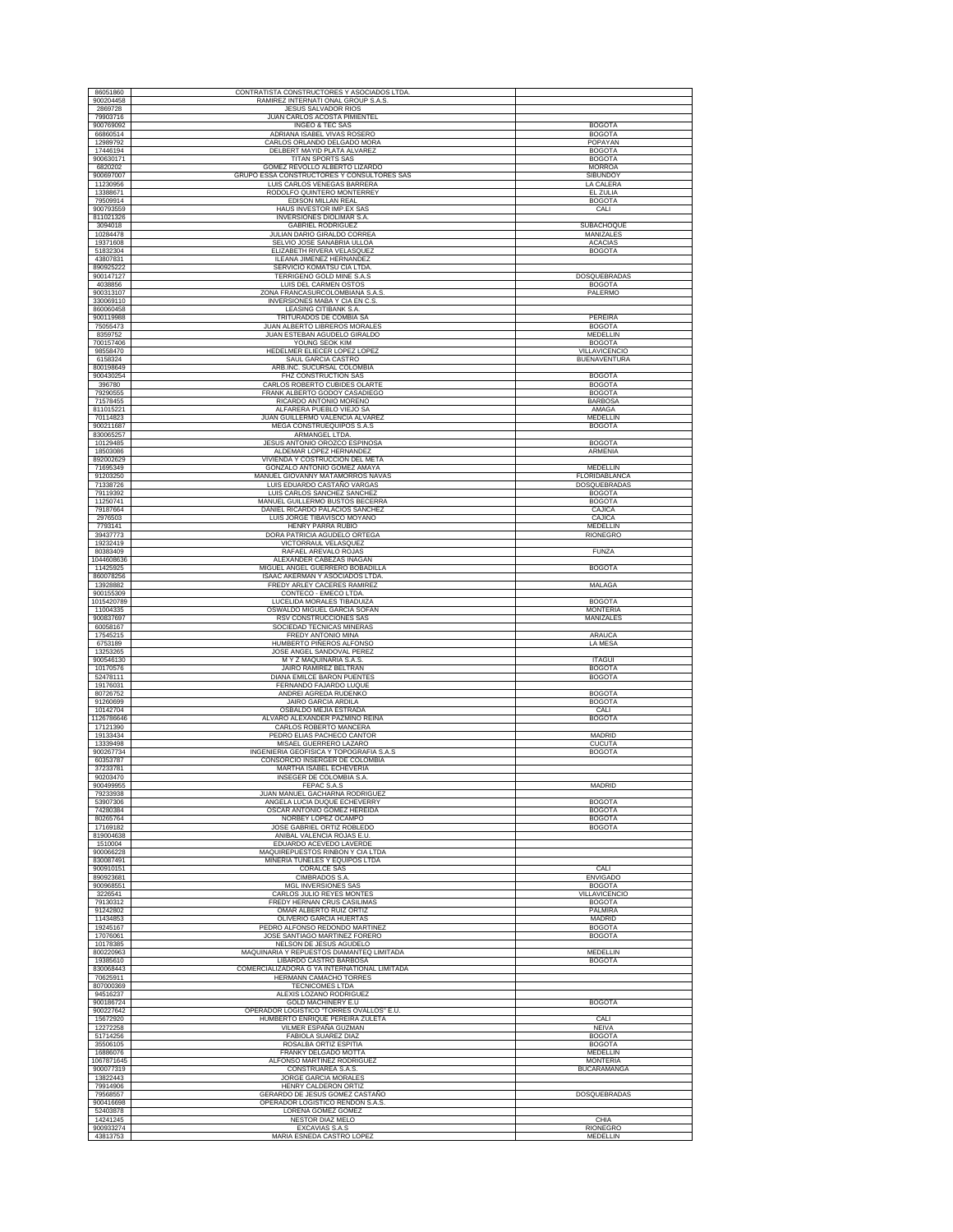| 80355253               | EDGAR SOTO BERMUDEZ                                                               |                                       |
|------------------------|-----------------------------------------------------------------------------------|---------------------------------------|
| 79382649<br>900457915  | MARIO GERMAN CALDAS ELEJALDE<br>FDZ INGENIERIA Y OBRAS CIVILES SAS                | <b>BARRANQUILLA</b>                   |
| 75073179               | MARINO VELEZ GONZALEZ                                                             | MANIZALES                             |
| 91531073<br>3541695    | MARLON FELIPE PRADA GAMARRA<br>EMILIO ANTONIO GARCIA GIRALDO                      | <b>BUCARAMANGA</b><br>RIONEGRO        |
| 900366219              | <b>BAQUIANOS DE LA ORINOQUIA SAS</b>                                              | VILLAVICENCIO                         |
| 79487580<br>80796313   | JESUS ARIEL GOMEZ CASTAÑEDA<br>ANDRES FELIPE GIL LEON                             | <b>ACACIAS</b><br><b>TENJO</b>        |
| 3229896<br>19368510    | VICTOR MANUEL VARGAS ARANGO<br>JAIRO MORALES ZAMBRANO                             | <b>BOGOTA</b><br><b>NEIVA</b>         |
| 11232267               | WILLIAN MARTINEZ AVELLANEDA                                                       | LA CALERA                             |
| 80874940<br>900110972  | GUILLERMO LLINAS ROCHA<br>DRC INGENIERIA LIMITADA                                 | <b>BOGOTA</b><br>CALI                 |
| 79667086               | EDGAR STIVEN RODRIGUEZ IBAÑEZ                                                     | <b>BOGOTA</b>                         |
| 2943998<br>11434154    | EDUARDO CABRERA DUSSAN<br>JUAN MANUEL GONZALEZ LUQUE                              | <b>BOGOTA</b><br>FACATATIVA           |
| 80877948<br>15036806   | JEISON HERNANDO RODRIGUEZ AGUDELO<br>JUVENAL ANTONIO ARROYA AVILES                | DOSQUEBRADAS                          |
| 91234054               | NESTOR HERNANDO RODRIGUEZ ROA                                                     | CHINU                                 |
| 800197478<br>18010360  | APROCOMEX LTDA<br>MARCOS EDUARDO PEREZ CUENTAS                                    | <b>SAN ANDRES</b>                     |
| 18004799               | KARL SMITH TAYLOR                                                                 | <b>SAN ANDRES</b>                     |
| 700008329<br>19165122  | PAOLA ANDREA LASSO CORREDOR<br>JESUS CAMILO MONCADA CAMACHO                       | <b>BOGOTA</b><br><b>BOGOTA</b>        |
| 18000653<br>900797530  | DION LEMECIO O'NEILL LIVINGSTON<br><b>INVERTIER MEDELLIN SAS</b>                  | <b>SAN ANDRES</b><br>MEDELLIN         |
| 91270151               | CARLOS EDILSON GELVEZ RODRIGUEZ                                                   | <b>BUCARAMANGA</b>                    |
| 13839680<br>900587706  | JOSE ANTONIO RUEDA<br>CONSTRUCCIONES DEL CAFE SAS                                 | <b>BUCARAMANGA</b><br>ARMENIA         |
| 9309314                | HERNANDO DE JESUS GARCIA SEBA                                                     | COROZAL                               |
| 19320256<br>900781346  | FERNANDO PACHECO CANTOR<br>AGROIMPORTACIONES TORRES SAS                           | MADRID<br><b>BARRANQUILLA</b>         |
| 860058228              | PAZ MUÑOZ Y CIA S.EN C                                                            |                                       |
| 1084577290<br>12998133 | JUAN MANUEL CASTILLO VARILA<br>WILSON JAVIER LASSO DELGADO                        | <b>NEIVA</b><br>PASTO                 |
| 79296408<br>93374086   | WILSON RINLEY MALAGON GUERRERO<br>HUGO ARMANDO FORERO ORTIZ                       | <b>BOGOTA</b><br><b>BOGOTA</b>        |
| 51692871               | BEATRIZ EUGENIA GOMEZ ZULETA                                                      | <b>BOGOTA</b>                         |
| 8531759<br>437696      | FABIAN DARIO ESPINOSA SALAZAR<br>LUIS FERNANDO SERNA LONDOÑO                      | BARRANQUILLA<br><b>BOGOTA</b>         |
| 17335192<br>91467319   | ENRIQUE JAVIER MORALES MEZA<br>HOLGUER GIOVANNY CABALLERO                         | <b>BOGOTA</b><br><b>RIONEGRO</b>      |
| 79641602               | EDILBERTO GARCIA GARAVITO                                                         | <b>BOGOTA</b>                         |
| 79946569<br>70126354   | <b>JUAN CAMILO SILVA RODRIGUEZ</b><br>JULIO EDUARDO GARCIA JARAMILLO              | RIOHACHA<br><b>SAN ANDRES</b>         |
| 51976733<br>1020798343 | OLGA LUCIA REY QUEVEDO<br>JUAN CAMILO LOPES LEMUS                                 | <b>BOGOTA</b><br><b>BOGOTA</b>        |
| 900801033              | ARENAS Y AGREGADOS IVONE S.A.S                                                    | <b>BOGOTA</b>                         |
| 900315363<br>22869655  | FLORIDA CONSTRUCTION MACHINERY AND PARTS S.A.S.<br>PAOLA PATRICIA VIDES MONTESINO | <b>SINCELEJO</b>                      |
| 811000557<br>79459134  | SERESA SERVICIOS Y REPRESENTACIONES SERESA S.A.<br>JORGE ALBERTO GOMEZ ZULETA     | <b>BOGOTA</b>                         |
| 71667769               | HONEY MEDARRO ARIAS RIOS                                                          | <b>BELLO</b>                          |
| 10521621<br>40987377   | JAVIER CAICEDO HIDALGO<br>MARIA BERNARDA AYALA                                    | <b>BOGOTA</b><br><b>SAN ANDRES</b>    |
| 3058900<br>6773047     | GONZALO ERNESTO GARCIA LUNA<br>DIEGO JOSE GUARIN SANDOVAL                         | <b>BOGOTA</b><br>VILLAVICENCIO        |
| 19279504               | PEDRO PABLO DUITAMA CARO                                                          |                                       |
| 830071471<br>80410623  | CERROGRANDE S.A<br>DIEGO MARIA VEGA CERON                                         | <b>BOGOTA</b><br><b>BOGOTA</b>        |
| 12241893<br>80398572   | ALEXANDER ARAGON VASQUEZ<br>EDGAR ALBERTO RODRIGUEZ SANCHEZ                       | PITALITO<br><b>BOGOTA</b>             |
| 900532859              | PROYECTOS DE INGENIERIA S.A.S                                                     | BARRANQUILLA                          |
| 5909191<br>91209066    | FERNANDO GOMEZ AGUIRRE<br>JORGE ENRIQUE SERRANO GOMEZ                             | <b>BOGOTA</b><br><b>BUCARAMANGA</b>   |
| 19147543<br>15244405   | JOSE MANUEL RODRIGUEZ VARGAS<br>JAIME BENT STEELE                                 | <b>BOGOTA</b><br><b>SAN ANDRES</b>    |
| 2487569                | MARCELINO GUERRERO OBREGON                                                        |                                       |
| 51740967<br>900223861  | MARIA DEL PILAR GIRALDO GOMEZ<br>C.I. DIGICOM INTERNATIONAL LTDA                  |                                       |
| 3146609<br>30276849    | JUAN DEIBY CASTRO SIERRA<br>SONIA RIOS HOLGUIN                                    | CAJICA<br>MANIZALES                   |
| 80242026               | PUERTO GOMEZ JAVIER WALDO                                                         | <b>BOGOTA</b>                         |
| 9511147<br>19292130    | RIOS ACEVEDO VICTOR MANUEL<br>PEDRO EDUARDO GOMEZ GOMEZ                           | SOGAMOSO                              |
| 900983304<br>77026645  | BASE 3 SAS<br>IVAN DE JESUS JIMENEZ ZALABATA                                      | <b>BOGOTA</b><br>BARRANQUILLA         |
| 79201065               | ALVARO BERNAL BLANCO                                                              | <b>BOGOTA</b>                         |
| 42825325<br>19491918   | SANDRA CRISTINA LOPERA PIEDRAHITA<br>ANDRES JOSE ALVAREZ AMEZQUITA                | SABANETA<br><b>BOGOTA</b>             |
| 91229198<br>900788731  | DUBEIBE BLANCO JAIME DARIO<br>JLG ASESORIAS ALQUILER Y EQUIPOS SAS                | <b>CUCUTA</b><br>BARRANQUILLA         |
| 900722848              | MOVIMIENTOS EN OBRA SAS                                                           | <b>BOGOTA</b>                         |
| 900490013<br>79456134  | SOLUCIONES EN CONTENEDORES S.A.S<br>LUIS CARLOS ACEVEDO GUTIERREZ                 | MEDELLIN                              |
| 900410374<br>86043933  | TRACTORES Y MOTORES DE COLOMBIA S.A.S<br><b>JUAN JOSE NIETO BERNAL</b>            |                                       |
| 900087751              | MAQUI MUNDO LTDA.                                                                 |                                       |
| 34974993<br>93371461   | LUZ EUGENIA DE LA OSSA VIVERO<br>RICARDO FERNEY VARGAS BELTRAN                    | <b>BOGOTA</b>                         |
| 12191667<br>41915694   | HENRY DUSSAN CARDOZO<br>NANCY SOLEDAD PARRA VALLEJO                               | <b>BOGOTA</b><br><b>CIRCASIA</b>      |
| 79326418               | OROZCO CHAPARRO GERMAN                                                            | <b>BOGOTA</b>                         |
| 900728583<br>830112304 | OBRAS CIVILES GALEANO S.A.S<br>TOTAL ONE SAS                                      | CAJICA<br><b>BOGOTA</b>               |
| 79145665<br>79144477   | JUAN CARLOS SALGADO CASTILLA<br>LUIS FERNANDO JIMENEZ ARISTIZABAL                 | VILLAVICENCIO<br><b>BOGOTA</b>        |
| 74185500<br>80438562   | <b>JUAN PABLO MAYORGA ESGUERRA</b><br>JOSE ALAIN MONTAÑEZ                         | YOPAL                                 |
| 900622394              | AGROGANADERA DG SAS                                                               | MEDELLIN                              |
| 19456406<br>900719639  | JORGE DAVID JOYA HERNANDEZ<br>GPR EQUIPO Y SERVICIO S.A.S.                        | <b>BOGOTA</b><br>BARRANQUILLA         |
| 900840554<br>5558053   | AGREGADOS ANTIOQUIA SAS<br>HERNANDO QUIJANO FLOREZ                                | AMAGA                                 |
| 807000215              | OSPALC LTDA.                                                                      |                                       |
| 79946492<br>10691031   | JOSE ALEJANDRO BELLO GIL<br>LIODEGAR MARTINEZ DELGADO                             | <b>BOGOTA</b><br><b>BOGOTA</b>        |
| 900762837<br>900245740 | AGROSERVICIOS SOLUTEC S.A.S<br>CG EQUIPMENT LTDA                                  | <b>APARTADO</b><br>BARRANQUILLA       |
| 900416953              | VENTER COLOMBIA SAS                                                               | <b>BARRANQUILLA</b>                   |
| 94477058<br>900761666  | CARLOS ANDRES RAMIREZ RENDON<br>CONTRUCTORA DIAZ CHITO SAS                        | <b>GUADALAJARA DE BUGA</b><br>POPAYAN |
| 60302133<br>27918090   | AIDE ESPERANZA SANDOVAL JAIMES<br>ELSA FRANCISCA MANTILLA DE NIETO                | <b>BUCARAMANGA</b>                    |
| 10125367               | JUAN CARLOS HERNANDEZ LARGO                                                       | <b>BOGOTA</b>                         |
| 72147325<br>38438713   | ROGER ALEXANDER NOGUERA ECHEVERRIA<br>YOLANDA SANCHEZ AGREDO                      | <b>BARRANQUILLA</b><br>CALI           |
| 7223249<br>2920444     | SALCEDO GONZALEZ MARCO LEONARDO<br>DOMINGO ARTURO HERNANDEZ                       | <b>DUITAMA</b>                        |
| 19171881               | HECTOR FABIO MORENO                                                               |                                       |
| 17333698<br>900498208  | EDILBERTO CRUZ RODRIGUEZ<br>INVERSIONES LETONIA S.A.S                             | <b>ENVIGADO</b>                       |
| 900953819<br>79449400  | AGROPECUARIA EL BARZAL S.A.S<br>VICTOR HUGO CASTELLANOS GARAVITO                  | <b>BUCARAMANGA</b><br><b>IBAGUE</b>   |
| 900459846              | GAGCO S.A.S                                                                       | <b>VILLAVICENCIO</b>                  |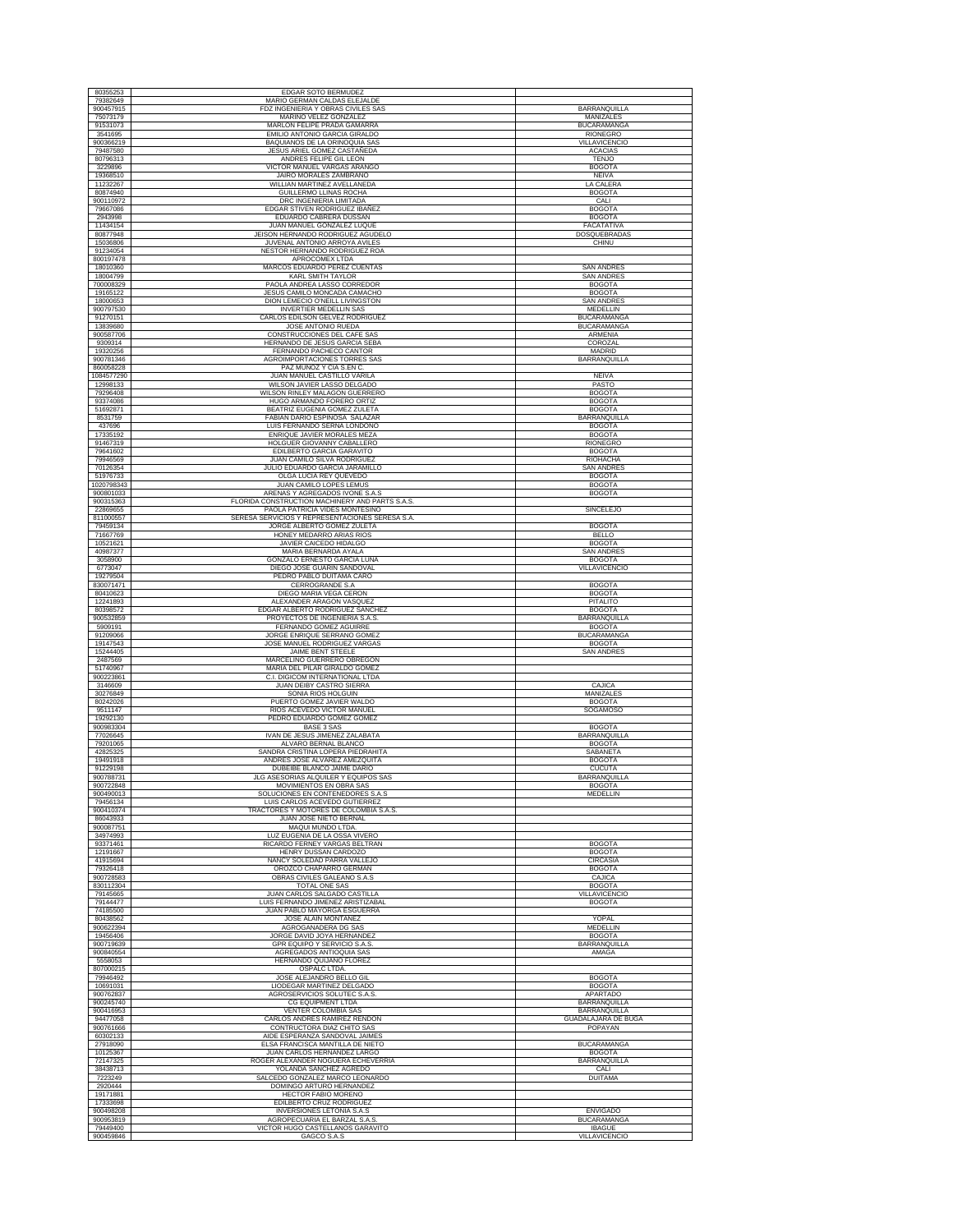| 900367996               | BALCONES DE CASTILLON S.A.S                                                   | <b>MEDELLIN</b>                          |
|-------------------------|-------------------------------------------------------------------------------|------------------------------------------|
| 900739092<br>1014223303 | SENT INGENIERIA S.A.S<br>MABEL YESENIA SIERRA AGUILLON                        | YOPAL<br><b>BOGOTA</b>                   |
| 900298328               | INPOREXPOR ASOCIADOS LTDA                                                     |                                          |
| 14877821<br>830085609   | PEDRO PABLO CALLE PAREJA<br>CHANEME COMERCIAL S.A.                            | <b>BOGOTA</b>                            |
| 900337949               | <b>G Y R CONSTRUCCIONES SAS</b>                                               | <b>BOGOTA</b>                            |
| 3091084<br>79783869     | NESTOR ORLANDO ESPINOZA SALAMANCA<br>LUIS ALEJANDRO REYES LOPEZ               | MADRID<br><b>BOGOTA</b>                  |
| 5727228<br>900802159    | FERNANDO CORZO SANABRIA<br>SOPORTE&MAQUINARIA SAS                             | <b>JAMUNDI</b><br><b>BOGOTA</b>          |
| 700095192               | RODOLFO OSCAR MENDEZ                                                          | CHIA                                     |
| 12233474<br>30083815    | JHON FREDDY GONZÁLEZ CHAUX<br>YESELI PATRICIA VANEGAS ATRA                    | <b>NEIVA</b><br><b>BOGOTA</b>            |
| 52798401                | CLAUDIA YANETH PEREZ CENDALES                                                 | CURUMANI                                 |
| 20994035<br>32183484    | LILIANA ROMERO VANEGAS<br>BIBIANA CRISTINA OSORIO ECHEVERRY                   | <b>TENJO</b><br>MEDELLIN                 |
| 900761712<br>900129770  | DISEÑOS SOL CARIBE SAS<br><b>INSUELECTRI S.A.S</b>                            | <b>BOGOTA</b><br><b>BARRANQUILLA</b>     |
| 900728417               | <b>GESOL INGENIERIA SAS</b>                                                   | <b>BOGOTA</b>                            |
| 14444448<br>19122332    | RAFAEL JARBY MURIEL ESCOBAR<br>ARBOLEDA PUERTO FERNANDO                       | CALI<br><b>BOGOTA</b>                    |
| 79154559                | OSCAR GERMAN VICTORIA SERNA                                                   |                                          |
| 1053768357<br>79400911  | MARIA PAZ URIBE ESTRADA<br>JORGE ARTURO REY CUBILLOS                          | <b>BOGOTA</b><br><b>BOGOTA</b>           |
| 802002784<br>10017716   | BUSINESS TRADING CORPORATION S.A.<br>CEBALLOS LOZANO JUAN CARLOS              |                                          |
| 17348023                | ARGUELLO DELGADO DAVID                                                        | <b>BOGOTA</b>                            |
| 1085301483<br>74281039  | JONATHAN ALEXANDER GUEVARA ORTEGA<br>VICTOR PASTOR MUÑOZ ESPINOSA             | PASTO<br><b>BOGOTA</b>                   |
| 900729785               | CEMENTOS Y CARBONATOS S.A.S.                                                  | <b>BOGOTA</b>                            |
| 91267964<br>6872812     | VARGAS LEON WILSON<br>NELSON MIGUEL GLORIA LUNA                               |                                          |
| 19132784<br>900118712   | PEDRO SIMON DUSHENE<br>OBRAS Y SOLUCIONES EN INGENIERIA S.A.S. OBRINGE S.A.S. | <b>BOGOTA</b><br><b>BARRANQUILLA</b>     |
| 8048326                 | ALVARO ANTONIO BLANCO NEGRETE BLANCO                                          | CAUCASIA                                 |
| 830146879<br>80091386   | SELUJAN COLOMBIAN COMPANY EU<br>MANUEL FERNANDO GARCIA FERRO                  | <b>BOGOTA</b><br><b>BOGOTA</b>           |
| 74370391                | CARLOS ANDRES PERES TRISTANCHO                                                | <b>BOGOTA</b>                            |
| 19414440<br>80772305    | <b>ISIADORO JIMENEZ ARIAS</b><br>ANDRES FERNANDO MAYA RINCON                  | <b>BOGOTA</b><br><b>BOGOTA</b>           |
| 7223699<br>79392050     | JUAN CARLOS VARGAS BLANCO<br>BUITRAGO BUITRAGO EDGAR ROBERTO                  | <b>ENVIGADO</b>                          |
| 19489805                | NIETO PRIETO ORLANDO                                                          |                                          |
| 900325312<br>79649648   | TOTAL INDUSTRIAS S.A.S.<br>MARTIN ALEXANDER CAMARGO CARDENAS                  | SOPO                                     |
| 403805<br>52103031      | ISMAEL ALBERTO GOMEZ SANCHEZ<br>MARTHA LUCIA BARBOSA HERNANDEZ                | <b>BOGOTA</b><br><b>BOGOTA</b>           |
| 71877549                | RAFAEL ANTONIO ESPINAL VELASQUEZ                                              | <b>JERICO</b><br><b>BOGOTA</b>           |
| 900192894<br>900769674  | INTERASEO DEL VALLE SAESP<br>I.C. ALZATE S.A.S.                               | MEDELLIN                                 |
| 19371859<br>892000755   | DARIO ARMANDO GARZON ESLAVA<br>INGENIEROS ELECTRICOS Y CIVILES S.A            |                                          |
| 80036119                | CEEE ALSDIDA                                                                  |                                          |
| 71692442<br>1040497891  | ERICH SIEGERT CEREZO<br>SOTO PEREZ EIDER DE JESUS                             | MEDELLIN<br>MEDELLIN                     |
| 31524679<br>700153583   | MARTA MARÍA AGUDELO CASTAÑO<br>MASASHI KOBARI                                 | <b>BOGOTA</b><br><b>BOGOTA</b>           |
| 830040239               | COSMETICA EUROPEA LIMITADA                                                    | <b>BOGOTA</b>                            |
| 900030944<br>900827823  | H Y G FUTURO COMPAÑIA LTDA<br><b>INVERSIONES KAGIVANA S.A.S</b>               | VALLEDUPAR                               |
| 19335253<br>900331877   | OLBEY CUELLAR VARGAS<br>PROYECTAR ARQUITECTURA E INGENERIA INTEGRAL LTDA      |                                          |
| 804014426               | CONSTRUCCIONES URBANISTICAS Y ARQUITECTONICAS S.A. CONURBAR S.A               | <b>BUCARAMANGA</b>                       |
| 4094401<br>900432966    | JORGE ARMANDO PARRA BENITEZ<br>GEKOA INGENIERIA S.A.S                         | MOSQUERA<br>PEREIRA                      |
| 98542786<br>72229258    | JUAN MANUEL OSPINA VILLA<br>OMAR ALBERTO HADDAD CURE                          | <b>ENVIGADO</b><br><b>BOGOTA</b>         |
| 80088229<br>19430629    | AVILA VENEGAS SANTIAGO<br>JAVIER ANTONIO FERNANDEZ LEAL                       | <b>BOGOTA</b><br><b>BOGOTA</b>           |
| 79542210                | ARMANDO PINTOS PENAGOS                                                        | <b>BOGOTA</b>                            |
| 1065604547<br>51955268  | MEDINA MEDINA KATERINE<br>OLGA LUCIA PULIDO                                   | VALLEDUPAR<br><b>BOGOTA</b>              |
| 41554817<br>80764925    | MARIA LUCIA MATAMOROS ALZATE<br>EMILIO JOSE MORA BENAVIDES                    | <b>BOGOTA</b><br>VILLAGARZON             |
| 1075240265              | SOLANYE GISETH NINCO VERA                                                     |                                          |
| 63494136<br>13459534    | GILAMA CECILIA OVIEDO PALENCIA<br>SANTOS OROZCO LUIS MANUEL                   |                                          |
| 900778026<br>18147446   | <b>ANDINA RECYCLING SAS</b><br>CARLOS ANDRES BONILLA ZAMBRANO                 | <b>BOGOTA</b><br><b>BOGOTA</b>           |
| 900202032               | O.P.L GIMEX E.U                                                               |                                          |
| 43508563<br>55229454    | PARRA CASTAÑEDA LUZ DARY<br>STEPHANIE PATRICIA GOMEZ YEPES                    | BARRANQUILLA                             |
| 80853726<br>80295114    | BRACK PERILLA JEFREY ALEXANDER<br>SALINAS BOLIVAR LUIS ENRIQUE                | <b>TUNJA</b><br><b>BOGOTA</b>            |
| 23769742                | CECILIA ARGUELLO ALARCON                                                      | <b>BOGOTA</b>                            |
| 98527016<br>9065322     | JUAN GUILLERMO CASTAÑO RAMIREZ<br>ENRIQUE ALBERTO RODRIGUEZ BUSH              | <b>BARRANQUILLA</b><br><b>SAN ANDRES</b> |
| 900040501<br>12186661   | C.I MASSINI INTERNACIONAL TRADE LTDA<br>RAMON RAMIREZ MARIO                   |                                          |
| 900011041               | ARDILA DEMOLICIONES LTDA                                                      | <b>BOGOTA</b>                            |
| 900111553<br>900370618  | WORK MACHINE LTDA<br>INVERSIONES Y COMERCIALIZADORA V & M SAS                 | CAJICA                                   |
| 900114038<br>79156911   | INTERDIMEX C.I. LTDA<br>IVAN AUGUSTO ARBELAEZ SOLANO                          | <b>BOGOTA</b>                            |
| 79266977<br>4150815     | JOSE FRANCISCO BARRETO TORRES<br>PEDRO JOAQUIN ROJAS CORDOBA                  | <b>BOGOTA</b><br>PUERTO GAITAN           |
| 1079856                 | PABLO ENRIQUE ROJAS CORDOBA                                                   | <b>TAURAMENA</b>                         |
| 18507130<br>16882939    | MUÑOZ ROSSO JHON FABIO<br>PEÑA KURE EFRAIN                                    |                                          |
| 93386955<br>6757818     | VALENCIA CARDONA GUSTAVO<br>RAFAEL HUMBERTO OCHOA JIMENEZ                     | TUNJA                                    |
| 900538000               | UNION PISCICOLA SAN ISIDRO S.A.S.                                             | NEIVA                                    |
| 800176199<br>10544091   | <b>INTERAMCO LTDA</b><br>LOPEZ ROJAS FERNANDO                                 | <b>BOGOTA</b>                            |
| 7684139<br>9530026      | PEDRO VILLAQUIRAN RAMOS<br>GONZALO CARRERO PEREZ                              | <b>BOGOTA</b><br><b>BOGOTA</b>           |
| 79718328                | OTMAN ADRIAN BERNAL GACHA                                                     | CAJICA                                   |
| 892400244<br>900054267  | ASESORES DE SEGUROS WILCHES Y CIA LTDA<br>ALMACEN LUMANA MONTACARGAS E.U      | <b>SAN ANDRES</b>                        |
| 9068370<br>900716926    | DE LA ESPRIELLA BENEDETTI RAIMUNDO<br>EQUIPOS Y ACEROS G.V.C. S.A.S.          | CARTAGENA<br><b>ITAGUI</b>               |
| 91229843                | MAURICIO CARDOZO BAUTISTA                                                     | <b>BUCARAMANGA</b>                       |
| 91230368<br>5695719     | JOSE ADOLFO VARGAS MEJIA<br>CARLOS HERNAN MARTINEZ LIZARAZO                   | <b>LEBRIJA</b><br>OIBA                   |
| 79402871<br>79785654    | <b>GERMAN DAVID CASTRO DIAZ</b><br>ERNESTO GORDILLO TRIANA                    | <b>BOGOTA</b><br><b>BOGOTA</b>           |
| 93371210                | HERIBERTO LOZANO OROZCO                                                       | <b>BOGOTA</b>                            |
| 53116813<br>9090529     | JOHANNA ANDREA REAL AVILA<br>ALFREDO DE JESUS DEL RIO OCHOA                   | CHIA<br>CARTAGENA                        |
| 51758074<br>6811673     | MARTHA CECILIA PINILLA PERDOMO<br>MANUEL DEL CRISTO NAVARRO PACHECO           | <b>BOGOTA</b>                            |
| 30577916                | PAOLA MARGARITA RICARDO ALVAREZ                                               | <b>BOGOTA</b>                            |
| 78028990<br>900020318   | JOSE JAVIER PETRO COGOLLO<br>TRACTO SERVICIOS DE LA COSTA LTDA                | <b>MONTERIA</b>                          |
| 900153057               | PLASTICOS Y SERVICIOS BARRANQUILLA                                            | <b>BARRANQUILLA</b>                      |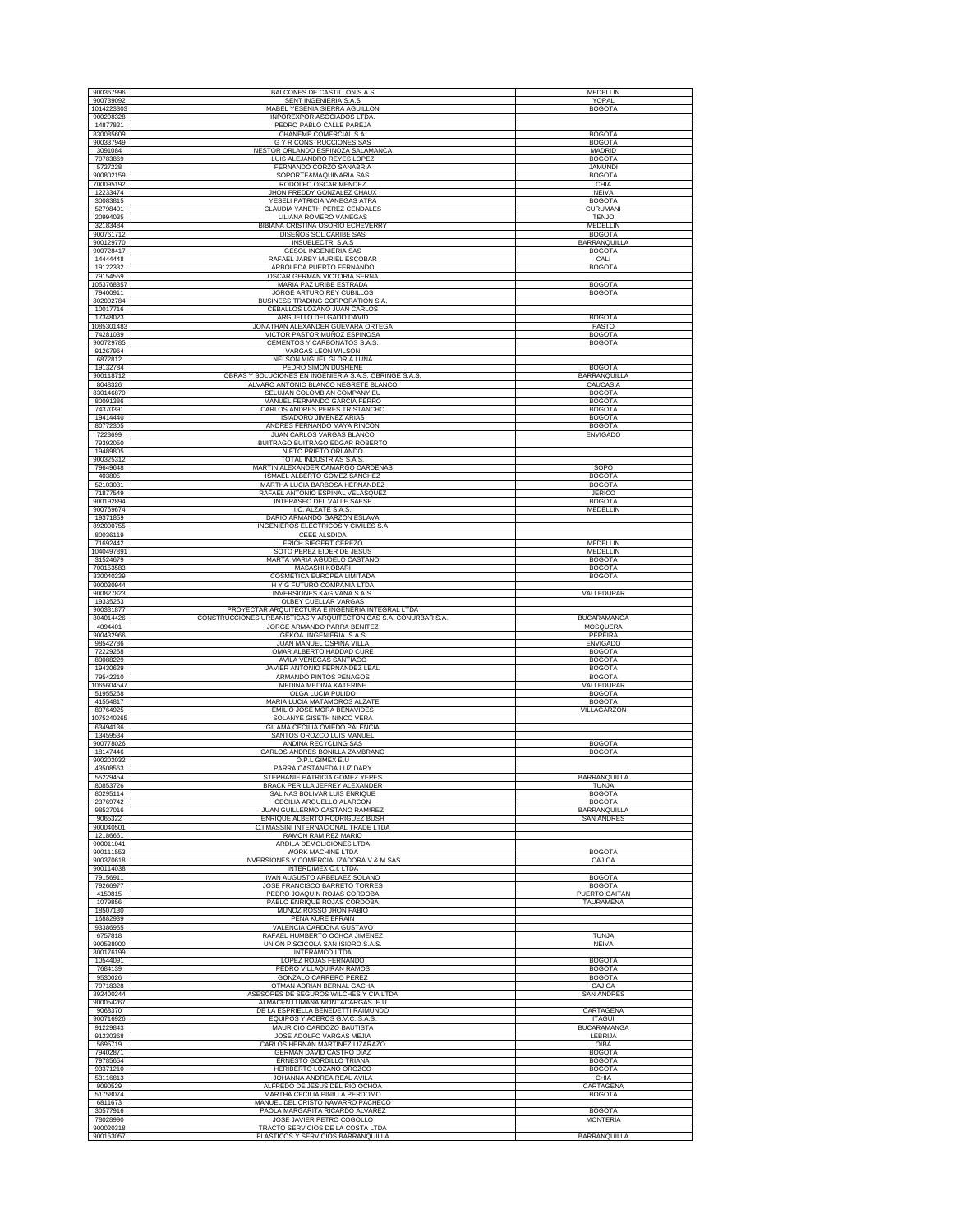| 52058466               | GOMEZ ZULETA LAURA MONICA                                                         |                                     |
|------------------------|-----------------------------------------------------------------------------------|-------------------------------------|
| 87716774<br>8299975    | HECTOR OSWALDO ORTEGA BERNAL<br>GABRIEL ARISTIZABAL DIAZ                          | <b>IPIALES</b><br><b>MEDELLIN</b>   |
| 71937958               | CESAR AUGUSTO ATEHORTUA CASTAÑO                                                   | <b>APARTADO</b>                     |
| 892200830              | CRUZ ROJA COLOMBIANA SECCIONAL SUCRE                                              | <b>SINCELEJO</b>                    |
| 10253585               | DIEGO ARMANDO RUIZ MOYA                                                           | MANIZALES                           |
| 73239723               | YUSIF HABIB MUSTAFA                                                               | BARRANQUILLA                        |
| 604000547<br>32426595  | CARRASQUILLA SUAREZ RICKY                                                         | MEDELLIN                            |
| 800066663              | IRMA LUZ DE LA TRINIDAD GARCIA CANO<br><b>VELZEA SAS</b>                          | <b>BOGOTA</b>                       |
| 91068907               | MAURICIO ENRIQUE FORERO CUERVO                                                    | <b>BUCARAMANGA</b>                  |
| 1017207453             | LAURA ALZATE HERNANDEZ                                                            | <b>BELLO</b>                        |
| 75089467               | LUIS FERNANDO JIMENEZ ALZATE                                                      | <b>RIOSUCIO</b>                     |
| 19065552               | ZAPATA OSPINA RODRIGO EVELIO                                                      |                                     |
| 900713159              | WAMCOL S.A.S.                                                                     | BARRANCABERMEJA                     |
| 71633655               | MIGUEL ANGEL SOLANO SALGADO                                                       | MEDELLIN                            |
| 900582919              | 3R CONSULTING S.A.S<br>EQUIMAQ DEL CESAR SAS                                      | <b>MEDELLIN</b><br>BARRANQUILLA     |
| 900995612<br>7411102   | GABRIEL OMAR SANCHEZ PINZON                                                       |                                     |
| 2855404                | <b>JESUS MARIA BARRIENTOS ARIAS</b>                                               |                                     |
| 900989582              | MACTECH S.A.S.                                                                    | MEDELLIN                            |
| 79938483               | FREDY JAVIER GONZALEZ ROMERO                                                      | <b>SANTA MARTA</b>                  |
| 43496407               | DIANA MARIA PEREZ RESTREPO                                                        | <b>MEDELLIN</b>                     |
| 14206244               | <b>GERMAN SANTAMARIA BARRAGAN</b>                                                 | <b>BOGOTA</b>                       |
| 11275536<br>900282766  | JAVIER ORLANDO CASTRO SIERRA<br>LUBRECOM S.A.S                                    | CAJICA                              |
| 8660727                | RENE JOAQUIN MARQUEZ DE CASTRO                                                    | BARRANQUILLA                        |
| 79569866               | WILSON FERNANDO TOCASUCHE GOMEZ                                                   | <b>BOGOTA</b>                       |
| 900008705              | IMPORCAT COLOMBIA LTDA.                                                           |                                     |
| 900948512              | INVERSIONES SIERRA EQUIPOS S.A.S.                                                 | VALLEDUPAR                          |
| 2874989                | LUIS EDUARDO VARELA                                                               |                                     |
| 13171685               | MENDOZA CHAPETA EDGAR AUGUSTO                                                     | <b>CUCUTA</b>                       |
| 900950584<br>900656700 | JJ INGENIERIA 2015 S.A.S.<br>CENTRAL DE APOYOS A TRANSPORTADORES GRUPO CAT S.A.S. | <b>MONTERIA</b><br>BARRANQUILLA     |
| 19116042               | HECTOR OZUNA AMADOR                                                               | <b>BOGOTA</b>                       |
| 7712902                | ALEJANDRO GIL YAÑEZ                                                               | <b>PITALITO</b>                     |
| 14985753               | JOSE JOAQUIN LEGUIZAMON RUIZ                                                      |                                     |
| 79783372               | SANDOVAL MONSALVE FRANKY                                                          |                                     |
| 860518607              | CONTRATISTAS CONSTRUCTORES ASOCIADOS LTDA                                         |                                     |
| 900838921              | <b>INGEDUCTOS ZF SAS</b><br>CARLOS ALBERTO BOTERO ZAPATA                          | TOCANCIPA                           |
| 10162926<br>71680835   | ORREGO GÓMEZ JAIRO                                                                | <b>BOGOTA</b>                       |
| 70690958               | HECTOR DARIO SUAREZ BOTERO                                                        | SABANETA                            |
| 900817436              | INTEGRA TRADING S.A.S                                                             | <b>BUCARAMANGA</b>                  |
| 900395109              | <b>INVERSIONES TORRE BLANCA S.A.S</b>                                             | QUIBDO                              |
| 1060739                | MARCO ANTONIO LOPEZ ALVARADO                                                      |                                     |
| 6819315                | ALVARO JOSE MORALES ESQUEDA                                                       | <b>SINCELEJO</b>                    |
| 900995920              | CARGO VOLCO S.A.S                                                                 | COPACABANA                          |
| 900988921<br>12237793  | ARIAS GUERRA & ASOCIADOS SAS<br>JOSE HILARIO VARGAS TRILLERAS                     | <b>BOGOTA</b>                       |
| 19499870               | JAVIER FRANCISCO RIASCOS AFANADOR                                                 | PITALITO<br><b>BOGOTA</b>           |
| 12975714               | BENJAMIN OBANDO DELGADO                                                           | ORITO                               |
| 816007750              | NEXOS NY EXPORT MANAGEMENT CO INC                                                 | <b>BOGOTA</b>                       |
| 900275950              | PORENCARGO. NET COLOMBIA SAS                                                      | PEREIRA                             |
| 91227095               | <b>GENTIL DURAN TRUJILLO</b>                                                      | <b>BUCARAMANGA</b>                  |
| 75078725               | LEONEL FERNANDO ZULUAGA OCAMPO                                                    | MANIZALES                           |
| 94306994<br>3340670    | JAVIER ALBERTO AYALA AMAYA<br>JOSE ENRIQUE RAMELLI BOTERC                         | <b>BOGOTA</b><br>MEDELLIN           |
| 79975228               | GERMAN CAMILO GUTIERREZ MARTINEZ                                                  | CHIA                                |
| 80724770               | FABIAN RICARDO COY RAMIREZ                                                        | <b>BOGOTA</b>                       |
| 6868145                | EDUARDO PATRON LOPEZ                                                              |                                     |
| 19154822               | HERNANDO BUITRAGO MARCIALES                                                       |                                     |
| 22459115               | ANA ESTHER SOTO PEÑA                                                              |                                     |
| 79428218               | JAIRO ALBERTO MARTINEZ RUEDA                                                      | PALMIRA                             |
| 93118354<br>18506827   | JOSE ANSELMO MENDOZA MENDOZA<br>LEONEL HINCAPIE LAVADO                            | <b>BOGOTA</b>                       |
| 78688823               | JORGE LUIS GONZALEZ SALGADO                                                       | SANTA ROSA DE CABAL<br>CAUCASIA     |
| 13878986               | CABRALES FERREIRA VICTOR JULIO                                                    |                                     |
| 25363395               | MARIA DEL PILAR GOMEZ VALDERRAMA                                                  | <b>BOGOTA</b>                       |
| 52737614               | YENITH ORTIGOZA AVILA                                                             | <b>BOGOTA</b>                       |
| 19368225               | MILTON HERNANDO SANCHEZ ROJAS                                                     | GRANADA                             |
| 93379034<br>40985310   | <b>ISAIAS JIMENEZ CAPERA</b><br>LEANTY STELLA STEPHENS LEAL                       | VILLAVICENCIO<br>CAJICA             |
| 900956851              | PROYECTOS DE CONSTRUCCION Y EQUIPOS PCE SAS                                       | <b>BOGOTA</b>                       |
| 900998281              | COMERCIALIZADORA Y DISTRIBUIDORA DALI S.A.S.                                      | BARRANQUILLA                        |
| 900481295              | MEGACONSTRUCCIONES DEL CARIBE S.A.S                                               | CARTAGENA                           |
| 80875470               | RICARDO MAURICIO CASTRO CARO                                                      | <b>BOGOTA</b>                       |
| 800185388              | <b>CASA ITALICA</b>                                                               |                                     |
| 900982399<br>900392960 | J.E. PLATINUM S.A.S<br>GLOBAL TRADE LOGISTICS S.A.S                               | VALLEDUPAR<br>CARTAGENA             |
| 71385184               | ALVAREZ GONZALEZ ALEJANDRO                                                        |                                     |
| 79155175               | JOSE ILVAR COY SOTELO                                                             | <b>BOGOTA</b>                       |
| 9053982                | ALBERTO ENRIQUE CAMACHO MONTES                                                    | CARTAGENA                           |
| 19393523               | TORRES ORTIZ JULIO ALIRIO                                                         |                                     |
| 41719049               | CLAUDIA PERDOMO AVENDAÑO                                                          | <b>BOGOTA</b>                       |
| 9530270                | JOSUE PEREZ ROJAS                                                                 | <b>BOGOTA</b><br><b>RIONEGRO</b>    |
| 15437214<br>7557704    | LUIS FERNANDO SANCHEZ CASTAÑO<br>HUGO ARMANDO AGUDELO DIAZ                        | <b>BOGOTA</b>                       |
| 1098646796             | GERSON FABIAN BALLESTEROS FLOREZ                                                  | PIEDECUESTA                         |
| 900649681              | SERVICARGAS RIVER S.A.S                                                           | <b>GUADALAJARA DE BUGA</b>          |
| 900937105              | PROYECTAR CONSTRUCCION SAS                                                        | <b>BOGOTA</b>                       |
| 83088226               | HELBER RAMIREZ FIERRO                                                             | SAN VICENTE DEL CAGUAN              |
| 79433972<br>3715188    | CARLOS MAURICIO CONTRERAS MUNEVAR<br>ALEXIS IVAN CANTILLO BARRAZA                 | <b>BOGOTA</b><br>BARRANQUILLA       |
| 70035380               | <b>FABIO BUILES GONZALEZ</b>                                                      | CAUCASIA                            |
| 17309648               | <b>FRANKLIN FIDEL TORRES</b>                                                      | VILLAVICENCIO                       |
| 1121834308             | MAURICIO FABIAN TORRES MORENO                                                     | VILLAVICENCIO                       |
| 5887064                | JOSE ALFAIR MORALES BARRERA                                                       | <b>BOGOTA</b>                       |
| 16730478               | MANUEL JOSE OREJUELA MENDOZA                                                      | CALI                                |
| 16278798<br>1094890688 | MAURICIO TABARES OSSA<br>JONATHAN MARETINEZ GIRALDO                               | CALI<br>ARMENIA                     |
| 900141169              | CI VENECOMEX S.A.S.                                                               | <b>BOGOTA</b>                       |
| 900515894              | DEMOLICIONES EXCAVACIONES Y CONSTRUCCIONES NUEVO RELAMPAGO                        | <b>BOGOTA</b>                       |
| 900533815              | TRIDU CONSTRUCCIONES E INGENIERIA S.A.S                                           | <b>BUCARAMANGA</b>                  |
| 900430824              | AGREGADOS YARIMA SAS                                                              | <b>MOSOUERA</b>                     |
| 12272018               | OLMEDO CUELLAR                                                                    | PITALITO                            |
| 19090695<br>70751030   | PEDRO ABSALON CIFUENTES CERON                                                     | <b>BOGOTA</b><br><b>GUARNE</b>      |
| 900998520              | CARLOS GIOVANI SANCHEZ BETANCUR<br>INVERSIONES y PROYECTOS CIVILES S.A.S          | CARTAGENA                           |
| 71332621               | GONZALEZ GIRALDO CHRISTIAN MARCELL                                                |                                     |
| 900535563              | 4 PL CARGO S.A.S                                                                  |                                     |
| 24295983               | BLANCA ORLANDA ARISTIZABAL DE CORTES                                              | MANIZALES                           |
| 10278204               | JOSE FERNANDO LOAIZA ARANGO                                                       | MANIZALES                           |
| 91420532               | JULIO CESAR GARCIA CEBALLOS                                                       | FLORIDABLANCA                       |
| 79331678               | JORGE SANDOVAL GOMEZ                                                              | CHIA                                |
| 19367027<br>900965309  | JORGE ALBERTO MENDOZA CORCHUELO<br>COLOMBIAN BEEF MARKET S.A.S                    | <b>BOGOTA</b><br><b>BUCARAMANGA</b> |
| 900336209              | INTERMEDIACION LOGISTICA Y NEGOCIOS SAS                                           | <b>BOGOTA</b>                       |
| 52050535               |                                                                                   |                                     |
|                        |                                                                                   |                                     |
| 9140461                | TERESA LUCIA VACA MORERA<br>ANTONIO BERNARDO CURE YUNEZ                           | <b>BOGOTA</b>                       |
| 16275755               | CARLOS HOLMES CHICA MARTINEZ                                                      | PALMIRA                             |
| 72247316               | FABIAN ROJAS CABALLERO                                                            | BARRANQUILLA                        |
| 79144227               | JUAN IGNACIO ARANGO CORREA                                                        | <b>BOGOTA</b>                       |
| 802022022              | CENTRAL DE SERVICIOS E U                                                          | <b>BARRANQUILLA</b>                 |
| 802023567<br>11435109  | DYCO Y CIA. LTDA<br>ELIECER CAMACHO JIMENEZ                                       | <b>BOGOTA</b><br><b>BOGOTA</b>      |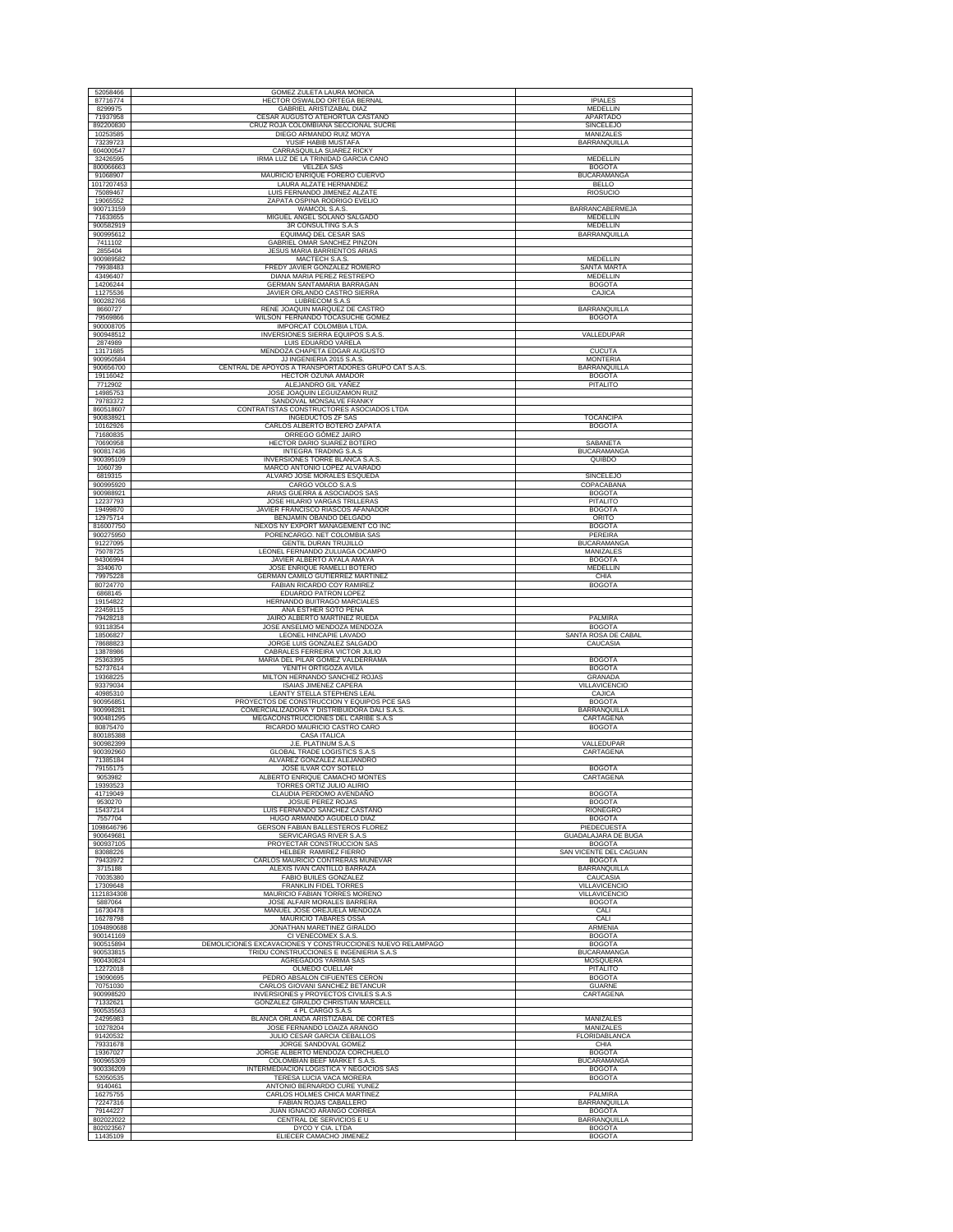| 5387898                            | JOSE BARAJAS SOTO                                                                               |                                           |
|------------------------------------|-------------------------------------------------------------------------------------------------|-------------------------------------------|
| 73139974<br>79358093               | JHON JAIRO RENTERIA RODRIGUEZ<br>MANUEL HERNANDO SOLANO SOSSA                                   | <b>IBAGUE</b><br><b>BOGOTA</b>            |
| 52254273<br>19469150               | ANDREA JIMENEZ HERRERA<br>NEFTALI JIMENEZ MARTINEZ                                              | <b>BOGOTA</b>                             |
| 16588315                           | CARLOS ALBERTO ROMERO                                                                           |                                           |
| 8765373<br>6572960                 | VICENTE BORREJO BUEN MAYOR<br>VIVERO MARTINEZ RODRIGO ANTONIO                                   |                                           |
| 45244458<br>80264565               | RICAURTE TRES PALACIOS CEDRID<br>CARLOS JULIO ROJAS HERRERA                                     | <b>BOGOTA</b>                             |
| 79272595                           | JUAN PABLO VEGA LLANOS                                                                          | <b>BOGOTA</b>                             |
| 900405473<br>8397292               | FOX COMPANY SAS<br>PEDRO NEL CHALARCA CHALARCA                                                  | <b>BOGOTA</b><br><b>BELLO</b>             |
| 900343521<br>900280581             | INGENIERIA SERVICIOS Y LOGISTICA ISL S.A.S.<br>ENERGIA & AMBIENTE LTDA                          | <b>BARRANQUILLA</b><br><b>BUCARAMANGA</b> |
| 39566177                           | JULIETTE GIOMAR KURE PARRA                                                                      | <b>BOGOTA</b>                             |
| 52414783<br>98385172               | MONICA DE NARVAEZ CANO<br>JOSE JIMY ROSERO PATIÑO                                               | <b>BOGOTA</b><br><b>BOGOTA</b>            |
| 996926<br>91275877                 | HERMES GARCIA BLANCO<br>SILVA LEON CARLOS ALBERTO                                               | <b>BOGOTA</b>                             |
| 45529575                           | <b>GLORIA PATRICIA MEZA ORTEGA</b>                                                              | <b>TURBACO</b>                            |
| 15672393<br>73144502               | ARNULFO ANTONIO BIUTRAGO RUIZ<br>WILSON RAMILD OÑATE FREYTTE                                    | SINCELEJO<br><b>BOGOTA</b>                |
| 8389838<br>900499691               | MANUEL ANTONIO GOMEZ GAVIRIA<br>ING.CONSTRUCCIONES Y CONSULTORIAS M&C S.A.S.                    | <b>BARBOSA</b><br>VALLEDUPAR              |
| 1031138877<br>830142571            | PIÑEROS GONZALEZ CRISTIAN ANDRES<br>FYS INVERSIONES Y CIA S EN C                                | <b>BOGOTA</b><br><b>BOGOTA</b>            |
| 16228310                           | ATEHORTUA ATEHORTUA JUAN FERNANDO                                                               |                                           |
| 2924719<br>2969416                 | ERNESTO LOZANO RODRIGUEZ<br>NIETO NIETO ANDRES ROBERTO                                          |                                           |
| 9529681<br>10218230                | CORTES QUINTERO ALEJANDRO<br>OCTAVIO IDARRAGA BETANCUR                                          | MANIZALES                                 |
| 900497367                          | GRUPO KAIZEN GTC COLOMBIA SAS                                                                   | SOGAMOSO                                  |
| 900409219<br>13464232              | SISTEMAS INTEGRALES MINEROS ENERGETICOS & INVERSIONES SAS<br>ITALO GIUSEPPE ROMEO SERANI TRIANA | <b>BOGOTA</b><br>CHIA                     |
| 71737852<br>6801919                | ESTRADA PELAEZ FRANCISCO JOSE<br>POLO ALMARIO CARLOS HUMBERTO                                   |                                           |
| 79366119                           | IVAN ENRIQUE HERRERA MAGUE                                                                      | <b>BOGOTA</b>                             |
| 91247464<br>41323620               | ERNESTO MACIAS DIAZ<br>MARIA HELENA PASTRANA PASTRANA                                           | <b>BOGOTA</b><br><b>BOGOTA</b>            |
| 98567435<br>51852704               | JOHN JAMES JIMENEZ GIRALDO<br>ANGELA ADRIANA FORERO FORERO                                      | PUERTO BERRIO<br><b>BOGOTA</b>            |
| 900434360<br>5644452               | CONSORCIO MURESP<br>RODOLFO GONZALEZ REY                                                        | <b>BOGOTA</b><br>GIRON                    |
| 91226523                           | RICARDO PINEDA RINCON                                                                           | <b>MEDELLIN</b>                           |
| 72185356<br>91245800               | HECTOR ALEXANDER TORRES PEÑUELA<br>ELIBARDO SILVA SANABRIA                                      | TURBACO<br><b>BUCARAMANGA</b>             |
| 16760786<br>700160149              | HAROLD LOPEZ SOLANO<br>ANA CECILIA MARTINEZ VALLES                                              | <b>BOGOTA</b><br><b>BOGOTA</b>            |
| 700160049                          | ROBERT GRIGORIAN                                                                                | <b>BOGOTA</b>                             |
| 17113990<br>15309430               | JULIO ADONAI OCHOA GONZALEZ<br>ELKIN DARIO ZAPATA                                               | <b>BOGOTA</b><br>CAUCASIA                 |
| 79352085<br>35456999               | EDUARDO CHARRY MORA<br>ANA MARIA VELEZ MUNERA                                                   | <b>BOGOTA</b><br><b>BOGOTA</b>            |
| 93439445                           | SNEYDER REYES HERRERA                                                                           | MARIQUITA                                 |
| 91157342<br>79300304               | YASID ALBERTO MONTAÑO GRANADOS<br>ALBERTO VARELA FORERO                                         | <b>BOGOTA</b>                             |
| 79154920<br>900529971              | OVIDIO BARRAGAN PLATA<br>XPAR CONSTRUCCIONES SAS                                                | <b>BOGOTA</b><br>SINCELEJO                |
| 80416538<br>60378915               | RAFAEL ENRIQUE LIZARAZU MONTOYA<br>SONIA ESPERANZA BERNAL VERA                                  | <b>BOGOTA</b><br><b>BOGOTA</b>            |
| 19092919                           | DAIRO FRANCISCO DAZA CALDERON                                                                   | VALLEDUPAR                                |
|                                    |                                                                                                 | <b>BOGOTA</b>                             |
| 79719963<br>71704618               | ALEXANDER ALBERTO QUIROGA NOVOA<br>DANIEL HAMILTON PEREZ ARGUELLES                              | <b>BOGOTA</b>                             |
| 51556481                           | MUÑOZ DE RODRIGUEZ LUZ NANCY                                                                    | <b>BOGOTA</b>                             |
| 65701975<br>98566423               | GAMBOA HERNANDEZ MARIA LILIANA<br>SALAZAR PELAEZ RODRIGO ANDRES                                 | <b>ITAGUI</b><br><b>BOGOTA</b>            |
| 14877449<br>826001769              | GOMEZ ESCOBAR JESUS MARIA<br>ASESORIAS Y MAQUINARIA EQUIPOS BOYACA LTDA                         | <b>GUADALAJARA DE BUGA</b>                |
| 800087402<br>900719981             | SYS MARBEL LTDA<br>AGROMINERIA INDUSTRIAL PORTUGAL SAS                                          | MEDELLIN                                  |
| 79788168                           | GELBER ALEXANDER MUÑOZ ARAGON                                                                   | <b>BOGOTA</b>                             |
| 79341875<br>43506541               | JAVIER AUGUSTO VELANDIA MEDINA<br>MARIA EUGENIA USUGA                                           | <b>BOGOTA</b><br>MEDELLIN                 |
| 73144548<br>91266013               | LUIS FERNANDO MARQUEZ VELOSA<br>DIEGO HERNANDO MORENO OJEDA                                     | <b>BOGOTA</b><br>CAJICA                   |
| 79055669                           | RENE ALVARO CASTILLO ROJAS<br>LUIS ALFONSO LATORRE GOMEZ                                        | <b>BOGOTA</b>                             |
| 6744393<br>79413203                | IAN SERGIO BUENO AGUIRRE                                                                        | <b>BOGOTA</b><br><b>BOGOTA</b>            |
| 800196771<br>20026822              | ABC DEL LAVADO LTDA REPRESENTACIONES<br>ELVIRA LOPEZ DE LOZANO                                  | <b>BOGOTA</b>                             |
| 7308221<br>79187054                | EDUARD BUITRAGO ACERO<br>ESPITIA AREVALO RICARDO EDILSON                                        | <b>BOGOTA</b>                             |
| 79409533                           | BELTRAN GOMEZ JOHN MARTIN JAVIER                                                                | COVEÑAS                                   |
| 14988860<br>79548026               | ERNESTO JIMENEZ HOYOS<br>FREDY HERNAN CALIXTO MONROY                                            | CALI<br><b>BOGOTA</b>                     |
| 71790448<br>900758865              | EDWIN HERRERA GIRALDO<br>FABECA COMPANY S. A. S.                                                | MEDELLIN<br><b>SAN ANDRES</b>             |
| 41586848<br>10055359               | <b>FABIOLA TOBON ROJAS</b><br>HUGO LA ROCHE LARGO                                               | CALI<br><b>MEDELLIN</b>                   |
| 17092787                           | CARLOS ABEL PINILLA                                                                             | <b>BOGOTA</b><br><b>IBAGUE</b>            |
| 38263388<br>19151748               | SANDRA LUCIA HERNANDEZ MONTOYA<br>MIGUEL RICO                                                   | TUNJA                                     |
| 79341577<br>73153356               | FREDDY GIOVANNI MENDEZ BELTRAN<br><b>JOSE VICTOR HERRERA TORRES</b>                             | <b>BOGOTA</b><br>CARTAGENA                |
| 900254991<br>890906445             | COLOMBIA EN EL MUNDO LTDA<br>MUNICIPIO DE CAUCASIA                                              | MAICAO<br>CAUCASIA                        |
| 900461800                          | APPRAISALS DE COLOMBIA SAS                                                                      | <b>BOGOTA</b>                             |
| 8349954<br>33376474                | CARLOS MARIO LOPERA GIRALDO<br>ANA MARIA BENITEZ CAMARGO                                        | <b>ENVIGADO</b><br><b>TUNJA</b>           |
| 40043680<br>458012                 | ADRIANA ROCIO BENITEZ CAMARGO<br>JOSE JEREMIAS CHUQUEN GUTIERREZ                                | <b>TUNJA</b><br><b>BOGOTA</b>             |
| 4059652                            | FELIX CARREÑO HERNANDEZ                                                                         | <b>BOGOTA</b>                             |
| 88221147<br>13234739               | ANDRES MAURICIO MENDOZA OTERO<br>JORGE EMILIO JAIMES                                            |                                           |
| 42771269<br>93335044               | LUZ DARY OCAMPO MONTOYA<br>EVERARDO RODRIGUEZ BELTRAN                                           | <b>MEDELLIN</b><br><b>BOGOTA</b>          |
| 80353230<br>16916244               | MIGUEL SUAREZ LIZARAZO<br>JORGE ALBERTO HOLGUIN GONZALEZ                                        | MEDELLIN<br>POPAYAN                       |
| 4652994                            | MARCO ANTONIO ESTELA SUAREZ                                                                     | CALI                                      |
| 94498554<br>14977099               | JUAN MANUEL RODRIGUEZ COLLAZOS<br>GUSTAVO GALLEGO ROMERO                                        | CALI<br>CALI                              |
| 16537053<br>79683117               | EDWIN ANDRES MARTINEZ TORO<br>ANGEL ENRIQUE HERNANDEZ ORTIZ                                     | YUMBO<br><b>BOGOTA</b>                    |
| 900885002<br>80362926              | <b>GREVICO SAS</b><br>EULICES HERRAN CASTILLO                                                   | MEDELLIN<br><b>BOGOTA</b>                 |
| 900779881                          | INVERSIONES LOS REYES DEL PROGRESO SAS                                                          | <b>TURBO</b>                              |
| 80808513<br>1037623899             | HECTOR ANDRES SALAMANCA SABOGAL<br>SARA MOLINA BETANCUR                                         | <b>ACACIAS</b><br><b>ENVIGADO</b>         |
| 900215655<br>79688944              | CONSORCIO LA CORDIALIDAD<br>OLANO CAJIAO HERNAN DARIO                                           |                                           |
| 3069833                            | GILBERTO ALAYON VARGAS                                                                          | <b>FUSAGASUGA</b>                         |
| 1020438593<br>830007450<br>1179638 | YESICA JARAMILLO ZAPATA<br>AGRO CANAIMA LTDA<br>EDUARDO SANDOVAL CHAQUEA                        | <b>MEDELLIN</b><br>SOPO<br>YOPAL          |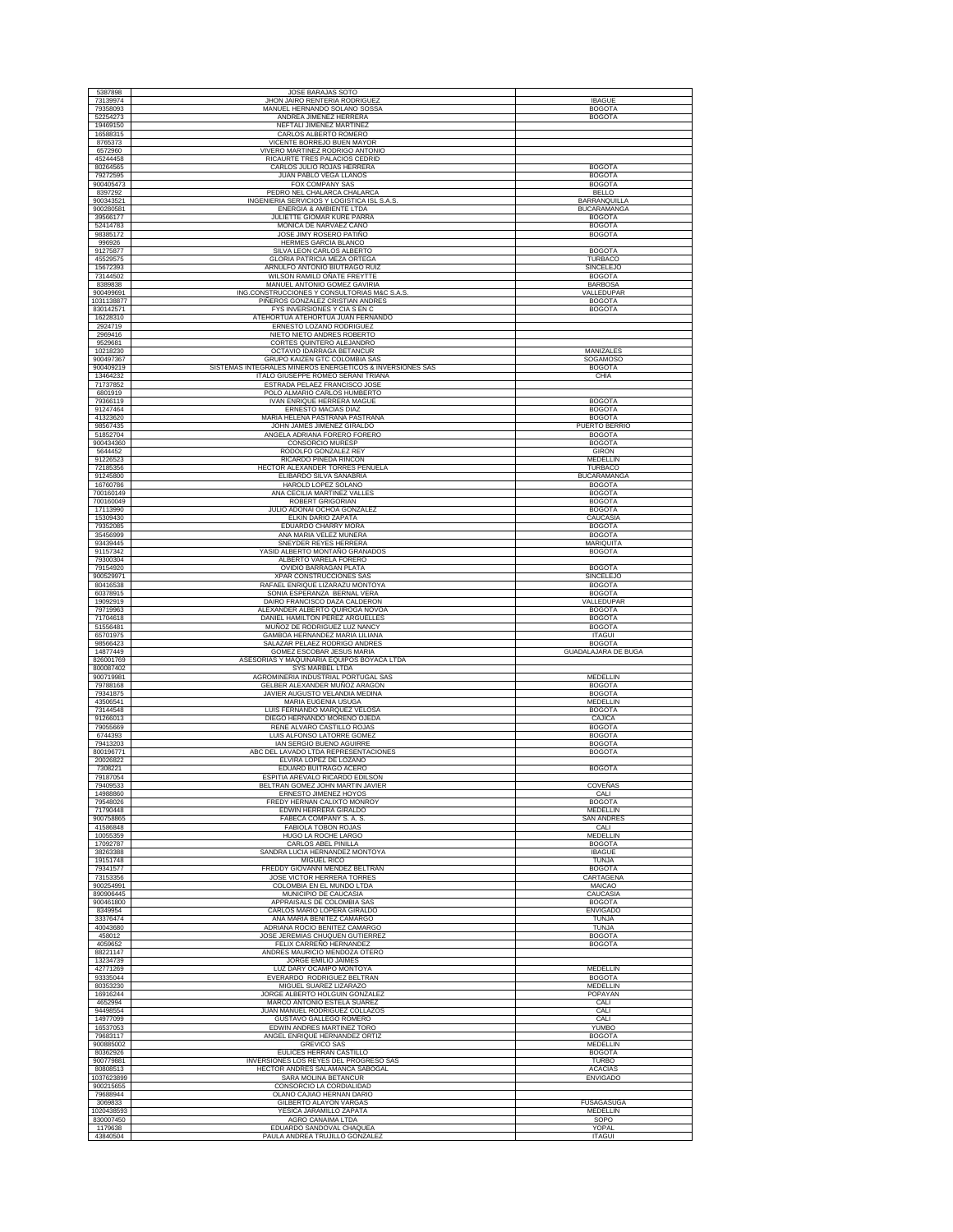| 52162611               | ANYURIVET DAZA CUERVO                                                     | <b>BOGOTA</b>                       |
|------------------------|---------------------------------------------------------------------------|-------------------------------------|
| 15308011               | EDUAR ELIECER ACOSTA NAVARRO                                              | CAUCASIA                            |
| 79445258               | ARIEL GUSTAVO VARGAS SOLANO                                               | <b>BOGOTA</b>                       |
| 77185665               | ALEJANDRO ADOLFO AROCA DAJIL                                              | VALLEDUPAR                          |
| 2659847                | EDGAR RUIZ POSADA                                                         | MEDELLIN                            |
| 31908785               | ALBA LUCIA LONDOÑO GIRALDO                                                | CALI                                |
| 1017239000<br>6864097  | FABIANA LONDOÑO POSADA<br>MANUEL DE JESUS LOPEZ TORRES                    | MEDELLIN<br>CAUCASIA                |
| 900010122              | CRUZ ROJA COLOMBIANA SECCIONAL GUAVIARE                                   | SAN JOSE DEL GUAVIARE               |
| 900681987              | AGROPALMAS DE SUCRE S.A.S.                                                | <b>SINCELEJO</b>                    |
| 98639359               | HERNANDO ALBERTO MADRID PEREZ                                             | <b>ITAGUI</b>                       |
| 12694465               | URBANO JOSE MOLINA OROZCO                                                 | PLATO                               |
| 73134518               | MIGUEL ANGEL CIFUENTES MONTEALEGRE                                        | CARTAGENA                           |
| 31231721               | STELLA TENORIO ARANGO                                                     | <b>JAMUNDI</b>                      |
| 1067846696<br>98509533 | JUAN CAMILO CABAS HOYOS<br>JOHN JAIRO ZAPATA PINO                         | <b>MONTERIA</b><br><b>MEDELLIN</b>  |
| 79843766               | DIEGO MARCELO MARIN LOPEZ                                                 |                                     |
| 79248913               | MARTINEZ AVILA CESAR LEONARDO                                             |                                     |
| 830071840              | INVERSIONES SOTOMONTE VARGAS S EN C SOTOVA S EN C                         |                                     |
| 900468782              | GRUPO EMPRESARIAL GOMEZ CORENA S.A.S                                      | MEDELLIN                            |
| 98610344               | MIGUEL ANGEL SOLANO ORTIZ                                                 | <b>MEDELLIN</b>                     |
| 1214715309<br>51620192 | JULIAN ALBERTO RAMOS CASSARES<br>LUZ MARINA RIVERA ROJAS                  | <b>BELLO</b><br><b>BOGOTA</b>       |
| 79453775               | MAURICIO MONSALVE DUARTE                                                  | <b>BOGOTA</b>                       |
| 8060768                | JORGE ANDRES BOLIVAR ARIAS                                                | SANTANDER DE QUILICHAO              |
| 13486900               | JORGE EDUARDO MORA LOPEZ                                                  | <b>BOGOTA</b>                       |
| 3486512                | LUIS MARIA SUAREZ                                                         | MEDELLIN                            |
| 41583570               | MARIA CECILIA ERNESTINA RINCON LONDOÑO                                    | <b>BOGOTA</b>                       |
| 88246955               | YESID ORLANDO REYES HERRERA                                               | <b>BOGOTA</b>                       |
| 900996493              | MINERIA CONSTRUCCION Y MAQUINARIA SAS                                     | <b>BOGOTA</b>                       |
| 23256497<br>77013982   | ABIGAIL MOLANO<br>TITO MODESTO PUMAREJO HASBUN                            | <b>BOGOTA</b><br>VALLEDUPAR         |
| 79292184               | FERNANDO ADOLFO DAZA TRISTANCHO                                           | <b>BOGOTA</b>                       |
| 2938987                | JOSE MARIA CHAVEZ NIETO                                                   | <b>BOGOTA</b>                       |
| 14221981               | BOTERO LONDOÑO LUIS FERNANDO                                              |                                     |
| 90402857               | CARMAS DE COLOMBIA S.A                                                    |                                     |
| 30015701               | MINERA ALMIRANTE COLON<br>LUIS JAIRO GIL GALLEGO                          | MEDELLIN                            |
| 3342141<br>73581245    | GUSTAVO ENRIQUE CARDONA VERGARA                                           | CARTAGENA                           |
| 811038772              | AGROINDUSTRIAS SAN QUINTIN S.A                                            | SABANETA                            |
| 91535135               | OMAR FELIPE RANGEL MARTINEZ                                               | <b>BUCARAMANGA</b>                  |
| 900958778              | <b>GRUAS Y CANASTAS DIELECTRICAS SAS</b>                                  | <b>MOSQUERA</b>                     |
| 32141783               | ELIZABETH ECHAVARRIA ORTIZ                                                | MEDELLIN                            |
| 3222036                | JAIRO ALFONSO ROBAYO MUÑOZ                                                | VILLETA                             |
| 800213864<br>16368505  | CONSTRUCCIONES MACRO S.A.S<br>LUIS FERNANDO JARAMILLO JARAMILLO           | <b>MEDELLIN</b><br><b>BOGOTA</b>    |
| 900414030              | COLOMBIA RESERVA DE ORO INC                                               | <b>ENVIGADO</b>                     |
| 900080127              | MEGA STORE COMPUTER SA                                                    | <b>BOGOTA</b>                       |
| 804002066              | PREGON LTDA SERVICIOS Y SUMINISTROS                                       | <b>BUCARAMANGA</b>                  |
| 900110043              | BAJO TIERRA CONSTRUCCION Y MINERIA S.A                                    | MEDELLIN                            |
| 900014593              | C.I. TROQUELAMINAS DEL CARIBE S.A                                         |                                     |
| 8713682                | GUILLERMO JOSE ALDANA BALLESTAS<br>CARLOS ANTONIO GUTIERREZ MARTINEZ      |                                     |
| 4090503<br>80229024    | FRANCISCO JAVIER GUTIERREZ PLATA                                          | <b>BOGOTA</b><br><b>BOGOTA</b>      |
| 900341485              | REHABILITACION Y ESTIMULACION INTEGRAL REINTEGRAL IPS S.A.S               | VALLEDUPAR                          |
| 71644904               | LUIS FERNANDO ARISTIZABAL TABARES                                         | <b>RIONEGRO</b>                     |
| 60337063               | SULMAN GARCIA AROSEMENA                                                   | VILLA DEL ROSARIO                   |
| 20005000               | JULIA PARDO DE CARRIZOSA                                                  | <b>BOGOTA</b>                       |
| 52242728               | JULIE ANDREA CRISTANCHO BELTRAN                                           | CHIA                                |
| 70602196<br>43911550   | WILBER ARLEY BERMUDEZ BERMUDEZ<br>LUISA FERNANDA MUÑOZ SEPULVEDA          | YALI<br><b>MEDELLIN</b>             |
| 79148859               | JOSE IGNACIO CARDENAS NAVARRETE                                           | <b>BOGOTA</b>                       |
| 9870822                | CARLOS ARIEL POSADA ACEVEDO                                               | MEDELLIN                            |
| 4157556                | ROCHA MONGUI JULIO EDILBERTO                                              |                                     |
| 900200848              | CFZ MEDICINA ESTETICA LTDA                                                | <b>BOGOTA</b>                       |
| 21076985               | DORIS AMANDA MICAN MORALES                                                | <b>BOGOTA</b>                       |
| 900995716              | UNIDAD GOMEZ NAVARRO SAS                                                  | <b>BOGOTA</b>                       |
| 900178783<br>73133399  | TRIERA S.A<br>JORGE ENRIQUE SARMIENTO MORALES                             | <b>BOGOTA</b>                       |
| 5854036                | CARLOS EDUARDO DUCUARA TAPIERO                                            | ATACO                               |
| 98622601               | JOHN FREDY MUÑOZ VELEZ                                                    | <b>ITAGUI</b>                       |
| 900341881              | EIF TRANSPORTATION SERVICES SAS                                           | <b>BOGOTA</b>                       |
| 51680763               | GLORIA NANCY GOMEZ ZULETA                                                 | <b>BOGOTA</b>                       |
| 52087972<br>43738626   | YASMINNI STELLA ARDILA HERNANDEZ<br>ADRIANA MARIA LOPEZ ARANGO            | CAJICA<br><b>RIONEGRO</b>           |
| 900890156              | <b>FRESH TILAPIA SAS</b>                                                  | NEIVA                               |
| 84085049               | JORGE EDUARDO PEREZ SMITH                                                 | RIOHACHA                            |
| 43576309               | ZORAIDA VILLADA ZAPATA                                                    | MEDELLIN                            |
| 39215509               | RUTH KATIANA ESCORCIA CARDOSO                                             | MEDELLIN                            |
| 91277357               | JUAN CARLOS RUIZ RODRIGUEZ                                                | <b>BOGOTA</b>                       |
| 71366798               | ALEXANDER CORRALES CEBALLOS                                               | <b>BELLO</b>                        |
| 900689892<br>91260434  | SERVICIOS TELESCOPICOS E INDUSTRIALES S A S<br>MARIO EDGAR ARDILA ESTEVEZ | <b>BOGOTA</b><br><b>BOGOTA</b>      |
| 79445512               | JUAN CARLOS HERRERA RICO                                                  | SOPO                                |
| 8372203                | JOSE SIMON NAVARRO CALI                                                   | CONDOTO                             |
| 19455978               | TITO ROJAS PORTILLO                                                       | <b>BOGOTA</b>                       |
| 15424105               | ELKIN RODRIGO GALLEGO ROMAN                                               | <b>RIONEGRO</b>                     |
| 70288548<br>9104876    | JAIBER WILSON LOPEZ OCHOA<br>BALSEIRO BERRIO RENE ALBERTO                 | <b>RIONEGRO</b>                     |
| 19369985               | MARIO ERNESTO MADRID LINARES                                              |                                     |
| 830105858              | PETRO PARTS AND SERVICES LTDA                                             | <b>BOGOTA</b>                       |
| 75056574               | ALVARO SALAZAR RAMIREZ                                                    | <b>BOGOTA</b>                       |
| 900584422              | GIRALDO INGENIERIA S.A.S.                                                 | <b>NEIVA</b>                        |
| 11435349<br>1037601811 | WILLIAM ORLANDO BERNAL TORRES<br>JEIMY JULIANA CARDONA URIBE              | FACATATIVA<br><b>ENVIGADO</b>       |
| 21863594               | <b>GLORIA INES RESTREPO ORTEGA</b>                                        | MACEO                               |
| 71187436               | JOSE FERNANDO TAMAYO GAVIRIA                                              | MEDELLIN                            |
| 72157653               | JOSE GREGORIO DEL GORDO GONZALEZ                                          |                                     |
| 18003892               | <b>JUAN MARIO GUERRERO</b>                                                | <b>SAN ANDRES</b>                   |
| 79563260               | JHON JAIRO MURCIA RUIZ<br>RICHARD ALEXANDER CASTRO ARTEAGA                | CALI                                |
| 98138276<br>19417984   | ARMANDO TRIANA REAL                                                       | <b>TUQUERRES</b><br><b>MEDELLIN</b> |
| 900781347              | COMERCIALIZADORA BAALBEK S.A.S                                            | BARRANQUILLA                        |
| 860078370              | CAMPENON BERNARD                                                          |                                     |
| 13492452               | JOSE PEÑARANDA HERNANDEZ                                                  | PITALITO                            |
| 15241080               | <b>DELSID BARKER MARTINEZ</b>                                             | <b>SAN ANDRES</b>                   |
| 43832325               | SANDRA MIRIAM ZAPATA FERNANDEZ                                            | <b>ENVIGADO</b>                     |
| 14198620               | EFRAIN BOTERO RENDON                                                      | <b>BOGOTA</b>                       |
| 16654554<br>1016029570 | FRANCISCO JAVIER OTERO HURTADO<br>SILVIA ANDREA GALINDO VILLAMIZAR        | CALI<br><b>BOGOTA</b>               |
| 79635727               | MANUEL HERNANDO CEPEDA GARCIA                                             | <b>BOGOTA</b>                       |
| 11314779               | CARLOS ARTURO BEDOYA GOMEZ                                                | ARMENIA                             |
| 8200793                | DANIEL ENRIQUE MONTALVO BELLO                                             | CAUCASIA                            |
| 3562419                | JAIME ANTONIO BAENA GAVIRIA                                               | RIONEGRO                            |
| 6763042                | LUIS EDGAR EDUARDO GARCIA SANTANDER                                       | <b>BOGOTA</b>                       |
| 1015394248             | ANDRES FELIPE BALLEN RINCON                                               | <b>BOGOTA</b>                       |
| 93394892<br>39274173   | IVAN RICARDO GARZON RAMIREZ<br>ALEXANDRA AMPARO ARANGO ARELLANO           | <b>BOGOTA</b><br><b>MEDELLIN</b>    |
| 52359501               | NENSY ISLEY JIMENEZ                                                       | <b>BOGOTA</b>                       |
| 71339567               | GABRIEL JOSE OLIVARES VELEZ                                               | <b>ACANDI</b>                       |
| 17627930               | ALVARO ANACONA MORENO                                                     | <b>FLORENCIA</b>                    |
| 12952584               | ALBERTO ANIBAL SANCHEZ LEMUS                                              | <b>BOGOTA</b>                       |
| 844004656              | ARIAS & ASOCIADOS LTDA EN LIQUIDACION                                     | <b>AGUAZUL</b>                      |
|                        |                                                                           |                                     |
| 17048889<br>900086426  | ALVARO SALCEDO LUNA<br>REPUESTOS CATERPILLAR DEL CARIBE LIMITADA          |                                     |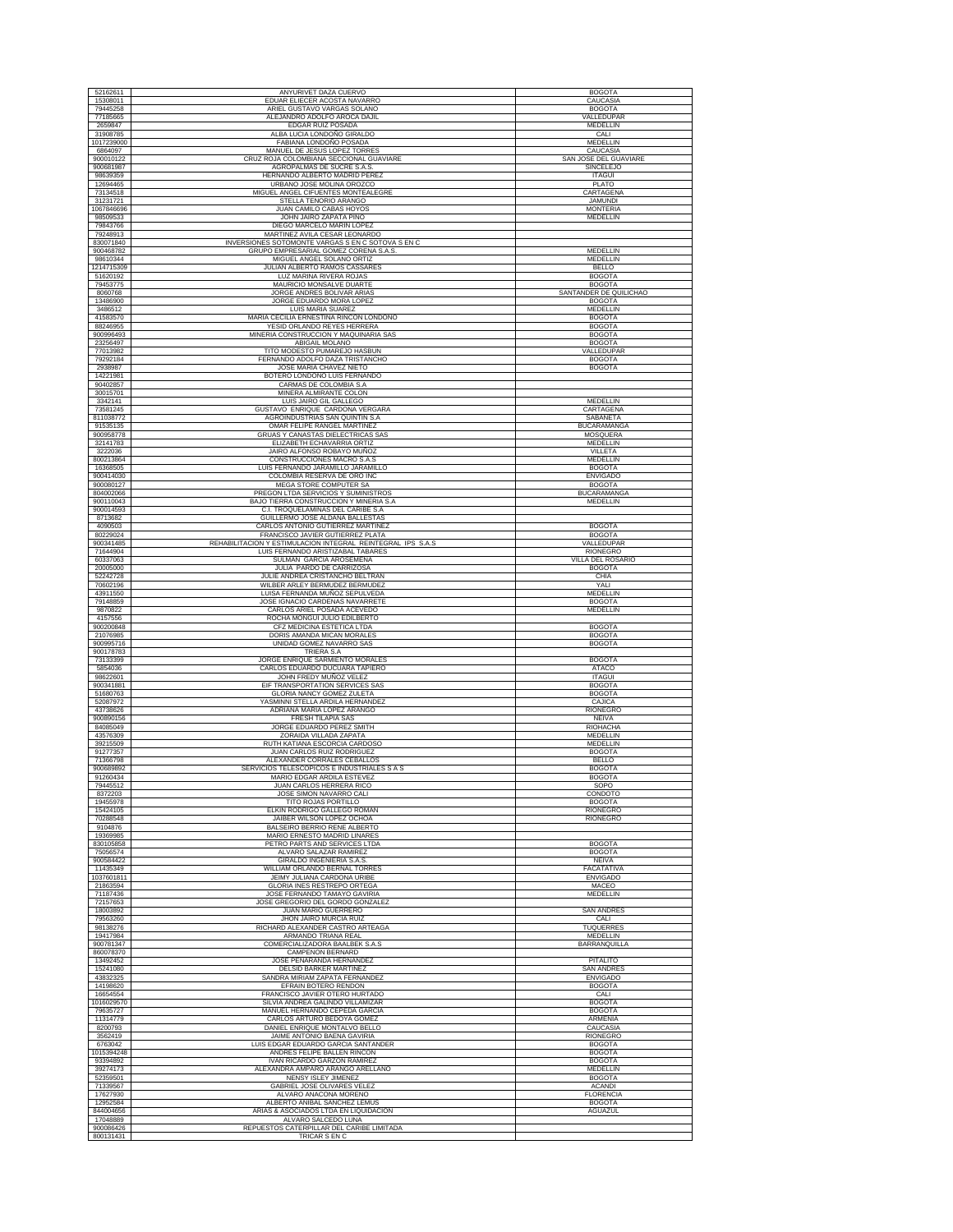| 890706857               | COMERCIAL AUTOMOTRIZ DE LOS ANDES LTDA                                                         |                                      |
|-------------------------|------------------------------------------------------------------------------------------------|--------------------------------------|
| 19480997                | OSCAR GUILLERMO MARTINEZ SALAZAR                                                               |                                      |
| 39637343<br>8472836     | JOSA RIAÑO ELIZABETH ARMELY<br>RIGOBERTO ANTONIO LONDOÑO MORENO                                | <b>MEDELLIN</b>                      |
| 85471693                | FABIAN JOSE LACOUTURE MORA                                                                     | VALLEDUPAR                           |
| 1082885227              | ANDREA PAOLA TRIANA ROMERO                                                                     | <b>BUCARAMANGA</b>                   |
| 2775733<br>43753421     | JULIO ALBERTO VELASQUEZ CUARTAS<br>LUZ YOLIMA SEPULVEDA PARRA                                  | MEDELLIN<br>MEDELLIN                 |
| 79433096                | JAMES BOLAÑOS CADENA                                                                           |                                      |
| 1032420179<br>11935446  | ALEJANDRA DELGADO VARELA<br>AURELIO MOSQUERA GOMEZ                                             | <b>BOGOTA</b><br><b>ISTMINA</b>      |
| 73147551                | WILLIAM ANCIZAR PERALTA RIVAS                                                                  | <b>BARRANQUILLA</b>                  |
| 900808037               | <b>DIMAR SERVICES SAS</b>                                                                      | SANTA MARTA                          |
| 900421429               | NACIONAL DE MAQUINARIA Y CONSTRUCCIONES S.A.S                                                  | MEDELLIN                             |
| 900879042<br>4376808    | IMPORTADORA MIDELCA S.A.S.<br>ALEXANDER MARTINEZ CASTRO                                        | CIENAGA<br>ARMENIA                   |
| 93385275                | OSCAR ERNESTO GALLEGO VARON                                                                    | <b>IBAGUE</b>                        |
| 5204633                 | JAIRO EMILIIO LOPEZ OJEDA                                                                      | PASTO                                |
| 70129880<br>71994000    | JESUS ALEJANDRO LONDOÑO URREGO<br>ERNESTO ANDRES VALLALBA CERPA                                | <b>MEDELLIN</b><br>CAUCASIA          |
| 15272713                | ANDRES FELIPE RESTREPO RAMIREZ                                                                 | <b>ITUANGO</b>                       |
| 79461899<br>6022393     | LUIS MEJIA RODRIGUEZ<br><b>GUSTAVO CIFUENTES ALMADIO</b>                                       | MELGAR<br>VENADILLO                  |
| 1083872212              | JIMMY ALEXANDER NASTAR ROSERO                                                                  | PITALITO                             |
| 40994476                | DIAHANN LINDSAY PALMER ABRAHAMS                                                                | <b>SAN ANDRES</b>                    |
| 900633175<br>41464212   | ARQUITECTURA Y OBRA SAS<br>MYRIAM JANNETTE CAMPO ISAZA                                         | <b>BOGOTA</b>                        |
| 1020759885              | JEFFERSON DAMIAN VILLAMIZAR CRUZ                                                               | <b>BOGOTA</b>                        |
| 71615184                | JORGE ELIECER JARAMILLO MESA                                                                   | MEDELLIN                             |
| 39154257<br>6420777     | BENITA MANUEL QUINTERO<br>HERNAN ANACONA MUÑOZ                                                 | <b>SAN ANDRES</b><br><b>APARTADO</b> |
| 43750950                | ADELITA DEL PILAR SANCHEZ GOMEZ                                                                | MEDELLIN                             |
| 6744081                 | HECTOR HILDEBRANDO TORRES SUAREZ                                                               | <b>IBAGUE</b>                        |
| 11335343<br>900467554   | HECTOR JAVIER ANGEL PINZON<br>ASSIST STORE LTDA                                                | <b>BOGOTA</b><br><b>BOGOTA</b>       |
| 900358403               | OPERADOR LOGISTICO DE IMPORTACION Y EXPORTACION S.A.S. EN LIQUIDACION                          | <b>CUCUTA</b>                        |
| 27353303                | TERESITA DE JESUS CASTRO GAVIRIA                                                               |                                      |
| 79744973<br>830024674   | JUAN CARLOS SANCHEZ ROJAS<br>GR2 CONSTRUCCIONES LTDA                                           | <b>BOGOTA</b><br><b>BOGOTA</b>       |
| 39212547                | HERRERA LAVERDE MARY LUZ                                                                       | <b>GIRARDOTA</b>                     |
| 15442203                | JOHN JAIRO GOMEZ GALLEGO                                                                       | MEDELLIN                             |
| 1017211133<br>334914    | DANIELA VILLA RODRIGUEZ<br>ORLANDO RUBIANO MOLINA                                              | <b>MEDELLIN</b><br><b>BOGOTA</b>     |
| 70810772                | JOSE HUMBERTO AGUDELO RAMIREZ                                                                  | MEDELLIN                             |
| 98553858                | EDWIN DARIO OSORIO PEREZ                                                                       | MEDELLIN                             |
| 6768586<br>70562533     | HECTOR MANUEL PINEDA RODRIGUEZ<br>GABRIEL JAIME RESTREPO ARANGO                                | TUNJA<br><b>MEDELLIN</b>             |
| 79484749                | FERNANDO GONZALEZ GOMEZ                                                                        | <b>BOGOTA</b>                        |
| 79313282<br>809006816   | RAFAEL ANTONIO CORTES CAÑON                                                                    | <b>BOGOTA</b>                        |
| 39211445                | CUERPO DE BOMBEROS VOLUNTARIOS DEL LIBANO<br>NANCY IRENE ROA CALLE                             | LIBANO<br><b>BARBOSA</b>             |
| 900064844               | SUMA INGENIERIA LTDA                                                                           | CALI                                 |
| 72182603<br>900298240   | ALEXANDER ENRIQUE MEJIA MACHADO<br>C.I.MAKESA S.AS.                                            | <b>BOGOTA</b><br><b>ITAGUI</b>       |
| 79452823                | MAURICIO MORENO RODRIGUEZ                                                                      | <b>BOGOTA</b>                        |
| 5566544                 | <b>GONZALO RODRIGUEZ</b>                                                                       |                                      |
| 900221280<br>91176909   | COMERCIALIZADORA DE MAQUINARIAS PARA LA CONSTRUCCION Y EL SEC<br>JESUS ENRIQUE ESPINEL LUENGAS | <b>BOGOTA</b>                        |
| 86065171                | GUILLERMO ALFONSO LEQUIZAMON                                                                   | <b>BOGOTA</b>                        |
| 17342404<br>830125334   | JOSE LIBARDO FORERO CARRERO<br>REPUESTOS GRUPOS Y DIFERENCIALES LTDA                           | VILLAVICENCIO                        |
| 72291146                | ROBERTO CARLOS GARCIA HOYOS                                                                    | SINCELEJO                            |
| 900492096               | AGROSOLUCIONES J.P S.A.S                                                                       | <b>BUCARAMANGA</b>                   |
|                         |                                                                                                |                                      |
| 900709279<br>9506371    | INGNOVACON SAS<br>JOHN ALEXANDER SANABRIA MONTAÑA                                              | <b>BOGOTA</b><br>TAURAMENA           |
| 13011629                | HOMERO ERNESTO FUERTES LEYTON                                                                  | PASTO                                |
| 10523044                | JESUS ANIBAL VILLOTA VELA                                                                      | PASTO                                |
| 79305510<br>66831748    | JAIRO FLOREZ FLOREZ<br>PATRICIA CASTAÑO BOLAÑOS                                                | <b>BOGOTA</b><br>PALMIRA             |
| 79924268                | JORGE IVAN GAVIRIA MUÑOZ                                                                       | <b>FRONTINO</b>                      |
| 900274398<br>1020727120 | SERTIGRUA LIMITADA<br>SARA LINNAE MANRIQUE CANO                                                | <b>CUCUTA</b><br><b>BOGOTA</b>       |
| 98530436                | JOHN ELBER CORTES MAZO                                                                         | <b>ITAGUI</b>                        |
| 19448858                | LUDY YULIANA GOMEZ MEJIA<br>NOLBERTO VARELA URREA                                              | PEREIRA                              |
| 80015277                | JUAN HERNEY RAMIREZ AREVALO                                                                    | <b>BOGOTA</b>                        |
| 8070083102<br>802001428 | COMERCIALIZADORA LOGINEG LTDA<br>LACTEOS CREAM MARY LTDA                                       |                                      |
| 80427148                | RICARDO GARZON LAVERDE                                                                         | <b>BOGOTA</b>                        |
| 1088295847<br>6502576   | PILAR BOLIVAR MEISSEL                                                                          |                                      |
| 1136879654<br>3996127   | MARISOL SUA BERNAL CORREDOR<br>ORLANDO MANUEL PÉREZ ARROYO                                     | <b>BOGOTA</b><br>SINCELEJO           |
| 80353506                | CARLOS ENRIQUE RODRIGUEZ VAHOS                                                                 | <b>MADRID</b>                        |
| 41673135<br>10286247    | ALBA AURORA ROJAS AGUILERA<br><b>FRANK VALENCIA GARCIA</b>                                     | <b>ESPINAL</b><br><b>BOGOTA</b>      |
| 79521486                | RICHARD MANUEL AGUIRRE MATALLANA                                                               | <b>BOGOTA</b>                        |
| 19237001                | JOSE RAMIRO PEREZ GOMEZ                                                                        | <b>BOGOTA</b>                        |
| 900896742               | GILLSON FELIPE CALDERON SERNA<br>MAQUINARIAS Y EQUIPOS TERRESTRES DECOLOMBIA SAS               | <b>ENVIGADO</b><br>CHIA              |
| 1035417321<br>39279111  | AMALIA DEL CARMEN MONTOYA MEDINA                                                               | CAUCASIA                             |
| 830504177<br>71172986   | ARENAS DEL SUR SAS<br>RAUL ALBERTO GARCIA ALZATE                                               | AMAGA<br>MEDELLIN                    |
| 2036334                 | JORGE CENTENO PARRA                                                                            |                                      |
| 19061416                | PINZON RIVERA LIBARDO                                                                          |                                      |
| 802023979<br>805023129  | MAQUINAS Y ANDAMIOS DEL NORTE LTDA MAQUINORTE<br>RIMAX CONTRACTORS INC. LTDA                   |                                      |
| 900251570               | JAVIER GONZALEZ RAMOS S.A.S                                                                    |                                      |
| 5201600                 | GUNDISLAVO ARDILA MORENO<br><b>HECTOR HERNAN JIMENEZ ZULUAGA</b>                               |                                      |
| 73571599<br>1054540215  | OSCAR MAURICIO SERNA REYES                                                                     | <b>GUATAPE</b><br>MARIQUITA          |
| 17330519                | JAIME EDUARDO ROJAS GARZON                                                                     | VILLAVICENCIO                        |
| 11298501                | HELMUTH MAURICIO CUECHA CAICEDO<br>ACARGAR LIMITADA                                            | <b>BOGOTA</b>                        |
| 900411581<br>32350234   | JULIANA ISABEL SALAZAR DIAZ                                                                    | BARRANCABERMEJA<br><b>MONTERIA</b>   |
| 1026270232              | SANTIAGO RONCANCIO MILLAN                                                                      | <b>BOGOTA</b>                        |
| 79368199<br>900037583   | EDWIN WILLIAM SALDAÑA GONZALEZ<br>MARIDAN S.A.S.                                               | <b>BOGOTA</b><br><b>BOGOTA</b>       |
| 52172723                | MARIA ISABEL BERNATE RAMIREZ                                                                   | <b>BOGOTA</b>                        |
| 79884241<br>79261362    | JUAN GABRIEL PACHON PACHON<br>LUIS HERNANDO DIAZ CASTRO                                        |                                      |
| 890102176               | CUERPO DE BOMBEROS OFICIAL DE BARRANQUILLA                                                     | <b>BARRANQUILLA</b>                  |
| 900965024               | MSM SOLUTIONS SAS                                                                              | <b>BOGOTA</b>                        |
| 9520368<br>1038103320   | JOSELIN CORREDOR AVELLA<br>JUAN DAVID CARCAMO RIOS                                             | <b>BOGOTA</b><br>CAUCASIA            |
| 900228666               | ABRIL CONSTRUCTORA SAS                                                                         | <b>BOGOTA</b>                        |
| 79508634<br>79323854    | MARTIN EDWIN RODRGUEZ OLAYA<br>LUIS EDUARDO NEIRA ROJAS                                        | <b>BOGOTA</b><br><b>BOGOTA</b>       |
| 71112477                | GUILLERMO OSORIO GIRALDO                                                                       | <b>RIONEGRO</b>                      |
| 17100294                | AUGUSTO ORTIZ                                                                                  | <b>BOGOTA</b><br><b>BETULIA</b>      |
| 13849048<br>12985857    | ALBERTO ASIS GOMEZ GAMARRA<br>LUIS EDUARDO RODRIGUEZ BENAVIDES                                 | PASTO                                |
| 72187960<br>91276093    | JAVIER HERNAN BAEZ AGAMEZ<br>JHONNY ENRIQUE MEZA ARDILA                                        | <b>BOGOTA</b><br><b>BUCARAMANGA</b>  |
| 10269008<br>900640492   | LUIS EVELIO OSORIO GIRALDO<br><b>SIMEIN SAS</b>                                                | MANIZALES<br><b>BOGOTA</b>           |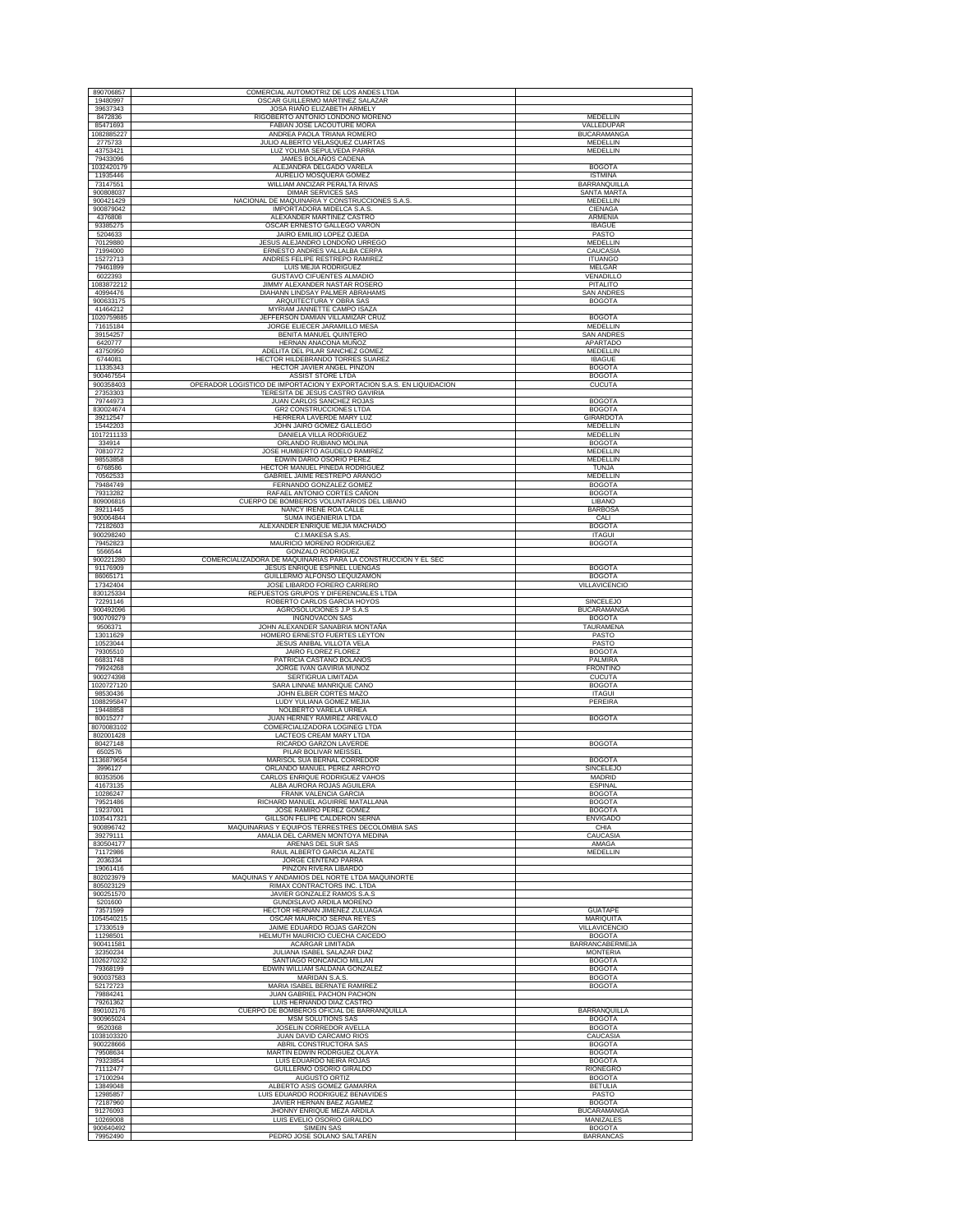| 17069531<br>16624381<br>9523864 | LUIS FERNANDO PRIETO CIFUENTES                                                      | <b>BOGOTA</b>                      |
|---------------------------------|-------------------------------------------------------------------------------------|------------------------------------|
|                                 | JAIME CONRADO ARAQUE PIMENTEL                                                       | <b>BOGOTA</b>                      |
|                                 | LUIS FERNANDO MESA BALLESTEROS                                                      | <b>SOGAMOSO</b>                    |
| 19241144<br>43751335            | LUIS EDUARDO GONZALEZ AVILA<br><b>VERONICA RODRIGUEZ MORA</b>                       | <b>BOGOTA</b><br><b>ENVIGADO</b>   |
| 53030494                        | LADY ROCIO RAMIREZ AREVALO                                                          | <b>BOGOTA</b>                      |
| 78113163                        | ALEX DAVID HERRERA VILLA                                                            | <b>BARRANCAS</b>                   |
| 3024849<br>79242691             | MARCO AURELIO GARZON LAVERDE<br>JUAN CARLOS GUZMAN SANCHEZ                          | <b>BOGOTA</b><br><b>BOGOTA</b>     |
| 891500227                       | CUERPO DE BOMBEROS VOLUNTARIOS DE POPAYAN                                           | POPAYAN                            |
| 80452128                        | NELSON ELISEO OZUNA TRIANA                                                          | <b>BOGOTA</b>                      |
| 811046293<br>900804156          | CONINTEL S.A<br>AGREGADOS Y TRANSPORTES AR SAS                                      | MEDELLIN<br><b>BOGOTA</b>          |
| 73144557                        | JAIME ALBERTO GARCIA PULIDO                                                         | <b>BOGOTA</b>                      |
| 15375751                        | RAFAEL ANTONIO URIBE GUTIERREZ                                                      | CAUCASIA                           |
| 10122936<br>80097067            | JOSE IVAN MONTOYA<br>DIEGO FERNANDO MESA SALAMANCA                                  | PEREIRA<br><b>BOGOTA</b>           |
| 73113466                        | MARCO VINICIO MAYORGA NIÑO                                                          | <b>BOGOTA</b>                      |
| 91219285                        | FIDEL RESTREPO DIAZ                                                                 | <b>BOGOTA</b>                      |
| 39455660<br>71717752            | DERLY JOHANA GIL OCAMPO<br>YOTH SNAIDER SABOGAL BRICEÑO                             | RIONEGRO<br><b>BOGOTA</b>          |
| 79547513                        | OMAR ENRIQUE SOTO AGUILERA                                                          | <b>BARRANQUILLA</b>                |
| 31388436<br>900844033           | LIBIA MOSQUERA VIVEROS<br>COLCRANE AND SERVICES SAS                                 | CALI<br><b>BOGOTA</b>              |
| 90109784                        | <b>CARMAQUINAS LTDA</b>                                                             |                                    |
| 91224035                        | VICTOR JULIO RIVERA ARCINIEGAS                                                      |                                    |
| 17123310<br>5474826             | LUIS ALBERTO GARZON JABONERO<br>MARINO SANCHEZ                                      | <b>BOGOTA</b><br><b>BOGOTA</b>     |
| 80761790                        | DIEGO ALEJANDRO MOLINA SAMACA                                                       | <b>BOGOTA</b>                      |
| 98400257                        | GIOVANNY ANDRES CALDERON MONCAYO                                                    | PASTO                              |
| 4280449<br>52856784             | PUBLIO ACUÑA NONZOQUE<br>ELIANA CRISTINA VALENCIA AGUDELO                           | <b>TOCA</b><br><b>BOGOTA</b>       |
| 79468447                        | JUAN CARLOS BUSTAMANTE RODRIGUEZ                                                    | <b>VILLAVICENCIO</b>               |
| 41733793                        | MARIA EUGENIA ANGEL OLAYA                                                           | <b>BOGOTA</b>                      |
| 1020751847<br>70196236          | DANIEL RAMIREZ HERNANDEZ<br>DIEGO MAURICIO ZAPATA BARRIENTOS                        | <b>BOGOTA</b><br>MEDELLIN          |
| 94397265                        | DIEGO HERNAN BEDOYA GIRALDO                                                         | <b>BOGOTA</b>                      |
| 1073383198                      | SEBASTIAN ENRIQUE SUAREZ BUSTOS<br><b>IMPERIO IMPORT S.A.S</b>                      | SIMIJACA                           |
| 900425862<br>5955159            | ERNESTO AGUDELO GALBANO                                                             |                                    |
| 17582756                        | ANGEL ERNESTO MAHECHA                                                               | <b>BOGOTA</b>                      |
| 890504960<br>830108352          | CONSTRUCCIONES URICEL LTDA ALFONSO SARMIENTO G<br><b>COLOMBIA HOUSEWARE SA</b>      | <b>BOGOTA</b>                      |
| 73131949                        | JORGE PRIETO DIAGO                                                                  | CARTAGENA                          |
| 13016166                        | EDGAR RICARDO MONTENEGRO ROMO                                                       | <b>BOGOTA</b>                      |
| 1128422686<br>79532105          | YESICA PAOLA VASQUEZ RESTREPO<br>WILSON HERBERT PEREZ ESCOBAR                       | MEDELLIN<br><b>BOGOTA</b>          |
| 71452272                        | LUIS EDUARDO AGUDELO GONZALEZ                                                       | MEDELLIN                           |
| 17648437                        | ELKIN ANTONIO MONSALVE CASTAÑO                                                      | PUERTO BOYACA                      |
| 79457954<br>3292900             | CARLOS MAURICIO REALES ALDANA<br>LUIS EDUARDO RUIZ MELO                             | <b>BOGOTA</b><br><b>BOGOTA</b>     |
| 700166881                       | RENEE COHEN MORELY                                                                  | <b>BOGOTA</b>                      |
| 1972205<br>70288829             | ADOLFO MAICHEL JACOME<br>LUIS GERMAN LOPEZ ARIAS                                    | <b>BOGOTA</b><br>RIONEGRO          |
| 91257312                        | <b>JUVENAL DIAZ MATEUS</b>                                                          | <b>BOGOTA</b>                      |
| 71608684<br>98643427            | JUAN GONZALO TRUJILLO VASQUEZ<br>ESTEBAN DE JESUS ZAPATA GRANDA                     | MEDELLIN<br>MEDELLIN               |
| 13837915                        | OSCAR JOSE OTERO SANCHEZ                                                            | <b>BOGOTA</b>                      |
| 70952117<br>98568650            | WILSON JAIRO MONTOYA MARIN<br>JUAN FRANCISCO RESTREPO JARAMILLO                     | <b>BOGOTA</b><br>MEDELLIN          |
| 55313414                        | GRISELDA BERMUDEZ AHUMADA                                                           | BARRANQUILLA                       |
| 27094791<br>11230850            | MIRIAM LUCIA MARTINEZ NUÑEZ<br>JULIO ALEJANDRO PINZON AREVALO                       | <b>BOGOTA</b><br><b>BOGOTA</b>     |
| 900460120                       | ALISER COLOMBIA S.A.S                                                               | BARRANQUILLA                       |
| 77175353                        | LUIS CARLOS GALVAN MARTINEZ                                                         | <b>BOGOTA</b>                      |
| 900963296<br>79976486           | TRADING MARAGAR SAS<br>CESAR MAURICIO RODRÍGUEZ ZARATE                              | <b>BOGOTA</b><br><b>BOGOTA</b>     |
| 860867827                       | <b>HINASA LTDA</b>                                                                  |                                    |
| 900235322<br>22115510           | UNIVERSAL DE PARTES SAS<br>ANA TERESA MESA VAHOS                                    | <b>BOGOTA</b><br>MEDELLIN          |
| 79312113                        | NELSON RINCON LAVERDE                                                               | <b>BOGOTA</b>                      |
|                                 |                                                                                     |                                    |
| 79521770                        | JAIME AGUSTIN PALACIO PEREZ                                                         | <b>BOGOTA</b>                      |
| 16461957<br>10230056            | EDGAR ALEXANDER RUIZ GARCIA<br>JOSE GONZALO ORTIZ AGUIRRE                           | <b>YUMBO</b><br>MANIZALES          |
| 79405213                        | CESAR ORLANDO RINCON RODRIGUEZ                                                      | <b>BOGOTA</b>                      |
| 31241802<br>900222024           | MAGALY JUDITH VISVAL LASCANO<br>INVERSIONES MAGUSOL LTDA                            |                                    |
| 91238124                        | DIAZ CALDERON GERMAN                                                                |                                    |
| 19339972                        | MORENO RODRIGUEZ FERNANDO                                                           |                                    |
| 813001933<br>90301320           | CONSTRUCCIONES Y DISEÑOS ATC S.A.S<br>SIDERURGICA DEL PACIFICO S.A                  |                                    |
| 1152213303                      | ANLLY JURANY ATEHORTUA BOLIVAR                                                      | <b>MEDELLIN</b>                    |
| 13411074<br>1020720738          | JESUS MARINO JAIMES CELEMIN<br>KARINA DEL SOCORRO CLAROS LOZADA                     | <b>SAN GIL</b><br><b>BOGOTA</b>    |
| 46644379                        | EDNA RUTH RESTREPO MORALES                                                          | PUERTO BOYACA                      |
| 79693371<br>827000202           | MARIO ANTONIO PINTO VEGA<br>HOWARD Y CIA S. EN C.S                                  | <b>BOGOTA</b><br><b>SAN ANDRES</b> |
| 900900623                       | TRITURADOS L.E S.A.S                                                                | <b>PUERRES</b>                     |
| 1022377165                      | ANGUIE MARLIN MORA PARDO                                                            | VILLAVICENCIO                      |
| 77169254<br>84072554            | LUIS ALBERTO GUTIERREZ CANTILLO<br>MIGUEL ENRIOUE RIOS DAVILA                       | VALLEDUPAR<br><b>MEDELLIN</b>      |
| 66844352                        | VIVIANNE ARMITAGE TELLO                                                             | <b>YUMBO</b><br><b>BOGOTA</b>      |
| 17059095<br>70560691            | VICTOR JULIO RUBIANO DIAZ<br>MIGUEL ANGEL BOTERO LORA                               | <b>BOGOTA</b>                      |
| 19351814                        | FRANCISCO JOSE BARBIER LOPEZ                                                        | CONDOTO                            |
| 900798426<br>79131413           | ADITIVOS Y CONCRETOS DE COLOMBIA S.A.S.<br>RAMIRO RODRIGUEZ GONZALEZ                | VALLEDUPAR<br><b>BOGOTA</b>        |
| 1093221466                      | SAN MARCOS INGENIERIA APLICADA                                                      | <b>DOSOUEBRADAS</b>                |
| 1042765575                      | DANIEL GOMEZ VILLEGAS                                                               | CAUCASIA                           |
| 16604520<br>15273820            | CARLOS ENRIQUE OREJUELA OSORIO<br>LUIS FERNANDO GOMEZ VILLEGAS                      | QUIBDO<br>CAUCASIA                 |
| 1061717451<br>66841867          | JHON FREDY GUTIERREZ SOLIS<br>MONICA CASTILLO CORTES                                | POPAYAN<br>CALI                    |
| 900853735                       | MOTTUS SAS                                                                          | <b>BOGOTA</b>                      |
| 98510829                        | LUIS ARBEY CASTRILLON ALVAREZ                                                       | <b>CIUDAD BOLIVAR</b>              |
| 29503546<br>900479945           | <b>GLADYS HOLGUIN OSPINA</b><br>INGENIERIA PROYECTOS Y SERVICIOS DE COLOMBIA S.A.S. | <b>FLORIDA</b><br>NEIVA - CAGUÁN   |
| 71639076                        | ADOLFO LEON ZAPATA BETANCUR                                                         | <b>BOGOTA</b>                      |
| 901003923<br>10218310           | SERVICARGA ZONA FRANCA S. A. S.<br>HERNANDO PEREZ FRANCO                            | PALMIRA<br><b>BOGOTA</b>           |
| 7221304                         | FERNANDO ARNULFO CASTIBLANCO MORENO                                                 | CHIA                               |
| 71082379                        | ALONSO ALBEIRO CARRILLO SAAVEDRA                                                    | CAUCASIA                           |
| 79268805<br>37311872            | JOSE TOBIAS ARIAS CUERVO<br>MIRADA MARIA MANTILLA IBAÑEZ                            | <b>BOGOTA</b><br><b>OCAÑA</b>      |
| 1146437730                      | MARIA ALEJANDRA ALVAREZ MARULANDA                                                   | MEDELLIN                           |
| 22020306<br>22210379            | FLOR MARINA GIRALDO GOMEZ<br>MARIA ARACELLY VILLEGAS VILLEGAS                       | SEGOVIA<br>CAUCASIA                |
| 900796606                       | SOCIEDAD DE CONSULTORES ESPECIALIZADOS SAS                                          | <b>BOGOTA</b>                      |
| 80413983<br>71700864            | BELARMINO DE JESUS BAYONA CARREÑO<br>MARIO ORLANDO NAVAS PINZÓN                     | <b>BOGOTA</b><br><b>BOGOTA</b>     |
| 79542213                        | ALBERTO ULISES ROMERO PAEZ                                                          | <b>BOGOTA</b>                      |
| 12989802<br>79542201            | FABIAN GUILLERMO TORO ORTIZ<br>OSCAR REINALDO REY LINARES                           | <b>BOGOTA</b><br><b>BOGOTA</b>     |
| 4239529<br>57290410             | HECTOR URIEL GALVIS TARAZONA<br>MERRYS DAYANA POLANIA ACUÑA                         | <b>BOGOTA</b><br>BARRANQUILLA      |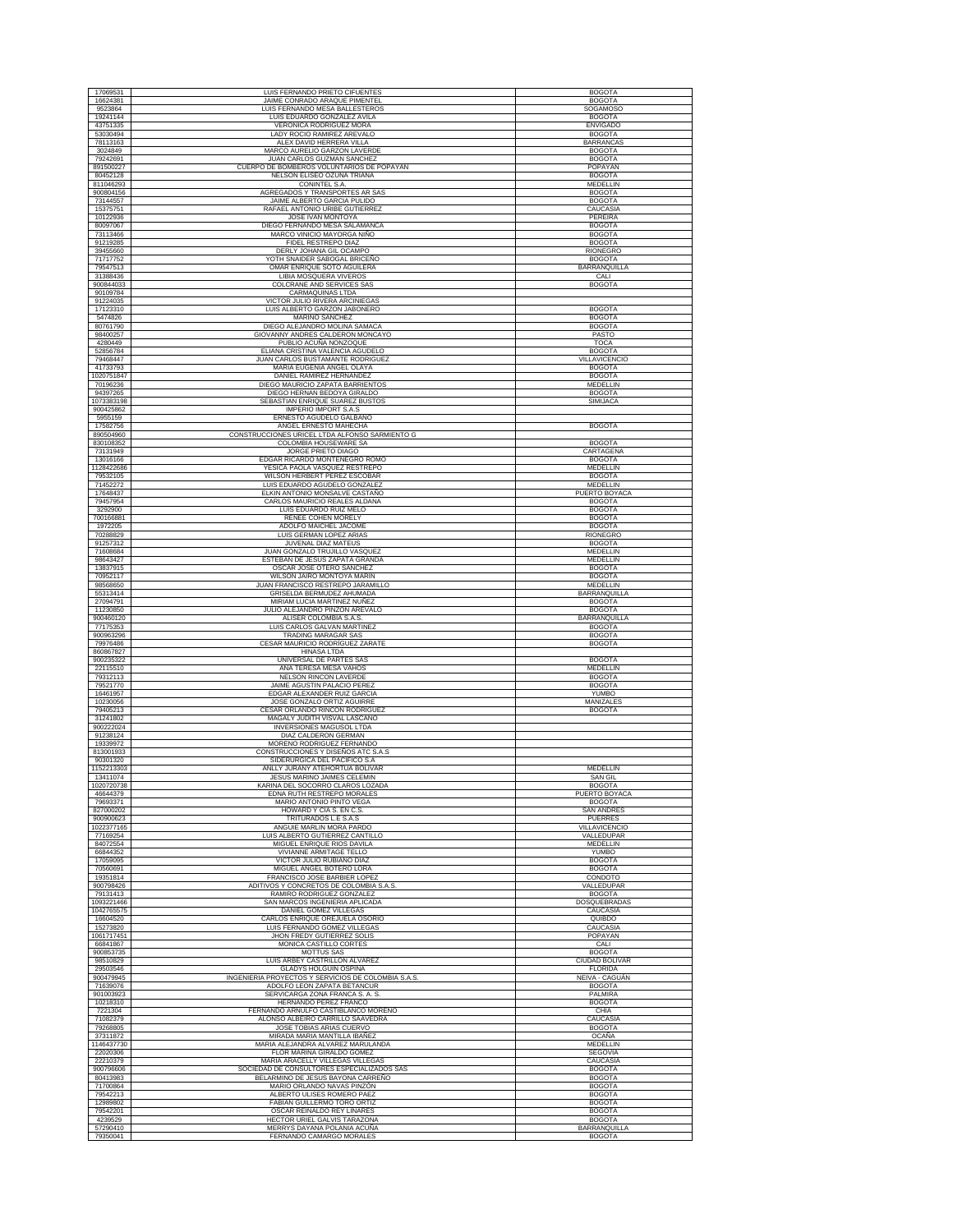| 3672745                | OSCAR ORLANDO GONZALEZ LOZANO                                                | MEDELLIN                                       |
|------------------------|------------------------------------------------------------------------------|------------------------------------------------|
| 900106873              | FOGEL ANDINA S.A.S.                                                          | CALI                                           |
| 14244979<br>51734394   | CESAR AUGUSTO GOMEZ JARAMLLO<br>MARIA GLADIS GALINDO DAVILA                  | <b>IBAGUE</b>                                  |
| 70565037               | <b>LUIS GILBERTO BETANCUR GONZALEZ</b>                                       | <b>ENVIGADO</b>                                |
| 900933086              | INVERSIONES ACEVEDO ZORRO SAS                                                | FACATATIVA                                     |
| 80088005<br>74860701   | SALGADO CRIALES GONZALO EDGARDO<br>PEREZ BENITEZ YOLMAN EFREN                |                                                |
| 19352676               | MARIO RODRIGUEZ GOMEZ                                                        |                                                |
| 900560875<br>98500876  | <b>SOUND &amp; LIGHTING SAS</b><br>JESUS DIDIER MARTINEZ RESTREPO            | <b>BOGOTA</b><br><b>DON MATIAS</b>             |
| 80739892               | EDWIN GONZALO GARCIA ANGULO                                                  | <b>BOGOTA</b>                                  |
| 900685333              | NIMSA EU                                                                     | CARTAGENA                                      |
| 900426626<br>15644927  | ORGANIZACION EMPRESARIAL MACC S.A.S<br>SALOMON NADER                         | SOPO                                           |
| 53047670               | JINNETH ANDREA DUARTE ORTIZ                                                  | VILLA DE SAN DIEGO DE UBATE - CENTRO DEL LLANO |
| 79947848               | HUMBERTO SUAREZ GOMEZ                                                        | <b>BOGOTA</b>                                  |
| 1130593085<br>4111197  | BRAYAN JAVIER AGUIRRE ALVAREZ<br>ARISMENDI OROZCO CIRO ALBERTO               | CALI<br><b>BOGOTA</b>                          |
| 60403789               | ZIPATRACTOR LTDA                                                             |                                                |
| 805007555              | HITECH SUPPLIES LTDA                                                         |                                                |
| 802023587<br>7700944   | DYCO Y COMPAÑIA LIMITADA<br>JUAN CARLOS LAMILLA GRANADOS                     |                                                |
| 800245095              | EQUIPOS DEL PACIFICO LTDA                                                    |                                                |
| 90500988               | COMPAÑIA TRANSPORTADORA DE MATERIALES S.A.                                   |                                                |
| 900033393<br>6754286   | PIC INGENIEROS ASOCIADOS LIMITADA<br>DANIEL ERNESTO PEREIRA QUIJANO          | <b>BOGOTA</b>                                  |
| 4762188                | WILLAN MERA RAMIREZ                                                          | SANTANDER DE QUILICHAO                         |
| 31159928<br>46385575   | LUZ ADRIANA MORENO TRUJILLO<br>INGRID MARIANA VARGAS VELANDIA                | <b>PALMIRA</b><br><b>NOBSA</b>                 |
| 900939824              | DOVELA CONSTRUCCIONES S.A.S                                                  | <b>MONTERIA</b>                                |
| 13825939               | JORGE ELIECER PARDO PINEDA                                                   | <b>BUCARAMANGA</b>                             |
| 3417326<br>98503602    | LUIS ANGEL GONZALEZ GONZALEZ<br>CARLOS FERNANDO MOLINA CESPEDES              | <b>BOGOTA</b><br><b>BOGOTA</b>                 |
| 17338396               | ALEX EDWIN TIUSO MALAGON                                                     | <b>BOGOTA</b>                                  |
| 80039961               | LUIS OMAR HERRERA PRADA                                                      | <b>BOGOTA</b>                                  |
| 94369306<br>900375226  | BERNARDO HERNANDEZ QUICENO<br>INGENIERIA VIAL Y DE SERVICIOS INVISER S.A.S   | <b>CUCUTA</b><br><b>BOGOTA</b>                 |
| 1033696905             | CINDY JOHANA LÓPEZ GUZMAN                                                    | <b>BOGOTA</b>                                  |
| 15725514               | CARLOS JOAQUIN PUCHE LIZARAZO                                                | <b>BARRANQUILLA</b>                            |
| 900410215<br>15244458  | PETRORENT SAS<br>RICAURTE TRES PALACIOS CEDRID                               |                                                |
| 900437942              | KALIMAQUINAS S.A.S.                                                          |                                                |
| 52121861               | SANDRA LILIANA PINZON LOPEZ<br>COMERCIALIZADORA MIL HIERROS S.A.S            |                                                |
| 900340780<br>93151849  | FERNANDO CABEZAS SANCHEZ                                                     | SALDAÑA                                        |
| 15902470               | JOSE EDILSON GIRALDO RIOS                                                    | DOSQUEBRADAS                                   |
| 94282150<br>71395891   | RICARDO JOSE RUIZ MENESES<br>OBEIMAR DE JESUS HIGUITA CASTAÑO                | <b>MONTERIA</b><br>CALDAS                      |
| 43550030               | ACENETH TAMAYO LONDOÑO                                                       | <b>APARTADO</b>                                |
| 8249234                | JUAN SEBASTIAN BETANCUR ESCOBAR                                              | MEDELLIN                                       |
| 11235333<br>11186034   | DANIEL URALDO CASTRO GARCIA<br>CESAR AUGUSTO ZAMBRANO CASTAÑEDA              | TABIO<br><b>BOGOTA</b>                         |
| 79322219               | LUIS CARLOS RODRIGUEZ GUTIERREZ                                              | <b>BOGOTA</b>                                  |
| 7162938                | PINILLA ACERO GIOVANI FERNANDO                                               | <b>BOGOTA</b>                                  |
| 88153009<br>900205798  | JOSE MARCELINO GUTIERREZ VARGAS<br>FEMA REFORESTACIONES SAS                  | CHIA<br>ZIPAQUIRA                              |
| 30314343               | LUZ ELENA GALVIS IDARRAGA                                                    | <b>BOGOTA</b>                                  |
| 235084                 | JOSE A. BASTO CH                                                             | <b>BOGOTA</b>                                  |
| 21523129<br>79535024   | MARIA ISABEL SIERRA SUAZA<br>SERNA TERAN ELIAS ANDRES                        | CALI<br><b>BOGOTA</b>                          |
| 79469321               | JOSE FERNANDO GONZALEZ ROA                                                   | <b>BOGOTA</b>                                  |
| 1018490899             |                                                                              |                                                |
|                        | LAURA CAMILA GIL PERAFAN                                                     | <b>BOGOTA</b>                                  |
| 3227345<br>13843283    | CHRISTIAN MAURICIO RODRIGUEZ ANZOLA<br>EDUARDO CALDERON MARTINEZ             | <b>BOGOTA</b><br><b>GIRON</b>                  |
| 80755155               | MIGUEL ANGEL CASTRO RIBEROS                                                  | <b>BOGOTA</b>                                  |
| 900312024              | CONSTRUCTORA LLACH SAS                                                       | CARTAGENA                                      |
| 52702604<br>899999061  | FRANCIA ELENA GIRALDO OCAMPO<br>SECRETARIA DISTRITAL DE MOVILIDAD            | MANIZALES<br><b>BOGOTA</b>                     |
| 52913665               | ALBA NUBIA PATARROYO RODRIGUEZ                                               | <b>BOGOTA</b>                                  |
| 901001268<br>900623479 | IMPORAUTOS QUINTERO S.A.S<br>GRUIZAJES HEAVY LIFTING SAS                     | BARRANQUILLA<br>SOGAMOSO                       |
| 91473992               | JOSE ARMANDO MEZA BURGOS                                                     | TUNJA                                          |
| 8373571                | JUAN BAUTISTA MERCADO ARROYO                                                 | <b>NECHI</b>                                   |
| 890315180<br>900292725 | ADOLFO LEON GOMEZ CIA LTDA SIA<br>ORGANIZACION MUSICAL CHURO DIAZ S.A.S      | VALLEDUPAR                                     |
| 13847593               | GUSTAVO BLANCO VALENCIA                                                      | <b>BOGOTA</b>                                  |
| 19489708<br>63492408   | JUAN JOSE GOMEZ GOMEZ<br><b>BIBIANA CARVAJAL MARTINEZ</b>                    | <b>BOGOTA</b><br><b>BUCARAMANGA</b>            |
| 73168828               | GUSTAVO ADOLFO GARCIA ARIAS                                                  | CARTAGENA                                      |
| 70142726<br>52182661   | RUBEN DARIO MARQUEZ ESCORCIA<br>ELIZABETH APONTE PEÑA                        | <b>BARBOSA</b>                                 |
| 94487390               | JEAN PIERRE PASCAL DUPUY HOLGUIN                                             | <b>BOGOTA</b><br>CALI                          |
| 79938268               | ALEJANDRO QUINTERO VELEZ                                                     | <b>BOGOTA</b>                                  |
| 6776273<br>8421060     | YUBER ARMANDO ARANGUREN RODRIGUEZ<br>RAUL ARTURO HINCAPIE SANCHEZ            | CHIA<br>YARUMAL                                |
| 1037650003             | JULIANA ROMERO ARISTIZABAL                                                   | <b>ENVIGADO</b>                                |
| 15043702               | LUIS MANUEL PAYARES LOZANO                                                   | <b>ISTMINA</b>                                 |
| 19124232<br>98552245   | ARMANDO SALITOS NIETO<br>GERMAN ALEJANDRO RUSSI RAMIREZ                      | <b>BOGOTA</b>                                  |
| 52696172               | ANGELA MARIA RAMIREZ BETANCUR                                                | MEDELLIN                                       |
| 830023595<br>900477332 | INVERSIONES MABA Y CIA SENCS                                                 | <b>OUIBDO</b>                                  |
| 52387441               | CONSUMAQUI S.A.S.<br>ANNE MARIE LAUSCHUSTAMAYO                               | <b>BOGOTA</b>                                  |
| 66999224               | MESA VARELA VIVIANA                                                          |                                                |
| 7213581<br>79101757    | <b>JAIRO HUMBERTO DURAN</b><br>JOVINO ARIZA CASTELLANOS                      | PUENTE NACIONAL                                |
| 822007125              | CORPORACION DE APOYO INSTITUCIONAL CORPAI                                    | <b>VILLAVICENCIO</b>                           |
| 900240211              | SERVICIOS DE INGENIERIA Y ABOGADOS LTDA<br>DIANA CLEMENCIA HENAO CASTRO      | LA DORADA                                      |
| 24714687<br>91297949   | JAVIER ALEXIS PLATA MANZANO                                                  | <b>BUCARAMANGA</b>                             |
| 79366502               | JORGE ANDRES ZULUAGA LOPEZ                                                   | <b>BOGOTA</b>                                  |
| 70121700<br>811015158  | WALDEMARO BALSEIRO GUTIERREZ<br>SHIRLEY ZULUAGA SALAZAR Y CIA S.A.S          | <b>SAN ONOFRE</b><br>MEDELLIN                  |
| 91239849               | NELSON MANTILLA MORENO                                                       | <b>BARRANCABERMEJA</b>                         |
| 18512621               | JORGE HERNAN JARAMILLO CARMONA                                               | <b>BOGOTA</b>                                  |
| 10258860<br>4452958    | MAURICIO LONDOÑO GOMEZ<br>ARMANDO PERDOMO ROJAS                              | MANIZALES<br>PEREIRA                           |
| 45541775               | ESTHER MARGARITA ARIAS CUENTAS                                               | <b>BOGOTA</b>                                  |
| 23794216               | MARIA SOLANGY PUENTES SOTO                                                   | <b>BOGOTA</b>                                  |
| 900340915<br>76307781  | <b>I-EXPORT CARGA S A S</b><br>BERNABE ORDOÑEZ LUNA                          | BARRANQUILLA<br>PIENDAMO                       |
| 79358028               | DAVID MONTALVO JOYA                                                          | <b>BOGOTA</b>                                  |
| 79487952               | DAVID LEONARDO AYALA BARRIOS                                                 | PUERTO CARRENO                                 |
| 1039469281<br>20957003 | MANUELA ALEJANDRA MORA CASTAÑO<br>ANYI YADIRA CAMARGO DUARTE                 | CAUCASIA<br>COTA                               |
| 28537984               | DIANA LUCIA RENGIFO VARGAS                                                   | <b>BOGOTA</b>                                  |
| 4943842                | MIGUEL MARTIN MONCALEANO GOMEZ                                               | <b>BOGOTA</b><br><b>APARTADO</b>               |
| 15369563<br>39812456   | JORGE ALBERTO DIAZ ECHEVERRY<br>SANDRA PATRICIA MANJARRES DIAZ               | <b>GUADUAS</b>                                 |
| 5607135                | FRANCISCO MIRANDA SILVA                                                      | MEDELLIN                                       |
| 2841458<br>3787142     | HUGO ESPINOSA CAICEDO<br>ELIECER RAFAEL ACUÑA GOMEZ                          | <b>BOGOTA</b><br><b>TURBACO</b>                |
| 900496199<br>860038391 | TELEGRUAS Y SERVICIOS SAS<br>MAQUINARIA SERVICIOS E INGENIERIA MASERING LTDA | <b>BARRANCABERMEJA</b>                         |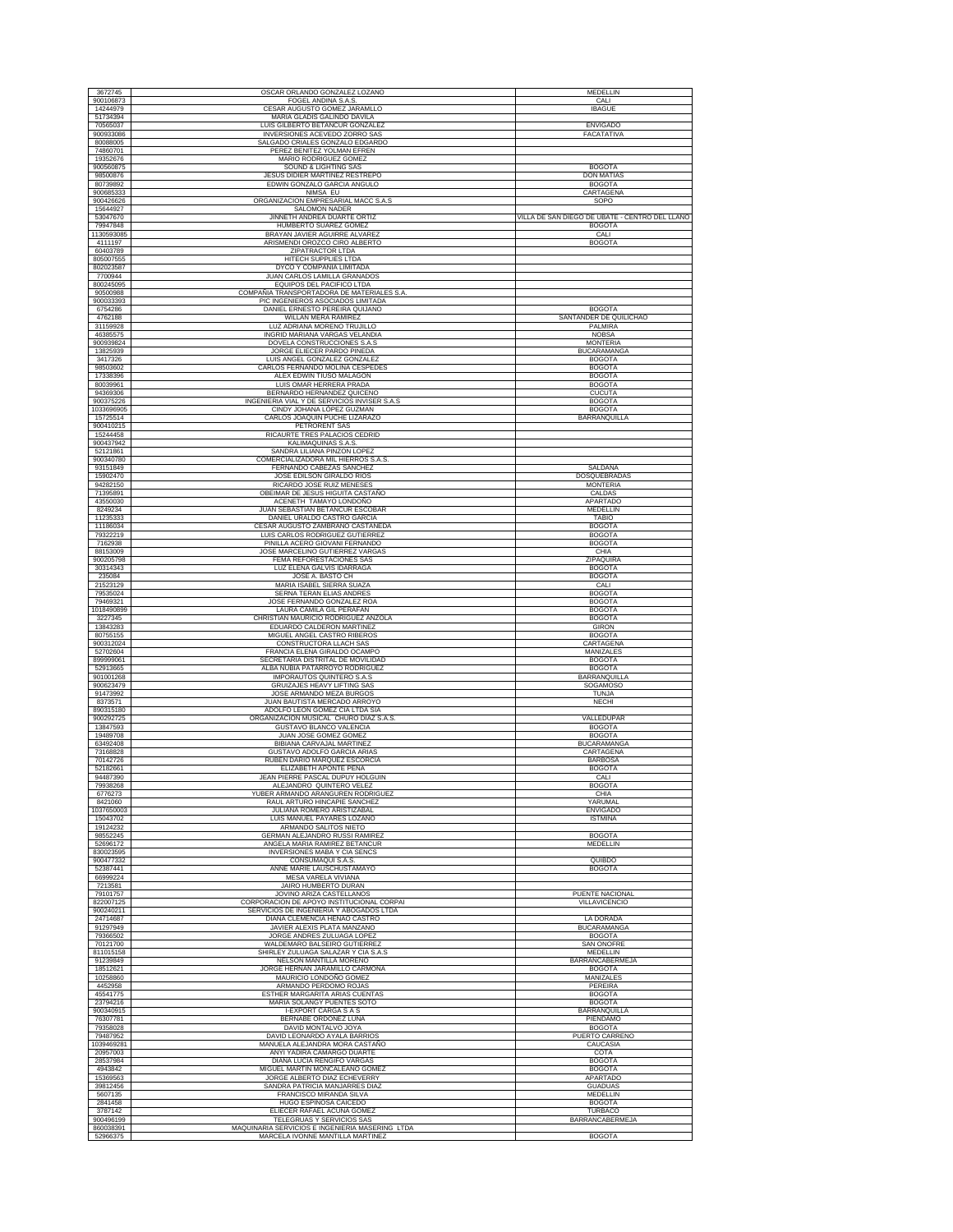| 22018884                | BLANCA MARGARITA CIRO                                                | <b>MEDELLIN</b>                                |
|-------------------------|----------------------------------------------------------------------|------------------------------------------------|
| 14525070                | JOSE MARIA BEJARANO CASTAÑO                                          | <b>BUGALAGRANDE</b>                            |
| 1045418766<br>900026315 | MARIA ADELINA GOMEZ LONDOÑO                                          | MEDELLIN                                       |
| 900573812               | <b>J&amp;L MAQUINARIA PS LTDA</b><br><b>TRAPEZE SAS</b>              | <b>BOGOTA</b><br><b>BOGOTA</b>                 |
| 19490618                | LUIS ALFONSO DUARTE MARIN                                            |                                                |
| 13936886                | LUIS RAFAEL BARROS RODRIGUEZ                                         |                                                |
| 73158515<br>93082844    | JOSE UTRIA MONSALVE<br>ALFREDO ARIAS VASQUEZ                         | CARTAGENA<br>MEDELLIN                          |
| 800172957               | MANTENIMIENTO Y MONTAJES MARTINEZ S. A. S.                           | SOGAMOSO                                       |
| 891380038               | MUNICIPIO DE CANDELARIA                                              | CANDELARIA                                     |
| 900772663<br>900970439  | <b>SKYRENTAL SAS</b><br>BULKMATIC DE COLOMBIA SAS                    | LA ESTRELLA<br><b>BOGOTA</b>                   |
| 72172511                | CARLOS ENRIQUE PEREZ GONZALEZ RUBIO                                  | <b>BARRANQUILLA</b>                            |
| 80410647                | JAVIER RICARDO RUEDA RINCON                                          | <b>BOGOTA</b>                                  |
| 37821012<br>71942985    | ESPERANZA GOMEZ HERNANDEZ<br>LUIS FELIPE NARANJO CARDONA             | <b>BOGOTA</b><br>DOSQUEBRADAS                  |
| 901004689               | <b>FATIBAR ENERGY SAS</b>                                            | <b>CUCUTA</b>                                  |
| 93349037                | WILSON CRUZ NEIRA                                                    | <b>IBAGUE</b>                                  |
| 6622916                 | LUIS ABRAHAM FARAK MARZOLA<br>JAVIER NEIRA PEDRAZA                   | MAGANGUE                                       |
| 94409590<br>1019051065  | CAMILO BERNAL TORRES                                                 | <b>BOGOTA</b><br>CAJICA                        |
| 4051270                 | ALBEIRO JESUS CARDENAS VILLAMIL                                      | <b>BOGOTA</b>                                  |
| 830057982<br>80204287   | <b>FARMALOGICA SA</b><br>LUIS MIGUEL RAMIREZ RAMIREZ                 | <b>BOGOTA</b><br>MANIZALES                     |
| 98660402                | DIDIER TANGARIFE FRANCO                                              | MEDELLIN                                       |
| 900474968               | AMERICAN EQUIPMENT TRADER S.A.S.                                     | BARRANCABERMEJA                                |
| 8307858<br>18494109     | NESTOR CHAVARRIAGA ALZATE<br>JULIAN ESTEBAN RIOS CARDENAS            | CAICEDONIA                                     |
| 1098706223              | YIMER ESTEBAN LAGUADO NUÑEZ                                          | FLORIDABLANCA                                  |
| 832003972               | CUERPO DE BOMBEROS VOLUNTARIOS DE FUNZA                              | <b>FUNZA</b>                                   |
| 13837879<br>79453948    | JORGE LUIS OTERO SANCHEZ<br>JOHN WILLIAM CASALLAS JURADO             | <b>BUCARAMANGA</b><br><b>BOGOTA</b>            |
| 79930722                | PAUL NIKOLAI JIMENEZ RODRIGUEZ                                       | <b>BUCARAMANGA</b>                             |
| 63508212                | MARTHA LILIANA FLOREZ RUGELES                                        | <b>BUCARAMANGA</b>                             |
| 17173909<br>91069430    | JOSE GUILLERMO JIMENEZ GONZALEZ                                      | <b>BUCARAMANGA</b>                             |
| 1012334821              | MONROY SILVA JOSE DOMINGO<br>LADY DAYANA MARTINEZ VALBUENA           | <b>BUCARAMANGA</b><br><b>BOGOTA</b>            |
| 8317221                 | LUIS FERNANDO GIL TOBON                                              | <b>YUMBO</b>                                   |
| 79161204                | JOSE DANIEL CARRILLO MARCELO                                         | VILLA DE SAN DIEGO DE UBATE - CENTRO DEL LLANO |
| 52865195<br>900123925   | MARITZA YANID ALARCON PLAZAS<br>R & R LOGISTICA SAS                  | <b>BOGOTA</b><br><b>BOGOTA</b>                 |
| 900468453               | BIENES Y CONSTRUCCIONES DE LA COSTA S.A.S.                           | BARRANQUILLA                                   |
| 7317335                 | JESUS EDGARDO LOPEZ MURCIA<br><b>OCG MARMOL SAS</b>                  | <b>BOGOTA</b>                                  |
| 900565678<br>900926813  | MAXIMUM CONSULTING SAS                                               | <b>BOGOTA</b><br><b>BOGOTA</b>                 |
| 811007412               | <b>CHALA SAS</b>                                                     | <b>ITAGUI</b>                                  |
| 13848122                | DIEGO RICARDO OTERO SANCHEZ                                          | <b>BOGOTA</b>                                  |
| 51668933<br>51731456    | NORELA DE JESUS CEBALLOS GRANADA<br>MARIA ESPERANZA LOPEZ GARCIA     | <b>BOGOTA</b><br><b>BOGOTA</b>                 |
| 164442                  | VICENTE FLOREZ                                                       | <b>BOGOTA</b>                                  |
| 900406218               | <b>ESTUDIO DAR SAS</b>                                               | <b>BOGOTA</b>                                  |
| 900873432<br>9527150    | EL MARQUIÑO S.A.S<br>BENITO OSWALDO CORTES PARADA                    | CALI                                           |
| 19382120                | GERMAN DOMINGO RODRIGUEZ TAVERA                                      | <b>BOGOTA</b>                                  |
| 98512811                | CARDONA MAYO EDUWIN ALEXANDER                                        | <b>BARBOSA</b>                                 |
| 15306677<br>71605284    | GARCES DIAZ DARIO DE JESUS<br>RESTREPO GUTIERREZ JUAN CARLOS         | CAUCASIA<br>MEDELLIN                           |
| 91264342                | DANILO VILLAMIZAR SERRANO                                            | <b>BOGOTA</b>                                  |
| 52208562                | SAENZ RUEDA NANCY                                                    | <b>BOGOTA</b>                                  |
| 1077089418<br>13921812  | LEIDY JOHANA QUINTERO CARTAGENA<br>ANTONIO MARIA PINTO ANAYA         | <b>BOGOTA</b><br>FLORIDABLANCA                 |
| 98654064                | MEJIA VELASQUEZ EDINSON ANTONIO                                      | <b>BUENAVENTURA</b>                            |
| 1018428859              | BEJARANO MURILLO ELIANA DEL PILAR                                    | <b>BOGOTA</b>                                  |
| 80426089                | CURRY PETERS DICCON ROGER ARTHUR                                     | VALLEDUPAR                                     |
| 77102239<br>680200203   | MALKUN GARRIDO FAVIAN<br>TSCHAMPEL STEFAN DIETER                     | CHIRIGUANA<br>BARRANQUILLA                     |
| 79452624                | CALDERON LOZANO CARLOS ENRIQUE                                       | <b>BOGOTA</b>                                  |
| 1014204331              | DIANA PATRICIA CESPEDES GOMEZ                                        | MEDELLIN                                       |
| 74362604<br>800190298   | FERNEY VIANCHA RINCON<br>GRUPO EMPRESARIAL N.B.Q. S.A.S              | <b>BOGOTA</b><br><b>BUENAVENTURA</b>           |
| 1045022345              | ALFREDO DE JESUS OCAMPO GOMEZ                                        | <b>BOGOTA</b>                                  |
| 16595<br>40024974       | <b>CIRO PORRAS</b><br>MARIA LUCIA TOVAR PINEDA                       | <b>BOGOTA</b>                                  |
| 71725913                | DIDIER GIANNY CARDONA RIOS                                           | MEDELLIN                                       |
| 17339779                | JOSE MIGUEL CUELLA BOBADILLA                                         | <b>APARTADO</b>                                |
| 900501738<br>37917638   | <b>UPARSISTEMAS S.A.S</b><br>JANNETH JUDITH VILLEGAS DE NUÑEZ        | VALLEDUPAR<br>CARTAGENA                        |
| 94254020                | DIEGO FERNANDO JARAMILLO ESPITIA                                     | <b>VITERBO</b>                                 |
| 3100802                 | DANIEL ARTURO MACIAS ORGANISTA                                       | <b>FUNZA</b>                                   |
| 12198251<br>79149404    | ANDRES AUGUSTO CAVIEDES SANCHEZ<br>SANTIAGO PARIS BELTRAN            |                                                |
| 1032425974              | RODRIGUEZ MEJIA MICHAEL ANDRES                                       | <b>BOGOTA</b>                                  |
| 72193953                | SUCRE RAMOS RAMIRO JAVIER                                            | BARRANQUILLA                                   |
| 900960247<br>830509495  | AGRO SUMINISTROS Y OBRAS S.A.S<br><b>AGROTISEG SAS</b>               | YOPAL<br><b>BARRANQUILLA</b>                   |
| 19215785                | RINCON CALIXTO RAFAEL ANTONIO                                        | <b>BOGOTA</b>                                  |
| 16839782<br>3496955     | SALAZAR OSORIO NILTON CESAR<br>BERARDO ALONSO CARDONA HENAO          | <b>BOGOTA</b><br>MEDELLIN                      |
| 1095926422              | JAIME ANDRES FONSECA GONZALEZ                                        | <b>BUCARAMANGA</b>                             |
| 38888238                | LINA MARIA LONDOÑO GIRALDO                                           | <b>IBAGUE</b>                                  |
| 800242266<br>71770197   | PARDIESEL LTDA<br>DAVID HUMBERTO MUÑOZ MONSALVE                      | FREDONIA                                       |
| 75100136                | JAIME ANDRES MOLINA GONZALEZ                                         | MEDELLIN                                       |
| 10879390                | ARNEL ANTONIO LOPEZ DELGADO                                          | CAUCASIA                                       |
| 1036947661<br>43978034  | KELLY CAROLINA CIFUENTES QUINTERO<br>ANDREA LOPERA HENAO             | MARINILLA<br>MEDELLIN                          |
| 15662925                | RAFAEL ERASMO ARGUMEDO DURANGO                                       | PLANETA RICA                                   |
| 92640014                | MIGUEL FRANCISCO FUENTES PEREZ                                       | PLANETA RICA                                   |
| 41103860<br>1037599330  | NOELIA PANTOJA HENAO<br>YOLIMA JULIETH MOSQUERA PANTOJA              | MEDELLIN<br>MEDELLIN                           |
| 1128447407              | JUAN SEBASTIAN FLOREZ HURTADO                                        | <b>MEDELLIN</b>                                |
| 35511837                | JAQUELINE ESPITIA ARIAS                                              | <b>BOGOTA</b>                                  |
| 19179799<br>79442359    | <b>JUAN MAYR MALDONADO</b><br>OSCAR JOSE GREGORIO RODRIGUEZ ALVAREZ  | <b>BOGOTA</b><br>CARTAGENA                     |
| 812007372               | ACUASINU SA EN LIQUIDACION                                           | LORICA                                         |
| 93085715                | ARMEL GUZMAN VALDERRAMA                                              | <b>BOGOTA</b>                                  |
| 17101950<br>80409806    | GUSTAVO HERNAN VELANDIA POVEDA<br>WILFREDO RUIZ SILVA                | <b>BOGOTA</b><br><b>BOGOTA</b>                 |
| 900528413               | INGEOSINTETICOS DE COLOMBIA S.A.S                                    | <b>CUCUTA</b>                                  |
| 3181141<br>72125620     | LUIS FERNANDO GACHARNA RODRIGUEZ<br>GUILLERMO DE JESUS CEPEDA OSORIO | <b>BOGOTA</b><br><b>BOGOTA</b>                 |
| 6751485                 | ARGEMIRO GUTIERREZ BARON                                             | TUNJA                                          |
| 37938785                | BLANCA MARGORIS FLOREZ OROZCO                                        | <b>MARINILLA</b>                               |
| 70927316<br>80373305    | FREDY ALBERTO OCHOA LOPEZ<br>HERNANDO ROA MONTAÑEZ                   | <b>BELLO</b>                                   |
| 50859308                | ROSA ELVIRA SANCHEZ PEÑA                                             | SANTA ROSA DEL SUR<br>CAUCASIA                 |
| 4275752                 | EUFRACIO MORALES                                                     | <b>BOGOTA</b>                                  |
| 71368243                | WILLIAM ANDRES EUSE RODRIGUEZ                                        | MEDELLIN                                       |
| 900547452<br>14198833   | ARCHIDESIGN SAS<br>CONSTANTINO CARDOZO ARIAS                         | PUERTO COLOMBIA<br><b>IBAGUE</b>               |
| 13846973                | JUAN DE JESUS GALVIS ANAYA                                           | <b>GIRON</b>                                   |
| 3496892                 | LUIS ANIBAL CARDONA HENAO                                            | <b>GUATAPE</b>                                 |
| 41609328<br>81720055    | MARTHA LUCIA MOGOLLON BERNAI<br>ALEJANDRO SOLORZANO ARIZMENDI        | <b>BOGOTA</b><br><b>BOGOTA</b>                 |
| 1071608101              | LEIDY LORENA ROJAS ORJUELA                                           | <b>CUCUNUBA</b>                                |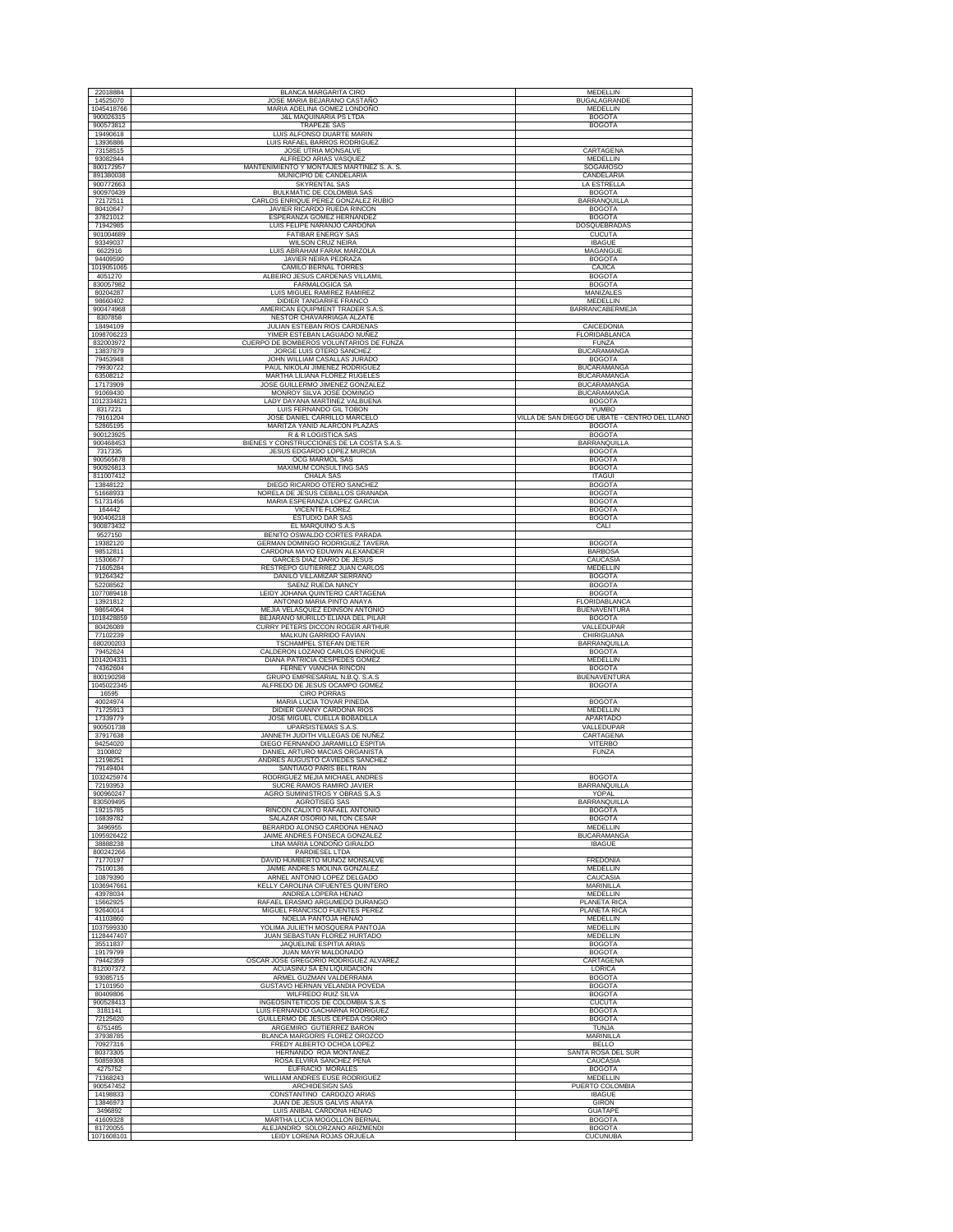| 24333557                | ELIZABETH ROMERO GALLO                                                | MEDELLIN                            |
|-------------------------|-----------------------------------------------------------------------|-------------------------------------|
| 76320513                | JAIME ANDRES VARELA RESTREPO                                          | POPAYAN                             |
| 19401802                | OTALORA BAUTISTA PEDRO VICENTE                                        |                                     |
| 800083710               | MAQUINAR LTDA                                                         |                                     |
| 1032393980<br>17848386  | JULIAN RENATO PARRA GOMEZ<br>ARMANDO DE JESUS PEDROZA BENJUMEA        | <b>BOGOTA</b><br>MAICAO             |
| 17068096                | ORTEGA ACOSTA FERNANDO                                                | <b>BOGOTA</b>                       |
| 900861213               | CONTINENTAL DE CANTERAS S.A.S                                         | SABANETA                            |
| 900995048               | <b>BLACK KOI SAS</b>                                                  | MEDELLIN                            |
| 1098780405<br>91289850  | DANIEL ALFONSO PALACIO FLOREZ<br>GONZALO JEREZ VANEGAS                | MARINILLA                           |
| 805017799               | ON24 GESTION EMPRESARIAL Y CONSULTORIA S.A.S.                         | LEBRIJA<br>CALI                     |
| 91284417                | JULIO CESAR RODRIGUEZ RODRIGUEZ                                       | <b>BUCARAMANGA</b>                  |
| 25234430                | LINA MARIA CARDONA JIMENEZ                                            | <b>MANIZALES</b>                    |
| 10258845                | Alonso Naranjo Vásquez                                                | MANIZALES                           |
| 73133396<br>51670668    | MAURICIO OSVALDO ALZATE MUÑOZ<br>MARY LUZ ARIZA DE ROJAS              | <b>BOGOTA</b><br><b>BOGOTA</b>      |
| 600004263               | STEINER FRASER FELIPE                                                 | <b>BOGOTA</b>                       |
| 9971245                 | OSCAR ALIRIO RAMIREZ GARCIA                                           | <b>BOGOTA</b>                       |
| 1094935803              | JUAN CAMILO VILLADA RAMIREZ                                           | CIRCASIA                            |
| 11318896                | CARLOS ENRIQUE MENDOZA LOPEZ<br>ALBA YANETH CASTAÑEDA NARVAEZ         | <b>BOGOTA</b>                       |
| 52109265<br>80832610    | LEONARDO GARCIA VARGAS                                                | <b>BOGOTA</b><br><b>BOGOTA</b>      |
| 1036937223              | SANTIAGO ANDRES MARTINEZ OLANO                                        | RIONEGRO                            |
| 15441902                | DIEGO SOLANO LOPEZ RESTREPO                                           | LA CEJA                             |
| 72133183                | CARLOS RAMON RENOWITZKY ZABARAIN<br>MILVIA PATRICIA VELASQUEZ DURANGO | <b>BOGOTA</b>                       |
| 43625418<br>98583123    | HENRY VALENCIA ALZATE                                                 | <b>ITAGUI</b><br>COVEÑAS            |
| 80057721                | FAJARDO OSORIO RENETH YESID                                           |                                     |
| 70547198                | VERA VERGARA HECTOR DARIO                                             | <b>BOGOTA</b>                       |
| 71275129                | WILFER ADOLFO ZULUAGA QUINTERO                                        | <b>ITAGUI</b>                       |
| 900430292<br>9202093    | COLOMBIANA DE MAQUINARIA SAS<br>ROBERTO ELLES PADILLA                 | <b>BOGOTA</b><br>CARTAGENA          |
| 52359090                | JEYMY JOYA MARENTES                                                   | <b>BOGOTA</b>                       |
| 65783758                | DIANA LUCIA SOTO MONTIEL                                              | <b>BOGOTA</b>                       |
| 7224552                 | FREDY ALBERTO TIBADUIZA NIÑO                                          | <b>BOGOTA</b>                       |
| 80415479<br>71993758    | JOSE LUIS BARRERA JURADO<br>HUGO DE JESUS VALENCIA GUERRERO           | <b>BOGOTA</b><br>CACERES            |
| 3465397                 | JAIRO ALBERTO PINEDA TORRES                                           | <b>DON MATIAS</b>                   |
| 13066393                | MARIO FERNANDO CORAL CAICEDO                                          | TUQUERRES                           |
| 900504929               | SOLUCIONES GENERALES DEL PUTUMAYO S.A.S                               | MOCOA                               |
| 900145022<br>6390134    | TEJARES TERRACOTA DE COLOMBIA S.A<br>DIEGO FERNANDO ROJAS MENDOZA     | <b>BOGOTA</b><br><b>BOGOTA</b>      |
| 900210458               | HASTALHO LTDA                                                         |                                     |
| 900046928               | CONSORCIO MAQUINARIA D.C                                              |                                     |
| 900856652               | EMERGENCIAS SANITARIAS E INGENIERIA S.A.S                             | CALI                                |
| 8037771<br>39281421     | <b>GERMAN DARIO EUSSE TAPIAS</b><br>ANDRY PAOLA GOMEZ GONZALE         | <b>BELLO</b><br><b>ISTMINA</b>      |
| 80741976                | GIOVANI PEDRAZA BARRERA                                               | <b>BOGOTA</b>                       |
| 98547447                | DIEGO LUIS VILLEGAS MUÑOZ                                             | <b>BOGOTA</b>                       |
| 900343452<br>79223552   | GAMART S.A.S                                                          | <b>BOGOTA</b>                       |
| 32092182                | CARLOS ERWIN MAYORGA GARCIA<br>MARICELA MORALES GARCIA                | MEDELLIN                            |
| 15439668                | FABIAN RAFAEL ECHEVERRI ECHEVERRI                                     | <b>RIONEGRO</b>                     |
| 1094902319              | GLORIA STEFANY LOPEZ URRUTIA                                          | CAUCASIA                            |
| 80241910<br>1110503600  | FERNANDO MANUEL NEWBALL CASTELLAR<br>PAOLA ALEXANDRA CARDOZO ARANGO   | <b>SAN ANDRES</b><br><b>IBAGUE</b>  |
| 10101557                | JULIAN ARTURO ARBOLEDA ARENAS                                         | <b>BOGOTA</b>                       |
| 7466534                 | JOSE MARIA OSORIO SANTIAGO                                            | SABANALARGA                         |
| 10289582                | CARLOS ALBERTO VARGAS RODRIGUEZ                                       | <b>MONTERIA</b>                     |
| 900796543<br>1020782166 | SOLUCIONES ARREBOLES S.A.S<br>FERNANDO ANDRES ZAMUDIO LASCARRO        | MEDELLIN<br><b>BOGOTA</b>           |
| 78687677                | OSCAR DARIO CEBALLOS VARELAS                                          | <b>TURBO</b>                        |
| 11233413                | YOHN FREDY GUITIERREZ PARRA                                           | LA CALERA                           |
| 2680452                 | EDUARD ALVAREZ QUINTERO                                               | <b>TURBO</b>                        |
| 30397599<br>900273968   | CLAUDIA MARCELA CASTAÑO MORALES<br>RETROEXCAVADORAS J & N S.A.S       | MANIZALES<br>MEDELLIN               |
| 541                     | LEONTE ROJAS CASTRO                                                   |                                     |
| 80501443                | HOYOS VARON OSCAR ALFONSO                                             | MEDELLIN                            |
| 79344792<br>600283388   | MARIO RODRIGUEZ RIOS<br>UMIMAQ LTDA S.C.A                             |                                     |
| 900642673               | NIHAO COLOMBIA SAS                                                    | <b>BOGOTA</b>                       |
| 1800812                 | JOSE CALDERON BASTIDAS                                                | <b>BOGOTA</b>                       |
| 74243003<br>1032251264  | PIZA CASTILLO LUIS MANUEI<br>RAFAEL ANTONIO MENDOZA RUIZ              | MONIQUIRA<br>UNION PANAMERICANA     |
| 51937924                | MARIA CATALINA LEON ORTIZ                                             | <b>BOGOTA</b>                       |
| 79647940                | JORGE ALEJANDRO ESPINOSA GONZALEZ                                     | <b>BOGOTA</b>                       |
| 900063573<br>80170242   | SAHA SOLUCIONES CON INGENIERIA SAS                                    | MEDELLIN                            |
| 3021982                 | EDGAR DAVID GIL ROMERO<br>CESAR EMIGDIO HERNANDEZ RIAÑO               | <b>BOGOTA</b><br><b>BOGOTA</b>      |
| 88260197                | DIEGO MARTINEZ BUENAHORA                                              | <b>CUCUTA</b>                       |
| 51716922                | PILAR GUERRERO FRANCO                                                 | OTROS PAISES                        |
| 91072849<br>1121844201  | HUMBERTO BENITEZ TRIANA<br>DIANA MARIA AREVALO PULIDO                 | <b>BOGOTA</b><br>CALI               |
| 5557474                 | ORLANDO RODRIGUEZ NAVAS                                               | <b>EL RETEN</b>                     |
| 35428130                | NATALIA CAROLINA CALA GRANADOS                                        | CHIA                                |
| 91243163                | EDUARDO PEDRAZA RINALDY                                               | <b>BUCARAMANGA</b>                  |
| 19286372<br>79542217    | ALVARO VALENCIA PARRA<br>ULISES FIGUEREDO VARON                       | <b>BOGOTA</b><br><b>BOGOTA</b>      |
| 79578725                | JOHN HENRY ORDUZ BUITRAGO                                             | <b>BOGOTA</b>                       |
| 901029271               | QUINTERAUTOS & EQUIPOS S.A.S                                          | BARRANQUILLA                        |
| 901046551<br>900449597  | SANDRA ORDOÑEZ Y ASOCIADOS SAS<br>HEAVY CONSRUCTION RENTAL S.A.S      | <b>BOGOTA</b><br><b>BOGOTA</b>      |
| 79528048                | WILLIAM BAUTISTA CASTILLO                                             | CHIA                                |
| 11792364                | ARNULFO MACHADO GONZALEZ                                              | <b>TURBO</b>                        |
| 98549672                | JORGE HUMBERTO MORENO VILLEGAS<br>CARLOS MARIO RODRIGUEZ GONZALEZ     | MEDELLIN                            |
| 71639941<br>16796198    | ELIOT GERARDO BENAVIDES GONZALEZ                                      | MEDELLIN<br><b>BOGOTA</b>           |
| 19498585                | HEIVER MANUEL DAZA CASCAVITA                                          | EL CARMEN DE BOLÍVAR - EL HOBO      |
| 900659272               | ECORENOVACION S.A.S                                                   | BARRANQUILLA                        |
| 52701342<br>15987475    | LAURA CECILIA APONTE GONZALEZ<br>JOSE BERNARDO GARCIA ARANGO          | <b>MONTERIA</b><br><b>BOGOTA</b>    |
| 73136850                | CESAR RICARDO PINEDA VARGAS                                           | <b>BOGOTA</b>                       |
| 79492010                | FERNANDO AUGUSTO TORRES GUZMAN                                        | <b>BOGOTA</b>                       |
| 91293585                | EDGAR ALONSO QUESADA OREJARENA                                        | VILLAVICENCIO                       |
| 8353139<br>900269680    | CARLOS HUMBERTO MONSALVE ECHEVERRI<br>NASJO SAS                       | MEDELLIN<br><b>BARRANQUILLA</b>     |
| 79451997                | MIGUEL EDUARDO DAVID BASTIDAS                                         | <b>BOGOTA</b>                       |
| 900422347               | ALQUIECOM MAQUINAS Y EQUIPOS S.A.S                                    | <b>ENVIGADO</b>                     |
| 85461258<br>3015566     | JAVIER FORERO GOMEZ<br>MARIANO ACOSTA AGUDELO                         | <b>CRAVO NORTE</b><br><b>BOGOTA</b> |
| 1036783442              | SINDY JULIETH MALDONADO BOTERO                                        | LA UNION                            |
| 52908706                | DIANA JAZMIN GUTIERREZ GUEVARA                                        | <b>BOGOTA</b>                       |
| 14948811                | <b>GUSTAVO ALBERTO MURCIA</b>                                         | <b>MADRID</b>                       |
| 900966969<br>901017128  | ROYAL RENTAL COLOMBIA S.A.S.<br>HACIENDA BRASIL S.A.S.                | CALI<br><b>FLORIDABLANCA</b>        |
| 830137718               | ROJAS ENTERPRISES CORPORATION LIMITADA                                |                                     |
| 79540401                | JAIRO ORLANDO ORJUELA AREVALO                                         | <b>BOGOTA</b>                       |
| 90900100<br>2992900     | LYR PELAEZ REPRESENTACIONES Y NEGO<br>INDERMEYER SANDOVAL CASAS       |                                     |
| 1035227602              | LUZ ADRIANA VERGARA ZAPATA                                            | <b>BARBOSA</b>                      |
| 8742137                 | MIGUEL RAMON BOHORQUEZ HOYOS                                          | AMALFI                              |
| 76328753<br>1125784281  | LUIS MIGUEL OTERO MAYA<br>DANIELLE GONZALEZ REYES                     | POPAYAN                             |
| 79994651                | CARLOS ALBEIRO VELASCO CASTRO                                         | <b>BOGOTA</b><br><b>FUNZA</b>       |
| 19413418                | ALFONSO ENRIQUE GARZON MENDEZ                                         | <b>BOGOTA</b>                       |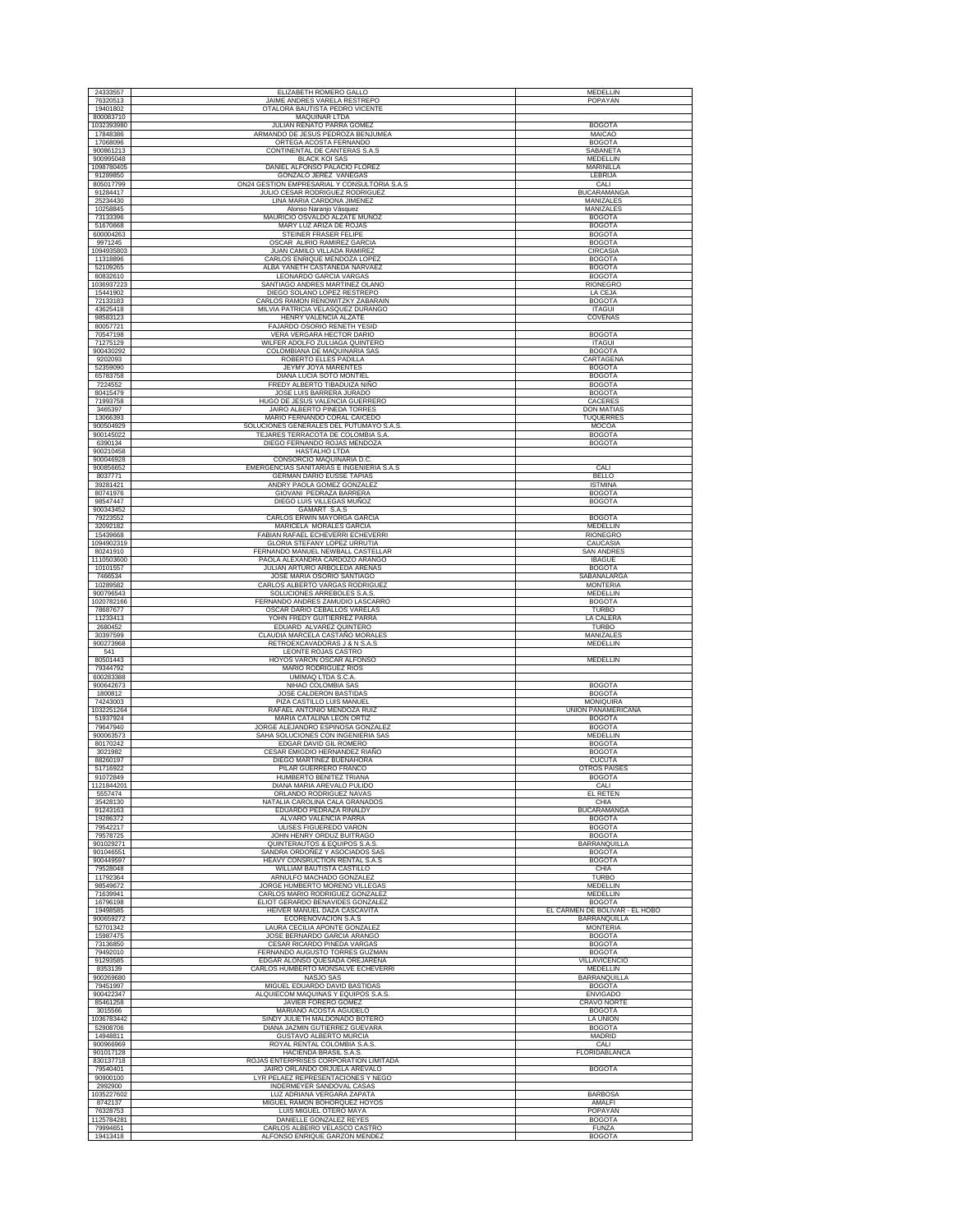| 900726063               | ANDRES FLOREZ VILLEGAS                                                 | <b>BOGOTA</b>                                  |
|-------------------------|------------------------------------------------------------------------|------------------------------------------------|
| 900622099               | DRENAJES DE COLOMBIA S.A.S<br>SERVICIOS INDUSTRIALES PETROLEROS CI SAS | CALI                                           |
| 10235757                | JAIME ALBERTO RUIZ SANZ                                                | <b>BOGOTA</b><br><b>FUNZA</b>                  |
| 17304920                | <b>LUIS ROMERO CRUZ</b>                                                | <b>FUNZA</b>                                   |
| 79617293<br>700165333   | CARLOS EDGAR PRIETO GONZALEZ<br>CARLOS ERNESTO GONZALEZ ZARATE         | <b>BOGOTA</b><br><b>CUCUTA</b>                 |
| 19485965                | NOEL AREIZA MOREA                                                      | <b>BOGOTA</b>                                  |
| 16280269<br>900869118   | HERMINSOL ESCOBAR JARAMILLO<br>SGH INVERSIONES S.A.S.                  | CARTAGENA<br><b>MEDELLIN</b>                   |
| 24717677                | LUZ MERY OSPINA GOMEZ                                                  | <b>BELLO</b>                                   |
| 1020448551<br>32417963  | JESICA URIBE VANEGAS<br>MARIA LIDIA CASTAÑEDA JIMENEZ                  | MEDELLIN<br>FUNZA                              |
| 52388132                | ANA DE DIOS AVELLANEDA RIOS                                            | <b>BOGOTA</b>                                  |
| 901017948<br>900352803  | AGROJEQUIP SAS<br><b>INVERSIONES ALMONT S.A.S</b>                      | BARRANQUILLA<br>MEDELLIN                       |
| 900196152               | INVERSIONES CARIBE A. E.U                                              | CARTAGENA                                      |
| 1127230795<br>16550852  | JORGE LUIS ORTIZ SALDARRIAGA<br>EDINSON YUSTI VINASCO                  | <b>BOGOTA</b><br>MOSQUERA                      |
| 11446037                | DANIEL ENRIQUE MONTENEGRO PAYOME                                       | FACATATIVA                                     |
| 90107500<br>17143767    | <b>UNIMEX LTDA</b><br>RAFAEL ANTONIO SANCHEZ AMEZQUITA                 | <b>BOGOTA</b>                                  |
| 41354600                | CLEMENCIA SILVA FONSECA                                                | <b>BOGOTA</b>                                  |
| 79756875<br>91450930    | JOHN HARVEY OTALORA LEON<br>HERIBERTO ARCINIEGAS REYES                 | <b>BOGOTA</b><br>FLORIDABLANCA                 |
| 900914947               | FERTECNICA G. SAS                                                      | <b>BOGOTA</b>                                  |
| 4617439<br>900046380    | ALEXANDER VELASCO VILLAMARIN<br>COMERCIALIZARADORA ROBERTS LTDA        | CALI                                           |
| 820001464<br>79533360   | AMBIPETROL INGENIEROS S.A.S<br>JEAN PAUL STRONG FLOREZ                 | <b>TUNJA</b><br><b>BOGOTA</b>                  |
| 80152501                | ALEX FERNEY CHAVEZ IBARRA                                              | <b>BOGOTA</b>                                  |
| 71792261<br>79455077    | JIMMY ALEXANDER MUÑOZ YEPES<br>JUAN CARLOS CALA BELTRAN                | MEDELLIN<br><b>BOGOTA</b>                      |
| 72218935                | CESAR HERNANDO BARRERA SANCHEZ                                         | <b>MONTERIA</b>                                |
| 80539084<br>15405674    | JICKSON STEVENS RODRIGUEZ ALGARRA<br>ANGEL GABRIEL HOLGUIN             | ZIPAQUIRA<br>SANTAFE DE ANTIOQUIA              |
| 11304962                | RAUL RICO ESGUERRA                                                     | MEDELLIN                                       |
| 8293210<br>14892040     | DARIO MORENO GUTIERREZ<br>HECTOR FABIO GIRALDO SALGADO                 | MEDELLIN<br><b>BOGOTA</b>                      |
| 19247760                | OSCAR TORRES YEPES                                                     | <b>BOGOTA</b>                                  |
| 800173410<br>900377015  | <b>SIGMA LTDA</b><br>MG IMPORTACIONES E INVERSIONES SAS                | <b>CUCUTA</b><br><b>BOGOTA</b>                 |
| 2332288                 | JAIME PRIETO AVENDAÑO                                                  | <b>BARRANQUILLA</b>                            |
| 93375005<br>3705900     | IVAN ARBEL DIAZ ALVAREZ<br>JORGE EDUARDO TRIANA SICARD                 | <b>IBAGUE</b><br>PAIPA                         |
| 1082841263<br>816005150 | LEIDY LICCETE GENEY RODRIGUEZ<br><b>TANAGA S.A.S</b>                   | <b>SANTA MARTA</b><br>PEREIRA                  |
| 80505378                | JORGE ENRIQUE GUTIÉRREZ VALDERRAMA                                     | <b>BOGOTA</b>                                  |
| 3173290<br>14890559     | LUBERTO MAURICIO RUIZ MORENO<br>MAURICIO JOSE ZABALA CARDONA           | MADRID<br><b>BOGOTA</b>                        |
| 19459179                | RICARDO HERNANDEZ CARDENAS                                             | <b>BOGOTA</b>                                  |
| 52580602<br>79403301    | MARIA VICTORIA ALDANA TALERO<br>ALVARO CORTES PERALTA                  | <b>BOGOTA</b><br><b>FUNZA</b>                  |
| 98650352                | JORGE ELIECER MERCADO CASTILLO                                         | CAUCASIA                                       |
| 79458894<br>52379902    | HERNAN MAURICIO CUERVO CASTELLANO<br>YANNETH PEREZ ARIZA               | <b>BOGOTA</b><br><b>BOGOTA</b>                 |
| 10217400                | RUBEN MEJIA RESTREPO                                                   | <b>BOGOTA</b>                                  |
| 1715807<br>10483173     | FELIPE HERNANDEZ ZAMBRANC<br>PEDRO GERARDO PRIETO BEJARANO             | <b>BOGOTA</b>                                  |
| 51831594                | BERTHA PATRICIA ALEMAN PARRA                                           | <b>BOGOTA</b>                                  |
| 79548056<br>900061360   | JUAN CARLOS ROCHA BOTERO<br><b>BANEQUIPOS E.U</b>                      | <b>BOGOTA</b><br>MEDELLIN                      |
| 28495355<br>39151316    | GLADYS CASTAÑEDA SERRANO<br>JEM OPAL SMITH BENT                        | MEDELLIN<br><b>SAN ANDRES</b>                  |
| 900220823               | QUARRY S.A EN LIQUIDACION                                              | MANIZALES                                      |
| 900195409<br>1077294081 | COMERCIALIZADORA SAN GIULIANO LIMITADA<br>CARLOS FERNANDO POVEDA BELLO | <b>TAUSA</b>                                   |
| 901061731               | INVERSIONES AUTOCITY COLOMBIA SAS                                      | <b>BOGOTA</b>                                  |
|                         |                                                                        |                                                |
| 73133675                | RICARDO JOSE MOLARES BABRA                                             | <b>BOGOTA</b>                                  |
| 38364524<br>8402042     | MELISSA FERNANDA AMAYA BOLIVAR<br>CARLOS MARIO ALVAREZ CARDENAS        | <b>HONDA</b><br><b>ENVIGADO</b>                |
| 17529138<br>1020401541  | JOSE ELIAS QUINTANA FORERO<br>LINA MARCELA HENAO MARIN                 | FLORIDABLANCA<br><b>BELLO</b>                  |
| 30731279                | ADRIANA ARIAS ZUTTA                                                    | <b>BOGOTA</b>                                  |
| 37395374<br>79626952    | KATHERINE GUTIERREZ PEREZ<br>EFREN WIESNER VILLAMIZAR                  | <b>BOGOTA</b>                                  |
| 81741055                | WHILMER SMITH PARDO BERNAL                                             | <b>BOGOTA</b>                                  |
| 73560939<br>800180965   | HENRY SUAREZ ALVAREZ<br>EQUIPOS PESADOS LTDA                           | CARTAGENA                                      |
| 16741725<br>900146054   | FERNANDO ARAGON LUCUMI<br>MISAEL HERNANDEZ M. & CIA S EN C             | CALI                                           |
| 84026181                | <b>IVAN DOMINGO RIVERA FRIAS</b>                                       | CARTAGENA<br><b>BELTRAN</b>                    |
| 900220826<br>79361278   | QUARRY S.A.<br>WILSON WILLIAN CASTELLANOS SANCHEZ                      | MANIZALES - AGUA BONITA                        |
| 3183896<br>52207206     | CARLOS ARTURO LOPEZ RODRIGUEZ<br>ANGELA MARITZA GONZALEZ TORRES        | SUBACHOQUE<br><b>BOGOTA</b>                    |
| 84073109                | HENRRY RAFAEL OCANDO BRITO                                             | <b>MAICAO</b>                                  |
| 80085485<br>900065364   | JUAN FELIPE CHARRIA GONZALEZ<br>ARQUITECTURA ASOCIADOS LTDA            | <b>BOGOTA</b><br><b>BUCARAMANGA</b>            |
| 900764486               | BUY2GOO S.A.S.                                                         | SABANETA                                       |
| 70505463<br>85448168    | JUAN GUILLERMO CASTRO ACEVEDO<br>ORLANDO DIAZ GOMEZ                    | SABANETA<br><b>FUNZA</b>                       |
| 74359401                | JIMENEZ AVELLA JOSE ALFREDO                                            | <b>DUITAMA</b>                                 |
| 19441367<br>38996097    | CESAR AUGUSTO NARVAEZ ARCINIEGAS<br>Amparo Valencia de Cosme           | CARTAGENA<br>POPAYAN                           |
| 901002043               | RENTAL EP S A S<br>BERENICE ESTUPIÑAN CASTAÑEDA                        | <b>BOGOTA</b><br><b>FUNZA</b>                  |
| 46366193<br>90923037    | EMPRESA TRACTORES DE COLOMBIA LTDA                                     |                                                |
| 1017259830<br>2855364   | SAMANTHA GIRALDO LOPEZ<br><b>FRANCISCO PRIETO VARGAS</b>               | <b>MEDELLIN</b><br><b>BOGOTA</b>               |
| 8266334                 | <b>EDUARDO VELEZ TORO</b>                                              | <b>MEDELLIN</b>                                |
| 5750267<br>8686632      | LUIS RAMIRO SANDOVAL PACHECO<br>MAURICIO GARAVIZ CADENA                | FLORIDABLANCA<br><b>BOGOTA</b>                 |
| 1019011680              | CAROLINA MIRALLES DIAZ                                                 | OTROS PAISES                                   |
| 79164205<br>900044696   | PEDRO MAURICIO GONZALEZ MONTAÑO<br>CIVILO Y CO LTDA                    | VILLA DE SAN DIEGO DE UBATE - CENTRO DEL LLANO |
| 39531224<br>12131188    | YENNY CLAUDIA ALMEIDA ACERO<br>JAIRO FERNANDO CASTAÑO ESLAVA           | <b>BOGOTA</b><br><b>NEIVA</b>                  |
| 891900451               | BENEMERITO CUERPO DE BOMBEROS VOLUNTARIOS DE ZARZAL                    | ZARZAL                                         |
| 900194643<br>10893669   | JJ INGENIERIA Y MAQUINARIA LTDA<br>EDUARDO SANTIAGO OLAYA MARQUEZ      | ARMENIA                                        |
| 35373839                | MARLENE SUAREZ DE FUENTES                                              | <b>BOGOTA</b>                                  |
| 80262487<br>900154678   | JOSE EDUARDO ESPITIA CUBILLOS<br>IMPO-RUIZ EMPRESA UNIPERSONAL         | CALI                                           |
| 7436207                 | LUCAS DE FEX FONTALVO                                                  |                                                |
| 12188737<br>800211883   | ALDEMAR WALLES MOTTA<br>MINA LA MARGARITA S.A.S.                       | GARZON<br><b>SABANETA</b>                      |
| 900418191               | CONSTRUCCIONES CIVILES METALICAS SUAREZ SAS                            | <b>SAN ANDRES</b>                              |
| 16201997<br>11320069    | GABRIEL GOMEZ JARAMILLO<br>FELIX ANTONIO CONTRERAS                     | CARTAGO                                        |
| 3425507<br>1010172889   | JORGE MARIO CORREA SALDARRIAGA<br>DEISY ANDREA CALA PEREZ              | CALDAS<br>YOPAL                                |
| 40402866                | ALEXANDRA PINZON ALONZO                                                | <b>BOGOTA</b>                                  |
| 52717551<br>900109611   | DIANA CAROLINA MOYA MANCIPE<br>C I DOMINIO SA                          | <b>BOGOTA</b><br><b>BOGOTA</b>                 |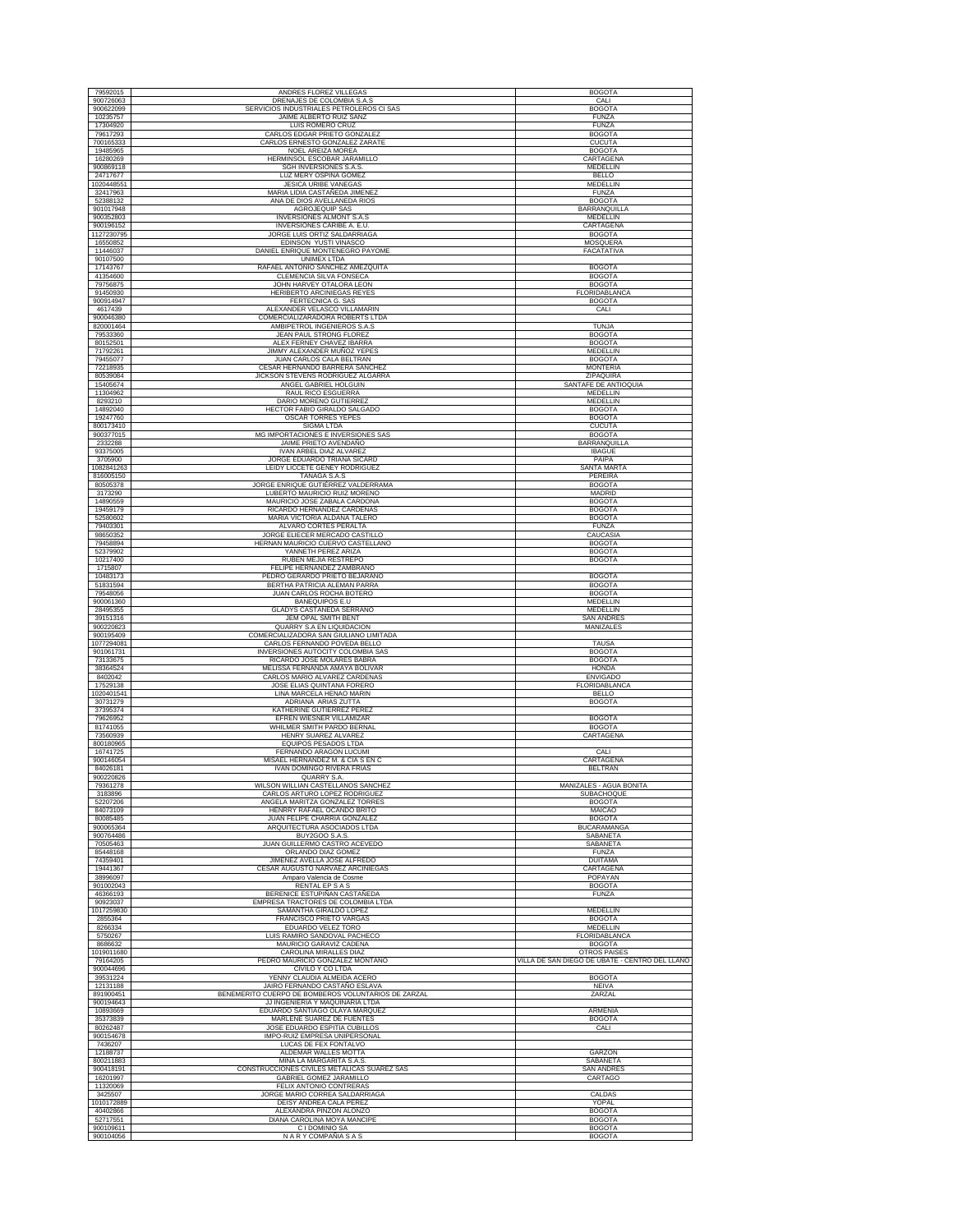| 901018260              | JEMISA S.A.S.                                                        | BARRANQUILLA                          |
|------------------------|----------------------------------------------------------------------|---------------------------------------|
| 52701626               | ESTEFANIA LEON CHEDID                                                | BOGOTÁ, D.C. - PASQUILLA              |
| 80383357               | ALVARO NINCO BERMUDEZ                                                | ARMENIA                               |
| 80401657<br>98461733   | ALVARO FRANCISCO SUAREZ MONTERO<br>VICTOR EUGENIO AGUDELO BUSTAMANTE | <b>BOGOTA</b><br>MEDELLIN             |
| 21468466               | EMILCEN DEL SOCORRO TORRES GUTIERREZ                                 | MEDELLIN                              |
| 37749257               | <b>GENNY ROCIO JIMENEZ MARTINEZ</b>                                  | PIEDECUESTA                           |
| 79542203               | RICARDO MARTINEZ BERNAL                                              | TUNJA                                 |
| 80135278<br>72287648   | MIGUEL DARIO CLAVIJO MCCORMICK<br>FRANCISCO JOSEPH ARCILA RAMIREZ    | <b>BOGOTA</b><br><b>BOGOTA</b>        |
| 900155184              | SUMIMAQUINAS S.A                                                     | <b>ITAGUI</b>                         |
| 12192624               | ARNULFO MORA SILVA                                                   |                                       |
| 6767975                | NESTOR MIGUEL BERNAL BERNAL                                          | <b>BOGOTA</b>                         |
| 14985733               | JOSE JUAQUIN LEGUIZAMON RUIZ                                         |                                       |
| 900197838              | C.I COMERCIALIZADORA INTERNACIONAL MANALIPA RETROS F.U               | CARTAGENA                             |
| 73096034<br>79419325   | JAVIER BERNANDO PORTO MORALES<br>JUAN FELIPE YEPES LARA              | <b>NILO</b>                           |
| 800084085              | <b>COMPILES LTDA</b>                                                 |                                       |
| 51658196               | ELSA MARIA MONTAÑA VARGAS                                            | <b>BOGOTA</b>                         |
| 40986586               | ZAMIRA MIRELLA ARCHBOLD STEPHENSON                                   | <b>SAN ANDRES</b>                     |
| 18004024<br>73110773   | EMILIO POMARE ARZUZA                                                 | <b>SAN ANDRES</b>                     |
| 15255995               | ESTELMAN PUELLO RAMBAYS<br>HERNAN DARIO ALZATE ANGARITA              | <b>SAN ANDRES</b><br><b>BOJACA</b>    |
| 24254876               | AMELIA BOTERO DE MEJIA                                               | MANIZALES                             |
| 900806747              | DOLPHINS TRAVEL S A                                                  | <b>SAN ANDRES</b>                     |
| 900728565              | ALCON STEEL DE COLOMBIA LTDA                                         | <b>BUCARAMANGA</b>                    |
| 900462466              | JC PORTAL DRILLING SUPPLIES S.A.S                                    | MEDELLIN                              |
| 811000757<br>79361116  | GAÑAN AGUDELO Y CIA<br>PEDRO FERNANDO AREVALO GOMEZ                  | <b>FUNZA</b>                          |
| 43152453               | ANGELA MARIA AMAYA VILLA                                             | PACHO                                 |
| 900339262              | IMPOMAQUINAS BARCELONA S.A.S                                         | MEDELLIN                              |
| 45426300               | IRMA BEATRIZ BALLESTAS DE JUAN                                       | CARTAGENA                             |
| 32462011               | ANA PATRICIA ESCOBAR ECHEVERRY                                       | MEDELLIN                              |
| 79533993<br>17164680   | CARLOS ENRIQUE BERMUDEZ HERRERA<br>HORACIO DANILO NIETO FLOREZ       | <b>BOGOTA</b><br><b>TENJO</b>         |
| 19222224               | MANUEL ALFONSO VALDERRAMA CARRILLO                                   | <b>BOGOTA</b>                         |
| 6386435                | CARLOS ENRICO AGREDO RAMIREZ                                         | MOSQUERA                              |
| 71608133               | ESCOBAR LOPEZ RODRIGO DE JESUS                                       | CAUCASIA                              |
| 900326167<br>31877242  | ANCLAJES PILOTES INGENIERIA S.A.S<br>LUZ NOHEMY OCAMPO ALOMIA        | <b>CUCUTA</b>                         |
| 900850729              | SOLUCIONES Y SERVICIOS S & S SAS                                     | PUERTO TRIUNFO                        |
| 79383922               | HECTOR DE JESUS CHICA ACOSTA                                         |                                       |
| 816004300              | BURGOS INGENIERIA EMPRESA UNIPERSONAL                                | <b>PEREIRA</b>                        |
| 901030106              | AGROPECUARIA TASORT S.A.S                                            | TULUA                                 |
| 79420541<br>17340799   | JUAN CARLOS MORALES LOPEZ<br>JAVIER ROJAS MONTEALEGRE                | <b>BOGOTA</b><br><b>BOGOTA</b>        |
| 66712167               | ANA LUCIA BOCANEGRO CAMACHO                                          | <b>BOGOTA</b>                         |
| 8306291                | JAIRO DE JESUS GÓMEZ BOTERO                                          | <b>BOGOTA</b>                         |
| 4034331                | EDWARD BRYAN                                                         | <b>SAN ANDRES</b>                     |
| 91430136               | DAVID ENRIQUE MORENO COMAS                                           | <b>BOGOTA</b>                         |
| 19467751<br>16634674   | JORGE ALBERTO EDUARDO SEGURA MANONEGRA<br>CARLOS ADOLFO PARRA SMITH  | <b>BOGOTA</b><br>CALI                 |
| 2856654                | JUAN BAUTISTA PAEZ FERRO                                             | <b>BOGOTA</b>                         |
| 901016340              | <b>CONSORCIO RIS</b>                                                 | <b>BOGOTA</b>                         |
| 900009482              | DESARROLLO E INTEGRACION DE TECNOLOGIA Y COMUNICAC                   | <b>BOGOTA</b>                         |
| 79304175               | JAIME SANCHEZ AVENDAÑO                                               | <b>BOGOTA</b>                         |
| 13801033<br>700171293  | JOSE DEL CARMEN HERNANDEZ ABRIL<br>MARYAM HOSEEINI                   | <b>BUCARAMANGA</b><br><b>BOGOTA</b>   |
| 700150298              | ISAAC SILVA DE LA ENCARNACION                                        |                                       |
| 27072934               | NELLY DEL ROSARIO ROBLES DE ARDILA                                   | MEDELLIN                              |
| 800096227              | MAVELTEX Y CIA LTDA                                                  |                                       |
| 78702416               | FRANISCO ANTONIO VEGA LACHARME                                       | <b>MONTERIA</b>                       |
| 43585788<br>79774318   | MARIA ARELIS AGUDELO AGUDELO<br>CARLOS JORGE SAAVEDRA ISAZA          | <b>BOGOTA</b><br><b>BOGOTA</b>        |
| 901062491              | TMPL S.A.S                                                           | <b>BOGOTA</b>                         |
| 79503500               | WILSON SANCHEZ HERNANDEZ                                             | <b>BOGOTA</b>                         |
| 19089782               | CARLOS RODRIGUEZ MARCELO                                             | <b>BOGOTA</b>                         |
| 71375594<br>1026281649 | WILSON ANDRES HENAO GALVIS<br>ERIKA LORENA ARENAS WALTEROS           | <b>BOGOTA</b><br><b>BOGOTA</b>        |
| 79488551               | EDUARDO QUIROS CHAPARRO                                              | <b>BUCARAMANGA</b>                    |
| 79356952               | SAULO VICENTE DAZA OCHOA                                             | <b>BOGOTA</b>                         |
| 900589049              | INVERSIONES Y NEGOCIOS JJ S.A.S                                      | MEDELLIN                              |
| 1087121424             | HARVEY ALEXIS CORTES LANDAZURI                                       | CALI                                  |
| 19272875<br>1026256026 | JAIRO ANTONIO OSSA LOPEZ<br>JEAN PAUL WILCHES BERNAL                 | <b>BOGOTA</b><br><b>BOGOTA</b>        |
| 900438211              | RETROSOLUCIONES RYS S.A.S                                            | <b>MEDELLIN</b>                       |
| 98533637               | OSCAR FERNANDO ZULETA GALLEGO                                        | MEDELLIN                              |
| 79402875               | ROBERTO IGNACIO RODRIGUEZ GUERRERO                                   | PITALITO                              |
| 860506608<br>52418919  | <b>GRODCO LTDA</b><br>XIMENA ADRIANA POLANCO TRIANA                  | MANIZALES                             |
| 16347819               | <b>JAIRO HURTADO ALZATE</b>                                          | <b>BOGOTA</b>                         |
| 900210353              | IMPORTACIONES JAYFER SA                                              |                                       |
| 16744913               | GIOVANNI LIZARAZO PARRA                                              | <b>BOGOTA</b>                         |
| 8224995<br>20676454    | LIBARDO TAMAYO HERRERA<br>MARIA INES AVELLANEDA ZAMBRANO             | MEDELLIN<br>CARACOLI                  |
| 98341659               | GILDARDO ANTIDIO VILLA CHARFUELAN                                    | FACATATIVA                            |
| 900328370              | SUNBELT COLOMBIA S.A.S.                                              |                                       |
| 1026567396             | CRISTIAN ALEJANDRO MUÑOZ MARTIN                                      | <b>BOGOTA</b>                         |
| 84077750<br>80014153   | OSWALDO SEGUNDO PEREZ BENITEZ<br><b>INGARCON LTDA</b>                | <b>BOGOTA</b>                         |
| 823000615              | ALVAREZ Y COLLINS LTDA                                               |                                       |
| 901070526              | GM TRADING COLOMBIA S.A.S                                            | <b>MEDELLIN</b>                       |
| 5087425                | LUIS HORACIO ALVAREZ SALAZAR                                         | PLANETA RICA                          |
| 10536360<br>79442948   | JOSE ANIBAL ROBLES JOJOA<br>MANUEL GERMAN RINCON TAFUR               | <b>BOGOTA</b><br><b>BOGOTA</b>        |
| 51917100               | ESPERANZA GONZALES MEDINA                                            | <b>BOGOTA</b>                         |
| 1786518                | LEONARDO ABUCHAIDE                                                   | <b>BOGOTA</b>                         |
| 10260138               | MARIO ARANGO SEVALLOS                                                |                                       |
| 900292510<br>13450296  | <b>HECDEL SAS</b>                                                    |                                       |
| 901048583              | JESUS HERNANDO ROJAS SANCHEZ<br>CONSORCIO VICONPACIFICO              | SABANETA                              |
| 84029945               | <b>IVAN DE JESUS LOAIZA ROYS</b>                                     |                                       |
| 79419644               | MANUEL ENRIQUE PORRAS                                                |                                       |
| 700023799              | KOHAN HOSH NEJAD                                                     | <b>BOGOTA</b>                         |
| 85439352<br>19269638   | JAVIER NUMA MARTINEZ<br>ALVARO ENRIQUE FORERO SALCEDO                | CARTAGENA                             |
| 92189785               | JESUS MIGUEL GARCIA PIÑA                                             | <b>SINCELEJO</b>                      |
| 1070017450             | NICOLAS ENRIQUE AREVALO JAIMES                                       | CAJICA                                |
| 1098780793             | JUAN SEBASTIAN RODRIGUEZ SANDOVAL                                    | <b>BUCARAMANGA</b>                    |
| 79862561               | JAVIER ALBERTO DIAZ BECERRA                                          | <b>BOGOTA</b>                         |
| 900792207<br>64720620  | RIONUEVO S.A.S<br>CLAUDETTE DEL CARMEN REYES MANJARRES               | <b>BARRANQUILLA</b><br><b>SAMPUES</b> |
| 900701465              | CONSTRUCTEK INGENIERIA S.A.S                                         | <b>BOGOTA</b>                         |
| 830120125              | INDUSTRIAS ZERRATO LTDA                                              |                                       |
| 79542231               | JULIAN BERMUDEZ CASTAÑO                                              | ARMENIA                               |
| 900508388              | INTERCONTINENTAL MACHINERY SAS                                       | <b>ARMENIA</b>                        |
| 860037502<br>13847541  | INDUSTRIA LADRILLERA DEL NORTE LTDA<br>JORGE ELIAS MENESES GALVIS    | <b>BOGOTA</b>                         |
| 1039685654             | HUGO ERNESTO CAMACHO SANCHEZ                                         | MEDELLIN                              |
| 79152424               | ERNESTO MALDONADO GUARNIZO                                           | <b>BOGOTA</b>                         |
| 5559319                | MARIO SERRANO                                                        |                                       |
| 7168649<br>16204808    | EDBIN GUILLERMO AVILA FONSECA<br>FERNANDO VELASQUEZ ISAZA            | <b>IBAGUE</b><br>MEDELLIN             |
| 900416950              | EQUI 3 S.A.S                                                         |                                       |
| 19444718               | CARLOS ANDRES TORRES BARRERO                                         | <b>BOGOTA</b>                         |
| 900024547              | CI BANANOS Y PLATANOS DE COLOMBIA SA                                 |                                       |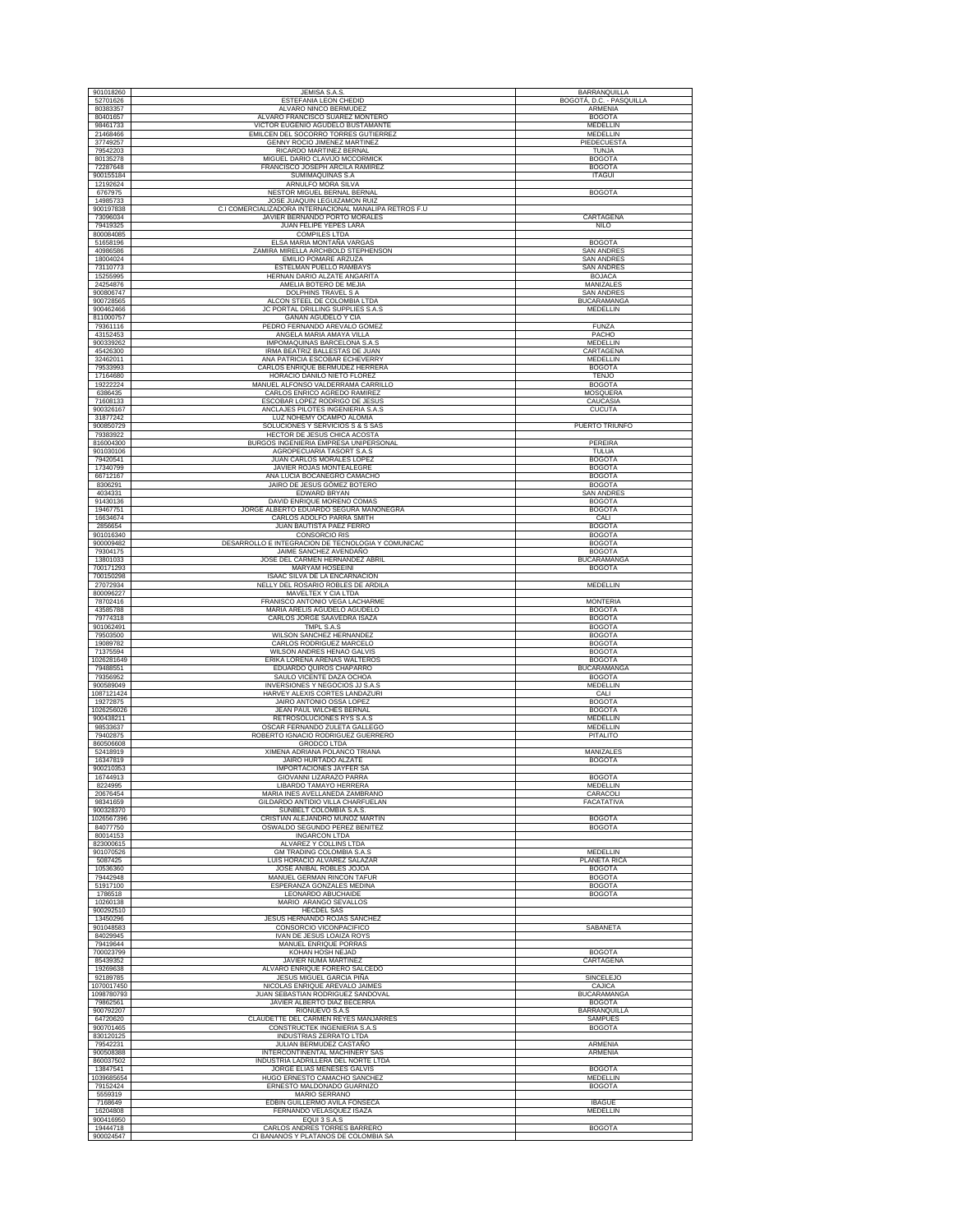| 890922943              | <b>EQUIPAR LTDA</b>                                                                 |                                      |
|------------------------|-------------------------------------------------------------------------------------|--------------------------------------|
| 91278880               | AFANADOR SEVERICHE GUSTAVO                                                          | BARRANCABERMEJA                      |
| 900955101              | FRUTALES DEL NORTE S.A.S                                                            | <b>BOGOTA</b>                        |
| 900359625              | WAREHOUSES & SOLUTIONS TO STORE SAS                                                 | CHIA                                 |
| 900924112              | GRUPO INDUSTRIAL Y MINERO COLOMBIANO S.A.S.                                         | SOGAMOSO                             |
| 5711892                | PINILLA CASTAÑO OMAR ELIAS                                                          |                                      |
| 16739816<br>901071587  | SALVADOR GUTIERREZ LOMBANA<br>ANA DILIA ANGULO FALQUEZ SAS                          | <b>BOGOTA</b><br>CARTAGENA           |
| 92551585               | REMOLINA FONTALVO JAIME ARTURO                                                      | <b>BOGOTA</b>                        |
| 93371828               | DANIEL RICARDO MORALES VIÑA                                                         | <b>MONTERIA</b>                      |
| 13924458               | CARLOS FERNANDO MORENO JERE                                                         | <b>BOGOTA</b>                        |
| 73120864               | OSCAR MIER GRANDA                                                                   | CALI                                 |
| 79345763               | CESAR ALBERTO BERNAL TORRES                                                         | <b>BOGOTA</b>                        |
| 10213809               | ORLANDO ARCILA GONZALEZ                                                             | <b>BOGOTA</b>                        |
| 52258757               | DIANA MERCEDES CARVAJAL TOSCANO                                                     | <b>BOGOTA</b>                        |
| 83180345               | JOSE LUIS SILVA ESTRELIN                                                            | <b>BOGOTA</b><br><b>BARRANQUILLA</b> |
| 40940662<br>79498141   | GINA PAOLA PEREZ SOTO<br>EDUARDO DIAZ GONZALEZ                                      | <b>BOGOTA</b>                        |
| 16712478               | LUENGAS PATIÑO FRANCISCO                                                            | <b>BOGOTA</b>                        |
| 3229988                | Carlos Mauricio Acero Montejo                                                       | <b>BOGOTA</b>                        |
| 73130266               | ALEX ALBERTO DAGER SANCHEZ                                                          | CARTAGENA                            |
| 42151591               | DIANA CAROLINA CIFUENTES FLOREZ                                                     | PERFIRA                              |
| 79400274<br>12192340   | JOHN ARTURO SANCHEZ PEÑA<br>FERNANDO JIMENEZ ROA                                    | <b>BOGOTA</b>                        |
| 806008149              | CIVIAMBIENTAL LTDA                                                                  |                                      |
| 900657179              | COLOMBIAN SUPPLIES S A S                                                            | <b>BOGOTA</b>                        |
| 79451781               | MOLINA HIDALGO PEDRO IVAN                                                           | <b>BOGOTA</b>                        |
| 79049270               | MANRIQUE CARLOS JULIO                                                               | <b>BOGOTA</b>                        |
| 1024551344             | ALDANA CARDENAS LUIS FELIPE                                                         | <b>BOGOTA</b>                        |
| 79943476               | LUIS EDUARDO VILA BARRIOS                                                           | <b>IBAGUE</b>                        |
| 16753235               | GUILLERMO ORLANDO BOTERO ZAPATA                                                     | CALI                                 |
| 900909912<br>14324058  | ADMINISTRADORA DE MAQUINARIAS Y CONSTRUCCIONES SAS<br>JOHN ALEXANDER ALZATE AGUILAR | <b>BOGOTA</b><br><b>BOGOTA</b>       |
| 860014278              | EL DESVARE LTDA                                                                     |                                      |
| 72142646               | LUIS RICARDO FERNANDEZ RESTREPO                                                     | <b>BOGOTA</b>                        |
| 1052379398             | NIDIA ROCIO ROJAS LOPEZ                                                             | <b>DUITAMA</b>                       |
| 80400315               | JAVIER IGNACIO ORTIZ ROZO                                                           | CHIA                                 |
| 53107475               | SUSSAN NATALIA GOMEZ LOPEZ                                                          | <b>BOGOTA</b>                        |
| 19221211               | BERNARDO ANCIZAR OSSA LOPEZ                                                         | <b>BOGOTA</b>                        |
| 13802168               | JUAN ELI LAITON RODRIGUEZ                                                           | FLORIDABLANCA                        |
| 19093526<br>900859399  | FIDELIGNO ALFREDO TORRES PULIDO<br><b>INVERPRO D&amp;C S.A.S</b>                    | <b>BOGOTA</b><br>CALI                |
| 900976395              | AGROINDUSTRIA LLANOS LA ESPERANZA S.A.S                                             | PUERTO GAITAN                        |
| 800249313              | CL 100 N° 13-76                                                                     | <b>BOGOTA</b>                        |
| 13506170               | GERMAN GUSTAVO CARVAJAL SANTAELLA                                                   | <b>BOGOTA</b>                        |
| 11223136               | CESAR AUGUSTO BUENDIA VALDERRAMA                                                    | <b>FUNZA</b>                         |
| 35456728               | SILVIA AMAYA LONDOÑO                                                                | <b>BOGOTA</b>                        |
| 51879751               | ALICIA FERNANDA GEMA QUIJANO CASTRO                                                 | <b>OTROS PAISES</b>                  |
| 900790652              | MAQUINARIA PESADA Y AMARILLA S.A.S. M.P AMARILLA S.A.S                              | <b>MEDELLIN</b>                      |
| 900201102<br>13802004  | MANTENIMIENTOS URBANOS & REFORESTACIONES LIMITADA<br>HUMBERTO CASADIEGO QUINTERO    | <b>BOGOTA</b><br><b>IBAGUE</b>       |
|                        | NATALIA NUÑEZ ARIAS                                                                 |                                      |
| 52865655<br>16758959   | FREDY HERNANDO PALACIOS RODRIGUEZ                                                   | <b>BOGOTA</b><br><b>BOGOTA</b>       |
| 30568009               | LORENA CRISTINA BULA VERGARA                                                        | SAHAGUN                              |
| 900501205              | JHORDAN SAS                                                                         | <b>BARBOSA</b>                       |
| 700111531              | <b>FROTO RAFFAELE</b>                                                               |                                      |
| 8161360                | SANTIAGO BRAVO GARCIA                                                               | MEDELLIN                             |
| 70825362               | RODRIGO ELIAS GIRALDO HOYOS                                                         | <b>BOGOTA</b>                        |
| 1020749162             | LUIS ESDUARDO HOFMAN DEL VALLE                                                      | <b>BOGOTA</b>                        |
| 91253015<br>9531520    | SAUL SILVA PARADA<br>RODRIGO PIRAGAUTA DIAZ                                         | <b>BOGOTA</b><br><b>BOGOTA</b>       |
| 13489907               | JOSE LUIS ANTOLINEZ MELO                                                            | <b>BOGOTA</b>                        |
| 7557871                | MARCO ANTONIO ARIAS MORA                                                            | <b>BOGOTA</b>                        |
| 79353410               | JOSE ANTONIO NIÑO FAJARDO                                                           | <b>BOGOTA</b>                        |
| 93356886               | GUILLERMO GARCIA GONZALEZ                                                           | <b>BOGOTA</b>                        |
| 1014294887             | JUAN DAVID MUÑOZ CARVAJAL                                                           | <b>BOGOTA</b>                        |
| 1128269677             | ESTEFANIA LOPEZ BARBOSA                                                             | MEDELLIN                             |
| 19432608<br>79379977   | LUIS FERNANDO MONROY SALAMANCA<br>LUIS FERNANDO CASTRO ROJAS                        | <b>BOGOTA</b><br><b>BOGOTA</b>       |
| 70560623               | LUIS FERNANDO ARBELAEZ PIEDRAHITA                                                   | MEDELLIN                             |
| 10118217               | GUSTAVO ADOLFO TELLEZ                                                               | <b>BOGOTA</b>                        |
| 31579102               | BEATRIZ EUGENIA MEJIA                                                               | <b>BOGOTA</b>                        |
| 900926935              | 4PL SUMINISTROS INGENIERIA Y LOGISTICAS SAS                                         | CARTAGENA                            |
| 900344045              | INVERSIONES JOBEGO E.U                                                              |                                      |
| 19204690<br>79431045   | ALVARO BLANCO BLANCO                                                                | <b>BOGOTA</b>                        |
| 12622062               | HERNAN ROJAS VIZCAYA<br>JORGE MANUEL GERONIMO                                       | <b>BOGOTA</b>                        |
| 900049140              | <b>INVERSIONES VERSALES E.U</b>                                                     |                                      |
| 900049564              | SOCIEDAD DE COMERCIALIZACIÓN INTERNACIONAL C.I. DHOWS CONGO                         | <b>MEDELLIN</b>                      |
| 29873807               | DIANA FAINORIS BETANCOUR RODAS                                                      | CAUCASIA                             |
| 900829264              | ALELI HOME DECOR S.A.S                                                              | <b>BOGOTA</b>                        |
| 900916717              | CONSTRUCTONICA S.A.S                                                                | <b>BARRANOUILLA</b>                  |
| 16281763               | JUAN CARLOS SALCEDO RACINES<br>LILIANA VARON CARDENAS                               | CALI                                 |
| 40988706<br>70107382   | HECTOR EDUARDO VELEZ PELAEZ                                                         | SAN ANDRES<br>MEDELLIN               |
| 79941070               | HENRY PATRICIO RIASCOS MEJIA                                                        | <b>BOGOTA</b>                        |
| 900535577              | CARROCERIAS AMAGA S.A.S                                                             | AMAGA                                |
| 96331592               | FRANKNER GIOVANNI VALBUENA YATE                                                     | <b>BOGOTA</b>                        |
| 15244247               | MORRIS POMARE ARCHBOLD                                                              | <b>SAN ANDRES</b>                    |
| 900765415<br>79603203  | GRUPO INMOBILIARIO Y FINACIERO G1 SAS<br>JHON FREY VELOZA LANCHEROS                 | <b>IBAGUE</b>                        |
| 52981551               | LILIAN YAMILE HERRERA GOMEZ                                                         | BARRANQUILLA<br><b>BOGOTA</b>        |
| 79130462               | <b>WILSON VERGARA CETINA</b>                                                        | <b>BOGOTA</b>                        |
| 900974744              | COMERCIAL GROUP H.M. SAS                                                            | <b>MAICAO</b>                        |
| 700171929              | RONNIE LEE PARK                                                                     | <b>BOGOTA</b>                        |
| 21508092               | MARIA LIBIA CANO DE TILANO                                                          | SANTAFE DE ANTIOQUIA                 |
| 13742161               | <b>IVAN ALEXANDER DIAZ ROJAS</b>                                                    | <b>BUCARAMANGA</b>                   |
| 6910782<br>901076981   | JOSE DE JESUS SOLANO LOPEZ<br>YI HAO INTERNATIONAL INVESTMENT HOLDING LIMITED S.A.S | CHIQUINQUIRA<br><b>BOGOTA</b>        |
| 79245704               | <b>KELL ELIAS SOLER LINARES</b>                                                     | <b>BOGOTA</b>                        |
| 70513018               | JOSE IGNACIO LASTRA BERMUDEZ                                                        | <b>BELLO</b>                         |
| 32785240               | CAROLINA GUERRA HERNANDEZ                                                           | <b>BOGOTA</b>                        |
| 52168292               | CLAUDIA PATRICIA GRANADOS                                                           | <b>BOGOTA</b>                        |
| 7310138                | EDIXON YAIR ORTEGON RODRIGUEZ                                                       | <b>BOGOTA</b>                        |
| 1233888309<br>79486518 | DANIELA FERNANDA CORTES CELIS                                                       | <b>BOGOTA</b><br><b>BOGOTA</b>       |
|                        | SERGIO ARMANDO RESTREPO OTALORA                                                     |                                      |
| 901004880<br>79790039  | ASESCO INTERNATIONAL SAS<br>ALVARO MAURICIO RAMIREZ BONILLA                         | <b>BOGOTA</b><br><b>MEDELLIN</b>     |
| 11187295               | JULIO ALBERTO BARRETO AVILA                                                         | <b>BOGOTA</b>                        |
| 12993532               | JORGE EFRAIN PINEDA CULTID                                                          | <b>BOGOTA</b>                        |
| 80114899               | <b>GERSON DAVID FUENTES MELENDEZ</b>                                                | <b>BOGOTA</b>                        |
| 900239392              | MOVICONS S.A                                                                        |                                      |
| 901044532              | <b>TC TUNNEL SAS</b>                                                                | <b>BOGOTA</b>                        |
| 11189473               | JOSE VICENTE ROJAS ARIZA                                                            | <b>BOGOTA</b>                        |
| 79407591               | HERNAN VARGAS MARTIN                                                                | <b>BOGOTA</b>                        |
| 21304779<br>72042493   | YOLANDA DE LOS DOLORES VELEZ BETANCUR<br>VICTOR HUGO NAVARRO BROCHERO               | <b>BARRANQUILLA</b>                  |
| 700080921              | LUCIA ELIZALDE BULANTI                                                              | <b>BOGOTA</b>                        |
| 891200941              | PROFESIONALES ASOCIADOS LIMITADA PROA LTDA                                          | PASTO                                |
| 900854491              | DE. FENIX CONSTRUCTORA SAS                                                          | <b>FUSAGASUGA</b>                    |
| 52819211               | ROSA MARCELA CARDENAS DAZA                                                          | <b>BOGOTA</b>                        |
| 79453311               | PABLO EMILIO TEJADA GONZALEZ                                                        | <b>BOGOTA</b>                        |
| 13504835               | EDGAR TASCO                                                                         | ZIPAQUIRA                            |
|                        |                                                                                     |                                      |
| 98339768<br>4609816    | SANTIAGO FERNANDO ROMERO MUÑOZ<br>LUIS HECTOR SOLARTE SOLARTE                       | PASTO<br><b>BOGOTA</b>               |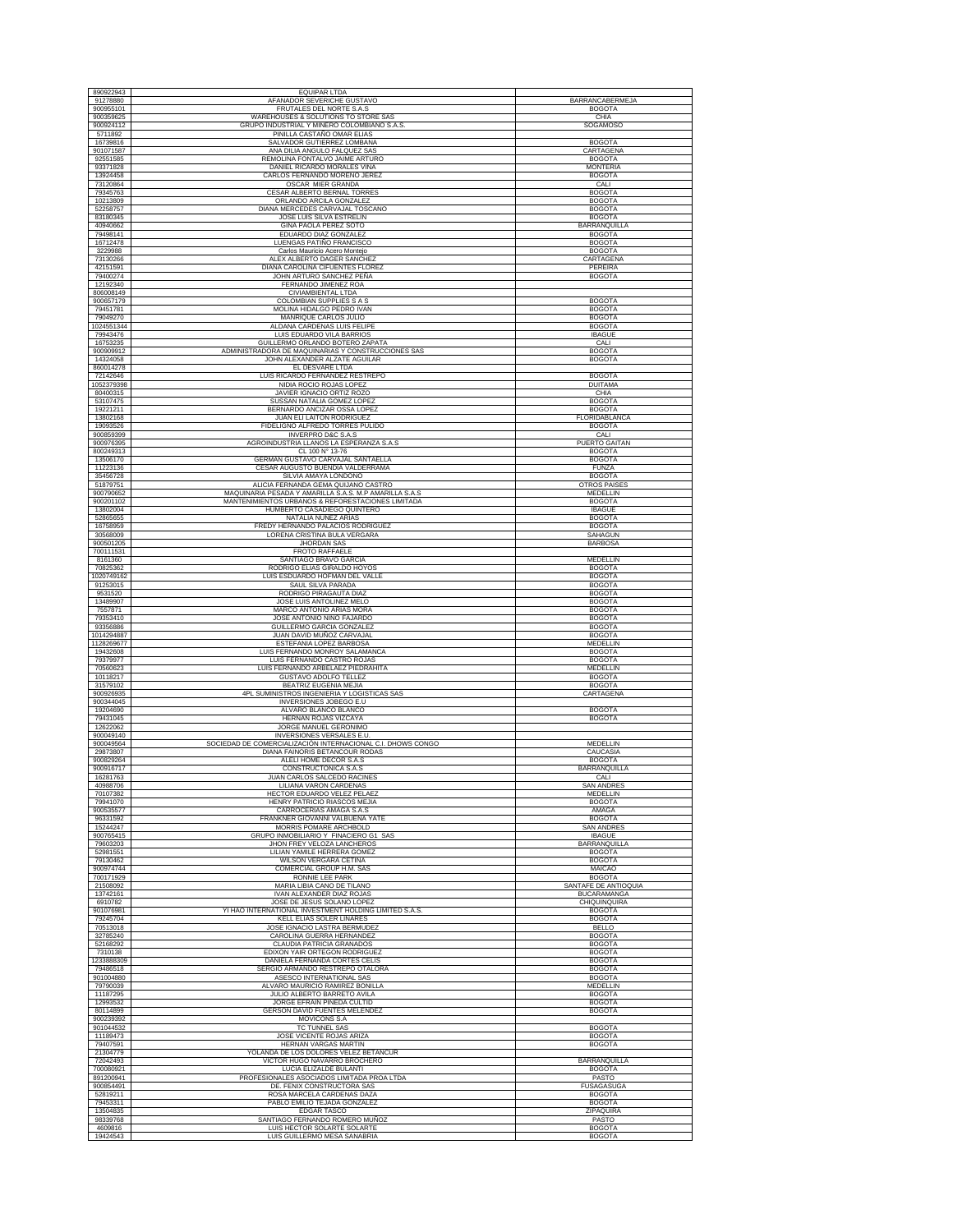| 12991772               | TOMAS EFRAIN MUÑOZ PEREIRA                                                       | <b>BOGOTA</b>                        |
|------------------------|----------------------------------------------------------------------------------|--------------------------------------|
| 80395534<br>79363731   | CARLOS ARTURO FORERO FARFAN<br>FRANCISCO JOSE OCAMPO LOPEZ                       | <b>BOGOTA</b><br><b>BOGOTA</b>       |
| 52059980               | LUZ CECILIA GARCIA PEREZ                                                         | <b>BOGOTA</b>                        |
| 79449032               | MIGUEL ALBERTO ALONSO GALINDO                                                    | <b>BOGOTA</b>                        |
| 900353213              | PTS EQUIPOS                                                                      |                                      |
| 2941432                | LUIS ENRIQUE BUITRAGO MENDOZA                                                    | <b>BOGOTA</b>                        |
| 805028705              | <b>IMPORMADERAS LTDA</b>                                                         | CALI                                 |
| 73165622               | GUILLERMO LEON LLAMAS ARENAS                                                     | CARTAGENA                            |
| 12090720               | ALFONSO MACIAS VARGAS                                                            | BARRANQUILLA                         |
| 800248293              | HERRAJES Y MONTAJES GONZALEZ CIA S.A.S                                           | MEDELLIN                             |
| 7570319<br>51633741    | JOSÉ SANTO GONZALEZ DANGON<br><b>JIMENA GARZON MATEUS</b>                        | <b>BOGOTA</b><br><b>BOGOTA</b>       |
| 96188517               | SAUL RIOS MORENO                                                                 | <b>BOGOTA</b>                        |
| 860518558              | TRACTO REPUESTOS AGRICOLAS LTDA                                                  | <b>BOGOTA</b>                        |
| 900089798              | G&D MULTIPRODUCTOS LTDA                                                          |                                      |
| 830508163              | <b>EMISION CERO S.A EMICESA</b>                                                  |                                      |
| 683048759              | GERRIT DIRK VAN DE LEUR                                                          | CALI                                 |
| 51700822               | CLAUDIA GISELA MARISOL SCHATTKA SILVA                                            | <b>BOGOTA</b>                        |
| 4323519                | JAIRO ANTONIO MEJIA ALVAREZ                                                      | <b>MANIZALES</b>                     |
| 19483023<br>51937370   | RAFAEL ANTONIO QUINTERO CUBIDES<br>LUCIA CRISTINA VANEGAS TARAZONA               | <b>BOGOTA</b><br>MOSQUERA            |
| 39783893               | ROSAURA ROJAS MURCIA                                                             | <b>BOGOTA</b>                        |
| 19205403               | MANUEL ALBERTO SALEME CAMACHO                                                    | <b>SAN ANDRES</b>                    |
| 900872411              | AID CONSULTING GROUP SAS                                                         | CARTAGENA                            |
| 71215967               | DIEGO ALEJANDRO DELGADO                                                          | MEDELLIN                             |
| 5638036<br>3108069     | ANTONIO MARIN SALAZAR<br>FRANCISCO JOSE CORDOBA                                  | FLORIDABLANCA<br><b>BOGOTA</b>       |
| 84088187               | ANDRIS MANUEL SALAS ZUÑIGA                                                       | <b>BOGOTA</b>                        |
| 40008836               | GLORIA CECILIA AMEZQUITA JIMENEZ                                                 | <b>BOGOTA</b>                        |
| 19369239               | MIGUEL CAMILO RUIZ BLANCO                                                        | <b>BOGOTA</b>                        |
| 70045931               | JAIME HERNANDO VELASQUEZ BEDOYA                                                  | <b>ITAGUI</b>                        |
| 900466130              | CONSTRUCCTORES E INTERVENTORES EQUIPMENT S.A.S.<br>GARCIA SALCEDO MILTON ARNULFO | BARRANQUILLA<br>PAIPA                |
| 74363010<br>10289514   | HECTOR LUIS CARRASCAL VARELA                                                     | <b>BOGOTA</b>                        |
| 41954370               | ANGELICA MARYID CORTES LAVERDE                                                   | <b>BOGOTA</b>                        |
| 900990804              | AB CONSULTORES PMD S.A.S                                                         | <b>BOGOTA</b>                        |
| 900463976              | H.E. - INGENIERIA &CONSTRUCCIONES SAS                                            | <b>BARRANCABERMEJA</b>               |
| 901043135              | <b>KABO'S SAS</b>                                                                | SAN ANDRÉS - SAN LUIS                |
| 18390511<br>5379628    | JAVIER GAHONA GAMBOA<br>JULIO ALEJANDRO INSUASTY GUZMAN                          | CALARCA<br><b>BOGOTA</b>             |
| 900249758              | <b>SMART TRADING SAS</b>                                                         | <b>BOGOTA</b>                        |
| 900318582              | REFORESTADORA CARACOLI SAS                                                       | MEDELLIN                             |
| 901013400              | INVERSIONES AREIZA CANO S.A.S                                                    | <b>MEDELLIN</b>                      |
| 900273165              | ASOCIACION DE MUNICIPIOS SOLIDARIOS Y SOSTENIBLES                                | <b>MONTERIA</b>                      |
| 900517948<br>19328349  | MACHINERY CONNECTION S.A.S.<br>ANGEL DARIO RANGEL DOMINGUEZ                      | <b>APARTADO</b><br><b>BOGOTA</b>     |
| 43864886               | MARIA ADELAIDA AGUDELO VELEZ                                                     | MEDELLIN                             |
| 830121394              | AGREZIPA AGRÍCOLA DE REPUESTOS EL ZIPA EMPRESA UNIPERSONAL E                     |                                      |
| 6762213                | LUIS GONZALO ROBLES SAENZ                                                        | TUNJA                                |
| 900938909              | INVERSIONES SADAM S.A.S.                                                         | MEDELLIN                             |
| 700173579              | <b>UGUR ESER</b>                                                                 | <b>BOGOTA</b>                        |
| 15256995               | HERNAN DARIO ALZATE ANGARITA<br>DAVID TADEO PIÑA SABAHG                          | MEDELLIN                             |
| 72135451<br>1016080962 | CRISTIAN CAMILO SEDANO CHAPARRO                                                  | CALI<br><b>BOGOTA</b>                |
| 811027338              | SERVICIOS INTEGRALES ORIENTAR                                                    | MEDELLIN                             |
| 1023915047             | DIEGO ARMANDO FUENTES MELENDEZ                                                   | <b>BOGOTA</b>                        |
| 8163077                | JUAN ESTEBAN RUEDA URREGO                                                        | <b>ENVIGADO</b>                      |
| 79746891               | JUAN MIGUEL THIRIAT TOVAR                                                        | <b>BOGOTA</b>                        |
| 30398123<br>900072844  | CAROLINA GUTIERREZ GUTIERREZ<br>INVERSIONES CABO DE HORNOS S.A.S                 | <b>OTROS PAISES</b><br>MEDELLIN      |
| 1786516                | LEONARDO ABUCHAIDE A                                                             |                                      |
| 79789730               | EDUAR YOBANY CASTRO BAQUERO                                                      | <b>BOGOTA</b>                        |
| 900568689              | COMEXCOL ADVICE SAS                                                              | <b>BOGOTA</b>                        |
|                        |                                                                                  |                                      |
| 890981138              | DISTRITO DE TURBO                                                                | <b>BOGOTA</b>                        |
| 80843549               | EDGAR ARTURO GUERRERO REGINO                                                     | <b>BOGOTA</b>                        |
| 52111797               | KARINA GIOVANNA CASTILLO NARANJO                                                 | <b>BOGOTA</b>                        |
| 15811735               | WERTINO PABON BURBANO                                                            | PASTO                                |
| 1020717138<br>16780630 | SERGIO HERNANDO PERALTA ORTIZ<br>MAURICIO JOSE GARCES GOMEZ                      | <b>BOGOTA</b><br><b>BARRANQUILLA</b> |
| 43519838               | MARTHA RUTH BOLIVAR ZULUAGA                                                      | MEDELLIN                             |
| 35509141               | PILAR ORTIZ BONILLA                                                              | <b>BOGOTA</b>                        |
| 79355834               | ISRAEL OSVALDO VALBUENA MORA                                                     | <b>BOGOTA</b>                        |
| 700174611              | DI NUNZIO MARCO                                                                  | <b>CARTAGENA</b>                     |
| 800194135<br>28558536  | JORGE ALBERTO MOSQUERA G Y CIA LTDA<br>ALIDA REYES URREGO                        | MEDELLIN<br><b>BOGOTA</b>            |
| 800168320              | <b>USM COLOMBIA SAS</b>                                                          | <b>LA ESTRELLA</b>                   |
| 10549281               | FAIBER HUGO MARTINEZ JIMENEZ                                                     | <b>BOGOTA</b>                        |
| 901045459              | PADOVA CONSTRUCTORES S.A.S                                                       | BARRANQUILLA                         |
| 700173549<br>900993641 | PAUL JACOBUS ELISABETH PETERS<br>ALG COLOMBIA SAS                                | PALMIRA<br>ARMENIA                   |
| 80086533               | CARLOS ANDRES MOLANO CAMELO                                                      | <b>BOGOTA</b>                        |
| 900313598              | MOTO BEACH S.A.S                                                                 |                                      |
| 52455846               | EUGENIA VEGA BOTERO                                                              | <b>BOGOTA</b>                        |
| 49697691               | ADRIANA LORENA BOLAÑO GUZMAN                                                     | <b>BECERRIL</b>                      |
| 35501602<br>80370101   | MARIA CRISTINA ALEJANDRA SALCEDO ABELLO<br>LUIS ORLANDO ALBARRACIN DUARTE        | <b>BOGOTA</b><br><b>BOGOTA</b>       |
| 18009894               | DANILO FABIAN DITTA GARRIDO                                                      | <b>SAN ANDRES</b>                    |
| 900144066              | <b>COMERCIALEZADORA HOLTSEN LTDA</b>                                             | CALI                                 |
| 900984789              | SELDAT COLOMBIA SAS                                                              | <b>BOGOTA</b>                        |
| 79344513<br>75080785   | HECTOR ARSENIO SUAREZ MORA<br>NESTOR IVAN GARCIA MOTATO                          | <b>BOGOTA</b><br>MANIZALES           |
| 79351016               | EDGAR GUERRERO LOPEZ                                                             | <b>BOGOTA</b>                        |
| 88164034               | GREGORIO MOGOLLON MORENO                                                         | <b>CHITAGA</b>                       |
| 79058959               | JORGE WILSON BLANCO RINCON                                                       | <b>BOGOTA</b>                        |
| 70577095               | JOSE MILAGROS LOPEZ ZAPATA                                                       | <b>MEDELLIN</b>                      |
| 437976<br>901085108    | JAVIER HORACIO BEJARANO ARIAS<br>SETTELMAX SAS                                   | <b>BOGOTA</b><br><b>BOGOTA</b>       |
| 17340731               | DAGOBERTO BOHORQUEZ URREGO                                                       | <b>BOGOTA</b>                        |
| 32890683               | ASTRID DEL SOCORRO MEZA PARDO                                                    | BARRANQUILLA                         |
| 1016064223             | RAFAEL DARIO VILLANUEVA MADERO                                                   | <b>BOGOTA</b>                        |
| 52559143<br>1069464990 | CAMARGO CHAPARRO MARTHA ERAIMA<br>HUGO ENRIQUE PUCHE LIZARAZO                    | TUNJA                                |
| 16799576               | JUAN CARLOS QUINTERO GIRALDO                                                     | BARRANQUILLA<br>TANGUA               |
| 901056853              | LLT SAS                                                                          | POPAYAN                              |
| 79554752               | ALEXANDER TAPIERO JIMENEZ                                                        | <b>IBAGUE</b>                        |
| 80814966<br>17347475   | RODRIGO DIAZ YOPASA<br>HENRY POLANIA CABALLERO                                   | <b>BOGOTA</b><br>VILLAVICENCIO       |
| 153219                 | ALVARO DIAZ RUEDA                                                                | <b>BOGOTA</b>                        |
| 900233698              | <b>LYDCO INGENIERIA S A S</b>                                                    | <b>BOGOTA</b>                        |
| 1024464576             | YEISON ESTICK HERNANDEZ CARDOZO                                                  | <b>FUNZA</b>                         |
| 88197310               | RAFAEL ENRIQUE CAICEDO RAMIREZ                                                   | CALI                                 |
| 5549119<br>900443837   | GONZALO SEPULVEDA LOZANO                                                         | <b>BOGOTA</b>                        |
| 900787502              | PLATAFORMA PETROLERA DEL RIO MAGDALENA PETROMAG SAS<br>LOGISTICA GSD S.A.S.      | BARRANQUILLA<br>CARTAGENA            |
| 800129027              | EQUIPOS TECNICOS DE OCCIDENTE S.A                                                |                                      |
| 52816577               | MYRIAM LORENA MARTIN MARIN                                                       | <b>BOGOTA</b>                        |
| 900954330              | FHI MAQUINARIA OUTSOURCING S.A.S                                                 | CALI                                 |
| 19468321               | HEBERT CASTRO GOMEZ                                                              | <b>BOGOTA</b>                        |
| 90917454               | <b>GISAICO LTDA</b>                                                              |                                      |
| 79053914<br>71613178   | JESUS EDILSON PAREDES BARRETO<br>FRANCISCO MARTINEZ RESTREPO                     | <b>BOGOTA</b><br>MEDELLIN            |
| 900202027              | C.I. J.V.C. EXPORTACIONES LTDA                                                   | <b>CUCUTA</b>                        |
| 900604710<br>76318220  | AG SOLUTIONS S A S<br>OSCAR RODRIGO CAMPO HURTADO                                | CARTAGENA                            |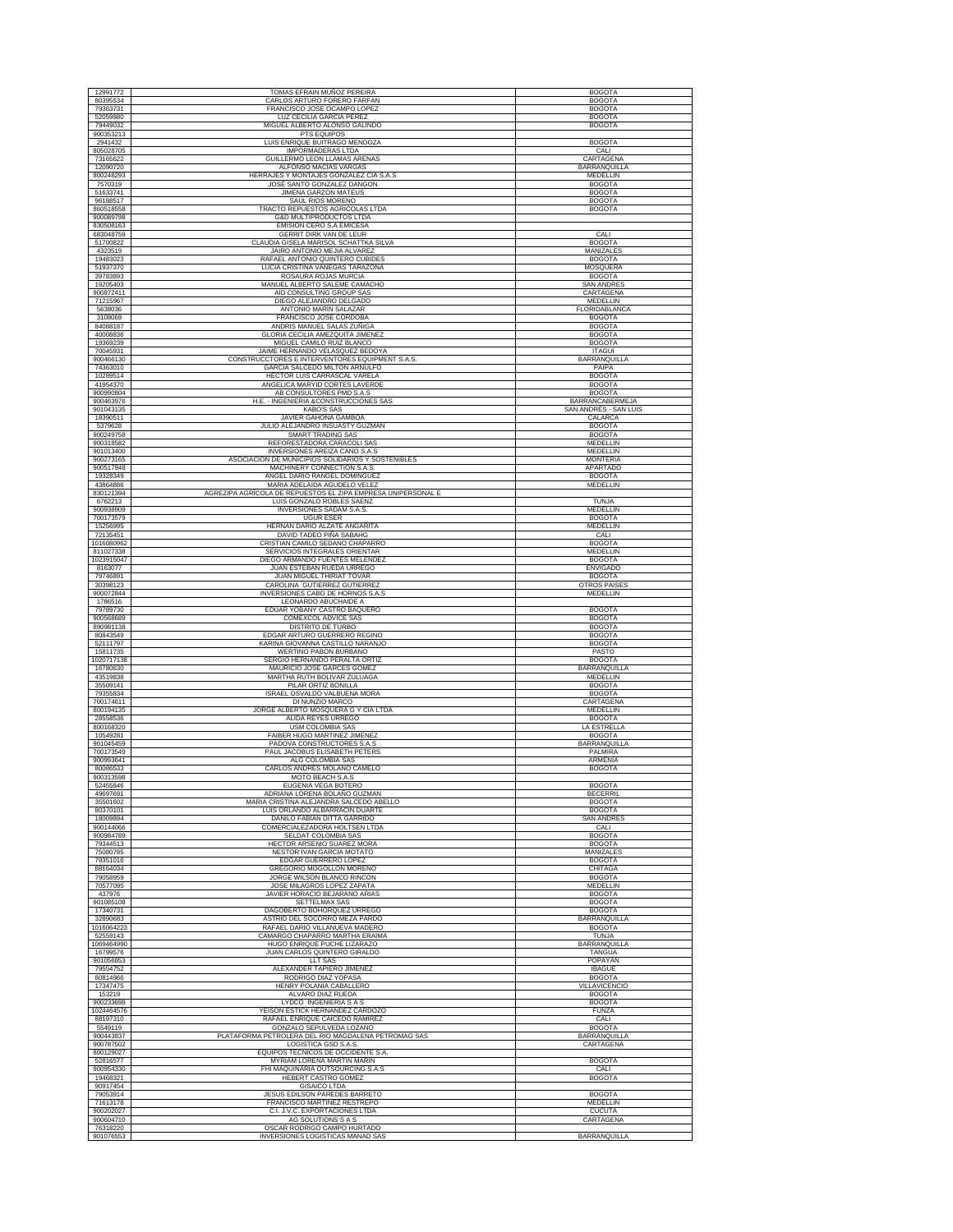| 79968723                | CAMILO VELAZCO CORTES                                                                       | <b>BOGOTA</b>                          |
|-------------------------|---------------------------------------------------------------------------------------------|----------------------------------------|
| 34973818                | BERTHA ROSA BRUNAL SOTO                                                                     | <b>BOGOTA</b>                          |
| 901045119<br>52016517   | <b>VERMON OIL SAS</b><br>LUZ MERY RINCON ALFONSO                                            | MAICAO<br><b>BOGOTA</b>                |
| 11202041                | JUAN CARLOS GUALDRON ALBA                                                                   | <b>BOGOTA</b>                          |
| 79626201                | DIEGO FERNANDO OSPINA DEL VALLE                                                             | CHIA<br><b>BOGOTA</b>                  |
| 79684964<br>9533812     | MAURICIO MEJIA MANRIQUE<br>HUGO HENRY MARQUEZ CEPEDA                                        | PASTO                                  |
| 79384288                | HENRY JESUS RODRIGUEZ RECALDE                                                               | MEDELLIN                               |
| 79503910                | HAROLD ALONSO SANCHEZ LOPEZ                                                                 | <b>BOGOTA</b>                          |
| 900996446<br>800179120  | SERVICINCOL S.A.S<br>GARPER BROS EQUIPOS Y MAQUINARIA Y CIA S EN C                          | SARAVENA                               |
| 900024171               | ASESORIAS INGENIERIA Y EQUIPOS S.A.S.                                                       | <b>MEDELLIN</b>                        |
| 901066799               | <b>DRAGA ANFIBIA</b>                                                                        | CARTAGENA                              |
| 700174322<br>900638801  | LUCIEN LIEGEY PHILIPPE ROBERT<br>MASTERS OF BUSINESS ACCOUNTING S.A.S                       | MEDELLIN<br>CARTAGENA                  |
| 900502081               | GANADOS DEL SUR S.A.S.                                                                      | <b>BUCARAMANGA</b>                     |
| 51679880                | Yolanda Reyes                                                                               | <b>BOGOTA</b>                          |
| 5348184<br>8349488      | JAIME GABRIEL VILLOTA BRAND<br>ALVARO DE JESUS ARANGO VELASQUEZ                             | CALI                                   |
| 900155233               | VILLA Y COMPAÑIA S.A.                                                                       |                                        |
| 35503742<br>88154131    | MARIA DE LOS DOLORES MARTINEZ SANCHEZ                                                       | <b>BOGOTA</b><br><b>BOGOTA</b>         |
| 811046963               | HECTOR AFANADOR GARCÍA<br>REFORESTADORA COLOMBIANA S.A.S                                    | MEDELLIN                               |
| 79355999                | JUAN MANUEL OTOYA ROJAS                                                                     | <b>BOGOTA</b>                          |
| 19291922<br>19265527    | JOSE FERNANDO GONZALEZ PEÑA<br>ARNULFO DANILO RODRIGUEZ CARMONA                             | CHITAGA<br><b>BOGOTA</b>               |
| 74322848                | EDWARD ALBERTO MARTINEZ RUIZ                                                                | PAIPA                                  |
| 13004090                | CARLOS ERNESTO ORTEGA REINA                                                                 | <b>IBAGUE</b>                          |
| 80158184<br>14947198    | NELSON ANDRES PENAGOS CUBIDES<br>GUILLERMO LEON VALLEJO MORALES                             | <b>BOGOTA</b><br>CALI                  |
| 4307079                 | JOSE HENRY TELLES TORO                                                                      | PEREIRA                                |
| 94273021                | JORGE HUMBERTO JARAMILLO GUTIERREZ                                                          | <b>PUERTO ASIS</b>                     |
| 4095802                 | CARLOS URREGO AVILA                                                                         | <b>BOGOTA</b><br><b>BUCARAMANGA</b>    |
| 13810700<br>18126118    | HENRY DELGADO SERRANO<br>WILLIAM RICARDO MOJICA ROMO                                        | MOCOA                                  |
| 77183188                | CORZO ESTRADA GILBERTO ALEXANDER                                                            | VALLEDUPAR                             |
| 800220198<br>900965142  | COOPERATIVA DE CAÑICULTORES DEL VALLE DEL RIO ZULIA LIMITADA.<br>SERVIMINAS DEL CESAR S.A.S | <b>EL ZULIA</b><br>BARRANQUILLA        |
| 800149153               | <b>INGARCON LTDA</b>                                                                        |                                        |
| 10241365                | JOSE NELSON JARAMILLO QUINTERO                                                              | MEDELLIN                               |
| 94073408<br>79358738    | RICARDO ANDRES MORENO ACUÑA<br>GUSTAVO OROZCO FLOREZ                                        | CALI<br>PEREIRA                        |
| 900973336               | C.I GOLDEN GREEN INTERNATIONAL S.A.S                                                        | MEDELLIN                               |
| 802015692               | INVERSIONES JASSIR MARTINEZ & COMPANIA S. EN C.                                             | <b>BARRANQUILLA</b>                    |
| 900160009<br>13196027   | TOYAMA BOGOTA S.A.<br>LUIS DAVID MONTAÑEZ SILVA                                             | <b>LOS PATIOS</b>                      |
| 39154913                | VELEZ ORTIZ SANDRA PATRICIA                                                                 | SAN ANDRE:                             |
| 39154100                | BERTHA ARCHBOLD NESON                                                                       | <b>SAN ANDRES</b>                      |
| 1127241475<br>71705249  | STUART CROSBY POMARE TAYLOR<br>JORGE ALBERTO VELASQUEZ LOPEZ                                | <b>SAN ANDRES</b><br><b>SAN ANDRES</b> |
| 52155352                | NUBIA JANET GOMEZ ESPINEL                                                                   | <b>BOGOTA</b>                          |
| 900374051               | M3 LOGISTICA S.A.S                                                                          |                                        |
| 901068186<br>98546638   | AGROPECUARIA DE LA COSTA S.F S.A.S<br>JUAN CARLOS GARCES GALLO                              | CIENAGA<br>MEDELLIN                    |
| 901089322               | AUTO PIXEL S.A.S                                                                            | SANTA MARTA                            |
| 79528885                | WILSON BRAVO CARDENAS                                                                       | <b>ARAUCA</b>                          |
| 12132590<br>41794197    | HEVER GUTIERREZ TOVAR<br>BLANCA IMELDA FORERO GARCIA                                        | NEIVA<br><b>BOGOTA</b>                 |
| 900101858               | TRADE INTERNACIONAL SAS                                                                     | <b>BOGOTA</b>                          |
| 30069311                | DRILLING INT LTDA                                                                           |                                        |
| 35534647<br>900478866   | LUZ ADRIANA HERNANDEZ MORENO<br>NAVILOGISTICA SAS                                           | <b>BOGOTA</b><br>MEDELLIN              |
| 70110573                | <b>JAIME GIL MONTOYA</b>                                                                    | MEDELLIN                               |
| 73103998                | JAIRO SEDAN MURRA                                                                           | <b>BOGOTA</b>                          |
| 79513148<br>900938896   | JOSE DAVID VASQUEZ ACEVEDO<br>MONTELK DE COLOMBIA SAS                                       | <b>BOGOTA</b><br><b>BOGOTA</b>         |
| 900106941               | OPQ INGENIERIA EQUIPO Y CONSTRUCCION LTDA                                                   |                                        |
| 533865                  | JAIRO AGUIRRE RUEDA                                                                         |                                        |
| 79254006<br>700104164   | OSSA LOPEZ ALVARO DE JESUS<br><b>OLMI BUSTOS MICHEL</b>                                     | <b>BOGOTA</b><br><b>BOGOTA</b>         |
| 901071354               | PELAEZ HNOS INVERSIONES S.A.S                                                               | <b>BOGOTA</b>                          |
| 900962356<br>51557559   | <b>GM ASSOCIATION SAS</b><br>OLGA RINCON LOPEZ                                              | CARTAGENA<br><b>BOGOTA</b>             |
| 51551335                | NELLY RINCON RODRIGUEZ                                                                      | <b>BOGOTA</b>                          |
| 19111781                | ERNESTO SAMPER PIZANO                                                                       | <b>BOGOTA</b>                          |
| 900244889<br>72176540   | CI INVERSIONES SILVA ROLDAN LTDA EN LIQUIDACION<br>CARLOS ARTURO ROMERO VIVES               | SABANETA<br>CARTAGENA                  |
| 79428561                | RAMIRO ALFREDO RODRIGUEZ RUGE                                                               | <b>BOGOTA</b>                          |
| 93366100                | BELTRAN CASTRO RENE ALEXANDER                                                               | <b>IBAGUE</b>                          |
| 900176376<br>900426398  | IMPORTACIONES TOKA E.U<br>CARBONERAS SAN JOSE SAS                                           | <b>ITAGUI</b><br>UBATE                 |
| 900963542               | CONCRETOS DE LORICA S.A.S                                                                   | LORICA                                 |
| 806015192               | LAVA ENTEPRISE S A S                                                                        | CARTAGENA<br>PALMIRA                   |
| 7917757<br>93374616     | JUAN JULIAN OCAMPO RODRIGUEZ<br>WILSON ROBERTH RAMIREZ GOME.                                | <b>BOGOTA</b>                          |
| 900035796               | AGENCIA DE SEGUROS DOGUA LTDA                                                               | <b>BOGOTA</b>                          |
| 1075278251<br>901035219 | LUIS FELIPE VELASQUEZ MARIN<br>BICENTENARIO CONSTRUCTORA S.A.S.                             | <b>NEIVA</b><br>CARTAGENA              |
| 79433438                | JORGE ENRIQUE CAMELO TORRES                                                                 | CAREPA                                 |
| 79512773                | JAVIER SALAMANCA GARCES                                                                     | <b>BOGOTA</b>                          |
| 3979871<br>1130612421   | JUSTO PASTOR MATOS DE LAS AGUAS<br>CARLOS ARMANDO MENESES PAYAN                             | CALI                                   |
| 7304186                 | HUMBERTO GONZALEZ MANCIPE                                                                   | CHIQUINQUIRA                           |
| 79931694                | EDUARD MAURICIO HERNANDEZ TORRENEGRA                                                        | <b>MEDELLIN</b>                        |
| 52815670<br>52087369    | YATZMIN VIVIANA GARCIA MARTINEZ<br>ELIANA CRISTINA SUAZA ORTIZ                              | <b>BOGOTA</b><br><b>BOGOTA</b>         |
| 900778637               | DEPOSITO DISTRIFARMACOS OCAÑA SAS                                                           | <b>OCAÑA</b>                           |
| 70122570                | SEGUNDO MANUEL CONTRERAS MEZA                                                               | MEDELLIN                               |
| 18000609<br>18008599    | JUAN GUILLERMO HENAO ZARDIBIA<br>JORGE LUIS MARSIGLIA MEDRANO                               | <b>SAN ANDRES</b><br><b>SAN ANDRES</b> |
| 700173103               | JOSE LUIS UBINAS BATIZ                                                                      | <b>BOGOTA</b>                          |
| 17024973                | MUÑOZ CAMACHO GUILLERMO LEON<br>NICOLAS BOTERO VARON                                        | <b>BOGOTA</b>                          |
| 80761268<br>79243224    | JORGE HERNANDO HERRERA DIAZ                                                                 | <b>BOGOTA</b>                          |
| 900152840               | MACONSAMERICA LIMITADA                                                                      | <b>BOGOTA</b>                          |
| 900087413<br>80037920   | CASTILLA INDUSTRIAL S.A.<br>JAVIER AUGUSTO TRIANA MOLINA                                    | <b>BOGOTA</b>                          |
| 2444891                 | ULPIANO RODRIGUEZ CAMPO                                                                     | CALI                                   |
| 78694330                | JORGE MIGUEL PADILLA RUIZ                                                                   | <b>BOGOTA</b>                          |
| 11203554<br>72168775    | EDGAR ALONSO PRIETO CORREDOR<br>JULIO ALBERTO RODRIGUEZ VILLAREAL                           | CHIA<br>BARRANQUILLA                   |
| 79783213                | DANIEL CASTAÑO HUERTAS                                                                      | <b>BOGOTA</b>                          |
| 40993860                | DIANA CECILIA ARAMBURO SANTAMARIA                                                           | <b>SAN ANDRES</b>                      |
| 15244717<br>900591479   | MARIO SMITH POMARE<br>NESROL COMPANY TOURIST RIDES & SHOPPING S A S                         | <b>SAN ANDRES</b><br><b>BOGOTA</b>     |
| 800336794               | FERTICAMPO DEL LLANO SAS                                                                    |                                        |
| 80101887                | JUAN CAMILO LOPEZ HERNANDEZ                                                                 | <b>BOGOTA</b>                          |
| 41120537<br>71652352    | Ruth Adriana Rosero Narvaez<br>JUAN EUGENIO VELASQUEZ MARIN                                 | <b>BOGOTA</b><br><b>ITAGUI</b>         |
| 830031983               | MOTO EQUIPOS LTDA                                                                           |                                        |
| 900076121               | <b>HELSUM LTDA</b>                                                                          |                                        |
| 41775194<br>22808602    | MARTHA CECILIA RAMIREZ PALACIO<br>JULIANA ISABEL ARACELI AANGULO MORALES                    | <b>BOGOTA</b><br>CARTAGENA             |
| 70826926                | JAIRO DE JESUS RAMIREZ ZULUAGA                                                              | <b>BOGOTA</b>                          |
| 43010139                | NORA ELENA AREIZA CANO                                                                      | <b>BOGOTA</b>                          |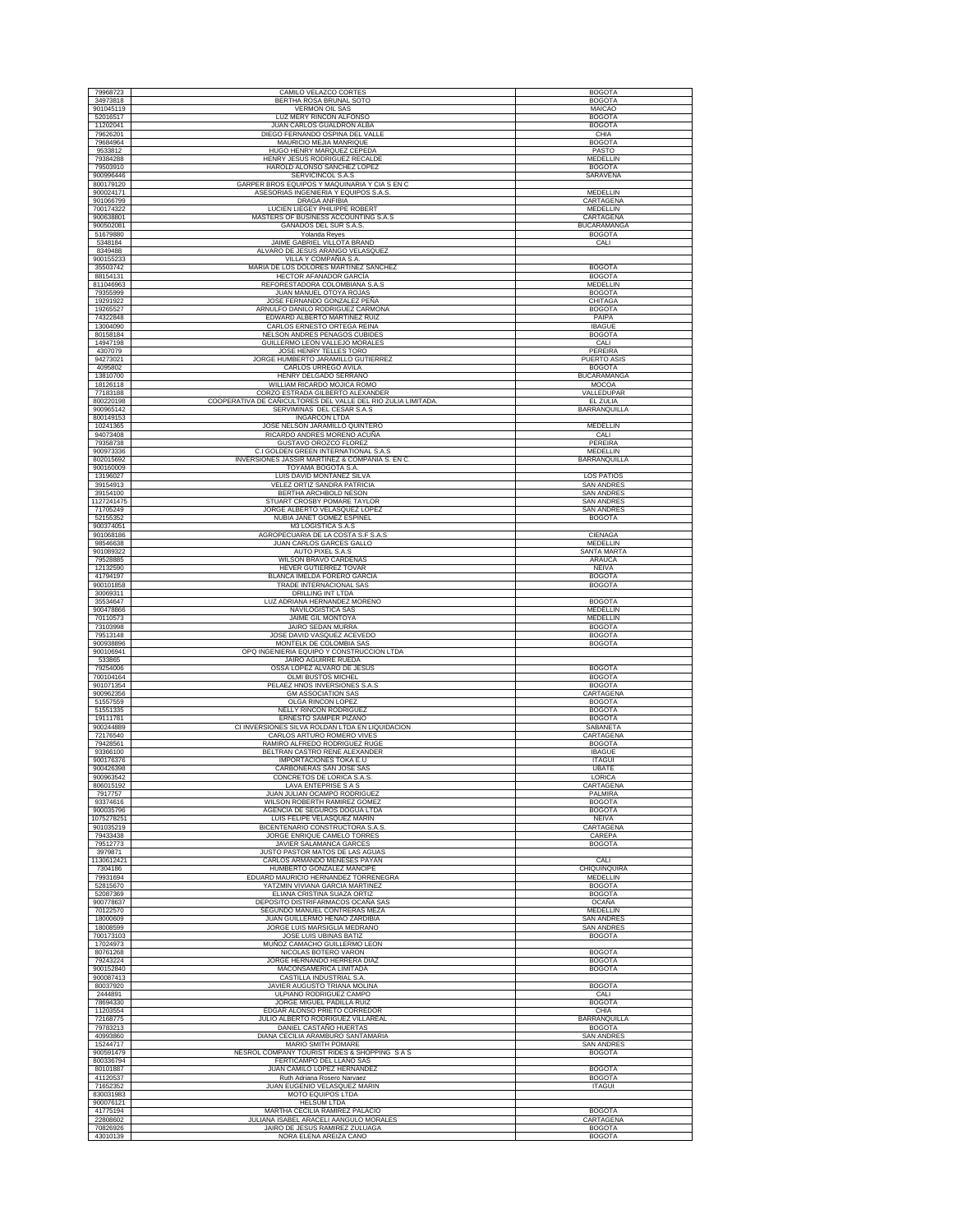| 79532589                 | FERNANDO TOVAR PIRAQUIVE                                            | <b>BOGOTA</b>                            |
|--------------------------|---------------------------------------------------------------------|------------------------------------------|
| 17146240<br>700176592    | EDUARDO ZULUAGA CONSUEGRA<br>CHRISTOPHER PHILIP MEYER               | <b>BOGOTA</b><br><b>BOGOTA</b>           |
| 900166538                | IMPORTMAQUINAS LOPCAR S.A                                           |                                          |
| 860025900                | SOPO CUNDINAMARCA<br>JOSE FERNANDO MONTENEGRO BURBANO               | SOPO<br><b>IPIALES</b>                   |
| 13010016<br>706459       | DARIO DE JESUS VALLEJO NARANJO                                      | MEDELLIN                                 |
| 4034073<br>19421224      | OLNEY DOWNS WRIGTH                                                  | <b>SAN ANDRES</b>                        |
| 17335431                 | ANDRES BOJACA LOPEZ<br>OMAR EFRAIN PARDO PARDO                      | <b>BOGOTA</b><br><b>BOGOTA</b>           |
| 63333542<br>900662002    | ANA MILENA RODRIGUEZ SERRANO<br><b>GRUAS SANTANDER SAS</b>          | <b>BUCARAMANGA</b><br><b>BUCARAMANGA</b> |
| 80470793                 | FRANCISCO ALVAREZ PARRA                                             | <b>BOGOTA</b>                            |
| 51789737                 | <b>LULU GLORIA LEON</b><br>VALENCIA MUÑOZ CARLOS ENRIQUE            | <b>BOGOTA</b><br><b>BOGOTA</b>           |
| 79907381<br>79240479     | ANDRES MORENO QUIJANO                                               | <b>BOGOTA</b>                            |
| 1053337238               | ROSMARY CASTAÑEDA ALFONSO                                           | <b>BOGOTA</b>                            |
| 72220624<br>9065127      | GUILLERMO JOSE RAMIREZ PEREZ<br>ROBERTO RAFAEL BUSTOS BETIN         | BARRANQUILLA<br><b>SINCELEJO</b>         |
| 79186435<br>890312211    | JAVIER VALENTIN LOVERA<br>AGRICOLA COCLI S.A.S                      | CAJICA                                   |
| 800217377                | MAYA EQUIPOS                                                        | CALI<br><b>BOGOTA</b>                    |
| 4603444<br>66813130      | MARCO AURELIO ASTAIZA CONCHA<br>BEATRIZ EUGENIA MARTINEZ GUTIERRE.  | CALI<br>CALI                             |
| 1036392822               | ANGEL RICARDO ZULUAGA VALENCIA                                      | EL CARMEN DE VIBORAL                     |
| 42119250<br>32477988     | <b>JULIANA GONZALEZ RIOS</b><br><b>GLORIA INES ECHEVERRI GARCIA</b> | PERFIRA<br><b>SAN ANDRES</b>             |
| 79756019                 | JHON YASHIM ALEXANDER FALLA MUNAR                                   | <b>VILLAVICENCIO</b>                     |
| 900370785<br>13801256    | LOGISTICA CENTURION SAS<br>LINCOLN ABRAHAN RAMIREZ BARBOSA          | BARRANQUILLA<br><b>CUCUTA</b>            |
| 900945760                | <b>GEMINISKO S A S</b>                                              | <b>BOGOTA</b>                            |
| 901106709<br>90922603    | DYCOMAQ S.A.S.<br>CARGUES TRANSPORTE Y SERVICIO LTDA                | BARRANQUILLA                             |
| 72178394                 | HENRY PARRA HOYOS                                                   | <b>BUENAVENTURA</b>                      |
| 25231182<br>1095373      | LUCRECIA CARDONA CARDONA<br>MIGUEL FONSECA NEIRA                    | MANIZALES<br><b>BOGOTA</b>               |
| 19234713                 | HUGO ZACIPA                                                         | <b>BOGOTA</b>                            |
| 900597470<br>800254914   | AGROINDUS DEL NORTE S.A.S<br><b>IMPORTADOR DISTRIPAL LTDA</b>       | <b>BOGOTA</b>                            |
| 70001665                 | LEON JAIME BEDOYA ZAPATA                                            | EL BAGRE                                 |
| 79465168<br>6013735      | ALBERTO GONZALEZ GUERRERO<br>JOHN JAIME SALAZAR MURCIA              | <b>BOGOTA</b>                            |
| 901073895                | GRUPO LEVEN DE COLOMBIA S.A.S                                       | <b>IBAGUE</b><br><b>BARRANQUILLA</b>     |
| 1030554803<br>900740360  | JONATAN FABIAN FLECHAS VARON<br>MAQUIOBRAS DEL ORIENTE S.A.S        | <b>BOGOTA</b><br>YOPAL                   |
| 900174032                | <b>WESTON PARTS CO LIMITADA</b>                                     |                                          |
| 31469203                 | ADRIANA CORREA BARRERA                                              | CALI                                     |
| 7686443<br>18003760      | LEONEL FIERRO OSORIO<br>JULIAN ROBERTO DAVIS ROBINSON               | <b>SANTA MARTA</b><br><b>SAN ANDRES</b>  |
| 900259235                | GEOPERFORACIONES Y CONTRUCCIONES CIVILES SAS                        | CALI                                     |
| 73193546<br>79596268     | SAMI SPATH STORINO<br>ANDRES ALEJANDRO SALAZAR CALDERON             | CANALETE<br>SABANETA                     |
| 700121400                | ROBERT STEPHAN WANDEL                                               | <b>BOGOTA</b>                            |
| 14232023<br>901005602    | OSCAR FRANCISCO JAMARDO MARQUEZ<br><b>HYDROMAQUIN SAS</b>           | <b>BOGOTA</b><br><b>ITAGUI</b>           |
| 900504639                | M SERVICE SAS                                                       | CALI                                     |
| 901109485<br>7179589     | INVERSIONES MONA MACHINERY S.A.S<br>DUITAMA VACCA OSCAR IVAN        | <b>BUCARAMANGA</b><br>TUNJA              |
| 10241824                 | MEZA GALEANO LUIS ALBERTO                                           | MANIZALES                                |
| 900656847<br>900914485   | INDUSTRIAS CAMPOE S.A.S.<br><b>INVERSIONES ZAGREB SAS</b>           | <b>BUCARAMANGA</b><br><b>BOGOTA</b>      |
| 20951617                 | SUSANA CAMACHO BOTERO                                               | <b>BOGOTA</b>                            |
| 1136879089<br>1020727475 | TATIANA DE GERMAN RIBON PIEDRAHITA<br>JULIAN MORA HERRERA           | <b>BOGOTA</b><br><b>BOGOTA</b>           |
| 1098650932               | ALBERT STEVEN SANTOS AZA                                            | <b>BUCARAMANGA</b>                       |
| 9955953<br>93127985      | GUSTAVO ADOLFO ECHEVERRY CASTAÑO<br>JAYDER BARRAGAN OSPINA          | SANTUARIO<br><b>BOGOTA</b>               |
| 19274863                 | GUSTAVO ADOLFO BELL LEMUS                                           | BARRANQUILLA                             |
| 91105888<br>70559320     | JORGE EDUARDO CASTILLO SANTOS<br>PABLO EMILIO MONTOYA DIAZ          | <b>BARRANQUILLA</b><br>SABANETA          |
| 79593918                 | JAIRO ANDRES PAREDES CAMPAÑA<br>LINDERMAN BELLO HOLGUIN             | <b>BOGOTA</b>                            |
| 9529808<br>79427297      | JORGE LEON RINCON                                                   | <b>BOGOTA</b><br><b>BOGOTA</b>           |
| 52453313                 | CAROLINA GUZMAN DURAN                                               | <b>BOGOTA</b>                            |
| 900320135<br>52901470    | GRUPO COMPILES SAS<br>GLORIA YESENIA PULGARIN MENDOZA               | <b>BOGOTA</b><br><b>BOGOTA</b>           |
| 4252399                  | LUIS RODOLFO ESTUPIÑAN LIZARAZO                                     | <b>BOGOTA</b>                            |
| 41774811<br>821000010    | BEATRIZ HELENA CASTRO ROBLEDO<br>HURTADO RAMIREZ S EN C.            | <b>BOGOTA</b>                            |
| 901108219<br>16763418    | STEEL COLOMBIA S.A.S                                                | FLORIDABLANCA                            |
| 800004766                | CARLOS HOLMES OSPINA CASTAÑEDA<br>CAMARONERA AGUACLARA LTDA         | CARTAGENA                                |
| 41655038                 | FENA INES GONZALEZ FLOREZ                                           | <b>BOGOTA</b>                            |
| 901066421<br>79262222    | <b>SCAVATOR S.A.S</b><br>HOMERO PARRA DUARTE                        | MEDELLIN<br><b>BOGOTA</b>                |
| 900216887                | PRISMA IMPORTACIONES E.U                                            | <b>BOGOTA</b>                            |
| 4998297<br>830049573     | JOSE NARCISO LARA ACOSTA<br>OMPOMAQ LTDA                            |                                          |
| 30323227<br>13847809     | DIANA MARIA GOMEZ OROZCO<br>ARMANDO CALDERON MARTINEZ               | <b>BOGOTA</b><br><b>BUCARAMANGA</b>      |
| 79429754                 | MARIO ALBERTO TORRES RIVERA                                         | <b>BOGOTA</b>                            |
| 900234937<br>900339357   | ECOCAR LTDA<br><b>TELAVANTY SAS</b>                                 | <b>BOGOTA</b><br><b>BOGOTA</b>           |
| 1140869862               | NAVARRO RUEDA ANDRES FELIPE                                         | BARRANQUILLA                             |
| 900164058<br>900480885   | <b>ORTANZ LTDA</b><br>SOCIEDAD FGHV IMPORUSA LTDA                   | <b>BOGOTA</b>                            |
| 39787449                 | MARISTELLA ALDANA SANIN                                             | <b>BOGOTA</b>                            |
| 901016586<br>79133244    | TYT INTERNATIONAL SAS<br>OSCAR ALFONSO GALINDO GARCIA               | <b>BOGOTA</b><br>CALI                    |
| 80417373                 | LUIS FELIPE DE JESUS FLORIAN DIAZ                                   | <b>BOGOTA</b>                            |
| 31466936<br>73161506     | NELLY KURATOMI KURATOMI<br>RICHARD GUZMAN MARTINEZ                  | CALI<br>CARTAGENA                        |
| 72166938                 | PEDRO JOSE MUÑOZ CASTRO                                             | BARRANQUILLA                             |
| 6138071<br>70044988      | JOSE LUIS BENITEZ ZAPATA<br>CARLOS MARIO RESTREPO GONZALEZ          | <b>BOGOTA</b><br><b>ENVIGADO</b>         |
| 901006399                | MQ CONSTRUCTORES S.A.S                                              | VALLEDUPAR                               |
| 17092963<br>80013374     | ARMANDO DUARTE RAMIREZ<br>MAURICIO UMBARILA ROMERO                  | <b>BOGOTA</b><br><b>BOGOTA</b>           |
| 4080137                  | LUIS FELIPE ESPINOSA FONSECA                                        | <b>TUNJA</b>                             |
| 51868228<br>80727873     | NOHORA ELVIRA MAHECHA CUBILLOS<br>JUAN GABRIEL GARCIA BARRERO       | <b>BOGOTA</b><br><b>BOGOTA</b>           |
| 79370439                 | JULIO SIMON CONTRERAS NIEL                                          | <b>BOGOTA</b>                            |
| 900425687<br>86048979    | ARCILLAS TERMYCOL S.A.S.<br>FERNEY GUSTAVO LEON ULLOA               | <b>BOGOTA</b><br><b>CUMARAL</b>          |
| 79718515                 | ORLANDO RODRIGUEZ GONZALEZ                                          | <b>BOGOTA</b>                            |
| 16863480<br>91255089     | DANIEL ADRIAN GIRON GONZALEZ<br>ROJAS MANOSALVA JAVIER HERNANDO     | <b>EL CERRITO</b><br><b>BOGOTA</b>       |
| 900135031                | BUFALAS SAN MIGUEL SAS                                              | <b>BOGOTA</b>                            |
| 79598317<br>3469427      | FRANCISCO JAVIER ESCOBAR TORRES<br>FRANCISCO ANTONIO LOPERA GIL     | <b>BOGOTA</b><br><b>ENTRERRIOS</b>       |
| 3081768                  | LUIS RENE NIETO ROJAS                                               | <b>MELGAR</b>                            |
| 16756777                 | LUIS FERNANDO SANDOVAL SANCLEMENTE<br>VICTOR ADOLFO MICAN MATIZ     | BARRANQUILLA                             |
| 80433290<br>71703702     | JORGE ENRIQUE COLORADO ECHEVERRI                                    | <b>BOGOTA</b><br>MEDELLIN                |
| 17358364<br>1908740      | CARLOS ARTURO MOLINA PALLARES                                       |                                          |
|                          | JOEL EMILIO DAZA                                                    |                                          |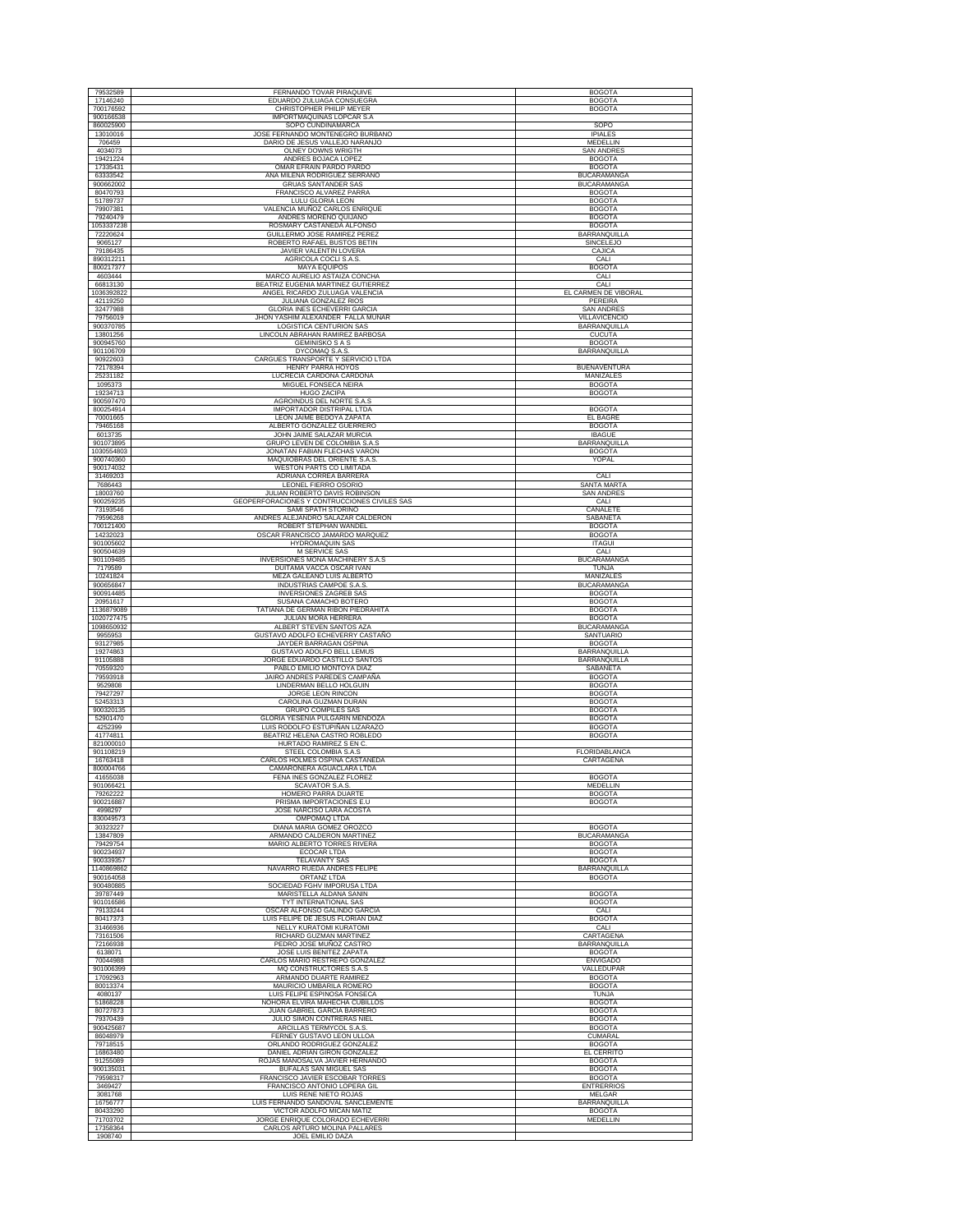| 16355247                                                          | <b>JAIRO ARIAS LOPEZ</b>                                                                             |                                             |
|-------------------------------------------------------------------|------------------------------------------------------------------------------------------------------|---------------------------------------------|
| 40993868                                                          | KARINA ESTHER MADRID MURILLO                                                                         | <b>SAN ANDRES</b>                           |
| 40768042                                                          | <b>JESUCITA CAICEDO MUNOZ</b>                                                                        | <b>FLORENCIA</b>                            |
| 93374012<br>700179291                                             | ANTONIO RESTREPO HERNANDEZ<br><b>ELVAN UNAL</b>                                                      | <b>BOGOTA</b><br><b>BOGOTA</b>              |
| 79407566                                                          | RICARDO GALINDO BUENO                                                                                | <b>BOGOTA</b>                               |
| 80542359                                                          | TITO ALEJANDRO FORERO TORRES                                                                         | <b>ZIPAQUIRA</b>                            |
| 71773236<br>80492379                                              | JUAN CARLOS RAFAEL ALZATE ANGARITA<br>HELVER HERNAN CASTELLANOS CAÑON                                | MEDELLIN<br><b>BOGOTA</b>                   |
| 51628720                                                          | MARIA ELIZABETH CAMELO PINEDA                                                                        | <b>BOGOTA</b>                               |
| 9080747                                                           | JORGE ENRIQUE CEPEDA DIAZ GRANADOS                                                                   | BARRANQUILLA                                |
| 17311442<br>900545515                                             | JOSE SILVA SANCHEZ<br>IMPOMAQUINAS MEDELLIN S A S                                                    | MEDELLIN                                    |
| 55179493                                                          | CLAUDIA MILENA DIAZ VARGAS                                                                           | NEIVA                                       |
| 41933611                                                          | YEZMIN ANGELICA TORRES PINZON                                                                        | MOSQUERA                                    |
| 79456575<br>1214720569                                            | HUGO SANDOVAL CABRERA<br>JOAQUIN ANDRES URREGO GARCÍA                                                | <b>BOGOTA</b><br>MEDELLIN                   |
| 900819944                                                         | VALLES ANDINOS S.A.S                                                                                 | <b>BOGOTA</b>                               |
| 79594848                                                          | JAIME EDMUNDO ENRIQUEZ ORTIZ                                                                         | PASTO                                       |
| 79597788                                                          | ARMANDO QUINTERO TRIANA                                                                              | <b>BOGOTA</b>                               |
| 51904229<br>900650663                                             | YOLANDA CAÑAS ARIAS<br>FERTICAMPO COLOMBIA S.A.S.                                                    | <b>BOGOTA</b><br>PUERTO CARREÑO - CASUARITO |
| 900328617                                                         | MAQUIGAN S A S                                                                                       | <b>BOGOTA</b>                               |
| 16886691                                                          | EDWIN PARDO MUÑOZ<br>ESPERANZA CASTRO DUQUE                                                          | <b>BOGOTA</b>                               |
| 41718958<br>900419018                                             | COLOMBIAN HOIST SERVICES SAS                                                                         | <b>BOGOTA</b><br><b>BOGOTA</b>              |
| 93405996                                                          | YOVANY PRADA TAPIERO                                                                                 | <b>IBAGUE</b>                               |
| 79340953<br>91102713                                              | GERLY HERNANDEZ HERNANDEZ<br>LUVVY PEREIRA MORENO                                                    | <b>BOGOTA</b><br><b>BOGOTA</b>              |
| 74750339                                                          | GUSTAVO RAMIREZ IBAÑEZ                                                                               |                                             |
| 79153308                                                          | FRANCISCO PAZ MUÑOZ                                                                                  |                                             |
| 17326121<br>19179225                                              | LUIS FERNANDO VANEGAS ATRA<br>FERNANDO MORALES AGUDELO                                               | <b>BOGOTA</b><br><b>BOGOTA</b>              |
| 73151768                                                          | DONALDO ELIS HURTADO ALVIS                                                                           | <b>BOGOTA</b>                               |
| 1127229961                                                        | CACERES ROJAS JUAN DAVID                                                                             | NEMOCON                                     |
| 94385496<br>901040348                                             | OSMAN EUCARDO GONZALEZ ORTIZ<br>LOGISTICA CARLOS GAMEZ SAS                                           | <b>BOGOTA</b><br>BARRANQUILLA               |
| 52067227                                                          | MARIA MONICA PERDOMO GOMEZ                                                                           | <b>BOGOTA</b>                               |
| 79436900                                                          | ALONSO ROMERO CASTILLO                                                                               | SAN ANDRE:                                  |
| 79443308<br>72174275                                              | ALFREDO ANTONIO DEL GORDO GALLARDO<br>PEDRO DE CASTRO VERDOREN                                       | <b>BOGOTA</b><br><b>BARRANOUILLA</b>        |
| 8293149                                                           | JOSE JOAQUIN AGUDELO TORO                                                                            | MEDELLIN                                    |
| 901028600                                                         | PYRAMID DRILLING SAS                                                                                 | YOPAL                                       |
| 900498153<br>16452195                                             | CARIBBEAN CONTAINER S.A.S<br>GERARDO BECERRA DURAN                                                   | <b>SANTA MARTA</b><br>CALI                  |
| 900662196                                                         | GEOTUNEL SL SUCURSAL COLOMBIA                                                                        | <b>BOGOTA</b>                               |
| 19059914<br>80875331                                              | FERNANDO ARDILA CARDOZO                                                                              | <b>BOGOTA</b><br><b>BOGOTA</b>              |
| 18111659                                                          | JUAN PABLO VIDALES LUQUE<br>YLLERA MUÑOZ WILMER EDUARDO                                              | CALI                                        |
| 38791056                                                          | DIANA MILENA ATEHORTUA BUENO                                                                         | <b>BOGOTA</b>                               |
| 10522019                                                          | MANUEL JOSE CASTRILLON MUÑOZ                                                                         | POPAYAN                                     |
| 2911656<br>79115506                                               | ALVARO TOVAR LOPEZ<br>JORGE AUGUSTO SANCHEZ LOPEZ                                                    | <b>BOGOTA</b><br><b>BOGOTA</b>              |
| 860070455                                                         | <b>GESTIONES UNIMAQ LTDA</b>                                                                         |                                             |
| 51944886<br>821128                                                | CELIA JIMENEZ AGUIRRE<br>FELIX FONTALVO OSORIO                                                       | <b>BOGOTA</b><br><b>BOGOTA</b>              |
| 16221155                                                          | CARLOS ALBERTO PEREZ ZULETA                                                                          | <b>BOGOTA</b>                               |
| 72198441                                                          | LUIS ALBERTO ORTIZ ARCOS                                                                             | BARRANQUILLA                                |
| 890919325<br>52420678                                             | AGROPECUARIA LA NAVARRA ECHAVARRIA Y COMPAÑIA S.C.A CIVIL EN LIQUIDACION<br>RAQUEL GARAVITO CHAPAVAL | APARTADO<br><b>BOGOTA</b>                   |
| 900953207                                                         | INGELECTRICAL SAS                                                                                    | <b>IBAGUE</b>                               |
| 900571318                                                         | JB OPERADOR PORTUARIO SAS                                                                            | <b>BOGOTA</b>                               |
|                                                                   |                                                                                                      |                                             |
| 4608729                                                           | JOSE HERMOGENES OROZCO OCAMPO                                                                        |                                             |
| 8211172<br>3241737                                                | JAIME DE JESUS MARTINEZ MARTINEZ<br>PEDRO ANTONIO VERA BARRERO                                       | <b>BOGOTA</b>                               |
| 8290455                                                           | JOSE GILBERTO CASTAÑO JARAMILLO                                                                      | <b>BOGOTA</b><br><b>BOGOTA</b>              |
| 79486313<br>35510504                                              | NAIRO GUSTAVO MURCIA MONROY<br>MARIA LORENA GUTIERREZ BOTERC                                         | <b>BOGOTA</b>                               |
| 46674543<br>10022625                                              | ADRIANA MARIA FAJARDO AGUDELO                                                                        | <b>BOGOTA</b>                               |
| 17903339                                                          | OSCAR ALBERTO YEPES MUÑOZ<br>AKRAM YOUSSEF FARES FARES                                               | BARRANQUILLA<br>BARRANQUILLA                |
| 901119438                                                         | TINANITA INVERSIONES SAS                                                                             | <b>BOGOTA</b>                               |
| 72277371<br>19213171                                              | IVAN JOSE TORRES CHAVEZ<br>CARLOS ALBERTO RODRÍGUEZ CÓRDOBA                                          | BARRANQUILLA<br><b>BOGOTA</b>               |
| 87551170                                                          | JHON HAROLD MORIANO LOAIZA                                                                           | RICAURTE                                    |
| 79459933                                                          | OMAR DEVIA ROJAS                                                                                     | <b>BOGOTA</b>                               |
| 16740878<br>66978043                                              | JOSE LUIS MARTINEZ SUARE<br>MAVI ANDREA CARDOZO LOPEZ                                                | CALI<br><b>BOGOTA</b>                       |
| 17148826                                                          | CARLOS JOSE RUIZ MARTINEZ                                                                            | <b>BOGOTA</b>                               |
| 901081128<br>79236714                                             | ANGEL CLAVIJO S EN C                                                                                 | <b>BOGOTA</b><br><b>BOGOTA</b>              |
| 7179746                                                           | GIOVANNI BERNAL PEDRAZA<br>LEONARDO JAVIER CARDOZO ARIAS                                             | <b>TUNJA</b>                                |
| 79445619                                                          | JOSE MAURICIO ORDOÑEZ VILLAMIL                                                                       | <b>BOGOTA</b>                               |
| 79473016<br>890907689                                             | PABLO RODRIGUEZ ROSO<br>GUILLERMO TRUJILLO CIA LTDA                                                  | <b>BUCARAMANGA</b><br>MEDELLIN              |
| 700174281                                                         | SIGRID SERRES USAGE YVIN                                                                             | <b>BOGOTA</b>                               |
| 900549803<br>900937234                                            | TOWER MACHINERY SAS<br>DOS BUHOS CONSULTORIA ESTRATEGICA S.A.S                                       | BARRANQUILLA<br><b>BOGOTA</b>               |
|                                                                   | JORDAN CAMILO MEJIA VIRGUEZ                                                                          | PUERTO TRIUNFO                              |
|                                                                   | HARRIET ALEJANDRA VIRGUEZ CAIPA                                                                      | PUERTO TRIUNFO                              |
| 901004380                                                         | ELIANA RODRIGUEZ MURIEL<br>JAE IMPORTACIONES Y REMATES SAS                                           | CALI<br>MADRID                              |
| 3181530                                                           | ALEJANDRO MIGUEL NAVAS RAMOS                                                                         | <b>BOGOTA</b>                               |
| 1036224876<br>1036224865<br>1144027619<br>1036220160<br>900104178 | EMMA LILIANA SUAREZ VALENCIA                                                                         | PUERTO TRIUNFO                              |
| 19419458                                                          | ELESCO SAS<br>LASPRILLA VILLAMIZAR JAIM ALFONSO                                                      | <b>MONTERIA</b><br>BARRANQUILLA             |
| 16611544                                                          | FRANCISCO ALBERTO VELASQUEZ BENJUMEA                                                                 | CALI                                        |
| 17805804                                                          | FRANCISCO RAMON RIOS DANIES<br>EUNICE SANTOS ACEVEDO                                                 | <b>BOGOTA</b>                               |
| 28494766<br>60003053                                              | ARINCO LTDA                                                                                          | <b>BOGOTA</b>                               |
| 1015443014                                                        | WENDY JOHANA SANCHEZ FORERO                                                                          | <b>BOGOTA</b>                               |
| 51950277<br>1128394350                                            | CLARA LUCIA IREGUI CEBALLOS<br>LEIDY JULIETH AGUDELO LOPEZ                                           | <b>BOGOTA</b><br><b>SAN ANDRES</b>          |
| 1026272352                                                        | FRANCY NATHALIE GONZALEZ PRIETO                                                                      | <b>BOGOTA</b>                               |
| 19204276                                                          | BERNARDO PEÑUELA CAÑON                                                                               | <b>BOGOTA</b>                               |
| 52183154<br>7545361                                               | DORA XIMENA GUTIERREZ MORRIS<br>NELSON FRANCISCO ROCHA URBINA                                        | <b>BOGOTA</b><br><b>BOGOTA</b>              |
| 72183961                                                          | JAIME ARIZA VARGAS                                                                                   | <b>BOGOTA</b>                               |
| 80073476<br>91226245                                              | PEDRO CAMILO SALGADO IZQUIERDO<br>ARMANDO MONTENEGRO OROSTEGUI                                       | <b>BOGOTA</b><br><b>BOGOTA</b>              |
| 91506817                                                          | MANUEL GUILLERMO ARENAS GARCIA                                                                       | FLORIDABLANCA                               |
| 39791713                                                          | MALDONADO RUIZ ADRIANA                                                                               | <b>BOGOTA</b>                               |
| 52516867<br>79115125                                              | CINDY MARIA DE LOS REMEDIOS ARREDONDO SÁNCHEZ<br>ALVARO BEJARANO CONTRERAS                           | <b>BOGOTA</b><br>YOPAL                      |
| 80087325                                                          | JOSÉ FERNANDO SÁNCHEZ GRANADOS                                                                       | <b>BOGOTA</b>                               |
| 79146341                                                          | LUIS EDUARDO CASTRO VILLEGAS                                                                         | <b>BOGOTA</b>                               |
| 900570964<br>900990274                                            | <b>ULTRACEM S.A.S.</b><br>SAPAN GROUP SAS                                                            | <b>GALAPA</b><br><b>BOGOTA</b>              |
| 90803040                                                          | INVERSIONES ESCOBAR S.A. INVESCO                                                                     |                                             |
| 5848672                                                           | GILBERTO AREVALO MANCILLA                                                                            |                                             |
| 900804477<br>901114758                                            | ESPACIOS Y EQUIPO E Y E S A S<br>AUVERT COLOMBIA S.A.S.                                              | <b>BOGOTA</b><br><b>BOGOTA</b>              |
| 81715596                                                          | JUAN SEBASTIAN BARGANS BALLESTEROS                                                                   | <b>BOGOTA</b>                               |
| 80766369<br>52635396                                              | SANTIAGO ULLOA SEGURA<br>CLAUDIA LILIANA RODRIGUEZ VARGAS                                            | <b>BOGOTA</b><br><b>CUCUTA</b>              |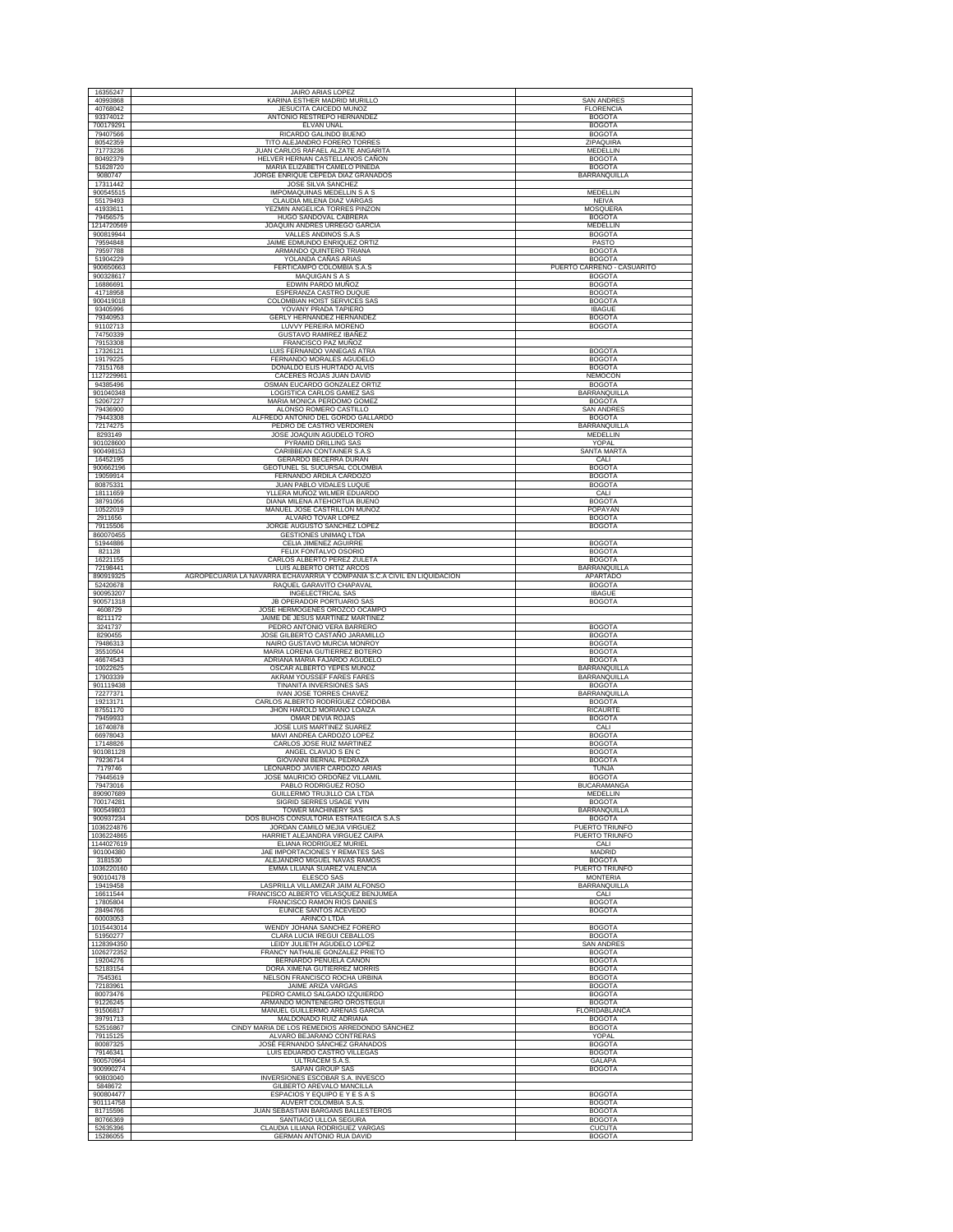| 94518950                 | JOSE RICARDO CRESPO HERNANDEZ                                                    | <b>MEDELLIN</b>                    |
|--------------------------|----------------------------------------------------------------------------------|------------------------------------|
| 79272592                 | JUAN PABLO VEGA LLANOS                                                           | <b>BOGOTA</b>                      |
| 19481266                 | PEDRO PABLO GALAN RIVERA                                                         | YOPAL                              |
| 32007491                 | EUDIS LOPEZ SALINA                                                               | <b>SAN PABLO</b>                   |
| 881388                   | <b>DANIEL PORRAS BERRIO</b>                                                      |                                    |
| 1127350285               | YESSICA DEL VALLE LAGOS GONZALEZ                                                 | <b>BOGOTA</b>                      |
| 8719511<br>19418484      | EDUARDO SEGUNDO ARIAS AGAMEZ<br>GERMAN AGUSTO VARGAS VEGA                        | MEDELLIN<br><b>BOGOTA</b>          |
| 32709696                 | VIVIAN PATRICIA SALAS REBOLLEDO                                                  | BARRANQUILLA                       |
| 9532639                  | MANUEL SILVA NIÑO                                                                | <b>BOGOTA</b>                      |
| 79900559                 | YOHN PAUL CHRISTIANSEN BAUTISTA                                                  | <b>TENJO</b>                       |
| 79781368                 | JOSE FERNANDO CARO TRUJILLO                                                      | <b>BOGOTA</b>                      |
| 10274195                 | WILLIAM TOBON TOBON                                                              | MANIZALES                          |
| 14976322<br>900172351    | MANUEL ANTONIO LOAIZA CEBALLOS<br>COMERCIALIZADORA NISSI BHPS EU                 | CALI                               |
| 901068191                | Z Y D SERVICIOS Y CONSULTORIOS SAS                                               | <b>IBAGUE</b>                      |
| 900566540                | SOCIEDAD COMERCIALIZADORA DE EQUIPOS Y CONSTRUCCIONES S.A                        | <b>BOGOTA</b>                      |
| 900514193                | PROMOTORA STOCK CENTER S.A.S                                                     | MEDELLIN                           |
| 51955068<br>60065249     | DIANA PATRICIA TOVAR WILLMAN                                                     | <b>BOGOTA</b>                      |
| 830082126                | INVERSIONES LUJA LIMITADA<br>PROYEN INGENIERIA S.A.S                             | <b>BOGOTA</b>                      |
| 1144052010               | CHRISTIAN STANGL CORREA                                                          | <b>ENVIGADO</b>                    |
| 37559042                 | CLAUDIA CECILIA PABON MATEUS                                                     | <b>BOGOTA</b>                      |
| 18003521                 | ALE YEYI SALEH                                                                   | <b>SAN ANDRES</b>                  |
| 17411967                 | HORACIO HELI LEON MENDEZ                                                         | <b>MOSQUERA</b>                    |
| 8028643<br>80655789      | DAVID ANDRES ARANGO CAMACHO<br>LEONARDO ARAQUE MALDONADO                         | <b>MEDELLIN</b><br><b>FUNZA</b>    |
| 68289812                 | SANDRA ROCIO JIMENEZ MENDEZ                                                      | YOPAL                              |
| 800251055                | SOCIEDAD MINERA DE COLOMBIA LTDA                                                 | CIENAGA                            |
| 91001950                 | ANTONIO BUSTOS MARTINEZ                                                          | <b>BOGOTA</b>                      |
| 19270973<br>900932987    | LOPEZ JARAMILLO GERARDO<br>TOP IMPORT S.A.S.                                     | <b>MEDELLIN</b>                    |
| 900359949                | CONSTRUCTORA DESARROLLOS URBANISTICOS SAS                                        | BARRANQUILLA                       |
| 1020729402               | DAVID OCTAVIO MEDRANO MARTINEZ                                                   | <b>BOGOTA</b>                      |
| 91488593                 | DAVID NAGIB PEDRAZA CARDOZO                                                      | PIEDECUESTA                        |
| 900359757                | INVERSIONES INMOBILIARIAS RIANCO SAS                                             | <b>BOGOTA</b>                      |
| 800085976<br>79284778    | INGENIERIA DISEÑO Y CONSTRUCCION LTDA I.D.C. LTDA<br>JORGE ENRIQUE SEGURA PACHON | <b>BOGOTA</b>                      |
| 7304156                  | JAIME ENRIQUE OLAYA MARROQUIN                                                    | <b>BOGOTA</b>                      |
| 71374297                 | DIERISON DAVID GOMEZ ROJAS                                                       | <b>SAN ANDRES</b>                  |
| 73183239                 | JAIME ALBERTO SALAS GOMEZ                                                        | <b>BOGOTA</b>                      |
| 39792343                 | MONICA PENUELA JARAMILLO                                                         | <b>BOGOTA</b>                      |
| 79984351<br>52811716     | CARLOS ANDRES ROPERO PATARROYO<br>ANA LAURA ACOSTA ORJUELA                       | LA CALERA<br><b>BOGOTA</b>         |
| 79123577                 | ALVARO SANDOVAL BERNAL                                                           | <b>BOGOTA</b>                      |
| 72199072                 | CARLOS ENRIQUE DE LA PUENTE PATIÑO                                               | <b>BARRANQUILLA</b>                |
| 15958796                 | <b>GERMAN ROJAS DIAZ</b>                                                         | <b>BOGOTA</b>                      |
| 22011189                 | LEDY YASMIN VIRGUEZ ARCILA                                                       | PUERTO TRIUNFO                     |
| 15243797<br>39792601     | BERNARDO JAMES BRITTON<br>MONICA ORDOÑEZ NOVOA                                   | <b>SAN ANDRES</b><br><b>BOGOTA</b> |
| 24236                    | HERNANDO RODRIGUEZ SOTO                                                          |                                    |
| 79696550                 | JHON ALEXANDER GUZMAN ARIAS                                                      | ARMENIA                            |
| 7412912                  | JORGE GRANADOS CARROLL                                                           | <b>BOGOTA</b>                      |
| 2869882                  | EXCELINO AYALA AVILA                                                             | <b>BOGOTA</b>                      |
| 900179451<br>33369636    | FORTIMAQ S.A.<br>LINA MARIA OTALORA MUÑOZ                                        | <b>BOGOTA</b>                      |
| 39154781                 | JACQUELINE PAULA SMITH POMARE                                                    | <b>SAN ANDRES</b>                  |
| 80737556                 | SOTELO PEDRAZA JUAN PABLO                                                        | <b>TUNJA</b>                       |
| 901086455                | MONTELORO S.A.S                                                                  | <b>BOGOTA</b>                      |
| 900712774                | BPO GLOBAL LOGISTIC S.A.S<br>CHRISTIAN MARTINEZ PUPO                             | MEDELLIN                           |
| 1123628442<br>1096946092 | CARLOS ALBERTO CACERES ACUÑA                                                     | <b>SAN ANDRES</b><br>MALAGA        |
|                          |                                                                                  |                                    |
| 17045053                 | LUIS HERNANDO ARDILA MORENO                                                      |                                    |
| 900167393                | TRANSLOGISTICA DE CARGA S.A                                                      |                                    |
| 91281687                 | JUAN CARLOS RUEDA CARTAGENA                                                      | CALI                               |
| 32752676                 | DENISSE CONCEPCION HUESO SANCHEZ                                                 | BARRANQUILLA                       |
| 13354753                 | MARIO ANIBAL PARADA SUAREZ                                                       | MEDELLIN                           |
| 900324749<br>800078868   | MAQ-EQUIPOS JJBC LTDA<br>MARTE DE COLOMBIA LTDA                                  | <b>BOGOTA</b>                      |
| 32539544                 | <b>LUZ STELLA MARTINEZ</b>                                                       | MEDELLIN                           |
| 12951690                 | JOSE LAURO JOJOA                                                                 | PASTO                              |
| 79359436<br>79782147     | OSCAR IVAN BOTERO                                                                | <b>BOGOTA</b>                      |
| 1112098722               | RAFAEL MARIA MERCHAN<br>LUCAS ANDRES SANDLES VALENCIA                            | <b>BOGOTA</b><br>CALI              |
| 79342692                 | EDGAR ALVAREZ LOZANO                                                             | <b>BOGOTA</b>                      |
| 900616703                | NORMET COLOMBIA SAS                                                              | <b>BOGOTA</b>                      |
| 900445324                | CIAXA INTERCONTINENTAL S.A.S                                                     | VALLEDUPAR                         |
| 21750359<br>1019077011   | MAURICIO HENAO TORRES<br>CAMILO ALBERTO VARGAS MARTINEZ                          | <b>BOGOTA</b>                      |
| 79626361                 | NELSON FRANCISCO SOLORZANO RODRIGUEZ                                             | <b>BOGOTA</b>                      |
| 79142301                 | CAMILO DURAN CORREA                                                              | <b>BOGOTA</b>                      |
| 51978640                 | ANGELA MITSUKO NOGUCHI ARAMBURO                                                  | <b>BOGOTA</b>                      |
| 79984089<br>901107608    | JULIO CESAR RUIZ DURAN<br>MILA IMPORTACIONES S.A.S                               |                                    |
| 900193284                | <b>BUCK SERVICES SAS</b>                                                         | CARTAGENA<br><b>NEIVA</b>          |
| 900295778                | IWES CONTRACTORS SAS EN LIQUIDACION                                              | <b>ARMENIA</b>                     |
| 900979071                | EOUIPPO S.A.S.                                                                   | MEDELLIN                           |
| 79152317<br>80428594     | GUSTAVO FRANCISCO ARDILA LATIFF<br><b>JUAN ALFONSO PIÑEROS CALDERON</b>          | <b>BOGOTA</b><br><b>BOGOTA</b>     |
| 11935532                 | CRISPIN CASTRO MORENO                                                            | VALLEDUPAR                         |
| 41343696                 | <b>EMILIA PARDO DE RUGE</b>                                                      | <b>SUBACHOQUE</b>                  |
| 891703119                | DANGON RUSSO Y CIA. LIMITADA                                                     | SANTA MARTA                        |
| 800187291<br>6775413     | H.M. INGENERIA S.A.S<br>VICTOR MANUEL AVILA FONSECA                              | BARRANQUILLA<br>YOPAL              |
| 900272781                | FRICON SOLUCIONES SAS                                                            | <b>BOGOTA</b>                      |
| 73144566                 | HERNANDO ENRIQUE MATTOS DAGER                                                    | <b>BUENAVENTURA</b>                |
| 1095807030               | BRYAN MAURICIO RODRIGUEZ MANTILLA                                                | <b>BUCARAMANGA</b>                 |
| 17142412                 | JULIO ENRIQUE HURTADO CORREA<br><b>INVERSIONES MANCINI PUMAREJO S A S</b>        | <b>BOGOTA</b>                      |
| 901127136<br>900374125   | HISPANO INVERSION S.A.S.                                                         | BARRANQUILLA<br>MEDELLIN           |
| 901096113                | TERMINAL DE TRANSPORTE TURBO S.A.S                                               | <b>TURBO</b>                       |
| 900573743                | MANAGEMENT SUPPLIES S A S                                                        | <b>BOGOTA</b>                      |
| 98138841                 | ROBERT ANCIZAR PEREZ MONCAYO                                                     | PASTO                              |
| 37087679<br>19383739     | ROCIO MILENA MIRAMAG DAVILA                                                      | PASTO                              |
| 53012250                 | RAFAEL MIGUEL ESCOBAR RODRIGUEZ<br>MANUELA RIOS SERNA                            | <b>BOGOTA</b><br><b>BOGOTA</b>     |
| 24950291                 | MARIA MERCEDES MUÑOZ GOMEZ                                                       | PEREIRA                            |
| 19482930                 | EDGAR ADOLFO MONROY AMADO                                                        | <b>BOGOTA</b>                      |
| 17342996<br>80041453     | JUAN CARLOS ORTIZ HERNANDEZ<br>PABLO EMILIO PEÑA ROBLES                          | <b>SOACHA</b>                      |
| 900945106                | SUMINISTROS Y SERVICIOS D Y K S.A.S                                              | BARRANQUILLA<br>SAN MARTIN         |
| 900358333                | MEGALITICO SOCIEDAD POR ACCIONES SIMPLIFICADA                                    | <b>CUCUTA</b>                      |
| 17417393                 | NIXON HENRY OBANDO VIZCAINO                                                      | <b>ACACIAS</b>                     |
| 19264851                 | OSCAR GRISALES JARAMILLO                                                         | <b>BOGOTA</b>                      |
| 1049795358               | JHONY LUIS ROJAS LOZANO                                                          | <b>GUATEQUE</b>                    |
| 42888234<br>40728081     | ADIELA TOVAR ORTIZ<br>MARIA OFIR RIOS LOPEZ                                      | <b>BOGOTA</b><br><b>BOGOTA</b>     |
| 37936450                 | NAYIBT IBABEL SALOM MYERS                                                        | CAJICA                             |
| 79967049                 | RAMON RICARDO MATEUS QUIROGA                                                     | <b>BOGOTA</b>                      |
| 1020760773               | GONZALO DANIEL SALAZAR MONTES                                                    | <b>BOGOTA</b>                      |
| 16277381                 | LUIS MARIO MONSALVE BLANDON<br>JHON JAIRO ORTEGA GUENDICA                        | PALMIRA<br><b>BOGOTA</b>           |
| 1113631570<br>479092     | RODRIGO BEJARANO CASTRO                                                          | RESTREPO                           |
| 901129875<br>1118552273  | TRANSPORTE DE CARGA EXTREMO SAS<br>MAYRA ALEJANDRA COCINERO MONTAÑA              | YOPAL<br>COTA                      |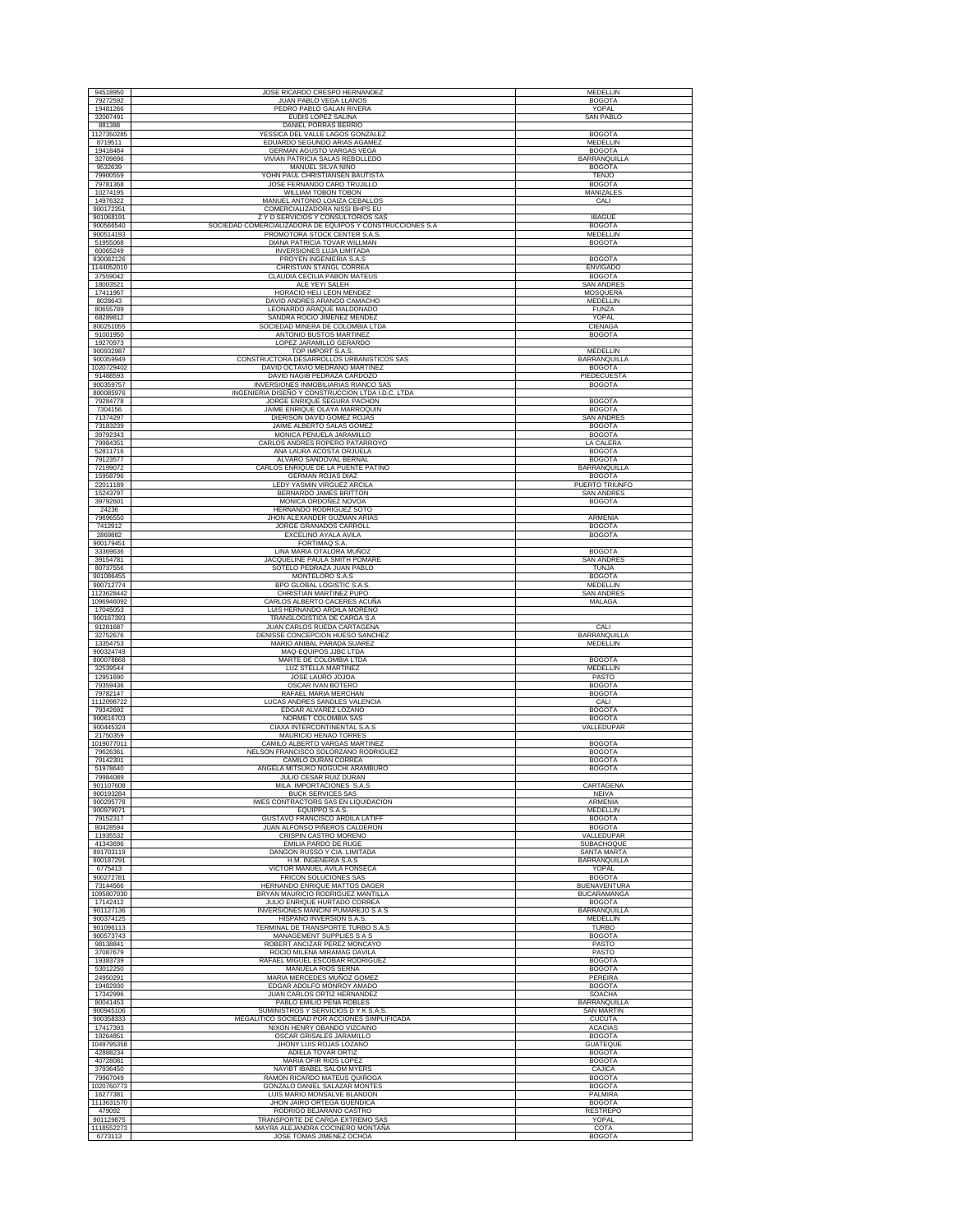| 900625099             | COMERCIAL AGROINSUMOS C.I. LIMITADA                                | <b>CUCUTA</b>                        |
|-----------------------|--------------------------------------------------------------------|--------------------------------------|
| 900048780             | C.I. COMINCARGO S.A.S                                              | <b>CUCUTA</b>                        |
| 52347986              | PAOLA MILENA ALEXANDRA GUARIN PAEZ MARCIA                          | <b>BOGOTA</b>                        |
| 41530723              | MAGDA TERESA RUIZ SALGUERO                                         | <b>BOGOTA</b>                        |
| 15665986              | PEDREO PABLO ALVAREZ HERNANDEZ                                     | <b>SANTA MARTA</b>                   |
| 900673015             | INSPEGAS S.A.S.                                                    | <b>BARRANQUILLA</b>                  |
| 900677011<br>19368292 | LOGISTICA INTEGRAL AJP SAS<br>ANTONIO PEREZ BARRETO                | BARRANQUILLA<br><b>BOGOTA</b>        |
| 52430295              | YEILI DAENLLY RANGEL PEÑARANDA                                     | <b>BOGOTA</b>                        |
| 79133516              | JOSE JAVIER GITIERREZ CANO                                         | <b>SAN ANDRES</b>                    |
| 30391941              | SANDRA MILENA OSPINA OSSA                                          | <b>BOGOTA</b>                        |
| 73144550              | JOSE ANTONIO MONJE PASTRANA                                        | CARTAGENA                            |
| 73144549              | <b>GERMAN ADOLFO GARCIA CASTELLANOS</b>                            | <b>BOGOTA</b>                        |
| 88139199              | JAVIER RICARDO POLANIA VARGAS                                      | <b>BOGOTA</b>                        |
| 80186489<br>79864929  | JAVIER MAURICIO ORTIZ FORERO<br>CARLOS ARTURO MATEUS QUIROGA       | <b>BOGOTA</b><br><b>BOGOTA</b>       |
| 900815680             | HERDOIZA CRESPO CONSTRUCCIONES COLOMBIA S.A.S.                     | <b>BOGOTA</b>                        |
| 800091029             | <b>BANCO MUNDIAL</b>                                               | <b>BOGOTA</b>                        |
| 700054636             | ALEJANDRA MARTINEZ CUBILLOS                                        | <b>BOGOTA</b>                        |
| 1110517480            | JUAN SEBASTIÁN OSORIO FLÓREZ                                       | <b>BOGOTA</b>                        |
| 52384511              | CAROLINA PELAEZ PELAEZ                                             | <b>BOGOTA</b>                        |
| 73132128<br>28553440  | LUDWING MARTIN MOGG HERRERA<br>ANDREA PAOLA BALLESTEROS OVIEDO     | CARTAGENA<br><b>BOGOTA</b>           |
| 19423695              | HERNANDO GARCES GAITAN                                             | <b>VILLAVICENCIO</b>                 |
| 900634521             | INVERSIONES Y REPRESENTACIONES TECNICAS DE COLOMBIA S.A.S          | <b>BOGOTA</b>                        |
| 900044229             | <b>KOREANAS LTDA</b>                                               |                                      |
| 98620765              | JUAN DIEGO ZULUAGA HOYOS                                           | <b>BOGOTA</b>                        |
| 75034112<br>79238463  | JHON HARVEY ALZATE DUQUE                                           | <b>BOGOTA</b><br><b>BOGOTA</b>       |
| 39615870              | PEDRO ANTONIO GARZÓN CASALLAS<br><b>GLADYS AREVALO LEON</b>        | YOPAL                                |
| 79542247              | PEDRO AGUSTIN OSPINA CLEVES                                        | <b>BOGOTA</b>                        |
| 91281670              | ERIK RODRIGUEZ APARICIO                                            | VILLAVICENCIO                        |
| 16656273              | GUSTAVO MAKANAKY CORDOBA                                           | <b>BOGOTA</b>                        |
| 80428431              | GIOVANNY CALVO MONTOYA                                             | <b>BOGOTA</b>                        |
| 18936886              | LUIS R. BARROS RODRIGUEZ<br>RAFAEL OVIEDO PATERNINA                |                                      |
| 92496873<br>900141939 | ZADKIEL VALENCIANA COLOMBIA EU                                     |                                      |
| 93363857              | JIMMY SALAZAR DUQUE                                                | <b>BOGOTA</b>                        |
| 16231868              | LUIS BERNARDO CALDERON NARVAEZ                                     | <b>BOGOTA</b>                        |
| 890406091             | MARICULTURA DEL CARIBE LTDA                                        |                                      |
| 900333216<br>17587792 | PRODUCTOS SEDCA LTDA<br>BERNANRDO ALFONSO PEREZ MENDEZ             | BARRANQUILLA                         |
| 39539515              | OLGA PATRICIA BERNAL ROJAS                                         | <b>BOGOTA</b><br><b>BOGOTA</b>       |
| 51901934              | SANDRA YAMILE BOHORQUEZ MEDINA                                     | <b>BOGOTA</b>                        |
| 13741015              | JUAN CARLOS LEDESMA GUTIÉRREZ                                      | CHIA                                 |
| 12273547              | BERNABE LOSADA RAMOS                                               | <b>BOGOTA</b>                        |
| 900709263             | DACAPA S.A.S.                                                      | BARRANQUILLA                         |
| 900926475             | DISTRIBUCIONES Y SUMINISTROS DAZALUD S.A.S                         | VALLEDUPAR                           |
| 17157327<br>900523541 | LUIS HERNANDO SANCHEZ MORALES<br>EJE MAQUINAS S.A.S.               | <b>BOGOTA</b><br>PEREIRA             |
| 51844838              | NEILA JULIEDT RODRIGUEZ GARCIA                                     | <b>BOGOTA</b>                        |
| 79616952              | NELSON GERARDO PRADA SANCHES                                       | MEDELLIN                             |
| 91429809              | ADRIAN IVANOT DAVILA GOMEZ                                         | BARRANCABERMEJA                      |
| 4775955               | FRANCO JAVIER MAZO MUÑOZ                                           | CALI                                 |
| 700100789<br>78709016 | LUIS ALBERTO MARTINEZ RAMIREZ<br>HERNAN JOSE BENITEZ BARRAGAN      | CALI<br><b>TUNJA</b>                 |
| 10174505              | LUIS ENRIQUE QUICENO QUINTERO                                      | <b>BOGOTA</b>                        |
| 79569896              | PANQUEBA MENDIVELSO LESLY RAUL                                     | <b>TUNJA</b>                         |
| 9992231               | ANTONIO JOSE MURIEL PATIÑO                                         | MANIZALES                            |
| 52867716              | JOHANA MORENO KURATOMI                                             | <b>BOGOTA</b>                        |
| 80059061              | JORGE ALVARO BAQUERO GONZALEZ                                      | <b>BOGOTA</b>                        |
| 79641483              | JOSE LIBARDO RESTREPO VILLAMIL                                     | <b>BOGOTA</b>                        |
|                       |                                                                    |                                      |
| 7163018               | JOSE ORLANDO BARON GARCIA                                          | <b>MADRID</b>                        |
| 79561607              | HECTOR ARMANDO RODRIGUEZ DUQUE                                     | SAN ANDRES DE TUMACO - ACHOTAL       |
| 40987122<br>70040194  | MAUDETH MCNISH JAY<br>LUIS FELIPE MEDINA YEPES                     | <b>SAN ANDRES</b><br>SABANETA        |
| 900647321             | LATAM COAL MINES S.A.S                                             | <b>CUCUTA</b>                        |
| 1126587107            | JUAN JACOBO BERNAL PEDRAZA                                         | CHIA                                 |
| 800086560             | INGSEQUIPOS Y CONSTRUCCIONES LTDA                                  |                                      |
| 8739166               | OMAR DARIO MESA GUTIERREZ                                          | <b>BARRANQUILLA</b>                  |
| 16756796<br>52711330  | RICARDO PEREZ BARRERA<br>MERCEDES REBECA OSMA PERALTA              | <b>BOGOTA</b><br><b>BOGOTA</b>       |
| 900875283             | CHICBABIES SAS                                                     | BARRANQUILLA                         |
| 73199723              | LOUIS CASTAÑO CAMILO NAMAN                                         | CARTAGENA                            |
| 11231216              | LUIS HARLEY HERRERA RONCANCIO                                      | YOPAL                                |
| 52813485              | PAOLA ANDREA SILVA RIVERA                                          | <b>BOGOTA</b><br><b>BOGOTA</b>       |
| 51738141<br>98611375  | MARIA MARTA MARTIN LOBATON<br>DORIAN ALBERTO PINEDA MUÑOZ          | MEDELLIN                             |
| 32489393              | MARIA ELENA LONDOÑO LEMA                                           | MEDELLIN                             |
| 6502578               | PILAR BOLIVAR MEISSEL                                              |                                      |
| 900142586             | INVERSIONES J2 M2 CERAMICAS LTDA                                   |                                      |
| 800134110             | <b>MAQUIAUTOS LTDA</b>                                             |                                      |
| 900799403<br>39153690 | GRUPO EMPRESARIAL Y JURIDICO C.G. SAS<br>LUZ MILA RAMIREZ JAMES    | <b>BOGOTA</b><br><b>SAN ANDRES</b>   |
| 80421301              | JULIAN HIPOLITO PINTO GALVIS                                       | <b>BOGOTA</b>                        |
| 31643865              | JENNY MILENA BURBANO ACOSTA                                        | PALMIRA                              |
| 900549400             | SERVICIOS PETROLEROS BUFALO SAS                                    | <b>BOGOTA</b>                        |
| 802007020<br>19345677 | DIAZ DAZA Y SOLANO LIMITADA<br>MIGUEL RAFAEL LOPEZ MENDEZ          | <b>BARRANQUILLA</b><br><b>BOGOTA</b> |
| 72012386              | RODRIGO DE JESUS PERCY VALENCIA                                    | CALI                                 |
| 900192307             | C I IMPOEXPO ANDINA SAS                                            | <b>BOGOTA</b>                        |
| 900930781             | CONSTRUCTORA GALEANO S.A.S                                         | <b>FUSAGASUGA</b>                    |
| 18009446              | HILMER ISAAC FIQUIARE MCLEAN                                       | PROVIDENCIA                          |
| 93376692<br>901091372 | EDWARD HURTADO GUTIERREZ                                           | <b>BOGOTA</b><br><b>MEDELLIN</b>     |
| 860065249             | MOVARTECH MAQUINARIA Y EQUIPOS SAS<br><b>INVERSIONES LUJA LTDA</b> | CALI                                 |
| 19236981              | ALFREDO CASTELLANOS CRUZ                                           | <b>BOGOTA</b>                        |
| 79231530              | ERNESTO ARIAS HERNANDEZ                                            | <b>BOGOTA</b>                        |
| 16774771              | JUAN GUILLERMO TAMARA MELO                                         | <b>BOGOTA</b>                        |
| 80406812<br>79154341  | RICARDO REY HERRERA<br>HENRY ARMANDO FORERO RAMIREZ                | <b>BOGOTA</b><br><b>BOGOTA</b>       |
| 900164200             | COMERCIALIZADORA IMPORTFRONTEX E U                                 | <b>CUCUTA</b>                        |
| 827000120             | <b>JERUSALEM BAPTIST CHURCH</b>                                    | PROVIDENCIA - ROCKY POINT            |
| 900358135             | <b>IMPORTACIONES J&amp;O SAS</b>                                   | <b>BOGOTA</b>                        |
| 16449929              | FRANCISCO JOSE RUIZ MARMOLEJO                                      | <b>BOGOTA</b>                        |
| 79503994              | SEGUNDO LEONARDO VILLAMIL TORRES                                   | <b>BOGOTA</b><br><b>BOGOTA</b>       |
| 19160288<br>16727213  | DICKEN FERNADO PANESSO SERNA<br>JHON JAIRO MATURANA                | <b>BOGOTA</b>                        |
| 73088075              | WILLIAM BENJAMIN OTERO TEJADA                                      | <b>SAN ANDRES</b>                    |
| 1094162715            | TORRES HURTADO CARLOS AUGUSTO                                      |                                      |
| 19313773              | <b>JAIRO MALAVER DIAZ</b>                                          | <b>BOGOTA</b>                        |
| 1020717189            | JAIRO ANDRES ACERO MOLANO                                          | <b>BOGOTA</b>                        |
| 18593174<br>700184048 | CARLOS JULIAN COLORADO VIDAL                                       | DOSQUEBRADAS<br>MEDELLIN             |
| 700184081             | VELASQUEZ EDISON JOSE<br>ABOU ZEID GEORGES                         | <b>BOGOTA</b>                        |
| 900608846             | AP COLOMBIA S.A.S                                                  | CALI                                 |
| 72161584              | PAJARO SALCEDO HUGO DAVID                                          | CARTAGENA                            |
| 70042900              | <b>JESUS MARIA CARDENAS ESTRADA</b>                                | MEDELLIN                             |
| 79279951              | VILLAMARIN RESTREPO GERMAN EDUARDO                                 | <b>BOGOTA</b>                        |
| 900255255             | INVERSIONES RODRIGUEZ DURANGO E.U.                                 | CAUCASIA                             |
| 52111554<br>94410383  | LILY PATRICIA BARRERA CASTRO<br>ALEXIS SANTANILLA ORJUELA          | <b>BOGOTA</b><br>ROLDANILLO          |
| 41521199              | MARIA ELSA GUTIERREZ PACHECO                                       | <b>BOGOTA</b>                        |
| 3912982<br>52180771   | ANGEL GABRIEL QUIROZ OLIVERA<br>LINDA CAROLINA SASTOQUE FORERO     | <b>BOGOTA</b><br><b>BOGOTA</b>       |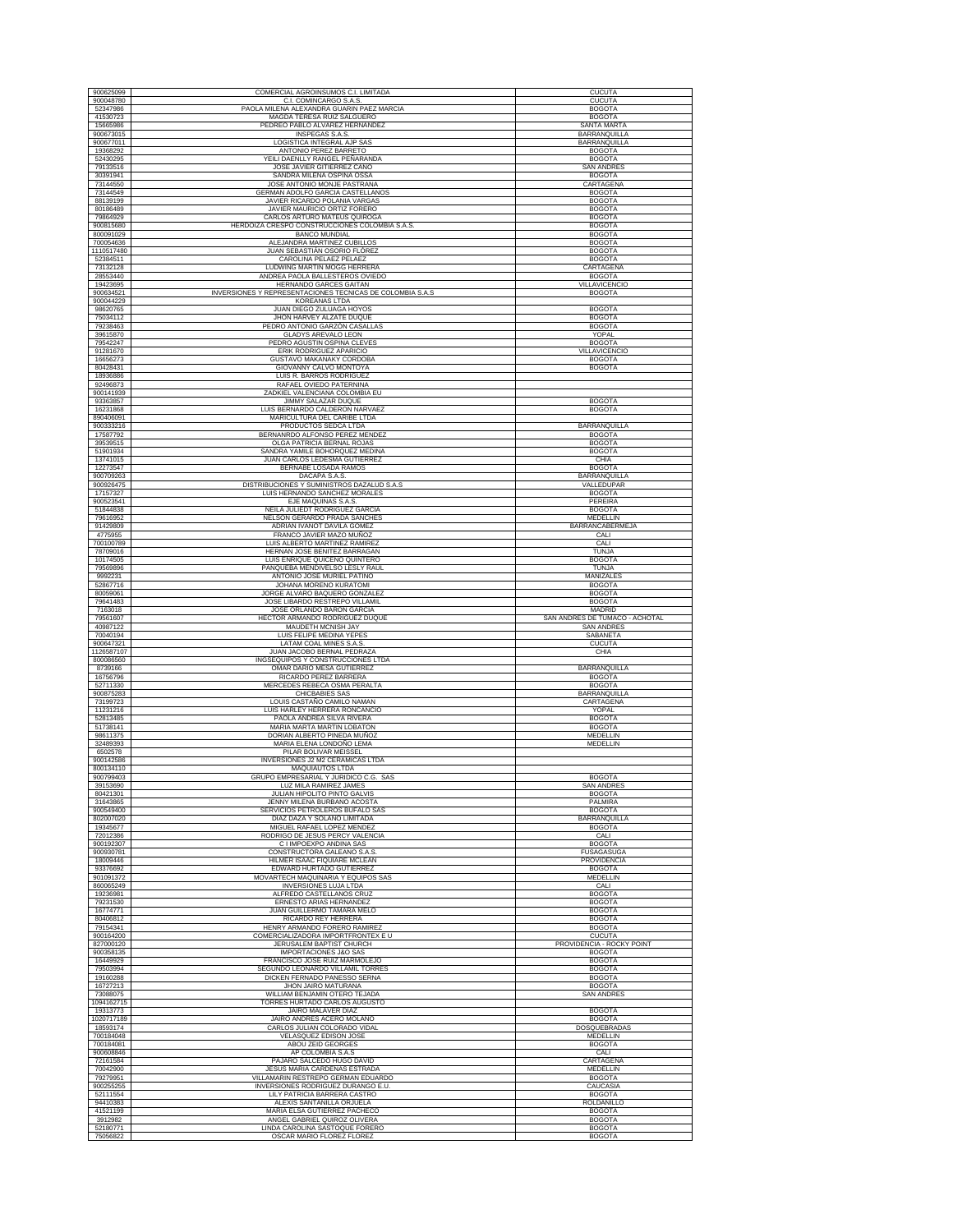| 18599504               | JAVIER DE JESUS RAMIREZ HOYOS                                                           | <b>TULUA</b>                                |
|------------------------|-----------------------------------------------------------------------------------------|---------------------------------------------|
| 75056868               | ANGEL ALBERTO FLOREZ FLOREZ                                                             | <b>BOGOTA</b>                               |
| 73555524<br>900293674  | JORGE ALFONSO GREY RENGIFO<br>R & A TRADING COMPANY SAS                                 | <b>BARRANQUILLA</b><br><b>BOGOTA</b>        |
| 8110077294             | FINANCIERA DANN REGIONAL                                                                | MEDELLIN                                    |
| 80180662<br>900490733  | ALEJANDRO FERNANDEZ DURAN<br>TRANSPORTADORA REMIN S.A.S                                 | <b>BOGOTA</b>                               |
| 901071466              | SANCUS ZFS SAS                                                                          | FLORIDABLANCA                               |
| 2544877<br>72160991    | HENRY ROMERO AGUDELO<br>ALFONSO RAFAEL TERAN ROLONG                                     | CANDELARIA<br><b>BOGOTA</b>                 |
| 78023157               | RICHARD ENRIQUE MARTINEZ OTERO                                                          | <b>BOGOTA</b>                               |
| 80134683               | MAURICIO CORTES RODRIGUEZ<br>LINA PATRICIA NAJERA ARCHILA                               | <b>BOGOTA</b><br><b>BOGOTA</b>              |
| 30386740<br>900203214  | CONCREVALLE SAS                                                                         | CALI                                        |
| 80408769               | MAURICIO HERNANDEZ CONTRERAS                                                            | <b>BOGOTA</b>                               |
| 1001913193<br>17172167 | WENDYS YURANIS TORRES ALVEAR<br>CARLOS EDUARDO BALEN VALENZUELA                         | <b>SAN ANDRES</b><br><b>BOGOTA</b>          |
| 1045740976             | RASHED FALEJH GANDUR CARVAJAL                                                           | BARRANQUILLA                                |
| 51794201<br>57290195   | ARACELI ROJAS SALINAS<br>BEATRIZ MARIA PEDROZO YEPE                                     | <b>BOGOTA</b><br>SANTA MARTA                |
| 98636837               | GOMEZ BETANCUR WILLIAM                                                                  | MEDELLIN                                    |
| 901125568<br>98520459  | AUTO FIRST CLASS S.A.S<br>TAMAYO USUGA ILDEBRANDO                                       | FLORIDABLANCA<br>CAJICA                     |
| 12995446               | MENDEZ REALPE ORLANDO                                                                   | <b>BOGOTA</b>                               |
| 11307970               | CARLOS ALFREDO CARRETERO SOCHA<br><b>INVERSIONES MP&amp;M S.A.S</b>                     | <b>BOGOTA</b><br><b>BARRANQUILLA</b>        |
| 900991419<br>900293468 | SUMINISTRO Y SOLUCIONES CREATIVAS S.A.S                                                 | CALI                                        |
| 10235517<br>901139501  | CARLOS EDUARDO DUQUE ESCOBAR<br>EPSA PROYECTOS DE COLOMBIA SAS                          | MEDELLIN<br><b>BOGOTA</b>                   |
| 65496996               | OLGA PATRICIA OVIEDO PALENCIA                                                           |                                             |
| 79940713               | HERMES ELIECER MAYA PERDOMO                                                             | <b>BOGOTA</b>                               |
| 79542251<br>1049609835 | JUAN CARLOS ESPINEL GARNICA<br>ABEL FRANCISCO RIAÑO OJEDA                               | <b>BOGOTA</b><br>TUNJA                      |
| 86040322               | NELSON GONZALEZ CALDERÓN                                                                | VILLAVICENCIO                               |
| 14250545<br>80177906   | LIBARDO DONCEL PATIÑO<br>ANDRES GRANADOS GONZÁLEZ                                       | MELGAR<br><b>BOGOTA</b>                     |
| 72198562               | HUGO MANUEL MORA LOZANO                                                                 | <b>BARRANQUILLA</b>                         |
| 70115129<br>900140067  | HUMBERTO AGUIRRE PEREZ<br>RETRO PLUS E.U                                                | <b>BOGOTA</b>                               |
| 8223438                | ARIEL AGUIRRE OCAMPO                                                                    | MEDELLIN                                    |
| 98502354<br>900093423  | ROBINSON DE JESUS CARDONA LOPERA<br>MAQUEX LTDA EN LIQUIDACION                          | <b>BOGOTA</b><br><b>BOGOTA</b>              |
| 900271425              | MAQUINAS DE HOY SAS                                                                     | <b>BOGOTA</b>                               |
| 40994472               | JESSICA TATIANA PUSEY BARKER                                                            | <b>SAN ANDRES</b>                           |
| 79569659<br>87490611   | RODELO ASFORA PEDRO RAFAEL<br><b>JESUS ROBERTO MORA RIVERA</b>                          | <b>BOGOTA</b><br>VILLAVICENCIO              |
| 79420385<br>16856973   | WILSON ARIAS LEGUIZAMO<br>ANTONIO JOSE RIOMAÑA CIFUENTES                                | <b>BOGOTA</b><br><b>EL CERRITO</b>          |
| 10236332               | JUAN MANUEL URIBE ROBLEDO                                                               | <b>BOGOTA</b>                               |
| 900963075              | ECHEVERRI SERVICIOS HF S.A.S                                                            | <b>TULUA</b>                                |
| 900302789<br>15367746  | FERREMARES DE OCCIDENTE SAS<br>FRANCISCO LUIS VELASQUEZ MARIN                           | <b>BUENAVENTURA</b><br>APARTADO             |
| 6766861                | HECTOR AQUILEO ACERO BERNAL                                                             | <b>TUNJA</b>                                |
| 900280207<br>79469996  | COMERCIALIZADORA INTERNACIONAL EQUIPESADOS JAPON S.A.S<br>DIEGO RAFAEL DORADO HERNANDEZ | MEDELLIN<br><b>BOGOTA</b>                   |
| 79948265               | JAVIER NEIRA BARRETO                                                                    | <b>BOGOTA</b>                               |
| 14968653<br>8774481    | SILVIO ARANGO RAMIREZ<br>ALFONSO VELEZ BAYUELO                                          | <b>BOGOTA</b>                               |
| 70567087               | RAUL ALBERTO AGUILAR CASTRO                                                             | <b>IBAGUE</b>                               |
| 900591637<br>12994890  | <b>GEMINCO S.A.S.</b><br>ERNESTO JOSE CORAL ROSERO                                      | <b>GUARNE</b><br><b>BOGOTA</b>              |
| 1123620151             | PEDRO LUIS MONTERO RUIZ                                                                 | <b>SAN ANDRES</b>                           |
| 13745081<br>5726567    | CHESMAN HOBBET BARROS PIMIENTA<br>PEDRO JOSE GUTIERREZ MORALES                          | SANTA MARTA<br><b>GIRON</b>                 |
|                        |                                                                                         |                                             |
| 98649361               | WILLIAM MAURICIO LOPERA RAMIREZ                                                         | CARTAGENA                                   |
| 79542287               | MILTON HERNANRUIZ MATOREL                                                               | <b>BOGOTA</b>                               |
| 79355706<br>15244007   | CESAR AUGUSTO ARENAS GONZALEZ<br>DARIO BUITRAGO CAMARGO                                 | SOCORRO<br><b>SAN ANDRES</b>                |
| 98397528               | MARIO ANDRES BURGOS PATIÑO                                                              | PASTO                                       |
| 7554539<br>45499946    | EDWAR HURTADO BURGOS<br>MONICA MARIA CASAS MERCADO                                      | <b>BARRANCABERMEJA</b><br><b>BOGOTA</b>     |
| 79535117               | CARLOS MAURICIO SIERRA NIÑO                                                             | <b>BOGOTA</b>                               |
| 70503424<br>18008069   | JUAN JOSE GONZALEZ SERNA<br>YAMIL ALEJANDRO BUKELE PEREZ                                | <b>BELLO</b><br><b>SAN ANDRES</b>           |
| 41435985               | ADELINA CONTRERAS PARADA                                                                | <b>BOGOTA</b>                               |
| 80876441<br>79939658   | CAMILO OSWALDO PARADA CONTRERAS<br>WILFREDO RAMON PARADA CONTRERAS                      | <b>BOGOTA</b><br><b>BOGOTA</b>              |
| 13057554               | CARLOS ARTURO RUEDA BURBANO                                                             | SAN ANDRES DE TUMACO - ACHOTAL              |
| 91209970<br>4034771    | <b>VEGA CARDENAS HORACIO</b><br>TRUJILLO HAWKINS MAY                                    | <b>BOGOTA</b><br><b>SAN ANDRES</b>          |
| 900206236              | <b>INVERSIONES MG MPC SAS</b>                                                           | <b>BOGOTA</b>                               |
| 39153850<br>700185020  | MARYLIN PORTO ZUÑIGA<br>ALDO FABRICIO MORALES LOPEZ                                     | SAN ANDRE<br>CUCUTA                         |
| 10266518               | PARRA DE LOS RIOS ALFONSO                                                               | MANIZALES                                   |
| 800151694<br>900068503 | PEREZ TORRES & CIA S. EN C.S<br>SUMENSAJERO EXPRESS SOLUCIONES S.A.S.                   | <b>BARRANOUILLA</b>                         |
| 10256833               | ANDRES JARAMILLO BERNAL                                                                 | <b>BOGOTA</b>                               |
| 19059947<br>77171039   | SEGUNDO NOVA PEREIRA<br>MAURICIO ALBERTO PIMIENTA NARANJO                               | <b>ENVIGADO</b><br><b>DIBULLA</b>           |
| 901159048              | EQUITRANS NA S A S                                                                      | CARTAGENA                                   |
| 900296575<br>16052742  | HITO DISEÑO INMOBILIARIO S.A.S<br>MARIO ALBERTO MARTINEZ SUAREZ                         | <b>BOGOTA</b><br><b>ARMENIA</b>             |
| 900623287              | <b>EQUIPOS FERRETEROS REAR SAS</b>                                                      | <b>BARRANQUILLA</b>                         |
| 900205101<br>71753194  | INVERSIONES Y CONSTRUCCIONES BERSA LTDA<br>FERNANDEZ GOMEZ CARLOS ALONSO                | <b>BOGOTA</b><br><b>BOGOTA</b>              |
| 80504303               | ANDRES GONZALEZ GOMEZ                                                                   | <b>BOGOTA</b>                               |
| 19161884<br>14801663   | JULIO NESTOR SILVA CARVAJAL<br>CARLOS HERNANDO VICTORIA ZAPATA                          | <b>BOGOTA</b><br>TULUA                      |
| 18010419               | MILTON DEL TORO                                                                         | <b>SAN ANDRES</b>                           |
| 39153912<br>14952244   | CAROLINA ANTONIA NELSON FORBES<br><b>OMAR TORO</b>                                      | <b>SAN ANDRES</b><br>SANTANDER DE QUILICHAO |
| 51908648               | CELMIRA ELENA PEÑUELA FRANCO                                                            | <b>BOGOTA</b>                               |
| 52693739<br>17123821   | MARY LUZ PARADA CONTRERAS                                                               | <b>BOGOTA</b>                               |
| 79950223               | ANTONIO MARIA JAIME BARRERA<br><b>JUAN FERNANDO VARGAS DUOUE</b>                        | <b>BOGOTA</b><br><b>BOGOTA</b>              |
| 900933053              | OPORTUNIDADES INMOBILIARIAS DEL CARIBE SAS                                              | <b>BARRANQUILLA</b>                         |
| 900900483<br>40916746  | <b>CHARISMA SAS</b><br>MARIA CONCEPCION PAZ PAZ                                         | <b>BOGOTA</b><br><b>RIOHACHA</b>            |
| 900506203              | INGENIERIA SOLUCIONES Y SERVICIOS DE COLOMBIA S.A.S.                                    | SOGAMOSO                                    |
| 9525771<br>901117599   | ALBERTO GARZON CAMARGO<br>CONSTRUCCIONES Y EXCAVACIONES OLH SAS                         | <b>BOGOTA</b><br>MEDELLIN                   |
| 900631406              | COMERCIALIZADORA MUNDO RIN SAS                                                          | <b>ITAGUI</b>                               |
| 93380759<br>79263570   | CARLOS ALBERTO MELENDEZ CAICEDO<br>GABRIEL HERNANDO PINILLA FRANCO                      | <b>BOGOTA</b><br><b>BOGOTA</b>              |
| 80505640               | LEONARDO ENRIQUE CORREA GODOY                                                           | <b>BOGOTA</b>                               |
| 17065272<br>93376434   | RAUL BARRETO RAMIREZ<br>CESAR GUILLERMO CHAVEZ ROMERO                                   | <b>BOGOTA</b><br><b>IBAGUE</b>              |
| 19440982               | ARMANDO LOPEZ CORTES                                                                    | <b>BOGOTA</b>                               |
| 1140848391<br>79048222 | SERGIO DANILO ALCAZAR HERRERA<br>LUIS FELIPE TRIANA CASALLAS                            | BARRANQUILLA<br><b>BOGOTA</b>               |
| 79505968               | KERLY SANCHEZ PESCA                                                                     | <b>BOGOTA</b>                               |
| 79428906<br>17338460   | WILSON ALFREDO TELLEZ QUIROGA<br>ARNULFO TRASLAVIÑA SACHICA                             | <b>BOGOTA</b><br><b>BOGOTA</b>              |
| 79452422<br>830115029  | GUILLERMO ARTURO CASTELLANOS OJEDA<br>CONSORCIO METROPOLITANO LTDA                      | <b>BOGOTA</b><br><b>BOGOTA</b>              |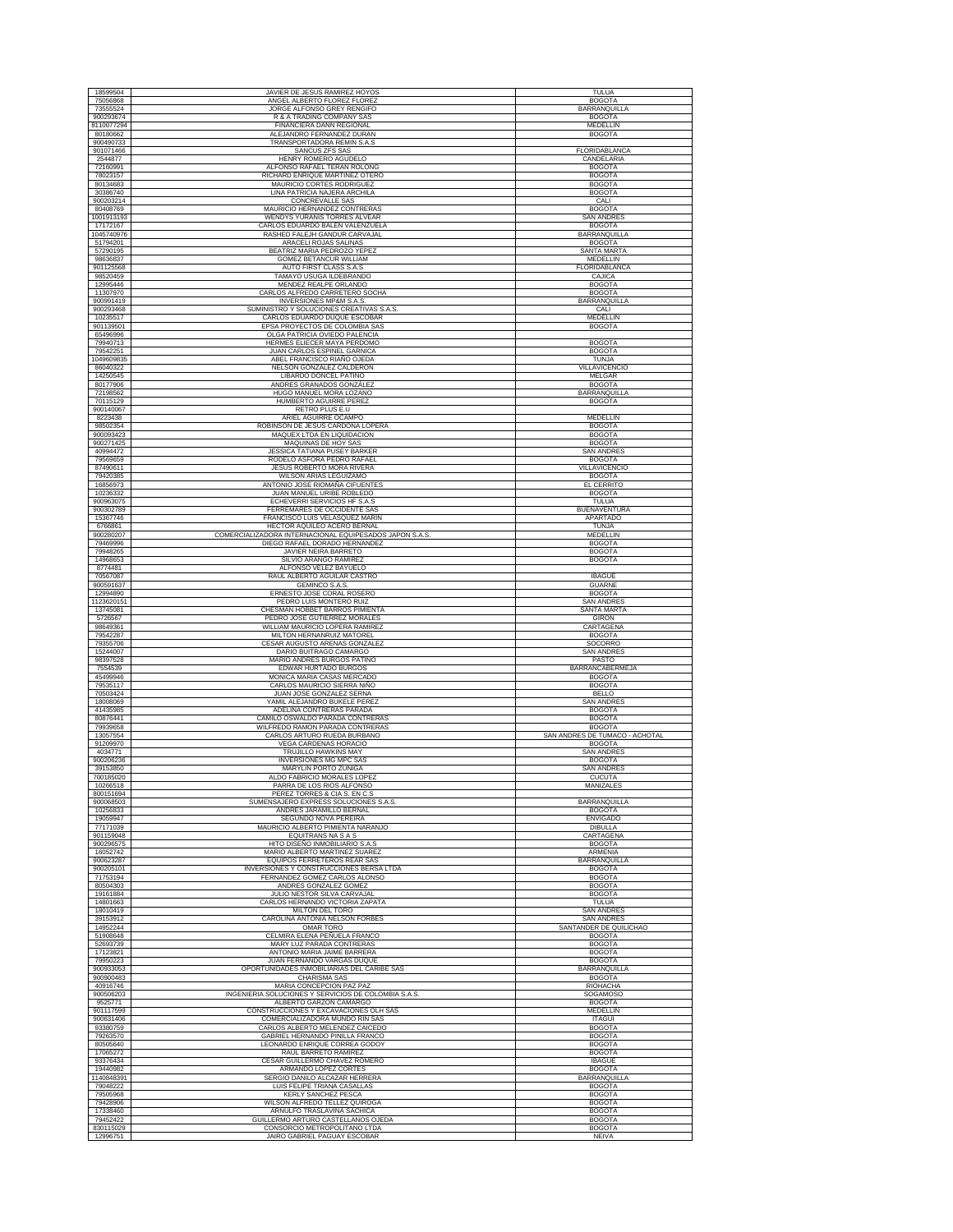| 79799323                 | MILTON HERNANDO SANDOVAL GUERRERO                                                             | <b>BOGOTA</b>                                |
|--------------------------|-----------------------------------------------------------------------------------------------|----------------------------------------------|
| 98510269                 | JUAN RAUL QUINTERO CASTRO                                                                     | MOSQUERA                                     |
| 39693383<br>79574489     | MARTHA LUCIA URIBE BOTERO<br>GERMAN DELGADO CORREA                                            | <b>BOGOTA</b><br><b>BOGOTA</b>               |
| 93448013                 | WILLIAM GERMAN MORALES ROJAS                                                                  | <b>BOGOTA</b>                                |
| 632008205<br>901098207   | CABRERA BACHULE GUSTAVO FRANCISCO<br>TECNILOGISTICOS Y SERVICIOS INDUSTRIALES S.A.S.          | CHIA<br><b>VILLAVICENCIO</b>                 |
| 8249585                  | GERMAN CADAVID LONDOÑO                                                                        | MEDELLIN                                     |
| 2711513<br>817000407     | OSCAR VELEZ SALAZAR<br><b>ZARMAN LTDA</b>                                                     |                                              |
| 35473996                 | MARIA DOLORES RODRIGUEZ RODRIGUEZ                                                             | COTA                                         |
| 900009929<br>52539171    | INVERSIONES COCORNA S.A.S<br>ANA MARIA GUTIERREZ URRESTA                                      | MEDELLIN<br><b>BOGOTA</b>                    |
| 52253672                 | MONICA JULIETA PINZON BUENO                                                                   | <b>BOGOTA</b>                                |
| 900977223<br>79502909    | SERVICIOS Y TRANSPORTE GARCIA S A S<br>JAVIER HERNANDO FERRUCHO RODRIGUEZ                     | EL CERRITO<br>CHIA                           |
| 19450787                 | HENRY RODRIGUEZ JIMENEZ                                                                       | <b>BOGOTA</b>                                |
| 900986945<br>901129904   | SVAG INGENIERIA S.A.S<br><b>BANAVEN S A S</b>                                                 | BARRANQUILLA<br>SANTA MARTA                  |
| 900158798                | CONSTRUCCIONES SINERGIA LTDA                                                                  |                                              |
| 19272795<br>900267098    | MARCO TULIO CENDALES MOLINA<br>SOCIEDAD DE COMERCIALIZACION INTERNACIONAL UNION V.Y.A. S.A.S. | <b>BOGOTA</b><br><b>CUCUTA</b>               |
| 93376188                 | ALVARO FERNANDO BOCANEGRA PARRA                                                               | <b>BOGOTA</b>                                |
| 73144663<br>1017181146   | ALBERTO SANCLEMENTE HENRIOUES<br>LAURA JARAMILLO GAVIRIA                                      | <b>BOGOTA</b><br><b>ENVIGADO</b>             |
| 1094898069               | LESSIER DE JESUS GUERRERO RIVEROS                                                             | ARMENIA                                      |
| 1094903645<br>1040742859 | JUAN MANUEL OVIEDO GOMEZ<br>ROSARIO GUIERREZ BERNAL                                           | ARMENIA<br>MEDELLIN                          |
| 77081588                 | FELIPE RIZZO TOLOZA                                                                           | <b>PAILITAS</b>                              |
| 21065397<br>23249154     | MONICA LANZETTA MUTIS<br>DILCIA CAROLINA NEWBALL HYMAN                                        | <b>BOGOTA</b><br><b>SAN ANDRES</b>           |
| 79154304                 | ALFONSO JOSE ORDUZ TRUJILLO                                                                   | <b>BOGOTA</b>                                |
| 8027806<br>4184185       | JUAN ESTEBAN PIEDRAHITA MESA<br>JOSE MOLINA GUTIERREZ                                         | MEDELLIN<br><b>NUNCHIA</b>                   |
| 13495810                 | ALEX FERNANDO FERRERO RONQUILLO                                                               | <b>BOGOTA</b>                                |
| 1113719<br>900121620     | TITO ANTONIO GOYENECHE FLOREZ<br>TRITUTAR LIMITADA                                            | <b>BOGOTA</b><br>BARRANQUILLA                |
| 98665507                 | JHONY ALBERTO ALVAREZ SOTO                                                                    | <b>BOGOTA</b>                                |
| 6386018<br>77020433      | LUIS FELIPE CANCHALA CANCHALA<br>ANDRES DAVID ARIZA VEGA                                      | PASTO<br>CARTAGENA                           |
| 40989646                 | GEOVANY NELSON HUDGSON                                                                        | <b>SAN ANDRES</b>                            |
| 15422070<br>825000251    | GILDARDO DE JESUS VALENCIA HENAO<br>PERFOPOZOS DE LA GUAJIRA LTDA                             | <b>ENVIGADO</b>                              |
| 900425273                | HONGLING GLOBAL MINERING TECH COLOMBO CHINA S. A. S. - EN LIQUIDACION - HGMTC S. A. S.        | <b>BOGOTA</b>                                |
| 900465391<br>800255555   | PLUSEL INGENIEROS SAS<br>YEPES MADRID Y CIA S EN C                                            | <b>BOGOTA</b><br>SAN ANDRES                  |
| 7697896                  | JOHN MARIO VILLEGAS VILLALOBOS                                                                | <b>SAN ANDRES</b>                            |
| 15241722<br>40987710     | PETER ELLIOT BENT ARCHBOLD<br>GRECY QUEEMAN CARDENAS                                          | <b>SAN ANDRES</b><br>PROVIDENCIA             |
| 18005397                 | HANS DE JESUS BUSH FELIPE                                                                     | PROVIDENCIA                                  |
| 8224963<br>80300941      | LUIS CARLOS CALLE MONCADA<br>MIYORI PABLO KURATOMI                                            |                                              |
| 79332409                 | ISRAEL FRANCISCO GOMEZ CRUZ                                                                   | <b>BOGOTA</b>                                |
| 45694589<br>70052864     | VERONICA PATRICIA ROMERO PINEDA<br>ALVARO DE JESUS CADAVID CADAVID                            | CARTAGENA<br>MEDELLIN                        |
| 73137725                 | CARLOS ALBERTO CALERO SALCEDO                                                                 | <b>BOGOTA</b>                                |
| 40994205<br>18011366     | GILARY YOHANNA RODRIGUEZ MARTINEZ<br><b>FADY ORTIZ ROCA</b>                                   | SAN ANDRÉS - LA LOMA<br><b>SAN ANDRES</b>    |
| 800151466                | MARBOCON LTDA                                                                                 |                                              |
| 79480847<br>39154535     | ROGER ARTURO CALDERON GARZON<br>ANA PATRICIA TAYLOR BENT                                      | <b>BOGOTA</b><br><b>SAN ANDRES</b>           |
| 813007223                | EMPRESA ASOCIATIVA DE TRABAJO VIAS PARA EL FUTURO EMFUTURO                                    |                                              |
| 396062                   |                                                                                               |                                              |
|                          | LUIS GERMAN PIRACUM YOPASA                                                                    |                                              |
| 900882344<br>79542257    | CONSTRUCCIONES MORAN S.A.S<br>SAUL RICARDO ORTIZ BUSTOS                                       | YUMBO<br><b>BOGOTA</b>                       |
| 4034791<br>18008466      | LEONIDAS FELIPE CABEZA ARCHBOLD<br>SYLVAN ANDREW TOLEDO MAY                                   | PROVIDENCIA<br>PROVIDENCIA - FRESH WATER BAY |
| 901114883                | EQUIPOS Y MAQUINARIA FABEL SAS                                                                | CHIA                                         |
| 1015413108<br>40402011   | LAURA CATALINA CHAVARRO QUINTERO<br>MARTHA JANETH GONZALEZ MARCA                              | <b>BOGOTA</b><br>VILLAVICENCIO               |
| 19171171                 | GILBERTO CARLOS ARTUR PINZON RODRIGUEZ                                                        | <b>BOGOTA</b>                                |
| 901159289<br>79503403    | TASK GROUP ZOMAC S.A.S.<br>HERNANDO GARZON REY                                                | <b>APARTADO</b><br>SAN JOSE DEL GUAVIARE     |
| 84048824                 | ALBERTO MANUEL ULLOQUE MEDINA                                                                 | MAICAO - EL LIMONCITO                        |
| 102769<br>890323585      | RAUL ALFREDO CHAVARRO<br>DELIO ARISTIZABAL & CIA SA                                           | <b>BOGOTA</b>                                |
| 900165197                | <b>MONTATECH</b>                                                                              | MEDELLIN                                     |
| 810004224<br>900171834   | FUNDI-GOLD Y CIA LTDA EN LIQUIDACION<br>A.N.G. CONTRATISTA LTDA                               | <b>SUPIA</b>                                 |
| 830035976                | <b>TYDEKEM LTDA</b>                                                                           |                                              |
| 830512841<br>79201492    | C.I EXPLORER COMMERCE S.A<br>LUIS JORGE ROA CORREDOR                                          | <b>BOGOTA</b>                                |
| 18000372                 | LISANDRO POMARE MYLES<br>ORLANDO DURAN ANGARITA                                               | <b>SAN ANDRES</b>                            |
| 91229676<br>86079884     | ROBIN ALEXANDER REYES GARZON                                                                  | <b>BOGOTA</b><br><b>BOGOTA</b>               |
| 79379591                 | JHON JAIRO FONSECA ARDILA                                                                     | <b>BOGOTA</b>                                |
| 17045035<br>900223081    | LUIS HERNANDO ARDILA MORENO<br>EXCAVACIONES Y CONSTRUCCIONES G Y P INGENIERIA LIMITADA        |                                              |
| 79721514<br>5292815      | RIGOBERTO ORTEGA MINORTA<br>ALIRIO ALBERTO SANTACRUZ PASQUEL                                  | <b>PAILITAS</b><br>VILLANUEVA                |
| 79597457                 | ALVARO GUTIERREZ BOTERO                                                                       | <b>BOGOTA</b>                                |
| 900771796<br>900854661   | GT SERVICES SUCURSAL COLOMBIA<br>ORGANIZACION PCC & CIA SAS                                   | <b>BOGOTA</b><br><b>BOGOTA</b>               |
| 19266294                 | SERGIO ALBERTO NARIÑO TELLEZ                                                                  | <b>BOGOTA</b>                                |
| 52431308<br>40988318     | MARIA NATALIA DELGADO VARELA<br>ANGELICA YASMIN RODRIGUEZ MARTINEZ                            | <b>BOGOTA</b><br><b>SAN ANDRE</b>            |
| 3059371                  | CIRO ALFONSO HERRERA HERNANDEZ                                                                | <b>GUAYABAL DE SIQUIMA</b>                   |
| 18003079<br>4034366      | SAID MAHMOUD HANDOUS SLEIMAN<br>FRANKLIN RALIN ESCALONA HUDGSON                               | <b>SAN ANDRES</b><br><b>SAN ANDRES</b>       |
| 71313881                 | ANDRES FELIPE LOMBANA TREJOS                                                                  | <b>MEDELLIN</b>                              |
| 901144339<br>14316484    | INGENIERIA EN MAQUINARIA PESADA SAS<br>JOSE DAVID TRIANA HERNANDEZ                            | <b>BARRANQUILLA</b><br><b>BOGOTA</b>         |
| 72149522                 | JORGE ALFREDO GUARDO HERNANDEZ                                                                | VALLEDUPAR                                   |
| 94225855<br>1127233869   | OSCAR ORLANDO LIBREROS LOPEZ<br>ANA MARIA ROJAS PEREA                                         | CALI<br>TULUA                                |
| 18011763                 | DAVID LEON YEPEZ PLAZAS                                                                       | <b>SAN ANDRES</b>                            |
| 73144486<br>52053769     | REYNALDO ANTONIO ESPINOSA HEIDMANN<br>MARTHA PATRICIA CASTILLO DELGADO                        | <b>BOGOTA</b><br><b>BOGOTA</b>               |
| 79542252                 | GERMAN AUGUSTO AMAYA SALCEDO                                                                  | <b>BOGOTA</b>                                |
| 18009875<br>39154603     | JOSE BAENA PACHECO<br>LILIANY POMARE MARTINEZ                                                 | <b>SAN ANDRES</b><br><b>SAN ANDRES</b>       |
| 31172359                 | MARIA FERNANDA POTES PAIER                                                                    | <b>BOGOTA</b>                                |
| 12531679<br>830137160    | LUIS ALBERTO VELEZ VENEGAS<br>SANTANERITO E.U                                                 | <b>CUCUTA</b>                                |
| 900128684                | AREGRA S A S                                                                                  | <b>SOACHA</b>                                |
| 890912546<br>1119155     | INVERSIONES MOTO-MACK Y COMPAÑIA LIMITADA<br>HECTOR EMERIO BARRERA LOPEZ                      | MEDELLIN<br><b>BOGOTA</b>                    |
| 901169676                | <b>AUTOPASION SAS</b>                                                                         | <b>BOGOTA</b>                                |
| 12999728<br>91104954     | MARIO FERNANDO JARAMILLO DELGADO<br>JAIME ALBERTO COBOS ARDILA                                | <b>BOGOTA</b><br><b>CARTAGENA</b>            |
| 901157081                | <b>J&amp;D ENERGY SAS</b>                                                                     | <b>IBAGUE</b>                                |
| 60387819<br>79466532     | YASMIN ELIANA SERRADA BAUTISTA<br>JUAN MANUEL JIMENEZ HERNANDEZ                               | <b>BOGOTA</b><br><b>BOGOTA</b>               |
| 900920458<br>93384832    | <b>IMPORTACIONES UNICA SAS</b><br>JUAN MIGUEL HUERTAS HERRERA                                 | <b>GALAPA</b><br><b>BOGOTA</b>               |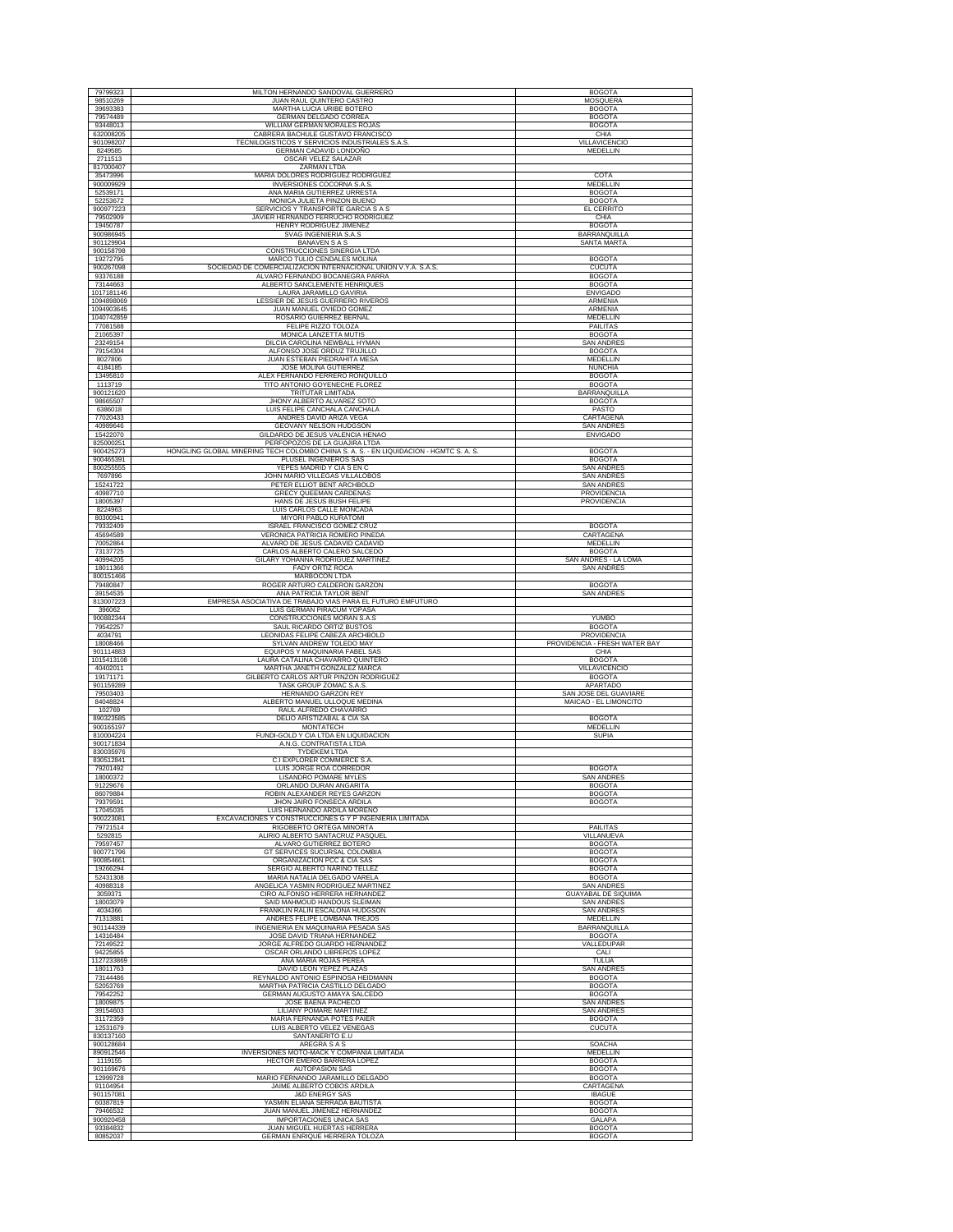| 98550675                | RUBEN DARIO ARANGO MONTOYA                                                         | <b>BOGOTA</b>                          |
|-------------------------|------------------------------------------------------------------------------------|----------------------------------------|
| 900359896               | CARGADORES Y TRACTORES DE COLOMBIA LIMITADA                                        | <b>BOGOTA</b>                          |
| 17031936                | CARLOS HERNANDO ROJAS BERNAL                                                       | <b>BOGOTA</b>                          |
| 25277463<br>1032363441  | GLORIA CRISTINA SANCHEZ CASTILLO<br>SANDRA MILENA BECERRA FLOREZ                   | MEDELLIN<br><b>BOGOTA</b>              |
| 901042178               | <b>GROUP TENESSIS S.A.S</b>                                                        | CALI                                   |
| 13615875                | JOSE LUIS CORTES TORRES                                                            | SOGAMOSO                               |
| 900496357<br>1121928528 | GRUAS Y CARGADORES DE COLOMBIA SAS<br>ANDRES FELIPE RODRIGUEZ ROMERO               | <b>BOGOTA</b><br><b>BOGOTA</b>         |
| 18004460                | LUIS EDUARDO ESPITIA VILORIA                                                       | <b>SAN ANDRES</b>                      |
| 40986098                | SANDRA VICTORIA HOWARD TAYLOR                                                      | <b>BOGOTA</b>                          |
| 22367079<br>1123620317  | VIA DOLORSA WILLIAMS CORPUS<br>JONATHAN MANUEL FONTALVO                            | <b>SAN ANDRES</b><br><b>SAN ANDRES</b> |
| 19292736                | JUAN ROBERTO CONTRERAS JIMENEZ                                                     | <b>BOGOTA</b>                          |
| 39792825                | <b>BIBIANA TERESITA GARZON</b>                                                     |                                        |
| 1123621053<br>8532072   | MIGUEL ANGEL RAMIREZ ALLIN<br>JORGE HENRY AISSA WIHILER                            | <b>SAN ANDRES</b><br><b>BOGOTA</b>     |
| 700004347               | GARCIA MENESES CESAR HUMBERTO                                                      | CALI                                   |
| 19458136<br>976593      | LUIS JAIRO DELGADO GORDILLO<br>MANUEL RAFAEL CORRALES MEDRANC                      | <b>BOGOTA</b><br><b>SINCELEJO</b>      |
| 40989497                | YAMILETH SUSANA JAMES EVANS                                                        | <b>SAN ANDRES</b>                      |
| 12222774                | <b>FABIO MEDINA VARGAS</b>                                                         | <b>PITALITO</b>                        |
| 900944460<br>901051573  | PROELECTRICOS DEL CARIBE S.A.S<br>LA DESCENDENCIA SAS                              | BARRANQUILLA<br><b>BOGOTA</b>          |
| 900995928               | FUELS COMPANY S.A.S                                                                | <b>BARRANQUILLA</b>                    |
| 19348606                | FRANCISCO EDUARDO RODRIGUEZ GARZON                                                 | <b>BOGOTA</b>                          |
| 5556257<br>13615296     | LUIS CARREÑO VARGAS<br>PEDRO SANTA MARIA BENAVIDES                                 | <b>BUCARAMANGA</b><br><b>BOGOTA</b>    |
| 51626905                | MARIA CRISTINA DEL PILAR SANCHEZ VERGARA                                           | <b>BOGOTA</b>                          |
| 890324333               | <b>CROMATONICS LTDA</b>                                                            |                                        |
| 12562044<br>59821884    | EDUARDO ALFONSO FERNANDEZ RICARDO<br>YANNETH LORENA CHAVES MENDEZ                  | SANTA MARTA<br>PASTO                   |
| 80874013                | EDGAR JAVIER MOGOLLON BELLO                                                        | <b>BOGOTA</b>                          |
| 900321309               | DISEÑOS Y CONSTRUCCIONES JAVM S.A.S                                                | <b>BUENAVENTURA</b>                    |
| 79782418<br>79960944    | JUAN CARLOS VILLAMIL GIRALDO<br>LEONARDO MEJIA LOPEZ                               | <b>BOGOTA</b><br><b>BOGOTA</b>         |
| 41724043                | MARIA TERESA SUAREZ DE TENJO                                                       | <b>BOGOTA</b>                          |
| 9263579<br>437766       | OMAR ANTONIO GARCIA POMARES<br>JORGE PAZ MUÑOZ                                     | <b>MOMPOS</b><br><b>BOGOTA</b>         |
| 31409363                | <b>GLORIA EDILCE CANO CORREA</b>                                                   | LA ESTRELLA                            |
| 900608780               | <b>OUTSELLING SAS</b>                                                              | <b>BARRANOUILLA</b>                    |
| 4034701<br>91259026     | SIXTO HOWARD GOMEZ<br>CARLOS ARTURO ROJAS ARIAS                                    | PROVIDENCIA<br>FLORIDABLANCA           |
| 1140863072              | DANIELA ANDREA PEÑA LAZARO                                                         | <b>BARRANQUILLA</b>                    |
| 79462184<br>901067351   | HENRY MEJIA SUESCUN<br>G. H. DISTRIBUCIONES SAS                                    | <b>BOGOTA</b><br><b>SAN ANDRES</b>     |
| 79410981                | ELIAS ANCIZAR SILVA ROBAYO                                                         | <b>BOGOTA</b>                          |
| 32731130                | ANA LETICIA RANURO PACHECO                                                         | PROVIDENCIA                            |
| 19393145<br>901146434   | ANDRES IGNACIO TALERO GUTIERREZ<br>AREA LIMPIA DISTRITO CAPITAL SAS ESP            | <b>BOGOTA</b><br><b>BOGOTA</b>         |
| 18003786                | SAMMY YATES TAYLOR                                                                 | PROVIDENCIA                            |
| 80196295<br>800177594   | DANIEL RICARDO ESCOBAR CARDOZO<br><b>EXAGON LTDA</b>                               | <b>BOGOTA</b>                          |
| 900163241               | OSWAND LTDA                                                                        |                                        |
| 901165695<br>93294227   | TRANSPORTES NACHO S.A.S<br>OSCAR ORLANDO DURAN LLANO                               | <b>MEDELLIN</b><br><b>BOGOTA</b>       |
| 73103060                | RAYMUNDO DIAZ ZABALA SAS                                                           | CARTAGENA                              |
| 700191096               | <b>OMER KARATEKIN</b>                                                              | <b>BOGOTA</b>                          |
| 3528993<br>79698305     | DAZA PLATA ALVARO JOSE<br>EULICER RONCANCIO GONZALEZ                               | VALLEDUPAR<br><b>BOGOTA</b>            |
| 39773735                | OLGA LUCIA REYES ESCOBAR                                                           | <b>BOGOTA</b>                          |
| 900014213<br>1020741787 | <b>GRUPO ROYAL SAS</b><br>MARCO ANTONIO SALDAÑA BOHORQUEZ                          | <b>BOGOTA</b><br><b>BOGOTA</b>         |
| 811034329               | PAVESA LIMITADA                                                                    | <b>MEDELLIN</b>                        |
| 900855279               | TUNNELBORING COLOMBIA S.A.S.                                                       | MEDELLIN                               |
| 45427682<br>18002222    | MAGOLA PEDROZA MARTINEZ<br>ROBERTO FRANCIS SIMPSON                                 | <b>SAN ANDRES</b><br><b>SAN ANDRES</b> |
| 66814772                | GLORIA CECILIA ARBOLEDA TRUJILLO                                                   | CALI                                   |
| 8791578<br>900450932    | ARNALDO MANUEL DEVENISH CONGOTE<br><b>BUGGY MOTOR SAS</b>                          | GALAPA<br><b>BOGOTA</b>                |
| 10693388                | VIANEY LEDESMA QUINAYAS                                                            | PATIA                                  |
| 19258390<br>19136745    | LUIS FERNANDO OROZCO RINCON<br>AMALIO MORA DIAZ                                    | <b>BOGOTA</b><br><b>BOGOTA</b>         |
| 901101752               | <b>MARJAL SAS</b>                                                                  | <b>GALAPA</b>                          |
| 900442478<br>79618569   | <b>MAQUINAS Y LOGISTICA SAS</b><br>JOSE VIANEY HERRERA                             | <b>BOGOTA</b>                          |
| 79482347                | YESID ROMANOS LINARES                                                              | <b>BOGOTA</b>                          |
| 17023686<br>3173216     | <b>ITALO JULIO FLOREZ RUGE</b><br>ALVARO MOYA ZAPATA                               | <b>BOGOTA</b><br><b>BOGOTA</b>         |
| 73144614                | MARTIN ALFREDO MENDOZA TUIRAN                                                      | SINCELEJO                              |
| 79556340                | LUIS BASILIO GUTIERREZ SAENZ                                                       | <b>BOGOTA</b>                          |
| 79542230<br>900734971   | HESNARD EDUARDO RAMIREZ ROJAS<br>JESGO S.A.S.                                      | PEREIRA<br><b>BARRANQUILLA</b>         |
| 53012471                | HEIDI LILIANA BOTRO HERNANDEZ                                                      | <b>BOGOTA</b>                          |
| 80233731<br>700191554   | JUAN MANUEL VEGA HEREDIA<br>ENRIQUE TORRES PATIÑO                                  | <b>BOGOTA</b><br><b>BOGOTA</b>         |
| 819001839               | MAYA BELL Y CIA S.EN C.                                                            | <b>SANTA MARTA</b>                     |
| 900081994<br>98624523   | PHARMEX IMPORTADORA E.U<br>CESAR AUGUSTO JARAMILLO CUESTA                          | <b>RIONEGRO</b>                        |
| 13445342                | BAUDILIO PEÑARANDA CACERES                                                         | <b>BOGOTA</b>                          |
| 12722458                | HELIO RAFAEL ZULETA CURVELO                                                        | VALLEDUPAR                             |
| 5027168<br>15244565     | JOSE DILVER ARIZA RODRIGUEZ<br><b>OSCAR GORDON BENT</b>                            | <b>BOGOTA</b><br><b>SAN ANDRES</b>     |
| 9000287                 | CIA QUINDIANA AUTOMOTRIZ LTDA                                                      |                                        |
| 7459150<br>22396718     | HUDSON POMARES HEREDIO SENADO<br><b>MELVIA ROBINSON MARTINEZ</b>                   | <b>SAN ANDRES</b><br>SAN ANDRES        |
| 1123626656              | MACK CLEAFOTRH LIVINGSTON GUTIERREZ                                                | <b>SAN ANDRES</b>                      |
| 1083882381<br>10258867  | VILLAREAL ARTUNDUAGA JAIME ANDRES<br>JULIO HERNANDO RIVERA MUÑOZ                   | <b>NEIVA</b><br>MANIZALES              |
| 40992862                | JOANIE DE LOS ANGELES ESPITIA CALVO                                                | <b>SAN ANDRES</b>                      |
| 900166377<br>3172779    | <b>AGRICOLA EL ENCANTO S.A.</b><br>MIGUEL ANTONIO PENA RONCO                       |                                        |
| 19105522                | FRANCISCO ALFREDO PRIETO NIETO                                                     | <b>BOGOTA</b>                          |
| 40989709<br>27806249    | DANNA MANIRA KELLY PETERSON<br>CARMEN EDILIA TORRADO MANRIOUE                      | <b>SAN ANDRES</b><br><b>CUCUTA</b>     |
| 900329626               | JOTA MAQUINAS S.A.S                                                                | MEDELLIN                               |
| 1045685598              | JUAN SEBASTIAN VELASCO LONDOÑO                                                     | <b>BARRANQUILLA</b>                    |
| 40991052<br>19182824    | JEIMMY FLOREZ ALDANA<br>ELIECER CASTELLANOS ZARRATE                                | PROVIDENCIA<br><b>BOGOTA</b>           |
| 900636540               | PEDRO VARGAS S.A.S                                                                 | CALI                                   |
| 80904771<br>86040114    | ADRIAN EMID VEGA HERNANDEZ<br>JORGE FELIPE CARREÑO SANCHEZ                         | <b>BOGOTA</b><br>VILLAVICENCIO         |
| 98568762                | LUIS MIGUEL DIAZ RIOS                                                              | <b>BOGOTA</b>                          |
| 19307389<br>7308832     | RICARDO GARCIA RAMIREZ<br>FREDY MARLON COY VILLAMIL                                | <b>BOGOTA</b>                          |
| 34967790                | LILIAN TERESA ESPINOSA VEGA                                                        | <b>BOGOTA</b><br><b>MONTERIA</b>       |
| 71717386                | HUGO ALBEIRO GOMEZ NARANJO                                                         | <b>BOGOTA</b>                          |
| 900277090<br>811043487  | SICOL PREFABRICADOS Y AGREGADOS SAS EN LIQUIDACION<br>C.I. IMPORTRADER & CIA. LTDA | <b>BUENAVENTURA</b><br>MEDELLIN        |
| 901168045               | GENERAL DE MAQUINARIA Y EXCAVACION COLOMBIA S.A.S.                                 | <b>BOGOTA</b>                          |
| 8715241<br>18004380     | JAIME AUGUSTO MARTINEZ RUEDA<br>JUAN CARLOS POMARE                                 | <b>GACHETA</b><br>PROVIDENCIA          |
| 40798193                | MARIA MARGARITA DAZA FERNANDEZ                                                     | PROVIDENCIA                            |
| 55157369                | LUNA ANDRADE MARTHA LETICIA                                                        | <b>BOGOTA</b>                          |
| 12235702<br>18004623    | AGUSTIN GONZALES CHAUX<br>ABDU ADNAN HANDAUS HANDAUS                               | <b>BOGOTA</b><br>PROVIDENCIA           |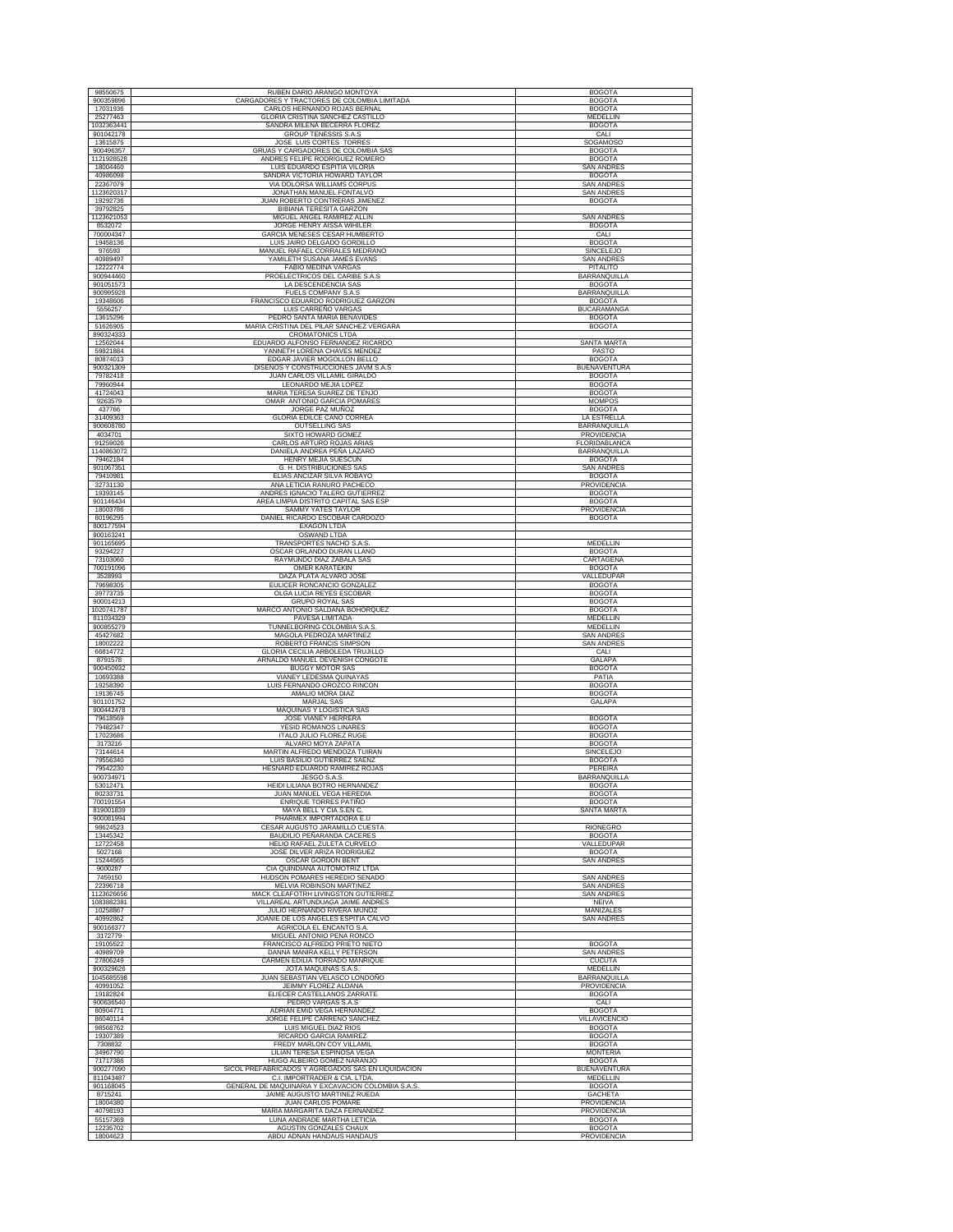| 74372131                | GERMAN TIBERIO OJEDA PEDRAZA                                                                 | <b>BOGOTA</b>                                                   |
|-------------------------|----------------------------------------------------------------------------------------------|-----------------------------------------------------------------|
| 8768622<br>45754251     | EVER DE JESUS BONILLA SALGADO<br>CINTHYA IVETH SALAZAR ORTEGA                                | BARRANQUILLA<br>PROVIDENCIA                                     |
| 8060045408              | EUROGRUAS LTDA                                                                               |                                                                 |
| 79707676                | ARBELAEZ RICARDO                                                                             | <b>BOGOTA</b>                                                   |
| 901089515<br>830085377  | EQUIPOS Y CONSTRUVIAS MAQUINARIA PESADA S.A.S<br>COMERCIALIZADORA E INMOBILIARIA ALITEX LTDA | BARRANCABERMEJA<br><b>BOGOTA</b>                                |
| 4320856                 | FERNAN ROBLEDO QUINTERO                                                                      |                                                                 |
| 900139629<br>41667478   | QUIROGA GARCIA Y CIA S. EN C.EN LIQUIDACION                                                  | MANIZALES                                                       |
| 19109225                | LUZ MARINA BAENA DE BAENA<br>ANDRES NEVA BARON                                               | <b>BOGOTA</b><br><b>BOGOTA</b>                                  |
| 37898360                | NELLY MARTINEZ MARTINEZ                                                                      | VILLAVICENCIO                                                   |
| 7556961                 | MIGUEL ANTONIO FERNANDEZ GONZALEZ                                                            | MEDELLIN<br><b>BOGOTA</b>                                       |
| 79542250<br>71718617    | RICHAR ROBINSON VALENCIA CALLE<br>JORGE LUIS ECHAVARRIA GARCIA                               | PEREIRA                                                         |
| 6742946                 | RAFAEL ANTONIO CARO LEON                                                                     | <b>BOGOTA</b>                                                   |
| 79542270<br>7483551     | NAYRO JAVIER MARTINEZ JIMENEZ<br>SERGIO A JIMENEZ MANOTAS                                    | <b>BOGOTA</b><br>BARRANQUILLA                                   |
| 800001000               | EMPRESA DE MONTAJES INDUSTRIALES E INTERVENTORIALES COL. LTDA                                |                                                                 |
| 13890665                | ENRIQUE HERNANDEZ ARDILA                                                                     | <b>BARRANCABERMEJA</b>                                          |
| 900298855<br>39741248   | IMPORTADORA DE MAQUINARIA Y EQUIPO ROJAS Y ROJAS SAS<br><b>MARTHA REYES OBANDO</b>           | <b>BOGOTA</b><br>VILLA DE SAN DIEGO DE UBATE - CENTRO DEL LLANO |
| 45528736                | ADALGIZA VERGARA SANTANDER                                                                   | CARTAGENA                                                       |
| 33338786<br>88022752728 | IRINA MARIA SANCHEZ MONTT<br>ANDRES FELIPE CARDONA RODRIGUEZ                                 | <b>SAN ANDRES</b>                                               |
| 16376648                | LUIS EDUARDO GONZALEZ BURITICA                                                               | <b>BOGOTA</b><br>CALI - BRISAS DE MONTEBELLO                    |
| 79231044                | GERMAN RICARDO MESA LUENGAS                                                                  | <b>BOGOTA</b>                                                   |
| 800171334<br>4234458    | <b>IMEXPORT LTDA</b><br>JUAN BAUTISTA YEPES BEDOYA                                           | <b>BOGOTA</b>                                                   |
| 59817419                | SANDRA PATRICIA UNIGARRO SANTACRUZ                                                           | PASTO                                                           |
| 79493008                | JOSE MANUEL BUITRAGO PULIDO                                                                  | <b>BOGOTA</b>                                                   |
| 18008453<br>900130178   | MOISES ELIEZER BALDONADO MYLES<br>OPEGAR E.U."EN LIQUIDACION"                                | PROVIDENCIA<br>BARRANQUILLA                                     |
| 5935198                 | GUSTAVO VIZCAYA VILLA                                                                        | ARMENIA                                                         |
| 29118627                | GLORIA ELENA GONZALEZ BURITICA                                                               | CALI                                                            |
| 1114828044<br>79485747  | JOSE LUIS DURAN OREJUELA<br>JHON JAIRO AROCA MEJIA                                           | CALI<br><b>BOGOTA</b>                                           |
| 40986584                | CECILIA ESTHER FUENTES CUELLO                                                                | PROVIDENCIA                                                     |
| 16644025                | ARNULFO ESTRADA GARZON                                                                       | CALI                                                            |
| 17330202<br>52434951    | DANIEL RAUL VERGARA RODRIGUEZ<br>FORERO ALVAREZ ELIANA KATHERINA                             | VILLAVICENCIO<br><b>BOGOTA</b>                                  |
| 5541179                 | MANUEL ANTONIO MEJIA FLOREZ                                                                  | <b>BOGOTA</b>                                                   |
| 79542245<br>79249020    | <b>NELSON PEREZ CONTRERAS</b><br>JORGE ARTURO GAVIRIA TRUJILLO                               | <b>BOGOTA</b><br><b>BOGOTA</b>                                  |
| 91291804                | FERNANDO DE JESUS ZUÑIGA VASQUEZ                                                             | <b>BARRANCABERMEJA</b>                                          |
| 72211101                | CRISTIAN JAIR FONTALVO MENDIETA                                                              | <b>BOGOTA</b>                                                   |
| 79522416<br>900990791   | JOHN JAIRO VELASQUEZ VARGAS<br>SARA MOTORS SAS                                               | VILLAVICENCIO<br><b>BARRANQUILLA</b>                            |
| 17339791                | JAIME ARTURO MIRELES VARGAS                                                                  | <b>BOGOTA</b>                                                   |
| 79542258                | JOHN JAIRO ROJAS GOMEZ                                                                       | <b>IBAGUE</b>                                                   |
| 4239602<br>75096489     | JOSÉ MIGUEL CORREA HERNÁNDEZ<br>JACOBO ARANGO MEJIA                                          | <b>BOGOTA</b><br>CALI                                           |
| 16656655                | MILTON BOTERO OSSA                                                                           | CALI                                                            |
| 700046071               | MAURICIO ALEJANDRO MONTESINOS OQUENDO                                                        | <b>BOGOTA</b>                                                   |
| 79753629<br>900294384   | WILLIAN CARRANZA MARTINEZ<br>AW FABER CASTELL Y TH REFORESTATION SAS                         | <b>BOGOTA</b><br>BARRANQUILLA                                   |
| 79937565                | JUAN DAVID VELASCO MALAVER                                                                   | <b>BOGOTA</b>                                                   |
| 75031614                | GILBERTO GIRALDO VARGAS                                                                      | <b>BOGOTA</b>                                                   |
| 11320432<br>79401993    | GUSTAVO EDUARDO VILLATE GUILLEN<br>ADAN LEON BERMUDEZ                                        | <b>BOGOTA</b><br><b>BOGOTA</b>                                  |
| 3090668                 | JUAN CARLOS FORERO BRICEÑO                                                                   | <b>BOGOTA</b>                                                   |
| 66870580<br>16286528    | MARIA MARGARITA VIGOYA ANDRADE<br>ANDRES TORRES ANGEL                                        | CALI<br>CALI                                                    |
| 900206366               | <b>RE-INGENIERIAS SAS</b>                                                                    | OCAÑA                                                           |
| 23247556                | <b>ISOLIN BAILEY WATSON</b>                                                                  | PROVIDENCIA                                                     |
| 51603008<br>30719164    | VILMA REBECA GALVEZ LOPEZ<br>BLANCA ALICIA VINUEZA DE VILLOTA                                | <b>BOGOTA</b><br>PASTO                                          |
| 1127233712              | DANIEL MESA SALAZAR                                                                          | <b>BOGOTA</b>                                                   |
| 79465528                | JUAN MANUEL PABON VELASQUEZ                                                                  | <b>BOGOTA</b>                                                   |
| 900192347<br>52409876   | CI CONSTRUCCIONES Y MADERAS DE URABA LTDA<br>DENISE MUÑOZ MARTINEZ                           | <b>BOGOTA</b>                                                   |
| 79542283                | JAVIER HERNAN FLOREZ GAMBOA                                                                  | <b>IBAGUE</b>                                                   |
| 892002587<br>79650815   | CODILLANG S.A<br>CARLOS ALBERTO JAIMES VILLAMIZAR                                            | BOGOTÁ, D.C. - BETANIA                                          |
| 16765298                | ALEXANDER LIZARAZO PARRA                                                                     | <b>BOGOTA</b>                                                   |
| 10174817                | OLVEIRO PEREZ MAHECHA                                                                        | <b>BOGOTA</b>                                                   |
| 15378114<br>91268265    | MAURICIO DE JESUS BERNAL JARAMILLO<br>DIEGO ENRIQUE MORENO CELIS                             | <b>ENVIGADO</b><br><b>BOGOTA</b>                                |
| 10529888                | <b>IDER NOGUERA MONTILLA</b>                                                                 | POPAYAN                                                         |
| 79629734                | JAIR OVALLE GARZON<br>DCM SYSTEM SAS                                                         | <b>BOGOTA</b><br>BARRANQUILLA                                   |
| 900488472<br>1049602313 | <b>WILMER ALONSO CARO RUIZ</b>                                                               | TUNJA                                                           |
| 79547680                | OMAR RENE GARZON FORERO                                                                      | <b>BOGOTA</b>                                                   |
| 3309865<br>80203168     | JESUS MARIA LOPEZ GOMEZ<br>MARCOS EDISSON MONROY CASTEBLANCO                                 | MONTERIA<br><b>BOGOTA</b>                                       |
| 20476065                | <b>MERCEDES TORRES GARCIA</b>                                                                | <b>BOGOTA</b>                                                   |
| 91266063                | SILVIO EDUARDO GOMEZ SALCEDO<br>MIGUEL ANGEL VISBAL LARA                                     | <b>BOGOTA</b><br><b>BARRANQUILLA</b>                            |
| 1129566936<br>16266676  | JORGE IVAN LENIS CALDERON                                                                    | <b>MALAMBO</b>                                                  |
| 80113619                | JHON DENIX PEREZ PEREZ                                                                       | <b>BOGOTA</b>                                                   |
| 1053605260<br>4567977   | JIMENEZ AVELLA RAUL<br>JAIME AUGUSTO RAMIREZ ZULUAGA                                         | PAIPA<br>PUERTO BOYACA                                          |
| 900130263               | EUROEXCLUSIVOS LTDA                                                                          | <b>BOGOTA</b>                                                   |
| 1123628749              | RICARDO ALFONSO CAMACHO CADAVID<br>JUAN FRANCISCO UMAÑA CHAVARRO                             | <b>SAN ANDRES</b>                                               |
| 79671231<br>2899803     | PATRICIO PARRA                                                                               | BARRANQUILLA<br><b>BOGOTA</b>                                   |
| 83245561                | JHON FREDY SANTOS ANDRADE                                                                    | <b>BOGOTA</b>                                                   |
| 79329395<br>8281983     | JORGE OMAR RODRIGUEZ RUIZ<br>LUIS ALFONSO BERRIO VASQUEZ                                     | <b>BOGOTA</b><br>MEDELLIN                                       |
| 79544965                | GUSTAVO FRANCO GOMEZ                                                                         | <b>BOGOTA</b>                                                   |
| 19298461                | ELEUTERIO SANCHEZ RIVAS                                                                      | <b>BOGOTA</b>                                                   |
| 80100092<br>32608795    | DANIEL ALBERTO SALAMANCA HERNANDEZ<br>NEFNEFE DEL SOCORRO CURE DAU                           | <b>BOGOTA</b><br>BARRANQUILLA                                   |
| 37399401                | ESTUPIÑAN CARRASCAL YERIS ADRIANA                                                            | PUERTO SANTANDER                                                |
| 73093459<br>900891697   | HECTOR JUAN BUSTAMANTE<br>R N R ASOCIADOS SAS                                                | <b>BOGOTA</b><br>BARRANQUILLA                                   |
| 13339512                | MARIO GUERRERO MELO                                                                          | <b>CUCUTA</b>                                                   |
| 52213561                | EUDOSIA GOMEZ MOLANO                                                                         | BOGOTÁ, D.C. - LA UNIÓN                                         |
| 3777274<br>73124832     | ANTONIO FRANCISCO GOMEZ JULIO<br>JULIO CESAR MACHADO GAMARRA                                 | PROVIDENCIA<br><b>PROVIDENCIA</b>                               |
| 13269312                | LUIS LEONARDO SALCEDO SIERRA                                                                 | <b>CUCUTA</b>                                                   |
| 7161627                 | CARLOS ALBERTO WILCHES GOYENECHE                                                             | MEDELLIN                                                        |
| 94304444<br>18002516    | MAURICIO MORENO MARTINEZ<br>LYLE JASON NEWBALL HENRY                                         | PALMIRA<br>PROVIDENCIA                                          |
| 23249318                | <b>KAREN BRITTON TAYLOR</b>                                                                  | PROVIDENCIA                                                     |
| 807008310<br>7958121    | COMERCIALIZADORA LOGINEC LTDA<br>RAUL JAVIER LOPEZ CAMACHO                                   | <b>BOGOTA</b>                                                   |
| 91153716                | JOSE FERNANDO RAMIREZ CUELLAR                                                                | <b>BOGOTA</b>                                                   |
| 74752830                | FERNANDO GARZON BERNAL                                                                       | <b>BOGOTA</b>                                                   |
| 79498378                | PEDRO RAMIRO ALFONSO GUTIERREZ<br>RAFAEL DAVID SUZ RUIZ                                      | <b>BOGOTA</b>                                                   |
| 79796309<br>79787081    | NICOLAS PLATA SUAREZ                                                                         | <b>BOGOTA</b><br><b>BOGOTA</b>                                  |
| 34508875                | MIRIAM VASQUEZ GIRON                                                                         | <b>BOGOTA</b>                                                   |
| 901081416<br>14883734   | <b>GENUINE INVESTMENT SAS</b><br>OSCAR ARMANDO QUINTERO HERRADA                              | <b>BOGOTA</b><br>CALI                                           |
|                         | LAURA ANGELICA OSORIO CAMARGO                                                                | <b>BOGOTA</b>                                                   |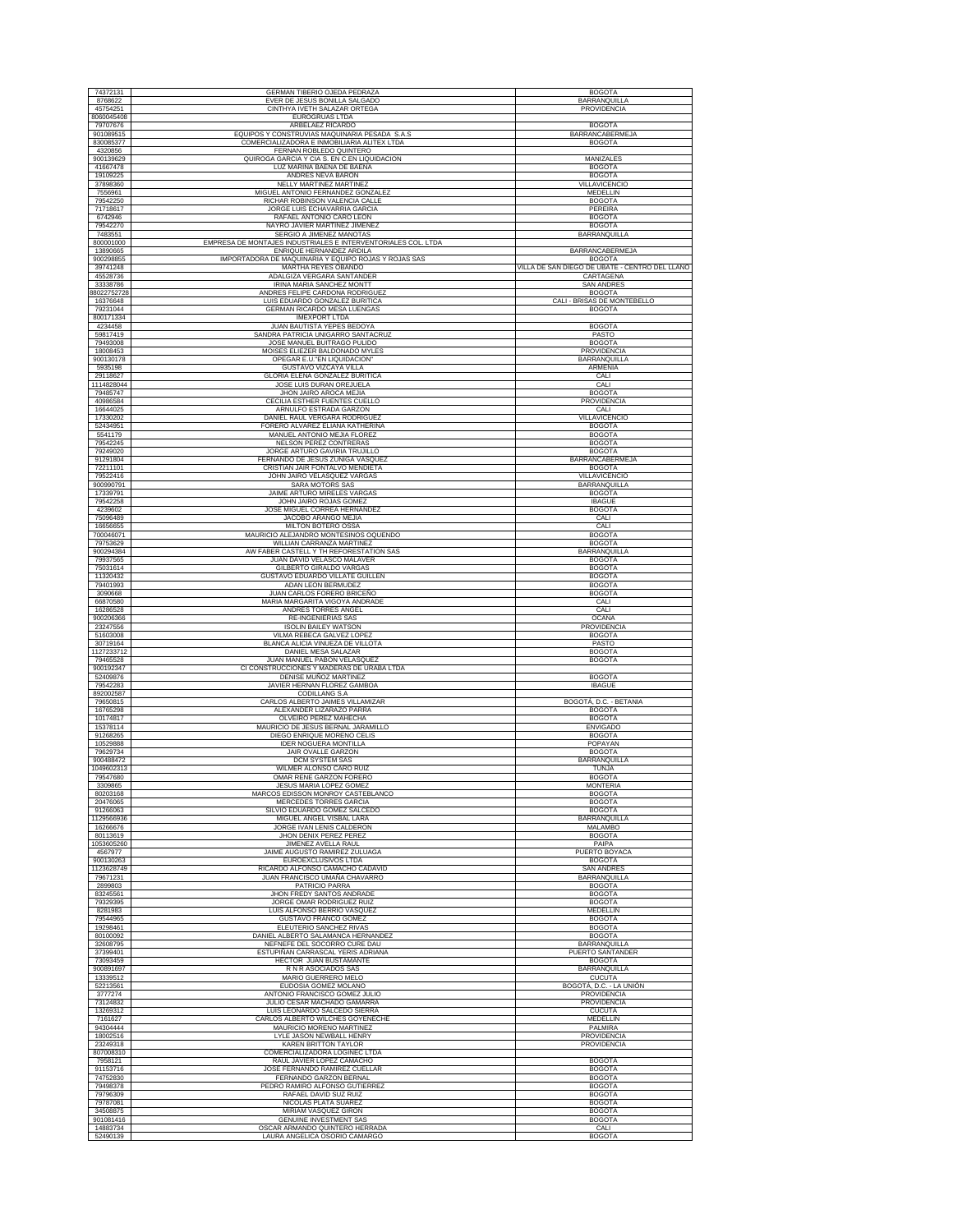| 52418936                 | MARIA DEL PILAR RIVERA COTE                                                           | <b>BOGOTA</b>                       |
|--------------------------|---------------------------------------------------------------------------------------|-------------------------------------|
| 73144657                 | EDWIN FRANCISCO GOMEZ OVALLE                                                          | <b>BOGOTA</b>                       |
| 79442369<br>860041538    | MIGUEL ARMANDO PARDO ARIÑO<br>COLOMBIANA DEL CARIBE S.A.                              | MEDELLIN                            |
| 79484204                 | LUIS JORGE GOMEZ GOMEZ                                                                | <b>BOGOTA</b>                       |
| 900235439                | MAQUILCOL LTDA                                                                        |                                     |
| 94296384<br>19233314     | LUIS GERARDO DUARTE MAFLA<br>LEONEL BERNAL BUITRAGO                                   | <b>BOGOTA</b><br><b>BOGOTA</b>      |
| 40991686                 | HILVA BEATRIZ FORBES HOOKER                                                           | PROVIDENCIA                         |
| 901097462<br>4034115     | BLACKRIVER DEVELOPMENT S.A.S.<br>MAEXENO LIVINGSTON MILES                             | RIONEGRO<br>PROVIDENCIA             |
| 79786576                 | ROBERTO JOSE RESTREPO TAFUR                                                           | <b>BOGOTA</b>                       |
| 79947914                 | JORGE RICARDO TORRES RUEDA                                                            | <b>BOGOTA</b>                       |
| 1019012051<br>17157786   | CARLOS ANDRES GONZALEZ MANJARREZ<br>DOMINGO EDUARDO SALAMANCA AMEZQUITA               | <b>IBAGUE</b><br><b>BOGOTA</b>      |
| 800174476                | IMPERIAL UNION INDUSTRIAL S.A                                                         | <b>BOGOTA</b>                       |
| 901113609                | BGP INC SUCURSAL NUEVA GRANADA                                                        | <b>BOGOTA</b>                       |
| 39529943<br>73095285     | SARA ASTRID ROCIO PRIETO PARDO<br>HECTOR RAFAEL DE ORO ORTIZ                          | <b>BOGOTA</b><br>PROVIDENCIA        |
| 5947755                  | CARLOS AUGUSTO PEÑA BROCHERO                                                          | <b>BOGOTA</b>                       |
| 80816340<br>79692626     | RAFAEL PARDO BENITEZ<br><b>NESTOR VASOUEZ RODRIGUEZ</b>                               | <b>BOGOTA</b><br><b>BOGOTA</b>      |
| 811035211                | CARDONA MATEUS E.U                                                                    |                                     |
| 650287413                | PATRICIA DEL CARMEN COLOMA CORDOVA DE GAVILANES                                       | <b>BOGOTA</b>                       |
| 802007481<br>52274178    | INVERSIONES Y PROYECTOS TMJ SAS<br>SANDRA PATRICIA GUZMAN OCAMPO                      | PUERTO COLOMBIA<br><b>BOGOTA</b>    |
| 7214489                  | NELSON CASTAÑEDA SANCHEZ                                                              | <b>BOGOTA</b>                       |
| 94531677<br>75038396     | FRANCISCO JOSE RODRIGUEZ CAICEDO<br>RAUL VALENCIA HERNANDEZ                           | <b>BOGOTA</b><br>ANSERMA            |
| 91076586                 | JAVIER MAURICIO MACILLA VIZCAYA                                                       | <b>CURITI</b>                       |
| 40990523                 | ROXANNA DOWNS HUDSON                                                                  | <b>SAN ANDRES</b>                   |
| 39737775<br>6772029      | MYRIAM MONTAÑO ESPINEL<br>EDGAR PINEDA MALAVER                                        | <b>BOGOTA</b>                       |
| 79055608                 | PEDRO JAVIER ROJAS GUEVARA                                                            | <b>BOGOTA</b><br><b>BOGOTA</b>      |
| 6557170                  | SEGUNDO ARCENIO GILON GRIJALBA                                                        | TULUA                               |
| 1123636960<br>901183997  | JOSE MANUEL PADILLA CONTRERAS<br>PROYECTOS E INGENIERIA PEI S.A.S                     | <b>SAN ANDRES</b>                   |
| 79480278                 | GERMAN ALBERTO MATAJIRA SANTOS                                                        | <b>IBAGUE</b><br><b>BOGOTA</b>      |
| 1018496058               | ERIKA ALEXANDRA MENDEZ DELGADO                                                        | <b>BOGOTA</b>                       |
| 40993761<br>79849623     | JOTITZA SHOANNE YATES FORBES<br>ALEXANDER GALVIS GUIO                                 | <b>BOGOTA</b><br><b>BOGOTA</b>      |
| 19074742                 | VICTOR MANUEL GIL MUÑOZ                                                               | <b>BOGOTA</b>                       |
| 31968010                 | SANDRA JEANETTE OSPINA ARTEAGA                                                        | CALI                                |
| 10534250<br>901137042    | ERWIN CARDENAS SCHENEEMAN<br>CONCRETE TRUCKS SERVICES SAS                             | <b>BOGOTA</b><br><b>BOGOTA</b>      |
| 52432424                 | MARIA ANDREA TORRES MORENO                                                            | <b>BOGOTA</b>                       |
| 16645755<br>35603300     | JAIRO ENRIQUE ERAZO JACOME<br>SANDRA YINETH AFANADOR MOSQUERA                         | <b>BOGOTA</b><br><b>BOGOTA</b>      |
| 16271587                 | EUGENIO BOLAÑOS PAZ                                                                   | PALMIRA                             |
| 79691556                 | JUAN GUILLERMO GONZALEZ RODRIGUEZ                                                     | <b>BOGOTA</b>                       |
| 15423712                 | <b>HECTOR IVAN GUTIERREZ GARCIA</b><br>ESTABILIZACIÓN DE VIAS Y LUCES DE COLOMBIA SAS | RIONEGRO                            |
| 900693718<br>6187130     | JORGE ALBERTO RUEDA TORRES                                                            | RIONEGRO<br><b>BOGOTA</b>           |
| 6882212                  | GABRIEL JAIME LONDOÑO MORA                                                            | <b>MONTERIA</b>                     |
| 17339555<br>70324920     | WILSON CAMARGO TAMAYO<br>JUAN JAIME MARTINEZ OSSA                                     | FACATATIVA<br><b>BOGOTA</b>         |
| 13924174                 | GELVER AUGUSTO DUARTE SANDOVAL                                                        | <b>BOGOTA</b>                       |
| 900932382                | <b>COLDISCATEC SAS</b>                                                                | <b>BOGOTA</b>                       |
| 17322221<br>79599255     | JULIO CESAR VANEGAS ATRA<br>QUINTERO FRANCO VICTOR HUGO                               | VILLAVICENCIO<br><b>BOGOTA</b>      |
| 53076378                 | DEISY JOHANNA MARIN FORONDA                                                           | <b>BOGOTA</b>                       |
| 80173444                 | ANDRES ALEXANDER ESTRADA HERNANDEZ                                                    | <b>BOGOTA</b>                       |
| 18005381<br>1144033515   | JORGE LUIS CASTELAR PEREZ<br>PAULA KARINA NAVARRETE VELEZ                             | <b>PROVIDENCIA</b><br><b>BOGOTA</b> |
| 900118423                |                                                                                       |                                     |
|                          | IMPORTADORA DERBY & CIA LTDA                                                          |                                     |
| 900164765                | TRABAJOS & SERVICIOS MARTINEZ S.A.S                                                   | APARTADO                            |
| 19309884<br>901151283    | MIGUEL ANGEL CHAVARRO BARRERA<br>CAVOSA COLOMBIA S.A.S                                | <b>BOGOTA</b><br><b>BOGOTA</b>      |
| 79417317                 | JUAN CARLOS MAZO GIRALDO                                                              | <b>BOGOTA</b>                       |
| 73157296                 | JOSE EFREN MERCADO NORATO                                                             | <b>BOGOTA</b>                       |
| 79646240<br>87511306     | PEDRO HERNANDO PINTO CALA<br>MANUEL EDUARDO ESCOBAR VILLACRIZ                         | <b>BOGOTA</b><br><b>IBAGUE</b>      |
| 88196541                 | EDGAR NELSON CONTRERAS CONTRERAS                                                      | CARTAGENA                           |
| 5078679<br>16774266      | SERGIO ENRIQUE LUNA VIDAL<br>JOSE MANUEL MARIN GARCIA                                 | CARTAGENA<br>CALI                   |
| 2693409                  | FERNANDO DIAZ                                                                         | <b>PROVIDENCIA</b>                  |
| 40992800                 | JENNIFFER PATRICIA JAMES GORDON                                                       | PROVIDENCIA                         |
| 79858342<br>93369082     | OMAR HERNANDO HENAO RUIZ<br><b>ISAIAS OLIVAR ROBAYO</b>                               | <b>BOGOTA</b><br><b>NILO</b>        |
| 18004405                 | MAXIMILIANO NELSON HENRY                                                              | PROVIDENCIA                         |
| 700030554<br>900493798   | JOSE ANGEL OLMO ROMERO<br>SOLUCIONES MEDICAL GLOBAL SAS                               | <b>BOGOTA</b><br>SANTA MARTA        |
| 79051667                 | WILSON GUILLERMO NIÑO GALEANO                                                         | <b>BOGOTA</b>                       |
| 13926938<br>17122131     | ROMAN EMILIO MAROUEZ GARCES                                                           | <b>BOGOTA</b>                       |
| 2975873                  | LUIS GUILLERMO MURILLO MEDINA<br>ADOLFO GUERRERO GUERRERO                             | <b>BOGOTA</b><br>CAJICA             |
| 14996485                 | GALVIS CASTAÑO GERARDO                                                                | CALI                                |
| 79653200<br>900418275    | DIEGO SARMIENTO GARZON<br>ASESORIA INTEGRAL ADUANERA SAS                              | <b>BOGOTA</b>                       |
| 80087435                 | ORLANDO JAVIER TRUJILLO IRURITA                                                       | CALI                                |
| 10932536<br>900732988    | GABRIEL ADOLFO GONZALEZ MANJARREZ<br><b>INVERSIONES SARS SAS</b>                      | <b>MONTERIA</b><br>COTA             |
| 79577734                 | <b>HECTOR ARTURO MENDEZ GAVIRIA</b>                                                   | <b>BOGOTA</b>                       |
| 91500422                 | MANUEL EDUARDO MEJIA SERRANO                                                          | FLORIDABLANCA                       |
| 79321935<br>901154325    | MAURICIO CAMILO OVALLE MENDEZ<br>J.G. MAQUINARIA S.A.S                                | <b>BOGOTA</b><br>MEDELLIN           |
| 901198150                | <b>INVERTRAICO SAS</b>                                                                | <b>BOGOTA</b>                       |
| 1127954876               | WALID HENDAUS SAFA                                                                    | <b>PROVIDENCIA</b>                  |
| 1123621453<br>1023303212 | JEFFREY ALLEN MARTINEZ THIME<br>KELLY DIANA SANCHEZ SANTANA                           | PROVIDENCIA<br><b>BOGOTA</b>        |
| 901186653                | CRISSIEN PAVA CORPORATION S.A.S                                                       | <b>BARRANQUILLA</b>                 |
| 901081122<br>901081253   | ZEFEL SAS<br>ANCLAJES ACTIVOS SAS                                                     | <b>INDEFINIDO</b><br>MEDELLIN       |
| 1018423729               | LANDA MANUELA ESCALONA RENDON                                                         | <b>SAN ANDRES</b>                   |
| 40993957                 | ERIKA DEL CARMEN RAMIREZ OSORIO                                                       | <b>PROVIDENCIA</b>                  |
| 900189144                | ARTIKA ARQUITECTURA Y CONSTRUCCIONES LTDA<br>VICENS JOSEP SANTAMARIA MAS              | BARRANQUILLA<br><b>BOGOTA</b>       |
| 700196131<br>900424540   | COMERCIALIZADORA INTERNACIONAL ALO METALES                                            | MEDELLIN                            |
| 830087095                | LOGISTICAL DEPOT LIMITADA                                                             | <b>BOGOTA</b>                       |
| 1020717774<br>1015456235 | EDUARDO ANDRES UMAÑA OJEDA<br>NICOLAS FERNANDO VILLEGAS FELIX                         | <b>BOGOTA</b><br><b>BOGOTA</b>      |
| 13508306                 | JUAN CARLOS AMAYA MALDONADO                                                           | <b>BOGOTA</b>                       |
| 94375962                 | FEDERICO GARCIA LOZANO                                                                | <b>BOGOTA</b>                       |
| 3020892<br>19442212      | GILDARDO RODRIGUEZ VARGAS<br>HENRY SARMIENTO QUIROGA                                  | <b>BOGOTA</b><br><b>BOGOTA</b>      |
| 1072638986               | LADY KARINA RODRIGUEZ CUERVO                                                          | <b>BOGOTA</b>                       |
| 53032869                 | NUBIA ISABEL ACOSTA MARTINEZ                                                          | <b>BOGOTA</b>                       |
| 17169872<br>901155958    | PASCUAL ENRIQUE PERDIGON FLOREZ<br>CONSTRUCTORA JALL S.A.S                            | LA CALERA<br>CALI - CASCAJAL I      |
| 17644331                 | JOHN MESA MONCADA                                                                     | <b>BOGOTA</b>                       |
| 76326594<br>1930631      | SANTIAGO FELIPE LEHAMANN CASTRILLON<br>FABIO HERNANDO GOMEZ TOVAR                     | <b>BOGOTA</b><br><b>BOGOTA</b>      |
| 13829394                 | GERMAN CAMARGO SUAREZ                                                                 | TUNJA                               |
| 13476272<br>1015450963   | LUIS HUMBERTO BELTRAN CHAVES<br>MARIA ALEJANDRA GONZALEZ OSPINA                       | <b>BOGOTA</b><br><b>BOGOTA</b>      |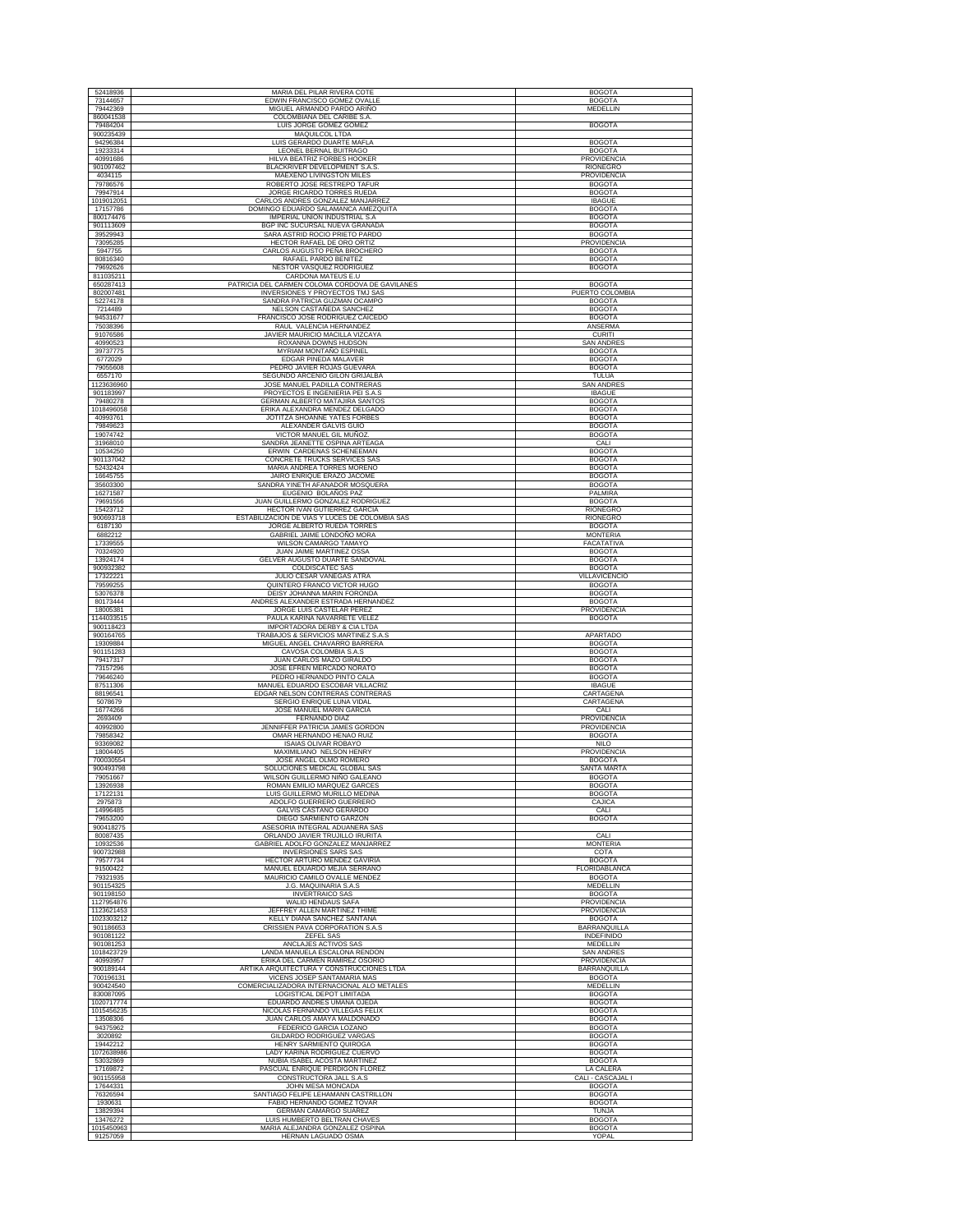| 900729633             | <b>IMPORTADORA VARIEDADES</b>                                           | <b>MEDELLIN</b>                               |
|-----------------------|-------------------------------------------------------------------------|-----------------------------------------------|
| 41738523              | PATRICIA DEL PILAR ACOSTA TRUJILLO                                      | <b>BOGOTA</b>                                 |
| 1010182398            | DIANA VALENTINA PERNETT PLAZAS                                          | <b>BOGOTA</b>                                 |
| 88200023              | HENRY IVAN BAYONA MEJIA                                                 | CARTAGENA                                     |
| 700194088             | YASER ARAFAT DAGGA MUHD                                                 | <b>BOGOTA</b>                                 |
| 79983142              | JUAN CAMILO GRANDA ORTEGON                                              | <b>BOGOTA</b>                                 |
| 79569605<br>6776867   | PEDRO AGUSTIN ROA ARBOLEDA<br>FABIAN RICARDO VARGAS SAENZ               | <b>BOGOTA</b><br><b>TUNJA</b>                 |
| 79125165              | MIGUEL GONZALEZ BUENHOMBRE                                              | <b>BOGOTA</b>                                 |
| 57438430              | ANGELA MARIA BENEDETTI VILLANEDA                                        | <b>BOGOTA</b>                                 |
| 15258814              | JORGE ANDRES FRANCO VELASQUEZ                                           | MEDELLIN                                      |
| 73143136              | JUAN DEL MAR IGLESIAS VERGARA                                           | CARTAGENA                                     |
| 900220117             | CONSORCIO GRUPO CONSTRUCTOR ZONA METROPOLITANA DE BUCARAMANGA           | <b>BOGOTA</b>                                 |
| 900585771<br>23249334 | ABC CAJAS AUTOMATICAS S.A.S<br>MARITZA ISABEL RODRIGUEZ ARCHBOLD        | <b>BOGOTA</b><br>PROVIDENCIA                  |
| 79500772              | PABLO ENRIQUE TORRES CASTILLO                                           | <b>BOGOTA</b>                                 |
| 15243439              | MAURICIO ANDRES RAMIREZ BERNAL                                          | PROVIDENCIA                                   |
| 8690631               | ALVARO JOSE DANIES LACOUTURE                                            | <b>BOGOTA</b>                                 |
| 79518764              | OSCAR ARMANDO OVALLE GOMEZ                                              | <b>BOGOTA</b>                                 |
| 40989371              | <b>NAYLA HARB GASI</b><br>J ALTAMAR LOGISTICA SAS                       | PROVIDENCIA                                   |
| 901187174<br>7435510  | FEDERICO MANUEL JACOME ROCA                                             | BARRANQUILLA<br>BARRANQUILLA                  |
| 4091164               | <b>BENITO MENDEZ SILVA</b>                                              | <b>BOGOTA</b>                                 |
| 8708523               | ELVIS RAFAEL GONZALEZRUBIO SALCEDO                                      | <b>BOGOTA</b>                                 |
| 98543921              | JUAN FERNANDO LOPEZ MORA                                                | <b>BOGOTA</b>                                 |
| 9532663<br>80431306   | <b>WILLIAM DONATO GOMEZ</b><br>OMAR YEZID PRIETO ARIZA                  | <b>BOGOTA</b><br>SOPO                         |
| 79370137              | JAVIER MARTINEZ ROBAYO                                                  | <b>BOGOTA</b>                                 |
| 79943505              | ANDRES JULIAN FERRO GALVIS                                              | <b>BOGOTA</b>                                 |
| 40988952              | KATIA CARDALES FRANCO                                                   | PROVIDENCIA                                   |
| 433429                | HECTOR SANTANA RODRIGUEZ                                                | <b>BOGOTA</b>                                 |
| 900796703             | <b>INVICTUS BUSINESS SAS</b>                                            | COTA                                          |
| 901132215<br>79186261 | NATURE GROWN AVOCADO FARMS S.A.S<br>RICARDO GALARZA GALEANO             | CALI<br><b>BOGOTA</b>                         |
| 52252378              | PAOLA ANDREA IMBERTI DURAN                                              | <b>BOGOTA</b>                                 |
| 41606332              | MARIA MARGARITA BARRERA DE ARBOLEDA                                     | <b>BOGOTA</b>                                 |
| 7553156               | JAIR GUERRERO JIMENEZ                                                   | <b>BOGOTA</b>                                 |
| 17339487<br>71527151  | GIOVANNY HERNANDO RAMIREZ CAMACHO                                       | <b>BOGOTA</b>                                 |
| 52151335              | JUAN CARLOS ZULUAGA ARANGO<br>SONIA ESPERANZA ARÉVALO SILVA             | <b>BOGOTA</b><br><b>BOGOTA</b>                |
| 52426196              | MARIA DEL PILAR ORJUELA HERNANDEZ                                       | <b>BOGOTA</b>                                 |
| 1015429464            | CAMILO ANTONIO ALMANZA GARCIA                                           | <b>BOGOTA</b>                                 |
| 890205621             | CINGHER INGENIEROS LTDA                                                 |                                               |
| 16497399              | CHARLES DANIEL CAMACHO DUKE                                             | <b>PROVIDENCIA</b>                            |
| 901187573<br>13490182 | DUKRAFT COLOMBIA S.A.S<br>MARCO AURELIO MORENO BOTELLO                  | <b>BOGOTA</b><br><b>CUCUTA</b>                |
| 79491481              | WILSON MAURICIO CHAPARRO ALVARADO                                       | <b>BOGOTA</b>                                 |
| 632001916             | LIU SHENG WING                                                          | <b>BOGOTA</b>                                 |
| 40986121              | JENELEE EMM MITCHELL SMITH                                              | PROVIDENCIA                                   |
| 900657570             | SACYR CONSTRUCCION COLOMBIA SAS                                         | <b>BOGOTA</b>                                 |
| 900407759<br>39154864 | IMPORTADORA MAQUIEQUIPOS S.A.S<br>MARIA ISABEL LIVIGSTON HOWARD         | PROVIDENCIA                                   |
| 45438312              | MYRIAM GRACIELA SANCHEZ ARANGO                                          | PROVIDENCIA                                   |
| 66834086              | YADIR SALAZAR MEJIA                                                     | <b>BOGOTA</b>                                 |
| 900550652             | LOGISTICA MAX SAS                                                       | <b>BOGOTA</b>                                 |
| 94410003              | CARLOS ALBERTO CASTRO AGUDELO                                           | <b>BOGOTA</b>                                 |
| 29117719<br>17340998  | <b>GINA BATTIST FRANCO</b><br>EFREN ARCADIO BOLIVAR RINCON              | PROVIDENCIA<br><b>BOGOTA</b>                  |
| 900760343             | REPRESENTACIONES SPIRIT S.A.S                                           | CALI                                          |
| 16605640              | JULIO ESCOBAR POTES                                                     | <b>BOGOTA</b>                                 |
| 16789378              | GUSTAVO ADOLFO VALBUENA PERDOMO                                         | CALI                                          |
| 80165937              | ALEJANDRO DI COLLOREDO GOMEZ                                            | <b>BOGOTA</b>                                 |
| 900019859             | EQ & S LIMITADA                                                         |                                               |
|                       |                                                                         |                                               |
| 93127753              | JUAN CARLOS VALDION CAÑON                                               | COTA                                          |
| 80423142              | <b>JULIO CESAR POVEDA ORTEGA</b>                                        | <b>BOGOTA</b>                                 |
| 52122366              | MARIA NUBIA PEÑA PATIÑO                                                 | <b>BOGOTA</b>                                 |
| 123707<br>92516524    | <b>GUSTAVO RODRIGUEZ DIAZ</b><br>JAVIER DE JESUS SIERRA PEREIRA         | SINCELEJO                                     |
| 41632338              | NELLY DEL SOCORRO OTERO DE NAVAS                                        | PROVIDENCIA                                   |
| 50868048              | LINEY DEL SOCORRO BEDOYA MUÑOZ                                          | <b>BARRANQUILLA</b>                           |
| 900106917             | PROYECTOS Y TRITURADOS DE ORIENTE INGENIEROS ASOCIADOS LTDA             | YOPAL                                         |
| 73133425<br>39150996  | ALVARO MENDOZA LAMBIS<br>VIRGINIA ADELICIA ROBINSON DE DAVIS            | CARTAGENA<br>PROVIDENCIA                      |
| 51588704              | VIGERMAN ROCIO ALVAREZ QUIROGA                                          | <b>BOGOTA</b>                                 |
| 35459698              | NOHORA ROCIO ALVARADO CHACON                                            | <b>BOGOTA</b>                                 |
| 37900537              | Ximena Astrid Valdivieso Rivera                                         | <b>BOGOTA</b>                                 |
| 91265087              | JOSE ALFREDO CUSPOCA MATEUS                                             | <b>BOGOTA</b>                                 |
| 901094943<br>18009979 | AIRTEL IMPORT & EXPORT SAS<br>ORLY ROZO LOZANO                          | ARMENIA<br>PROVIDENCIA                        |
| 19426299              | ESTEBAN GASPAR OJEDA MONTAYO                                            | <b>BOGOTA</b>                                 |
| 40993321              | HANNY GIANNINA ARCHBOLD GORDON                                          | PROVIDENCIA                                   |
| 901095587             | SUPPORT CRANE SILVA SAS                                                 | <b>BOGOTA</b>                                 |
| 3055772<br>73485256   | JUAN CARLOS VASQUEZ VASQUEZ<br>ALBERTO ANTONIO TURIZO LUNA              | <b>BOGOTA</b><br><b>BOGOTA</b>                |
| 79538665              | RICHARD OSVALDO GONZALEZ VERA                                           | <b>BOGOTA</b>                                 |
| 52263606              | ELSA BEATRIZ HERNANDEZ GOMEZ                                            | <b>BOGOTA</b>                                 |
| 19215226              | RAIMUNDO RIVAS DE ZUBIRIA                                               | <b>BOGOTA</b>                                 |
| 10019425<br>98526905  | ANDRES BERMUDEZ ROBLEDO<br>ERIK DAVID SALAZAR GALLO                     | <b>BOGOTA</b><br><b>BOGOTA</b>                |
| 3249046               | JOSE IGNACIO PIRAQUIVE                                                  |                                               |
| 86083152              | JUAN SEBASTIAN MENDOZA GUZMAN                                           | VILLAVICENCIO                                 |
| 94538763              | WALTER GERMAN GALINDO RABE                                              | CALI                                          |
| 72231307<br>7224751   | ALEX KELVIN KELLY TORRES<br>NULVAR JOSE GALVIS LEGUIZAMON               | PROVIDENCIA<br><b>BOGOTA</b>                  |
| 98498597              | FREDY EMILIO CARDONA MUNERA                                             | <b>BOGOTA</b>                                 |
| 830076038             | CERREJON ZONA NORTE SOCIEDAD ANONIMA CZN S.A.                           |                                               |
| 10752105              | ELDER ROBIER OROÑEZ CHUZA                                               | <b>BOGOTA</b>                                 |
| 16959580<br>92514449  | EDUARDO ANTONIO ECHEVERRI<br>CAMILO ERNESTO ALVAREZ OCHOA               |                                               |
| 60511812              | ECOMEC LTDA                                                             |                                               |
| 890212973             | CADENAS Y BANDAS S.A.S.                                                 | <b>BUCARAMANGA</b>                            |
| 901149945             | SUMMA LIFT S.A.S                                                        | CALI                                          |
| 900575908             | TRANSPORTES Y EQUIPOS SILVA PETROL SAS                                  | BUCARAMANGA                                   |
| 2169218<br>80086706   | SAMUEL CARVAJAL CARLIER<br>SERGIO ANDRES RODRIGUEZ VARGAS               | <b>BUCARAMANGA</b><br><b>BOGOTA</b>           |
| 901209330             | <b>LEMARU SAS</b>                                                       | CALI                                          |
| 800129336             | INDUSTRIASCAYFER LIMITADA                                               | PALMIRA                                       |
| 80725735              | EDUARDO MANCERA RODRIGUEZ                                               | <b>BOGOTA</b>                                 |
| 1030583709            | JULIO CESAR PENAGOS YAGARY                                              | <b>BOGOTA</b>                                 |
| 19462004<br>79671277  | GILBERTO CASTAÑEDA VASQUEZ                                              | <b>BOGOTA</b><br><b>BOGOTA</b>                |
| 900370173             | MIGUEL ANGEL PARDO PINZON<br>METROLIFT S.A.S.                           | BARRANQUILLA                                  |
| 16634877              | ROBERTO ANTONIO BELTRAN TORRES                                          | CALI                                          |
| 52704408              | LINA MARIA MORA MEJIA                                                   | <b>BOGOTA</b>                                 |
| 79499866              | LUIS ALBERTO BENAVIDES OTALORA                                          | <b>BOGOTA</b>                                 |
| 32762155              | INES BIBIANA GUERRERO PARDO                                             | <b>BOGOTA</b>                                 |
| 79314696<br>52849210  | JAIME GUILLERMO MELO CORTES<br>LINA MARIA CASALLAS GALLEGO              | <b>BOGOTA</b><br>MOSQUERA                     |
| 52844405              | DIANA CAROLINA LANCHEROS PAREDES                                        | <b>BOGOTA</b>                                 |
| 79777590              | GERSON GIOVANNI CAGUA GUTIERREZ                                         | <b>BOGOTA</b>                                 |
| 74243753              | EDGAR TOLOZA CASTELLANOS                                                | VILLA DE LEYVA                                |
| 901146507             | SOL DE INIRIDA S.A.S E.S.P.58800000                                     | <b>BOGOTA</b>                                 |
| 73144607<br>901115806 | JUAN CAMILO FORERO HAUZEUR                                              | BOGOTÁ, D.C. - NAZARETH                       |
| 813002152<br>7011439  | COMERCIAL JPR SAS<br>CRA 10 N 4 -15 SUR<br>RAMIREZ BUITRAGOLUIS ALFREDO | BARRANQUILLA<br><b>NEIVA</b><br><b>BOGOTA</b> |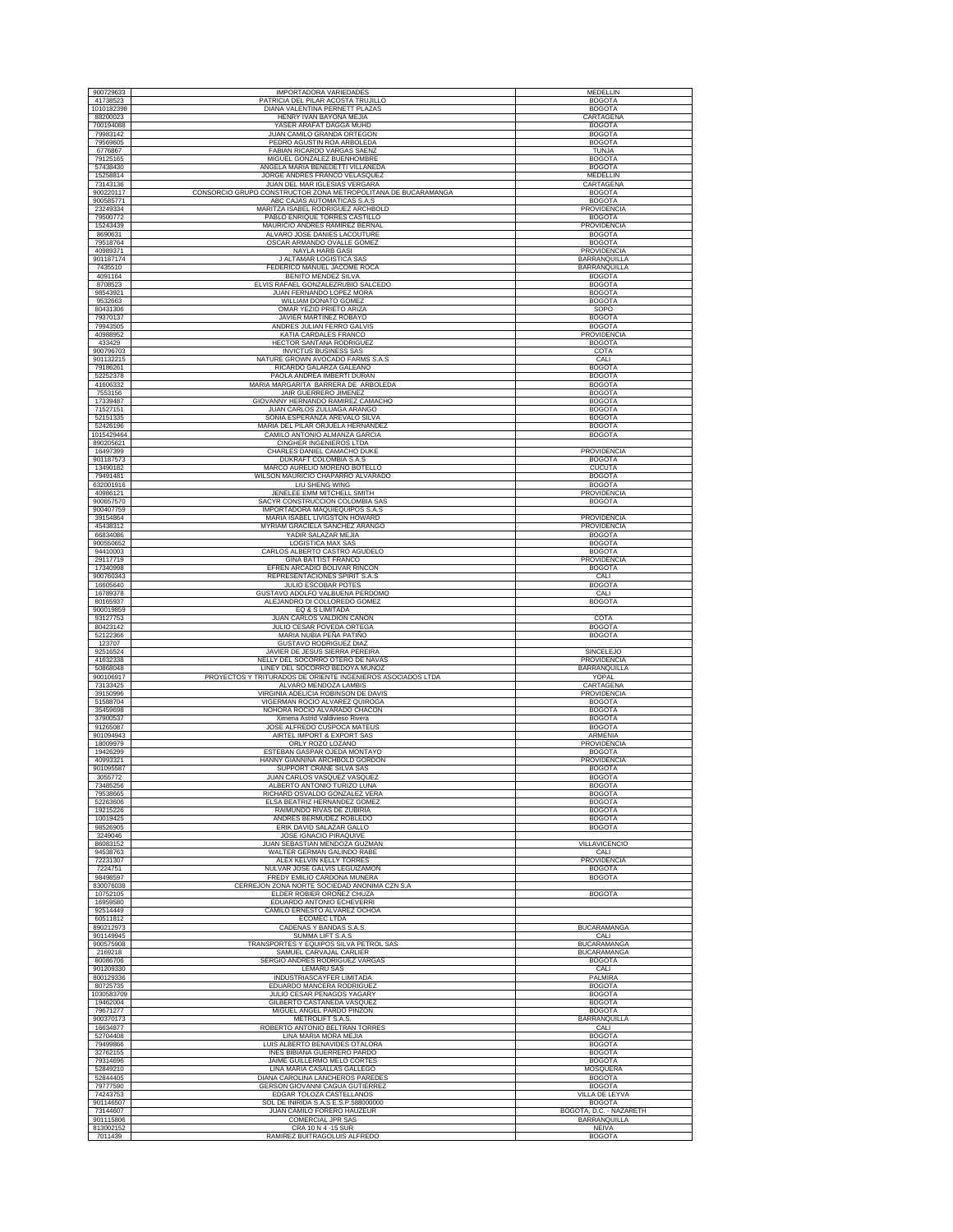| 10523165<br>18002625   |                                                                     |                                               |
|------------------------|---------------------------------------------------------------------|-----------------------------------------------|
|                        | JESUS IGNACIO GARCIA VALENCIA                                       | POPAYAN                                       |
| 52786008               | WILMER JARAMILLO CORDOBA<br>MONICA YANETH RIVEROS AMAYA             | SAN ANDRES<br><b>BOGOTA</b>                   |
| 901214996              | IMPORTACIONES MAQUINARIA RD S.A.S                                   | COPACABANA                                    |
| 17119766               | ENRIQUE MARTINEZ VERGARA                                            | <b>PASTO</b>                                  |
| 79347970               | JUAN FEDERICO HERNANDEZ ARIAS                                       | <b>BOGOTA</b>                                 |
| 40031002               | CLAUDIA BEATRIZ DUARTE ACOSTA                                       | <b>BOGOTA</b>                                 |
| 700192415<br>900337408 | MARIA MERCEDES DAMIANI BUSTILLOS                                    | <b>BOGOTA</b>                                 |
| 900179394              | SOCIEDAD NIGRINIS ASOCIADOS SAS<br>SOMAQ LTDA                       | <b>BUCARAMANGA</b>                            |
| 80147363               | OSCAR ARMANDO SUAZO SALINAS                                         | <b>SOACHA</b>                                 |
| 901146029              | VELA INVERSIONES SAS                                                | MARINILLA                                     |
| 901103256              | INVERSIONES DISCARIBBEAN SAS                                        | <b>SAN ANDRES</b>                             |
| 18004185               | ORLIN GRENARD BENT                                                  | <b>SAN ANDRES</b>                             |
| 79786356               | JAIRO ALBERTO PACHON CHAVES                                         | <b>BOGOTA</b>                                 |
| 900754644<br>52835539  | AWBB S.A.S<br>DIANA CATALINA DAVILA SUAREZ                          | BARRANQUILLA                                  |
| 49739803               | DANA MARIEL CALDERON CUELLO                                         |                                               |
| 31487551               | MONICA ASTRID VASQUEZ VIVAS                                         |                                               |
| 17347576               | JHON JAMES CAICEDO SALAMANCA                                        |                                               |
| 8127026                | LUIS MIGUEL VALENZUELA MANTILLA                                     | <b>BOGOTA</b>                                 |
| 79796909               | WILKYS JOHAN SOCARRAS QUINTERO                                      |                                               |
| 1030550574<br>18001560 | STEPHANY BEJARANO PEREZ<br>GUERRERO FABREGA FERNANDO ALBERTO        | <b>SAN ANDRES</b>                             |
| 43083615               | <b>DIANA PATRICIA CANO DIAZ</b>                                     |                                               |
| 13845971               | ALFREDO SERRANO JOERGER                                             | BUCARAMANGA                                   |
| 1020755502             | MARIA LUCIA VILLALBA GOMEZ                                          |                                               |
| 79560705               | HARVEE JONNATTAN BARRETO GARZON                                     |                                               |
| 72154942               | RAFAEL ANTONIO LLINAS HERNÁNDEZ                                     |                                               |
| 79590841               | MILLER VLADIMIR NOSSA ROJAS                                         |                                               |
| 93384817<br>91208881   | CARLOS PUENTES OBREGON<br>WILSON ESTEBAN HURTADO                    | BARRANCABERMEJA                               |
| 14963996               | NELSON VELASCO QUIJANO                                              |                                               |
| 43794146               | CLAUDIA MARIA SANCHEZ ALZATE                                        |                                               |
| 15241167               | LUDWIG HOOKER JOHNSON                                               | <b>SAN ANDRES</b>                             |
| 1019036601             | ELMER CAMILO CASTAÑO TORO                                           |                                               |
| 19457676               | EMIRO JOSE BARRIOS JIMENEZ                                          |                                               |
| 7530877<br>79248933    | JAVIER SANIN TRUJILLO<br>RUBIEL ELIAS CAÑON CUERVO                  |                                               |
| 900989042              | SERVILINE SERVICIOS SAS                                             | <b>BOGOTA</b>                                 |
| 91275151               | CARLOS ALBERTO SERRANO GUZMAN                                       |                                               |
| 79539935               | OSCAR OCTAVIO GONZALEZ PARRA                                        | <b>BOGOTA</b>                                 |
| 79234678               | <b>GERSON PARRADO JAULIN</b>                                        | BOGOTÁ, D.C. - NAZARETH                       |
| 7561257                | JOHNY GUTIERREZ FRANCO                                              | ARMENIA                                       |
| 11317089<br>1019020705 | DIEGO ALEJANDRO BORBON ARIAS<br>ANA MARIA BLANCO RUBIANO            | <b>BOGOTA</b><br><b>BOGOTA</b>                |
| 900298224              | POWER MACHINES LTDA EN LIQUIDACION                                  | <b>BOGOTA</b>                                 |
| 52088930               | CLAUDIA YANETH SUAREZ TIQUE                                         |                                               |
| 16768055               | WILLIAM SUESCUN ORTIZ                                               |                                               |
| 79419447               | OSCAR ZULUAGA CASTAÑO                                               | <b>BOGOTA</b>                                 |
| 91177511               | ROYER GOMEZ HERRERA                                                 |                                               |
| 51923808               | ADRIANA MARIA PALOMINO PARADA                                       |                                               |
| 900210299<br>19272912  | GERENCIA DE CONTRATOS Y CONCESIONES S.A<br>JORGE LUIS MURCIA PUENTE |                                               |
| 79452870               | DARIO ALFONSO LAGUADO TORRES                                        |                                               |
| 1125999645             | MARIO ANDRES VEGA ALDANA                                            |                                               |
| 19227668               | RAFAEL EDUARDO MONTILLA PEÑALOZA                                    |                                               |
| 4034586                | LANCELOT ANTONIO LEVER VANTULL                                      |                                               |
| 19069877               | CARLOS EFRAIN FLOREZ CARDENAS                                       |                                               |
| 12198011<br>63283840   | JESUS EDUARDO CRUZ SILVA<br>MARIA DEL PILAR MORENO ORTIZ            | <b>BUCARAMANGA</b>                            |
| 79162803               | JOSE HILARIO MALDONADO CASTAÑEDA                                    | <b>BOGOTA</b>                                 |
| 70133706               | JUAN BAUTISTA RIOS LONDOÑO                                          | <b>ENVIGADO</b>                               |
| 1015412447             | JUAN SEBASTIAN GARCIA PEREZ                                         | <b>BOGOTA</b>                                 |
| 14883014               | SERVICIOS ARIAS BARONA                                              |                                               |
| 79496285               | OSCAR EDUARDO OTALORA TORRES                                        |                                               |
| 32485144               | MARIA ELENA BOTERO DE ARANGO                                        | <b>ENVIGADO</b>                               |
| 79532590<br>91229319   | HERNANDO PAREJA CASTAÑO<br>JAIME APARICIO SERRANO                   |                                               |
| 71718645               | MAURICIO MEJIA ARANGO                                               |                                               |
|                        |                                                                     |                                               |
| 19342424               | FABIO EMEL PEDRAZA PEREZ                                            |                                               |
| 39153261               | BEATRIZ HOOKER MARTINEZ                                             | <b>SAN ANDRES</b>                             |
| 52805550               | ADRIANA MARIA DIAZ BONCES                                           |                                               |
| 49740986               | ADRIANA MARIA CASTRO LOPEZ                                          |                                               |
| 37706099               | MARGARITA TIBADUIZA GOMEZ                                           |                                               |
| 900370177              | <b>GUIMOL S.A.S</b>                                                 | BARRANQUILLA                                  |
| 98136474<br>34537771   | ANDRES FERNANDO NOGUERA CAICEDO<br>LUZ MARIA MAYA BLUM              | <b>IPIALES</b>                                |
| 2907570                | VICTOR RAUL SANCHEZ ESPITIA                                         |                                               |
| 29216346               | CECILIABOLAÑOS DE MURIEL                                            |                                               |
| 900542201              | <b>PRODATEL SAS</b>                                                 | CARTAGENA                                     |
| 63316916               | AMANDA MORENO LOBO                                                  |                                               |
| 71773489<br>900984417  | JOHN JAIRO RAMIREZ ATEHORTUA<br>COMERCIALIZADORA ORONTES S.A.S      | MAICAO                                        |
| 18003916               | ADRIAN JOSE HOWARD ARCHBOLD                                         | <b>SAN ANDRES</b>                             |
| 11314890               | DARIO HERNANDO GONZALEZ LLANOS                                      |                                               |
| 79484109               | JUAN FRANCISCO GOMEZ GOMEZ                                          |                                               |
| 79300273               | HECTOR EDISON GOMEZ MANCHEGO                                        |                                               |
| 94225729               | ESCAVADORAS DE OCCIDENTE                                            | PEREIRA                                       |
| 72198640<br>79543817   | VICTOR RENAN MEJIA RESTREPO<br>NELSON ORLANDO MENDEZ PEREZ          |                                               |
| 19261652               | ALVARO MAURICIO ECHEVERRY GUTIERREZ                                 |                                               |
| 79155320               | DIEGO FERNANDO GRILLO TRUJILLO                                      |                                               |
| 19219081               | ANTONIO JOSÉ SUÁREZ VARONA                                          |                                               |
| 7631278                | RAFAEL LEONARDO DAVILA RAMIREZ                                      | <b>CUCUTA</b>                                 |
| 807005613<br>18391682  | ALQUIMAQ LTDA<br>FAIVER CASTRO LOZANO                               |                                               |
| 60352324               | CECILIA PALACIO TORRADO                                             | CUCUTA                                        |
| 901045700              | ARIES LOGISTIC SAS                                                  | BARRANQUILLA                                  |
| 900730402              | SERENDIPIA GROUP S.A.S                                              | PEREIRA                                       |
| 98382375               | MARTINEZ RODRIGUEZ MILTON FERNANDO                                  | PASTO                                         |
| 79760140<br>52533536   | DIEGO ALBERTO SANCHEZ ESCANDON                                      | <b>BOGOTA</b>                                 |
| 52423544               | YEIMMY CAROLINA PERDOMO GARCIA<br>GLORIA CONSTANZA ROMERO CUEVAS    | <b>BOGOTA</b><br><b>BOGOTA</b>                |
| 52416535               | <b>DIANA ROCIO CELIS MORA</b>                                       |                                               |
| 52589280               | ODELIA EMILIA RONCANCIO PINILLA                                     |                                               |
| 11383475               | ASSAD JOSE JATER PEÑA                                               |                                               |
| 900322545              | IMPORTADORA DE EQUIPOS SAS                                          |                                               |
| 40992041               | MORALES FORBES MAICHEL MARGARITA                                    | <b>SAN ANDRES</b>                             |
| 80416887               | LUDWING ALFREDO SAMER DIAZ                                          | CAJICA                                        |
| 4080296<br>31255331    | LUIS JORGE HERRERA PARRA<br>AMPARO URIBE VALENCIA                   | <b>BOGOTA</b><br>BARRANCABERMEJA - EL LLANITO |
| 9395087                | ISIDRO DIAZ ORDUZ                                                   |                                               |
| 14998551               | FEDERICO ALONSO RENGIFO VELEZ                                       |                                               |
| 9533966                | ALVARO ENRIQUE CELY MONTAÑA                                         |                                               |
| 18004034               | MANUEL HOOKER WES ANTHONY                                           | <b>SAN ANDRES</b>                             |
| 1026273311             | SONIA ESPERANZA NARANJO GIRALDO                                     |                                               |
| 79508991<br>11388255   | PABLO FERNEY RUIZ GARZON<br>LUIS CARLOS HERNANDEZ ALDANA            |                                               |
| 900993493              | <b>INVERSIONES ROMANIA SAS</b>                                      | <b>BARRANQUILLA</b>                           |
| 79148594               | SALVADOR ENRIQUE CASTELLOTE GONZALEZ                                | SAN ANDRES                                    |
| 43040372               | NORA MARIA CAÑAS OSPINA                                             | <b>SAN ANDRES</b>                             |
| 98662814               | HAROLD SALEBE PINEDA                                                |                                               |
| 79945286               | JAVIER ALEJANDRO CARVAJAL COMBARIZA                                 |                                               |
| 15241413<br>18010290   | RICARDO JAMES HOOKER<br>DICK WILLARD NELSON DUARTE                  | SAN ANDRES<br><b>SAN ANDRES</b>               |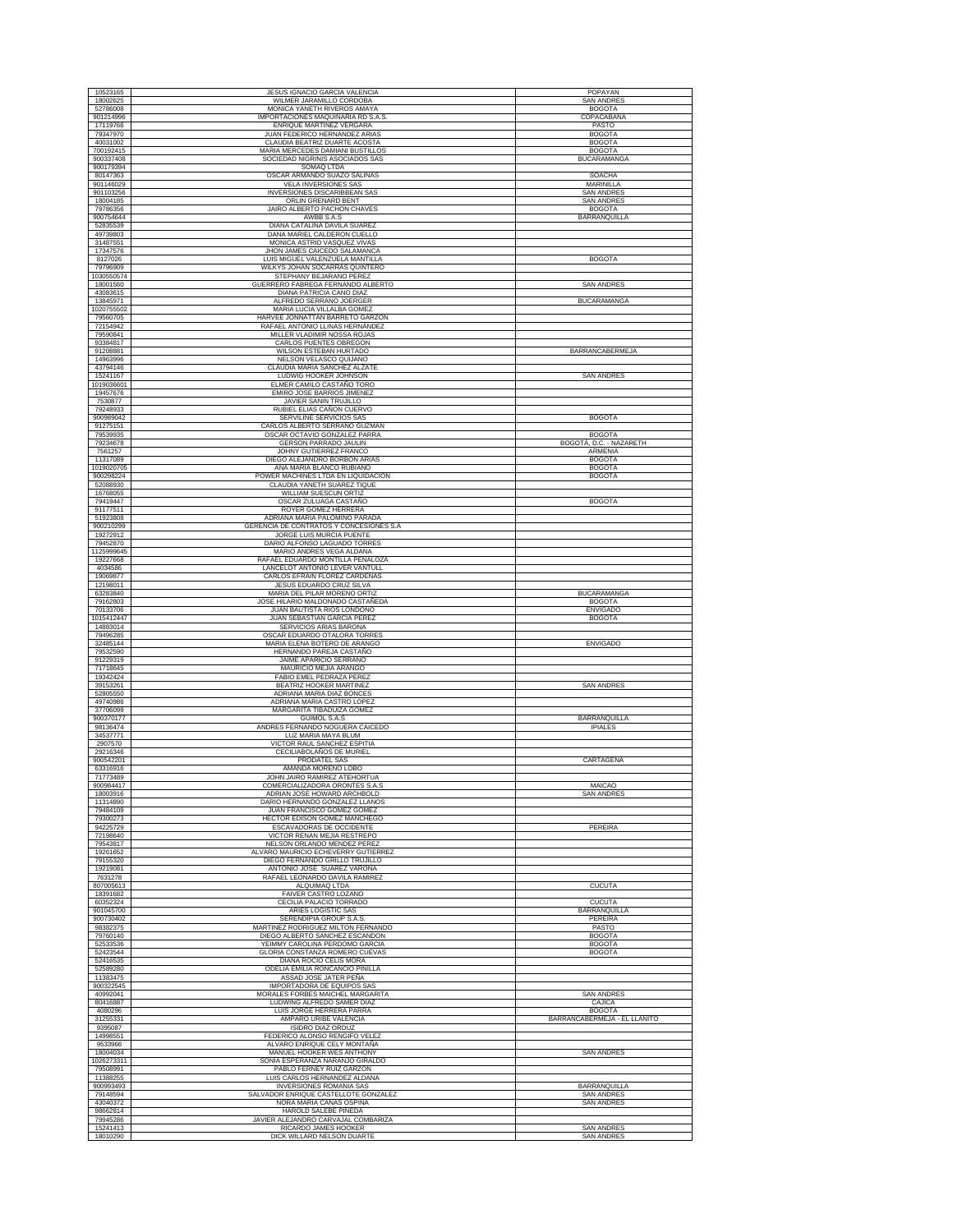| 52556705                | LEON ERNESTO ESPINOSA TORRES                                                           |                                          |
|-------------------------|----------------------------------------------------------------------------------------|------------------------------------------|
| 73072825                | ROSAURA ESTEBAN CALDERON<br>EDGAR ENRICO CABRERA LUNA                                  |                                          |
| 15242236                | MIGUEL MANUEK CHRISTOPHER                                                              | <b>SAN ANDRES</b>                        |
| 900275911               | PROMOTORA C A M S A S                                                                  | <b>BOGOTA</b>                            |
| 18008945<br>900526305   | MIRANDA ACUÑA MIGUEL<br>ONGRESSO COLOMBIA S.A.S.                                       | <b>SAN ANDRES</b><br><b>MEDELLIN</b>     |
| 6776442                 | CARLOS AUGUSTO ESTUPIÑAN APONTE                                                        |                                          |
| 11291943<br>91180010    | JESUS ANTONIO RIVERA LOZADA<br><b>EMPRESAS PUBLICAS DE NEIVA</b>                       |                                          |
| 43026319                | VALENCIA CORREA LUZ ELENA                                                              | <b>SAN ANDRES</b>                        |
| 51849995<br>29105438    | EVA TULIA FORERO BUITRAGO<br>MONICA YANNETH OSORIO VELEZ                               | <b>BOGOTA</b>                            |
| 900705824               | TRADING IMPORT & EXPORT WORLDWIDE SAS                                                  | <b>BOGOTA</b>                            |
| 39789159<br>37083345    | PATRICIA VERONICA MARTINEZ GUTIERREZ<br>MARIA CATALINA CHAMORRO ORTEGA                 | <b>BOGOTA</b><br><b>BOGOTA</b>           |
| 31160082                | BURGOS ROJAS ALBA ROCIO                                                                |                                          |
| 10245178<br>23248970    | LUIS JOSE JARAMILLO MEJIA<br>DUFFIS HOY MARIE INES                                     | <b>SAN ANDRES</b>                        |
| 901057204               | AUTOREDO DE COLOMBIA S A S                                                             | BARRANQUILLA                             |
| 91235650<br>14676131    | <b>GUSTAVO BERMUDEZ CASTAÑEDA</b><br>JOSE JAVIER MANRIQUE BASTIDAS                     |                                          |
| 1020723312              | ALEJANDRO MÁRQUEZ GARCÍA                                                               |                                          |
| 24550484<br>52264139    | SANDRA LILIANA GONALEZ PALACIO<br>MARIA CAROLINA GONZALEZ ROJAS                        |                                          |
| 1010192166              | HERNANDO RODRIGUEZ DANIELS                                                             |                                          |
| 98385361<br>1023907784  | OSCAR OSWALDO MELO RODRIGUEZ<br>JENNY BARACALDO FERNANDEZ                              |                                          |
| 79513293                | LEONARDO CARVAJAL HERNANDEZ                                                            | <b>BOGOTA</b>                            |
| 16610011<br>79785172    | TITO SAUL PINILLA PINILLA<br>JUAN SEBASTIAN LLINAS ABELLO                              | <b>BOGOTA</b>                            |
| 8393671                 | ROMAN DE JESUS MARTINEZ BAENA                                                          |                                          |
| 3746210<br>1136883895   | ALFREDO SEGUNDO PEREZ YUNEZ<br>MIGUEL RAMON LINERO DE CAMBIL ALVAREZ                   |                                          |
| 1045683671              | STEPHANIE ASHTON SANCHEZ                                                               |                                          |
| 14879669<br>79542275    | JAIME ALBERTO CABAL SANCLEMENTE<br>JAIME HUMBERTO CORREA VALENCIA                      |                                          |
| 800033325               | <b>TRACTO ZULIA LTDA</b>                                                               |                                          |
| 802019932<br>23247737   | I.P.S SALUD PLENA LTDA<br><b>BRITTON WILLIAMS JANICE</b>                               | BARRANQUILLA<br><b>SAN ANDRES</b>        |
| 40988306                | HOWARD MANJARRES VIVIETTE RENA                                                         | <b>SAN ANDRES</b>                        |
| 8664892<br>40993825     | MARTINEZ MUÑOZ CALIXTON ROBERTO<br>BERMUDEZ CLAVIJO YURI ANA                           | <b>SAN ANDRES</b><br><b>SAN ANDRES</b>   |
| 19288862                | GUILLERMO ERNESTO LEAL ABADIA                                                          |                                          |
| 19110900<br>39688432    | CAMILO REYES RODRIGUEZ<br>JUANA CATALINA LONDOÑO REYES                                 |                                          |
| 10279432                | DIEGO HERNAN ROSERO GIRALDO                                                            |                                          |
| 79504994<br>91534135    | JORGE TORRES MARTINEZ<br>RAUL ANDRES PELAYO ACUÑA                                      |                                          |
| 66923480                | KATHERINE CARDONA TRUJILLO                                                             | <b>SAN ANDRES</b>                        |
| 900978484<br>19108974   | LUXURY AIR LAND TOYS SAS<br><b>FLAVIO CARRILLO PERILLA</b>                             | <b>BOGOTA</b>                            |
| 45420294                | LEYLA BARRIOS REYES                                                                    | <b>SAN ANDRES</b>                        |
| 901211683<br>901031662  | ORELLANO MENDOZA SAS<br>S&J EXPLANACIONES SAS                                          | BARRANQUILLA<br><b>RIONEGRO</b>          |
| 900760743               | C I PROMOTORA MINERA GLOBAL SAS                                                        | <b>BOGOTA</b>                            |
| 73150881<br>79398943    | DARWIN ALBERTO ALONSO TORRES<br>SANTIAGO ADOLFO BETANCOURT HENAO                       |                                          |
| 79782269                | FRANCISCO JAVIER PRADA RAMIREZ                                                         |                                          |
| 1123631758<br>700190818 | ANGEL ODACIR BORJA ACOSTA<br>YU WU                                                     | <b>SAN ANDRES</b><br><b>BOGOTA</b>       |
| 8699467                 | NICOLAS BLADIMIR MEDRANO FLOREZ                                                        | <b>SAN ANDRES</b>                        |
| 18005064<br>15240961    | SERGIO ERNESTO HUFFINGTON NEWBALL<br>LERINTON POMARES MARTINEZ                         | <b>SAN ANDRES</b><br><b>SAN ANDRES</b>   |
| 901221274               | MJ SERVICIOS Y CONSTRUCCIONES ELECTRICAS GROUP SAS                                     | <b>CUCUTA</b>                            |
| 6784620<br>84049110     | LIBARDO DE JESUS OSPINA CARMONA<br>RAIF IBRAHIM EL HAMED SAKER                         |                                          |
| 80230531                | DIEGO ARMANDO LOMELIN DUSSAN                                                           | <b>BOGOTA</b>                            |
| 17028702<br>17101189    | RENE MORA PULIDO<br>DONALDO BOWIE TAPIA                                                | <b>BOGOTA</b><br><b>SAN ANDRES</b>       |
| 900032636               | OKRA LEASING INC                                                                       |                                          |
|                         |                                                                                        | <b>BOGOTA</b>                            |
| 37753737<br>72213711    | YENNY PATRICIA CONTRERAS CABEZA<br>JULIO CESAR RODRIGUEZ CABARCAS                      | <b>BOGOTA</b>                            |
| 901229090               | B&J ALQUILER MAQUINARIA S.A.S.                                                         | <b>DUITAMA</b>                           |
| 1020767690<br>23247018  | JUAN CAMILO VARELA TORRES<br>MARLIN OWKIN RIVERA                                       | <b>SAN ANDRES</b>                        |
| 98561265                | OSCAR LEONEL MURILLO DIAZ                                                              |                                          |
| 10025336<br>7310086     | RUBEN DARIO LONDOÑO GUERRERO<br>CARLOS EDUARDO DOMINGUEZ PERALTA                       |                                          |
| 5876018                 | DAVID URQUINA QUINTERO                                                                 |                                          |
| 32240348<br>901192304   | ADRIANA PATRICIA GOMEZ JARAMILLO<br>IMPORTADORA Y COMERCIALIZADORA CRUZ FUENTES S.A.S. | <b>BARANOA</b>                           |
| 8724083                 | JAIME ALBERTO CRUZ FUENTES                                                             |                                          |
| 91514519<br>79542280    | DIEGO ANDRES CHONA BELTRAN<br><b>OSLER GARCIA DIAZ</b>                                 |                                          |
| 15242342                | <b>CARLOS BRYAN EDEN</b>                                                               | <b>SAN ANDRES</b>                        |
| 9532634<br>900949499    | ROLDAN HENRY VARGAS<br>A & J EQUIPOS SAS                                               | PUERTO WILCHES                           |
| 32774400<br>901031939   | BETTY LUZ SALCEDO MONROY                                                               | <b>SAN ANDRES</b><br><b>BOGOTA</b>       |
| 7707092                 | <b>TINGUA TECH S A S</b><br>CARLOS ANDRES RUIZ ALVAREZ                                 |                                          |
| 79420311<br>79557223    | SAUL ROJAS HUERTAS<br>JUAN CAMILO SARETZKI FORERO                                      |                                          |
| 6750033                 | GONZALO BECERRA MALAVER                                                                |                                          |
| 24340864<br>1018406341  | SUSANA ARANGO ROBLEDO<br>FRANCISCO JOSE NIÑO RUIZ                                      |                                          |
| 1020777032              | JOSE TOMAS MOORE CAÑADAS                                                               |                                          |
| 18001951<br>800093266   | JOSE ALFREDO FANDIÑO CHOCONTA<br><b>GARCIA RIOS CONSTRUCTORES S.A.</b>                 | <b>SAN ANDRES</b><br>YUMBO - ARROYOHONDO |
| 79590169                | LUIS HERNANDO ROLON DIAZ                                                               |                                          |
| 79352480<br>7229421     | MANUEL ANTONIO TIBOCHA APONTE<br>OSWALDO EFRAIN FONSECA PEÑALOZA                       |                                          |
| 32787901<br>79318961    | MARIA CAROLINA BUSTAMANTE MARQUEZ                                                      |                                          |
| 7560641                 | ALFONSO SORIA MENDOZA<br>HECTOR FABIO ARISTIZABAL MUSTAFA                              |                                          |
| 901194834<br>79235116   | LUXOR GROUP SAS<br>NICOLAS LLOREDA RICAURTE                                            | BARRANQUILLA                             |
| 79348425                | JULIO CESAR HURTADO HIGUERA                                                            |                                          |
| 40986398                | ELDA JANNET LEVER DUKE                                                                 | SAN ANDRÉS - LA LOMA                     |
| 40987717<br>18000617    | JANETH MARIA MARQUEZ SOLANO<br>DIOMEDES PIZARRO BARCASNEGRA                            | <b>SAN ANDRES</b><br><b>SAN ANDRES</b>   |
| 41544809                | SUSANA DURAN GUZMAN                                                                    | <b>BOGOTA</b>                            |
| 900735620<br>71974945   | AGENCIA MARITIMA DELTA SHIPPING S.A.S<br>MARTINEZ GONZALEZ HIPOLITO                    | SANTA MARTA<br><b>MEDELLIN</b>           |
| 52057481                | SALAZAR TONNEY GENE                                                                    | <b>SAN ANDRES</b>                        |
| 79142102<br>18010455    | <b>GABRIEL SILVA LUJAN</b><br>LUIS ANTONIO KELLY CONTRERAS                             | <b>SAN ANDRES</b>                        |
| 72313767                | WILBERT ENRIQUE PIZARRO BARCASNEGRAS                                                   | <b>SAN ANDRES</b>                        |
| 52415755<br>901118128   | BEATRIZ HELENA CORREA MANRIQUE<br>C.I. ZION TRADING S.A.S                              | <b>BOGOTA</b>                            |
| 40990552                | CAUSIL ARCHBOLD CATTRIN CASANDRA                                                       | <b>SAN ANDRES</b>                        |
| 18010374<br>900395530   | ANDRES MAURICIO ABADIA RODRIGUEZ<br>REY DE CORAZONES S.A.S                             | SAN ANDRES<br>CALI                       |
| 98668123<br>91268930    | LUIS FELIPE BETANCUR RESTREPO<br>VICENTE SARMIENTO VARGAS                              | MEDELLIN<br><b>BOGOTA</b>                |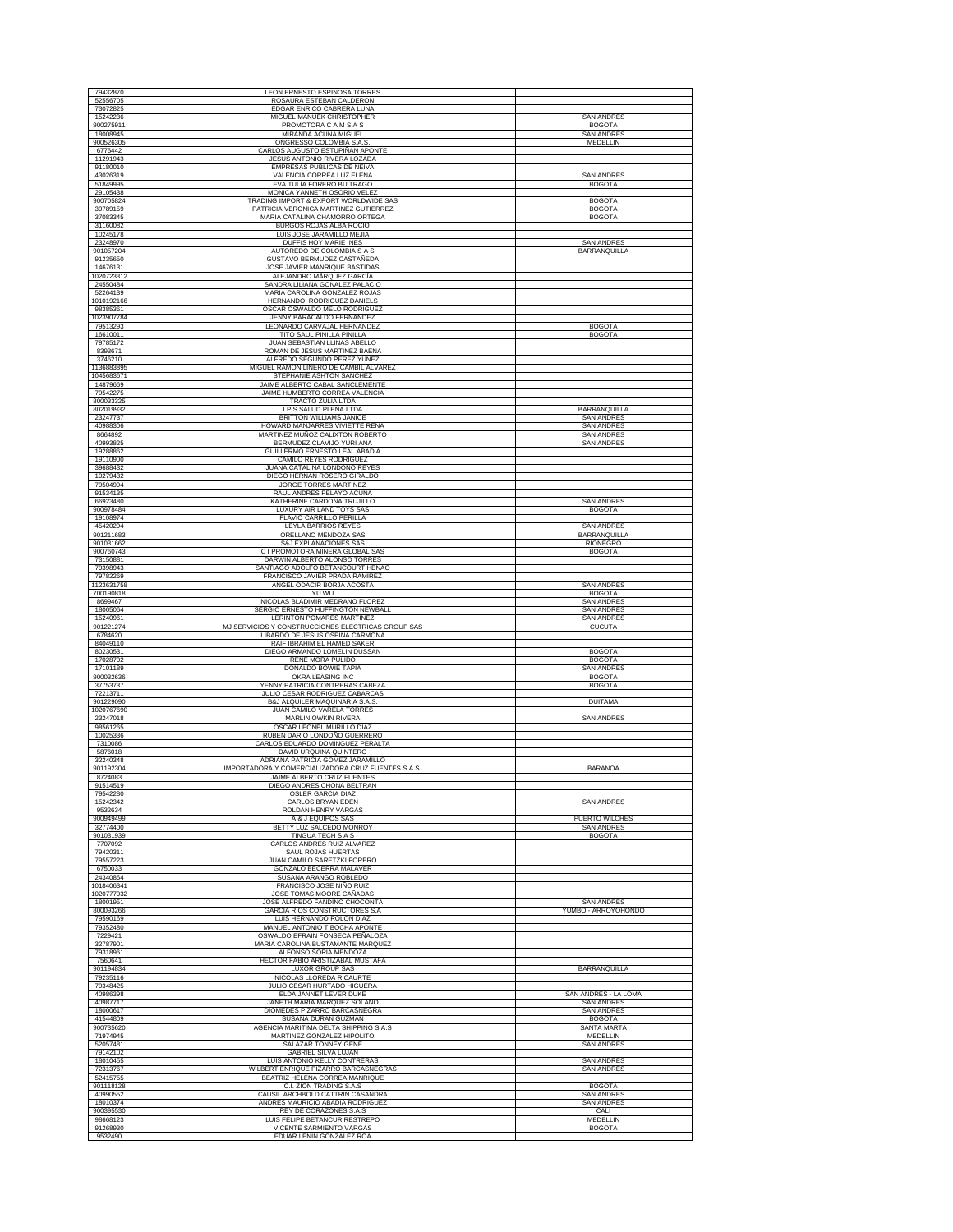| 79643568                         | WILLINGTON MENDEZ BECERRA                                                               |                                        |
|----------------------------------|-----------------------------------------------------------------------------------------|----------------------------------------|
| 901228190<br>98765432101         | COMERCIALIZADORA EXPOCLAS SAS<br>DESASOCIAR PRESTADOR                                   | CARTAGENA                              |
| 830091947<br>79473391            | TECNOLOGIA Y GESTION DEUNA. COM. S.A.S.<br>ROBERTO POVEDA DIAZ                          | <b>BOGOTA</b>                          |
| 900638664<br>18008349            | INDUSTRIA DE MADERAS POR S.A.S<br>EVER ANTONIO POMARE GARCIA                            | <b>DUITAMA</b><br><b>SAN ANDRES</b>    |
| 18011842                         | JEFERY RODOLFO TAPIAS ESPRIELLA                                                         | <b>SAN ANDRES</b>                      |
| 79772752<br>19456852             | CLAUDIO MARIO JUAN GALAN PACHON<br>RICARDO LOZANO FORERO                                |                                        |
| 32538137<br>11444896             | ANA PIEDAD JARAMILLO RESTREPO<br>JOHN FREDDY BASABE TRIANA                              |                                        |
| 30746877<br>10289801             | SANDRA VALLEJOS DELGADO<br>CESAR FELIPE LEON GIRALDO                                    |                                        |
| 15242539                         | JOSE EPIFANIO POLO JESSIE                                                               | <b>SAN ANDRES</b>                      |
| 901236942<br>1026561930          | JPO COLOMBIA LLC SUCURSAL COLOMBIANA<br>SERGIO ANDRES MORENO TELLEZ                     | <b>BOGOTA</b>                          |
| 900976466<br>93381049            | CONSTRUCCIONES Y PAVIMENTOS HE S.A.S<br>JAIME IVAN GALVEZ MORENO                        | CARTAGO                                |
| 900240944<br>46662444            | <b>ENEQUIPO SAS</b><br>CLAUDIA INES SOLER SANTACOLOMA                                   | CAUCASIA                               |
| 900468408                        | IMPORTACIONES POLANCO MOSQUERA S.A.S                                                    | NEIVA                                  |
| 15243180<br>901113644            | MROUE DAUD HASSAN<br>SOLUCIONES AMBIENTALES Y ELECTRONICAS DE COLOMBIA S.A.S.           | <b>SAN ANDRES</b><br>BARRANQUILLA      |
| 18008344<br>52263988             | JAYSON JACOB TAYLOR DAVIS<br>CORPUS ROBINSON GIGLIOLA MAVALDA                           | <b>SAN ANDRES</b><br><b>SAN ANDRES</b> |
| 72152307<br>900673266            | JAVIER JOSEPEREZ WATTS<br>ACABADOS ARQUITECTONICOS HASCOL SAS                           | <b>BOGOTA</b>                          |
| 52087030<br>98671437             | DIANA CAROLINA KECAN CERVANTES<br>AYMER GUEILLER ENOT ALARCON GOMEZ                     | <b>BOGOTA</b><br><b>LOS PATIOS</b>     |
| 43555830                         | DIANA MARIA ARROYAVE PUERTA                                                             | <b>SAN ANDRES</b>                      |
| 1130614836<br>23247711           | CARLOS FERNANDO CORDOBA JORDAN<br>ARLINA HOOKER MARTINEZ                                | <b>SAN ANDRES</b>                      |
| 18004879<br>73092164             | DANY ALEXANDER BARKER MC LEAN<br>AMARIS JIMENEZ EMEL                                    | <b>SAN ANDRES</b><br><b>SAN ANDRES</b> |
| 79506634                         | MARTIN EDWIN RODRIGUEZ OLAYA                                                            | VALLEDUPAR                             |
| 281685<br>18009022               | JESUS ALBERTO MANCERA RODRIGUEZ<br>JUAN CARLOS ROZO LOZANO                              | <b>BOGOTA</b><br><b>SAN ANDRES</b>     |
| 3777418<br>55248170              | PABLO EMILIO MESINO ETREN<br>KAREN MARIA TORRENEGRA VILLANUEVA                          | <b>SAN ANDRES</b><br><b>SAN ANDRES</b> |
| 51672828<br>20897205             | IDOIA ASTRID VALLARES MARTINEZ<br>ESMERALDA ROJAS GARZON                                |                                        |
| 39818037                         | DEISSY YANNETH NEMOGA CANESCO                                                           |                                        |
| 35465414<br>79404221             | MARIA ELVIRA POMBO HOLGUIN<br>MARIO FERNANDO GUERRERO FONSECA                           |                                        |
| 14885644<br>15240505             | ALVARO JOSE OSPINA RODRIGUEZ<br>GERMAN EDUARDO CORREAL CARRILLO                         |                                        |
| 19420947                         | CARLOS ALBERTO MUÑOZ MARTINEZ<br>FABIAN RICARDO GIRALDO CHAPARRO                        |                                        |
| 7227488<br>51809506              | ALINDA GOMEZ GOMEZ                                                                      |                                        |
| 16663006<br>19156755             | LUIS AUGUSTO MAZARIEGOS HURTADO<br>ANDELFO JOSE GARCIA GONZALEZ                         |                                        |
| 10064735<br>13817841             | GONZALO ARANGO JIMENEZ<br>JULIO ENRIQUE CASTELLANOS DIAZ                                |                                        |
| 14941746<br>901177593            | TULIO ENRIQUE TRUJILLO                                                                  |                                        |
| 10142863                         | SISTEM MELESUR COLOMBIA S.A.S<br>MAURICIO GONZALEZ RODRIGUEZ                            | <b>BOGOTA</b>                          |
| 900448102<br>10303955            | MAQUIRENT LIMITADA<br>JUAN PABLO FERNANDEZ HURTADO                                      | BARRANQUILLA - JUAN MINA               |
| 1113638880<br>900647873          | JUAN PABLO ARANGO RESTREPO<br><b>GOULDING S.A.S</b>                                     | <b>BOGOTA</b>                          |
| 900373902                        | COLD STATION SAS                                                                        |                                        |
| 901209648<br>17199414            | JACURA IMPORTACIONES S.A.S<br>EFREN WIESNER VELASQUEZ                                   | CALI                                   |
| 12976137<br>19119388             | MANUEL ANTONIO BURBANO GOYES<br>HECTOR BUITRAGO MURCIA                                  | <b>SAN ANDRES</b>                      |
| 40988284                         | INGRID ESTHER ABRAHAMS PARRA<br>ATLAS COMERCIAL S.A.S                                   | <b>SAN ANDRES</b><br>BARRANQUILLA      |
| 900693338<br>323470              | CIPRIAN ROMERO ARCENIO                                                                  |                                        |
| 19396720<br>700197906            | VIRGILIO ROBERTO GUEVARA DIAZ<br>YUKI KURAOKA                                           |                                        |
| 901250531<br>72070748            | TRANSPORTE Y MAQUINARIA DE COLOMBIA S.A.S.<br>BENITO RAFAEL DE LAS SALAS JIMENEZ        | <b>SAN MARTIN</b><br><b>SAN ANDRES</b> |
| 1113644474<br>71395112           | JUAN DAVID QUICENO GARCIA<br>MEDINA ARBOLEDA WEIMAR DE JESUS                            |                                        |
| 17131925                         | ORLANDO OTERO CAMACHO                                                                   |                                        |
| 1130676938<br>52862184           | SYLVIA MARIA PINEDA RAMOS<br>IRENE OCAMPO DAVILA                                        |                                        |
| 3744296<br>901237347             | TSUI CHEUNG KENNY<br>CONSTRUIR COMUNDO SAS                                              | <b>BOGOTA</b>                          |
| 34551939                         | MARIA BIBIANA JARAMILLO ARRAZOLA<br>JOSE ALBERTO SALAMANCA VARGAS                       |                                        |
| 9518426<br>3013861               | CAMILO ANTONIO HERRERA VALENZUELA                                                       |                                        |
| 901122260<br>40994340            | MIRAFLORES SAI SAS<br>MELANIE DENISE LUDWIG FRANCIS                                     | <b>SAN ANDRES</b><br><b>SAN ANDRES</b> |
| 901153807<br>901176265           | APP DE VIAS S.A.S<br>PETROFOR LIMITED SUCURSAL COLOMBIA                                 | <b>BOGOTA</b><br><b>BOGOTA</b>         |
| 17286200<br>80412600             | WILSON ABRAHAM VILLAMIL PINEDA<br><b>CESAR JHON GUTIERREZ PINZON</b>                    |                                        |
| 29108592                         | PAULA ANDREA TOVAR RUIZ                                                                 |                                        |
| 43460474<br>13717211             | DIANA PATRICIA RESTREPO GUTIERREZ<br>WILFRED ROMERO VILLALBA                            |                                        |
| 39692863<br>51844445             | DIANA PATRICIA GOMEZ CASILIMAS<br>ELIZABETH GONZALEZ GOMEZ                              |                                        |
| 98543633<br>19257189             | JUAN CARLOS RIVERA LOPEZ<br>CRISANTO ORLANDO TORRES PABON                               |                                        |
| 10103784                         | ALBERTO MUÑOZ GOMEZ<br>BORRERO RUGELES LUIS EDUARDO                                     | <b>BOGOTA</b>                          |
| 8714508<br>80401315              |                                                                                         |                                        |
|                                  | NELSON VANEGAS ACOSTA                                                                   | <b>BUCARAMANGA</b>                     |
| 19602424<br>900936884            | ARVO WALLEN ESCALONA BROWN<br>STAMFORD CORP S.A.S                                       | <b>SAN ANDRES</b><br>SOLEDAD           |
| 79473581                         | ANDRES GIRALDO PAVA                                                                     | <b>BOGOTA</b>                          |
| 890401948<br>51761129            | CEMENTOS DEL CARIBE S.A<br>DUILIA GLORIA ALVARADO CASTELLANOS                           |                                        |
| 52253429<br>7212165              | ANGELICA MARIA CAÑON VARON<br>JOSE REINALDO PARRA DIAZ                                  |                                        |
| 80421574<br>16603057             | JUAN CARLOS SARMIENTO UMBARILA<br>SERGIO CRISTOBAL ARISTIZABAL ARIAS                    |                                        |
| 32752522                         | ZOILA ROSA MEZA GONZALEZ                                                                |                                        |
| 37864856<br>1123626513           | ANA MILENA RODRIGUEZ GONZALEZ<br>DAYRON ORNILTON JAY HUDGSON                            | <b>SAN ANDRES</b><br><b>SAN ANDRES</b> |
| 891380094<br>901214564           | BENEMERITO CUERPO DE BOMBEROS VOLUNTARIOS DE VILLAGORGONA<br><b>GRUAS PACIFICO, SAS</b> | CANDELARIA<br><b>BOGOTA</b>            |
| 70057350<br>77161774             | RUBEN DARIO JARAMILLO PEREZ<br>JOSÈ VICENTE ROSADO MURGAS                               |                                        |
| 17871345                         | JOSE DE LOS SANTOS HERNRIQUEZ AMAYA                                                     |                                        |
| 1144043213<br>4034395            | SERGIO ALEXANDER ARISTIZABAL NARVAEZ<br>MIGUEL HUDGSON GUERRERO                         | <b>SAN ANDRES</b>                      |
| 53120403<br>11340880             | ANDREA MARCELA DIAZ MORALES<br>JAIRO ABRIL CASTRO                                       |                                        |
| 91267021<br>43753834             | JUAN CARLOS ROJAS ARANGO<br>NATALIA ISABEL GOMEZ ARROYAVE                               |                                        |
| 80134265                         | SANTIAGO VELEZ DE LA ROCHE                                                              |                                        |
| 52086902<br>79473512<br>80894318 | LUISA FERNANDA BERNAT DIAZ<br>JUAN PABLO RODRIGUEZ GOMEZ<br>PEDRO SUAREZ GUERRERO       | <b>BOGOTA</b>                          |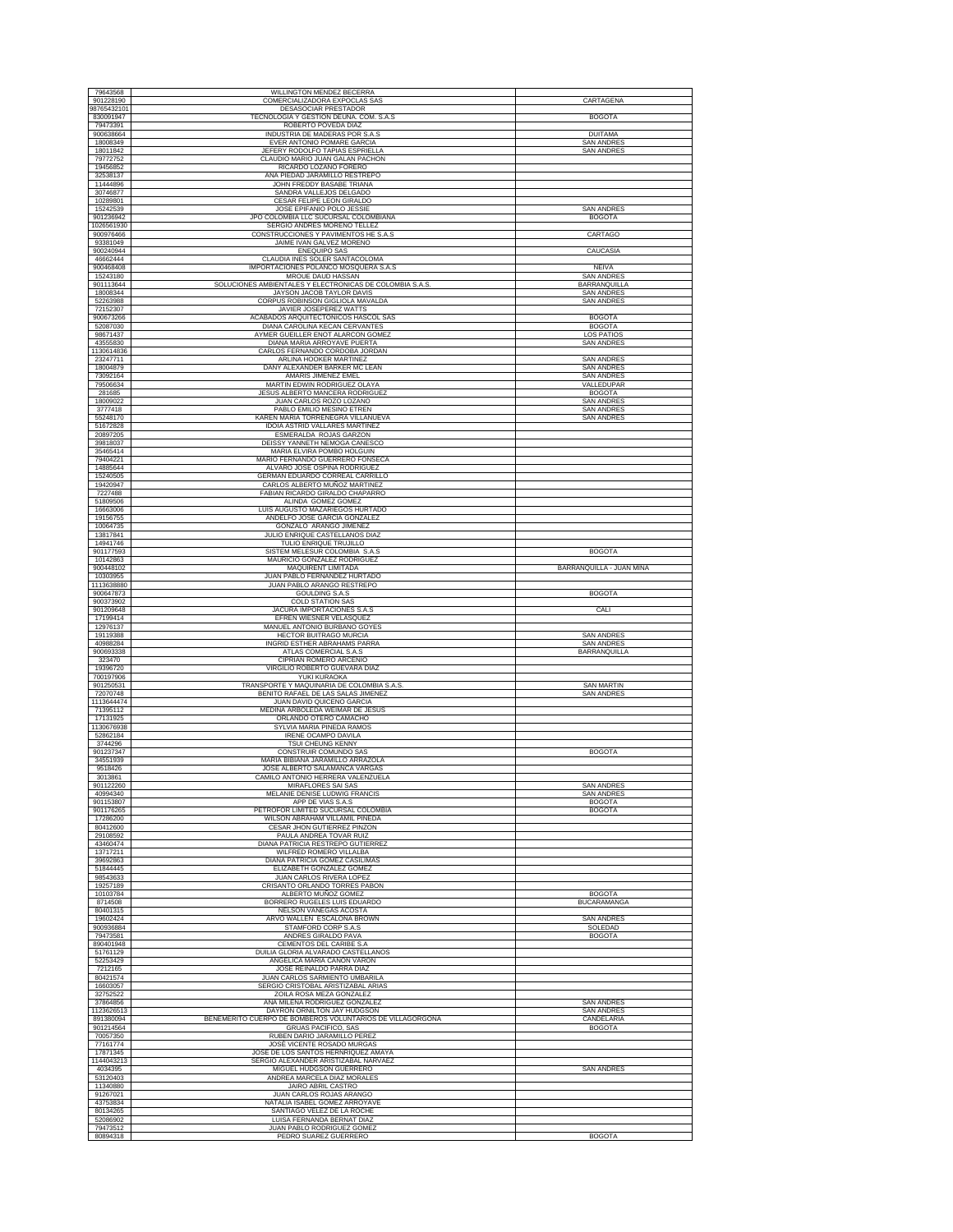| 3229524<br>80190128               | JAIME ALBERTO VARGAS CAMACHO<br>EDGAR RICARDO REBELLON GONZALEZ                                       |                                        |
|-----------------------------------|-------------------------------------------------------------------------------------------------------|----------------------------------------|
| 901211590                         | LOOPING PARK S.A.S                                                                                    | <b>IPIALES</b>                         |
| 39153913<br>4435634               | BEATRIZ POMARE ESCALONA<br>JAIME ABEL LOPEZ JIMENEZ                                                   | <b>SAN ANDRES</b>                      |
| 700198461<br>1019134211           | OMAR MACEDO GARCIA<br>LAURA DANIELA CUEVAS GUERRERO                                                   |                                        |
| 700210104<br>6808053              | MAYZULY ISABEL RODRIGUEZ DIAZ<br>GREGORIO EMIRO BLANCO ALMARIO                                        |                                        |
| 13494471<br>91454931              | JESUS ENRIQUE CONTRERAS<br>ROQUE GILBERTO DIAZ ALBINO                                                 |                                        |
| 19183768                          | <b>GUILLEMO CASAS RIVERA</b>                                                                          |                                        |
| 901114671<br>66981934             | COMERCIALIZADORA JHONCER SAS<br>OSANA CARMELA PILAR BONILLA FINDJI                                    | <b>BOGOTA</b>                          |
| 1114338337<br>34533497            | EVELYN OROZCO CLAVIJO<br>CRUZ ELENA MOSQUERA MONTEROS                                                 |                                        |
| 900475583<br>11348611             | INVERSIONES Y CONSTRUCCIONES CHICALA SAS<br>DARIO ENRIQUE BARRAGAN CAMARGO                            | ZIPAQUIRA                              |
| 7918673                           | FAIHAN FARES THAHER MUHAMMED FAN AL-FAYES CHALJUB                                                     |                                        |
| 72164941<br>80185433              | JORGE MARIO PEREZ DIAZ<br>JAIME ALEXANDER PACHECO ARANDA                                              |                                        |
| 60025908<br>39681098              | RAMON HRADFORD & HERNANDO<br>ISABEL CRISTINA DEL CASTILLO PIEDRAHITA                                  |                                        |
| 1123622762<br>51793472            | CHRISTIAN PEREZ DELGADILLO<br>ANA ISABEL PERILLA CONTRERAS                                            | <b>SAN ANDRES</b>                      |
| 80039142<br>52045013              | DIEGO RODRIGO CANAL LOPEZ<br>MARIA XIMENA LOMBANA VILLALBA                                            |                                        |
| 71647305                          | JORGE ANTONIO VILLEGAS GONZALEZ                                                                       |                                        |
| 900773104<br>41695247             | PROEXING- PROFESIONALES EXPERTOS EN INGENIERIA S.A.S<br>MARIA ESPERANZA NIETO FLOREZ                  | PEREIRA                                |
| 900860584<br>890930060            | <b>GOLDEN GAMING SAS</b><br>AGRICOLA SANTAMARIA S.A.S                                                 | MEDELLIN<br>APARTADO                   |
| 900319038<br>901130720            | MITCHAM INDUSTRIES INC SUCURSAL COLOMBIA<br>SERVICIO DE TRANSPORTE & EQUIPOS PESADOS SAS              | <b>BOGOTA</b><br><b>ACACIAS</b>        |
| 16715234<br>31148661              | OLIVER DARIO VALDES AGUDELO<br>SILVIA GIRALDO OSPINA                                                  |                                        |
| 93399408                          | LUIS FERNANDO SERNA ZAPATA                                                                            |                                        |
| 40990161<br>901027390             | JOYCE ZEBEDE MILHEM<br>PERFOANCLAR S.A.S                                                              | <b>SAN ANDRES</b><br>MEDELLIN          |
| 3228507<br>800076770              | JOSE SANTIAGO ARRUBLA SIGHINOLFI<br><b>CORRIENTE ALTERNA SAS</b>                                      | <b>BOGOTA</b>                          |
| 71737506<br>3227205               | TOMAS SEBASTIAN SILVA BERRIO<br>GUILLERMO ROQUE FERNANDEZ DE SOTO VALDERRAMA                          |                                        |
| 70694192<br>79687116              | GUILLERMO AUGUSTO GOMEZ BOTERO<br>PEREZ SEPULVEDA JORGE EFRAIN                                        | SOGAMOSO                               |
| 79980480                          | JAVIER VELEZ ZUÑIGA                                                                                   | <b>BOGOTA</b>                          |
| 11004272<br>6775588               | CARLOS ANDRES MERCADO GAZABON<br>RAUL EUGENIO ORTIZ PULIDO                                            |                                        |
| 51835626<br>901220150             | SANDRA LILIANA SANCHEZ KU<br>CANTERAS VENCOVI SAS                                                     | <b>BOGOTA</b>                          |
| 79521402<br>79298851              | NELSON EFREN SUAREZ CARDENAS<br>HECTOR SANTIAGO BARRERA CABRERA                                       |                                        |
| 900838840<br>79499479             | MEGABENZ R & J SAS<br>EDGAR ALBERTO QUIROGA CASTILLO                                                  | <b>BOGOTA</b>                          |
| 900297949                         | CONSORCIO HM -VR2                                                                                     |                                        |
| 98381349<br>79391914              | OSCAR ALEXANDER DELGADO VILLOTA<br>ALBERTO GOMEZ GIRALDO                                              |                                        |
| 1123622923<br>1123624320          | SHANIBEL STEPHENSON WILLIAMS<br>JUAN PABLO CORREAL CADAVID                                            | <b>SAN ANDRES</b><br><b>SAN ANDRES</b> |
| 32758867<br>15241056              | ROSMERY ELENA REYES RUEDA<br>JUAN FERNANDO LAZARO CORREAL CARRILLO                                    |                                        |
| 11185431                          | OSCAR ALEXANDER TOBAR SOLER                                                                           |                                        |
| 7558443<br>31841926               | CARLOS ALBERTO BELTRAN ORJUELA<br>DEISY JAUREGUI CAICEDO                                              |                                        |
| 1032368288<br>18001289            | ISEL GIANNINA HURTADO VILLAMIZAR<br>RODOLFO ANTONIO PALACIO BARKER                                    | <b>SAN ANDRES</b>                      |
| 901237374<br>9652598              | HERMANOS PETRO GARCIA Y CIA. S. EN C<br>GUSTAVO ADOLFO GARRIDO GIRALDO                                | BARRANQUILLA                           |
| 19414307<br>70129574              | GUSTAVO ADOLFO GARRIDO GIRALDO<br>JUAN GUILLERMO GARCIA SERNA                                         |                                        |
| 19143835<br>39776879              | FABIO GARZON LOZANO<br>GLADYS EUGENIA SANMIGUEL BEJARANO                                              |                                        |
| 94508581<br>901218630             | <b>GENNER EDUARDO NARVAEZ CONTECHA</b><br>MINEROS ALUVIAL SAS                                         | MEDELLIN                               |
| 900292510                         | CL 25 F # 74 B 21                                                                                     | <b>BOGOTA</b>                          |
| 72229743<br>5966562               | JAVIER ELIAS SAGBINI RODRIGUEZ<br>FERNANDO ADOLFO ALZATE DONOSO                                       |                                        |
| 51550161<br>18143962              | DEISY SUAREZ DE PATIÑO<br>LUIS JAIME RODRIGUEZ MELO                                                   |                                        |
| 79203566<br>31841836              | JOSE ANTONIO VELASQUEZ<br>DELIA BOLAÑOS                                                               | <b>SAN ANDRES</b>                      |
| 901044594<br>79792082             | CONCREANDINOS DE COLOMBIA S A S<br>LUIS FERNANDO OROZCO BARRERA                                       | <b>BOGOTA</b><br><b>BOGOTA</b>         |
| 13443450                          | CARLOS GILBERTO GAMBOA SUS                                                                            | <b>CUCUTA</b>                          |
| 80118266<br>901264194             | JORGE HERNANDO LESMES FRANCO<br><b>VOLMAQ JR SAS</b>                                                  | <b>BOGOTA</b><br>RIONEGRO              |
| 901135170<br>89060555037          | <b>ADIMPORT SAS</b><br>DIANA MARCELA GARCIA MENESES                                                   | <b>BOGOTA</b>                          |
| 73072875<br>19365412              | ROBERTO GARCIA MARQUEZ<br>JULIAN JARAMILLO ESCOBAR                                                    |                                        |
| 79579452<br>18009053              | SANDRO JAVIER LOPEZ URQUIJO<br>JHON CARLOS QUEJADA POMARES                                            | <b>SAN ANDRES</b>                      |
| 79519289<br>79711265              | PEDRO NEL BUITRAGO AVELLA<br>OSCAR DANILO GONZALEZ MILLAN                                             |                                        |
| 41505697                          | MARIA EUGENIA DEL PERPETUO SOCORRO CORREA OLARTE<br>RAFAEL ALFREDO BARRAZA QUIROZ                     |                                        |
| 9172589<br>9540112                | JUAN BUITRAGO GONZALEZ                                                                                |                                        |
| 32745518<br>80061239              | LUCIA ISABEL CABALLERO BOLIVAR<br>JHON ALEXANDER RUSSI CORREDOR                                       |                                        |
| 900942408<br>31928256             | EQUIPOS TRABAJO SUCIO SAS<br>CLAUDIA LILIANA ZAMBRANO NARANJO                                         | APARTADO                               |
| 10172709<br>91283552              | FERNANDO ANTONIO QUIÑONEZ MEDELLIN<br>LUIS HUMBERTO REYES GONZALEZ                                    |                                        |
| 14945599                          | LUIS FERNANDO LONDOÑO CAPURRO                                                                         |                                        |
| 700212755<br>70557040             | DANIEL ORTIZ SOLIS<br>JAIME ALBERTO ACOSTA CARVAJAL                                                   |                                        |
| 16730778<br>39692725              | EDUARDO SANCHEZ BONILLA<br>MARIA ISABEL NIETO JARAMILLO                                               |                                        |
| 901148907<br>901237572            | INGENIERIA MOLDES AUTOMATISMOS CERAMICOS I.M.A.C DE COLOMBIA SAS<br>GRUMO GRUAS Y MONTAJES SAS        | <b>BOGOTA</b><br><b>BUCARAMANGA</b>    |
| 78296609<br>12136687              | CONSTRUCTORA E INVERSIONES NISSI<br>ABDIAS CAPERA TOVAR                                               |                                        |
| 51653112<br>71392010              | MARIA TERESA RUSSELL GARCIA<br>FABIAN DARIO LOPERA ARRUBLA                                            |                                        |
| 52711921                          | MYRIAM DAIANA MEDINA PEÑA                                                                             |                                        |
| 70382987<br>901067090             | VICTOR MANUEL GIRALDO DUQUE<br>INVERSIONES VALLE DEL PACIFICO & FINCONSTRUIR COLOMBIA ASOCIADOS S.A.S | ROLDANILLO                             |
| 901262239<br>2775951              | GLOBAL MAX INTERNATIONAL S.A.S                                                                        | <b>BUCARAMANGA</b>                     |
|                                   | JUAN MANUEL DELGADO VILLEGAS                                                                          |                                        |
| 19466323<br>900238729             | ALBERTO BULA BOHORQUEZ<br>DISNA INC COLOMBIA                                                          |                                        |
| 900114150                         | ARGAR COLOMBIA E.U                                                                                    |                                        |
| 901205668<br>73102897<br>79599848 | <b>INVERSIONES POMGER S.A.S</b><br>HEREDIA BRAVO BLASCO<br>DAVIID LEONARDO GOMEZ PULIDO               | <b>BOGOTA</b><br><b>SAN ANDRES</b>     |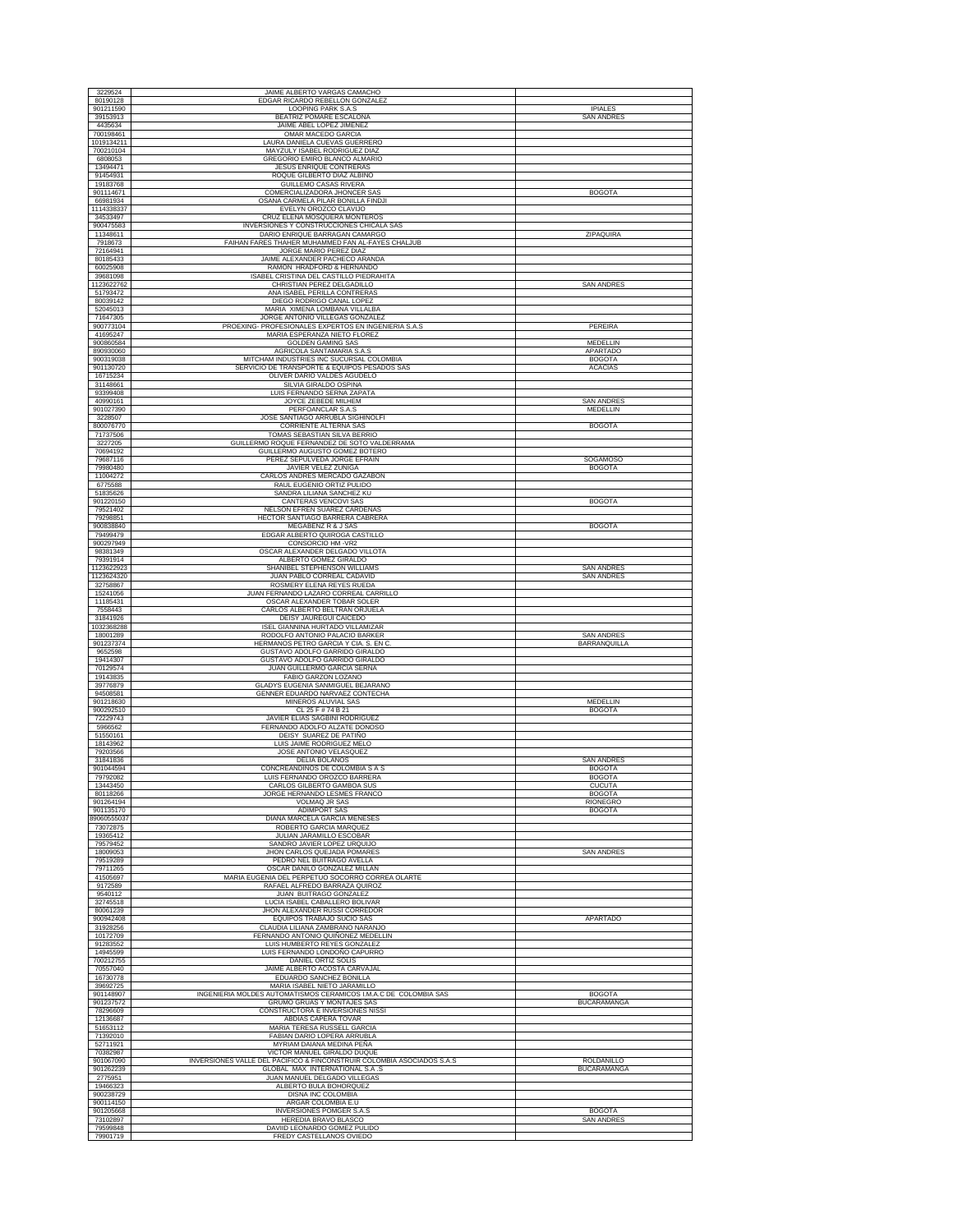| 40992047                | CARDENAS ARCHBOLD HEIDI LILIANA                                               | <b>SAN ANDRES</b>                  |
|-------------------------|-------------------------------------------------------------------------------|------------------------------------|
| 12225727<br>6265444     | LUBIER GONZALEZ CHAUX<br>GUILLERMO SOLARTE CASTILLO                           |                                    |
| 72000487                | JOHN THOR DIKRAN ARTURO ANDERSEN LUQUE                                        |                                    |
| 79235876                | MARIO EBERTO OSPINA CONTRERAS                                                 |                                    |
| 901174780<br>800170422  | PIMENTEL S.A.S.<br>PROMOTORA APOSENTOS S.A                                    | <b>BOGOTA</b>                      |
| 802004670               | MOVILCELL S.A.S.                                                              | MEDELLIN                           |
| 52997201<br>16692008    | NATALIA DEL PILAR FARFAN PONGUTA<br><b>JAIME BORRERA CORREA</b>               |                                    |
| 16759158                | JUAN CARLOS REYES ROBLEDO                                                     |                                    |
| 901231922<br>8703241090 | AGROPECUARIA E INVERSIONES MORVAL S.A.S.<br>MOVILCELL S.A.S.                  | <b>BARRANQUILLA</b>                |
| 71372508                | CESAR EDUARDO TAMAYO TOBON                                                    |                                    |
| 80423920<br>29665662    | DIEGO MAURICIO BARRETO SUAREZ<br>DIANA JIMENA DE LA CRUZ OREJUELA             |                                    |
| 9733239                 | GUSTAVO ADOLFO QUESADA ROMERO                                                 |                                    |
| 900219112<br>901035413  | ECO ENERGY INTERNATIONAL LTDA<br>NTS SERVICIOS SAS                            | <b>CUCUTA</b>                      |
| 90174464                | <b>GISAICO LTDA</b>                                                           |                                    |
| 39152853<br>900404351   | FRANCIS WILLIAMS CECILIA ISABEI<br>CONSORCIO YOPAL 2010                       | SAN ANDRES                         |
| 91213038                | MARTINEZ PEÑA PEDRO JOSE                                                      |                                    |
| 5684952<br>700148253    | MODESTO DURAN SUAREZ<br>ALBERTO PATRICIO MELO GUERRERO                        | <b>BOGOTA</b>                      |
| 802016633               | A.E.R. TRAINDING LIMITADA                                                     |                                    |
| 2208758<br>52844617     | MANUEL ACEVEDO OTERO<br>BLANCA EDITH AVILA SARMIENTO                          | <b>BUCARAMANGA</b>                 |
| 24030937                | FLOR ELVA MALDONADO CIFUENTES                                                 | <b>BOGOTA</b>                      |
| 700211892<br>23474033   | HANNA YU<br>JULIA INES MORA LOPEZ                                             | CALI                               |
| 900522266               | LOGISTICA DEL MAR C.I. S.A.S                                                  |                                    |
| 7162550<br>17181229     | GERMAN DANIEL CASTELLANOS PATIÑO<br>NESTOR FERNANDO OSORIO LONDOÑO            |                                    |
| 79951048                | CARLOS EDGARDO BARRAGAN VEGA                                                  |                                    |
| 74240914<br>73095117    | SEGUNDO ANTONIO CASTRO ABRIL<br>GUILLERMO SEGUNDO HERNANDEZ SANCHEZ           | <b>SAN ANDRES</b>                  |
| 80420641                | AUGUSTO BLANCO VILLALBA                                                       | <b>BOGOTA</b>                      |
| 94115048<br>80426456    | CARLOS ALBERTO REYES ROMAN<br>CARLOS ANDRES HURTADO PEREZ                     |                                    |
| 41709654                | MARTA LUCIA JARAMILLO MARTINEZ                                                |                                    |
| 33156475<br>71985065    | ARACELI MORALES LOPEZ<br>ELBER CORREA TORRES                                  |                                    |
| 900985343               | MILLENNIUM SAS                                                                | <b>SAN ANDRES</b>                  |
| 24627681<br>79524200    | LUCELLY AGUIRRE PEREZ<br>JUAN CARLOS LEON MONTES                              |                                    |
| 79539495                | HECTOR MANUEL BELTRAN BELTRAN                                                 |                                    |
| 91266051<br>93344625    | PAULO GABRIEL JAUREGUI DURAN<br>ARMANDO VERA GUARNIZO                         |                                    |
| 13487482                | <b>GUSTAVO SANCHEZ ORDOÑEZ</b>                                                |                                    |
| 85459373<br>76313266    | JOSE ENRIQUE WALTEROS GOMEZ<br>GIOVANI VALENCIA HURTADO                       |                                    |
| 48600093                | NATALIA GONZALEZ AYERBE                                                       |                                    |
| 901159977<br>94375965   | INDUSTRIA GANADERA S.A.S<br>JORGE ALBERTO ORTIZ JIMENEZ                       | <b>BUCARAMANGA</b>                 |
| 1020746878              | NICOLLE LAFAURIE NOGUERA                                                      |                                    |
| 29633437<br>901013075   | ANA GRACIELA LESMES PULIDO<br>BACATA REAL GROUP S A S                         | <b>BOGOTA</b>                      |
| 900372176               | JVS GLOBAL LTDA                                                               | GIRARDOT                           |
| 700167517<br>900936238  | ANAMILETH MARTINEZ CUBILLAN<br>CONTERRA PROMOTORA DE PROYECTOS SAS            | MEDELLIN                           |
| 5993860                 | WILLIAM CUELLAR DUARTE                                                        |                                    |
| 79481671<br>73092159    | MAURICIO RUIZ RODRIGUEZ<br>PABLO MONTERO SALCEDO                              |                                    |
| 700204502               | MARIA INES FALLA DE SCHNEICHEL                                                | VILLA DE LEYVA                     |
| 830501541<br>15240115   | OBREGON DE CASTRO S.A.S.<br>OMROY WRIGHT POMARE                               | BARRANQUILLA<br><b>SAN ANDRES</b>  |
| 13833934                | OSCAR ORLANDO RUEDA GARCIA                                                    |                                    |
| 5908828<br>1018416782   | CESAR ARMANDO LEAL BUITRAGO<br>CAMILO HERNANDO CARDONA BELTRAN                |                                    |
| 19464359                | ELIAS MONTENEGRO BERNAL                                                       |                                    |
| 37557074<br>15240154    | DIANA NORELLY BRAVO BOHADA<br>ENRIQUE POMARE POMARE                           | <b>SAN ANDRES</b>                  |
| 8533004                 | LUIS CARLOS DONADO CARO                                                       |                                    |
| 79148332<br>73156372    | FERNANDO ORDUZ BUCKING<br>RAFAEL ARTURO ARANGUREN DEVIA                       |                                    |
| 41795863                | MARIA INES CALDERON VACCA                                                     |                                    |
| 19298616<br>79481028    | ANDRES GONZALEZ DIAZ<br>JAIME FERNANDO AMAYA BUSTOS                           |                                    |
| 800057000               | GUIJARRO DAZA & CIA S EN C                                                    |                                    |
| 1020721921<br>79397332  | CLAUDIA KATHARINA RIVEROS BEECK<br>CARLOS MANUEL PULIDO COLLAZOS              |                                    |
| 11259187                | XAVIER ANDRES BELTRAN CASTILLO                                                |                                    |
| 16776597<br>901050404   | JOHN HARRY VELASCO FERNADEZ<br>COMERCIALIZADORA SPANK SAS                     | <b>BOGOTA</b>                      |
| 901077847               | <b>INGAGRI SAS</b>                                                            | <b>BOGOTA</b>                      |
| 85449280<br>1073533116  | LUIS EDUARDO BRAVO<br>DANIEL EDUARDO SERNA MELO                               |                                    |
| 18597262                | JUAN CARLOS VARGAS CARDONA                                                    |                                    |
| 19460551<br>1123629683  | JOSE DAVID BOHORQUEZ ZEA<br>MARIA ALEJANDRA DIAZ SALCEDO                      |                                    |
| 20002241                | CONALDE LTDA                                                                  |                                    |
| 900477184<br>1067837197 | GREEN GOLD COLOMBIA SAS<br>KELY JOHANA MARTELO TORDECILLA                     | <b>BUCARAMANGA</b>                 |
| 901129635               | CONSTRUCCIONES DANFEL S.A.S                                                   | <b>BARRANQUILLA</b>                |
| 19418311<br>7511538     | JOSÉ BENITO LOZANO FLÓREZ<br>JAVIER HERNANDO MOLINA CAICEDO                   |                                    |
| 73153216<br>800178873   | CARLOS MAURICIO ECHANDIA ZULUAGA<br>IGLESIA NEW LIFE TABERNACLE DE SAN ANDRES | <b>SAN ANDRES</b>                  |
| 79516364                | VICTOR ALEXANDER MUÑOZ CORDERO                                                |                                    |
| 41640528<br>18920658    | MARIA EUGENIA OTERO DE LA ESPRIELLA<br>ELIECER RINCON NAVARRO                 |                                    |
| 901116325               | GRUPO INDUSTRIAL INAMEC S.A.S                                                 | <b>BOGOTA</b>                      |
| 901100527<br>860364507  | SMART TECHNOLOGY TOOLS S.A.S<br>SOCIETE AUXILIARE D'ENTERPRISES SAE           | <b>BOGOTA</b>                      |
| 79498840                | JOSE MILTON CHAVEZ IBARRA                                                     |                                    |
| 91425157<br>900336754   | ISRAEL MAURICIO GALVIS PRADA<br>FERTICAMPO DEL LLANO SAS                      | CARTAGENA                          |
| 16704073                | EDINSON JARAMILLO MARQUEZ                                                     |                                    |
| 79501996<br>55130512    | LEONARDO PRIETO BOLIVAR<br>ANGELA EUGENIA CAUSAYA RIVERA                      |                                    |
| 9160911                 | CARLOS ANTONIO AISLANT LOZANO                                                 | <b>SAN ANDRES</b>                  |
| 901196372<br>49763725   | INVERSIONES PRG EJE CAFETERO S.A.S.<br>GLORIA CECILIA ALBA MANDON             | PEREIRA                            |
| 1121830205              | NATALY SANABRIA BARBOSA                                                       |                                    |
| 15242873<br>75071082    | ASHKELON GORDON BENT<br>JULIO CESAR SALGADO GALEANO                           | <b>SAN ANDRES</b>                  |
| 83233220                | ANGEL MARIA ROJAS MEDINA                                                      |                                    |
| 39151916<br>900621582   | BALDONADO WILLIAMS BETTY ELIZABETH<br>E&C CONSTRUCCIONES S.A.S                | <b>SAN ANDRES</b><br>FLORIDABLANCA |
| 79432151                | RAUL ANTONIO RIAÑO CAMARGO                                                    | <b>BOGOTA</b>                      |
| 1140832189<br>49782603  | JEAN CARLO HERNANDEZ LOPEZ<br>AMPARO MARIA SOLANO BERARDINELLY                |                                    |
| 39682014                | CLAUDIA LILIANA CASTELLANOS BECERRA                                           |                                    |
| 14442766<br>79945371    | RICARDO ADAN MIRA ORJUELA<br>JUAN CARLOS DEL RIO FONSECA                      |                                    |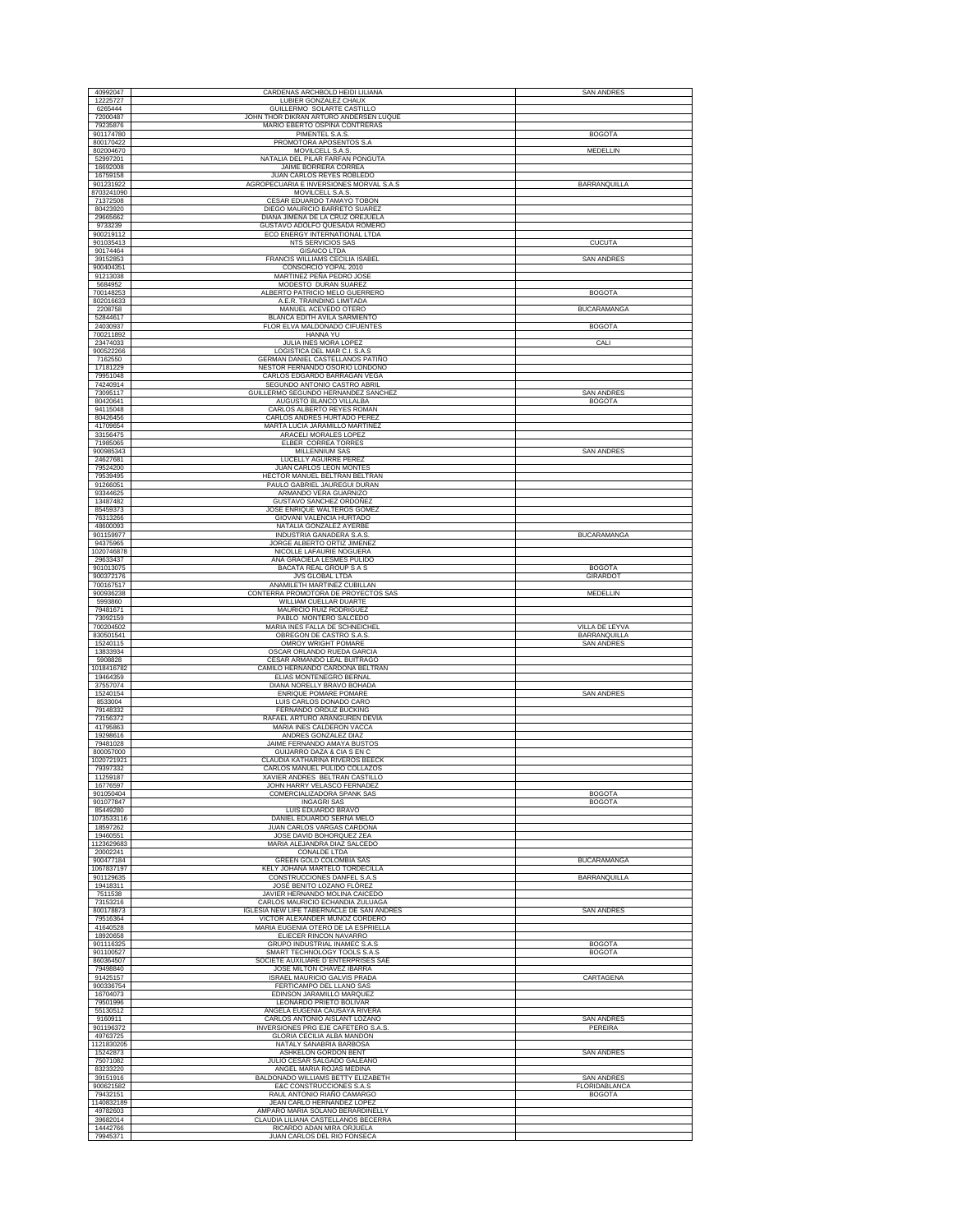| 800116572<br>16735124    | <b>EQUIPAR LTDA</b><br><b>WILSON LEMUS</b>                                                                                                     |                                     |
|--------------------------|------------------------------------------------------------------------------------------------------------------------------------------------|-------------------------------------|
| 79363818<br>79833573     | JUAN JOSE QUINTANA ARANGUREN<br>YON JAIRO MARTINEZ ROMERO                                                                                      |                                     |
| 35328951<br>11799662     | MARTHA LUCIA RODRIGUEZ OROZCO<br>RENTERIA ECHEVERRY JESUS ALIRIO                                                                               | <b>SAN ANDRES</b>                   |
| 901183759<br>91253473    | VIP TO GO S.A.S<br>OSCAR MAURICIO FLOREZ ARDILA                                                                                                | <b>BOGOTA</b>                       |
| 8160394<br>901145395     | DIEGO MESA PUYO<br>YACIMIENTO S.A.S.                                                                                                           | MEDELLIN                            |
| 72271326                 | 900479195 AUTOPISTA MEDELLIN KILOMETRO 3.4 VIA SIBERIA MODULO #1 BODEGA 23 CENTRO EMPREASARIAL METROPOLITANO<br>HERNANDO JOSE MARRIAGA PACHECO | COTA                                |
| 5175161                  | Antonio Geronimo Freay Amaya                                                                                                                   |                                     |
| 91227067<br>43156715     | JORGE ENRIQUE HERNANDEZ SUAREZ<br>SANDRA MARIA GARCIA HENAO                                                                                    |                                     |
| 11373475<br>41722541     | JOSE ANTONIO CARDENAS MORENO<br>CARMEN ROSA MONDRAGON ARAGON                                                                                   |                                     |
| 1023863245<br>79967501   | NELSON EDUARDO VELANDIA AVILA<br>VICTOR ALEJANDRO VENEGAS MENDOZA                                                                              |                                     |
| 79431513<br>93436232     | ORLANDO ALBERTO CUBILLOS CHACON<br>ANDRES FERNANDO DIEZ MARTINEZ                                                                               |                                     |
| 3146688<br>51566371      | JAVIER ENRIQUE ZIPAQUIRÁ COLORADO<br>AMPARO FLOREZ LOPEZ                                                                                       |                                     |
| 901217808<br>900347071   | AGRO SUPERIOR GROUP S.A.S<br>servicio tecnico en telecomunicaciones s.a.s                                                                      | CARTAGENA<br><b>BARRANQUILLA</b>    |
| 9976727<br>900563833     | JORGE ANDRES ARANDA CORREA<br>CL 98 # 22 - 64 OF 210 ED CL 100                                                                                 | <b>BOGOTA</b>                       |
| 92550153<br>79555023     | ROBERTO DE JESUS PEREZ BARONA<br>OMAR CAMILO JUYO RODRIGUEZ                                                                                    |                                     |
| 79392823                 | MIGUEL ANGEL CONTRERAS AREVALO                                                                                                                 |                                     |
| 52736198<br>17422865     | LEIDY JOHANNA VELA BUITRAGO<br>HERYCH FABIAN AGUDELO MENDIETA                                                                                  | VILLAVICENCIO                       |
| 1144031972<br>79531737   | VANESSA ORTIZ LOPEZ<br>EDGAR ORLANDO RODRIGUEZ CASTRILLON                                                                                      | <b>BOGOTA</b><br><b>BOGOTA</b>      |
| 52995241<br>901293808    | MARIA LUCIA ANGULO DAZA<br>A.V GLOBAL IMPORTS S.A.S                                                                                            | <b>BOGOTA</b><br>BARRANQUILLA       |
| 17343492<br>79590160     | LEVIS DIONICIO RAMOS PEÑA<br>MARINO VALENCIA RICO                                                                                              |                                     |
| 19386529<br>51994614     | JUAN PABLO RODRIGUEZ BARRAGAN<br><b>GLORIA CRISTINA OSORIO ATEHORTUA</b>                                                                       | <b>SAN ANDRES</b>                   |
| 900222902<br>1020713582  | <b>MAQTOR LIMITADA</b><br><b>JUAN CAMILO DIAZ REINA</b>                                                                                        |                                     |
| 1040180537<br>900853901  | CAMILO RAMIREZ ISAZA<br><b>VM EQUIPMENT SAS</b>                                                                                                | VALLEDUPAR                          |
| 900405956<br>900067767   | INVERSIONES & ASISTENCIAS INTEGRALES SAS<br>AGROMINERA LA CRUZ SOCIEDAD POR ACCIONES SIMPLIFICADAS                                             | CARTAGENA<br>MEDELLIN               |
| 31869140<br>901237748    | OLGA CIELO MOLINA DE LA VILLA<br>BLANCO Y NEGRO MOVIL SAS                                                                                      | <b>YUMBO</b>                        |
| 17347821                 | RAUL FERNADO VARGAS IDAGARRA                                                                                                                   |                                     |
| 1036932422<br>1010162018 | NATALIA ANDREA RAMIREZ GIRALDO<br>LILIANA DEL SOCORRO ZAPATA SALAZAR                                                                           |                                     |
| 52031069<br>30236814     | KELLY CUELLAR ALMA CORINA<br>MARIA ALEJANDRA TRIANA RUIZ                                                                                       | <b>SAN ANDRES</b><br><b>BOGOTA</b>  |
| 70952941<br>901301328    | GOMEZ OSPINA JOSE EDGAR<br>TRANSPORTE OPTIMO EXPRESS S.A.S.                                                                                    | PENOL<br>CARTAGENA                  |
| 91265546<br>900131853    | JAVIER RODRIGUEZ BUITRAGO<br>C.I LUICO E.U                                                                                                     |                                     |
| 25281445<br>79284597     | MARIA CLAUDIA DELGADO MOORE<br>GERMAN CASTAÑEDA BENAVIDES                                                                                      |                                     |
| 22460870<br>79723997     | PATRICIA CASTAÑO DUARTE<br>LEONARDO FABIAN CONTRERAS MORALES                                                                                   |                                     |
| 5555243<br>52024692      | PEDRO BENITO MANTILLA VALDIVIESO<br>MONICA LUCIA LINARES JIMÉNEZ                                                                               |                                     |
| 17009976<br>18000953     | AUGUSTO OCTAVIO JUNCA LAVERDE<br>SJOGREEN BROWN ELGIN ADOLFO                                                                                   | SAN ANDRES                          |
| 8698415<br>7693995       | <b>BENT GONZALEZ CARLOS</b><br>DIDIER FERNANDO ROJAS GONZALEZ                                                                                  | <b>SAN ANDRES</b><br><b>BOGOTA</b>  |
| 80429219<br>901226533    | CRISTIAN MARRUGO FRANCO<br>AREA LIMPIA SERVICIOS MEDIOAMBIENTALES SAS ESP                                                                      | <b>BOGOTA</b>                       |
| 79907742<br>12127037     | LUIS GUILLERMO OYUELA RAMIREZ<br>JORGE CACERES SANCHEZ                                                                                         |                                     |
| 16661898<br>900734687    | DONALDO FRANCISCO AGREDO RAMIREZ                                                                                                               |                                     |
| 16769094                 | EXPORTADORA DEL SUR SAS<br>EDUARDO ANDERSSON DEL CASTILLO GRUEZO                                                                               | <b>MEDELLIN</b>                     |
| 14440794<br>900380880    | CARLOS ALBERTO YANGUAS ARAGON<br>AMERICAN S IMPORT AND EXPORT S A S                                                                            | <b>BOGOTA</b>                       |
| 1082866550<br>17328133   | EDUARDO ALFONSO CAMPO VERGARA<br>PEDRO PABLO PEREZ PUERTA                                                                                      | <b>BOGOTA</b><br>VILLAVICENCIO      |
| 901227237<br>80200142    | SERVIMAQUINAS Y TRANSPORTES SAS<br>BERNARDO LUQUE PINILLA                                                                                      | <b>BOGOTA</b>                       |
| 900125141<br>64556061    | COMERCIALIZADORA AGROINDUSTRIAL ALCASAM LTDA<br>PINEDA BUELVAS MARTHA CECILIA                                                                  | <b>SAN ANDRES</b>                   |
| 900168364<br>79518967    | GARCIA MENESES & CIA S.C.A.<br>RAUL PARDO CASAS                                                                                                | CALI                                |
| 19262845<br>800210692    | JOSE FERNANDO BERMUDEZ CENDALES<br>INVERSIONES FAGAR S.A.S                                                                                     | <b>SAN ANDRES</b>                   |
| 52701914<br>37391636     | DIANA PATRICIA RAMIREZ GOMEZ<br>ROCIO DEL PILAR TORRES ESPINOSA                                                                                |                                     |
| 91283868<br>52500281     | GERMAN ALFONSO PARRA CASTELLANOS<br>CLAUDIA YANIRA PINZON TOVAR                                                                                |                                     |
| 79620118<br>900102634    | VICTOR ELEAZAR GALEANO CLAVIJO<br>LOGGO P&M S.A.S                                                                                              | CALI                                |
| 72302359<br>18000625     | FABIAN ENRIQUE DE LA ESPRIELLA MANZUR<br>LUIS ANTONIO KELLY CUELLAR                                                                            |                                     |
| 1015437428<br>52644919   | ERIKA LILIANA PEDRAZA VELASQUE<br>MARIA LINA SALCEDO BOLIVAR                                                                                   | <b>BOGOTA</b>                       |
| 88218574                 | ARNULFO EDUARD ARIAS PEREZ                                                                                                                     | CUCUTA                              |
| 79233049<br>80821640     | JUAN PABLO HERNANDEZ DE ALBA ARIAS<br>ALVARO AUGUSTO CHACON RODRIGUEZ                                                                          | <b>BOGOTA</b><br><b>BOGOTA</b>      |
| 901221102<br>36725786    | ARIGAN COMPANY S.A.S<br>MILADIS CECILIA MONTOYA CABAS                                                                                          | <b>MONTERIA</b><br>SANTA MARTA      |
| 1015409947<br>23248837   | NATHALIE FLECHAS AFANADOR<br>NEWBALL TAYLOR ANA MERCEDES                                                                                       | <b>BOGOTA</b><br><b>SAN ANDRES</b>  |
| 901306525<br>16930674    | AGREGADOS E INVERSIONES CASABLANCA S.A.S.<br>OMAR ANDRES GONZALES RUIZ                                                                         | BARRANQUILLA                        |
| 19457758<br>7127003      | PEDRO MIGUEL BUENO MAHECHA<br>DIEGO MIGUEL MUNEVAR TORRES                                                                                      |                                     |
| 52257313<br>19353822     | MONICA PATRICIA ROLONG VALDES<br>GERMAN ALFONSO AVENDAÑO NIÑO                                                                                  |                                     |
| 243119<br>51872338       | IMAD YOUSSEF NAJM<br>ANA LUCIA GUERRERO CORTES                                                                                                 |                                     |
| 51657114<br>31578753     | MARIA DEL PILAR CORTES CORREDOR<br>MARIA JULIANA TENORIO QUINTERO                                                                              |                                     |
| 5853530<br>12105747      | ILDEFONSO CHARRY MOLANO<br>BERNARDO ALFONSO CASAS OLAYA                                                                                        |                                     |
| 19329069<br>900338682    | EDGAR MAYORGA FAJARDO<br>SOCIEDAD MINERA SANCOL SAS EN LIQUIDACION                                                                             | MEDELLIN                            |
| 10481817                 | LUIS FERNANDO OCAMPO OCAMPO                                                                                                                    |                                     |
| 17133796<br>79782548     | ALVARO JOSE CALDERON SANTACRUZ<br>SERGIO HERNANDO VILLALOBOS RUBIO                                                                             |                                     |
| 79280296<br>3068697      | HECTOR JULIO ROBLES CUEVAS<br>MARTIN ZAMBRANO BELTRAN                                                                                          | LA CALERA                           |
| 901119519<br>40991358    | PROYECTOS Y CONSTRUCCIONES CABO DE LA VELA S.A.S<br>RIVERA OWKIN HEIDY DEL CARMEN                                                              | VALLEDUPAR<br>SAN ANDRES            |
| 19310450<br>901092452    | RICARDO TORRES RUIZ<br>VIOSS BUCARAMANGA S.A                                                                                                   | <b>BOGOTA</b><br><b>BUCARAMANGA</b> |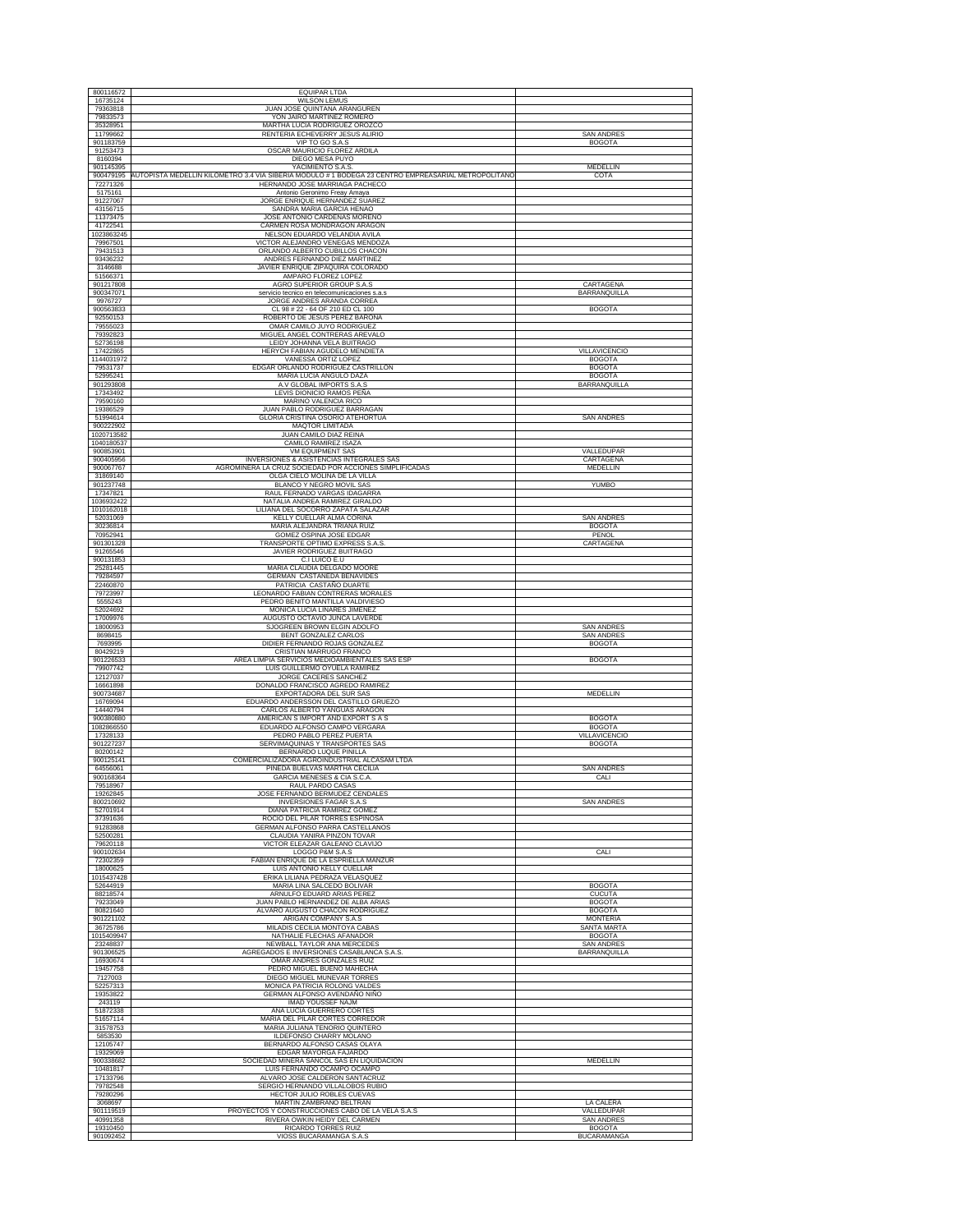| 41704180                                         | MARIA DEL PILAR CALDERON VARGAS                                         |                           |
|--------------------------------------------------|-------------------------------------------------------------------------|---------------------------|
| 1032387826                                       | ARIEL RICARDO MONCALEANO OSPINA                                         |                           |
| 12953678<br>1020427285                           | ANIBAL ENRIQUEZ DE DE LA ROSA<br>CARLOS MARIO GRANADA CANO              |                           |
| 901124872                                        | THIMERA S.A.S.                                                          | <b>BARRANQUILLA</b>       |
| 50868459<br>13700922                             | OLGA MARY CALDERON VEGA<br>CARLOS ARTURO GOMEZ RINCON                   |                           |
| 79901380                                         | <b>IVAN DARIO PRIETO ROJAS</b>                                          |                           |
| 35487052<br>80059317                             | BETTY ESPERANZA ROMERO BRICEÑO<br>WILDER FRANCISCO LEON BERNAL          |                           |
| 900614038                                        | EPOS SA SUCURSAL COLOMBIA                                               | <b>BOGOTA</b>             |
| 42894237<br>79333752                             | MARIA CAROLINA GOMEZ RESTREPO<br>JAVIER EDUARDO GUZMAN SILVA            |                           |
| 901233288                                        | INVERSIONES DIANSA 729 SAS                                              | CHIA                      |
| 40038493<br>800006931                            | ANDREA RODRIGUEZ GOMEZ<br><b>TELSAT SAS</b>                             | MEDELLIN                  |
| 901069509                                        | EDS MILAGROSA S.A.S                                                     | <b>MALAMBO</b>            |
| 79047870<br>39685452                             | FIGUEREDO GOMEZ HUGO RICARDO<br>MYRIAM DEL CARMEN MONTAÑA MONTAÑA       | <b>SAN ANDRES</b>         |
| 901283103                                        | VEXAH S.A.S                                                             | <b>NEIVA</b>              |
| 6361594<br>18495246                              | JORGE ENRIQUE GALARCIO MEDINA<br>GONZALO MORENO LEON                    |                           |
| 79590055<br>12620418                             | LUIS ENRIQUE RODRIGUEZ FORERO<br>DAVID ANTONIO TORRES SIERRA            |                           |
| 98576020                                         | ROBINSON ARANGO GOEZ                                                    |                           |
| 1023882581<br>900115954                          | CARLOS DAVID BARRETO VARGAS<br>ASESORIAS ADUANERAS AMERICAN S.A.S       | <b>BOGOTA</b><br>MEDELLIN |
| 75056313                                         | OSCAR MARIO RAMIREZ VILLEGAS                                            |                           |
| 2444897<br>901302128                             | ULPIANO RODRIGUES GOMES<br>CONSTRUCTORA LA MOJANA MONTECRISTO SAS ZOMAC | <b>MONTECRISTO</b>        |
| 80821159                                         | DANIEL ARMANDO SILVA ROZO                                               |                           |
| 41679646<br>1020759611                           | MARIA ELISA CASTRO LEGUIZAMÓN<br>ANA MARIA BARONA ANDRADE               |                           |
| 79455216                                         | GUSTAVO VARGAS LARA                                                     |                           |
| 79504914<br>11346146                             | NELSON RODRIGUEZ PINEDA<br>EDGAR ANTONIO BELLO PEDRAZA                  |                           |
| 3068757                                          | RAMIRO RODRIGUEZ HERRERA                                                |                           |
| 52310608<br>79136067                             | CELIA INES BUITRAGO VASQUEZ<br><b>ERWIN GUERRA RIVAS</b>                |                           |
| 91506526                                         | ALVARO ANDRES NAVARRO MANCILLA                                          |                           |
| 1144130114<br>51737831                           | YUDI ZAMARI VALENCIA MONTAÑO<br>LUZ GLORIA RUIZ MORA                    | <b>SAN ANDRES</b>         |
| 900246070                                        | AGENCIA DE ADUANAS CARIBE SAI LTDA NIVEL 4                              | <b>SAN ANDRES</b>         |
| 900950523<br>901282820                           | PANAMERICAN WOOD SAS<br>SERVIVAC DEL CARIBE SAS                         | CARTAGENA<br>INDEFINIDO   |
| 800093320                                        | PROYECTOS DE INGENIERIA S.A (PROING SA)                                 | YUMBO                     |
| 901228694<br>18004439                            | <b>EQUIPART SAS</b><br><b>WRIGHT DOWNS LANCE</b>                        | CALI<br><b>SAN ANDRES</b> |
| 19306311                                         | FABIO ORLANDO GOMEZ TOVAR                                               |                           |
| 13883790<br>36310693                             | ELIAS RUIZ SAMPAYO<br><b>ARGENIS MARTINEZ</b>                           |                           |
| 74241499                                         | LUIS EDUARDO PIZA                                                       |                           |
| 28437906<br>900793723                            | OVALLE PINEDA FLORIDIANA<br>OBRAS DE INGENIERIA Y SUMINISTROS S.A.S     | BARRANQUILLA              |
| 800241123                                        | MAQUINARIA Y CONSTRUCCIONES AMERICA LTDA                                |                           |
| 79414707<br>79266772                             | JAIRO MEDINA<br>CARLOS ARTURO MUTIS FLOREZ                              |                           |
| 35500440                                         | GLORIA INES CARDENAS RAMIREZ                                            |                           |
| 30721071<br>6776463                              | ALBA INES SEVILLA ROJAS<br>JORGE HUMBERTO MARTINEZ PINZON               |                           |
| 93290733                                         | JOSE FABRICIO CASTILLO POLO                                             |                           |
| 79515096<br>79532360                             | JORGE ENRIQUE DAZA RODRIGUEZ<br>VICTOR FRANZ DUEÑAS MONROY              |                           |
| 79491931                                         | ALFREDO SABOYA CABRERA                                                  |                           |
|                                                  |                                                                         |                           |
| 65746457                                         | MARIA VICTORIA OSPINA GUZMAN                                            |                           |
| 807004744<br>900631591                           | CONSTRUCTORA VALLEHERMOSO S.A.<br>MONTUR COQUE COMPANY S.A.S.           | <b>CUCUTA</b>             |
| 900818829                                        | ABUNGARDI SAS                                                           | CALI                      |
| 1123621167<br>98385902                           | CINDY DIANA DAVIS GALLARDO<br>MARIO FERNANDO GUERRERO GOMEZ JURADO      | <b>SAN ANDRES</b>         |
| 79144632                                         | ANTONIO BALDOR RODRIGUEZ GOMEZ                                          | <b>BOGOTA</b>             |
| 900235294                                        | NESTOR ORLANDO CASTILLO PEÑA<br>APOYO LOGISTICO ZONA FRANCA S.A         | PALMIRA                   |
| 79243446<br>15039910                             | JUAN PABLO GACHARNA LOPEZ                                               |                           |
| 900935196                                        | ELIMIO RAMÓN OTERO DAJUD<br>COMERCIALIZADORA LOPEZ Y HERRERA SAS        | <b>ENVIGADO</b>           |
| 87710725<br>7300759                              | NELSON FABIAN CHUNGANA GUEPUD<br>CARLOS MANUEL BENAVIDES QUIÑONES       |                           |
| 901148775                                        | CR PROJECT SAS                                                          | <b>BOGOTA</b>             |
| 900743775                                        | RUBEN DARIO BLANCO CAVIELES<br>PUBLILEDS COLOMBIA SAS                   | PUERTO COLOMBIA           |
| 84076749                                         | DAVID MANUEL OTERO GOMEZ                                                |                           |
| 1128053070<br>1049623719<br>73161313<br>41950559 | LUIS GUILLERMO GUTIERREZ LEMAITRE<br>SANDRA NATALIA ARIZA MUÑOS         |                           |
| 900314135                                        | INVERSIONES E. RAMIRES E HIJOS S.A.S.                                   | BARRANQUILLA              |
| 800170442<br>79779269                            | PROMOTORA APOSENTOS S.A.<br>RODRIGO MARTIN OREJUELA                     |                           |
| 1136884886                                       | MARIA FERNANDA PINZON GARCIA                                            | <b>BOGOTA</b>             |
| 17646509<br>8297537                              | VICTOR ALFONSO ROJAS SILVA<br>RAFAEL CLAUDINO BOTERO ARANGO             | <b>BOGOTA</b>             |
| 78760366<br>88256776                             | YAMIL JOSE BESAILE FAYAD                                                |                           |
| 1151942750                                       | JORGE ELIECER RENDON LOPEZ<br>MARCELA GOMEZ JASBON                      |                           |
| 860043271                                        | <b>SURCA LTDA</b>                                                       | <b>CUCUTA</b>             |
| 16607775<br>901088166                            | NICOLAS ANTONIO CORTES MORCILLO<br>GOMEZ Y GOMEZ TECNOLOGY S.A.S        | MEDELLIN                  |
| 1096202532                                       | EDWIN FERNANDO CABEZAS CASTELLANOS                                      |                           |
| 8727465<br>21068596                              | NESTOR RAUL SIERRA SUAREZ<br>CONCHA DE LAVERDE GLADYS                   | SAN ANDRES                |
| 79049569                                         | MARTIN ALONSO SUAREZ MONTAÑA                                            |                           |
| 900150817<br>91012530                            | ALL IMPOEXPO LTDA<br>EDUARDO CASTIBLANCO MARIN                          |                           |
| 80171607<br>8032864                              | JUAN PABLO BELLO CELY<br>ESTEBAN ALONSO MUÑOZ ESCOBAR                   |                           |
| 84093358                                         | PAUL YAAKOV PINEDO BERNIER                                              |                           |
| 94227807                                         | EDILBERTO VICTORIA JARAMILLO<br>ELKIN STEELH COLLAZOS CASTRO            |                           |
| 94396151<br>821003141                            | M.G CONSTRUCCIONES LTDA                                                 |                           |
| 600028101<br>74241992                            | MAURICIO HADDAD BERRIO<br>POMPY ARUBAL PINZON BARON                     |                           |
| 52704063                                         | GLORIA MARCELA RAMIREZ MORALES                                          |                           |
| 79448735<br>4309776                              | JAVIER ALFONSO RODRIGUEZ ANGEL<br>GERMAN LÓPEZ RAMÍREZ                  |                           |
| 860054238                                        | CONSTRUCTOR LIMITADA                                                    |                           |
| 2976080<br>900018668                             | HERNAN VALENTIN LOVERA<br>COMERCIALIZADORA ARCILLAZO SAS                | <b>BOGOTA</b>             |
| 6537342                                          | DIEGO ABELARDO BERMUDEZ GAMEZ                                           | <b>BOGOTA</b>             |
| 1032425421<br>52285472                           | SERGIO RENATTO PALACIOS GIRALDO<br>ROSA ELENA HERNANDEZ URREGO          |                           |
| 16695390                                         | DIEGO JAVIER CASTRO VARGAS                                              |                           |
| 901226851<br>52225164                            | OPTIMA LOGISTICA AVANZADA SAS<br>LUZ EDITH OCHOA TABARES                | <b>BOGOTA</b>             |
| 79592151                                         | JUAN FRANCISCO SANTIAGO MANUEL JOSE MOSQUERA DUEÑAS                     |                           |
| 79642802<br>50896593                             | ALVARO GARCIA DUEÑAS<br>TULIA ANA OLMOS SOTO                            | <b>SAN ANDRES</b>         |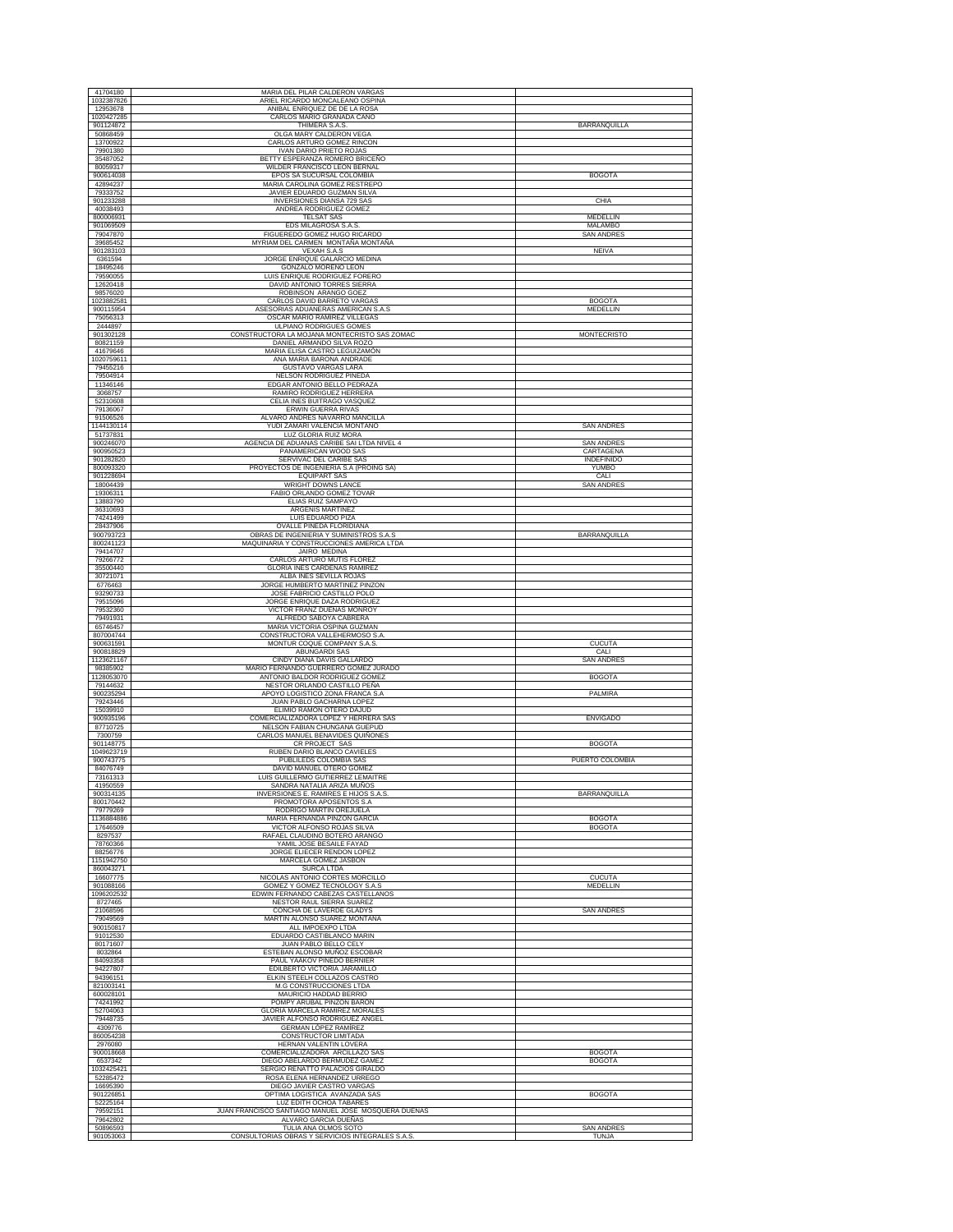| 901297475               | ESPINOSA GROUP S.A.S.                                                                                      | <b>BUCARAMANGA</b>                       |
|-------------------------|------------------------------------------------------------------------------------------------------------|------------------------------------------|
| 80429590                | JHON JAIRO PEDRAZA GAELANO                                                                                 | <b>BOGOTA</b>                            |
| 901286622<br>900520130  | <b>DUNA MOTORS SAS</b><br>STARTUP EMPRENDIMIENTOS SAS                                                      | MEDELLIN<br><b>MEDELLIN</b>              |
| 10210039                | RAMIRO HENAO JARAMILLO                                                                                     |                                          |
| 19173865<br>79326783    | JORGE HERNANDO BUITRAGO PEREZ<br>RODRIGO CEDANO DEVIA                                                      |                                          |
| 4214362                 | JOSÉ ARQUIMIDES MORENO TAPIA                                                                               | <b>BOGOTA</b>                            |
| 14273423<br>72000579    | FREDY CARRILLO BUSTOS<br>JULIO LUIS JACOME ARANA                                                           |                                          |
| 91260685                | OSCAR MAURICIO HERNANDEZ GONZALEZ                                                                          |                                          |
| 11706226<br>1020746255  | YEIN DANECIS LOPEZ GONZALEZ<br>ANDRES SOTO ESCALLON                                                        |                                          |
| 93374926                | JOSE ALVARO ACUÑA HERNANDEZ                                                                                |                                          |
| 73151082<br>91425591    | <b>BANFFI LUJAN BOSSA</b><br>CARDONA SANTANA WILSON                                                        | CARTAGENA                                |
| 18010436                | VILLADIEGO MURILLO LUIS ARNEIS                                                                             | <b>SAN ANDRES</b>                        |
| 901283599<br>901310632  | MOURIK INDUSTRY S.A.S<br>COMERCIALIZADORA ANDINA AGUILAR S.A.S                                             | <b>BOGOTA</b><br>BARRANQUILLA            |
| 901279312               | <b>GLOBAL TRAILERS &amp; RFRIGERADOS SAS</b>                                                               | <b>BOGOTA</b>                            |
| 22807824<br>37326560    | HOYOS BARRIOS MURIEL ROMARA<br>ANGELA VICTORIA BENITEZ CLARO                                               | <b>SAN ANDRES</b>                        |
| 900161189               | INGEURBANOS E U                                                                                            | <b>BOGOTA</b>                            |
| 17108641<br>53081204    | SANTIAGO CARDENAS ARROYO<br>UVARLEY MELO GUERRERO                                                          |                                          |
| 52344749                | SANDRA MILENA MARIÑO                                                                                       |                                          |
| 16723030<br>79344777    | ERICK ERAZO ABRIL<br>JOSE RAFAEL FERNANDEZ REINERO                                                         |                                          |
| 40991966                | MARTINEZ CASTRILLON DIANA                                                                                  | <b>SAN ANDRES</b>                        |
| 900482656<br>890310761  | PILOTES POSADA COLOMBIA SAS<br>PEÑATEX CALI SAS                                                            | <b>BOGOTA</b><br>CALI                    |
| 80056887                | VICTOR HUGO HERNANDEZ CHITIVA                                                                              |                                          |
| 52275461<br>11436209    | SANDRA PATRICIA GOMEZ GOMEZ<br>DIEGO ALONSO DELGADO RAMIREZ                                                |                                          |
| 19438055                | <b>WILLIAM FERNANDO GOMEZ</b>                                                                              |                                          |
| 2939004<br>901328551    | JOSE FRANCISCO GOMEZ QUIJANO<br>REDES Y TRANSPORTES SAS                                                    | <b>BOGOTA</b>                            |
| 52701116                | ANA MARIA DURAN OTERO                                                                                      |                                          |
| 11347311<br>800187107   | CARLOS JOSE RODRIGUEZ RODRIGUEZ<br>INVERSIONES GOMEZ Y CIA. S.EN C                                         |                                          |
| 73153220<br>79327964    | CARLOS HUMBERTO MARTINEZ MORENO<br>HORACIO ULLOA NARCISO                                                   |                                          |
| 79520327                | HENRY ANTONIO BAQUERO RINCON                                                                               |                                          |
| 39150158<br>18008183    | ELIDA MITCHELL DE HUDSON<br><b>SMITH DIAZ IKE</b>                                                          | <b>SAN ANDRES</b>                        |
| 900415011               | <b>GM NEGOCIOS SAS</b>                                                                                     |                                          |
| 12553053<br>900208951   | PABON MANUEL DAVID ROMERO BARRIOS<br>COMERCIALIZADORA MURANO GL E.U.                                       | LOS PATIOS                               |
| 1001366694              | MARIANA GONZALEZ RUIZ                                                                                      |                                          |
| 253610<br>23249455      | <b>IVO WOLFGANG ERTL</b><br>FORTUNE ARCHBOLD TARYN PAULETTE                                                | <b>PROVIDENCIA</b>                       |
| 11376162                | <b>JAIRO SALGUERO CASAS</b>                                                                                |                                          |
| 52426932<br>40990367    | ANGELA MARIA PUENTES MARIN<br>WILLIAMS BERNARD SALOME CATHERINE                                            | <b>SAN ANDRES</b>                        |
| 42494749                | NANCY CAROLINA OÑATE CASTRO                                                                                |                                          |
| 900187685<br>19420621   | C.I MAKI BROTHER LTDA<br>ROBERT ZAMBRANO LOZANO                                                            |                                          |
| 17101789                | EDUARDO ANTONIO HURTADO LOPEZ                                                                              |                                          |
| 2699294<br>19250351     | JOSE MANUEL GOMEZ JIMENEZ<br>RICARDO ROCHA SALAMANCA                                                       |                                          |
| 93411033                | CARLOS AUGUSTO JIMENEZ MARIN                                                                               |                                          |
| 79781076                | JAIME ANDRES VILLAMIZAR RODRIGUEZ                                                                          |                                          |
| 8238305                 | HECTOR GUILLERMO MUÑOZ                                                                                     |                                          |
| 52257151                | DANY TARAZONA PACHECO                                                                                      |                                          |
| 900918383<br>41750720   | <b>INDRAA SAS</b><br>GLORIA CECILIA GOMEZ CORTES                                                           | <b>BOGOTA</b>                            |
| 1032412102              | PEDRO ALEJANDRO LOPEZ ARROYAVE                                                                             |                                          |
| 901200185<br>60286741   | <b>EMUNAH S.A.S</b><br>CARMEN MARINA ESCALANTE CORREDOR                                                    | <b>BOGOTA</b>                            |
| 25161659                | VALENCIA LUCIO LILIANA                                                                                     | <b>SAN ANDRES</b>                        |
| 37213107<br>900698027   | IRMA USCATEGUI ORTIZ<br>ADUAMERICA S.A.S                                                                   | CARTAGENA                                |
| 79938702<br>52139528    | DENNIS ENRIQUE MORALES GALVAN<br>ANGELA MARIA NARANJO HERNANDEZ                                            |                                          |
| 3194673                 | <b>JULIO CESAR GARCIA RIOS</b>                                                                             |                                          |
| 901200122<br>800003894  | TRACTOREPUESTOS S.A.S<br>CONSTRUCCIONES BONAIRE LTDA                                                       | <b>TULUA</b>                             |
| 900827202               | GRUPO INMOBILIARIO CASA FUTURA S.A.S                                                                       | <b>CUCUTA</b>                            |
| 79521712<br>79492214    | ARTURO ARENAS CASTRO<br>DIEGO LUIS SANABRIA RODRIGUEZ                                                      | CARTAGENA<br><b>BOGOTA</b>               |
| 91495920                | EDGAR OSWALDO MANTILLA MURCIA                                                                              |                                          |
| 79718802<br>91248800    | MAURICIO ANDRES SALCEDO MALDONADO<br>MAYORGA SUAREZ HANUER ALBERTO                                         | <b>SAN ANDRES</b>                        |
| 79537631<br>53107598    | <b>WILLIAM CASTRO GOMEZ</b><br>JOHANNA VERONICA HERRERA CAICEDO                                            | BOGOTA, D.C. - NAZARETH<br><b>BOGOTA</b> |
| 32722080                | ROCIO DEL CARMEN GUERRERO GUTIERREZ DE PINERES                                                             |                                          |
| 81720195<br>52696220    | JULIAN SOLORZANO ARIZMENDI<br>MARJORIE ANDREA LUQUE GACHARNA                                               |                                          |
| 15240562                | CARLINGSTON POMARE JAMES                                                                                   |                                          |
| 18002840<br>40992466    | CARLOS ANDRES MONSALVE PEREZ<br>SUANN RAFAELA DAVIS MANUEL                                                 | <b>SAN ANDRES</b><br><b>SAN ANDRES</b>   |
| 72072413                | ELKIN MARTIN REVOLLO BELTRAN                                                                               |                                          |
| 19895053<br>2004842     | <b>BLAS ALMEIDA CASTILLO</b><br>JUAN ALEJANDRO SARMIENTO CALIMAN                                           | <b>SAN ANDRES</b>                        |
| 17340279                | <b>EWDVEN TORO BERMUDEZ</b>                                                                                |                                          |
| 79289452<br>79635557    | CARLOS ARTURO ECHEVERRI VILLANUEVA<br>RICARDO ARMANDO OJEDA GARCIA                                         |                                          |
| 88263184<br>1015398191  | RENE FRANCISCO DIAZGRANADOS VILLAMIZAR<br>ROSSINA CARVAJALINO GOENAGA                                      | SANTA MARTA<br><b>BOGOTA</b>             |
| 24078726                | LAURA VICTORIA SANCHEZ GOMEZ                                                                               |                                          |
| 10538068<br>79543270    | JOSE DE JESUS JAIMES CONTRERAS<br>GILBERTO DURÁN RODRIGUEZ                                                 |                                          |
| 79723981                | JUAN CAMILO VARGAS VASQUEZ                                                                                 |                                          |
| 901335967<br>51700133   | BUSINESS MILLENIUM GROUP SAS<br>ADRIANA ELVIRA LEMOS PEREZ                                                 | <b>BOGOTA</b>                            |
| 901330833               | GELAMAR OPL S.A.S                                                                                          | <b>BUENAVENTURA</b>                      |
| 900767815<br>70786563   | <b>G &amp; H SERVICES SAS</b><br>WILSON ESTEBAN SANTA TORO                                                 | <b>BOGOTA</b>                            |
| 63288909                | ESPERANZA PRADA AYALA                                                                                      |                                          |
| 41747996<br>73144658    | EDITH ANDRADE PAEZ<br>MAURICIO ANDRES DE LEON OSPINA                                                       |                                          |
| 35326840                | ASTRID AMPARO RODRIGUEZ DE MELO                                                                            |                                          |
| 1037632864<br>901224751 | SUSANA RAMIREZ VELEZ<br>TERRAINS & CONSTRUCTIONS INVESTMENTS SAS                                           | <b>BARRANQUILLA</b>                      |
| 94409722<br>15243582    | WILLIAM RENE ZAPATA GOMEZ<br>ALTAMIRANDA QUESEDO LUIS                                                      | <b>SAN ANDRES</b>                        |
| 19581689                | LUIS ALFONSO PEÑARANDA MONTENEGRO                                                                          |                                          |
| 94383510                | CARLOS AUGUSTO VALDES LINEROS                                                                              |                                          |
| 79164564<br>36538159    | JUAN GABRIEL ROZO TORRES<br>ANA ROSA VALDELAMAR GUTIERREZ                                                  |                                          |
| 7309438<br>19306054     | WILLIAM VALERO TORRES<br>LUIS OBDULIO SUAREZ CAMACHO                                                       |                                          |
| 1140884913              | DUVAN GUILLERMO MELENDEZ DE LEON                                                                           |                                          |
| 805015853<br>17114118   | VALVULAS Y COMPLEMENTOS LTDA VALYCO LTDA<br>IMPORTADORA CASA COLOMBIA S.A<br>ADOLFO ENRIQUE HERNANDEZ RUIZ | CANDELARIA                               |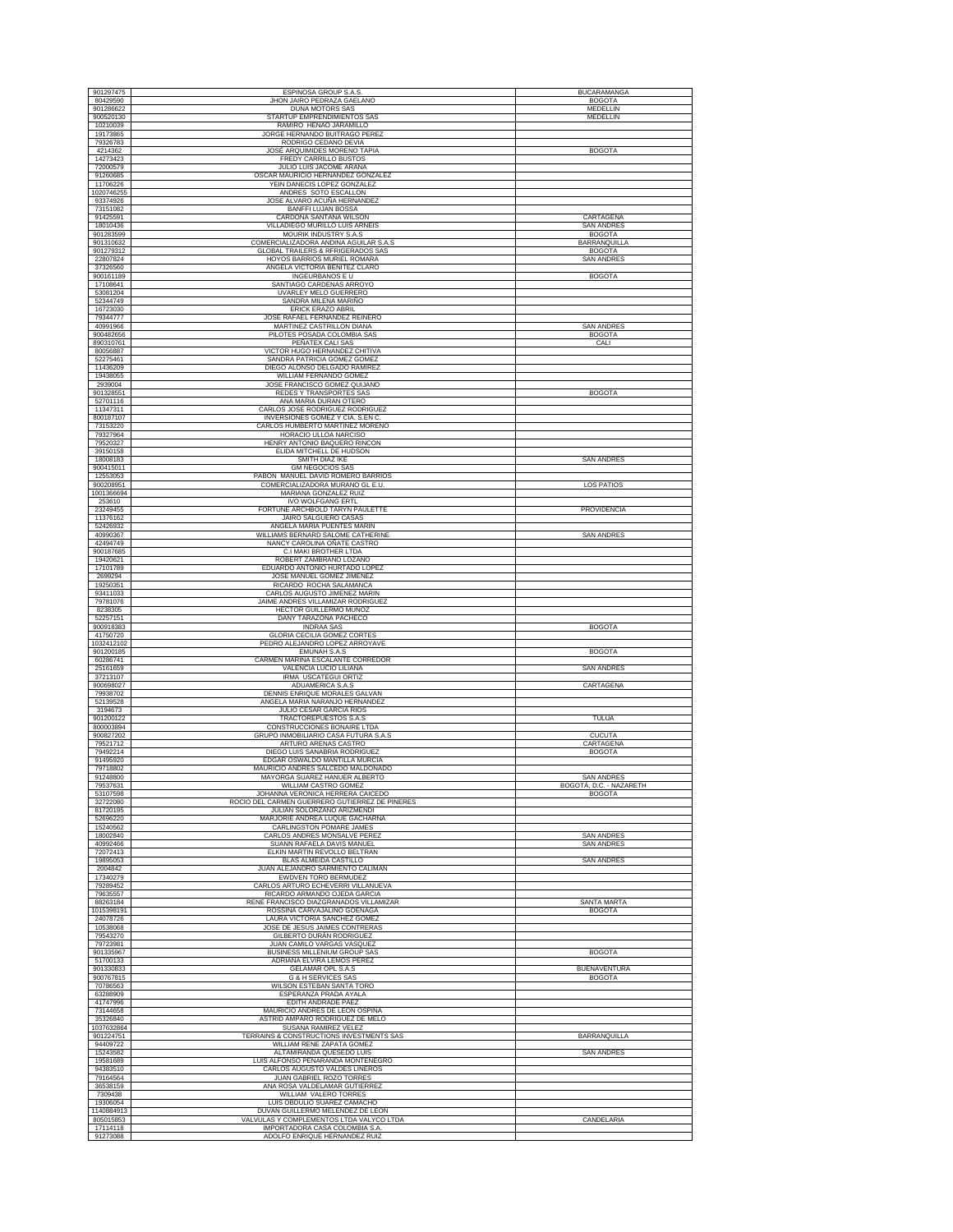| 27672701               | LIDIA CASTILLO DE ALBARRACIN                                             |                                        |
|------------------------|--------------------------------------------------------------------------|----------------------------------------|
| 72187456<br>64546608   | SERGIO ORLANDO OVALLE QUIROGA<br>CARMEN LEONOR SANTIS FONTALVO           |                                        |
| 51903240               | ADIELA MARIA CONTRERAS MARTINEZ                                          |                                        |
| 11805665               | HEYLER LOPEZ MORENO                                                      |                                        |
| 73149636               | CARLOS MANUEL VERHELST ORTEGA                                            |                                        |
| 19287094               | MIGUEL ANTONIO BARRANTES BALCAZAR                                        |                                        |
| 80505964               | JORGE MIGUEL OTERO BERNAL                                                |                                        |
| 79518712               | JAIME DIEGO GRISALES OLAYA                                               |                                        |
| 71772876               | ALEJANDRO POSADA BAENA                                                   |                                        |
| 91390118               | JUAN VICENTE DURAN QUINTERO                                              |                                        |
| 1123625562             | QUINTERO ROMERO MICHELL RONIBERT                                         | <b>SAN ANDRES</b>                      |
| 17111043               | <b>ISAAC BURSZTYN VAINBERG</b>                                           |                                        |
| 80027561               | JHON WILLIAN GOMEZ LANCHEROS                                             |                                        |
| 40992239               | RAMIREZ ROMAN LAIDY JOHANNA                                              | SAN ANDRES                             |
| 17100272               | ALEJANDRO PRIETO ESLAVA                                                  |                                        |
| 71655038<br>1114480530 | JORGE ORLANDO CADAVID PEREZ<br>NATALIA ESPERANZA SANTACRUZ VALENCIA      |                                        |
| 43518283               | TABORDA IRAL GLORIA ISABEL                                               | <b>SAN ANDRES</b>                      |
| 79134968               | HERNAN TRIANA BOCANEGRA                                                  |                                        |
| 98341695               | JULIAN ERNESTO CADENA CASTILLO                                           | <b>BOGOTA</b>                          |
| 800222310              | PIEDRAS Y DERIVADOS S.A.S                                                | CHIPAQUE                               |
| 93380280               | <b>HECTOR GUZMAN RODRIGUEZ</b>                                           | <b>BOGOTA</b>                          |
| 40985070               | MAGDALENA NEWBALL ESCALONA                                               |                                        |
| 80240914               | CESAR ALBERTO ARISTIZABAL RIASCOS                                        |                                        |
| 80769973               | DIEGO FERNANDO CIFUENTES VARGAS                                          | SAN ANDRÉS - LA LOMA                   |
| 18011109<br>40987510   | IMAD ABDALLAH EL ZOGHBI SATI<br>INGRID GALLARDO ORTEGA                   | <b>SAN ANDRES</b>                      |
| 52816290               | OLGA BEATRIZ ACOSTA VALENCIA                                             |                                        |
| 35423269               | CLAUDIA LILIANA LOPEZ GARZON                                             |                                        |
| 80413938               | JUAN CARLOS GONZALEZ VERGARA                                             |                                        |
| 75032746               | HECTOR JAIME RESTREPO BUITRAGO                                           |                                        |
| 901132789              | <b>GLOBAL BUSINESS CMB SAS</b>                                           | <b>BOGOTA</b>                          |
| 890926284              | INGENIERIA Y MERCADEO SAS INGEMER SAS                                    | LA ESTRELLA                            |
| 900529138              | MALEOS S.A.S.                                                            | <b>EL PLAYON</b>                       |
| 79778623               | OTTO DAVID ARANGO OSORIO<br>AMPARO ROBLEDO BERMUDEZ                      | <b>BOGOTA</b><br><b>BOGOTA</b>         |
| 41400411<br>72188903   | ROBER EDUARDO BOHORQUEZ VEGA                                             | CARTAGENA                              |
| 8292403                | SEPULVEDA PALACIO LUIS ALBERTO                                           | <b>SAN ANDRES</b>                      |
| 98383334               | JUAN CAMILO FRANCO PALACIOS                                              |                                        |
| 1020780835             | JUAN FERNANDO FRANCO ELCURE                                              |                                        |
| 93380280               | HECTOR GUZMAN RODRIGUEZ                                                  | PUERTO BOYACA                          |
| 15241524               | ATLY DELANO DAVIS SMITH                                                  | SAN ANDRES                             |
| 79323412               | JULIO ORLANDO PARRA OVALLE                                               |                                        |
| 41588695<br>6774714    | MIREYA AVILA PINTO<br>LEONARDO RODRIGUEZ MONTEJO                         |                                        |
| 16770681               | WILLIAN EDUARDO SANCHEZ ROA                                              |                                        |
| 73551944               | NELSON ALBERTO TORRES GONZALEZ                                           |                                        |
| 93377870               | OSCAR FREDY VILLEGAS MOLANO                                              |                                        |
| 891200727              | CUERPO DE BOMBEROS VOLUNTARIOS DE PASTO                                  | PASTO                                  |
| 901269982              | ACERAR S.A.S                                                             | PEREIRA                                |
| 52416880<br>79267937   | MARIA CRISTINA MEJIA AYALA<br>JAIME ALBERTO PEDRAZA YEPEZ                |                                        |
| 79709174               | <b>FRANKLIN RUIZ ROJAS</b>                                               |                                        |
| 901346968              | LOGISTICA BLENSUZ SAS                                                    | CARTAGENA                              |
| 40985933               | HOWARD JAMES NILVIA ESTHER                                               | <b>SAN ANDRES</b>                      |
| 52420935               | JIMENA NIÑO CACERES                                                      |                                        |
| 12797049<br>901336384  | JHONNY MONTAÑO MONTAÑO<br>IMPORTACIONES Y REPRESENTACIONES GUTIERREZ SAS | <b>BOGOTA</b>                          |
| 79538629               | GERMAN ALEXANDER SCOVINO GARZON                                          |                                        |
| 73144653               | PAULO REINALDO CASTAÑEDA ACEVEDO                                         |                                        |
| 16368403               | RAUL RUBRICHE CUBILLOS                                                   |                                        |
|                        |                                                                          |                                        |
| 50848439               | PERNETT MESTRA JENNY MARINA                                              | <b>SAN ANDRES</b>                      |
| 901240695              | GRUPO EMPRESARIAL DE INFRAESTRUCTURA DEL CARIBE SAS                      | VALLEDUPAR                             |
| 19169293               | BERCELIO PALACIOS LUQUE                                                  |                                        |
| 900857703              | CARLOS GOMEZ PLATA ASOCIADOS S.A.S.                                      | BARRANCABERMEJA                        |
| 13436044               | LUIS EDUARDO HERNANDEZ                                                   |                                        |
| 2863954<br>11520757    | JULIO ROBERTO BUITRAGO DUEÑAS<br>JAVIER FELIPE ESPELETA MARTINEZ         |                                        |
| 700224101              | MARIO ALLER SAN MILLAN                                                   | <b>BOGOTA</b>                          |
| 1030541815             | AIDA NATALIE RAMIREZ CADENA                                              |                                        |
| 901283680              | VIRTUAL TRADING WORLDWIDE S.A.S.                                         | CALI                                   |
| 79850830<br>72195421   | <b>IVAN GUILLERMO GARCIA ALAYON</b><br>ENZO MANUEL AMALFI CASTILLO       |                                        |
| 901165948              | LED SCREEN MASTERS & SUPPLIES S.A.S                                      | <b>BOGOTA</b>                          |
| 7691852                | ANDRES PERDOMO VEGA                                                      |                                        |
| 18497491               | OSCAR IVAN OCAMPO VELASQUEZ                                              |                                        |
| 17344266               | ANDRES FRANCISCO ESCOBAR AGUDELO                                         |                                        |
| 19156034<br>79489079   | JOSE IVAN CLAVIJO CONTRERAS<br><b>CARLOS EFRAIN CUESTA MATEUS</b>        |                                        |
| 16779447               | JHON CARLOS HERRERA CEBALLOS                                             |                                        |
| 11409523               | HERNAN FELIPE ALVAREZ ROJAS                                              |                                        |
| 80033437               | HANS DE FRANCISCO MALDONADO                                              |                                        |
| 1018429123             | ANDRES CAMILO GONZALEZ VALLEJO                                           |                                        |
| 79457880               | MARIO JEAN PINZON BARON                                                  |                                        |
| 80425884               | MARIO JIMENEZ MURILLO                                                    |                                        |
| 18001152<br>18003960   | PINEDA AYALA FERNANDO ENRIQUE<br>RODRIGUEZ MITCHELL FABIAN ALBERTO       | <b>SAN ANDRES</b><br><b>SAN ANDRES</b> |
| 79787130               | GERMAN ANDRES ESPEJO BARRIOS                                             |                                        |
| 79541511               | GERMAN COLLAZOS GUZMAN                                                   |                                        |
| 93416729               | MARIO AUGUSTO AMAYA ARANZAZU                                             |                                        |
| 84071653<br>87571420   | ABELARDO AZCARATE BEDOYA<br>JOSE JACINTO CHAVES                          |                                        |
| 901315131              | SYP SOLUCIONES Y PROYECTOS EN INGENIERIA S.A.S.                          | MEDELLIN                               |
| 901044889              | INVERSIONES E INGENIERIA C&M SAS                                         | <b>IBAGUE</b>                          |
| 40985321               | DEISY VIVIANA ARRIETA LUNG                                               | <b>SAN ANDRES</b>                      |
| 9143709                | MARTIN ANTONIO ARRAUTH AGUIRRE                                           |                                        |
| 40992957<br>18009387   | HOOKER BRACKMAN LIZBETH<br>CORREAL CAÑON DIEGO FERNANDO                  | <b>SAN ANDRES</b><br><b>SAN ANDRES</b> |
| 40992175               | FORERO SUAREZ JOHANNA ANDREA                                             | <b>SAN ANDRES</b>                      |
| 41567981               | MARTINEZ BRANDT MIRNA                                                    | <b>SAN ANDRES</b>                      |
| 30772919               | ARNEDO CASTILLA ROSIRIS DEL ROSARIO                                      | <b>SAN ANDRES</b>                      |
| 13010067               | HAROLD GARCIA BONILLA                                                    |                                        |
| 1049797806             | NELSON EMILIO ROJAS LOZAN                                                |                                        |
| 81717586<br>79486743   | FABIO ESTEBAN PEDRAZA TORRES<br>EDGAR ENRIQUE SANDOVAL CASTRO            |                                        |
| 72199351               | ANDRES MANUEL PACHECO GOMEZ                                              |                                        |
| 19386077               | JORGE ELI DIAZ MORENO                                                    |                                        |
| 79958232               | JAIR ALFONSO QUEVEDO PALACIOS                                            | <b>BOGOTA</b>                          |
| 52422721<br>79447508   | ANGELA ALEXANDRA RAMIREZ SOTO<br>JUAN CARLOS HERNANDEZ GUZMAN            | <b>BOGOTA</b><br><b>BOGOTA</b>         |
| 80086116               | ERWIN PAUL VIERTEL ARANGO                                                |                                        |
| 900821896              | <b>LLANOFILTROS Y LUBRICANTES SAS</b>                                    | YOPAI                                  |
| 17548341               | CARLOS ALONSO GOMEZ VERAS                                                | TAME                                   |
| 52267853               | MARGARETH ELIZABETH SALAS HIGUERA                                        |                                        |
| 17163116               | MARIO JAVID LOZANO ROMERO                                                |                                        |
| 900940459<br>900967491 | <b>INVERSIONES AGL SAS</b><br><b>MICROCREDIT SAS</b>                     | BARRANQUILLA<br>TULUA                  |
| 18000612               | MARTINEZ REID JOASH                                                      | <b>SAN ANDRES</b>                      |
| 98615048               | ALBIER ANTONIO ARROYO MOLINA                                             |                                        |
| 79542272               | ALARCON BAQUIRO FERNANDO                                                 |                                        |
| 13063138               | ESTEBAN AUGUSTO RODRIGUEZ MONCAYO                                        |                                        |
| 63329796               | SONIA MARCELA DURAN FIELD                                                | <b>BOGOTA</b>                          |
| 1126321028<br>8701603  | SMITH BRENEZ ANGIE<br>GEOVANNY ANGEL GUILLEN MENDOZA                     | <b>SAN ANDRES</b><br>VALLEDUPAR        |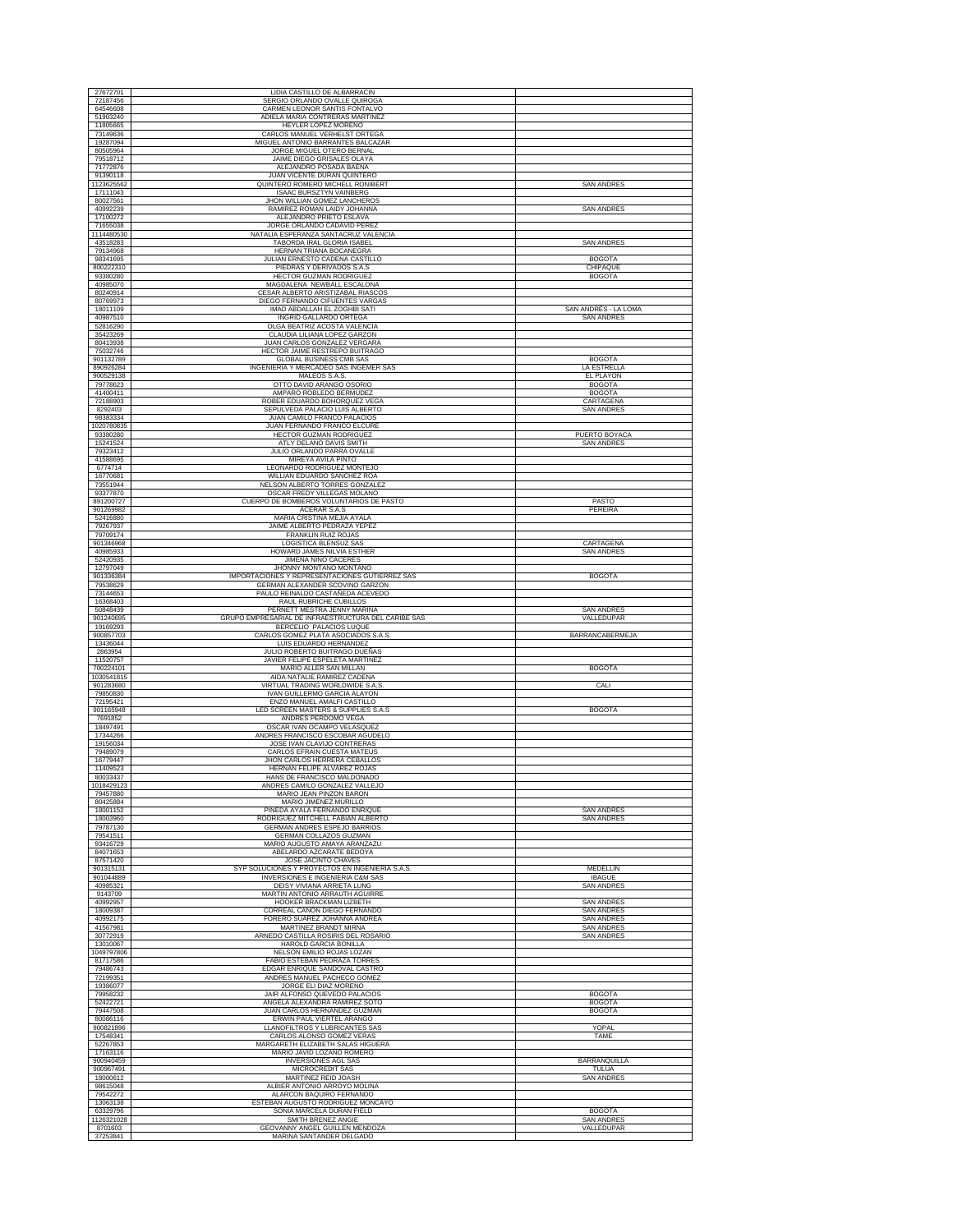| 91435107<br>901280445   | DANIEL AVILA CAMACHO                                                                                    |                                            |
|-------------------------|---------------------------------------------------------------------------------------------------------|--------------------------------------------|
| 79503113                | GRUAS PH S.A.S<br>JOSELIN TORRES SANCHEZ                                                                | BARRANCABERMEJA                            |
| 891301549<br>8716091    | NUTRIENTES AVICOLAS S.A.<br><b>GUSTAVO RUEDA MUJICA</b>                                                 | CALI                                       |
| 1123625513              | CHARLY ANTHONY JACKSON DAVIS                                                                            | <b>SAN ANDRES</b>                          |
| 1123629904<br>73086830  | DAVE ASHVAN GORDON FOX<br>JORGEALBERTO PATIÑO ARDILA                                                    | <b>SAN ANDRES</b>                          |
| 72167028<br>43097986    | JOSE RICARDO VARGAS PEREZ                                                                               |                                            |
| 51652655                | RAMIREZ ACEVEDO ADRIANA MARIA<br>MARIA LILIANA CUARTAS MOSQUERA                                         |                                            |
| 17584029<br>79859586    | LUIS YESID PEREZ MENESES<br>LUIS FERNANDO MONROY APONTE                                                 |                                            |
| 79482247                | FERNANDO ESTEBAN PEÑUELA GARZON                                                                         |                                            |
| 4061151<br>79344340     | LUIS ALFONSO LIZARAZO MEDINA<br>LUIS EDUARDO CAICEDO JIMENEZ                                            | CARTAGENA                                  |
| 7548487                 | VICTOR HUGO ECHEVERRI JARAMILLO                                                                         |                                            |
| 18009166<br>9522632     | JACK JAIME SMITH MAY<br>OMAR HOLGUIN PEREZ                                                              |                                            |
| 1032428676              | LINNT - NELSON DAVID HERNANDEZ ESCOBAR<br>CONSTRUCCIONES Y DISEÑOS NACIONALES SAS                       | BARRANOUILLA                               |
| 901265941<br>900974890  | LADRILLERAS SAN JUAN DE PASTO SAS                                                                       | <b>IMUES</b>                               |
| 21310754<br>1047385822  | OLGA DEL SOCORRO VELEZ BETANCUR<br>ERIKA GORDON REEVES                                                  | SAN ANDRÉS - SAN LUIS                      |
| 39690765                | MONICA FONSECA JARAMILLO                                                                                |                                            |
| 11313866<br>17159594    | WILLIAM OTONIEL MEZA REPIZO<br>JAIME BUENO MIRANDA                                                      |                                            |
| 91260803                | JUAN JAVIER REYES FONSECA                                                                               |                                            |
| 1107834399<br>900584537 | NATALIA JARJOURA HAIDAMOUS<br>-1                                                                        | <b>SAN ANDRES</b><br>MEDELLIN              |
| 13017228<br>80416114    | OMAR ALMILKAR HERNANDEZ DAZA<br>JUAN DIEGO SEPULVEDA PALACIO                                            |                                            |
| 79373718                | ALDO ANTONIO BELTRAN OSORIO                                                                             |                                            |
| 98390274<br>24485102    | HERNAN ALBERTO MONCAYO CARDENAS<br>PATIÑO ARANGO MARIA LIDA                                             |                                            |
| 79388061                | LUIS FELIPE QUINTERO SUAREZ                                                                             |                                            |
| 72169437<br>900574616   | LUIS ALBERTO IZQUIERDO BABILONIA<br>HUMBERTO JIMENEZ GIL S.A.S                                          | <b>BUCARAMANGA</b>                         |
| 860265725<br>93378307   | PRAGA LTDA<br>LEONARDO VALDERRAMA ORTIZ                                                                 | <b>BOGOTA</b>                              |
| 79409133                | JOSE ADAN SOLARTE VILLAMARIN                                                                            | <b>BOGOTA</b>                              |
| 94384664<br>1045731369  | CARLOS FEDERICO BALCAZAR GARCIA<br>DIANA MARCELA NOGUERA AMAYA                                          | <b>PUERTO SALGAR</b><br><b>SANTA MARTA</b> |
| 900428711               | DANISH REFUGEE COUNCIL DRC PROGRAMME COLOMBIA<br>RAMON ELIAS QUINTERO RANCRUEL                          | <b>BOGOTA</b>                              |
| 94494278<br>1017133844  | MUÑOZ NEGRET ALEJANDRA                                                                                  |                                            |
| 1123622411<br>51653633  | RODRIGUEZ DIAZ JEFFERSON ANDRES<br>AGUIRRE TORO BLANCA CECILIA                                          | <b>SAN ANDRES</b><br><b>SAN ANDRES</b>     |
| 1032497059              | SERGHI NICOLAS GAONA ROJAS                                                                              |                                            |
| 12969680<br>73156085    | MAURICIO ZARAMA ORTIZ<br>HERNANDO GARCIA GOMEZ                                                          |                                            |
| 40035127<br>91250422    | LUDY GRACIELA CELY ALBA<br>OSCAR JAVIER SANCHEZ ORDOÑEZ                                                 |                                            |
| 900059918               | LADRILLERA BOGOTA LIMITADA                                                                              | <b>SOACHA</b>                              |
| 900461280<br>13700615   | ONLINE IMPORT S.A.S<br>CARLOS AUGUSTO BERDUGO TORRES                                                    | CHIA                                       |
| 1032395804<br>79334400  | ANDRES FERNANDO MARIN RODRIGUE<br>HELBER DAVID FANDIÑO AREVALO                                          |                                            |
| 820003521               | REQUERIMIENTOS TECNICOS SAS                                                                             | <b>FUNZA</b>                               |
| 901299896<br>1123622211 | AGROINDUSTRIAL LA SULTANA SAS ZOMAC<br>MANUEL TAJAN MAURO MARTIN                                        | YOPAL<br><b>SAN ANDRES</b>                 |
| 900979831               | PONCHO'S PLACE SAS                                                                                      | <b>SAN ANDRES</b>                          |
| 700024555<br>72310858   | RABAA AHMAD TALEB<br>OCTAVIO ENRIQUE NAVARRO SCHLEGEL                                                   | <b>BOGOTA</b>                              |
| 901309595<br>900201726  | TWF LATAM COLOMBIA S.A.S<br>JFBN MAQUINARIAS EU                                                         | <b>BOGOTA</b><br>SANTA MARTA               |
| 52867884                | CATALINA HEREDIA HEREDIA                                                                                |                                            |
| 18495363<br>900945485   | DAVID EDUARDO VELASQUEZ CASTAÑEDA<br>VALMARES IMPORTACIONES S.A.S                                       | BARRANQUILLA                               |
| 901347950<br>900182346  | HOLDING AUTO CENTER S.A.S.<br>EXPRO GULF LIMITED                                                        | <b>BUCARAMANGA</b><br><b>BOGOTA</b>        |
| 901261414               | <b>BRIGHT OWL SAS</b>                                                                                   | CALI                                       |
| 7309187<br>80421701     | SAMUEL DARIO BERNAL ROJAS<br>MARCO ANDRES RODRIGUEZ AGUDELO                                             |                                            |
| 52016711<br>79369139    | YACKELINE NAVARRO ORDOÑEZ<br>WILLIAM IVAN ARAMBULA DIAZ                                                 |                                            |
| 18003748                | YOVANIZ BARRIOS NMARTINEZ                                                                               | <b>SAN ANDRES</b>                          |
| 804003003<br>901245073  | CORPORACION DE PROFESIONALES PARA EL DESARROLLO INTEGRAL COMUNITARIO CORPRODINCO<br>CADAVID E HIJOS SAS | <b>BUCARAMANGA</b><br>CARTAGENA            |
| 12976817<br>13452516    | LUIS EDUARDO ENRIQUEZ BRAND<br>JOSE TRINIDAD ROZO MARTINEZ                                              |                                            |
| 51685895                | SANDRA PATRICIA FRANCO RAAD                                                                             |                                            |
| 79327138<br>50859517    | JORGE MAURICIO CASTRO VARGAS<br>LUDIS DEL CARMEN PALENCIA CABRALES                                      |                                            |
| 13959031<br>12963620    | CESAR OCTAVIO MENDOZA MEZA<br>NELSON FELIX VALLEJO ROSERO                                               |                                            |
| 13501160                | JORGE ELIECER DURAN REY                                                                                 |                                            |
| 19332863<br>15917625    | RICARDO GARCIA BERNAL<br>MARINO GUERRERO HERNANDEZ                                                      |                                            |
| 8534085                 | MIRCO UTRIA GUERRERO                                                                                    |                                            |
| 5420998<br>6774456      | CARLOS ALIRIO CONTRERAS CELIS<br>FLORO EDILBERTO COY MENJURA                                            |                                            |
| 900939955<br>901362871  | EMPRESA DE TRANSPORTES Y SERVICIOS DE COLOMBIA -TRASERCOL S.A.S.<br><b>GVAUTO. DIGITAL S.A.S</b>        | <b>BOGOTA</b>                              |
| 22403359                | EMELINA DE LAS MERCEDES HENRIQUEZ DE BORRERO                                                            |                                            |
| 79572902<br>80386369    | SABAS ROCHA CONDE<br>EDGAR ALBERTO RICO PULIDO                                                          |                                            |
| 860069497<br>79735343   | AUTONIZA S A<br><b>JOSELIN VARGAS ZARATE</b>                                                            |                                            |
| 3806855                 | MAURICIO ALEJANDRO TABARES GONZALEZ                                                                     |                                            |
| 901087859<br>7179663    | DANTE DISTRIBUIDORA SAS<br>JOSE ENRIQUE MEDINA GARCIA                                                   | <b>BOGOTA</b>                              |
| 71636413<br>900887622   | JAIRO MAURICIO OSORIO FARFAN<br>TECNOLOGIA EN PROYECTOS INDUSTRIALES SAS                                | <b>BOGOTA</b>                              |
| 18000255                | BRANDT HOWARD ORLANDO                                                                                   | <b>SAN ANDRES</b>                          |
| 901291696<br>900279575  | SMT SERVICIOS SAS<br>FUNDACION EL RUISEÑOR                                                              | RIONEGRO<br><b>BOGOTA</b>                  |
| 900828415<br>39686856   | <b>IMPORTADORA WINNER S.A.S</b><br>ADRIANA PATRICIA PEÑALOSA BERNAL                                     | CALI                                       |
| 829002427               | MANSEL S.A.S                                                                                            |                                            |
| 700076294<br>830054299  | <b>ABDALLAH TALEB</b><br>RIPEL PROVEEDURIA Y CONSTRUCCIONES LIMITADA                                    | <b>BOGOTA</b>                              |
| 901350866<br>13456395   | PREMIUM MOTORS S.A.S.<br>MARCO AURELIO PEÑARANDA LOZANO                                                 | BARRANQUILLA                               |
| 79374122                | MAURICIO CASTRO MUÑOZ                                                                                   |                                            |
| 79719711<br>93388031    | OSCAR FERNANDO TORRES LEON<br>GUSTAVO ADOLFO ADAIME CABRERA                                             |                                            |
| 9816844                 | JEISON GIRALDO PINEDA                                                                                   |                                            |
| 35468560<br>73144654    | MARIA MARGARITA SALAS MEJIA<br>CARLOS AUGUSTO DELGADO YERMANOS                                          |                                            |
| 79543973<br>1144085928  | WILSON SNEHIDER PARDO SALAZAR<br>DANIELA TORO SANTIBAÑEZ                                                |                                            |
| 79590251                | FELIPE ANDRES FORERO HAUZEUR                                                                            |                                            |
| 64583007<br>901373973   | BARRIOS MERCADO VANESSA<br>SERVIGRUAS JIMENEZ S.A.S.                                                    | <b>SAN ANDRES</b><br>MEDELLIN              |
| 6186860                 | ARMANDO ARANGO NAVIA                                                                                    |                                            |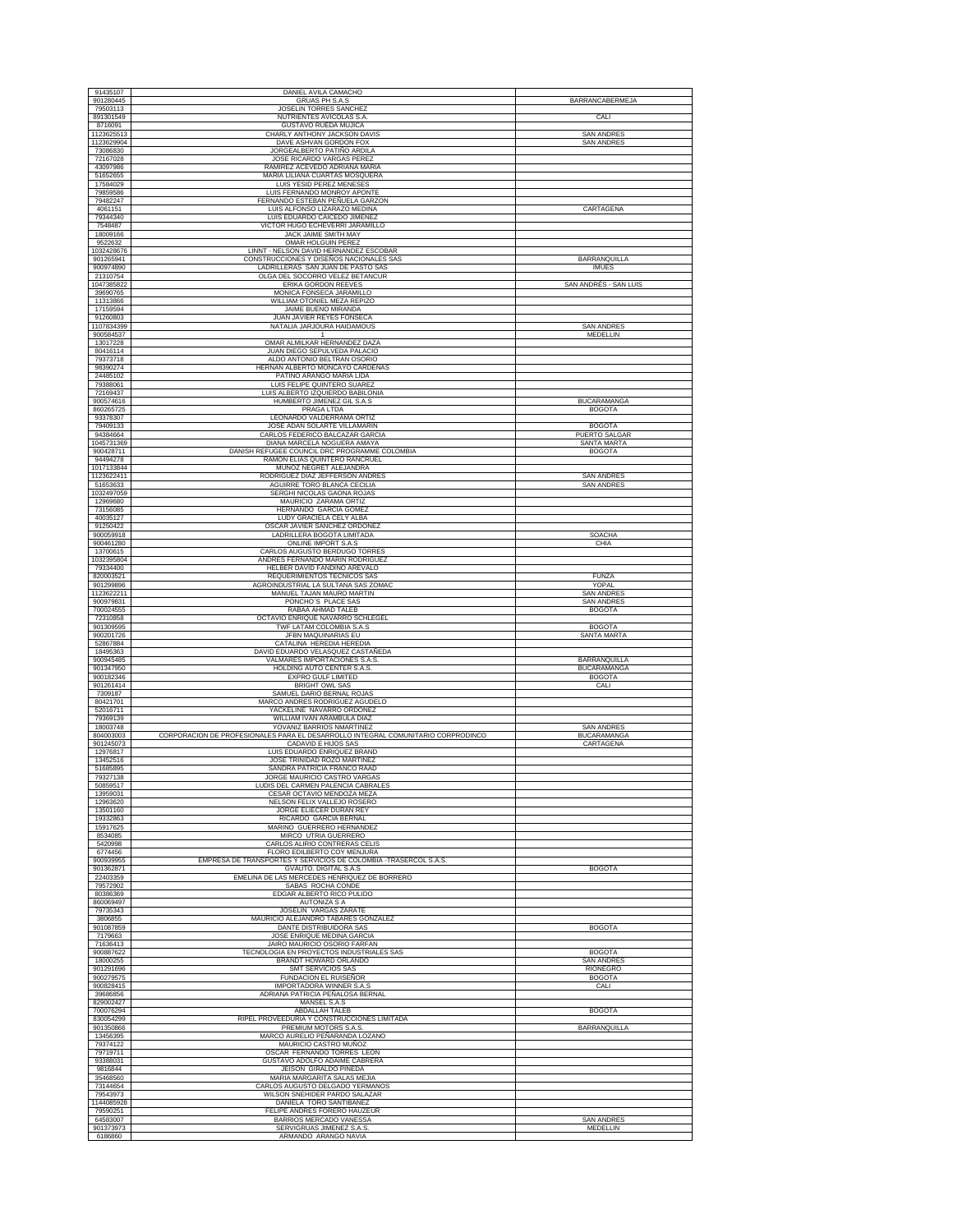| 93372058               | LUIS JAIRO GONZALEZ CAVIEDES                                                                             |                                     |
|------------------------|----------------------------------------------------------------------------------------------------------|-------------------------------------|
| 900725801              | TERROCONCRETO COLOMBIA SAS                                                                               | <b>BOGOTA</b>                       |
| 901141259<br>1713704   | BRIKA INVESTMENT S.A.S<br>HERIBERTO URBINA LACOUTURE                                                     | BARRANQUILLA<br><b>BARRANQUILLA</b> |
| 36556474               | FAYLLACE BRITTO GUILLERMINA ROCIO                                                                        | <b>SAN ANDRES</b>                   |
| 900539327<br>79842658  | <b>GRUPO OPC SAS</b><br>JAIME OLAYA AMADO                                                                | CARTAGENA                           |
| 4034719                | HAWKINS LIVINGSTON VANHILL WINFORD                                                                       | <b>SAN ANDRES</b>                   |
| 900408601<br>901226638 | HEBRART 108 SOCIEDAD POR ACCIONES SIMPLIFICADA<br>VILLACOEX ZOMAC SAS                                    | <b>CUCUTA</b><br><b>EL ZULIA</b>    |
| 18008041               | ANGULO VILLEGAS GABRIEL                                                                                  | <b>SAN ANDRES</b>                   |
| 86003977               | CARLOS ALIRIO BUITRAGO BEDOYA                                                                            |                                     |
| 79642407<br>12560691   | ROLANDO ANTONIO PERAZA TRASLAVIÑA<br>EDGAR RAMON AUN QUICENA                                             |                                     |
| 91272892               | GIOVANNI RODRIGUEZ LEON                                                                                  |                                     |
| 88276620<br>10556840   | ALVARO LEMUS CASADIEGO<br>OBEIMAR PEÑA                                                                   |                                     |
| 7010502                | OSCAR ANTONIO MORENO MIRANDA                                                                             |                                     |
| 1019116776             | SERGIO ANDRES GUTIERREZ PACHECO<br>CARLOS FERNANDO NAVIA MARTINEZ                                        |                                     |
| 14885104<br>67028131   | CATHERINE BENAVIDES GUERRERO                                                                             |                                     |
| 4239725                | RODRIGO BOTIA GOMEZ                                                                                      |                                     |
| 900995021<br>4034261   | <b>DENKER S.A.S.</b><br>HUDSON WALTERS AMBROSIO                                                          | <b>BOGOTA</b><br><b>SAN ANDRES</b>  |
| 40992245               | <b>SAAMS MAYLA GAYRLEEN</b>                                                                              | <b>SAN ANDRES</b>                   |
| 79053057<br>79889019   | JAIRO ENRIQUE BELTRAN CHACON<br>JUAN CARLOS MORENO GUTIERREZ                                             |                                     |
| 8668098                | DANIEL POLO SIMANCA                                                                                      |                                     |
| 52865805<br>15436390   | CATALINA BARBERI TORRES<br>JOSE LUIS RINCON RESTREPO                                                     |                                     |
| 93379837               | JAIME ALBERTO ESCOBAR HENAO                                                                              |                                     |
| 91271389               | HUGO ARMANDO SANDOVAL VILLAMIZAR                                                                         |                                     |
| 13957424<br>1083008746 | EDWIN MAURICIO SANTAMARIA SANTAMARIA<br>JORGE IGNACIO MAESTRE CAPDEVILLA                                 |                                     |
| 19108649               | <b>DANIEL VELANDIA</b>                                                                                   |                                     |
| 901322983<br>7400406   | ENGIPETROL COLOMBIA S.A.S<br>POLO LOPEZ ENRIQUE RAFAEL                                                   | <b>BOGOTA</b><br><b>SAN ANDRES</b>  |
| 40992319               | ANGULO MELENDEZ TATIANA ISABEL                                                                           | <b>SAN ANDRES</b>                   |
| 79575354<br>891300513  | HARRIZON IVAN FLOREZ PEREZ<br><b>INGENIO PICHICHI</b>                                                    | CALI                                |
| 19483483               | CARLOS SAMUEL PACHON SALDARRIAGA                                                                         |                                     |
| 1032372820             | MARIANA URIBE CRUZ                                                                                       |                                     |
| 801004063<br>800068424 | TRANSCARTER SOCIEDAD POR ACCIONES SIMPLIFICADA S.A.S<br>INVERSIONES FERNANDEZ DE CASTRO ESPARRAGOZA LTDA | ARMENIA                             |
| 73161078               | NEYL HENRY OLMOS TORRES                                                                                  |                                     |
| 16365629<br>800229068  | DIEGO GIRALDO PAEZ<br>CONSTRUCCIONES EL SOL CIA LTDA                                                     |                                     |
| 900989831              | DEVOL IMPORT COLOMBIA S.A.S                                                                              | MEDELLIN                            |
| 79537052               | EDGAR ALEXANDER SALAMANCA RODRIGUEZ                                                                      |                                     |
| 1019093810<br>10099332 | LILIAN MARLEYN AROCA CARDENAS<br>CARLOS ARTURO MORALES LOPEZ                                             |                                     |
| 1090365006             | ALFREDO ROLANDO SANDOVAL                                                                                 |                                     |
| 79872678<br>154931     | NILSON ENRIQUE CARRASCO PEÑALOZA<br>JUAN EVANGELISTA SALCEDO QUINTANA                                    |                                     |
| 901023209              | CONSTRUMAX COLOMBIA SAS                                                                                  | <b>TUNJA</b>                        |
| 901322889<br>80227775  | CUBIK INGENIERIA & ARQUITECTURA S.A.S<br>GIOVANNY PARRA TAFUR                                            | <b>TUNJA</b><br><b>TURBACO</b>      |
| 79570797               | RODRIGUEZ ESPINOSA CARLOS ARTURO                                                                         |                                     |
| 72170207               | JAVIER ALFONSO JAIMES PINILLA                                                                            |                                     |
| 94152354<br>32535346   | CESAR AUGUSTO ARANGO RUIZ<br>MARIA CRISTINA DEL SOCORRO ALVAREZ LONDOÑO                                  | <b>BOGOTA</b>                       |
| 52235829               | ANDREA MARCELA ALARCON MAYORGA                                                                           | <b>BOGOTA</b>                       |
| 79571959               | ALVARO AVILA ARRIETA                                                                                     | <b>BOGOTA</b>                       |
|                        |                                                                                                          |                                     |
| 1128280089<br>80278100 | SEBASTIAN SALAZAR SANTAMARIA<br>ERNESTO BELTRAN VASQUEZ                                                  |                                     |
| 5913859                | JOSE HERLEY DUQUE QUICENO                                                                                |                                     |
| 901326876<br>63280251  | F & J IMPORTACIONES S.A.S<br>CARMIÑA MORENO RODRIGUEZ                                                    | MANIZALES                           |
| 60330655               | ROCIO YARA ALVAREZ                                                                                       |                                     |
| 24242979<br>1010173261 | LUZ MARINA BARRETO LONDOÑO<br>MARIACAMILA HERNANDEZ RUBIO                                                |                                     |
| 1020768316             | ADRIANA CATHERINE MARTINEZ CARDENAS                                                                      |                                     |
| 79320625<br>900107550  | <b>ARDILA BULLA WILLIAM GIOVANNY</b><br>PROYELEC SERVICIOS EU                                            | <b>SAN ANDRES</b>                   |
| 19088532               | JOSE_ABRIL ESCOBAR                                                                                       | <b>BOGOTA</b>                       |
| 901343911              | SEGANI CONSTRUCTORES SAS                                                                                 | CALI                                |
| 40988461<br>19386589   | LIVINGSTON AYALA DENIS MARIA<br>JOSE ANTONIO DIAZ GRANADOS HENRIQUEZ                                     | <b>SAN ANDRES</b>                   |
| 79518994               | MAX COLBERTH BELTRAN                                                                                     |                                     |
| 79590233<br>16731725   | RAUL ALONSO PARRA BAYONA<br>JUAN CARLOS CALVO GIRALDO                                                    |                                     |
| 91290169               | JAIME CESAR OROZCO ALBAÑIL                                                                               | <b>BUCARAMANGA</b>                  |
| 40189323<br>80495287   | ANGELA MARIA ESTRADA JIMENEZ<br>LEONEL GUILLERMO CUERVO BELTRAN                                          | <b>VILLAVICENCIO</b><br>MADRID      |
| 79688686               | GELBER HERNANDO CORTES RUEDA                                                                             |                                     |
| 78750659               | JORGE EMILIO MIRANDA PINEDO<br>MARIA MARGARITA RAMIREZ MUÑOZ                                             |                                     |
| 51635902<br>79473585   | JAIME ALONSO GALINDO                                                                                     |                                     |
| 79000110<br>900918931  | JAIME ARIAS MORALES<br><b>GGUIDANCE S.A.S</b>                                                            |                                     |
| 1082941971             | CRISTINA MENDEZ VIVES                                                                                    | BARRANQUILLA<br>SANTA MARTA         |
| 73183433               | JAIR EMILIO TUÑON ARROYO                                                                                 | CARTAGENA                           |
| 19277147<br>51554659   | FABER ALBERTO GARCIA ZAPATA<br>ROSA ELENA BERNAL PINILLA                                                 |                                     |
| 901300469              | INVERSIONES AGROINDUSTRIALES MG S.A.S                                                                    | PEREIRA                             |
| 79651997<br>79129658   | DIEGO OMAR GORDILLO ROJAS<br>JOSE ISRAEL LEMUS CACERES                                                   |                                     |
| 1036605042             | RICARDO GIL OCHOA                                                                                        |                                     |
| 1136888789             | MARIA FERNANDA MORENO ORTIZ                                                                              |                                     |
| 901355642<br>900452410 | IMPORTAMOS MT S.A.S<br>CONSTRUCTORA CAMACON SAS                                                          |                                     |
| 900651253              | M Y L MORALES SAS                                                                                        | <b>BOGOTA</b>                       |
| 901372312<br>70565177  | TERRA CONSTRUCCIONES COORP SAS<br>JOSE SIGIFREDO GUALTERO BOCANEGRA                                      | <b>ENVIGADO</b>                     |
| 63300723               | AMANDA AREVALO VERJEL                                                                                    |                                     |
| 79570754<br>15529605   | WALTER ADRIAN GIRALDO JIMENEZ<br>ANGEL PATRICIO GUTIERREZ CORREA                                         |                                     |
| 79483641               | JOHN JAIRO OCAMPO NIÑO                                                                                   |                                     |
| 1128046784<br>94294018 | DEISY KAREN CARDONA FERIA<br>MIGUEL ANGEL FAJARDO PEDRAZA                                                |                                     |
| 900151601              | CONSTRUCTORA GENESAB S.A                                                                                 | <b>MONTERIA</b>                     |
| 15988394<br>900966904  | VICTOR HUGO GOMEZ ARIAS<br><b>BIOLOGICA VEHICULOS ELECTRICOS S A S</b>                                   | <b>BOGOTA</b>                       |
| 72137222               | BORIS DE JESUS MARIOTTIZ CABRERA                                                                         |                                     |
| 79294052               | JOSE FRANCISCO DIAZ ULLOA                                                                                | <b>BOGOTA</b>                       |
| 830010633<br>900412052 | AGREGADOS DE RESACA S.A.<br>MAQUINARIAS PAHMER E.U.                                                      | <b>BOGOTA</b><br><b>CUCUTA</b>      |
| 16260105               | HECTOR FABIO TORO MORENO                                                                                 |                                     |
| 80422087<br>900990121  | JUAN ALVARO GUERRERO GOMEZJURADO<br>GRUPO COSTA S.A.S                                                    | <b>TURBACO</b>                      |
| 82330611               | <b>IVAN MESA CONEO</b>                                                                                   |                                     |
| 53054186<br>900592560  | EMILIA ARAGON ROCHA<br>JEEMCO S.A.S                                                                      | <b>BOGOTA</b>                       |
| 901203858<br>900761536 | PROENERGY SUN S.A.S<br>ALTA MODA CALIDAD Y PRECIO DE COLOMBIA S.A.S                                      | GIRARDOT<br><b>MONTERIA</b>         |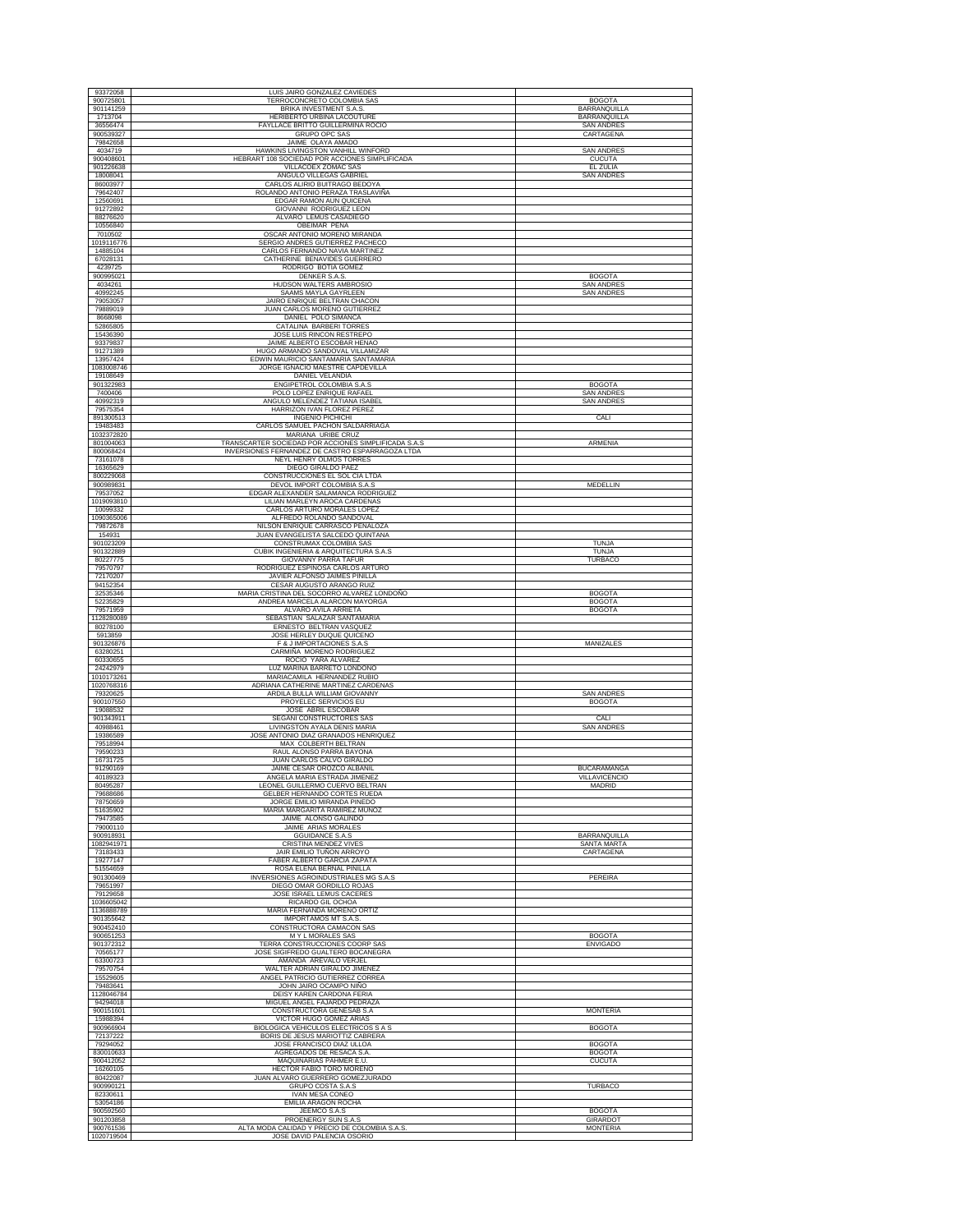| 39712682<br>MARY YILDA RINCON GUZMAN<br>ACORD CAPITAL SAS<br>900979229<br>901235990<br><b>GAAL INGENIERIA SAS</b><br>CAMILO ALBERTO GIRALDO LONDOÑO<br>7562675 |                                       |
|----------------------------------------------------------------------------------------------------------------------------------------------------------------|---------------------------------------|
|                                                                                                                                                                | CALI                                  |
|                                                                                                                                                                | MEDELLIN                              |
| 85163239<br>PEDRO LUCERO MARTINEZ                                                                                                                              |                                       |
| 79545603<br>FREDDY FERNANDO GOMEZ GAMBA                                                                                                                        |                                       |
| 901387501<br>CONVENIENCE STORE - PROYECTOS Y DESARROLLOS SAS                                                                                                   | CAJICA                                |
| 900112456<br>ARTS LTDA<br>LUIS ALFREDO SARMIENTO TARAZONA<br>91263340                                                                                          | <b>BOGOTA</b>                         |
| 806014799<br>AGREGADOS Y TRANSPORTE DE COLOMBIA S.A.S                                                                                                          | CARTAGENA                             |
| 4148651<br>CARLOS ANTONIO ALFONSO CASTILLO<br>901287503<br>IMPORTACIONES Y EXPORTACIONES ASHE SAS                                                              | PALMIRA                               |
| 18012119<br>QUEJADA POMARE JOHNATAN                                                                                                                            | <b>SAN ANDRES</b>                     |
| 75068705<br>RICARDO ANDRES MARTINEZ ARANGO<br>900354357<br>Q B IMPORT E U                                                                                      | PALMIRA                               |
| 900489257<br>INTEC SECURITY S.A.S                                                                                                                              | MEDELLIN                              |
| 31973970<br>MARCELA DEL SOCORRO ASTUDILLO PALOMINO                                                                                                             | CALI                                  |
| 901094252<br>EQUIPOS Y CANASTAS S.A.S<br><b>DISTICON SAS ESP</b><br>900563448                                                                                  | MEDELLIN<br>SOATA                     |
| 81715491<br>CARLOS EDUARDO ENRIQUEZ CAICEDO                                                                                                                    |                                       |
| YASMINA SALCEDO CASTRO<br>22791989<br>8280040<br>CARLOS HUGO ESCOBAR GALLO                                                                                     | <b>SAN ANDRES</b>                     |
| 900523550<br>DIVINA EMPRESA SAS                                                                                                                                | <b>BOGOTA</b>                         |
| 901365873<br>CONSTRUCTION MACHINERY IMPORT SAS<br>901117902<br>ALAMOS SERVICIOS INTEGRALES S.A.S                                                               | <b>ARMENIA</b><br>BARRANQUILLA        |
| 11320344<br>EVER GUZMAN RODRIGUEZ                                                                                                                              |                                       |
| 80087427<br>HERNAN ALONSO PINZON LEON                                                                                                                          |                                       |
| CARLOS ANDRES ESCOBAR SILVA<br>76316139<br>1024506642<br>IBETH ROCIO SANTANA BECERRA                                                                           | SANTA MARTA                           |
| 1020773457<br>JULIAN DAVID BENAVIDES CAMARGO                                                                                                                   |                                       |
| 79752264<br>JOSE DANIEL CAÑON GUEVARA<br>53008212<br>PAMELA VALDERRAMA RIAÑO                                                                                   |                                       |
| RUBEN DARIO VALLE VILLALOBOS<br>8569328                                                                                                                        | CARTAGENA                             |
| DENISE JERALDIN ROJAS GAITAN<br>1022963692<br>1098789602<br>ANDRES FELIPE ZORRO GONZALEZ                                                                       |                                       |
| 19486741<br>EDUARDO BECERRA CUELLO                                                                                                                             |                                       |
| 901113346<br>CONSTRUCCIONES ALBERT S.A.S<br><b>GLADYS CECILIA ACOSTA VIDAL</b><br>41736540                                                                     | CHIA                                  |
| 79697354<br>CARLOS FABIAN DUARTE HERNANDEZ                                                                                                                     |                                       |
| JUAN FRANCISCO JAVIER ROMERO GAITAN<br>19079973<br>91275391<br>JORGE ELIECER ALVAREZ CARREÑO                                                                   |                                       |
| 9532845<br>ARIEL PONGUTA ORTIZ                                                                                                                                 |                                       |
| 1110453354<br>JOSE DARIO OLIVEROS RAMIREZ                                                                                                                      |                                       |
| 53001923<br>MARIA CAMILA ARIZA FRANCO<br>17339885<br>BORIS BORMAN FONSECA REITA                                                                                |                                       |
| DIANA LORENA GARCIA GIRALDO<br>29671757                                                                                                                        |                                       |
| 900626393<br>CKT GLOBAL SAS<br>901080721<br>IMPORTACIONES DEL CARIBE DSG S.A.S                                                                                 | <b>BOGOTA</b><br>SANTA MARTA          |
| 8296238<br>RAMON TULIO YEPES YEPES                                                                                                                             |                                       |
| 51984534<br>ADRIANA LUCIA PATIÑO GOMEZ<br>79151958<br>GABRIEL FELIPE HENCKER JARAMILLO                                                                         |                                       |
| HENRY CABRERA PEREZ<br>93082848                                                                                                                                |                                       |
| COMERCIALIZADORA PERALTA Y GONZALEZ SAS<br>901188752                                                                                                           | <b>BARRANQUILLA</b>                   |
| 1061707290<br>JAVIER FERNANDO LOPEZ VASQUEZ<br>79278225<br>JAIME JOSE RAMIREZ OSPINA                                                                           |                                       |
| 11187625<br>WILLIAN ORLANDO BERNAL HERNANDEZ                                                                                                                   |                                       |
| JOSE GUILLERMO ROCHA<br>17196894<br>ROBERTO ARTURO RODRIGUEZ MONCAYO<br>13064026                                                                               | <b>BOGOTA</b>                         |
| TRACTOGERMANA AGROCENTER S.A.S<br>901314064                                                                                                                    | <b>BOGOTA</b>                         |
| CARLOS ERNESTO DIAZ ACEVEDO<br>1026275653<br>900774038<br>INVERSIONES ASENSO COLOMBIA SAS                                                                      | MEDELLIN                              |
| WILLIAM SOSA SIERRA<br>79342613                                                                                                                                |                                       |
| 18002468<br>GUSTAVO DE JESUS MEDINA BACCA                                                                                                                      | <b>SAN ANDRES</b>                     |
|                                                                                                                                                                |                                       |
| 91150012<br>MANUEL TORRES TOBO<br>HECTOR ABAD RESTREPO BENAVIDES<br>15377589                                                                                   |                                       |
| 900537507<br>ALTA MODA DORADA S.A.S                                                                                                                            | LA DORADA                             |
| 830510553<br>ORION DISTRIBUCIONES LTDA<br>79750398<br>NESTOR CAMILO PEÑA SILVA                                                                                 | CALI - BRISAS DE LOS CRISTALES        |
| 360070<br>ZAIDA JOSEFINA LENTINI GIL                                                                                                                           |                                       |
| JUAN PABLO AMAYA KERQUELEN<br>79262133                                                                                                                         |                                       |
| 80190861<br>OMAR ANDRES FONSECA BELTRAN<br>NICOLAS ALEJANDRO ZAPATA RESTREPO<br>71724642                                                                       |                                       |
| FLOR MARILYN LOPEZ FORERO<br>68292961                                                                                                                          | ARAUCA                                |
| 79753455<br>JORGE HERNANDO MORALES VILLAMIZAR<br>79532079<br>RICARDO ALBETO SUAREZ RATIVA                                                                      | <b>BOGOTA</b><br><b>BOGOTA</b>        |
| 9764941<br>JORGE MARIO MARIN RESTREPO                                                                                                                          |                                       |
| 79597830<br>MAURICIO ALEXSANDER GOMEZ VASQUEZ<br>PEREZ DUKE SAULO<br>18003412                                                                                  | <b>SAN ANDRES</b>                     |
| 805013388<br>CENTRO ARQUIDIOCESANO DEL MIGRANTE                                                                                                                | CALI                                  |
| 1014208481<br>ROYER ALBERTO SUTANEME CORTES<br>CORPORACION AZUL LOGISTICA SAS<br>901399807                                                                     | <b>BOGOTA</b>                         |
| 79642455<br>ROBERT ALBERTO CUERVO FANDIÑO                                                                                                                      |                                       |
| 18000606<br>VICTOR VARGAS TRESPALACIOS<br>LUISA FERNANDA LOPEZ OSORIO<br>30356758                                                                              |                                       |
| ALEXANDER DUQUE BUILES<br>94446363                                                                                                                             |                                       |
| 900381538<br>INVERSIONES ALTA MODA CALIDAD Y PRECIO S.A.S<br>39283257<br>PATRICIA ELENA RESTREPO FERNANDEZ                                                     | VALLEDUPAR                            |
| 7211936<br>SAUL ANGEL PULIDO CORREDOR                                                                                                                          | <b>DUITAMA</b>                        |
| 16753356<br>FRANKLIN CRUZ RODRIGUEZ<br>35502223<br>CARMENZA GOMEZ VELEZ                                                                                        |                                       |
| DIDIER NEDYS NUÑEZ LOPEZ<br>85461651                                                                                                                           |                                       |
| JUAN RICARDO ORTEGA LOPEZ<br>80412607<br>72160075<br>MILTON FABIAN PICHON RAMOS                                                                                |                                       |
| 94370758<br>GEORGE EDISON QUINTERO MEDINA                                                                                                                      |                                       |
| 11189951<br>JOHN MILTON AREVALO RODRIGUEZ<br>12273376<br>WILLIAM HERNANDO CABRERA CASTRO                                                                       | <b>BOGOTA</b><br><b>NEIVA</b>         |
| 52369953<br>MIRIAM JANET BEJARANO DIAZ                                                                                                                         |                                       |
| 79235491<br>JAIRO ORLANDO ZULIANI CIFUENTES                                                                                                                    |                                       |
| 900148982<br>CME SPORT SAS<br>OTALVARO MEDINA KELVIN JAVIER<br>1123621818                                                                                      | <b>BOGOTA</b><br><b>SAN ANDRES</b>    |
| 1019059269<br>CRISTIAN DARIO RESTREPO JIMENEZ                                                                                                                  |                                       |
| PLUTARCO ASCENCIO MARTINEZ MORENO<br>4179289<br>16275629<br>CARLOS IRNE REYES BURITICA                                                                         |                                       |
| 9133970<br>MANUEL ESTEBAN AGUAS AGUAS                                                                                                                          | <b>SAN ANDRES</b>                     |
| 70325271<br>YSLEN EULER ORTIZ TASCON<br>1015997221<br>MANUEL ALBERTO GOMEZ GONZALEZ                                                                            |                                       |
| 901242260<br>ANDINA DE COLOMBIA S.A.S                                                                                                                          | <b>BARRANCABERMEJA</b>                |
| 52994367<br>DIANA MARCELA NIÑO PALACIOS<br>18005603                                                                                                            | <b>SAN ANDRES</b>                     |
| BENT HENRY SAUL ALBERTO<br>SAMIRA AMELIA ALGECIRAS DIAZ GRANADOS<br>51711504                                                                                   | <b>BOGOTA</b>                         |
| 18508299<br>WILSON MENDEZ BETANCURT<br>1014227215<br>NATALY CONTRERAS TORRES                                                                                   |                                       |
| 8534453<br>ALEX ENRIQUE VILLARREAL CARDENAS                                                                                                                    |                                       |
| 80357360<br>ALEXANDER FERRUCHO LEON                                                                                                                            |                                       |
| 93370088<br>JORGE ALEXANDER SANCHEZ CASTRO<br>39685729<br>MARTHA PAULA ALONSO DE VARGAS                                                                        |                                       |
| 6071346<br>RAFAEL JOSE SUZ COURY                                                                                                                               |                                       |
| 72187137<br>ALVARO JOSE ALVAREZ HERNANDEZ<br>901386950<br>BRANDES INTERNATIONAL DE COLOMBIA SAS                                                                | <b>PEREIRA</b>                        |
| 900370464<br>SOLTEC COLOMBIA SAS                                                                                                                               | <b>BOGOTA</b>                         |
| 91278662<br>JAVIER MAURICIO NIÑO CARRILLO<br>1082856976<br>MIGUEL ANTONIO CURIEL GARCIA                                                                        |                                       |
| 700243138<br>LEMAITRE SOLARES JULIO<br>4034375<br>DOWNS BOWIE DANCIE JAMES                                                                                     | <b>BOGOTA</b><br>SAN ANDRÉS - LA LOMA |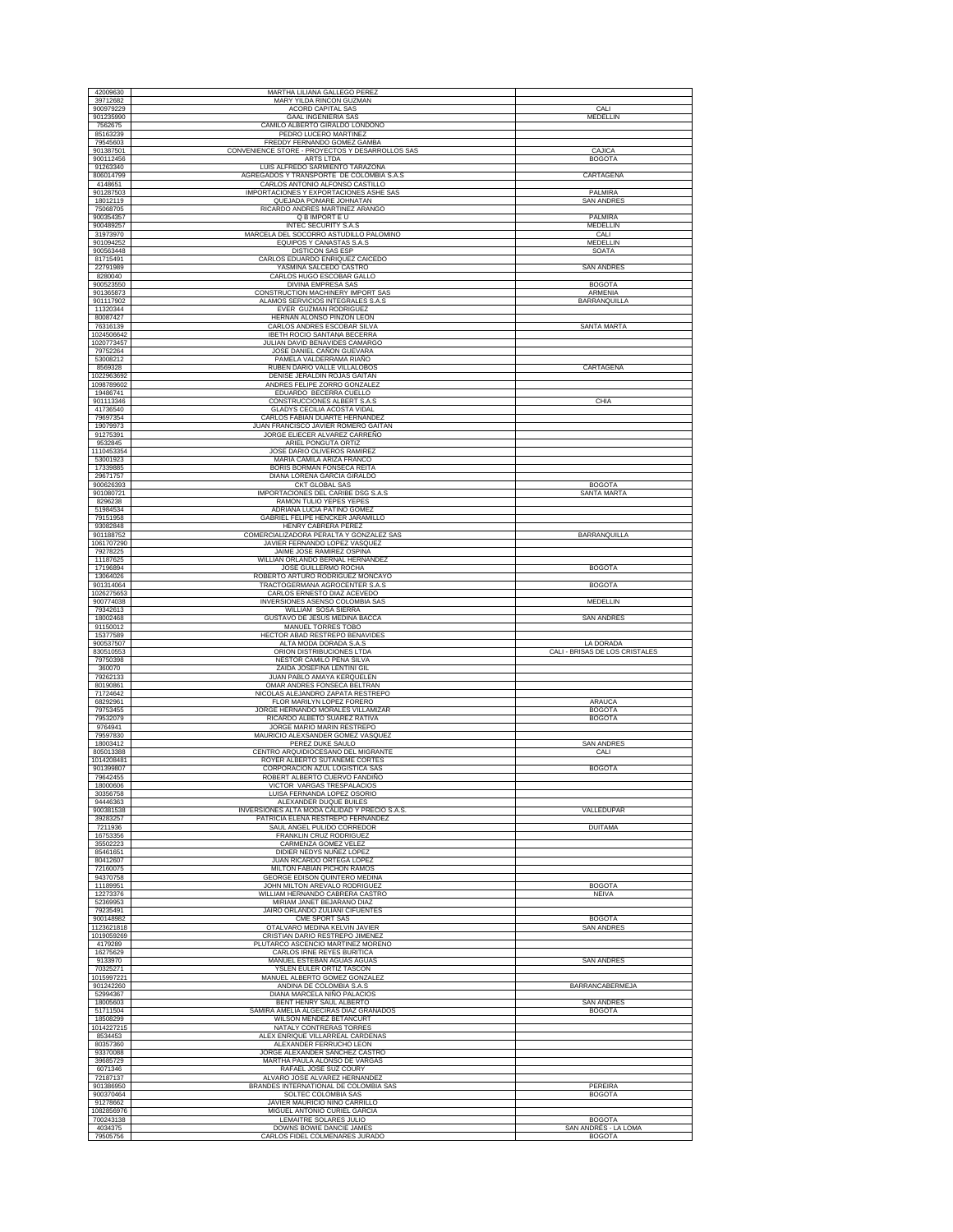| 75083237                 | DANIEL RICARDO JIMENEZ RODAS                                           |                                       |
|--------------------------|------------------------------------------------------------------------|---------------------------------------|
| 3079202                  | OSWALDO IVAN VEGA GARCIA                                               |                                       |
| 18009686<br>1125308032   | MELO ZAPATA RONNIE KEVIN<br>ANGELICA LORENA COLMENARES QUINTERO        | <b>SAN ANDRES</b>                     |
| 75080938                 | ANDRES FELIPE FRANCO IDARRAGA                                          |                                       |
| 17587277                 | HERMES JAVIER BARRERA BLANCO<br>FRONTERA TRAVEL SPECIAL PROPERTIES SAS | <b>BOGOTA</b>                         |
| 901031920<br>74357959    | <b>NESTOR YIMI PARRA RODRIGUEZ</b>                                     |                                       |
| 169880<br>901301430      | ILONKA FERTSCH DE GOMEZ                                                |                                       |
| 900154195                | <b>IDC PAVIMENTOS SAS</b><br>MEGAFUNDACIONES LTDA                      | <b>RIONEGRO</b>                       |
| 860002014                | TRACEY & CIA SASANDBLASTING                                            |                                       |
| 901261546<br>901223870   | HIGH QUALITY TRADE S.A.S<br>LOGISTICA GSA SAS                          | <b>MEDELLIN</b><br>CARTAGENA          |
| 1020738374               | ALEJANDRO ABONDANO ACEVEDO                                             |                                       |
| 1118289840<br>79471536   | SANTIAGO ESCOBAR SEMAAN<br>JUAN CLAUDIO MORALES PAREDES                |                                       |
| 79780461                 | JULIAN MAURICIO VASQUEZ HINCAPIE                                       |                                       |
| 98555562<br>42759027     | MELKIN JOSE MOSQUERA BARROS<br>MARTHA CECILIA BEDOYA RENDON            | FREDONIA                              |
| 14170057                 | JUAN GUILLERMO PATIÑO CANO                                             |                                       |
| 901402551                | MOVICH CARS S.A.S<br>FABIO HERNAN SANTANILLA CASTILLO                  | <b>BUCARAMANGA</b>                    |
| 94410382<br>1121930730   | YAINER JULIETH SUAN MONTENEGRO                                         |                                       |
| 900191012                | ARDUINNA Y CIA S. EN C.S                                               | MANIZALES                             |
| 901080473<br>830021937   | MYFLAG 110 SAS<br><b>EQUIPOS RASEC LTDA</b>                            | SANTAFE DE ANTIOQUIA<br><b>BOGOTA</b> |
| 40412258                 | ZANDRA SENAIDA GIL CARRERA                                             | ARAUCA                                |
| 80424722<br>10142238     | WILSON JAVIER GONZALEZ DELGADILLO<br>HAIDIBER RESTREPO RIOS            |                                       |
| 79563586                 | EDGAR ENRIQUE PEÑA OVALLE                                              |                                       |
| 1048208019<br>23780474   | YIMETH MARIA RADA GUTIERREZ<br>SANDRA YADIRA ULLOA LUENGAS             | <b>BARBOSA</b>                        |
| 7559805                  | JHON JAIRO SALAZAR                                                     |                                       |
| 14700385                 | JULIAN ANDRES VALENCIA VELEZ                                           |                                       |
| 16839995<br>7687128      | GABRIEL EDUARDO ROJAS VELEZ<br>RAFAEL OLAYA QUINTERO                   |                                       |
| 79406843                 | FERNANDO BUITRAGO RODRIGUEZ                                            |                                       |
| 79708903<br>1130608940   | JULIO CESAR CRISPOCA CAMARGO<br>DIEGO FERNANDO ECHEVERRY SEGURA        |                                       |
| 901156381                | A L IMPORTACIONES COMERCIALIZADORA SAS                                 | RIONEGRO                              |
| 901067647<br>900973356   | AMEM INVERSIONES SAS<br>ORBITAL LOGISTICA Y DISTRIBUCION SAS           | <b>SANTA MARTA</b><br>MEDELLIN        |
| 75081693                 | ALEXANDER HERRERA TASAMA                                               |                                       |
| 700146488<br>901363668   | ANDREW FOX LUPTON<br><b>CALACATA S.A.S</b>                             | <b>BOGOTA</b>                         |
| 900121266                | INVERSIONES DELTA GIRALDO S.A.S EN LIQUIDACION                         | <b>ENVIGADO</b>                       |
| 79043620                 | <b>JAIRO VARGAS ANDRADE</b>                                            |                                       |
| 79568073<br>98528645     | CESAR AUGUSTO SAAVEDRA DUEÑAS<br>MAURICIO GOMEZ GOMEZ                  |                                       |
| 16769172                 | JOSE EDUARDO CAICEDO DURAN                                             |                                       |
| 94294358<br>1136879927   | EDUARD QUINTERO HURTADO<br>ALEJANDRA AGUIRRE RAMIREZ                   |                                       |
| 73577426                 | JAIME ORLANDO ZAMBRANO CHAVARRO                                        |                                       |
| 9399144<br>900150585     | JULIO CESAR SANCHEZ MOLINA<br>INVEC CONSTRUCIONES LTDA                 | POPAYAN                               |
| 79532705                 | DIEGO AMIN CAMPOS CHINCHILLA                                           |                                       |
| 650409713                | GONZALO CASTRO GONZALEZ                                                |                                       |
| 1032448281<br>19345300   | SANTIAGO TOBAR PEREZ<br>MIGUEL MONTALVO JOYA                           |                                       |
| 16697627                 | CARLOS EDUARDO BUENO VARGAS                                            |                                       |
| 900385445<br>901378731   | SERVICIOS DE INGIENERIA EYJ LTDA CI<br>PAUSAYU MARKETING S.A.S         | <b>BOGOTA</b><br>PUERTO COLOMBIA      |
| 98542517                 | SERGIO ALBERTO PANIAGUA SALDARRIAGA                                    |                                       |
| 14320371<br>901191900    | JOSE AQUILEO CARVAJAL QUIROZ<br>REPUESTO A DOMICILIO SAS               | <b>BOGOTA</b>                         |
| 72185272                 | HELMUTH BENAVIDES VILLAZON                                             |                                       |
| 1002587846<br>900820012  | DIEGO ALEJANDRO MUÑOZ RINCON<br>COLOMBIANA DE INFRAESTRUCTURAS SAS     | <b>BOGOTA</b>                         |
| 79592494                 | RICARDO HERIBERTO ROQUE SALCEDO                                        |                                       |
| 91433266<br>16735614     | NELSON JAVIER MARTINEZ PORRAS<br>DIEGO HERNAN OSPINA GOMEZ             |                                       |
| 11318901                 | AZAEL ENRIQUE CASTRO ARROYO                                            |                                       |
| 2925004                  | JOSE MARIA GARCIA ESCOBAR                                              |                                       |
| 901059399<br>93380310    | ARRO ES SAS<br>SANDRO GRAJALES MARIN                                   | <b>BOGOTA</b><br><b>IBAGUE</b>        |
| 901295861                | AGROJAPONESA JM SAS                                                    | TULUA                                 |
| 15403503<br>7163467      | GERMAN ALBERTO RESTREPO RUEDA<br>LUIS FERNANDO CORDERO VARGAS          |                                       |
| 35469117                 | BEATRIZ ELENA URIBE BOTERO                                             |                                       |
| 1032366592<br>1115067055 | LEONARDO ENRIQUE GRILLO PAEZ<br>ANA MARIA GIRALDO BUITRAGO             |                                       |
| 63287334                 | LUZ HELENA JAIME ANGARITA                                              |                                       |
| 27034896<br>1113632002   | LEIDA ELENA ORTIZ FERNANDEZ<br>LUIGY MAURICIO ZAPATA TORO              |                                       |
| 16792061                 | FERNEY ANANIAS ARAUJO CORTES                                           |                                       |
| 73351794<br>19395489     | SIGILFREDO JOSE AYOS ROSSI<br>JOSE GUILLERMO PACHON SALDARRIAGA        |                                       |
| 27087873                 | PAULA GABRIELA OCAMPO BENAVIDES                                        |                                       |
| 66808816<br>98537748     | CLAUDIA DEL PILAR VANEGAS CASALLAS<br>GUILLERMO HERNAN GIL DUOUE       |                                       |
| 80085223                 | CARLOS ALFONSO ROA VIVAS                                               |                                       |
| 1143349519<br>79043919   | DANIEL SANTIAGO RECAMAN MAYA<br>JHON FREDY CORTES HOME                 |                                       |
|                          |                                                                        |                                       |
| 79645856                 | WILLIAM ALBERTO SAAVEDRA SALAZAR                                       |                                       |
| 1032401666               | ANDRES FELIPE SANCHEZ FORERO                                           |                                       |
| 52055248<br>15028996     | ANA BEATRIZ DE LAS MERCEDES RAMOS GONZALEZ<br>ABEL ARTEAGA BABILONIA   |                                       |
| 900573377                | C.I. LA SEMILLA AGRICOLA S.A.S                                         | CALI                                  |
| 83245691<br>79984558     | JESUS HERNAN TRUJILLO MONJE<br><b>GUIOVANNY GARCIA POVEDA</b>          |                                       |
| 79635849                 | NELSON ALFREDO GOYENECHE VANEGAS                                       |                                       |
| 75107692<br>37945655     | FEDERICO EDUARDO HOYOS SALAZAR<br>ANDREA MARIA HERNANDEZ OLARTE        |                                       |
| 821003259                | SERVYPAGOS OUTSOURCING S.A. SERVYPAGOS S.A.                            | TULUA                                 |
| 79802974                 | JUAN CARLOS SOSA RODRIGUEZ                                             |                                       |
| 7219726<br>73139647      | RAMON MEDINA HIGUERA<br>WALTER CHINGG ESCUDERO                         |                                       |
| 80420763<br>91287560     | JAIRO ANTONIO GRANADOS RUIZ<br>JOSE LUIS ESPARZA GUERRERO              | <b>BUCARAMANGA</b>                    |
| 79523280                 | JOSE MANUEL GOMEZ VALENZUELA                                           | <b>BOGOTA</b>                         |
| 79507667                 | VICTOR MANUEL MENDOZA CUBIDES                                          | <b>BOGOTA</b>                         |
| 5832847<br>79568157      | CARLOS ALBERTO HENAO FONSECA<br>GABRIEL FERNANDO MARIN PEÑALOZA        | <b>BOGOTA</b><br><b>BOGOTA</b>        |
| 79590198                 | CARLOS ALFREDO PERDOMO VELANDIA                                        |                                       |
| 10063276<br>79261804     | VICTOR MIGUEL BUITRAGO FERNANDEZ<br>MAURICIO CARRANZA MORENO           |                                       |
| 80020819                 | ALVARO MORENO ROMERO                                                   |                                       |
| 98569208<br>1123625803   | WILMAN OSORIO GOMEZ<br>HOY MYLES LIMBORN COLLIN                        | <b>SAN ANDRES</b>                     |
| 93388066                 | FELIPE GOMEZ FAJARDO                                                   |                                       |
| 16453521<br>12113988     | JAIME SANCHEZ SANCHAEZ<br>ERNESTO POLANIA ANDRADE                      |                                       |
| 80228933<br>900349164    | ANDRES MENDEZ MORA<br><b>GRUPO FBG SAS</b>                             | FLORIDABLANCA                         |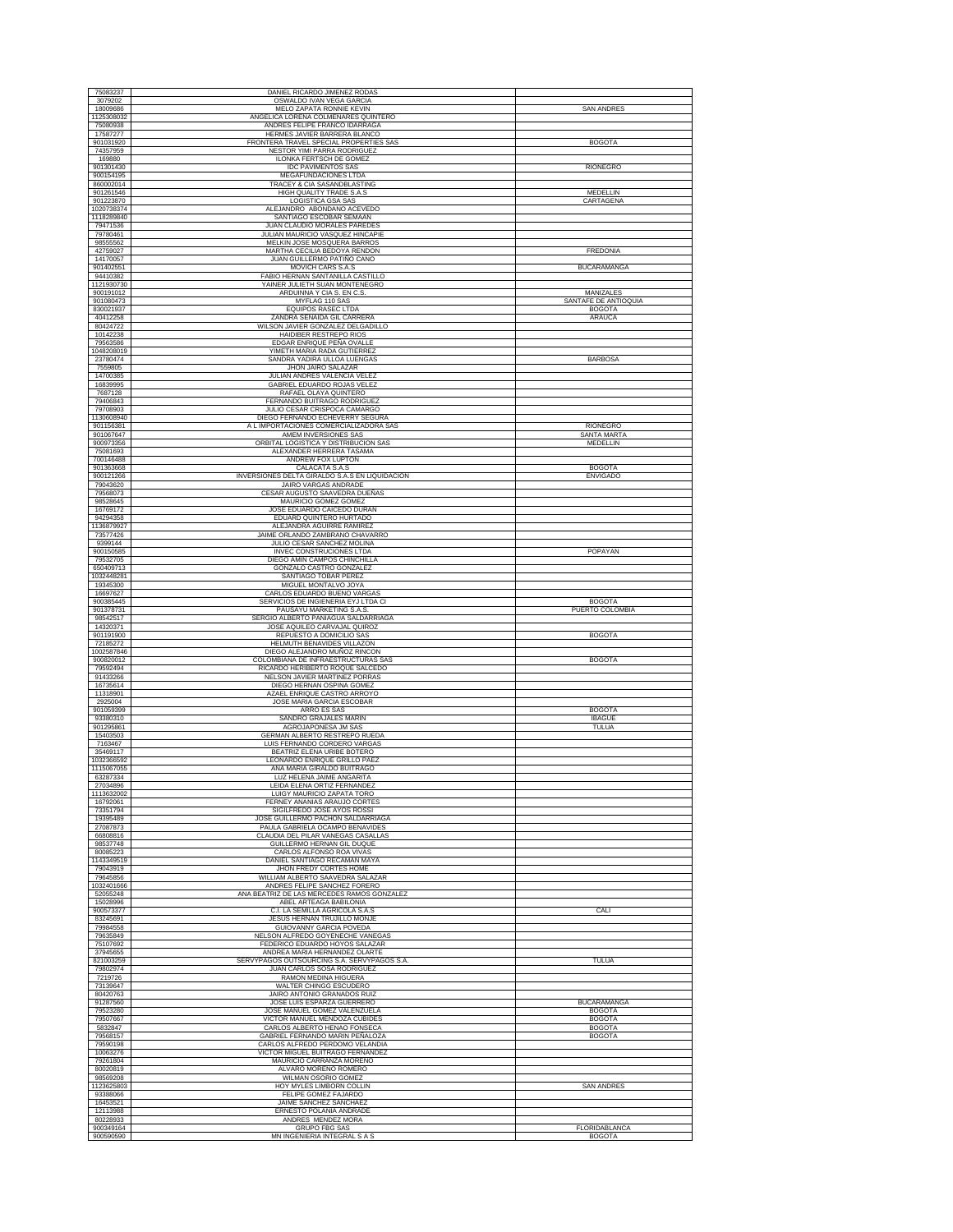| 41324127                | PERLA MARIA MAGDALENA PINILLOS DE LA HOZ                                  |                                      |
|-------------------------|---------------------------------------------------------------------------|--------------------------------------|
| 14635367<br>1098671223  | VAHID FELIPE BEEBE LEMOS<br>JUAN DIEGO PEREZ MATOS                        | <b>BOGOTA</b>                        |
| 901327576               | SOLES SOLUCIONES ENERGETICAS SAS                                          | <b>BOGOTA</b>                        |
| 700238824<br>900150383  | ERCEG JADRANKO<br>KIM S.A.S                                               | CARTAGENA<br>CALI                    |
| 16793553                | JUAN HUGO MOSQUERA VERGARA                                                |                                      |
| 901215731<br>86006409   | COLOMBIAN'S MACHINE S.A.S<br>ARMANDO RUIZ ZAPATA                          | <b>BOGOTA</b>                        |
| 901387804               | <b>EXPORT Y TRADING SAS</b>                                               | MEDELLIN                             |
| 900918985<br>1049796493 | <b>GBUSINESS S.A.S</b><br>MARIBEL ROJAS LOZANO                            | <b>BARRANQUILLA</b>                  |
| 1049798211              | DINA MARITZA ROJAS LOZANO                                                 |                                      |
| 900620264<br>19271720   | <b>BIOESTIBAS SAS</b><br>HAROLD OCAMPO GUTIERREZ                          | LA CEJA                              |
| 84038497                | HILDER VICENTE BLANCHAR BOLAÑO                                            |                                      |
| 900927549<br>74324186   | BROKERAGE SUPPLIES COMPANY SAS<br>WILSON RICARDO MORA MATEUS              | <b>BOGOTA</b>                        |
| 80418271                | JORGE LEYVA VALENZUELA                                                    |                                      |
| 12138792<br>8129737     | JUAN CARLOS FAJARDO GONZALEZ<br>JUAN CAMILO SALAZAR MARTINEZ              |                                      |
| 860068354               | FUMIGACION AEREA HELICE LIMITADA                                          | VILLAVICENCIO                        |
| 79245763<br>900071544   | VICTOR JULIO ÑAÑEZ VELASCO<br>INVERSIONES ISAN LIMITADA EN LIQUIDACION    | SANTA MARTA                          |
| 860041583               | <b>COLCARIBE SA</b>                                                       |                                      |
| 79419870<br>1123630858  | HECTOR MANUEL SANTANA LOZANO<br>GALARDO CANCHILA JUAN CARLOS              | <b>SAN ANDRES</b>                    |
| 79576287                | HENRY DAVID VELASQUEZ PACHECO                                             |                                      |
| 73121464<br>79519959    | CARLOS FERNANDO TORRES LOZANO<br>CARLOS ALBERTO MONTENEGRO MAYA           |                                      |
| 1001315144              | JUAN PABLO ORDOÑEZ BARRETO                                                |                                      |
| 73161297                | NORMAN IVAN CABRERA MARTINEZ                                              |                                      |
| 79623328<br>79134713    | ILVAR ORLANDO GONZALEZ VILLAMIL<br>PABLO ENRIQUE BERNAL CHAVES            |                                      |
| 87217298                | SHERMAN PATRICIO REVELO YEPEZ                                             |                                      |
| 830014448<br>71725581   | BELARUS DE COLOMBIA LTDA<br>FEDERICO ALBERTO MEJIA TORRES                 |                                      |
| 80420699                | ALVARO CALDERON PONCE DE LEON                                             |                                      |
| 19429985<br>900116915   | JOSE FRANCISCO COY GRANADOS<br>SUNSHINE LAM E U                           | <b>BOGOTA</b>                        |
| 79303609                | JAIME PIZA GUERRERO                                                       |                                      |
| 18001910<br>901178642   | LIVINGSTON HOWARD PEDRO FERNANDO<br><b>GALAXY GROUP INVESTMENT SAS</b>    | <b>SAN ANDRES</b><br>CAUCASIA        |
| 11936196                | YEFREY GARCES MORENO                                                      |                                      |
| 8127772<br>40993780     | JOHAN SEBASTIAN ZAPATA ZAPATA<br>HAWKINS RODRIGUEZ ANGIE MELANIE          | <b>SAN ANDRES</b>                    |
| 79611091                | FREDY ALEXANDER BAQUERO ROMERO                                            |                                      |
| 19176471<br>6014059     | JAIRO HERNAN RODRIGO PRADA VANEGAS<br>JOHN WILSON QUIJANO TOVAR           |                                      |
| 43025595                | MARIA ALIX PALACIOS SUESCUN                                               |                                      |
| 79598917<br>8775759     | FREDY MELO BONILLA<br>JAIME BAHOQUEZ GUTIERREZ                            |                                      |
| 79656776                | OSCAR RODRIGO MORENO MORENO                                               |                                      |
| 91074482<br>900071755   | ADILSON NEVARDO BUENO PINEDA<br>MACMAR LTDA                               | BARRANQUILLA                         |
| 901288119               | OCCIDENTAL DE SERVICIOS Y REPUESTOS AAA SAS                               | CALI                                 |
| 79762351<br>18009771    | LEONARDO ALBERTO PIÑEROS BARRETO<br>CORPUS VANEGAS IRWY                   | <b>SAN ANDRES</b>                    |
| 75098326                | MAURICIO ALEJANDRO PATIÑO GALVIS                                          |                                      |
| 24144023<br>26455813    | EDRIS MARIA HEREDIA VERGARA<br>MAGALY CAROLINA MESA AGREDO                |                                      |
| 10138797                | RICARDO BARBOSA CAMACHO                                                   |                                      |
| 78755267<br>650650746   | LORENZO ENRIQUE HIGGINS ARIZAL<br><b>IVAN ANDRES MEJIA CASAS</b>          | BOGOTÁ, D.C. - LA UNIÓN              |
| 800217912               | PERTOAGRICOLA Y MINERA LTDA                                               |                                      |
| 80025599                | OSCAR JAVIER ROJAS DIAZ                                                   |                                      |
| 1053725093<br>52265689  | KAREN STEFANNY RINCON CASTAÑEDA<br>FABIOLA MARCELA MONTOYA LOPEZ          |                                      |
| 11320318                | ALVARO ENRIQUE ORTIZ GOMEZ                                                |                                      |
| 79659317<br>76308279    | LUIS ALFREDO BUENO MARQUEZ<br>LUIS FERNANDO GALVIS MOSQUERA               |                                      |
| 2898020                 | TITO MARCELO                                                              |                                      |
| 19334023<br>80093733    | LUIS ALBERTO PINILLA MORILLO<br>JOSE LUIS ORTIS HOYOS                     |                                      |
| 901342019               | MAQUIMPORTACION S.A.S                                                     | MEDELLIN                             |
| 70560050<br>79531397    | <b>JUAN CARLOS ECHAVARRIA ZULUAGA</b><br>EDISON ALEXANDER GONZALEZ JAIMES |                                      |
| 1123626308              | ADELA PATRICIA HERNANDEZ VICTOR                                           | <b>SAN ANDRES</b>                    |
| 24248556<br>1012415314  | MARGARITA BARRERA GIL<br>JOSE ALEJANDRO FANDIÑO HERNANDEZ                 | <b>BUCARAMANGA</b>                   |
| 79532645                | FREDY ALBERTO GARCIA CASTRO                                               |                                      |
| 19871069<br>76311219    | EDINSON ORDOÑEZ MANJARRES<br>LIBARDO ANTONIO OSORIO HOYOS                 |                                      |
| 98629728                | ELKIN GOMEZ GOMEZ                                                         |                                      |
| 800003201<br>1143377953 | MOTORES SAS<br>DAVID SANES TOUS                                           |                                      |
| 890200486               | INDUSTRIAS MADECEL LTDA                                                   | <b>BUCARAMANGA</b>                   |
| 901237403<br>901357320  | VIA APIA S.A.S<br>SOLUCIONES COLCOLOMBIA S.A.S                            | SAN JUAN NEPOMUCENO<br><b>BOGOTA</b> |
| 8533684                 | IVAN CALDERON QUINTERO                                                    |                                      |
| 80087575<br>85459388    | CARLOS MONSALVE FERNANDEZ<br>VICTOR EDUARDO CABELLO LONDOÑO               | <b>SANTA MARTA</b>                   |
| 79538104<br>901034917   | JOSE BERTULFO SOTO SANCHEZ                                                |                                      |
| 79284505                | KAIL INGENIERIA SAS<br>JUAN CARLOS CASTILLO SILVESTRE                     | <b>BOGOTA</b>                        |
| 79246240                | JUAN BAUTISTA MONROY PEÑA                                                 |                                      |
| 69029974<br>860002574   | ALBA NORA MARTINEZ<br>LADRILLERA DEL NORTE                                |                                      |
| 8777923                 | LUIS EDUARDO UTRIA AREVALO                                                |                                      |
| 80429621<br>8284471     | JOHN JAVIER DUQUE MARTA<br>HERNAN DE JESUS ATEHORTUA ARANGO               |                                      |
| 900905914               | <b>GHAL SOLUCIONES S.A.S.</b>                                             | <b>BARRANQUILLA</b>                  |
| 19474679<br>88001557    | MAURICIO SANCHEZ SANTANDER<br>MILTON ORLANDO VARGAS MARIÑO                |                                      |
| 79745041                | DIEGO PASCUAL QUIROGA CANO                                                |                                      |
| 18001442<br>1123622853  | POLE WILLIAMS LINDON GORDON<br>ARAGON SALAS SAUL                          | <b>SAN ANDRES</b><br>SAN ANDRES      |
| 900850795               | SOLUCIONES DE INGENIERIA Y PROYECTOS CAV S.A.S.                           | <b>BOGOTA</b>                        |
| 79620009<br>900426858   | JOSE JAVIER HALMAN ROJAS<br>IMPORTACIONES A TODA MAQUINA SAS              | CALI                                 |
| 901368123               | <b>INVERSIONES KHF S.A.S</b>                                              | <b>BARRANQUILLA</b>                  |
| 15244765<br>11324416    | JOSE DIMITRI CARRION NEWBALL<br>MANRIQUE CESPEDES LUCAS ALEJANDRO         | SAN ANDRES<br><b>SAN ANDRES</b>      |
|                         |                                                                           |                                      |
| 79946159                | MATEO VILLAMIL MEJIA                                                      |                                      |
| 13497678                | YACID PORTILLO GARCIA                                                     |                                      |
| 19161532<br>52712022    | MANUEL RICARDO MATEUS ESTEVEZ<br>OLGA NATALIA MENDOZA DUKON               |                                      |
| 10085590                | JOSE GERMAN LOPEZ QUICENO                                                 |                                      |
| 16446454                | CARLOS BAYARDO MENESES CRUZ                                               |                                      |
| 79058387<br>900126722   | OMAR CASTILLO ALDANA<br>MSTY S.A.                                         | <b>CUCUTA</b>                        |
| 901443452<br>75086332   | <b>ICOLMAQ S.A.S</b><br>ALEXANDER MORENO PINEDA                           | RIONEGRO                             |
| 70517654<br>40012273    | JOSE MANUEL JARAMILLO PALACIO<br>PILAR DE JESUS AGUDELO PEREZ             |                                      |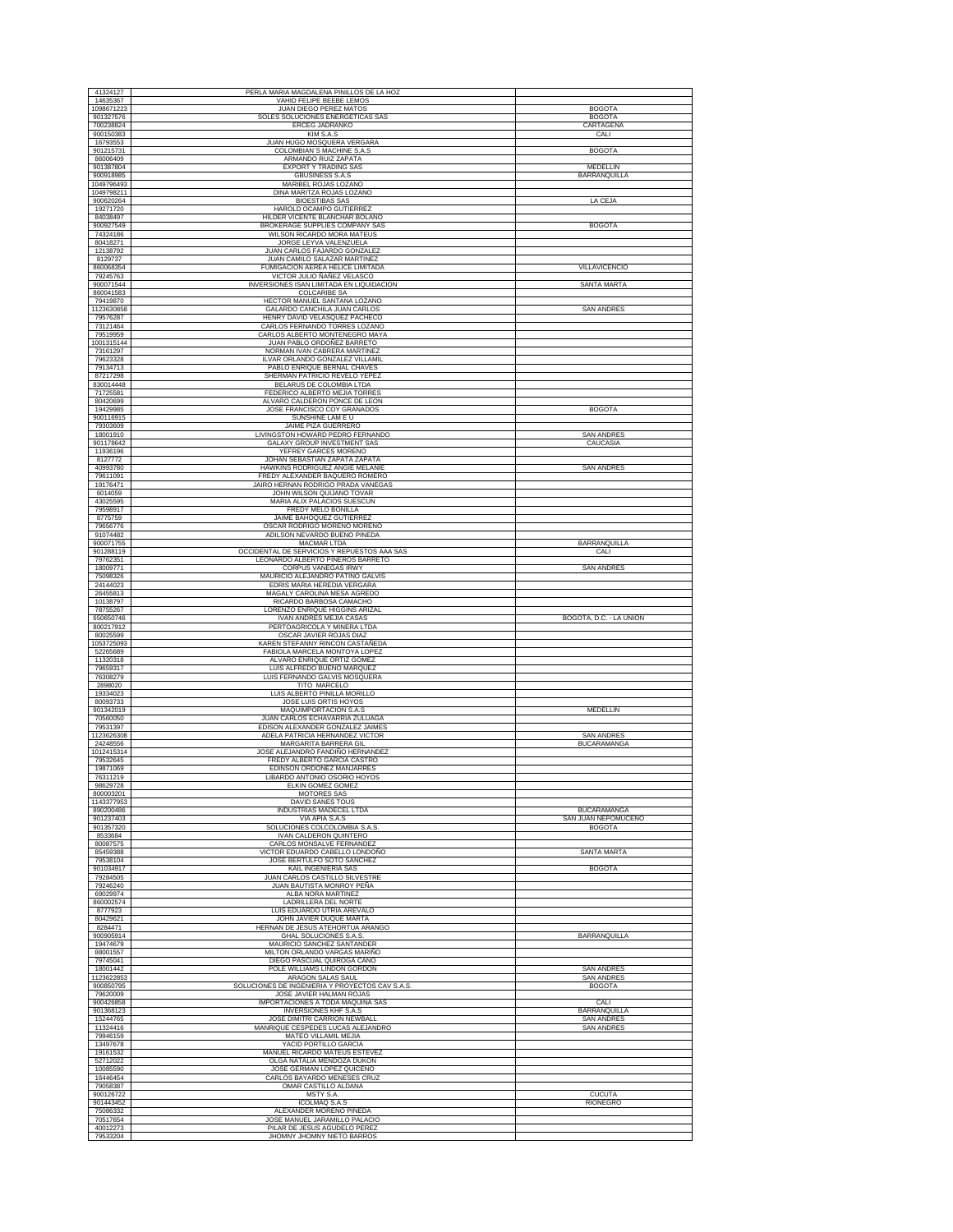| 91273721                         | LUIS FERNANDO MENDOZA FLOREZ                                                                      |                                         |
|----------------------------------|---------------------------------------------------------------------------------------------------|-----------------------------------------|
| 86044386<br>1128468597           | LEONARDO DAVIN MEDINA PEREZ<br>STIVEN CALLE OQUENDO                                               |                                         |
| 901451641                        | MAQUINARIA IMPORTADA FELIPE GOMEZ SAS                                                             | <b>BOGOTA</b>                           |
| 93365409<br>901404313            | WILSON LOZANO GUERRERO<br>IMPORT & EXPORT INTERNACIONAL SAS                                       | <b>BOGOTA</b><br><b>SAN ANDRES</b>      |
| 19246074                         | CARLOS EDUARDO SALGAR VARGAS                                                                      |                                         |
| 6245107<br>80040100              | CESAR AUGUSTO TRIANA GOMEZS                                                                       |                                         |
| 79502041                         | JORGE ENRIQUE MONCALEANO OSPINA<br>LUIS FRANCISCO JIMENEZ ROJAS                                   |                                         |
| 1020726355<br>17179489           | JUAN SEBASTIAN BAYONA DIAZ                                                                        |                                         |
| 40992168                         | CARLOS ERNESTO CAVIEDES BENAVIDES<br>POMARE ESCALONA ARELIS JOHANA                                | SAN ANDRES                              |
| 80369742                         | JOSE NEMESIO BECERRA MESA                                                                         |                                         |
| 13504938<br>40993977             | MARIO VILLAMIZAR MARTINEZ<br>BALDONADO BENT JEHINY JOHANA                                         | <b>SAN ANDRES</b>                       |
| 79923874                         | OSCAR LEONEL OCHOA SANCHEZ                                                                        |                                         |
| 79563151<br>17033900             | RICARDO HERNANDEZ ESTUPIÑAN<br>JOSE APARICIO RODRIGUEZ MARCELO                                    |                                         |
| 901367853                        | AGROPOLIS SERVICE SAS                                                                             | VILLAVICENCIO                           |
| 22464015<br>804000486            | CLARA INES MOVILLA CABRERA<br>RUGELES DIAZ NAVAS LIMITADA                                         | <b>BOGOTA</b><br><b>BUCARAMANGA</b>     |
| 901255984                        | FUNDACION HIAS COLOMBIA                                                                           | <b>BOGOTA</b>                           |
| 79329921<br>98541349             | TITO MARCELO CASAS<br>LEON DARIO CARDONA VELASQUEZ                                                |                                         |
| 98533301                         | WILSON GIOVANNI MONA TAPIAS                                                                       |                                         |
| 7162957<br>901451679             | JOSE LUIS ROJAS PINZON<br>QUALITY IMPORTS S.A.S                                                   | <b>BUCARAMANGA</b>                      |
| 51766829                         | MARIANA PACHECO MONTE                                                                             |                                         |
| 72190075<br>1128266091           | BELFOR ENRIQUE FERRER DONCEL<br>MARIA CAROLINA MESA SALINAS                                       |                                         |
| 40985546                         | WILLIAMS MC GOWAN NAILA ANGELICA                                                                  | SAN ANDRES                              |
| 5796473<br>72310296              | HECTOR JOSUE DIAZ MARTINEZ<br>RIGOBERTO RENE PACHECO GONZALEZ                                     |                                         |
| 79625526                         | FERNANDO CORREA DUQUE                                                                             |                                         |
| 79625638<br>12997196             | MANUEL OSWALDO SOLANO RAMIREZ<br>LUIS HERNAN VALLEJO GUSTIN                                       |                                         |
| 51677960                         | ANA LILY RUIZ RAMIREZ                                                                             |                                         |
| 1020757141<br>51846202           | ANDRES VELEZ SOLIS<br>ANGELA MARIA CASTIBLANCO IMEDIO                                             |                                         |
| 901135938                        | <b>CUG EXPRESS SAS</b>                                                                            | <b>BOGOTA</b>                           |
| 900848064<br>7310484             | CONCESIONARIA VIAL ANDINA S A S<br>SAMIR YESID URAZAN GARCIA                                      | <b>BOGOTA</b>                           |
| 79054162                         | RUBEN DARIO CAMELO DAZA                                                                           |                                         |
| 79858021<br>91300462             | DAIRO ALBERTO PEÑA GALEANO<br>CARLOS JAIR GALEANO CLAVIJO                                         |                                         |
| 700099079                        | PAULO ROBERTO MARCAL TERRERI                                                                      |                                         |
| 1032406003<br>79141088           | JUANITA CAYCEDO DUQUE<br>LUIS FERNANDO CORDOBA VILLOTA                                            |                                         |
| 1136880154                       | MARIA CAMILA OUINTERO GARZON                                                                      |                                         |
| 93370955<br>74326167             | FERNANDO MUÑOZ BUSTOS<br>NELSON FREDY PEREZ AVELLANEDA                                            |                                         |
| 79416599                         | LUIS HERNANDO VARGAS NOVOA                                                                        |                                         |
| 10558735<br>79537436             | JOSE ARNULFO GOMEZ SANTACRUZ<br>JOSE ABELARDO SOTELO BARRERA                                      |                                         |
| 900486450                        | ISAYES S.A.S                                                                                      | <b>CUCUTA</b>                           |
| 130447<br>13500246               | RICARDO SEDANO RODRIGUEZ<br>PABLO EMILIO DURAN ROZO                                               |                                         |
| 40994210                         | HENRY GARNICA SCHARLOT                                                                            | <b>SAN ANDRES</b>                       |
| 19253398<br>71709743             | CORPUS SUAREZ FIDEL ANTONIO<br>MENA GIL FABIO MAXIMO                                              | <b>SAN ANDRES</b><br><b>SAN ANDRES</b>  |
| 20679049                         | MARIA XIMENA DURAN SANIN                                                                          |                                         |
| 79592754                         | LUIS FELIPE ROJAS DUEÑAS                                                                          |                                         |
|                                  |                                                                                                   |                                         |
| 80408176<br>30394048             | <b>FABIO TELLEZ RUIZ</b><br>CRISTINA MARIA ECHEVERRI ISAZA                                        |                                         |
| 4133727<br>79530067              | OMAR OSWALDO COCONUBO SUAREZ<br>DARIO ALEJANDRO CASTAÑEDA CASTILLA                                |                                         |
| 1000099104                       | SANTIAGO OSORIO MUÑOZ                                                                             |                                         |
| 19284438<br>901223142            | CAÑON FLOREZ LUIS FERNANDO<br>EXPOGANADOS DE COLOMBIA S.A.S.                                      | <b>SAN ANDRES</b><br><b>BUCARAMANGA</b> |
| 31896659                         | ANA MILENA MEDINA HURTADO                                                                         |                                         |
| 1152460413<br>51909287           | ESTEFANIA GOMEZ ARISTIZABAL<br>MARTHA PATRICIA MEDINA GONZALES                                    |                                         |
| 811021177                        | C.I AGROEXPORT S.A.S                                                                              | <b>CHIGORODO</b>                        |
| 901439174<br>11340873            | NAFIN COLOMBIA S.A.S<br>JORGE MUÑOZ ALFONSO                                                       | FLORIDABLANCA                           |
| 51968360                         | VIVIANA ALEJANDRA HURTADO HERNANDEZ                                                               |                                         |
| 79523681<br>901426554            | RICARDO ALFONSO JARAMILLO DIAZ<br>BIKEZONE & CAFE BAR S.A.S                                       | <b>BARRANQUILLA</b>                     |
| 10137628<br>51620028             | JOSE ANTONIO GONZALEZ FARIÑAS                                                                     | <b>BOGOTA</b>                           |
| 1098673809                       | MARIA CRISTINA GUERRERO LOZANO<br>LUIS ELIAS ILLERA OJEDA                                         |                                         |
| 901031366                        | <b>CTR INGENIERIA SAS</b>                                                                         | <b>BOGOTA</b>                           |
| 18011662<br>901155305            | CRESPO ALVAREZ NICOLAS ALBERTO<br><b>IMPOEXPORT JEMS SAS</b>                                      | SAN ANDRES<br><b>CUCUTA</b>             |
| 1122679257                       | CRISTHIAN YECID RODRIGUEZ ORJUELA                                                                 |                                         |
| 900938657<br>700218814           | ADMINISTRACION E INVERSIONES DEL CARIBE SAS<br>TAINA FERNANDES SIQUEIRA MARQUES                   | BARRANQUILLA<br><b>BOGOTA</b>           |
| 3808571                          | JUAN ALBERTO CASTRO CHAVES                                                                        |                                         |
| 807002202<br>52885950            | CONSTRUMAQ LIMITADA EN LIQUIDACION<br>MONICA MARCELA GUTIERREZ FERNANDEZ                          | <b>CUCUTA</b>                           |
| 900484624<br>52548197            | MAQUIGLOBAL S.A.S<br>VALENTINA DICARLO DE VELASQUEZ                                               | <b>ENVIGADO</b><br><b>BOGOTA</b>        |
| 32205501                         | ALINA SALDARRIAGA VARGAS                                                                          | RIONEGRO                                |
| 3080873<br>71736427              | JORGE ARMANDO NIETO ROJAS<br>SANCHEZ VALLEJO OSCAR ALEXANDER                                      | <b>BOGOTA</b><br><b>SAN ANDRES</b>      |
| 40987234                         | GOMEZ BARCO EDITH YANET                                                                           | <b>SAN ANDRES</b>                       |
| 1046254<br>12194539              | ALFONSO LOPEZ SIERRA<br>CIRO EDILBERTO COLLO MENDEZ                                               |                                         |
| 10533570                         | JESUS DARIO LOPEZ GARCIA                                                                          |                                         |
| 16367794<br>79484461             | REINALDO URAN BETANCOURT<br>FERNANDO NEIRA QUITO                                                  |                                         |
| 79553571                         | CARLOS ERNESTO MARMOLEJO CUMBE                                                                    |                                         |
| 10177163<br>94456311             | RODRIGO JARAMILLO RAMIREZ<br>VICTOR ALEXANDER CELIS HERRERA                                       |                                         |
| 4211421<br>79539610              | JAIRO NELSON MELO MELO<br>JOHN FREDDY GIL MEDINA                                                  |                                         |
| 1020770149                       | MARIA CAMILA SIERRA RESTREPO                                                                      |                                         |
| 71762296<br>1032402104           | MAURICIO ALEJANDRO VILLA SIERRA<br>EDGARD ANDRES RODRIGUEZ DURAN                                  |                                         |
| 4582344                          | MARIO AUGUSTO VALENCIA VALENCIA                                                                   |                                         |
| 79906739<br>73161279             | LEONARDO ENRIQUE ORTIZ BOLAÑOS<br>CAMILO MAURICIO GUTIERREZ OLANO                                 |                                         |
| 42204582                         | CONSUELO TIRADO HERNANDEZ                                                                         |                                         |
| 53178833                         | DIANA CAROLINA PAEZ GAMBOA                                                                        | <b>BOGOTA</b>                           |
| 31713636<br>901225035            | GIOVANNA ANDREA VASQUEZ RIVERA<br>AUTOPART Y TECHNOLOGY SAS                                       | <b>BOGOTA</b><br>ARMENIA                |
| 900814113<br>73149378            | <b>COHABITAT SAS</b><br>CARLOS HERNANDO ORAMAS MALDONADO                                          | <b>BOGOTA</b>                           |
| 1019019140                       | SUSANA CAMILA PORRAS MARQUEZ                                                                      |                                         |
| 91271630<br>1088253299           | JORGE ALBERTO HURTADO CASTELLANOS<br>ANA MARIA VELASQUEZ GIRALDO                                  |                                         |
| 79602983                         | LUIS FERNANDO SALGADO ROMERO                                                                      |                                         |
| 85464756<br>94402281<br>79059941 | CARLOS FELIPE ORTEGA ARBELAEZ<br>DANIEL EDUARDO PRIETO BERMUDEZ<br>GEORGE ADOLFO RINCON RODRIGUEZ |                                         |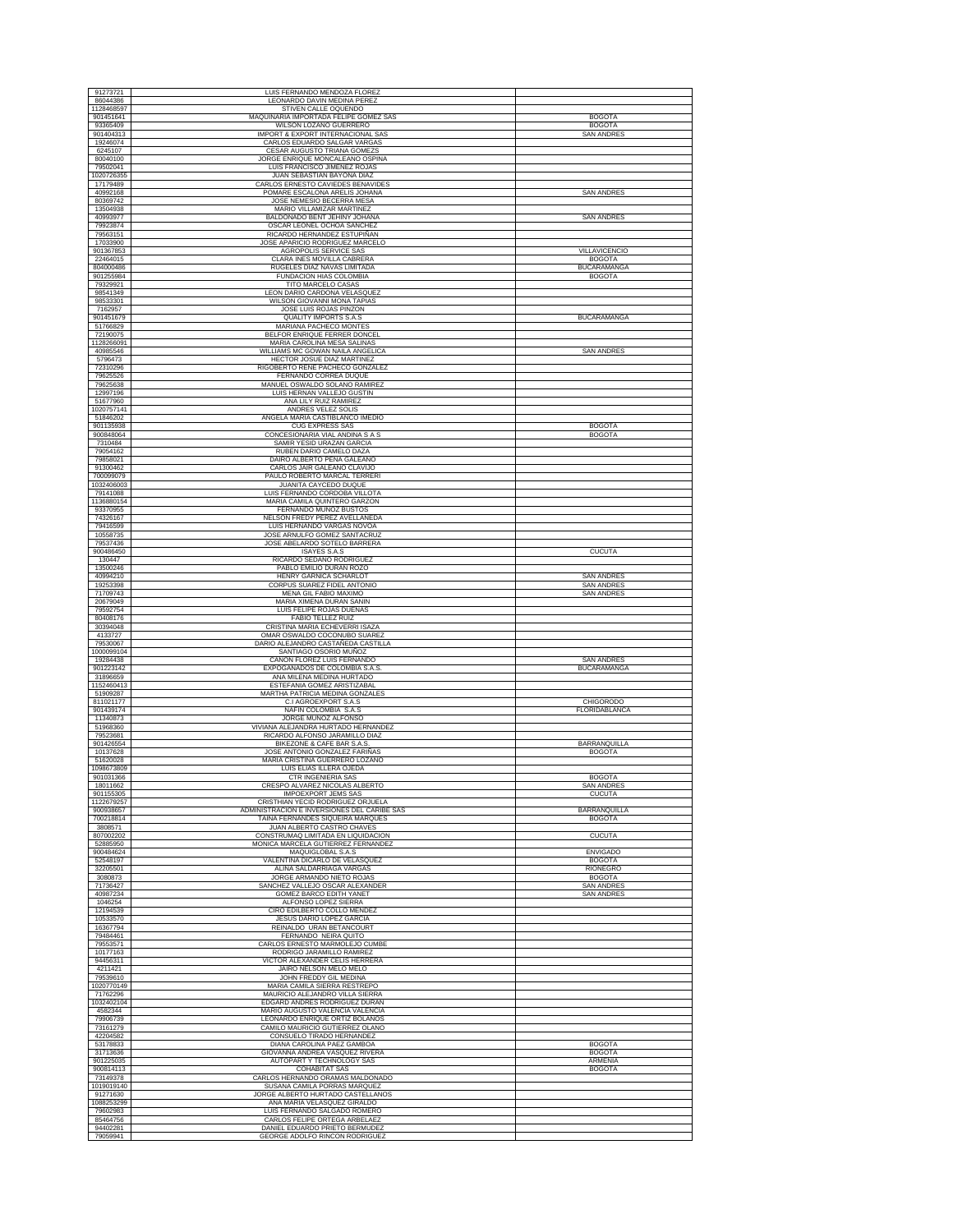| 1026589879              | NICOLAS ALBERTO BELTRAN URREGO                                                       |                                        |
|-------------------------|--------------------------------------------------------------------------------------|----------------------------------------|
| 901194073<br>900960731  | <b>INVERSIONES L &amp; V SAS</b><br>GROUP ENGITECH S.A.S                             | <b>TURBC</b><br>CARTAGENA              |
| 16633358                | DIEGO JOSE MARTIN PRADO                                                              |                                        |
| 79639024                | WILLIAM FERNANDO PRIETO RUIZ                                                         |                                        |
| 51869490<br>3244473     | ALEXANDRA ROJAS CUELLAR<br>JOSE SEBASTIAN CAICEDO PULIDO                             |                                        |
| 801003750               | ADUANAS AVI LTDA SIA                                                                 |                                        |
| 18009746<br>901353965   | RENTERIA HOYOS MIGUEL ANGEL<br><b>OGLIASTRI S.A.S</b>                                | <b>SAN ANDRES</b><br><b>BOGOTA</b>     |
| 19073278                | ALBERTO QUIROGA MORENO                                                               |                                        |
| 17415451<br>8239684     | CARLOS HUMBERTO ROJAS PABON<br>RAFAEL ALBERTO RENDON CUARTAS                         |                                        |
| 36725662                | VANESA ELISA RETAT DIAZ GRANADOS                                                     |                                        |
| 79434322<br>3120964     | LEONARDO VICTOR ACOSTA MENDOZA<br>RAUL RAMIREZ CASTIBLANCO                           |                                        |
| 3801813                 | POLO HUBES ROBINSON                                                                  | <b>SAN ANDRES</b>                      |
| 1140853090<br>40024769  | SANCHEZ JARAMILLO ANDREA MARCELA<br>AGUSTINA SANABRIA AVILA                          | <b>SAN ANDRES</b>                      |
| 75037137                | RIGOBERTO GIRALDO GARCIA                                                             |                                        |
| 1047486054<br>830500581 | ABRAHAM CONSTANTINO SANCHEZ SABBAGH<br><b>GLOBALCEG S.A</b>                          | <b>TURBACO</b>                         |
| 900712241               | Cr 16 No. 70 A 74 P 4                                                                | <b>BOGOTA</b>                          |
| 79487904<br>901444753   | JOHN ROBERT OVALLE FORERO<br>INVERSIONES AUTOIMPORT S.A.S                            | <b>GIRON</b>                           |
| 900182185               | <b>CAPITAL INVESTIMENTS LTDA</b>                                                     |                                        |
| 1106809<br>30724433     | ADAN SUA SUSANO<br>SONIA MARINA PEREIRA PORTILLA                                     |                                        |
| 1012340429              | JUAN MANUEL TELLEZ VERBEL                                                            |                                        |
| 900307306<br>3047093    | RETROMODULOS Y EQUIPOS S.A.S LIQUIDADA<br>ARMANDO RIVERA LOZADA                      | <b>ENVIGADO</b>                        |
| 901311516               | INVERSIONES JOKESA SAS                                                               | COTA                                   |
| 18009017<br>900404505   | MATTOS DE AVILA GEORGE JOSE<br>CONSORCIO HCI SAN ANDRES                              | <b>SAN ANDRES</b><br><b>SAN ANDRES</b> |
| 93399890                | ALEX URIEL DURAN SANTOS                                                              |                                        |
| 79943152<br>79970894    | JUAN FELIPE LUQUE VELASQUEZ<br>EDGAR ALEJANDRO MAHECHA ROJAS                         |                                        |
| 94319798                | DARIO FLOREZ LATORRE                                                                 |                                        |
| 6760792<br>39153216     | EDUARDO HOFMANN PINILLA<br>PELUFO ANAYA MARTHA CECILIA                               | <b>SAN ANDRES</b>                      |
| 17342792                | ROGERS ENRIQUE MARTINEZ VERDUGO                                                      | VILLAVICENCIO                          |
| 80267471<br>800197463   | DAVID HERNANDO LEAL CHAPARRO<br>POLLOS EL BUCANERO S.A.                              | CALI                                   |
| 900959253               | INTERAQUA & ENERGY S.A.S.                                                            | PALMIRA - PALMASECA                    |
| 9856750<br>80190688     | GILBERTO IBAN RAMIREZ ISAZA<br>SERGIO ALEJANDRO TOVAR UMBARILA                       |                                        |
| 900944625               | FLOTA DE CARGA S.A.S                                                                 | SABANETA                               |
| 94295930<br>16640630    | <b>GUSTAVO ADOLFO TRUJILLO HERNANDEZ</b><br>LUIS HENRY BAUTISTA ORTEGA               |                                        |
| 79653856                | MARCELO NAPOLEON RUSSI CARDENAS                                                      |                                        |
| 88186115<br>900162048   | ALFONSO MORENO AYALA<br>CONSTRUCCIONES CAT MAQ EU - EN LIQUIDACION                   | BARRANQUILLA                           |
| 16760698                | OSCAR DARIO GARCIA                                                                   |                                        |
| 88153653<br>96187140    | JOSE RAMON MENDOZA GALVIS<br>JUAN ANTONIO SANCHEZ GOMEZ                              |                                        |
| 71760048                | ANDRES FELIPE VALERO ZAPATA                                                          |                                        |
| 1123625720<br>900986135 | HOOKER NELSON JOLVIS LEONARDO<br>DISTRIBUIDORA DE CONFECCIONES DISTRIMORRONGOS S.A.S | <b>SAN ANDRES</b><br>MEDELLIN          |
| 79601622                | GABRIEL ESPINOSA BOTIA                                                               |                                        |
| 94416373<br>1127954875  | FEDERICO BOCANEGRA BERNAL<br>HENDAUS HENDAUS MOHAMED                                 | <b>BOGOTA</b><br><b>SAN ANDRES</b>     |
| 39151285                | QUIROZ DE BENTACUR ALBA LUCIA                                                        | <b>SAN ANDRES</b>                      |
| 79671083<br>800091998   | ALBEIRO ALDANA CAMACHO<br>CONSERVAS DEL PACIFICO LT                                  |                                        |
| 900224002               | CARTELIGENT SA                                                                       |                                        |
| 1123623350<br>70550352  | SILVERA CARDONA ISLENE MILDRED<br>LUIS JAVIER VELASQUEZ MESA                         | <b>SAN ANDRES</b>                      |
| 900119567<br>901404390  | TOTAL ENGINEERING INC. SUCURSAL COLOMBIA<br>POWERCHINA COLOMBIA S.A.S                | <b>BOGOTA</b><br><b>BOGOTA</b>         |
| 75072748                | OSCAR JOHON MONTOYA PATIÑO                                                           |                                        |
| 1015993309<br>9101666   | OSCAR ALONSO GARCIA CARDENAS<br>MEDINA WHITAKER RAFAEL JOSE                          | <b>BOGOTA</b><br><b>BOGOTA</b>         |
| 7168924                 | MORENO OLIVEROS OMAR YESID                                                           | <b>BOGOTA</b>                          |
| 901260360<br>805010286  | TRANSPORTES Y AGREGADOS GT S.A.S<br>REINGENIAR SAS                                   | <b>BELLO</b><br>CALI                   |
| 666572931               | ANA MARIA SANABRIA                                                                   |                                        |
| 17385785<br>7165956     | HELIODORO LEON RUIZ<br>HEIVER NORBERTO DUEÑAS PRECIADO                               |                                        |
| 11345106                | FABIO ALEXANDER ROJAS GARCIA                                                         |                                        |
| 3094094<br>41745388     | RICARDO GOMEZ NIETO<br>FANNY GONZALEZ SOCADAGUI                                      |                                        |
| 87082952096             | ANA MARIA VELASQUEZ GIRALDO                                                          |                                        |
| 79641111<br>79448066    | EDISSON SAUL DIAZ BALLESTEROS<br>CESAR AUGUSTO SANCHEZ CELIS                         |                                        |
| 73166207                | OSWALDO SOLANO HERAZO                                                                | <b>BOGOTA</b>                          |
| 80136194<br>18000203    | DAVID JULIAN JARA MORENO<br>STEPHENS PUSEY TIMOTEO OCTAVIO                           | <b>SAN ANDRES</b>                      |
| 804017063               | ANDINA INGENIERIA SOCIEDAD POR ACCIONES SIMPLIFICADA S.A.S                           | <b>BUCARAMANGA</b>                     |
| 73166212<br>41604907    | WILLIAM FERNANDO CARVAJAL FIERRO<br>MARIA DEL TRANSITO BELLO TORRES                  |                                        |
| 80505254                | GUSTAVO ADOLFO FERRO CORCHUELO                                                       |                                        |
| 79547638<br>49776147    | EDGAR RICARDO BERNAL MARTINEZ<br>VIVIANA PATRICIA MONSALVO GNECCO                    |                                        |
| 901472667               | DM RETROEXCAVADORAS S.A.S.                                                           | <b>BELLO</b>                           |
| 900793580<br>1077421909 | A&O INTERNATIONAL SAS<br>KEZIA MORENO MURILLO                                        | CARTAGENA                              |
| 1020747704              | FREDDY RODRIGO BUSTOS RODRIGUEZ<br>CARLOS ALBERTO BECERRA GARCIA                     |                                        |
| 74326591<br>900946230   | <b>TIERRA DESEADA SAS</b>                                                            | <b>RIONEGRO</b>                        |
| 80195216<br>39682760    | <b>HIROSHI WAGO ROJAS</b><br>LIDA BEATRIZ SALAZAR MORENO                             |                                        |
| 1057576045              | JUAN DAVID BALLESTEROS CASTRO                                                        |                                        |
| 1098312448<br>4168382   | MATEO DUQUE PARRA<br>LUIS GABRIEL CHIQUILLO DIAZ                                     |                                        |
| 7563659                 | ALBEIRO UPEGUI SUAREZZ                                                               |                                        |
| 7309456<br>79263582     | ARNOLDO FORERO LOPEZ<br>ALBERTO JOSE MEJIA FERRERO                                   |                                        |
| 901353303               | BUSINESS GROUP SAGBINI S.A.S.                                                        | BARRANQUILLA                           |
| 79792503<br>41602674    | JUAN ALBERTO CARMONA DIAZ<br>MARTHA CECILIA CASTAÑO ARISTIZABAL                      |                                        |
| 700264899               | SONG PENGXIANG                                                                       | <b>BOGOTA</b>                          |
| 94373944<br>70042149    | JUAN CARLOS RAMIREZ LOPEZ<br>CARLOS ALBERTO PIEDRAHITA GONZALEZ                      |                                        |
| 900123785               | BOMBEOS ESPAÑOLES S.A                                                                |                                        |
| 93383637<br>1082886521  | ROMULO ORLANDO FONSECA SALCEDO<br>ANDRES FELIPE GARRIDO VIVES                        |                                        |
| 17346375                | TITO YESID CASTELLANOS TUAY                                                          |                                        |
| 900700181<br>53121970   | COMERCIALIZADORA SKYPLUS<br>LUZ HELENA ECHEVERRY GUDIÑO                              | CARTAGENA                              |
| 1090376085              | CARLOS ANDRES VELASQUEZ PADILLA                                                      |                                        |
| 2018223<br>73205611     | ARND DIETNAR BECK<br>RODRIGO JOSE PIEDRAHITA AMIN                                    |                                        |
| 901152694               | FONCAB S.A.S.                                                                        | SOLEDAD                                |
| 700130797<br>80527613   | WIEBE FEHR PETER<br>PEDRO NEL OSPINA BUENAHORA                                       | PUERTO GAITAN                          |
| 335041                  | MANUEL HERNANDO GARZON BERNAL                                                        |                                        |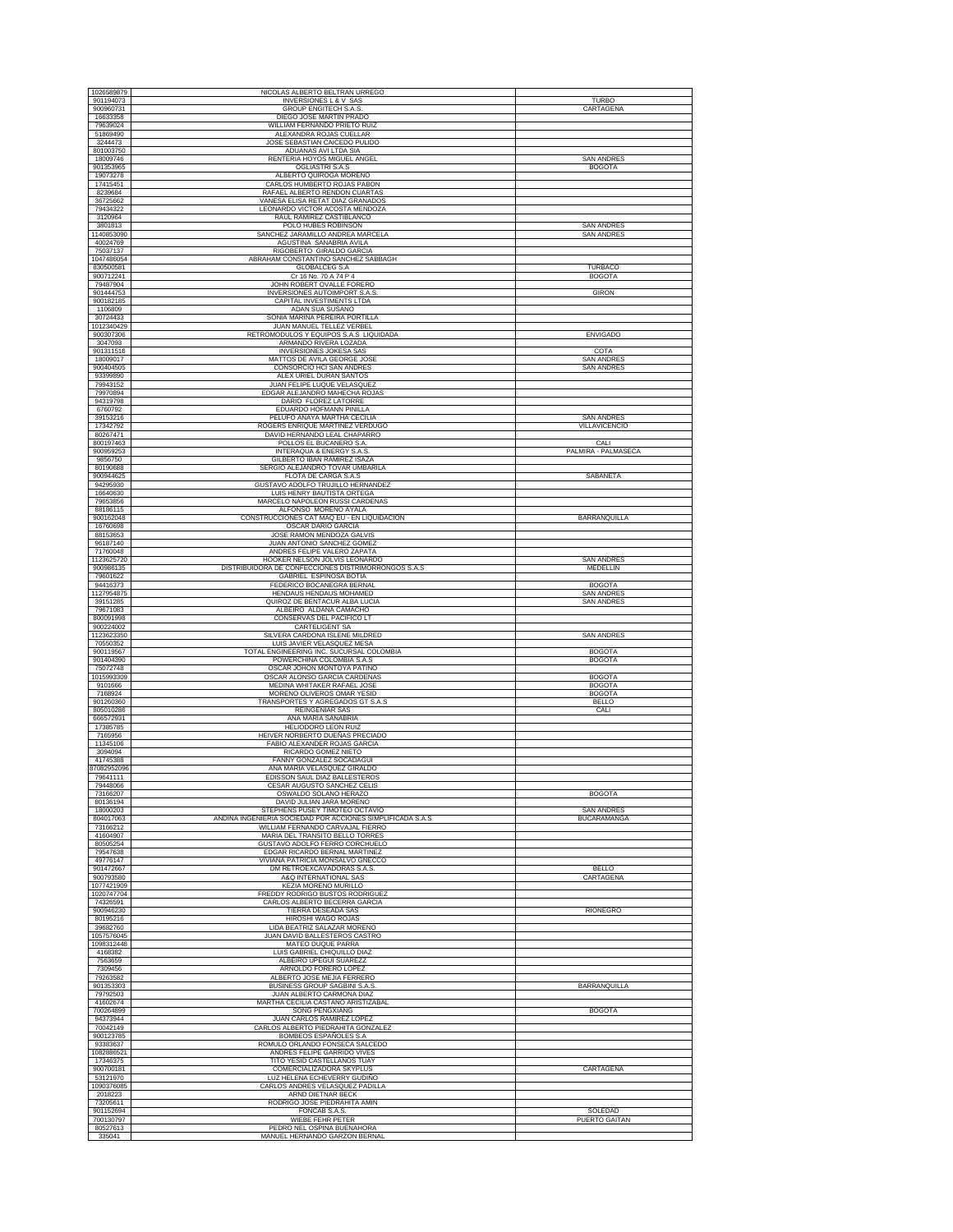| 800033678                | GRANJAS MARINAS ARARCA LTDA                                     | CARTAGENA                          |
|--------------------------|-----------------------------------------------------------------|------------------------------------|
| 18011777                 | KELLY FORBES GRAYLON LEE                                        | SAN ANDRES                         |
| 900501738                | CENTRO DE ENSEÑANZA AUTOMOVILISTICA UPARSISTEM                  | VALLEDUPAR                         |
| 19452265<br>18508518     | GERMAN ALBERTO ALZATE SAENZ<br>GERMAN OSVALDO ZAPATA TRUJILLO   |                                    |
| 52966051                 | FARYDE CARLIER GONZALEZ                                         |                                    |
| 77035905                 | JUAN BAUTISTA MARQUEZ ZULETA                                    |                                    |
| 91282423                 | WILLIAM DUARTE NIÑO                                             |                                    |
| 901474145                | GLOBAL INVESTMENTS PARTNERS SAS                                 | BARRANQUILLA                       |
| 79885963<br>2902100      | EDWIN ANDRES VALENCIA CASTRO<br>ERASMO REINA MORENO             |                                    |
| 51868308                 | GLORIA ESMERALDA ARIZA BECERRA                                  |                                    |
| 80226073                 | IRWING WILSON CAÑON PRIETO                                      |                                    |
| 17342255                 | JESUS ALBERTO GOMEZ REINA                                       |                                    |
| 900752100                | <b>IVERSIONES PINVAR S.A.S</b>                                  | VILLAVICENCIO                      |
| 901174592                | CONSORCIO TUNEL AMAGA                                           | <b>BOGOTA</b>                      |
| 79284217                 | JAIRO ENRIQUE BARACALDO MENDEZ                                  |                                    |
| 1020730262               | BETSY NATHALY SUAREZ CACERES                                    |                                    |
| 80087954<br>40987207     | DANIEL ALARCON PEREIRA                                          | CHIA<br><b>SAN ANDRES</b>          |
| 32774516                 | MEYER FORBES JANET SUE<br>MONTAÑA BLANCO YASMITH                | <b>SAN ANDRES</b>                  |
| 51642006                 | MARITZA MARCELO CASAS                                           |                                    |
| 12974708                 | JUAN CARLOS ALVEAR SALAZAR                                      |                                    |
| 901340335                | AGRICOLA NUEVO PALMAR SAS                                       | YOPAL                              |
| 18008678                 | OMIER ANTONIO ANDRES ANTHONY                                    | <b>SAN ANDRES</b>                  |
| 1130678569<br>59819731   | MARTIN CAMILO ESPINOSA ARIAS                                    |                                    |
| 52425189                 | CLAUDIA JENNY BENAVIDES CARDONA<br>DORIS MIREYA RODRIGUEZ REINA |                                    |
| 800125352                | PACIFIC TRADING GROUP S.A                                       | <b>YUMBO</b>                       |
| 89091525                 | MINEROS SA                                                      | <b>BOGOTA</b>                      |
| 6421491                  | HAROLD ALVAREZ HOYOS                                            |                                    |
| 1125578101               | JUAN DAVID VELOZA CHARA                                         |                                    |
| 79058611                 | CARLOS JULIO ALFONSO TORRES                                     |                                    |
| 14271250                 | JORGE EDUARDO OVIEDO PALENCIA                                   |                                    |
| 901485958<br>900959793   | FACEMEX COLOMBIA S.A.S<br>GRUPO INVESTCO S.A.S                  | FLORIDABLANCA<br>BARRANQUILLA      |
| 900762839                | IMPOCONSTRUCTORES CADEL SAS                                     | PASTO                              |
| 901111146                | COIDRO SAS                                                      | <b>SAN ANDRES</b>                  |
| 1020748386               | JUAN MANUEL GUAUQUE MORALES                                     |                                    |
| 18003752                 | FORBES POMARE ALONSO ROBERTO                                    | <b>SAN ANDRES</b>                  |
| 13812466                 | JORGE ANTONIO RAMOS RUEDA                                       |                                    |
| 900466836                | PETROWEETS S.A.S                                                | YOPAL                              |
| 1114481021<br>3080065    | YEFFERSON GARRIDO LOPEZ<br>JOSE ANTONIO ALVAREZ                 |                                    |
| 4751582                  | DARIO HERNANDO CARVAJAL VARGAS                                  |                                    |
| 79313716                 | JOSE FERNANDO GOMEZ TOBAR                                       |                                    |
| 900921207                | HOLZ S.A.S                                                      | <b>YUMBO</b>                       |
| 901398794                | LA UNION DE LA FAMILIA RAMIREZ RAMIREZ SAS                      | <b>BOGOTA</b>                      |
| 901443161                | <b>LUNA PARTS SAS</b>                                           | <b>MEDELLIN</b>                    |
| 811041524                | INVERSIONES FUTUROVERDE SAS                                     | MEDELLIN                           |
| 901370439                | SIECAR S.A.S.                                                   | CARTAGENA                          |
| 900203148<br>1023896387  | <b>GRUMON LIMITADA</b><br>JULIE CAROLINA CORTES SIERRA          | SABANETA                           |
| 31136730                 | CARMEN EUGENIA PAYAN BECERRA                                    |                                    |
| 901383528                | IMPORT SALDAÑA S.A.S                                            | <b>PURIFICACION</b>                |
| 79947680                 | JAVIER MAURICIO GUTIERREZ SANCHEZ                               |                                    |
| 901103445                | ARCOIRIS INVERSIONES S.A.S                                      | VALLEDUPAR                         |
| 39682424                 | MARIA BEATRIZ UMAÑA SIERRA                                      |                                    |
| 900995451                | INDUSTRIA SURTIAGRICOLA DEL LLANO S.A.S.                        | VILLAVICENCIO                      |
| 32939025<br>900587514    | MARTINEZ SILVA YURANIS<br><b>EXPORTIPIEL SAS</b>                | <b>SAN ANDRES</b><br><b>BOGOTA</b> |
| 22519999                 | FON OROZCO LORENA PATRICIA                                      | <b>SAN ANDRES</b>                  |
| 900863238                | IMPORTACION ASIA E.U.                                           | <b>SAN ANDRES</b>                  |
| 73165447                 | NAYIB SARMIENTO BALVIN                                          |                                    |
| 14981131                 | RODRIGO OTOYA DOMINGUEZ                                         |                                    |
| 17160384                 | FERNANDO BERNAL CASTILLO                                        |                                    |
| 1144044038               | DANIELA ZULUAGA GORDILLO                                        |                                    |
| 73134173<br>79505002     | BELSON MORALES VALENCIA<br>ALVARO BARAJAS CELY                  |                                    |
| 900484806                | DIELECTRIC INGENIERIA S.A.S                                     | NEIVA                              |
| 18005264                 | ANTONIO ARMANDO ARCHBOLD HOWARD                                 | <b>SAN ANDRES</b>                  |
| 830507325                | CONSTRUCTORA CHUNUGUA SA                                        |                                    |
| 41511873                 | VELANDIA SANCHEZ MARIA BRICEIDA                                 | <b>SAN ANDRES</b>                  |
| 18003746                 | RICO TORRES DIEGO ALBERTO                                       | <b>SAN ANDRES</b>                  |
| 13953048<br>79427638     | JESUS ANTONIO ARIZA DIAZ<br>RAFAEL HISAURO ANTONIO              |                                    |
| 901415029                | TERRAMAQUINAS S.A.S                                             | <b>BOGOTA</b>                      |
| 79413672                 | RICARDO RIOS CORTES                                             |                                    |
| 1018488372               | GILBERTH ALEJANDRO DIAZ CHAVARRO                                |                                    |
| 52867874                 | MARIA ALEJANDRA OJEDA CORRAL                                    |                                    |
| 901365763                | FERRE ORIENTE COMERCIALIZADORA INTERNACIONAL SAS                | SOLEDAD                            |
| 19230561                 | JAIME AUGUSTO ESPINOSA ANDRADE                                  |                                    |
| 1018404123               | JUAN CUELLAR TORRES                                             |                                    |
| 15240516<br>1020736566   | DUKE CHRISTOPHER RANDOLPH<br>CRISTINA CALDERON RESTREPO         | <b>SAN ANDRES</b>                  |
| 901405419                | BLINDAJES DE COLOMBIA S.A.S                                     | <b>BOGOTA</b>                      |
| 91288078                 | JAMES AREVALO PACHECO                                           | <b>GIRON</b>                       |
| 900022458                | IMPORTADORA AGROAUTOS SA EN LIQUIDACION                         | BARRANQUILLA                       |
| 900196244                | J.J MAQUINARIAS EQUIPOS CI CIA LTDA                             |                                    |
| 1018442675               | CESAR ANDRES NEGRET GARRIDO                                     |                                    |
| 1018466990<br>1016044088 | PAULA ESTEFANIA REYES MEJIA<br><b>LUISA MARIA LOPEZ BELLO</b>   |                                    |
| 80415679                 | RAFAEL FERNANDO CHAVES CARDONA                                  |                                    |
| 52908888                 | KATHERINE GUEVARA ARDILA                                        |                                    |
| 79691457                 |                                                                 |                                    |
|                          | FERNEY MONTEALEGRE MALDONADO                                    |                                    |
| 1026558286               | JUAN SEBASTIAN ROMERO ESCOBAR                                   | <b>BOGOTA</b>                      |
| 900584050                | CONTINENTAL UNION GROUP S A S                                   | <b>BOGOTA</b>                      |
| 71693514                 | JOSE LUIS MARIN FUENTES                                         |                                    |
| 1040734714               | LUZ MARIA FERNANDEZ TORO                                        |                                    |
| 1072705097<br>52621900   | MARIA MARGARITA GOMEZ GONZALEZ<br>DEBORA LILIANA OÑATE REINA    |                                    |
| 79852406                 | LEONARDO PINZON GARCIA                                          |                                    |
| 1026251765               | LUZ ELVIRA CANTILLO BARRIA                                      |                                    |
| 1120980132               | <b>HENRY CORREA BRUCE</b>                                       | <b>PROVIDENCIA</b>                 |
| 892400026                | PRIMERA IGLESIA BAUTISTA DE LA LOMA                             | <b>SAN ANDRES</b>                  |
| 91511942                 | IVAN RODOLFO DURAN DIAZ                                         |                                    |
| 1018408046               | PAULO CESAR RODRIGUEZ MARIANO                                   |                                    |
| 890106276                | LADRILLERA BARRANQUILLA LIMITADA                                | BARRANQUILLA                       |
| 79143637<br>72002926     | JAIME ALEJANDRO DAVILA CUBILLOS<br>VLADIMIR CASTRO RANGEL       |                                    |
| 900169632                | DESARROLLO DE INGENIERIA, CONSULTORIA Y OBRA LTDA               | CAJICA                             |
| 53075676                 | CAROL YOHANA CIFUENTES GRANADOS                                 |                                    |
| 13040321                 | OSCAR ORLANDO DELGADO MARTINEZ                                  |                                    |
| 8001373                  | JORGE ELIECER DURAN MARTINEZ                                    |                                    |
| 88238557                 | LUIS EMILIO PARADA ROJAS                                        | <b>CUCUTA</b>                      |
| 5678980                  | JOAQUIN MOGOLLON SILVA                                          |                                    |
| 800162387<br>72169749    | VALENCIA ZAPATA SAS<br>EDUARDO ENRIQUE PEREZ DIAZ               |                                    |
| 901475436                | V12BAL INTERNATIONAL SAS                                        | BARRANQUILLA                       |
| 75106359                 | JUAN DIEGO FRANCO VALENCIA                                      | <b>MANIZALES</b>                   |
| 1013619615               | MANUEL JOSE PEREZ ZAFRA                                         | <b>BOGOTA</b>                      |
| 809006395                | DYPAL SAS                                                       | <b>IBAGUE</b>                      |
| 1123622828               | POLO LOPEZ CHRISTIAN ANTONY                                     | <b>SAN ANDRES</b>                  |
| 1000587917<br>800095682  | ANA MARIA DUQUE TORRES<br>CORPORACION CARBONES DE COLOMBIA LTDA |                                    |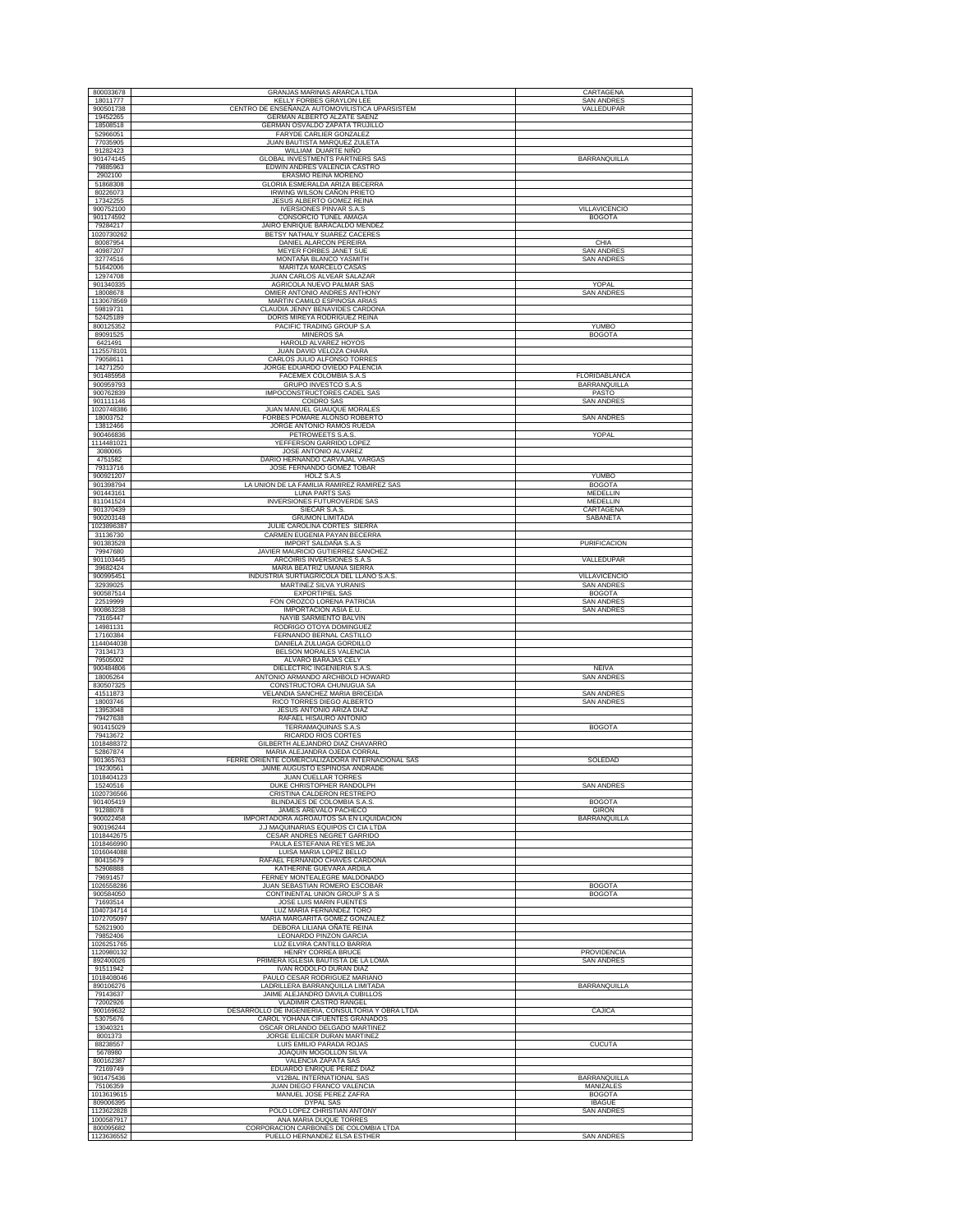| 40986442                 | GALLARDO ORTEGA ELIZABETH                                                                              | <b>SAN ANDRES</b>                        |
|--------------------------|--------------------------------------------------------------------------------------------------------|------------------------------------------|
| 80424650                 | IGNACIO DEL CARMEN RUIZ RUEDA                                                                          |                                          |
| 1098783814               | XIMENA PUENTES GOMEZ                                                                                   |                                          |
| 15813200                 | ALVARO JAVIER LOPEZ PABON                                                                              |                                          |
| 900225380<br>700234214   | THE WORLD RESOURCE INVESTMENT GROUP S.A.S.<br><b>JEAN ROBERT SICLAIT</b>                               | MEDELLIN<br>CHIA                         |
| 900401572                | CANTERAS DEL CARIBE S.A.S                                                                              | <b>MEDELLIN</b>                          |
| 1010172651               | NELSON ANDRES CONCHA VILLAREAL                                                                         |                                          |
| 1020808725               | <b>OUAHID RACHEM</b>                                                                                   |                                          |
| 9529008                  | ORLANDO GONZALEZ AFRICANO                                                                              |                                          |
| 77018926<br>80177971     | JOSE DE JESUS MOLINA DAZA<br>FREDDY MOGOLLON CARRANZA                                                  |                                          |
| 900667707                | LONA GROUP S A S                                                                                       | <b>BOGOTA</b>                            |
| 1121826802               | LUCIA MARIA AMALIA SALGADO ROMERO                                                                      |                                          |
| 19352253                 | JORGE EIMAR BARRERO CARO                                                                               |                                          |
| 63310153<br>10104662     | LUZ HELENA HERRERA AYALA<br>JUAN CARLOS FLOREZ GIL                                                     |                                          |
| 900099154                | KADIZ LTDA                                                                                             |                                          |
| 900951083                | INVERSIONES MADACA S A S                                                                               | <b>BOGOTA</b>                            |
| 41622176                 | MARIA OLGA LOPEZ PEÑA                                                                                  |                                          |
| 79590682<br>94446266     | MIGUEL ANGEL BOTIA MURILLO                                                                             |                                          |
| 901319811                | SANTIAGO MURILLO COLMENARES<br>GRUPO DEKO IDEAS S.A.S.                                                 | LA ESTRELLA                              |
| 1110060652               | MARIA ISABEL CASTAÑEDA LOZANO                                                                          |                                          |
| 79412122                 | GUILLERMO ALBERTO QUIROGA HIDALGO                                                                      |                                          |
| 900322417                | EQUIPOS Y MODULOS S.A.S                                                                                | <b>ENVIGADO</b>                          |
| 700178722<br>27614577    | HAYMAN DAVID ROLLO<br>TERESA GOMEZ TORRADO                                                             | PALMIRA                                  |
| 9531851                  | FABIO ENRIQUE AVELLA GONZALEZ                                                                          |                                          |
| 19218298                 | ALVARO PINEDA                                                                                          |                                          |
| 79043028                 | MAURICIO VASQUEZ CASTRO                                                                                |                                          |
| 15241764<br>4034813      | ABELLO NAVARRO PEDRO EDUARDO<br><b>BUSH JACKSON MARIO ALBERTO</b>                                      | <b>SAN ANDRES</b><br>PROVIDENCIA         |
| 900093674                | INDUSTRIA METALMECANICA Y MAQUINARIA SAS                                                               | <b>BOGOTA</b>                            |
| 18011291                 | GOMEZ HENRY FRANCISCO EVELIO                                                                           | <b>SAN ANDRES</b>                        |
| 1044911836               | LOPEZ VILLADIEGO KAROL                                                                                 | <b>SAN ANDRES</b>                        |
| 1128048892               | RONALD FEELL RAMBAL JULIAO                                                                             |                                          |
| 19473016<br>75067708     | MARIO ALFONSO GUERRERO CARUSO<br>JOSE HERMES CALDERON CARMONA                                          |                                          |
| 79524338                 | EDGAR ORLANDO HERRERA ROMERO                                                                           |                                          |
| 79792814                 | MIGUEL ANGEL RUIZ GARCIA                                                                               |                                          |
| 64890920<br>81715494     | ENNA RUTH VERGARA BALOCO<br>ALEJANDRO SAAVEDRA PEREZ                                                   |                                          |
| 17418430                 | FERNEY RODRIGUEZ GUTIERREZ                                                                             |                                          |
| 13451011                 | ALFONSO VERGEL HERNANDEZ                                                                               |                                          |
| 74326417                 | RODRIGO CEPEDA ASCENCIO                                                                                |                                          |
| 93394234                 | ALIRIO GONZALEZ MARQUEZ                                                                                |                                          |
| 3496193                  | LUIS ANIBAL MARIN OSORIO<br>MATILDE TORO DE ARIAS                                                      |                                          |
| 27951284<br>5820350      | CESAR HERNANDO QUESADA SAAVEDRA                                                                        |                                          |
| 79898971                 | WALTER ALEXANDER MURCIA CASTIBLANCO                                                                    |                                          |
| 39540989                 | LUCY JEANNETTE BERMUDEZ BERMUDEZ                                                                       |                                          |
| 19313826<br>900904505    | OSCAR ALBERTO CLAVIJO ROA<br>GRANJA AVICOLA SAINT LOUIS SAS                                            | <b>BOGOTA</b>                            |
| 52441224                 | MARIA FERNANDA CRISTANCHO MARQUEZ                                                                      |                                          |
| 86039525                 | DIEGO ALBERTO LOPEZ GUARIN                                                                             |                                          |
| 1020718763               | DANIEL ARBOLEDA CORTES                                                                                 |                                          |
| 79503573<br>27466381     | MAURICO PEDRAZA ROCHA<br>FABIOLA YEPEZ DE REVELO                                                       |                                          |
| 17150909                 | PEDRO NELSON PERDOMO POLO                                                                              |                                          |
| 72131701                 | ARLES JHONNY RIASCOS VILA                                                                              |                                          |
| 81715454                 | MATEO SANTOS LEQUERICA                                                                                 |                                          |
| 1020724729<br>1082879393 | ANGELA MARIA BURBANO PAREDES<br>ALFONSO JOSE GONZALEZ MIRANDA                                          |                                          |
| 1128433125               | GABRIEL JAIME ALZATE QUIROZ                                                                            |                                          |
| 1032429674               | YESID GERARDO ROMERO HEREDIA                                                                           |                                          |
| 79780666                 | ALVARO ANDRES MOTTA NAVAS                                                                              |                                          |
| 901098670<br>890113775   | TIENDAS NUMBER 1 SAS                                                                                   | <b>BOGOTA</b><br><b>BARRANQUILLA</b>     |
| 900353253                | INVERSANTANA S.A.S<br>COMFORT STAR SAS                                                                 | MEDELLIN                                 |
| 51594743                 | MARIA ELIZABETH GONZALEZ CUELLAR                                                                       |                                          |
| 2903899                  | ANTONIO CLARET SOFAN SALLEG                                                                            |                                          |
| 40986288<br>60030917     | FONTALVO SIMANCAS DERIS JANETH<br>VICOM S.A                                                            | <b>SAN ANDRES</b>                        |
| 88149421                 | JAVIER NAVARRO ORTIZ                                                                                   |                                          |
| 53123294                 | ANDREA PAOLA ROJAS CHARRY                                                                              |                                          |
| 900152528                | <b>BASSWALK EURO E.U</b>                                                                               | <b>BOGOTA</b>                            |
| 890304055<br>890306271   | DIESEL REPUESTOS S.A.S<br>MERCANTIL COLOMBIANA LIMI                                                    | CALI<br><b>BOGOTA</b>                    |
| 900107754                | CONSTRUCCIONES VASQUEZ YELA Y CIA S.A.S.                                                               |                                          |
| 892115210                | DICON INGENIERIA E INVERSIONES S.A.S.                                                                  |                                          |
| 830003976                |                                                                                                        | <b>RIOHACHA</b>                          |
| 830034702                | MAQUINARIA CERO HORAS SA                                                                               | <b>BOGOTA</b>                            |
|                          | MARKETCOL SA                                                                                           | <b>BUCARAMANGA</b>                       |
| 800142130                | ABONOS ORGANICOS VIGOR LIMITADA<br><b>1 &amp; M INGENIERIA LTDA</b>                                    | MARINILLA                                |
| 800172752<br>800211461   | FEVECOMEX S.A.S                                                                                        | <b>BOGOTA</b><br>CARTAGENA               |
| 800223167                | CONASEL INGENIERIA LTDA                                                                                | CARTAGENA                                |
| 890921363                | EXPLANACIONES DEL SUR S.A                                                                              | <b>ENVIGADO</b>                          |
| 89999905                 | CRUZ ROJA SECCIONAL HUILA                                                                              | <b>NEIVA</b>                             |
| 900229153<br>800215062   | TRANSPORTES RIVERA DEL SUR S.A.S<br>CANA DE AZÚCAR Y CEREALES S.A.                                     | <b>NEIVA</b>                             |
| 800177797                | SERVICIOS TECNICOS PORTUARIOS S.A.S                                                                    | CARTAGENA                                |
| 3312599                  | JORGE IGNACIO DE JESUS AGUDELO RESTREPO                                                                | MEDELLIN                                 |
| 800159215                | <b>INDU B S.A.S</b>                                                                                    | <b>FUNZA</b>                             |
| 800027222<br>3175875     | CONSTRUCCIONES ACUSTICAS SAS<br>LUIS FELIPE APONTE LAGOS                                               | <b>BOGOTA</b><br><b>BOGOTA</b>           |
| 890399000                | BENEMERITO CUERPO DE BOMBEROS VOLUNTARIOS DE CALI                                                      | <b>JAMUNDI</b>                           |
| 800141734                | METALPAR S.A.S                                                                                         | PALERMO                                  |
| 891300041                | CENTRAL TUMACO S.A. EN LIQUIDACION                                                                     | PALMIRA                                  |
| 890201573<br>890205645   | CORPORACION AUTONOMA REGIONAL PARA LA DEFENSA DE LA MESETA DE BUCARAMANGA<br>MARVAL S.A                | <b>BUCARAMANGA</b><br><b>BUCARAMANGA</b> |
| 800222462                | LOS MAGNIFICOS S.A.S                                                                                   | <b>BUCARAMANGA</b>                       |
| 804003744                | CENTRAL DE SUMINISTROS LIMITADA                                                                        | <b>BUCARAMANGA</b>                       |
| 804006872                | CALZADO LA REBAJA LTDA                                                                                 | <b>BUCARAMANGA</b><br><b>SAN ANDRES</b>  |
| 80401255<br>804002198    | PEREZ ALONSON AKREM ALBERTO<br>CUERPO DE BOMBEROS VOLUNTARIOS DE FLORIDABLANCA                         | FLORIDABLANCA                            |
| 900113661                | <b>GEOTRANSPORTES S.A.S</b>                                                                            | <b>BOGOTA</b>                            |
| 891412100                | <b>INVERCINCO SA</b>                                                                                   | PEREIRA                                  |
| 800237768                | LUIS EDO. PATIÑO R. & CIA. S.A.S.                                                                      | <b>JAMUNDI</b>                           |
| 900151057<br>900148104   | CADEL EQUIPOS LTDA.<br>REDES Y TRANSPORTES CAMELO E U                                                  | CARTAGENA<br>ZIPAQUIRA                   |
| 830093220                | RENTAESPACIO SOCIEDAD POR ACCIONES SIMPLIFICADAS                                                       | <b>BOGOTA</b>                            |
| 900117150                | CP CONSTRUCCIONES LTDA                                                                                 | MOSQUERA                                 |
| 860513085                | INVERSIONES Y CONSTRUCCIO                                                                              | CHIA                                     |
| 890937165<br>890302311   | <b>REDYCO SAS</b><br>TAMETCO S.A.S                                                                     | MEDELLIN<br>CALI                         |
| 815002794                | ALIMENTOS INTEGRALES VIVA                                                                              | CANDELARIA                               |
| 891380032                | BENEMERITO CUERPO DE BOMBEROS VOLUNTARIOS DE EL CERRITO                                                | EL CERRITO                               |
| 900294608                | MACRO SERVICIOS EXPRESS DE COLOMBIA S.A.S.                                                             | TULUA                                    |
| 900040337<br>800099500   | C.A.C INGENIERIA S.A<br>ESICAR S.A.S                                                                   | CALI<br>CALI                             |
| 900120791                | JUNIOR MOTORS LTDA                                                                                     | CALI                                     |
| 836000598                | <b>G&amp;M CONSTRUCCIONES S.A</b>                                                                      | <b>BOGOTA</b>                            |
| 800119692<br>811025261   | MONTACARGAS DEL NORTE SAS<br>INGENIERIA Y CONSTRUCCIONES S.A.S EN PROCESO DE NEGOCIACIÓN DE EMERGENCIA | <b>BOGOTA</b><br><b>BOGOTA</b>           |